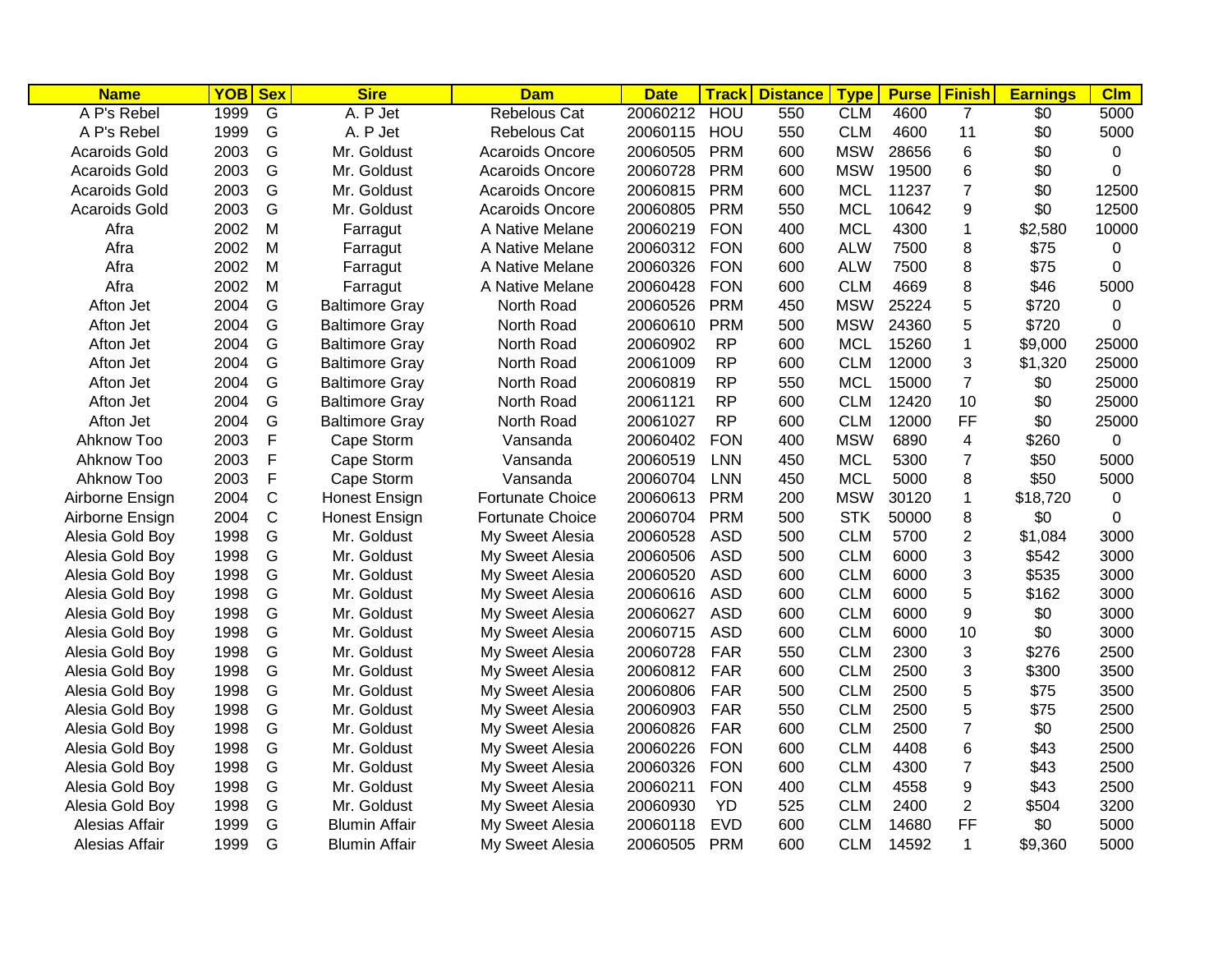| Alesias Affair    | 1999 | G             | <b>Blumin Affair</b> | My Sweet Alesia        | 20060523 | <b>PRM</b> | 600 | <b>CLM</b> | 18600 | $\mathbf 1$             | \$11,700 | 6500        |
|-------------------|------|---------------|----------------------|------------------------|----------|------------|-----|------------|-------|-------------------------|----------|-------------|
| Alesias Affair    | 1999 | G             | <b>Blumin Affair</b> | My Sweet Alesia        | 20060703 | <b>PRM</b> | 600 | <b>CLM</b> | 19140 | $\overline{2}$          | \$3,900  | 6500        |
| Alesias Affair    | 1999 | G             | <b>Blumin Affair</b> | My Sweet Alesia        | 20060818 | <b>PRM</b> | 600 | <b>CLM</b> | 10434 | 4                       | \$574    | 4000        |
| Alesias Affair    | 1999 | G             | <b>Blumin Affair</b> | My Sweet Alesia        | 20060622 | <b>PRM</b> | 600 | <b>CLM</b> | 19140 | 5                       | \$450    | 7500        |
| Alesias Affair    | 1999 | G             | <b>Blumin Affair</b> | My Sweet Alesia        | 20060729 | <b>PRM</b> | 832 | <b>CLM</b> | 13915 | 6                       | \$0      | 6500        |
| Alesias Affair    | 1999 | G             | <b>Blumin Affair</b> | My Sweet Alesia        | 20060427 | <b>PRM</b> | 600 | <b>CLM</b> | 14880 | $\overline{7}$          | \$0      | 5000        |
| Alesias Affair    | 1999 | ${\mathsf G}$ | <b>Blumin Affair</b> | My Sweet Alesia        | 20060722 | <b>PRM</b> | 600 | <b>CLM</b> | 17280 | $\overline{7}$          | \$0      | 10000       |
| Alesias Affair    | 1999 | G             | <b>Blumin Affair</b> | My Sweet Alesia        | 20060831 | <b>PRM</b> | 550 | <b>CLM</b> | 11029 | $\overline{7}$          | \$0      | 4000        |
| Ali Sondra        | 2002 | M             | Boone's Mill         | <b>Tossin N Turnin</b> | 20060330 | HOU        | 600 | <b>ALW</b> | 13000 | 6                       | \$0      | $\mathbf 0$ |
| Ali Sondra        | 2002 | M             | Boone's Mill         | <b>Tossin N Turnin</b> | 20061209 | HOU        | 550 | <b>CLM</b> | 5500  | 11                      | \$0      | 5000        |
| Ali Sondra        | 2002 | M             | Boone's Mill         | <b>Tossin N Turnin</b> | 20060815 | <b>PRM</b> | 600 | <b>ALW</b> | 24229 | $\mathbf{1}$            | \$14,625 | $\mathbf 0$ |
| Ali Sondra        | 2002 | M             | Boone's Mill         | <b>Tossin N Turnin</b> | 20060801 | <b>PRM</b> | 600 | <b>ALW</b> | 24229 | $\overline{2}$          | \$4,875  | 0           |
| Ali Sondra        | 2002 | M             | Boone's Mill         | <b>Tossin N Turnin</b> | 20060606 | <b>PRM</b> | 600 | <b>ALW</b> | 29850 | 3                       | \$3,600  | 0           |
| Ali Sondra        | 2002 | M             | Boone's Mill         | <b>Tossin N Turnin</b> | 20060509 | <b>PRM</b> | 600 | <b>ALW</b> | 29850 | 4                       | \$1,500  | 0           |
| Ali Sondra        | 2002 | M             | Boone's Mill         | <b>Tossin N Turnin</b> | 20060523 | <b>PRM</b> | 600 | <b>ALW</b> | 29850 | 4                       | \$1,500  | 0           |
| Ali Sondra        | 2002 | M             | Boone's Mill         | <b>Tossin N Turnin</b> | 20060703 | PRM        | 600 | <b>ALW</b> | 29850 | $\overline{\mathbf{4}}$ | \$1,500  | 0           |
| Ali Sondra        | 2002 | M             | Boone's Mill         | <b>Tossin N Turnin</b> | 20060718 | <b>PRM</b> | 600 | <b>ALW</b> | 24229 | 6                       | \$0      | 0           |
| Ali Sondra        | 2002 | M             | Boone's Mill         | <b>Tossin N Turnin</b> | 20060902 | <b>PRM</b> | 550 | <b>CLM</b> | 14116 | 6                       | \$0      | 15000       |
| Ali Sondra        | 2002 | M             | Boone's Mill         | <b>Tossin N Turnin</b> | 20060422 | <b>PRM</b> | 550 | <b>ALW</b> | 29850 | 8                       | \$0      | $\mathbf 0$ |
| Ali Sondra        | 2002 | M             | Boone's Mill         | <b>Tossin N Turnin</b> | 20061117 | <b>RP</b>  | 650 | <b>CLM</b> | 9950  | 9                       | \$0      | 7500        |
| Ali Sondra        | 2002 | M             | Boone's Mill         | <b>Tossin N Turnin</b> | 20061001 | <b>WDS</b> | 600 | <b>CLM</b> | 5820  | $\boldsymbol{2}$        | \$1,200  | 10000       |
| Ali Sondra        | 2002 | M             | Boone's Mill         | <b>Tossin N Turnin</b> | 20061023 | <b>WDS</b> | 550 | <b>CLM</b> | 4000  | 8                       | \$40     | 5000        |
| Ali Sondra        | 2002 | M             | Boone's Mill         | <b>Tossin N Turnin</b> | 20061030 | <b>WDS</b> | 550 | <b>CLM</b> | 5433  | 9                       | \$47     | 5000        |
| Alittlehardtohold | 1999 | M             | <b>Hold for Gold</b> | Flashy French Oil      | 20060820 | <b>CLS</b> | 832 | <b>CLM</b> | 5000  | $\mathbf 1$             | \$3,000  | 2500        |
| Alittlehardtohold | 1999 | M             | <b>Hold for Gold</b> | Flashy French Oil      | 20060804 | <b>CLS</b> | 832 | <b>CLM</b> | 5000  | $\overline{c}$          | \$1,000  | 2500        |
| Alittlehardtohold | 1999 | M             | <b>Hold for Gold</b> | Flashy French Oil      | 20060904 | <b>CLS</b> | 832 | <b>CLM</b> | 5000  | $\overline{2}$          | \$1,000  | 2500        |
| Alittlehardtohold | 1999 | M             | <b>Hold for Gold</b> | Flashy French Oil      | 20060224 | <b>FON</b> | 600 | <b>CLM</b> | 4300  | 5                       | \$43     | 2500        |
| Alittlehardtohold | 1999 | M             | <b>Hold for Gold</b> | Flashy French Oil      | 20060407 | <b>FON</b> | 600 | <b>CLM</b> | 4300  | 6                       | \$43     | 2500        |
| Alittlehardtohold | 1999 | M             | <b>Hold for Gold</b> | Flashy French Oil      | 20060618 | <b>LNN</b> | 832 | <b>CLM</b> | 5000  | 5                       | \$50     | 2500        |
| Alittlehardtohold | 1999 | M             | <b>Hold for Gold</b> | Flashy French Oil      | 20060702 | <b>LNN</b> | 832 | <b>CLM</b> | 5000  | 6                       | \$50     | 2500        |
| Alittlehardtohold | 1999 | M             | <b>Hold for Gold</b> | Flashy French Oil      | 20060604 | <b>LNN</b> | 832 | <b>CLM</b> | 5000  | $\overline{7}$          | \$50     | 2500        |
| All Sassed Up     | 2003 | $\mathsf{F}$  | Sharkey              | <b>Tassey</b>          | 20060504 | <b>PRM</b> | 550 | <b>MCL</b> | 13731 | $\overline{4}$          | \$690    | 12500       |
| All Sassed Up     | 2003 | $\mathsf{F}$  | Sharkey              | Tassey                 | 20060519 | <b>PRM</b> | 600 | <b>MCL</b> | 13731 | 8                       | \$0      | 12500       |
| All Sassed Up     | 2003 | $\mathsf{F}$  | Sharkey              | Tassey                 | 20060616 | <b>PRM</b> | 550 | <b>MCL</b> | 13731 | 10                      | \$0      | 12500       |
| All to True       | 2001 | G             | Quaker Hill          | Ranbow                 | 20060212 | <b>FON</b> | 400 | <b>CLM</b> | 5200  | 6                       | \$52     | 5000        |
| Als Grandfille    | 2003 | F             | Acaroid              | <b>Grande Condoo</b>   | 20060525 | <b>PRM</b> | 550 | <b>MCL</b> | 13731 | 3                       | \$1,656  | 12500       |
| Als Grandfille    | 2003 | F             | Acaroid              | Grande Condoo          | 20060829 | <b>PRM</b> | 550 | <b>MCL</b> | 9006  | 5                       | \$255    | 12500       |
| Als Grandfille    | 2003 | F             | Acaroid              | Grande Condoo          | 20060907 | <b>PRM</b> | 600 | <b>MCL</b> | 9601  | 5                       | \$255    | 12500       |
| Als Grandfille    | 2003 | $\mathsf{F}$  | Acaroid              | Grande Condoo          | 20060727 | <b>PRM</b> | 600 | <b>MCL</b> | 8500  | 6                       | \$0      | 12500       |
| Als Grandfille    | 2003 | F             | Acaroid              | Grande Condoo          | 20060818 | <b>PRM</b> | 800 | <b>MCL</b> | 10880 | $\overline{7}$          | \$0      | 12500       |
|                   |      |               |                      |                        |          |            |     |            |       |                         |          |             |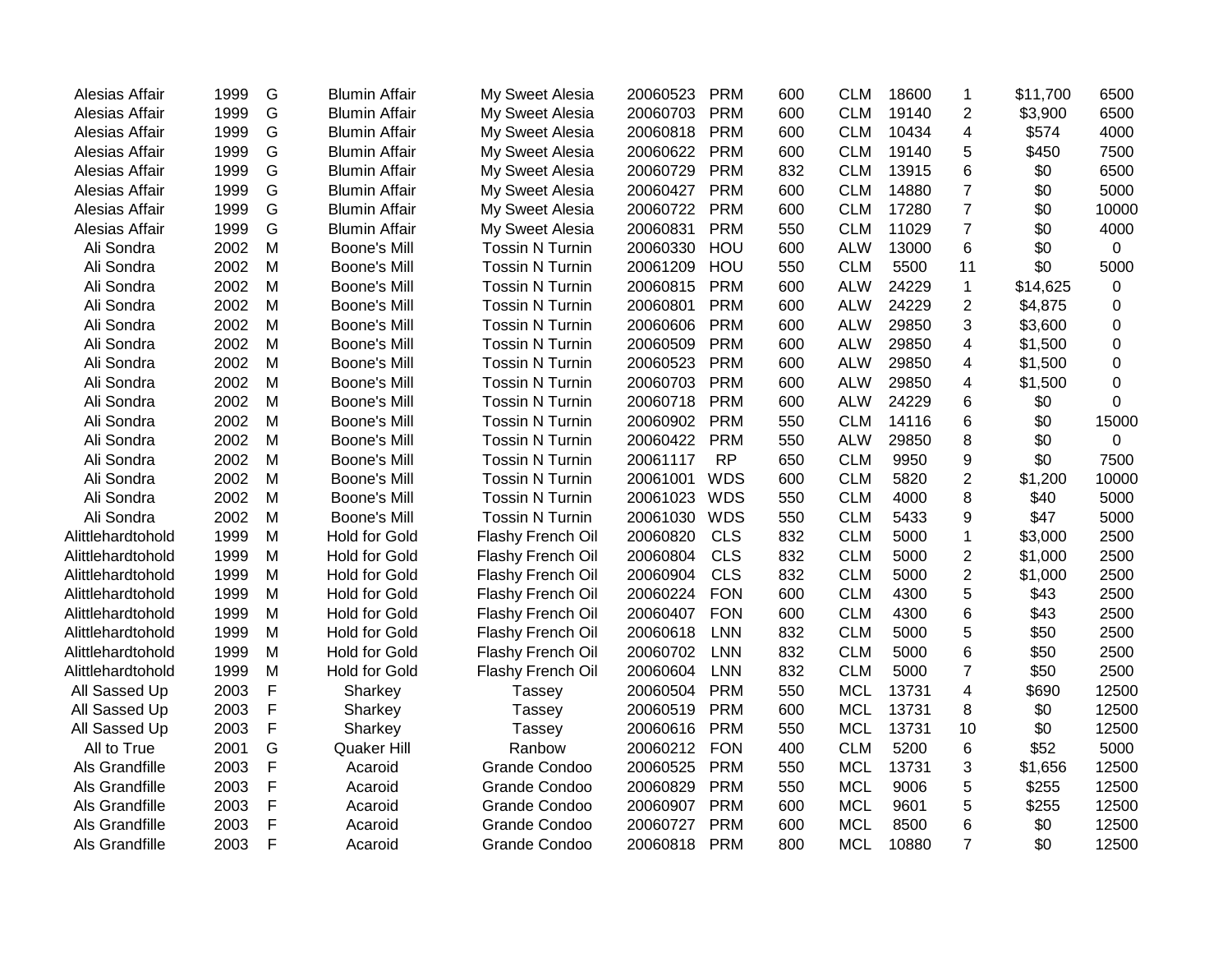| Als Grandfille       | 2003 | F | Acaroid           | <b>Grande Condoo</b>    | 20060615 | <b>PRM</b> | 800 | <b>MCL</b> | 13731 | 8              | \$0      | 12500    |
|----------------------|------|---|-------------------|-------------------------|----------|------------|-----|------------|-------|----------------|----------|----------|
| Als Grandfille       | 2003 | F | Acaroid           | <b>Grande Condoo</b>    | 20060810 | <b>PRM</b> | 600 | <b>MCL</b> | 9452  | 8              | \$0      | 12500    |
| Als Grandfille       | 2003 | F | Acaroid           | <b>Grande Condoo</b>    | 20060606 | <b>PRM</b> | 550 | <b>MSW</b> | 28656 | 9              | \$0      | 0        |
| Amazeing Moon        | 2004 | F | Maze Craze        | Vivid Moon              | 20060818 | <b>PRM</b> | 600 | <b>MSW</b> | 23936 | 4              | \$1,316  | 0        |
| Amazeing Moon        | 2004 | F | Maze Craze        | Vivid Moon              | 20060907 | <b>PRM</b> | 600 | <b>MSW</b> | 19500 | 5              | \$585    | $\Omega$ |
| Amazeing Moon        | 2004 | F | Maze Craze        | Vivid Moon              | 20060801 | <b>PRM</b> | 550 | <b>MSW</b> | 20319 | 6              | \$0      | 0        |
| <b>Amber Chalice</b> | 2001 | G | Duke's Cup        | <b>Smokey Red Amber</b> | 20060803 | <b>PRM</b> | 832 | <b>MSW</b> | 24229 | $\mathbf 1$    | \$14,625 | 0        |
| <b>Amber Chalice</b> | 2001 | G | Duke's Cup        | <b>Smokey Red Amber</b> | 20060602 | <b>PRM</b> | 550 | <b>MSW</b> | 28656 | 5              | \$720    | 0        |
| <b>Amber Chalice</b> | 2001 | G | Duke's Cup        | <b>Smokey Red Amber</b> | 20060720 | <b>PRM</b> | 832 | <b>MSW</b> | 24229 | 5              | \$585    | 0        |
| <b>Amber Chalice</b> | 2001 | G | Duke's Cup        | <b>Smokey Red Amber</b> | 20060629 | <b>PRM</b> | 600 | <b>MSW</b> | 28656 | 6              | \$0      | 0        |
| <b>Amber Chalice</b> | 2001 | G | Duke's Cup        | <b>Smokey Red Amber</b> | 20060824 | <b>PRM</b> | 832 | <b>ALW</b> | 24229 | 6              | \$0      | 0        |
| <b>Amber Chalice</b> | 2001 | G | Duke's Cup        | <b>Smokey Red Amber</b> | 20060907 | <b>PRM</b> | 800 | <b>ALW</b> | 24229 | 8              | \$0      | 0        |
| Amdor's Nick         | 1996 | G | <b>Red Screen</b> | Amdors Love             | 20060828 | <b>CLS</b> | 600 | <b>CLM</b> | 5000  | $\overline{2}$ | \$1,000  | 2500     |
| Amdor's Nick         | 1996 | G | <b>Red Screen</b> | Amdors Love             | 20060909 | <b>CLS</b> | 850 | <b>CLM</b> | 5075  | 5              | \$50     | 2500     |
| Amdor's Nick         | 1996 | G | Red Screen        | Amdors Love             | 20060729 | <b>CLS</b> | 832 | <b>CLM</b> | 5000  | 8              | \$50     | 2500     |
| Amdor's Nick         | 1996 | G | <b>Red Screen</b> | Amdors Love             | 20060813 | <b>CLS</b> | 650 | <b>CLM</b> | 5075  | 8              | \$50     | 2500     |
| Amdor's Nick         | 1996 | G | <b>Red Screen</b> | Amdors Love             | 20060429 | <b>FON</b> | 832 | <b>CLM</b> | 4300  | 3              | \$473    | 2500     |
| Amdor's Nick         | 1996 | G | <b>Red Screen</b> | Amdors Love             | 20060304 | <b>FON</b> | 650 | <b>CLM</b> | 4300  | 4              | \$215    | 2500     |
| Amdor's Nick         | 1996 | G | Red Screen        | Amdors Love             | 20060414 | <b>FON</b> | 800 | <b>CLM</b> | 4300  | 6              | \$43     | 2500     |
| Amdor's Nick         | 1996 | G | <b>Red Screen</b> | Amdors Love             | 20060401 | <b>FON</b> | 600 | <b>CLM</b> | 4558  | 10             | \$43     | 2500     |
| Amdor's Nick         | 1996 | G | Red Screen        | Amdors Love             | 20060514 | <b>LNN</b> | 832 | <b>CLM</b> | 5000  | 8              | \$50     | 2500     |
| Amdor's Nick         | 1996 | G | <b>Red Screen</b> | Amdors Love             | 20060611 | <b>LNN</b> | 600 | <b>CLM</b> | 5000  | 9              | \$50     | 2500     |
| Amdor's Nick         | 1996 | G | Red Screen        | Amdors Love             | 20060704 | <b>LNN</b> | 832 | <b>CLM</b> | 5000  | 9              | \$50     | 2500     |
| Amdor's Nick         | 1996 | G | <b>Red Screen</b> | Amdors Love             | 20061002 | <b>WDS</b> | 550 | <b>CLM</b> | 3465  | $\overline{7}$ | \$35     | 2500     |
| Ameriken Coin        | 2001 | G | Miracle Heights   | Our Thanks              | 20060524 | AP         | 600 | <b>CLM</b> | 15138 | $\mathbf 1$    | \$8,700  | 13500    |
| Ameriken Coin        | 2001 | G | Miracle Heights   | Our Thanks              | 20060831 | AP         | 650 | <b>CLM</b> | 14000 | 4              | \$840    | 10000    |
| Ameriken Coin        | 2001 | G | Miracle Heights   | Our Thanks              | 20060601 | <b>AP</b>  | 500 | <b>CLM</b> | 28100 | 6              | \$0      | 35000    |
| Ameriken Coin        | 2001 | G | Miracle Heights   | Our Thanks              | 20060707 | AP         | 600 | <b>CLM</b> | 28080 | 6              | \$0      | 17500    |
| Ameriken Coin        | 2001 | G | Miracle Heights   | Our Thanks              | 20060812 | AP         | 600 | <b>CLM</b> | 22440 | 6              | \$0      | 13500    |
| Ameriken Coin        | 2001 | G | Miracle Heights   | Our Thanks              | 20060512 | AP         | 600 | <b>CLM</b> | 17748 | 9              | \$0      | 17500    |
| Ameriken Coin        | 2001 | G | Miracle Heights   | Our Thanks              | 20060916 | <b>HAW</b> | 600 | <b>CLM</b> | 16200 | 3              | \$1,650  | 10000    |
| Ameriken Coin        | 2001 | G | Miracle Heights   | Our Thanks              | 20061021 | <b>HAW</b> | 600 | <b>CLM</b> | 18600 | 3              | \$1,650  | 10000    |
| Ameriken Coin        | 2001 | G | Miracle Heights   | Our Thanks              | 20060326 | <b>TAM</b> | 500 | <b>AOC</b> | 16900 | 3              | \$1,859  | 32000    |
| Ameriken Coin        | 2001 | G | Miracle Heights   | Our Thanks              | 20061219 | <b>TAM</b> | 600 | <b>CLM</b> | 12400 | 3              | \$1,364  | 12500    |
| Ameriken Coin        | 2001 | G | Miracle Heights   | Our Thanks              | 20060130 | <b>TAM</b> | 500 | <b>AOC</b> | 16400 | 4              | \$820    | 32000    |
| Ameriken Coin        | 2001 | G | Miracle Heights   | Our Thanks              | 20060105 | <b>TAM</b> | 600 | <b>CLM</b> | 15100 | 5              | \$151    | 25000    |
| Ameriken Coin        | 2001 | G | Miracle Heights   | Our Thanks              | 20060216 | <b>TAM</b> | 500 | <b>AOC</b> | 19800 | 5              | \$168    | 0        |
| Ameriken Coin        | 2001 | G | Miracle Heights   | Our Thanks              | 20060312 | <b>TAM</b> | 500 | <b>AOC</b> | 16800 | 6              | \$168    | 40000    |
| Ameriken Coin        | 2001 | G | Miracle Heights   | <b>Our Thanks</b>       | 20060422 | <b>TAM</b> | 500 | <b>AOC</b> | 16900 | 9              | \$169    | 32000    |
| Amy's Isle           | 2003 | F | Saint Tropez      | <b>Bold Amy</b>         | 20060525 | PRM        | 550 | <b>MCL</b> | 13731 | 6              | \$0      | 12500    |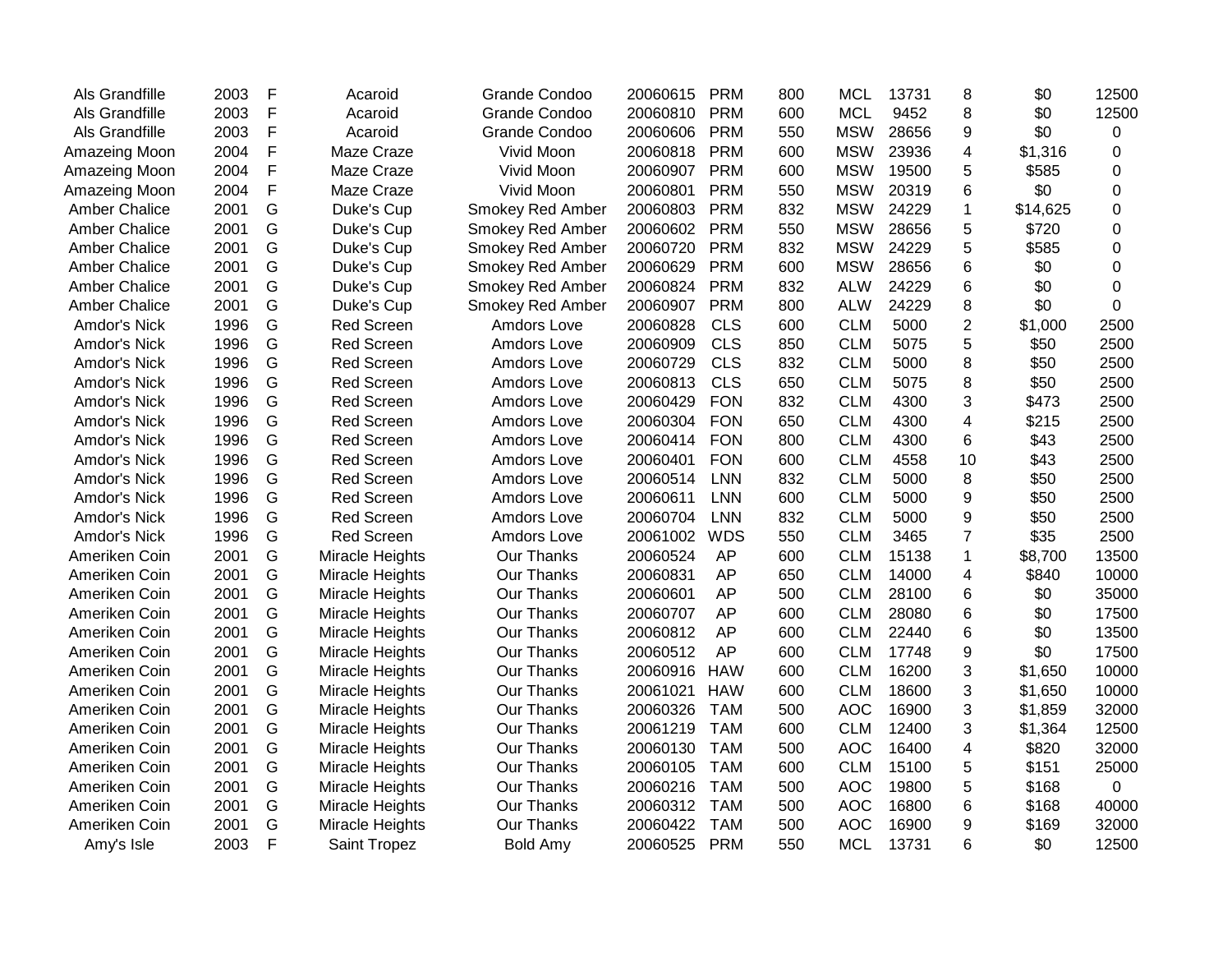| Amy's Isle         | 2003 | F | Saint Tropez         | <b>Bold Amy</b>           | 20060603 | <b>PRM</b> | 600 | <b>MCL</b> | 13731 | 6                       | \$0      | 12500          |
|--------------------|------|---|----------------------|---------------------------|----------|------------|-----|------------|-------|-------------------------|----------|----------------|
| Amy's Isle         | 2003 | F | Saint Tropez         | Bold Amy                  | 20060817 | <b>PRM</b> | 600 | <b>MCL</b> | 9601  | 8                       | \$0      | 12500          |
| Amy's Isle         | 2003 | F | Saint Tropez         | Bold Amy                  | 20060803 | <b>PRM</b> | 550 | <b>MCL</b> | 10285 | 10                      | \$0      | 12500          |
| Amy's Isle         | 2003 | F | Saint Tropez         | <b>Bold Amy</b>           | 20061128 | <b>TUP</b> | 600 | <b>MCL</b> | 6200  | 9                       | \$0      | 8000           |
| Andy's Annie       | 2003 | F | <b>Halory Hunter</b> | Annie's Warning           | 20060623 | <b>PRM</b> | 800 | <b>MCL</b> | 13731 | $\overline{2}$          | \$2,760  | 12500          |
| Andy's Annie       | 2003 | F | <b>Halory Hunter</b> | Annie's Warning           | 20060818 | <b>PRM</b> | 800 | <b>MCL</b> | 10880 | 2                       | \$2,295  | 12500          |
| Andy's Annie       | 2003 | F | <b>Halory Hunter</b> | Annie's Warning           | 20060825 | <b>PRM</b> | 800 | <b>MCL</b> | 9601  | 3                       | \$1,377  | 12500          |
| Andy's Annie       | 2003 | F | <b>Halory Hunter</b> | Annie's Warning           | 20060427 | <b>PRM</b> | 550 | <b>MCL</b> | 13731 | $\overline{\mathbf{4}}$ | \$690    | 12500          |
| Andy's Annie       | 2003 | F | <b>Halory Hunter</b> | Annie's Warning           | 20060722 | <b>PRM</b> | 832 | <b>MSW</b> | 24229 | 4                       | \$1,219  | 0              |
| Andy's Annie       | 2003 | F | <b>Halory Hunter</b> | Annie's Warning           | 20060529 | <b>PRM</b> | 800 | <b>MCL</b> | 13731 | 5                       | \$345    | 12500          |
| Andy's Annie       | 2003 | F | <b>Halory Hunter</b> | Annie's Warning           | 20060903 | <b>PRM</b> | 800 | <b>MCL</b> | 9452  | 5                       | \$255    | 12500          |
| Andy's Annie       | 2003 | F | <b>Halory Hunter</b> | Annie's Warning           | 20060511 | <b>PRM</b> | 600 | <b>MCL</b> | 13731 | 6                       | \$0      | 12500          |
| Aneyeforu          | 2003 | F | You and I            | <b>Lady Qwack</b>         | 20060729 | <b>PRM</b> | 832 | <b>ALW</b> | 24229 | 1                       | \$14,625 | 0              |
| Aneyeforu          | 2003 | F | You and I            | Lady Qwack                | 20060506 | <b>PRM</b> | 832 | <b>ALW</b> | 29850 | 2                       | \$6,000  | 0              |
| Aneyeforu          | 2003 | F | You and I            | <b>Lady Qwack</b>         | 20060701 | <b>PRM</b> | 832 | <b>ALW</b> | 29850 | $\overline{c}$          | \$6,000  | 0              |
| Aneyeforu          | 2003 | F | You and I            | Lady Qwack                | 20060715 | <b>PRM</b> | 832 | <b>ALW</b> | 24229 | $\overline{c}$          | \$4,875  | 0              |
| Aneyeforu          | 2003 | F | You and I            | <b>Lady Qwack</b>         | 20060520 | <b>PRM</b> | 800 | <b>ALW</b> | 29850 | 3                       | \$3,600  | 0              |
| Aneyeforu          | 2003 | F | You and I            | <b>Lady Qwack</b>         | 20060603 | <b>PRM</b> | 832 | <b>ALW</b> | 29850 | 3                       | \$3,600  | 0              |
| Aneyeforu          | 2003 | F | You and I            | <b>Lady Qwack</b>         | 20060826 | <b>PRM</b> | 832 | <b>STK</b> | 74000 | $\overline{7}$          | \$0      | 0              |
| Aneyeforu          | 2003 | F | You and I            | <b>Lady Qwack</b>         | 20060902 | <b>PRM</b> | 550 | <b>CLM</b> | 14116 | $\overline{7}$          | \$0      | 15000          |
| Angel's Last Tango | 2003 | G | Acaroid              | Harolds Angelsings        | 20060528 | <b>PRM</b> | 600 | <b>MCL</b> | 13731 | 1                       | \$8,280  | 12500          |
| Angel's Last Tango | 2003 | G | Acaroid              | Harolds Angelsings        | 20060610 | <b>PRM</b> | 600 | <b>CLM</b> | 15522 | 1                       | \$9,360  | 12500          |
| Angel's Last Tango | 2003 | G | Acaroid              | Harolds Angelsings        | 20060728 | <b>PRM</b> | 600 | <b>ALW</b> | 24229 | 1                       | \$14,625 | 0              |
| Angel's Last Tango | 2003 | G | Acaroid              | <b>Harolds Angelsings</b> | 20060429 | <b>PRM</b> | 550 | <b>MCL</b> | 13731 | $\overline{c}$          | \$2,760  | 12500          |
| Angel's Last Tango | 2003 | G | Acaroid              | <b>Harolds Angelsings</b> | 20060513 | <b>PRM</b> | 600 | <b>MCL</b> | 13731 | 2                       | \$2,760  | 12500          |
| Angel's Last Tango | 2003 | G | Acaroid              | Harolds Angelsings        | 20060714 | <b>PRM</b> | 600 | <b>ALW</b> | 24229 | $\overline{2}$          | \$4,875  | 0              |
| Angel's Last Tango | 2003 | G | Acaroid              | Harolds Angelsings        | 20060630 | <b>PRM</b> | 600 | <b>ALW</b> | 29850 | 4                       | \$1,500  | 0              |
| Angry American     | 2001 | G | American Tribute     | <b>Nasty Little Thing</b> | 20060125 | <b>EVD</b> | 450 | <b>CLM</b> | 12600 | 11                      | \$0      | 5000           |
| Anita's Charm      | 2001 | M | <b>Blumin Affair</b> | Amo Cielo                 | 20060620 | <b>PRM</b> | 600 | <b>CLM</b> | 9985  | 3                       | \$1,482  | 7500           |
| Anita's Charm      | 2001 | M | <b>Blumin Affair</b> | Amo Cielo                 | 20060428 | <b>PRM</b> | 600 | <b>CLM</b> | 11695 | 4                       | \$618    | 7500           |
| Anita's Charm      | 2001 | M | <b>Blumin Affair</b> | Amo Cielo                 | 20060516 | <b>PRM</b> | 600 | <b>CLM</b> | 11695 | 6                       | \$0      | 7500           |
| Anita's Charm      | 2001 | M | <b>Blumin Affair</b> | Amo Cielo                 | 20060728 | <b>PRM</b> | 800 | <b>CLM</b> | 10046 | $\overline{7}$          | \$0      | 7500           |
| Anita's Charm      | 2001 | M | <b>Blumin Affair</b> | Amo Cielo                 | 20060422 | <b>PRM</b> | 550 | <b>ALW</b> | 29850 | 11                      | \$0      | $\overline{0}$ |
| Annie's Vendetta   | 2003 | F | Temujin              | Miss Annie Fanny          | 20060812 | <b>CLS</b> | 600 | <b>MCL</b> | 6500  | 5                       | \$65     | 15000          |
| Annie's Vendetta   | 2003 | F | Temujin              | Miss Annie Fanny          | 20060730 | CLS        | 600 | <b>MSW</b> | 7500  | 6                       | \$75     | 0              |
| Annie's Vendetta   | 2003 | F | Temujin              | Miss Annie Fanny          | 20060820 | <b>CLS</b> | 832 | <b>MCL</b> | 5000  | 6                       | \$50     | 5000           |
| Annie's Vendetta   | 2003 | F | Temujin              | Miss Annie Fanny          | 20060902 | <b>CLS</b> | 832 | <b>MCL</b> | 5000  | 7                       | \$50     | 5000           |
| Annie's Vendetta   | 2003 | F | Temujin              | Miss Annie Fanny          | 20060618 | <b>LNN</b> | 450 | <b>MCL</b> | 5125  | 6                       | \$50     | 5000           |
| Annie's Vendetta   | 2003 | F | Temujin              | Miss Annie Fanny          | 20060707 | <b>LNN</b> | 600 | <b>MCL</b> | 6000  | 8                       | \$60     | 10000          |
| Annie's Vendetta   | 2003 | F | Temujin              | Miss Annie Fanny          | 20060511 | <b>PRM</b> | 600 | <b>MCL</b> | 13731 | $\overline{7}$          | \$0      | 12500          |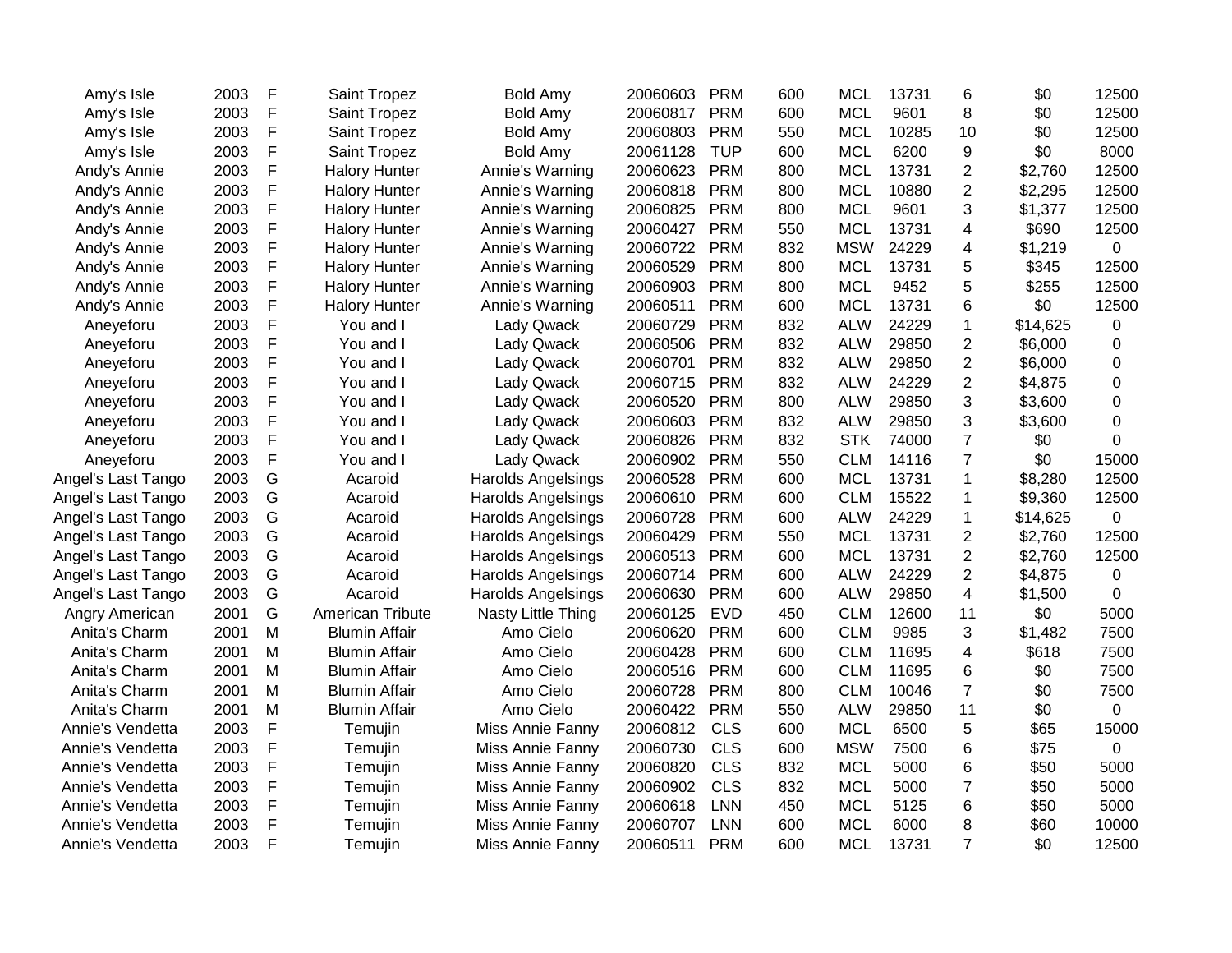| Annie's Vendetta     | 2003 | F            | Temujin         | Miss Annie Fanny      | 20060427     | <b>PRM</b> | 550 | <b>MCL</b> | 13731 | 8                       | \$0     | 12500          |
|----------------------|------|--------------|-----------------|-----------------------|--------------|------------|-----|------------|-------|-------------------------|---------|----------------|
| Annie's Vendetta     | 2003 | $\mathsf F$  | Temujin         | Miss Annie Fanny      | 20060529     | <b>PRM</b> | 600 | <b>MCL</b> | 13731 | 8                       | \$0     | 12500          |
| Annie's Vendetta     | 2003 | $\mathsf F$  | Temujin         | Miss Annie Fanny      | 20061018     | <b>WDS</b> | 600 | <b>MCL</b> | 4000  | 1                       | \$2,400 | 10000          |
| Annie's Vendetta     | 2003 | $\mathsf F$  | Temujin         | Miss Annie Fanny      | 20061002 WDS |            | 600 | <b>MCL</b> | 4000  | 3                       | \$440   | 10000          |
| Annie's Vendetta     | 2003 | $\mathsf F$  | Temujin         | Miss Annie Fanny      | 20060925     | <b>WDS</b> | 550 | <b>MSW</b> | 5500  | $\overline{7}$          | \$55    | 0              |
| Annie's Vendetta     | 2003 | $\mathsf F$  | Temujin         | Miss Annie Fanny      | 20061031     | <b>WDS</b> | 800 | <b>CLM</b> | 4525  | $\overline{7}$          | \$45    | 5000           |
| Annskey              | 2002 | ${\sf M}$    | Sharkey         | Barberann             | 20060422     | <b>FON</b> | 800 | <b>CLM</b> | 4800  | $\mathbf{1}$            | \$2,880 | 5000           |
| Annskey              | 2002 | M            | Sharkey         | Barberann             | 20060407     | <b>FON</b> | 600 | <b>CLM</b> | 5000  | 3                       | \$550   | 3500           |
| Annskey              | 2002 | M            | Sharkey         | Barberann             | 20060604     | <b>LNN</b> | 832 | <b>CLM</b> | 6400  | $\overline{c}$          | \$1,280 | 5000           |
| Another Cyclone      | 2002 | G            | <b>Buzz Saw</b> | Another Player        | 20060909     | <b>CLS</b> | 832 | <b>CLM</b> | 5100  | 3                       | \$561   | 5000           |
| Another Cyclone      | 2002 | G            | <b>Buzz Saw</b> | Another Player        | 20060826     | <b>CLS</b> | 650 | <b>CLM</b> | 5100  | 4                       | \$306   | 5000           |
| Another Cyclone      | 2002 | G            | <b>Buzz Saw</b> | Another Player        | 20060703     | <b>PRM</b> | 800 | <b>CLM</b> | 15522 | 5                       | \$390   | 10000          |
| Another Cyclone      | 2002 | G            | <b>Buzz Saw</b> | Another Player        | 20060617     | <b>PRM</b> | 800 | <b>CLM</b> | 15522 | 6                       | \$0     | 10000          |
| Another Cyclone      | 2002 | G            | <b>Buzz Saw</b> | Another Player        | 20060603     | <b>PRM</b> | 832 | <b>CLM</b> | 15522 | $\overline{7}$          | \$0     | 10000          |
| Another Cyclone      | 2002 | G            | <b>Buzz Saw</b> | Another Player        | 20060722     | <b>PRM</b> | 832 | <b>CLM</b> | 9870  | 8                       | \$0     | 12500          |
| Another Cyclone      | 2002 | G            | <b>Buzz Saw</b> | Another Player        | 20060427     | <b>PRM</b> | 550 | <b>ALW</b> | 29850 | 9                       | \$0     | $\overline{0}$ |
| Another Cyclone      | 2002 | G            | <b>Buzz Saw</b> | Another Player        | 20060520     | <b>PRM</b> | 800 | <b>CLM</b> | 15522 | 9                       | \$0     | 10000          |
| Another Cyclone      | 2002 | G            | <b>Buzz Saw</b> | Another Player        | 20060805     | <b>PRM</b> | 832 | <b>CLM</b> | 10379 | 11                      | \$0     | 10000          |
| Another Cyclone      | 2002 | G            | <b>Buzz Saw</b> | Another Player        | 20060923     | <b>WDS</b> | 800 | <b>CLM</b> | 3800  | 5                       | \$38    | 5000           |
| Another Devil        | 2002 | G            | Devil His Due   | <b>Too Loud</b>       | 20060421     | <b>MNR</b> | 600 | <b>MCL</b> | 10100 | $\overline{2}$          | \$2,020 | 5000           |
| <b>Another Devil</b> | 2002 | G            | Devil His Due   | <b>Too Loud</b>       | 20060902     | <b>MNR</b> | 850 | <b>MCL</b> | 10100 | $\overline{2}$          | \$2,020 | 5000           |
| Another Devil        | 2002 | G            | Devil His Due   | Too Loud              | 20060924     | <b>MNR</b> | 900 | <b>MCL</b> | 10100 | $\overline{2}$          | \$2,020 | 5000           |
| <b>Another Devil</b> | 2002 | G            | Devil His Due   | <b>Too Loud</b>       | 20061113     | <b>MNR</b> | 600 | <b>MCL</b> | 10100 | 3                       | \$1,010 | 5000           |
| <b>Another Devil</b> | 2002 | G            | Devil His Due   | <b>Too Loud</b>       | 20060117     | <b>MNR</b> | 800 | <b>MCL</b> | 9200  | 4                       | \$460   | 5000           |
| <b>Another Devil</b> | 2002 | G            | Devil His Due   | <b>Too Loud</b>       | 20060513     | <b>MNR</b> | 600 | <b>MCL</b> | 10100 | 4                       | \$505   | 5000           |
| <b>Another Devil</b> | 2002 | G            | Devil His Due   | Too Loud              | 20060707     | <b>MNR</b> | 800 | <b>MCL</b> | 10100 | 4                       | \$505   | 5000           |
| <b>Another Devil</b> | 2002 | G            | Devil His Due   | <b>Too Loud</b>       | 20060721     | <b>MNR</b> | 600 | <b>MCL</b> | 10100 | 5                       | \$303   | 5000           |
| <b>Another Devil</b> | 2002 | G            | Devil His Due   | <b>Too Loud</b>       | 20061028     | <b>MNR</b> | 800 | <b>MCL</b> | 10100 | 5                       | \$303   | 5000           |
| <b>Another Devil</b> | 2002 | G            | Devil His Due   | <b>Too Loud</b>       | 20060619     | <b>MNR</b> | 500 | <b>MCL</b> | 10100 | 6                       | \$202   | 5000           |
| <b>Another Devil</b> | 2002 | G            | Devil His Due   | Too Loud              | 20060605     | <b>MNR</b> | 600 | <b>MCL</b> | 10100 | $\overline{7}$          | \$101   | 5000           |
| <b>Another Devil</b> | 2002 | G            | Devil His Due   | <b>Too Loud</b>       | 20061016     | <b>MNR</b> | 832 | <b>MCL</b> | 10100 | $\overline{7}$          | \$101   | 5000           |
| <b>Another Devil</b> | 2002 | G            | Devil His Due   | <b>Too Loud</b>       | 20060303     | <b>MNR</b> | 832 | <b>MCL</b> | 10100 | 8                       | \$101   | 5000           |
| <b>Another Devil</b> | 2002 | G            | Devil His Due   | <b>Too Loud</b>       | 20060327     | <b>MNR</b> | 600 | <b>MCL</b> | 10100 | 8                       | \$101   | 5000           |
| Another Devil        | 2002 | G            | Devil His Due   | <b>Too Loud</b>       | 20060813     | <b>MNR</b> | 600 | <b>MCL</b> | 10100 | 9                       | \$0     | 5000           |
| <b>Another Devil</b> | 2002 | G            | Devil His Due   | <b>Too Loud</b>       | 20060820     | <b>TDN</b> | 600 | <b>MCL</b> | 6200  | $\overline{\mathbf{4}}$ | \$248   | 3500           |
| Another Hubba        | 2004 | F            | Hubba Hubba     | <b>Another Encore</b> | 20061003     | <b>WDS</b> | 500 | <b>MSW</b> | 5500  | 5                       | \$165   | 0              |
| Areyouwithmesofar    | 2003 | $\mathsf{C}$ | Louis Quatorze  | Roberto's Trick       | 20060224     | HOU        | 700 | <b>CLM</b> | 8000  | 1                       | \$4,800 | 25000          |
| Areyouwithmesofar    | 2003 | $\mathsf C$  | Louis Quatorze  | Roberto's Trick       | 20060127     | HOU        | 800 | <b>ALW</b> | 13500 | $\boldsymbol{2}$        | \$2,700 | 0              |
| Areyouwithmesofar    | 2003 | $\mathsf C$  | Louis Quatorze  | Roberto's Trick       | 20061130     | HOU        | 832 | <b>CLM</b> | 6500  | 3                       | \$715   | 7500           |
| Areyouwithmesofar    | 2003 | $\mathsf{C}$ | Louis Quatorze  | Roberto's Trick       | 20061215     | HOU        | 832 | <b>CLM</b> | 6500  | 3                       | \$715   | 7500           |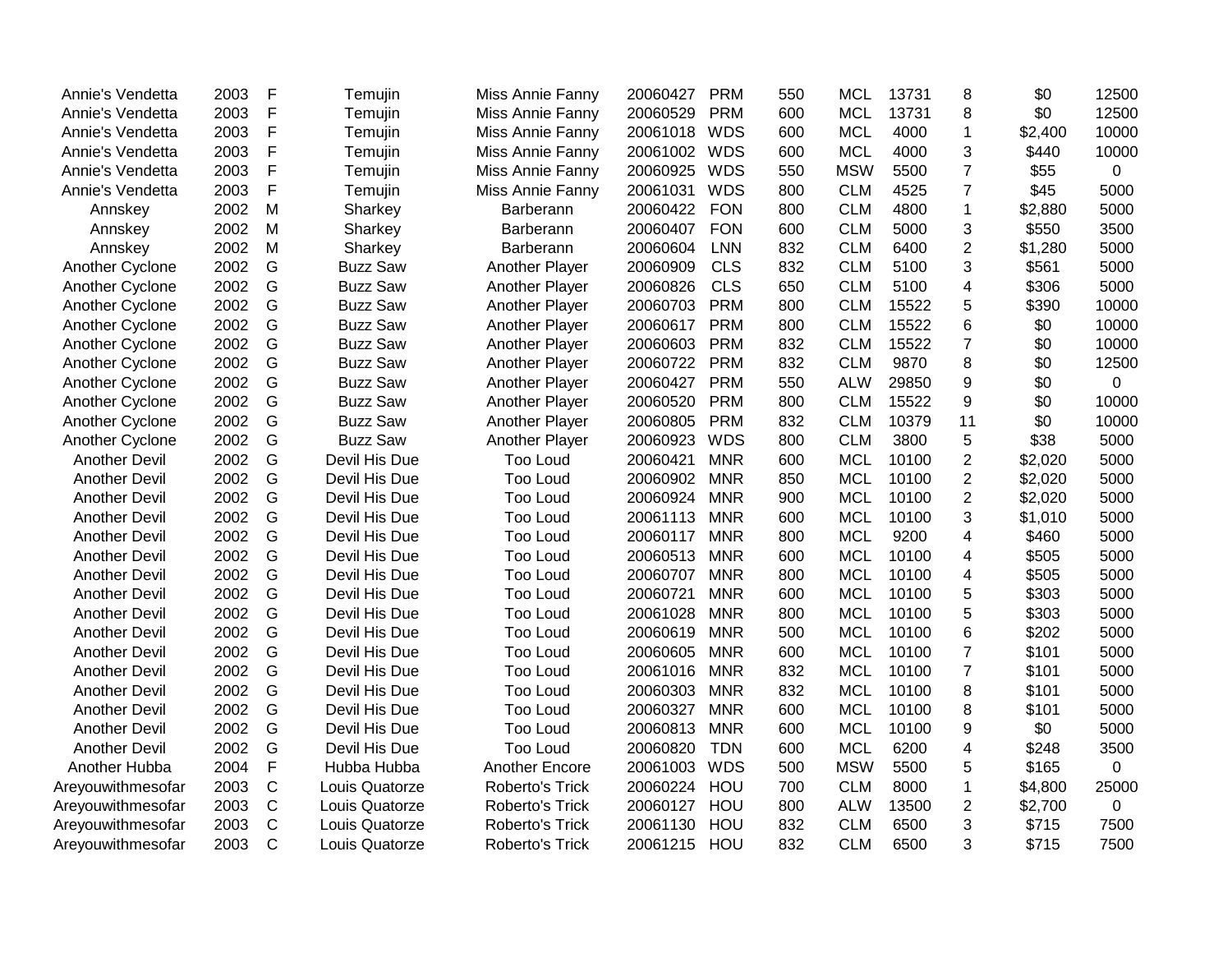| Areyouwithmesofar        | 2003 | $\mathsf{C}$ | Louis Quatorze   | Roberto's Trick          | 20061124     | HOU        | 700 | <b>CLM</b> | 6000  | 4                       | \$360    | 7500           |
|--------------------------|------|--------------|------------------|--------------------------|--------------|------------|-----|------------|-------|-------------------------|----------|----------------|
| Areyouwithmesofar        | 2003 | $\mathsf C$  | Louis Quatorze   | Roberto's Trick          | 20060310     | HOU        | 850 | <b>ALW</b> | 13500 | 5                       | \$405    | 0              |
| Areyouwithmesofar        | 2003 | $\mathsf{C}$ | Louis Quatorze   | Roberto's Trick          | 20060504     | <b>PRM</b> | 832 | <b>ALW</b> | 29850 | $\overline{7}$          | \$0      | 0              |
| Areyouwithmesofar        | 2003 | $\mathsf C$  | Louis Quatorze   | Roberto's Trick          | 20060518     | <b>PRM</b> | 800 | <b>ALW</b> | 29850 | 10                      | \$0      | $\Omega$       |
| Areyouwithmesofar        | 2003 | C            | Louis Quatorze   | Roberto's Trick          | 20061027     | <b>RET</b> | 800 | <b>CLM</b> | 5500  | 4                       | \$330    | 7500           |
| Areyouwithmesofar        | 2003 | С            | Louis Quatorze   | Roberto's Trick          | 20060927     | <b>RET</b> | 800 | <b>CLM</b> | 7500  | 7                       | \$0      | 15000          |
| Asa Diamonds             | 1999 | G            | Charlie's Orphan | Diamond Di               | 20060210     | <b>FON</b> | 400 | <b>CLM</b> | 4300  | $\mathbf 1$             | \$2,580  | 2500           |
| Asa Diamonds             | 1999 | G            | Charlie's Orphan | Diamond Di               | 20060415     | <b>FON</b> | 600 | <b>STR</b> | 5000  | 1                       | \$3,000  | 0              |
| Asa Diamonds             | 1999 | G            | Charlie's Orphan | Diamond Di               | 20060325     | <b>FON</b> | 400 | <b>STR</b> | 6200  | $\overline{\mathbf{4}}$ | \$248    | $\mathbf 0$    |
| Asa Diamonds             | 1999 | G            | Charlie's Orphan | Diamond Di               | 20060519     | <b>LNN</b> | 600 | <b>STR</b> | 5400  | $\overline{2}$          | \$1,080  | $\Omega$       |
| Asa Diamonds             | 1999 | G            | Charlie's Orphan | Diamond Di               | 20060609     | <b>LNN</b> | 600 | <b>CLM</b> | 5400  | $\overline{2}$          | \$1,080  | 4000           |
| Asa Diamonds             | 1999 | G            | Charlie's Orphan | Diamond Di               | 20060624     | LNN        | 600 | <b>STR</b> | 5400  | $\overline{2}$          | \$1,080  | $\mathbf 0$    |
| Asailortorember          | 2000 | G            | Sail Me Again    | Anaffairtorember         | 20060327 HAW |            | 600 | <b>CLM</b> | 29040 | 4                       | \$1,320  | 25000          |
| Asailortorember          | 2000 | G            | Sail Me Again    | Anaffairtorember         | 20060415     | <b>HAW</b> | 600 | <b>CLM</b> | 27280 | 4                       | \$1,320  | 25000          |
| Asailortorember          | 2000 | G            | Sail Me Again    | Anaffairtorember         | 20060225     | <b>HAW</b> | 600 | <b>AOC</b> | 40920 | 6                       | \$0      | 0              |
| Asailortorember          | 2000 | G            | Sail Me Again    | Anaffairtorember         | 20060121     | <b>OP</b>  | 600 | <b>AOC</b> | 36000 | 6                       | \$0      | 50000          |
| Asailortorember          | 2000 | G            | Sail Me Again    | Anaffairtorember         | 20060203     | OP         | 850 | <b>ALW</b> | 34000 | 10                      | \$0      | 0              |
| Asailortorember          | 2000 | G            | Sail Me Again    | Anaffairtorember         | 20060520     | <b>PRM</b> | 600 | <b>STK</b> | 65000 | $\mathbf{1}$            | \$39,000 | $\Omega$       |
| Asailortorember          | 2000 | G            | Sail Me Again    | Anaffairtorember         | 20060811     | <b>PRM</b> | 600 | <b>CLM</b> | 21152 | 1                       | \$12,960 | 16000          |
| Asailortorember          | 2000 | G            | Sail Me Again    | Anaffairtorember         | 20060824     | <b>PRM</b> | 600 | <b>CLM</b> | 19463 | 1                       | \$12,150 | 14000          |
| Asailortorember          | 2000 | G            | Sail Me Again    | Anaffairtorember         | 20060904     | <b>PRM</b> | 600 | <b>CLM</b> | 17516 | 1                       | \$10,935 | 10000          |
| Asailortorember          | 2000 | G            | Sail Me Again    | Anaffairtorember         | 20060529     | <b>PRM</b> | 600 | <b>AOC</b> | 31080 | 3                       | \$4,680  | 0              |
| Asailortorember          | 2000 | G            | Sail Me Again    | Anaffairtorember         | 20060617     | <b>PRM</b> | 850 | <b>STK</b> | 70000 | 5                       | \$2,100  | $\Omega$       |
| Asailortorember          | 2000 | G            | Sail Me Again    | Anaffairtorember         | 20060727     | <b>PRM</b> | 800 | <b>ALW</b> | 23155 | 6                       | \$0      | $\Omega$       |
| <b>Authentic Music</b>   | 2003 | G            | Humming          | <b>Authentic Heroine</b> | 20060603     | <b>PRM</b> | 600 | <b>MCL</b> | 11673 | 4                       | \$748    | 12500          |
| <b>Authentic Music</b>   | 2003 | G            | Humming          | <b>Authentic Heroine</b> | 20060519     | <b>PRM</b> | 600 | <b>MSW</b> | 28656 | 6                       | \$0      | $\Omega$       |
| <b>Authentic Music</b>   | 2003 | G            | Humming          | <b>Authentic Heroine</b> | 20060620     | <b>PRM</b> | 832 | <b>MCL</b> | 11500 | 8                       | \$0      | 12500          |
| <b>B B Wolf</b>          | 2001 | G            | Wolf Power (SAF) | <b>Strawberry Love</b>   | 20060428     | <b>PRM</b> | 600 | <b>ALW</b> | 32238 | 1                       | \$19,440 | 0              |
| <b>B</b> B Wolf          | 2001 | G            | Wolf Power (SAF) | <b>Strawberry Love</b>   | 20060520     | <b>PRM</b> | 600 | <b>STK</b> | 65000 | 6                       | \$1,300  | $\Omega$       |
| <b>B B Wolf</b>          | 2001 | G            | Wolf Power (SAF) | <b>Strawberry Love</b>   | 20060714     | <b>PRM</b> | 600 | <b>AOC</b> | 23155 | 6                       | \$0      | 0              |
| <b>Baba's Choice</b>     | 2004 | F            | Doug Fir         | Leslie Baba              | 20060901     | <b>PRM</b> | 550 | <b>MCL</b> | 12506 | $\overline{\mathbf{4}}$ | \$776    | 25000          |
| <b>Baba's Choice</b>     | 2004 | F            | Doug Fir         | Leslie Baba              | 20060617     | <b>PRM</b> | 450 | <b>MSW</b> | 30624 | $\overline{7}$          | \$0      | 0              |
| <b>Baba's Choice</b>     | 2004 | F            | Doug Fir         | Leslie Baba              | 20060714     | <b>PRM</b> | 500 | <b>MSW</b> | 21206 | 8                       | \$0      | $\Omega$       |
| <b>Baba's Choice</b>     | 2004 | F            | Doug Fir         | Leslie Baba              | 20060924     | WDS        | 500 | <b>MSW</b> | 6325  | $\overline{2}$          | \$1,100  | $\Omega$       |
| Baba's Choice            | 2004 | F            | Doug Fir         | Leslie Baba              | 20061008     | <b>WDS</b> | 500 | <b>MSW</b> | 5500  | $\overline{2}$          | \$1,100  | $\mathbf 0$    |
| <b>Baby Storm</b>        | 2004 | F            | Storm and a Half | <b>Baby Grand</b>        | 20060818     | <b>PRM</b> | 600 | <b>MSW</b> | 23936 | 1                       | \$15,795 | $\overline{0}$ |
| <b>Baby Storm</b>        | 2004 | F            | Storm and a Half | <b>Baby Grand</b>        | 20060714     | <b>PRM</b> | 500 | <b>MSW</b> | 21206 | $\overline{2}$          | \$5,265  | 0              |
| <b>Baby Storm</b>        | 2004 | F            | Storm and a Half | <b>Baby Grand</b>        | 20060801     | <b>PRM</b> | 550 | <b>MSW</b> | 21684 | 3                       | \$3,159  | 0              |
| <b>Baby Storm</b>        | 2004 | F            | Storm and a Half | <b>Baby Grand</b>        | 20060908     | <b>PRM</b> | 600 | <b>STK</b> | 41400 | 12                      | \$0      | 0              |
| <b>Bad Little Bernie</b> | 2002 | M            | <b>Bernstein</b> | Lady Criminal            | 20061013     | <b>MNR</b> | 800 | <b>CLM</b> | 30000 | 6                       | \$600    | 30000          |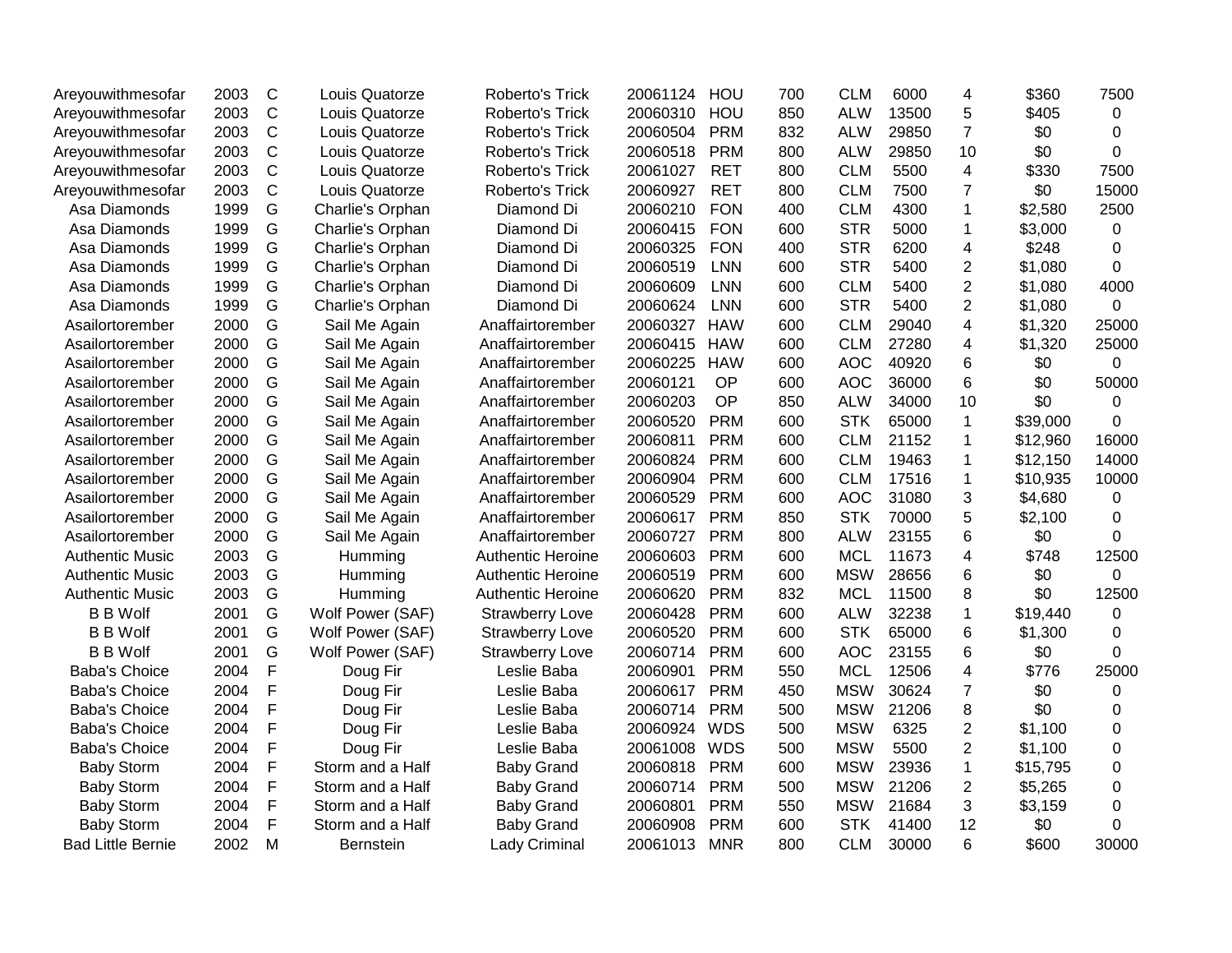| <b>Bad Little Bernie</b> | 2002 | M            | Bernstein            | <b>Lady Criminal</b>     | 20060805 | <b>PRM</b> | 800 | <b>CLM</b> | 20658 | 1              | \$13,365 | 18000       |
|--------------------------|------|--------------|----------------------|--------------------------|----------|------------|-----|------------|-------|----------------|----------|-------------|
| <b>Bad Little Bernie</b> | 2002 | M            | <b>Bernstein</b>     | Lady Criminal            | 20060427 | <b>PRM</b> | 600 | <b>AOC</b> | 34857 | 3              | \$4,212  | 0           |
| <b>Bad Little Bernie</b> | 2002 | M            | <b>Bernstein</b>     | Lady Criminal            | 20060509 | <b>PRM</b> | 600 | <b>AOC</b> | 33237 | 3              | \$4,212  | 0           |
| <b>Bad Little Bernie</b> | 2002 | M            | <b>Bernstein</b>     | Lady Criminal            | 20060722 | <b>PRM</b> | 832 | <b>CLM</b> | 20947 | 3              | \$2,673  | 18000       |
| <b>Bad Little Bernie</b> | 2002 | M            | <b>Bernstein</b>     | Lady Criminal            | 20060523 | <b>PRM</b> | 600 | <b>ALW</b> | 27972 | 5              | \$405    | 0           |
| <b>Bad Little Bernie</b> | 2002 | M            | <b>Bernstein</b>     | Lady Criminal            | 20060627 | <b>PRM</b> | 600 | <b>AOC</b> | 32238 | 6              | \$0      | 25000       |
| <b>Bad Little Bernie</b> | 2002 | M            | <b>Bernstein</b>     | Lady Criminal            | 20060826 | <b>PRM</b> | 832 | <b>STK</b> | 79200 | 6              | \$1,584  | 0           |
| <b>Bad Little Bernie</b> | 2002 | M            | <b>Bernstein</b>     | Lady Criminal            | 20061228 | <b>TP</b>  | 650 | <b>AOC</b> | 25000 | $\overline{7}$ | \$166    | 50000       |
| <b>Badger Boy</b>        | 2003 | G            | Sharkey              | Dollydar                 | 20060629 | <b>PRM</b> | 550 | <b>MCL</b> | 13731 | 3              | \$1,656  | 12500       |
| <b>Badger Boy</b>        | 2003 | G            | Sharkey              | Dollydar                 | 20060429 | <b>PRM</b> | 550 | <b>MCL</b> | 13731 | 5              | \$345    | 12500       |
| <b>Badger Boy</b>        | 2003 | G            | Sharkey              | Dollydar                 | 20060513 | <b>PRM</b> | 600 | <b>MCL</b> | 13731 | 6              | \$0      | 12500       |
| <b>Badger Boy</b>        | 2003 | G            | Sharkey              | Dollydar                 | 20060728 | <b>PRM</b> | 600 | <b>MCL</b> | 11386 | 6              | \$0      | 12500       |
| <b>Badger Boy</b>        | 2003 | G            | Sharkey              | Dollydar                 | 20060525 | <b>PRM</b> | 600 | <b>MCL</b> | 13731 | $\overline{7}$ | \$0      | 12500       |
| <b>Badger Boy</b>        | 2003 | G            | Sharkey              | Dollydar                 | 20060422 | <b>PRM</b> | 600 | <b>MCL</b> | 12190 | 9              | \$0      | 12500       |
| Baghdad Bar B            | 2003 | F            | Bar                  | Word Woman               | 20060401 | <b>FON</b> | 400 | <b>MCL</b> | 4408  | 8              | \$43     | 10000       |
| Baghdad Bar B            | 2003 | F            | Bar                  | Word Woman               | 20060415 | <b>FON</b> | 600 | <b>MSW</b> | 6500  | 8              | \$65     | $\mathbf 0$ |
| <b>Ballroom Charley</b>  | 2003 | $\mathsf C$  | Kyle's Our Man       | Wanling                  | 20060715 | <b>PRM</b> | 600 | <b>MCL</b> | 10880 | $\mathbf{1}$   | \$6,885  | 12500       |
| <b>Ballroom Charley</b>  | 2003 | $\mathsf{C}$ | Kyle's Our Man       | Wanling                  | 20060629 | <b>PRM</b> | 550 | <b>MCL</b> | 13731 | $\overline{2}$ | \$2,760  | 12500       |
| <b>Ballroom Charley</b>  | 2003 | $\mathsf{C}$ | Kyle's Our Man       | Wanling                  | 20060527 | <b>PRM</b> | 600 | <b>MSW</b> | 28656 | 3              | \$3,456  | 0           |
| <b>Ballroom Charley</b>  | 2003 | $\mathsf{C}$ | Kyle's Our Man       | Wanling                  | 20060903 | <b>PRM</b> | 800 | <b>CLM</b> | 12314 | 3              | \$1,571  | 10000       |
| <b>Ballroom Charley</b>  | 2003 | $\mathsf C$  | Kyle's Our Man       | Wanling                  | 20060425 | <b>PRM</b> | 550 | <b>MSW</b> | 28656 | 5              | \$720    | 0           |
| <b>Ballroom Charley</b>  | 2003 | $\mathsf C$  | Kyle's Our Man       | Wanling                  | 20060511 | <b>PRM</b> | 550 | <b>MSW</b> | 28656 | 6              | \$0      | 0           |
| <b>Ballroom Charley</b>  | 2003 | $\mathsf C$  | Kyle's Our Man       | Wanling                  | 20060616 | <b>PRM</b> | 600 | <b>MSW</b> | 28656 | 6              | \$0      | 0           |
| <b>Ballroom Charley</b>  | 2003 | $\mathsf C$  | Kyle's Our Man       | Wanling                  | 20060728 | <b>PRM</b> | 600 | <b>ALW</b> | 24229 | 6              | \$0      | $\Omega$    |
| <b>Ballroom Charley</b>  | 2003 | $\mathsf C$  | Kyle's Our Man       | Wanling                  | 20060810 | <b>PRM</b> | 600 | <b>CLM</b> | 12144 | $\overline{7}$ | \$0      | 12500       |
| <b>Barbie's First</b>    | 2004 | F            | Acaroid              | <b>Hopeful Storm</b>     | 20060622 | <b>PRM</b> | 500 | <b>MSW</b> | 28656 | 6              | \$0      | 0           |
| <b>Barbie's First</b>    | 2004 | F            | Acaroid              | <b>Hopeful Storm</b>     | 20060801 | <b>PRM</b> | 550 | <b>MSW</b> | 20319 | $\overline{7}$ | \$0      | 0           |
| <b>Barbie's First</b>    | 2004 | F            | Acaroid              | <b>Hopeful Storm</b>     | 20060902 | <b>PRM</b> | 600 | <b>MSW</b> | 24229 | 8              | \$0      | 0           |
| <b>Barbie's First</b>    | 2004 | F            | Acaroid              | <b>Hopeful Storm</b>     | 20060704 | <b>PRM</b> | 450 | <b>MSW</b> | 28656 | 9              | \$0      | 0           |
| <b>Barbie's First</b>    | 2004 | $\mathsf{F}$ | Acaroid              | <b>Hopeful Storm</b>     | 20060812 | <b>PRM</b> | 600 | <b>MSW</b> | 21684 | 9              | \$0      | 0           |
| <b>Battle Dancer</b>     | 2004 | G            | <b>Battle Cry</b>    | <b>Miss Astro Dancer</b> | 20060808 | <b>PRM</b> | 550 | <b>MSW</b> | 22025 | 5              | \$585    | 0           |
| <b>Battle Dancer</b>     | 2004 | G            | <b>Battle Cry</b>    | <b>Miss Astro Dancer</b> | 20060904 | <b>PRM</b> | 600 | <b>MSW</b> | 24229 | $\overline{7}$ | \$0      | 0           |
| <b>Battle Dancer</b>     | 2004 | G            | <b>Battle Cry</b>    | Miss Astro Dancer        | 20060822 | <b>PRM</b> | 600 | <b>MSW</b> | 21684 | 8              | \$0      | 0           |
| <b>Battle Girl</b>       | 2004 | F            | <b>Battle Cry</b>    | Tap Me                   | 20060704 | <b>PRM</b> | 450 | <b>MSW</b> | 28656 | 4              | \$1,440  | 0           |
| <b>Battle Girl</b>       | 2004 | F            | <b>Battle Cry</b>    | Tap Me                   | 20060609 | <b>PRM</b> | 500 | <b>MSW</b> | 26664 | 6              | \$0      | $\Omega$    |
| <b>Battle Girl</b>       | 2004 | F            | <b>Battle Cry</b>    | Tap Me                   | 20060721 | <b>PRM</b> | 500 | <b>MSW</b> | 24755 | $\overline{7}$ | \$0      | 0           |
| <b>Battle Girl</b>       | 2004 | F            | <b>Battle Cry</b>    | Tap Me                   | 20060516 | <b>PRM</b> | 450 | <b>MSW</b> | 30120 | 8              | \$0      | 0           |
| Battleonkate             | 2004 | F            | <b>Battle Cry</b>    | Keyboard Kate            | 20060704 | <b>PRM</b> | 450 | <b>MSW</b> | 28656 | 5              | \$720    | 0           |
| Battleonkate             | 2004 | F            | <b>Battle Cry</b>    | <b>Keyboard Kate</b>     | 20060622 | <b>PRM</b> | 500 | <b>MSW</b> | 24000 | 6              | \$0      | 0           |
| <b>Bay Hunter</b>        | 2003 | F            | <b>Halory Hunter</b> | North Bay Breeze         | 20060402 | <b>FON</b> | 400 | <b>MSW</b> | 6890  | 5              | \$65     | 0           |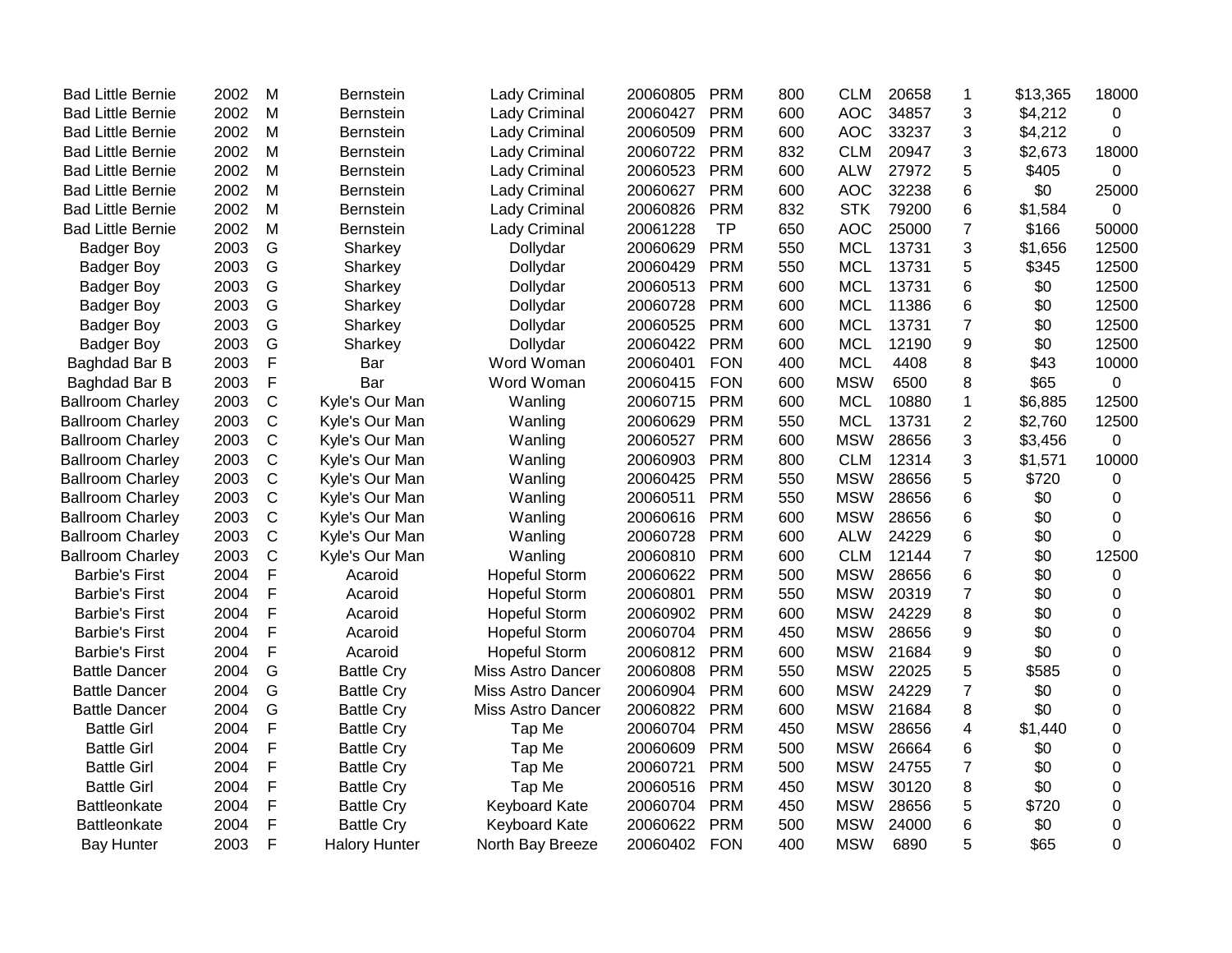| <b>Bay Hunter</b>       | 2003 | F            | <b>Halory Hunter</b>  | North Bay Breeze       | 20060509 | <b>PRM</b> | 600 | <b>MSW</b> | 28656 | $\overline{2}$          | \$5,760 | 0           |
|-------------------------|------|--------------|-----------------------|------------------------|----------|------------|-----|------------|-------|-------------------------|---------|-------------|
| <b>Bay Hunter</b>       | 2003 | $\mathsf{F}$ | <b>Halory Hunter</b>  | North Bay Breeze       | 20060613 | <b>PRM</b> | 800 | <b>MSW</b> | 28656 | $\overline{2}$          | \$5,760 | 0           |
| <b>Bay Hunter</b>       | 2003 | F            | <b>Halory Hunter</b>  | North Bay Breeze       | 20060804 | <b>PRM</b> | 800 | <b>MCL</b> | 9006  | 3                       | \$1,377 | 12500       |
| <b>Bay Hunter</b>       | 2003 | F            | <b>Halory Hunter</b>  | North Bay Breeze       | 20060425 | <b>PRM</b> | 550 | <b>MSW</b> | 28656 | 4                       | \$1,440 | $\mathbf 0$ |
| <b>Bay Hunter</b>       | 2003 | F            | <b>Halory Hunter</b>  | North Bay Breeze       | 20060525 | <b>PRM</b> | 800 | <b>MSW</b> | 28656 | 4                       | \$1,440 | 0           |
| <b>Bay Hunter</b>       | 2003 | F            | <b>Halory Hunter</b>  | North Bay Breeze       | 20060701 | <b>PRM</b> | 832 | <b>MSW</b> | 28656 | 4                       | \$1,440 | 0           |
| Bay Lover               | 2004 | $\mathsf{F}$ | <b>Friendly Lover</b> | <b>Chariot of Gold</b> | 20060901 | <b>PRM</b> | 550 | <b>MCL</b> | 12506 | 10                      | \$0     | 25000       |
| <b>Bay Lover</b>        | 2004 | F            | <b>Friendly Lover</b> | <b>Chariot of Gold</b> | 20060924 | <b>WDS</b> | 500 | <b>MSW</b> | 6325  | $\overline{4}$          | \$275   | 0           |
| <b>Bay Lover</b>        | 2004 | $\mathsf{F}$ | <b>Friendly Lover</b> | <b>Chariot of Gold</b> | 20061008 | <b>WDS</b> | 500 | <b>MSW</b> | 5500  | 4                       | \$330   | 0           |
| Be My Friend            | 1997 | M            | Lytrump               | Irresponsible          | 20060901 | <b>CBY</b> | 850 | <b>CLM</b> | 12000 | $\mathbf{1}$            | \$7,200 | 10000       |
| Be My Friend            | 1997 | M            | Lytrump               | Irresponsible          | 20060611 | <b>CBY</b> | 750 | <b>CLM</b> | 12000 | $\overline{2}$          | \$2,400 | 10000       |
| Be My Friend            | 1997 | M            | Lytrump               | Irresponsible          | 20060713 | <b>CBY</b> | 800 | <b>CLM</b> | 12000 | $\overline{2}$          | \$2,400 | 10000       |
| Be My Friend            | 1997 | M            | Lytrump               | Irresponsible          | 20060810 | <b>CBY</b> | 850 | <b>CLM</b> | 10000 | $\overline{2}$          | \$2,000 | 7500        |
| Be My Friend            | 1997 | M            | Lytrump               | Irresponsible          | 20060824 | <b>CBY</b> | 800 | <b>CLM</b> | 10000 | $\overline{2}$          | \$2,000 | 7500        |
| Be My Friend            | 1997 | M            | Lytrump               | Irresponsible          | 20060730 | <b>CBY</b> | 850 | <b>CLM</b> | 12000 | 3                       | \$1,320 | 10000       |
| Be My Friend            | 1997 | M            | Lytrump               | Irresponsible          | 20060701 | <b>CBY</b> | 800 | <b>CLM</b> | 18000 | $\overline{\mathbf{4}}$ | \$900   | 20000       |
| Be My Friend            | 1997 | M            | Lytrump               | Irresponsible          | 20060922 | <b>FPX</b> | 850 | <b>STK</b> | 97000 | 5                       | \$4,000 | $\mathbf 0$ |
| Be My Friend            | 1997 | M            | Lytrump               | Irresponsible          | 20060113 | HOU        | 800 | <b>CLM</b> | 11800 | 5                       | \$354   | 35000       |
| Be My Friend            | 1997 | M            | Lytrump               | Irresponsible          | 20061013 | <b>TUP</b> | 800 | <b>AOC</b> | 14800 | $\mathbf 1$             | \$8,880 | 20000       |
| Be My Friend            | 1997 | M            | Lytrump               | Irresponsible          | 20061030 | <b>TUP</b> | 800 | <b>AOC</b> | 14800 | $\mathbf 1$             | \$8,880 | 20000       |
| Be My Friend            | 1997 | M            | Lytrump               | Irresponsible          | 20061119 | <b>TUP</b> | 800 | <b>AOC</b> | 14800 | $\mathbf{1}$            | \$8,880 | 20000       |
| Be My Friend            | 1997 | M            | Lytrump               | Irresponsible          | 20061226 | <b>TUP</b> | 800 | <b>AOC</b> | 16200 | 3                       | \$1,620 | 25000       |
| <b>Beautiful Veisha</b> | 2004 | $\mathsf F$  | <b>Political Whit</b> | <b>Hey Marthy</b>      | 20060801 | <b>PRM</b> | 550 | <b>MSW</b> | 20319 | 9                       | \$0     | 0           |
| <b>Beautiful Veisha</b> | 2004 | $\mathsf{F}$ | <b>Political Whit</b> | <b>Hey Marthy</b>      | 20060630 | <b>PRM</b> | 450 | <b>MSW</b> | 24000 | 10                      | \$0     | 0           |
| Bella La Ghosi          | 2001 | M            | <b>Silver Ghost</b>   | Gamelah                | 20060827 | <b>CLS</b> | 650 | <b>CLM</b> | 5700  | 3                       | \$684   | 3500        |
| Bella La Ghosi          | 2001 | M            | <b>Silver Ghost</b>   | Gamelah                | 20060804 | <b>CLS</b> | 832 | <b>CLM</b> | 5000  | 6                       | \$50    | 2500        |
| Bella La Ghosi          | 2001 | M            | <b>Silver Ghost</b>   | Gamelah                | 20060311 | <b>FON</b> | 600 | <b>CLM</b> | 5000  | $\overline{2}$          | \$1,000 | 3500        |
| Bella La Ghosi          | 2001 | M            | <b>Silver Ghost</b>   | Gamelah                | 20060407 | <b>FON</b> | 600 | <b>CLM</b> | 5000  | 5                       | \$50    | 3500        |
| Bella La Ghosi          | 2001 | M            | <b>Silver Ghost</b>   | Gamelah                | 20060224 | <b>FON</b> | 600 | <b>CLM</b> | 6572  | 6                       | \$62    | 5000        |
| Bella La Ghosi          | 2001 | M            | <b>Silver Ghost</b>   | Gamelah                | 20060414 | <b>FON</b> | 600 | <b>STR</b> | 5000  | 6                       | \$50    | 0           |
| Bella La Ghosi          | 2001 | M            | <b>Silver Ghost</b>   | Gamelah                | 20060720 | <b>HPO</b> | 800 | <b>CLM</b> | 19262 | 10                      | \$300   | 3500        |
| Bella La Ghosi          | 2001 | M            | <b>Silver Ghost</b>   | Gamelah                | 20060521 | <b>LNN</b> | 800 | <b>CLM</b> | 5000  | $\overline{2}$          | \$1,000 | 2500        |
| Bella La Ghosi          | 2001 | M            | <b>Silver Ghost</b>   | Gamelah                | 20060618 | LNN        | 832 | <b>CLM</b> | 5000  | $\overline{c}$          | \$1,000 | 2500        |
| Bella La Ghosi          | 2001 | M            | <b>Silver Ghost</b>   | Gamelah                | 20060702 | <b>LNN</b> | 832 | <b>CLM</b> | 5000  | $\overline{4}$          | \$300   | 2500        |
| Bella La Ghosi          | 2001 | M            | <b>Silver Ghost</b>   | Gamelah                | 20060604 | <b>LNN</b> | 832 | <b>CLM</b> | 5000  | 8                       | \$50    | 2500        |
| <b>Bennet Peak</b>      | 2000 | M            | Seattle Sleet         | Hog Park               | 20060704 | <b>LNN</b> | 450 | <b>MCL</b> | 5000  | 3                       | \$500   | 5000        |
| <b>Bennet Peak</b>      | 2000 | M            | Seattle Sleet         | Hog Park               | 20060609 | <b>LNN</b> | 450 | <b>MCL</b> | 5075  | 4                       | \$200   | 5000        |
| <b>Bennet Peak</b>      | 2000 | M            | <b>Seattle Sleet</b>  | Hog Park               | 20060618 | <b>LNN</b> | 450 | <b>MCL</b> | 5125  | 5                       | \$50    | 5000        |
| <b>Bestwest</b>         | 2004 | G            | West Buoyant          | Home Ballerina         | 20060831 | <b>PRM</b> | 800 | <b>MCL</b> | 15404 | $\overline{2}$          | \$2,484 | 25000       |
| Bev's Gone West         | 2003 | F            | West Buoyant          | Bev's Lil Hellion      | 20060813 | <b>CLS</b> | 600 | <b>MSW</b> | 7500  | $\overline{7}$          | \$75    | 0           |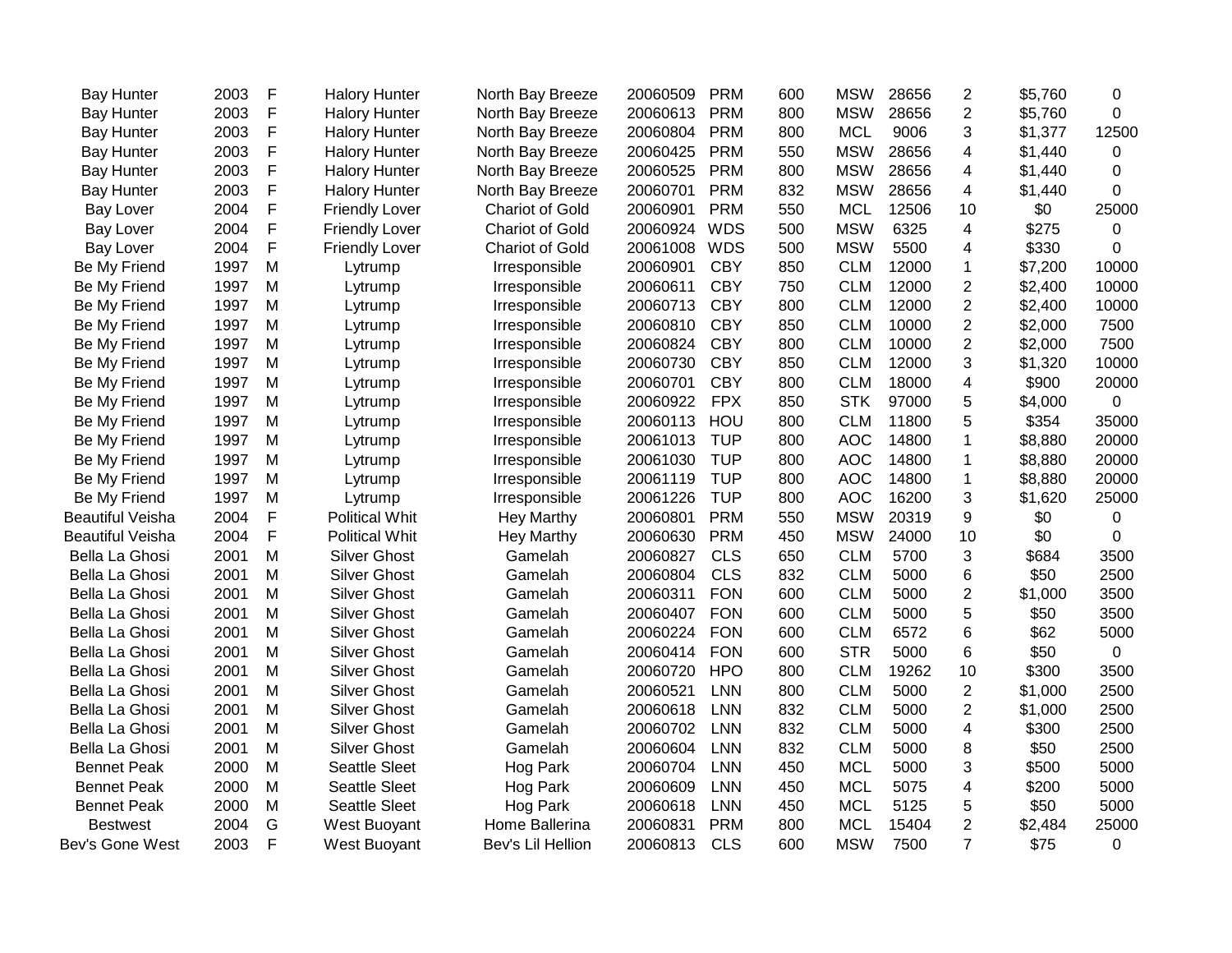| Bev's Gone West   | 2003 | F             | West Buoyant         | Bev's Lil Hellion | 20060902 | <b>CLS</b> | 600 | <b>MCL</b> | 5000  | 8                       | \$50     | 5000           |
|-------------------|------|---------------|----------------------|-------------------|----------|------------|-----|------------|-------|-------------------------|----------|----------------|
| Bevys Boy         | 2001 | G             | <b>Blumin Affair</b> | Bevy Anne         | 20060506 | <b>CBY</b> | 550 | <b>ALW</b> | 21024 | FF                      | \$0      | $\mathbf 0$    |
| Bevys Boy         | 2001 | G             | <b>Blumin Affair</b> | Bevy Anne         | 20060317 | OP         | 600 | <b>CLM</b> | 17200 | 6                       | \$0      | 32000          |
| Bevys Boy         | 2001 | G             | <b>Blumin Affair</b> | Bevy Anne         | 20060330 | OP         | 600 | <b>CLM</b> | 18500 | 8                       | \$0      | 30000          |
| Bevys Boy         | 2001 | G             | <b>Blumin Affair</b> | Bevy Anne         | 20060205 | <b>OP</b>  | 600 | <b>AOC</b> | 16000 | 11                      | \$0      | 20000          |
| Bevys Boy         | 2001 | G             | <b>Blumin Affair</b> | Bevy Anne         | 20060513 | <b>PRM</b> | 600 | <b>CLM</b> | 18240 | $\mathbf{1}$            | \$11,700 | 15000          |
| Bevys Boy         | 2001 | G             | <b>Blumin Affair</b> | Bevy Anne         | 20060819 | <b>PRM</b> | 600 | <b>CLM</b> | 16902 | 1                       | \$10,935 | 10000          |
| Bevys Boy         | 2001 | G             | <b>Blumin Affair</b> | Bevy Anne         | 20060526 | <b>PRM</b> | 600 | <b>ALW</b> | 32238 | $\overline{2}$          | \$6,480  | 0              |
| Bevys Boy         | 2001 | G             | <b>Blumin Affair</b> | Bevy Anne         | 20060623 | <b>PRM</b> | 600 | <b>AOC</b> | 32238 | $\overline{2}$          | \$6,480  | $\Omega$       |
| Bevys Boy         | 2001 | G             | <b>Blumin Affair</b> | Bevy Anne         | 20060701 | <b>PRM</b> | 832 | <b>AOC</b> | 32238 | $\overline{2}$          | \$6,480  | 0              |
| Bevys Boy         | 2001 | G             | <b>Blumin Affair</b> | Bevy Anne         | 20060428 | <b>PRM</b> | 600 | <b>ALW</b> | 32238 | 4                       | \$1,620  | 0              |
| Bevys Boy         | 2001 | ${\mathsf G}$ | <b>Blumin Affair</b> | Bevy Anne         | 20060609 | <b>PRM</b> | 600 | <b>AOC</b> | 32238 | 4                       | \$1,620  | 0              |
| Bevys Boy         | 2001 | G             | <b>Blumin Affair</b> | Bevy Anne         | 20060720 | <b>PRM</b> | 832 | <b>ALW</b> | 26120 | 4                       | \$1,316  | 0              |
| Bevys Boy         | 2001 | G             | <b>Blumin Affair</b> | Bevy Anne         | 20060804 | <b>PRM</b> | 600 | <b>ALW</b> | 23595 | 5                       | \$585    | $\Omega$       |
| Bevys Boy         | 2001 | G             | <b>Blumin Affair</b> | Bevy Anne         | 20060829 | <b>PRM</b> | 600 | <b>CLM</b> | 13915 | 6                       | \$0      | 7500           |
| Beyond the Reach  | 2004 | F             | Sahm                 | Zadie Creek       | 20060902 | <b>PRM</b> | 600 | <b>MSW</b> | 24229 | 3                       | \$2,925  | 0              |
| Beyond the Reach  | 2004 | $\mathsf F$   | Sahm                 | Zadie Creek       | 20060812 | <b>PRM</b> | 600 | <b>MSW</b> | 21684 | $\overline{7}$          | \$0      | $\Omega$       |
| Beyond the Reach  | 2004 | F             | Sahm                 | Zadie Creek       | 20060922 | <b>TP</b>  | 600 | <b>MCL</b> | 13500 | $\overline{2}$          | \$2,700  | 50000          |
| <b>Billy Idel</b> | 2000 | G             | Ide                  | Little Mo Gold    | 20061217 | HOU        | 700 | <b>CLM</b> | 6500  | $\overline{2}$          | \$1,300  | 5000           |
| <b>Billy Idel</b> | 2000 | G             | Ide                  | Little Mo Gold    | 20061208 | HOU        | 700 | <b>CLM</b> | 6500  | 3                       | \$715    | 5000           |
| <b>Billy Idel</b> | 2000 | G             | Ide                  | Little Mo Gold    | 20060625 | LS         | 500 | <b>CLM</b> | 14000 | 3                       | \$1,540  | 15000          |
| <b>Billy Idel</b> | 2000 | G             | Ide                  | Little Mo Gold    | 20060715 | LS         | 600 | <b>AOC</b> | 25000 | $\overline{7}$          | \$0      | 20000          |
| <b>Billy Idel</b> | 2000 | G             | Ide                  | Little Mo Gold    | 20060312 | OP         | 800 | <b>CLM</b> | 11300 | $\overline{\mathbf{4}}$ | \$678    | 8000           |
| <b>Billy Idel</b> | 2000 | G             | Ide                  | Little Mo Gold    | 20060205 | OP         | 600 | <b>AOC</b> | 16000 | $\overline{7}$          | \$0      | $\Omega$       |
| <b>Billy Idel</b> | 2000 | G             | Ide                  | Little Mo Gold    | 20060225 | OP         | 600 | <b>CLM</b> | 13000 | 10                      | \$0      | 10000          |
| <b>Billy Idel</b> | 2000 | G             | Ide                  | Little Mo Gold    | 20061023 | <b>RP</b>  | 600 | <b>CLM</b> | 8500  | $\overline{2}$          | \$1,700  | 5000           |
| <b>Billy Idel</b> | 2000 | G             | Ide                  | Little Mo Gold    | 20061117 | <b>RP</b>  | 600 | <b>CLM</b> | 7500  | 3                       | \$825    | 3500           |
| <b>Billy Idel</b> | 2000 | G             | Ide                  | Little Mo Gold    | 20061003 | <b>RP</b>  | 700 | <b>CLM</b> | 10000 | 4                       | \$600    | 7500           |
| <b>Billy Idel</b> | 2000 | G             | Ide                  | Little Mo Gold    | 20061107 | <b>RP</b>  | 550 | <b>CLM</b> | 8500  | 5                       | \$255    | 5000           |
| <b>Billy Idel</b> | 2000 | G             | Ide                  | Little Mo Gold    | 20060923 | <b>RP</b>  | 500 | <b>CLM</b> | 11000 | 6                       | \$0      | 10000          |
| <b>Billy Idel</b> | 2000 | G             | Ide                  | Little Mo Gold    | 20060908 | <b>RP</b>  | 600 | <b>CLM</b> | 11000 | $\overline{7}$          | \$0      | 10000          |
| <b>Billy Idel</b> | 2000 | G             | Ide                  | Little Mo Gold    | 20060519 | <b>WRD</b> | 550 | <b>AOC</b> | 17000 | 3                       | \$1,870  | 20000          |
| <b>Billy Idel</b> | 2000 | G             | Ide                  | Little Mo Gold    | 20060408 | <b>WRD</b> | 600 | <b>AOC</b> | 17000 | 4                       | \$1,020  | 20000          |
| Billyjack         | 2001 | G             | Commemorate          | Donna's Gift      | 20060904 | <b>PRM</b> | 550 | <b>CLM</b> | 12144 | 1                       | \$7,857  | 10000          |
| Billyjack         | 2001 | G             | Commemorate          | Donna's Gift      | 20060617 | <b>PRM</b> | 800 | <b>CLM</b> | 15522 | 4                       | \$780    | 12500          |
| Billyjack         | 2001 | G             | Commemorate          | Donna's Gift      | 20060504 | <b>PRM</b> | 832 | <b>ALW</b> | 29850 | 5                       | \$750    | 0              |
| Billyjack         | 2001 | G             | Commemorate          | Donna's Gift      | 20060528 | <b>PRM</b> | 600 | <b>CLM</b> | 15522 | 5                       | \$390    | 12500          |
| Billyjack         | 2001 | G             | Commemorate          | Donna's Gift      | 20060518 | <b>PRM</b> | 800 | <b>ALW</b> | 29850 | $\overline{7}$          | \$0      | $\overline{0}$ |
| Billyjack         | 2001 | G             | Commemorate          | Donna's Gift      | 20060703 | <b>PRM</b> | 800 | <b>CLM</b> | 15522 | $\overline{7}$          | \$0      | 10000          |
| <b>Billyjack</b>  | 2001 | G             | Commemorate          | Donna's Gift      | 20060805 | <b>PRM</b> | 832 | <b>CLM</b> | 10379 | 12                      | \$0      | 12500          |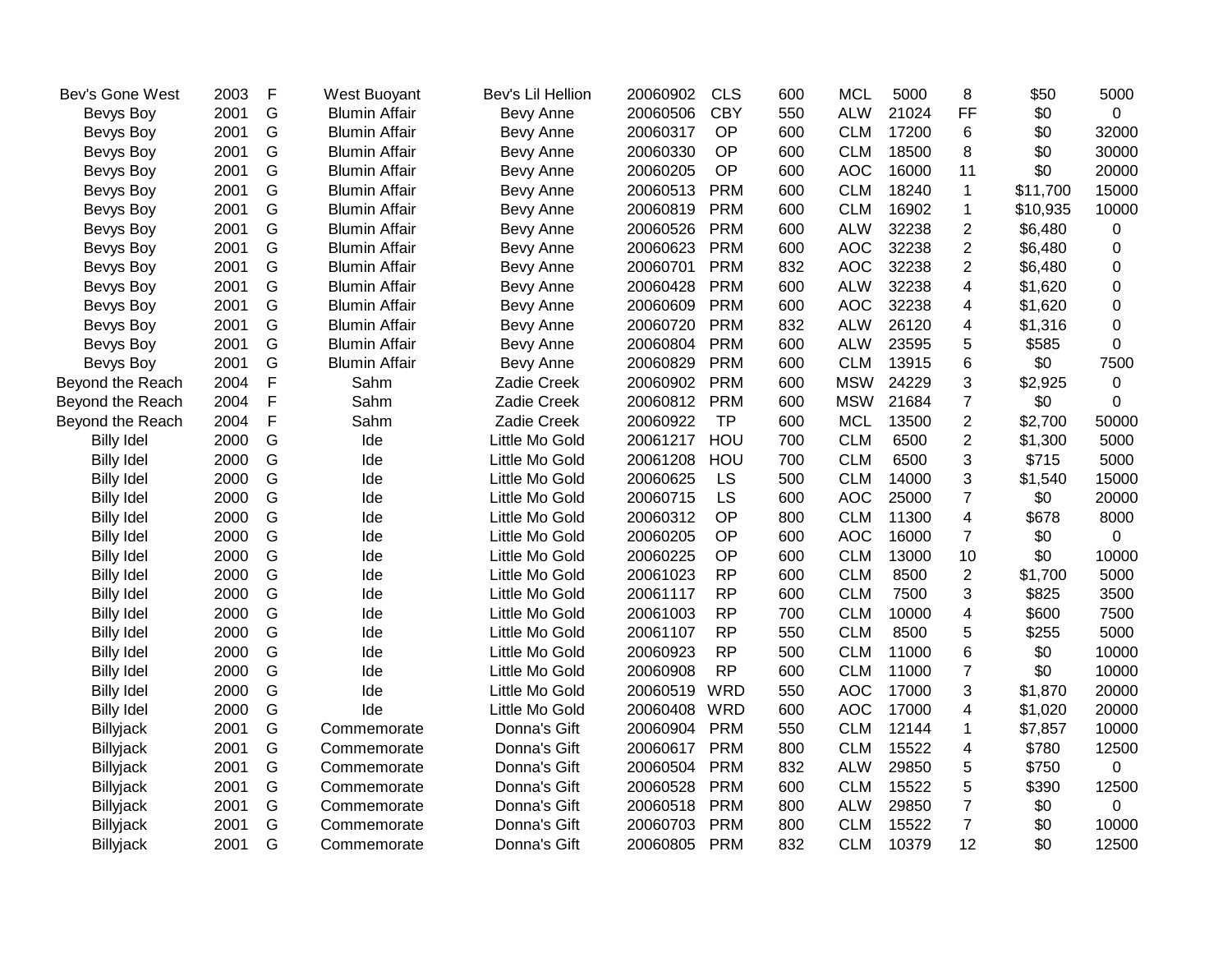| <b>Billyjack</b>         | 2001 | G             | Commemorate        | Donna's Gift       | 20061004 WDS |            | 550 | <b>CLM</b> | 4000  | 1              | \$2,400  | 5000         |
|--------------------------|------|---------------|--------------------|--------------------|--------------|------------|-----|------------|-------|----------------|----------|--------------|
| Billyjack                | 2001 | G             | Commemorate        | Donna's Gift       | 20061015     | <b>WDS</b> | 550 | <b>CLM</b> | 4200  | $\overline{7}$ | \$42     | 5000         |
| Billyjack                | 2001 | G             | Commemorate        | Donna's Gift       | 20060924     | <b>WDS</b> | 550 | <b>CLM</b> | 6500  | 8              | \$65     | 10000        |
| <b>Birdie Shooter</b>    | 2000 | M             | Parfaitement       | Wankeedoodle       | 20060428     | <b>FON</b> | 600 | <b>CLM</b> | 4669  | $\overline{2}$ | \$920    | 5000         |
| <b>Birdie Shooter</b>    | 2000 | Μ             | Parfaitement       | Wankeedoodle       | 20060402     | <b>FON</b> | 600 | <b>CLM</b> | 4600  | 3              | \$506    | 5000         |
| <b>Birdie Shooter</b>    | 2000 | M             | Parfaitement       | Wankeedoodle       | 20060318     | <b>FON</b> | 600 | <b>CLM</b> | 4600  | $\overline{4}$ | \$184    | 5000         |
| <b>Birdie Shooter</b>    | 2000 | M             | Parfaitement       | Wankeedoodle       | 20060421     | <b>FON</b> | 400 | <b>CLM</b> | 4600  | 5              | \$46     | 5000         |
| <b>Birdie Shooter</b>    | 2000 | M             | Parfaitement       | Wankeedoodle       | 20060520     | <b>LNN</b> | 600 | <b>CLM</b> | 5400  | 3              | \$540    | 5000         |
| <b>Birdie Shooter</b>    | 2000 | M             | Parfaitement       | Wankeedoodle       | 20060608     | <b>LNN</b> | 450 | <b>CLM</b> | 5400  | 4              | \$216    | 5000         |
| <b>Birdie Shooter</b>    | 2000 | M             | Parfaitement       | Wankeedoodle       | 20060615     | <b>LNN</b> | 600 | <b>CLM</b> | 5400  | 6              | \$54     | 5000         |
| <b>Birdie Shooter</b>    | 2000 | M             | Parfaitement       | Wankeedoodle       | 20060703     | <b>LNN</b> | 450 | <b>CLM</b> | 5535  | FF             | \$54     | 5000         |
| <b>Black Bill</b>        | 2004 | G             | <b>Tiger Talk</b>  | Ore Jane           | 20060615     | <b>PRM</b> | 200 | <b>MSW</b> | 26664 | 6              | \$0      | 0            |
| <b>Black Bill</b>        | 2004 | G             | <b>Tiger Talk</b>  | Ore Jane           | 20060627     | <b>PRM</b> | 500 | <b>MSW</b> | 28656 | 7              | \$0      | 0            |
| <b>Black Bird Creek</b>  | 2002 | G             | <b>Storm Creek</b> | Louisia            | 20060715     | <b>PRM</b> | 832 | <b>CLM</b> | 9521  | 1              | \$6,075  | 7500         |
| <b>Black Bird Creek</b>  | 2002 | G             | <b>Storm Creek</b> | Louisia            | 20060504     | <b>PRM</b> | 832 | <b>ALW</b> | 29850 | 4              | \$1,500  | 0            |
| <b>Black Bird Creek</b>  | 2002 | G             | <b>Storm Creek</b> | Louisia            | 20060810     | <b>PRM</b> | 800 | <b>CLM</b> | 9601  | 4              | \$574    | 4000         |
| <b>Black Bird Creek</b>  | 2002 | G             | <b>Storm Creek</b> | Louisia            | 20060825     | <b>PRM</b> | 800 | <b>CLM</b> | 10434 | 5              | \$255    | 4000         |
| <b>Black Bird Creek</b>  | 2002 | G             | <b>Storm Creek</b> | Louisia            | 20060518     | <b>PRM</b> | 800 | <b>ALW</b> | 29850 | 6              | \$0      | 0            |
| <b>Black Bird Creek</b>  | 2002 | G             | <b>Storm Creek</b> | Louisia            | 20060601     | <b>PRM</b> | 832 | <b>ALW</b> | 29850 | 6              | \$0      | 0            |
| <b>Black Bird Creek</b>  | 2002 | G             | <b>Storm Creek</b> | Louisia            | 20060616     | <b>PRM</b> | 800 | <b>CLM</b> | 17700 | $\overline{7}$ | \$0      | 15000        |
| <b>Black Bird Creek</b>  | 2002 | G             | <b>Storm Creek</b> | Louisia            | 20060727     | <b>PRM</b> | 832 | <b>ALW</b> | 24229 | $\overline{7}$ | \$0      | 0            |
| <b>Black Bird Creek</b>  | 2002 | G             | <b>Storm Creek</b> | Louisia            | 20060907     | <b>PRM</b> | 800 | <b>ALW</b> | 24229 | $\overline{7}$ | \$0      | 0            |
| <b>Blake Rattlenroll</b> | 2002 | G             | Exclusivengagement | Ideclare           | 20060608     | <b>PRM</b> | 550 | <b>CLM</b> | 14160 | $\mathbf{1}$   | \$9,360  | 5000         |
| <b>Blake Rattlenroll</b> | 2002 | G             | Exclusivengagement | Ideclare           | 20060829     | <b>PRM</b> | 600 | <b>CLM</b> | 13915 | $\mathbf 1$    | \$9,315  | 6500         |
| <b>Blake Rattlenroll</b> | 2002 | G             | Exclusivengagement | Ideclare           | 20060520     | <b>PRM</b> | 600 | <b>CLM</b> | 12900 | $\overline{2}$ | \$3,120  | 5000         |
| <b>Blake Rattlenroll</b> | 2002 | G             | Exclusivengagement | Ideclare           | 20060909     | <b>PRM</b> | 600 | <b>CLM</b> | 12305 | $\overline{2}$ | \$3,105  | 7500         |
| <b>Blake Rattlenroll</b> | 2002 | G             | Exclusivengagement | Ideclare           | 20060615     | <b>PRM</b> | 600 | <b>AOC</b> | 16440 | 3              | \$2,340  | $\mathbf 0$  |
| <b>Blake Rattlenroll</b> | 2002 | G             | Exclusivengagement | Ideclare           | 20060622     | <b>PRM</b> | 600 | <b>CLM</b> | 19140 | 3              | \$2,340  | 6500         |
| <b>Blake Rattlenroll</b> | 2002 | G             | Exclusivengagement | Ideclare           | 20060629     | <b>PRM</b> | 600 | <b>CLM</b> | 12950 | 3              | \$1,950  | 5000         |
| <b>Blake Rattlenroll</b> | 2002 | G             | Exclusivengagement | Ideclare           | 20060721     | <b>PRM</b> | 600 | <b>ALW</b> | 24414 | 6              | \$0      | 0            |
| <b>Blake Rattlenroll</b> | 2002 | G             | Exclusivengagement | Ideclare           | 20060428     | <b>PRM</b> | 600 | <b>ALW</b> | 32238 | 8              | \$0      | 0            |
| <b>Blake Rattlenroll</b> | 2002 | G             | Exclusivengagement | Ideclare           | 20060804     | <b>PRM</b> | 600 | <b>ALW</b> | 23595 | 9              | \$0      | $\Omega$     |
| <b>Blake Rattlenroll</b> | 2002 | ${\mathsf G}$ | Exclusivengagement | Ideclare           | 20061011     | <b>WDS</b> | 600 | <b>CLM</b> | 5000  | $\mathbf{1}$   | \$3,000  | 5000         |
| <b>Blake Rattlenroll</b> | 2002 | G             | Exclusivengagement | Ideclare           | 20061025     | <b>WDS</b> | 600 | <b>CLM</b> | 5725  | 4              | \$344    | 5000         |
| <b>Blake Rattlenroll</b> | 2002 | G             | Exclusivengagement | Ideclare           | 20061001     | <b>WDS</b> | 550 | <b>STR</b> | 5300  | 6              | \$53     | $\mathbf{0}$ |
| <b>Blake Rattlenroll</b> | 2002 | G             | Exclusivengagement | Ideclare           | 20061101     | <b>WDS</b> | 550 | <b>CLM</b> | 5725  | $\overline{7}$ | \$57     | 5000         |
| <b>Blake's Cat</b>       | 2004 | F             | Doug Fir           | Channel and a Half | 20060725     | <b>PRM</b> | 500 | <b>MSW</b> | 25779 | 1              | \$15,795 | 0            |
| <b>Blake's Cat</b>       | 2004 | F             | Doug Fir           | Channel and a Half | 20060617     | <b>PRM</b> | 450 | <b>MSW</b> | 30624 | 2              | \$6,240  | 0            |
| <b>Blake's Cat</b>       | 2004 | F             | Doug Fir           | Channel and a Half | 20060826     | <b>PRM</b> | 600 | <b>STK</b> | 75458 | 3              | \$7,546  | 0            |
| <b>Blake's Cat</b>       | 2004 | F             | Doug Fir           | Channel and a Half | 20060528     | <b>PRM</b> | 500 | <b>MSW</b> | 24864 | 5              | \$720    | 0            |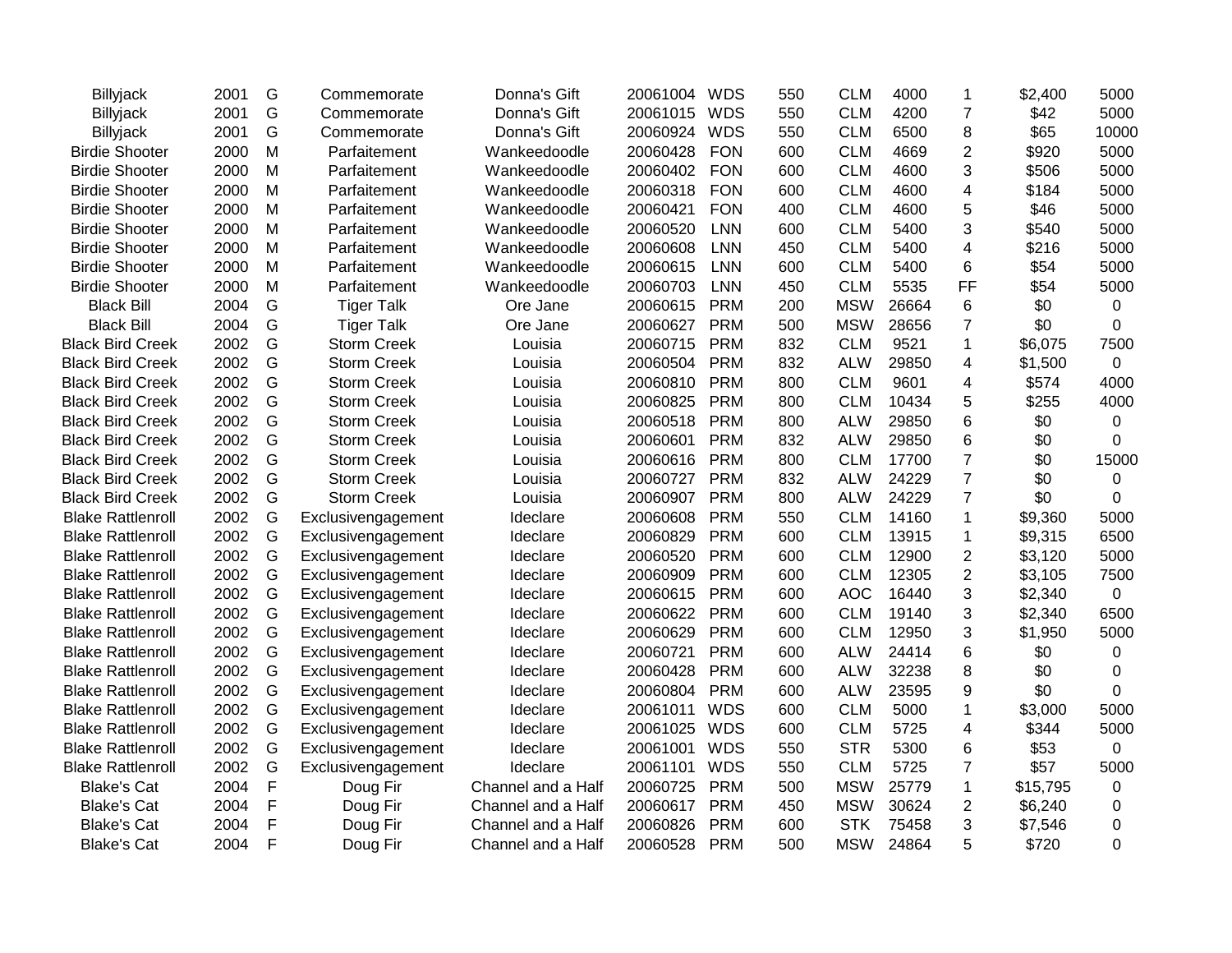| <b>Blake's Cat</b>    | 2004 | F | Doug Fir             | Channel and a Half       | 20060812 | <b>PRM</b> | 600 | <b>STK</b> | 91091 | 5                        | \$2,051  | 0        |
|-----------------------|------|---|----------------------|--------------------------|----------|------------|-----|------------|-------|--------------------------|----------|----------|
| Blanchetta            | 2001 | M | Canaveral            | <b>Chariot of Gold</b>   | 20060529 | <b>PRM</b> | 600 | <b>ALW</b> | 32238 | $\overline{2}$           | \$6,480  | 0        |
| Blanchetta            | 2001 | M | Canaveral            | <b>Chariot of Gold</b>   | 20060722 | <b>PRM</b> | 832 | <b>ALW</b> | 20319 | 3                        | \$3,159  | $\Omega$ |
| Blanchetta            | 2001 | M | Canaveral            | <b>Chariot of Gold</b>   | 20060805 | <b>PRM</b> | 800 | <b>CLM</b> | 20658 | 3                        | \$2,673  | 18000    |
| Blanchetta            | 2001 | Μ | Canaveral            | <b>Chariot of Gold</b>   | 20060610 | <b>PRM</b> | 800 | <b>AOC</b> | 23900 | 4                        | \$1,300  | 0        |
| Blanchetta            | 2001 | М | Canaveral            | <b>Chariot of Gold</b>   | 20060502 | <b>PRM</b> | 600 | <b>ALW</b> | 32238 | 5                        | \$810    | 0        |
| Blanchetta            | 2001 | M | Canaveral            | <b>Chariot of Gold</b>   | 20060516 | <b>PRM</b> | 600 | <b>ALW</b> | 32238 | 5                        | \$810    | 0        |
| <b>Blanchetta</b>     | 2001 | M | Canaveral            | <b>Chariot of Gold</b>   | 20060701 | <b>PRM</b> | 600 | <b>CLM</b> | 21500 | 6                        | \$0      | 14000    |
| Blanchetta            | 2001 | M | Canaveral            | <b>Chariot of Gold</b>   | 20060903 | <b>PRM</b> | 800 | <b>ALW</b> | 25779 | 6                        | \$0      | 0        |
| Blanchetta            | 2001 | M | Canaveral            | <b>Chariot of Gold</b>   | 20060822 | <b>PRM</b> | 832 | <b>CLM</b> | 16500 | $\overline{7}$           | \$0      | 18000    |
| <b>Blumin Express</b> | 2003 | G | <b>Blumin Affair</b> | <b>Miss Stat Express</b> | 20060513 | <b>PRM</b> | 600 | <b>MCL</b> | 13731 | $\overline{7}$           | \$0      | 12500    |
| <b>Bobs Beauty</b>    | 2002 | M | Lord Avie            | Vaguely Who              | 20060610 | <b>PRM</b> | 832 | <b>AOC</b> | 32238 | $\mathbf{1}$             | \$19,440 | 0        |
| <b>Bobs Beauty</b>    | 2002 | M | Lord Avie            | Vaguely Who              | 20060429 | <b>PRM</b> | 832 | <b>ALW</b> | 27137 | $\overline{c}$           | \$6,500  | 0        |
| <b>Bobs Beauty</b>    | 2002 | M | Lord Avie            | Vaguely Who              | 20060601 | <b>PRM</b> | 832 | <b>AOC</b> | 29997 | $\overline{2}$           | \$7,020  | 0        |
| <b>Bobs Beauty</b>    | 2002 | M | Lord Avie            | Vaguely Who              | 20060422 | <b>PRM</b> | 800 | <b>AOC</b> | 27972 | 3                        | \$4,212  | 0        |
| <b>Bobs Beauty</b>    | 2002 | M | Lord Avie            | Vaguely Who              | 20060624 | <b>PRM</b> | 850 | <b>STK</b> | 70000 | 4                        | \$3,500  | 0        |
| <b>Bobs Beauty</b>    | 2002 | M | Lord Avie            | Vaguely Who              | 20060822 | <b>PRM</b> | 832 | <b>CLM</b> | 16500 | 5                        | \$495    | 18000    |
| <b>Bobs Beauty</b>    | 2002 | M | Lord Avie            | Vaguely Who              | 20060513 | <b>PRM</b> | 600 | <b>STK</b> | 65000 | 6                        | \$1,300  | 0        |
| <b>Bobs Beauty</b>    | 2002 | M | Lord Avie            | Vaguely Who              | 20060805 | <b>PRM</b> | 800 | <b>CLM</b> | 20658 | 6                        | \$0      | 18000    |
| Bodgit Be Tru         | 2001 | G | Captain Bodgit       | <b>Tru Returns</b>       | 20060902 | <b>PRM</b> | 832 | <b>CLM</b> | 10166 | 3                        | \$1,458  | 5000     |
| Bodgit Be Tru         | 2001 | G | Captain Bodgit       | <b>Tru Returns</b>       | 20060525 | <b>PRM</b> | 800 | <b>ALW</b> | 32238 | 6                        | \$0      | 0        |
| Bodgit Be Tru         | 2001 | G | Captain Bodgit       | <b>Tru Returns</b>       | 20060616 | <b>PRM</b> | 832 | <b>CLM</b> | 20300 | 6                        | \$0      | 14000    |
| Bodgit Be Tru         | 2001 | G | Captain Bodgit       | <b>Tru Returns</b>       | 20060808 | <b>PRM</b> | 800 | <b>CLM</b> | 11426 | 6                        | \$0      | 5000     |
| Bodgit Be Tru         | 2001 | G | Captain Bodgit       | <b>Tru Returns</b>       | 20060512 | <b>PRM</b> | 600 | <b>ALW</b> | 32238 | $\overline{7}$           | \$0      | 0        |
| Bodgit Be Tru         | 2001 | G | Captain Bodgit       | <b>Tru Returns</b>       | 20060728 | <b>PRM</b> | 800 | <b>CLM</b> | 9452  | $\overline{7}$           | \$0      | 4000     |
| Bodgit Be Tru         | 2001 | G | Captain Bodgit       | <b>Tru Returns</b>       | 20060818 | <b>PRM</b> | 800 | <b>CLM</b> | 9536  | $\overline{7}$           | \$0      | 5000     |
| Bodgit Be Tru         | 2001 | G | Captain Bodgit       | <b>Tru Returns</b>       | 20061031 | <b>WDS</b> | 800 | <b>CLM</b> | 4925  | 3                        | \$591    | 5000     |
| Bodgit Be Tru         | 2001 | G | Captain Bodgit       | <b>Tru Returns</b>       | 20061007 | <b>WDS</b> | 832 | <b>CLM</b> | 3800  | 4                        | \$190    | 3500     |
| Bodgit Be Tru         | 2001 | G | Captain Bodgit       | <b>Tru Returns</b>       | 20061024 | <b>WDS</b> | 550 | <b>CLM</b> | 4925  | 9                        | \$49     | 5000     |
| Boji's At Six         | 2001 | G | Ghazi                | Upatsix                  | 20060908 | <b>HOO</b> | 800 | <b>CLM</b> | 9000  | 4                        | \$450    | 5000     |
| Boji's At Six         | 2001 | G | Ghazi                | Upatsix                  | 20060917 | <b>HOO</b> | 800 | <b>CLM</b> | 9000  | 5                        | \$90     | 5000     |
| Boji's At Six         | 2001 | G | Ghazi                | Upatsix                  | 20061007 | <b>HOO</b> | 800 | <b>CLM</b> | 9000  | 5                        | \$90     | 5000     |
| Boji's At Six         | 2001 | G | Ghazi                | Upatsix                  | 20061027 | <b>HOO</b> | 600 | <b>CLM</b> | 9000  | 5                        | \$90     | 5000     |
| Boji's At Six         | 2001 | G | Ghazi                | Upatsix                  | 20060628 | <b>IND</b> | 800 | <b>CLM</b> | 8000  | $\overline{2}$           | \$1,600  | 5000     |
| Boji's At Six         | 2001 | G | Ghazi                | Upatsix                  | 20060527 | <b>IND</b> | 832 | <b>CLM</b> | 8000  | 3                        | \$800    | 5000     |
| Boji's At Six         | 2001 | G | Ghazi                | Upatsix                  | 20060619 | <b>IND</b> | 800 | <b>CLM</b> | 8000  | 3                        | \$800    | 5000     |
| Boji's At Six         | 2001 | G | Ghazi                | <b>Upatsix</b>           | 20060509 | <b>IND</b> | 600 | <b>CLM</b> | 7600  | 4                        | \$380    | 5000     |
| Boji's At Six         | 2001 | G | Ghazi                | Upatsix                  | 20060519 | <b>IND</b> | 600 | <b>CLM</b> | 7600  | 5                        | \$228    | 4000     |
| Boji's At Six         | 2001 | G | Ghazi                | Upatsix                  | 20060429 | <b>IND</b> | 600 | <b>CLM</b> | 7600  | $\overline{\mathcal{I}}$ | \$76     | 4000     |
| Boji's At Six         | 2001 | G | Ghazi                | Upatsix                  | 20060606 | <b>IND</b> | 750 | <b>CLM</b> | 8500  | 8                        | \$85     | 7500     |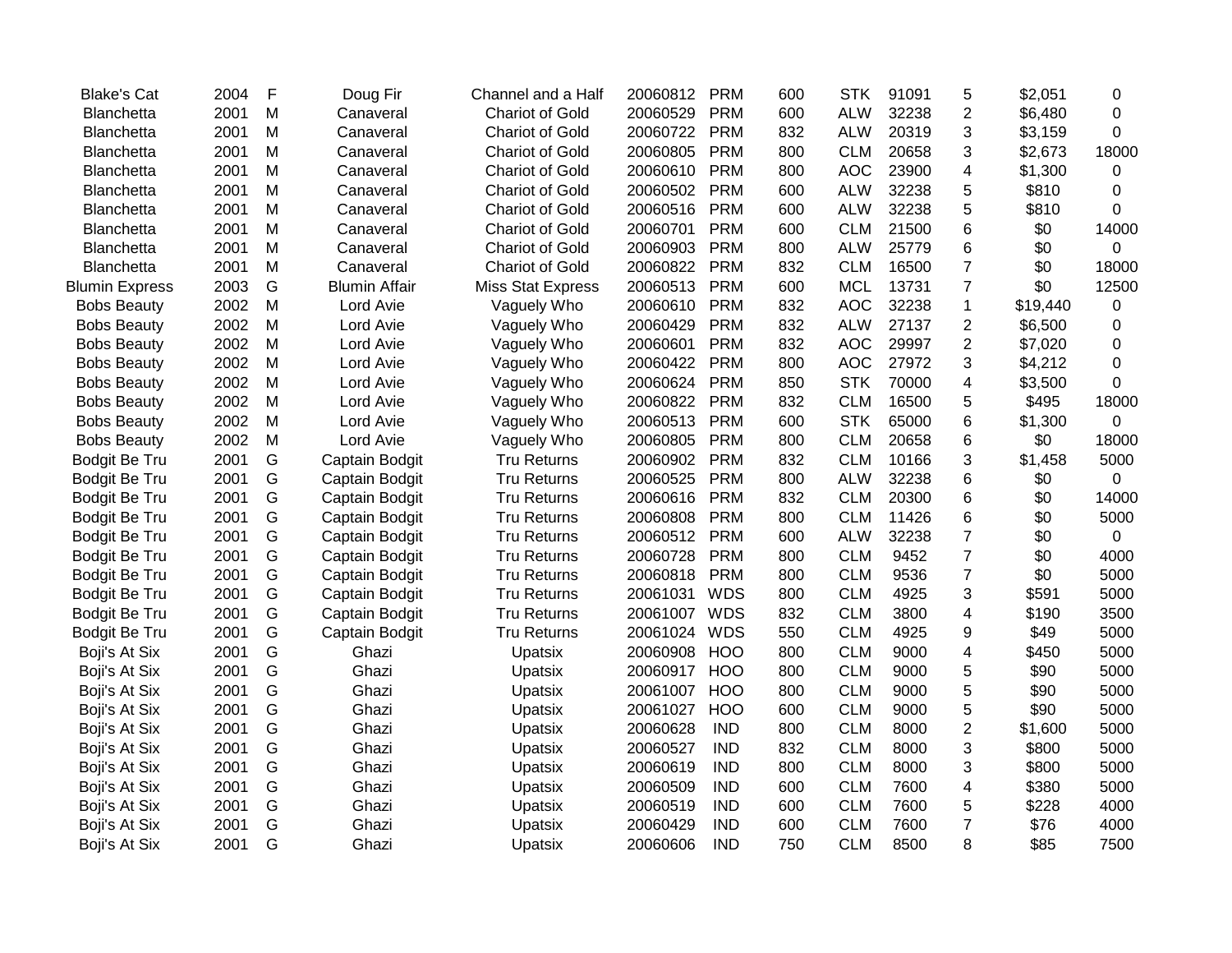| <b>Bold Moro</b>    | 2000 | G             | Moro Oro             | Prospect an Agent       | 20060827 | <b>CLS</b> | 600 | <b>CLM</b> | 5500  | 4                       | \$220   | 5000        |
|---------------------|------|---------------|----------------------|-------------------------|----------|------------|-----|------------|-------|-------------------------|---------|-------------|
| <b>Bold Moro</b>    | 2000 | G             | Moro Oro             | Prospect an Agent       | 20060818 | <b>CLS</b> | 600 | <b>CLM</b> | 5500  | 5                       | \$55    | 5000        |
| <b>Bold Moro</b>    | 2000 | G             | Moro Oro             | Prospect an Agent       | 20060904 | <b>CLS</b> | 650 | <b>CLM</b> | 5500  | $\overline{7}$          | \$55    | 5000        |
| <b>Bold Moro</b>    | 2000 | G             | Moro Oro             | Prospect an Agent       | 20060630 | <b>PRM</b> | 600 | <b>CLM</b> | 12122 | 3                       | \$1,482 | 7500        |
| <b>Bold Moro</b>    | 2000 | G             | Moro Oro             | Prospect an Agent       | 20060728 | <b>PRM</b> | 600 | <b>CLM</b> | 9206  | 4                       | \$506   | 7500        |
| <b>Bold Moro</b>    | 2000 | G             | Moro Oro             | Prospect an Agent       | 20060623 | <b>PRM</b> | 550 | <b>CLM</b> | 10555 | 5                       | \$285   | 7500        |
| <b>Bold Moro</b>    | 2000 | ${\mathsf G}$ | Moro Oro             | Prospect an Agent       | 20060427 | <b>PRM</b> | 500 | <b>AOC</b> | 15000 | $6\phantom{1}6$         | \$0     | $\mathbf 0$ |
| <b>Bold Moro</b>    | 2000 | G             | Moro Oro             | Prospect an Agent       | 20060519 | <b>PRM</b> | 600 | <b>CLM</b> | 10555 | $\,6$                   | \$0     | 7500        |
| <b>Bold Moro</b>    | 2000 | G             | Moro Oro             | Prospect an Agent       | 20060528 | <b>PRM</b> | 550 | <b>AOC</b> | 15540 | $\overline{7}$          | \$0     | $\mathbf 0$ |
| <b>Bold Moro</b>    | 2000 | G             | Moro Oro             | Prospect an Agent       | 20060714 | <b>PRM</b> | 600 | <b>CLM</b> | 9206  | $\overline{7}$          | \$0     | 7500        |
| <b>Bold Twister</b> | 2002 | M             | Sea Twister          | Swiss and Bold          | 20060714 | AP         | 800 | <b>CLM</b> | 21280 | $\overline{4}$          | \$1,140 | 15000       |
| <b>Bold Twister</b> | 2002 | M             | Sea Twister          | Swiss and Bold          | 20060831 | <b>AP</b>  | 600 | <b>CLM</b> | 21828 | 5                       | \$510   | 17500       |
| <b>Bold Twister</b> | 2002 | M             | Sea Twister          | Swiss and Bold          | 20060701 | <b>AP</b>  | 600 | <b>CLM</b> | 24800 | $\,6$                   | \$0     | 15000       |
| <b>Bold Twister</b> | 2002 | M             | Sea Twister          | Swiss and Bold          | 20060805 | <b>AP</b>  | 650 | <b>CLM</b> | 19000 | $\overline{7}$          | \$0     | 15000       |
| <b>Bold Twister</b> | 2002 | M             | Sea Twister          | Swiss and Bold          | 20060930 | <b>HAW</b> | 600 | <b>CLM</b> | 21760 | 3                       | \$1,760 | 12000       |
| <b>Bold Twister</b> | 2002 | M             | Sea Twister          | Swiss and Bold          | 20061124 | <b>HAW</b> | 650 | <b>CLM</b> | 15000 | 3                       | \$1,275 | 10000       |
| <b>Bold Twister</b> | 2002 | M             | Sea Twister          | Swiss and Bold          | 20060331 | <b>HAW</b> | 600 | <b>ALW</b> | 29000 | 5                       | \$870   | $\mathbf 0$ |
| <b>Bold Twister</b> | 2002 | M             | Sea Twister          | Swiss and Bold          | 20060411 | <b>HAW</b> | 600 | <b>ALW</b> | 29000 | 5                       | \$870   | 0           |
| <b>Bold Twister</b> | 2002 | M             | Sea Twister          | Swiss and Bold          | 20061022 | <b>HAW</b> | 650 | <b>CLM</b> | 18336 | 6                       | \$0     | 14000       |
| <b>Bold Twister</b> | 2002 | M             | Sea Twister          | Swiss and Bold          | 20061208 | <b>HAW</b> | 600 | <b>CLM</b> | 12000 | $\boldsymbol{9}$        | \$0     | 6000        |
| <b>Bold Twister</b> | 2002 | M             | Sea Twister          | Swiss and Bold          | 20060529 | <b>PRM</b> | 600 | <b>ALW</b> | 32238 | $\overline{4}$          | \$1,620 | $\mathbf 0$ |
| <b>Bold Twister</b> | 2002 | M             | Sea Twister          | Swiss and Bold          | 20060502 | <b>PRM</b> | 600 | <b>ALW</b> | 32238 | 8                       | \$0     | 0           |
| <b>Bono Striker</b> | 1998 | G             | Honest Ensign        | <b>Bono Dancer</b>      | 20060901 | <b>PRM</b> | 550 | <b>CLM</b> | 9630  | $\,6$                   | \$0     | 5000        |
| <b>Bono Striker</b> | 1998 | G             | Honest Ensign        | <b>Bono Dancer</b>      | 20060817 | <b>PRM</b> | 600 | <b>CLM</b> | 11048 | 8                       | \$0     | 5000        |
| <b>Bono Striker</b> | 1998 | G             | Honest Ensign        | <b>Bono Dancer</b>      | 20061110 | <b>RP</b>  | 600 | <b>CLM</b> | 7500  | $\boldsymbol{9}$        | \$0     | 3500        |
| <b>Bono Striker</b> | 1998 | G             | <b>Honest Ensign</b> | <b>Bono Dancer</b>      | 20061024 | <b>WDS</b> | 600 | <b>CLM</b> | 4225  | $\overline{2}$          | \$845   | 2500        |
| <b>Bono Striker</b> | 1998 | G             | <b>Honest Ensign</b> | <b>Bono Dancer</b>      | 20061101 | <b>WDS</b> | 600 | <b>CLM</b> | 4225  | $\overline{2}$          | \$845   | 2500        |
| <b>Bono Striker</b> | 1998 | G             | <b>Honest Ensign</b> | <b>Bono Dancer</b>      | 20060926 | <b>WDS</b> | 600 | <b>CLM</b> | 3500  | $\overline{\mathbf{4}}$ | \$105   | 2500        |
| <b>Bono Striker</b> | 1998 | G             | <b>Honest Ensign</b> | <b>Bono Dancer</b>      | 20061009 | <b>WDS</b> | 550 | <b>CLM</b> | 3500  | 4                       | \$175   | 2500        |
| <b>Boot Hill</b>    | 1997 | G             | Storm Boot           | <b>Here Comes Lucky</b> | 20060510 | <b>CD</b>  | 550 | <b>CLM</b> | 17000 | 3                       | \$1,700 | 8000        |
| <b>Boot Hill</b>    | 1997 | G             | Storm Boot           | <b>Here Comes Lucky</b> | 20060526 | <b>CD</b>  | 650 | <b>CLM</b> | 17000 | $\,6$                   | \$0     | 8000        |
| <b>Boot Hill</b>    | 1997 | G             | Storm Boot           | Here Comes Lucky        | 20060621 | <b>CD</b>  | 600 | <b>CLM</b> | 15000 | $\boldsymbol{9}$        | \$0     | 5000        |
| <b>Boot Hill</b>    | 1997 | G             | Storm Boot           | Here Comes Lucky        | 20061117 | <b>HAW</b> | 650 | <b>CLM</b> | 10000 | $\overline{4}$          | \$600   | 4000        |
| <b>Boot Hill</b>    | 1997 | G             | Storm Boot           | Here Comes Lucky        | 20061215 | <b>HAW</b> | 650 | <b>CLM</b> | 10000 | $\overline{\mathbf{4}}$ | \$600   | 4000        |
| <b>Boot Hill</b>    | 1997 | G             | Storm Boot           | <b>Here Comes Lucky</b> | 20061207 | <b>HAW</b> | 600 | <b>CLM</b> | 10000 | 9                       | \$0     | 4000        |
| <b>Boot Hill</b>    | 1997 | G             | Storm Boot           | <b>Here Comes Lucky</b> | 20061229 | <b>HAW</b> | 600 | <b>CLM</b> | 9500  | 9                       | \$0     | 4000        |
| <b>Boot Hill</b>    | 1997 | G             | Storm Boot           | Here Comes Lucky        | 20060423 | <b>KEE</b> | 600 | <b>CLM</b> | 14000 | $\mathbf{1}$            | \$8,680 | 5000        |
| <b>Boot Hill</b>    | 1997 | G             | Storm Boot           | <b>Here Comes Lucky</b> | 20060828 | <b>RP</b>  | 600 | <b>CLM</b> | 7500  | 5                       | \$225   | 3500        |
| <b>Boot Hill</b>    | 1997 | G             | Storm Boot           | <b>Here Comes Lucky</b> | 20060922 | <b>RP</b>  | 600 | <b>CLM</b> | 8500  | 5                       | \$255   | 5000        |
| <b>Boot Hill</b>    | 1997 | G             | Storm Boot           | <b>Here Comes Lucky</b> | 20060126 | <b>TP</b>  | 600 | <b>CLM</b> | 9445  | 6                       | \$94    | 7500        |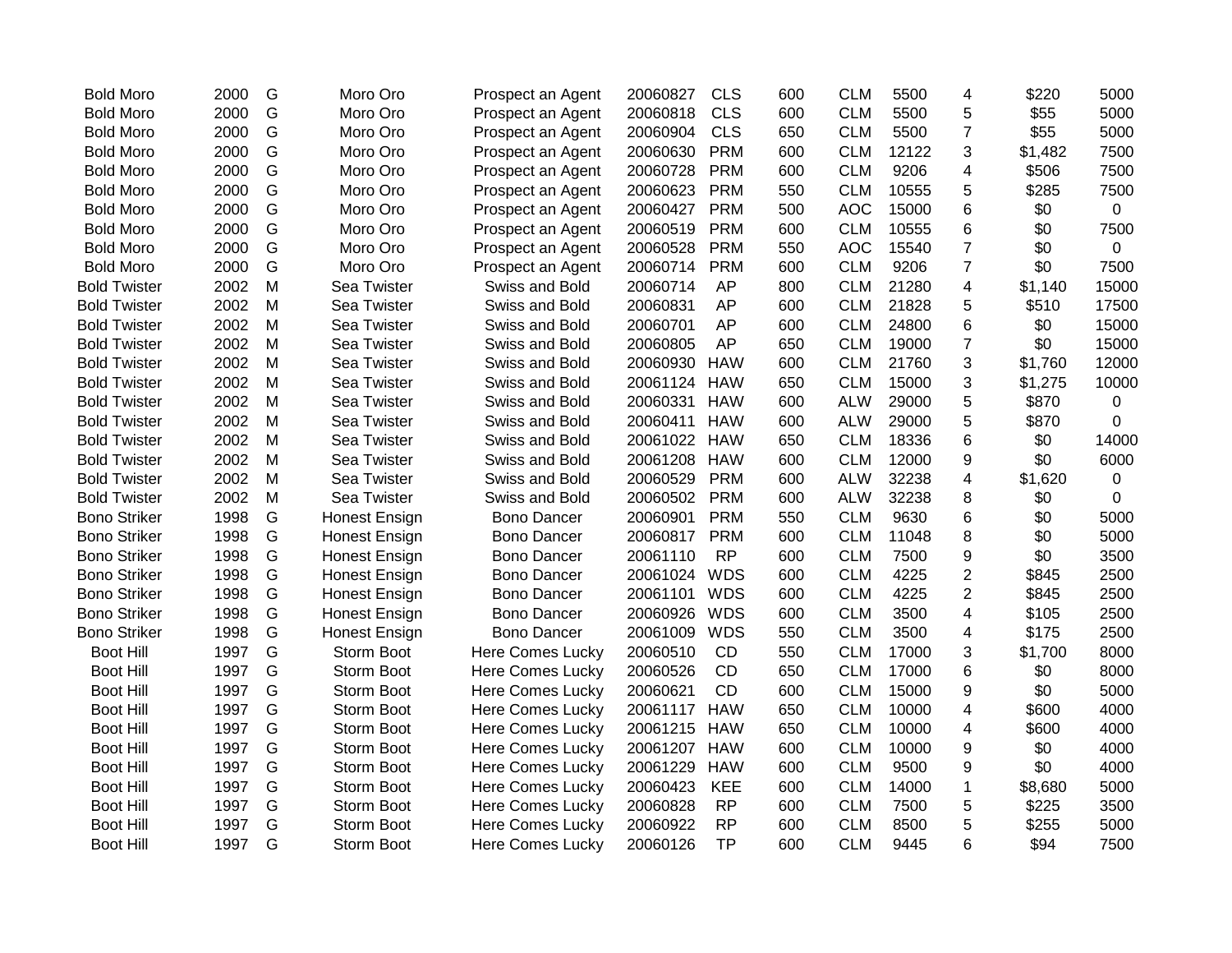| 2000 | G | Laabity              | <b>Top Brass Girl</b>    | 20060828 | <b>CLS</b> | 600 | <b>CLM</b> | 5000  | FF             | \$50    | 2500  |
|------|---|----------------------|--------------------------|----------|------------|-----|------------|-------|----------------|---------|-------|
| 2000 | G | Laabity              | <b>Top Brass Girl</b>    | 20060210 | <b>FON</b> | 400 | <b>CLM</b> | 4300  | 6              | \$43    | 2500  |
| 2000 | G | Laabity              | <b>Top Brass Girl</b>    | 20060304 | <b>FON</b> | 650 | <b>CLM</b> | 4300  | 6              | \$43    | 2500  |
| 2000 | G | Laabity              | <b>Top Brass Girl</b>    | 20060401 | <b>FON</b> | 600 | <b>CLM</b> | 4558  | 9              | \$43    | 2500  |
| 2000 | G | Laabity              | <b>Top Brass Girl</b>    | 20060512 | <b>LNN</b> | 600 | <b>CLM</b> | 5000  | 6              | \$50    | 2500  |
| 2000 | G | Laabity              | <b>Top Brass Girl</b>    | 20060528 | <b>LNN</b> | 600 | <b>CLM</b> | 5000  | 6              | \$50    | 2500  |
| 2000 | G | Laabity              | <b>Top Brass Girl</b>    | 20060703 | <b>LNN</b> | 600 | <b>CLM</b> | 5000  | 6              | \$50    | 2500  |
| 2000 | G | Laabity              | <b>Top Brass Girl</b>    | 20060609 | <b>LNN</b> | 832 | <b>CLM</b> | 5075  | 8              | \$50    | 2500  |
| 2002 | M | Kyle's Our Man       | E. Hawk E.               | 20060511 | <b>PRM</b> | 600 | <b>MCL</b> | 13731 | $\overline{7}$ | \$0     | 12500 |
| 2002 | M | Kyle's Our Man       | E. Hawk E.               | 20060525 | <b>PRM</b> | 550 | <b>MCL</b> | 13731 | $\overline{7}$ | \$0     | 12500 |
| 2003 | G | Lac Ouimet           | Canadian Brave           | 20060910 | <b>CLS</b> | 600 | <b>MCL</b> | 5000  | FF             | \$50    | 5000  |
| 2003 | G | Lac Ouimet           | Canadian Brave           | 20060819 | <b>PRM</b> | 600 | <b>MCL</b> | 9244  | 5              | \$255   | 12500 |
| 2003 | G | Lac Ouimet           | Canadian Brave           | 20060829 | <b>PRM</b> | 550 | <b>MCL</b> | 9006  | 6              | \$0     | 12500 |
| 2003 | G | Lac Ouimet           | Canadian Brave           | 20060629 | <b>PRM</b> | 550 | <b>MCL</b> | 13731 | $\overline{7}$ | \$0     | 12500 |
| 2003 | G | Lac Ouimet           | Canadian Brave           | 20060728 | <b>PRM</b> | 600 | <b>MCL</b> | 11386 | 8              | \$0     | 12500 |
| 2003 | G | Lac Ouimet           | Canadian Brave           | 20060811 | <b>PRM</b> | 600 | <b>MCL</b> | 11029 | 8              | \$0     | 12500 |
| 2003 | G | Lac Ouimet           | Canadian Brave           | 20060613 | <b>PRM</b> | 600 | <b>MCL</b> | 13731 | 9              | \$0     | 12500 |
| 1997 | G | <b>Brunswick</b>     | Clever Light             | 20060423 | <b>FON</b> | 600 | <b>CLM</b> | 4300  | 5              | \$43    | 2500  |
| 1997 | G | <b>Brunswick</b>     | Clever Light             | 20060602 | <b>LNN</b> | 600 | <b>CLM</b> | 5000  | 5              | \$50    | 2500  |
| 1997 | G | <b>Brunswick</b>     | <b>Clever Light</b>      | 20060616 | <b>LNN</b> | 832 | <b>CLM</b> | 5000  | 8              | \$50    | 2500  |
| 1997 | G | <b>Brunswick</b>     | Clever Light             | 20060625 | <b>LNN</b> | 800 | <b>CLM</b> | 7600  | 9              | \$76    | 5000  |
| 1997 | G | <b>Brunswick</b>     | Clever Light             | 20060526 | <b>LNN</b> | 800 | <b>CLM</b> | 5000  | 10             | \$50    | 2500  |
| 2002 | G | <b>Blumin Affair</b> | <b>Miss Stat Express</b> | 20060703 | <b>PRM</b> | 800 | <b>CLM</b> | 15522 | $\overline{2}$ | \$3,120 | 12500 |
| 2002 | G | <b>Blumin Affair</b> | <b>Miss Stat Express</b> | 20060722 | <b>PRM</b> | 832 | <b>CLM</b> | 9870  | 5              | \$291   | 12500 |
| 2002 | G | <b>Blumin Affair</b> | <b>Miss Stat Express</b> | 20060819 | <b>PRM</b> | 832 | <b>CLM</b> | 12993 | 5              | \$291   | 10000 |
| 2002 | G | <b>Blumin Affair</b> | <b>Miss Stat Express</b> | 20060608 | <b>PRM</b> | 800 | <b>CLM</b> | 17000 | 6              | \$0     | 25000 |
| 2002 | G | <b>Blumin Affair</b> | <b>Miss Stat Express</b> | 20060805 | <b>PRM</b> | 832 | <b>CLM</b> | 10379 | 6              | \$0     | 10000 |
| 2002 | G | <b>Blumin Affair</b> | <b>Miss Stat Express</b> | 20060907 | <b>PRM</b> | 800 | <b>ALW</b> | 24229 | 6              | \$0     | 0     |
| 2002 | G | <b>Blumin Affair</b> | <b>Miss Stat Express</b> | 20060831 | <b>PRM</b> | 800 | <b>CLM</b> | 12586 | $\overline{7}$ | \$0     | 10000 |
| 2002 | G | <b>Blumin Affair</b> | <b>Miss Stat Express</b> | 20060427 | <b>PRM</b> | 550 | <b>ALW</b> | 29850 | 8              | \$0     | 0     |
| 2002 | G | <b>Blumin Affair</b> | <b>Miss Stat Express</b> | 20060518 | <b>PRM</b> | 800 | <b>ALW</b> | 29850 | 8              | \$0     | 0     |
| 2002 | G | <b>Steel Robbing</b> | <b>Buck Pass Lass</b>    | 20060401 | <b>FP</b>  | 550 | <b>ALW</b> | 9280  | $\mathbf{1}$   | \$4,800 | 0     |
| 2002 | G | <b>Steel Robbing</b> | <b>Buck Pass Lass</b>    | 20060915 | <b>FP</b>  | 600 | <b>ALW</b> | 9628  | 4              | \$415   | 0     |
| 2002 | G | <b>Steel Robbing</b> | <b>Buck Pass Lass</b>    | 20060926 | <b>FP</b>  | 600 | <b>AOC</b> | 8300  | 4              | \$498   | 0     |
| 2002 | G | <b>Steel Robbing</b> | <b>Buck Pass Lass</b>    | 20060415 | <b>FP</b>  | 600 | <b>AOC</b> | 8480  | 5              | \$240   | 0     |
| 2002 | G | <b>Steel Robbing</b> | <b>Buck Pass Lass</b>    | 20060227 | <b>HAW</b> | 600 | <b>ALW</b> | 29000 | 6              | \$0     | 0     |
| 2002 | G | <b>Steel Robbing</b> | <b>Buck Pass Lass</b>    | 20061109 | <b>HAW</b> | 600 | <b>CLM</b> | 24000 | 8              | \$0     | 25000 |
| 2002 | G | <b>Steel Robbing</b> | <b>Buck Pass Lass</b>    | 20060519 | <b>PRM</b> | 600 | <b>ALW</b> | 29850 | 3              | \$2,550 | 0     |
| 2002 | G | <b>Steel Robbing</b> | <b>Buck Pass Lass</b>    | 20060602 | <b>PRM</b> | 600 | <b>ALW</b> | 29850 | 3              | \$3,600 | 0     |
| 2002 | G | <b>Steel Robbing</b> | <b>Buck Pass Lass</b>    | 20060427 | <b>PRM</b> | 550 | <b>ALW</b> | 29850 | 4              | \$1,500 | 0     |
|      |   |                      |                          |          |            |     |            |       |                |         |       |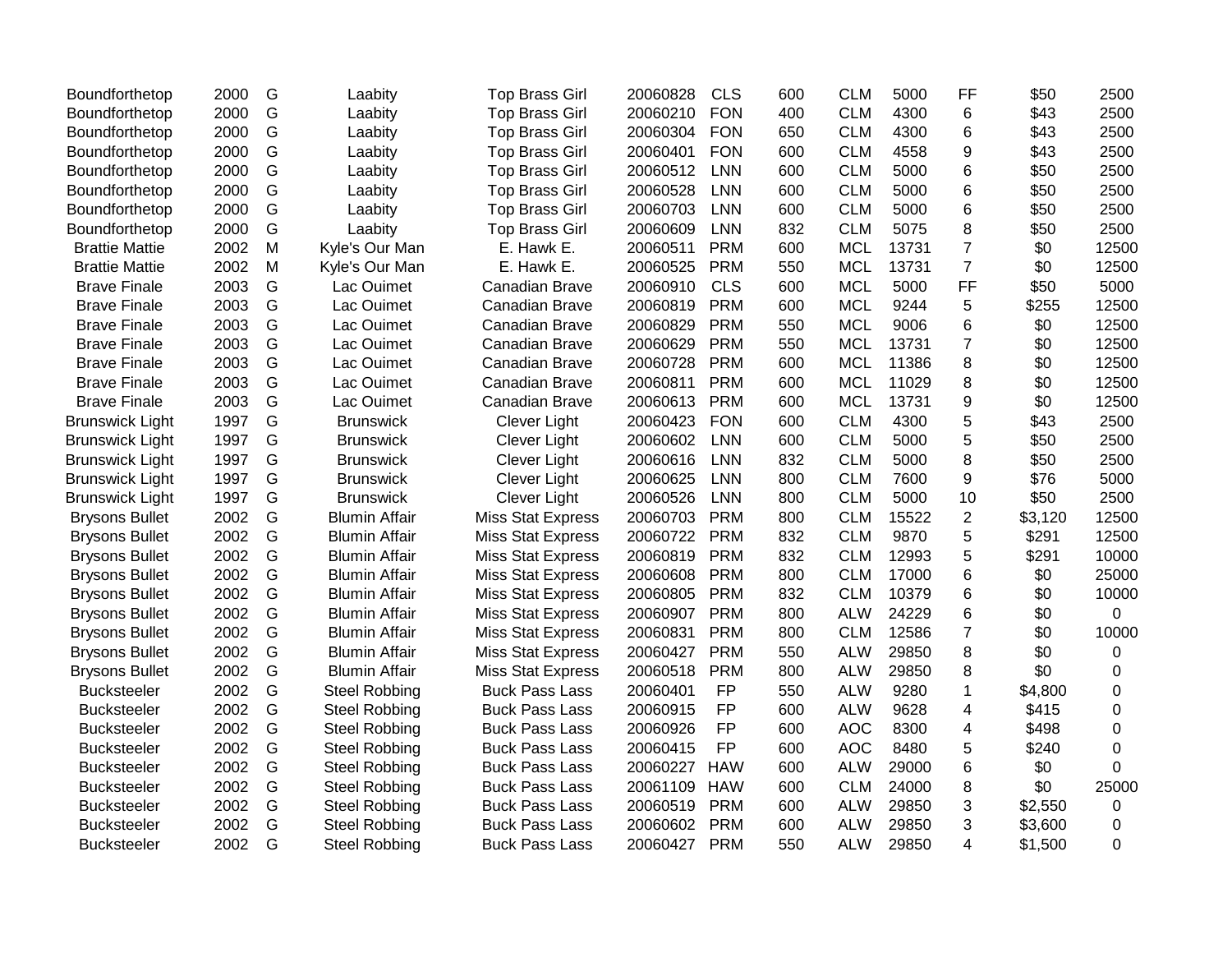| <b>Bucksteeler</b>   | 2002 | G | <b>Steel Robbing</b> | <b>Buck Pass Lass</b> | 20060615 | <b>PRM</b> | 800 | <b>ALW</b> | 29850 | $\overline{7}$ | \$0      | 0     |
|----------------------|------|---|----------------------|-----------------------|----------|------------|-----|------------|-------|----------------|----------|-------|
| <b>Budget Bob</b>    | 1999 | G | Trenchant            | Aloha Gold            | 20060730 | <b>CLS</b> | 600 | <b>CLM</b> | 6600  | 4              | \$396    | 5000  |
| <b>Budget Bob</b>    | 1999 | G | Trenchant            | Aloha Gold            | 20060623 | <b>PRM</b> | 600 | <b>AOC</b> | 32238 | 5              | \$810    | 0     |
| <b>Budget Bob</b>    | 1999 | G | Trenchant            | Aloha Gold            | 20060817 | <b>PRM</b> | 600 | <b>CLM</b> | 11048 | 5              | \$270    | 5000  |
| <b>Budget Bob</b>    | 1999 | G | Trenchant            | Aloha Gold            | 20060422 | <b>PRM</b> | 600 | <b>ALW</b> | 42984 | 6              | \$0      | 0     |
| <b>Budget Bob</b>    | 1999 | G | Trenchant            | Aloha Gold            | 20060428 | <b>PRM</b> | 600 | <b>ALW</b> | 32238 | 6              | \$0      | 0     |
| <b>Budget Bob</b>    | 1999 | G | Trenchant            | Aloha Gold            | 20060527 | <b>PRM</b> | 600 | <b>CLM</b> | 18000 | $\overline{7}$ | \$0      | 10000 |
| <b>Budget Bob</b>    | 1999 | G | Trenchant            | Aloha Gold            | 20060512 | <b>PRM</b> | 600 | <b>ALW</b> | 32238 | 8              | \$0      | 0     |
| <b>Buoyant Brik</b>  | 2004 | G | West Buoyant         | My Girl Di            | 20060907 | <b>PRM</b> | 550 | <b>MCL</b> | 14116 | 6              | \$0      | 25000 |
| <b>Buoyant Brik</b>  | 2004 | G | West Buoyant         | My Girl Di            | 20060815 | <b>PRM</b> | 550 | <b>MSW</b> | 25779 | 10             | \$0      | 0     |
| <b>Buoyant Brik</b>  | 2004 | G | West Buoyant         | My Girl Di            | 20060829 | <b>PRM</b> | 600 | <b>MCL</b> | 14116 | 10             | \$0      | 25000 |
| <b>Buoyant Dearm</b> | 2002 | M | West Buoyant         | Crupi                 | 20060907 | <b>PRM</b> | 600 | <b>MCL</b> | 9601  | 8              | \$0      | 12500 |
| <b>Buoyant Dearm</b> | 2002 | M | West Buoyant         | Crupi                 | 20060808 | <b>PRM</b> | 600 | <b>MSW</b> | 24229 | 9              | \$0      | 0     |
| <b>Buoyant Dearm</b> | 2002 | M | West Buoyant         | Crupi                 | 20060817 | <b>PRM</b> | 600 | <b>MCL</b> | 9601  | 10             | \$0      | 12500 |
| <b>Butter Crunch</b> | 2001 | M | <b>Blumin Affair</b> | <b>Butterbrickle</b>  | 20060903 | <b>CLS</b> | 650 | <b>STK</b> | 15675 | $\mathbf{1}$   | \$9,270  | 0     |
| <b>Butter Crunch</b> | 2001 | M | <b>Blumin Affair</b> | <b>Butterbrickle</b>  | 20060818 | <b>CLS</b> | 600 | <b>CLM</b> | 7500  | 3              | \$825    | 10000 |
| <b>Butter Crunch</b> | 2001 | M | <b>Blumin Affair</b> | <b>Butterbrickle</b>  | 20060402 | <b>FON</b> | 600 | <b>ALW</b> | 9880  | $\mathbf 1$    | \$5,700  | 0     |
| <b>Butter Crunch</b> | 2001 | M | <b>Blumin Affair</b> | <b>Butterbrickle</b>  | 20060506 | <b>FON</b> | 650 | <b>STK</b> | 26500 | $\overline{2}$ | \$5,000  | 0     |
| <b>Butter Crunch</b> | 2001 | M | <b>Blumin Affair</b> | <b>Butterbrickle</b>  | 20060415 | <b>FON</b> | 600 | <b>STK</b> | 17800 | 5              | \$163    | 0     |
| <b>Butter Crunch</b> | 2001 | M | <b>Blumin Affair</b> | <b>Butterbrickle</b>  | 20060603 | <b>LNN</b> | 600 | <b>STK</b> | 15900 | 3              | \$1,800  | 0     |
| <b>Butter Crunch</b> | 2001 | M | <b>Blumin Affair</b> | <b>Butterbrickle</b>  | 20060527 | <b>LNN</b> | 600 | <b>CLM</b> | 12000 | 5              | \$120    | 25000 |
| <b>Butter Crunch</b> | 2001 | M | <b>Blumin Affair</b> | <b>Butterbrickle</b>  | 20060722 | <b>PRM</b> | 832 | <b>CLM</b> | 20947 | 4              | \$1,114  | 18000 |
| <b>Butter Crunch</b> | 2001 | M | <b>Blumin Affair</b> | <b>Butterbrickle</b>  | 20060624 | <b>PRM</b> | 832 | <b>AOC</b> | 32238 | 5              | \$810    | 25000 |
| <b>Butter Crunch</b> | 2001 | M | <b>Blumin Affair</b> | <b>Butterbrickle</b>  | 20060804 | <b>PRM</b> | 600 | <b>CLM</b> | 13500 | 6              | \$0      | 10000 |
| <b>Buzzle Ways</b>   | 2000 | G | <b>Buzz Saw</b>      | Whimsy Ways           | 20060629 | <b>AP</b>  | 850 | <b>CLM</b> | 20520 | 5              | \$570    | 20000 |
| <b>Buzzle Ways</b>   | 2000 | G | <b>Buzz Saw</b>      | Whimsy Ways           | 20060729 | AP         | 900 | <b>STR</b> | 22920 | 5              | \$600    | 0     |
| <b>Buzzle Ways</b>   | 2000 | G | <b>Buzz Saw</b>      | Whimsy Ways           | 20060907 | <b>AP</b>  | 900 | <b>AOC</b> | 29000 | 5              | \$870    | 35000 |
| <b>Buzzle Ways</b>   | 2000 | G | <b>Buzz Saw</b>      | Whimsy Ways           | 20060603 | AP         | 900 | <b>CLM</b> | 15660 | $\overline{7}$ | \$0      | 13500 |
| <b>Buzzle Ways</b>   | 2000 | G | <b>Buzz Saw</b>      | Whimsy Ways           | 20060927 | <b>HAW</b> | 850 | <b>CLM</b> | 21600 | $\mathbf 1$    | \$12,000 | 18000 |
| <b>Buzzle Ways</b>   | 2000 | G | <b>Buzz Saw</b>      | Whimsy Ways           | 20061029 | <b>HAW</b> | 832 | <b>CLM</b> | 21600 | $\mathbf 1$    | \$12,000 | 18000 |
| <b>Buzzle Ways</b>   | 2000 | G | <b>Buzz Saw</b>      | Whimsy Ways           | 20061011 | <b>HAW</b> | 832 | <b>CLM</b> | 20000 | 3              | \$2,200  | 18000 |
| <b>Buzzle Ways</b>   | 2000 | G | <b>Buzz Saw</b>      | Whimsy Ways           | 20061112 | <b>HAW</b> | 900 | <b>CLM</b> | 20000 | 3              | \$2,200  | 18000 |
| <b>Buzzle Ways</b>   | 2000 | G | <b>Buzz Saw</b>      | Whimsy Ways           | 20060404 | <b>HAW</b> | 850 | <b>CLM</b> | 15000 | 5              | \$450    | 14000 |
| <b>Buzzle Ways</b>   | 2000 | G | <b>Buzz Saw</b>      | Whimsy Ways           | 20061217 | <b>HAW</b> | 850 | <b>CLM</b> | 18792 | 5              | \$540    | 18000 |
| <b>Buzzle Ways</b>   | 2000 | G | <b>Buzz Saw</b>      | Whimsy Ways           | 20061202 | <b>HAW</b> | 850 | <b>CLM</b> | 24000 | 9              | \$0      | 25000 |
| <b>Buzzle Ways</b>   | 2000 | G | <b>Buzz Saw</b>      | Whimsy Ways           | 20060321 | <b>HAW</b> | 850 | <b>CLM</b> | 24728 | 10             | \$0      | 25000 |
| <b>Buzzle Ways</b>   | 2000 | G | <b>Buzz Saw</b>      | Whimsy Ways           | 20060427 | <b>PRM</b> | 832 | <b>ALW</b> | 25000 | 6              | \$0      | 0     |
| C and H Lexus        | 2002 | M | Temujin              | Lil Groovy            | 20060703 | <b>PRM</b> | 550 | <b>MSW</b> | 28656 | $\mathbf 1$    | \$17,280 | 0     |
| C and H Lexus        | 2002 | M | Temujin              | Lil Groovy            | 20060620 | <b>PRM</b> | 600 | <b>MSW</b> | 28656 | $\overline{2}$ | \$5,760  | 0     |
| C and H Lexus        | 2002 | M | Temujin              | Lil Groovy            | 20060601 | <b>PRM</b> | 600 | <b>MSW</b> | 28656 | 3              | \$3,456  | 0     |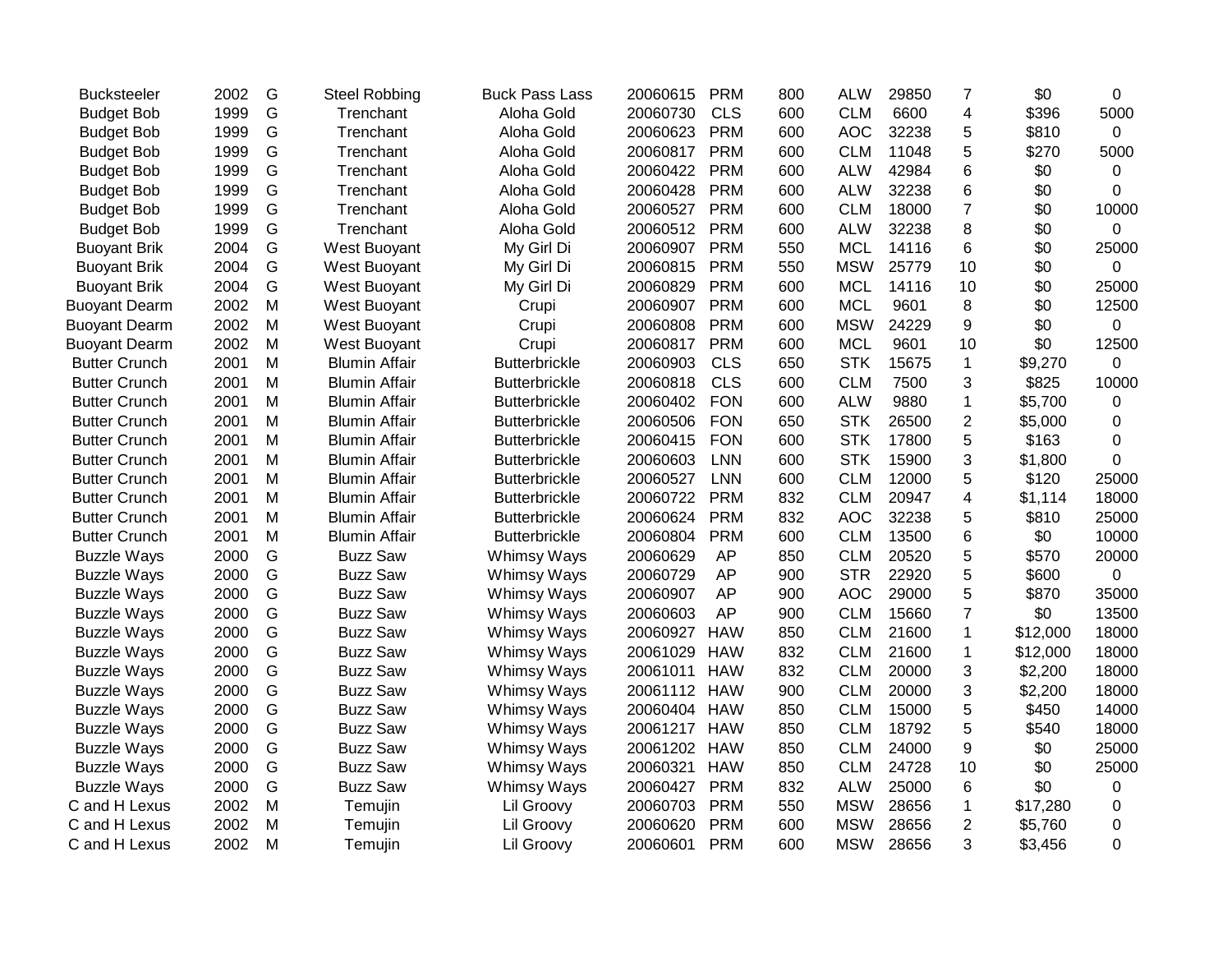| C Baby Go   | 2002 | M | Lord Pleasant | <b>Track Lass</b>         | 20060616 | <b>PRM</b> | 832 | <b>CLM</b> | 16588 | 1                       | \$10,140 | 12500 |
|-------------|------|---|---------------|---------------------------|----------|------------|-----|------------|-------|-------------------------|----------|-------|
| C Baby Go   | 2002 | M | Lord Pleasant | <b>Track Lass</b>         | 20060629 | <b>PRM</b> | 832 | <b>CLM</b> | 12122 | 1                       | \$7,410  | 7500  |
| C Baby Go   | 2002 | M | Lord Pleasant | <b>Track Lass</b>         | 20060715 | <b>PRM</b> | 832 | <b>ALW</b> | 24229 | 1                       | \$14,625 | 0     |
| C Baby Go   | 2002 | M | Lord Pleasant | <b>Track Lass</b>         | 20060504 | <b>PRM</b> | 600 | <b>CLM</b> | 13195 | 4                       | \$845    | 12500 |
| C Baby Go   | 2002 | M | Lord Pleasant | <b>Track Lass</b>         | 20060602 | <b>PRM</b> | 800 | <b>CLM</b> | 13195 | 4                       | \$845    | 12500 |
| C Baby Go   | 2002 | M | Lord Pleasant | <b>Track Lass</b>         | 20060908 | <b>PRM</b> | 800 | <b>CLM</b> | 9452  | 5                       | \$255    | 4000  |
| C Baby Go   | 2002 | M | Lord Pleasant | <b>Track Lass</b>         | 20060518 | <b>PRM</b> | 600 | <b>CLM</b> | 13000 | $\overline{7}$          | \$0      | 12500 |
| C Baby Go   | 2002 | M | Lord Pleasant | <b>Track Lass</b>         | 20060822 | <b>PRM</b> | 832 | <b>CLM</b> | 16500 | 8                       | \$0      | 16000 |
| C J Boozer  | 2002 | M | Commemorate   | <b>Hold That Girl</b>     | 20060909 | <b>CLS</b> | 600 | <b>CLM</b> | 5500  | $\mathbf{1}$            | \$3,300  | 5000  |
| C J Boozer  | 2002 | M | Commemorate   | <b>Hold That Girl</b>     | 20060927 | <b>NP</b>  | 650 | <b>CLM</b> | 7100  | $\overline{7}$          | \$0      | 5000  |
| C J Boozer  | 2002 | M | Commemorate   | <b>Hold That Girl</b>     | 20061013 | <b>NP</b>  | 600 | <b>CLM</b> | 7100  | $\overline{7}$          | \$0      | 5000  |
| C J Boozer  | 2002 | M | Commemorate   | <b>Hold That Girl</b>     | 20060703 | <b>PRM</b> | 600 | <b>CLM</b> | 10555 | 3                       | \$1,482  | 7500  |
| C J Boozer  | 2002 | M | Commemorate   | <b>Hold That Girl</b>     | 20060516 | <b>PRM</b> | 600 | <b>CLM</b> | 11695 | 4                       | \$618    | 7500  |
| C J Boozer  | 2002 | M | Commemorate   | <b>Hold That Girl</b>     | 20060606 | <b>PRM</b> | 550 | <b>CLM</b> | 9985  | 4                       | \$618    | 7500  |
| C J Boozer  | 2002 | M | Commemorate   | <b>Hold That Girl</b>     | 20060428 | <b>PRM</b> | 600 | <b>CLM</b> | 11695 | 5                       | \$285    | 7500  |
| C J Boozer  | 2002 | M | Commemorate   | <b>Hold That Girl</b>     | 20060620 | <b>PRM</b> | 600 | <b>CLM</b> | 9985  | 5                       | \$285    | 7500  |
| C J Boozer  | 2002 | M | Commemorate   | <b>Hold That Girl</b>     | 20060718 | <b>PRM</b> | 600 | <b>CLM</b> | 8471  | 6                       | \$0      | 7500  |
| C J Boozer  | 2002 | M | Commemorate   | <b>Hold That Girl</b>     | 20060901 | <b>PRM</b> | 550 | <b>CLM</b> | 9390  | 6                       | \$0      | 7500  |
| C J Brian   | 2003 | G | Commemorate   | Kissing Booth             | 20060728 | <b>CLS</b> | 600 | <b>MCL</b> | 5000  | 6                       | \$50     | 5000  |
| C J Brian   | 2003 | G | Commemorate   | Kissing Booth             | 20060811 | <b>CLS</b> | 600 | <b>MCL</b> | 5000  | 8                       | \$50     | 5000  |
| C J Brian   | 2003 | G | Commemorate   | Kissing Booth             | 20060714 | <b>LNN</b> | 600 | <b>MCL</b> | 5000  | 3                       | \$550    | 5000  |
| C J Brian   | 2003 | G | Commemorate   | Kissing Booth             | 20060703 | <b>LNN</b> | 450 | <b>MCL</b> | 5000  | $\overline{7}$          | \$50     | 5000  |
| C J Brian   | 2003 | G | Commemorate   | Kissing Booth             | 20060525 | <b>PRM</b> | 600 | <b>MCL</b> | 13731 | 6                       | \$0      | 12500 |
| C J Brian   | 2003 | G | Commemorate   | Kissing Booth             | 20060620 | <b>PRM</b> | 550 | <b>MCL</b> | 13731 | 6                       | \$0      | 12500 |
| C J Brian   | 2003 | G | Commemorate   | Kissing Booth             | 20060504 | <b>PRM</b> | 550 | <b>MSW</b> | 28656 | $\overline{7}$          | \$0      | 0     |
| C J Jocko   | 2003 | F | Dignitas      | Jockos Girl               | 20060509 | <b>PRM</b> | 600 | <b>MSW</b> | 28656 | $\overline{7}$          | \$0      | 0     |
| C J Jocko   | 2003 | F | Dignitas      | Jockos Girl               | 20060421 | <b>PRM</b> | 600 | <b>MCL</b> | 11500 | 10                      | \$0      | 12500 |
| C J Kingpin | 2003 | G | Mr. Goldust   | Key Light E F             | 20060622 | <b>PRM</b> | 600 | <b>MCL</b> | 13731 | 3                       | \$1,656  | 12500 |
| C J Kingpin | 2003 | G | Mr. Goldust   | Key Light E F             | 20060829 | <b>PRM</b> | 550 | <b>MCL</b> | 9006  | 3                       | \$1,377  | 12500 |
| C J Kingpin | 2003 | G | Mr. Goldust   | Key Light E F             | 20060902 | <b>PRM</b> | 800 | <b>MCL</b> | 11386 | 3                       | \$1,377  | 12500 |
| C J Kingpin | 2003 | G | Mr. Goldust   | Key Light E F             | 20060511 | <b>PRM</b> | 550 | <b>MCL</b> | 13731 | 4                       | \$690    | 12500 |
| C J Kingpin | 2003 | G | Mr. Goldust   | Key Light E F             | 20060819 | <b>PRM</b> | 600 | <b>MCL</b> | 9244  | 4                       | \$574    | 12500 |
| C J Kingpin | 2003 | G | Mr. Goldust   | Key Light E F             | 20060909 | <b>PRM</b> | 600 | <b>MCL</b> | 9452  | 5                       | \$255    | 12500 |
| C J Kingpin | 2003 | G | Mr. Goldust   | Key Light E F             | 20060528 | <b>PRM</b> | 600 | <b>MCL</b> | 13731 | 6                       | \$0      | 12500 |
| C J Kingpin | 2003 | G | Mr. Goldust   | Key Light E F             | 20060715 | <b>PRM</b> | 600 | <b>MCL</b> | 10880 | $\overline{7}$          | \$0      | 12500 |
| C J Kingpin | 2003 | G | Mr. Goldust   | Key Light E F             | 20060805 | <b>PRM</b> | 550 | <b>MCL</b> | 10642 | $\overline{7}$          | \$0      | 12500 |
| C J Kingpin | 2003 | G | Mr. Goldust   | Key Light E F             | 20060425 | <b>PRM</b> | 550 | <b>MSW</b> | 28656 | 9                       | \$0      | 0     |
| C J Mingo   | 2004 | G | Humming       | <b>Princess Celebrity</b> | 20060627 | <b>PRM</b> | 500 | <b>MSW</b> | 28656 | 2                       | \$5,760  | 0     |
| C J Mingo   | 2004 | G | Humming       | <b>Princess Celebrity</b> | 20060812 | <b>PRM</b> | 600 | <b>STK</b> | 91091 | $\overline{\mathbf{c}}$ | \$18,457 | 0     |
| C J Mingo   | 2004 | G | Humming       | <b>Princess Celebrity</b> | 20060610 | <b>PRM</b> | 500 | <b>MSW</b> | 26304 | 3                       | \$3,744  | 0     |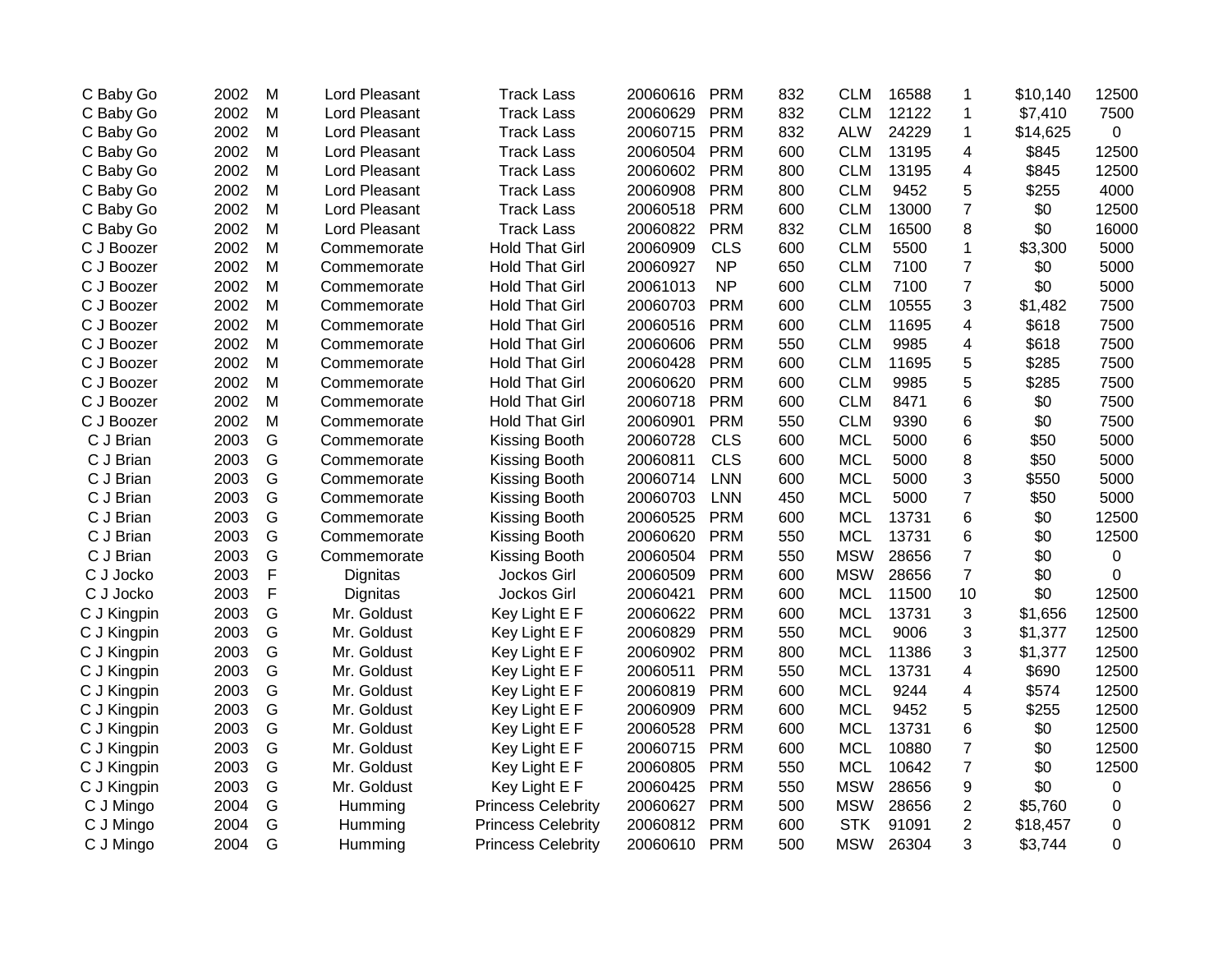| C J Mingo          | 2004 | G             | Humming               | <b>Princess Celebrity</b> | 20060715 | <b>PRM</b> | 550 | <b>STK</b> | 62589 | 3                       | \$6,787  | 0              |
|--------------------|------|---------------|-----------------------|---------------------------|----------|------------|-----|------------|-------|-------------------------|----------|----------------|
| C J Mingo          | 2004 | G             | Humming               | <b>Princess Celebrity</b> | 20060826 | <b>PRM</b> | 600 | <b>STK</b> | 74566 | 5                       | \$2,237  | 0              |
| C J Rowdy          | 2003 | G             | Temujin               | Ridemystocktofifty        | 20060504 | <b>PRM</b> | 832 | <b>MSW</b> | 28656 | $\mathbf{1}$            | \$17,280 | 0              |
| C J Rowdy          | 2003 | G             | Temujin               | Ridemystocktofifty        | 20060601 | <b>PRM</b> | 832 | <b>ALW</b> | 29850 | $\overline{2}$          | \$6,000  | 0              |
| C J Rowdy          | 2003 | G             | Temujin               | Ridemystocktofifty        | 20060722 | <b>PRM</b> | 832 | <b>STK</b> | 79118 | $\overline{2}$          | \$19,031 | 0              |
| C J Rowdy          | 2003 | G             | Temujin               | Ridemystocktofifty        | 20060907 | <b>PRM</b> | 800 | <b>ALW</b> | 24229 | $\overline{c}$          | \$4,875  | 0              |
| C J Rowdy          | 2003 | ${\mathsf G}$ | Temujin               | Ridemystocktofifty        | 20060422 | <b>PRM</b> | 550 | <b>MSW</b> | 28656 | 3                       | \$3,456  | 0              |
| C J Rowdy          | 2003 | G             | Temujin               | Ridemystocktofifty        | 20060718 | <b>PRM</b> | 832 | <b>ALW</b> | 24229 | 3                       | \$2,925  | $\mathbf 0$    |
| C J Rowdy          | 2003 | G             | Temujin               | Ridemystocktofifty        | 20060810 | <b>PRM</b> | 800 | <b>ALW</b> | 24229 | 3                       | \$2,925  | 0              |
| C J Rowdy          | 2003 | G             | Temujin               | Ridemystocktofifty        | 20060518 | <b>PRM</b> | 800 | <b>ALW</b> | 29850 | 4                       | \$1,500  | 0              |
| C J Rowdy          | 2003 | G             | Temujin               | Ridemystocktofifty        | 20060615 | <b>PRM</b> | 800 | <b>ALW</b> | 29850 | 4                       | \$1,500  | 0              |
| C J Rowdy          | 2003 | G             | Temujin               | Ridemystocktofifty        | 20060629 | <b>PRM</b> | 832 | <b>ALW</b> | 29850 | 5                       | \$750    | $\mathbf 0$    |
| C J Rowdy          | 2003 | G             | Temujin               | Ridemystocktofifty        | 20060826 | <b>PRM</b> | 850 | <b>STK</b> | 73500 | 5                       | \$2,205  | $\mathbf 0$    |
| C J Sirius         | 2001 | M             | Mercedes Won          | Ridemystocktofifty        | 20060217 | <b>OP</b>  | 800 | <b>CLM</b> | 9000  | $\mathbf{1}$            | \$5,400  | 5000           |
| C J Sirius         | 2001 | M             | Mercedes Won          | Ridemystocktofifty        | 20060311 | OP         | 800 | <b>CLM</b> | 11300 | 3                       | \$1,130  | 6500           |
| C J Sirius         | 2001 | M             | Mercedes Won          | Ridemystocktofifty        | 20060121 | OP         | 850 | <b>CLM</b> | 9400  | 5                       | \$376    | 6250           |
| C J Sirius         | 2001 | M             | Mercedes Won          | Ridemystocktofifty        | 20060429 | <b>PRM</b> | 832 | <b>ALW</b> | 27137 | 3                       | \$2,125  | $\overline{0}$ |
| C J Sirius         | 2001 | M             | Mercedes Won          | Ridemystocktofifty        | 20060610 | <b>PRM</b> | 832 | <b>AOC</b> | 32238 | 3                       | \$3,888  | 25000          |
| C J Sirius         | 2001 | M             | Mercedes Won          | Ridemystocktofifty        | 20060513 | <b>PRM</b> | 800 | <b>ALW</b> | 25000 | 6                       | \$0      | 0              |
| C J Sirius         | 2001 | M             | Mercedes Won          | Ridemystocktofifty        | 20060624 | <b>PRM</b> | 832 | <b>AOC</b> | 32238 | $\overline{7}$          | \$0      | 25000          |
| C U inthe Fastlane | 1999 | G             | <b>Sunrise Shower</b> | Sierra Sarah              | 20060225 | <b>FON</b> | 600 | <b>ALW</b> | 8500  | 10                      | \$85     | 0              |
| C U inthe Fastlane | 1999 | G             | <b>Sunrise Shower</b> | Sierra Sarah              | 20060311 | <b>FON</b> | 600 | <b>CLM</b> | 4800  | 10                      | \$48     | 5000           |
| C U inthe Fastlane | 1999 | G             | <b>Sunrise Shower</b> | Sierra Sarah              | 20060408 | <b>FON</b> | 600 | <b>CLM</b> | 4872  | 10                      | \$48     | 5000           |
| Cage Flier         | 2002 | G             | Commemorate           | Ladyinagildedcage         | 20060703 | <b>PRM</b> | 832 | <b>CLM</b> | 13195 | $\overline{\mathbf{4}}$ | \$845    | 10000          |
| Cage Flier         | 2002 | G             | Commemorate           | Ladyinagildedcage         | 20060819 | <b>PRM</b> | 832 | <b>CLM</b> | 12993 | 4                       | \$655    | 10000          |
| Cage Flier         | 2002 | G             | Commemorate           | Ladyinagildedcage         | 20060831 | <b>PRM</b> | 800 | <b>CLM</b> | 12586 | 4                       | \$655    | 12500          |
| Cage Flier         | 2002 | G             | Commemorate           | Ladyinagildedcage         | 20060610 | <b>PRM</b> | 600 | <b>CLM</b> | 15522 | 6                       | \$0      | 12500          |
| Cage Flier         | 2002 | G             | Commemorate           | Ladyinagildedcage         | 20060527 | <b>PRM</b> | 550 | <b>CLM</b> | 13000 | 9                       | \$0      | 10000          |
| Cage Flier         | 2002 | G             | Commemorate           | Ladyinagildedcage         | 20060722 | <b>PRM</b> | 832 | <b>CLM</b> | 9870  | 9                       | \$0      | 12500          |
| Cage Flier         | 2002 | G             | Commemorate           | Ladyinagildedcage         | 20061022 | <b>WDS</b> | 800 | <b>CLM</b> | 3800  | $\mathbf{1}$            | \$2,280  | 5000           |
| Cage Flier         | 2002 | G             | Commemorate           | Ladyinagildedcage         | 20061007 | <b>WDS</b> | 832 | <b>CLM</b> | 3800  | 3                       | \$418    | 3500           |
| Cage Flier         | 2002 | G             | Commemorate           | Ladyinagildedcage         | 20061028 | <b>WDS</b> | 800 | <b>CLM</b> | 4973  | $\overline{4}$          | \$189    | 5000           |
| Cage Flier         | 2002 | G             | Commemorate           | Ladyinagildedcage         | 20060927 | <b>WDS</b> | 832 | <b>CLM</b> | 3500  | 8                       | \$35     | 2500           |
| Call Me Frosty     | 2000 | G             | Caller I. D.          | <b>Frosty Plum</b>        | 20060915 | <b>ATO</b> | 600 | <b>CLM</b> | 10061 | 3                       | \$1,056  | 5000           |
| Call Me Frosty     | 2000 | G             | Caller I. D.          | <b>Frosty Plum</b>        | 20060818 | <b>CLS</b> | 600 | <b>CLM</b> | 7000  | 4                       | \$420    | 6500           |
| Call Me Frosty     | 2000 | G             | Caller I. D.          | <b>Frosty Plum</b>        | 20060826 | <b>CLS</b> | 600 | <b>STR</b> | 6500  | 4                       | \$390    | 0              |
| Call Me Frosty     | 2000 | G             | Caller I. D.          | <b>Frosty Plum</b>        | 20060806 | <b>CLS</b> | 600 | <b>STR</b> | 6500  | 6                       | \$65     | $\Omega$       |
| Call Me Frosty     | 2000 | G             | Caller I. D.          | <b>Frosty Plum</b>        | 20060312 | <b>FON</b> | 650 | <b>CLM</b> | 9000  | $\overline{c}$          | \$1,800  | 10000          |
| Call Me Frosty     | 2000 | G             | Caller I. D.          | <b>Frosty Plum</b>        | 20060408 | <b>FON</b> | 600 | <b>CLM</b> | 8000  | $\overline{2}$          | \$1,600  | 7500           |
| Call Me Frosty     | 2000 | G             | Caller I. D.          | <b>Frosty Plum</b>        | 20060325 | <b>FON</b> | 650 | <b>STR</b> | 7000  | 9                       | \$70     | 0              |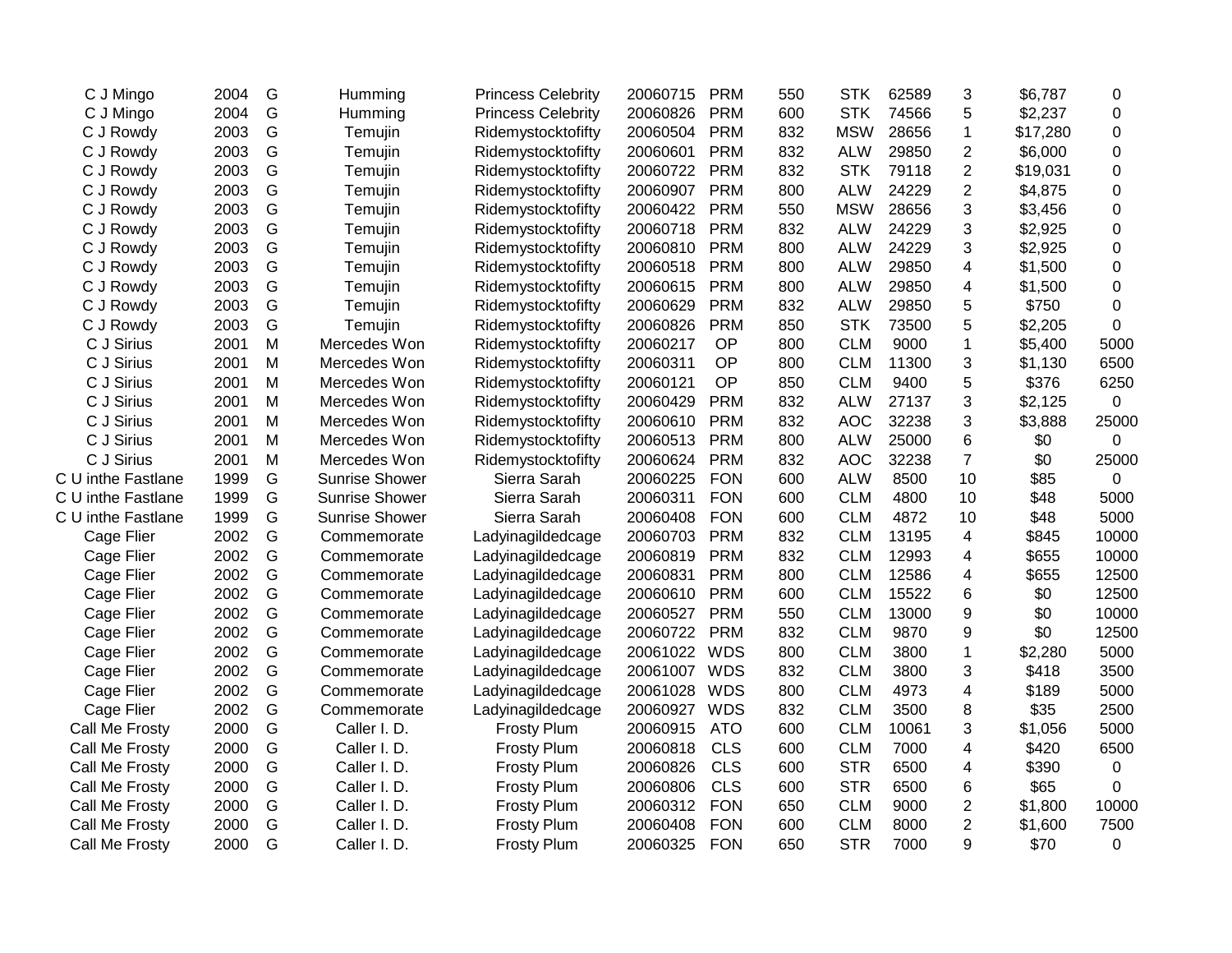| Call Me Frosty  | 2000 | G           | Caller I.D.  | <b>Frosty Plum</b>        | 20060527 | <b>LNN</b> | 600 | <b>CLM</b> | 12000  | 6                | \$120    | 20000          |
|-----------------|------|-------------|--------------|---------------------------|----------|------------|-----|------------|--------|------------------|----------|----------------|
| Call Me Frosty  | 2000 | G           | Caller I. D. | <b>Frosty Plum</b>        | 20060630 | <b>LNN</b> | 600 | <b>CLM</b> | 11774  | 6                | \$116    | 15000          |
| Call Me Frosty  | 2000 | G           | Caller I. D. | <b>Frosty Plum</b>        | 20061024 | <b>WDS</b> | 600 | <b>CLM</b> | 4225   | 9                | \$42     | 2500           |
| Call Me Frosty  | 2000 | G           | Caller I. D. | <b>Frosty Plum</b>        | 20061011 | <b>WDS</b> | 600 | <b>CLM</b> | 3500   | 10               | \$35     | 2500           |
| Call Me Windy   | 2001 | M           | Caller I. D. | Far Out Windy             | 20060806 | <b>CLS</b> | 832 | <b>CLM</b> | 5500   | $\overline{2}$   | \$1,100  | 5000           |
| Call Me Windy   | 2001 | M           | Caller I. D. | Far Out Windy             | 20060910 | <b>CLS</b> | 832 | <b>CLM</b> | 5500   | $\overline{7}$   | \$55     | 5000           |
| Call Me Windy   | 2001 | M           | Caller I. D. | Far Out Windy             | 20060828 | <b>CLS</b> | 832 | <b>CLM</b> | 5638   | 8                | \$55     | 5000           |
| Call Me Windy   | 2001 | M           | Caller I. D. | Far Out Windy             | 20060312 | <b>FON</b> | 600 | <b>ALW</b> | 7500   | 5                | \$75     | $\mathbf 0$    |
| Call Me Windy   | 2001 | M           | Caller I. D. | Far Out Windy             | 20060409 | <b>FON</b> | 600 | <b>ALW</b> | 7500   | $\overline{7}$   | \$75     | 0              |
| Call Me Windy   | 2001 | M           | Caller I. D. | Far Out Windy             | 20060709 | <b>LNN</b> | 600 | <b>ALW</b> | 9643   | 1                | \$5,700  | 0              |
| Call Me Windy   | 2001 | M           | Caller I. D. | Far Out Windy             | 20060625 | <b>LNN</b> | 600 | <b>ALW</b> | 9642   | 2                | \$1,900  | 0              |
| Call Me Windy   | 2001 | M           | Caller I.D.  | Far Out Windy             | 20060528 | <b>LNN</b> | 600 | <b>ALW</b> | 9738   | 3                | \$1,045  | $\mathbf 0$    |
| Call Me Windy   | 2001 | M           | Caller I.D.  | Far Out Windy             | 20060513 | <b>LNN</b> | 600 | <b>ALW</b> | 9738   | 6                | \$95     | $\mathbf 0$    |
| Caller an Angel | 2001 | M           | Caller I. D. | <b>Harolds Angelsings</b> | 20060701 | GLD        | 550 | <b>CLM</b> | 7500   | 4                | \$450    | 10000          |
| Caller an Angel | 2001 | M           | Caller I. D. | <b>Harolds Angelsings</b> | 20060711 | GLD        | 400 | <b>CLM</b> | 7500   | 5                | \$75     | 10000          |
| Caller an Angel | 2001 | M           | Caller I. D. | <b>Harolds Angelsings</b> | 20060805 | GLD        | 400 | <b>CLM</b> | 5800   | 5                | \$58     | 5000           |
| Caller an Angel | 2001 | M           | Caller I. D. | <b>Harolds Angelsings</b> | 20060819 | GLD        | 400 | <b>CLM</b> | 5800   | 6                | \$58     | 5000           |
| Caller an Angel | 2001 | M           | Caller I. D. | <b>Harolds Angelsings</b> | 20060925 | <b>GLD</b> | 400 | <b>CLM</b> | 5700   | 6                | \$57     | 5000           |
| Caller an Angel | 2001 | M           | Caller I. D. | <b>Harolds Angelsings</b> | 20060530 | <b>GLD</b> | 400 | <b>CLM</b> | 7500   | $\overline{7}$   | \$75     | 10000          |
| Caller an Angel | 2001 | M           | Caller I. D. | <b>Harolds Angelsings</b> | 20060916 | <b>GLD</b> | 400 | <b>CLM</b> | 5500   | $\overline{7}$   | \$55     | 5000           |
| Caller an Angel | 2001 | M           | Caller I. D. | Harolds Angelsings        | 20060902 | GLD        | 400 | <b>CLM</b> | 5500   | 8                | \$55     | 5000           |
| Caller an Angel | 2001 | M           | Caller I. D. | Harolds Angelsings        | 20060722 | <b>GLD</b> | 400 | <b>CLM</b> | 5800   | $\boldsymbol{9}$ | \$58     | 5000           |
| Caller an Angel | 2001 | M           | Caller I. D. | Harolds Angelsings        | 20060909 | <b>GLD</b> | 600 | <b>CLM</b> | 5500   | 9                | \$55     | 5000           |
| Caller an Angel | 2001 | M           | Caller I. D. | Harolds Angelsings        | 20060504 | <b>PRM</b> | 600 | <b>CLM</b> | 13195  | 6                | \$0      | 12500          |
| Camefeo         | 2003 | $\mathsf F$ | Sahm         | T. V. Camera              | 20060525 | <b>PRM</b> | 800 | <b>MSW</b> | 28656  | $\overline{c}$   | \$5,760  | 0              |
| Camefeo         | 2003 | F           | Sahm         | T. V. Camera              | 20060623 | <b>PRM</b> | 800 | <b>MSW</b> | 28656  | $\overline{2}$   | \$5,760  | 0              |
| Camefeo         | 2003 | F           | Sahm         | T. V. Camera              | 20060808 | <b>PRM</b> | 600 | <b>MSW</b> | 24229  | 4                | \$1,219  | 0              |
| Camefeo         | 2003 | F           | Sahm         | T. V. Camera              | 20060425 | <b>PRM</b> | 550 | <b>MSW</b> | 28656  | 5                | \$720    | 0              |
| Camefeo         | 2003 | F           | Sahm         | T. V. Camera              | 20060509 | <b>PRM</b> | 600 | <b>MSW</b> | 28656  | 5                | \$720    | 0              |
| Camefeo         | 2003 | F           | Sahm         | T. V. Camera              | 20060603 | <b>PRM</b> | 832 | <b>MSW</b> | 28656  | 5                | \$720    | 0              |
| Camefeo         | 2003 | F           | Sahm         | T. V. Camera              | 20060722 | <b>PRM</b> | 832 | <b>MSW</b> | 24229  | 5                | \$585    | 0              |
| Camefeo         | 2003 | F           | Sahm         | T. V. Camera              | 20060903 | <b>PRM</b> | 550 | <b>MSW</b> | 24229  | 5                | \$585    | $\mathbf 0$    |
| Camefeo         | 2003 | F           | Sahm         | T. V. Camera              | 20060822 | <b>PRM</b> | 600 | <b>MSW</b> | 24229  | $\overline{7}$   | \$0      | $\mathbf 0$    |
| Camefeo         | 2003 | F           | Sahm         | T. V. Camera              | 20060701 | <b>PRM</b> | 832 | <b>MSW</b> | 28656  | 8                | \$0      | $\overline{0}$ |
| Camela Carson   | 2002 | M           | Lord Carson  | Gamelah                   | 20060804 | <b>CBY</b> | 800 | <b>ALW</b> | 19188  | 1                | \$10,800 | $\mathbf 0$    |
| Camela Carson   | 2002 | M           | Lord Carson  | Gamelah                   | 20060715 | <b>CBY</b> | 800 | <b>STK</b> | 100000 | 4                | \$6,000  | $\mathbf 0$    |
| Camela Carson   | 2002 | M           | Lord Carson  | Gamelah                   | 20060421 | <b>PRM</b> | 600 | <b>ALW</b> | 42984  | $\mathbf 1$      | \$25,920 | 0              |
| Camela Carson   | 2002 | M           | Lord Carson  | Gamelah                   | 20060624 | <b>PRM</b> | 850 | <b>STK</b> | 70000  | 2                | \$14,000 | 0              |
| Camela Carson   | 2002 | M           | Lord Carson  | Gamelah                   | 20060513 | <b>PRM</b> | 600 | <b>STK</b> | 65000  | 3                | \$6,500  | 0              |
| Camela Carson   | 2002 | M           | Lord Carson  | Gamelah                   | 20060826 | <b>PRM</b> | 832 | <b>STK</b> | 79200  | 3                | \$7,920  | $\mathbf 0$    |
|                 |      |             |              |                           |          |            |     |            |        |                  |          |                |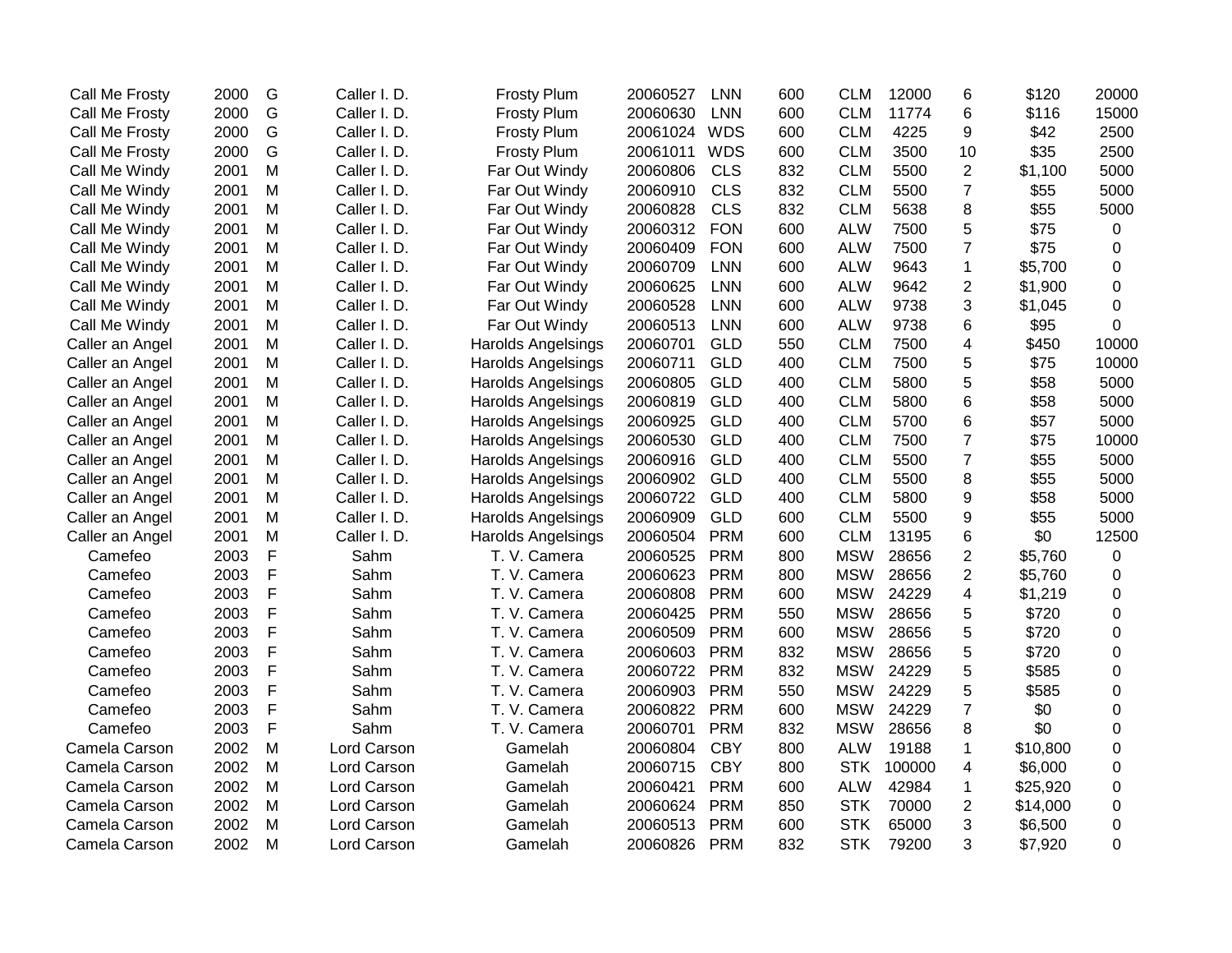| Camela Carson       | 2002 | M            | Lord Carson         | Gamelah                  | 20061007 | <b>RP</b>  | 500 | <b>AOC</b> | 28000 | 1              | \$16,800 | 0           |
|---------------------|------|--------------|---------------------|--------------------------|----------|------------|-----|------------|-------|----------------|----------|-------------|
| Camela Carson       | 2002 | M            | Lord Carson         | Gamelah                  | 20061024 | <b>RP</b>  | 800 | <b>ALW</b> | 30000 | 1              | \$18,000 | 0           |
| Camela Carson       | 2002 | M            | Lord Carson         | Gamelah                  | 20060916 | <b>RP</b>  | 800 | <b>AOC</b> | 28000 | 3              | \$3,080  | $\Omega$    |
| Camela Carson       | 2002 | M            | Lord Carson         | Gamelah                  | 20060329 | <b>TP</b>  | 600 | <b>AOC</b> | 21400 | $\overline{2}$ | \$2,720  | 0           |
| Cape Louie          | 2003 | G            | Cape Canaveral      | Louisia                  | 20060805 | <b>PRM</b> | 550 | <b>MCL</b> | 10642 | 1              | \$6,885  | 12500       |
| Cape Louie          | 2003 | G            | Cape Canaveral      | Louisia                  | 20060606 | <b>PRM</b> | 600 | <b>MCL</b> | 13731 | $\overline{2}$ | \$2,760  | 12500       |
| Cape Louie          | 2003 | G            | Cape Canaveral      | Louisia                  | 20060613 | <b>PRM</b> | 600 | <b>MCL</b> | 13731 | $\overline{2}$ | \$2,760  | 12500       |
| Cape Louie          | 2003 | G            | Cape Canaveral      | Louisia                  | 20060513 | <b>PRM</b> | 600 | <b>MCL</b> | 13731 | 3              | \$1,656  | 12500       |
| Cape Louie          | 2003 | G            | Cape Canaveral      | Louisia                  | 20060525 | <b>PRM</b> | 600 | <b>MCL</b> | 13731 | 5              | \$345    | 12500       |
| Cape Louie          | 2003 | G            | Cape Canaveral      | Louisia                  | 20060822 | <b>PRM</b> | 600 | <b>CLM</b> | 12823 | 6              | \$0      | 10000       |
| Cape Louie          | 2003 | G            | Cape Canaveral      | Louisia                  | 20060504 | <b>PRM</b> | 832 | <b>MSW</b> | 28656 | $\overline{7}$ | \$0      | 0           |
| Cape Louie          | 2003 | G            | Cape Canaveral      | Louisia                  | 20060627 | <b>PRM</b> | 800 | <b>MCL</b> | 13731 | $\overline{7}$ | \$0      | 12500       |
| Cape Louie          | 2003 | G            | Cape Canaveral      | Louisia                  | 20060425 | <b>PRM</b> | 550 | <b>MSW</b> | 28656 | 8              | \$0      | 0           |
| Cape Louie          | 2003 | G            | Cape Canaveral      | Louisia                  | 20060904 | <b>PRM</b> | 550 | <b>CLM</b> | 12144 | 9              | \$0      | 12500       |
| Cape Louie          | 2003 | G            | Cape Canaveral      | Louisia                  | 20060721 | <b>PRM</b> | 600 | <b>MSW</b> | 24229 | 10             | \$0      | $\mathbf 0$ |
| Cape Louie          | 2003 | G            | Cape Canaveral      | Louisia                  | 20061003 | <b>WDS</b> | 600 | <b>CLM</b> | 3800  | $\overline{2}$ | \$760    | 5000        |
| Cape Louie          | 2003 | G            | Cape Canaveral      | Louisia                  | 20061029 | <b>WDS</b> | 550 | <b>CLM</b> | 4525  | 4              | \$181    | 5000        |
| Cape Louie          | 2003 | G            | Cape Canaveral      | Louisia                  | 20060926 | <b>WDS</b> | 550 | <b>CLM</b> | 4370  | 5              | \$38     | 5000        |
| Cape Louie          | 2003 | G            | Cape Canaveral      | Louisia                  | 20061009 | <b>WDS</b> | 550 | <b>CLM</b> | 3800  | $\overline{7}$ | \$38     | 5000        |
| <b>Cartoon Talk</b> | 2002 | M            | Kyle's Our Man      | <b>Kylie's Partner</b>   | 20060502 | <b>PRM</b> | 600 | <b>MSW</b> | 28656 | 1              | \$17,280 | $\mathbf 0$ |
| <b>Cartoon Talk</b> | 2002 | M            | Kyle's Our Man      | Kylie's Partner          | 20060606 | <b>PRM</b> | 600 | <b>ALW</b> | 29850 | 4              | \$1,500  | 0           |
| <b>Cartoon Talk</b> | 2002 | M            | Kyle's Our Man      | Kylie's Partner          | 20060718 | <b>PRM</b> | 600 | <b>ALW</b> | 24229 | 5              | \$585    | 0           |
| <b>Cartoon Talk</b> | 2002 | M            | Kyle's Our Man      | Kylie's Partner          | 20060815 | <b>PRM</b> | 600 | <b>ALW</b> | 24229 | 5              | \$585    | 0           |
| <b>Cartoon Talk</b> | 2002 | M            | Kyle's Our Man      | Kylie's Partner          | 20060617 | <b>PRM</b> | 800 | <b>ALW</b> | 29850 | 6              | \$0      | $\Omega$    |
| Casey Lynn J        | 2003 | $\mathsf F$  | Matty G             | Diamond Motel            | 20060807 | <b>BRD</b> | 850 | <b>CLM</b> | 8500  | 6              | \$60     | 10000       |
| Casey Lynn J        | 2003 | $\mathsf F$  | Matty G             | <b>Diamond Motel</b>     | 20060709 | <b>LNN</b> | 800 | <b>CLM</b> | 5535  | $\overline{7}$ | \$54     | 5000        |
| Casey Lynn J        | 2003 | $\mathsf F$  | Matty G             | <b>Diamond Motel</b>     | 20060516 | <b>PRM</b> | 832 | <b>MCL</b> | 13731 | 1              | \$8,280  | 12500       |
| Casey Lynn J        | 2003 | $\mathsf F$  | Matty G             | <b>Diamond Motel</b>     | 20060427 | <b>PRM</b> | 550 | <b>MCL</b> | 13731 | 6              | \$0      | 12500       |
| Casey Lynn J        | 2003 | $\mathsf{F}$ | Matty G             | <b>Diamond Motel</b>     | 20060506 | <b>PRM</b> | 832 | <b>MSW</b> | 28656 | 6              | \$0      | 0           |
| Casey Lynn J        | 2003 | $\mathsf{F}$ | Matty G             | <b>Diamond Motel</b>     | 20060609 | <b>PRM</b> | 600 | <b>CLM</b> | 13000 | 6              | \$0      | 12500       |
| Casey Lynn J        | 2003 | $\mathsf F$  | Matty G             | Diamond Motel            | 20060624 | <b>PRM</b> | 800 | <b>CLM</b> | 15522 | $\overline{7}$ | \$0      | 10000       |
| Cash Wise Kitty     | 2003 | $\mathsf F$  | Deerhound           | <b>Oriental Surprise</b> | 20060509 | <b>PRM</b> | 600 | <b>MSW</b> | 28656 | $\overline{7}$ | \$0      | 0           |
| Cash Wise Kitty     | 2003 | F            | Deerhound           | <b>Oriental Surprise</b> | 20060808 | <b>PRM</b> | 600 | <b>MSW</b> | 24229 | $\overline{7}$ | \$0      | 0           |
| Cash Wise Kitty     | 2003 | F            | Deerhound           | <b>Oriental Surprise</b> | 20060601 | <b>PRM</b> | 600 | <b>MSW</b> | 28656 | 8              | \$0      | 0           |
| Cash Wise Kitty     | 2003 | F            | Deerhound           | <b>Oriental Surprise</b> | 20060425 | <b>PRM</b> | 550 | <b>MSW</b> | 28656 | 9              | \$0      | 0           |
| Casper Who          | 2003 | G            | <b>Silver Ghost</b> | Vaguely Who              | 20060410 | <b>HAW</b> | 650 | <b>ALW</b> | 27000 | 9              | \$0      | 0           |
| Casper Who          | 2003 | G            | <b>Silver Ghost</b> | Vaguely Who              | 20060629 | <b>PRM</b> | 832 | <b>ALW</b> | 29850 | 1              | \$18,000 | 0           |
| Casper Who          | 2003 | G            | <b>Silver Ghost</b> | Vaguely Who              | 20060720 | <b>PRM</b> | 832 | <b>ALW</b> | 26120 | 1              | \$15,795 | 0           |
| Casper Who          | 2003 | G            | <b>Silver Ghost</b> | Vaguely Who              | 20060505 | <b>PRM</b> | 600 | <b>ALW</b> | 29850 | $\overline{2}$ | \$6,000  | 0           |
| Casper Who          | 2003 | G            | <b>Silver Ghost</b> | Vaguely Who              | 20060528 | <b>PRM</b> | 600 | <b>STK</b> | 63500 | 4              | \$3,175  | 0           |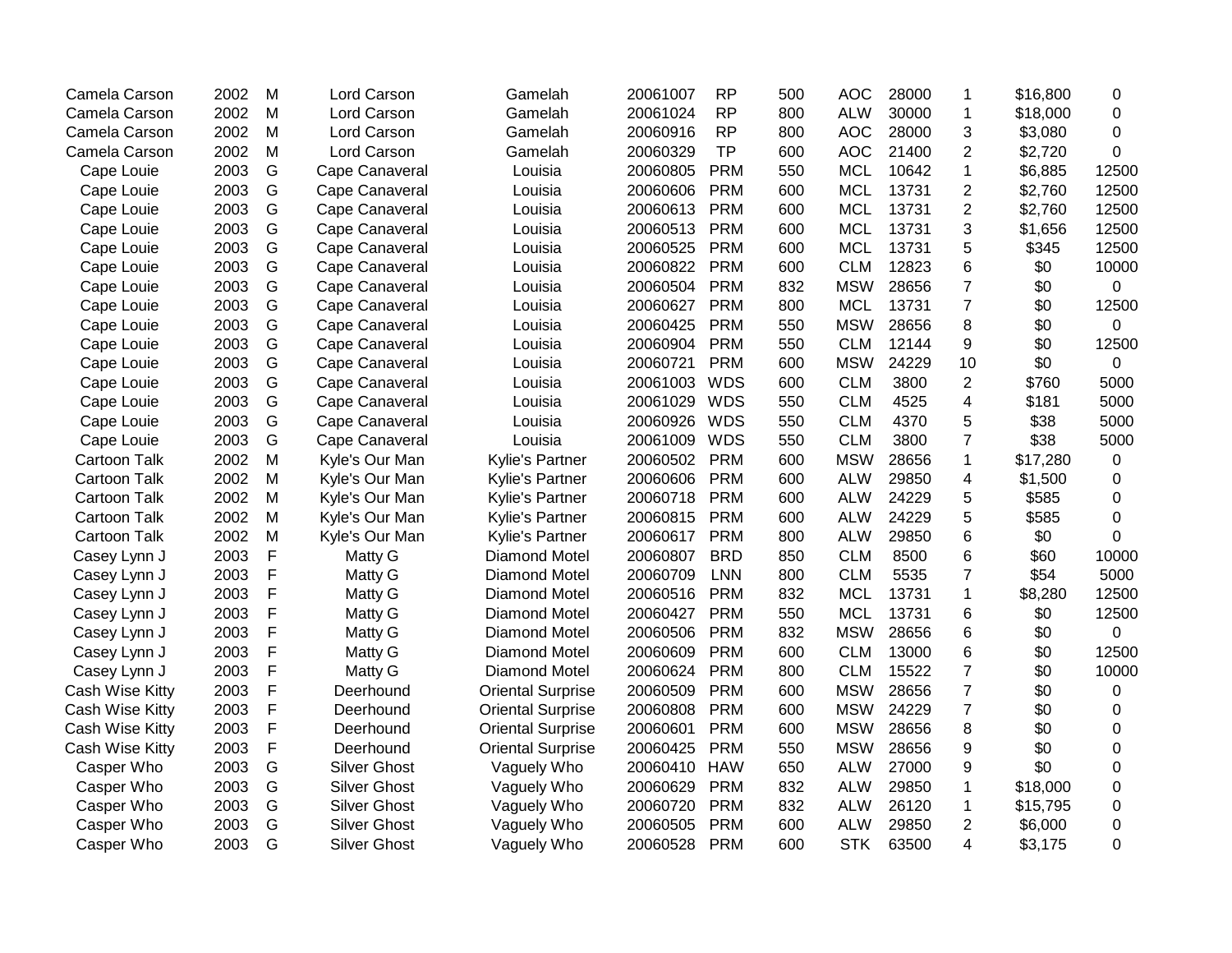| Casper Who              | 2003 | G | <b>Silver Ghost</b>   | Vaguely Who            | 20060616 | <b>PRM</b> | 550 | <b>ALW</b> | 29850 | 5              | \$750    | 0        |
|-------------------------|------|---|-----------------------|------------------------|----------|------------|-----|------------|-------|----------------|----------|----------|
| Casper Who              | 2003 | G | <b>Silver Ghost</b>   | Vaguely Who            | 20060826 | <b>PRM</b> | 850 | <b>STK</b> | 73500 | 7              | \$0      | $\Omega$ |
| <b>Cat Rock</b>         | 2002 | G | <b>Bonus Time Cat</b> | Prospect an Agent      | 20060819 | <b>PRM</b> | 832 | <b>CLM</b> | 12586 | $\mathbf 1$    | \$7,857  | 10000    |
| <b>Cat Rock</b>         | 2002 | G | <b>Bonus Time Cat</b> | Prospect an Agent      | 20060805 | <b>PRM</b> | 832 | <b>CLM</b> | 10379 | 5              | \$291    | 12500    |
| <b>Cat Rock</b>         | 2002 | G | <b>Bonus Time Cat</b> | Prospect an Agent      | 20060519 | <b>PRM</b> | 600 | <b>ALW</b> | 29850 | 6              | \$0      | 0        |
| <b>Cat Rock</b>         | 2002 | G | <b>Bonus Time Cat</b> | Prospect an Agent      | 20060622 | <b>PRM</b> | 550 | <b>CLM</b> | 15522 | $\overline{7}$ | \$0      | 12500    |
| <b>Cat Rock</b>         | 2002 | G | <b>Bonus Time Cat</b> | Prospect an Agent      | 20060824 | <b>PRM</b> | 832 | <b>ALW</b> | 24229 | 8              | \$0      | 0        |
| <b>Cat Rock</b>         | 2002 | G | <b>Bonus Time Cat</b> | Prospect an Agent      | 20060704 | <b>PRM</b> | 600 | <b>CLM</b> | 15522 | 11             | \$0      | 10000    |
| <b>Cat Rock</b>         | 2002 | G | <b>Bonus Time Cat</b> | Prospect an Agent      | 20060714 | <b>PRM</b> | 600 | <b>ALW</b> | 24229 | 11             | \$0      | 0        |
| Catch a Dream           | 1997 | G | Naevus                | <b>Gipsy Seer</b>      | 20060606 | <b>PRM</b> | 600 | <b>CLM</b> | 15900 | $\overline{2}$ | \$3,900  | 7500     |
| Catch a Dream           | 1997 | G | Naevus                | <b>Gipsy Seer</b>      | 20060622 | <b>PRM</b> | 600 | <b>CLM</b> | 19140 | $\overline{2}$ | \$3,900  | 7500     |
| Catch a Dream           | 1997 | G | Naevus                | <b>Gipsy Seer</b>      | 20060904 | <b>PRM</b> | 600 | <b>CLM</b> | 17516 | $\overline{2}$ | \$3,645  | 10000    |
| Catch a Dream           | 1997 | G | Naevus                | <b>Gipsy Seer</b>      | 20060703 | <b>PRM</b> | 600 | <b>CLM</b> | 19140 | 3              | \$2,340  | 7500     |
| Catch a Dream           | 1997 | G | Naevus                | <b>Gipsy Seer</b>      | 20060805 | <b>PRM</b> | 600 | <b>CLM</b> | 16902 | 3              | \$2,187  | 10000    |
| Catch a Dream           | 1997 | G | Naevus                | <b>Gipsy Seer</b>      | 20060819 | <b>PRM</b> | 600 | <b>CLM</b> | 16902 | 3              | \$2,187  | 10000    |
| Catch a Dream           | 1997 | G | Naevus                | <b>Gipsy Seer</b>      | 20060722 | <b>PRM</b> | 600 | <b>CLM</b> | 17280 | 8              | \$0      | 10000    |
| Catch a Dream           | 1997 | G | Naevus                | <b>Gipsy Seer</b>      | 20061226 | <b>SUN</b> | 650 | <b>CLM</b> | 18400 | 10             | \$92     | 10000    |
| Catch a Dream           | 1997 | G | Naevus                | <b>Gipsy Seer</b>      | 20061030 | ZIA        | 550 | <b>CLM</b> | 15800 | 5              | \$316    | 10000    |
| Cato                    | 2004 | G | Doug Fir              | Letty                  | 20060718 | <b>PRM</b> | 500 | <b>MSW</b> | 26120 | 8              | \$0      | 0        |
| Cato                    | 2004 | G | Doug Fir              | Letty                  | 20060725 | <b>PRM</b> | 500 | <b>MSW</b> | 25779 | 8              | \$0      | 0        |
| Cato                    | 2004 | G | Doug Fir              | Letty                  | 20060822 | <b>PRM</b> | 600 | <b>MSW</b> | 21684 | FF             | \$0      | 0        |
| <b>Caveats Prospect</b> | 1999 | G | Numerous              | Light Tina             | 20060603 | <b>LAD</b> | 850 | <b>CLM</b> | 12000 | 3              | \$1,320  | 7500     |
| <b>Caveats Prospect</b> | 1999 | G | <b>Numerous</b>       | <b>Light Tina</b>      | 20060521 | <b>LAD</b> | 800 | <b>CLM</b> | 12150 | $\overline{7}$ | \$0      | 10500    |
| <b>Caveats Prospect</b> | 1999 | G | <b>Numerous</b>       | <b>Light Tina</b>      | 20060409 | OP         | 800 | <b>CLM</b> | 12500 | 3              | \$1,250  | 5000     |
| <b>Caveats Prospect</b> | 1999 | G | Numerous              | <b>Light Tina</b>      | 20060326 | <b>OP</b>  | 600 | <b>CLM</b> | 11000 | 5              | \$440    | 5000     |
| Caylord                 | 2004 | F | Mr. Goldust           | <b>Lord Marl</b>       | 20060803 | <b>PRM</b> | 550 | <b>AOC</b> | 25301 | 5              | \$585    | 75000    |
| Caylord                 | 2004 | F | Mr. Goldust           | <b>Lord Marl</b>       | 20060901 | <b>PRM</b> | 550 | <b>MCL</b> | 12506 | 6              | \$0      | 25000    |
| Caylord                 | 2004 | F | Mr. Goldust           | <b>Lord Marl</b>       | 20060812 | <b>PRM</b> | 600 | <b>STK</b> | 91091 | $\overline{7}$ | \$0      | 0        |
| Caylord                 | 2004 | F | Mr. Goldust           | Lord Marl              | 20060826 | <b>PRM</b> | 600 | <b>STK</b> | 75458 | 9              | \$0      | 0        |
| Celebshark              | 2003 | F | Sharkey               | Saratoga Celebrity     | 20060210 | OP         | 600 | <b>MCL</b> | 11500 | 5              | \$460    | 20000    |
| Celebshark              | 2003 | F | Sharkey               | Saratoga Celebrity     | 20060329 | OP         | 600 | <b>MCL</b> | 17200 | $\overline{7}$ | \$0      | 35000    |
| Celebshark              | 2003 | F | Sharkey               | Saratoga Celebrity     | 20060225 | OP         | 550 | <b>MCL</b> | 19000 | 10             | \$0      | 40000    |
| Celebshark              | 2003 | F | Sharkey               | Saratoga Celebrity     | 20060422 | <b>PRM</b> | 550 | <b>MSW</b> | 28656 | $\mathbf{1}$   | \$17,280 | 0        |
| Celebshark              | 2003 | F | Sharkey               | Saratoga Celebrity     | 20060703 | <b>PRM</b> | 600 | <b>ALW</b> | 29850 | $\mathbf{1}$   | \$18,000 | 0        |
| Celebshark              | 2003 | F | Sharkey               | Saratoga Celebrity     | 20060606 | <b>PRM</b> | 600 | <b>ALW</b> | 29850 | 3              | \$3,600  | 0        |
| Celebshark              | 2003 | F | Sharkey               | Saratoga Celebrity     | 20060725 | <b>PRM</b> | 600 | <b>ALW</b> | 21684 | 3              | \$3,159  | 0        |
| Celebshark              | 2003 | F | Sharkey               | Saratoga Celebrity     | 20060808 | <b>PRM</b> | 600 | <b>ALW</b> | 26120 | 4              | \$1,316  | 0        |
| Celebshark              | 2003 | F | Sharkey               | Saratoga Celebrity     | 20060620 | <b>PRM</b> | 550 | <b>ALW</b> | 29850 | 6              | \$0      | 0        |
| Ceree                   | 2004 | F | Silic (FR)            | Lady Sundari           | 20060818 | <b>PRM</b> | 600 | <b>MSW</b> | 23936 | $\overline{7}$ | \$0      | 0        |
| Certainly a Dilly       | 1999 | G | Commemorate           | <b>Ascertain Bride</b> | 20060225 | <b>FON</b> | 600 | <b>CLM</b> | 7000  | $\overline{7}$ | \$70     | 6500     |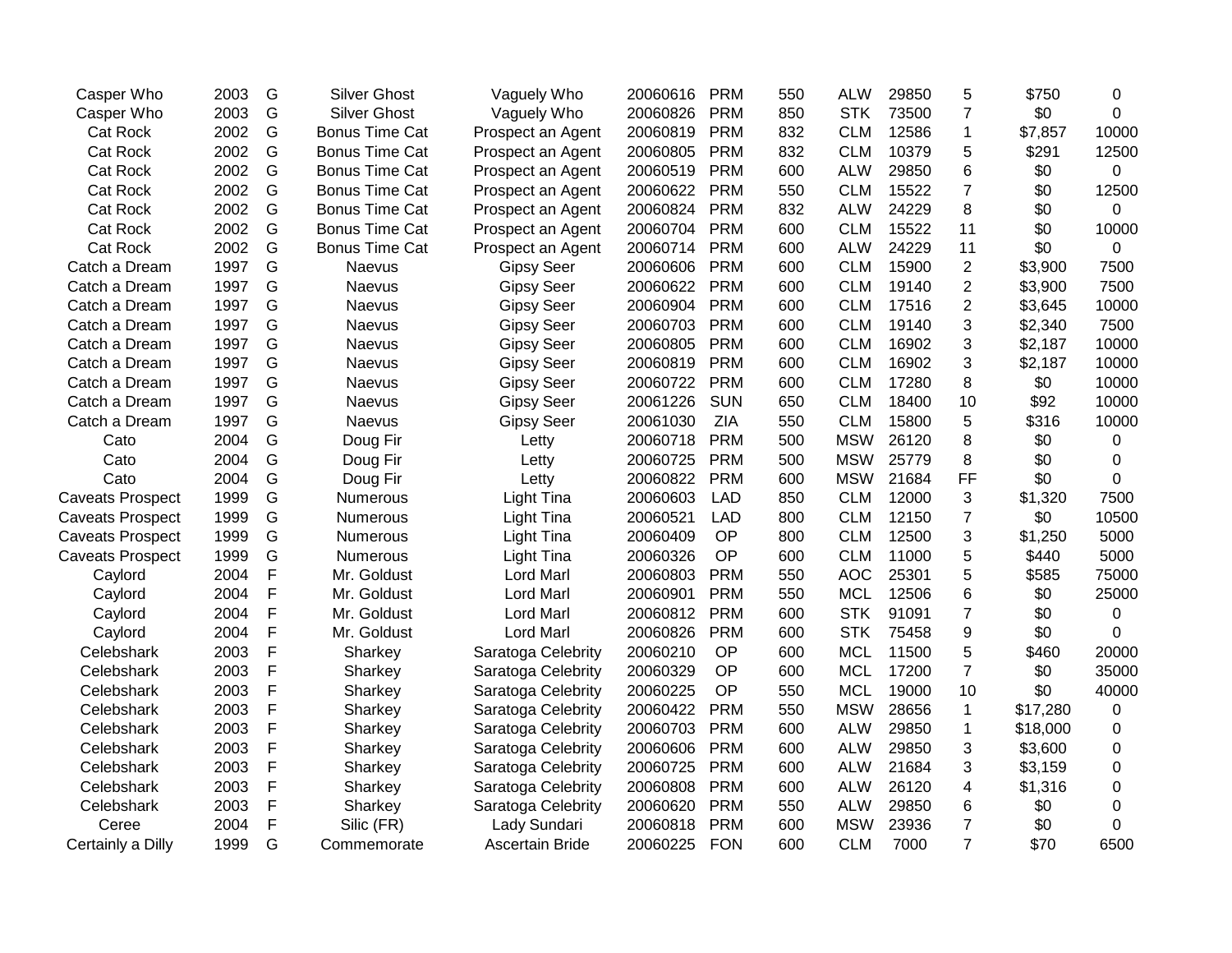| Certainly a Dilly   | 1999 | G | Commemorate          | <b>Ascertain Bride</b> | 20060422 | <b>FON</b> | 850 | <b>STR</b> | 7420  | 10                      | \$70     | 0           |
|---------------------|------|---|----------------------|------------------------|----------|------------|-----|------------|-------|-------------------------|----------|-------------|
| Certainly a Dilly   | 1999 | G | Commemorate          | <b>Ascertain Bride</b> | 20060728 | <b>PRM</b> | 800 | <b>CLM</b> | 9452  | 6                       | \$0      | 4000        |
| Certainly a Dilly   | 1999 | G | Commemorate          | <b>Ascertain Bride</b> | 20060810 | <b>PRM</b> | 800 | <b>CLM</b> | 9601  | 8                       | \$0      | 4000        |
| Certainly a Dilly   | 1999 | G | Commemorate          | <b>Ascertain Bride</b> | 20060512 | <b>PRM</b> | 832 | <b>CLM</b> | 12720 | 11                      | \$0      | 5000        |
| Cha Cha Chaffee     | 2001 | M | Fort Chaffee         | Dancing Deen           | 20060210 | <b>FON</b> | 400 | <b>CLM</b> | 5512  | 4                       | \$208    | 5000        |
| Cha Cha Chaffee     | 2001 | M | Fort Chaffee         | Dancing Deen           | 20060224 | <b>FON</b> | 600 | <b>CLM</b> | 4300  | 8                       | \$43     | 2500        |
| Cha Cha Chaffee     | 2001 | M | Fort Chaffee         | Dancing Deen           | 20060121 | HOU        | 600 | <b>CLM</b> | 4600  | 6                       | \$0      | 5000        |
| <b>Chain Dancer</b> | 2002 | G | Shawaf               | Evocative              | 20060427 | <b>PRM</b> | 550 | <b>ALW</b> | 29850 | $\overline{c}$          | \$6,000  | 0           |
| <b>Chain Dancer</b> | 2002 | G | Shawaf               | Evocative              | 20060610 | <b>PRM</b> | 600 | <b>CLM</b> | 15522 | $\overline{\mathbf{4}}$ | \$780    | 12500       |
| <b>Chain Dancer</b> | 2002 | G | Shawaf               | Evocative              | 20060505 | <b>PRM</b> | 600 | <b>ALW</b> | 29850 | $6\phantom{1}6$         | \$0      | 0           |
| <b>Chain Dancer</b> | 2002 | G | Shawaf               | Evocative              | 20060519 | <b>PRM</b> | 600 | <b>ALW</b> | 29850 | 6                       | \$0      | 0           |
| Chain Dancer        | 2002 | G | Shawaf               | Evocative              | 20060602 | <b>PRM</b> | 600 | <b>ALW</b> | 29850 | $\overline{7}$          | \$0      | 0           |
| <b>Char Beans</b>   | 2001 | M | <b>Blumin Affair</b> | Carla North            | 20060608 | <b>PRM</b> | 600 | <b>CLM</b> | 15522 | $\overline{2}$          | \$3,120  | 12500       |
| <b>Char Beans</b>   | 2001 | M | <b>Blumin Affair</b> | Carla North            | 20060720 | <b>PRM</b> | 600 | <b>CLM</b> | 10107 | 5                       | \$291    | 12500       |
| <b>Char Beans</b>   | 2001 | M | <b>Blumin Affair</b> | Carla North            | 20060817 | <b>PRM</b> | 600 | <b>CLM</b> | 9700  | 5                       | \$291    | 12500       |
| <b>Char Beans</b>   | 2001 | M | <b>Blumin Affair</b> | Carla North            | 20060803 | <b>PRM</b> | 600 | <b>CLM</b> | 9700  | $\,6$                   | \$0      | 12500       |
| Char Beans          | 2001 | M | <b>Blumin Affair</b> | Carla North            | 20060620 | <b>PRM</b> | 550 | <b>ALW</b> | 29850 | 8                       | \$0      | $\mathbf 0$ |
| <b>Char Beans</b>   | 2001 | M | <b>Blumin Affair</b> | Carla North            | 20061030 | <b>WDS</b> | 550 | <b>CLM</b> | 4525  | 3                       | \$498    | 5000        |
| <b>Char Beans</b>   | 2001 | M | <b>Blumin Affair</b> | Carla North            | 20060925 | <b>WDS</b> | 600 | <b>CLM</b> | 3800  | 4                       | \$114    | 5000        |
| <b>Char Beans</b>   | 2001 | M | <b>Blumin Affair</b> | Carla North            | 20061011 | <b>WDS</b> | 600 | <b>CLM</b> | 3800  | 4                       | \$190    | 5000        |
| Charcoal Bin        | 1997 | G | Binalong             | <b>Hatchet Faced</b>   | 20060513 | <b>CBY</b> | 550 | <b>STR</b> | 9000  | 3                       | \$990    | 0           |
| Charcoal Bin        | 1997 | G | Binalong             | <b>Hatchet Faced</b>   | 20060602 | <b>CBY</b> | 650 | <b>CLM</b> | 6000  | 6                       | \$60     | 4000        |
| Charcoal Bin        | 1997 | G | Binalong             | <b>Hatchet Faced</b>   | 20060618 | <b>CBY</b> | 650 | <b>CLM</b> | 8000  | $6\phantom{1}6$         | \$80     | 5000        |
| Charcoal Bin        | 1997 | G | Binalong             | <b>Hatchet Faced</b>   | 20060715 | <b>CBY</b> | 600 | <b>CLM</b> | 8000  | 8                       | \$80     | 5000        |
| Charcoal Bin        | 1997 | G | Binalong             | <b>Hatchet Faced</b>   | 20060428 | <b>FON</b> | 600 | <b>CLM</b> | 5000  | $\mathbf 1$             | \$3,000  | 3500        |
| Charcoal Bin        | 1997 | G | Binalong             | <b>Hatchet Faced</b>   | 20060407 | <b>FON</b> | 600 | <b>CLM</b> | 4300  | 3                       | \$473    | 2500        |
| Charcoal Bin        | 1997 | G | Binalong             | <b>Hatchet Faced</b>   | 20060525 | <b>PRM</b> | 600 | <b>CLM</b> | 12900 | 4                       | \$780    | 5000        |
| Charming Janie      | 2002 | M | <b>Tiger Talk</b>    | Ore Jane               | 20060908 | <b>CLS</b> | 650 | <b>CLM</b> | 5785  | 1                       | \$3,420  | 5000        |
| Charming Janie      | 2002 | M | <b>Tiger Talk</b>    | Ore Jane               | 20060827 | <b>CLS</b> | 650 | <b>CLM</b> | 7308  | 4                       | \$432    | 7500        |
| Charming Janie      | 2002 | M | <b>Tiger Talk</b>    | Ore Jane               | 20060818 | <b>CLS</b> | 600 | <b>CLM</b> | 7500  | 6                       | \$75     | 10000       |
| Charming Janie      | 2002 | M | <b>Tiger Talk</b>    | Ore Jane               | 20060528 | <b>PRM</b> | 600 | <b>CLM</b> | 17700 | $\mathbf{1}$            | \$11,700 | 15000       |
| Charming Janie      | 2002 | M | <b>Tiger Talk</b>    | Ore Jane               | 20060512 | <b>PRM</b> | 600 | <b>CLM</b> | 15765 | 5                       | \$450    | 15000       |
| Charming Janie      | 2002 | M | <b>Tiger Talk</b>    | Ore Jane               | 20060627 | <b>PRM</b> | 600 | <b>ALW</b> | 25900 | 5                       | \$750    | 0           |
| Charming Janie      | 2002 | M | <b>Tiger Talk</b>    | Ore Jane               | 20060725 | <b>PRM</b> | 600 | <b>ALW</b> | 21684 | 8                       | \$0      | 0           |
| <b>Cheer Girl</b>   | 2002 | M | <b>Blumin Affair</b> | Sober Appeal           | 20060811 | <b>NP</b>  | 650 | <b>CLM</b> | 15900 | 1                       | \$8,392  | 17500       |
| <b>Cheer Girl</b>   | 2002 | M | <b>Blumin Affair</b> | Sober Appeal           | 20060726 | <b>NP</b>  | 600 | <b>CLM</b> | 17190 | $\overline{2}$          | \$2,628  | 17500       |
| <b>Cheer Girl</b>   | 2002 | M | <b>Blumin Affair</b> | Sober Appeal           | 20060825 | <b>NP</b>  | 650 | <b>CLM</b> | 15000 | 3                       | \$1,350  | 17500       |
| <b>Cheer Girl</b>   | 2002 | M | <b>Blumin Affair</b> | Sober Appeal           | 20061020 | <b>NP</b>  | 600 | <b>CLM</b> | 13936 | 3                       | \$1,188  | 13000       |
| <b>Cheer Girl</b>   | 2002 | M | <b>Blumin Affair</b> | Sober Appeal           | 20060917 | <b>NP</b>  | 650 | <b>CLM</b> | 15088 | 6                       | \$0      | 13000       |
| <b>Cheer Girl</b>   | 2002 | M | <b>Blumin Affair</b> | Sober Appeal           | 20060516 | <b>PRM</b> | 600 | <b>ALW</b> | 32238 | $\mathbf{1}$            | \$19,440 | 0           |
|                     |      |   |                      |                        |          |            |     |            |       |                         |          |             |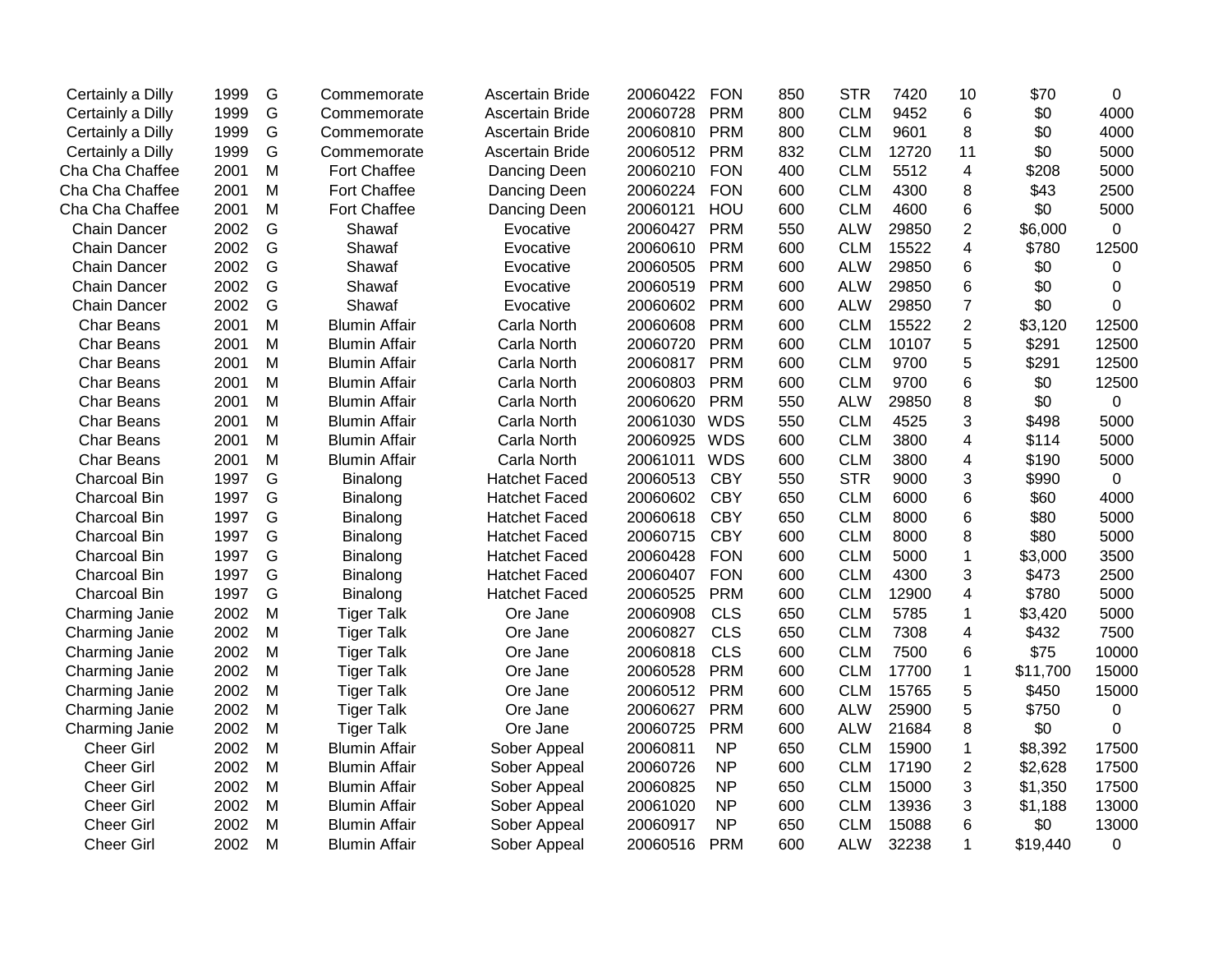| <b>Cheer Girl</b>        | 2002 | M             | <b>Blumin Affair</b> | Sober Appeal   | 20060610     | <b>PRM</b> | 800 | <b>AOC</b> | 23900 | 1              | \$15,600 | 0           |
|--------------------------|------|---------------|----------------------|----------------|--------------|------------|-----|------------|-------|----------------|----------|-------------|
| <b>Cheer Girl</b>        | 2002 | M             | <b>Blumin Affair</b> | Sober Appeal   | 20060622     | <b>PRM</b> | 600 | <b>CLM</b> | 21240 | $\mathbf{1}$   | \$14,040 | 10000       |
| <b>Cheer Girl</b>        | 2002 | M             | <b>Blumin Affair</b> | Sober Appeal   | 20060701     | <b>PRM</b> | 600 | <b>CLM</b> | 21500 | $\overline{2}$ | \$5,200  | 12000       |
| <b>Cheer Girl</b>        | 2002 | M             | <b>Blumin Affair</b> | Sober Appeal   | 20060502     | <b>PRM</b> | 600 | <b>ALW</b> | 32238 | 4              | \$1,620  | 0           |
| <b>Cherry Nut</b>        | 2004 | F             | Cherokee Run         | Nut N Better   | 20060609     | <b>PRM</b> | 500 | <b>MSW</b> | 26664 | 3              | \$3,744  | $\mathbf 0$ |
| <b>Cherry Nut</b>        | 2004 | F             | Cherokee Run         | Nut N Better   | 20060622     | <b>PRM</b> | 500 | <b>MSW</b> | 28656 | $\overline{4}$ | \$1,440  | 0           |
| <b>Chimney Point</b>     | 2003 | ${\mathsf G}$ | <b>Halory Hunter</b> | Starsel        | 20060820     | <b>FL</b>  | 850 | <b>MCL</b> | 8500  | 1              | \$5,100  | 4000        |
| <b>Chimney Point</b>     | 2003 | ${\mathsf G}$ | <b>Halory Hunter</b> | <b>Starsel</b> | 20061012     | FL         | 850 | <b>CLM</b> | 8500  | $\overline{c}$ | \$1,700  | 4000        |
| <b>Chimney Point</b>     | 2003 | ${\mathsf G}$ | <b>Halory Hunter</b> | Starsel        | 20061113     | FL         | 832 | <b>CLM</b> | 8500  | $\overline{c}$ | \$1,700  | 4000        |
| <b>Chimney Point</b>     | 2003 | ${\mathsf G}$ | <b>Halory Hunter</b> | <b>Starsel</b> | 20060922     | FL         | 850 | <b>CLM</b> | 8500  | 4              | \$425    | 4000        |
| <b>Chimney Point</b>     | 2003 | G             | <b>Halory Hunter</b> | <b>Starsel</b> | 20060811     | <b>FL</b>  | 550 | <b>MCL</b> | 8000  | 5              | \$160    | 4000        |
| <b>Chimney Point</b>     | 2003 | G             | <b>Halory Hunter</b> | <b>Starsel</b> | 20060912     | <b>FL</b>  | 832 | <b>CLM</b> | 8500  | 5              | \$170    | 4000        |
| <b>Chimney Point</b>     | 2003 | G             | <b>Halory Hunter</b> | <b>Starsel</b> | 20061002     | FL         | 832 | <b>CLM</b> | 8500  | 5              | \$170    | 4000        |
| <b>Chimney Point</b>     | 2003 | G             | <b>Halory Hunter</b> | <b>Starsel</b> | 20061103     | FL         | 900 | <b>CLM</b> | 8500  | 5              | \$170    | 4000        |
| <b>Chimney Point</b>     | 2003 | G             | <b>Halory Hunter</b> | <b>Starsel</b> | 20060903     | FL         | 900 | <b>CLM</b> | 8500  | $\overline{7}$ | \$85     | 4000        |
| <b>Chimney Point</b>     | 2003 | G             | <b>Halory Hunter</b> | <b>Starsel</b> | 20060525     | <b>PRM</b> | 600 | <b>MCL</b> | 13731 | 3              | \$1,656  | 12500       |
| <b>Chimney Point</b>     | 2003 | ${\mathsf G}$ | <b>Halory Hunter</b> | <b>Starsel</b> | 20060513     | <b>PRM</b> | 600 | <b>MCL</b> | 13731 | 4              | \$690    | 12500       |
| <b>Chimney Point</b>     | 2003 | G             | <b>Halory Hunter</b> | <b>Starsel</b> | 20060622     | <b>PRM</b> | 600 | <b>MCL</b> | 13731 | 5              | \$345    | 12500       |
| <b>Chimney Point</b>     | 2003 | G             | <b>Halory Hunter</b> | <b>Starsel</b> | 20060720     | <b>PRM</b> | 832 | <b>MSW</b> | 24229 | 6              | \$0      | $\mathbf 0$ |
| Choo Choo Express        | 2003 | G             | Kyle's Our Man       | Cool Coo Coo   | 20060429     | <b>PRM</b> | 550 | <b>MCL</b> | 13731 | $\overline{7}$ | \$0      | 12500       |
| Choo Choo Express        | 2003 | G             | Kyle's Our Man       | Cool Coo Coo   | 20060513     | <b>PRM</b> | 600 | <b>MCL</b> | 13731 | $\overline{7}$ | \$0      | 12500       |
| Choo Choo Express        | 2003 | G             | Kyle's Our Man       | Cool Coo Coo   | 20060629     | <b>PRM</b> | 550 | <b>MCL</b> | 13731 | 8              | \$0      | 12500       |
| Choo Choo Express        | 2003 | G             | Kyle's Our Man       | Cool Coo Coo   | 20060613     | <b>PRM</b> | 600 | <b>MCL</b> | 13731 | 10             | \$0      | 12500       |
| <b>Choo Choo Express</b> | 2003 | G             | Kyle's Our Man       | Cool Coo Coo   | 20060829     | <b>PRM</b> | 550 | <b>MCL</b> | 9006  | FF             | \$0      | 12500       |
| Cinbuster                | 1999 | G             | Housebuster          | Cinzia         | 20061117     | <b>HAW</b> | 650 | <b>CLM</b> | 10000 | $\mathbf{1}$   | \$6,000  | 4000        |
| Cinbuster                | 1999 | G             | Housebuster          | Cinzia         | 20061006     | <b>HAW</b> | 600 | <b>CLM</b> | 10000 | $\overline{2}$ | \$2,000  | 4000        |
| Cinbuster                | 1999 | G             | Housebuster          | Cinzia         | 20061020     | <b>HAW</b> | 650 | <b>CLM</b> | 10000 | 3              | \$1,100  | 4000        |
| Cinbuster                | 1999 | G             | Housebuster          | Cinzia         | 20061103 HAW |            | 600 | <b>CLM</b> | 10000 | 3              | \$1,100  | 4000        |
| Cinbuster                | 1999 | G             | Housebuster          | Cinzia         | 20060922 HAW |            | 650 | <b>CLM</b> | 10000 | $\overline{4}$ | \$600    | 4000        |
| Cinbuster                | 1999 | G             | Housebuster          | Cinzia         | 20061216     | <b>HAW</b> | 600 | <b>CLM</b> | 11000 | 6              | \$0      | 4000        |
| Cinbuster                | 1999 | G             | Housebuster          | Cinzia         | 20060526     | <b>PRM</b> | 800 | <b>CLM</b> | 14880 | $\overline{2}$ | \$3,120  | 5000        |
| Cinbuster                | 1999 | G             | Housebuster          | Cinzia         | 20060617     | <b>PRM</b> | 900 | <b>AOC</b> | 15540 | 3              | \$2,340  | $\mathbf 0$ |
| Cinbuster                | 1999 | G             | Housebuster          | Cinzia         | 20060720     | <b>PRM</b> | 600 | <b>CLM</b> | 9158  | 4              | \$608    | 5000        |
| Cinbuster                | 1999 | G             | Housebuster          | Cinzia         | 20060818     | <b>PRM</b> | 800 | <b>CLM</b> | 9536  | 4              | \$608    | 5000        |
| Cinbuster                | 1999 | G             | Housebuster          | Cinzia         | 20060511     | <b>PRM</b> | 600 | <b>CLM</b> | 14340 | 5              | \$360    | 5000        |
| Cinbuster                | 1999 | G             | Housebuster          | Cinzia         | 20060803     | <b>PRM</b> | 600 | <b>CLM</b> | 9158  | 5              | \$270    | 5000        |
| Cinbuster                | 1999 | G             | Housebuster          | Cinzia         | 20060902     | <b>PRM</b> | 832 | <b>CLM</b> | 10166 | 5              | \$270    | 5000        |
| Cinbuster                | 1999 | ${\mathsf G}$ | Housebuster          | Cinzia         | 20060701     | <b>PRM</b> | 832 | <b>AOC</b> | 32238 | $\overline{7}$ | \$0      | 25000       |
| Cinbuster                | 1999 | G             | Housebuster          | Cinzia         | 20060714     | <b>PRM</b> | 800 | <b>CLM</b> | 14398 | 8              | \$0      | 6500        |
| City Pilgrim             | 1998 | G             | <b>Steady Naskra</b> | Hapcin         | 20060409     | <b>FON</b> | 832 | <b>CLM</b> | 4800  | $\overline{2}$ | \$960    | 5000        |
|                          |      |               |                      |                |              |            |     |            |       |                |          |             |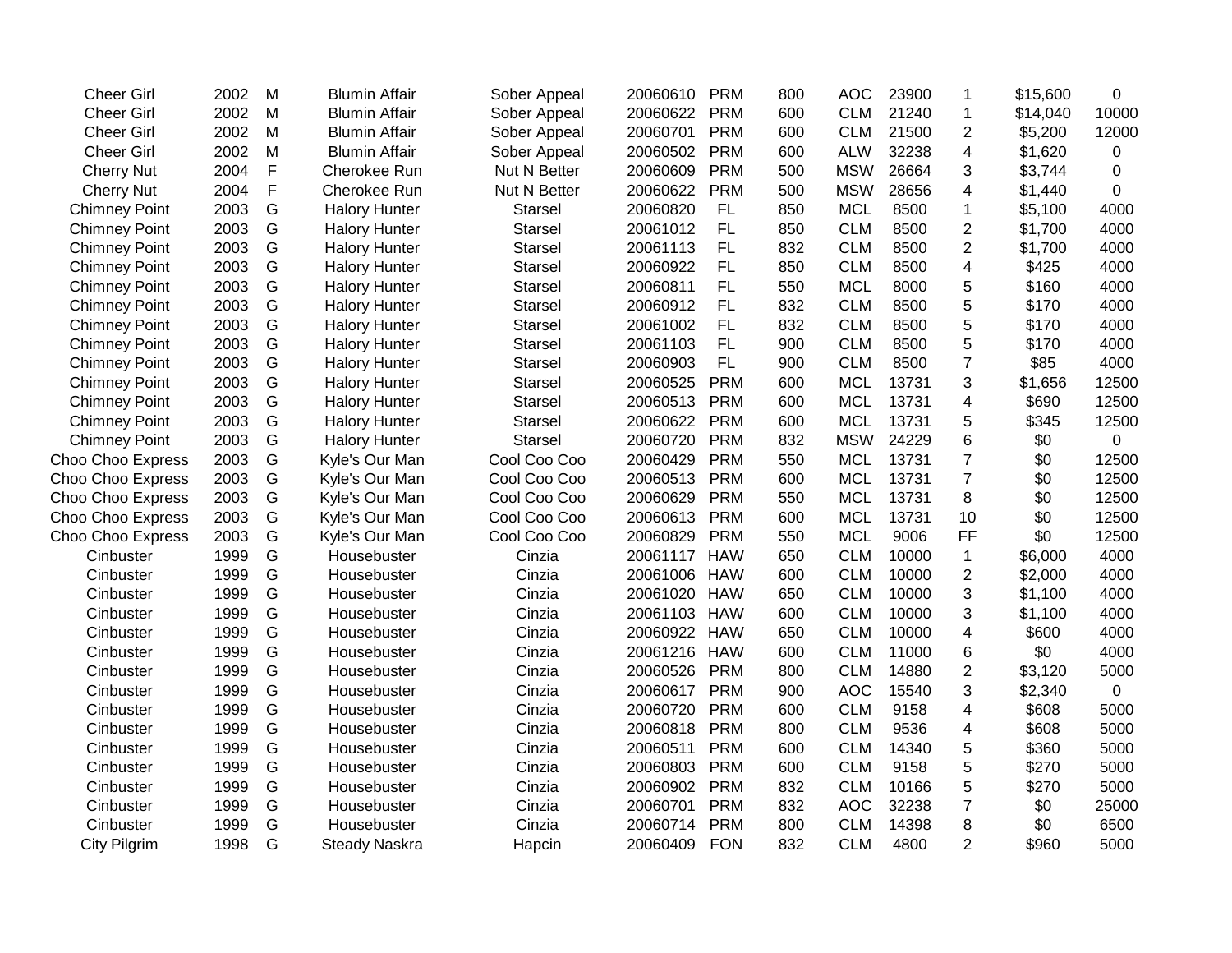| City Pilgrim              | 1998 | G           | <b>Steady Naskra</b>    | Hapcin                  | 20060312 | <b>FON</b> | 800 | <b>CLM</b> | 4800  | 4                       | \$192    | 5000  |
|---------------------------|------|-------------|-------------------------|-------------------------|----------|------------|-----|------------|-------|-------------------------|----------|-------|
| <b>City Pilgrim</b>       | 1998 | G           | <b>Steady Naskra</b>    | Hapcin                  | 20060326 | <b>FON</b> | 832 | <b>CLM</b> | 4800  | 4                       | \$288    | 5000  |
| City Pilgrim              | 1998 | G           | Steady Naskra           | Hapcin                  | 20060423 | <b>FON</b> | 800 | <b>CLM</b> | 4800  | 5                       | \$48     | 5000  |
| City Pilgrim              | 1998 | G           | <b>Steady Naskra</b>    | Hapcin                  | 20060211 | <b>FON</b> | 600 | <b>CLM</b> | 4800  | 10                      | \$48     | 5000  |
| City Pilgrim              | 1998 | G           | <b>Steady Naskra</b>    | Hapcin                  | 20060526 | LNN        | 832 | <b>CLM</b> | 6148  | 3                       | \$580    | 5000  |
| City Pilgrim              | 1998 | G           | <b>Steady Naskra</b>    | Hapcin                  | 20060622 | <b>LNN</b> | 832 | <b>CLM</b> | 5800  | 4                       | \$290    | 5000  |
| City Pilgrim              | 1998 | G           | <b>Steady Naskra</b>    | Hapcin                  | 20060512 | <b>LNN</b> | 832 | <b>CLM</b> | 5800  | 8                       | \$58     | 5000  |
| Clancys Affair            | 2004 | F           | <b>Blumin Affair</b>    | Miss Jonessa            | 20060704 | <b>PRM</b> | 450 | <b>MSW</b> | 28656 | $\mathbf{1}$            | \$17,280 | 0     |
| <b>Clancys Affair</b>     | 2004 | F           | <b>Blumin Affair</b>    | Miss Jonessa            | 20060617 | <b>PRM</b> | 450 | <b>MSW</b> | 30624 | 3                       | \$3,744  | 0     |
| <b>Clancys Affair</b>     | 2004 | F           | <b>Blumin Affair</b>    | Miss Jonessa            | 20060803 | <b>PRM</b> | 550 | <b>AOC</b> | 25301 | 6                       | \$0      | 75000 |
| <b>Clancys Affair</b>     | 2004 | F           | <b>Blumin Affair</b>    | Miss Jonessa            | 20060826 | <b>PRM</b> | 600 | <b>STK</b> | 75458 | 10                      | \$0      | 0     |
| <b>Classy Casey</b>       | 2004 | F           | Fast Play               | Casey Baker             | 20061114 | <b>RP</b>  | 600 | <b>MCL</b> | 12000 | $\overline{7}$          | \$0      | 15000 |
| <b>Classy Casey</b>       | 2004 | F           | Fast Play               | Casey Baker             | 20061021 | <b>RP</b>  | 600 | <b>MSW</b> | 25000 | 9                       | \$0      | 0     |
| Clear Design              | 1998 | G           | <b>Prospect Feature</b> | <b>Dueling Diamond</b>  | 20060630 | <b>CBY</b> | 800 | <b>CLM</b> | 10000 | 4                       | \$400    | 7500  |
| Clear Design              | 1998 | G           | <b>Prospect Feature</b> | <b>Dueling Diamond</b>  | 20060727 | <b>CBY</b> | 750 | <b>CLM</b> | 11952 | 4                       | \$500    | 7500  |
| Clear Design              | 1998 | G           | <b>Prospect Feature</b> | <b>Dueling Diamond</b>  | 20060827 | <b>CBY</b> | 750 | <b>CLM</b> | 10000 | $\overline{\mathbf{4}}$ | \$400    | 7500  |
| <b>Clear Design</b>       | 1998 | G           | <b>Prospect Feature</b> | <b>Dueling Diamond</b>  | 20060818 | <b>CBY</b> | 750 | <b>CLM</b> | 10000 | 6                       | \$100    | 7500  |
| Clear Design              | 1998 | G           | <b>Prospect Feature</b> | <b>Dueling Diamond</b>  | 20060519 | <b>CBY</b> | 600 | <b>CLM</b> | 5137  | 10                      | \$50     | 4000  |
| Clear Design              | 1998 | G           | <b>Prospect Feature</b> | <b>Dueling Diamond</b>  | 20060608 | <b>CBY</b> | 800 | <b>CLM</b> | 12627 | 10                      | \$120    | 10000 |
| <b>Clearance Date</b>     | 2002 | G           | Cryptoclearance         | <b>Anniversary Date</b> | 20060825 | <b>CLS</b> | 832 | <b>CLM</b> | 5100  | $\mathbf{1}$            | \$3,060  | 5000  |
| <b>Clearance Date</b>     | 2002 | G           | Cryptoclearance         | <b>Anniversary Date</b> | 20060904 | <b>CLS</b> | 650 | <b>CLM</b> | 5500  | 3                       | \$605    | 5000  |
| <b>Clearance Date</b>     | 2002 | G           | Cryptoclearance         | <b>Anniversary Date</b> | 20060624 | <b>PRM</b> | 600 | <b>MCL</b> | 11500 | 1                       | \$6,900  | 12500 |
| <b>Clearance Date</b>     | 2002 | G           | Cryptoclearance         | <b>Anniversary Date</b> | 20060523 | <b>PRM</b> | 600 | <b>MCL</b> | 11500 | 3                       | \$1,380  | 12500 |
| <b>Clearance Date</b>     | 2002 | G           | Cryptoclearance         | <b>Anniversary Date</b> | 20060701 | <b>PRM</b> | 600 | <b>CLM</b> | 13000 | 5                       | \$390    | 10000 |
| <b>Clearance Date</b>     | 2002 | G           | Cryptoclearance         | <b>Anniversary Date</b> | 20060613 | <b>PRM</b> | 600 | <b>MCL</b> | 11500 | 6                       | \$0      | 12500 |
| <b>Clearance Date</b>     | 2002 | G           | Cryptoclearance         | <b>Anniversary Date</b> | 20060725 | <b>PRM</b> | 600 | <b>CLM</b> | 12823 | 8                       | \$0      | 12500 |
| <b>Clearance Date</b>     | 2002 | G           | Cryptoclearance         | <b>Anniversary Date</b> | 20060805 | <b>PRM</b> | 832 | <b>CLM</b> | 10379 | 9                       | \$0      | 10000 |
| <b>Clearance Date</b>     | 2002 | G           | Cryptoclearance         | <b>Anniversary Date</b> | 20061014 | <b>WDS</b> | 832 | <b>CLM</b> | 4150  | 5                       | \$40     | 5000  |
| <b>Clearance Date</b>     | 2002 | G           | Cryptoclearance         | <b>Anniversary Date</b> | 20061028 | <b>WDS</b> | 800 | <b>CLM</b> | 4973  | 5                       | \$48     | 5000  |
| <b>Clearance Date</b>     | 2002 | G           | Cryptoclearance         | <b>Anniversary Date</b> | 20060930 | <b>WDS</b> | 832 | <b>CLM</b> | 4000  | 8                       | \$40     | 5000  |
| Clearly Who               | 2004 | G           | Cryptoclearance         | Vaguely Who             | 20060627 | <b>PRM</b> | 500 | <b>MSW</b> | 25440 | $\overline{2}$          | \$6,240  | 0     |
| Clearly Who               | 2004 | G           | Cryptoclearance         | Vaguely Who             | 20060725 | <b>PRM</b> | 500 | <b>MSW</b> | 21206 | 4                       | \$1,316  | 0     |
| Clearly Who               | 2004 | G           | Cryptoclearance         | Vaguely Who             | 20060908 | <b>PRM</b> | 600 | <b>MSW</b> | 19841 | 5                       | \$585    | 0     |
| Clearly Who               | 2004 | G           | Cryptoclearance         | Vaguely Who             | 20060815 | <b>PRM</b> | 550 | <b>MSW</b> | 25779 | 6                       | \$0      | 0     |
| <b>Clever Tiger</b>       | 2004 | $\mathbf C$ | <b>Tiger Talk</b>       | <b>Classic Opener</b>   | 20061003 | <b>WDS</b> | 500 | <b>MSW</b> | 5500  | 1                       | \$3,300  | 0     |
| Clever Tiger              | 2004 | $\mathbf C$ | <b>Tiger Talk</b>       | <b>Classic Opener</b>   | 20061024 | <b>WDS</b> | 550 | <b>ALW</b> | 9725  | 3                       | \$1,167  | 0     |
| <b>Clothed in Scarlet</b> | 2002 | M           | Commemorate             | Made to Be Fancy        | 20060318 | <b>FON</b> | 400 | <b>MCL</b> | 4364  | 2                       | \$860    | 10000 |
| <b>Clothed in Scarlet</b> | 2002 | M           | Commemorate             | Made to Be Fancy        | 20060211 | <b>FON</b> | 400 | <b>MSW</b> | 6500  | 4                       | \$260    | 0     |
| <b>Clothed in Scarlet</b> | 2002 | M           | Commemorate             | Made to Be Fancy        | 20060421 | <b>FON</b> | 400 | <b>MCL</b> | 4300  | 4                       | \$172    | 10000 |
| <b>Clothed in Scarlet</b> | 2002 | M           | Commemorate             | Made to Be Fancy        | 20060226 | <b>FON</b> | 600 | <b>MSW</b> | 6500  | $\overline{7}$          | \$65     | 0     |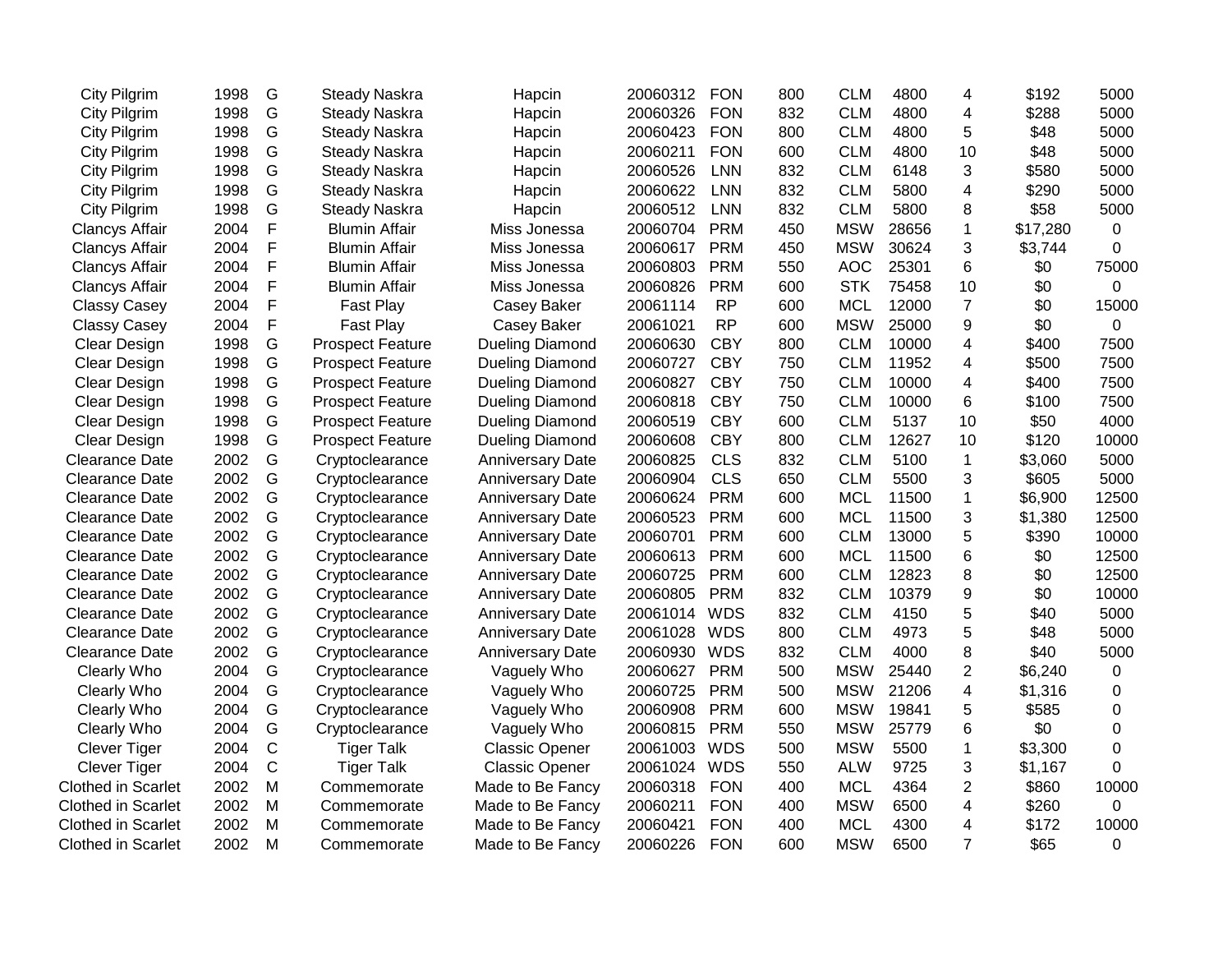| <b>Clothed in Scarlet</b> | 2002 | M           | Commemorate         | Made to Be Fancy    | 20060408     | <b>FON</b> | 600 | <b>MCL</b> | 4300  | 9              | \$43     | 10000          |
|---------------------------|------|-------------|---------------------|---------------------|--------------|------------|-----|------------|-------|----------------|----------|----------------|
| <b>Clothed in Scarlet</b> | 2002 | M           | Commemorate         | Made to Be Fancy    | 20060602     | <b>LNN</b> | 600 | <b>MCL</b> | 5300  | $\overline{2}$ | \$1,000  | 5000           |
| Clusette                  | 2002 | M           | Exclusivengagement  | Benny Sent Me       | 20060729     | <b>CBY</b> | 550 | <b>MCL</b> | 7000  | $\overline{7}$ | \$70     | 10000          |
| Clusette                  | 2002 | M           | Exclusivengagement  | Benny Sent Me       | 20060701     | <b>CBY</b> | 550 | <b>MCL</b> | 7000  | 11             | \$70     | 10000          |
| Clusette                  | 2002 | M           | Exclusivengagement  | Benny Sent Me       | 20060623     | <b>PRM</b> | 550 | <b>MCL</b> | 13731 | 8              | \$0      | 12500          |
| Cmego                     | 2000 | G           | Gold Case           | <b>Jockos Girl</b>  | 20060511     | <b>PRM</b> | 600 | <b>CLM</b> | 14340 | 1              | \$9,360  | 5000           |
| Cmego                     | 2000 | G           | <b>Gold Case</b>    | Jockos Girl         | 20060714     | <b>PRM</b> | 800 | <b>CLM</b> | 14398 | 1              | \$9,315  | 7500           |
| Cmego                     | 2000 | G           | <b>Gold Case</b>    | Jockos Girl         | 20060729     | <b>PRM</b> | 832 | <b>CLM</b> | 13915 | 1              | \$9,315  | 7500           |
| Cmego                     | 2000 | G           | <b>Gold Case</b>    | Jockos Girl         | 20060622     | <b>PRM</b> | 832 | <b>AOC</b> | 32238 | $\overline{c}$ | \$6,480  | 25000          |
| Cmego                     | 2000 | G           | <b>Gold Case</b>    | Jockos Girl         | 20060907     | <b>PRM</b> | 800 | <b>CLM</b> | 11237 | $\overline{2}$ | \$2,295  | 4000           |
| Cmego                     | 2000 | G           | <b>Gold Case</b>    | Jockos Girl         | 20060601     | <b>PRM</b> | 832 | <b>CLM</b> | 18918 | 3              | \$2,808  | 10000          |
| Cmego                     | 2000 | G           | <b>Gold Case</b>    | Jockos Girl         | 20060519     | <b>PRM</b> | 500 | <b>AOC</b> | 17700 | 5              | \$450    | 0              |
| Cmego                     | 2000 | G           | <b>Gold Case</b>    | Jockos Girl         | 20060926     | <b>RP</b>  | 832 | <b>CLM</b> | 8800  | 8              | \$0      | 5000           |
| C'Mon Kitty               | 2004 | F           | <b>Tactical Cat</b> | Gamelah             | 20060818     | <b>PRM</b> | 600 | <b>MSW</b> | 23936 | 8              | \$0      | 0              |
| C'Mon Kitty               | 2004 | $\mathsf F$ | <b>Tactical Cat</b> | Gamelah             | 20060902     | <b>PRM</b> | 600 | <b>MSW</b> | 24229 | 10             | \$0      | $\overline{0}$ |
| Code Talkin Gal           | 2003 | F           | Caller I.D.         | <b>Worldly Gal</b>  | 20060909     | <b>CLS</b> | 600 | <b>MCL</b> | 5000  | $\mathbf{1}$   | \$3,000  | 5000           |
| Code Talkin Gal           | 2003 | $\mathsf F$ | Caller I. D.        | <b>Worldly Gal</b>  | 20060902     | <b>CLS</b> | 600 | <b>MCL</b> | 5000  | 3              | \$500    | 5000           |
| Code Talkin Gal           | 2003 | F           | Caller I. D.        | <b>Worldly Gal</b>  | 20061011     | <b>WDS</b> | 600 | <b>CLM</b> | 3800  | $\overline{7}$ | \$38     | 5000           |
| Code Talkin Gal           | 2003 | F           | Caller I.D.         | <b>Worldly Gal</b>  | 20060925     | <b>WDS</b> | 600 | <b>CLM</b> | 3800  | 11             | \$38     | 5000           |
| Cold Iowa Knight          | 2003 | G           | Rubiano             | K Sera              | 20060410     | <b>HAW</b> | 600 | <b>MCL</b> | 13000 | 6              | \$0      | 25000          |
| Cold Iowa Knight          | 2003 | G           | Rubiano             | <b>K</b> Sera       | 20060428     | <b>PRM</b> | 800 | <b>MCL</b> | 13731 | $\overline{2}$ | \$2,760  | 12500          |
| Cole                      | 1998 | G           | Sail Me Again       | <b>Baby Ruthie</b>  | 20060808     | <b>PRM</b> | 800 | <b>CLM</b> | 11426 | $\overline{4}$ | \$608    | 5000           |
| Cole                      | 1998 | G           | Sail Me Again       | <b>Baby Ruthie</b>  | 20060902     | <b>PRM</b> | 832 | <b>CLM</b> | 10166 | 4              | \$608    | 5000           |
| Cole                      | 1998 | G           | Sail Me Again       | <b>Baby Ruthie</b>  | 20060720     | <b>PRM</b> | 600 | <b>CLM</b> | 9158  | 5              | \$270    | 5000           |
| Cole                      | 1998 | G           | Sail Me Again       | <b>Baby Ruthie</b>  | 20060818     | <b>PRM</b> | 800 | <b>CLM</b> | 9536  | 6              | \$0      | 5000           |
| Cole                      | 1998 | G           | Sail Me Again       | <b>Baby Ruthie</b>  | 20060924 WDS |            | 600 | <b>CLM</b> | 3800  | $\overline{2}$ | \$760    | 3500           |
| Cole                      | 1998 | G           | Sail Me Again       | <b>Baby Ruthie</b>  | 20061007 WDS |            | 832 | <b>CLM</b> | 3800  | $\overline{2}$ | \$760    | 3500           |
| Cole                      | 1998 | G           | Sail Me Again       | <b>Baby Ruthie</b>  | 20061025     | WDS        | 832 | <b>CLM</b> | 4225  | $\overline{2}$ | \$845    | 2500           |
| Comprado                  | 2001 | G           | Commemorate         | El Jocelyn          | 20061220     | <b>BEU</b> | 832 | <b>CLM</b> | 4100  | $\overline{7}$ | \$41     | 3500           |
| Comprado                  | 2001 | G           | Commemorate         | El Jocelyn          | 20060914     | <b>HOO</b> | 600 | <b>CLM</b> | 9000  | 9              | \$45     | 4000           |
| Comprado                  | 2001 | G           | Commemorate         | El Jocelyn          | 20061014     | <b>HOO</b> | 800 | <b>CLM</b> | 9000  | 10             | \$45     | 4000           |
| Comprado                  | 2001 | G           | Commemorate         | El Jocelyn          | 20061111     | <b>TDN</b> | 800 | <b>CLM</b> | 6400  | $\overline{7}$ | \$64     | 3500           |
| Comprado                  | 2001 | G           | Commemorate         | El Jocelyn          | 20061118     | <b>TDN</b> | 832 | <b>CLM</b> | 6400  | $\overline{7}$ | \$64     | 3500           |
| Comprado                  | 2001 | G           | Commemorate         | El Jocelyn          | 20061028     | <b>TDN</b> | 800 | <b>CLM</b> | 6400  | FF             | \$64     | 3500           |
| Con Air Won               | 1998 | M           | Connecticut         | Won Per Scent       | 20060303     | <b>FON</b> | 600 | <b>CLM</b> | 4300  | 3              | \$473    | 2500           |
| Con Air Won               | 1998 | M           | Connecticut         | Won Per Scent       | 20060331     | <b>FON</b> | 600 | <b>CLM</b> | 4364  | 6              | \$43     | 2500           |
| <b>Concert King</b>       | 2003 | G           | King of Scat        | <b>Bay Symphony</b> | 20060721     | <b>PRM</b> | 600 | <b>MSW</b> | 24229 | $\mathbf 1$    | \$14,625 | $\mathbf 0$    |
| <b>Concert King</b>       | 2003 | G           | King of Scat        | <b>Bay Symphony</b> | 20060505     | <b>PRM</b> | 600 | <b>MSW</b> | 28656 | $\overline{2}$ | \$5,760  | 0              |
| <b>Concert King</b>       | 2003 | G           | King of Scat        | <b>Bay Symphony</b> | 20060601     | <b>PRM</b> | 600 | <b>MSW</b> | 28656 | $\overline{2}$ | \$5,760  | 0              |
| <b>Concert King</b>       | 2003 | G           | King of Scat        | <b>Bay Symphony</b> | 20060425     | <b>PRM</b> | 550 | <b>MSW</b> | 28656 | 3              | \$3,456  | $\Omega$       |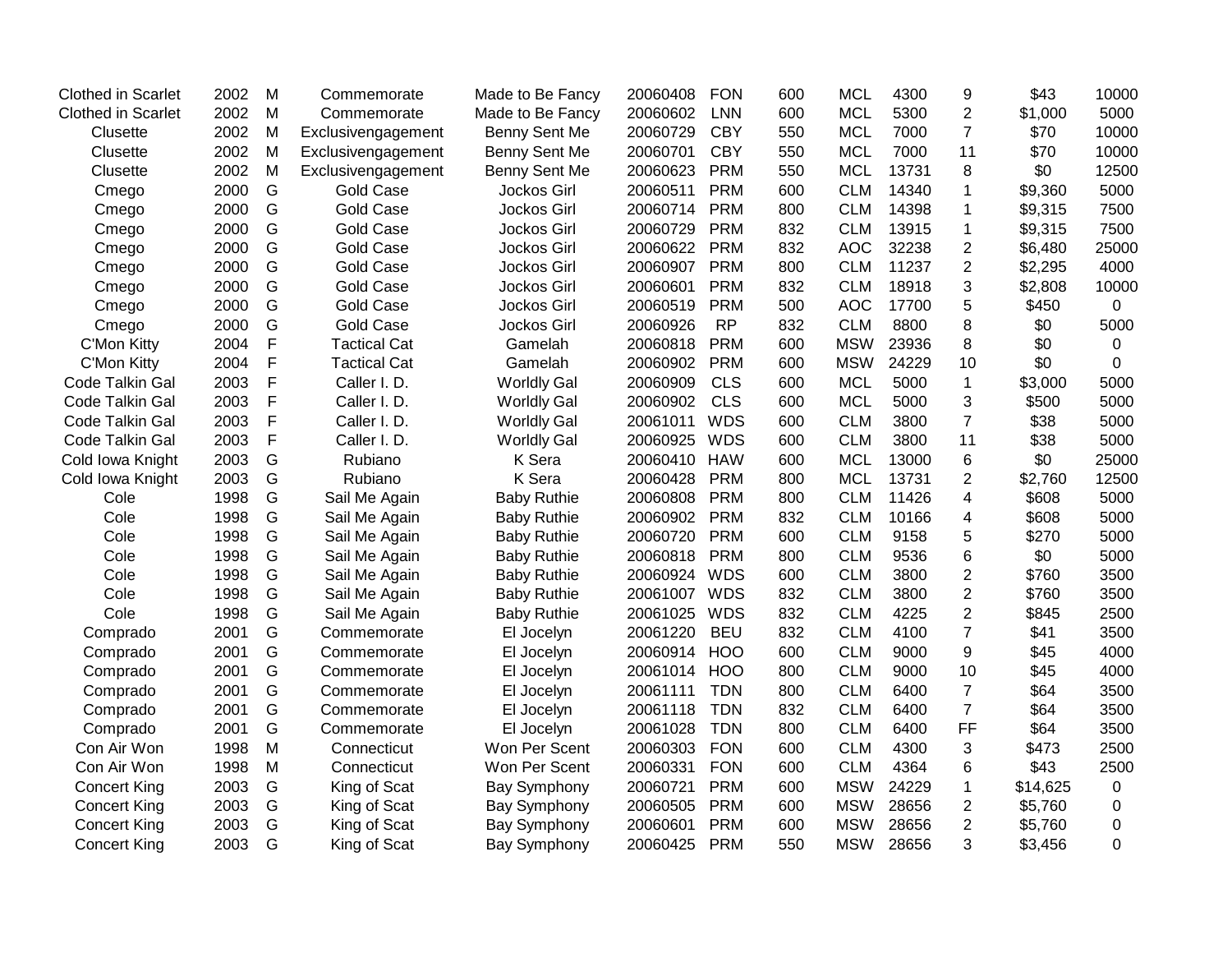| <b>Concert King</b> | 2003 | G            | King of Scat           | <b>Bay Symphony</b>    | 20060518 | <b>PRM</b> | 600 | <b>MSW</b> | 28656 | 3              | \$3,456  | 0           |
|---------------------|------|--------------|------------------------|------------------------|----------|------------|-----|------------|-------|----------------|----------|-------------|
| <b>Concert King</b> | 2003 | G            | King of Scat           | <b>Bay Symphony</b>    | 20060825 | <b>PRM</b> | 600 | <b>ALW</b> | 24229 | 3              | \$2,925  | 0           |
| <b>Concert King</b> | 2003 | G            | King of Scat           | <b>Bay Symphony</b>    | 20060810 | <b>PRM</b> | 800 | <b>ALW</b> | 24229 | 4              | \$1,219  | 0           |
| <b>Concert King</b> | 2003 | G            | King of Scat           | <b>Bay Symphony</b>    | 20060616 | <b>PRM</b> | 600 | <b>MSW</b> | 28656 | 8              | \$0      | 0           |
| <b>Concert King</b> | 2003 | G            | King of Scat           | <b>Bay Symphony</b>    | 20060908 | <b>PRM</b> | 600 | <b>ALW</b> | 24229 | 9              | \$0      | 0           |
| Conrad W            | 2003 | G            | Rubiano                | Slew Silver Dew        | 20061111 | <b>DED</b> | 500 | <b>CLM</b> | 17020 | 6              | \$250    | 15000       |
| Conrad W            | 2003 | G            | Rubiano                | <b>Slew Silver Dew</b> | 20061207 | FG         | 550 | <b>CLM</b> | 13000 | 11             | \$0      | 5000        |
| Conrad W            | 2003 | G            | Rubiano                | <b>Slew Silver Dew</b> | 20060321 | <b>HAW</b> | 600 | <b>CLM</b> | 17056 | $\overline{7}$ | \$0      | 25000       |
| Conrad W            | 2003 | G            | Rubiano                | <b>Slew Silver Dew</b> | 20060505 | <b>PRM</b> | 550 | <b>CLM</b> | 15522 | $\mathbf{1}$   | \$9,360  | 12500       |
| Conrad W            | 2003 | G            | Rubiano                | <b>Slew Silver Dew</b> | 20060630 | <b>PRM</b> | 600 | <b>ALW</b> | 29850 | $\mathbf{1}$   | \$18,000 | $\mathbf 0$ |
| Conrad W            | 2003 | G            | Rubiano                | <b>Slew Silver Dew</b> | 20060428 | <b>PRM</b> | 550 | <b>CLM</b> | 13780 | $\overline{c}$ | \$3,380  | 12500       |
| Conrad W            | 2003 | G            | Rubiano                | <b>Slew Silver Dew</b> | 20060516 | <b>PRM</b> | 832 | <b>CLM</b> | 16125 | 2              | \$3,900  | 15000       |
| Conrad W            | 2003 | G            | Rubiano                | Slew Silver Dew        | 20060527 | <b>PRM</b> | 600 | <b>CLM</b> | 16440 | $\overline{2}$ | \$3,900  | 15000       |
| Conrad W            | 2003 | G            | Rubiano                | <b>Slew Silver Dew</b> | 20060811 | <b>PRM</b> | 600 | <b>CLM</b> | 21152 | $\overline{2}$ | \$4,320  | 16000       |
| Conrad W            | 2003 | G            | Rubiano                | <b>Slew Silver Dew</b> | 20060824 | <b>PRM</b> | 600 | <b>CLM</b> | 19463 | $\overline{c}$ | \$4,050  | 14000       |
| Conrad W            | 2003 | G            | Rubiano                | <b>Slew Silver Dew</b> | 20060616 | <b>PRM</b> | 550 | <b>ALW</b> | 29850 | 3              | \$3,600  | 0           |
| Conrad W            | 2003 | G            | Rubiano                | Slew Silver Dew        | 20060904 | <b>PRM</b> | 600 | <b>CLM</b> | 17516 | 6              | \$0      | 10000       |
| Conrad W            | 2003 | G            | Rubiano                | <b>Slew Silver Dew</b> | 20060721 | <b>PRM</b> | 600 | <b>ALW</b> | 24414 | $\overline{7}$ | \$0      | 0           |
| Conrad W            | 2003 | G            | Rubiano                | <b>Slew Silver Dew</b> | 20061010 | <b>RP</b>  | 500 | <b>CLM</b> | 12350 | $\overline{7}$ | \$0      | 12500       |
| <b>Cookie Marie</b> | 1998 | M            | <b>Classic Account</b> | Missy Maria            | 20060916 | <b>ATO</b> | 650 | <b>CLM</b> | 10070 | 3              | \$1,020  | 3000        |
| <b>Cookie Marie</b> | 1998 | M            | <b>Classic Account</b> | Missy Maria            | 20060804 | <b>CLS</b> | 832 | <b>CLM</b> | 5785  | $\overline{2}$ | \$1,140  | 5000        |
| <b>Cookie Marie</b> | 1998 | M            | <b>Classic Account</b> | Missy Maria            | 20060819 | <b>CLS</b> | 832 | <b>CLM</b> | 5700  | $\overline{2}$ | \$1,140  | 5000        |
| <b>Cookie Marie</b> | 1998 | M            | <b>Classic Account</b> | Missy Maria            | 20060904 | <b>CLS</b> | 832 | <b>CLM</b> | 5000  | 3              | \$550    | 2500        |
| <b>Cookie Marie</b> | 1998 | M            | <b>Classic Account</b> | Missy Maria            | 20060413 | <b>FON</b> | 832 | <b>CLM</b> | 5278  | 1              | \$3,120  | 5000        |
| <b>Cookie Marie</b> | 1998 | M            | <b>Classic Account</b> | Missy Maria            | 20060310 | <b>FON</b> | 600 | <b>CLM</b> | 4472  | 4              | \$215    | 2500        |
| Cookie Marie        | 1998 | M            | <b>Classic Account</b> | Missy Maria            | 20060331 | <b>FON</b> | 600 | <b>CLM</b> | 4364  | 5              | \$43     | 2500        |
| <b>Cookie Marie</b> | 1998 | M            | <b>Classic Account</b> | Missy Maria            | 20060428 | <b>FON</b> | 832 | <b>CLM</b> | 5200  | $\overline{7}$ | \$52     | 5000        |
| <b>Cookie Marie</b> | 1998 | M            | <b>Classic Account</b> | Missy Maria            | 20060720 | <b>HPO</b> | 800 | <b>CLM</b> | 19262 | 6              | \$300    | 3500        |
| <b>Cookie Marie</b> | 1998 | M            | <b>Classic Account</b> | Missy Maria            | 20060623 | <b>LNN</b> | 800 | <b>CLM</b> | 5000  | 3              | \$600    | 2500        |
| <b>Cookie Marie</b> | 1998 | M            | <b>Classic Account</b> | Missy Maria            | 20060521 | <b>LNN</b> | 800 | <b>CLM</b> | 6400  | 4              | \$320    | 5000        |
| <b>Cookie Marie</b> | 1998 | M            | <b>Classic Account</b> | Missy Maria            | 20060604 | <b>LNN</b> | 832 | <b>CLM</b> | 6400  | 6              | \$64     | 5000        |
| <b>Cookie Marie</b> | 1998 | M            | <b>Classic Account</b> | Missy Maria            | 20060703 | <b>LNN</b> | 832 | <b>CLM</b> | 6400  | 6              | \$64     | 5000        |
| <b>Cookie Marie</b> | 1998 | M            | <b>Classic Account</b> | Missy Maria            | 20061023 | <b>WDS</b> | 850 | <b>CLM</b> | 3500  | $\overline{c}$ | \$700    | 2500        |
| <b>Cookie Marie</b> | 1998 | M            | <b>Classic Account</b> | Missy Maria            | 20061014 | <b>WDS</b> | 832 | <b>CLM</b> | 3500  | 3              | \$385    | 2500        |
| <b>Cookie Marie</b> | 1998 | M            | <b>Classic Account</b> | Missy Maria            | 20061031 | <b>WDS</b> | 850 | <b>CLM</b> | 4225  | 5              | \$126    | 2500        |
| Cool Cat From L A   | 2003 | $\mathsf C$  | <b>Cat Power</b>       | Lauras Ashley          | 20060808 | <b>PRM</b> | 800 | <b>MCL</b> | 9452  | 10             | \$0      | 12500       |
| <b>Cora Mariel</b>  | 2003 | $\mathsf F$  | <b>Captive Force</b>   | Yankee Doodle Gal      | 20060827 | <b>CLS</b> | 600 | <b>MCL</b> | 5200  | $\overline{7}$ | \$50     | 5000        |
| <b>Cora Mariel</b>  | 2003 | F            | <b>Captive Force</b>   | Yankee Doodle Gal      | 20060728 | <b>CLS</b> | 600 | <b>MCL</b> | 6500  | 8              | \$65     | 15000       |
| Cora Mariel         | 2003 | $\mathsf F$  | <b>Captive Force</b>   | Yankee Doodle Gal      | 20060819 | <b>CLS</b> | 600 | <b>MCL</b> | 5375  | 9              | \$50     | 5000        |
| Cora Mariel         | 2003 | $\mathsf{F}$ | <b>Captive Force</b>   | Yankee Doodle Gal      | 20060704 | <b>LNN</b> | 450 | <b>MCL</b> | 5000  | $\overline{7}$ | \$50     | 5000        |
|                     |      |              |                        |                        |          |            |     |            |       |                |          |             |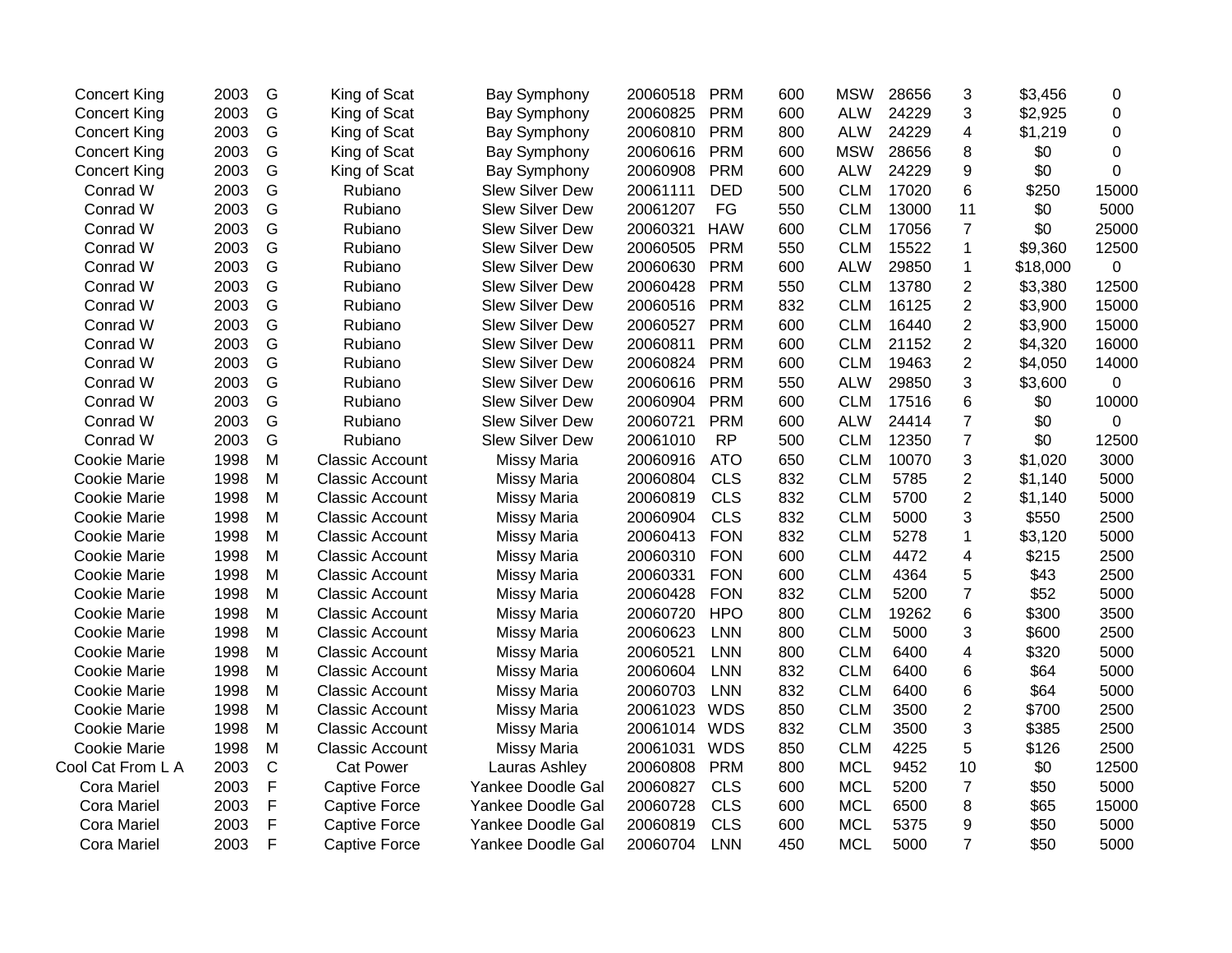| <b>Cora Mariel</b>       | 2003 | F             | <b>Captive Force</b> | Yankee Doodle Gal       | 20060625 | <b>LNN</b> | 600 | MCL        | 5000  | FF                      | \$50     | 5000           |
|--------------------------|------|---------------|----------------------|-------------------------|----------|------------|-----|------------|-------|-------------------------|----------|----------------|
| Corri's Pioneer          | 2004 | $\mathsf F$   | Pioneering           | Corri Lea               | 20060902 | <b>PRM</b> | 600 | <b>MSW</b> | 24229 | 6                       | \$0      | 0              |
| Corri's Pioneer          | 2004 | F             | Pioneering           | Corri Lea               | 20060804 | <b>PRM</b> | 550 | <b>MSW</b> | 20865 | 11                      | \$0      | $\Omega$       |
| Cosgrove                 | 2002 | G             | Shadeed              | Holmemaid Angel         | 20060620 | <b>PRM</b> | 550 | <b>CLM</b> | 15522 | 1                       | \$9,360  | 12500          |
| Cosgrove                 | 2002 | G             | Shadeed              | Holmemaid Angel         | 20060714 | <b>PRM</b> | 600 | <b>ALW</b> | 24229 | 9                       | \$0      | 0              |
| Cosgrove                 | 2002 | G             | Shadeed              | Holmemaid Angel         | 20060704 | <b>PRM</b> | 450 | <b>AOC</b> | 17700 | 10                      | \$0      | 0              |
| Cosgrove                 | 2002 | G             | Shadeed              | Holmemaid Angel         | 20061004 | <b>RET</b> | 500 | <b>CLM</b> | 7500  | 4                       | \$450    | 15000          |
| Cosgrove                 | 2002 | G             | Shadeed              | Holmemaid Angel         | 20061013 | <b>RET</b> | 550 | <b>CLM</b> | 5500  | 4                       | \$330    | 7500           |
| Cosgrove                 | 2002 | G             | Shadeed              | <b>Holmemaid Angel</b>  | 20060824 | <b>RET</b> | 500 | <b>CLM</b> | 7500  | 5                       | \$225    | 15000          |
| Cosgrove                 | 2002 | G             | Shadeed              | <b>Holmemaid Angel</b>  | 20060906 | <b>RET</b> | 500 | <b>ALW</b> | 15000 | 6                       | \$0      | 0              |
| Cosmopoliton Moon        | 2003 | $\mathsf F$   | Another Good Deed    | Vivid Moon              | 20060623 | <b>PRM</b> | 800 | <b>MSW</b> | 28656 | 1                       | \$17,280 | 0              |
| Cosmopoliton Moon        | 2003 | $\mathsf F$   | Another Good Deed    | Vivid Moon              | 20060613 | <b>PRM</b> | 800 | <b>MSW</b> | 28656 | 3                       | \$3,456  | $\mathbf 0$    |
| <b>Cosmopoliton Moon</b> | 2003 | F             | Another Good Deed    | Vivid Moon              | 20060523 | <b>PRM</b> | 600 | <b>MSW</b> | 28656 | 6                       | \$0      | $\Omega$       |
| <b>Cosmopoliton Moon</b> | 2003 | F             | Another Good Deed    | Vivid Moon              | 20060606 | <b>PRM</b> | 550 | <b>MSW</b> | 28656 | 6                       | \$0      | 0              |
| <b>Cosmopoliton Moon</b> | 2003 | F             | Another Good Deed    | Vivid Moon              | 20060701 | <b>PRM</b> | 832 | <b>ALW</b> | 29850 | 6                       | \$0      | 0              |
| Cosmopoliton Moon        | 2003 | $\mathsf F$   | Another Good Deed    | Vivid Moon              | 20060801 | <b>PRM</b> | 600 | <b>ALW</b> | 24229 | 6                       | \$0      | $\mathbf 0$    |
| Cosmopoliton Moon        | 2003 | $\mathsf F$   | Another Good Deed    | Vivid Moon              | 20060715 | <b>PRM</b> | 832 | <b>ALW</b> | 24229 | 8                       | \$0      | $\overline{0}$ |
| <b>Cosmopoliton Moon</b> | 2003 | $\mathsf F$   | Another Good Deed    | Vivid Moon              | 20060812 | <b>PRM</b> | 800 | <b>ALW</b> | 24229 | 9                       | \$0      | $\Omega$       |
| <b>Country Road</b>      | 2003 | G             | Fappiano Road        | Glacier's Glory         | 20060629 | <b>PRM</b> | 550 | <b>MCL</b> | 13731 | 8                       | \$0      | 12500          |
| <b>Country Warrior</b>   | 1999 | G             | Ghazi                | <b>Country Chelsie</b>  | 20060202 | <b>EVD</b> | 600 | <b>CLM</b> | 16860 | 6                       | \$0      | 10000          |
| <b>Country Warrior</b>   | 1999 | G             | Ghazi                | <b>Country Chelsie</b>  | 20060318 | <b>EVD</b> | 600 | <b>CLM</b> | 28190 | $\overline{7}$          | \$0      | 12500          |
| <b>Country Warrior</b>   | 1999 | ${\mathsf G}$ | Ghazi                | <b>Country Chelsie</b>  | 20060114 | <b>EVD</b> | 550 | <b>AOC</b> | 35000 | FF                      | \$0      | 30000          |
| <b>Country Warrior</b>   | 1999 | G             | Ghazi                | <b>Country Chelsie</b>  | 20060608 | <b>PRM</b> | 550 | <b>CLM</b> | 14772 | $\mathbf{1}$            | \$9,360  | 5000           |
| <b>Country Warrior</b>   | 1999 | G             | Ghazi                | <b>Country Chelsie</b>  | 20060622 | <b>PRM</b> | 600 | <b>CLM</b> | 19140 | 1                       | \$11,700 | 6500           |
| <b>Country Warrior</b>   | 1999 | G             | Ghazi                | <b>Country Chelsie</b>  | 20060704 | <b>PRM</b> | 450 | <b>AOC</b> | 17700 | $\mathbf 1$             | \$11,700 | 0              |
| <b>Country Warrior</b>   | 1999 | G             | Ghazi                | <b>Country Chelsie</b>  | 20060722 | <b>PRM</b> | 600 | <b>CLM</b> | 17280 | $\mathbf{1}$            | \$10,935 | 10000          |
| <b>Country Warrior</b>   | 1999 | G             | Ghazi                | <b>Country Chelsie</b>  | 20060805 | <b>PRM</b> | 600 | <b>CLM</b> | 16902 | $\mathbf{1}$            | \$10,935 | 10000          |
| <b>Country Warrior</b>   | 1999 | ${\mathsf G}$ | Ghazi                | <b>Country Chelsie</b>  | 20060523 | <b>PRM</b> | 600 | <b>CLM</b> | 18600 | $\overline{c}$          | \$3,900  | 7500           |
| <b>Country Warrior</b>   | 1999 | G             | Ghazi                | <b>Country Chelsie</b>  | 20060429 | <b>PRM</b> | 600 | <b>CLM</b> | 18648 | 3                       | \$2,808  | 10000          |
| <b>Country Warrior</b>   | 1999 | ${\mathsf G}$ | Ghazi                | <b>Country Chelsie</b>  | 20061101 | <b>WDS</b> | 550 | <b>CLM</b> | 8225  | $\overline{\mathbf{4}}$ | \$494    | 15000          |
| <b>Country Warrior</b>   | 1999 | G             | Ghazi                | <b>Country Chelsie</b>  | 20061001 | <b>WDS</b> | 550 | <b>STR</b> | 5300  | 5                       | \$53     | $\pmb{0}$      |
| <b>Country Warrior</b>   | 1999 | ${\mathsf G}$ | Ghazi                | <b>Country Chelsie</b>  | 20061010 | <b>WDS</b> | 600 | <b>CLM</b> | 6500  | 8                       | \$65     | 10000          |
| <b>Cowboy Express</b>    | 2003 | G             | Mocha Express        | <b>Maudlins Diamond</b> | 20060902 | <b>PRM</b> | 800 | <b>MCL</b> | 11386 | $\mathbf{1}$            | \$6,885  | 12500          |
| <b>Cowboy Express</b>    | 2003 | G             | Mocha Express        | <b>Maudlins Diamond</b> | 20060815 | <b>PRM</b> | 600 | <b>MCL</b> | 11237 | $\overline{2}$          | \$2,295  | 12500          |
| <b>Cowboy Express</b>    | 2003 | G             | Mocha Express        | <b>Maudlins Diamond</b> | 20060728 | <b>PRM</b> | 600 | <b>MCL</b> | 11386 | 3                       | \$975    | 12500          |
| <b>Cowboy Express</b>    | 2003 | G             | Mocha Express        | <b>Maudlins Diamond</b> | 20060824 | <b>PRM</b> | 800 | <b>MCL</b> | 9601  | 3                       | \$1,377  | 12500          |
| <b>Cowboy Express</b>    | 2003 | ${\mathsf G}$ | Mocha Express        | <b>Maudlins Diamond</b> | 20060513 | <b>PRM</b> | 600 | <b>MCL</b> | 13731 | 4                       | \$690    | 12500          |
| <b>Cowboy Express</b>    | 2003 | ${\mathsf G}$ | Mocha Express        | <b>Maudlins Diamond</b> | 20060525 | <b>PRM</b> | 600 | <b>MCL</b> | 13731 | 4                       | \$690    | 12500          |
| <b>Cowboy Express</b>    | 2003 | ${\mathsf G}$ | Mocha Express        | <b>Maudlins Diamond</b> | 20060606 | <b>PRM</b> | 600 | <b>MCL</b> | 13731 | 4                       | \$690    | 12500          |
| <b>Cowboy Express</b>    | 2003 | G             | Mocha Express        | <b>Maudlins Diamond</b> | 20060613 | <b>PRM</b> | 600 | <b>MCL</b> | 13731 | 5                       | \$345    | 12500          |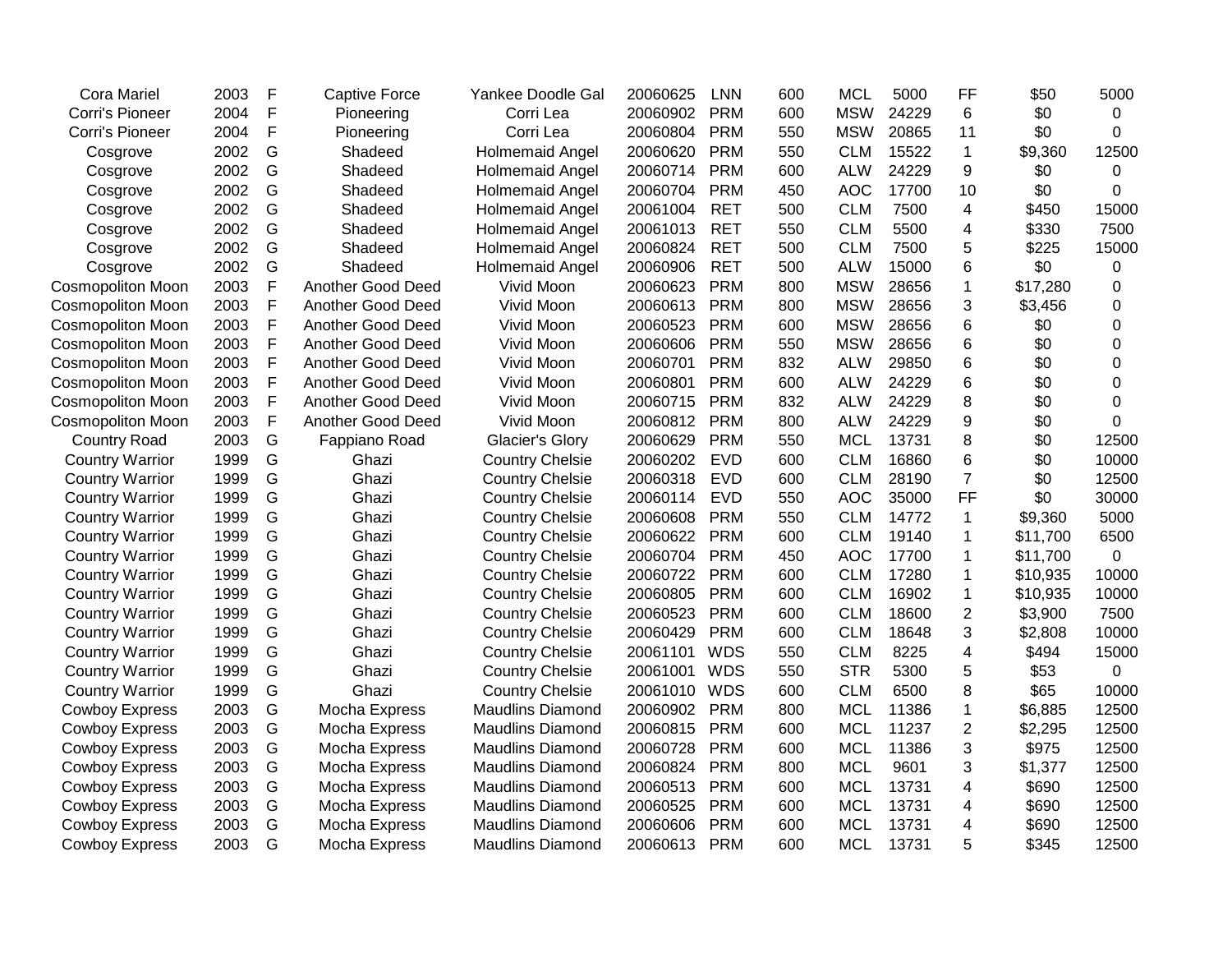| <b>Cowboy Express</b>     | 2003 | G | Mocha Express          | <b>Maudlins Diamond</b> | 20060627     | <b>PRM</b> | 800 | <b>MCL</b> | 13731 | 5              | \$345    | 12500          |
|---------------------------|------|---|------------------------|-------------------------|--------------|------------|-----|------------|-------|----------------|----------|----------------|
| <b>Cowboy Express</b>     | 2003 | G | Mocha Express          | <b>Maudlins Diamond</b> | 20060803     | <b>PRM</b> | 832 | <b>MSW</b> | 24229 | 5              | \$585    | $\overline{0}$ |
| <b>Cowboy Express</b>     | 2003 | G | Mocha Express          | <b>Maudlins Diamond</b> | 20060429     | <b>PRM</b> | 550 | <b>MCL</b> | 13731 | $\overline{7}$ | \$0      | 12500          |
| <b>Cowboy Stuff</b>       | 1999 | Н | <b>Evansville Slew</b> | Deanne's Lady           | 20060211     | OP         | 600 | <b>AOC</b> | 36000 | 6              | \$0      | $\mathbf 0$    |
| <b>Cowboy Stuff</b>       | 1999 | H | <b>Evansville Slew</b> | Deanne's Lady           | 20060304     | OP         | 600 | <b>CLM</b> | 20700 | 6              | \$0      | 25000          |
| Cresco Big Star           | 2003 | G | Night Runner           | Love Me Or Not          | 20060811     | <b>CLS</b> | 600 | <b>MCL</b> | 5000  | 9              | \$50     | 5000           |
| Cresco Big Star           | 2003 | G | Night Runner           | Love Me Or Not          | 20060703     | LNN        | 450 | <b>MCL</b> | 5000  | 10             | \$50     | 5000           |
| Cresco Big Train          | 1999 | G | Night Runner           | O'Albany                | 20060505     | <b>FON</b> | 400 | <b>CLM</b> | 5300  | 3              | \$583    | 2500           |
| Cresco Big Train          | 1999 | G | Night Runner           | O'Albany                | 20060423     | <b>FON</b> | 400 | <b>CLM</b> | 4300  | 6              | \$43     | 2500           |
| Cresco Big Train          | 1999 | G | Night Runner           | O'Albany                | 20060521     | <b>LNN</b> | 450 | <b>CLM</b> | 5000  | $\overline{2}$ | \$1,000  | 2500           |
| Cresco Big Train          | 1999 | G | Night Runner           | O'Albany                | 20060604     | <b>LNN</b> | 450 | <b>CLM</b> | 5000  | 4              | \$250    | 2500           |
| Cresco Big Train          | 1999 | G | Night Runner           | O'Albany                | 20060615     | <b>LNN</b> | 450 | <b>CLM</b> | 5000  | 4              | \$300    | 2500           |
| Cresco Big Train          | 1999 | G | Night Runner           | O'Albany                | 20060715     | <b>LNN</b> | 450 | <b>CLM</b> | 5000  | 6              | \$50     | 2500           |
| Cresco Blaze              | 1998 | G | Gemini Dreamer         | Pot o' Jam              | 20060325     | <b>FON</b> | 650 | <b>STR</b> | 7000  | 10             | \$70     | $\mathbf 0$    |
| Cresco Blaze              | 1998 | G | Gemini Dreamer         | Pot o' Jam              | 20060616     | <b>LNN</b> | 600 | <b>CLM</b> | 5000  | 6              | \$50     | 2500           |
| Cresco Blaze              | 1998 | G | Gemini Dreamer         | Pot o' Jam              | 20060707     | <b>LNN</b> | 832 | <b>CLM</b> | 6400  | 6              | \$64     | 5000           |
| Cresco Blaze              | 1998 | G | Gemini Dreamer         | Pot o' Jam              | 20060520     | <b>LNN</b> | 600 | <b>CLM</b> | 5000  | 10             | \$50     | 2500           |
| <b>Cresco Chuck</b>       | 2003 | G | <b>Night Runner</b>    | Cassie Cassello         | 20060901     | <b>CLS</b> | 600 | <b>MCL</b> | 5000  | 5              | \$50     | 5000           |
| Cresco Chuck              | 2003 | G | Night Runner           | Cassie Cassello         | 20060910     | <b>CLS</b> | 600 | <b>MCL</b> | 5000  | 5              | \$50     | 5000           |
| <b>Cresco Chuck</b>       | 2003 | G | <b>Night Runner</b>    | Cassie Cassello         | 20060805     | <b>CLS</b> | 600 | <b>MCL</b> | 5000  | 9              | \$50     | 5000           |
| <b>Cresco Chuck</b>       | 2003 | G | Night Runner           | Cassie Cassello         | 20061007     | <b>WDS</b> | 550 | <b>MCL</b> | 4000  | 11             | \$40     | 10000          |
| Cresco Dan                | 2000 | G | Night Runner           | Molly's Express         | 20061024     | <b>WDS</b> | 550 | <b>CLM</b> | 4925  | $\mathbf 1$    | \$2,955  | 5000           |
| Cresco Dan                | 2000 | G | Night Runner           | Molly's Express         | 20061030     | <b>WDS</b> | 600 | <b>CLM</b> | 4225  | $\mathbf{1}$   | \$2,535  | 2500           |
| Cresco Dan                | 2000 | G | Night Runner           | Molly's Express         | 20061001     | <b>WDS</b> | 600 | <b>CLM</b> | 4200  | $\overline{c}$ | \$840    | 5000           |
| Cresco Dan                | 2000 | G | Night Runner           | Molly's Express         | 20061009     | <b>WDS</b> | 550 | <b>CLM</b> | 3500  | 3              | \$385    | 2500           |
| Cresco Dan                | 2000 | G | Night Runner           | Molly's Express         | 20061104     | <b>WDS</b> | 600 | <b>CLM</b> | 4225  | 4              | \$169    | 2500           |
| Cresco Dan                | 2000 | G | Night Runner           | Molly's Express         | 20061015 WDS |            | 550 | <b>CLM</b> | 4200  | 5              | \$42     | 5000           |
| Cresco Jester             | 2000 | M | Night Runner           | Jet to Aspen            | 20060331     | <b>FON</b> | 600 | <b>CLM</b> | 4364  | $\mathbf{1}$   | \$2,580  | 2500           |
| Cresco Jester             | 2000 | M | Night Runner           | Jet to Aspen            | 20060303     | <b>FON</b> | 600 | <b>CLM</b> | 4300  | 5              | \$43     | 2500           |
| Cresco Jester             | 2000 | M | Night Runner           | Jet to Aspen            | 20060212     | <b>FON</b> | 400 | <b>CLM</b> | 4300  | 10             | \$43     | 2500           |
| Cresco Jester             | 2000 | M | Night Runner           | Jet to Aspen            | 20060513     | <b>LNN</b> | 600 | <b>CLM</b> | 5000  | 5              | \$50     | 2500           |
| <b>Cresco Real Jammer</b> | 2001 | G | Night Runner           | Pot o' Jam              | 20060811     | <b>CLS</b> | 600 | <b>MCL</b> | 5000  | $\mathbf{1}$   | \$3,000  | 5000           |
| <b>Cresco Real Jammer</b> | 2001 | G | Night Runner           | Pot o' Jam              | 20060728     | <b>CLS</b> | 600 | <b>MCL</b> | 5000  | 3              | \$550    | 5000           |
| Cresco Real Jammer        | 2001 | G | Night Runner           | Pot o' Jam              | 20060821     | <b>CLS</b> | 832 | <b>CLM</b> | 5100  | 5              | \$51     | 5000           |
| <b>Cresco Real Jammer</b> | 2001 | G | <b>Night Runner</b>    | Pot o' Jam              | 20060902     | <b>CLS</b> | 600 | <b>CLM</b> | 5100  | 6              | \$51     | 5000           |
| <b>Cresco Real Jammer</b> | 2001 | G | <b>Night Runner</b>    | Pot o' Jam              | 20060413     | <b>FON</b> | 600 | <b>MCL</b> | 4300  | $\overline{4}$ | \$172    | 10000          |
| Cresco Real Jammer        | 2001 | G | Night Runner           | Pot o' Jam              | 20060623     | <b>LNN</b> | 450 | <b>MCL</b> | 5000  | 4              | \$200    | 5000           |
| <b>Cresco Real Jammer</b> | 2001 | G | Night Runner           | Pot o' Jam              | 20060703     | <b>LNN</b> | 450 | <b>MCL</b> | 5000  | 4              | \$200    | 5000           |
| <b>Cresco Real Jammer</b> | 2001 | G | Night Runner           | Pot o' Jam              | 20060519     | <b>LNN</b> | 600 | <b>MCL</b> | 6000  | 6              | \$60     | 10000          |
| Crimson King Cat          | 2004 | C | Catienus               | Grannydad's Girl        | 20060815     | <b>PRM</b> | 550 | <b>MSW</b> | 25779 | $\mathbf{1}$   | \$15,795 | 0              |
|                           |      |   |                        |                         |              |            |     |            |       |                |          |                |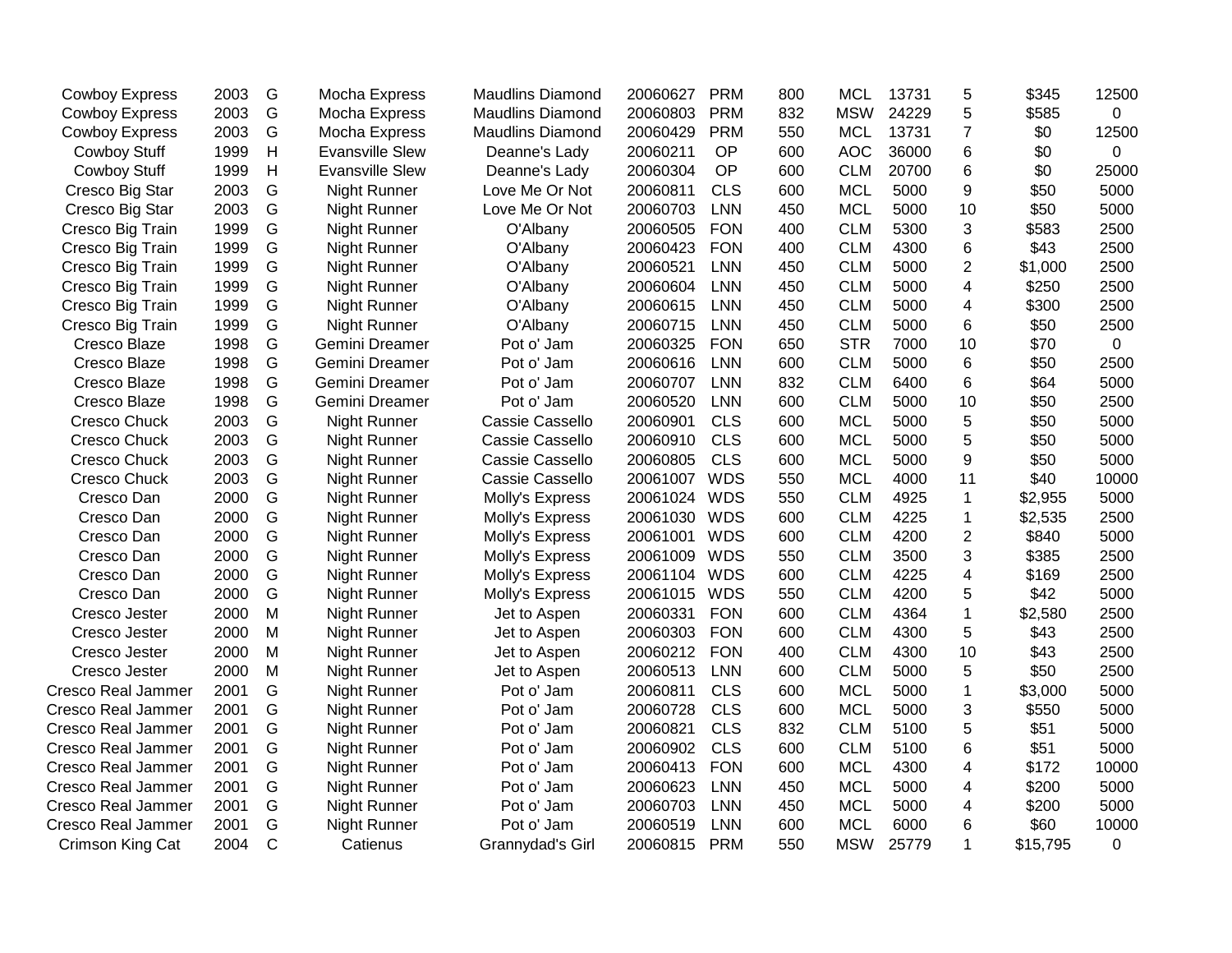| Crimson King Cat      | 2004 | $\mathsf{C}$ | Catienus              | Grannydad's Girl      | 20060826 | <b>PRM</b> | 600 | <b>STK</b> | 74566 | $\mathbf 2$             | \$14,913 | 0     |
|-----------------------|------|--------------|-----------------------|-----------------------|----------|------------|-----|------------|-------|-------------------------|----------|-------|
| Cross Canyon          | 2001 | G            | Defrere               | <b>Hattie Belew</b>   | 20060526 | <b>PRM</b> | 600 | <b>ALW</b> | 32238 | 5                       | \$810    | 0     |
| Cupids Our Girl       | 2002 | M            | Kyle's Our Man        | <b>Calamity Claim</b> | 20060318 | <b>FON</b> | 400 | <b>MCL</b> | 4364  | $\mathbf{1}$            | \$2,580  | 10000 |
| Cupids Our Girl       | 2002 | M            | Kyle's Our Man        | <b>Calamity Claim</b> | 20060518 | <b>PRM</b> | 600 | <b>CLM</b> | 13000 | 5                       | \$390    | 12500 |
| Cupids Our Girl       | 2002 | M            | Kyle's Our Man        | <b>Calamity Claim</b> | 20060622 | <b>PRM</b> | 550 | <b>CLM</b> | 15522 | 5                       | \$390    | 10000 |
| Cupids Our Girl       | 2002 | M            | Kyle's Our Man        | <b>Calamity Claim</b> | 20060422 | <b>PRM</b> | 550 | <b>ALW</b> | 29850 | $\overline{7}$          | \$0      | 0     |
| Cupids Our Girl       | 2002 | M            | Kyle's Our Man        | <b>Calamity Claim</b> | 20060529 | <b>PRM</b> | 550 | <b>CLM</b> | 15522 | $\overline{7}$          | \$0      | 12500 |
| Cupids Our Girl       | 2002 | M            | Kyle's Our Man        | <b>Calamity Claim</b> | 20060617 | <b>PRM</b> | 600 | <b>CLM</b> | 15522 | $\overline{7}$          | \$0      | 10000 |
| <b>Curtin Quilt</b>   | 2003 | F            | Humming               | <b>Curtin's Gift</b>  | 20060908 | <b>CLS</b> | 650 | <b>MCL</b> | 5125  | 3                       | \$550    | 5000  |
| <b>Curtin Quilt</b>   | 2003 | F            | Humming               | <b>Curtin's Gift</b>  | 20060826 | <b>CLS</b> | 600 | <b>MCL</b> | 6500  | 4                       | \$390    | 15000 |
| <b>Curtin Quilt</b>   | 2003 | F            | Humming               | <b>Curtin's Gift</b>  | 20060615 | <b>PRM</b> | 800 | <b>MCL</b> | 13731 | 3                       | \$1,656  | 12500 |
| <b>Curtin Quilt</b>   | 2003 | F            | Humming               | <b>Curtin's Gift</b>  | 20060519 | <b>PRM</b> | 600 | <b>MCL</b> | 13731 | 9                       | \$0      | 12500 |
| <b>Curtin Quilt</b>   | 2003 | F            | Humming               | <b>Curtin's Gift</b>  | 20060425 | <b>PRM</b> | 550 | <b>MSW</b> | 28656 | 10                      | \$0      | 0     |
| <b>Curtin Quilt</b>   | 2003 | F            | Humming               | <b>Curtin's Gift</b>  | 20060714 | <b>PRM</b> | 832 | <b>MCL</b> | 9244  | <b>FF</b>               | \$0      | 12500 |
| <b>Curtin Quilt</b>   | 2003 | F            | Humming               | <b>Curtin's Gift</b>  | 20060924 | <b>WDS</b> | 550 | <b>MCL</b> | 4000  | 8                       | \$40     | 10000 |
| Cyanide               | 2001 | M            | Ide                   | <b>Lady Qwack</b>     | 20060509 | <b>PRM</b> | 600 | <b>MSW</b> | 28656 | $\mathbf{1}$            | \$17,280 | 0     |
| Cyanide               | 2001 | M            | Ide                   | <b>Lady Qwack</b>     | 20060523 | <b>PRM</b> | 600 | <b>ALW</b> | 29850 | $\mathbf{1}$            | \$18,000 | 0     |
| Cyanide               | 2001 | M            | Ide                   | Lady Qwack            | 20060725 | <b>PRM</b> | 600 | <b>ALW</b> | 21684 | $\overline{2}$          | \$5,265  | 0     |
| Cyanide               | 2001 | M            | Ide                   | <b>Lady Qwack</b>     | 20060613 | <b>PRM</b> | 600 | <b>ALW</b> | 25000 | 5                       | \$750    | 0     |
| Cyanide               | 2001 | M            | Ide                   | Lady Qwack            | 20060808 | <b>PRM</b> | 600 | <b>ALW</b> | 26120 | 8                       | \$0      | 0     |
| <b>Cyclone Prince</b> | 2004 | C            | <b>Political Whit</b> | Werra                 | 20061111 | <b>RP</b>  | 600 | <b>MCL</b> | 15000 | 3                       | \$1,650  | 30000 |
| <b>Cyclone Season</b> | 2003 | F            | Comstock Lode         | Forceful Angel        | 20060909 | <b>CLS</b> | 600 | <b>MCL</b> | 5000  | $\overline{\mathbf{4}}$ | \$200    | 5000  |
| <b>Cyclone Season</b> | 2003 | F            | <b>Comstock Lode</b>  | Forceful Angel        | 20060902 | <b>CLS</b> | 600 | <b>MCL</b> | 5000  | 5                       | \$50     | 5000  |
| <b>Cyclone Season</b> | 2003 | F            | Comstock Lode         | Forceful Angel        | 20060812 | <b>CLS</b> | 600 | <b>MCL</b> | 6500  | 6                       | \$65     | 15000 |
| <b>Cyclone Season</b> | 2003 | F            | <b>Comstock Lode</b>  | Forceful Angel        | 20060819 | <b>CLS</b> | 600 | <b>MCL</b> | 5375  | $\overline{7}$          | \$50     | 5000  |
| Cyclone Season        | 2003 | F            | Comstock Lode         | Forceful Angel        | 20060516 | <b>PRM</b> | 600 | <b>MSW</b> | 28656 | 6                       | \$0      | 0     |
| <b>Cyclone Season</b> | 2003 | F            | <b>Comstock Lode</b>  | Forceful Angel        | 20060623 | <b>PRM</b> | 800 | <b>MCL</b> | 13731 | 6                       | \$0      | 12500 |
| Cyclone Season        | 2003 | F            | <b>Comstock Lode</b>  | Forceful Angel        | 20060714 | <b>PRM</b> | 832 | <b>MCL</b> | 9244  | 6                       | \$0      | 12500 |
| Cyclone Season        | 2003 | F            | <b>Comstock Lode</b>  | Forceful Angel        | 20060529 | <b>PRM</b> | 800 | <b>MCL</b> | 13731 | $\overline{7}$          | \$0      | 12500 |
| <b>Cyclone Season</b> | 2003 | F            | Comstock Lode         | Forceful Angel        | 20060609 | <b>PRM</b> | 600 | <b>MCL</b> | 13731 | $\overline{7}$          | \$0      | 12500 |
| <b>Cyclone Season</b> | 2003 | F            | <b>Comstock Lode</b>  | Forceful Angel        | 20060930 | <b>WDS</b> | 600 | <b>MSW</b> | 5500  | 6                       | \$55     | 0     |
| <b>Cyclone Season</b> | 2003 | F            | <b>Comstock Lode</b>  | Forceful Angel        | 20061007 | <b>WDS</b> | 550 | <b>MCL</b> | 4000  | $\overline{7}$          | \$40     | 10000 |
| <b>Cyclone Season</b> | 2003 | F            | <b>Comstock Lode</b>  | Forceful Angel        | 20061029 | <b>WDS</b> | 800 | <b>MCL</b> | 4725  | $\overline{7}$          | \$47     | 10000 |
| D Silver Bandette     | 2001 | M            | Silver Launch         | D Bandette            | 20060804 | <b>CLS</b> | 832 | <b>MCL</b> | 5075  | $\mathbf 1$             | \$3,000  | 5000  |
| D Silver Bandette     | 2001 | M            | Silver Launch         | D Bandette            | 20060909 | <b>CLS</b> | 832 | <b>ALW</b> | 7815  | $\overline{2}$          | \$1,540  | 0     |
| D Silver Bandette     | 2001 | M            | Silver Launch         | D Bandette            | 20060819 | <b>CLS</b> | 832 | <b>CLM</b> | 5100  | 5                       | \$51     | 5000  |
| D Silver Bandette     | 2001 | M            | Silver Launch         | D Bandette            | 20060901 | <b>CLS</b> | 600 | <b>CLM</b> | 5176  | 5                       | \$51     | 5000  |
| D Silver Bandette     | 2001 | M            | Silver Launch         | D Bandette            | 20060407 | <b>FON</b> | 800 | <b>MCL</b> | 4300  | $\overline{\mathbf{4}}$ | \$172    | 10000 |
| D Silver Bandette     | 2001 | M            | Silver Launch         | D Bandette            | 20060226 | <b>FON</b> | 600 | <b>MSW</b> | 6500  | 5                       | \$65     | 0     |
| D Silver Bandette     | 2001 | M            | Silver Launch         | D Bandette            | 20060326 | <b>FON</b> | 600 | <b>MSW</b> | 6500  | 5                       | \$65     | 0     |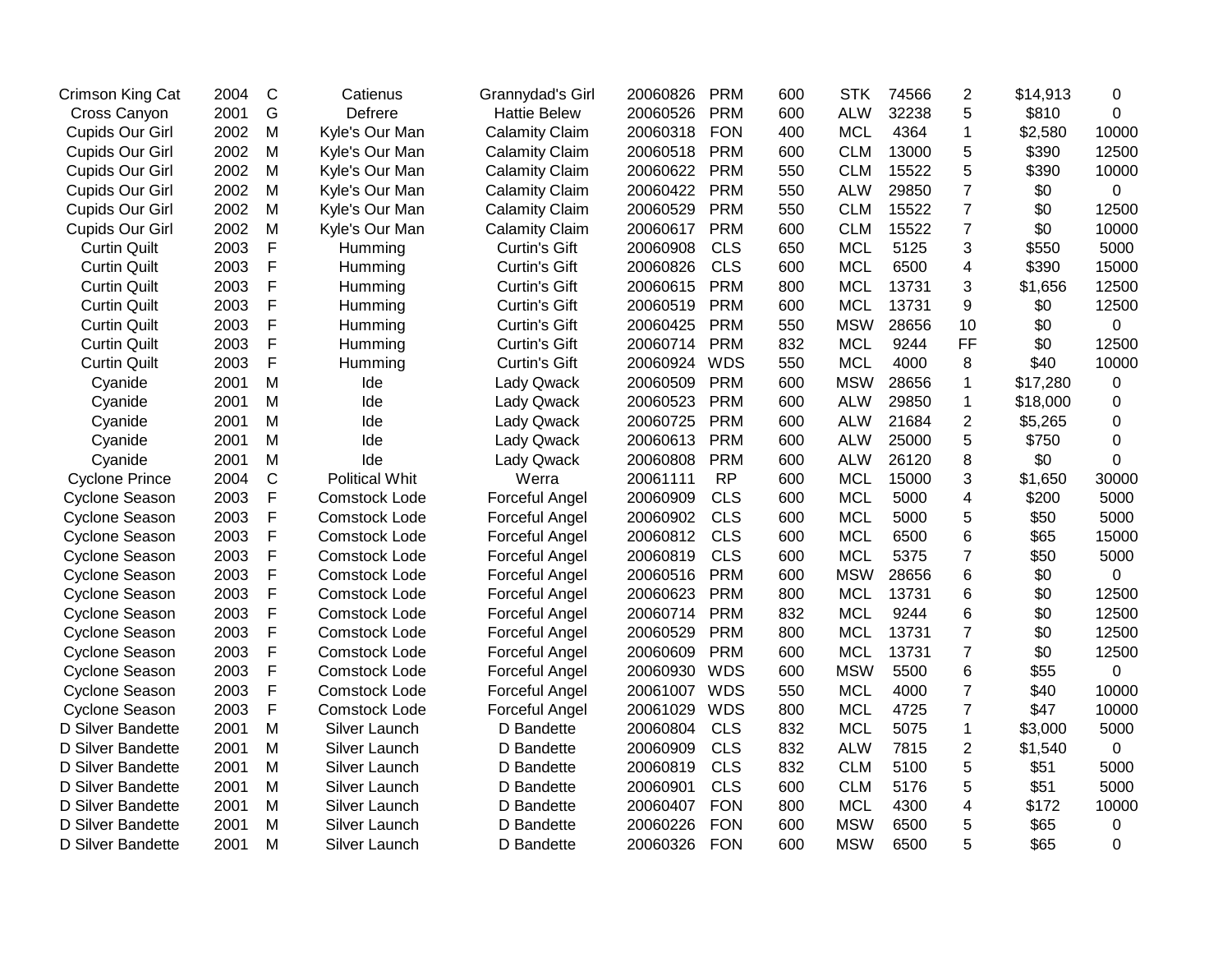| D Silver Bandette       | 2001 | M | Silver Launch        | D Bandette             | 20060421 | <b>FON</b> | 832 | <b>MCL</b> | 4300  | 7              | \$43    | 10000       |
|-------------------------|------|---|----------------------|------------------------|----------|------------|-----|------------|-------|----------------|---------|-------------|
| D Silver Bandette       | 2001 | M | Silver Launch        | D Bandette             | 20060312 | <b>FON</b> | 600 | <b>MSW</b> | 6500  | 8              | \$65    | $\Omega$    |
| D Silver Bandette       | 2001 | M | Silver Launch        | D Bandette             | 20060624 | <b>LNN</b> | 832 | <b>MCL</b> | 5075  | $\overline{2}$ | \$1,000 | 5000        |
| D Silver Bandette       | 2001 | м | Silver Launch        | D Bandette             | 20060513 | <b>LNN</b> | 600 | <b>MCL</b> | 6000  | 3              | \$660   | 10000       |
| D Silver Bandette       | 2001 | M | Silver Launch        | D Bandette             | 20060610 | <b>LNN</b> | 800 | <b>MCL</b> | 5000  | 3              | \$600   | 5000        |
| D Silver Bandette       | 2001 | M | Silver Launch        | D Bandette             | 20060602 | <b>LNN</b> | 600 | <b>MCL</b> | 5300  | 5              | \$50    | 5000        |
| D Silver Bandette       | 2001 | M | Silver Launch        | D Bandette             | 20060708 | <b>LNN</b> | 832 | <b>MCL</b> | 5000  | 8              | \$50    | 5000        |
| D Silver Bandette       | 2001 | M | Silver Launch        | D Bandette             | 20060930 | <b>WDS</b> | 832 | <b>CLM</b> | 3762  | 3              | \$418   | 5000        |
| D Silver Bandette       | 2001 | M | Silver Launch        | D Bandette             | 20061021 | <b>WDS</b> | 800 | <b>CLM</b> | 3762  | 5              | \$38    | 5000        |
| D. D.'s Paychex         | 2003 | G | <b>Halory Hunter</b> | Pay Me Now             | 20060908 | <b>CLS</b> | 600 | <b>CLM</b> | 5100  | 3              | \$561   | 5000        |
| D. D.'s Paychex         | 2003 | G | <b>Halory Hunter</b> | Pay Me Now             | 20060819 | <b>CLS</b> | 600 | <b>ALW</b> | 8162  | 5              | \$77    | 0           |
| D. D.'s Paychex         | 2003 | G | <b>Halory Hunter</b> | Pay Me Now             | 20060513 | <b>PRM</b> | 600 | <b>MCL</b> | 13731 | $\mathbf{1}$   | \$8,280 | 12500       |
| D. D.'s Paychex         | 2003 | G | <b>Halory Hunter</b> | Pay Me Now             | 20060601 | <b>PRM</b> | 832 | <b>ALW</b> | 29850 | 5              | \$750   | 0           |
| D. D.'s Paychex         | 2003 | G | <b>Halory Hunter</b> | Pay Me Now             | 20060422 | <b>PRM</b> | 550 | <b>MSW</b> | 28656 | $\overline{7}$ | \$0     | 0           |
| D. D.'s Paychex         | 2003 | G | <b>Halory Hunter</b> | Pay Me Now             | 20060704 | <b>PRM</b> | 600 | <b>CLM</b> | 15522 | 9              | \$0     | 12500       |
| D. D.'s Paychex         | 2003 | G | <b>Halory Hunter</b> | Pay Me Now             | 20060728 | <b>PRM</b> | 600 | <b>ALW</b> | 24229 | 9              | \$0     | 0           |
| D. D.'s Paychex         | 2003 | G | <b>Halory Hunter</b> | Pay Me Now             | 20060615 | <b>PRM</b> | 800 | <b>ALW</b> | 29850 | 10             | \$0     | 0           |
| D. D.'s Paychex         | 2003 | G | <b>Halory Hunter</b> | Pay Me Now             | 20060810 | <b>PRM</b> | 600 | <b>CLM</b> | 12144 | 10             | \$0     | 10000       |
| Dakota North            | 2002 | G | Win Lose Or Draw     | <b>Back Alley Rose</b> | 20060520 | <b>CBY</b> | 600 | <b>CLM</b> | 9000  | $\mathbf{1}$   | \$5,400 | 7500        |
| Dakota North            | 2002 | G | Win Lose Or Draw     | <b>Back Alley Rose</b> | 20060701 | <b>CBY</b> | 600 | <b>CLM</b> | 8000  | 1              | \$4,800 | 5000        |
| Dakota North            | 2002 | G | Win Lose Or Draw     | <b>Back Alley Rose</b> | 20060602 | <b>CBY</b> | 650 | <b>CLM</b> | 6000  | 3              | \$720   | 4000        |
| Dakota North            | 2002 | G | Win Lose Or Draw     | <b>Back Alley Rose</b> | 20060729 | <b>CBY</b> | 600 | <b>CLM</b> | 8000  | 3              | \$880   | 5000        |
| Dakota North            | 2002 | G | Win Lose Or Draw     | <b>Back Alley Rose</b> | 20060618 | <b>CBY</b> | 650 | <b>CLM</b> | 8000  | $\overline{4}$ | \$480   | 5000        |
| Dakota North            | 2002 | G | Win Lose Or Draw     | <b>Back Alley Rose</b> | 20060901 | <b>CBY</b> | 832 | <b>CLM</b> | 8000  | 5              | \$80    | 5000        |
| Dakota North            | 2002 | G | Win Lose Or Draw     | <b>Back Alley Rose</b> | 20060813 | <b>CBY</b> | 550 | <b>CLM</b> | 8000  | $\overline{7}$ | \$80    | 5000        |
| Dakota North            | 2002 | G | Win Lose Or Draw     | <b>Back Alley Rose</b> | 20060716 | <b>CBY</b> | 800 | <b>ALW</b> | 17000 | 8              | \$170   | $\mathbf 0$ |
| Dakota North            | 2002 | G | Win Lose Or Draw     | <b>Back Alley Rose</b> | 20060422 | <b>FON</b> | 600 | <b>CLM</b> | 4800  | $\mathbf{1}$   | \$2,880 | 5000        |
| Dakota North            | 2002 | G | Win Lose Or Draw     | <b>Back Alley Rose</b> | 20060317 | <b>FON</b> | 600 | <b>CLM</b> | 4800  | 4              | \$192   | 5000        |
| Dakota North            | 2002 | G | Win Lose Or Draw     | <b>Back Alley Rose</b> | 20060408 | <b>FON</b> | 600 | <b>ALW</b> | 8500  | 8              | \$85    | 0           |
| Dance Maggie Dance      | 2002 | M | Kyle's Our Man       | <b>Breezy Maggie</b>   | 20060408 | <b>FP</b>  | 500 | <b>MCL</b> | 6156  | 6              | \$54    | 10000       |
| Dance Maggie Dance      | 2002 | M | Kyle's Our Man       | <b>Breezy Maggie</b>   | 20060509 | <b>FP</b>  | 600 | <b>MCL</b> | 4000  | 6              | \$40    | 3200        |
| Dance Maggie Dance      | 2002 | M | Kyle's Our Man       | <b>Breezy Maggie</b>   | 20060627 | FP         | 600 | <b>MCL</b> | 4500  | 6              | \$45    | 4000        |
| Dance Maggie Dance      | 2002 | M | Kyle's Our Man       | <b>Breezy Maggie</b>   | 20060328 | <b>FP</b>  | 500 | <b>MCL</b> | 7452  | 8              | \$54    | 10000       |
| Dance Maggie Dance      | 2002 | M | Kyle's Our Man       | <b>Breezy Maggie</b>   | 20060708 | <b>FP</b>  | 600 | <b>MCL</b> | 4500  | 9              | \$45    | 4000        |
| <b>Dancers Memories</b> | 1997 | G | Digamist             | <b>Mainly Memories</b> | 20060825 | <b>ELP</b> | 800 | <b>CLM</b> | 7500  | 6              | \$75    | 4000        |
| <b>Dancers Memories</b> | 1997 | G | Digamist             | <b>Mainly Memories</b> | 20060806 | <b>ELP</b> | 550 | <b>CLM</b> | 7500  | 8              | \$75    | 4000        |
| <b>Dancers Memories</b> | 1997 | G | Digamist             | <b>Mainly Memories</b> | 20060723 | <b>ELP</b> | 800 | <b>CLM</b> | 7500  | 9              | \$0     | 4000        |
| <b>Dancers Memories</b> | 1997 | G | Digamist             | <b>Mainly Memories</b> | 20060923 | <b>HOO</b> | 800 | <b>CLM</b> | 9000  | 8              | \$90    | 4000        |
| Dancewithcaptain        | 2002 | M | Captain Bodgit       | Dance On the Line      | 20060421 | <b>PRM</b> | 600 | <b>ALW</b> | 42984 | 3              | \$5,184 | $\mathbf 0$ |
| Dancewithcaptain        | 2002 | M | Captain Bodgit       | Dance On the Line      | 20060529 | <b>PRM</b> | 600 | <b>ALW</b> | 32238 | 3              | \$3,888 | 0           |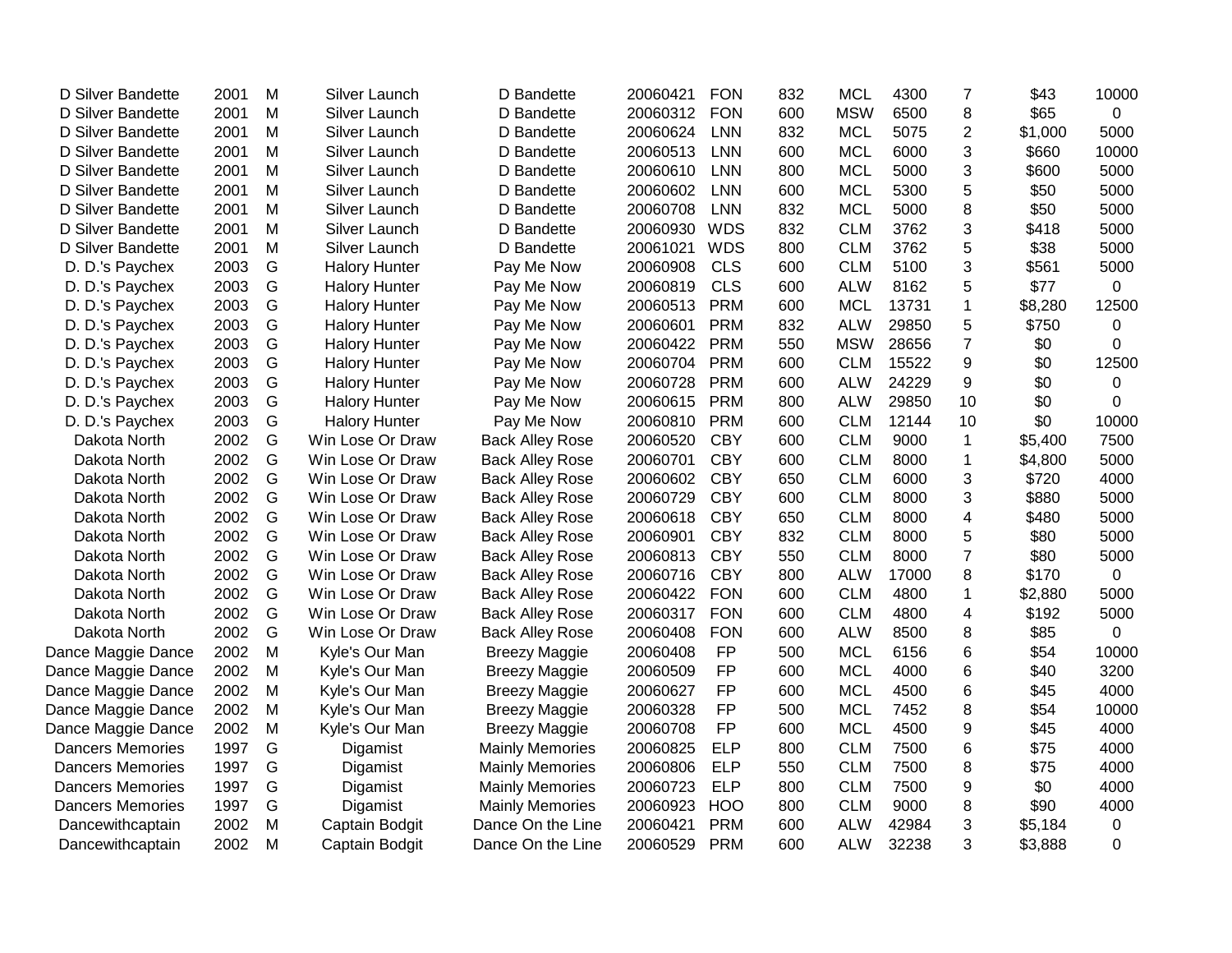| Dancewithcaptain  | 2002 | м             | Captain Bodgit        | Dance On the Line   | 20060516 | <b>PRM</b> | 600 | <b>ALW</b> | 32238 | 4              | \$1,620  | 0        |
|-------------------|------|---------------|-----------------------|---------------------|----------|------------|-----|------------|-------|----------------|----------|----------|
| Dancewithcaptain  | 2002 | M             | Captain Bodgit        | Dance On the Line   | 20060703 | <b>PRM</b> | 832 | <b>AOC</b> | 32238 | 4              | \$1,620  | 0        |
| Dancewithcaptain  | 2002 | M             | Captain Bodgit        | Dance On the Line   | 20060613 | <b>PRM</b> | 600 | <b>AOC</b> | 32238 | 5              | \$810    | $\Omega$ |
| Dancewithcaptain  | 2002 | M             | Captain Bodgit        | Dance On the Line   | 20060624 | <b>PRM</b> | 850 | <b>STK</b> | 70000 | 5              | \$2,100  | 0        |
| Dancewithcaptain  | 2002 | M             | Captain Bodgit        | Dance On the Line   | 20060902 | <b>PRM</b> | 550 | <b>CLM</b> | 14116 | 5              | \$345    | 15000    |
| Dancewithcaptain  | 2002 | M             | Captain Bodgit        | Dance On the Line   | 20060502 | <b>PRM</b> | 600 | <b>ALW</b> | 32238 | 6              | \$0      | 0        |
| Dancewithcaptain  | 2002 | M             | Captain Bodgit        | Dance On the Line   | 20060822 | <b>PRM</b> | 600 | <b>ALW</b> | 19841 | 6              | \$0      | 0        |
| Dancewithcaptain  | 2002 | M             | Captain Bodgit        | Dance On the Line   | 20060722 | <b>PRM</b> | 832 | <b>ALW</b> | 20319 | 8              | \$0      | 0        |
| Dancewithcaptain  | 2002 | M             | Captain Bodgit        | Dance On the Line   | 20060808 | <b>PRM</b> | 600 | <b>ALW</b> | 26120 | 10             | \$0      | 0        |
| Dancewithcaptain  | 2002 | M             | Captain Bodgit        | Dance On the Line   | 20060409 | <b>SUN</b> | 600 | <b>ALW</b> | 26500 | 6              | \$530    | $\Omega$ |
| Dancewithcaptain  | 2002 | M             | Captain Bodgit        | Dance On the Line   | 20061215 | <b>SUN</b> | 600 | <b>ALW</b> | 31700 | 6              | \$317    | 0        |
| Dancewithcaptain  | 2002 | M             | Captain Bodgit        | Dance On the Line   | 20061021 | <b>ZIA</b> | 650 | <b>CLM</b> | 17900 | 1              | \$10,740 | 15000    |
| Dancewithcaptain  | 2002 | M             | Captain Bodgit        | Dance On the Line   | 20061121 | <b>ZIA</b> | 600 | <b>CLM</b> | 14200 | 1              | \$8,520  | 12500    |
| Dancin Diggie     | 2004 | ${\mathsf G}$ | Dignitas              | Oh Sow Wild         | 20060829 | <b>PRM</b> | 600 | <b>MCL</b> | 14116 | 4              | \$776    | 25000    |
| Dancin Diggie     | 2004 | ${\mathsf G}$ | Dignitas              | Oh Sow Wild         | 20060908 | <b>PRM</b> | 600 | <b>MSW</b> | 19841 | 6              | \$0      | 0        |
| Dancin Diggie     | 2004 | G             | Dignitas              | Oh Sow Wild         | 20060815 | <b>PRM</b> | 550 | <b>MSW</b> | 25779 | 8              | \$0      | 0        |
| Dancin Diggie     | 2004 | G             | Dignitas              | Oh Sow Wild         | 20060808 | <b>PRM</b> | 550 | <b>MSW</b> | 22025 | 11             | \$0      | 0        |
| Danzicsinvader    | 2003 | G             | Wild Invader          | Danzig Acting       | 20060629 | <b>PRM</b> | 550 | <b>MCL</b> | 13731 | 6              | \$0      | 12500    |
| Danzicsinvader    | 2003 | G             | Wild Invader          | Danzig Acting       | 20061114 | <b>RP</b>  | 600 | <b>CLM</b> | 9000  | 6              | \$0      | 7500     |
| Danzicsinvader    | 2003 | G             | Wild Invader          | Danzig Acting       | 20061007 | <b>WDS</b> | 550 | <b>MCL</b> | 4000  | 1              | \$2,400  | 10000    |
| Danzicsinvader    | 2003 | G             | Wild Invader          | Danzig Acting       | 20061029 | <b>WDS</b> | 550 | <b>CLM</b> | 4525  | $\mathbf{1}$   | \$2,715  | 5000     |
| Danzicsinvader    | 2003 | G             | Wild Invader          | Danzig Acting       | 20061101 | <b>WDS</b> | 550 | <b>CLM</b> | 4725  | $\overline{2}$ | \$945    | 5000     |
| Danzigs Lady Fare | 2003 | $\mathsf F$   | Dr. Danzig            | <b>Cheese Grits</b> | 20060902 | <b>CLS</b> | 600 | <b>MCL</b> | 5000  | 1              | \$3,000  | 5000     |
| Danzigs Lady Fare | 2003 | $\mathsf F$   | Dr. Danzig            | <b>Cheese Grits</b> | 20060728 | <b>CLS</b> | 600 | <b>MCL</b> | 6500  | $\overline{c}$ | \$1,300  | 15000    |
| Danzigs Lady Fare | 2003 | $\mathsf F$   | Dr. Danzig            | <b>Cheese Grits</b> | 20060813 | <b>CLS</b> | 600 | <b>MSW</b> | 7500  | 3              | \$750    | 0        |
| Danzigs Lady Fare | 2003 | $\mathsf F$   | Dr. Danzig            | <b>Cheese Grits</b> | 20060827 | <b>CLS</b> | 600 | <b>MCL</b> | 5200  | 4              | \$300    | 5000     |
| Danzigs Lady Fare | 2003 | $\mathsf F$   | Dr. Danzig            | <b>Cheese Grits</b> | 20060520 | <b>PRM</b> | 600 | <b>MSW</b> | 28656 | 6              | \$0      | 0        |
| Danzigs Lady Fare | 2003 | $\mathsf F$   | Dr. Danzig            | <b>Cheese Grits</b> | 20060623 | <b>PRM</b> | 550 | <b>MCL</b> | 13731 | 6              | \$0      | 12500    |
| Danzigs Lady Fare | 2003 | $\mathsf{F}$  | Dr. Danzig            | <b>Cheese Grits</b> | 20060606 | <b>PRM</b> | 550 | <b>MSW</b> | 28656 | 8              | \$0      | 0        |
| Danzigs Lady Fare | 2003 | $\mathsf F$   | Dr. Danzig            | <b>Cheese Grits</b> | 20061030 | <b>WDS</b> | 550 | <b>CLM</b> | 4525  | $\overline{7}$ | \$45     | 5000     |
| Danzigs Lady Fare | 2003 | F             | Dr. Danzig            | <b>Cheese Grits</b> | 20061022 | <b>WDS</b> | 600 | <b>CLM</b> | 3800  | 10             | \$38     | 5000     |
| Darkly Noon       | 2000 | G             | Lite the Fuse         | Poetic Image        | 20060609 | <b>PRM</b> | 600 | <b>AOC</b> | 32238 | $\overline{2}$ | \$6,480  | 25000    |
| Darkly Noon       | 2000 | G             | Lite the Fuse         | Poetic Image        | 20060504 | <b>PRM</b> | 600 | <b>ALW</b> | 29997 | 3              | \$4,212  | 0        |
| Darkly Noon       | 2000 | G             | Lite the Fuse         | Poetic Image        | 20060421 | <b>PRM</b> | 600 | <b>ALW</b> | 29997 | 4              | \$1,755  | 0        |
| Darkly Noon       | 2000 | G             | Lite the Fuse         | Poetic Image        | 20060525 | <b>PRM</b> | 600 | <b>AOC</b> | 27405 | 4              | \$1,755  | 30000    |
| Darksweet         | 2004 | C             | Mocha Express         | Sugarplum Gal       | 20060822 | <b>PRM</b> | 600 | <b>MSW</b> | 21684 | 3              | \$3,159  | 0        |
| Darksweet         | 2004 | $\mathsf C$   | Mocha Express         | Sugarplum Gal       | 20060904 | <b>PRM</b> | 600 | <b>MSW</b> | 24229 | 4              | \$1,219  | 0        |
| <b>Darksweet</b>  | 2004 | $\mathsf{C}$  | Mocha Express         | Sugarplum Gal       | 20060808 | <b>PRM</b> | 550 | <b>MSW</b> | 22025 | $\overline{7}$ | \$0      | 0        |
| Dazzle of Melrose | 2004 | F             | Dazzling Falls        | Ipanema Baby        | 20060528 | <b>PRM</b> | 200 | <b>MSW</b> | 29184 | 5              | \$720    | 0        |
| Dazzle of Melrose | 2004 | $\mathsf{F}$  | <b>Dazzling Falls</b> | Ipanema Baby        | 20060617 | <b>PRM</b> | 450 | <b>MSW</b> | 30624 | 5              | \$720    | $\Omega$ |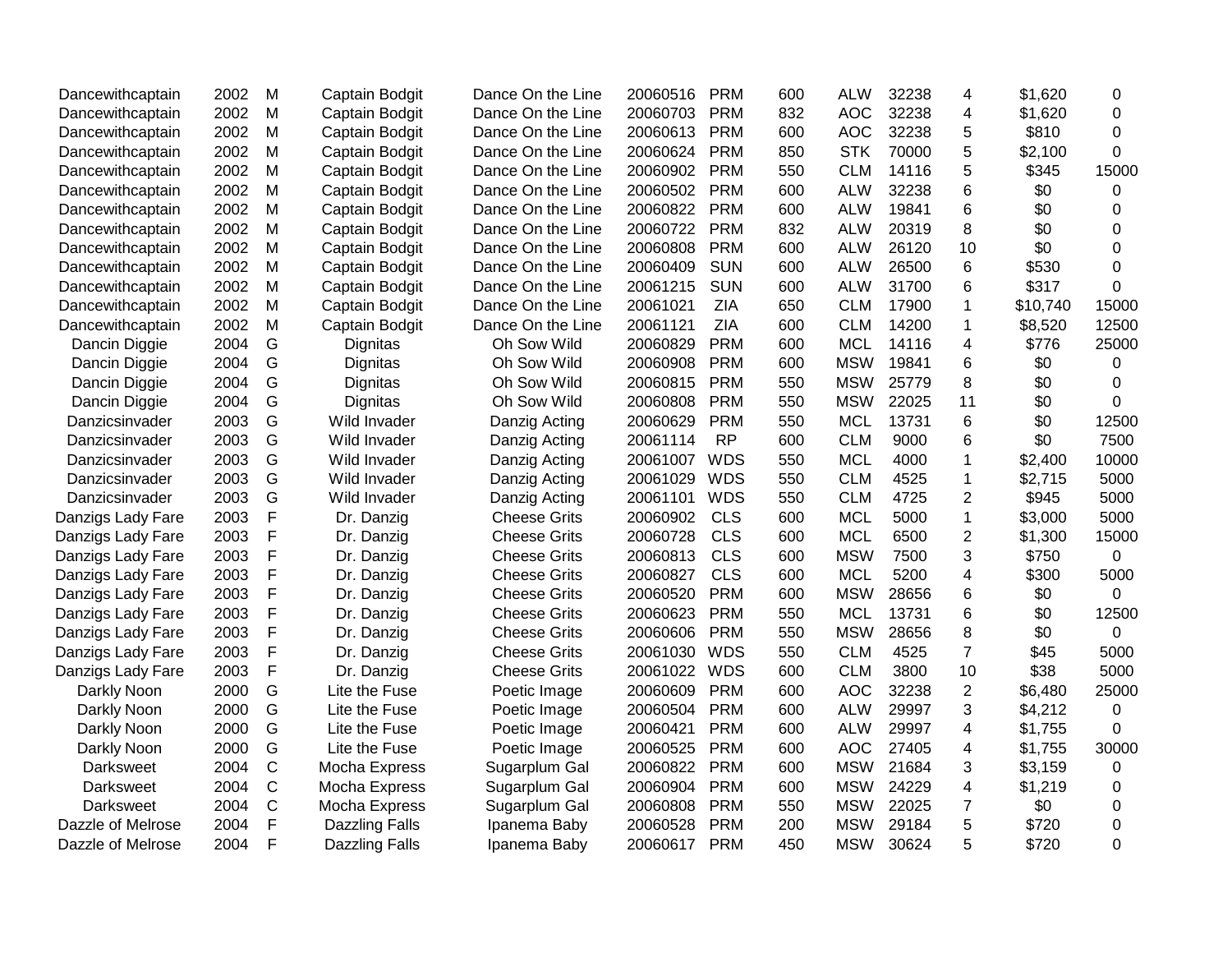| Dazzle of Melrose      | 2004 | F | <b>Dazzling Falls</b> | Ipanema Baby           | 20060630 | <b>PRM</b> | 450 | <b>MSW</b> | 24000 | 8               | \$0      | 0           |
|------------------------|------|---|-----------------------|------------------------|----------|------------|-----|------------|-------|-----------------|----------|-------------|
| <b>Dazzlelikethis</b>  | 1999 | M | <b>Dazzling Falls</b> | Somethinglikethat      | 20060624 | GLD        | 400 | <b>CLM</b> | 6000  | $\mathbf{1}$    | \$3,660  | 4000        |
| Dazzlelikethis         | 1999 | M | Dazzling Falls        | Somethinglikethat      | 20060719 | <b>GLD</b> | 400 | <b>CLM</b> | 6000  | 3               | \$600    | 4000        |
| <b>Dazzlelikethis</b>  | 1999 | M | Dazzling Falls        | Somethinglikethat      | 20060508 | <b>GLD</b> | 400 | <b>CLM</b> | 8000  | 4               | \$480    | 7500        |
| <b>Dazzlelikethis</b>  | 1999 | M | <b>Dazzling Falls</b> | Somethinglikethat      | 20060705 | <b>GLD</b> | 400 | <b>CLM</b> | 6000  | 4               | \$360    | 4000        |
| <b>Dazzlelikethis</b>  | 1999 | M | <b>Dazzling Falls</b> | Somethinglikethat      | 20060830 | <b>GLD</b> | 400 | <b>CLM</b> | 5700  | 4               | \$342    | 4000        |
| <b>Dazzlelikethis</b>  | 1999 | M | <b>Dazzling Falls</b> | Somethinglikethat      | 20060520 | <b>GLD</b> | 400 | <b>CLM</b> | 7200  | 6               | \$72     | 5500        |
| <b>Dazzlelikethis</b>  | 1999 | M | Dazzling Falls        | Somethinglikethat      | 20061011 | <b>GLD</b> | 400 | <b>CLM</b> | 5700  | $\,6$           | \$57     | 4000        |
| Dazzlelikethis         | 1999 | M | Dazzling Falls        | Somethinglikethat      | 20060802 | <b>GLD</b> | 400 | <b>CLM</b> | 6000  | 8               | \$60     | 4000        |
| Dazzling Kisses        | 2002 | M | <b>Dazzling Falls</b> | <b>Ready Kisses</b>    | 20060729 | <b>CLS</b> | 600 | <b>CLM</b> | 5100  | $\overline{2}$  | \$1,020  | 5000        |
| <b>Dazzling Kisses</b> | 2002 | M | <b>Dazzling Falls</b> | <b>Ready Kisses</b>    | 20060901 | <b>CLS</b> | 600 | <b>CLM</b> | 5176  | 4               | \$306    | 5000        |
| Dazzling Kisses        | 2002 | M | <b>Dazzling Falls</b> | <b>Ready Kisses</b>    | 20060908 | <b>CLS</b> | 600 | <b>CLM</b> | 5100  | 6               | \$51     | 5000        |
| Dazzling Kisses        | 2002 | M | <b>Dazzling Falls</b> | <b>Ready Kisses</b>    | 20060819 | <b>CLS</b> | 832 | <b>CLM</b> | 5100  | 8               | \$51     | 5000        |
| Dazzling Kisses        | 2002 | M | <b>Dazzling Falls</b> | <b>Ready Kisses</b>    | 20060511 | <b>PRM</b> | 600 | <b>MCL</b> | 13731 | 1               | \$8,280  | 12500       |
| <b>Dazzling Kisses</b> | 2002 | M | Dazzling Falls        | <b>Ready Kisses</b>    | 20060601 | <b>PRM</b> | 600 | <b>CLM</b> | 18020 | $\overline{7}$  | \$0      | 25000       |
| <b>Dazzling Kisses</b> | 2002 | M | <b>Dazzling Falls</b> | <b>Ready Kisses</b>    | 20060616 | <b>PRM</b> | 832 | <b>CLM</b> | 16588 | 9               | \$0      | 12500       |
| Dazzling Man           | 2003 | G | <b>Dazzling Falls</b> | Coco Jabo              | 20060425 | <b>PRM</b> | 550 | <b>MSW</b> | 28656 | $\mathbf{1}$    | \$17,280 | 0           |
| Dazzling Man           | 2003 | G | Dazzling Falls        | Coco Jabo              | 20060505 | <b>PRM</b> | 600 | <b>ALW</b> | 29850 | 1               | \$18,000 | 0           |
| Dazzling Man           | 2003 | G | <b>Dazzling Falls</b> | Coco Jabo              | 20060608 | <b>PRM</b> | 832 | <b>AOC</b> | 32238 | $\overline{2}$  | \$6,480  | 0           |
| Dazzling Man           | 2003 | G | <b>Dazzling Falls</b> | Coco Jabo              | 20060622 | <b>PRM</b> | 832 | <b>AOC</b> | 32238 | 3               | \$3,888  | $\mathbf 0$ |
| Dazzling Man           | 2003 | G | <b>Dazzling Falls</b> | Coco Jabo              | 20060722 | <b>PRM</b> | 832 | <b>STK</b> | 79118 | 5               | \$2,115  | $\mathbf 0$ |
| Dazzling Man           | 2003 | G | <b>Dazzling Falls</b> | Coco Jabo              | 20060528 | <b>PRM</b> | 600 | <b>STK</b> | 63500 | 6               | \$1,270  | $\mathbf 0$ |
| Dazzling Sunny         | 1999 | G | <b>Dazzling Falls</b> | <b>Private Clients</b> | 20060826 | <b>NP</b>  | 650 | <b>CLM</b> | 15088 | $\overline{2}$  | \$2,415  | 13000       |
| Dazzling Sunny         | 1999 | G | Dazzling Falls        | <b>Private Clients</b> | 20060922 | <b>NP</b>  | 800 | <b>CLM</b> | 17160 | 3               | \$1,475  | 17500       |
| Dazzling Sunny         | 1999 | G | <b>Dazzling Falls</b> | <b>Private Clients</b> | 20060913 | <b>NP</b>  | 650 | <b>CLM</b> | 15300 | $\overline{7}$  | \$0      | 17500       |
| Dazzling Twist         | 1999 | G | Dazzling Falls        | <b>Coral Twist</b>     | 20060610 | <b>CPW</b> | 550 | <b>CLM</b> | 1300  | 5               | \$65     | 0           |
| De Free Spirit         | 2002 | M | Defrere               | Ladies Lunch           | 20060919 | <b>MNR</b> | 600 | <b>CLM</b> | 10400 | 3               | \$1,040  | 5000        |
| De Free Spirit         | 2002 | M | Defrere               | Ladies Lunch           | 20061126 | <b>MNR</b> | 600 | <b>CLM</b> | 10400 | 3               | \$1,040  | 5000        |
| De Free Spirit         | 2002 | M | Defrere               | Ladies Lunch           | 20061013 | <b>MNR</b> | 600 | <b>CLM</b> | 10400 | 4               | \$520    | 5000        |
| De Free Spirit         | 2002 | M | Defrere               | Ladies Lunch           | 20061104 | <b>MNR</b> | 600 | <b>CLM</b> | 10400 | 4               | \$520    | 5000        |
| De Free Spirit         | 2002 | M | Defrere               | Ladies Lunch           | 20060506 | <b>MNR</b> | 600 | <b>CLM</b> | 10400 | 6               | \$208    | 5000        |
| De Free Spirit         | 2002 | M | Defrere               | Ladies Lunch           | 20060604 | <b>MNR</b> | 900 | <b>CLM</b> | 10400 | $6\phantom{1}6$ | \$208    | 5000        |
| De Free Spirit         | 2002 | M | Defrere               | Ladies Lunch           | 20060520 | <b>MNR</b> | 600 | <b>CLM</b> | 12500 | $\overline{7}$  | \$125    | 10000       |
| De Free Spirit         | 2002 | M | Defrere               | Ladies Lunch           | 20060904 | <b>MNR</b> | 832 | <b>CLM</b> | 10400 | $\overline{7}$  | \$104    | 5000        |
| De Free Spirit         | 2002 | M | Defrere               | Ladies Lunch           | 20060122 | <b>MNR</b> | 800 | <b>CLM</b> | 9500  | 8               | \$95     | 5000        |
| De Free Spirit         | 2002 | M | Defrere               | Ladies Lunch           | 20060616 | <b>MNR</b> | 800 | <b>CLM</b> | 10400 | 8               | \$104    | 5000        |
| De Free Spirit         | 2002 | M | Defrere               | Ladies Lunch           | 20060709 | <b>MNR</b> | 800 | <b>CLM</b> | 10400 | 8               | \$104    | 5000        |
| De Free Spirit         | 2002 | M | Defrere               | Ladies Lunch           | 20060728 | <b>TDN</b> | 600 | <b>CLM</b> | 6500  | 3               | \$650    | 3500        |
| De Free Spirit         | 2002 | M | Defrere               | Ladies Lunch           | 20060818 | <b>TDN</b> | 832 | <b>CLM</b> | 6700  | FF              | \$67     | 3500        |
| Dedirect               | 2003 | G | De Guerin             | <b>Direct Response</b> | 20060528 | <b>PRM</b> | 600 | <b>CLM</b> | 15522 | $\mathbf{1}$    | \$9,360  | 12500       |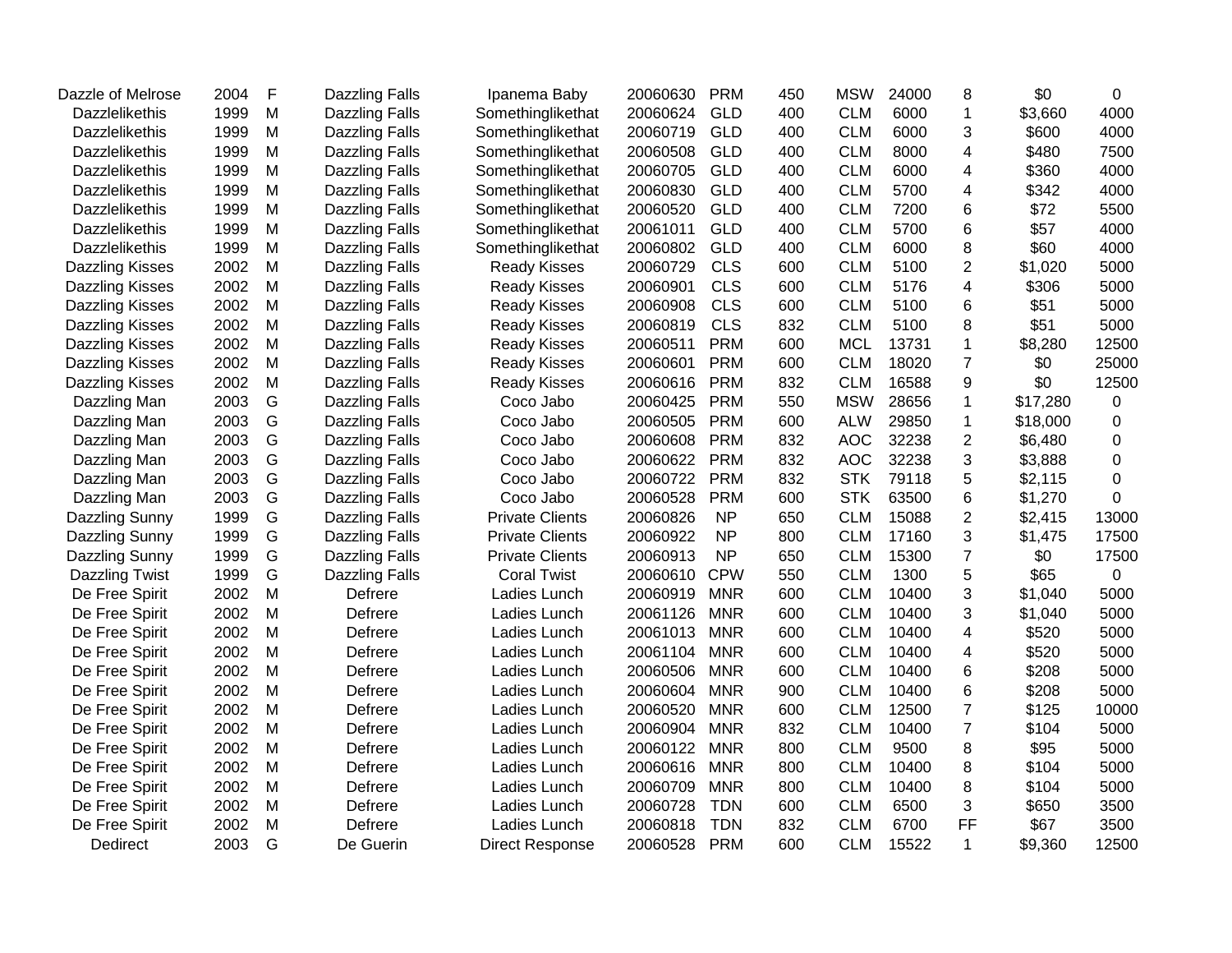| $\overline{c}$<br>14443<br>16003<br>3<br>11237<br>3<br>11029<br>$\overline{\mathbf{4}}$<br>15522<br>5<br>5<br>29850<br>5<br>15000<br>$\overline{7}$<br>24229<br>24229<br>8<br>24229<br>10 | \$3,380<br>\$2,028<br>\$1,377<br>\$574<br>\$390<br>\$750<br>\$450<br>\$0<br>\$0                                              | 12500<br>12500<br>4000<br>4000<br>12500<br>0<br>15000<br>0<br>0                                      |
|-------------------------------------------------------------------------------------------------------------------------------------------------------------------------------------------|------------------------------------------------------------------------------------------------------------------------------|------------------------------------------------------------------------------------------------------|
|                                                                                                                                                                                           |                                                                                                                              |                                                                                                      |
|                                                                                                                                                                                           |                                                                                                                              |                                                                                                      |
|                                                                                                                                                                                           |                                                                                                                              |                                                                                                      |
|                                                                                                                                                                                           |                                                                                                                              |                                                                                                      |
|                                                                                                                                                                                           |                                                                                                                              |                                                                                                      |
|                                                                                                                                                                                           |                                                                                                                              |                                                                                                      |
|                                                                                                                                                                                           |                                                                                                                              |                                                                                                      |
|                                                                                                                                                                                           |                                                                                                                              |                                                                                                      |
|                                                                                                                                                                                           |                                                                                                                              |                                                                                                      |
|                                                                                                                                                                                           | \$0                                                                                                                          | 0                                                                                                    |
| 29850<br>11                                                                                                                                                                               | \$0                                                                                                                          | 0                                                                                                    |
| 6<br>4600                                                                                                                                                                                 | \$46                                                                                                                         | 5000                                                                                                 |
| $\overline{7}$<br>5600                                                                                                                                                                    | \$56                                                                                                                         | 5000                                                                                                 |
| 8<br>4600                                                                                                                                                                                 | \$46                                                                                                                         | 5000                                                                                                 |
| 4669<br>9                                                                                                                                                                                 | \$46                                                                                                                         | 5000                                                                                                 |
| 9<br>4600                                                                                                                                                                                 | \$46                                                                                                                         | 5000                                                                                                 |
| 5400<br>8                                                                                                                                                                                 | \$54                                                                                                                         | 5000                                                                                                 |
| 5400<br>10                                                                                                                                                                                | \$54                                                                                                                         | 5000                                                                                                 |
| 11500<br>8                                                                                                                                                                                | \$0                                                                                                                          | 12500                                                                                                |
| 28656<br>11                                                                                                                                                                               | \$0                                                                                                                          | 0                                                                                                    |
| 5000<br>$\mathbf{1}$                                                                                                                                                                      | \$3,000                                                                                                                      | 5000                                                                                                 |
| 5000<br>$\overline{2}$                                                                                                                                                                    | \$1,000                                                                                                                      | 5000                                                                                                 |
| 4<br>7500                                                                                                                                                                                 | \$300                                                                                                                        | $\mathbf 0$                                                                                          |
| 7815<br>4                                                                                                                                                                                 | \$462                                                                                                                        | 0                                                                                                    |
|                                                                                                                                                                                           | \$2,295                                                                                                                      | 12500                                                                                                |
|                                                                                                                                                                                           | \$1,656                                                                                                                      | 12500                                                                                                |
|                                                                                                                                                                                           | \$1,656                                                                                                                      | 12500                                                                                                |
|                                                                                                                                                                                           | \$1,656                                                                                                                      | 12500                                                                                                |
|                                                                                                                                                                                           | \$690                                                                                                                        | 12500                                                                                                |
|                                                                                                                                                                                           | \$574                                                                                                                        | 12500                                                                                                |
|                                                                                                                                                                                           | \$0                                                                                                                          | 12500                                                                                                |
|                                                                                                                                                                                           | \$0                                                                                                                          | $\overline{0}$                                                                                       |
|                                                                                                                                                                                           | \$430                                                                                                                        | 10000                                                                                                |
|                                                                                                                                                                                           | \$43                                                                                                                         | 10000                                                                                                |
|                                                                                                                                                                                           | \$65                                                                                                                         | 0                                                                                                    |
|                                                                                                                                                                                           | \$50                                                                                                                         | 5000                                                                                                 |
|                                                                                                                                                                                           | \$95                                                                                                                         | 0                                                                                                    |
|                                                                                                                                                                                           | \$0                                                                                                                          | 0                                                                                                    |
|                                                                                                                                                                                           | \$0                                                                                                                          | $\mathbf 0$                                                                                          |
|                                                                                                                                                                                           | 9244<br>13731<br>13731<br>13731<br>13731<br>9006<br>13731<br>24229<br>4300<br>4300<br>6663<br>5300<br>9642<br>24229<br>25000 | $\overline{2}$<br>3<br>3<br>3<br>4<br>4<br>6<br>$\overline{7}$<br>3<br>6<br>6<br>9<br>10<br>12<br>11 |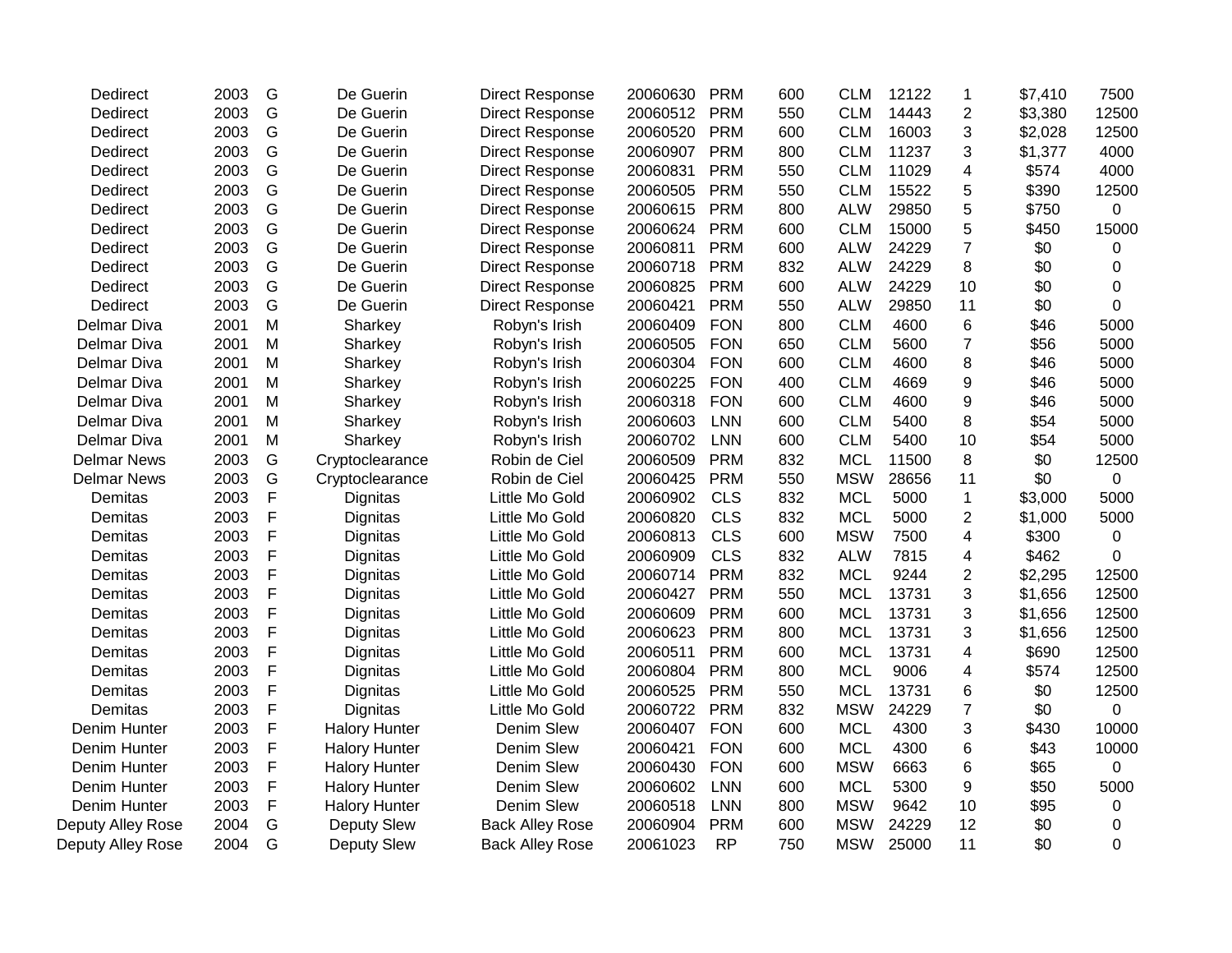| Deputy's Hope | 2002 | M            | Deputy Slew            | Hurri's Hope | 20060729 | <b>CLS</b> | 600 | <b>CLM</b> | 5100  | 5              | \$51     | 5000     |
|---------------|------|--------------|------------------------|--------------|----------|------------|-----|------------|-------|----------------|----------|----------|
| Deputy's Hope | 2002 | M            | Deputy Slew            | Hurri's Hope | 20060819 | <b>CLS</b> | 832 | <b>CLM</b> | 5100  | $\overline{7}$ | \$51     | 5000     |
| Deputy's Hope | 2002 | M            | Deputy Slew            | Hurri's Hope | 20060615 | <b>LNN</b> | 600 | <b>MCL</b> | 5000  | $\mathbf{1}$   | \$3,000  | 5000     |
| Deputy's Hope | 2002 | M            | Deputy Slew            | Hurri's Hope | 20060702 | <b>LNN</b> | 600 | <b>CLM</b> | 5400  | 3              | \$540    | 5000     |
| Derby Affair  | 2001 | M            | <b>Blumin Affair</b>   | Kinda Nice   | 20060408 | <b>FON</b> | 600 | <b>MCL</b> | 4300  | $\mathbf{1}$   | \$2,580  | 10000    |
| Derby Affair  | 2001 | M            | <b>Blumin Affair</b>   | Kinda Nice   | 20060304 | <b>FON</b> | 400 | <b>MCL</b> | 4300  | $\overline{2}$ | \$860    | 10000    |
| Derby Affair  | 2001 | M            | <b>Blumin Affair</b>   | Kinda Nice   | 20060421 | <b>FON</b> | 400 | <b>CLM</b> | 4600  | $\overline{4}$ | \$184    | 5000     |
| Derby Affair  | 2001 | M            | <b>Blumin Affair</b>   | Kinda Nice   | 20060219 | <b>FON</b> | 400 | <b>MCL</b> | 4300  | 8              | \$43     | 10000    |
| Derby Affair  | 2001 | M            | <b>Blumin Affair</b>   | Kinda Nice   | 20060520 | <b>LNN</b> | 600 | <b>CLM</b> | 5481  | $\mathbf 1$    | \$3,240  | 5000     |
| Derby Affair  | 2001 | M            | <b>Blumin Affair</b>   | Kinda Nice   | 20060616 | <b>LNN</b> | 600 | <b>ALW</b> | 10000 | $\overline{7}$ | \$100    | 0        |
| Des Moines    | 2004 | F            | <b>Evansville Slew</b> | Sarouka      | 20060902 | <b>PRM</b> | 600 | <b>MSW</b> | 24229 | $\mathbf 1$    | \$14,625 | 0        |
| Des Moines    | 2004 | F            | <b>Evansville Slew</b> | Sarouka      | 20060615 | <b>PRM</b> | 200 | <b>MSW</b> | 26664 | $\overline{2}$ | \$6,240  | 0        |
| Des Moines    | 2004 | $\mathsf F$  | <b>Evansville Slew</b> | Sarouka      | 20060812 | <b>PRM</b> | 600 | <b>MSW</b> | 21684 | $\overline{2}$ | \$5,265  | 0        |
| Des Moines    | 2004 | $\mathsf F$  | <b>Evansville Slew</b> | Sarouka      | 20060528 | <b>PRM</b> | 200 | <b>MSW</b> | 29184 | 3              | \$3,744  | 0        |
| Des Moines    | 2004 | F            | <b>Evansville Slew</b> | Sarouka      | 20060622 | <b>PRM</b> | 500 | <b>MSW</b> | 28656 | 3              | \$3,456  | 0        |
| Des Moines    | 2004 | $\mathsf F$  | <b>Evansville Slew</b> | Sarouka      | 20060704 | <b>PRM</b> | 200 | <b>MSW</b> | 25800 | 6              | \$0      | 0        |
| Des Moines    | 2004 | F            | <b>Evansville Slew</b> | Sarouka      | 20060714 | <b>PRM</b> | 500 | <b>MSW</b> | 21206 | 6              | \$0      | 0        |
| Des Moines    | 2004 | F            | <b>Evansville Slew</b> | Sarouka      | 20060826 | <b>PRM</b> | 600 | <b>STK</b> | 75458 | $\overline{7}$ | \$0      | $\Omega$ |
| Devil Dare Ya | 2003 | G            | Devil His Due          | Melrose Wine | 20060407 | OP         | 600 | <b>MCL</b> | 22000 | 6              | \$0      | 50000    |
| Devil Dare Ya | 2003 | G            | Devil His Due          | Melrose Wine | 20060518 | <b>PRM</b> | 800 | <b>MSW</b> | 28656 | $\mathbf 1$    | \$17,280 | 0        |
| Devil Dare Ya | 2003 | G            | Devil His Due          | Melrose Wine | 20060504 | <b>PRM</b> | 832 | <b>MSW</b> | 28656 | $\overline{c}$ | \$5,760  | 0        |
| Devil Dare Ya | 2003 | G            | Devil His Due          | Melrose Wine | 20060819 | <b>PRM</b> | 832 | <b>CLM</b> | 12993 | $\overline{2}$ | \$2,619  | 12500    |
| Devil Dare Ya | 2003 | G            | Devil His Due          | Melrose Wine | 20060831 | <b>PRM</b> | 800 | <b>CLM</b> | 12586 | $\overline{c}$ | \$2,619  | 12500    |
| Devil Dare Ya | 2003 | G            | Devil His Due          | Melrose Wine | 20060601 | <b>PRM</b> | 832 | <b>ALW</b> | 29850 | 3              | \$3,600  | 0        |
| Devil Dare Ya | 2003 | G            | Devil His Due          | Melrose Wine | 20060727 | <b>PRM</b> | 832 | <b>ALW</b> | 24229 | $\overline{4}$ | \$1,219  | 0        |
| Devil Dare Ya | 2003 | G            | Devil His Due          | Melrose Wine | 20060615 | <b>PRM</b> | 800 | <b>ALW</b> | 29850 | 6              | \$0      | 0        |
| Devil Dare Ya | 2003 | G            | Devil His Due          | Melrose Wine | 20061021 | <b>RP</b>  | 850 | <b>CLM</b> | 13000 | $\overline{2}$ | \$2,600  | 25000    |
| Devil Dare Ya | 2003 | G            | Devil His Due          | Melrose Wine | 20060916 | <b>RP</b>  | 832 | <b>CLM</b> | 11000 | 6              | \$0      | 15000    |
| Devilish Doll | 2003 | F            | Devil His Due          | Jellaba      | 20060304 | <b>FON</b> | 400 | <b>MCL</b> | 4300  | $\overline{4}$ | \$172    | 10000    |
| Devilish Doll | 2003 | $\mathsf{F}$ | Devil His Due          | Jellaba      | 20060402 | <b>FON</b> | 400 | <b>MSW</b> | 6890  | $\overline{7}$ | \$65     | 0        |
| Devilish Doll | 2003 | $\mathsf F$  | Devil His Due          | Jellaba      | 20060421 | <b>FON</b> | 400 | <b>MCL</b> | 4300  | $\overline{7}$ | \$43     | 10000    |
| Devilish Doll | 2003 | F            | Devil His Due          | Jellaba      | 20060723 | <b>HPO</b> | 600 | <b>STR</b> | 19000 | $\overline{2}$ | \$3,500  | 0        |
| Devilish Doll | 2003 | F            | Devil His Due          | Jellaba      | 20060608 | <b>LNN</b> | 600 | <b>MCL</b> | 6000  | $\mathbf 1$    | \$3,600  | 10000    |
| Devilish Doll | 2003 | $\mathsf F$  | Devil His Due          | Jellaba      | 20060622 | <b>LNN</b> | 600 | <b>CLM</b> | 5481  | $\mathbf 1$    | \$3,240  | 5000     |
| Devilish Doll | 2003 | F            | Devil His Due          | Jellaba      | 20060526 | <b>LNN</b> | 600 | <b>MCL</b> | 6000  | 3              | \$600    | 10000    |
| Devilish Doll | 2003 | F            | Devil His Due          | Jellaba      | 20060905 | <b>RP</b>  | 800 | <b>CLM</b> | 11000 | $\mathbf 1$    | \$6,600  | 15000    |
| Devilish Doll | 2003 | $\mathsf F$  | Devil His Due          | Jellaba      | 20060922 | <b>RP</b>  | 750 | <b>ALW</b> | 27570 | $\mathbf 1$    | \$16,200 | 0        |
| Devilish Doll | 2003 | F            | Devil His Due          | Jellaba      | 20060807 | <b>RP</b>  | 600 | <b>CLM</b> | 9000  | $\overline{c}$ | \$1,800  | 7500     |
| Devilish Doll | 2003 | F            | Devil His Due          | Jellaba      | 20060822 | <b>RP</b>  | 550 | <b>CLM</b> | 9000  | $\overline{c}$ | \$1,800  | 7500     |
| Devilish Doll | 2003 | $\mathsf{F}$ | Devil His Due          | Jellaba      | 20061017 | <b>RP</b>  | 600 | <b>STR</b> | 12000 | $\overline{2}$ | \$2,400  | 0        |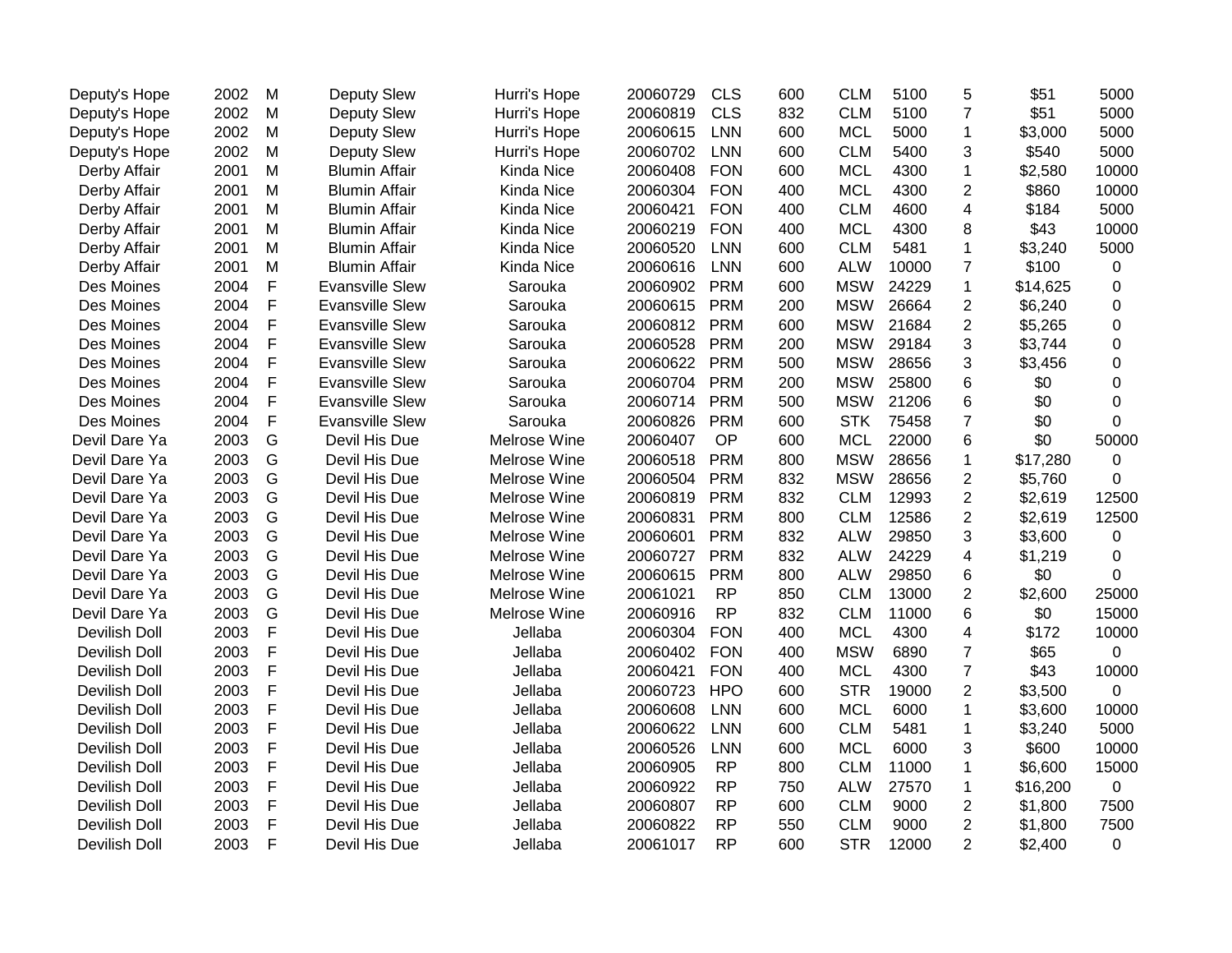| Devilish Doll    | 2003 | F            | Devil His Due      | Jellaba               | 20061106 | <b>RP</b>  | 800 | <b>AOC</b> | 28000 | 5              | \$840    | 0           |
|------------------|------|--------------|--------------------|-----------------------|----------|------------|-----|------------|-------|----------------|----------|-------------|
| Devilish Doll    | 2003 | $\mathsf{F}$ | Devil His Due      | Jellaba               | 20061124 | <b>RP</b>  | 800 | <b>AOC</b> | 29150 | 5              | \$840    | 0           |
| Devils Wild      | 2001 | G            | Devil His Due      | Oh Sow Wild           | 20060901 | <b>PRM</b> | 800 | <b>ALW</b> | 23936 | $\mathbf{1}$   | \$15,795 | 0           |
| Devils Wild      | 2001 | G            | Devil His Due      | Oh Sow Wild           | 20060512 | <b>PRM</b> | 832 | <b>AOC</b> | 32238 | $\overline{2}$ | \$6,480  | 0           |
| Devils Wild      | 2001 | G            | Devil His Due      | Oh Sow Wild           | 20060720 | <b>PRM</b> | 832 | <b>ALW</b> | 26120 | $\overline{2}$ | \$5,265  | 0           |
| Devils Wild      | 2001 | G            | Devil His Due      | Oh Sow Wild           | 20060525 | <b>PRM</b> | 800 | <b>ALW</b> | 32238 | 3              | \$3,888  | 0           |
| Devils Wild      | 2001 | G            | Devil His Due      | Oh Sow Wild           | 20060608 | <b>PRM</b> | 832 | <b>AOC</b> | 32238 | 3              | \$3,888  | 0           |
| Devils Wild      | 2001 | G            | Devil His Due      | Oh Sow Wild           | 20060701 | <b>PRM</b> | 832 | <b>AOC</b> | 32238 | 4              | \$1,620  | 0           |
| Devils Wild      | 2001 | G            | Devil His Due      | Oh Sow Wild           | 20060824 | <b>PRM</b> | 800 | <b>AOC</b> | 22294 | 4              | \$1,384  | 0           |
| Devils Wild      | 2001 | G            | Devil His Due      | Oh Sow Wild           | 20060803 | <b>PRM</b> | 800 | <b>ALW</b> | 25301 | 6              | \$0      | 0           |
| Devils Wild      | 2001 | G            | Devil His Due      | Oh Sow Wild           | 20060622 | <b>PRM</b> | 832 | <b>AOC</b> | 32238 | $\overline{7}$ | \$0      | $\Omega$    |
| Devils Wild      | 2001 | G            | Devil His Due      | Oh Sow Wild           | 20060428 | <b>PRM</b> | 600 | <b>ALW</b> | 32238 | 10             | \$0      | 0           |
| Diamond Lissa    | 2003 | $\mathsf F$  | <b>Mazel Trick</b> | <b>Hot Reality</b>    | 20060523 | <b>PRM</b> | 600 | <b>MSW</b> | 28656 | $\mathbf{1}$   | \$17,280 | 0           |
| Diamond Lissa    | 2003 | F            | <b>Mazel Trick</b> | <b>Hot Reality</b>    | 20060509 | <b>PRM</b> | 600 | <b>MSW</b> | 28656 | $\overline{2}$ | \$5,760  | 0           |
| Diamond Lissa    | 2003 | $\mathsf F$  | <b>Mazel Trick</b> | <b>Hot Reality</b>    | 20060606 | <b>PRM</b> | 600 | <b>ALW</b> | 29850 | $\overline{2}$ | \$6,000  | $\mathbf 0$ |
| Diamond Lissa    | 2003 | $\mathsf{F}$ | <b>Mazel Trick</b> | <b>Hot Reality</b>    | 20060831 | <b>PRM</b> | 600 | <b>ALW</b> | 24229 | $\overline{2}$ | \$4,875  | $\mathbf 0$ |
| Diamond Lissa    | 2003 | $\mathsf F$  | <b>Mazel Trick</b> | <b>Hot Reality</b>    | 20060909 | <b>PRM</b> | 800 | <b>ALW</b> | 24229 | $\overline{2}$ | \$4,875  | 0           |
| Diamond Lissa    | 2003 | $\mathsf F$  | <b>Mazel Trick</b> | <b>Hot Reality</b>    | 20060718 | <b>PRM</b> | 600 | <b>ALW</b> | 24229 | 3              | \$2,925  | 0           |
| Diamond Lissa    | 2003 | $\mathsf F$  | <b>Mazel Trick</b> | <b>Hot Reality</b>    | 20060815 | <b>PRM</b> | 600 | <b>ALW</b> | 24229 | 3              | \$2,925  | $\mathbf 0$ |
| Diamond Lissa    | 2003 | $\mathsf{F}$ | <b>Mazel Trick</b> | <b>Hot Reality</b>    | 20060701 | <b>PRM</b> | 832 | <b>ALW</b> | 29850 | 4              | \$1,500  | $\mathbf 0$ |
| Diamond Lissa    | 2003 | F            | <b>Mazel Trick</b> | <b>Hot Reality</b>    | 20060106 | <b>TP</b>  | 600 | <b>MCL</b> | 13500 | 5              | \$270    | 50000       |
| Dianna's D. D.   | 2003 | $\mathsf F$  | Kyle's Our Man     | <b>Calamity Claim</b> | 20060817 | <b>PRM</b> | 600 | <b>MCL</b> | 9601  | $\overline{2}$ | \$2,295  | 12500       |
| Dianna's D. D.   | 2003 | F            | Kyle's Our Man     | <b>Calamity Claim</b> | 20060822 | <b>PRM</b> | 600 | <b>MSW</b> | 24229 | 3              | \$2,072  | 0           |
| Dianna's D. D.   | 2003 | F            | Kyle's Our Man     | <b>Calamity Claim</b> | 20060903 | <b>PRM</b> | 550 | <b>MSW</b> | 24229 | 4              | \$1,219  | 0           |
| Dianna's D. D.   | 2003 | F            | Kyle's Our Man     | <b>Calamity Claim</b> | 20060606 | <b>PRM</b> | 550 | <b>MSW</b> | 28656 | 5              | \$720    | 0           |
| Dianna's D. D.   | 2003 | $\mathsf F$  | Kyle's Our Man     | <b>Calamity Claim</b> | 20060725 | <b>PRM</b> | 600 | <b>MSW</b> | 24229 | 6              | \$0      | 0           |
| Dianna's D. D.   | 2003 | F            | Kyle's Our Man     | <b>Calamity Claim</b> | 20060520 | <b>PRM</b> | 600 | <b>MSW</b> | 28656 | $\overline{7}$ | \$0      | $\Omega$    |
| Dianna's D. D.   | 2003 | $\mathsf F$  | Kyle's Our Man     | <b>Calamity Claim</b> | 20060803 | <b>PRM</b> | 550 | <b>MCL</b> | 10285 | $\overline{7}$ | \$0      | 12500       |
| Dianna's D. D.   | 2003 | $\mathsf F$  | Kyle's Our Man     | <b>Calamity Claim</b> | 20060703 | <b>PRM</b> | 550 | <b>MSW</b> | 28656 | 11             | \$0      | 0           |
| Diginandrun      | 2003 | G            | Humming            | <b>Buff Duff</b>      | 20060601 | <b>PRM</b> | 600 | <b>MSW</b> | 28656 | $\mathbf 1$    | \$17,280 | 0           |
| Diginandrun      | 2003 | G            | Humming            | <b>Buff Duff</b>      | 20060824 | <b>PRM</b> | 832 | <b>ALW</b> | 24229 | $\mathbf 1$    | \$14,625 | 0           |
| Diginandrun      | 2003 | G            | Humming            | <b>Buff Duff</b>      | 20060518 | <b>PRM</b> | 600 | <b>MSW</b> | 28656 | $\overline{c}$ | \$5,760  | 0           |
| Diginandrun      | 2003 | G            | Humming            | <b>Buff Duff</b>      | 20060808 | <b>PRM</b> | 600 | <b>CLM</b> | 12993 | $\overline{2}$ | \$2,619  | 12500       |
| Diginandrun      | 2003 | G            | Humming            | <b>Buff Duff</b>      | 20060615 | <b>PRM</b> | 800 | <b>ALW</b> | 29850 | 3              | \$3,600  | 0           |
| Diginandrun      | 2003 | G            | Humming            | <b>Buff Duff</b>      | 20060630 | <b>PRM</b> | 600 | <b>ALW</b> | 29850 | 6              | \$0      | 0           |
| Diginandrun      | 2003 | G            | Humming            | <b>Buff Duff</b>      | 20060722 | <b>PRM</b> | 832 | <b>STK</b> | 79118 | 6              | \$1,410  | $\mathbf 0$ |
| Diginandrun      | 2003 | G            | Humming            | <b>Buff Duff</b>      | 20060901 | <b>PRM</b> | 800 | <b>ALW</b> | 23936 | 6              | \$0      | $\Omega$    |
| Diplomatic Storm | 2002 | G            | Quick Cut          | Give Me the OK        | 20060513 | <b>CBY</b> | 550 | <b>MCL</b> | 7000  | $\overline{c}$ | \$1,400  | 10000       |
| Diplomatic Storm | 2002 | G            | Quick Cut          | Give Me the OK        | 20060622 | <b>CBY</b> | 650 | <b>MCL</b> | 7000  | $\overline{2}$ | \$1,400  | 10000       |
| Diplomatic Storm | 2002 | G            | Quick Cut          | Give Me the OK        | 20060601 | <b>CBY</b> | 550 | <b>MCL</b> | 8000  | 3              | \$880    | 15000       |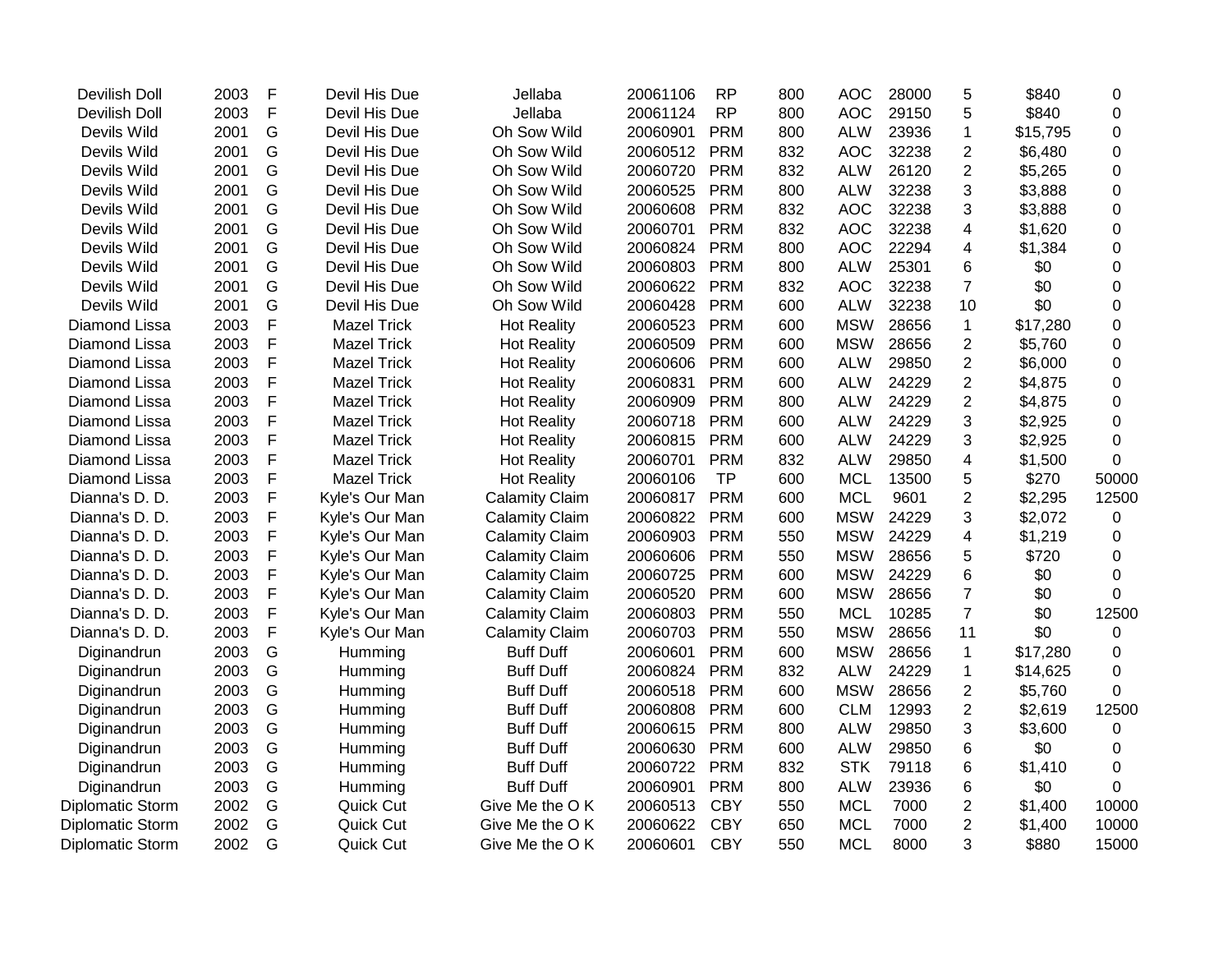| <b>Diplomatic Storm</b> | 2002 | G             | Quick Cut             | Give Me the OK          | 20060804 | <b>CBY</b> | 550 | <b>MCL</b> | 7212  | 5                       | \$70     | 10000            |
|-------------------------|------|---------------|-----------------------|-------------------------|----------|------------|-----|------------|-------|-------------------------|----------|------------------|
| Diplomatic Storm        | 2002 | G             | Quick Cut             | Give Me the OK          | 20060708 | <b>CBY</b> | 832 | <b>MCL</b> | 7000  | $\overline{7}$          | \$70     | 10000            |
| Diplomatic Storm        | 2002 | G             | Quick Cut             | Give Me the OK          | 20060901 | <b>CBY</b> | 650 | <b>MCL</b> | 8000  | $\boldsymbol{9}$        | \$80     | 15000            |
| <b>Diplomatic Storm</b> | 2002 | G             | Quick Cut             | Give Me the OK          | 20060429 | <b>PRM</b> | 550 | <b>MCL</b> | 13731 | 4                       | \$690    | 12500            |
| <b>Direct Shot</b>      | 2002 | M             | Shotiche              | <b>Direct Response</b>  | 20060916 | <b>ATO</b> | 650 | <b>CLM</b> | 10070 | $\overline{7}$          | \$300    | 3000             |
| <b>Direct Shot</b>      | 2002 | M             | Shotiche              | <b>Direct Response</b>  | 20060806 | <b>CLS</b> | 600 | <b>CLM</b> | 6042  | $\overline{c}$          | \$1,140  | 5000             |
| <b>Direct Shot</b>      | 2002 | M             | Shotiche              | <b>Direct Response</b>  | 20060826 | <b>CLS</b> | 600 | <b>CLM</b> | 5000  | $\overline{2}$          | \$1,000  | 2500             |
| <b>Direct Shot</b>      | 2002 | M             | Shotiche              | <b>Direct Response</b>  | 20060413 | <b>FON</b> | 600 | <b>CLM</b> | 4300  | $\mathbf{1}$            | \$2,580  | 2500             |
| <b>Direct Shot</b>      | 2002 | M             | Shotiche              | <b>Direct Response</b>  | 20060226 | <b>FON</b> | 400 | <b>CLM</b> | 4800  | $\overline{2}$          | \$960    | 5000             |
| <b>Direct Shot</b>      | 2002 | M             | Shotiche              | <b>Direct Response</b>  | 20060318 | <b>FON</b> | 400 | <b>CLM</b> | 4800  | $\overline{2}$          | \$960    | 5000             |
| <b>Direct Shot</b>      | 2002 | M             | Shotiche              | <b>Direct Response</b>  | 20060430 | <b>FON</b> | 600 | <b>ALW</b> | 9642  | $\overline{2}$          | \$1,900  | $\mathbf 0$      |
| <b>Direct Shot</b>      | 2002 | M             | Shotiche              | <b>Direct Response</b>  | 20060520 | <b>LNN</b> | 600 | <b>ALW</b> | 11130 | 6                       | \$105    | 0                |
| <b>Direct Shot</b>      | 2002 | M             | Shotiche              | <b>Direct Response</b>  | 20060709 | <b>LNN</b> | 600 | <b>CLM</b> | 6400  | 8                       | \$64     | 5000             |
| <b>Direct Shot</b>      | 2002 | M             | Shotiche              | <b>Direct Response</b>  | 20061010 | <b>WDS</b> | 550 | <b>CLM</b> | 4200  | 5                       | \$42     | 5000             |
| Dirt Road Devil         | 1999 | G             | Devil His Due         | Calico Rose             | 20060821 | <b>CLS</b> | 650 | <b>CLM</b> | 5000  | $\overline{\mathbf{4}}$ | \$300    | 2500             |
| Dirt Road Devil         | 1999 | G             | Devil His Due         | Calico Rose             | 20060908 | <b>CLS</b> | 600 | <b>CLM</b> | 5000  | 5                       | \$50     | 2500             |
| Dirt Road Devil         | 1999 | ${\mathsf G}$ | Devil His Due         | Calico Rose             | 20060506 | <b>FON</b> | 650 | <b>CLM</b> | 4300  | $\mathbf 2$             | \$860    | 2500             |
| Dirt Road Devil         | 1999 | G             | Devil His Due         | Calico Rose             | 20060423 | <b>FON</b> | 600 | <b>CLM</b> | 4300  | 5                       | \$43     | 2500             |
| Dirt Road Devil         | 1999 | G             | Devil His Due         | Calico Rose             | 20060312 | <b>FON</b> | 600 | <b>CLM</b> | 5000  | 8                       | \$50     | 3500             |
| Dirt Road Devil         | 1999 | G             | Devil His Due         | Calico Rose             | 20060326 | <b>FON</b> | 600 | <b>CLM</b> | 4300  | 8                       | \$43     | 2500             |
| Dirt Road Devil         | 1999 | G             | Devil His Due         | Calico Rose             | 20060526 | <b>LNN</b> | 800 | <b>CLM</b> | 5000  | $\mathbf{1}$            | \$3,000  | 2500             |
| Dirt Road Devil         | 1999 | G             | Devil His Due         | Calico Rose             | 20060513 | <b>LNN</b> | 600 | <b>CLM</b> | 5000  | 3                       | \$500    | 2500             |
| Dirt Road Devil         | 1999 | G             | Devil His Due         | Calico Rose             | 20060622 | <b>LNN</b> | 832 | <b>CLM</b> | 5000  | 6                       | \$50     | 2500             |
| Dirt Road Devil         | 1999 | G             | Devil His Due         | Calico Rose             | 20060608 | <b>LNN</b> | 832 | <b>CLM</b> | 5000  | 8                       | \$50     | 2500             |
| Distanttrooperjess      | 2004 | G             | Supremo               | Wanling                 | 20060829 | <b>PRM</b> | 600 | <b>MCL</b> | 14116 | 9                       | \$0      | 25000            |
| Dixie Kate              | 2003 | $\mathsf F$   | <b>Dixieland Heat</b> | Honeycomb               | 20060601 | <b>PRM</b> | 600 | <b>MSW</b> | 28656 | 1                       | \$17,280 | $\pmb{0}$        |
| Dixie Kate              | 2003 | $\mathsf F$   | <b>Dixieland Heat</b> | Honeycomb               | 20060718 | <b>PRM</b> | 600 | <b>ALW</b> | 24229 | $\mathbf{1}$            | \$14,625 | $\mathbf 0$      |
| Dixie Kate              | 2003 | $\mathsf F$   | <b>Dixieland Heat</b> | Honeycomb               | 20060808 | <b>PRM</b> | 600 | <b>ALW</b> | 26120 | 1                       | \$15,795 | $\mathbf 0$      |
| Dixie Kate              | 2003 | $\mathsf F$   | <b>Dixieland Heat</b> | Honeycomb               | 20060826 | <b>PRM</b> | 832 | <b>STK</b> | 74000 | $\mathbf{1}$            | \$44,400 | $\mathbf 0$      |
| Dixie Kate              | 2003 | $\mathsf F$   | <b>Dixieland Heat</b> | Honeycomb               | 20060703 | <b>PRM</b> | 600 | <b>ALW</b> | 29850 | $\overline{c}$          | \$6,000  | $\boldsymbol{0}$ |
| Dixie Kate              | 2003 | F             | <b>Dixieland Heat</b> | Honeycomb               | 20060620 | <b>PRM</b> | 550 | <b>ALW</b> | 29850 | 5                       | \$750    | $\boldsymbol{0}$ |
| Dixie Kate              | 2003 | F             | <b>Dixieland Heat</b> | Honeycomb               | 20060909 | <b>PRM</b> | 850 | <b>STK</b> | 77625 | $\overline{7}$          | \$0      | $\mathbf 0$      |
| <b>Dixiesbest</b>       | 2003 | $\mathsf F$   | <b>Dixieland Heat</b> | <b>Miss Distinction</b> | 20060813 | <b>CLS</b> | 600 | <b>MSW</b> | 7500  | $\overline{2}$          | \$1,500  | $\mathbf 0$      |
| <b>Dixiesbest</b>       | 2003 | $\mathsf F$   | <b>Dixieland Heat</b> | <b>Miss Distinction</b> | 20060430 | <b>FON</b> | 600 | <b>MSW</b> | 6663  | 3                       | \$715    | $\boldsymbol{0}$ |
| <b>Dixiesbest</b>       | 2003 | $\mathsf F$   | <b>Dixieland Heat</b> | <b>Miss Distinction</b> | 20060523 | <b>PRM</b> | 600 | <b>MSW</b> | 28656 | 4                       | \$1,440  | $\mathbf 0$      |
| <b>Dixiesbest</b>       | 2003 | $\mathsf F$   | <b>Dixieland Heat</b> | <b>Miss Distinction</b> | 20060703 | <b>PRM</b> | 550 | <b>MSW</b> | 28656 | 6                       | \$0      | 0                |
| <b>Dixiesbest</b>       | 2003 | F             | <b>Dixieland Heat</b> | <b>Miss Distinction</b> | 20060903 | <b>PRM</b> | 550 | <b>MSW</b> | 24229 | 6                       | \$0      | $\mathbf 0$      |
| <b>Dixiesbest</b>       | 2003 | $\mathsf F$   | <b>Dixieland Heat</b> | <b>Miss Distinction</b> | 20060606 | <b>PRM</b> | 550 | <b>MSW</b> | 28656 | $\overline{7}$          | \$0      | $\mathbf 0$      |
| <b>Dixiesbest</b>       | 2003 | $\mathsf{F}$  | <b>Dixieland Heat</b> | <b>Miss Distinction</b> | 20060620 | <b>PRM</b> | 600 | <b>MSW</b> | 28656 | $\overline{7}$          | \$0      | $\mathbf 0$      |
| <b>Dixiesbest</b>       | 2003 | F             | Dixieland Heat        | <b>Miss Distinction</b> | 20060725 | <b>PRM</b> | 600 | <b>MSW</b> | 24229 | $\overline{7}$          | \$0      | $\mathbf 0$      |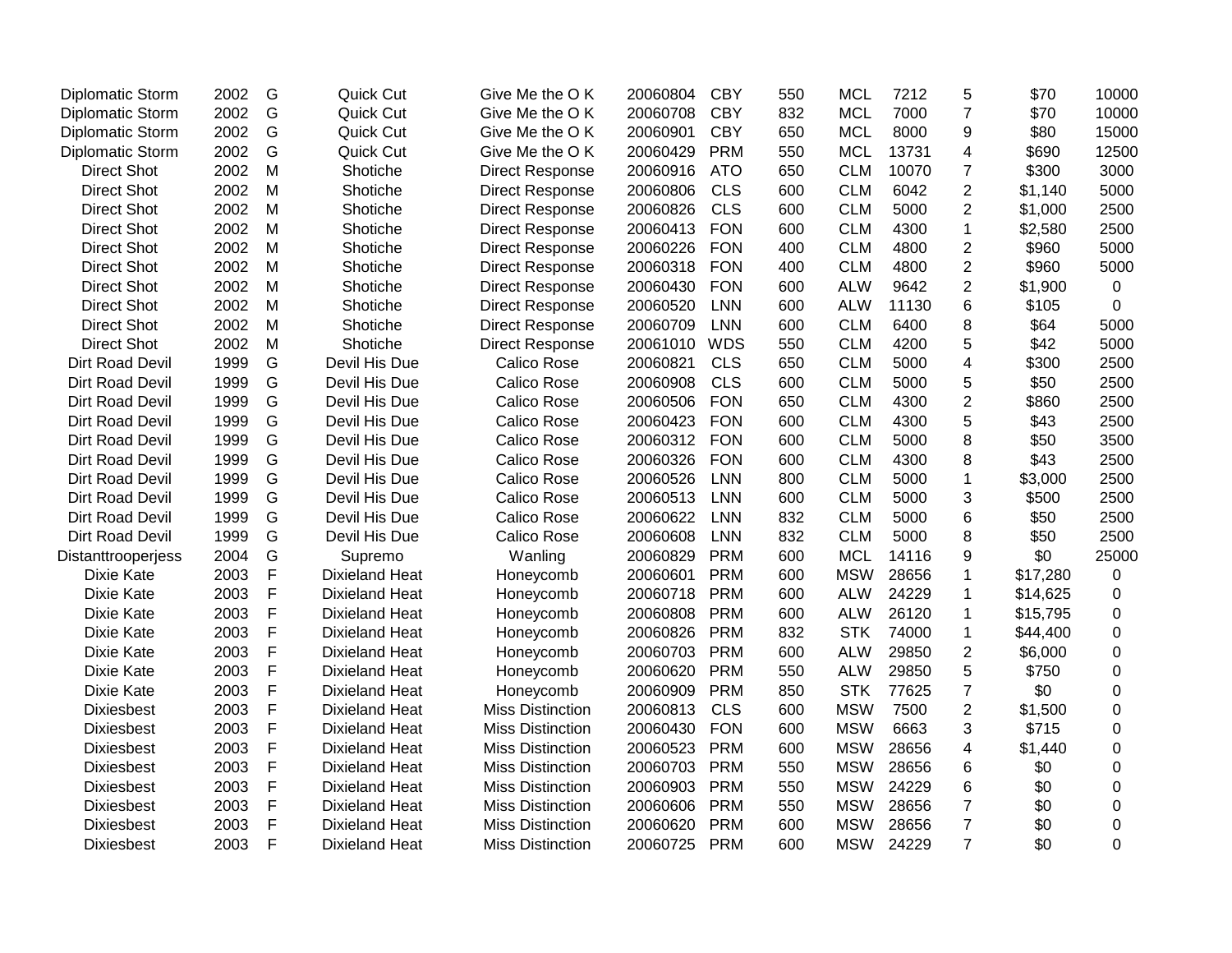| Do You Dare     | 2003 | $\mathsf{F}$ | <b>Dazzling Falls</b> | Dare a Loon           | 20060813 | <b>CLS</b> | 600 | <b>MSW</b> | 7500  | 5              | \$75     | 0           |
|-----------------|------|--------------|-----------------------|-----------------------|----------|------------|-----|------------|-------|----------------|----------|-------------|
| Do You Dare     | 2003 | F            | <b>Dazzling Falls</b> | Dare a Loon           | 20060902 | <b>CLS</b> | 832 | <b>MCL</b> | 5000  | 8              | \$50     | 5000        |
| Doc Tanner      | 2001 | G            | <b>Blumin Affair</b>  | <b>Stat N Rose</b>    | 20060915 | <b>ATO</b> | 600 | <b>CLM</b> | 10061 | 5              | \$325    | 5000        |
| Doc Tanner      | 2001 | G            | <b>Blumin Affair</b>  | <b>Stat N Rose</b>    | 20060331 | <b>FON</b> | 400 | <b>CLM</b> | 4800  | $\mathbf 1$    | \$2,880  | 5000        |
| Doc Tanner      | 2001 | G            | <b>Blumin Affair</b>  | Stat N Rose           | 20060421 | <b>FON</b> | 650 | <b>CLM</b> | 5000  | 5              | \$50     | 3500        |
| Doc Tanner      | 2001 | G            | <b>Blumin Affair</b>  | <b>Stat N Rose</b>    | 20060311 | <b>FON</b> | 600 | <b>CLM</b> | 4800  | 6              | \$48     | 5000        |
| Doc Tanner      | 2001 | G            | <b>Blumin Affair</b>  | Stat N Rose           | 20060630 | LNN        | 600 | <b>CLM</b> | 6400  | 1              | \$3,840  | 5000        |
| Doc Tanner      | 2001 | G            | <b>Blumin Affair</b>  | <b>Stat N Rose</b>    | 20060616 | <b>LNN</b> | 600 | <b>CLM</b> | 6400  | 4              | \$256    | 5000        |
| Doc Tanner      | 2001 | G            | <b>Blumin Affair</b>  | <b>Stat N Rose</b>    | 20060714 | <b>LNN</b> | 600 | <b>CLM</b> | 5125  | $\overline{7}$ | \$50     | 2500        |
| Doc Tanner      | 2001 | G            | <b>Blumin Affair</b>  | <b>Stat N Rose</b>    | 20060602 | LNN        | 600 | <b>CLM</b> | 6400  | 9              | \$64     | 5000        |
| Donaren         | 2002 | M            | <b>Perfect Vision</b> | Pay Me Now            | 20060603 | <b>PRM</b> | 832 | <b>ALW</b> | 29850 | 1              | \$18,000 | 0           |
| Donaren         | 2002 | M            | Perfect Vision        | Pay Me Now            | 20060520 | <b>PRM</b> | 800 | <b>ALW</b> | 29850 | 2              | \$6,000  | 0           |
| Donaren         | 2002 | M            | Perfect Vision        | Pay Me Now            | 20060624 | <b>PRM</b> | 832 | <b>AOC</b> | 32238 | $\overline{2}$ | \$6,480  | 0           |
| Donaren         | 2002 | M            | <b>Perfect Vision</b> | Pay Me Now            | 20060831 | <b>PRM</b> | 800 | <b>CLM</b> | 9731  | $\overline{2}$ | \$2,025  | 7500        |
| Donaren         | 2002 | M            | Perfect Vision        | Pay Me Now            | 20060506 | <b>PRM</b> | 832 | <b>ALW</b> | 29850 | 3              | \$3,600  | 0           |
| Donaren         | 2002 | M            | Perfect Vision        | Pay Me Now            | 20060817 | <b>PRM</b> | 800 | <b>CLM</b> | 14921 | 5              | \$345    | 15000       |
| Donaren         | 2002 | M            | <b>Perfect Vision</b> | Pay Me Now            | 20060722 | <b>PRM</b> | 832 | <b>ALW</b> | 20319 | $\overline{7}$ | \$0      | 0           |
| Donaren         | 2002 | M            | <b>Perfect Vision</b> | Pay Me Now            | 20060422 | <b>PRM</b> | 550 | <b>ALW</b> | 29850 | 9              | \$0      | $\Omega$    |
| Donaren         | 2002 | M            | <b>Perfect Vision</b> | Pay Me Now            | 20060927 | <b>WDS</b> | 800 | <b>ALW</b> | 8000  | 1              | \$4,800  | $\mathbf 0$ |
| Donaren         | 2002 | M            | Perfect Vision        | Pay Me Now            | 20061015 | <b>WDS</b> | 850 | <b>STK</b> | 20000 | $\overline{7}$ | \$0      | $\mathbf 0$ |
| Don't Back Down | 2001 | G            | Well Decorated        | Pants On Fire         | 20060414 | <b>FON</b> | 400 | <b>CLM</b> | 4800  | 5              | \$48     | 5000        |
| Don't Back Down | 2001 | G            | Well Decorated        | Pants On Fire         | 20060423 | <b>FON</b> | 400 | <b>CLM</b> | 4876  | 5              | \$46     | 5000        |
| Don't Back Down | 2001 | G            | Well Decorated        | Pants On Fire         | 20060701 | <b>LNN</b> | 600 | <b>CLM</b> | 5400  | 1              | \$3,240  | 5000        |
| Don't Back Down | 2001 | G            | Well Decorated        | Pants On Fire         | 20060617 | <b>LNN</b> | 600 | <b>CLM</b> | 5400  | 3              | \$648    | 5000        |
| Don't Back Down | 2001 | G            | <b>Well Decorated</b> | Pants On Fire         | 20060527 | <b>LNN</b> | 600 | <b>CLM</b> | 5400  | 6              | \$54     | 5000        |
| Don't Back Down | 2001 | G            | Well Decorated        | Pants On Fire         | 20060512 | <b>LNN</b> | 600 | <b>CLM</b> | 5400  | $\overline{7}$ | \$54     | 5000        |
| Dr. Dazzle      | 2000 | G            | <b>Dazzling Falls</b> | Good An' Sweet        | 20060730 | <b>CLS</b> | 832 | <b>CLM</b> | 5100  | $\mathbf 1$    | \$3,060  | 5000        |
| Dr. Dazzle      | 2000 | G            | <b>Dazzling Falls</b> | Good An' Sweet        | 20060421 | <b>FON</b> | 600 | <b>ALW</b> | 7500  | 6              | \$75     | 0           |
| Dr. Dazzle      | 2000 | G            | <b>Dazzling Falls</b> | Good An' Sweet        | 20060528 | <b>LNN</b> | 832 | <b>ALW</b> | 9500  | $\overline{2}$ | \$1,900  | 0           |
| Dr. Dazzle      | 2000 | G            | <b>Dazzling Falls</b> | Good An' Sweet        | 20060716 | <b>LNN</b> | 832 | <b>CLM</b> | 5800  | $\overline{2}$ | \$1,160  | 5000        |
| Dr. Dazzle      | 2000 | G            | <b>Dazzling Falls</b> | Good An' Sweet        | 20060513 | <b>LNN</b> | 800 | <b>ALW</b> | 9500  | 3              | \$1,045  | 0           |
| Dr. Dazzle      | 2000 | G            | <b>Dazzling Falls</b> | Good An' Sweet        | 20060704 | <b>LNN</b> | 832 | <b>ALW</b> | 9500  | 3              | \$1,045  | 0           |
| Dr. Dazzle      | 2000 | G            | <b>Dazzling Falls</b> | Good An' Sweet        | 20060618 | <b>LNN</b> | 832 | <b>ALW</b> | 10212 | 6              | \$95     | $\Omega$    |
| Dream On Boys   | 2001 | G            | Gemini Dreamer        | <b>Glencliff Miss</b> | 20060825 | <b>CLS</b> | 600 | <b>MCL</b> | 5000  | $\overline{2}$ | \$1,000  | 5000        |
| Dream On Boys   | 2001 | G            | Gemini Dreamer        | <b>Glencliff Miss</b> | 20060903 | <b>CLS</b> | 600 | <b>MCL</b> | 5000  | $\overline{2}$ | \$1,000  | 5000        |
| Dream On Boys   | 2001 | G            | Gemini Dreamer        | <b>Glencliff Miss</b> | 20060910 | <b>CLS</b> | 600 | <b>MCL</b> | 5000  | 3              | \$550    | 5000        |
| Dream On Boys   | 2001 | G            | Gemini Dreamer        | <b>Glencliff Miss</b> | 20060805 | <b>CLS</b> | 600 | <b>MCL</b> | 5000  | 4              | \$200    | 5000        |
| Dream On Boys   | 2001 | G            | Gemini Dreamer        | <b>Glencliff Miss</b> | 20060311 | <b>FON</b> | 400 | <b>MCL</b> | 4300  | $\overline{c}$ | \$860    | 10000       |
| Dream On Boys   | 2001 | G            | Gemini Dreamer        | <b>Glencliff Miss</b> | 20060331 | <b>FON</b> | 600 | <b>MSW</b> | 6500  | 2              | \$1,300  | 0           |
| Dream On Boys   | 2001 | G            | Gemini Dreamer        | <b>Glencliff Miss</b> | 20060603 | <b>LNN</b> | 600 | <b>MCL</b> | 6000  | 4              | \$360    | 10000       |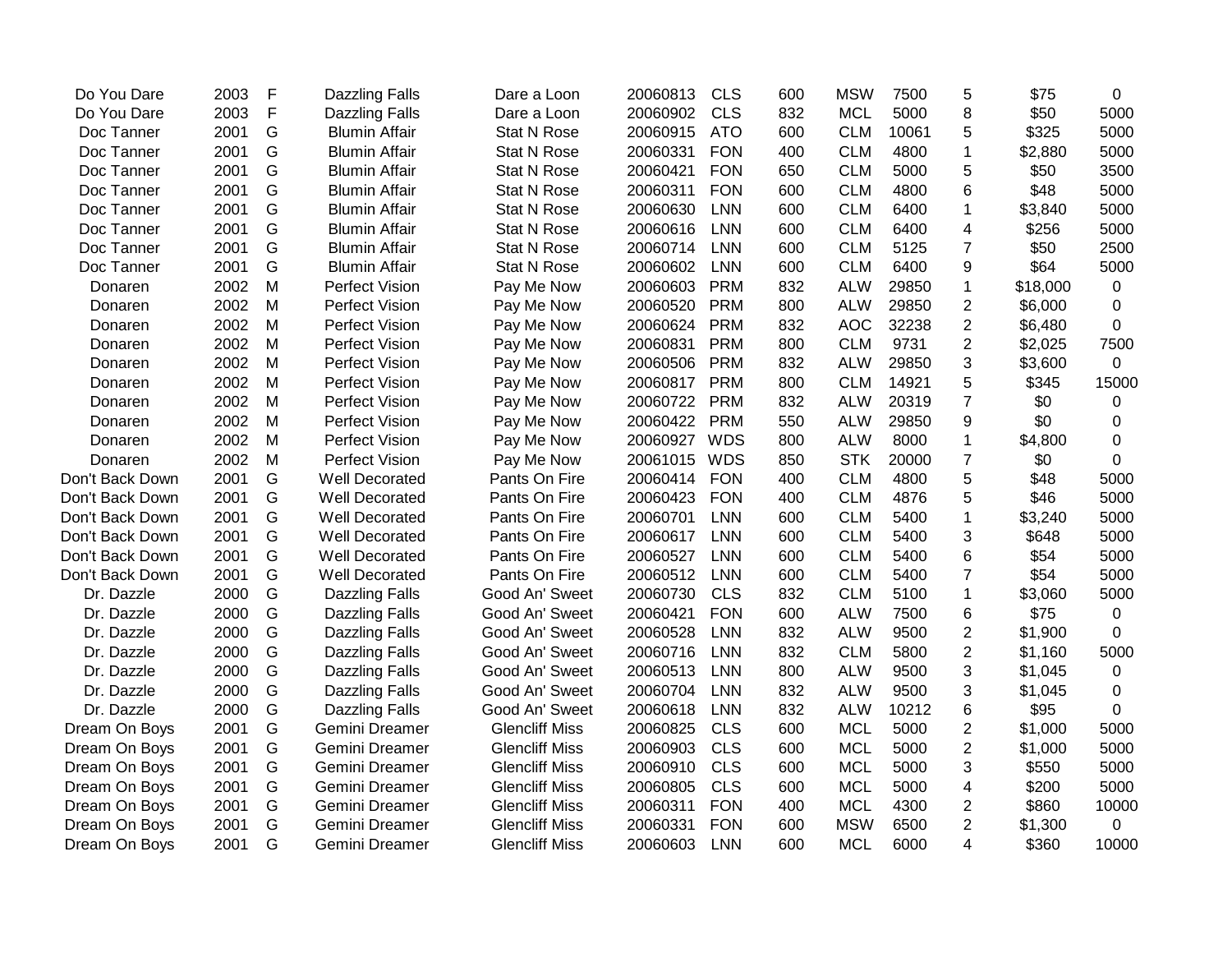| Dream On Boys      | 2001 | G           | Gemini Dreamer | <b>Glencliff Miss</b>    | 20060527 | <b>LNN</b> | 450 | <b>MCL</b> | 5000  | 5              | \$50    | 5000             |
|--------------------|------|-------------|----------------|--------------------------|----------|------------|-----|------------|-------|----------------|---------|------------------|
| Dream On Boys      | 2001 | G           | Gemini Dreamer | <b>Glencliff Miss</b>    | 20060630 | <b>LNN</b> | 600 | <b>MCL</b> | 6000  | 5              | \$60    | 10000            |
| Dream On Boys      | 2001 | G           | Gemini Dreamer | <b>Glencliff Miss</b>    | 20060925 | <b>WDS</b> | 550 | <b>MCL</b> | 4000  | $\overline{2}$ | \$800   | 10000            |
| Dream On Boys      | 2001 | G           | Gemini Dreamer | <b>Glencliff Miss</b>    | 20061021 | <b>WDS</b> | 600 | <b>MCL</b> | 4000  | $\overline{2}$ | \$800   | 10000            |
| Dream On Boys      | 2001 | G           | Gemini Dreamer | <b>Glencliff Miss</b>    | 20061004 | <b>WDS</b> | 600 | <b>MCL</b> | 4000  | 3              | \$360   | 10000            |
| Dreary             | 2003 | G           | King of Scat   | <b>Easter Mist</b>       | 20060520 | <b>PRM</b> | 550 | <b>MCL</b> | 13731 | 1              | \$8,280 | 12500            |
| Dreary             | 2003 | G           | King of Scat   | <b>Easter Mist</b>       | 20060606 | <b>PRM</b> | 600 | <b>CLM</b> | 15522 | 1              | \$9,360 | 12500            |
| Dreary             | 2003 | G           | King of Scat   | <b>Easter Mist</b>       | 20060728 | <b>PRM</b> | 600 | <b>CLM</b> | 9206  | $\mathbf 1$    | \$6,075 | 7500             |
| Dreary             | 2003 | G           | King of Scat   | <b>Easter Mist</b>       | 20060623 | <b>PRM</b> | 550 | <b>CLM</b> | 10555 | $\overline{2}$ | \$2,470 | 7500             |
| Dreary             | 2003 | G           | King of Scat   | <b>Easter Mist</b>       | 20060422 | <b>PRM</b> | 550 | <b>MSW</b> | 28656 | 4              | \$1,440 | $\mathbf 0$      |
| Dreary             | 2003 | G           | King of Scat   | <b>Easter Mist</b>       | 20060714 | <b>PRM</b> | 600 | <b>CLM</b> | 9206  | 5              | \$225   | 7500             |
| Dreary             | 2003 | G           | King of Scat   | <b>Easter Mist</b>       | 20060511 | <b>PRM</b> | 550 | <b>MSW</b> | 28656 | 8              | \$0     | 0                |
| Dreary             | 2003 | G           | King of Scat   | <b>Easter Mist</b>       | 20060810 | <b>PRM</b> | 800 | <b>ALW</b> | 24229 | 8              | \$0     | 0                |
| Dreary             | 2003 | G           | King of Scat   | <b>Easter Mist</b>       | 20060825 | <b>PRM</b> | 600 | <b>ALW</b> | 24229 | 9              | \$0     | 0                |
| <b>Driven West</b> | 2003 | G           | West Buoyant   | <b>Pleasantly Driven</b> | 20060729 | <b>CLS</b> | 600 | <b>MSW</b> | 7500  | 3              | \$900   | 0                |
| <b>Driven West</b> | 2003 | G           | West Buoyant   | <b>Pleasantly Driven</b> | 20060910 | <b>CLS</b> | 832 | <b>MSW</b> | 7688  | 3              | \$825   | $\boldsymbol{0}$ |
| <b>Driven West</b> | 2003 | G           | West Buoyant   | <b>Pleasantly Driven</b> | 20060903 | <b>CLS</b> | 600 | <b>MSW</b> | 7500  | 5              | \$75    | $\mathbf 0$      |
| <b>Driven West</b> | 2003 | G           | West Buoyant   | <b>Pleasantly Driven</b> | 20060423 | <b>FON</b> | 600 | <b>MSW</b> | 6500  | $\overline{2}$ | \$1,300 | $\mathbf 0$      |
| <b>Driven West</b> | 2003 | G           | West Buoyant   | <b>Pleasantly Driven</b> | 20060212 | <b>FON</b> | 400 | <b>MSW</b> | 6500  | $\overline{4}$ | \$390   | $\mathbf 0$      |
| <b>Driven West</b> | 2003 | G           | West Buoyant   | <b>Pleasantly Driven</b> | 20060303 | <b>FON</b> | 600 | <b>MSW</b> | 6663  | 4              | \$260   | $\overline{0}$   |
| <b>Driven West</b> | 2003 | G           | West Buoyant   | <b>Pleasantly Driven</b> | 20060317 | <b>FON</b> | 600 | <b>MSW</b> | 6500  | 4              | \$260   | 0                |
| <b>Driven West</b> | 2003 | G           | West Buoyant   | <b>Pleasantly Driven</b> | 20060413 | <b>FON</b> | 600 | <b>MSW</b> | 6500  | 4              | \$260   | 0                |
| <b>Driven West</b> | 2003 | G           | West Buoyant   | <b>Pleasantly Driven</b> | 20060331 | <b>FON</b> | 600 | <b>MSW</b> | 6500  | 5              | \$65    | 0                |
| <b>Driven West</b> | 2003 | G           | West Buoyant   | <b>Pleasantly Driven</b> | 20060520 | <b>LNN</b> | 800 | <b>MSW</b> | 9500  | $\overline{2}$ | \$1,900 | 0                |
| <b>Driven West</b> | 2003 | G           | West Buoyant   | <b>Pleasantly Driven</b> | 20060708 | <b>LNN</b> | 600 | <b>MSW</b> | 9500  | 3              | \$1,045 | $\mathbf 0$      |
| <b>Driven West</b> | 2003 | G           | West Buoyant   | <b>Pleasantly Driven</b> | 20060623 | <b>LNN</b> | 600 | <b>MSW</b> | 9500  | $\overline{7}$ | \$95    | 0                |
| Duchess of Luck    | 2003 | $\mathsf F$ | Best of Luck   | <b>Dazzling Duchess</b>  | 20060601 | <b>PRM</b> | 600 | <b>CLM</b> | 18020 | $\overline{2}$ | \$4,420 | 25000            |
| Duchess of Luck    | 2003 | F           | Best of Luck   | <b>Dazzling Duchess</b>  | 20060620 | <b>PRM</b> | 550 | <b>ALW</b> | 29850 | $\overline{2}$ | \$6,000 | 0                |
| Duchess of Luck    | 2003 | F           | Best of Luck   | <b>Dazzling Duchess</b>  | 20060509 | <b>PRM</b> | 600 | <b>ALW</b> | 29850 | 3              | \$3,600 | $\overline{0}$   |
| Duchess of Luck    | 2003 | F           | Best of Luck   | <b>Dazzling Duchess</b>  | 20060523 | <b>PRM</b> | 600 | <b>ALW</b> | 29850 | 6              | \$0     | 0                |
| Duchess of Luck    | 2003 | F           | Best of Luck   | <b>Dazzling Duchess</b>  | 20060422 | <b>PRM</b> | 550 | <b>ALW</b> | 29850 | 10             | \$0     | $\mathbf 0$      |
| Duckberg Flyer     | 2001 | G           | Temptor        | Cora Ten Times           | 20060519 | <b>PRM</b> | 600 | <b>CLM</b> | 10555 | $\overline{7}$ | \$0     | 7500             |
| Duckberg Flyer     | 2001 | G           | Temptor        | Cora Ten Times           | 20060623 | <b>PRM</b> | 550 | <b>CLM</b> | 10555 | $\overline{7}$ | \$0     | 7500             |
| Duckberg Flyer     | 2001 | G           | Temptor        | Cora Ten Times           | 20060714 | <b>PRM</b> | 600 | <b>CLM</b> | 9206  | 8              | \$0     | 7500             |
| Duckberg Flyer     | 2001 | G           | Temptor        | Cora Ten Times           | 20060728 | <b>PRM</b> | 600 | <b>CLM</b> | 9206  | 8              | \$0     | 7500             |
| Duckberg Flyer     | 2001 | G           | Temptor        | Cora Ten Times           | 20060616 | <b>PRM</b> | 600 | <b>CLM</b> | 10070 | 10             | \$0     | 7500             |
| Duke's Hi          | 2000 | G           | Duke's Cup     | <b>Peaceful Mouse</b>    | 20060211 | <b>FON</b> | 400 | <b>CLM</b> | 4600  | 8              | \$46    | 5000             |
| Duke's Hi          | 2000 | G           | Duke's Cup     | Peaceful Mouse           | 20060311 | <b>FON</b> | 600 | <b>CLM</b> | 4600  | 9              | \$46    | 5000             |
| Duke's Hi          | 2000 | G           | Duke's Cup     | <b>Peaceful Mouse</b>    | 20060326 | <b>FON</b> | 400 | <b>CLM</b> | 4300  | 10             | \$43    | 2500             |
| Dumtell            | 2001 | M           | Dumaani        | <b>Tellitlikeitis</b>    | 20060720 | <b>SRP</b> | 650 | <b>CLM</b> | 7800  | $\mathbf{1}$   | \$4,680 | 5500             |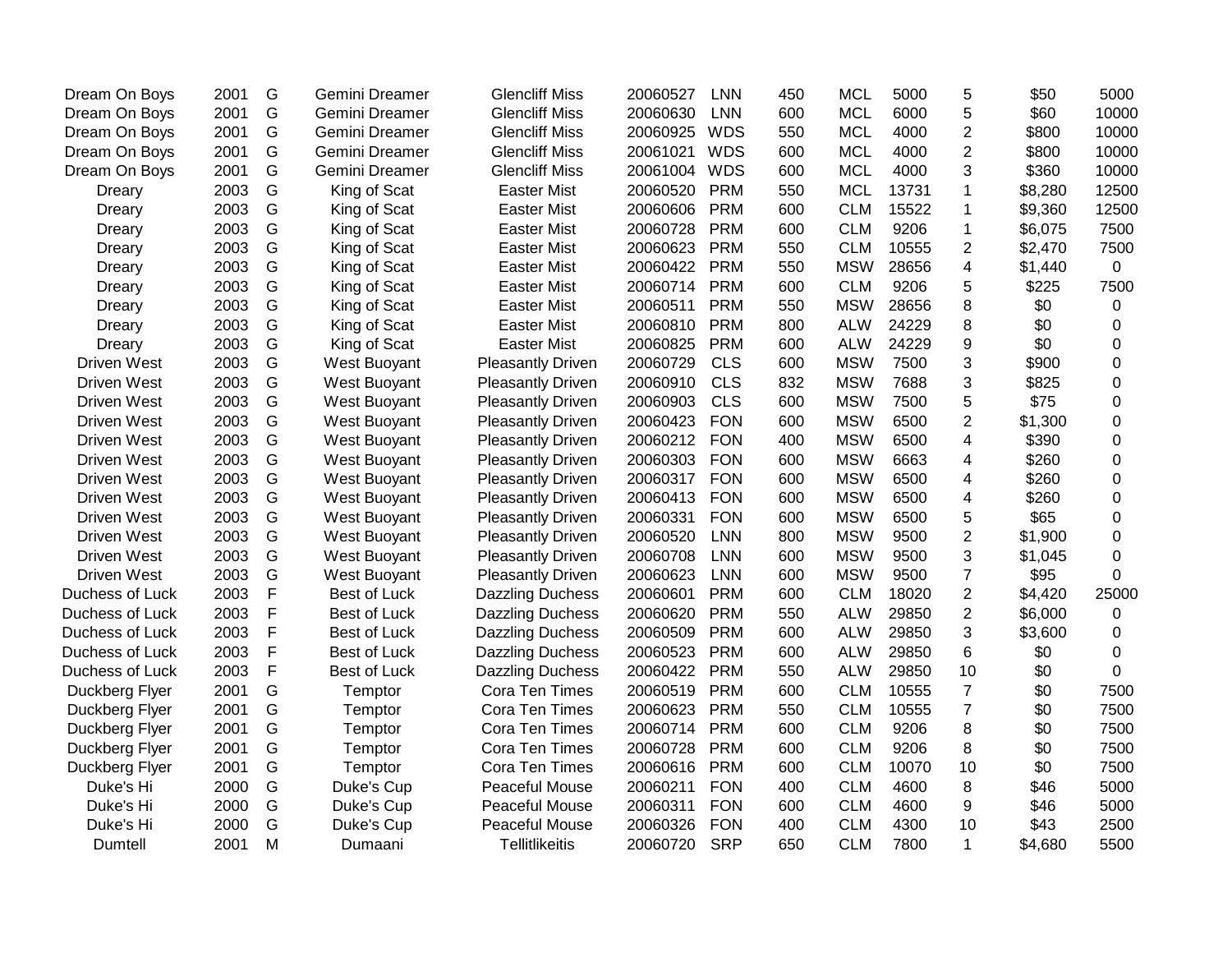| Dumtell            | 2001 | М | Dumaani              | <b>Tellitlikeitis</b> | 20060730 | <b>SRP</b> | 650 | <b>CLM</b> | 7800  | $\overline{2}$ | \$1,716  | 5500      |
|--------------------|------|---|----------------------|-----------------------|----------|------------|-----|------------|-------|----------------|----------|-----------|
| Dumtell            | 2001 | M | Dumaani              | <b>Tellitlikeitis</b> | 20060810 | <b>SRP</b> | 650 | <b>CLM</b> | 7800  | 3              | \$780    | 5500      |
| Dumtell            | 2001 | M | Dumaani              | Tellitlikeitis        | 20060622 | <b>SRP</b> | 450 | <b>CLM</b> | 7800  | $\overline{7}$ | \$78     | 5500      |
| Dumtell            | 2001 | M | Dumaani              | <b>Tellitlikeitis</b> | 20060207 | <b>SUN</b> | 600 | <b>CLM</b> | 9800  | $\mathbf 1$    | \$5,880  | 5000      |
| Dumtell            | 2001 | M | Dumaani              | <b>Tellitlikeitis</b> | 20060411 | <b>SUN</b> | 600 | <b>CLM</b> | 9800  | $\overline{1}$ | \$5,880  | 5000      |
| Dumtell            | 2001 | M | Dumaani              | Tellitlikeitis        | 20060103 | <b>SUN</b> | 550 | <b>CLM</b> | 9700  | $\overline{2}$ | \$2,134  | 5000      |
| Dumtell            | 2001 | M | Dumaani              | Tellitlikeitis        | 20060117 | <b>SUN</b> | 650 | <b>CLM</b> | 9800  | $\overline{2}$ | \$2,107  | 5000      |
| Dumtell            | 2001 | M | Dumaani              | <b>Tellitlikeitis</b> | 20060321 | <b>SUN</b> | 550 | <b>CLM</b> | 9800  | 3              | \$980    | 5000      |
| Dumtell            | 2001 | М | Dumaani              | <b>Tellitlikeitis</b> | 20060304 | <b>SUN</b> | 650 | <b>CLM</b> | 9800  | 4              | \$392    | 5000      |
| <b>Dustexpress</b> | 2002 | M | Mr. Goldust          | Annie's Express       | 20060331 | <b>FON</b> | 600 | <b>CLM</b> | 4600  | 5              | \$46     | 5000      |
| <b>Dustexpress</b> | 2002 | M | Mr. Goldust          | Annie's Express       | 20060225 | <b>FON</b> | 400 | <b>CLM</b> | 4669  | 6              | \$46     | 5000      |
| <b>Dustexpress</b> | 2002 | M | Mr. Goldust          | Annie's Express       | 20060409 | <b>FON</b> | 800 | <b>CLM</b> | 4600  | 7              | \$46     | 5000      |
| Dynamic Affair     | 2003 | G | <b>Blumin Affair</b> | Scenic Screen         | 20060616 | <b>PRM</b> | 600 | <b>MSW</b> | 28656 | $\mathbf{1}$   | \$17,280 | $\pmb{0}$ |
| Dynamic Affair     | 2003 | G | <b>Blumin Affair</b> | Scenic Screen         | 20060714 | <b>PRM</b> | 600 | <b>ALW</b> | 24229 | $\mathbf 1$    | \$14,625 | 0         |
| Dynamic Affair     | 2003 | G | <b>Blumin Affair</b> | Scenic Screen         | 20060804 | <b>PRM</b> | 600 | <b>ALW</b> | 23595 | $\mathbf{1}$   | \$15,795 | 0         |
| Dynamic Affair     | 2003 | G | <b>Blumin Affair</b> | Scenic Screen         | 20060511 | <b>PRM</b> | 550 | <b>MSW</b> | 28656 | 3              | \$3,456  | 0         |
| Dynamic Affair     | 2003 | G | <b>Blumin Affair</b> | Scenic Screen         | 20060629 | <b>PRM</b> | 832 | <b>ALW</b> | 29850 | 3              | \$3,600  | 0         |
| Dynamic Affair     | 2003 | G | <b>Blumin Affair</b> | Scenic Screen         | 20060826 | <b>PRM</b> | 850 | <b>STK</b> | 73500 | 4              | \$3,675  | 0         |
| Dynamic Affair     | 2003 | G | <b>Blumin Affair</b> | Scenic Screen         | 20060902 | <b>PRM</b> | 600 | <b>ALW</b> | 21206 | 4              | \$1,316  | 0         |
| Dynamic Affair     | 2003 | G | <b>Blumin Affair</b> | Scenic Screen         | 20060527 | <b>PRM</b> | 600 | <b>MSW</b> | 28656 | 5              | \$720    | 0         |
| Ebony Lady         | 2001 | M | Slewdledo            | <b>Summer Shade</b>   | 20060714 | <b>NP</b>  | 650 | <b>CLM</b> | 19200 | $\mathbf{1}$   | \$10,692 | 30000     |
| Ebony Lady         | 2001 | M | Slewdledo            | <b>Summer Shade</b>   | 20060816 | <b>NP</b>  | 650 | <b>AOC</b> | 20604 | $\mathbf{1}$   | \$11,327 | 0         |
| Ebony Lady         | 2001 | M | Slewdledo            | <b>Summer Shade</b>   | 20060729 | <b>NP</b>  | 650 | <b>AOC</b> | 22745 | $\overline{2}$ | \$3,569  | 0         |
| Ebony Lady         | 2001 | M | Slewdledo            | Summer Shade          | 20060904 | <b>NP</b>  | 800 | <b>ALW</b> | 28226 | 5              | \$431    | 0         |
| Ebony Lady         | 2001 | M | Slewdledo            | Summer Shade          | 20060613 | <b>PRM</b> | 600 | <b>AOC</b> | 32238 | $\mathbf{1}$   | \$19,440 | 25000     |
| Ebony Lady         | 2001 | M | Slewdledo            | <b>Summer Shade</b>   | 20060627 | <b>PRM</b> | 600 | <b>AOC</b> | 32238 | $\mathbf{1}$   | \$19,440 | 25000     |
| Ebony Lady         | 2001 | M | Slewdledo            | <b>Summer Shade</b>   | 20060523 | <b>PRM</b> | 600 | <b>ALW</b> | 27972 | 3              | \$4,212  | $\pmb{0}$ |
| Ebony Lady         | 2001 | M | Slewdledo            | <b>Summer Shade</b>   | 20060421 | <b>PRM</b> | 600 | <b>ALW</b> | 42984 | 4              | \$2,160  | 0         |
| Ebony Lady         | 2001 | M | Slewdledo            | <b>Summer Shade</b>   | 20060513 | <b>PRM</b> | 600 | <b>STK</b> | 65000 | 5              | \$1,950  | 0         |
| El Spedito         | 2000 | G | Wild Invader         | <b>Triple Nickel</b>  | 20061020 | <b>HOO</b> | 600 | <b>CLM</b> | 9000  | 10             | \$45     | 4000      |
| El Spedito         | 2000 | G | Wild Invader         | <b>Triple Nickel</b>  | 20060817 | <b>PRM</b> | 600 | <b>CLM</b> | 11048 | $\overline{4}$ | \$608    | 5000      |
| El Spedito         | 2000 | G | Wild Invader         | <b>Triple Nickel</b>  | 20060520 | <b>PRM</b> | 600 | <b>CLM</b> | 12900 | 8              | \$0      | 5000      |
| El Spedito         | 2000 | G | Wild Invader         | <b>Triple Nickel</b>  | 20060509 | <b>PRM</b> | 600 | <b>CLM</b> | 18000 | 9              | \$0      | 10000     |
| El Spedito         | 2000 | G | Wild Invader         | <b>Triple Nickel</b>  | 20060901 | <b>PRM</b> | 550 | <b>CLM</b> | 9630  | 9              | \$0      | 5000      |
| El Spedito         | 2000 | G | Wild Invader         | <b>Triple Nickel</b>  | 20060922 | <b>TP</b>  | 550 | <b>CLM</b> | 7000  | 5              | \$140    | 5000      |
| Elite Lady         | 2002 | M | Lord Carson          | <b>Honorary Guest</b> | 20060509 | <b>PRM</b> | 600 | <b>AOC</b> | 33237 | 1              | \$21,060 | $\pmb{0}$ |
| <b>Elite Lady</b>  | 2002 | M | Lord Carson          | <b>Honorary Guest</b> | 20060529 | <b>PRM</b> | 600 | <b>ALW</b> | 32238 | $\mathbf 1$    | \$19,440 | 0         |
| <b>Elite Lady</b>  | 2002 | M | Lord Carson          | <b>Honorary Guest</b> | 20060722 | <b>PRM</b> | 832 | <b>CLM</b> | 20947 | 1              | \$13,365 | 18000     |
| <b>Elite Lady</b>  | 2002 | M | Lord Carson          | <b>Honorary Guest</b> | 20060826 | <b>PRM</b> | 832 | <b>STK</b> | 79200 | $\mathbf 1$    | \$47,520 | $\pmb{0}$ |
| <b>Elite Lady</b>  | 2002 | M | Lord Carson          | <b>Honorary Guest</b> | 20060502 | <b>PRM</b> | 600 | <b>ALW</b> | 32238 | $\overline{2}$ | \$6,480  | 0         |
|                    |      |   |                      |                       |          |            |     |            |       |                |          |           |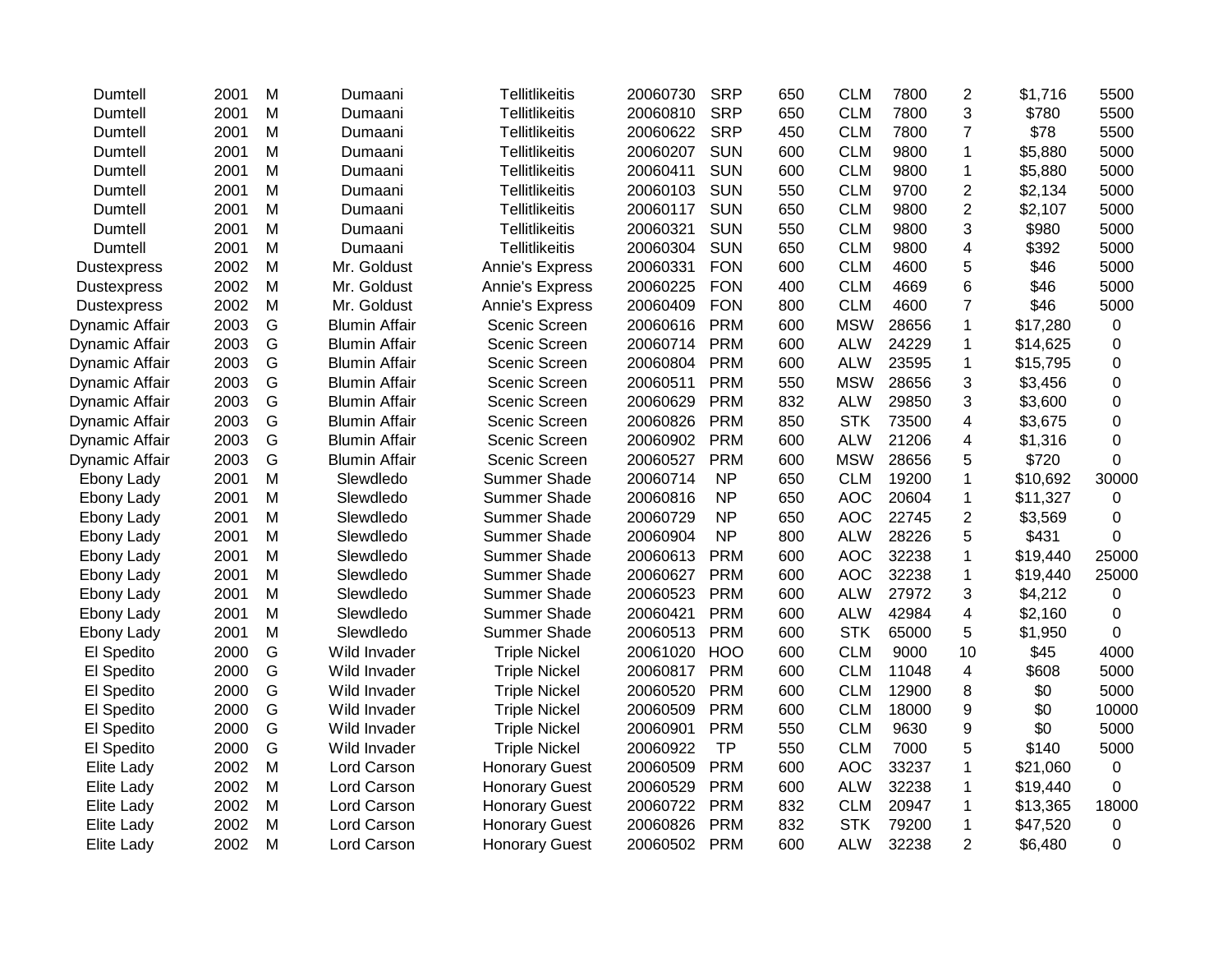| <b>Elite Lady</b>        | 2002 | M            | Lord Carson           | <b>Honorary Guest</b>     | 20060819 | PRM        | 600 | <b>STK</b> | 40700 | 4              | \$2,700  | 0              |
|--------------------------|------|--------------|-----------------------|---------------------------|----------|------------|-----|------------|-------|----------------|----------|----------------|
| Elite Lady               | 2002 | M            | Lord Carson           | <b>Honorary Guest</b>     | 20060627 | <b>PRM</b> | 600 | <b>AOC</b> | 32238 | 5              | \$810    | 25000          |
| Elite Lady               | 2002 | M            | Lord Carson           | <b>Honorary Guest</b>     | 20060908 | <b>PRM</b> | 850 | <b>STK</b> | 40000 | $\overline{7}$ | \$0      | 0              |
| Ema Hunter               | 2003 | $\mathsf{F}$ | <b>Halory Hunter</b>  | Emalilly                  | 20060318 | <b>TUP</b> | 650 | <b>STK</b> | 40000 | 4              | \$2,400  | 0              |
| Emily's Secret           | 2000 | M            | <b>Big Splash</b>     | Hour Partytime Gal        | 20060331 | <b>HAW</b> | 600 | <b>CLM</b> | 9500  | 5              | \$285    | 5000           |
| <b>Emily's Secret</b>    | 2000 | M            | <b>Big Splash</b>     | Hour Partytime Gal        | 20060615 | <b>PRM</b> | 600 | <b>CLM</b> | 13000 | <b>FF</b>      | \$0      | 12500          |
| <b>Empowered Sharkey</b> | 2002 | G            | Sharkey               | <b>Empowered Princess</b> | 20060128 | OP         | 550 | <b>MCL</b> | 11500 | 11             | \$0      | 20000          |
| <b>Empowered Sharkey</b> | 2002 | G            | Sharkey               | <b>Empowered Princess</b> | 20060211 | OP         | 600 | <b>MCL</b> | 9000  | <b>FF</b>      | \$0      | 15000          |
| <b>Engaging Lover</b>    | 2004 | G            | <b>Friendly Lover</b> | <b>Blushing Ensign</b>    | 20060722 | <b>CBY</b> | 550 | <b>STK</b> | 40000 | 9              | \$400    | 0              |
| <b>Engaging Lover</b>    | 2004 | G            | <b>Friendly Lover</b> | <b>Blushing Ensign</b>    | 20060630 | <b>PRM</b> | 200 | <b>MSW</b> | 28320 | 1              | \$18,720 | 0              |
| <b>Engaging Lover</b>    | 2004 | G            | <b>Friendly Lover</b> | <b>Blushing Ensign</b>    | 20060803 | <b>PRM</b> | 550 | <b>AOC</b> | 25301 | 4              | \$1,316  | 0              |
| <b>Engaging Lover</b>    | 2004 | G            | <b>Friendly Lover</b> | <b>Blushing Ensign</b>    | 20060610 | <b>PRM</b> | 500 | <b>MSW</b> | 26304 | 6              | \$0      | 0              |
| <b>Engaging Lover</b>    | 2004 | G            | <b>Friendly Lover</b> | <b>Blushing Ensign</b>    | 20060826 | <b>PRM</b> | 600 | <b>STK</b> | 74566 | 9              | \$0      | $\mathbf 0$    |
| Evershark                | 2003 | F            | Sharkey               | One Tens Image            | 20060528 | <b>EUR</b> | 400 | <b>MCL</b> | 2000  | $\mathbf{1}$   | \$1,100  | 5000           |
| Evershark                | 2003 | F            | Sharkey               | One Tens Image            | 20060514 | <b>EUR</b> | 400 | <b>MCL</b> | 2000  | $\overline{2}$ | \$400    | 5000           |
| Evershark                | 2003 | F            | Sharkey               | One Tens Image            | 20061003 | <b>WDS</b> | 550 | <b>CLM</b> | 3800  | 5              | \$38     | 5000           |
| Everybuddysbizness       | 1999 | M            | Commemorate           | Cowa Bunga Babe           | 20061005 | <b>HOO</b> | 600 | <b>CLM</b> | 9800  | 8              | \$98     | 5000           |
| Everybuddysbizness       | 1999 | M            | Commemorate           | Cowa Bunga Babe           | 20061022 | HOO        | 600 | <b>CLM</b> | 9000  | 8              | \$90     | 4000           |
| Everybuddysbizness       | 1999 | M            | Commemorate           | Cowa Bunga Babe           | 20060510 | <b>IND</b> | 600 | <b>CLM</b> | 7600  | $\mathbf{1}$   | \$4,560  | 4000           |
| Everybuddysbizness       | 1999 | M            | Commemorate           | Cowa Bunga Babe           | 20060524 | <b>IND</b> | 600 | <b>CLM</b> | 8000  | 1              | \$4,800  | 4000           |
| Everybuddysbizness       | 1999 | M            | Commemorate           | Cowa Bunga Babe           | 20060617 | <b>IND</b> | 750 | <b>CLM</b> | 8700  | 2              | \$1,740  | 6250           |
| Everybuddysbizness       | 1999 | M            | Commemorate           | Cowa Bunga Babe           | 20060503 | <b>IND</b> | 600 | <b>CLM</b> | 7600  | 3              | \$760    | 4000           |
| Everybuddysbizness       | 1999 | M            | Commemorate           | Cowa Bunga Babe           | 20060422 | <b>IND</b> | 550 | <b>CLM</b> | 7600  | 9              | \$38     | 4000           |
| Everybuddysbizness       | 1999 | M            | Commemorate           | Cowa Bunga Babe           | 20060922 | <b>TP</b>  | 800 | <b>CLM</b> | 7000  | 4              | \$350    | 5000           |
| <b>Exciting Lady</b>     | 2003 | F            | Kyle's Our Man        | Somethinglikethat         | 20060805 | <b>CLS</b> | 600 | <b>CLM</b> | 5500  | 1              | \$3,300  | 5000           |
| <b>Exciting Lady</b>     | 2003 | F            | Kyle's Our Man        | Somethinglikethat         | 20060618 | <b>LNN</b> | 450 | <b>MCL</b> | 5125  | 1              | \$3,000  | 5000           |
| <b>Exciting Lady</b>     | 2003 | F            | Kyle's Our Man        | Somethinglikethat         | 20060703 | <b>LNN</b> | 450 | <b>CLM</b> | 5535  | $\mathbf{1}$   | \$3,240  | 5000           |
| <b>Exciting Lady</b>     | 2003 | F            | Kyle's Our Man        | Somethinglikethat         | 20060519 | <b>LNN</b> | 450 | <b>MCL</b> | 5300  | $\overline{2}$ | \$1,000  | 5000           |
| <b>Exciting Lady</b>     | 2003 | F            | Kyle's Our Man        | Somethinglikethat         | 20060511 | <b>PRM</b> | 550 | <b>MCL</b> | 11673 | 4              | \$748    | 12500          |
| <b>Exciting Lady</b>     | 2003 | F            | Kyle's Our Man        | Somethinglikethat         | 20060425 | <b>PRM</b> | 550 | <b>MSW</b> | 28656 | 10             | \$0      | $\overline{0}$ |
| <b>Exclusive Babe</b>    | 2002 | M            | Exclusivengagement    | <b>Hasty Katy</b>         | 20061024 | <b>WDS</b> | 600 | <b>CLM</b> | 4925  | $\overline{7}$ | \$49     | 5000           |
| <b>Exclusive Babe</b>    | 2002 | M            | Exclusivengagement    | <b>Hasty Katy</b>         | 20061010 | <b>WDS</b> | 550 | <b>CLM</b> | 4200  | 10             | \$42     | 5000           |
| <b>Exclusive Clare</b>   | 2003 | $\mathsf{F}$ | Exclusivengagement    | Ideclare                  | 20060425 | <b>PRM</b> | 550 | <b>MSW</b> | 28656 | $\mathbf{1}$   | \$17,280 | 0              |
| <b>Exclusive Clare</b>   | 2003 | $\mathsf F$  | Exclusivengagement    | Ideclare                  | 20060606 | <b>PRM</b> | 600 | <b>ALW</b> | 29850 | 5              | \$750    | 0              |
| <b>Exclusive Clare</b>   | 2003 | F            | Exclusivengagement    | Ideclare                  | 20060509 | <b>PRM</b> | 600 | <b>ALW</b> | 29850 | 6              | \$0      | 0              |
| <b>Exclusive Clare</b>   | 2003 | $\mathsf{F}$ | Exclusivengagement    | Ideclare                  | 20060527 | <b>PRM</b> | 600 | <b>STK</b> | 63100 | 6              | \$1,262  | $\overline{0}$ |
| <b>Exclusive Clare</b>   | 2003 | $\mathsf{F}$ | Exclusivengagement    | Ideclare                  | 20060627 | <b>PRM</b> | 600 | <b>CLM</b> | 17000 | <b>FF</b>      | \$0      | 25000          |
| Eye of the Shark         | 2004 | G            | Sharkey               | Piney                     | 20060822 | <b>PRM</b> | 600 | <b>MSW</b> | 21684 | 2              | \$5,265  | 0              |
| Eye of the Shark         | 2004 | G            | Sharkey               | Piney                     | 20060615 | <b>PRM</b> | 200 | <b>MSW</b> | 26664 | 3              | \$3,744  | 0              |
| Eye of the Shark         | 2004 | G            | Sharkey               | Piney                     | 20060808 | <b>PRM</b> | 550 | <b>MSW</b> | 22025 | 3              | \$3,159  | $\Omega$       |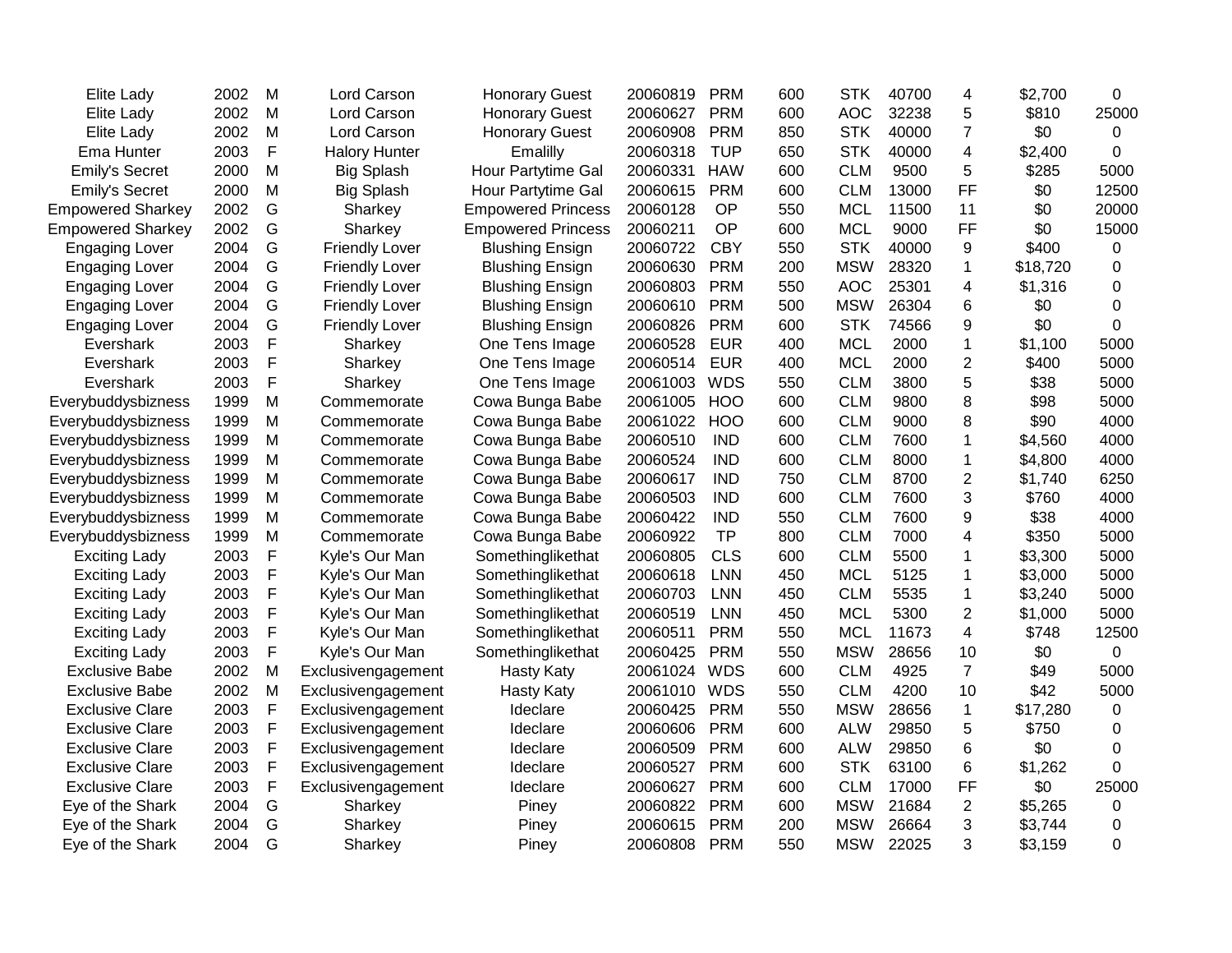| Eye of the Shark   | 2004 | G | Sharkey     | Piney                     | 20060904     | <b>PRM</b> | 600 | <b>MSW</b> | 24229 | 3               | \$2,925  | 0        |
|--------------------|------|---|-------------|---------------------------|--------------|------------|-----|------------|-------|-----------------|----------|----------|
| Eye of the Shark   | 2004 | G | Sharkey     | Piney                     | 20060718     | <b>PRM</b> | 500 | <b>MSW</b> | 26120 | 4               | \$1,316  | 0        |
| Eye of the Shark   | 2004 | G | Sharkey     | Piney                     | 20060601     | <b>PRM</b> | 200 | <b>MSW</b> | 26304 | 5               | \$720    | $\Omega$ |
| Eye of the Shark   | 2004 | G | Sharkey     | Piney                     | 20060624     | <b>PRM</b> | 200 | <b>MSW</b> | 28320 | 6               | \$0      | 0        |
| <b>Fancy Fluff</b> | 2002 | M | Humming     | <b>Curtin's Gift</b>      | 20060504     | <b>PRM</b> | 550 | <b>MCL</b> | 13731 | 1               | \$8,280  | 12500    |
| <b>Fancy Fluff</b> | 2002 | M | Humming     | <b>Curtin's Gift</b>      | 20060608     | <b>PRM</b> | 600 | <b>CLM</b> | 15522 | 1               | \$9,360  | 10000    |
| <b>Fancy Fluff</b> | 2002 | M | Humming     | <b>Curtin's Gift</b>      | 20060509     | <b>PRM</b> | 550 | <b>CLM</b> | 15522 | $\overline{2}$  | \$3,120  | 12500    |
| <b>Fancy Fluff</b> | 2002 | M | Humming     | <b>Curtin's Gift</b>      | 20060718     | <b>PRM</b> | 600 | <b>ALW</b> | 24229 | $\overline{2}$  | \$4,875  | 0        |
| <b>Fancy Fluff</b> | 2002 | M | Humming     | <b>Curtin's Gift</b>      | 20060801     | <b>PRM</b> | 600 | <b>ALW</b> | 24229 | 3               | \$2,925  | 0        |
| <b>Fancy Fluff</b> | 2002 | M | Humming     | <b>Curtin's Gift</b>      | 20060829     | <b>PRM</b> | 832 | <b>ALW</b> | 24229 | 3               | \$2,925  | 0        |
| <b>Fancy Fluff</b> | 2002 | M | Humming     | <b>Curtin's Gift</b>      | 20060529     | <b>PRM</b> | 550 | <b>CLM</b> | 15522 | 4               | \$780    | 12500    |
| <b>Fancy Fluff</b> | 2002 | M | Humming     | <b>Curtin's Gift</b>      | 20060620     | <b>PRM</b> | 550 | <b>ALW</b> | 29850 | 4               | \$1,500  | 0        |
| <b>Fancy Fluff</b> | 2002 | M | Humming     | <b>Curtin's Gift</b>      | 20060425     | <b>PRM</b> | 550 | <b>MSW</b> | 28656 | 5               | \$720    | 0        |
| <b>Fancy Fluff</b> | 2002 | M | Humming     | <b>Curtin's Gift</b>      | 20060909     | <b>PRM</b> | 800 | <b>ALW</b> | 24229 | 5               | \$585    | 0        |
| <b>Fancy Fluff</b> | 2002 | M | Humming     | <b>Curtin's Gift</b>      | 20060815     | <b>PRM</b> | 600 | <b>ALW</b> | 24229 | $6\phantom{1}6$ | \$0      | 0        |
| <b>Fancy Fluff</b> | 2002 | M | Humming     | <b>Curtin's Gift</b>      | 20060701     | <b>PRM</b> | 832 | <b>ALW</b> | 29850 | 9               | \$0      | 0        |
| <b>Fancy Fluff</b> | 2002 | M | Humming     | <b>Curtin's Gift</b>      | 20060925     | <b>WDS</b> | 600 | <b>CLM</b> | 4000  | 3               | \$400    | 5000     |
| <b>Fancy Fluff</b> | 2002 | M | Humming     | <b>Curtin's Gift</b>      | 20061009     | <b>WDS</b> | 832 | <b>CLM</b> | 4000  | 4               | \$160    | 5000     |
| <b>Fancy Fluff</b> | 2002 | M | Humming     | <b>Curtin's Gift</b>      | 20061024 WDS |            | 832 | <b>CLM</b> | 4725  | 5               | \$47     | 5000     |
| <b>Fancy Fluff</b> | 2002 | M | Humming     | <b>Curtin's Gift</b>      | 20061101     | <b>WDS</b> | 832 | <b>CLM</b> | 4448  | FF              | \$0      | 2500     |
| <b>Fancy Marie</b> | 2002 | M | Shotiche    | Missy Maria               | 20060606     | <b>PRM</b> | 550 | <b>MSW</b> | 28656 | $\mathbf{1}$    | \$17,280 | 0        |
| <b>Fancy Marie</b> | 2002 | M | Shotiche    | Missy Maria               | 20060425     | <b>PRM</b> | 550 | <b>MSW</b> | 28656 | 3               | \$3,456  | 0        |
| <b>Fancy Marie</b> | 2002 | M | Shotiche    | Missy Maria               | 20060516     | <b>PRM</b> | 600 | <b>MSW</b> | 28656 | 3               | \$3,456  | 0        |
| Fappiano's Glitter | 2004 | G | Glitterman  | Jellaba                   | 20060808     | <b>PRM</b> | 550 | <b>MSW</b> | 22025 | $\overline{2}$  | \$5,265  | 0        |
| Fappiano's Glitter | 2004 | G | Glitterman  | Jellaba                   | 20060822     | <b>PRM</b> | 600 | <b>MSW</b> | 21684 | $6\phantom{1}6$ | \$0      | $\Omega$ |
| Farr too Classy    | 2002 | M | Farragut    | <b>Classic Pirate</b>     | 20060421     | <b>FON</b> | 400 | <b>MCL</b> | 4300  | 10              | \$43     | 10000    |
| Farr too Classy    | 2002 | M | Farragut    | <b>Classic Pirate</b>     | 20060529     | <b>LNN</b> | 600 | <b>MCL</b> | 5000  | 10              | \$50     | 5000     |
| Farrar             | 2001 | M | Commemorate | <b>Princess Celebrity</b> | 20060824     | <b>CBY</b> | 800 | <b>CLM</b> | 7231  | $\mathbf{1}$    | \$4,200  | 5000     |
| Farrar             | 2001 | M | Commemorate | <b>Princess Celebrity</b> | 20060730     | <b>CBY</b> | 850 | <b>CLM</b> | 12000 | $\overline{7}$  | \$120    | 10000    |
| Farrar             | 2001 | M | Commemorate | <b>Princess Celebrity</b> | 20060813     | <b>CBY</b> | 800 | <b>CLM</b> | 12000 | $\overline{7}$  | \$120    | 10000    |
| Farrar             | 2001 | M | Commemorate | <b>Princess Celebrity</b> | 20060422     | <b>PRM</b> | 800 | <b>AOC</b> | 27972 | 5               | \$810    | 0        |
| Farrar             | 2001 | M | Commemorate | <b>Princess Celebrity</b> | 20060526     | <b>PRM</b> | 800 | <b>CLM</b> | 21000 | 5               | \$630    | 16000    |
| Farrar             | 2001 | M | Commemorate | <b>Princess Celebrity</b> | 20060610     | <b>PRM</b> | 832 | <b>AOC</b> | 32238 | 5               | \$810    | 25000    |
| Farrar             | 2001 | M | Commemorate | <b>Princess Celebrity</b> | 20060908     | <b>PRM</b> | 800 | <b>CLM</b> | 9452  | 6               | \$0      | 4000     |
| Farrar             | 2001 | M | Commemorate | <b>Princess Celebrity</b> | 20060512     | <b>PRM</b> | 832 | <b>AOC</b> | 32238 | $\overline{7}$  | \$0      | 25000    |
| Farrar             | 2001 | M | Commemorate | <b>Princess Celebrity</b> | 20060624     | <b>PRM</b> | 832 | <b>AOC</b> | 32238 | 8               | \$0      | 25000    |
| Farrar             | 2001 | M | Commemorate | <b>Princess Celebrity</b> | 20060701     | <b>PRM</b> | 600 | <b>CLM</b> | 21500 | 8               | \$0      | 12000    |
| Farrar             | 2001 | M | Commemorate | <b>Princess Celebrity</b> | 20061014     | <b>WDS</b> | 832 | <b>CLM</b> | 3500  | $\mathbf 1$     | \$2,100  | 2500     |
| Farrar             | 2001 | M | Commemorate | <b>Princess Celebrity</b> | 20061101     | <b>WDS</b> | 832 | <b>CLM</b> | 4448  | 3               | \$465    | 2500     |
| Farrar             | 2001 | M | Commemorate | <b>Princess Celebrity</b> | 20061002 WDS |            | 550 | <b>CLM</b> | 3800  | 6               | \$38     | 3500     |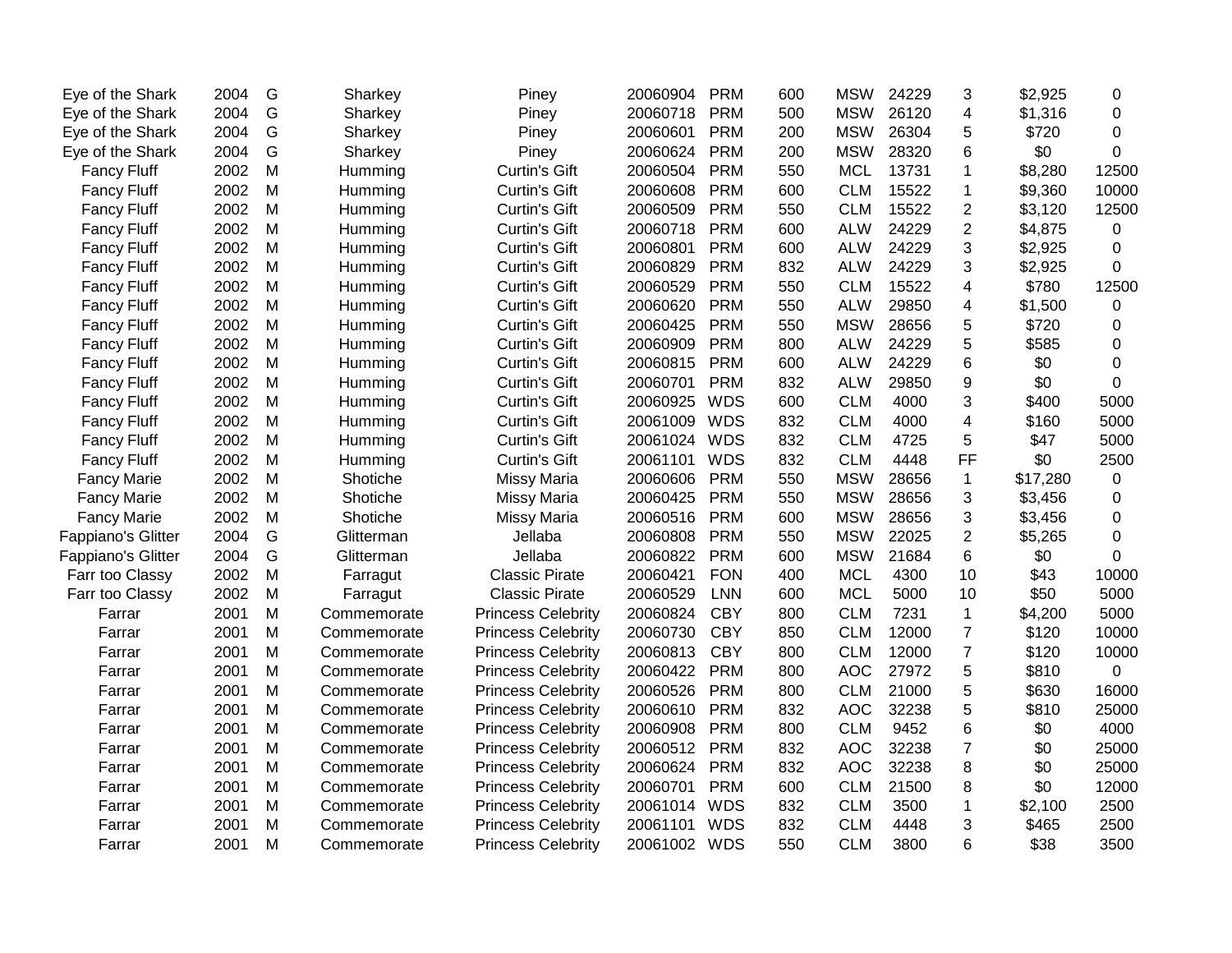| Fast Judy           | 2002 | M | West Buoyant   | Too Grey to Judge      | 20061112 | <b>BRD</b> | 800 | <b>MCL</b> | 4000  | $\overline{7}$ | \$60     | 5000           |
|---------------------|------|---|----------------|------------------------|----------|------------|-----|------------|-------|----------------|----------|----------------|
| Fast Judy           | 2002 | M | West Buoyant   | Too Grey to Judge      | 20061030 | <b>BRD</b> | 600 | <b>MSW</b> | 6300  | 10             | \$60     | 0              |
| Fast Judy           | 2002 | M | West Buoyant   | Too Grey to Judge      | 20060810 | <b>PRM</b> | 600 | <b>MCL</b> | 9452  | 12             | \$0      | 12500          |
| Fast Judy           | 2002 | M | West Buoyant   | Too Grey to Judge      | 20060825 | <b>PRM</b> | 800 | <b>MCL</b> | 9601  | <b>FF</b>      | \$0      | 12500          |
| Fastcut             | 2001 | G | Quick Cut      | Key Light E F          | 20060910 | <b>CLS</b> | 600 | <b>CLM</b> | 5500  | $\mathbf 1$    | \$3,300  | 5000           |
| Fastcut             | 2001 | G | Quick Cut      | Key Light E F          | 20060826 | <b>CLS</b> | 600 | <b>ALW</b> | 7900  | $\overline{2}$ | \$1,580  | 0              |
| Fastcut             | 2001 | G | Quick Cut      | Key Light E F          | 20060520 | <b>PRM</b> | 600 | <b>CLM</b> | 16003 | 1              | \$10,140 | 12500          |
| Fastcut             | 2001 | G | Quick Cut      | Key Light E F          | 20060715 | <b>PRM</b> | 832 | <b>CLM</b> | 9521  | 3              | \$1,215  | 7500           |
| Fastcut             | 2001 | G | Quick Cut      | Key Light E F          | 20060602 | <b>PRM</b> | 550 | <b>CLM</b> | 9643  | 4              | \$618    | 7500           |
| Fastcut             | 2001 | G | Quick Cut      | Key Light E F          | 20060623 | <b>PRM</b> | 550 | <b>CLM</b> | 10555 | 4              | \$618    | 7500           |
| Fastcut             | 2001 | G | Quick Cut      | Key Light E F          | 20060422 | <b>PRM</b> | 600 | <b>CLM</b> | 13468 | 5              | \$390    | 10000          |
| Fastcut             | 2001 | G | Quick Cut      | Key Light E F          | 20060505 | <b>PRM</b> | 550 | <b>CLM</b> | 15522 | 6              | \$0      | 10000          |
| Fastcut             | 2001 | G | Quick Cut      | Key Light E F          | 20060616 | <b>PRM</b> | 600 | <b>CLM</b> | 10070 | $\overline{7}$ | \$0      | 7500           |
| Fastcut             | 2001 | G | Quick Cut      | Key Light E F          | 20060812 | <b>PRM</b> | 832 | <b>CLM</b> | 7500  | $\overline{7}$ | \$0      | 7500           |
| Fastcut             | 2001 | G | Quick Cut      | Key Light E F          | 20061015 | <b>WDS</b> | 550 | <b>CLM</b> | 4200  | 11             | \$42     | 5000           |
| Fawn the Sleek      | 2002 | M | Parfaitement   | <b>Engaging Accord</b> | 20060529 | <b>PRM</b> | 800 | <b>MCL</b> | 13731 | $\mathbf{1}$   | \$8,280  | 12500          |
| Fawn the Sleek      | 2002 | M | Parfaitement   | <b>Engaging Accord</b> | 20060506 | <b>PRM</b> | 800 | <b>MCL</b> | 12363 | $\overline{c}$ | \$2,990  | 12500          |
| Fawn the Sleek      | 2002 | M | Parfaitement   | <b>Engaging Accord</b> | 20060616 | <b>PRM</b> | 832 | <b>CLM</b> | 16588 | $\overline{2}$ | \$3,380  | 12500          |
| Fawn the Sleek      | 2002 | M | Parfaitement   | <b>Engaging Accord</b> | 20060516 | <b>PRM</b> | 832 | <b>MCL</b> | 13731 | 3              | \$1,656  | 12500          |
| Fawn the Sleek      | 2002 | M | Parfaitement   | <b>Engaging Accord</b> | 20060721 | <b>PRM</b> | 800 | <b>CLM</b> | 12823 | 3              | \$1,571  | 12500          |
| Fawn the Sleek      | 2002 | M | Parfaitement   | <b>Engaging Accord</b> | 20060624 | <b>PRM</b> | 800 | <b>CLM</b> | 15522 | 4              | \$780    | 12500          |
| Fawn the Sleek      | 2002 | M | Parfaitement   | <b>Engaging Accord</b> | 20060804 | <b>PRM</b> | 832 | <b>CLM</b> | 10379 | 5              | \$291    | 12500          |
| Fawn the Sleek      | 2002 | M | Parfaitement   | <b>Engaging Accord</b> | 20060903 | <b>PRM</b> | 800 | <b>CLM</b> | 12314 | 6              | \$0      | 10000          |
| Fawn the Sleek      | 2002 | M | Parfaitement   | <b>Engaging Accord</b> | 20060421 | <b>PRM</b> | 600 | <b>MCL</b> | 11500 | $\overline{7}$ | \$0      | 12500          |
| <b>Feisty Smile</b> | 2003 | G | Kyle's Our Man | Southern Smile         | 20060811 | <b>CLS</b> | 600 | <b>MCL</b> | 5000  | 4              | \$200    | 5000           |
| <b>Feisty Smile</b> | 2003 | G | Kyle's Our Man | Southern Smile         | 20060825 | <b>CLS</b> | 600 | <b>MCL</b> | 5000  | 4              | \$300    | 5000           |
| <b>Feisty Smile</b> | 2003 | G | Kyle's Our Man | Southern Smile         | 20060903 | <b>CLS</b> | 600 | <b>MCL</b> | 5000  | 4              | \$300    | 5000           |
| <b>Feisty Smile</b> | 2003 | G | Kyle's Our Man | Southern Smile         | 20060728 | <b>CLS</b> | 600 | <b>MCL</b> | 5000  | 8              | \$50     | 5000           |
| <b>Feisty Smile</b> | 2003 | G | Kyle's Our Man | Southern Smile         | 20060428 | <b>PRM</b> | 800 | <b>MCL</b> | 13731 | 5              | \$345    | 12500          |
| <b>Feisty Smile</b> | 2003 | G | Kyle's Our Man | Southern Smile         | 20060422 | <b>PRM</b> | 600 | <b>MCL</b> | 12190 | 8              | \$0      | 12500          |
| <b>Feisty Smile</b> | 2003 | G | Kyle's Our Man | Southern Smile         | 20061101 | <b>WDS</b> | 550 | <b>MCL</b> | 4725  | 5              | \$48     | 10000          |
| <b>Feisty Smile</b> | 2003 | G | Kyle's Our Man | Southern Smile         | 20060926 | <b>WDS</b> | 550 | <b>MSW</b> | 5500  | $\overline{7}$ | \$55     | $\overline{0}$ |
| <b>Feisty Smile</b> | 2003 | G | Kyle's Our Man | Southern Smile         | 20061025 | <b>WDS</b> | 800 | <b>MCL</b> | 4725  | 10             | \$47     | 10000          |
| Fergies Our Man     | 2003 | G | Kyle's Our Man | Cambridge Scholar      | 20060627 | <b>PRM</b> | 800 | <b>MCL</b> | 13731 | $\overline{c}$ | \$2,760  | 12500          |
| Fergies Our Man     | 2003 | G | Kyle's Our Man | Cambridge Scholar      | 20060720 | <b>PRM</b> | 832 | <b>MSW</b> | 24229 | $\overline{c}$ | \$4,875  | 0              |
| Fergies Our Man     | 2003 | G | Kyle's Our Man | Cambridge Scholar      | 20060817 | <b>PRM</b> | 832 | <b>MSW</b> | 24229 | 3              | \$2,925  | 0              |
| Fergies Our Man     | 2003 | G | Kyle's Our Man | Cambridge Scholar      | 20060528 | <b>PRM</b> | 600 | <b>MCL</b> | 13731 | $\overline{7}$ | \$0      | 12500          |
| Fergies Our Man     | 2003 | G | Kyle's Our Man | Cambridge Scholar      | 20060613 | <b>PRM</b> | 600 | <b>MCL</b> | 13731 | $\overline{7}$ | \$0      | 12500          |
| Fergies Our Man     | 2003 | G | Kyle's Our Man | Cambridge Scholar      | 20060803 | <b>PRM</b> | 832 | <b>MSW</b> | 24229 | $\overline{7}$ | \$0      | 0              |
| Fergies Our Man     | 2003 | G | Kyle's Our Man | Cambridge Scholar      | 20060901 | <b>PRM</b> | 550 | <b>MSW</b> | 24229 | 9              | \$0      | 0              |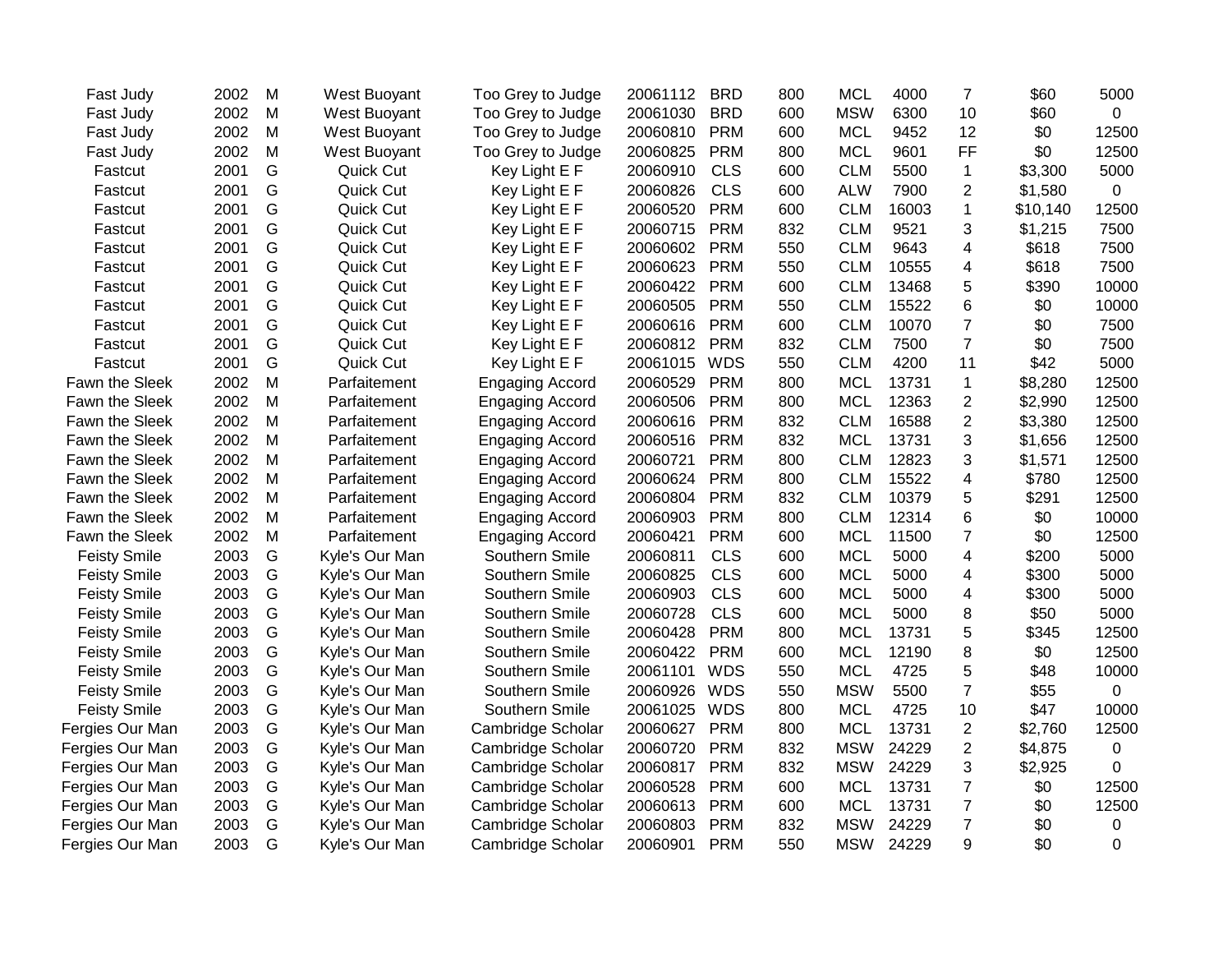| Fergiessharkattack  | 2000 | G           | Sharkey              | Dacotah Gold  | 20060901 | CLS        | 600 | <b>CLM</b> | 5785  | 5              | \$57     | 3500        |
|---------------------|------|-------------|----------------------|---------------|----------|------------|-----|------------|-------|----------------|----------|-------------|
| Fergiessharkattack  | 2000 | G           | Sharkey              | Dacotah Gold  | 20060429 | <b>FON</b> | 600 | <b>CLM</b> | 8000  | 6              | \$80     | 7500        |
| Fergiessharkattack  | 2000 | G           | Sharkey              | Dacotah Gold  | 20060401 | <b>FON</b> | 600 | <b>CLM</b> | 9225  | 8              | \$90     | 10000       |
| Fergiessharkattack  | 2000 | G           | Sharkey              | Dacotah Gold  | 20060514 | <b>LNN</b> | 600 | <b>CLM</b> | 7600  | 3              | \$836    | 6500        |
| Fergiessharkattack  | 2000 | G           | Sharkey              | Dacotah Gold  | 20060622 | <b>LNN</b> | 600 | <b>CLM</b> | 5400  | $\overline{7}$ | \$54     | 4000        |
| Fergiessharkattack  | 2000 | G           | Sharkey              | Dacotah Gold  | 20060529 | <b>LNN</b> | 600 | <b>CLM</b> | 7600  | 8              | \$76     | 6500        |
| <b>Fille Hunter</b> | 2003 | G           | <b>Halory Hunter</b> | Fillebunkport | 20060513 | <b>PRM</b> | 600 | <b>MCL</b> | 13731 | 1              | \$8,280  | 12500       |
| Fille Hunter        | 2003 | G           | <b>Halory Hunter</b> | Fillebunkport | 20060808 | <b>PRM</b> | 600 | <b>CLM</b> | 12993 | 4              | \$655    | 10000       |
| <b>Fille Hunter</b> | 2003 | G           | <b>Halory Hunter</b> | Fillebunkport | 20060422 | <b>PRM</b> | 550 | <b>MSW</b> | 28656 | 6              | \$0      | 0           |
| <b>Fille Hunter</b> | 2003 | G           | <b>Halory Hunter</b> | Fillebunkport | 20060504 | <b>PRM</b> | 832 | <b>MSW</b> | 28656 | 6              | \$0      | 0           |
| <b>Fille Hunter</b> | 2003 | G           | <b>Halory Hunter</b> | Fillebunkport | 20060528 | <b>PRM</b> | 600 | <b>CLM</b> | 15522 | $\overline{7}$ | \$0      | 12500       |
| <b>Fille Hunter</b> | 2003 | G           | <b>Halory Hunter</b> | Fillebunkport | 20060606 | <b>PRM</b> | 600 | <b>CLM</b> | 15522 | $\overline{7}$ | \$0      | 12500       |
| <b>Fille Hunter</b> | 2003 | G           | <b>Halory Hunter</b> | Fillebunkport | 20060620 | <b>PRM</b> | 550 | <b>CLM</b> | 15522 | $\overline{7}$ | \$0      | 12500       |
| <b>Fille Hunter</b> | 2003 | G           | <b>Halory Hunter</b> | Fillebunkport | 20060822 | <b>PRM</b> | 600 | <b>CLM</b> | 12823 | 8              | \$0      | 12500       |
| Fille's Won         | 2002 | M           | Mercedes Won         | Fillebunkport | 20060721 | <b>PRM</b> | 800 | <b>CLM</b> | 12823 | $\overline{2}$ | \$2,619  | 12500       |
| Fille's Won         | 2002 | M           | Mercedes Won         | Fillebunkport | 20060804 | <b>PRM</b> | 832 | <b>CLM</b> | 10379 | $\overline{c}$ | \$2,619  | 12500       |
| Fille's Won         | 2002 | M           | Mercedes Won         | Fillebunkport | 20060829 | <b>PRM</b> | 832 | <b>ALW</b> | 24229 | $\overline{2}$ | \$4,875  | $\mathbf 0$ |
| Fille's Won         | 2002 | M           | Mercedes Won         | Fillebunkport | 20060616 | <b>PRM</b> | 832 | <b>CLM</b> | 16588 | 3              | \$2,028  | 12500       |
| Fille's Won         | 2002 | M           | Mercedes Won         | Fillebunkport | 20060629 | <b>PRM</b> | 600 | <b>CLM</b> | 13468 | 3              | \$2,028  | 12500       |
| Fille's Won         | 2002 | M           | Mercedes Won         | Fillebunkport | 20060506 | <b>PRM</b> | 832 | <b>ALW</b> | 29850 | 5              | \$750    | 0           |
| Fille's Won         | 2002 | M           | Mercedes Won         | Fillebunkport | 20060422 | <b>PRM</b> | 550 | <b>ALW</b> | 29850 | 6              | \$0      | 0           |
| Fille's Won         | 2002 | M           | Mercedes Won         | Fillebunkport | 20060520 | <b>PRM</b> | 800 | <b>ALW</b> | 29850 | 6              | \$0      | 0           |
| Fille's Won         | 2002 | M           | Mercedes Won         | Fillebunkport | 20060909 | <b>PRM</b> | 800 | <b>ALW</b> | 24229 | 8              | \$0      | 0           |
| <b>Finding Nina</b> | 2004 | $\mathsf F$ | Sharkey              | Nunatak (CHI) | 20060704 | <b>PRM</b> | 450 | <b>MSW</b> | 28656 | 6              | \$0      | 0           |
| <b>First Copy</b>   | 1999 | G           | Wild Invader         | News Column   | 20061121 | <b>DED</b> | 650 | <b>CLM</b> | 16750 | 6              | \$250    | 7500        |
| <b>First Copy</b>   | 1999 | G           | Wild Invader         | News Column   | 20060324 | OP         | 600 | <b>CLM</b> | 10700 | $\overline{2}$ | \$2,140  | 5000        |
| <b>First Copy</b>   | 1999 | G           | Wild Invader         | News Column   | 20060223 | OP         | 550 | <b>CLM</b> | 9000  | 3              | \$900    | 4000        |
| <b>First Copy</b>   | 1999 | G           | Wild Invader         | News Column   | 20060312 | OP         | 550 | <b>CLM</b> | 10700 | 3              | \$1,070  | 4000        |
| <b>First Copy</b>   | 1999 | G           | Wild Invader         | News Column   | 20060407 | OP         | 600 | <b>CLM</b> | 12500 | 4              | \$750    | 5000        |
| <b>First Copy</b>   | 1999 | G           | Wild Invader         | News Column   | 20060120 | OP         | 550 | <b>CLM</b> | 9000  | 5              | \$360    | 5000        |
| <b>First Copy</b>   | 1999 | G           | Wild Invader         | News Column   | 20060203 | OP         | 600 | <b>CLM</b> | 9000  | 8              | \$0      | 5000        |
| <b>First Copy</b>   | 1999 | G           | Wild Invader         | News Column   | 20060427 | <b>PRM</b> | 600 | <b>CLM</b> | 14880 | $\mathbf{1}$   | \$9,360  | 5000        |
| <b>First Copy</b>   | 1999 | G           | Wild Invader         | News Column   | 20060512 | <b>PRM</b> | 600 | <b>AOC</b> | 17925 | 1              | \$11,700 | $\pmb{0}$   |
| <b>First Copy</b>   | 1999 | G           | Wild Invader         | News Column   | 20060519 | <b>PRM</b> | 500 | <b>AOC</b> | 17700 | 1              | \$11,700 | 0           |
| <b>First Copy</b>   | 1999 | G           | Wild Invader         | News Column   | 20060703 | <b>PRM</b> | 600 | <b>CLM</b> | 19140 | 1              | \$11,700 | 7500        |
| <b>First Copy</b>   | 1999 | G           | Wild Invader         | News Column   | 20060615 | <b>PRM</b> | 600 | <b>AOC</b> | 16440 | $\overline{2}$ | \$3,900  | 0           |
| <b>First Copy</b>   | 1999 | G           | Wild Invader         | News Column   | 20060722 | <b>PRM</b> | 600 | <b>CLM</b> | 17280 | $\overline{2}$ | \$3,645  | 10000       |
| <b>First Copy</b>   | 1999 | G           | Wild Invader         | News Column   | 20060528 | <b>PRM</b> | 550 | <b>AOC</b> | 15540 | 3              | \$2,340  | 0           |
| <b>First Copy</b>   | 1999 | G           | Wild Invader         | News Column   | 20060805 | <b>PRM</b> | 600 | <b>CLM</b> | 16902 | 6              | \$0      | 10000       |
| <b>First Copy</b>   | 1999 | G           | Wild Invader         | News Column   | 20060819 | <b>PRM</b> | 600 | <b>CLM</b> | 16902 | 6              | \$0      | 10000       |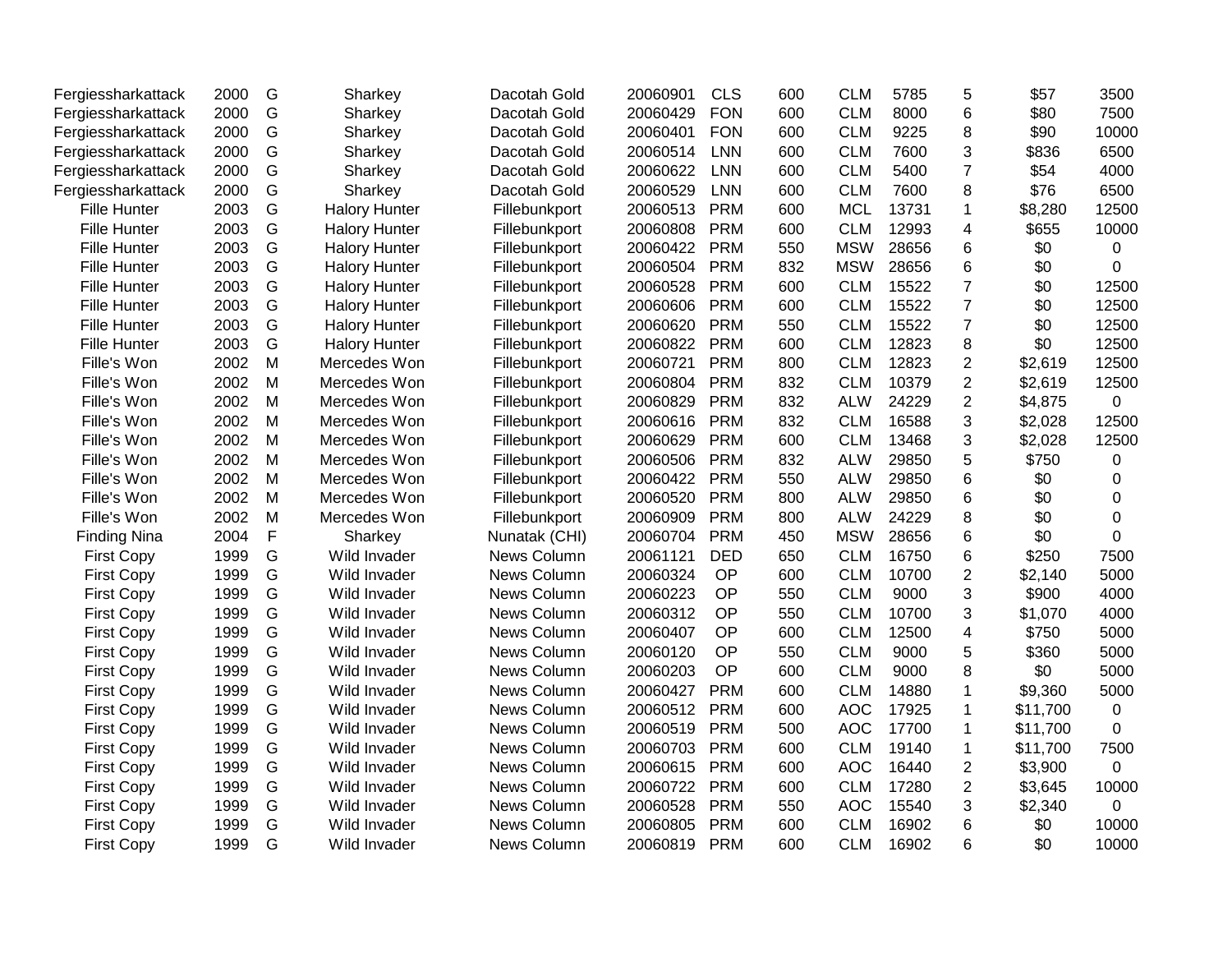| <b>First Copy</b>         | 1999 | G             | Wild Invader | News Column           | 20060909     | <b>PRM</b> | 600 | <b>CLM</b> | 12305 | 9                       | \$0      | 7500           |
|---------------------------|------|---------------|--------------|-----------------------|--------------|------------|-----|------------|-------|-------------------------|----------|----------------|
| <b>First Copy</b>         | 1999 | G             | Wild Invader | News Column           | 20061018     | <b>WDS</b> | 550 | <b>CLM</b> | 5300  | $\overline{\mathbf{4}}$ | \$318    | 6500           |
| <b>First Copy</b>         | 1999 | G             | Wild Invader | News Column           | 20061025     | <b>WDS</b> | 600 | <b>CLM</b> | 5725  | 6                       | \$57     | 5000           |
| <b>Five Footed Freddy</b> | 2003 | G             | Frisk Me Now | Anchor Tennant        | 20060916     | <b>HAW</b> | 850 | <b>MCL</b> | 10500 | 3                       | \$1,155  | 10000          |
| <b>Five Footed Freddy</b> | 2003 | G             | Frisk Me Now | Anchor Tennant        | 20061001     | <b>HAW</b> | 850 | <b>MCL</b> | 10500 | 5                       | \$315    | 10000          |
| <b>Five Footed Freddy</b> | 2003 | ${\mathsf G}$ | Frisk Me Now | <b>Anchor Tennant</b> | 20061015     | <b>HAW</b> | 850 | <b>MCL</b> | 10500 | 5                       | \$315    | 10000          |
| <b>Five Footed Freddy</b> | 2003 | ${\mathsf G}$ | Frisk Me Now | <b>Anchor Tennant</b> | 20060808     | <b>PRM</b> | 800 | <b>MCL</b> | 9452  | $\overline{c}$          | \$2,295  | 12500          |
| <b>Five Footed Freddy</b> | 2003 | G             | Frisk Me Now | <b>Anchor Tennant</b> | 20060817     | <b>PRM</b> | 832 | <b>MSW</b> | 24229 | $\overline{2}$          | \$4,875  | $\mathbf 0$    |
| <b>Five Footed Freddy</b> | 2003 | G             | Frisk Me Now | <b>Anchor Tennant</b> | 20060902     | <b>PRM</b> | 800 | <b>MCL</b> | 11386 | 4                       | \$574    | 12500          |
| <b>Five Footed Freddy</b> | 2003 | G             | Frisk Me Now | Anchor Tennant        | 20060629     | <b>PRM</b> | 550 | <b>MCL</b> | 13731 | 5                       | \$345    | 12500          |
| <b>Five Footed Freddy</b> | 2003 | G             | Frisk Me Now | Anchor Tennant        | 20060715     | <b>PRM</b> | 600 | <b>MCL</b> | 10880 | 6                       | \$0      | 12500          |
| <b>Five Rubies</b>        | 2002 | G             | Rubiano      | Fievel                | 20060409     | <b>HAW</b> | 600 | <b>ALW</b> | 29000 | $\overline{2}$          | \$5,800  | 0              |
| <b>Five Rubies</b>        | 2002 | G             | Rubiano      | Fievel                | 20060320     | <b>HAW</b> | 600 | <b>ALW</b> | 29000 | $\overline{7}$          | \$0      | 0              |
| <b>Five Rubies</b>        | 2002 | ${\mathsf G}$ | Rubiano      | Fievel                | 20060622     | <b>PRM</b> | 832 | <b>AOC</b> | 32238 | $\mathbf{1}$            | \$19,440 | 0              |
| <b>Five Rubies</b>        | 2002 | G             | Rubiano      | Fievel                | 20060525     | <b>PRM</b> | 800 | <b>ALW</b> | 32238 | $\overline{2}$          | \$6,480  | 0              |
| <b>Five Rubies</b>        | 2002 | G             | Rubiano      | Fievel                | 20060811     | <b>PRM</b> | 600 | <b>ALW</b> | 26240 | $\overline{2}$          | \$5,535  | 0              |
| <b>Five Rubies</b>        | 2002 | G             | Rubiano      | Fievel                | 20060826     | <b>PRM</b> | 850 | <b>STK</b> | 81600 | $\overline{2}$          | \$16,320 | 0              |
| <b>Five Rubies</b>        | 2002 | G             | Rubiano      | Fievel                | 20060428     | <b>PRM</b> | 600 | <b>ALW</b> | 32238 | 3                       | \$3,888  | 0              |
| <b>Five Rubies</b>        | 2002 | G             | Rubiano      | Fievel                | 20060727     | <b>PRM</b> | 800 | <b>ALW</b> | 23155 | 3                       | \$3,321  | 0              |
| <b>Five Rubies</b>        | 2002 | G             | Rubiano      | Fievel                | 20060512 PRM |            | 600 | <b>ALW</b> | 32238 | 6                       | \$0      | 0              |
| <b>Five Rubies</b>        | 2002 | G             | Rubiano      | Fievel                | 20060608     | <b>PRM</b> | 832 | <b>AOC</b> | 32238 | 6                       | \$0      | 0              |
| <b>Five Rubies</b>        | 2002 | G             | Rubiano      | Fievel                | 20061104     | <b>WDS</b> | 850 | <b>STK</b> | 20000 | $\overline{c}$          | \$4,000  | 0              |
| <b>Five Rubies</b>        | 2002 | G             | Rubiano      | Fievel                | 20060924     | <b>WDS</b> | 600 | <b>AOC</b> | 8500  | 3                       | \$1,020  | 0              |
| <b>Five Rubies</b>        | 2002 | G             | Rubiano      | Fievel                | 20061014     | <b>WDS</b> | 600 | <b>STK</b> | 20000 | 4                       | \$800    | 0              |
| Fiveofour                 | 1999 | G             | Exuberant    | Saint Mahre           | 20060610     | <b>PRM</b> | 600 | <b>CLM</b> | 15522 | $\overline{7}$          | \$0      | 10000          |
| Fiveofour                 | 1999 | G             | Exuberant    | Saint Mahre           | 20060725     | <b>PRM</b> | 600 | <b>CLM</b> | 10956 | 8                       | \$0      | 12500          |
| Fiveofour                 | 1999 | G             | Exuberant    | Saint Mahre           | 20060617 PRM |            | 800 | <b>CLM</b> | 15522 | 9                       | \$0      | 12500          |
| Fiveofour                 | 1999 | G             | Exuberant    | Saint Mahre           | 20060908     | <b>PRM</b> | 600 | <b>ALW</b> | 24229 | 12                      | \$0      | 0              |
| Floshot                   | 2003 | F             | Shotiche     | Florida Fan           | 20060511     | <b>PRM</b> | 600 | <b>MCL</b> | 13731 | $\mathbf{1}$            | \$8,280  | 12500          |
| Floshot                   | 2003 | F             | Shotiche     | Florida Fan           | 20060527     | <b>PRM</b> | 550 | <b>CLM</b> | 15340 | 5                       | \$390    | 12500          |
| Floshot                   | 2003 | $\mathsf F$   | Shotiche     | Florida Fan           | 20060425     | <b>PRM</b> | 550 | <b>MSW</b> | 28656 | $\,6\,$                 | \$0      | $\overline{0}$ |
| Floshot                   | 2003 | $\mathsf F$   | Shotiche     | Florida Fan           | 20060608     | <b>PRM</b> | 600 | <b>CLM</b> | 15522 | 6                       | \$0      | 10000          |
| Floshot                   | 2003 | $\mathsf F$   | Shotiche     | Florida Fan           | 20060812     | <b>PRM</b> | 600 | <b>CLM</b> | 10379 | 9                       | \$0      | 10000          |
| Floshot                   | 2003 | $\mathsf F$   | Shotiche     | Florida Fan           | 20060727     | <b>PRM</b> | 600 | <b>CLM</b> | 10277 | 11                      | \$0      | 10000          |
| Flying Baba               | 2003 | $\mathsf F$   | Fly So Free  | Baba's Pro            | 20060803     | <b>PRM</b> | 550 | <b>MCL</b> | 10285 | $\mathbf{1}$            | \$6,885  | 12500          |
| <b>Flying Baba</b>        | 2003 | F             | Fly So Free  | Baba's Pro            | 20060511     | <b>PRM</b> | 600 | <b>MCL</b> | 13731 | $\overline{2}$          | \$2,760  | 12500          |
| <b>Flying Baba</b>        | 2003 | $\mathsf F$   | Fly So Free  | Baba's Pro            | 20060525     | <b>PRM</b> | 550 | <b>MCL</b> | 13731 | $\overline{2}$          | \$2,760  | 12500          |
| <b>Flying Baba</b>        | 2003 | $\mathsf F$   | Fly So Free  | Baba's Pro            | 20060609     | <b>PRM</b> | 600 | <b>MCL</b> | 13731 | $\overline{2}$          | \$2,760  | 12500          |
| <b>Flying Baba</b>        | 2003 | $\mathsf F$   | Fly So Free  | Baba's Pro            | 20060815     | <b>PRM</b> | 600 | <b>ALW</b> | 24229 | $\overline{2}$          | \$4,875  | $\mathbf 0$    |
| <b>Flying Baba</b>        | 2003 | $\mathsf{F}$  | Fly So Free  | Baba's Pro            | 20060623     | <b>PRM</b> | 550 | <b>MCL</b> | 13731 | 3                       | \$1,656  | 12500          |
|                           |      |               |              |                       |              |            |     |            |       |                         |          |                |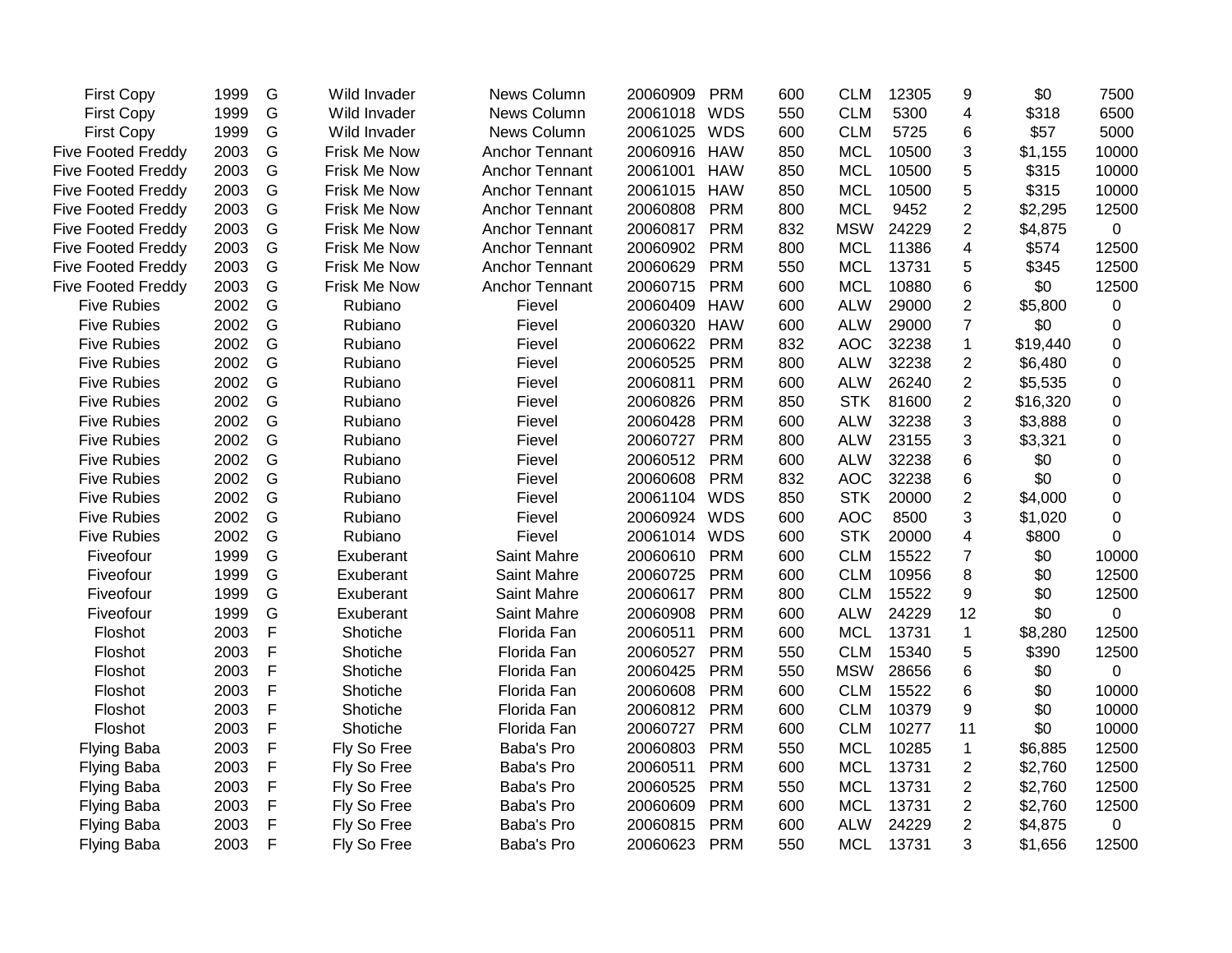| <b>Flying Baba</b>    | 2003 | F | Fly So Free             | Baba's Pro            | 20060909 | <b>PRM</b> | 800 | ALW        | 24229 | 6              | \$0     | 0           |
|-----------------------|------|---|-------------------------|-----------------------|----------|------------|-----|------------|-------|----------------|---------|-------------|
| <b>Flying Baba</b>    | 2003 | F | Fly So Free             | Baba's Pro            | 20060425 | <b>PRM</b> | 550 | <b>MSW</b> | 28656 | $\overline{7}$ | \$0     | $\mathbf 0$ |
| <b>Flying Baba</b>    | 2003 | F | Fly So Free             | Baba's Pro            | 20060831 | <b>PRM</b> | 600 | <b>ALW</b> | 24229 | $\overline{7}$ | \$0     | $\Omega$    |
| Fondooit              | 2004 | F | Dr. Danzig              | <b>Cheese Grits</b>   | 20060704 | <b>PRM</b> | 450 | <b>MSW</b> | 28656 | 3              | \$3,456 | $\Omega$    |
| Fondooit              | 2004 | F | Dr. Danzig              | <b>Cheese Grits</b>   | 20060721 | <b>PRM</b> | 500 | <b>MSW</b> | 24755 | 4              | \$1,316 | $\mathbf 0$ |
| Fondooit              | 2004 | F | Dr. Danzig              | <b>Cheese Grits</b>   | 20060804 | <b>PRM</b> | 550 | <b>MSW</b> | 20865 | 9              | \$0     | $\Omega$    |
| Foreign Pennant       | 2000 | G | Royal Pennant           | Foreign Birdie        | 20060911 | <b>BRD</b> | 600 | <b>ALW</b> | 10500 | 11             | \$60    | 0           |
| Foreign Pennant       | 2000 | G | Royal Pennant           | Foreign Birdie        | 20060728 | <b>PRM</b> | 600 | <b>ALW</b> | 24229 | 8              | \$0     | 0           |
| Foreign Pennant       | 2000 | G | Royal Pennant           | Foreign Birdie        | 20060811 | <b>PRM</b> | 600 | <b>ALW</b> | 24229 | 10             | \$0     | $\mathbf 0$ |
| Foreignsailsagain     | 2003 | F | Sail Me Again           | Foreign Birdie        | 20060930 | <b>WDS</b> | 600 | <b>MSW</b> | 5500  | 3              | \$660   | $\Omega$    |
| Foreignsailsagain     | 2003 | F | Sail Me Again           | Foreign Birdie        | 20061009 | <b>WDS</b> | 550 | <b>MSW</b> | 5500  | 8              | \$55    | $\Omega$    |
| Foreignsailsagain     | 2003 | F | Sail Me Again           | Foreign Birdie        | 20061101 | <b>WDS</b> | 550 | <b>MCL</b> | 4725  | 8              | \$47    | 10000       |
| Fort Ruckus           | 2001 | G | Fort Chaffee            | Indiana Jane          | 20060303 | <b>FON</b> | 400 | <b>CLM</b> | 4800  | 8              | \$48    | 5000        |
| <b>Fort Ruckus</b>    | 2001 | G | <b>Fort Chaffee</b>     | Indiana Jane          | 20060317 | <b>FON</b> | 600 | <b>CLM</b> | 4800  | 9              | \$48    | 5000        |
| Fort Ruckus           | 2001 | G | Fort Chaffee            | Indiana Jane          | 20060422 | <b>FON</b> | 600 | <b>CLM</b> | 4800  | 10             | \$48    | 5000        |
| Fort Ruckus           | 2001 | G | <b>Fort Chaffee</b>     | Indiana Jane          | 20060513 | <b>LNN</b> | 600 | <b>CLM</b> | 5000  | 10             | \$50    | 2500        |
| Foxy Buff             | 2004 | F | Humming                 | <b>Buff Duff</b>      | 20060704 | <b>PRM</b> | 450 | <b>MSW</b> | 28656 | 10             | \$0     | 0           |
| Foxy Buff             | 2004 | F | Humming                 | <b>Buff Duff</b>      | 20060818 | <b>PRM</b> | 600 | <b>MSW</b> | 23936 | 11             | \$0     | $\Omega$    |
| <b>Foxy Buff</b>      | 2004 | F | Humming                 | <b>Buff Duff</b>      | 20060902 | <b>PRM</b> | 600 | <b>MSW</b> | 24229 | 11             | \$0     | $\Omega$    |
| <b>Foxy Fugitive</b>  | 2001 | M | Fugitive                | Cautela Gold          | 20060608 | <b>PRM</b> | 600 | <b>CLM</b> | 15522 | 1              | \$9,360 | 12500       |
| Foxy Fugitive         | 2001 | M | Fugitive                | Cautela Gold          | 20060703 | <b>PRM</b> | 600 | <b>ALW</b> | 29850 | 3              | \$3,600 | $\Omega$    |
| <b>Foxy Fugitive</b>  | 2001 | M | Fugitive                | Cautela Gold          | 20060801 | <b>PRM</b> | 600 | <b>ALW</b> | 24229 | 4              | \$1,219 | $\Omega$    |
| Foxy Fugitive         | 2001 | M | Fugitive                | Cautela Gold          | 20060815 | <b>PRM</b> | 600 | <b>ALW</b> | 24229 | 4              | \$1,219 | 0           |
| <b>Foxy Fugitive</b>  | 2001 | M | Fugitive                | Cautela Gold          | 20060902 | <b>PRM</b> | 550 | <b>CLM</b> | 14116 | 4              | \$776   | 12500       |
| <b>Foxy Fugitive</b>  | 2001 | M | Fugitive                | Cautela Gold          | 20060623 | <b>PRM</b> | 600 | <b>CLM</b> | 15765 | 5              | \$450   | 15000       |
| <b>Foxy Fugitive</b>  | 2001 | M | Fugitive                | Cautela Gold          | 20060715 | <b>PRM</b> | 832 | <b>ALW</b> | 24229 | $\overline{7}$ | \$0     | 0           |
| <b>Freaky Feature</b> | 1999 | M | <b>Prospect Feature</b> | Pure Honor            | 20060805 | <b>FAR</b> | 500 | <b>MSW</b> | 2100  | 5              | \$63    | 0           |
| <b>Freaky Feature</b> | 1999 | M | <b>Prospect Feature</b> | Pure Honor            | 20060827 | <b>FAR</b> | 500 | <b>ALW</b> | 2500  | 9              | \$0     | $\Omega$    |
| French Clu            | 2002 | M | Exclusivengagement      | Etoile Joyeux         | 20060502 | <b>PRM</b> | 600 | <b>ALW</b> | 32238 | $\overline{7}$ | \$0     | 0           |
| French Kisser         | 2003 | G | Cape Storm              | <b>Miss Kiss</b>      | 20060629 | <b>PRM</b> | 550 | <b>MCL</b> | 13731 | 1              | \$8,280 | 12500       |
| French Kisser         | 2003 | G | Cape Storm              | <b>Miss Kiss</b>      | 20060725 | <b>PRM</b> | 600 | <b>CLM</b> | 10956 | 3              | \$1,571 | 12500       |
| French Kisser         | 2003 | G | Cape Storm              | <b>Miss Kiss</b>      | 20060808 | <b>PRM</b> | 600 | <b>CLM</b> | 12993 | 3              | \$1,571 | 12500       |
| French Kisser         | 2003 | G | Cape Storm              | <b>Miss Kiss</b>      | 20060819 | <b>PRM</b> | 832 | <b>CLM</b> | 12586 | $\overline{4}$ | \$655   | 12500       |
| French Kisser         | 2003 | G | Cape Storm              | <b>Miss Kiss</b>      | 20060613 | <b>PRM</b> | 600 | <b>MCL</b> | 11500 | 5              | \$345   | 12500       |
| French Kisser         | 2003 | G | Cape Storm              | <b>Miss Kiss</b>      | 20060714 | <b>PRM</b> | 600 | <b>ALW</b> | 24229 | 8              | \$0     | $\mathbf 0$ |
| French Kisser         | 2003 | G | Cape Storm              | <b>Miss Kiss</b>      | 20061029 | <b>WDS</b> | 550 | <b>CLM</b> | 4525  | $\overline{2}$ | \$905   | 5000        |
| <b>French Kisser</b>  | 2003 | G | Cape Storm              | <b>Miss Kiss</b>      | 20061009 | <b>WDS</b> | 550 | <b>CLM</b> | 3800  | 3              | \$380   | 5000        |
| <b>French Kisser</b>  | 2003 | G | Cape Storm              | <b>Miss Kiss</b>      | 20061018 | <b>WDS</b> | 600 | <b>ALW</b> | 7000  | 3              | \$770   | 0           |
| Friday's Shadow       | 2002 | M | Temujin                 | <b>Shadow Stalker</b> | 20060523 | <b>PRM</b> | 600 | <b>MSW</b> | 28656 | 7              | \$0     | 0           |
| Friday's Shadow       | 2002 | M | Temujin                 | <b>Shadow Stalker</b> | 20060425 | <b>PRM</b> | 550 | <b>MSW</b> | 28656 | 9              | \$0     | 0           |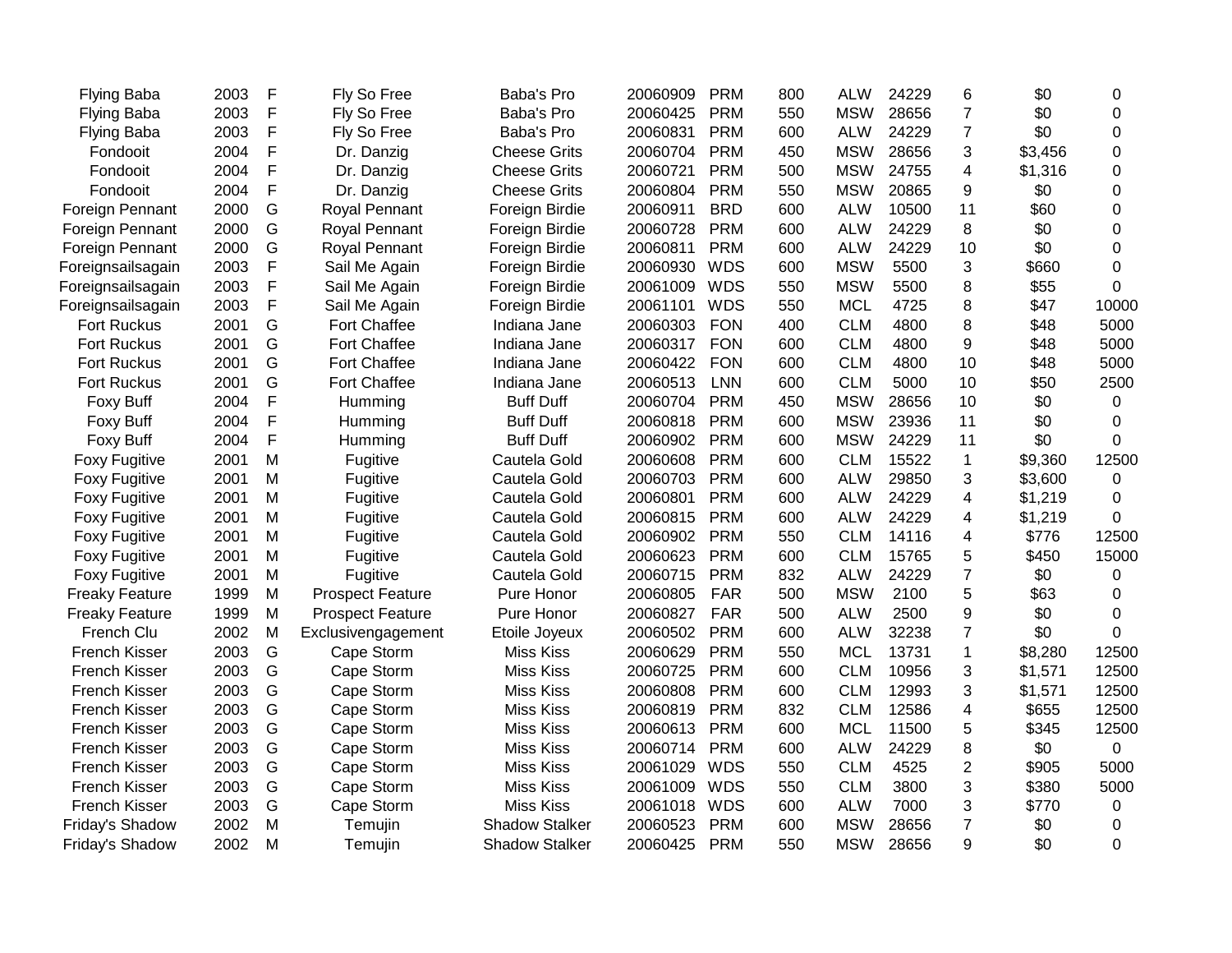| Friday's Shadow         | 2002 | M | Temujin                   | <b>Shadow Stalker</b>   | 20060324 | WRD        | 550 | <b>MSW</b> | 15000 | 6                       | \$0      | 0           |
|-------------------------|------|---|---------------------------|-------------------------|----------|------------|-----|------------|-------|-------------------------|----------|-------------|
| <b>Friskys Profit</b>   | 2001 | G | So Private                | <b>Frisky Fantom</b>    | 20060318 | <b>FON</b> | 600 | <b>ALW</b> | 10070 | $\overline{7}$          | \$95     | $\mathbf 0$ |
| <b>Friskys Profit</b>   | 2001 | G | So Private                | <b>Frisky Fantom</b>    | 20060401 | <b>FON</b> | 600 | <b>ALW</b> | 9500  | 9                       | \$95     | 0           |
| <b>Friskys Profit</b>   | 2001 | G | So Private                | <b>Frisky Fantom</b>    | 20060428 | <b>PRM</b> | 832 | <b>CLM</b> | 12720 | 5                       | \$360    | 5000        |
| <b>Friskys Profit</b>   | 2001 | G | So Private                | <b>Frisky Fantom</b>    | 20060512 | <b>PRM</b> | 832 | <b>CLM</b> | 12720 | 12                      | \$0      | 5000        |
| Fruit Jar               | 2000 | G | De Guerin                 | <b>Tiffany's Missy</b>  | 20060804 | <b>CLS</b> | 832 | <b>CLM</b> | 5500  | 6                       | \$55     | 5000        |
| Fruit Jar               | 2000 | G | De Guerin                 | <b>Tiffany's Missy</b>  | 20060818 | <b>CLS</b> | 832 | <b>CLM</b> | 5500  | $\overline{7}$          | \$55     | 5000        |
| Fruit Jar               | 2000 | G | De Guerin                 | <b>Tiffany's Missy</b>  | 20060622 | <b>LNN</b> | 832 | <b>CLM</b> | 5800  | $\overline{7}$          | \$58     | 5000        |
| Fruit Jar               | 2000 | G | De Guerin                 | <b>Tiffany's Missy</b>  | 20060716 | <b>LNN</b> | 832 | <b>CLM</b> | 5800  | $\overline{7}$          | \$58     | 5000        |
| Fruit Jar               | 2000 | G | De Guerin                 | <b>Tiffany's Missy</b>  | 20060610 | LNN        | 600 | <b>CLM</b> | 5800  | 8                       | \$58     | 5000        |
| Fruit Jar               | 2000 | G | De Guerin                 | <b>Tiffany's Missy</b>  | 20060523 | <b>PRM</b> | 800 | <b>CLM</b> | 9842  | 6                       | \$0      | 7500        |
| <b>Full Response</b>    | 1998 | G | Yankee Fan                | Irresponsible           | 20060428 | <b>FON</b> | 600 | <b>CLM</b> | 4300  | 3                       | \$473    | 2500        |
| <b>Full Response</b>    | 1998 | G | Yankee Fan                | Irresponsible           | 20060512 | <b>LNN</b> | 600 | <b>CLM</b> | 5000  | $\mathbf 1$             | \$3,000  | 2500        |
| <b>Full Response</b>    | 1998 | G | Yankee Fan                | Irresponsible           | 20060622 | <b>LNN</b> | 832 | <b>CLM</b> | 5000  | $\overline{c}$          | \$1,000  | 2500        |
| <b>Full Response</b>    | 1998 | G | Yankee Fan                | Irresponsible           | 20060529 | <b>LNN</b> | 600 | <b>CLM</b> | 5000  | $\overline{\mathbf{4}}$ | \$200    | 2500        |
| <b>Full Response</b>    | 1998 | G | Yankee Fan                | Irresponsible           | 20060716 | <b>LNN</b> | 832 | <b>CLM</b> | 5000  | 5                       | \$50     | 2500        |
| Fulloblarny             | 2001 | M | Farragut                  | Irish Pillar            | 20060506 | <b>EUR</b> | 400 | <b>MCL</b> | 2000  | $\overline{c}$          | \$400    | 5000        |
| Fulloblarny             | 2001 | M | Farragut                  | Irish Pillar            | 20060521 | <b>EUR</b> | 400 | <b>MSW</b> | 2600  | 3                       | \$300    | $\mathbf 0$ |
| Fulloblarny             | 2001 | M | Farragut                  | <b>Irish Pillar</b>     | 20060528 | <b>EUR</b> | 400 | <b>MCL</b> | 2000  | 3                       | \$300    | 5000        |
| Fulloblarny             | 2001 | M | Farragut                  | <b>Irish Pillar</b>     | 20061007 | <b>WDS</b> | 550 | <b>MCL</b> | 4000  | 5                       | \$40     | 10000       |
| Fulloblarny             | 2001 | M | Farragut                  | <b>Irish Pillar</b>     | 20061021 | <b>WDS</b> | 600 | <b>MCL</b> | 4000  | 8                       | \$40     | 10000       |
| Fulomagic               | 2003 | G | Performing Magic          | <b>Fulbright's Miss</b> | 20060804 | <b>PRM</b> | 600 | <b>MSW</b> | 24229 | $\mathbf{1}$            | \$14,625 | 0           |
| Fulomagic               | 2003 | G | Performing Magic          | <b>Fulbright's Miss</b> | 20060721 | <b>PRM</b> | 600 | <b>MSW</b> | 24229 | $\overline{c}$          | \$4,875  | 0           |
| Fulomagic               | 2003 | G | Performing Magic          | <b>Fulbright's Miss</b> | 20060908 | <b>PRM</b> | 600 | <b>ALW</b> | 24229 | $\overline{c}$          | \$4,875  | 0           |
| Fulomagic               | 2003 | G | Performing Magic          | <b>Fulbright's Miss</b> | 20060629 | <b>PRM</b> | 600 | <b>MSW</b> | 28656 | 3                       | \$3,456  | 0           |
| Fulomagic               | 2003 | G | Performing Magic          | <b>Fulbright's Miss</b> | 20060601 | <b>PRM</b> | 600 | <b>MSW</b> | 28656 | 4                       | \$1,440  | 0           |
| Fulomagic               | 2003 | G | Performing Magic          | <b>Fulbright's Miss</b> | 20060518 | <b>PRM</b> | 600 | <b>MSW</b> | 28656 | 5                       | \$720    | 0           |
| Fulomagic               | 2003 | G | Performing Magic          | <b>Fulbright's Miss</b> | 20060825 | <b>PRM</b> | 600 | <b>ALW</b> | 24229 | 8                       | \$0      | 0           |
| Fulomagic               | 2003 | G | <b>Performing Magic</b>   | <b>Fulbright's Miss</b> | 20060425 | <b>PRM</b> | 550 | <b>MSW</b> | 28656 | 9                       | \$0      | 0           |
| G C L's Heart           | 2003 | G | Cash Deposit              | Keene Kitty             | 20060729 | <b>CLS</b> | 600 | <b>MSW</b> | 7500  | $\overline{c}$          | \$1,500  | $\mathbf 0$ |
| G C L's Heart           | 2003 | G | Cash Deposit              | Keene Kitty             | 20060903 | <b>CLS</b> | 600 | <b>MSW</b> | 7500  | 6                       | \$75     | 0           |
| G C L's Heart           | 2003 | G | Cash Deposit              | Keene Kitty             | 20060630 | <b>LNN</b> | 600 | <b>MCL</b> | 6000  | $\,6$                   | \$60     | 10000       |
| G C L's Heart           | 2003 | G | Cash Deposit              | Keene Kitty             | 20060818 | <b>PRM</b> | 600 | <b>MSW</b> | 24229 | $\overline{7}$          | \$0      | 0           |
| Gacky                   | 2002 | G | Bengal Bay                | Zsa Zsa's Hour          | 20060122 | <b>MNR</b> | 550 | <b>MCL</b> | 9200  | $\mathbf{1}$            | \$5,336  | 5000        |
| Gacky                   | 2002 | G | Bengal Bay                | Zsa Zsa's Hour          | 20060227 | <b>MNR</b> | 600 | <b>CLM</b> | 10400 | 5                       | \$312    | 5000        |
| <b>Gamblers Passion</b> | 2000 | M | <b>Prospectors Gamble</b> | <b>Passion Pearl</b>    | 20060722 | <b>CBY</b> | 850 | <b>ALW</b> | 23000 | $\overline{2}$          | \$4,600  | 0           |
| <b>Gamblers Passion</b> | 2000 | M | <b>Prospectors Gamble</b> | <b>Passion Pearl</b>    | 20060806 | <b>CBY</b> | 800 | <b>ALW</b> | 23000 | 3                       | \$2,530  | 0           |
| <b>Gamblers Passion</b> | 2000 | M | <b>Prospectors Gamble</b> | <b>Passion Pearl</b>    | 20060513 | <b>PRM</b> | 600 | <b>STK</b> | 65000 | $\mathbf{1}$            | \$39,000 | $\pmb{0}$   |
| <b>Gamblers Passion</b> | 2000 | M | <b>Prospectors Gamble</b> | <b>Passion Pearl</b>    | 20060421 | <b>PRM</b> | 600 | <b>ALW</b> | 42984 | $\overline{2}$          | \$8,640  | 0           |
| <b>Gamblers Passion</b> | 2000 | M | <b>Prospectors Gamble</b> | <b>Passion Pearl</b>    | 20060603 | <b>PRM</b> | 850 | <b>STK</b> | 50000 | 6                       | \$0      | 0           |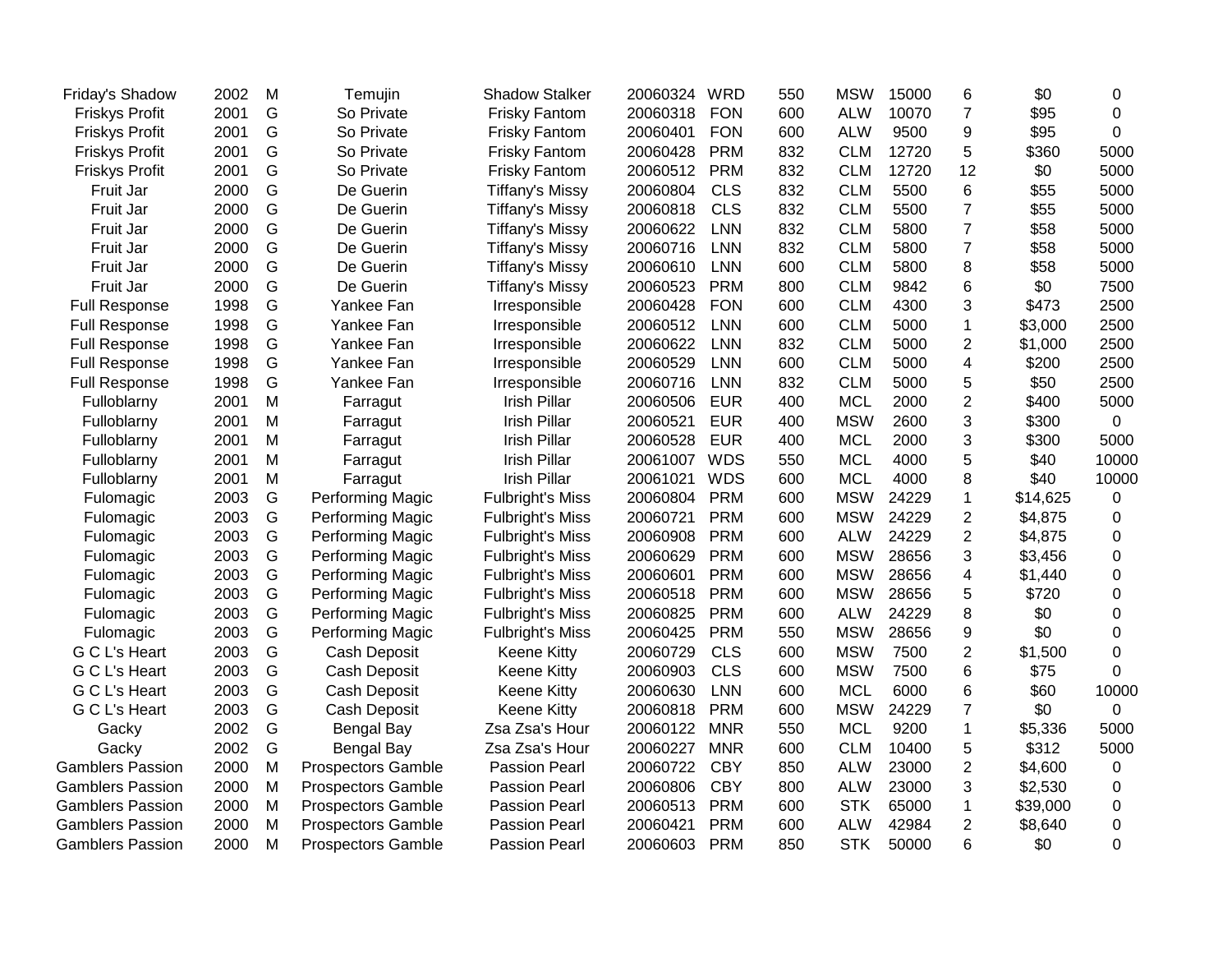| <b>Gamblers Passion</b> | 2000 | M           | <b>Prospectors Gamble</b> | <b>Passion Pearl</b> | 20060624     | <b>PRM</b> | 850 | <b>STK</b> | 70000  | 6                       | \$1,400  | 0           |
|-------------------------|------|-------------|---------------------------|----------------------|--------------|------------|-----|------------|--------|-------------------------|----------|-------------|
| <b>Gamblers Passion</b> | 2000 | M           | Prospectors Gamble        | <b>Passion Pearl</b> | 20060826     | <b>PRM</b> | 832 | <b>STK</b> | 79200  | $\overline{7}$          | \$0      | 0           |
| Gamblin Jake            | 1997 | G           | Lytrump                   | St. Patty Day        | 20060610     | <b>CBY</b> | 850 | <b>CLM</b> | 10275  | 10                      | \$100    | 7500        |
| Gamblin Jake            | 1997 | G           | Lytrump                   | St. Patty Day        | 20060704     | <b>CBY</b> | 750 | <b>CLM</b> | 10275  | 10                      | \$100    | 7500        |
| Gamblin Jake            | 1997 | G           | Lytrump                   | St. Patty Day        | 20060806     | <b>CLS</b> | 832 | <b>CLM</b> | 5000   | 6                       | \$50     | 2500        |
| Gamblin Jake            | 1997 | G           | Lytrump                   | St. Patty Day        | 20060901     | <b>CLS</b> | 832 | <b>CLM</b> | 5000   | $\overline{7}$          | \$50     | 2500        |
| Gamblin Jake            | 1997 | G           | Lytrump                   | St. Patty Day        | 20060325     | <b>FON</b> | 650 | <b>CLM</b> | 4300   | $\mathbf{1}$            | \$2,580  | 2500        |
| Gamblin Jake            | 1997 | G           | Lytrump                   | St. Patty Day        | 20060219     | <b>FON</b> | 600 | <b>CLM</b> | 4300   | $\overline{2}$          | \$860    | 2500        |
| Gamblin Jake            | 1997 | G           | Lytrump                   | St. Patty Day        | 20060716     | <b>LNN</b> | 832 | <b>CLM</b> | 5000   | $6\phantom{1}6$         | \$50     | 2500        |
| Gamblin Jake            | 1997 | G           | Lytrump                   | St. Patty Day        | 20060505     | <b>PRM</b> | 800 | <b>CLM</b> | 11500  | $\overline{7}$          | \$0      | 4000        |
| <b>General Darby</b>    | 2003 | G           | <b>Kugelis</b>            | Dakota Lill          | 20060803     | <b>AP</b>  | 900 | <b>AOC</b> | 33000  | 1                       | \$19,800 | 0           |
| <b>General Darby</b>    | 2003 | G           | <b>Kugelis</b>            | Dakota Lill          | 20060713     | AP         | 800 | <b>AOC</b> | 33000  | $\overline{2}$          | \$6,600  | 0           |
| <b>General Darby</b>    | 2003 | G           | <b>Kugelis</b>            | Dakota Lill          | 20060512     | AP         | 650 | <b>AOC</b> | 29000  | 3                       | \$3,190  | 0           |
| <b>General Darby</b>    | 2003 | G           | <b>Kugelis</b>            | Dakota Lill          | 20060609     | AP         | 900 | <b>AOC</b> | 29000  | 3                       | \$3,190  | $\mathbf 0$ |
| <b>General Darby</b>    | 2003 | G           | <b>Kugelis</b>            | Dakota Lill          | 20060525     | AP         | 600 | <b>AOC</b> | 29000  | $\overline{\mathbf{4}}$ | \$1,740  | $\mathbf 0$ |
| <b>General Darby</b>    | 2003 | G           | <b>Kugelis</b>            | Dakota Lill          | 20060826     | <b>FP</b>  | 850 | <b>STK</b> | 250000 | 8                       | \$2,500  | 0           |
| <b>General Darby</b>    | 2003 | G           | Kugelis                   | Dakota Lill          | 20061027     | <b>HAW</b> | 850 | <b>ALW</b> | 32000  | $\overline{2}$          | \$6,400  | 0           |
| <b>General Darby</b>    | 2003 | G           | <b>Kugelis</b>            | Dakota Lill          | 20061122     | <b>HAW</b> | 850 | <b>ALW</b> | 32000  | 3                       | \$3,520  | 0           |
| <b>General Darby</b>    | 2003 | G           | <b>Kugelis</b>            | Dakota Lill          | 20060423 HAW |            | 500 | <b>AOC</b> | 27000  | 5                       | \$810    | $\mathbf 0$ |
| <b>General Darby</b>    | 2003 | G           | <b>Kugelis</b>            | Dakota Lill          | 20061213 HAW |            | 850 | <b>ALW</b> | 32000  | 6                       | \$0      | 0           |
| Generalito              | 2001 | G           | <b>General Royal</b>      | Flashy French Oil    | 20060804     | <b>CLS</b> | 832 | <b>CLM</b> | 5000   | 5                       | \$50     | 2500        |
| Generalito              | 2001 | G           | <b>General Royal</b>      | Flashy French Oil    | 20060326     | <b>FON</b> | 832 | <b>CLM</b> | 4800   | $\mathbf{1}$            | \$2,880  | 5000        |
| Generalito              | 2001 | G           | <b>General Royal</b>      | Flashy French Oil    | 20060408     | <b>FON</b> | 800 | <b>CLM</b> | 5200   | $\overline{\mathbf{4}}$ | \$208    | 5000        |
| Generalito              | 2001 | G           | <b>General Royal</b>      | Flashy French Oil    | 20060304     | <b>FON</b> | 600 | <b>CLM</b> | 5088   | 5                       | \$48     | 5000        |
| Generalito              | 2001 | G           | <b>General Royal</b>      | Flashy French Oil    | 20060312     | <b>FON</b> | 800 | <b>CLM</b> | 4800   | 6                       | \$48     | 5000        |
| Generalito              | 2001 | G           | <b>General Royal</b>      | Flashy French Oil    | 20060602     | <b>LNN</b> | 832 | <b>CLM</b> | 6400   | $\mathbf 1$             | \$2,560  | 5000        |
| Generalito              | 2001 | G           | <b>General Royal</b>      | Flashy French Oil    | 20060518     | <b>LNN</b> | 832 | <b>CLM</b> | 6400   | $\overline{2}$          | \$1,280  | 5000        |
| Generalito              | 2001 | G           | <b>General Royal</b>      | Flashy French Oil    | 20060630     | <b>LNN</b> | 832 | <b>CLM</b> | 5000   | $\overline{2}$          | \$1,000  | 2500        |
| Generalito              | 2001 | G           | <b>General Royal</b>      | Flashy French Oil    | 20060708     | <b>LNN</b> | 800 | <b>STR</b> | 5400   | 6                       | \$54     | $\mathbf 0$ |
| Generalito              | 2001 | G           | <b>General Royal</b>      | Flashy French Oil    | 20061023     | <b>WDS</b> | 600 | <b>CLM</b> | 4025   | $\overline{7}$          | \$35     | 2500        |
| Genie's Gal             | 2003 | $\mathsf F$ | Humming                   | Kathy's Kind         | 20060529     | <b>PRM</b> | 600 | <b>MCL</b> | 13731  | 5                       | \$345    | 12500       |
| Genie's Gal             | 2003 | $\mathsf F$ | Humming                   | Kathy's Kind         | 20060616     | <b>PRM</b> | 550 | <b>MCL</b> | 13731  | 5                       | \$345    | 12500       |
| Genie's Gal             | 2003 | $\mathsf F$ | Humming                   | Kathy's Kind         | 20060429     | <b>PRM</b> | 600 | <b>MCL</b> | 11500  | 6                       | \$0      | 12500       |
| Genie's Gal             | 2003 | $\mathsf F$ | Humming                   | Kathy's Kind         | 20060513     | <b>PRM</b> | 600 | <b>MCL</b> | 13570  | 6                       | \$0      | 12500       |
| Genie's Gal             | 2003 | F           | Humming                   | Kathy's Kind         | 20060623     | <b>PRM</b> | 800 | <b>MSW</b> | 28656  | $\overline{7}$          | \$0      | 0           |
| Gerry Fantasy           | 2001 | M           | Humming                   | <b>Flying Gerry</b>  | 20060805     | <b>CLS</b> | 832 | <b>CLM</b> | 5176   | $\mathbf{1}$            | \$3,060  | 5000        |
| <b>Gerry Fantasy</b>    | 2001 | M           | Humming                   | <b>Flying Gerry</b>  | 20060910     | <b>CLS</b> | 832 | <b>CLM</b> | 5500   | 3                       | \$605    | 5000        |
| <b>Gerry Fantasy</b>    | 2001 | M           | Humming                   | <b>Flying Gerry</b>  | 20060729     | <b>CLS</b> | 600 | <b>CLM</b> | 5228   | $\overline{\mathbf{4}}$ | \$204    | 5000        |
| <b>Gerry Fantasy</b>    | 2001 | M           | Humming                   | <b>Flying Gerry</b>  | 20060821     | <b>CLS</b> | 600 | <b>CLM</b> | 5500   | 5                       | \$55     | 5000        |
| <b>Gerry Fantasy</b>    | 2001 | M           | Humming                   | <b>Flying Gerry</b>  | 20060828     | <b>CLS</b> | 832 | <b>CLM</b> | 5638   | 5                       | \$55     | 5000        |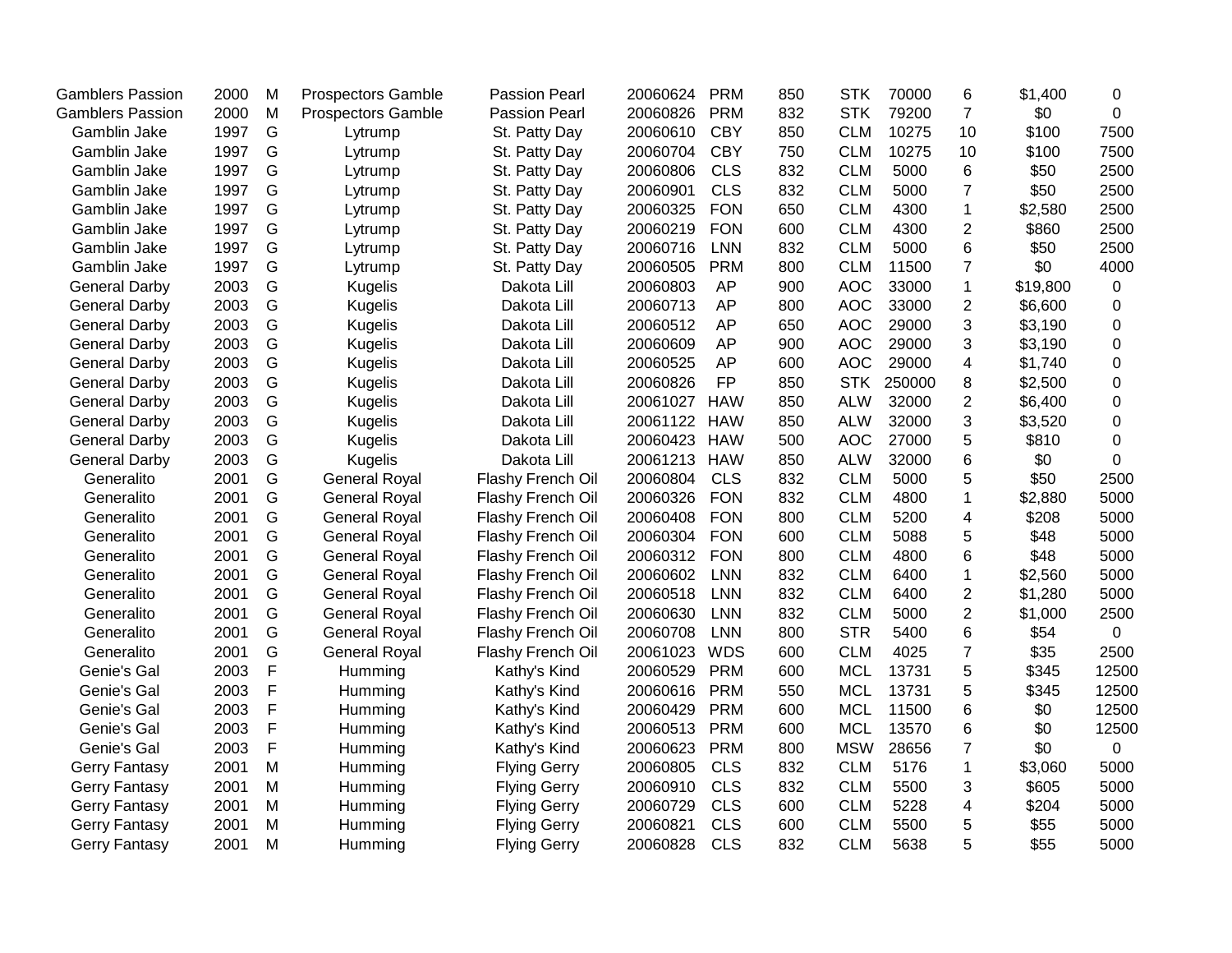| Gerry Fantasy        | 2001 | M | Humming             | <b>Flying Gerry</b> | 20060413     | <b>FON</b> | 600 | <b>CLM</b> | 4600  | 8              | \$46     | 5000     |
|----------------------|------|---|---------------------|---------------------|--------------|------------|-----|------------|-------|----------------|----------|----------|
| <b>Gerry Fantasy</b> | 2001 | M | Humming             | <b>Flying Gerry</b> | 20060615     | LNN        | 600 | <b>CLM</b> | 5616  | 4              | \$270    | 5000     |
| <b>Gerry Fantasy</b> | 2001 | M | Humming             | <b>Flying Gerry</b> | 20060702     | <b>LNN</b> | 600 | <b>CLM</b> | 5400  | 4              | \$216    | 5000     |
| Gerry Fantasy        | 2001 | M | Humming             | <b>Flying Gerry</b> | 20060518     | <b>LNN</b> | 832 | <b>CLM</b> | 5481  | 8              | \$54     | 5000     |
| <b>Gerry Fantasy</b> | 2001 | M | Humming             | <b>Flying Gerry</b> | 20061024     | <b>WDS</b> | 832 | <b>CLM</b> | 4725  | 6              | \$47     | 5000     |
| <b>Gerry Fantasy</b> | 2001 | M | Humming             | <b>Flying Gerry</b> | 20061009     | <b>WDS</b> | 832 | <b>CLM</b> | 4000  | $\overline{7}$ | \$40     | 5000     |
| Ghazi Up             | 2004 | G | Ghazi               | Lady Badria         | 20060718     | <b>PRM</b> | 500 | <b>MSW</b> | 26120 | 1              | \$15,795 | 0        |
| Ghazi Up             | 2004 | G | Ghazi               | Lady Badria         | 20060518     | <b>PRM</b> | 450 | <b>MSW</b> | 25440 | $\overline{2}$ | \$6,240  | 0        |
| Ghazi Up             | 2004 | G | Ghazi               | Lady Badria         | 20060627     | <b>PRM</b> | 500 | <b>MSW</b> | 28656 | 3              | \$3,456  | 0        |
| Ghazi Up             | 2004 | G | Ghazi               | Lady Badria         | 20060812     | <b>PRM</b> | 600 | <b>STK</b> | 91091 | 3              | \$9,229  | 0        |
| Ghazi Up             | 2004 | G | Ghazi               | Lady Badria         | 20060610     | <b>PRM</b> | 500 | <b>MSW</b> | 24360 | 4              | \$1,560  | 0        |
| Ghazi Up             | 2004 | G | Ghazi               | Lady Badria         | 20060826     | <b>PRM</b> | 600 | <b>STK</b> | 74566 | 6              | \$1,491  | 0        |
| Ghazi Up             | 2004 | G | Ghazi               | Lady Badria         | 20060908     | <b>PRM</b> | 600 | <b>STK</b> | 40000 | 8              | \$0      | 0        |
| <b>Ghost Killer</b>  | 2003 | G | <b>Silver Ghost</b> | Pearls 'npantyhose  | 20060603     | <b>LNN</b> | 600 | <b>MCL</b> | 6000  | 3              | \$720    | 10000    |
| <b>Ghost Killer</b>  | 2003 | G | <b>Silver Ghost</b> | Pearls 'npantyhose  | 20060610     | <b>LNN</b> | 800 | <b>MCL</b> | 6360  | 3              | \$660    | 10000    |
| <b>Ghost Killer</b>  | 2003 | G | <b>Silver Ghost</b> | Pearls 'npantyhose  | 20060617     | LNN        | 832 | <b>MCL</b> | 5000  | 6              | \$50     | 5000     |
| <b>Ghost Killer</b>  | 2003 | G | <b>Silver Ghost</b> | Pearls 'npantyhose  | 20060526     | <b>PRM</b> | 800 | <b>MCL</b> | 13731 | $\overline{7}$ | \$0      | 12500    |
| <b>Ghost Killer</b>  | 2003 | G | <b>Silver Ghost</b> | Pearls 'npantyhose  | 20060505     | <b>PRM</b> | 550 | <b>MCL</b> | 13731 | 8              | \$0      | 12500    |
| <b>Ghost Killer</b>  | 2003 | G | <b>Silver Ghost</b> | Pearls 'npantyhose  | 20060422     | <b>PRM</b> | 550 | <b>MSW</b> | 28656 | 10             | \$0      | 0        |
| <b>Gifted Connie</b> | 2001 | M | <b>Gold Ruler</b>   | Connie D. W.        | 20060610     | <b>EUR</b> | 400 | <b>MSW</b> | 2000  | 8              | \$0      | 0        |
| Gilded Leader        | 2003 | G | Pioneering          | Ladyinagildedcage   | 20060505     | <b>PRM</b> | 600 | <b>MSW</b> | 28656 | 1              | \$17,280 | 0        |
| <b>Gilded Leader</b> | 2003 | G | Pioneering          | Ladyinagildedcage   | 20060810     | <b>PRM</b> | 800 | <b>ALW</b> | 24229 | $\mathbf 1$    | \$14,625 | 0        |
| <b>Gilded Leader</b> | 2003 | G | Pioneering          | Ladyinagildedcage   | 20060826     | <b>PRM</b> | 850 | <b>STK</b> | 73500 | 1              | \$44,100 | 0        |
| <b>Gilded Leader</b> | 2003 | G | Pioneering          | Ladyinagildedcage   | 20060425     | <b>PRM</b> | 550 | <b>MSW</b> | 28656 | $\overline{2}$ | \$5,760  | 0        |
| <b>Gilded Leader</b> | 2003 | G | Pioneering          | Ladyinagildedcage   | 20060727     | <b>PRM</b> | 832 | <b>ALW</b> | 24229 | $\overline{2}$ | \$4,875  | $\Omega$ |
| <b>Gilded Leader</b> | 2003 | G | Pioneering          | Ladyinagildedcage   | 20060630     | <b>PRM</b> | 600 | <b>ALW</b> | 29850 | 3              | \$3,600  | 0        |
| Gilded Leader        | 2003 | G | Pioneering          | Ladyinagildedcage   | 20060714     | <b>PRM</b> | 600 | <b>ALW</b> | 24229 | 3              | \$2,925  | 0        |
| <b>Gilded Leader</b> | 2003 | G | Pioneering          | Ladyinagildedcage   | 20060616     | <b>PRM</b> | 550 | <b>ALW</b> | 29850 | 4              | \$1,500  | 0        |
| Gilded Leader        | 2003 | G | Pioneering          | Ladyinagildedcage   | 20060528     | <b>PRM</b> | 600 | <b>STK</b> | 63500 | $\overline{7}$ | \$0      | $\Omega$ |
| <b>Gilded Leader</b> | 2003 | G | Pioneering          | Ladyinagildedcage   | 20060909     | <b>PRM</b> | 850 | <b>STK</b> | 75000 | $\overline{7}$ | \$0      | 0        |
| Give Me a Shot       | 2002 | G | Shotiche            | Hang On Ma          | 20060831     | <b>PRM</b> | 800 | <b>CLM</b> | 12586 | $\mathbf{1}$   | \$7,857  | 10000    |
| Give Me a Shot       | 2002 | G | Shotiche            | Hang On Ma          | 20060819     | <b>PRM</b> | 832 | <b>CLM</b> | 12586 | $\overline{c}$ | \$2,619  | 10000    |
| Give Me a Shot       | 2002 | G | Shotiche            | Hang On Ma          | 20060520     | <b>PRM</b> | 800 | <b>CLM</b> | 15522 | 4              | \$780    | 10000    |
| Give Me a Shot       | 2002 | G | Shotiche            | Hang On Ma          | 20060603     | <b>PRM</b> | 832 | <b>CLM</b> | 15522 | 4              | \$780    | 10000    |
| Give Me a Shot       | 2002 | G | Shotiche            | Hang On Ma          | 20060703     | <b>PRM</b> | 800 | <b>CLM</b> | 15522 | 4              | \$780    | 10000    |
| Give Me a Shot       | 2002 | G | Shotiche            | Hang On Ma          | 20060617     | <b>PRM</b> | 800 | <b>CLM</b> | 15522 | 5              | \$390    | 10000    |
| Give Me a Shot       | 2002 | G | Shotiche            | Hang On Ma          | 20060722     | <b>PRM</b> | 832 | <b>CLM</b> | 9870  | 6              | \$0      | 12500    |
| Give Me a Shot       | 2002 | G | Shotiche            | Hang On Ma          | 20060805     | <b>PRM</b> | 832 | <b>CLM</b> | 10379 | 8              | \$0      | 12500    |
| Give Me a Shot       | 2002 | G | Shotiche            | Hang On Ma          | 20061028     | <b>WDS</b> | 800 | <b>CLM</b> | 5020  | 5              | \$48     | 5000     |
| Give Me a Shot       | 2002 | G | Shotiche            | Hang On Ma          | 20061010 WDS |            | 800 | <b>CLM</b> | 6000  | 6              | \$60     | 10000    |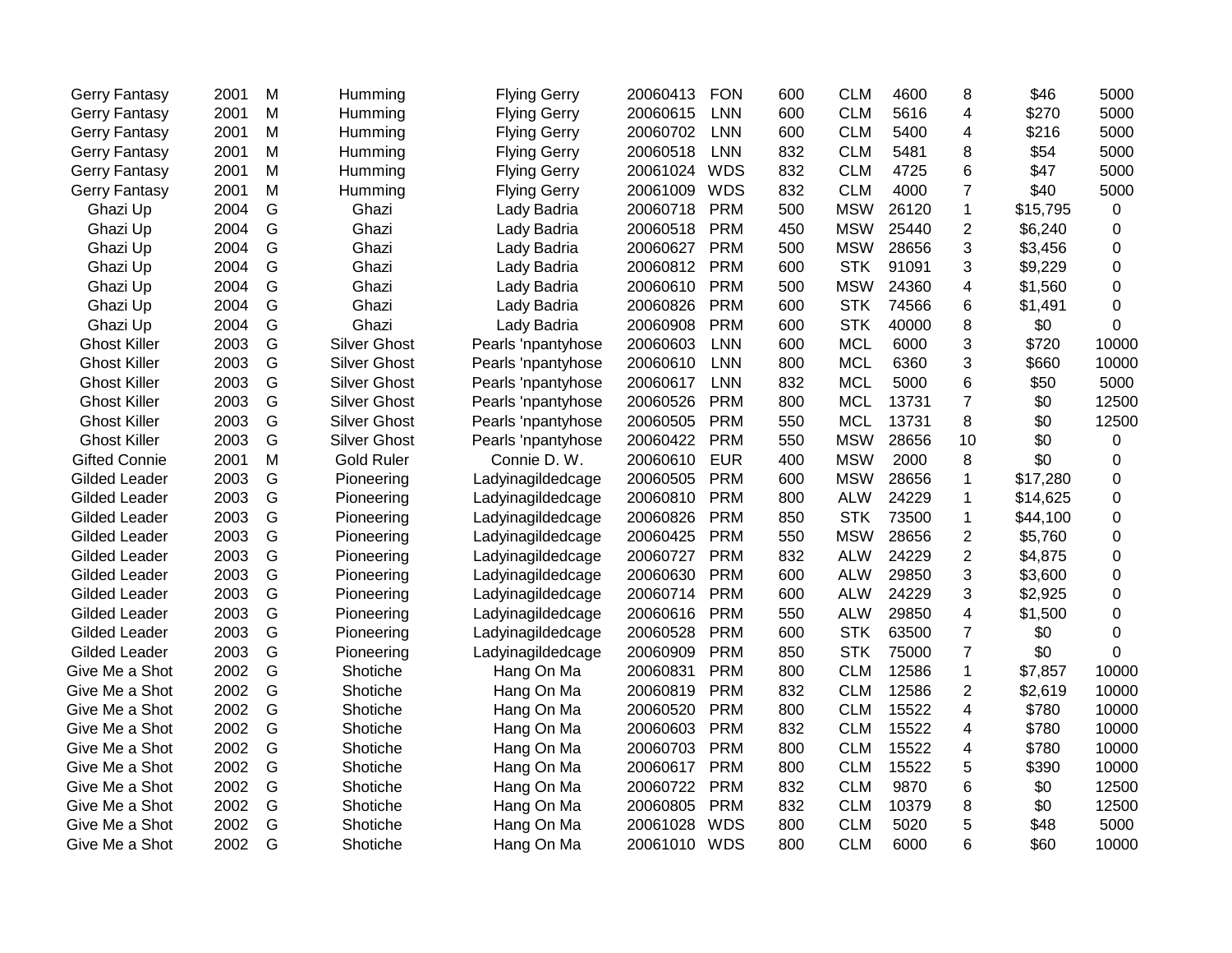| Glenambre              | 2004 | G            | Glenview              | Runaway Brook           | 20060715 | <b>PRM</b> | 550 | <b>STK</b> | 62589 | 6              | \$1,005 | 0           |
|------------------------|------|--------------|-----------------------|-------------------------|----------|------------|-----|------------|-------|----------------|---------|-------------|
| Glenambre              | 2004 | G            | Glenview              | <b>Runaway Brook</b>    | 20060831 | <b>PRM</b> | 800 | <b>MCL</b> | 15404 | 6              | \$0     | 25000       |
| Glenambre              | 2004 | G            | Glenview              | <b>Runaway Brook</b>    | 20060610 | <b>PRM</b> | 500 | <b>MSW</b> | 26304 | $\overline{7}$ | \$0     | 0           |
| Glenambre              | 2004 | G            | Glenview              | <b>Runaway Brook</b>    | 20060822 | <b>PRM</b> | 600 | <b>MSW</b> | 21684 | 10             | \$0     | $\Omega$    |
| <b>Glory Hawk</b>      | 2003 | F            | So Private            | Jenna Lynn              | 20060610 | <b>CPW</b> | 550 | <b>MSW</b> | 1300  | 6              | \$0     | $\Omega$    |
| Glowing West           | 2000 | M            | West Buoyant          | <b>Glowing Pleasure</b> | 20060915 | <b>ATO</b> | 650 | <b>CLM</b> | 10070 | 10             | \$300   | 2500        |
| Glowing West           | 2000 | M            | West Buoyant          | <b>Glowing Pleasure</b> | 20060901 | <b>CLS</b> | 600 | <b>CLM</b> | 5785  | 5              | \$57    | 3500        |
| Glowing West           | 2000 | M            | West Buoyant          | <b>Glowing Pleasure</b> | 20060702 | <b>LNN</b> | 600 | <b>CLM</b> | 5075  | 1              | \$3,000 | 2500        |
| Glowing West           | 2000 | M            | West Buoyant          | <b>Glowing Pleasure</b> | 20060715 | <b>LNN</b> | 600 | <b>CLM</b> | 5000  | 1              | \$3,000 | 2500        |
| Glowing West           | 2000 | M            | West Buoyant          | <b>Glowing Pleasure</b> | 20060616 | <b>LNN</b> | 600 | <b>CLM</b> | 5535  | 4              | \$324   | 3500        |
| Glowing West           | 2000 | M            | <b>West Buoyant</b>   | <b>Glowing Pleasure</b> | 20060520 | <b>PRM</b> | 600 | <b>CLM</b> | 12180 | 5              | \$360   | 5000        |
| Glowing West           | 2000 | M            | West Buoyant          | <b>Glowing Pleasure</b> | 20060502 | <b>PRM</b> | 600 | <b>CLM</b> | 12000 | $\overline{7}$ | \$0     | 5000        |
| <b>Glowing West</b>    | 2000 | M            | West Buoyant          | <b>Glowing Pleasure</b> | 20060513 | <b>PRM</b> | 550 | <b>CLM</b> | 12000 | $\overline{7}$ | \$0     | 5000        |
| Glowing West           | 2000 | M            | West Buoyant          | <b>Glowing Pleasure</b> | 20061021 | <b>WDS</b> | 550 | <b>CLM</b> | 3500  | 6              | \$35    | 2500        |
| Go Go Lover            | 2004 | $\mathsf{F}$ | <b>Friendly Lover</b> | Ready Ready Go Go       | 20060908 | <b>PRM</b> | 600 | <b>MSW</b> | 19841 | $\overline{7}$ | \$0     | 0           |
| Go Go Lover            | 2004 | $\mathsf F$  | <b>Friendly Lover</b> | Ready Ready Go Go       | 20060804 | <b>PRM</b> | 550 | <b>MSW</b> | 20865 | 10             | \$0     | $\Omega$    |
| <b>Go Shockers</b>     | 2001 | G            | Deodar                | Made to Be Fancy        | 20060430 | <b>FON</b> | 600 | <b>MCL</b> | 4300  | $\overline{2}$ | \$860   | 10000       |
| <b>Go Shockers</b>     | 2001 | G            | Deodar                | Made to Be Fancy        | 20060514 | <b>LNN</b> | 600 | <b>MSW</b> | 9500  | $\mathbf 1$    | \$5,700 | $\mathbf 0$ |
| Go Shockers            | 2001 | G            | Deodar                | Made to Be Fancy        | 20060527 | <b>LNN</b> | 600 | <b>CLM</b> | 5400  | $\overline{2}$ | \$1,080 | 5000        |
| <b>Go Shockers</b>     | 2001 | G            | Deodar                | Made to Be Fancy        | 20060617 | <b>LNN</b> | 600 | <b>CLM</b> | 5400  | 6              | \$54    | 5000        |
| Go Stump Jumper        | 2002 | G            | Trump an Ace          | Fachen Dancer           | 20060429 | <b>PRM</b> | 550 | <b>MCL</b> | 13731 | 1              | \$8,280 | 12500       |
| Go Stump Jumper        | 2002 | G            | Trump an Ace          | Fachen Dancer           | 20060512 | <b>PRM</b> | 550 | <b>CLM</b> | 14443 | 3              | \$2,028 | 10000       |
| Go Stump Jumper        | 2002 | G            | Trump an Ace          | Fachen Dancer           | 20060527 | <b>PRM</b> | 550 | <b>CLM</b> | 13000 | 6              | \$0     | 10000       |
| Go Stump Jumper        | 2002 | G            | Trump an Ace          | Fachen Dancer           | 20060606 | <b>PRM</b> | 600 | <b>CLM</b> | 15522 | 6              | \$0     | 10000       |
| Go Stump Jumper        | 2002 | G            | Trump an Ace          | Fachen Dancer           | 20060829 | <b>PRM</b> | 600 | <b>CLM</b> | 12144 | $\overline{7}$ | \$0     | 10000       |
| Go Stump Jumper        | 2002 | G            | Trump an Ace          | <b>Fachen Dancer</b>    | 20060620 | <b>PRM</b> | 550 | <b>CLM</b> | 15522 | 9              | \$0     | 10000       |
| Go Stump Jumper        | 2002 | G            | Trump an Ace          | Fachen Dancer           | 20060725 | <b>PRM</b> | 600 | <b>CLM</b> | 10956 | 10             | \$0     | 12500       |
| Go Stump Jumper        | 2002 | G            | Trump an Ace          | <b>Fachen Dancer</b>    | 20060810 | <b>PRM</b> | 600 | <b>CLM</b> | 12144 | 12             | \$0     | 12500       |
| Gold Hunter            | 2003 | F            | <b>Halory Hunter</b>  | Gold Incentive          | 20060808 | <b>PRM</b> | 600 | <b>MSW</b> | 24229 | 2              | \$4,875 | 0           |
| <b>Gold Hunter</b>     | 2003 | $\mathsf F$  | <b>Halory Hunter</b>  | Gold Incentive          | 20060822 | <b>PRM</b> | 600 | <b>MSW</b> | 24229 | $\overline{2}$ | \$4,875 | 0           |
| <b>Gold Hunter</b>     | 2003 | F            | <b>Halory Hunter</b>  | Gold Incentive          | 20060703 | <b>PRM</b> | 550 | <b>MSW</b> | 28656 | 4              | \$1,440 | 0           |
| <b>Gold Hunter</b>     | 2003 | $\mathsf F$  | <b>Halory Hunter</b>  | Gold Incentive          | 20060725 | <b>PRM</b> | 600 | <b>MSW</b> | 24229 | 4              | \$1,219 | 0           |
| <b>Gold Hunter</b>     | 2003 | F            | <b>Halory Hunter</b>  | Gold Incentive          | 20060523 | <b>PRM</b> | 600 | <b>MSW</b> | 28656 | 5              | \$720   | 0           |
| <b>Gold Hunter</b>     | 2003 | $\mathsf F$  | <b>Halory Hunter</b>  | Gold Incentive          | 20060613 | <b>PRM</b> | 800 | <b>MSW</b> | 28656 | 5              | \$720   | $\mathbf 0$ |
| Gold Mutakddim         | 2004 | $\mathsf{C}$ | Mutakddim             | Miss Gold Stock         | 20060815 | <b>PRM</b> | 550 | <b>MSW</b> | 25779 | 2              | \$5,265 | $\mathbf 0$ |
| Gold Mutakddim         | 2004 | $\mathsf{C}$ | Mutakddim             | Miss Gold Stock         | 20060630 | <b>PRM</b> | 200 | <b>MSW</b> | 28320 | 5              | \$720   | $\mathbf 0$ |
| <b>Gold Vibrations</b> | 2004 | $\mathsf{C}$ | <b>Gold Case</b>      | Barberann               | 20060808 | <b>PRM</b> | 550 | <b>MSW</b> | 22025 | 4              | \$1,316 | $\mathbf 0$ |
| <b>Gold Vibrations</b> | 2004 | $\mathsf C$  | <b>Gold Case</b>      | Barberann               | 20060822 | <b>PRM</b> | 600 | <b>MSW</b> | 21684 | $\overline{7}$ | \$0     | 0           |
| Golden Eclipse         | 2001 | M            | Romanov (IRE)         | Heister                 | 20060506 | <b>EUR</b> | 400 | <b>CLM</b> | 2700  | 5              | \$0     | 2500        |
| Golden Eclipse         | 2001 | M            | Romanov (IRE)         | Heister                 | 20060513 | <b>EUR</b> | 600 | <b>CLM</b> | 2700  | 6              | \$0     | 2500        |
|                        |      |              |                       |                         |          |            |     |            |       |                |         |             |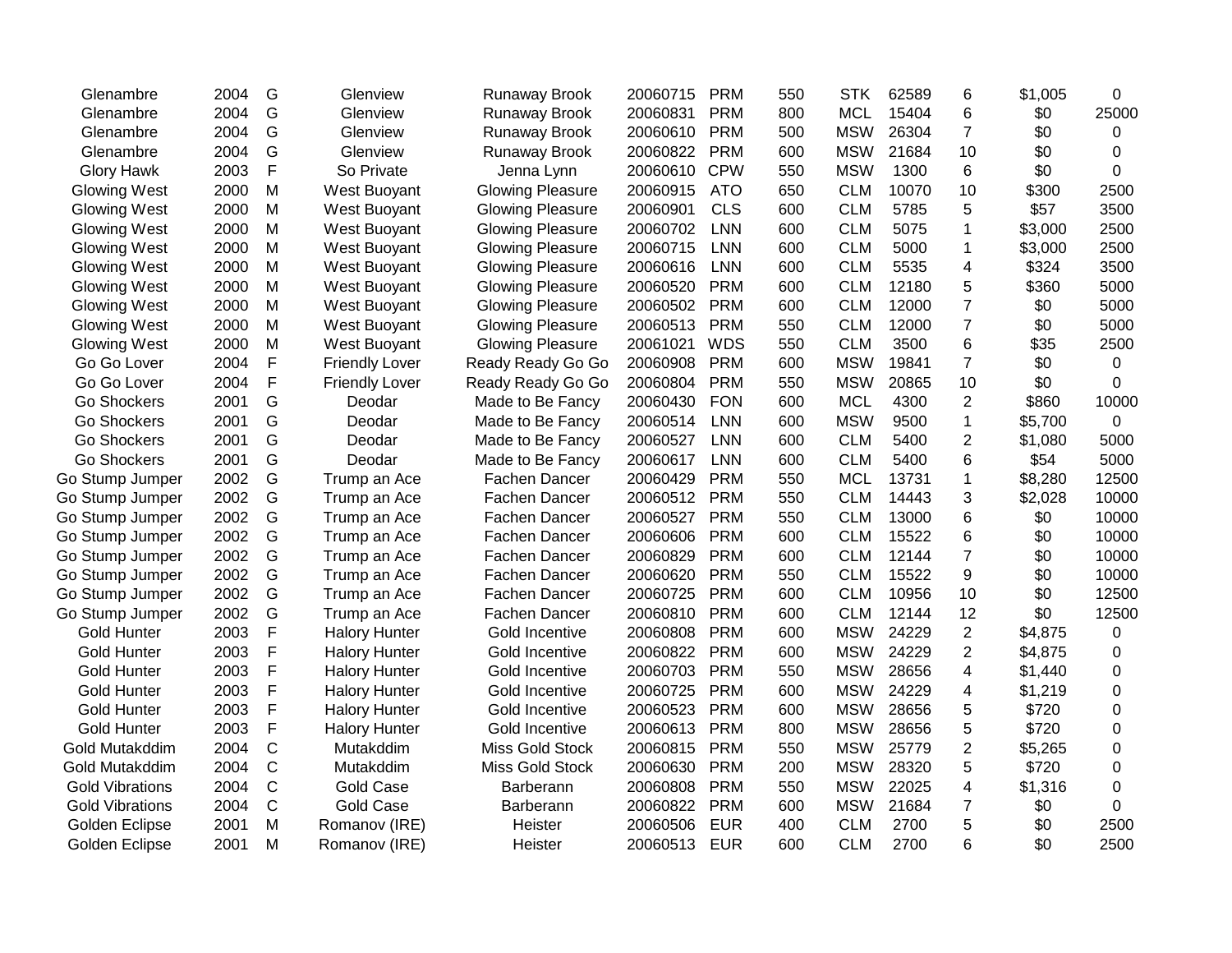| Golden Eclipse    | 2001 | M            | Romanov (IRE)         | Heister                  | 20060730 | <b>FAR</b> | 600 | <b>CLM</b> | 2300  | 4                       | \$115    | 2500     |
|-------------------|------|--------------|-----------------------|--------------------------|----------|------------|-----|------------|-------|-------------------------|----------|----------|
| Golden Eclipse    | 2001 | M            | Romanov (IRE)         | Heister                  | 20060812 | <b>FAR</b> | 600 | <b>CLM</b> | 2500  | 4                       | \$125    | 2500     |
| Golden Eclipse    | 2001 | M            | Romanov (IRE)         | Heister                  | 20060826 | <b>FAR</b> | 600 | <b>CLM</b> | 2500  | 9                       | \$0      | 2500     |
| Goldpercison      | 2003 | G            | Mr. Goldust           | <b>Florida Precision</b> | 20060526 | <b>PRM</b> | 800 | <b>MCL</b> | 13731 | 4                       | \$690    | 12500    |
| Goldpercison      | 2003 | G            | Mr. Goldust           | <b>Florida Precision</b> | 20060429 | <b>PRM</b> | 550 | <b>MCL</b> | 13731 | 8                       | \$0      | 12500    |
| Goldpercison      | 2003 | G            | Mr. Goldust           | <b>Florida Precision</b> | 20060804 | <b>PRM</b> | 600 | <b>MSW</b> | 24229 | 10                      | \$0      | 0        |
| Good Golly James  | 1998 | G            | Chief's Reward        | <b>Good Golly Tamale</b> | 20060211 | <b>FON</b> | 400 | <b>CLM</b> | 4558  | 8                       | \$43     | 2500     |
| Goodbye Shark     | 2003 | $\mathsf{C}$ | Sharkey               | Fare Thee Well           | 20060408 | <b>OP</b>  | 600 | <b>MSW</b> | 35000 | 9                       | \$0      | 0        |
| Goodbye Shark     | 2003 | $\mathbf C$  | Sharkey               | Fare Thee Well           | 20060224 | <b>OP</b>  | 600 | <b>MSW</b> | 32000 | 10                      | \$0      | 0        |
| Goodbye Shark     | 2003 | $\mathsf{C}$ | Sharkey               | Fare Thee Well           | 20060602 | <b>PRM</b> | 550 | <b>MSW</b> | 28656 | $\mathbf{1}$            | \$17,280 | $\Omega$ |
| Goodbye Shark     | 2003 | $\mathbf C$  | Sharkey               | Fare Thee Well           | 20060425 | <b>PRM</b> | 550 | <b>MSW</b> | 28656 | 3                       | \$3,456  | $\Omega$ |
| Goodbye Shark     | 2003 | C            | Sharkey               | Fare Thee Well           | 20060518 | <b>PRM</b> | 800 | <b>MSW</b> | 28656 | 3                       | \$3,456  | 0        |
| Goodbye Shark     | 2003 | $\mathsf{C}$ | Sharkey               | Fare Thee Well           | 20060504 | <b>PRM</b> | 832 | <b>MSW</b> | 28656 | 4                       | \$1,440  | 0        |
| Goodbye Shark     | 2003 | $\mathbf C$  | Sharkey               | Fare Thee Well           | 20060629 | <b>PRM</b> | 832 | <b>ALW</b> | 29850 | 8                       | \$0      | $\Omega$ |
| Goodtime Jess     | 2002 | M            | King of Scat          | Good Time Jesse          | 20060608 | <b>LNN</b> | 450 | <b>CLM</b> | 5400  | $\overline{2}$          | \$1,080  | 5000     |
| Goodtime Jess     | 2002 | M            | King of Scat          | Good Time Jesse          | 20060617 | <b>PRM</b> | 600 | <b>CLM</b> | 15522 | $\overline{2}$          | \$3,120  | 10000    |
| Goodtime Jess     | 2002 | M            | King of Scat          | Good Time Jesse          | 20060504 | <b>PRM</b> | 600 | <b>CLM</b> | 13195 | 5                       | \$390    | 10000    |
| Goodtime Jess     | 2002 | M            | King of Scat          | Good Time Jesse          | 20060704 | <b>PRM</b> | 600 | <b>CLM</b> | 15522 | 5                       | \$390    | 10000    |
| Goodtime Jess     | 2002 | M            | King of Scat          | Good Time Jesse          | 20060428 | <b>PRM</b> | 550 | <b>CLM</b> | 13195 | $\overline{7}$          | \$0      | 10000    |
| Goodtime Jess     | 2002 | M            | King of Scat          | Good Time Jesse          | 20060803 | <b>PRM</b> | 600 | <b>CLM</b> | 9700  | $\overline{7}$          | \$0      | 10000    |
| Goodtime Jess     | 2002 | M            | King of Scat          | Good Time Jesse          | 20060527 | <b>PRM</b> | 550 | <b>CLM</b> | 15340 | 9                       | \$0      | 10000    |
| Goodtime Jess     | 2002 | M            | King of Scat          | Good Time Jesse          | 20060727 | <b>PRM</b> | 600 | <b>CLM</b> | 10277 | 9                       | \$0      | 10000    |
| Goodtime Jess     | 2002 | M            | King of Scat          | Good Time Jesse          | 20060812 | <b>PRM</b> | 600 | <b>CLM</b> | 10379 | 10                      | \$0      | 12500    |
| Graysideofjustice | 2003 | G            | Lit de Justice        | Whispering Lou           | 20060902 | <b>CBY</b> | 650 | <b>STK</b> | 40000 | $\overline{2}$          | \$8,000  | 0        |
| Graysideofjustice | 2003 | G            | Lit de Justice        | Whispering Lou           | 20060408 | OP         | 600 | <b>AOC</b> | 36000 | 8                       | \$0      | 62500    |
| Graysideofjustice | 2003 | G            | Lit de Justice        | Whispering Lou           | 20060519 | <b>PRM</b> | 600 | <b>ALW</b> | 29850 | $\mathbf{1}$            | \$18,000 | 0        |
| Graysideofjustice | 2003 | G            | Lit de Justice        | Whispering Lou           | 20060609 | <b>PRM</b> | 600 | <b>ALW</b> | 29500 | $\mathbf 1$             | \$19,500 | $\Omega$ |
| Graysideofjustice | 2003 | G            | Lit de Justice        | Whispering Lou           | 20060421 | <b>PRM</b> | 550 | <b>ALW</b> | 29850 | 2                       | \$6,000  | $\Omega$ |
| Graysideofjustice | 2003 | G            | Lit de Justice        | Whispering Lou           | 20060721 | <b>PRM</b> | 600 | <b>ALW</b> | 24414 | 3                       | \$3,159  | $\Omega$ |
| Graysideofjustice | 2003 | G            | Lit de Justice        | Whispering Lou           | 20060505 | <b>PRM</b> | 600 | <b>ALW</b> | 29850 | $\overline{\mathbf{4}}$ | \$1,500  | $\Omega$ |
| Graysideofjustice | 2003 | G            | Lit de Justice        | <b>Whispering Lou</b>    | 20060804 | <b>PRM</b> | 600 | <b>ALW</b> | 23595 | 7                       | \$0      | $\Omega$ |
| Graysideofjustice | 2003 | G            | Lit de Justice        | <b>Whispering Lou</b>    | 20061114 | <b>RP</b>  | 600 | <b>AOC</b> | 28000 | 8                       | \$0      | 35000    |
| Greenway          | 2002 | G            | <b>Slew City Slew</b> | Spicy Angelita           | 20060610 | <b>PRM</b> | 800 | <b>MSW</b> | 28656 | $\mathbf{1}$            | \$17,280 | 0        |
| Greenway          | 2002 | G            | <b>Slew City Slew</b> | Spicy Angelita           | 20060819 | <b>PRM</b> | 832 | <b>CLM</b> | 12993 | $\mathbf{1}$            | \$7,857  | 12500    |
| Greenway          | 2002 | G            | <b>Slew City Slew</b> | Spicy Angelita           | 20060518 | <b>PRM</b> | 800 | <b>MSW</b> | 28656 | $\overline{c}$          | \$5,760  | $\Omega$ |
| Greenway          | 2002 | G            | <b>Slew City Slew</b> | Spicy Angelita           | 20060805 | <b>PRM</b> | 832 | <b>CLM</b> | 10379 | 2                       | \$2,619  | 12500    |
| Greenway          | 2002 | G            | <b>Slew City Slew</b> | Spicy Angelita           | 20060504 | <b>PRM</b> | 832 | <b>MSW</b> | 28656 | 3                       | \$3,456  | 0        |
| Greenway          | 2002 | G            | <b>Slew City Slew</b> | Spicy Angelita           | 20060722 | <b>PRM</b> | 832 | <b>CLM</b> | 9870  | $\overline{\mathbf{4}}$ | \$655    | 12500    |
| Greenway          | 2002 | G            | <b>Slew City Slew</b> | Spicy Angelita           | 20060629 | <b>PRM</b> | 832 | <b>ALW</b> | 29850 | $\overline{7}$          | \$0      | 0        |
| Grindrock         | 1996 | G            | Sharkey               | Nonnie's Ryder           | 20060519 | <b>CBY</b> | 550 | <b>CLM</b> | 10000 | 9                       | \$100    | 7500     |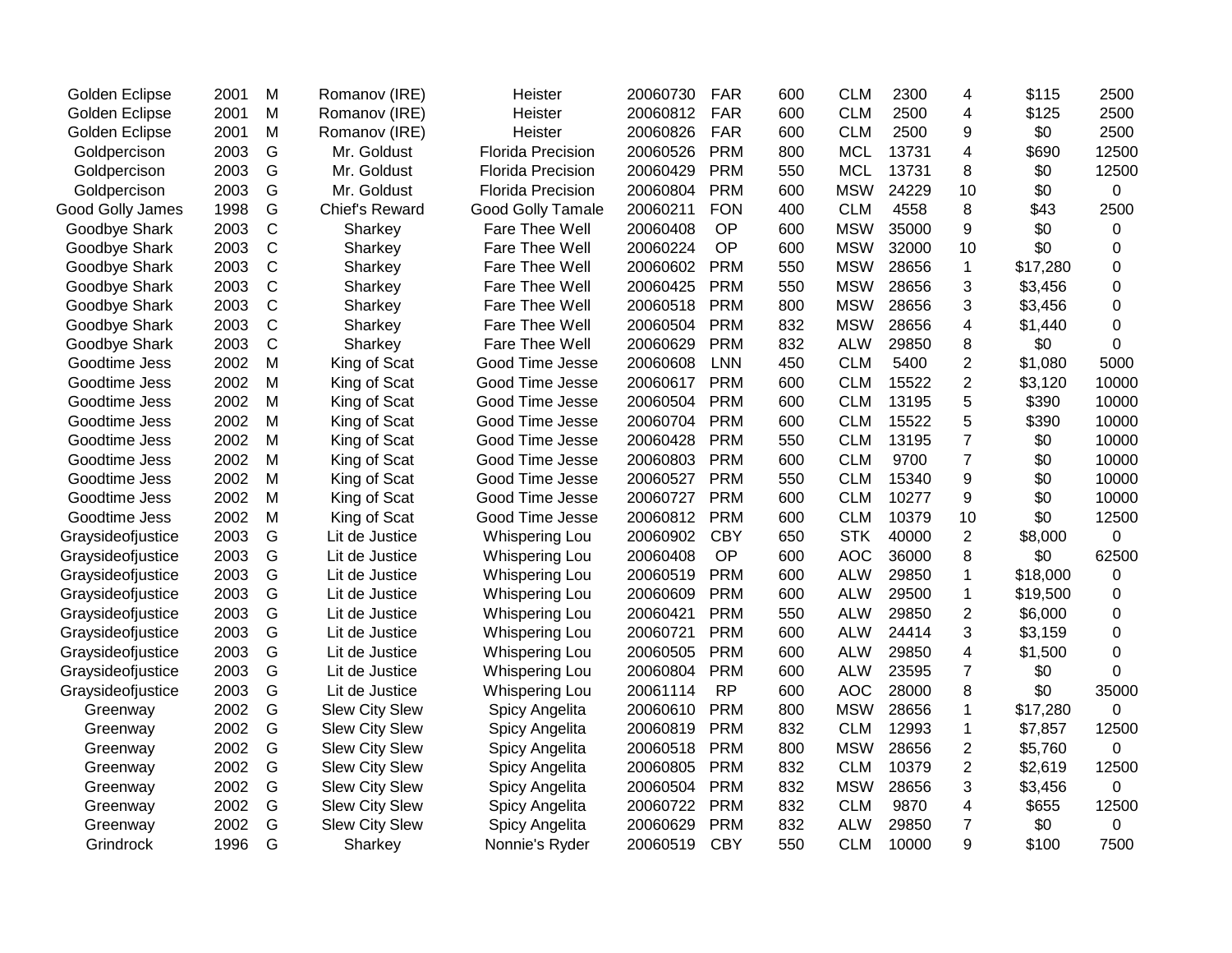| Grindrock            | 1996 | G | Sharkey              | Nonnie's Ryder         | 20060225 | <b>FON</b> | 600 | <b>CLM</b> | 7000  | $\overline{2}$ | \$1,400  | 6500        |
|----------------------|------|---|----------------------|------------------------|----------|------------|-----|------------|-------|----------------|----------|-------------|
| Grindrock            | 1996 | G | Sharkey              | Nonnie's Ryder         | 20060408 | <b>FON</b> | 600 | <b>CLM</b> | 8000  | 3              | \$880    | 7500        |
| Grindrock            | 1996 | G | Sharkey              | Nonnie's Ryder         | 20060211 | <b>FON</b> | 400 | <b>CLM</b> | 7000  | 4              | \$350    | 6500        |
| <b>Guerin Castle</b> | 2002 | G | De Guerin            | <b>Irish Pillar</b>    | 20060829 | <b>PRM</b> | 550 | <b>MCL</b> | 9006  | 1              | \$5,100  | 12500       |
| <b>Guerin Castle</b> | 2002 | G | De Guerin            | <b>Irish Pillar</b>    | 20061018 | <b>WDS</b> | 832 | <b>CLM</b> | 5500  | 4              | \$330    | 10000       |
| <b>Guerin Castle</b> | 2002 | G | De Guerin            | <b>Irish Pillar</b>    | 20061004 | <b>WDS</b> | 550 | <b>ALW</b> | 7000  | 6              | \$70     | 0           |
| Habilitate           | 2003 | F | Fappiano Road        | Pre Kerry Us           | 20060818 | <b>CLS</b> | 832 | <b>MCL</b> | 6987  | <b>FF</b>      | \$65     | 15000       |
| Habilitate           | 2003 | F | Fappiano Road        | Pre Kerry Us           | 20060511 | <b>PRM</b> | 600 | <b>MCL</b> | 13731 | 4              | \$690    | 12500       |
| Habilitate           | 2003 | F | Fappiano Road        | Pre Kerry Us           | 20060603 | <b>PRM</b> | 600 | <b>MCL</b> | 13731 | 4              | \$690    | 12500       |
| Habilitate           | 2003 | F | Fappiano Road        | Pre Kerry Us           | 20060615 | <b>PRM</b> | 800 | <b>MCL</b> | 13731 | 4              | \$690    | 12500       |
| Habilitate           | 2003 | F | Fappiano Road        | Pre Kerry Us           | 20060623 | <b>PRM</b> | 800 | <b>MCL</b> | 13731 | 4              | \$690    | 12500       |
| Habilitate           | 2003 | F | Fappiano Road        | Pre Kerry Us           | 20060525 | <b>PRM</b> | 800 | <b>MSW</b> | 28656 | 5              | \$720    | 0           |
| Habilitate           | 2003 | F | Fappiano Road        | Pre Kerry Us           | 20060714 | <b>PRM</b> | 832 | <b>MCL</b> | 9244  | $\overline{7}$ | \$0      | 12500       |
| Hallelujah Man       | 2002 | G | Kyle's Our Man       | <b>Glacier's Glory</b> | 20060813 | <b>CLS</b> | 832 | <b>CLM</b> | 6042  | 5              | \$57     | 5000        |
| Hallelujah Man       | 2002 | G | Kyle's Our Man       | Glacier's Glory        | 20060825 | <b>CLS</b> | 600 | <b>CLM</b> | 5785  | 6              | \$57     | 5000        |
| Hallelujah Man       | 2002 | G | Kyle's Our Man       | Glacier's Glory        | 20060317 | <b>FON</b> | 600 | <b>CLM</b> | 4800  | 1              | \$2,880  | 5000        |
| Hallelujah Man       | 2002 | G | Kyle's Our Man       | <b>Glacier's Glory</b> | 20060414 | <b>FON</b> | 600 | <b>CLM</b> | 5200  | 3              | \$572    | 5000        |
| Hallelujah Man       | 2002 | G | Kyle's Our Man       | <b>Glacier's Glory</b> | 20060429 | <b>FON</b> | 600 | <b>CLM</b> | 5200  | 5              | \$52     | 5000        |
| Hallelujah Man       | 2002 | G | Kyle's Our Man       | <b>Glacier's Glory</b> | 20060304 | <b>FON</b> | 600 | <b>CLM</b> | 5088  | 6              | \$48     | 5000        |
| Hallelujah Man       | 2002 | G | Kyle's Our Man       | Glacier's Glory        | 20060722 | <b>HPO</b> | 600 | <b>STR</b> | 19262 | 7              | \$300    | $\mathbf 0$ |
| Hallelujah Man       | 2002 | G | Kyle's Our Man       | Glacier's Glory        | 20060602 | <b>LNN</b> | 600 | <b>CLM</b> | 6400  | $\overline{2}$ | \$1,280  | 5000        |
| Hallelujah Man       | 2002 | G | Kyle's Our Man       | Glacier's Glory        | 20060707 | <b>LNN</b> | 832 | <b>CLM</b> | 6400  | $\overline{2}$ | \$1,280  | 5000        |
| Hallelujah Man       | 2002 | G | Kyle's Our Man       | Glacier's Glory        | 20060518 | <b>LNN</b> | 832 | <b>CLM</b> | 6400  | 5              | \$64     | 5000        |
| Hallelujah Man       | 2002 | G | Kyle's Our Man       | Glacier's Glory        | 20060623 | <b>LNN</b> | 832 | <b>CLM</b> | 6400  | 5              | \$64     | 5000        |
| Halory's Blush       | 2003 | F | <b>Halory Hunter</b> | Evocative              | 20060722 | <b>PRM</b> | 832 | <b>MSW</b> | 24229 | 1              | \$14,625 | 0           |
| Halory's Blush       | 2003 | F | <b>Halory Hunter</b> | Evocative              | 20060701 | <b>PRM</b> | 832 | <b>MSW</b> | 28656 | 3              | \$3,456  | 0           |
| Halory's Blush       | 2003 | F | <b>Halory Hunter</b> | Evocative              | 20060606 | <b>PRM</b> | 550 | <b>MSW</b> | 28656 | 4              | \$1,440  | 0           |
| Halory's Blush       | 2003 | F | <b>Halory Hunter</b> | Evocative              | 20060812 | <b>PRM</b> | 800 | <b>ALW</b> | 24229 | 7              | \$0      | $\Omega$    |
| Halory's Blush       | 2003 | F | <b>Halory Hunter</b> | Evocative              | 20060829 | <b>PRM</b> | 832 | <b>ALW</b> | 24229 | $\overline{7}$ | \$0      | $\Omega$    |
| Halory's Blush       | 2003 | F | <b>Halory Hunter</b> | Evocative              | 20060620 | <b>PRM</b> | 600 | <b>MSW</b> | 28656 | 8              | \$0      | 0           |
| Halory's Prospect    | 2003 | G | <b>Halory Hunter</b> | <b>Instinctive Pro</b> | 20060910 | <b>CLS</b> | 600 | <b>CLM</b> | 7688  | 5              | \$75     | 10000       |
| Halory's Prospect    | 2003 | G | <b>Halory Hunter</b> | <b>Instinctive Pro</b> | 20060613 | <b>PRM</b> | 600 | <b>MCL</b> | 13731 | 1              | \$8,280  | 12500       |
| Halory's Prospect    | 2003 | G | <b>Halory Hunter</b> | <b>Instinctive Pro</b> | 20060622 | <b>PRM</b> | 550 | <b>CLM</b> | 15522 | $\mathbf{1}$   | \$9,360  | 10000       |
| Halory's Prospect    | 2003 | G | <b>Halory Hunter</b> | <b>Instinctive Pro</b> | 20060630 | <b>PRM</b> | 600 | <b>ALW</b> | 29850 | 2              | \$6,000  | $\pmb{0}$   |
| Halory's Prospect    | 2003 | G | <b>Halory Hunter</b> | <b>Instinctive Pro</b> | 20060718 | <b>PRM</b> | 832 | <b>ALW</b> | 24229 | $\overline{2}$ | \$4,875  | 0           |
| Halory's Prospect    | 2003 | G | <b>Halory Hunter</b> | <b>Instinctive Pro</b> | 20060727 | <b>PRM</b> | 832 | <b>ALW</b> | 24229 | 3              | \$2,925  | 0           |
| Halory's Prospect    | 2003 | G | <b>Halory Hunter</b> | <b>Instinctive Pro</b> | 20060504 | <b>PRM</b> | 550 | <b>MSW</b> | 28656 | 4              | \$1,440  | 0           |
| Halory's Prospect    | 2003 | G | <b>Halory Hunter</b> | Instinctive Pro        | 20060518 | <b>PRM</b> | 800 | <b>MSW</b> | 28656 | 4              | \$1,440  | 0           |
| Halory's Prospect    | 2003 | G | <b>Halory Hunter</b> | <b>Instinctive Pro</b> | 20060810 | <b>PRM</b> | 800 | <b>ALW</b> | 24229 | 5              | \$585    | 0           |
| Halory's Prospect    | 2003 | G | <b>Halory Hunter</b> | <b>Instinctive Pro</b> | 20060425 | <b>PRM</b> | 550 | <b>MSW</b> | 28656 | 6              | \$0      | $\Omega$    |
|                      |      |   |                      |                        |          |            |     |            |       |                |          |             |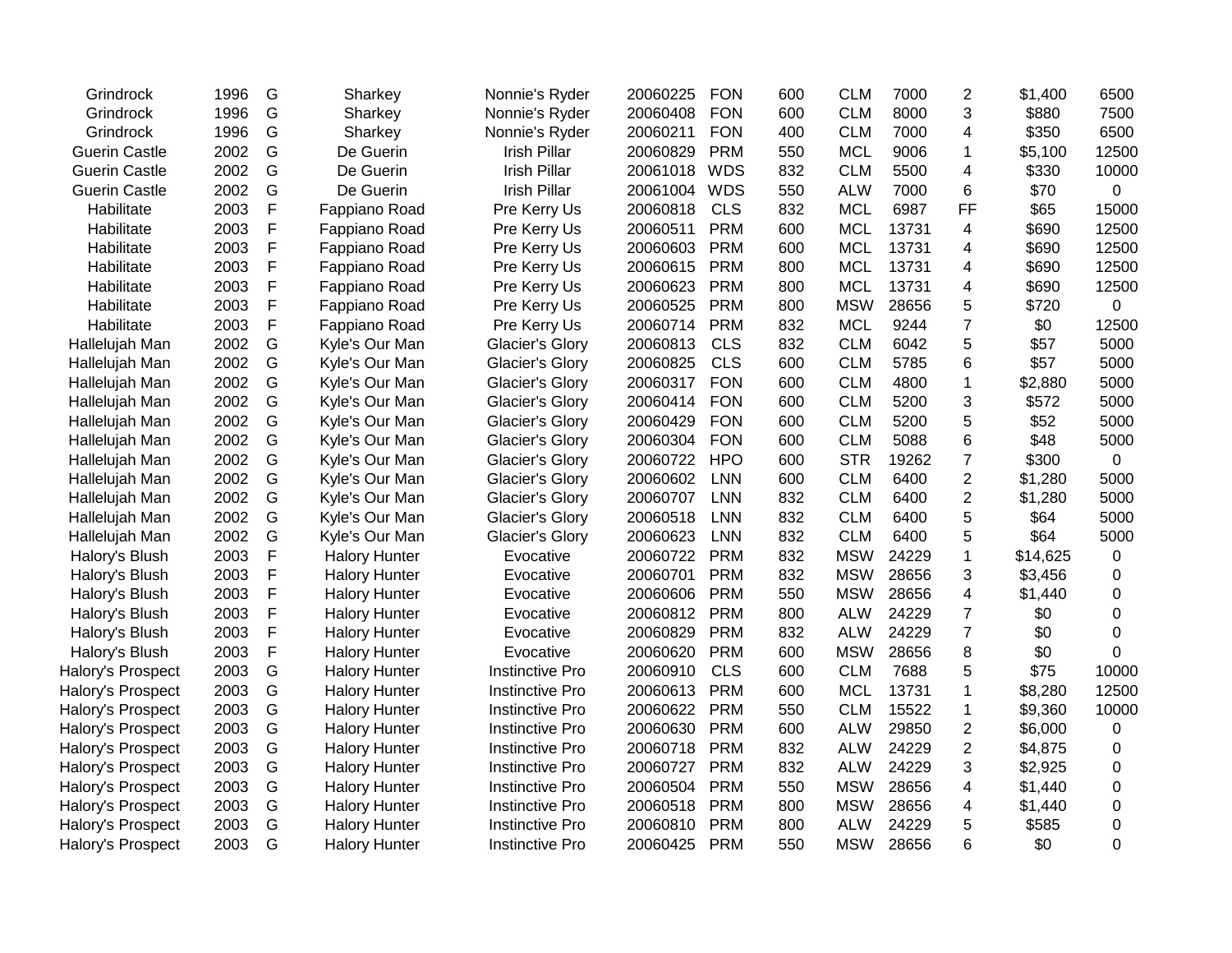| Halory's Prospect | 2003 | G            | <b>Halory Hunter</b>  | <b>Instinctive Pro</b> | 20060825 | <b>PRM</b> | 600 | <b>ALW</b> | 24229 | 6              | \$0      | $\Omega$       |
|-------------------|------|--------------|-----------------------|------------------------|----------|------------|-----|------------|-------|----------------|----------|----------------|
| Halorysummerdream | 2003 | $\mathsf{F}$ | <b>Halory Hunter</b>  | So Irresistible        | 20060820 | <b>CLS</b> | 832 | <b>MCL</b> | 5000  | 1              | \$3,000  | 5000           |
| Halorysummerdream | 2003 | $\mathsf F$  | <b>Halory Hunter</b>  | So Irresistible        | 20060903 | <b>CLS</b> | 832 | <b>CLM</b> | 5228  | $\mathbf{1}$   | \$3,060  | 5000           |
| Halorysummerdream | 2003 | F            | <b>Halory Hunter</b>  | So Irresistible        | 20060910 | <b>CLS</b> | 832 | <b>CLM</b> | 5500  | 2              | \$1,100  | 5000           |
| Halorysummerdream | 2003 | F            | <b>Halory Hunter</b>  | So Irresistible        | 20060805 | <b>CLS</b> | 600 | <b>MCL</b> | 5200  | 5              | \$50     | 5000           |
| Halorysummerdream | 2003 | F            | <b>Halory Hunter</b>  | So Irresistible        | 20060506 | <b>PRM</b> | 600 | <b>MCL</b> | 15500 | 5              | \$465    | 25000          |
| Halorysummerdream | 2003 | $\mathsf{F}$ | <b>Halory Hunter</b>  | So Irresistible        | 20060615 | <b>PRM</b> | 800 | <b>MCL</b> | 13731 | 6              | \$0      | 12500          |
| Halorysummerdream | 2003 | $\mathsf{F}$ | <b>Halory Hunter</b>  | So Irresistible        | 20060516 | <b>PRM</b> | 832 | <b>MCL</b> | 13731 | $\overline{7}$ | \$0      | 12500          |
| Halorysummerdream | 2003 | $\mathsf{F}$ | <b>Halory Hunter</b>  | So Irresistible        | 20060529 | <b>PRM</b> | 600 | <b>MCL</b> | 13731 | $\overline{7}$ | \$0      | 12500          |
| Halo's Rocket     | 2004 | $\mathsf{C}$ | Devil His Due         | Rocketsandmissiles     | 20060815 | <b>PRM</b> | 550 | <b>MSW</b> | 25779 | $\overline{7}$ | \$0      | $\Omega$       |
| Hanna's Baby Boy  | 2003 | G            | <b>Dazzling Falls</b> | <b>Slippery Slew</b>   | 20060901 | <b>PRM</b> | 550 | <b>MSW</b> | 24229 | $\mathbf 1$    | \$14,625 | $\Omega$       |
| Hanna's Baby Boy  | 2003 | G            | Dazzling Falls        | <b>Slippery Slew</b>   | 20060602 | <b>PRM</b> | 550 | <b>MSW</b> | 28656 | 2              | \$5,760  | $\Omega$       |
| Hanna's Baby Boy  | 2003 | G            | Dazzling Falls        | <b>Slippery Slew</b>   | 20060520 | <b>PRM</b> | 550 | <b>MCL</b> | 13731 | 5              | \$345    | 12500          |
| Hanna's Baby Boy  | 2003 | G            | Dazzling Falls        | <b>Slippery Slew</b>   | 20060616 | <b>PRM</b> | 600 | <b>MSW</b> | 28656 | 5              | \$720    | 0              |
| Hanna's Baby Boy  | 2003 | G            | <b>Dazzling Falls</b> | <b>Slippery Slew</b>   | 20060721 | <b>PRM</b> | 600 | <b>MSW</b> | 24229 | 6              | \$0      | 0              |
| Hanna's Baby Boy  | 2003 | G            | <b>Dazzling Falls</b> | <b>Slippery Slew</b>   | 20060908 | <b>PRM</b> | 600 | <b>ALW</b> | 24229 | 11             | \$0      | 0              |
| Hazard's Jimmy    | 2003 | G            | The Name's Jimmy      | <b>Machete Miss</b>    | 20060312 | <b>HAW</b> | 600 | <b>MSW</b> | 25000 | $\mathbf{1}$   | \$15,000 | $\overline{0}$ |
| Hazard's Jimmy    | 2003 | G            | The Name's Jimmy      | <b>Machete Miss</b>    | 20061110 | <b>HAW</b> | 600 | <b>ALW</b> | 32000 | 3              | \$3,520  | $\Omega$       |
| Hazard's Jimmy    | 2003 | G            | The Name's Jimmy      | <b>Machete Miss</b>    | 20061020 | <b>HAW</b> | 650 | <b>ALW</b> | 32000 | 4              | \$1,920  | 0              |
| Hazard's Jimmy    | 2003 | G            | The Name's Jimmy      | <b>Machete Miss</b>    | 20060929 | <b>HAW</b> | 600 | ALW        | 32000 | 6              | \$0      | 0              |
| Hazard's Jimmy    | 2003 | G            | The Name's Jimmy      | <b>Machete Miss</b>    | 20060811 | <b>PRM</b> | 600 | <b>ALW</b> | 24229 | $\mathbf{1}$   | \$14,625 | $\overline{0}$ |
| Hazard's Jimmy    | 2003 | G            | The Name's Jimmy      | <b>Machete Miss</b>    | 20060519 | <b>PRM</b> | 600 | <b>ALW</b> | 29850 | 5              | \$750    | 0              |
| Hazard's Jimmy    | 2003 | G            | The Name's Jimmy      | <b>Machete Miss</b>    | 20060616 | <b>PRM</b> | 550 | <b>ALW</b> | 29850 | 6              | \$0      | 0              |
| Hazard's Jimmy    | 2003 | G            | The Name's Jimmy      | <b>Machete Miss</b>    | 20060629 | <b>PRM</b> | 832 | <b>ALW</b> | 29850 | 6              | \$0      | $\mathbf 0$    |
| Hazard's Jimmy    | 2003 | G            | The Name's Jimmy      | <b>Machete Miss</b>    | 20060902 | <b>PRM</b> | 600 | <b>ALW</b> | 21206 | 6              | \$0      | $\Omega$       |
| Hazard's Jimmy    | 2003 | G            | The Name's Jimmy      | <b>Machete Miss</b>    | 20060505 | <b>PRM</b> | 600 | <b>ALW</b> | 29850 | $\overline{7}$ | \$0      | $\Omega$       |
| Hazard's Jimmy    | 2003 | G            | The Name's Jimmy      | <b>Machete Miss</b>    | 20060718 | <b>PRM</b> | 832 | <b>ALW</b> | 24229 | $\overline{7}$ | \$0      | $\Omega$       |
| Her Baby Blues    | 2004 | $\mathsf{F}$ | <b>Regal Classic</b>  | <b>Solar Blues</b>     | 20060902 | <b>PRM</b> | 600 | <b>MSW</b> | 24229 | 5              | \$585    | $\Omega$       |
| Her Baby Blues    | 2004 | $\mathsf{F}$ | <b>Regal Classic</b>  | <b>Solar Blues</b>     | 20061028 | <b>RP</b>  | 550 | <b>MCL</b> | 12340 | 4              | \$720    | 15000          |
| Her Baby Blues    | 2004 | $\mathsf{F}$ | <b>Regal Classic</b>  | <b>Solar Blues</b>     | 20061014 | <b>RP</b>  | 600 | <b>MCL</b> | 15000 | 5              | \$450    | 25000          |
| Her Baby Blues    | 2004 | $\mathsf{F}$ | <b>Regal Classic</b>  | <b>Solar Blues</b>     | 20060925 | <b>RP</b>  | 600 | <b>MSW</b> | 25000 | 8              | \$0      | 0              |
| Here'soneforjimmy | 2003 | $\mathsf{F}$ | Deputy Slew           | <b>East River Miss</b> | 20060516 | <b>PRM</b> | 600 | <b>MSW</b> | 28656 | $\mathbf{1}$   | \$17,280 | 0              |
| Here'soneforjimmy | 2003 | F            | Deputy Slew           | <b>East River Miss</b> | 20060617 | <b>PRM</b> | 800 | <b>ALW</b> | 29850 | 1              | \$18,000 | $\Omega$       |
| Here'soneforjimmy | 2003 | F            | Deputy Slew           | <b>East River Miss</b> | 20060703 | <b>PRM</b> | 832 | <b>AOC</b> | 32238 | 2              | \$6,480  | 0              |
| Here'soneforjimmy | 2003 | F            | Deputy Slew           | <b>East River Miss</b> | 20060422 | <b>PRM</b> | 550 | <b>MSW</b> | 28656 | 3              | \$3,456  | 0              |
| Here'soneforjimmy | 2003 | F            | Deputy Slew           | <b>East River Miss</b> | 20060502 | <b>PRM</b> | 600 | <b>MSW</b> | 28656 | 4              | \$1,440  | 0              |
| Here'soneforjimmy | 2003 | F            | Deputy Slew           | <b>East River Miss</b> | 20060603 | <b>PRM</b> | 832 | <b>ALW</b> | 29850 | 4              | \$1,500  | 0              |
| Here'soneforjimmy | 2003 | $\mathsf{F}$ | Deputy Slew           | <b>East River Miss</b> | 20060903 | <b>PRM</b> | 800 | <b>ALW</b> | 25779 | 5              | \$585    | 0              |
| Here'soneforjimmy | 2003 | $\mathsf F$  | Deputy Slew           | <b>East River Miss</b> | 20060722 | <b>PRM</b> | 832 | <b>ALW</b> | 20319 | 6              | \$0      | $\Omega$       |
| Here'soneforjimmy | 2003 | $\mathsf{F}$ | Deputy Slew           | <b>East River Miss</b> | 20060822 | <b>PRM</b> | 600 | <b>ALW</b> | 19841 | $\overline{7}$ | \$0      | $\Omega$       |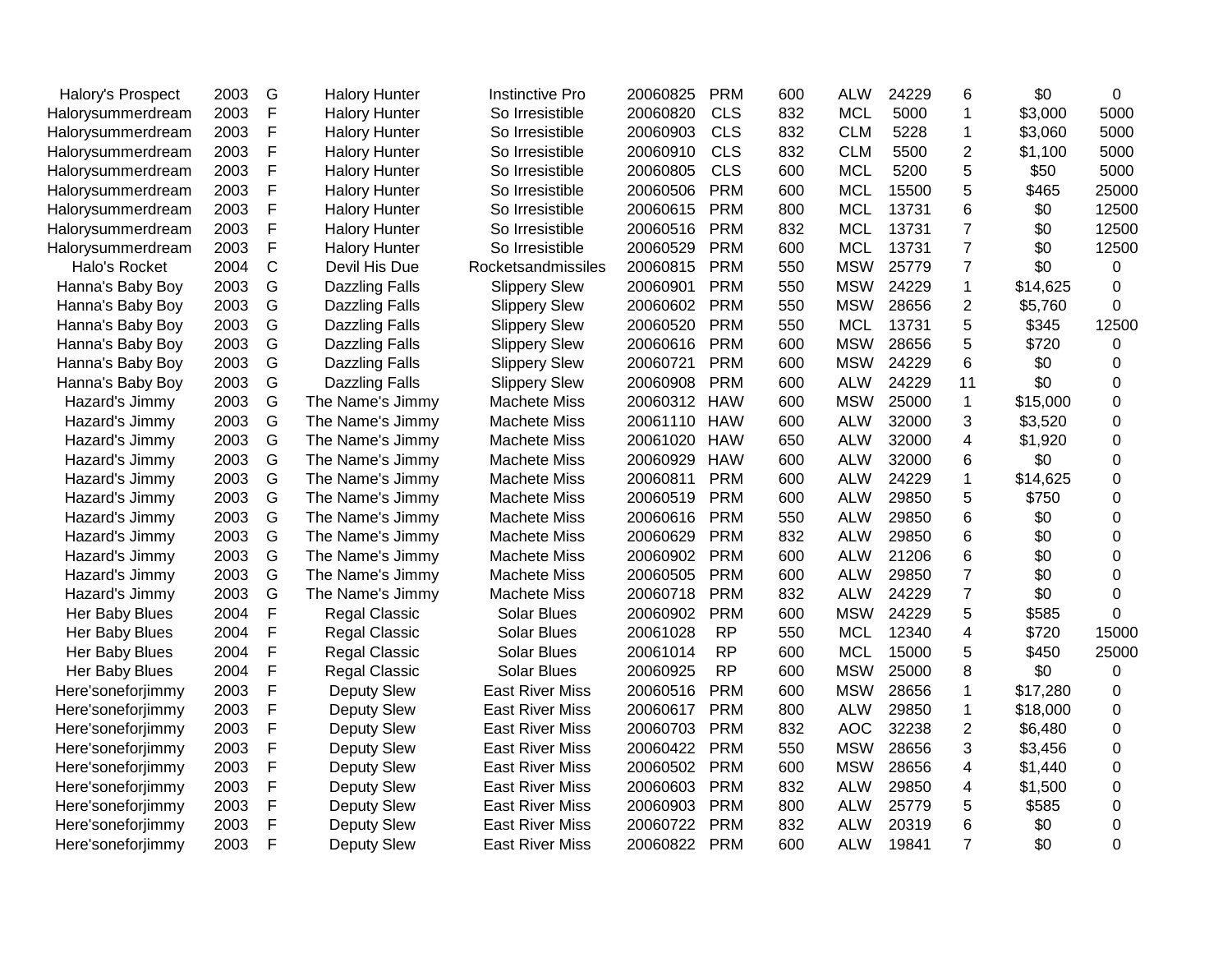| Here'soneforjimmy   | 2003 | F | <b>Deputy Slew</b>   | <b>East River Miss</b> | 20061001 | <b>WDS</b> | 600 | <b>CLM</b> | 5820  | 3              | \$660    | 10000          |
|---------------------|------|---|----------------------|------------------------|----------|------------|-----|------------|-------|----------------|----------|----------------|
| Hesluckytoo         | 2003 | G | Lucky Lionel         | <b>Tellitlikeitis</b>  | 20060427 | <b>PRM</b> | 550 | <b>ALW</b> | 29850 | $\mathbf{1}$   | \$18,000 | 0              |
| Hesluckytoo         | 2003 | G | Lucky Lionel         | <b>Tellitlikeitis</b>  | 20060528 | <b>PRM</b> | 600 | <b>STK</b> | 63500 | 2              | \$12,700 | 0              |
| Hesluckytoo         | 2003 | G | Lucky Lionel         | <b>Tellitlikeitis</b>  | 20060512 | <b>PRM</b> | 600 | <b>ALW</b> | 32238 | 4              | \$1,620  | $\mathbf 0$    |
| Hesluckytoo         | 2003 | G | Lucky Lionel         | <b>Tellitlikeitis</b>  | 20060622 | <b>PRM</b> | 832 | <b>AOC</b> | 32238 | 5              | \$810    | $\overline{0}$ |
| Hesluckytoo         | 2003 | G | Lucky Lionel         | <b>Tellitlikeitis</b>  | 20060720 | <b>PRM</b> | 832 | <b>ALW</b> | 26120 | 6              | \$0      | 0              |
| Hesluckytoo         | 2003 | G | Lucky Lionel         | <b>Tellitlikeitis</b>  | 20060902 | <b>PRM</b> | 600 | <b>ALW</b> | 21206 | $\overline{7}$ | \$0      | 0              |
| Hesluckytoo         | 2003 | G | Lucky Lionel         | <b>Tellitlikeitis</b>  | 20060804 | <b>PRM</b> | 600 | <b>ALW</b> | 23595 | 8              | \$0      | $\mathbf 0$    |
| Hesluckytoo         | 2003 | G | Lucky Lionel         | <b>Tellitlikeitis</b>  | 20060609 | <b>PRM</b> | 600 | <b>ALW</b> | 29500 | 10             | \$0      | $\Omega$       |
| Hi Ho Aggie         | 2002 | M | Humming              | Stage o' Gold          | 20060301 | <b>BEU</b> | 832 | <b>CLM</b> | 4400  | $\overline{7}$ | \$44     | 4000           |
| Hi Ho Aggie         | 2002 | M | Humming              | Stage o' Gold          | 20060111 | <b>BEU</b> | 600 | <b>CLM</b> | 4400  | 12             | \$44     | 4000           |
| Ho Hum              | 2004 | G | Humming              | Will Show You          | 20060831 | <b>PRM</b> | 800 | <b>MCL</b> | 15404 | $\overline{4}$ | \$776    | 25000          |
| Ho Hum              | 2004 | G | Humming              | Will Show You          | 20060725 | <b>PRM</b> | 500 | <b>MSW</b> | 25779 | $\overline{7}$ | \$0      | 0              |
| Ho Hum              | 2004 | G | Humming              | Will Show You          | 20060810 | <b>PRM</b> | 550 | <b>MSW</b> | 24755 | 12             | \$0      | 0              |
| Home Bouyant        | 2003 | G | West Buoyant         | Home Ballerina         | 20061113 | <b>BRD</b> | 750 | <b>CLM</b> | 4000  | $\overline{2}$ | \$728    | 3500           |
| Home Bouyant        | 2003 | G | West Buoyant         | Home Ballerina         | 20060826 | <b>BRD</b> | 600 | <b>ALW</b> | 10500 | 3              | \$1,129  | 0              |
| Home Bouyant        | 2003 | G | West Buoyant         | Home Ballerina         | 20060911 | <b>BRD</b> | 600 | <b>ALW</b> | 10500 | 4              | \$605    | 0              |
| Home Bouyant        | 2003 | G | West Buoyant         | Home Ballerina         | 20061029 | <b>BRD</b> | 750 | <b>CLM</b> | 4000  | 8              | \$60     | 3500           |
| Home Bouyant        | 2003 | G | West Buoyant         | Home Ballerina         | 20060822 | <b>BRD</b> | 800 | <b>CLM</b> | 4000  | 9              | \$60     | 3500           |
| Home Bouyant        | 2003 | G | West Buoyant         | Home Ballerina         | 20061014 | <b>BRD</b> | 750 | <b>CLM</b> | 4000  | 9              | \$60     | 3500           |
| Home Bouyant        | 2003 | G | West Buoyant         | Home Ballerina         | 20060926 | <b>BRD</b> | 600 | <b>ALW</b> | 11500 | 11             | \$60     | 0              |
| Home Bouyant        | 2003 | G | West Buoyant         | Home Ballerina         | 20060723 | <b>FMT</b> | 800 | <b>MCL</b> | 9000  | $\mathbf{1}$   | \$5,400  | 20000          |
| Home Bouyant        | 2003 | G | West Buoyant         | Home Ballerina         | 20060716 | <b>FMT</b> | 800 | <b>MCL</b> | 9000  | 2              | \$1,800  | 20000          |
| Home Bouyant        | 2003 | G | West Buoyant         | Home Ballerina         | 20060702 | <b>FMT</b> | 650 | <b>MCL</b> | 7000  | 3              | \$770    | 5000           |
| Home Bouyant        | 2003 | G | West Buoyant         | Home Ballerina         | 20060430 | <b>WRD</b> | 550 | <b>MCL</b> | 4500  | 5              | \$135    | 5000           |
| Home Bouyant        | 2003 | G | West Buoyant         | Home Ballerina         | 20060521 | <b>WRD</b> | 550 | <b>MCL</b> | 11000 | 6              | \$0      | 20000          |
| <b>Honest Speed</b> | 1997 | G | Honest Ensign        | <b>Pillow Girl</b>     | 20060827 | <b>BRD</b> | 750 | <b>CLM</b> | 6000  | 1              | \$3,528  | 5000           |
| <b>Honest Speed</b> | 1997 | G | Honest Ensign        | <b>Pillow Girl</b>     | 20060918 | <b>BRD</b> | 700 | <b>CLM</b> | 7500  | 3              | \$792    | 6500           |
| <b>Honest Speed</b> | 1997 | G | Honest Ensign        | <b>Pillow Girl</b>     | 20060904 | <b>BRD</b> | 600 | <b>CLM</b> | 7500  | 4              | \$436    | 6500           |
| <b>Honest Speed</b> | 1997 | G | Honest Ensign        | <b>Pillow Girl</b>     | 20060808 | <b>BRD</b> | 800 | <b>CLM</b> | 6000  | 5              | \$169    | 5000           |
| <b>Honest Speed</b> | 1997 | G | Honest Ensign        | <b>Pillow Girl</b>     | 20061008 | <b>BRD</b> | 600 | <b>CLM</b> | 4000  | 6              | \$60     | 3500           |
| <b>Honest Speed</b> | 1997 | G | <b>Honest Ensign</b> | <b>Pillow Girl</b>     | 20060421 | <b>FON</b> | 650 | <b>CLM</b> | 5000  | $\mathbf{1}$   | \$3,000  | 3500           |
| <b>Honest Speed</b> | 1997 | G | Honest Ensign        | <b>Pillow Girl</b>     | 20060311 | <b>FON</b> | 650 | <b>STR</b> | 5000  | $\overline{2}$ | \$1,000  | 0              |
| <b>Honest Speed</b> | 1997 | G | <b>Honest Ensign</b> | <b>Pillow Girl</b>     | 20060325 | <b>FON</b> | 800 | <b>STR</b> | 5000  | 3              | \$550    | 0              |
| <b>Honest Speed</b> | 1997 | G | Honest Ensign        | <b>Pillow Girl</b>     | 20060408 | <b>FON</b> | 600 | <b>STR</b> | 5000  | 3              | \$550    | $\Omega$       |
| <b>Honest Speed</b> | 1997 | G | Honest Ensign        | <b>Pillow Girl</b>     | 20060225 | <b>FON</b> | 600 | <b>STR</b> | 5000  | 5              | \$50     | $\Omega$       |
| <b>Honest Speed</b> | 1997 | G | <b>Honest Ensign</b> | <b>Pillow Girl</b>     | 20060210 | <b>FON</b> | 600 | <b>STR</b> | 6200  | 8              | \$62     | $\Omega$       |
| <b>Honest Speed</b> | 1997 | G | <b>Honest Ensign</b> | <b>Pillow Girl</b>     | 20060723 | <b>HPO</b> | 800 | <b>CLM</b> | 24000 | 6              | \$300    | 7500           |
| <b>Honest Speed</b> | 1997 | G | <b>Honest Ensign</b> | <b>Pillow Girl</b>     | 20060602 | <b>LNN</b> | 800 | <b>CLM</b> | 5400  | $\mathbf{1}$   | \$3,240  | 3500           |
| <b>Honest Speed</b> | 1997 | G | Honest Ensign        | <b>Pillow Girl</b>     | 20060715 | LNN        | 600 | <b>STR</b> | 5724  | $\overline{2}$ | \$1,080  | $\Omega$       |
|                     |      |   |                      |                        |          |            |     |            |       |                |          |                |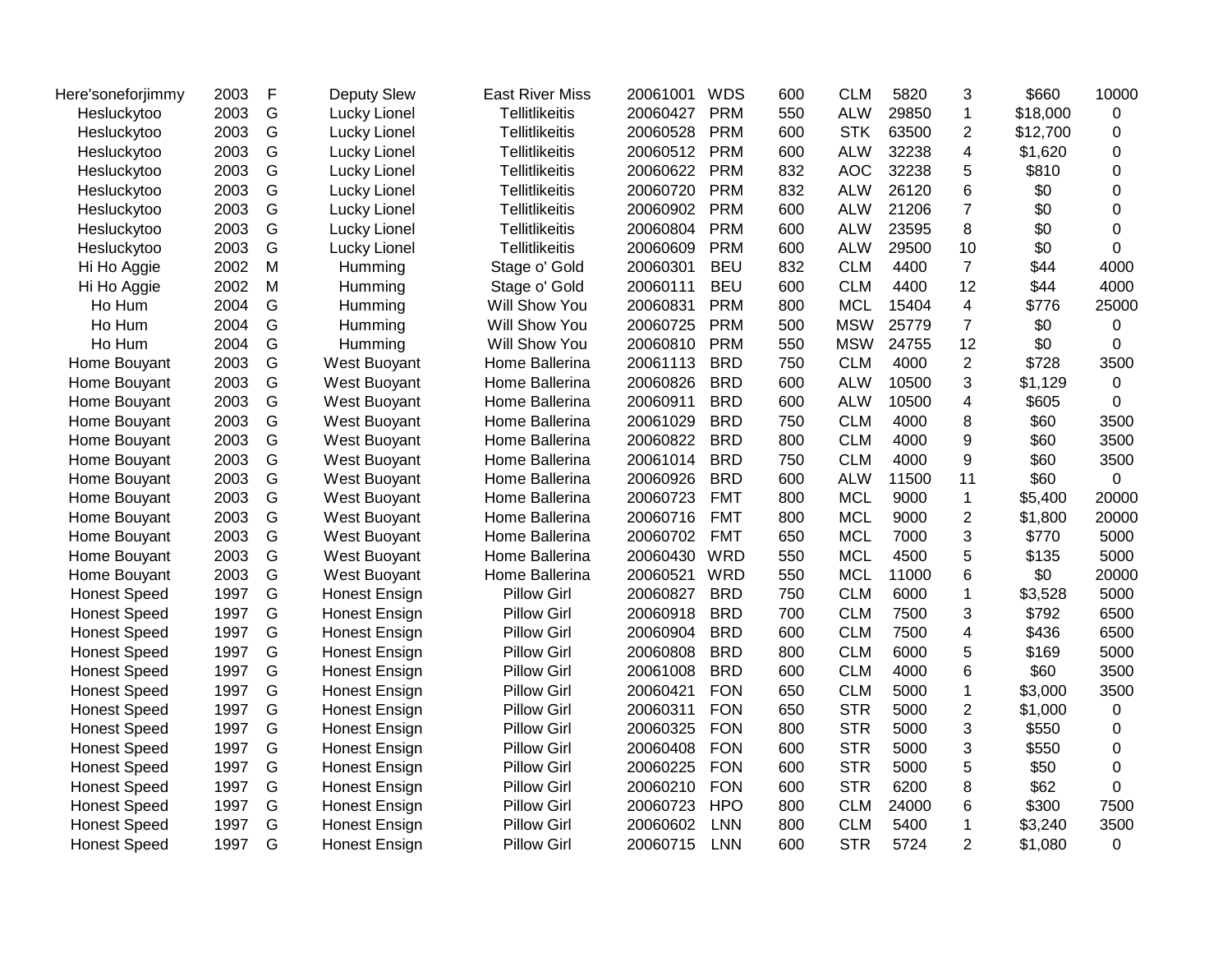| <b>Honest Speed</b>  | 1997 | G           | <b>Honest Ensign</b> | <b>Pillow Girl</b> | 20060521 | <b>LNN</b> | 832 | <b>STR</b> | 6200  | 6                       | \$62     | 0           |
|----------------------|------|-------------|----------------------|--------------------|----------|------------|-----|------------|-------|-------------------------|----------|-------------|
| <b>Honest Speed</b>  | 1997 | G           | <b>Honest Ensign</b> | <b>Pillow Girl</b> | 20060625 | <b>LNN</b> | 800 | <b>CLM</b> | 7600  | 6                       | \$76     | 6500        |
| <b>Honest Speed</b>  | 1997 | G           | <b>Honest Ensign</b> | <b>Pillow Girl</b> | 20060708 | <b>LNN</b> | 600 | <b>STR</b> | 7800  | 6                       | \$78     | $\mathbf 0$ |
| <b>Honest Speed</b>  | 1997 | G           | <b>Honest Ensign</b> | <b>Pillow Girl</b> | 20061020 | <b>RP</b>  | 832 | <b>CLM</b> | 7500  | 5                       | \$225    | 3500        |
| Hooligan             | 2003 | G           | Demidoff             | Danzig Foxxy Woman | 20060818 | <b>PRM</b> | 600 | <b>MSW</b> | 24229 | $\overline{c}$          | \$4,875  | 0           |
| Hooligan             | 2003 | G           | Demidoff             | Danzig Foxxy Woman | 20060804 | <b>PRM</b> | 600 | <b>MSW</b> | 24229 | 3                       | \$2,925  | 0           |
| Hooligan             | 2003 | G           | Demidoff             | Danzig Foxxy Woman | 20060901 | <b>PRM</b> | 550 | <b>MSW</b> | 24229 | 4                       | \$1,219  | $\pmb{0}$   |
| Hooligan             | 2003 | G           | Demidoff             | Danzig Foxxy Woman | 20060422 | <b>PRM</b> | 550 | <b>MSW</b> | 28656 | 8                       | \$0      | 0           |
| Hooligan             | 2003 | G           | Demidoff             | Danzig Foxxy Woman | 20060721 | <b>PRM</b> | 600 | <b>MSW</b> | 24229 | FF                      | \$0      | $\pmb{0}$   |
| Hooligan             | 2003 | G           | Demidoff             | Danzig Foxxy Woman | 20061219 | <b>SUN</b> | 800 | <b>MSW</b> | 22000 | 3                       | \$2,200  | 0           |
| Hooligan             | 2003 | G           | Demidoff             | Danzig Foxxy Woman | 20061128 | ZIA        | 600 | <b>MSW</b> | 20700 | 4                       | \$828    | 0           |
| Hooligan             | 2003 | G           | Demidoff             | Danzig Foxxy Woman | 20061107 | <b>ZIA</b> | 600 | <b>MSW</b> | 23000 | 11                      | \$0      | 0           |
| <b>Hot Chocolate</b> | 2000 | G           | <b>Blumin Affair</b> | Coco Jabo          | 20060902 | <b>CLS</b> | 650 | <b>CLM</b> | 7000  | 3                       | \$840    | 6500        |
| <b>Hot Chocolate</b> | 2000 | G           | <b>Blumin Affair</b> | Coco Jabo          | 20060325 | <b>FON</b> | 650 | <b>STR</b> | 7000  | 1                       | \$4,200  | 0           |
| <b>Hot Chocolate</b> | 2000 | G           | <b>Blumin Affair</b> | Coco Jabo          | 20060311 | <b>FON</b> | 650 | <b>STR</b> | 7000  | 2                       | \$1,400  | 0           |
| <b>Hot Chocolate</b> | 2000 | G           | <b>Blumin Affair</b> | Coco Jabo          | 20060422 | <b>FON</b> | 850 | <b>STR</b> | 7420  | $\overline{c}$          | \$1,400  | $\Omega$    |
| <b>Hot Chocolate</b> | 2000 | G           | <b>Blumin Affair</b> | Coco Jabo          | 20060601 | <b>PRM</b> | 832 | <b>CLM</b> | 18918 | 5                       | \$540    | 10000       |
| <b>Hot Chocolate</b> | 2000 | G           | <b>Blumin Affair</b> | Coco Jabo          | 20060622 | <b>PRM</b> | 800 | <b>ALW</b> | 25000 | 5                       | \$750    | $\mathbf 0$ |
| Hot Chocolate        | 2000 | G           | <b>Blumin Affair</b> | Coco Jabo          | 20061120 | <b>RP</b>  | 832 | <b>CLM</b> | 7500  | 4                       | \$450    | 3500        |
| Hot Chocolate        | 2000 | G           | <b>Blumin Affair</b> | Coco Jabo          | 20061015 | <b>WDS</b> | 832 | <b>CLM</b> | 3800  | 2                       | \$760    | 3500        |
| Hot Chocolate        | 2000 | G           | <b>Blumin Affair</b> | Coco Jabo          | 20061004 | <b>WDS</b> | 832 | <b>STR</b> | 5000  | 3                       | \$600    | $\mathbf 0$ |
| Humasong             | 2003 | $\mathsf F$ | Humming              | Song of Brooke     | 20060613 | <b>PRM</b> | 800 | <b>MSW</b> | 28656 | 1                       | \$17,280 | 0           |
| Humasong             | 2003 | $\mathsf F$ | Humming              | Song of Brooke     | 20060903 | <b>PRM</b> | 800 | <b>CLM</b> | 12314 | 1                       | \$7,857  | 12500       |
| Humasong             | 2003 | F           | Humming              | Song of Brooke     | 20060516 | <b>PRM</b> | 832 | <b>MCL</b> | 13731 | $\overline{\mathbf{c}}$ | \$2,760  | 12500       |
| Humasong             | 2003 | $\mathsf F$ | Humming              | Song of Brooke     | 20060529 | <b>PRM</b> | 800 | <b>MCL</b> | 13731 | $\overline{2}$          | \$2,760  | 12500       |
| Humasong             | 2003 | $\mathsf F$ | Humming              | Song of Brooke     | 20060715 | <b>PRM</b> | 832 | <b>ALW</b> | 24229 | 6                       | \$0      | 0           |
| Humasong             | 2003 | $\mathsf F$ | Humming              | Song of Brooke     | 20060729 | <b>PRM</b> | 832 | <b>ALW</b> | 24229 | 6                       | \$0      | 0           |
| Humasong             | 2003 | F           | Humming              | Song of Brooke     | 20060502 | <b>PRM</b> | 600 | <b>MSW</b> | 28656 | 8                       | \$0      | $\pmb{0}$   |
| Humasong             | 2003 | $\mathsf F$ | Humming              | Song of Brooke     | 20060701 | <b>PRM</b> | 832 | <b>ALW</b> | 29850 | 8                       | \$0      | 0           |
| Humasong             | 2003 | $\mathsf F$ | Humming              | Song of Brooke     | 20060812 | <b>PRM</b> | 800 | <b>ALW</b> | 24229 | 8                       | \$0      | 0           |
| Humbee               | 2001 | G           | Humming              | Hot Mix Honey      | 20060916 | <b>ATO</b> | 650 | <b>CLM</b> | 10820 | 10                      | \$300    | 12500       |
| Humbee               | 2001 | G           | Humming              | Hot Mix Honey      | 20060730 | <b>CLS</b> | 600 | <b>CLM</b> | 5500  | 5                       | \$55     | 5000        |
| Humbee               | 2001 | G           | Humming              | Hot Mix Honey      | 20060813 | <b>CLS</b> | 600 | <b>CLM</b> | 5500  | 6                       | \$55     | 5000        |
| Humbee               | 2001 | G           | Humming              | Hot Mix Honey      | 20060827 | <b>CLS</b> | 600 | <b>CLM</b> | 5500  | $\overline{7}$          | \$55     | 5000        |
| Humbee               | 2001 | G           | Humming              | Hot Mix Honey      | 20060409 | <b>FON</b> | 600 | <b>CLM</b> | 4600  | 1                       | \$2,760  | 5000        |
| Humbee               | 2001 | G           | Humming              | Hot Mix Honey      | 20060506 | <b>FON</b> | 600 | <b>CLM</b> | 4800  | $\overline{2}$          | \$960    | 5000        |
| Humbee               | 2001 | G           | Humming              | Hot Mix Honey      | 20060224 | <b>FON</b> | 400 | <b>CLM</b> | 4600  | 3                       | \$460    | 5000        |
| Humbee               | 2001 | G           | Humming              | Hot Mix Honey      | 20060311 | <b>FON</b> | 600 | <b>CLM</b> | 4600  | 4                       | \$184    | 5000        |
| Humbee               | 2001 | G           | Humming              | Hot Mix Honey      | 20060326 | <b>FON</b> | 400 | <b>CLM</b> | 4600  | $\overline{7}$          | \$46     | 5000        |
| Humbee               | 2001 | G           | Humming              | Hot Mix Honey      | 20060610 | <b>LNN</b> | 600 | <b>CLM</b> | 5800  | $\overline{2}$          | \$1,160  | 5000        |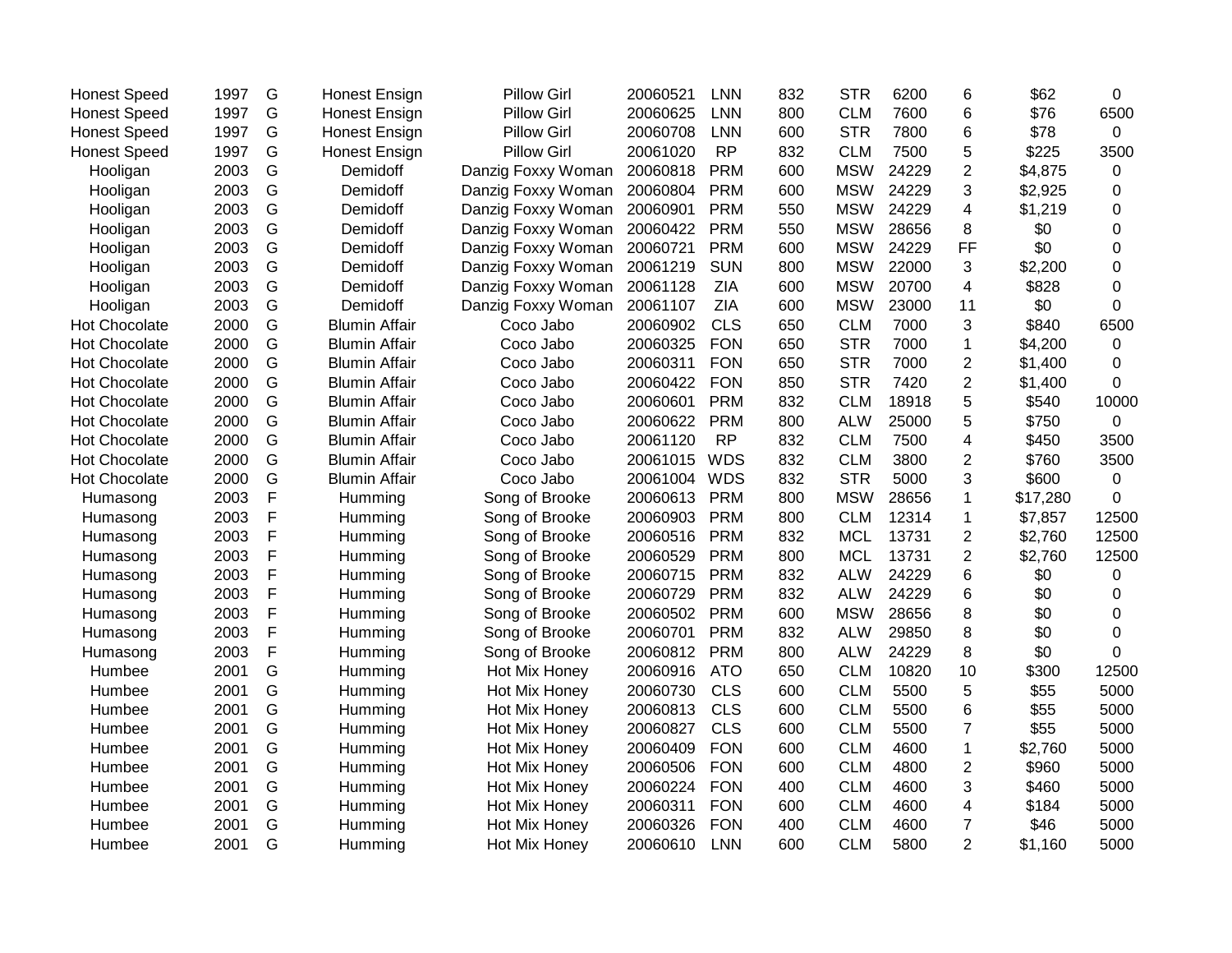| Humbee        | 2001 | G           | Humming               | Hot Mix Honey          | 20060709 | <b>LNN</b> | 600 | <b>CLM</b> | 5800  | 5                | \$58     | 5000           |
|---------------|------|-------------|-----------------------|------------------------|----------|------------|-----|------------|-------|------------------|----------|----------------|
| Humbee        | 2001 | G           | Humming               | Hot Mix Honey          | 20060528 | <b>LNN</b> | 600 | <b>CLM</b> | 5800  | 6                | \$58     | 5000           |
| Humbee        | 2001 | G           | Humming               | Hot Mix Honey          | 20060625 | <b>LNN</b> | 600 | <b>CLM</b> | 5945  | 6                | \$58     | 5000           |
| Humir         | 2003 | $\mathsf F$ | Humming               | Cobilion               | 20060825 | <b>CLS</b> | 600 | <b>CLM</b> | 5100  | 5                | \$51     | 5000           |
| Humir         | 2003 | F           | Humming               | Cobilion               | 20060908 | <b>CLS</b> | 600 | <b>CLM</b> | 5100  | 8                | \$51     | 5000           |
| Humir         | 2003 | F           | Humming               | Cobilion               | 20060623 | <b>PRM</b> | 800 | <b>MCL</b> | 13731 | 1                | \$8,280  | 12500          |
| Humir         | 2003 | $\mathsf F$ | Humming               | Cobilion               | 20060511 | <b>PRM</b> | 600 | <b>MCL</b> | 13731 | 5                | \$345    | 12500          |
| Humir         | 2003 | F           | Humming               | Cobilion               | 20060603 | <b>PRM</b> | 832 | <b>MSW</b> | 28656 | 6                | \$0      | $\overline{0}$ |
| Humir         | 2003 | $\mathsf F$ | Humming               | Cobilion               | 20060427 | <b>PRM</b> | 550 | <b>MCL</b> | 13731 | 8                | \$0      | 12500          |
| Humir         | 2003 | F           | Humming               | Cobilion               | 20060523 | <b>PRM</b> | 600 | <b>MSW</b> | 28656 | 8                | \$0      | $\Omega$       |
| Humir         | 2003 | $\mathsf F$ | Humming               | Cobilion               | 20060721 | <b>PRM</b> | 800 | <b>CLM</b> | 12823 | 9                | \$0      | 12500          |
| Humir         | 2003 | F           | Humming               | Cobilion               | 20060804 | <b>PRM</b> | 832 | <b>CLM</b> | 10379 | 9                | \$0      | 10000          |
| Hum's Medal   | 2004 | G           | Humming               | Stage o' Gold          | 20060904 | <b>PRM</b> | 600 | <b>MSW</b> | 24229 | 10               | \$0      | 0              |
| Hunt N Hay    | 2002 | G           | <b>Blumin Affair</b>  | <b>Ascertain Bride</b> | 20060722 | <b>CBY</b> | 850 | <b>ALW</b> | 18000 | 8                | \$180    | $\mathbf 0$    |
| Hunt N Hay    | 2002 | G           | <b>Blumin Affair</b>  | <b>Ascertain Bride</b> | 20060310 | <b>FON</b> | 600 | <b>ALW</b> | 7500  | $\overline{2}$   | \$1,500  | 0              |
| Hunt N Hay    | 2002 | G           | <b>Blumin Affair</b>  | <b>Ascertain Bride</b> | 20060402 | <b>FON</b> | 650 | <b>ALW</b> | 7500  | 3                | \$750    | 0              |
| Hunt N Hay    | 2002 | G           | <b>Blumin Affair</b>  | <b>Ascertain Bride</b> | 20060224 | <b>FON</b> | 600 | <b>ALW</b> | 7500  | 4                | \$450    | $\Omega$       |
| Hunt N Hay    | 2002 | G           | <b>Blumin Affair</b>  | <b>Ascertain Bride</b> | 20060425 | <b>PRM</b> | 832 | <b>CLM</b> | 16003 | $\mathbf{1}$     | \$10,140 | 12500          |
| Hunt N Hay    | 2002 | G           | <b>Blumin Affair</b>  | <b>Ascertain Bride</b> | 20060601 | <b>PRM</b> | 832 | <b>ALW</b> | 29850 | 1                | \$18,000 | 0              |
| Hunt N Hay    | 2002 | G           | <b>Blumin Affair</b>  | <b>Ascertain Bride</b> | 20060701 | <b>PRM</b> | 832 | <b>AOC</b> | 32238 | $\mathbf 1$      | \$19,440 | $\mathbf 0$    |
| Hunt N Hay    | 2002 | G           | <b>Blumin Affair</b>  | <b>Ascertain Bride</b> | 20060518 | <b>PRM</b> | 800 | <b>ALW</b> | 29850 | 5                | \$750    | 0              |
| Hunt N Hay    | 2002 | G           | <b>Blumin Affair</b>  | <b>Ascertain Bride</b> | 20060622 | <b>PRM</b> | 800 | <b>ALW</b> | 25000 | $\overline{7}$   | \$0      | $\mathbf 0$    |
| Hunt N Hay    | 2002 | G           | <b>Blumin Affair</b>  | <b>Ascertain Bride</b> | 20060826 | <b>PRM</b> | 850 | <b>STK</b> | 81600 | 11               | \$0      | 0              |
| Do Know Jack  | 2003 | G           | Yankee Fan            | Won Per Scent          | 20060828 | CLS        | 832 | <b>MCL</b> | 5000  | 5                | \$50     | 5000           |
| Do Know Jack  | 2003 | G           | Yankee Fan            | Won Per Scent          | 20060819 | <b>CLS</b> | 600 | <b>MSW</b> | 7950  | $\overline{7}$   | \$75     | $\Omega$       |
| Do Know Jack  | 2003 | G           | Yankee Fan            | Won Per Scent          | 20060629 | <b>PRM</b> | 550 | <b>MCL</b> | 13731 | 4                | \$690    | 12500          |
| Do Know Jack  | 2003 | G           | Yankee Fan            | Won Per Scent          | 20060613 | <b>PRM</b> | 600 | <b>MCL</b> | 13731 | 5                | \$345    | 12500          |
| Do Know Jack  | 2003 | G           | Yankee Fan            | Won Per Scent          | 20060808 | <b>PRM</b> | 800 | <b>MCL</b> | 9452  | $\overline{7}$   | \$0      | 12500          |
| Do Know Jack  | 2003 | G           | Yankee Fan            | Won Per Scent          | 20060715 | <b>PRM</b> | 600 | <b>MCL</b> | 10880 | 9                | \$0      | 12500          |
| I Love Donuts | 2003 | F           | Mocha Express         | Staccatta              | 20060504 | <b>PRM</b> | 550 | <b>MCL</b> | 13731 | $\overline{c}$   | \$2,760  | 12500          |
| I Love Donuts | 2003 | F           | Mocha Express         | Staccatta              | 20060623 | <b>PRM</b> | 550 | <b>MCL</b> | 13731 | $\boldsymbol{2}$ | \$2,760  | 12500          |
| I Love Donuts | 2003 | F           | Mocha Express         | Staccatta              | 20060616 | <b>PRM</b> | 550 | <b>MCL</b> | 13731 | 3                | \$1,656  | 12500          |
| I Love Donuts | 2003 | $\mathsf F$ | Mocha Express         | Staccatta              | 20060525 | <b>PRM</b> | 550 | <b>MCL</b> | 13731 | 4                | \$690    | 12500          |
| I Love Donuts | 2003 | F           | Mocha Express         | Staccatta              | 20060425 | <b>PRM</b> | 550 | <b>MSW</b> | 28656 | 6                | \$0      | 0              |
| I Ow Won      | 2003 | G           | <b>Sunrise Shower</b> | My Gal Gusty           | 20061014 | <b>RP</b>  | 750 | <b>MSW</b> | 25390 | 6                | \$0      | 0              |
| I Ow Won      | 2003 | G           | <b>Sunrise Shower</b> | My Gal Gusty           | 20061110 | <b>RP</b>  | 700 | <b>MCL</b> | 15000 | 10               | \$0      | 25000          |
| I Ow Won      | 2003 | G           | Sunrise Shower        | My Gal Gusty           | 20061125 | <b>RP</b>  | 800 | <b>MCL</b> | 12000 | 10               | \$0      | 15000          |
| lamthewarrior | 2004 | G           | Supremo               | Dollydar               | 20060624 | <b>PRM</b> | 200 | <b>MSW</b> | 28320 | $\mathbf{1}$     | \$18,720 | 0              |
| lamthewarrior | 2004 | G           | Supremo               | Dollydar               | 20060601 | <b>PRM</b> | 200 | <b>MSW</b> | 26304 | $\overline{c}$   | \$6,240  | 0              |
| lamthewarrior | 2004 | G           | Supremo               | Dollydar               | 20060613 | <b>PRM</b> | 200 | <b>MSW</b> | 30120 | $\overline{2}$   | \$6,240  | 0              |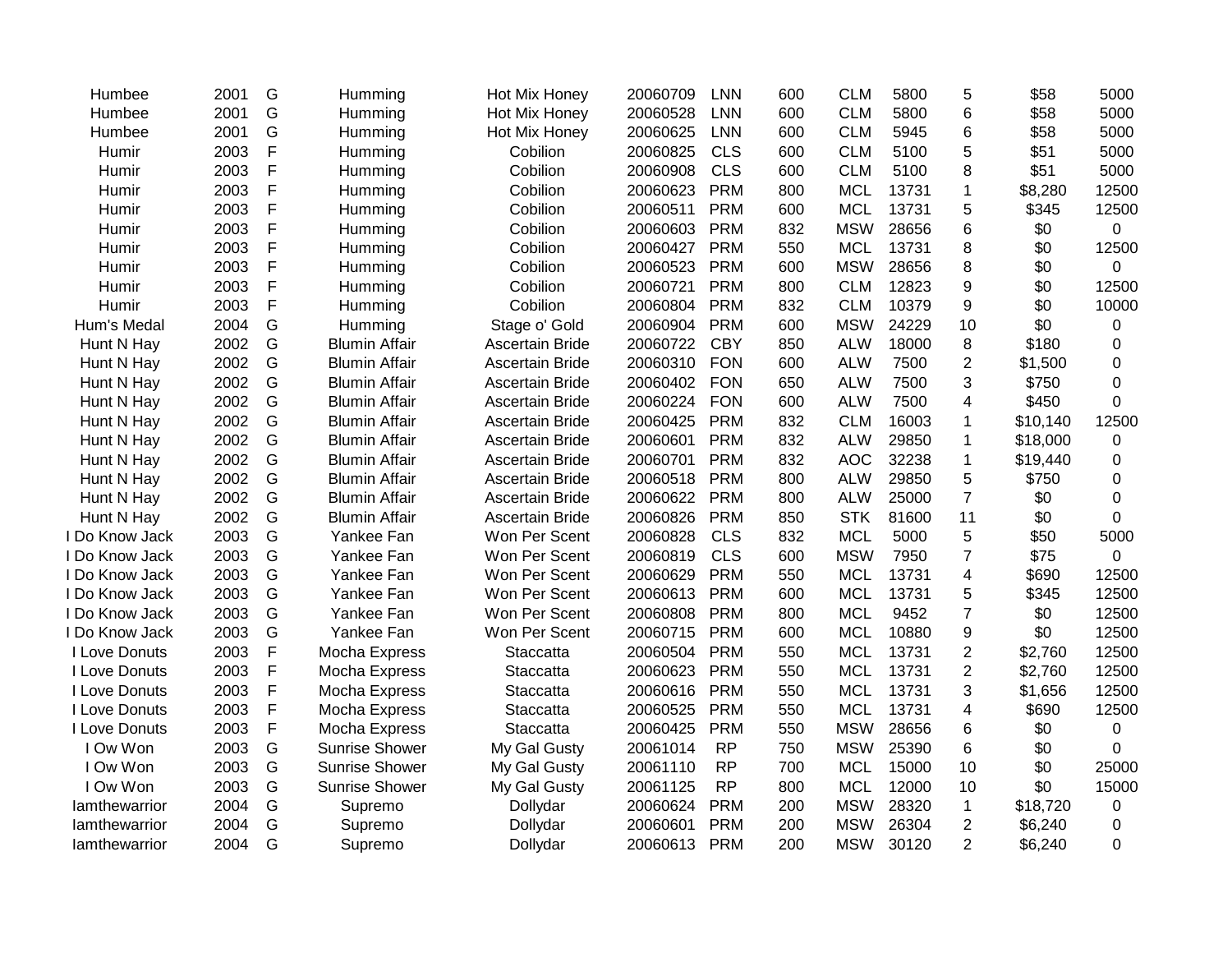| Idebewinner               | 1999 | G | Ide                   | Pleas Move Aside       | 20060820 | <b>CLS</b> | 600 | <b>CLM</b> | 5000  | 1              | \$3,000 | 2500        |
|---------------------------|------|---|-----------------------|------------------------|----------|------------|-----|------------|-------|----------------|---------|-------------|
| <b>Idebewinner</b>        | 1999 | G | Ide                   | Pleas Move Aside       | 20060904 | <b>CLS</b> | 600 | <b>CLM</b> | 5000  | $\mathbf{1}$   | \$3,000 | 2500        |
| <b>Idebewinner</b>        | 1999 | G | Ide                   | Pleas Move Aside       | 20060728 | <b>CLS</b> | 600 | <b>CLM</b> | 5000  | 3              | \$550   | 2500        |
| <b>Idebewinner</b>        | 1999 | G | Ide                   | Pleas Move Aside       | 20060702 | <b>LNN</b> | 600 | <b>CLM</b> | 5400  | 7              | \$54    | 4000        |
| I'm a City Girl           | 1998 | M | <b>Proud Northern</b> | Hur Hawk               | 20060502 | <b>PRM</b> | 600 | <b>CLM</b> | 12000 | 6              | \$0     | 5000        |
| Indian Village            | 2001 | G | St. Forbes            | <b>Princess Martha</b> | 20060825 | <b>PRM</b> | 800 | <b>CLM</b> | 10434 | 4              | \$574   | 4000        |
| Indian Village            | 2001 | G | St. Forbes            | <b>Princess Martha</b> | 20060907 | <b>PRM</b> | 800 | <b>CLM</b> | 11237 | 5              | \$255   | 4000        |
| Indian Village            | 2001 | G | St. Forbes            | <b>Princess Martha</b> | 20060720 | <b>PRM</b> | 600 | <b>CLM</b> | 9158  | 10             | \$0     | 5000        |
| Indian Village            | 2001 | G | St. Forbes            | <b>Princess Martha</b> | 20060803 | <b>PRM</b> | 600 | <b>CLM</b> | 9158  | 10             | \$0     | 5000        |
| Indielo                   | 1997 | G | Mi Cielo              | Indiana Jane           | 20060701 | <b>LNN</b> | 600 | <b>CLM</b> | 5400  | 8              | \$54    | 5000        |
| Indielo                   | 1997 | G | Mi Cielo              | Indiana Jane           | 20060714 | <b>LNN</b> | 600 | <b>CLM</b> | 3180  | 9              | \$30    | 2500        |
| <b>Indigo Creek</b>       | 2002 | G | Mercedes Won          | Sneaky Jane            | 20060819 | <b>CLS</b> | 600 | <b>CLM</b> | 5100  | 1              | \$3,060 | 5000        |
| <b>Indigo Creek</b>       | 2002 | G | Mercedes Won          | Sneaky Jane            | 20060910 | <b>CLS</b> | 600 | <b>CLM</b> | 5500  | 4              | \$275   | 5000        |
| Indigo Creek              | 2002 | G | Mercedes Won          | Sneaky Jane            | 20060904 | <b>CLS</b> | 650 | <b>CLM</b> | 5500  | 6              | \$55    | 5000        |
| Indigo Creek              | 2002 | G | Mercedes Won          | Sneaky Jane            | 20060305 | <b>FON</b> | 600 | <b>MCL</b> | 4300  | 1              | \$2,580 | 10000       |
| <b>Indigo Creek</b>       | 2002 | G | Mercedes Won          | Sneaky Jane            | 20060409 | <b>FON</b> | 600 | <b>CLM</b> | 4600  | 5              | \$46    | 5000        |
| <b>Indigo Creek</b>       | 2002 | G | Mercedes Won          | Sneaky Jane            | 20060422 | <b>FON</b> | 600 | <b>CLM</b> | 4600  | 5              | \$46    | 5000        |
| Indigo Creek              | 2002 | G | Mercedes Won          | Sneaky Jane            | 20060325 | <b>FON</b> | 600 | <b>CLM</b> | 4600  | 9              | \$46    | 5000        |
| <b>Indigo Creek</b>       | 2002 | G | Mercedes Won          | Sneaky Jane            | 20060521 | <b>LNN</b> | 600 | <b>CLM</b> | 5400  | 6              | \$54    | 5000        |
| <b>Indigo Creek</b>       | 2002 | G | Mercedes Won          | Sneaky Jane            | 20060616 | <b>LNN</b> | 450 | <b>CLM</b> | 6200  | 6              | \$62    | 10000       |
| <b>Indigo Creek</b>       | 2002 | G | Mercedes Won          | Sneaky Jane            | 20060701 | LNN        | 600 | <b>CLM</b> | 5400  | 6              | \$54    | 5000        |
| <b>Indigo Creek</b>       | 2002 | G | Mercedes Won          | Sneaky Jane            | 20060512 | <b>LNN</b> | 600 | <b>CLM</b> | 5400  | 8              | \$54    | 5000        |
| <b>Indigo Creek</b>       | 2002 | G | Mercedes Won          | Sneaky Jane            | 20061014 | <b>NP</b>  | 650 | <b>CLM</b> | 7600  | $\overline{7}$ | \$0     | 7500        |
| <b>Indigo Creek</b>       | 2002 | G | Mercedes Won          | Sneaky Jane            | 20061001 | <b>NP</b>  | 600 | <b>CLM</b> | 7600  | 10             | \$0     | 7500        |
| Infaust                   | 2002 | G | Kyle's Our Man        | Dina's Chum            | 20060915 | <b>ATO</b> | 600 | <b>CLM</b> | 10061 | $\overline{2}$ | \$1,760 | 5000        |
| Infaust                   | 2002 | G | Kyle's Our Man        | Dina's Chum            | 20060811 | <b>CLS</b> | 600 | <b>CLM</b> | 5700  | 1              | \$3,420 | 5000        |
| Infaust                   | 2002 | G | Kyle's Our Man        | Dina's Chum            | 20060219 | <b>FON</b> | 600 | <b>MCL</b> | 4300  | 1              | \$2,580 | 10000       |
| Infaust                   | 2002 | G | Kyle's Our Man        | Dina's Chum            | 20060311 | <b>FON</b> | 600 | <b>CLM</b> | 4600  | 1              | \$2,760 | 5000        |
| Infaust                   | 2002 | G | Kyle's Our Man        | Dina's Chum            | 20060506 | <b>FON</b> | 600 | <b>CLM</b> | 4800  | $\mathbf{1}$   | \$2,880 | 5000        |
| Infaust                   | 2002 | G | Kyle's Our Man        | Dina's Chum            | 20060422 | <b>FON</b> | 600 | <b>CLM</b> | 4800  | $\overline{2}$ | \$960   | 5000        |
| Infaust                   | 2002 | G | Kyle's Our Man        | Dina's Chum            | 20060325 | <b>FON</b> | 600 | <b>CLM</b> | 4800  | 3              | \$528   | 5000        |
| Infaust                   | 2002 | G | Kyle's Our Man        | Dina's Chum            | 20060722 | <b>HPO</b> | 600 | <b>STR</b> | 19262 | $\overline{2}$ | \$3,500 | $\mathbf 0$ |
| Infaust                   | 2002 | G | Kyle's Our Man        | Dina's Chum            | 20060528 | <b>LNN</b> | 600 | <b>ALW</b> | 10763 | 6              | \$105   | 0           |
| Infaust                   | 2002 | G | Kyle's Our Man        | Dina's Chum            | 20060708 | <b>LNN</b> | 600 | <b>ALW</b> | 10500 | 6              | \$105   | $\Omega$    |
| <b>Innocent Deception</b> | 2002 | G | Silic (FR)            | T. V. Camera           | 20060428 | <b>PRM</b> | 600 | <b>ALW</b> | 32238 | 11             | \$0     | $\Omega$    |
| Invaderfromtheeast        | 2000 | G | Wild Invader          | <b>East River Miss</b> | 20060409 | <b>FON</b> | 600 | <b>CLM</b> | 4300  | 5              | \$43    | 2500        |
| Invaderfromtheeast        | 2000 | G | Wild Invader          | <b>East River Miss</b> | 20060312 | <b>FON</b> | 600 | <b>CLM</b> | 4300  | 8              | \$43    | 2500        |
| Invaderfromtheeast        | 2000 | G | Wild Invader          | <b>East River Miss</b> | 20060423 | <b>FON</b> | 600 | <b>CLM</b> | 4300  | 8              | \$43    | 2500        |
| Invaderfromtheeast        | 2000 | G | Wild Invader          | <b>East River Miss</b> | 20060520 | <b>LNN</b> | 600 | <b>CLM</b> | 5000  | 3              | \$500   | 2500        |
| Invaderfromtheeast        | 2000 | G | Wild Invader          | <b>East River Miss</b> | 20060611 | <b>LNN</b> | 600 | <b>CLM</b> | 5000  | $\overline{7}$ | \$50    | 2500        |
|                           |      |   |                       |                        |          |            |     |            |       |                |         |             |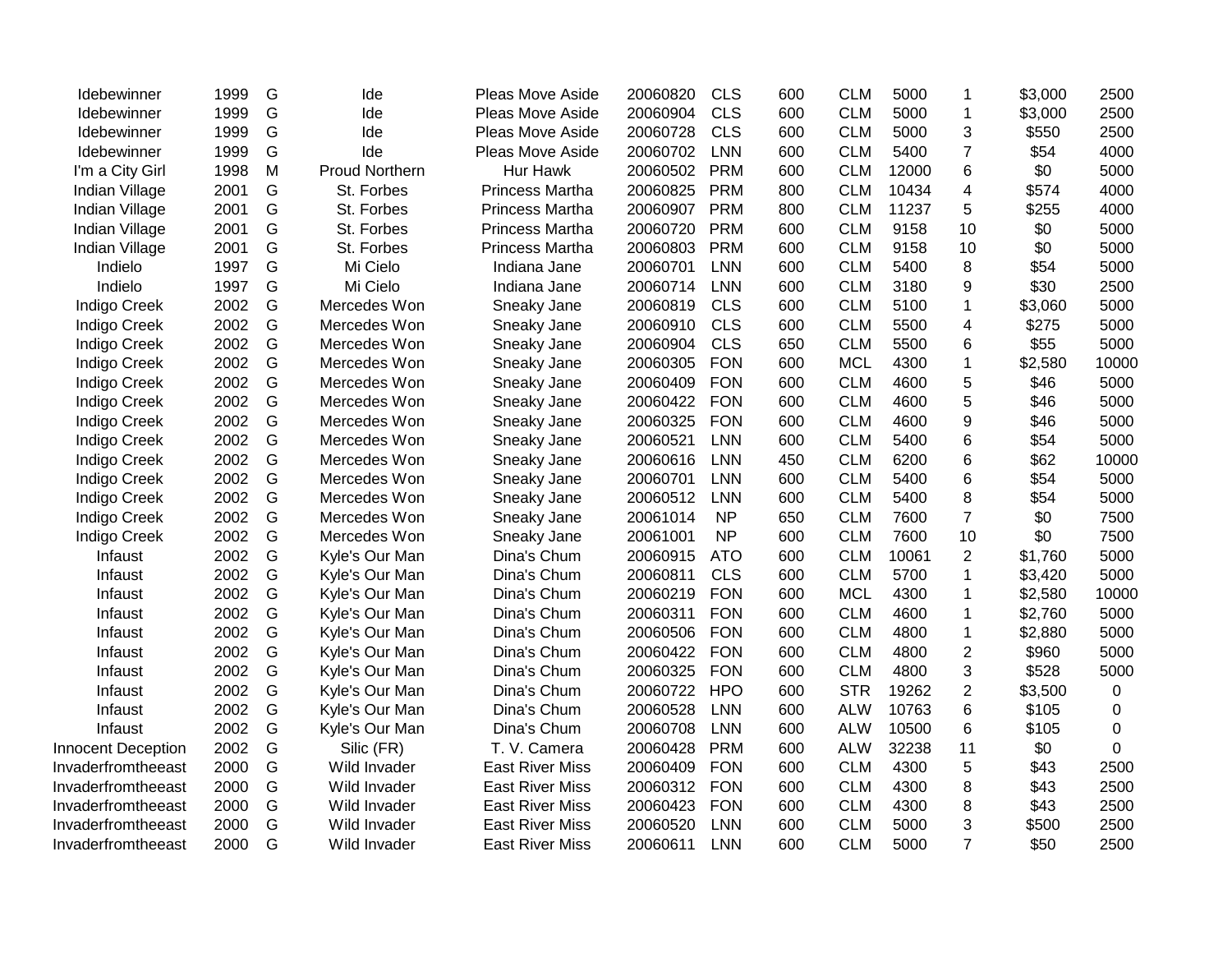| Iowa Alice          | 2001 | M | Harperstown        | <b>Miss Alice</b>      | 20060216 | OP         | 550 | <b>CLM</b> | 9000  | 1                       | \$5,400  | 6500     |
|---------------------|------|---|--------------------|------------------------|----------|------------|-----|------------|-------|-------------------------|----------|----------|
| Iowa Alice          | 2001 | M | Harperstown        | <b>Miss Alice</b>      | 20060315 | OP         | 600 | <b>CLM</b> | 14700 | 3                       | \$1,470  | 10000    |
| Iowa Alice          | 2001 | M | Harperstown        | <b>Miss Alice</b>      | 20060406 | OP         | 600 | <b>CLM</b> | 14500 | 5                       | \$580    | 12500    |
| Iowa Alice          | 2001 | M | Harperstown        | <b>Miss Alice</b>      | 20060326 | OP         | 600 | <b>CLM</b> | 11700 | $\overline{7}$          | \$0      | 10000    |
| Iowa Alice          | 2001 | M | Harperstown        | <b>Miss Alice</b>      | 20060516 | <b>PRM</b> | 600 | <b>CLM</b> | 11695 | 1                       | \$7,410  | 7500     |
| Iowa Alice          | 2001 | M | Harperstown        | <b>Miss Alice</b>      | 20060620 | <b>PRM</b> | 550 | <b>ALW</b> | 29850 | 1                       | \$18,000 | 0        |
| Iowa Alice          | 2001 | M | Harperstown        | <b>Miss Alice</b>      | 20060428 | <b>PRM</b> | 600 | <b>CLM</b> | 11695 | 3                       | \$1,482  | 7500     |
| Iowa Alice          | 2001 | M | Harperstown        | <b>Miss Alice</b>      | 20060603 | <b>PRM</b> | 600 | <b>CLM</b> | 15225 | 4                       | \$975    | 7500     |
| Iowa Alice          | 2001 | M | Harperstown        | <b>Miss Alice</b>      | 20060808 | <b>PRM</b> | 600 | <b>ALW</b> | 26120 | 5                       | \$293    | 0        |
| Iowa Alice          | 2001 | M | Harperstown        | <b>Miss Alice</b>      | 20060725 | <b>PRM</b> | 600 | <b>ALW</b> | 21684 | 6                       | \$0      | 0        |
| Iowa Cielo          | 2001 | G | Conquistador Cielo | <b>Cherry Laurel</b>   | 20060903 | <b>PRM</b> | 800 | <b>CLM</b> | 12314 | $\mathbf 1$             | \$7,857  | 10000    |
| Iowa Cielo          | 2001 | G | Conquistador Cielo | <b>Cherry Laurel</b>   | 20060603 | <b>PRM</b> | 832 | <b>CLM</b> | 15522 | 3                       | \$1,872  | 10000    |
| Iowa Cielo          | 2001 | G | Conquistador Cielo | <b>Cherry Laurel</b>   | 20060617 | <b>PRM</b> | 800 | <b>CLM</b> | 15522 | 3                       | \$1,872  | 12500    |
| Iowa Cielo          | 2001 | G | Conquistador Cielo | <b>Cherry Laurel</b>   | 20060819 | <b>PRM</b> | 832 | <b>CLM</b> | 12993 | 3                       | \$1,571  | 12500    |
| Iowa Cielo          | 2001 | G | Conquistador Cielo | <b>Cherry Laurel</b>   | 20060512 | <b>PRM</b> | 550 | <b>CLM</b> | 14443 | $\overline{\mathbf{4}}$ | \$845    | 12500    |
| Iowa Cielo          | 2001 | G | Conquistador Cielo | <b>Cherry Laurel</b>   | 20060520 | <b>PRM</b> | 600 | <b>CLM</b> | 16003 | 6                       | \$0      | 10000    |
| Iowa Cielo          | 2001 | G | Conquistador Cielo | <b>Cherry Laurel</b>   | 20060703 | <b>PRM</b> | 800 | <b>CLM</b> | 15522 | 8                       | \$0      | 10000    |
| Iowa Cielo          | 2001 | G | Conquistador Cielo | <b>Cherry Laurel</b>   | 20060422 | <b>PRM</b> | 600 | <b>CLM</b> | 13468 | 10                      | \$0      | 10000    |
| <b>Iowa Glitter</b> | 2002 | G | Glitterman         | <b>Country Chelsie</b> | 20060519 | <b>PRM</b> | 600 | <b>ALW</b> | 29850 | $\overline{2}$          | \$6,000  | 0        |
| <b>Iowa Glitter</b> | 2002 | G | Glitterman         | <b>Country Chelsie</b> | 20060602 | <b>PRM</b> | 600 | <b>ALW</b> | 29850 | $\overline{2}$          | \$6,000  | 0        |
| <b>Iowa Glitter</b> | 2002 | G | Glitterman         | <b>Country Chelsie</b> | 20060616 | <b>PRM</b> | 550 | <b>ALW</b> | 29850 | 2                       | \$6,000  | $\Omega$ |
| <b>Iowa Glitter</b> | 2002 | G | Glitterman         | <b>Country Chelsie</b> | 20060421 | <b>PRM</b> | 550 | <b>ALW</b> | 29850 | $\overline{7}$          | \$0      | 0        |
| <b>Iowa Glitter</b> | 2002 | G | Glitterman         | <b>Country Chelsie</b> | 20060504 | <b>PRM</b> | 832 | <b>ALW</b> | 29850 | 8                       | \$0      | 0        |
| <b>Iowa Glitter</b> | 2002 | G | Glitterman         | <b>Country Chelsie</b> | 20060630 | <b>PRM</b> | 600 | <b>ALW</b> | 29850 | 10                      | \$0      | 0        |
| <b>Iowa Rocks</b>   | 2001 | G | Rockamundo         | Thelordofiowa          | 20060916 | <b>ATO</b> | 832 | <b>CLM</b> | 10070 | $\overline{7}$          | \$300    | 6500     |
| <b>Iowa Rocks</b>   | 2001 | G | Rockamundo         | Thelordofiowa          | 20060904 | <b>CLS</b> | 650 | <b>CLM</b> | 5500  | 5                       | \$55     | 5000     |
| Iowa Rocks          | 2001 | G | Rockamundo         | Thelordofiowa          | 20060818 | <b>CLS</b> | 832 | <b>CLM</b> | 5500  | 8                       | \$55     | 5000     |
| <b>Iowa Rocks</b>   | 2001 | G | Rockamundo         | Thelordofiowa          | 20060709 | <b>LNN</b> | 832 | <b>CLM</b> | 5400  | $\mathbf 1$             | \$3,240  | 5000     |
| <b>Iowa Rocks</b>   | 2001 | G | Rockamundo         | Thelordofiowa          | 20060425 | <b>PRM</b> | 832 | <b>CLM</b> | 16003 | $\overline{7}$          | \$0      | 10000    |
| <b>Iowa Rocks</b>   | 2001 | G | Rockamundo         | Thelordofiowa          | 20060509 | <b>PRM</b> | 832 | <b>CLM</b> | 13975 | $\overline{7}$          | \$0      | 12500    |
| <b>Iowa Rocks</b>   | 2001 | G | Rockamundo         | Thelordofiowa          | 20060601 | <b>PRM</b> | 832 | <b>ALW</b> | 29850 | $\overline{7}$          | \$0      | 0        |
| Iowa Rocks          | 2001 | G | Rockamundo         | Thelordofiowa          | 20060623 | <b>PRM</b> | 600 | <b>CLM</b> | 17000 | $\overline{7}$          | \$0      | 25000    |
| <b>Iowa Rocks</b>   | 2001 | G | Rockamundo         | Thelordofiowa          | 20060810 | <b>PRM</b> | 800 | <b>CLM</b> | 9601  | $\overline{7}$          | \$0      | 4000     |
| <b>Iowa Special</b> | 2002 | G | Liginsky           | Special Kinda Lady     | 20060228 | <b>BEU</b> | 500 | <b>CLM</b> | 4100  | $\overline{7}$          | \$41     | 3500     |
| Iowa Special        | 2002 | G | Liginsky           | Special Kinda Lady     | 20060213 | <b>BEU</b> | 600 | <b>CLM</b> | 4400  | 8                       | \$44     | 4000     |
| Iowa Special        | 2002 | G | Liginsky           | Special Kinda Lady     | 20060116 | <b>BEU</b> | 600 | <b>CLM</b> | 4700  | 10                      | \$47     | 5000     |
| Iowa Special        | 2002 | G | Liginsky           | Special Kinda Lady     | 20060101 | <b>TP</b>  | 550 | <b>CLM</b> | 6100  | 6                       | \$61     | 5000     |
| Iowa Storm          | 2003 | G | <b>Storm Creek</b> | Legs Tasso             | 20060608 | <b>PRM</b> | 800 | <b>MCL</b> | 13731 | 5                       | \$345    | 12500    |
| Iowa Storm          | 2003 | G | <b>Storm Creek</b> | Legs Tasso             | 20060518 | <b>PRM</b> | 600 | <b>MSW</b> | 28656 | 7                       | \$0      | 0        |
| Iowa Storm          | 2003 | G | <b>Storm Creek</b> | Legs Tasso             | 20060527 | <b>PRM</b> | 600 | <b>MSW</b> | 28656 | $\overline{7}$          | \$0      | 0        |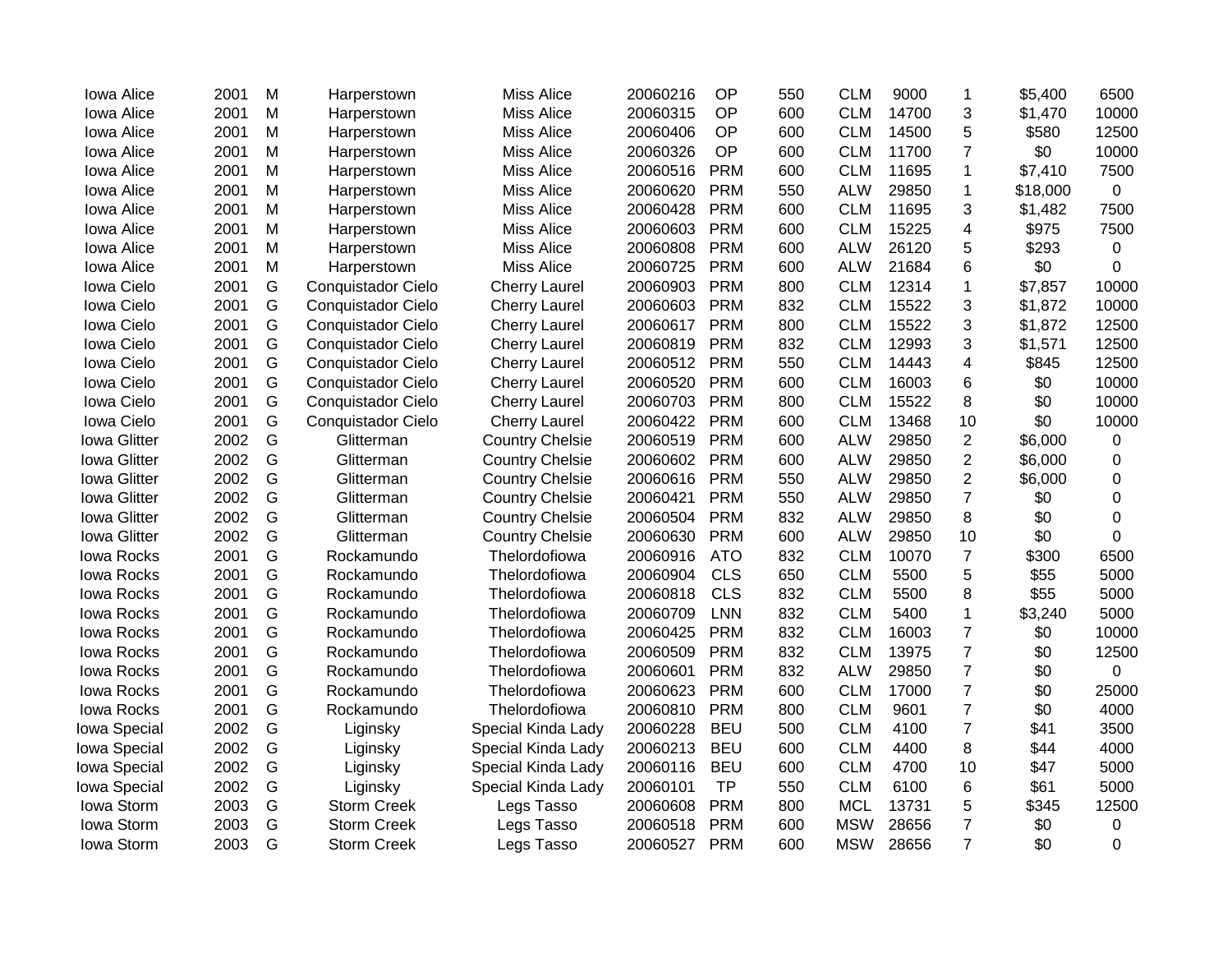| 2003 | G            | <b>Storm Creek</b>     | Legs Tasso             | 20060622 | <b>PRM</b> | 600 | <b>MCL</b> | 13731 | 8                       | \$0      | 12500       |
|------|--------------|------------------------|------------------------|----------|------------|-----|------------|-------|-------------------------|----------|-------------|
| 2002 | M            | Skywalker              | Iowa's Scarlett        | 20060516 | <b>PRM</b> | 600 | <b>ALW</b> | 32238 | $\overline{2}$          | \$6,480  | 0           |
| 2002 | M            | Skywalker              | Iowa's Scarlett        | 20060502 | <b>PRM</b> | 600 | <b>ALW</b> | 32238 | 3                       | \$3,888  | 0           |
| 2002 | M            | Skywalker              | Iowa's Scarlett        | 20060623 | <b>PRM</b> | 600 | <b>CLM</b> | 15765 | 3                       | \$2,340  | 15000       |
| 2002 | M            | Skywalker              | Iowa's Scarlett        | 20060718 | <b>PRM</b> | 600 | <b>CLM</b> | 8471  | 4                       | \$506    | 7500        |
| 2002 | M            | Skywalker              | Iowa's Scarlett        | 20060728 | <b>PRM</b> | 800 | <b>CLM</b> | 10046 | 4                       | \$506    | 7500        |
| 2002 | M            | Skywalker              | Iowa's Scarlett        | 20060812 | <b>PRM</b> | 600 | <b>CLM</b> | 9244  | $\overline{\mathbf{4}}$ | \$574    | 4000        |
| 2002 | M            | Skywalker              | Iowa's Scarlett        | 20060831 | <b>PRM</b> | 800 | <b>CLM</b> | 9731  | $\overline{\mathbf{4}}$ | \$506    | 7500        |
| 2002 | M            | Skywalker              | Iowa's Scarlett        | 20060529 | <b>PRM</b> | 600 | <b>ALW</b> | 32238 | 5                       | \$810    | 0           |
| 2002 | M            | Skywalker              | Iowa's Scarlett        | 20060703 | <b>PRM</b> | 832 | <b>AOC</b> | 32238 | 5                       | \$810    | 0           |
| 2002 | M            | Skywalker              | Iowa's Scarlett        | 20060610 | <b>PRM</b> | 832 | <b>AOC</b> | 32238 | 8                       | \$0      | 0           |
| 2004 | F            | Twining                | Bookaparty             | 20060516 | <b>PRM</b> | 450 | <b>MSW</b> | 30120 | $\mathbf 1$             | \$18,720 | 0           |
| 2004 | F            | Twining                | Bookaparty             | 20060715 | <b>PRM</b> | 550 | <b>STK</b> | 62589 | $\mathbf 1$             | \$40,720 | 0           |
| 2004 | F            | Twining                | <b>Bookaparty</b>      | 20060826 | <b>PRM</b> | 600 | <b>STK</b> | 75458 | $\mathbf{1}$            | \$45,275 | 0           |
| 2004 | F            | Twining                | Bookaparty             | 20060703 | <b>PRM</b> | 500 | <b>STK</b> | 51500 | 3                       | \$6,500  | 0           |
| 2004 | F            | Twining                | Bookaparty             | 20060908 | <b>PRM</b> | 600 | <b>STK</b> | 41400 | $6\phantom{1}6$         | \$400    | 0           |
| 2000 | G            | Islefaxyou             | Leslie Baba            | 20060811 | <b>CLS</b> | 600 | <b>CLM</b> | 5700  | 5                       | \$57     | 5000        |
| 2000 | G            | Islefaxyou             | Leslie Baba            | 20060903 | <b>CLS</b> | 600 | <b>CLM</b> | 5000  | 5                       | \$50     | 2500        |
| 2000 | G            | Islefaxyou             | Leslie Baba            | 20060318 | <b>FON</b> | 600 | <b>ALW</b> | 10070 | 5                       | \$95     | 0           |
| 2000 | G            | Islefaxyou             | Leslie Baba            | 20060513 | <b>LNN</b> | 600 | <b>ALW</b> | 10500 | 4                       | \$630    | 0           |
| 2000 | G            | Islefaxyou             | Leslie Baba            | 20060630 | <b>LNN</b> | 600 | <b>CLM</b> | 6400  | 4                       | \$384    | 5000        |
| 2000 | G            | Islefaxyou             | Leslie Baba            | 20060714 | <b>LNN</b> | 600 | <b>CLM</b> | 6496  | 6                       | \$64     | 5000        |
| 2002 | $\mathsf{H}$ | Cape Storm             | Our Finest Kind        | 20060303 | <b>FON</b> | 600 | <b>MSW</b> | 6500  | $\overline{\mathbf{4}}$ | \$260    | 0           |
| 2002 | $\mathsf{H}$ | Cape Storm             | Our Finest Kind        | 20060331 | <b>FON</b> | 600 | <b>MSW</b> | 6500  | 9                       | \$65     | 0           |
| 2003 | G            | <b>Gilded Time</b>     | Silvie Who             | 20060519 | <b>PRM</b> | 600 | <b>MSW</b> | 28656 | $\overline{2}$          | \$5,760  | 0           |
| 2003 | G            | <b>Gilded Time</b>     | Silvie Who             | 20060527 | <b>PRM</b> | 600 | <b>MSW</b> | 28656 | $\overline{2}$          | \$5,760  | $\Omega$    |
| 2003 | G            | <b>Gilded Time</b>     | Silvie Who             | 20060811 | <b>PRM</b> | 600 | <b>MCL</b> | 11029 | $\overline{2}$          | \$2,295  | 12500       |
| 2003 | G            | <b>Gilded Time</b>     | Silvie Who             | 20060819 | <b>PRM</b> | 600 | <b>MCL</b> | 9244  | $\overline{2}$          | \$2,295  | 12500       |
| 2003 | G            | <b>Gilded Time</b>     | Silvie Who             | 20060909 | <b>PRM</b> | 600 | <b>MCL</b> | 9452  | $\overline{2}$          | \$2,295  | 12500       |
| 2003 | G            | <b>Gilded Time</b>     | Silvie Who             | 20060429 | <b>PRM</b> | 550 | <b>MCL</b> | 13731 | 3                       | \$1,656  | 12500       |
| 2003 | G            | <b>Gilded Time</b>     | Silvie Who             | 20060610 | <b>PRM</b> | 800 | <b>MSW</b> | 28656 | 3                       | \$3,456  | $\mathbf 0$ |
| 2003 | G            | <b>Gilded Time</b>     | Silvie Who             | 20060629 | <b>PRM</b> | 600 | <b>MSW</b> | 28656 | $\overline{\mathbf{4}}$ | \$1,440  | 0           |
| 2003 | G            | Gilded Time            | Silvie Who             | 20060720 | <b>PRM</b> | 832 | <b>MSW</b> | 24229 | 4                       | \$1,219  | 0           |
| 2003 | G            | Gilded Time            | Silvie Who             | 20060804 | <b>PRM</b> | 600 | <b>MSW</b> | 24229 | 4                       | \$1,219  | 0           |
| 2003 | G            | Gilded Time            | Silvie Who             | 20060901 | <b>PRM</b> | 550 | <b>MSW</b> | 24229 | 5                       | \$585    | $\Omega$    |
| 2001 | M            | Mercedes Won           | Dollydar               | 20060611 | <b>CPW</b> | 550 | <b>CLM</b> | 1400  | 3                       | \$168    | 3500        |
| 2001 | M            | Mercedes Won           | Dollydar               | 20060812 | <b>FAR</b> | 400 | <b>CLM</b> | 2500  | 5                       | \$75     | 2500        |
| 2001 | M            | Mercedes Won           | Dollydar               | 20060730 | <b>FAR</b> | 500 | <b>CLM</b> | 2500  | 8                       | \$0      | 5000        |
| 2004 | F            | <b>Evansville Slew</b> | <b>Prospectin Miss</b> | 20060801 | <b>PRM</b> | 550 | <b>MSW</b> | 20319 | 3                       | \$3,159  | 0           |
| 2004 | F            | <b>Evansville Slew</b> | <b>Prospectin Miss</b> | 20060704 | <b>PRM</b> | 200 | <b>MSW</b> | 25800 | $\overline{7}$          | \$0      | 0           |
|      |              |                        |                        |          |            |     |            |       |                         |          |             |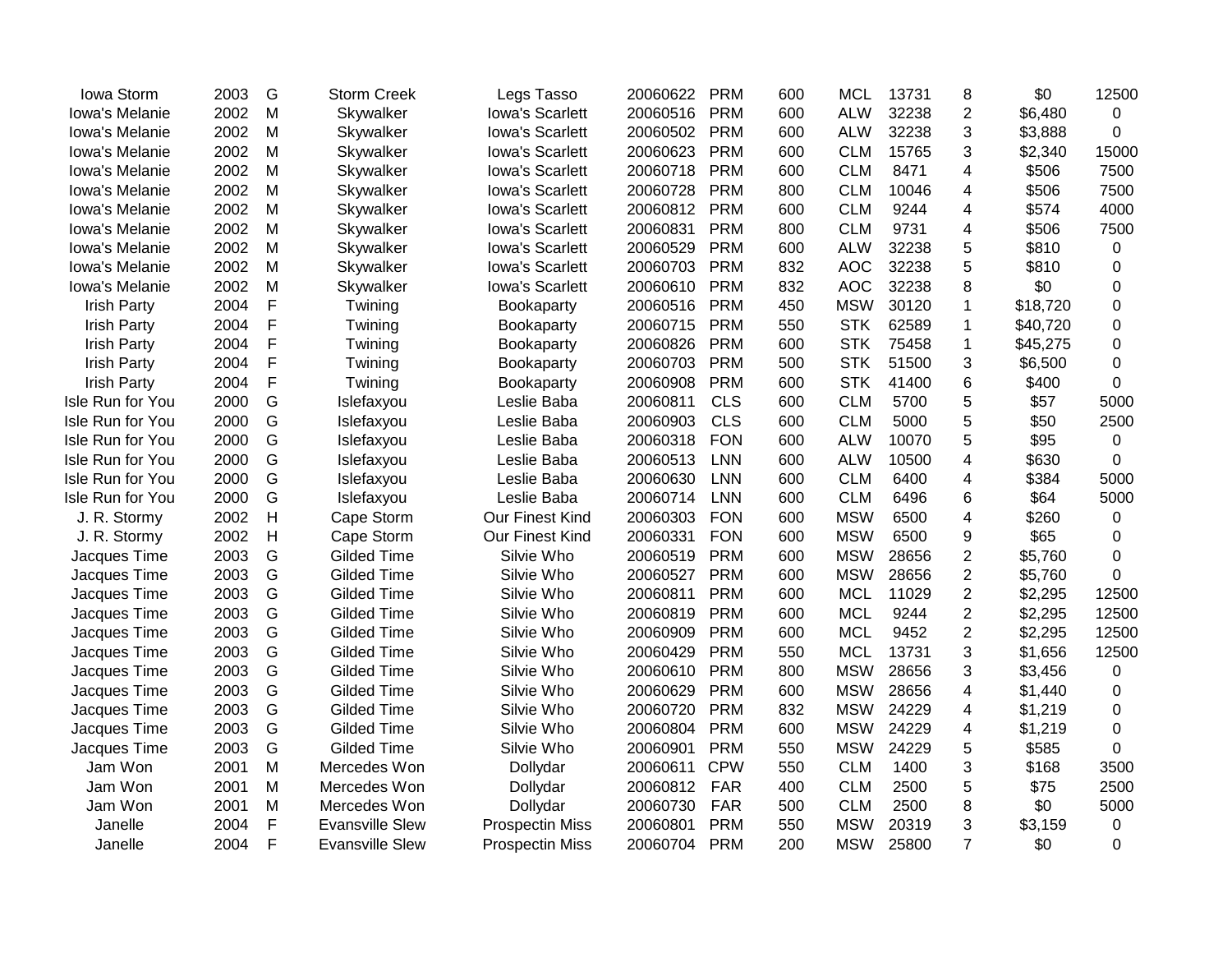| Janitor George   | 2001 | G | Parfaitement         | <b>Itchy Owie</b>      | 20060728 | <b>CLS</b> | 600 | <b>CLM</b> | 5100  | 3                       | \$561   | 5000           |
|------------------|------|---|----------------------|------------------------|----------|------------|-----|------------|-------|-------------------------|---------|----------------|
| Janitor George   | 2001 | G | Parfaitement         | <b>Itchy Owie</b>      | 20060825 | <b>CLS</b> | 600 | <b>CLM</b> | 5100  | 10                      | \$51    | 5000           |
| Janitor George   | 2001 | G | Parfaitement         | <b>Itchy Owie</b>      | 20060701 | <b>LNN</b> | 600 | <b>CLM</b> | 5400  | 4                       | \$216   | 5000           |
| Jaw Breaker Babe | 2001 | M | Sharkey              | Tl's Trukker           | 20060505 | <b>FON</b> | 650 | <b>CLM</b> | 5600  | 8                       | \$56    | 5000           |
| Jaw Breaker Babe | 2001 | M | Sharkey              | <b>TI's Trukker</b>    | 20060528 | <b>LNN</b> | 800 | <b>CLM</b> | 5535  | 1                       | \$3,240 | 5000           |
| Jazzring         | 2001 | M | Jambalaya Jazz       | <b>Shimmering Rust</b> | 20060901 | <b>CLS</b> | 600 | <b>CLM</b> | 5176  | $\mathbf{1}$            | \$3,060 | 5000           |
| Jazzring         | 2001 | M | Jambalaya Jazz       | <b>Shimmering Rust</b> | 20060821 | <b>CLS</b> | 600 | <b>CLM</b> | 6557  | $\overline{\mathbf{4}}$ | \$366   | 10000          |
| Jazzring         | 2001 | M | Jambalaya Jazz       | <b>Shimmering Rust</b> | 20060910 | <b>CLS</b> | 832 | <b>CLM</b> | 5500  | $\overline{\mathbf{4}}$ | \$275   | 5000           |
| Jazzring         | 2001 | M | Jambalaya Jazz       | <b>Shimmering Rust</b> | 20060721 | <b>PRM</b> | 800 | <b>CLM</b> | 12823 | 8                       | \$0     | 12500          |
| Jazzring         | 2001 | M | Jambalaya Jazz       | <b>Shimmering Rust</b> | 20060803 | <b>PRM</b> | 600 | <b>CLM</b> | 9700  | 9                       | \$0     | 10000          |
| Jazzring         | 2001 | M | Jambalaya Jazz       | <b>Shimmering Rust</b> | 20060925 | <b>WDS</b> | 600 | <b>CLM</b> | 4000  | 8                       | \$40    | 5000           |
| Jazzring         | 2001 | M | Jambalaya Jazz       | <b>Shimmering Rust</b> | 20061023 | WDS        | 550 | <b>CLM</b> | 4000  | 9                       | \$40    | 5000           |
| Jazzy Gem        | 2001 | M | <b>Gold Case</b>     | <b>Jazzy Stalker</b>   | 20060217 | <b>BEU</b> | 550 | <b>CLM</b> | 4100  | $\mathbf 1$             | \$2,460 | 3500           |
| Jazzy Gem        | 2001 | M | Gold Case            | <b>Jazzy Stalker</b>   | 20060327 | <b>BEU</b> | 550 | <b>CLM</b> | 4100  | $\overline{2}$          | \$738   | 3500           |
| Jazzy Gem        | 2001 | M | Gold Case            | <b>Jazzy Stalker</b>   | 20060131 | <b>BEU</b> | 550 | <b>CLM</b> | 4100  | 3                       | \$410   | 3500           |
| Jazzy Gem        | 2001 | M | <b>Gold Case</b>     | <b>Jazzy Stalker</b>   | 20061218 | <b>BEU</b> | 550 | <b>CLM</b> | 4100  | 10                      | \$41    | 3500           |
| Jazzy Gem        | 2001 | M | Gold Case            | <b>Jazzy Stalker</b>   | 20060807 | <b>GLD</b> | 600 | <b>CLM</b> | 6400  | 5                       | \$64    | 4000           |
| Jazzy Gem        | 2001 | M | <b>Gold Case</b>     | <b>Jazzy Stalker</b>   | 20060710 | <b>GLD</b> | 600 | <b>CLM</b> | 7200  | 6                       | \$72    | 5500           |
| Jazzy Gem        | 2001 | M | <b>Gold Case</b>     | <b>Jazzy Stalker</b>   | 20060907 | <b>HOO</b> | 550 | <b>CLM</b> | 9000  | 5                       | \$180   | 4000           |
| Jazzy Gem        | 2001 | M | <b>Gold Case</b>     | <b>Jazzy Stalker</b>   | 20061108 | <b>HOO</b> | 550 | <b>CLM</b> | 9000  | 5                       | \$270   | 4000           |
| Jazzy Gem        | 2001 | M | Gold Case            | Jazzy Stalker          | 20061008 | <b>HOO</b> | 500 | <b>CLM</b> | 9600  | 6                       | \$96    | 4000           |
| Jazzy Gem        | 2001 | M | Gold Case            | Jazzy Stalker          | 20060425 | <b>IND</b> | 550 | <b>CLM</b> | 7600  | $\mathbf{1}$            | \$4,560 | 4000           |
| Jazzy Gem        | 2001 | M | <b>Gold Case</b>     | Jazzy Stalker          | 20060524 | <b>IND</b> | 600 | <b>CLM</b> | 8000  | 3                       | \$800   | 4000           |
| Jazzy Letters    | 2001 | G | Alphabet Soup        | Dixie Holiday          | 20060801 | <b>GLD</b> | 600 | <b>CLM</b> | 5800  | $\overline{c}$          | \$1,102 | 5000           |
| Jazzy Letters    | 2001 | G | Alphabet Soup        | Dixie Holiday          | 20060524 | <b>GLD</b> | 700 | <b>CLM</b> | 5900  | 3                       | \$590   | 5000           |
| Jazzy Letters    | 2001 | G | <b>Alphabet Soup</b> | Dixie Holiday          | 20060619 | <b>GLD</b> | 800 | <b>CLM</b> | 5900  | 3                       | \$590   | 5000           |
| Jazzy Letters    | 2001 | G | Alphabet Soup        | Dixie Holiday          | 20060605 | <b>GLD</b> | 800 | <b>CLM</b> | 5900  | 4                       | \$354   | 5000           |
| Jazzy Letters    | 2001 | G | Alphabet Soup        | Dixie Holiday          | 20060717 | <b>GLD</b> | 800 | <b>CLM</b> | 5900  | 4                       | \$354   | 5000           |
| Jazzy Letters    | 2001 | G | Alphabet Soup        | Dixie Holiday          | 20060513 | <b>GLD</b> | 400 | <b>CLM</b> | 5800  | 5                       | \$58    | 5000           |
| Jazzy Letters    | 2001 | G | Alphabet Soup        | Dixie Holiday          | 20060703 | <b>GLD</b> | 800 | <b>CLM</b> | 5900  | 5                       | \$59    | 5000           |
| Jeffery W        | 2003 | G | Matty G              | <b>Prospectin Miss</b> | 20061121 | <b>DED</b> | 800 | <b>CLM</b> | 8300  | 8                       | \$200   | 5000           |
| Jeffery W        | 2003 | G | Matty G              | <b>Prospectin Miss</b> | 20061220 | <b>DED</b> | 650 | <b>CLM</b> | 9100  | 8                       | \$200   | 5000           |
| Jeffery W        | 2003 | G | Matty G              | <b>Prospectin Miss</b> | 20060810 | <b>PRM</b> | 600 | <b>CLM</b> | 12144 | $\mathbf{1}$            | \$7,857 | 12500          |
| Jeffery W        | 2003 | G | Matty G              | <b>Prospectin Miss</b> | 20060421 | <b>PRM</b> | 550 | <b>ALW</b> | 29850 | 3                       | \$3,600 | $\mathbf 0$    |
| Jeffery W        | 2003 | G | Matty G              | <b>Prospectin Miss</b> | 20060825 | <b>PRM</b> | 550 | <b>CLM</b> | 7815  | 5                       | \$225   | 7500           |
| Jeffery W        | 2003 | G | Matty G              | <b>Prospectin Miss</b> | 20060904 | <b>PRM</b> | 600 | <b>CLM</b> | 8340  | 5                       | \$225   | 7500           |
| Jeffery W        | 2003 | G | Matty G              | <b>Prospectin Miss</b> | 20060704 | <b>PRM</b> | 600 | <b>CLM</b> | 15522 | 6                       | \$0     | 12500          |
| Jeffery W        | 2003 | G | Matty G              | <b>Prospectin Miss</b> | 20060518 | <b>PRM</b> | 800 | <b>ALW</b> | 29850 | 9                       | \$0     | $\overline{0}$ |
| Jeffery W        | 2003 | G | Matty G              | <b>Prospectin Miss</b> | 20060620 | <b>PRM</b> | 550 | <b>CLM</b> | 15522 | 10                      | \$0     | 12500          |
| Jeffery W        | 2003 | G | Matty G              | <b>Prospectin Miss</b> | 20060602 | <b>PRM</b> | 600 | <b>ALW</b> | 29850 | 11                      | \$0     | $\Omega$       |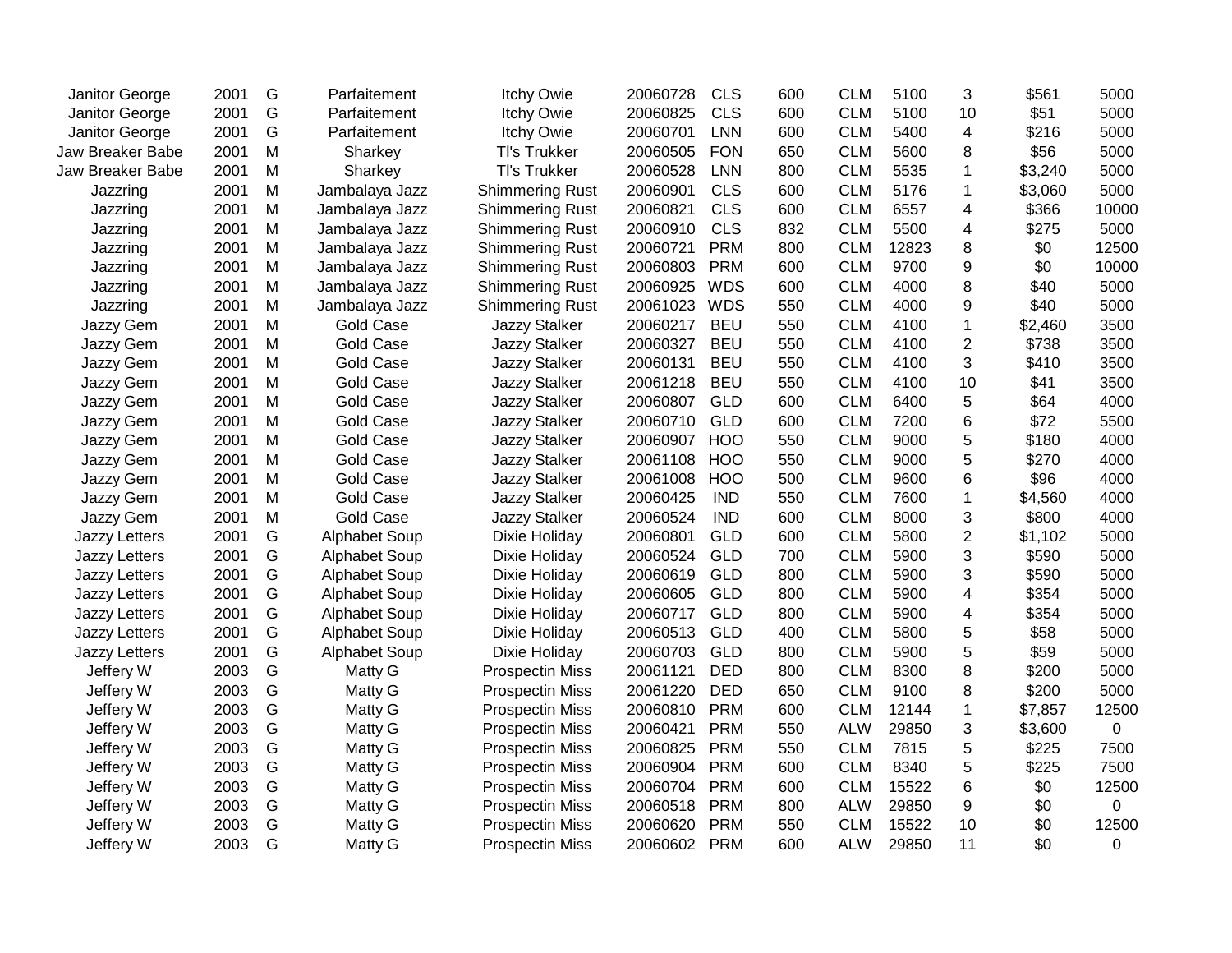| Jeffery W         | 2003 | G           | Matty G          | <b>Prospectin Miss</b> | 20061025 | <b>WDS</b> | 600 | <b>CLM</b> | 4725  | $\overline{2}$          | \$945    | 5000      |
|-------------------|------|-------------|------------------|------------------------|----------|------------|-----|------------|-------|-------------------------|----------|-----------|
| Jeffery W         | 2003 | G           | Matty G          | <b>Prospectin Miss</b> | 20060927 | <b>WDS</b> | 600 | <b>CLM</b> | 4150  | 5                       | \$40     | 5000      |
| Jeffery W         | 2003 | G           | Matty G          | <b>Prospectin Miss</b> | 20061014 | <b>WDS</b> | 600 | <b>CLM</b> | 4000  | $\overline{7}$          | \$40     | 5000      |
| Jesse Likes U S A | 2003 | G           | De Guerin        | Miss Silver Dollar     | 20060613 | <b>PRM</b> | 600 | <b>MCL</b> | 13731 | 6                       | \$0      | 12500     |
| Jesse Likes U S A | 2003 | G           | De Guerin        | Miss Silver Dollar     | 20060622 | <b>PRM</b> | 600 | <b>MCL</b> | 13731 | 6                       | \$0      | 12500     |
| Jesse Likes U S A | 2003 | G           | De Guerin        | Miss Silver Dollar     | 20060718 | <b>PRM</b> | 832 | <b>MCL</b> | 8857  | 10                      | \$0      | 12500     |
| Joe Dan D         | 2003 | $\mathsf C$ | Swain (IRE)      | Wende                  | 20060418 | <b>HAW</b> | 850 | <b>MSW</b> | 25000 | 9                       | \$0      | 0         |
| Joe Dan D         | 2003 | $\mathsf C$ | Swain (IRE)      | Wende                  | 20060312 | <b>HAW</b> | 600 | <b>MSW</b> | 25000 | 10                      | \$0      | 0         |
| Joe Dan D         | 2003 | $\mathsf C$ | Swain (IRE)      | Wende                  | 20060720 | <b>PRM</b> | 832 | <b>MSW</b> | 24229 | $\mathbf{1}$            | \$14,625 | 0         |
| Joe Dan D         | 2003 | $\mathsf C$ | Swain (IRE)      | Wende                  | 20060610 | <b>PRM</b> | 800 | <b>MSW</b> | 28656 | $\overline{2}$          | \$5,760  | 0         |
| Joe Dan D         | 2003 | $\mathsf C$ | Swain (IRE)      | Wende                  | 20060504 | <b>PRM</b> | 832 | <b>MSW</b> | 28656 | 5                       | \$720    | 0         |
| Joe Dan D         | 2003 | $\mathsf C$ | Swain (IRE)      | Wende                  | 20060518 | <b>PRM</b> | 800 | <b>MSW</b> | 28656 | $\overline{7}$          | \$0      | $\Omega$  |
| Joe Dan D         | 2003 | $\mathsf C$ | Swain (IRE)      | Wende                  | 20060826 | <b>PRM</b> | 850 | <b>STK</b> | 73500 | 8                       | \$0      | 0         |
| Joe Dan D         | 2003 | $\mathsf C$ | Swain (IRE)      | Wende                  | 20060907 | <b>PRM</b> | 800 | <b>ALW</b> | 24229 | 10                      | \$0      | 0         |
| Joggins           | 2004 | G           | Humming          | <b>Curtin's Gift</b>   | 20060831 | <b>PRM</b> | 800 | <b>MCL</b> | 15404 | $\overline{2}$          | \$2,484  | 25000     |
| Joke's Keepsake   | 2003 | $\mathsf F$ | Souvenir Copy    | <b>Broad Joke</b>      | 20060603 | <b>PRM</b> | 600 | <b>MCL</b> | 13731 | $\overline{2}$          | \$2,760  | 12500     |
| Joke's Keepsake   | 2003 | $\mathsf F$ | Souvenir Copy    | <b>Broad Joke</b>      | 20060907 | <b>PRM</b> | 600 | <b>MCL</b> | 9601  | $\overline{2}$          | \$2,295  | 12500     |
| Joke's Keepsake   | 2003 | $\mathsf F$ | Souvenir Copy    | <b>Broad Joke</b>      | 20060903 | <b>PRM</b> | 550 | <b>MSW</b> | 24229 | 3                       | \$2,925  | $\pmb{0}$ |
| Joke's Keepsake   | 2003 | $\mathsf F$ | Souvenir Copy    | <b>Broad Joke</b>      | 20060509 | <b>PRM</b> | 600 | <b>MSW</b> | 28656 | $\overline{4}$          | \$1,440  | 0         |
| Joke's Keepsake   | 2003 | $\mathsf F$ | Souvenir Copy    | <b>Broad Joke</b>      | 20060623 | <b>PRM</b> | 550 | <b>MCL</b> | 13731 | 4                       | \$690    | 12500     |
| Joke's Keepsake   | 2003 | $\mathsf F$ | Souvenir Copy    | <b>Broad Joke</b>      | 20060520 | <b>PRM</b> | 600 | <b>MSW</b> | 28656 | 5                       | \$720    | 0         |
| Joke's Keepsake   | 2003 | $\mathsf F$ | Souvenir Copy    | <b>Broad Joke</b>      | 20060825 | <b>PRM</b> | 800 | <b>MCL</b> | 9601  | 5                       | \$255    | 12500     |
| Joke's Keepsake   | 2003 | $\mathsf F$ | Souvenir Copy    | <b>Broad Joke</b>      | 20060822 | <b>PRM</b> | 600 | <b>MSW</b> | 24229 | 6                       | \$0      | 0         |
| Joke's Keepsake   | 2003 | $\mathsf F$ | Souvenir Copy    | <b>Broad Joke</b>      | 20060720 | <b>PRM</b> | 600 | <b>MCL</b> | 8500  | 9                       | \$0      | 12500     |
| Judsun            | 2004 | $\mathsf F$ | Wild Invader     | Sunny Spa              | 20060615 | <b>PRM</b> | 200 | <b>MSW</b> | 26664 | 9                       | \$0      | 0         |
| Jungle Boy        | 2003 | G           | Rubiano          | Snow in the Jungle     | 20060601 | <b>PRM</b> | 600 | <b>MSW</b> | 28656 | 8                       | \$0      | 0         |
| Just a Fool       | 1999 | G           | Just a Cat       | Envy Me Fool           | 20060811 | <b>CLS</b> | 600 | <b>CLM</b> | 5125  | 3                       | \$500    | 2500      |
| Just a Fool       | 1999 | G           | Just a Cat       | Envy Me Fool           | 20060820 | <b>CLS</b> | 600 | <b>CLM</b> | 5000  | 8                       | \$50     | 2500      |
| Just a Fool       | 1999 | G           | Just a Cat       | Envy Me Fool           | 20060211 | <b>FON</b> | 400 | <b>CLM</b> | 4300  | $\overline{7}$          | \$43     | 2500      |
| Just a Fool       | 1999 | G           | Just a Cat       | Envy Me Fool           | 20060304 | <b>FON</b> | 600 | <b>CLM</b> | 5200  | 8                       | \$52     | 5000      |
| Just a Fool       | 1999 | G           | Just a Cat       | Envy Me Fool           | 20060318 | <b>FON</b> | 600 | <b>CLM</b> | 5200  | 8                       | \$52     | 5000      |
| Just a Fool       | 1999 | G           | Just a Cat       | Envy Me Fool           | 20060624 | <b>LNN</b> | 600 | <b>CLM</b> | 5000  | 1                       | \$3,000  | 2500      |
| Just a Fool       | 1999 | G           | Just a Cat       | Envy Me Fool           | 20060716 | <b>LNN</b> | 600 | <b>CLM</b> | 5000  | $\mathbf{1}$            | \$3,000  | 2500      |
| Just a Fool       | 1999 | G           | Just a Cat       | Envy Me Fool           | 20060708 | <b>LNN</b> | 600 | <b>CLM</b> | 5000  | 4                       | \$200    | 2500      |
| Just a Fool       | 1999 | G           | Just a Cat       | Envy Me Fool           | 20060602 | <b>LNN</b> | 600 | <b>CLM</b> | 6400  | 5                       | \$64     | 5000      |
| Just a Fool       | 1999 | G           | Just a Cat       | Envy Me Fool           | 20060513 | <b>LNN</b> | 600 | <b>ALW</b> | 10500 | $\overline{7}$          | \$105    | 0         |
| Just a Fool       | 1999 | G           | Just a Cat       | Envy Me Fool           | 20060616 | <b>LNN</b> | 600 | <b>CLM</b> | 6400  | $\overline{7}$          | \$64     | 5000      |
| Just About Even   | 2003 | $\mathsf F$ | Stephen Got Even | Merri Soul             | 20060409 | OP         | 600 | <b>MSW</b> | 35000 | 8                       | \$0      | 0         |
| Just About Even   | 2003 | $\mathsf F$ | Stephen Got Even | Merri Soul             | 20060825 | <b>PRM</b> | 800 | <b>MCL</b> | 9601  | $\overline{\mathbf{c}}$ | \$2,295  | 12500     |
| Just About Even   | 2003 | F           | Stephen Got Even | Merri Soul             | 20060525 | <b>PRM</b> | 800 | <b>MSW</b> | 28656 | 3                       | \$3,456  | 0         |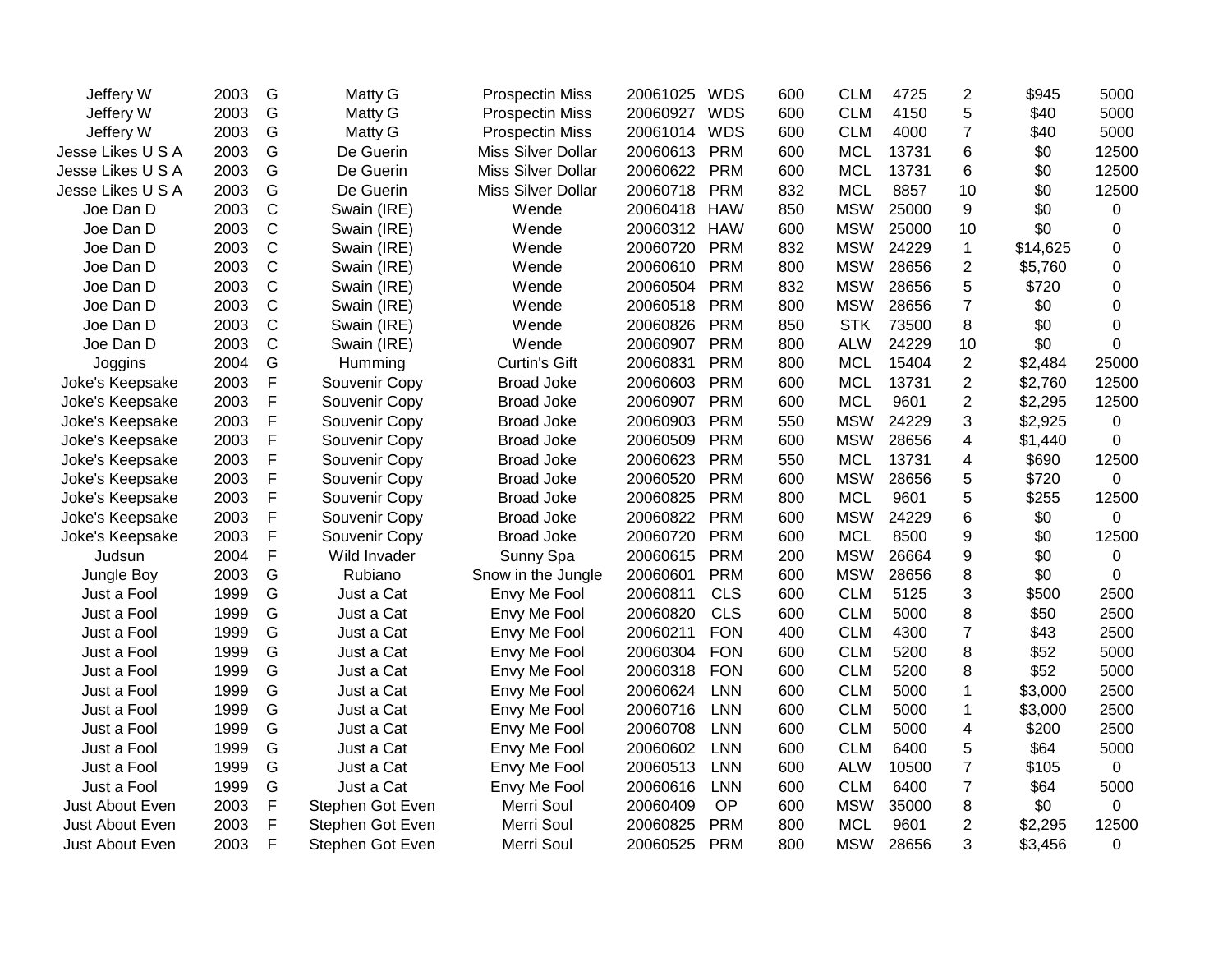| Just About Even | 2003 | F | Stephen Got Even   | Merri Soul        | 20060623 | <b>PRM</b> | 800 | <b>MSW</b> | 28656 | 3               | \$3,456 | 0              |
|-----------------|------|---|--------------------|-------------------|----------|------------|-----|------------|-------|-----------------|---------|----------------|
| Just About Even | 2003 | F | Stephen Got Even   | Merri Soul        | 20060810 | <b>PRM</b> | 600 | <b>MCL</b> | 9452  | 3               | \$1,377 | 12500          |
| Just About Even | 2003 | F | Stephen Got Even   | Merri Soul        | 20060903 | <b>PRM</b> | 800 | <b>MCL</b> | 9452  | 3               | \$1,377 | 12500          |
| Just About Even | 2003 | F | Stephen Got Even   | Merri Soul        | 20060422 | <b>PRM</b> | 550 | <b>MSW</b> | 28656 | 4               | \$1,440 | 0              |
| Just About Even | 2003 | F | Stephen Got Even   | Merri Soul        | 20060506 | <b>PRM</b> | 832 | <b>MSW</b> | 28656 | 4               | \$1,440 | 0              |
| Just About Even | 2003 | F | Stephen Got Even   | Merri Soul        | 20060603 | <b>PRM</b> | 832 | <b>MSW</b> | 28656 | 4               | \$1,440 | 0              |
| Just About Even | 2003 | F | Stephen Got Even   | Merri Soul        | 20060701 | <b>PRM</b> | 832 | <b>MSW</b> | 28656 | 6               | \$0     | 0              |
| Just About Even | 2003 | F | Stephen Got Even   | Merri Soul        | 20060924 | <b>WDS</b> | 550 | <b>MCL</b> | 4000  | 1               | \$2,400 | 10000          |
| Just Add Water  | 2001 | G | Peruvian           | High Water Hannah | 20060812 | <b>CBY</b> | 600 | <b>AOC</b> | 18000 | 4               | \$1,080 | 25000          |
| Just Add Water  | 2001 | G | Peruvian           | High Water Hannah | 20060610 | <b>CBY</b> | 750 | <b>STK</b> | 50000 | $\overline{7}$  | \$500   | 0              |
| Just Add Water  | 2001 | G | Peruvian           | High Water Hannah | 20060422 | <b>PRM</b> | 600 | <b>ALW</b> | 42984 | 4               | \$2,160 | 0              |
| Just Add Water  | 2001 | G | Peruvian           | High Water Hannah | 20060504 | <b>PRM</b> | 600 | <b>ALW</b> | 29997 | 4               | \$1,755 | 0              |
| Just Add Water  | 2001 | G | Peruvian           | High Water Hannah | 20060714 | <b>PRM</b> | 600 | <b>AOC</b> | 23155 | 4               | \$1,384 | 0              |
| Just Add Water  | 2001 | G | Peruvian           | High Water Hannah | 20060520 | <b>PRM</b> | 600 | <b>STK</b> | 65000 | 5               | \$1,950 | $\Omega$       |
| Just Add Water  | 2001 | G | Peruvian           | High Water Hannah | 20060824 | <b>PRM</b> | 800 | <b>AOC</b> | 22294 | 5               | \$615   | 25000          |
| Just Add Water  | 2001 | G | Peruvian           | High Water Hannah | 20060627 | <b>PRM</b> | 600 | <b>AOC</b> | 29435 | $\overline{7}$  | \$0     | 0              |
| Just Add Water  | 2001 | G | Peruvian           | High Water Hannah | 20061023 | <b>RP</b>  | 600 | <b>AOC</b> | 26380 | 8               | \$0     | 20000          |
| Just Add Water  | 2001 | G | Peruvian           | High Water Hannah | 20061101 | <b>WDS</b> | 550 | <b>CLM</b> | 8225  | 5               | \$82    | 15000          |
| Just Add Water  | 2001 | G | Peruvian           | High Water Hannah | 20061014 | <b>WDS</b> | 600 | <b>STK</b> | 20000 | 6               | \$200   | 0              |
| Just Lisa Ann   | 2002 | M | Mocha Express      | Just Geena        | 20060916 | <b>ATO</b> | 650 | <b>CLM</b> | 10070 | 9               | \$300   | 3000           |
| Just Lisa Ann   | 2002 | M | Mocha Express      | Just Geena        | 20060901 | <b>CLS</b> | 600 | <b>CLM</b> | 5228  | 4               | \$306   | 5000           |
| Just Lisa Ann   | 2002 | M | Mocha Express      | Just Geena        | 20060811 | <b>CLS</b> | 600 | <b>CLM</b> | 5406  | 5               | \$51    | 5000           |
| Just Lisa Ann   | 2002 | M | Mocha Express      | Just Geena        | 20060729 | <b>CLS</b> | 600 | <b>CLM</b> | 5100  | 8               | \$51    | 5000           |
| Just Lisa Ann   | 2002 | M | Mocha Express      | Just Geena        | 20060401 | <b>FON</b> | 400 | <b>MCL</b> | 4408  | 3               | \$473   | 10000          |
| Just Lisa Ann   | 2002 | M | Mocha Express      | Just Geena        | 20060421 | <b>FON</b> | 400 | <b>MCL</b> | 4300  | 3               | \$430   | 10000          |
| Just Lisa Ann   | 2002 | M | Mocha Express      | Just Geena        | 20060304 | <b>FON</b> | 400 | <b>MCL</b> | 4300  | 5               | \$43    | 10000          |
| Just Lisa Ann   | 2002 | M | Mocha Express      | Just Geena        | 20060212 | <b>FON</b> | 400 | <b>MSW</b> | 6500  | 8               | \$65    | 0              |
| Just Lisa Ann   | 2002 | M | Mocha Express      | Just Geena        | 20060704 | <b>LNN</b> | 450 | <b>MCL</b> | 5000  | $\mathbf 1$     | \$3,000 | 5000           |
| Just Lisa Ann   | 2002 | M | Mocha Express      | Just Geena        | 20060519 | LNN        | 450 | <b>MCL</b> | 5300  | 3               | \$550   | 5000           |
| Just Lisa Ann   | 2002 | M | Mocha Express      | Just Geena        | 20060602 | <b>LNN</b> | 600 | <b>MCL</b> | 5300  | 6               | \$50    | 5000           |
| Just Lisa Ann   | 2002 | M | Mocha Express      | Just Geena        | 20060615 | <b>LNN</b> | 600 | <b>MCL</b> | 5000  | $6\phantom{1}6$ | \$50    | 5000           |
| Kaamochion      | 2004 | G | Mocha Express      | Kaaaching         | 20060601 | <b>PRM</b> | 200 | <b>MSW</b> | 26304 | 6               | \$0     | $\overline{0}$ |
| Kahlua Hummer   | 2000 | G | Champagneforashley | Darling Funnyface | 20060818 | <b>PRM</b> | 600 | <b>CLM</b> | 10434 | 6               | \$0     | 4000           |
| Kahlua Hummer   | 2000 | G | Champagneforashley | Darling Funnyface | 20060926 | <b>WDS</b> | 600 | <b>CLM</b> | 3500  | 9               | \$35    | 2500           |
| Kahlua Hummer   | 2000 | G | Champagneforashley | Darling Funnyface | 20061010 | <b>WDS</b> | 600 | <b>CLM</b> | 3500  | 9               | \$35    | 2500           |
| Kami Dee        | 2001 | M | Mercedes Won       | Pay Me Now        | 20060713 | <b>CBY</b> | 832 | <b>CLM</b> | 5000  | 1               | \$3,000 | 4000           |
| Kami Dee        | 2001 | M | Mercedes Won       | Pay Me Now        | 20060824 | <b>CBY</b> | 832 | <b>CLM</b> | 8000  | $\mathbf 1$     | \$4,800 | 5000           |
| Kami Dee        | 2001 | M | Mercedes Won       | Pay Me Now        | 20060609 | <b>CBY</b> | 850 | <b>CLM</b> | 10000 | 3               | \$1,100 | 7500           |
| Kami Dee        | 2001 | M | Mercedes Won       | Pay Me Now        | 20060810 | <b>CBY</b> | 850 | <b>CLM</b> | 10000 | 3               | \$1,100 | 7500           |
| Kami Dee        | 2001 | M | Mercedes Won       | Pay Me Now        | 20060904 | <b>CBY</b> | 832 | <b>CLM</b> | 8440  | 3               | \$880   | 5000           |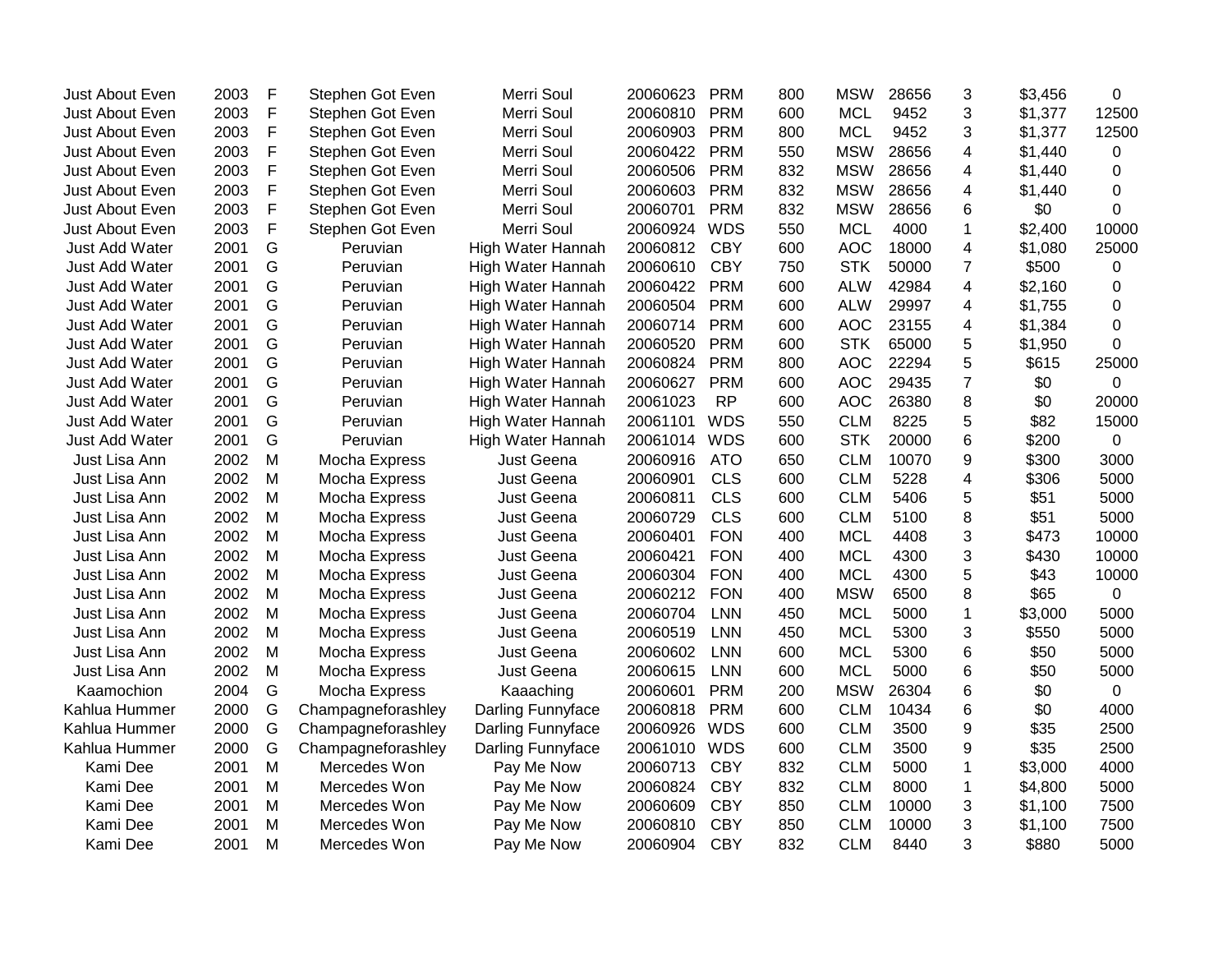| Kami Dee                | 2001 | M | Mercedes Won       | Pay Me Now              | 20060722 | <b>CBY</b> | 800 | <b>CLM</b> | 10550 | 4              | \$500    | 7500           |
|-------------------------|------|---|--------------------|-------------------------|----------|------------|-----|------------|-------|----------------|----------|----------------|
| Kami Dee                | 2001 | M | Mercedes Won       | Pay Me Now              | 20060506 | <b>CBY</b> | 600 | <b>CLM</b> | 12000 | 5              | \$120    | 10000          |
| Kami Dee                | 2001 | M | Mercedes Won       | Pay Me Now              | 20060527 | <b>CBY</b> | 850 | <b>CLM</b> | 12000 | 10             | \$120    | 10000          |
| Kami Dee                | 2001 | M | Mercedes Won       | Pay Me Now              | 20060422 | <b>FON</b> | 850 | <b>STR</b> | 7420  | 6              | \$70     | 0              |
| Kami Dee                | 2001 | Μ | Mercedes Won       | Pay Me Now              | 20060312 | <b>FON</b> | 650 | <b>STR</b> | 7420  | 7              | \$70     | 0              |
| Kami Dee                | 2001 | Μ | Mercedes Won       | Pay Me Now              | 20061011 | <b>TUP</b> | 800 | <b>CLM</b> | 8000  | 1              | \$4,800  | 6250           |
| Kami Dee                | 2001 | M | Mercedes Won       | Pay Me Now              | 20061028 | <b>TUP</b> | 750 | <b>ALW</b> | 12200 | 3              | \$1,220  | 0              |
| Kami Dee                | 2001 | M | Mercedes Won       | Pay Me Now              | 20061114 | <b>TUP</b> | 800 | <b>ALW</b> | 12400 | 3              | \$1,240  | 0              |
| Kate Fuegos             | 2000 | M | Cien Fuegos        | Kate Dancer             | 20060818 | <b>FAR</b> | 400 | <b>MSW</b> | 2300  | $\overline{7}$ | \$0      | 0              |
| Key to de Legacy        | 2003 | G | De Guerin          | Key to Montana          | 20060622 | <b>PRM</b> | 600 | <b>MCL</b> | 13731 | 4              | \$690    | 12500          |
| Key to de Legacy        | 2003 | G | De Guerin          | Key to Montana          | 20060505 | <b>PRM</b> | 550 | <b>MCL</b> | 13731 | 5              | \$345    | 12500          |
| Key to de Legacy        | 2003 | G | De Guerin          | Key to Montana          | 20060720 | <b>PRM</b> | 832 | <b>MSW</b> | 24229 | $\overline{7}$ | \$0      | 0              |
| Key to de Legacy        | 2003 | G | De Guerin          | Key to Montana          | 20060528 | <b>PRM</b> | 600 | <b>MCL</b> | 13731 | 8              | \$0      | 12500          |
| Key to de Legacy        | 2003 | G | De Guerin          | Key to Montana          | 20060613 | <b>PRM</b> | 600 | <b>MCL</b> | 13731 | 8              | \$0      | 12500          |
| Key to de Legacy        | 2003 | G | De Guerin          | Key to Montana          | 20060817 | <b>PRM</b> | 832 | <b>MSW</b> | 24229 | 8              | \$0      | $\overline{0}$ |
| Kicks and Flicks        | 2001 | G | Wind Flyer         | On Shares               | 20060725 | <b>PRM</b> | 600 | <b>CLM</b> | 12823 | 5              | \$291    | 12500          |
| Kicks and Flicks        | 2001 | G | Wind Flyer         | On Shares               | 20060904 | <b>PRM</b> | 550 | <b>CLM</b> | 12144 | $\overline{7}$ | \$0      | 10000          |
| <b>Kicks and Flicks</b> | 2001 | G | Wind Flyer         | On Shares               | 20060811 | <b>PRM</b> | 600 | <b>ALW</b> | 24229 | 9              | \$0      | $\overline{0}$ |
| <b>Kicks and Flicks</b> | 2001 | G | Wind Flyer         | On Shares               | 20060926 | <b>WDS</b> | 550 | <b>CLM</b> | 4370  | $\overline{2}$ | \$760    | 5000           |
| <b>Kicks and Flicks</b> | 2001 | G | Wind Flyer         | On Shares               | 20061009 | <b>WDS</b> | 550 | <b>CLM</b> | 3800  | 3              | \$418    | 5000           |
| King Fortunate          | 2002 | G | Purdue King        | <b>Fortunate Choice</b> | 20060429 | <b>PRM</b> | 550 | <b>MCL</b> | 13731 | $\mathbf 1$    | \$8,280  | 12500          |
| King Fortunate          | 2002 | G | Purdue King        | <b>Fortunate Choice</b> | 20060620 | <b>PRM</b> | 550 | <b>CLM</b> | 15522 | $\overline{2}$ | \$3,120  | 12500          |
| King Fortunate          | 2002 | G | Purdue King        | <b>Fortunate Choice</b> | 20060606 | <b>PRM</b> | 600 | <b>CLM</b> | 15522 | 3              | \$1,872  | 12500          |
| King Fortunate          | 2002 | G | Purdue King        | <b>Fortunate Choice</b> | 20060519 | <b>PRM</b> | 600 | <b>ALW</b> | 29850 | $\overline{7}$ | \$0      | 0              |
| King Freddie            | 2002 | G | King of Scat       | Dancing Freddie         | 20060322 | OP         | 600 | <b>AOC</b> | 37700 | 6              | \$0      | 0              |
| King Freddie            | 2002 | G | King of Scat       | Dancing Freddie         | 20060519 | <b>PRM</b> | 850 | <b>ALW</b> | 32832 | $\mathbf{1}$   | \$21,060 | 0              |
| King Freddie            | 2002 | G | King of Scat       | Dancing Freddie         | 20060617 | <b>PRM</b> | 850 | <b>STK</b> | 70000 | $\mathbf 1$    | \$42,000 | 0              |
| King Freddie            | 2002 | G | King of Scat       | Dancing Freddie         | 20060421 | <b>PRM</b> | 600 | <b>ALW</b> | 29997 | $\overline{2}$ | \$7,020  | 0              |
| King Freddie            | 2002 | G | King of Scat       | Dancing Freddie         | 20060729 | <b>PRM</b> | 900 | <b>STK</b> | 80250 | $\mathbf{2}$   | \$20,250 | 0              |
| King Freddie            | 2002 | G | King of Scat       | Dancing Freddie         | 20060826 | <b>PRM</b> | 850 | <b>STK</b> | 81600 | 8              | \$0      | 0              |
| Kings Royalty           | 2003 | F | Purdue King        | Royal and Valid         | 20060616 | <b>PRM</b> | 550 | <b>MCL</b> | 13731 | 4              | \$690    | 12500          |
| Kings Royalty           | 2003 | F | Purdue King        | Royal and Valid         | 20060803 | <b>PRM</b> | 550 | <b>MCL</b> | 10285 | 9              | \$0      | 12500          |
| Kings Royalty           | 2003 | F | Purdue King        | Royal and Valid         | 20060606 | <b>PRM</b> | 550 | <b>MSW</b> | 28656 | 10             | \$0      | 0              |
| Kings Royalty           | 2003 | F | Purdue King        | Royal and Valid         | 20060703 | <b>PRM</b> | 550 | <b>MSW</b> | 28656 | 10             | \$0      | 0              |
| <b>Kings Royalty</b>    | 2003 | F | <b>Purdue King</b> | Royal and Valid         | 20061009 | <b>WDS</b> | 550 | <b>MSW</b> | 5500  | $\overline{2}$ | \$1,100  | 0              |
| <b>Kings Royalty</b>    | 2003 | F | Purdue King        | Royal and Valid         | 20060925 | <b>WDS</b> | 550 | <b>MSW</b> | 5500  | 3              | \$605    | 0              |
| Kings Tudor             | 2002 | M | Purdue King        | Beau's Tudor            | 20060509 | <b>PRM</b> | 550 | <b>CLM</b> | 15522 | 1              | \$9,360  | 12500          |
| Kings Tudor             | 2002 | M | Purdue King        | Beau's Tudor            | 20060815 | <b>PRM</b> | 600 | <b>CLM</b> | 10046 | 3              | \$1,215  | 7500           |
| Kings Tudor             | 2002 | M | Purdue King        | Beau's Tudor            | 20060703 | <b>PRM</b> | 600 | <b>ALW</b> | 29850 | $\overline{7}$ | \$0      | $\overline{0}$ |
| Kip and a Half          | 2003 | F | <b>Kelly Kip</b>   | Channel and a Half      | 20060427 | <b>PRM</b> | 550 | <b>MCL</b> | 13731 | $\mathbf{1}$   | \$8,280  | 12500          |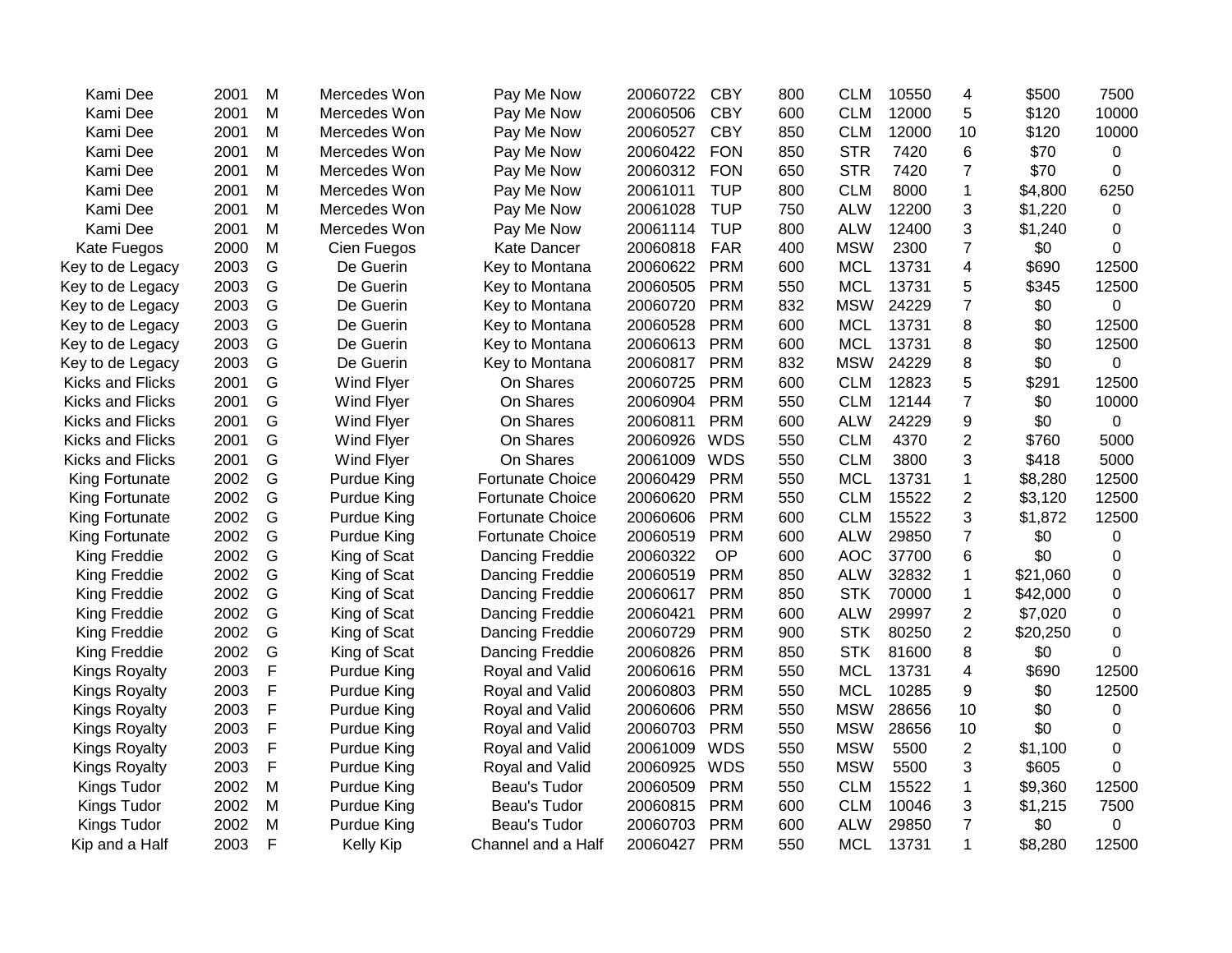| Kip and a Half  | 2003 | F           | <b>Kelly Kip</b>   | Channel and a Half        | 20060529 | <b>PRM</b> | 550 | <b>CLM</b> | 15522 | $\overline{c}$ | \$3,120 | 12500          |
|-----------------|------|-------------|--------------------|---------------------------|----------|------------|-----|------------|-------|----------------|---------|----------------|
| Kip and a Half  | 2003 | $\mathsf F$ | <b>Kelly Kip</b>   | Channel and a Half        | 20060509 | <b>PRM</b> | 550 | <b>CLM</b> | 15522 | $\overline{7}$ | \$0     | 12500          |
| Kip and a Half  | 2003 | $\mathsf F$ | <b>Kelly Kip</b>   | Channel and a Half        | 20060617 | <b>PRM</b> | 600 | <b>CLM</b> | 15522 | 8              | \$0     | 12500          |
| Knight Commando | 2002 | G           | Tarakam            | Meeting the Prince        | 20060610 | <b>PRM</b> | 800 | <b>MSW</b> | 28656 | 5              | \$720   | 0              |
| Knight Commando | 2002 | G           | Tarakam            | Meeting the Prince        | 20060620 | <b>PRM</b> | 550 | <b>MCL</b> | 13731 | <b>FF</b>      | \$0     | 12500          |
| Knight Commando | 2002 | G           | Tarakam            | Meeting the Prince        | 20060416 | <b>WRD</b> | 600 | <b>MSW</b> | 15000 | 3              | \$1,650 | 0              |
| Knight Commando | 2002 | G           | Tarakam            | Meeting the Prince        | 20060402 | <b>WRD</b> | 600 | <b>MCL</b> | 11000 | 4              | \$660   | 20000          |
| Knight Commando | 2002 | G           | Tarakam            | Meeting the Prince        | 20060423 | <b>WRD</b> | 550 | <b>MCL</b> | 11000 | 4              | \$660   | 20000          |
| Knight Commando | 2002 | G           | Tarakam            | <b>Meeting the Prince</b> | 20060514 | <b>WRD</b> | 800 | <b>MCL</b> | 11000 | 4              | \$660   | 20000          |
| Knightly Honor  | 2003 | G           | Tejano Run         | <b>Eighty Below Eve</b>   | 20060321 | <b>HAW</b> | 600 | <b>MCL</b> | 11500 | 6              | \$0     | 15000          |
| Knightly Honor  | 2003 | G           | Tejano Run         | <b>Eighty Below Eve</b>   | 20060627 | <b>PRM</b> | 800 | <b>MCL</b> | 13731 | 4              | \$690   | 12500          |
| Knightly Honor  | 2003 | G           | Tejano Run         | <b>Eighty Below Eve</b>   | 20060824 | <b>PRM</b> | 800 | <b>MCL</b> | 9601  | 4              | \$574   | 12500          |
| Knightly Honor  | 2003 | G           | Tejano Run         | Eighty Below Eve          | 20060606 | <b>PRM</b> | 600 | <b>MCL</b> | 13731 | 5              | \$345   | 12500          |
| Knightly Honor  | 2003 | G           | Tejano Run         | <b>Eighty Below Eve</b>   | 20060718 | <b>PRM</b> | 832 | <b>MCL</b> | 8857  | 5              | \$255   | 12500          |
| Knightly Honor  | 2003 | G           | Tejano Run         | <b>Eighty Below Eve</b>   | 20060803 | <b>PRM</b> | 832 | <b>MSW</b> | 24229 | 6              | \$0     | $\overline{0}$ |
| Knightly Honor  | 2003 | G           | Tejano Run         | <b>Eighty Below Eve</b>   | 20060902 | <b>PRM</b> | 800 | <b>MCL</b> | 11386 | 6              | \$0     | 12500          |
| Kodan           | 1997 | G           | Sharkey            | Irish Zen                 | 20060728 | <b>CLS</b> | 600 | <b>CLM</b> | 5000  | 4              | \$200   | 2500           |
| Kodan           | 1997 | G           | Sharkey            | Irish Zen                 | 20060806 | <b>CLS</b> | 600 | <b>CLM</b> | 5000  | 4              | \$200   | 2500           |
| Kodan           | 1997 | G           | Sharkey            | Irish Zen                 | 20060821 | <b>CLS</b> | 650 | <b>CLM</b> | 5000  | 5              | \$50    | 2500           |
| Kodan           | 1997 | G           | Sharkey            | Irish Zen                 | 20060902 | <b>CLS</b> | 650 | <b>CLM</b> | 5000  | 6              | \$50    | 2500           |
| Kodan           | 1997 | G           | Sharkey            | Irish Zen                 | 20060226 | <b>FON</b> | 600 | <b>CLM</b> | 4408  | 1              | \$2,580 | 2500           |
| Kodan           | 1997 | G           | Sharkey            | Irish Zen                 | 20060414 | <b>FON</b> | 650 | <b>CLM</b> | 4364  | $\overline{2}$ | \$860   | 2500           |
| Kodan           | 1997 | G           | Sharkey            | Irish Zen                 | 20060401 | <b>FON</b> | 600 | <b>CLM</b> | 4558  | 6              | \$43    | 2500           |
| Kodan           | 1997 | G           | Sharkey            | Irish Zen                 | 20060429 | <b>FON</b> | 600 | <b>CLM</b> | 4558  | 8              | \$43    | 2500           |
| Kodan           | 1997 | G           | Sharkey            | Irish Zen                 | 20060609 | <b>LNN</b> | 600 | <b>CLM</b> | 5400  | 4              | \$324   | 4000           |
| Kodan           | 1997 | G           | Sharkey            | Irish Zen                 | 20060514 | <b>LNN</b> | 800 | <b>CLM</b> | 5125  | $\overline{7}$ | \$50    | 2500           |
| Kodan           | 1997 | G           | Sharkey            | Irish Zen                 | 20060529 | <b>LNN</b> | 600 | <b>CLM</b> | 5000  | $\overline{7}$ | \$50    | 2500           |
| Kodan           | 1997 | G           | Sharkey            | Irish Zen                 | 20060923 | <b>WDS</b> | 600 | <b>CLM</b> | 3500  | 8              | \$35    | 2500           |
| Krissin Angel   | 2003 | F           | <b>Kissin Kris</b> | Angel Alert               | 20060729 | <b>CLS</b> | 600 | <b>CLM</b> | 5228  | $\mathbf 1$    | \$3,060 | 5000           |
| Krissin Angel   | 2003 | F           | Kissin Kris        | Angel Alert               | 20060806 | <b>CLS</b> | 832 | <b>CLM</b> | 5500  | 1              | \$3,300 | 5000           |
| Krissin Angel   | 2003 | F           | <b>Kissin Kris</b> | Angel Alert               | 20060819 | <b>CLS</b> | 832 | <b>CLM</b> | 5700  | $\mathbf 1$    | \$3,420 | 5000           |
| Krissin Angel   | 2003 | $\mathsf F$ | <b>Kissin Kris</b> | Angel Alert               | 20060319 | <b>HAW</b> | 600 | <b>MCL</b> | 11500 | 4              | \$690   | 15000          |
| Krissin Angel   | 2003 | $\mathsf F$ | <b>Kissin Kris</b> | Angel Alert               | 20060403 | <b>HAW</b> | 600 | <b>MCL</b> | 11500 | 5              | \$345   | 15000          |
| Krissin Angel   | 2003 | $\mathsf F$ | <b>Kissin Kris</b> | Angel Alert               | 20060716 | <b>LNN</b> | 600 | <b>MCL</b> | 5000  | 1              | \$3,000 | 5000           |
| Krissin Angel   | 2003 | F           | <b>Kissin Kris</b> | Angel Alert               | 20060516 | <b>PRM</b> | 832 | <b>MCL</b> | 13731 | 4              | \$690   | 12500          |
| Krissin Angel   | 2003 | $\mathsf F$ | <b>Kissin Kris</b> | Angel Alert               | 20060427 | <b>PRM</b> | 550 | <b>MCL</b> | 13731 | 5              | \$345   | 12500          |
| Krissin Angel   | 2003 | $\mathsf F$ | <b>Kissin Kris</b> | Angel Alert               | 20060629 | <b>PRM</b> | 600 | <b>MCL</b> | 11500 | 5              | \$345   | 12500          |
| Krissin Angel   | 2003 | $\mathsf F$ | <b>Kissin Kris</b> | Angel Alert               | 20060613 | <b>PRM</b> | 800 | <b>MSW</b> | 28656 | $\overline{7}$ | \$0     | $\mathbf 0$    |
| Kyle's Darlin   | 2002 | M           | Kyle's Our Man     | Jenny Darlin              | 20061006 | <b>HAW</b> | 600 | <b>CLM</b> | 11000 | 5              | \$330   | 4000           |
| Kyle's Darlin   | 2002 | M           | Kyle's Our Man     | Jenny Darlin              | 20060901 | <b>PRM</b> | 550 | <b>CLM</b> | 9390  | $\mathbf{1}$   | \$6,075 | 7500           |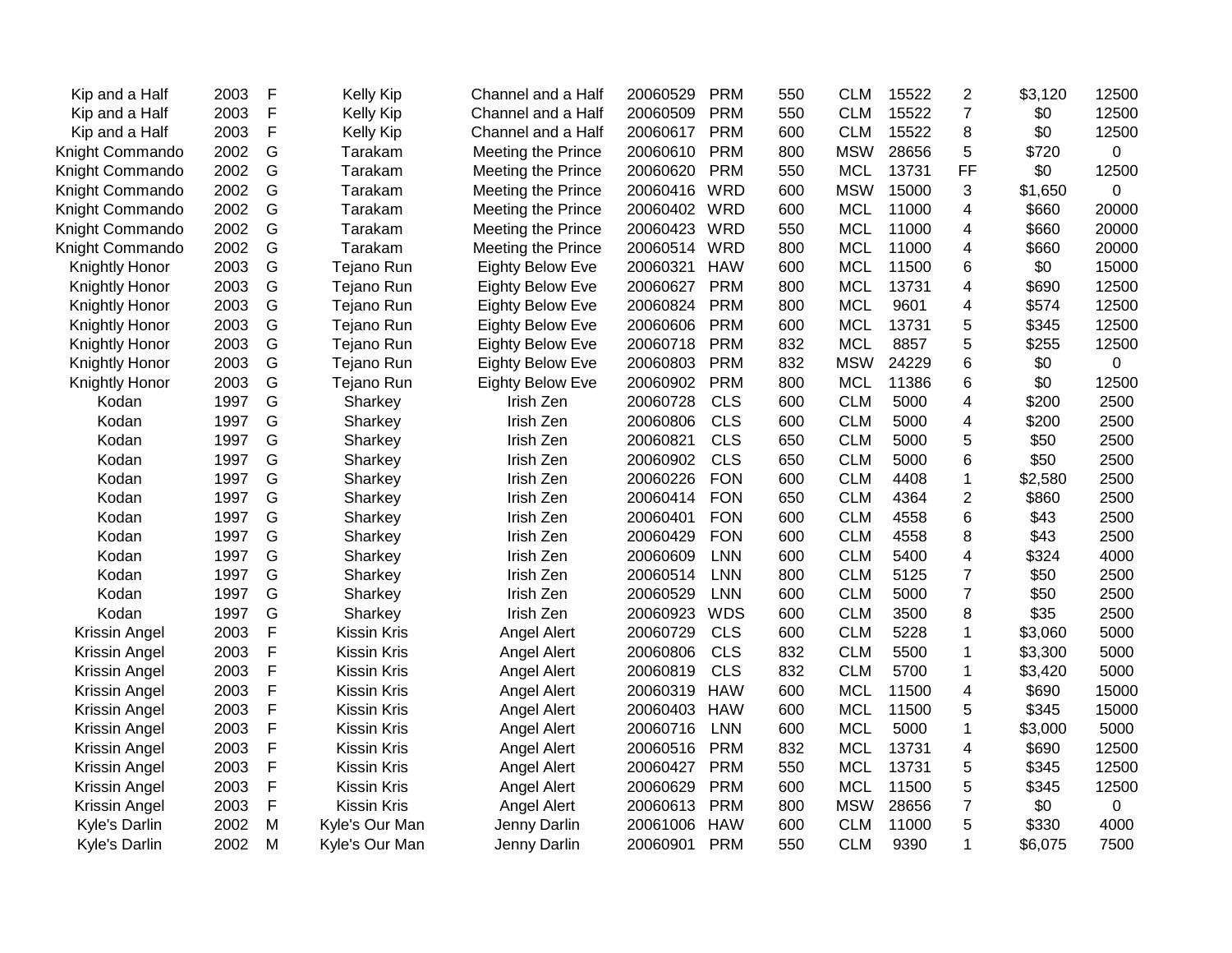| Kyle's Darlin      | 2002 | M           | Kyle's Our Man          | Jenny Darlin        | 20060703     | <b>PRM</b> | 600 | <b>CLM</b> | 10555 | $\overline{2}$ | \$2,470 | 7500             |
|--------------------|------|-------------|-------------------------|---------------------|--------------|------------|-----|------------|-------|----------------|---------|------------------|
| Kyle's Darlin      | 2002 | M           | Kyle's Our Man          | Jenny Darlin        | 20060801     | <b>PRM</b> | 600 | <b>CLM</b> | 8156  | $\overline{4}$ | \$506   | 7500             |
| Kyle's Darlin      | 2002 | M           | Kyle's Our Man          | Jenny Darlin        | 20060815     | <b>PRM</b> | 600 | <b>CLM</b> | 10046 | $\overline{4}$ | \$506   | 7500             |
| Kyle's Darlin      | 2002 | M           | Kyle's Our Man          | Jenny Darlin        | 20060427     | <b>PRM</b> | 550 | <b>ALW</b> | 29850 | 5              | \$750   | 0                |
| Kyle's Darlin      | 2002 | M           | Kyle's Our Man          | Jenny Darlin        | 20060512     | <b>PRM</b> | 600 | <b>CLM</b> | 15765 | 6              | \$0     | 15000            |
| Kyle's Darlin      | 2002 | M           | Kyle's Our Man          | Jenny Darlin        | 20060718     | <b>PRM</b> | 600 | <b>CLM</b> | 8471  | $\overline{7}$ | \$0     | 7500             |
| Kyle's Darlin      | 2002 | M           | Kyle's Our Man          | Jenny Darlin        | 20060620     | <b>PRM</b> | 550 | <b>ALW</b> | 29850 | 9              | \$0     | $\mathbf 0$      |
| Kyle's Darlin      | 2002 | M           | Kyle's Our Man          | Jenny Darlin        | 20061029     | <b>TDN</b> | 550 | <b>CLM</b> | 7600  | $\overline{7}$ | \$76    | 5000             |
| Kyle's Lad         | 2002 | G           | Kyle's Our Man          | <b>Glamour Doll</b> | 20060429     | <b>FON</b> | 650 | <b>MCL</b> | 4300  | 5              | \$43    | 10000            |
| Kyle's Lad         | 2002 | G           | Kyle's Our Man          | <b>Glamour Doll</b> | 20060529     | <b>LNN</b> | 600 | <b>MCL</b> | 5000  | $\overline{2}$ | \$1,000 | 5000             |
| Kyle's Lad         | 2002 | G           | Kyle's Our Man          | <b>Glamour Doll</b> | 20060611     | <b>LNN</b> | 600 | <b>MCL</b> | 5000  | 3              | \$550   | 5000             |
| Kyle's Lad         | 2002 | G           | Kyle's Our Man          | <b>Glamour Doll</b> | 20060625     | <b>LNN</b> | 600 | <b>MCL</b> | 5000  | 3              | \$500   | 5000             |
| Kyle's Lad         | 2002 | G           | Kyle's Our Man          | <b>Glamour Doll</b> | 20060512     | <b>LNN</b> | 450 | <b>MCL</b> | 5000  | $\overline{4}$ | \$300   | 5000             |
| L B Lover          | 2002 | M           | <b>Friendly Lover</b>   | Leslie Baba         | 20060226     | <b>FON</b> | 600 | <b>MSW</b> | 6500  | $\overline{2}$ | \$1,300 | $\mathbf 0$      |
| L B Lover          | 2002 | M           | <b>Friendly Lover</b>   | Leslie Baba         | 20060212     | <b>FON</b> | 400 | <b>MSW</b> | 6500  | 4              | \$260   | 0                |
| L B Lover          | 2002 | M           | <b>Friendly Lover</b>   | Leslie Baba         | 20060312     | <b>FON</b> | 600 | <b>MSW</b> | 6500  | 5              | \$65    | $\Omega$         |
| L B Lover          | 2002 | M           | <b>Friendly Lover</b>   | Leslie Baba         | 20060504     | <b>PRM</b> | 550 | <b>MCL</b> | 13731 | 3              | \$1,656 | 12500            |
| L B Lover          | 2002 | M           | <b>Friendly Lover</b>   | Leslie Baba         | 20060519     | <b>PRM</b> | 600 | <b>MCL</b> | 13731 | $\overline{4}$ | \$690   | 12500            |
| L B Lover          | 2002 | M           | <b>Friendly Lover</b>   | Leslie Baba         | 20060529     | <b>PRM</b> | 600 | <b>MCL</b> | 13731 | $\overline{4}$ | \$690   | 12500            |
| L B Lover          | 2002 | M           | <b>Friendly Lover</b>   | Leslie Baba         | 20060427     | <b>PRM</b> | 550 | <b>MCL</b> | 13731 | 5              | \$345   | 12500            |
| L B Lover          | 2002 | M           | <b>Friendly Lover</b>   | Leslie Baba         | 20060720     | <b>PRM</b> | 600 | <b>MCL</b> | 8500  | 6              | \$0     | 12500            |
| L B Lover          | 2002 | M           | <b>Friendly Lover</b>   | Leslie Baba         | 20060616     | <b>PRM</b> | 550 | <b>MCL</b> | 13731 | 8              | \$0     | 12500            |
| L B Lover          | 2002 | M           | <b>Friendly Lover</b>   | Leslie Baba         | 20060810     | <b>PRM</b> | 600 | <b>MCL</b> | 9452  | 10             | \$0     | 12500            |
| L D's Shes Special | 2003 | F           | <b>Evansville Slew</b>  | Wise Reasoning      | 20060902     | <b>CBY</b> | 650 | <b>STK</b> | 40000 | 3              | \$4,400 | 0                |
| L D's Shes Special | 2003 | $\mathsf F$ | <b>Evansville Slew</b>  | Wise Reasoning      | 20060603     | <b>PRM</b> | 832 | <b>ALW</b> | 29850 | 2              | \$6,000 | 0                |
| L D's Shes Special | 2003 | F           | <b>Evansville Slew</b>  | Wise Reasoning      | 20060729     | <b>PRM</b> | 832 | <b>ALW</b> | 24229 | $\overline{2}$ | \$4,875 | 0                |
| L D's Shes Special | 2003 | F           | <b>Evansville Slew</b>  | Wise Reasoning      | 20060812     | <b>PRM</b> | 800 | <b>ALW</b> | 24229 | 3              | \$2,925 | 0                |
| L D's Shes Special | 2003 | F           | <b>Evansville Slew</b>  | Wise Reasoning      | 20060909     | <b>PRM</b> | 800 | <b>ALW</b> | 24229 | 3              | \$2,925 | $\boldsymbol{0}$ |
| L D's Shes Special | 2003 | F           | <b>Evansville Slew</b>  | Wise Reasoning      | 20060520     | <b>PRM</b> | 800 | <b>ALW</b> | 29850 | 4              | \$1,500 | 0                |
| L D's Shes Special | 2003 | F           | <b>Evansville Slew</b>  | Wise Reasoning      | 20060617     | <b>PRM</b> | 800 | <b>ALW</b> | 29850 | 5              | \$750   | 0                |
| L D's Shes Special | 2003 | F           | <b>Evansville Slew</b>  | Wise Reasoning      | 20060509     | <b>PRM</b> | 600 | <b>ALW</b> | 29850 | $\overline{7}$ | \$0     | 0                |
| La Pretty Boy      | 2002 | G           | <b>Prospect Feature</b> | La Me               | 20060815     | <b>BRD</b> | 450 | <b>ALW</b> | 10500 | 9              | \$60    | 0                |
| La Pretty Boy      | 2002 | G           | <b>Prospect Feature</b> | La Me               | 20060919     | <b>BRD</b> | 550 | <b>CLM</b> | 4000  | 10             | \$60    | 3500             |
| La Pretty Boy      | 2002 | G           | <b>Prospect Feature</b> | La Me               | 20060629     | <b>FMT</b> | 600 | <b>CLM</b> | 7500  | $\overline{2}$ | \$1,500 | 5000             |
| La Pretty Boy      | 2002 | G           | <b>Prospect Feature</b> | La Me               | 20060716     | <b>FMT</b> | 550 | <b>CLM</b> | 7500  | 3              | \$825   | 5000             |
| La Pretty Boy      | 2002 | G           | <b>Prospect Feature</b> | La Me               | 20060505     | <b>PRM</b> | 550 | <b>CLM</b> | 15522 | 8              | \$0     | 12500            |
| La Pretty Boy      | 2002 | G           | <b>Prospect Feature</b> | La Me               | 20060422     | <b>PRM</b> | 600 | <b>CLM</b> | 13468 | 9              | \$0     | 12500            |
| La Pretty Boy      | 2002 | G           | <b>Prospect Feature</b> | La Me               | 20060520     | <b>PRM</b> | 800 | <b>CLM</b> | 15522 | 10             | \$0     | 10000            |
| La Pretty Boy      | 2002 | G           | <b>Prospect Feature</b> | La Me               | 20060331     | <b>WRD</b> | 550 | <b>CLM</b> | 7000  | 3              | \$770   | 10000            |
| La Pretty Boy      | 2002 | G           | <b>Prospect Feature</b> | La Me               | 20060317 WRD |            | 550 | <b>CLM</b> | 7000  | $\overline{4}$ | \$420   | 10000            |
|                    |      |             |                         |                     |              |            |     |            |       |                |         |                  |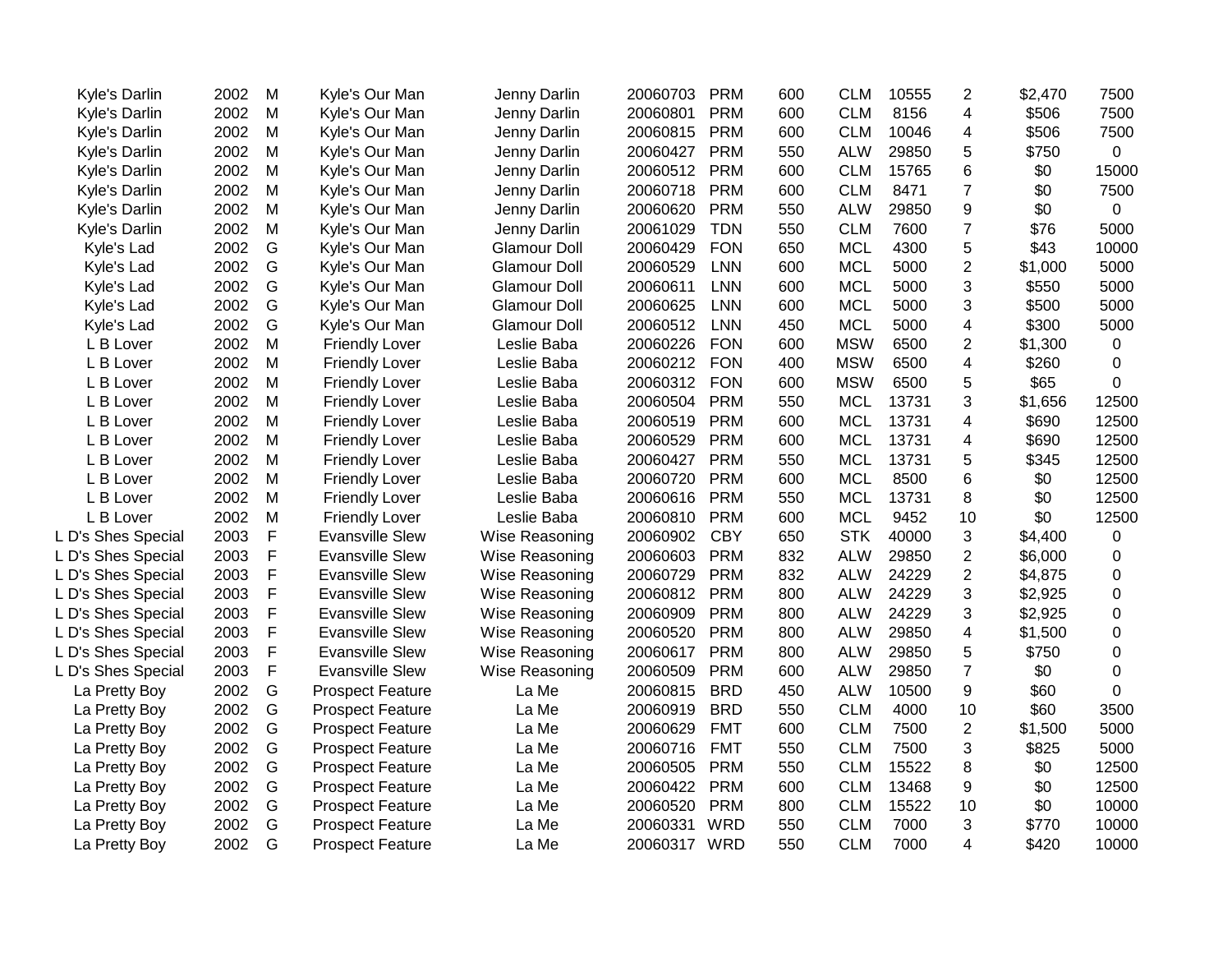| La Pretty Boy      | 2002 | G            | <b>Prospect Feature</b>   | La Me                  | 20060304 | <b>WRD</b> | 550 | <b>CLM</b> | 7500  | 5                       | \$225   | 10000            |
|--------------------|------|--------------|---------------------------|------------------------|----------|------------|-----|------------|-------|-------------------------|---------|------------------|
| Lady Blue          | 2003 | $\mathsf F$  | <b>Evansville Slew</b>    | Jazzy Lady             | 20060812 | <b>CLS</b> | 600 | <b>ALW</b> | 7700  | $\mathbf{1}$            | \$4,620 | 0                |
| <b>Lady Blue</b>   | 2003 | $\mathsf F$  | <b>Evansville Slew</b>    | Jazzy Lady             | 20060529 | <b>PRM</b> | 550 | <b>CLM</b> | 15522 | 3                       | \$1,872 | 12500            |
| Lady Blue          | 2003 | $\mathsf F$  | <b>Evansville Slew</b>    | Jazzy Lady             | 20060427 | <b>PRM</b> | 550 | <b>ALW</b> | 29850 | 4                       | \$1,500 | $\mathbf 0$      |
| Lady Blue          | 2003 | F            | <b>Evansville Slew</b>    | Jazzy Lady             | 20060622 | <b>PRM</b> | 550 | <b>CLM</b> | 15522 | 4                       | \$780   | 10000            |
| Lady Blue          | 2003 | $\mathsf{F}$ | <b>Evansville Slew</b>    | Jazzy Lady             | 20060704 | <b>PRM</b> | 600 | <b>CLM</b> | 15522 | 4                       | \$780   | 12500            |
| Lady Blue          | 2003 | $\mathsf{F}$ | <b>Evansville Slew</b>    | Jazzy Lady             | 20060509 | <b>PRM</b> | 550 | <b>CLM</b> | 15522 | 5                       | \$390   | 12500            |
| <b>Lady Blue</b>   | 2003 | $\mathsf F$  | <b>Evansville Slew</b>    | Jazzy Lady             | 20060608 | <b>PRM</b> | 600 | <b>CLM</b> | 15522 | $\overline{7}$          | \$0     | 12500            |
| <b>Lady Blue</b>   | 2003 | $\mathsf F$  | <b>Evansville Slew</b>    | Jazzy Lady             | 20060720 | <b>PRM</b> | 600 | <b>CLM</b> | 10107 | 9                       | \$0     | 12500            |
| Lady Shark         | 2001 | ${\sf M}$    | Sharkey                   | Our Gaggy              | 20060105 | <b>LAD</b> | 700 | <b>CLM</b> | 21500 | $\overline{\mathbf{c}}$ | \$4,300 | 15000            |
| <b>Lady Shark</b>  | 2001 | M            | Sharkey                   | Our Gaggy              | 20060113 | <b>LAD</b> | 850 | <b>CLM</b> | 21500 | 6                       | \$0     | 15000            |
| <b>Lady Shark</b>  | 2001 | M            | Sharkey                   | Our Gaggy              | 20060319 | OP         | 850 | <b>CLM</b> | 13700 | 4                       | \$822   | 15000            |
| <b>Lady Shark</b>  | 2001 | M            | Sharkey                   | Our Gaggy              | 20060302 | OP         | 850 | <b>CLM</b> | 11200 | 5                       | \$448   | 10000            |
| <b>Lady Shark</b>  | 2001 | M            | Sharkey                   | Our Gaggy              | 20060129 | OP         | 850 | <b>CLM</b> | 13000 | 6                       | \$0     | 10000            |
| <b>Lady Shark</b>  | 2001 | ${\sf M}$    | Sharkey                   | Our Gaggy              | 20060408 | OP         | 800 | <b>CLM</b> | 14500 | 6                       | \$0     | 15000            |
| <b>Lady Shark</b>  | 2001 | M            | Sharkey                   | Our Gaggy              | 20060505 | <b>PRM</b> | 800 | <b>CLM</b> | 15900 | $\overline{2}$          | \$3,900 | 15000            |
| <b>Lady Shark</b>  | 2001 | M            | Sharkey                   | Our Gaggy              | 20060525 | <b>PRM</b> | 800 | <b>CLM</b> | 17925 | 4                       | \$975   | 15000            |
| <b>Lady Shark</b>  | 2001 | M            | Sharkey                   | Our Gaggy              | 20060617 | <b>PRM</b> | 800 | <b>ALW</b> | 29850 | 4                       | \$1,500 | 0                |
| <b>Lady Shark</b>  | 2001 | M            | Sharkey                   | Our Gaggy              | 20060817 | <b>PRM</b> | 800 | <b>CLM</b> | 14921 | 4                       | \$776   | 12500            |
| <b>Lady Shark</b>  | 2001 | M            | Sharkey                   | Our Gaggy              | 20060603 | <b>PRM</b> | 832 | <b>ALW</b> | 29850 | 5                       | \$750   | $\boldsymbol{0}$ |
| <b>Lady Shark</b>  | 2001 | M            | Sharkey                   | Our Gaggy              | 20060715 | <b>PRM</b> | 832 | <b>ALW</b> | 24229 | 5                       | \$585   | 0                |
| <b>Lady Shark</b>  | 2001 | M            | Sharkey                   | Our Gaggy              | 20060701 | <b>PRM</b> | 832 | <b>ALW</b> | 29850 | $\overline{7}$          | \$0     | 0                |
| <b>Lady Shark</b>  | 2001 | M            | Sharkey                   | Our Gaggy              | 20060729 | <b>PRM</b> | 832 | <b>ALW</b> | 24229 | $\overline{7}$          | \$0     | $\Omega$         |
| Lampfire Coolin    | 2003 | $\mathsf F$  | <b>Prospectors Gamble</b> | Something Kookin       | 20060505 | <b>FON</b> | 600 | <b>MCL</b> | 5300  | 4                       | \$318   | 10000            |
| Lampfire Coolin    | 2003 | $\mathsf F$  | <b>Prospectors Gamble</b> | Something Kookin       | 20060603 | <b>LNN</b> | 600 | <b>MSW</b> | 9500  | $\overline{7}$          | \$95    | 0                |
| Latemodel Mercedes | 2002 | G            | Mercedes Won              | <b>Instinctive Pro</b> | 20060822 | <b>PRM</b> | 600 | <b>CLM</b> | 12823 | 1                       | \$7,857 | 12500            |
| Latemodel Mercedes | 2002 | G            | Mercedes Won              | <b>Instinctive Pro</b> | 20060528 | <b>PRM</b> | 600 | <b>CLM</b> | 15522 | 2                       | \$3,120 | 10000            |
| Latemodel Mercedes | 2002 | G            | Mercedes Won              | <b>Instinctive Pro</b> | 20060725 | <b>PRM</b> | 600 | <b>CLM</b> | 12823 | 3                       | \$1,571 | 12500            |
| Latemodel Mercedes | 2002 | G            | Mercedes Won              | <b>Instinctive Pro</b> | 20060505 | <b>PRM</b> | 550 | <b>CLM</b> | 15522 | 4                       | \$780   | 12500            |
| Latemodel Mercedes | 2002 | G            | Mercedes Won              | <b>Instinctive Pro</b> | 20060620 | <b>PRM</b> | 550 | <b>CLM</b> | 15522 | 4                       | \$780   | 12500            |
| Latemodel Mercedes | 2002 | G            | Mercedes Won              | <b>Instinctive Pro</b> | 20060520 | <b>PRM</b> | 600 | <b>CLM</b> | 16003 | 5                       | \$390   | 12500            |
| Latemodel Mercedes | 2002 | G            | Mercedes Won              | <b>Instinctive Pro</b> | 20060908 | <b>PRM</b> | 600 | <b>ALW</b> | 24229 | 5                       | \$585   | $\mathbf 0$      |
| Latemodel Mercedes | 2002 | G            | Mercedes Won              | Instinctive Pro        | 20060422 | <b>PRM</b> | 600 | <b>CLM</b> | 13468 | 6                       | \$0     | 10000            |
| Latemodel Mercedes | 2002 | G            | Mercedes Won              | <b>Instinctive Pro</b> | 20060805 | <b>PRM</b> | 832 | <b>CLM</b> | 10379 | $\overline{7}$          | \$0     | 10000            |
| Latemodel Mercedes | 2002 | G            | Mercedes Won              | <b>Instinctive Pro</b> | 20060704 | <b>PRM</b> | 600 | <b>CLM</b> | 15522 | 8                       | \$0     | 10000            |
| Laurins Legacy     | 2003 | F            | De Guerin                 | Laurinburg             | 20060529 | <b>PRM</b> | 550 | <b>CLM</b> | 15522 | $\mathbf{1}$            | \$9,360 | 12500            |
| Laurins Legacy     | 2003 | $\mathsf F$  | De Guerin                 | Laurinburg             | 20060901 | <b>PRM</b> | 550 | <b>CLM</b> | 9390  | 3                       | \$1,215 | 7500             |
| Laurins Legacy     | 2003 | $\mathsf F$  | De Guerin                 | Laurinburg             | 20060428 | <b>PRM</b> | 550 | <b>CLM</b> | 13195 | $\overline{\mathbf{4}}$ | \$845   | 12500            |
| Laurins Legacy     | 2003 | $\mathsf F$  | De Guerin                 | Laurinburg             | 20060606 | <b>PRM</b> | 600 | <b>ALW</b> | 29850 | 4                       | \$1,500 | 0                |
| Laurins Legacy     | 2003 | F            | De Guerin                 | Laurinburg             | 20060815 | <b>PRM</b> | 600 | <b>CLM</b> | 10046 | $\overline{7}$          | \$0     | 7500             |
|                    |      |              |                           |                        |          |            |     |            |       |                         |         |                  |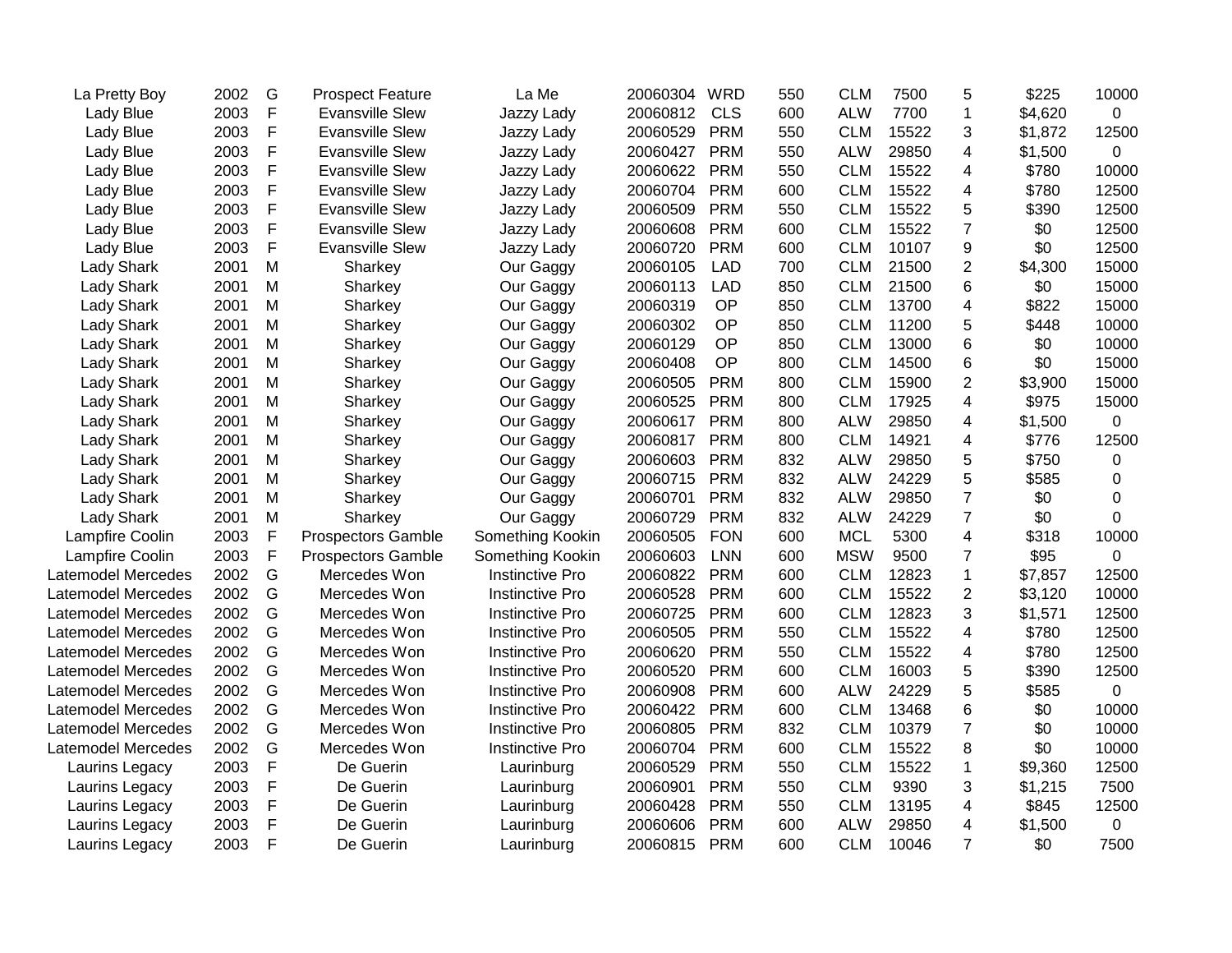| Laurins Legacy    | 2003 | F | De Guerin               | Laurinburg               | 20060509 | <b>PRM</b> | 550 | <b>CLM</b> | 15522 | 8              | \$0     | 12500 |
|-------------------|------|---|-------------------------|--------------------------|----------|------------|-----|------------|-------|----------------|---------|-------|
| Laurins Legacy    | 2003 | F | De Guerin               | Laurinburg               | 20060620 | <b>PRM</b> | 550 | <b>ALW</b> | 29850 | 10             | \$0     | 0     |
| Laurins Legacy    | 2003 | F | De Guerin               | Laurinburg               | 20060422 | <b>PRM</b> | 550 | <b>ALW</b> | 29850 | 12             | \$0     | 0     |
| Le Nard           | 1998 | G | <b>Fighting Fantasy</b> | Miss Lindsey Anne        | 20060704 | <b>CBY</b> | 650 | <b>CLM</b> | 5000  | 9              | \$50    | 4000  |
| Le Nard           | 1998 | G | <b>Fighting Fantasy</b> | Miss Lindsey Anne        | 20060610 | <b>CBY</b> | 850 | <b>CLM</b> | 10275 | 12             | \$100   | 7500  |
| Le Nard           | 1998 | G | <b>Fighting Fantasy</b> | <b>Miss Lindsey Anne</b> | 20060402 | <b>FON</b> | 832 | <b>CLM</b> | 4300  | $\overline{2}$ | \$860   | 2500  |
| Le Nard           | 1998 | G | <b>Fighting Fantasy</b> | Miss Lindsey Anne        | 20060414 | <b>FON</b> | 800 | <b>CLM</b> | 4300  | 8              | \$43    | 2500  |
| Le Nard           | 1998 | G | <b>Fighting Fantasy</b> | Miss Lindsey Anne        | 20060429 | <b>FON</b> | 832 | <b>CLM</b> | 4300  | 8              | \$43    | 2500  |
| Le Nard           | 1998 | G | <b>Fighting Fantasy</b> | Miss Lindsey Anne        | 20060925 | <b>RP</b>  | 550 | <b>CLM</b> | 7450  | 11             | \$0     | 3500  |
| Le Nard           | 1998 | G | <b>Fighting Fantasy</b> | <b>Miss Lindsey Anne</b> | 20061024 | <b>RP</b>  | 700 | <b>CLM</b> | 7000  | 12             | \$0     | 3500  |
| Le Nard           | 1998 | G | <b>Fighting Fantasy</b> | Miss Lindsey Anne        | 20061113 | <b>RP</b>  | 832 | <b>CLM</b> | 8330  | 12             | \$0     | 3500  |
| Le Nard           | 1998 | G | <b>Fighting Fantasy</b> | Miss Lindsey Anne        | 20060226 | <b>WRD</b> | 800 | <b>CLM</b> | 4000  | 4              | \$240   | 3500  |
| Le Nard           | 1998 | G | <b>Fighting Fantasy</b> | Miss Lindsey Anne        | 20060317 | WRD        | 800 | <b>CLM</b> | 4000  | 9              | \$0     | 3500  |
| Le Numerous       | 1998 | G | Numerous                | Ferme Neuve              | 20060723 | <b>MNR</b> | 500 | <b>CLM</b> | 10900 | $\mathbf{1}$   | \$6,322 | 5000  |
| Le Numerous       | 1998 | G | Numerous                | Ferme Neuve              | 20061003 | <b>MNR</b> | 500 | <b>CLM</b> | 11200 | $\mathbf 1$    | \$6,496 | 5000  |
| Le Numerous       | 1998 | G | Numerous                | <b>Ferme Neuve</b>       | 20060317 | <b>MNR</b> | 550 | <b>CLM</b> | 11200 | $\overline{2}$ | \$2,240 | 5000  |
| Le Numerous       | 1998 | G | Numerous                | Ferme Neuve              | 20060709 | <b>MNR</b> | 600 | <b>CLM</b> | 10900 | $\overline{2}$ | \$2,180 | 5000  |
| Le Numerous       | 1998 | G | Numerous                | <b>Ferme Neuve</b>       | 20060421 | <b>MNR</b> | 600 | <b>CLM</b> | 11200 | 3              | \$1,120 | 5000  |
| Le Numerous       | 1998 | G | Numerous                | Ferme Neuve              | 20060515 | <b>MNR</b> | 600 | <b>CLM</b> | 11200 | 3              | \$1,120 | 5000  |
| Le Numerous       | 1998 | G | Numerous                | <b>Ferme Neuve</b>       | 20060523 | <b>MNR</b> | 600 | <b>CLM</b> | 10900 | 4              | \$545   | 5000  |
| Le Numerous       | 1998 | G | Numerous                | <b>Ferme Neuve</b>       | 20060618 | <b>MNR</b> | 600 | <b>CLM</b> | 10900 | 5              | \$327   | 5000  |
| Le Numerous       | 1998 | G | Numerous                | <b>Ferme Neuve</b>       | 20060801 | <b>MNR</b> | 600 | <b>CLM</b> | 11200 | 6              | \$224   | 5000  |
| Le Numerous       | 1998 | G | Numerous                | <b>Ferme Neuve</b>       | 20060502 | <b>MNR</b> | 600 | <b>CLM</b> | 11200 | $\overline{7}$ | \$112   | 5000  |
| Le Numerous       | 1998 | G | Numerous                | <b>Ferme Neuve</b>       | 20060603 | <b>MNR</b> | 550 | <b>CLM</b> | 10900 | $\overline{7}$ | \$109   | 5000  |
| Le Numerous       | 1998 | G | Numerous                | <b>Ferme Neuve</b>       | 20060905 | <b>MNR</b> | 550 | <b>CLM</b> | 11200 | $\overline{7}$ | \$112   | 5000  |
| Le Numerous       | 1998 | G | Numerous                | <b>Ferme Neuve</b>       | 20060214 | <b>MNR</b> | 550 | <b>CLM</b> | 20700 | 8              | \$207   | 10000 |
| Le Numerous       | 1998 | G | <b>Numerous</b>         | <b>Ferme Neuve</b>       | 20060820 | <b>MNR</b> | 500 | <b>CLM</b> | 11200 | 8              | \$112   | 5000  |
| Le Numerous       | 1998 | G | Numerous                | <b>Ferme Neuve</b>       | 20061113 | <b>MNR</b> | 600 | <b>CLM</b> | 11900 | 10             | \$0     | 5000  |
| Legacyoflove      | 2003 | F | De Guerin               | Passionforthelord        | 20060827 | <b>CLS</b> | 600 | <b>MCL</b> | 5200  | $\mathbf{1}$   | \$3,000 | 5000  |
| Legacyoflove      | 2003 | F | De Guerin               | Passionforthelord        | 20060908 | <b>CLS</b> | 600 | <b>CLM</b> | 5100  | $\overline{7}$ | \$51    | 5000  |
| Legacyoflove      | 2003 | F | De Guerin               | Passionforthelord        | 20060603 | <b>PRM</b> | 600 | <b>MCL</b> | 13731 | 3              | \$1,656 | 12500 |
| Legacyoflove      | 2003 | F | De Guerin               | Passionforthelord        | 20060714 | <b>PRM</b> | 832 | <b>MCL</b> | 9244  | 5              | \$255   | 12500 |
| Legacyoflove      | 2003 | F | De Guerin               | Passionforthelord        | 20060427 | <b>PRM</b> | 550 | <b>MCL</b> | 13731 | $\overline{7}$ | \$0     | 12500 |
| Legacyoflove      | 2003 | F | De Guerin               | Passionforthelord        | 20060519 | <b>PRM</b> | 600 | <b>MCL</b> | 13731 | $\overline{7}$ | \$0     | 12500 |
| Legacyoflove      | 2003 | F | De Guerin               | Passionforthelord        | 20060616 | <b>PRM</b> | 550 | <b>MCL</b> | 13731 | $\overline{7}$ | \$0     | 12500 |
| Legacyoflove      | 2003 | F | De Guerin               | Passionforthelord        | 20060727 | <b>PRM</b> | 600 | <b>MCL</b> | 8500  | $\overline{7}$ | \$0     | 12500 |
| Legacyoflove      | 2003 | F | De Guerin               | Passionforthelord        | 20060817 | <b>PRM</b> | 600 | <b>MCL</b> | 9601  | $\overline{7}$ | \$0     | 12500 |
| Liginskys Stalker | 2003 | G | Liginsky                | Queen Stalker            | 20060910 | <b>CLS</b> | 832 | <b>CLM</b> | 5700  | 3              | \$627   | 5000  |
| Liginskys Stalker | 2003 | G | Liginsky                | Queen Stalker            | 20060811 | <b>CLS</b> | 600 | <b>CLM</b> | 5700  | 8              | \$57    | 5000  |
| Liginskys Stalker | 2003 | G | Liginsky                | Queen Stalker            | 20060825 | <b>CLS</b> | 600 | <b>CLM</b> | 5785  | 8              | \$57    | 5000  |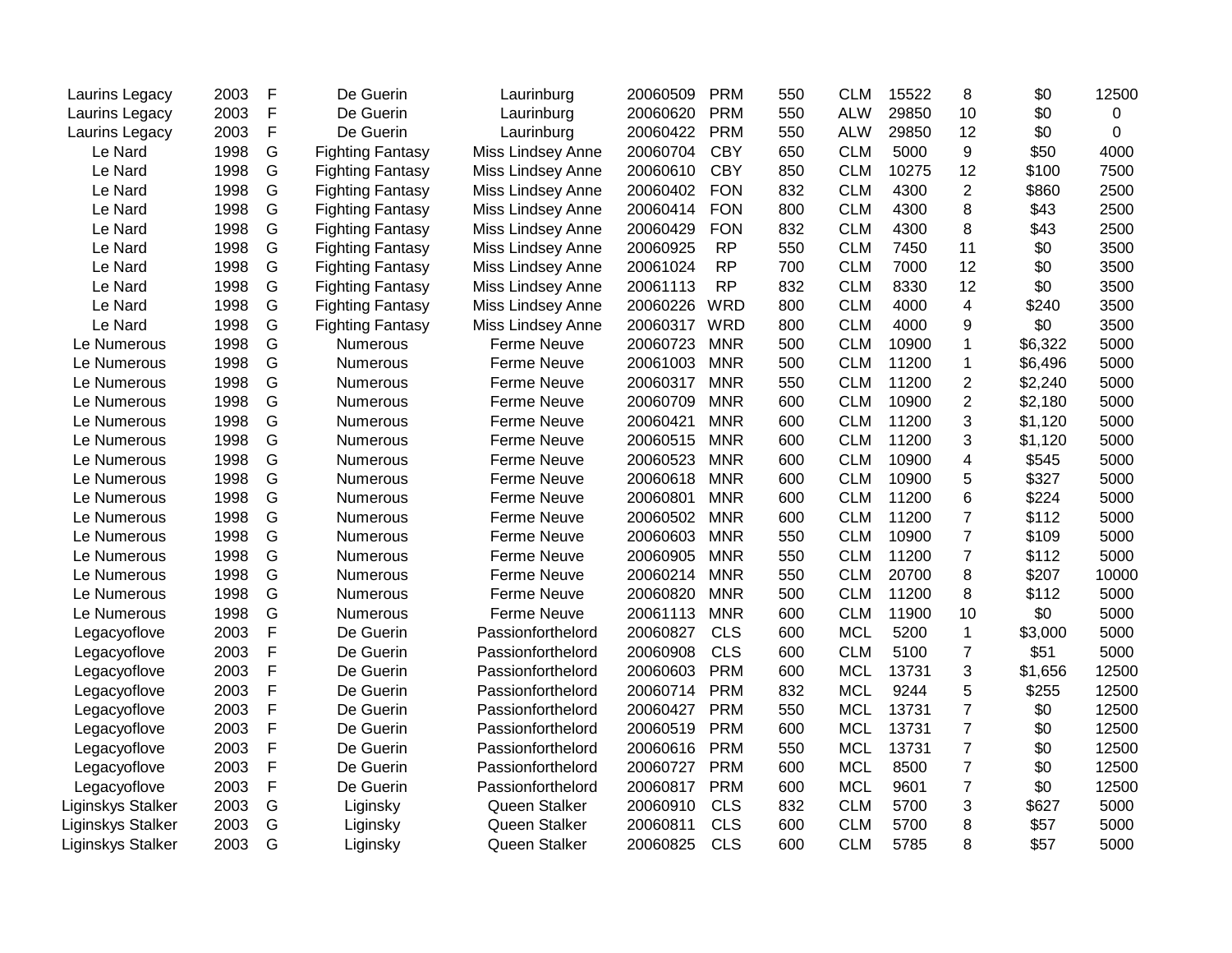| Liginskys Stalker    | 2003 | G            | Liginsky             | Queen Stalker          | 20060407 | <b>FON</b> | 400 | <b>ALW</b> | 7500  | 3               | \$825    | 0              |
|----------------------|------|--------------|----------------------|------------------------|----------|------------|-----|------------|-------|-----------------|----------|----------------|
| Liginskys Stalker    | 2003 | G            | Liginsky             | Queen Stalker          | 20060210 | <b>FON</b> | 400 | <b>ALW</b> | 7687  | 5               | \$75     | $\mathbf 0$    |
| Liginskys Stalker    | 2003 | G            | Liginsky             | Queen Stalker          | 20060225 | <b>FON</b> | 400 | <b>STK</b> | 11125 | 10              | \$108    | $\overline{0}$ |
| Liginskys Stalker    | 2003 | G            | Liginsky             | Queen Stalker          | 20060604 | <b>LNN</b> | 600 | <b>CLM</b> | 5400  | $\mathbf{1}$    | \$3,240  | 5000           |
| Liginskys Stalker    | 2003 | G            | Liginsky             | Queen Stalker          | 20060625 | <b>LNN</b> | 600 | <b>CLM</b> | 5945  | $\mathbf 1$     | \$3,480  | 5000           |
| Liginskys Stalker    | 2003 | G            | Liginsky             | Queen Stalker          | 20060519 | LNN        | 450 | <b>CLM</b> | 5400  | 6               | \$54     | 5000           |
| Liginskys Stalker    | 2003 | G            | Liginsky             | Queen Stalker          | 20061015 | <b>WDS</b> | 550 | <b>CLM</b> | 4200  | $\overline{4}$  | \$168    | 5000           |
| Liginskys Stalker    | 2003 | G            | Liginsky             | Queen Stalker          | 20061001 | <b>WDS</b> | 600 | <b>CLM</b> | 4200  | $\overline{7}$  | \$42     | 5000           |
| Liginskys Stalker    | 2003 | G            | Liginsky             | Queen Stalker          | 20061024 | <b>WDS</b> | 550 | <b>CLM</b> | 4925  | 10              | \$49     | 5000           |
| Lil Chip             | 2001 | G            | <b>Bright Launch</b> | <b>Chippers Dancer</b> | 20060423 | <b>FON</b> | 400 | <b>CLM</b> | 4876  | 6               | \$46     | 5000           |
| Lil Chip             | 2001 | G            | <b>Bright Launch</b> | <b>Chippers Dancer</b> | 20060505 | <b>FON</b> | 600 | <b>CLM</b> | 5936  | 6               | \$56     | 5000           |
| Lil Chip             | 2001 | G            | <b>Bright Launch</b> | <b>Chippers Dancer</b> | 20060518 | <b>LNN</b> | 800 | <b>CLM</b> | 5400  | $\mathbf{1}$    | \$3,240  | 5000           |
| Lil Chip             | 2001 | G            | <b>Bright Launch</b> | <b>Chippers Dancer</b> | 20060529 | <b>LNN</b> | 800 | <b>CLM</b> | 5887  | 5               | \$116    | 5000           |
| Lil Chip             | 2001 | G            | <b>Bright Launch</b> | <b>Chippers Dancer</b> | 20060610 | <b>LNN</b> | 600 | <b>CLM</b> | 5800  | 9               | \$58     | 5000           |
| Lindseys Best Gal    | 2003 | $\mathsf{F}$ | Parfaitement         | <b>Engaging Accord</b> | 20060525 | <b>PRM</b> | 800 | <b>MSW</b> | 28656 | $\mathbf{1}$    | \$17,280 | $\mathbf 0$    |
| Lindseys Best Gal    | 2003 | $\mathsf F$  | Parfaitement         | <b>Engaging Accord</b> | 20060502 | <b>PRM</b> | 600 | <b>MSW</b> | 28656 | 3               | \$3,456  | 0              |
| Lindseys Best Gal    | 2003 | $\mathsf F$  | Parfaitement         | <b>Engaging Accord</b> | 20060617 | <b>PRM</b> | 800 | <b>ALW</b> | 29850 | 3               | \$3,600  | 0              |
| Lindseys Best Gal    | 2003 | $\mathsf F$  | Parfaitement         | <b>Engaging Accord</b> | 20060701 | <b>PRM</b> | 832 | <b>ALW</b> | 29850 | 3               | \$3,600  | 0              |
| Lindseys Best Gal    | 2003 | $\mathsf F$  | Parfaitement         | <b>Engaging Accord</b> | 20060516 | <b>PRM</b> | 600 | <b>MSW</b> | 28656 | $\overline{4}$  | \$1,440  | 0              |
| Lindseys Best Gal    | 2003 | $\mathsf F$  | Parfaitement         | <b>Engaging Accord</b> | 20060715 | <b>PRM</b> | 832 | <b>ALW</b> | 24229 | 4               | \$1,219  | 0              |
| Lindseys Best Gal    | 2003 | $\mathsf F$  | Parfaitement         | <b>Engaging Accord</b> | 20060729 | <b>PRM</b> | 832 | <b>ALW</b> | 24229 | 4               | \$1,219  | $\mathbf 0$    |
| Lindseys Best Gal    | 2003 | $\mathsf F$  | Parfaitement         | <b>Engaging Accord</b> | 20060829 | <b>PRM</b> | 832 | <b>ALW</b> | 24229 | 4               | \$1,219  | $\mathbf 0$    |
| Lindseys Best Gal    | 2003 | $\mathsf F$  | Parfaitement         | <b>Engaging Accord</b> | 20060909 | <b>PRM</b> | 800 | <b>ALW</b> | 24229 | $\overline{4}$  | \$1,219  | $\mathbf 0$    |
| Lindseys Best Gal    | 2003 | $\mathsf{F}$ | Parfaitement         | <b>Engaging Accord</b> | 20060812 | <b>PRM</b> | 800 | <b>ALW</b> | 24229 | 6               | \$0      | $\Omega$       |
| <b>Little Affair</b> | 2002 | G            | <b>Blumin Affair</b> | Most of It             | 20060602 | <b>PRM</b> | 800 | <b>CLM</b> | 17700 | $\mathbf{1}$    | \$11,700 | 12500          |
| <b>Little Affair</b> | 2002 | G            | <b>Blumin Affair</b> | Most of It             | 20060825 | <b>PRM</b> | 600 | <b>ALW</b> | 24229 | $\mathbf 1$     | \$14,625 | 0              |
| <b>Little Affair</b> | 2002 | G            | <b>Blumin Affair</b> | Most of It             | 20060513 | <b>PRM</b> | 600 | <b>CLM</b> | 18240 | 3               | \$2,340  | 15000          |
| <b>Little Affair</b> | 2002 | G            | <b>Blumin Affair</b> | Most of It             | 20060527 | <b>PRM</b> | 600 | <b>CLM</b> | 16440 | 3               | \$2,340  | 15000          |
| <b>Little Affair</b> | 2002 | G            | <b>Blumin Affair</b> | Most of It             | 20060714 | <b>PRM</b> | 600 | <b>ALW</b> | 24229 | 5               | \$585    | 0              |
| Little Affair        | 2002 | G            | <b>Blumin Affair</b> | Most of It             | 20060728 | <b>PRM</b> | 600 | <b>ALW</b> | 24229 | 5               | \$585    | 0              |
| Little Affair        | 2002 | G            | <b>Blumin Affair</b> | Most of It             | 20060421 | <b>PRM</b> | 550 | <b>ALW</b> | 29850 | 6               | \$0      | 0              |
| Little Affair        | 2002 | G            | <b>Blumin Affair</b> | Most of It             | 20060810 | <b>PRM</b> | 800 | <b>ALW</b> | 24229 | 6               | \$0      | 0              |
| <b>Little Affair</b> | 2002 | G            | <b>Blumin Affair</b> | Most of It             | 20060615 | <b>PRM</b> | 800 | <b>ALW</b> | 29850 | 9               | \$0      | $\mathbf 0$    |
| Little Affair        | 2002 | G            | <b>Blumin Affair</b> | Most of It             | 20060629 | <b>PRM</b> | 832 | <b>ALW</b> | 29850 | 9               | \$0      | $\mathbf 0$    |
| Logan's Gift         | 2002 | G            | Temujin              | Donna's Gift           | 20060901 | <b>PRM</b> | 550 | <b>MSW</b> | 24229 | 10              | \$0      | 0              |
| Logan's Gift         | 2002 | G            | Temujin              | Donna's Gift           | 20061007 | WDS        | 550 | <b>MCL</b> | 4000  | 5               | \$40     | 10000          |
| Logan's Gift         | 2002 | G            | Temujin              | Donna's Gift           | 20061101 | <b>WDS</b> | 550 | <b>MCL</b> | 4725  | 6               | \$47     | 10000          |
| Logan's Gift         | 2002 | G            | Temujin              | Donna's Gift           | 20061021 | <b>WDS</b> | 600 | <b>MCL</b> | 4000  | $\overline{7}$  | \$40     | 10000          |
| Logan's Gift         | 2002 | G            | Temujin              | Donna's Gift           | 20060925 | <b>WDS</b> | 550 | <b>MCL</b> | 4000  | 8               | \$40     | 10000          |
| Lonesome Wind        | 2000 | M            | Chinati              | Japanese Native        | 20061020 | <b>RP</b>  | 832 | <b>CLM</b> | 9000  | 10 <sup>1</sup> | \$0      | 7500           |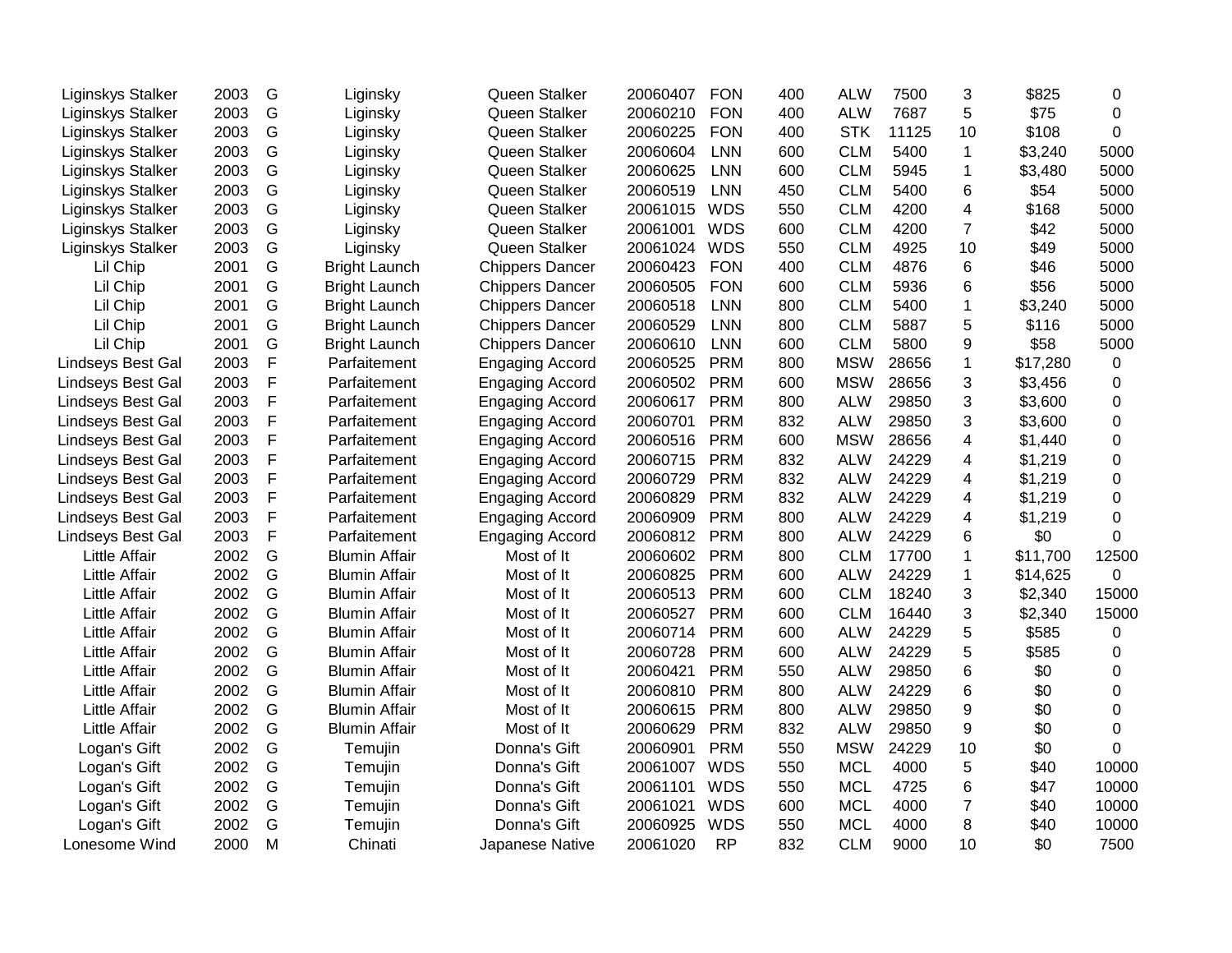| Lonesome Wind    | 2000 | M | Chinati              | Japanese Native  | 20060929 | <b>RP</b>  | 800 | <b>CLM</b> | 9300  | 11             | \$0      | 7500        |
|------------------|------|---|----------------------|------------------|----------|------------|-----|------------|-------|----------------|----------|-------------|
| Lord Alexander   | 2000 | G | <b>Lord Pleasant</b> | Miss Bucephalus  | 20061208 | <b>BEU</b> | 600 | <b>CLM</b> | 7700  | 3              | \$770    | 20000       |
| Lord Alexander   | 2000 | G | Lord Pleasant        | Miss Bucephalus  | 20061216 | <b>BEU</b> | 600 | <b>STK</b> | 20000 | 6              | \$200    | 0           |
| Lord Alexander   | 2000 | G | Lord Pleasant        | Miss Bucephalus  | 20061112 | CD         | 700 | <b>CLM</b> | 22000 | 3              | \$2,200  | 16000       |
| Lord Alexander   | 2000 | G | Lord Pleasant        | Miss Bucephalus  | 20060120 | <b>EVD</b> | 600 | <b>CLM</b> | 21700 | 5              | \$525    | 15000       |
| Lord Alexander   | 2000 | G | Lord Pleasant        | Miss Bucephalus  | 20060304 | <b>EVD</b> | 800 | <b>CLM</b> | 19380 | 5              | \$555    | 12500       |
| Lord Alexander   | 2000 | G | Lord Pleasant        | Miss Bucephalus  | 20060318 | <b>EVD</b> | 600 | <b>CLM</b> | 28190 | 5              | \$600    | 12500       |
| Lord Alexander   | 2000 | G | Lord Pleasant        | Miss Bucephalus  | 20060106 | <b>EVD</b> | 600 | <b>CLM</b> | 24150 | $\overline{7}$ | \$0      | 15000       |
| Lord Alexander   | 2000 | G | Lord Pleasant        | Miss Bucephalus  | 20061025 | <b>KEE</b> | 600 | <b>CLM</b> | 22000 | $\overline{c}$ | \$4,400  | 16000       |
| Lord Alexander   | 2000 | G | Lord Pleasant        | Miss Bucephalus  | 20061011 | <b>KEE</b> | 600 | <b>CLM</b> | 30000 | 9              | \$0      | 25000       |
| Lord Alexander   | 2000 | G | Lord Pleasant        | Miss Bucephalus  | 20060421 | <b>PRM</b> | 600 | <b>CLM</b> | 23600 | 1              | \$15,600 | 14000       |
| Lord Alexander   | 2000 | G | Lord Pleasant        | Miss Bucephalus  | 20060504 | <b>PRM</b> | 600 | <b>AOC</b> | 23600 | 1              | \$15,600 | 0           |
| Lord Alexander   | 2000 | G | Lord Pleasant        | Miss Bucephalus  | 20060615 | <b>PRM</b> | 600 | <b>CLM</b> | 23600 | 1              | \$15,600 | 14000       |
| Lord Alexander   | 2000 | G | Lord Pleasant        | Miss Bucephalus  | 20060623 | <b>PRM</b> | 600 | <b>AOC</b> | 32238 | 1              | \$19,440 | 25000       |
| Lord Alexander   | 2000 | G | Lord Pleasant        | Miss Bucephalus  | 20060721 | <b>PRM</b> | 600 | <b>CLM</b> | 17944 | $\overline{2}$ | \$4,455  | 18000       |
| Lord Alexander   | 2000 | G | Lord Pleasant        | Miss Bucephalus  | 20060602 | <b>PRM</b> | 600 | <b>CLM</b> | 20300 | 4              | \$1,300  | 14000       |
| Lord Alexander   | 2000 | G | Lord Pleasant        | Miss Bucephalus  | 20060805 | <b>PRM</b> | 600 | <b>STK</b> | 74813 | 4              | \$5,063  | $\mathsf 0$ |
| Lord Alexander   | 2000 | G | Lord Pleasant        | Miss Bucephalus  | 20060826 | <b>PRM</b> | 850 | <b>STK</b> | 81600 | 6              | \$1,632  | 0           |
| Lords First Shot | 2003 | F | Shotiche             | Lord Marl        | 20060602 | <b>PRM</b> | 600 | <b>MCL</b> | 11500 | 6              | \$0      | 12500       |
| Lords First Shot | 2003 | F | Shotiche             | <b>Lord Marl</b> | 20060623 | <b>PRM</b> | 800 | <b>MSW</b> | 28656 | 6              | \$0      | 0           |
| Lords First Shot | 2003 | F | Shotiche             | Lord Marl        | 20060615 | <b>PRM</b> | 800 | <b>MCL</b> | 13731 | $\overline{7}$ | \$0      | 12500       |
| Lords First Shot | 2003 | F | Shotiche             | <b>Lord Marl</b> | 20060720 | <b>PRM</b> | 600 | <b>MCL</b> | 8500  | $\overline{7}$ | \$0      | 12500       |
| Lordslegacy      | 2002 | M | De Guerin            | Lord Marl        | 20060627 | <b>PRM</b> | 600 | <b>AOC</b> | 32238 | 3              | \$3,888  | 25000       |
| Lordslegacy      | 2002 | M | De Guerin            | <b>Lord Marl</b> | 20060703 | <b>PRM</b> | 832 | <b>AOC</b> | 32238 | 3              | \$3,888  | 25000       |
| Lordslegacy      | 2002 | M | De Guerin            | Lord Marl        | 20060805 | <b>PRM</b> | 600 | <b>AOC</b> | 26025 | 3              | \$3,321  | $\mathbf 0$ |
| Lordslegacy      | 2002 | M | De Guerin            | <b>Lord Marl</b> | 20060427 | <b>PRM</b> | 600 | <b>AOC</b> | 34857 | 4              | \$1,755  | 25000       |
| Lordslegacy      | 2002 | M | De Guerin            | <b>Lord Marl</b> | 20060509 | <b>PRM</b> | 600 | <b>AOC</b> | 33237 | 4              | \$1,755  | 0           |
| Lordslegacy      | 2002 | M | De Guerin            | <b>Lord Marl</b> | 20060613 | <b>PRM</b> | 600 | <b>AOC</b> | 32238 | 4              | \$1,620  | 25000       |
| Lordslegacy      | 2002 | M | De Guerin            | <b>Lord Marl</b> | 20060826 | <b>PRM</b> | 832 | <b>STK</b> | 79200 | 5              | \$2,376  | $\mathbf 0$ |
| Lost in L. A.    | 2002 | M | Wild Invader         | Lauras Ashley    | 20060729 | <b>CLS</b> | 600 | <b>CLM</b> | 5228  | 6              | \$51     | 5000        |
| Lost in L. A.    | 2002 | M | Wild Invader         | Lauras Ashley    | 20060819 | <b>CLS</b> | 832 | <b>CLM</b> | 5100  | 6              | \$51     | 5000        |
| Lost in L. A.    | 2002 | M | Wild Invader         | Lauras Ashley    | 20060310 | <b>FON</b> | 400 | <b>CLM</b> | 4600  | $\overline{7}$ | \$46     | 5000        |
| Lost in L. A.    | 2002 | M | Wild Invader         | Lauras Ashley    | 20060331 | <b>FON</b> | 600 | <b>CLM</b> | 4600  | 9              | \$46     | 5000        |
| Lost in L. A.    | 2002 | M | Wild Invader         | Lauras Ashley    | 20060423 | <b>FON</b> | 650 | <b>CLM</b> | 4600  | 9              | \$46     | 5000        |
| Lost in L. A.    | 2002 | M | Wild Invader         | Lauras Ashley    | 20060225 | <b>FON</b> | 400 | <b>CLM</b> | 4669  | 10             | \$46     | 5000        |
| Lost in L. A.    | 2002 | M | Wild Invader         | Lauras Ashley    | 20060702 | <b>LNN</b> | 832 | <b>CLM</b> | 5400  | 3              | \$594    | 5000        |
| Lost in L. A.    | 2002 | M | Wild Invader         | Lauras Ashley    | 20060609 | <b>LNN</b> | 800 | <b>CLM</b> | 5400  | 4              | \$270    | 5000        |
| Lost in L. A.    | 2002 | M | Wild Invader         | Lauras Ashley    | 20060714 | <b>LNN</b> | 800 | <b>CLM</b> | 5400  | 8              | \$54     | 5000        |
| Lost in L. A.    | 2002 | M | Wild Invader         | Lauras Ashley    | 20060618 | <b>LNN</b> | 832 | <b>CLM</b> | 5000  | 9              | \$50     | 2500        |
| Lost in L. A.    | 2002 | M | Wild Invader         | Lauras Ashley    | 20060519 | <b>LNN</b> | 450 | <b>CLM</b> | 5400  | 10             | \$54     | 5000        |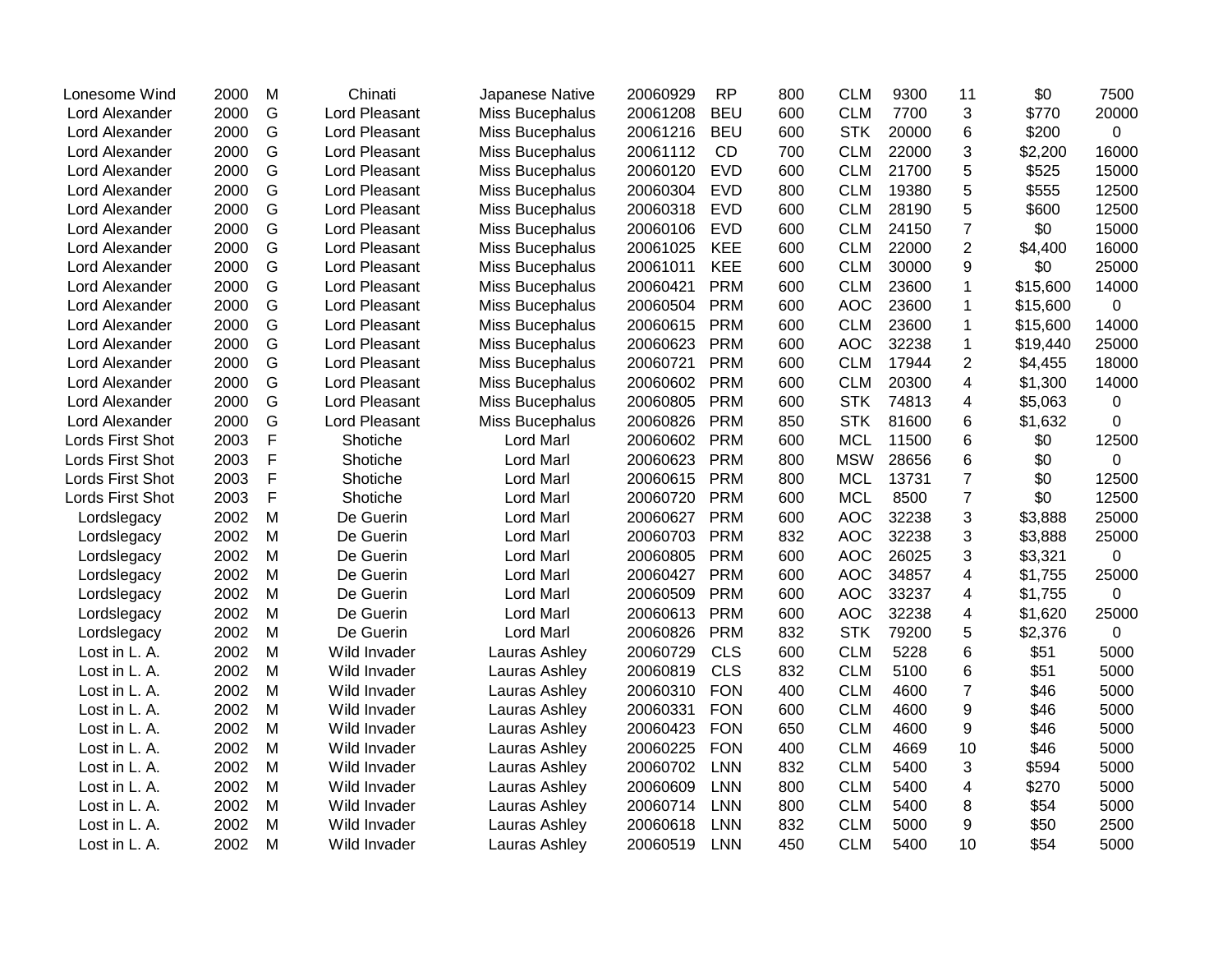| Louis Leggs         | 2003 | F | Louis Quatorze        | <b>Woodsfield's Leggs</b> | 20060903 | <b>PRM</b> | 800 | <b>ALW</b> | 25779 | 2                       | \$5,265  | 0     |
|---------------------|------|---|-----------------------|---------------------------|----------|------------|-----|------------|-------|-------------------------|----------|-------|
| Louis Leggs         | 2003 | F | Louis Quatorze        | Woodsfield's Leggs        | 20060627 | <b>PRM</b> | 600 | <b>AOC</b> | 32238 | 4                       | \$1,620  | 0     |
| Louis Leggs         | 2003 | F | Louis Quatorze        | Woodsfield's Leggs        | 20060826 | <b>PRM</b> | 832 | <b>STK</b> | 74000 | 4                       | \$3,700  | 0     |
| Louis Leggs         | 2003 | F | Louis Quatorze        | Woodsfield's Leggs        | 20060527 | <b>PRM</b> | 600 | <b>STK</b> | 63100 | 5                       | \$1,893  | 0     |
| Louis Leggs         | 2003 | F | Louis Quatorze        | <b>Woodsfield's Leggs</b> | 20060722 | <b>PRM</b> | 832 | <b>ALW</b> | 20319 | 5                       | \$585    | 0     |
| Louis Leggs         | 2003 | F | Louis Quatorze        | <b>Woodsfield's Leggs</b> | 20060516 | <b>PRM</b> | 600 | <b>ALW</b> | 32238 | 6                       | \$0      | 0     |
| Lovers Falls        | 2004 | G | <b>Friendly Lover</b> | <b>Dazzling Duchess</b>   | 20060831 | <b>PRM</b> | 800 | <b>MCL</b> | 15404 | 1                       | \$9,315  | 25000 |
| Lovers Falls        | 2004 | G | <b>Friendly Lover</b> | <b>Dazzling Duchess</b>   | 20060603 | <b>PRM</b> | 200 | <b>MSW</b> | 25800 | 5                       | \$720    | 0     |
| <b>Lovers Falls</b> | 2004 | G | <b>Friendly Lover</b> | <b>Dazzling Duchess</b>   | 20060718 | <b>PRM</b> | 500 | <b>MSW</b> | 26120 | $\overline{7}$          | \$0      | 0     |
| <b>Lovers Falls</b> | 2004 | G | <b>Friendly Lover</b> | <b>Dazzling Duchess</b>   | 20060810 | <b>PRM</b> | 550 | <b>MSW</b> | 24755 | $\overline{7}$          | \$0      | 0     |
| Lovethatdazzle      | 2002 | M | <b>Dazzling Falls</b> | Lovesmetopieces           | 20060620 | <b>PRM</b> | 600 | <b>MSW</b> | 28656 | $\mathbf{1}$            | \$17,280 | 0     |
| Lovethatdazzle      | 2002 | M | Dazzling Falls        | Lovesmetopieces           | 20060425 | <b>PRM</b> | 550 | <b>MSW</b> | 28656 | 2                       | \$5,760  | 0     |
| Lovethatdazzle      | 2002 | M | <b>Dazzling Falls</b> | Lovesmetopieces           | 20060601 | <b>PRM</b> | 600 | <b>MSW</b> | 28656 | $\overline{2}$          | \$5,760  | 0     |
| Lovethatdazzle      | 2002 | M | <b>Dazzling Falls</b> | Lovesmetopieces           | 20060720 | <b>PRM</b> | 600 | <b>CLM</b> | 10107 | 3                       | \$1,571  | 12500 |
| Lovethatdazzle      | 2002 | M | <b>Dazzling Falls</b> | Lovesmetopieces           | 20060509 | <b>PRM</b> | 600 | <b>MSW</b> | 28656 | 4                       | \$1,440  | 0     |
| Lovethatdazzle      | 2002 | M | Dazzling Falls        | Lovesmetopieces           | 20060703 | <b>PRM</b> | 600 | <b>ALW</b> | 29850 | 6                       | \$0      | 0     |
| Lucky Clue          | 2000 | G | Exclusivengagement    | Our Lucky Lynnie          | 20060721 | <b>PRM</b> | 600 | <b>ALW</b> | 24414 | $\mathbf{1}$            | \$15,795 | 0     |
| Lucky Clue          | 2000 | G | Exclusivengagement    | Our Lucky Lynnie          | 20060526 | <b>PRM</b> | 600 | <b>ALW</b> | 32238 | 4                       | \$1,620  | 0     |
| Lucky Clue          | 2000 | G | Exclusivengagement    | Our Lucky Lynnie          | 20060623 | <b>PRM</b> | 600 | <b>AOC</b> | 32238 | 4                       | \$1,620  | 25000 |
| Lucky Clue          | 2000 | G | Exclusivengagement    | Our Lucky Lynnie          | 20060609 | <b>PRM</b> | 600 | <b>AOC</b> | 32238 | 6                       | \$0      | 25000 |
| Lucky Clue          | 2000 | G | Exclusivengagement    | Our Lucky Lynnie          | 20060811 | <b>PRM</b> | 600 | <b>ALW</b> | 26240 | 6                       | \$0      | 0     |
| Lucky Dream         | 2001 | G | <b>Lucky South</b>    | Dream Jewel               | 20060812 | <b>CLS</b> | 650 | <b>ALW</b> | 7900  | $\mathbf 1$             | \$4,740  | 0     |
| Lucky Dream         | 2001 | G | Lucky South           | Dream Jewel               | 20060730 | <b>CLS</b> | 600 | <b>CLM</b> | 5500  | $\overline{\mathbf{c}}$ | \$1,100  | 5000  |
| Lucky Dream         | 2001 | G | Lucky South           | Dream Jewel               | 20060826 | <b>CLS</b> | 650 | <b>ALW</b> | 8405  | 5                       | \$82     | 0     |
| Lucky Dream         | 2001 | G | Lucky South           | Dream Jewel               | 20060902 | <b>CLS</b> | 650 | <b>CLM</b> | 7105  | 5                       | \$70     | 15000 |
| Lucky Dream         | 2001 | G | Lucky South           | Dream Jewel               | 20060709 | <b>LNN</b> | 600 | <b>CLM</b> | 5800  | $\overline{2}$          | \$1,160  | 5000  |
| Lucky Dream         | 2001 | G | Lucky South           | Dream Jewel               | 20060625 | <b>LNN</b> | 600 | <b>CLM</b> | 5945  | 3                       | \$638    | 5000  |
| Lucky Dream         | 2001 | G | Lucky South           | Dream Jewel               | 20060519 | <b>LNN</b> | 600 | <b>ALW</b> | 10000 | 5                       | \$200    | 0     |
| Lucky Dream         | 2001 | G | Lucky South           | Dream Jewel               | 20060610 | <b>LNN</b> | 600 | <b>CLM</b> | 5800  | 5                       | \$58     | 5000  |
| Lucky Dream         | 2001 | G | Lucky South           | Dream Jewel               | 20060602 | <b>LNN</b> | 450 | <b>CLM</b> | 5945  | $\overline{7}$          | \$58     | 5000  |
| Lucky Tee           | 2001 | G | Lil E. Tee            | <b>Here Comes Lucky</b>   | 20060303 | <b>FON</b> | 600 | <b>CLM</b> | 4300  | 6                       | \$43     | 2500  |
| Lucky Tee           | 2001 | G | Lil E. Tee            | <b>Here Comes Lucky</b>   | 20060331 | <b>FON</b> | 600 | <b>CLM</b> | 4300  | $\overline{7}$          | \$43     | 2500  |
| Lucky Tee           | 2001 | G | Lil E. Tee            | <b>Here Comes Lucky</b>   | 20060219 | <b>FON</b> | 600 | <b>CLM</b> | 4300  | 8                       | \$43     | 2500  |
| Lucky Tee           | 2001 | G | Lil E. Tee            | <b>Here Comes Lucky</b>   | 20060317 | <b>FON</b> | 600 | <b>CLM</b> | 4300  | 8                       | \$43     | 2500  |
| Lucky Tee           | 2001 | G | Lil E. Tee            | <b>Here Comes Lucky</b>   | 20060414 | <b>FON</b> | 800 | <b>CLM</b> | 4300  | 10                      | \$43     | 2500  |
| Lucky Tee           | 2001 | G | Lil E. Tee            | <b>Here Comes Lucky</b>   | 20060518 | <b>LNN</b> | 600 | <b>CLM</b> | 5000  | 8                       | \$50     | 2500  |
| Lucky Tiger         | 2003 | G | <b>Tiger Talk</b>     | Lucky Nickle              | 20060622 | <b>PRM</b> | 550 | <b>CLM</b> | 15522 | 3                       | \$1,872  | 12500 |
| Lucky Tiger         | 2003 | G | <b>Tiger Talk</b>     | Lucky Nickle              | 20060725 | <b>PRM</b> | 600 | <b>CLM</b> | 10956 | $\overline{7}$          | \$0      | 12500 |
| Lucky Tiger         | 2003 | G | <b>Tiger Talk</b>     | Lucky Nickle              | 20060701 | <b>PRM</b> | 600 | <b>CLM</b> | 13000 | 8                       | \$0      | 12500 |
| Lucky Tiger         | 2003 | G | <b>Tiger Talk</b>     | Lucky Nickle              | 20060810 | <b>PRM</b> | 600 | <b>CLM</b> | 12144 | 9                       | \$0      | 10000 |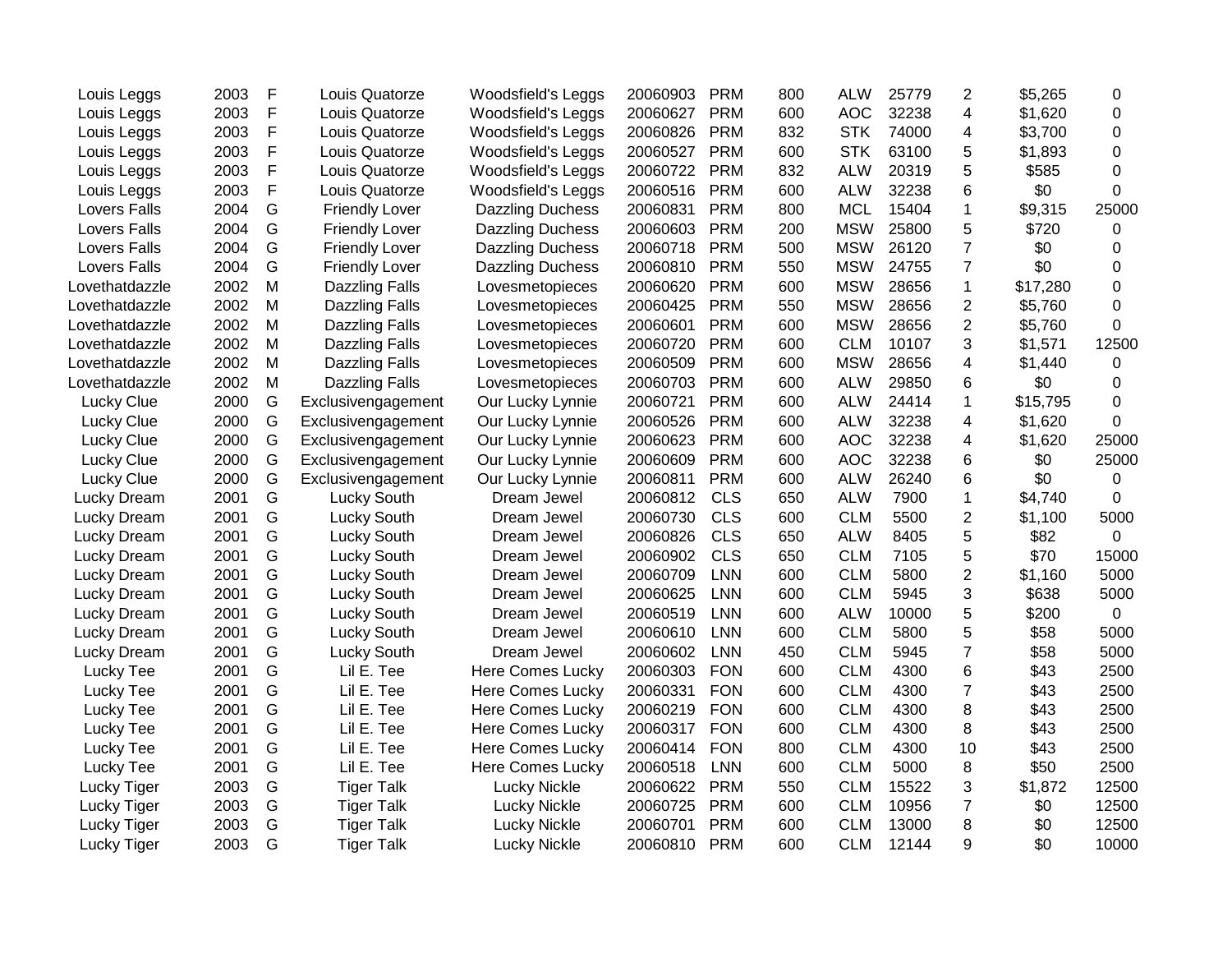| Lucky Tiger     | 2003 | G             | <b>Tiger Talk</b> | Lucky Nickle        | 20061226 | <b>TUP</b> | 600 | <b>CLM</b> | 6000  | 5              | \$240    | 3500        |
|-----------------|------|---------------|-------------------|---------------------|----------|------------|-----|------------|-------|----------------|----------|-------------|
| Lucky Tiger     | 2003 | G             | <b>Tiger Talk</b> | Lucky Nickle        | 20061121 | <b>TUP</b> | 600 | <b>CLM</b> | 6000  | 10             | \$0      | 3500        |
| Lucky Tiger     | 2003 | G             | <b>Tiger Talk</b> | <b>Lucky Nickle</b> | 20061204 | <b>TUP</b> | 650 | <b>CLM</b> | 6000  | 11             | \$0      | 3500        |
| Luckywannabe    | 2003 | F             | Mighty            | Athenium            | 20061125 | <b>RP</b>  | 650 | <b>MSW</b> | 25000 | 11             | \$0      | 0           |
| Luckywannabe    | 2003 | F             | Mighty            | Athenium            | 20061023 | <b>WDS</b> | 550 | <b>MCL</b> | 4000  | 4              | \$200    | 10000       |
| Luckywannabe    | 2003 | F             | Mighty            | Athenium            | 20061101 | <b>WDS</b> | 550 | <b>MCL</b> | 4725  | 4              | \$236    | 10000       |
| Lucy de Slewzy  | 2003 | F             | De Guerin         | <b>Fast Slewzy</b>  | 20060506 | <b>PRM</b> | 832 | <b>MSW</b> | 28656 | $\mathbf{1}$   | \$17,280 | 0           |
| Lucy de Slewzy  | 2003 | $\mathsf F$   | De Guerin         | <b>Fast Slewzy</b>  | 20060829 | <b>PRM</b> | 832 | <b>ALW</b> | 24229 | $\mathbf 1$    | \$14,625 | 0           |
| Lucy de Slewzy  | 2003 | F             | De Guerin         | <b>Fast Slewzy</b>  | 20060729 | <b>PRM</b> | 832 | <b>ALW</b> | 24229 | 3              | \$2,925  | 0           |
| Lucy de Slewzy  | 2003 | F             | De Guerin         | <b>Fast Slewzy</b>  | 20060520 | <b>PRM</b> | 800 | <b>ALW</b> | 29850 | 5              | \$750    | 0           |
| Lucy de Slewzy  | 2003 | F             | De Guerin         | <b>Fast Slewzy</b>  | 20060701 | <b>PRM</b> | 832 | <b>ALW</b> | 29850 | 5              | \$750    | 0           |
| Lucy de Slewzy  | 2003 | F             | De Guerin         | <b>Fast Slewzy</b>  | 20060812 | <b>PRM</b> | 800 | <b>ALW</b> | 24229 | 5              | \$585    | 0           |
| Lucy de Slewzy  | 2003 | F             | De Guerin         | <b>Fast Slewzy</b>  | 20060603 | <b>PRM</b> | 832 | <b>ALW</b> | 29850 | 6              | \$0      | 0           |
| Lyka Card Shark | 2004 | G             | Sharkey           | Miss Medina         | 20060620 | <b>PRM</b> | 450 | <b>MSW</b> | 30984 | $\mathbf{1}$   | \$18,720 | 0           |
| Lyka Card Shark | 2004 | G             | Sharkey           | Miss Medina         | 20060715 | <b>PRM</b> | 550 | <b>STK</b> | 62589 | $\overline{7}$ | \$0      | 0           |
| Lyka Card Shark | 2004 | ${\mathsf G}$ | Sharkey           | Miss Medina         | 20060803 | <b>PRM</b> | 550 | <b>AOC</b> | 25301 | $\overline{7}$ | \$0      | 75000       |
| Lyka Card Shark | 2004 | G             | Sharkey           | Miss Medina         | 20060826 | <b>PRM</b> | 600 | <b>STK</b> | 74566 | $\overline{7}$ | \$0      | $\mathbf 0$ |
| Madi's Magic    | 1998 | M             | Crafty Ridan      | Wellbustmybuttons   | 20060212 | <b>FON</b> | 400 | <b>CLM</b> | 4300  | 5              | \$43     | 2500        |
| Madi's Magic    | 1998 | M             | Crafty Ridan      | Wellbustmybuttons   | 20060219 | <b>FON</b> | 400 | <b>CLM</b> | 4300  | 6              | \$43     | 2500        |
| Mae East        | 2001 | M             | Sharkey           | Shannon Ashley      | 20060917 | <b>ATO</b> | 650 | <b>CLM</b> | 10202 | 4              | \$455    | 12500       |
| Mae East        | 2001 | M             | Sharkey           | Shannon Ashley      | 20060821 | <b>CLS</b> | 600 | <b>CLM</b> | 5500  | $\overline{c}$ | \$1,100  | 5000        |
| Mae East        | 2001 | M             | Sharkey           | Shannon Ashley      | 20060805 | <b>CLS</b> | 600 | <b>CLM</b> | 5500  | 3              | \$605    | 5000        |
| Mae East        | 2001 | M             | Sharkey           | Shannon Ashley      | 20060904 | <b>CLS</b> | 600 | <b>CLM</b> | 5500  | 3              | \$605    | 5000        |
| Mae East        | 2001 | M             | Sharkey           | Shannon Ashley      | 20060402 | <b>FON</b> | 600 | <b>CLM</b> | 4600  | $\mathbf 1$    | \$2,760  | 5000        |
| Mae East        | 2001 | M             | Sharkey           | Shannon Ashley      | 20060430 | <b>FON</b> | 600 | <b>CLM</b> | 5088  | $\overline{2}$ | \$960    | 5000        |
| Mae East        | 2001 | M             | Sharkey           | Shannon Ashley      | 20060311 | <b>FON</b> | 650 | <b>CLM</b> | 4600  | 3              | \$506    | 5000        |
| Mae East        | 2001 | M             | Sharkey           | Shannon Ashley      | 20060415 | <b>FON</b> | 600 | <b>CLM</b> | 5088  | 3              | \$528    | 5000        |
| Mae East        | 2001 | M             | Sharkey           | Shannon Ashley      | 20060225 | <b>FON</b> | 400 | <b>CLM</b> | 4669  | 4              | \$184    | 5000        |
| Mae East        | 2001 | M             | Sharkey           | Shannon Ashley      | 20060721 | <b>HPO</b> | 600 | <b>CLM</b> | 22000 | $\overline{7}$ | \$300    | 5000        |
| Mae East        | 2001 | M             | Sharkey           | Shannon Ashley      | 20060615 | <b>LNN</b> | 600 | <b>CLM</b> | 5800  | $\overline{2}$ | \$1,160  | 5000        |
| Mae East        | 2001 | M             | Sharkey           | Shannon Ashley      | 20060520 | <b>LNN</b> | 600 | <b>CLM</b> | 5800  | 3              | \$638    | 5000        |
| Mae East        | 2001 | M             | Sharkey           | Shannon Ashley      | 20060714 | <b>LNN</b> | 800 | <b>CLM</b> | 6148  | 3              | \$638    | 5000        |
| Mae East        | 2001 | M             | Sharkey           | Shannon Ashley      | 20060630 | <b>LNN</b> | 600 | <b>CLM</b> | 5887  | 4              | \$232    | 5000        |
| Magic Shark     | 2004 | G             | Sharkey           | Fare Thee Well      | 20060603 | <b>PRM</b> | 200 | <b>MSW</b> | 25800 | 4              | \$1,560  | $\mathbf 0$ |
| Magic Shark     | 2004 | G             | Sharkey           | Fare Thee Well      | 20060620 | <b>PRM</b> | 450 | <b>MSW</b> | 30984 | 4              | \$1,560  | 0           |
| Magic Shark     | 2004 | G             | Sharkey           | Fare Thee Well      | 20060907 | <b>PRM</b> | 550 | <b>MCL</b> | 14116 | 4              | \$776    | 25000       |
| Magic Shark     | 2004 | G             | Sharkey           | Fare Thee Well      | 20060725 | <b>PRM</b> | 500 | <b>MSW</b> | 25779 | 6              | \$0      | 0           |
| Magic Shark     | 2004 | G             | Sharkey           | Fare Thee Well      | 20060630 | <b>PRM</b> | 200 | <b>MSW</b> | 28320 | $\overline{7}$ | \$0      | 0           |
| Maid to Trade   | 2003 | $\mathsf F$   | Deputy Slew       | I Can Dig It        | 20060826 | <b>CLS</b> | 600 | <b>MCL</b> | 6500  | 5              | \$65     | 15000       |
| Maid to Trade   | 2003 | F             | Deputy Slew       | I Can Dig It        | 20060908 | <b>CLS</b> | 650 | <b>MCL</b> | 5125  | $\overline{7}$ | \$50     | 5000        |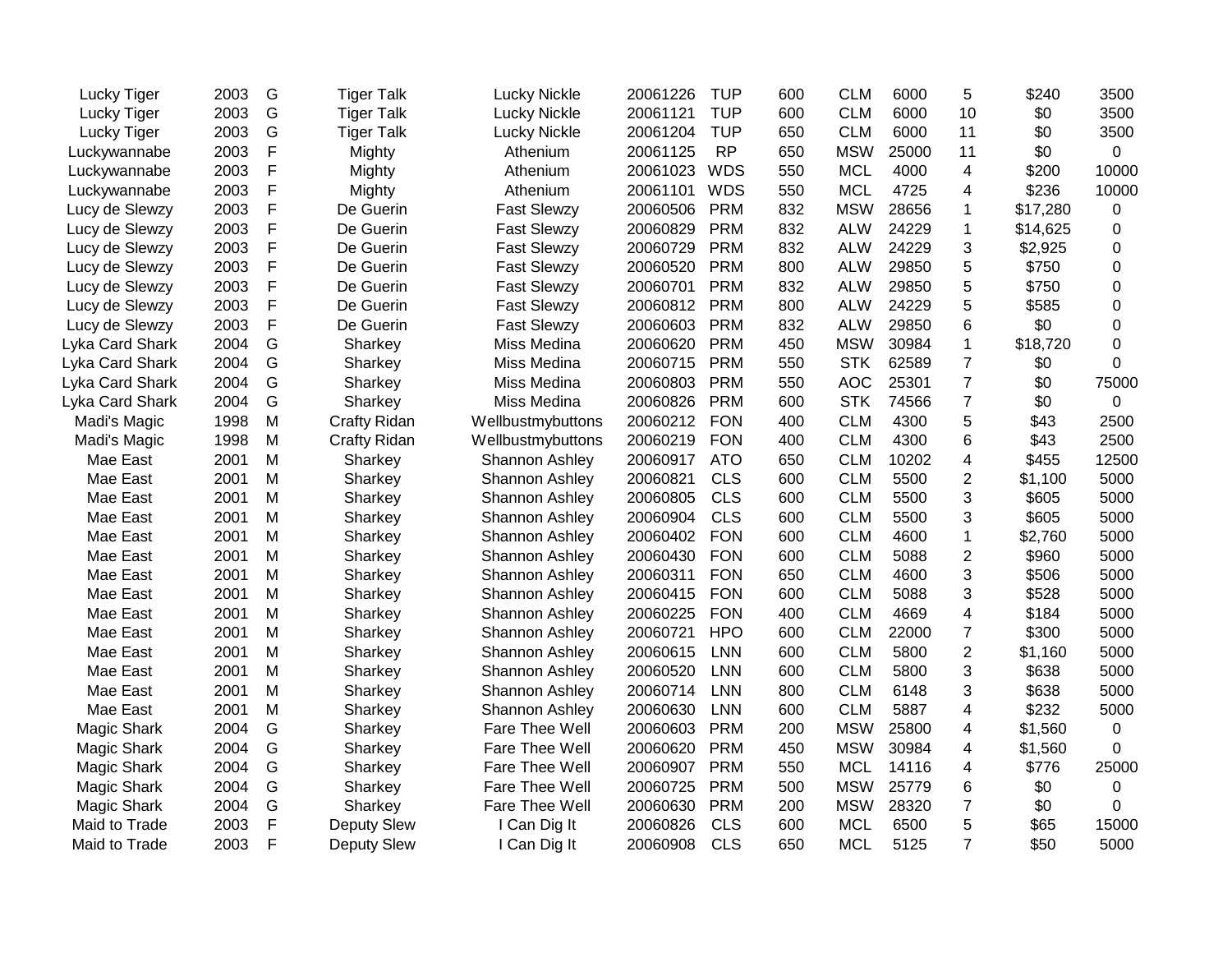| <b>Malibu Memories</b> | 2003 | $\mathsf{F}$ | <b>Halory Hunter</b> | <b>Deliteful Memories</b> | 20060822     | <b>PRM</b> | 600 | <b>MSW</b> | 24229 | 1                       | \$14,625 | 0              |
|------------------------|------|--------------|----------------------|---------------------------|--------------|------------|-----|------------|-------|-------------------------|----------|----------------|
| <b>Malibu Memories</b> | 2003 | $\mathsf{F}$ | <b>Halory Hunter</b> | <b>Deliteful Memories</b> | 20060725     | <b>PRM</b> | 600 | <b>MSW</b> | 24229 | 3                       | \$2,925  | 0              |
| <b>Malibu Memories</b> | 2003 | $\mathsf F$  | <b>Halory Hunter</b> | <b>Deliteful Memories</b> | 20060808     | <b>PRM</b> | 600 | <b>MSW</b> | 24229 | 3                       | \$2,925  | 0              |
| Mandeville             | 2003 | $\mathsf F$  | Langfuhr             | Jamaica Beat              | 20060721     | <b>PRM</b> | 800 | <b>CLM</b> | 12823 | 1                       | \$7,857  | 12500          |
| Mandeville             | 2003 | $\mathsf F$  | Langfuhr             | Jamaica Beat              | 20060831     | <b>PRM</b> | 800 | <b>CLM</b> | 9731  | $\mathbf{1}$            | \$6,075  | 7500           |
| Mandeville             | 2003 | F            | Langfuhr             | Jamaica Beat              | 20060909     | <b>PRM</b> | 800 | <b>ALW</b> | 24229 | 1                       | \$14,625 | 0              |
| Mandeville             | 2003 | $\mathsf F$  | Langfuhr             | Jamaica Beat              | 20060624     | <b>PRM</b> | 800 | <b>CLM</b> | 15522 | $\boldsymbol{2}$        | \$3,120  | 12500          |
| Mandeville             | 2003 | $\mathsf F$  | Langfuhr             | Jamaica Beat              | 20060817     | <b>PRM</b> | 800 | <b>CLM</b> | 14921 | $\overline{c}$          | \$3,105  | 12500          |
| Mandeville             | 2003 | $\mathsf F$  | Langfuhr             | Jamaica Beat              | 20060506     | <b>PRM</b> | 832 | <b>ALW</b> | 29850 | $\,6$                   | \$0      | 0              |
| Mandeville             | 2003 | $\mathsf F$  | Langfuhr             | Jamaica Beat              | 20060606     | <b>PRM</b> | 600 | <b>ALW</b> | 29850 | 6                       | \$0      | 0              |
| Mandeville             | 2003 | F            | Langfuhr             | Jamaica Beat              | 20060427     | <b>PRM</b> | 550 | <b>ALW</b> | 29850 | $\overline{7}$          | \$0      | 0              |
| Mandeville             | 2003 | F            | Langfuhr             | Jamaica Beat              | 20061027     | <b>RP</b>  | 800 | <b>CLM</b> | 24000 | $\overline{4}$          | \$1,440  | 30000          |
| Mandeville             | 2003 | $\mathsf F$  | Langfuhr             | Jamaica Beat              | 20061120     | <b>RP</b>  | 750 | <b>CLM</b> | 15920 | 9                       | \$0      | 18000          |
| Maria's Honey          | 2003 | $\mathsf F$  | O'Brannigan          | Hot Mix Honey             | 20060824     | <b>PRM</b> | 550 | <b>MCL</b> | 9452  | 6                       | \$0      | 12500          |
| Maria's Honey          | 2003 | $\mathsf F$  | O'Brannigan          | Hot Mix Honey             | 20060616     | <b>PRM</b> | 550 | <b>MCL</b> | 13731 | 9                       | \$0      | 12500          |
| Maria's Honey          | 2003 | $\mathsf F$  | O'Brannigan          | Hot Mix Honey             | 20061002     | <b>WDS</b> | 600 | <b>MCL</b> | 4000  | $\mathbf{1}$            | \$2,400  | 10000          |
| Maria's Honey          | 2003 | $\mathsf F$  | O'Brannigan          | Hot Mix Honey             | 20061030     | <b>WDS</b> | 550 | <b>CLM</b> | 4525  | $\overline{2}$          | \$905    | 5000           |
| Maria's Honey          | 2003 | $\mathsf F$  | O'Brannigan          | Hot Mix Honey             | 20061022     | <b>WDS</b> | 600 | <b>CLM</b> | 3800  | $\overline{7}$          | \$38     | 5000           |
| Marne                  | 2003 | $\mathsf F$  | Fit to Fight         | Perfect Intentions        | 20060525     | <b>PRM</b> | 550 | <b>MCL</b> | 13731 | 3                       | \$1,656  | 12500          |
| Marne                  | 2003 | $\mathsf F$  | Fit to Fight         | Perfect Intentions        | 20060609     | <b>PRM</b> | 600 | <b>MCL</b> | 13731 | 8                       | \$0      | 12500          |
| Marne                  | 2003 | $\mathsf F$  | Fit to Fight         | <b>Perfect Intentions</b> | 20060720     | <b>PRM</b> | 600 | <b>MCL</b> | 8500  | 8                       | \$0      | 12500          |
| Marne                  | 2003 | $\mathsf F$  | Fit to Fight         | Perfect Intentions        | 20060703     | <b>PRM</b> | 550 | <b>MSW</b> | 28656 | 9                       | \$0      | 0              |
| Marne                  | 2003 | $\mathsf F$  | Fit to Fight         | Perfect Intentions        | 20060804     | <b>PRM</b> | 800 | <b>MCL</b> | 9006  | $\boldsymbol{9}$        | \$0      | 12500          |
| Ma's Battle            | 2004 | G            | <b>Battle Cry</b>    | Hang On Ma                | 20060725     | <b>PRM</b> | 500 | <b>MSW</b> | 25779 | $\overline{2}$          | \$5,265  | 0              |
| Ma's Battle            | 2004 | G            | <b>Battle Cry</b>    | Hang On Ma                | 20060615     | <b>PRM</b> | 200 | <b>MSW</b> | 26664 | 5                       | \$720    | 0              |
| Ma's Battle            | 2004 | G            | <b>Battle Cry</b>    | Hang On Ma                | 20060815     | <b>PRM</b> | 550 | <b>MSW</b> | 25779 | 5                       | \$585    | 0              |
| Ma's Battle            | 2004 | G            | <b>Battle Cry</b>    | Hang On Ma                | 20060627     | <b>PRM</b> | 500 | <b>MSW</b> | 28656 | 8                       | \$0      | 0              |
| Ma's Battle            | 2004 | G            | <b>Battle Cry</b>    | Hang On Ma                | 20060904     | <b>PRM</b> | 600 | <b>MSW</b> | 24229 | 11                      | \$0      | 0              |
| Mastercraft            | 2002 | G            | Petionville          | <b>Future Dispersal</b>   | 20060829     | <b>PRM</b> | 600 | <b>CLM</b> | 12144 | $\mathbf{1}$            | \$7,857  | 12500          |
| Mastercraft            | 2002 | G            | Petionville          | <b>Future Dispersal</b>   | 20060520     | <b>PRM</b> | 800 | <b>CLM</b> | 15522 | $\overline{2}$          | \$3,120  | 10000          |
| Mastercraft            | 2002 | G            | Petionville          | <b>Future Dispersal</b>   | 20060617     | <b>PRM</b> | 600 | <b>CLM</b> | 13780 | $\overline{2}$          | \$3,380  | 10000          |
| Mastercraft            | 2002 | G            | Petionville          | <b>Future Dispersal</b>   | 20060704     | <b>PRM</b> | 600 | <b>CLM</b> | 15522 | $\overline{2}$          | \$3,120  | 10000          |
| Mastercraft            | 2002 | G            | Petionville          | <b>Future Dispersal</b>   | 20060505     | <b>PRM</b> | 550 | <b>CLM</b> | 15522 | 3                       | \$1,872  | 12500          |
| Mastercraft            | 2002 | G            | Petionville          | <b>Future Dispersal</b>   | 20060904     | <b>PRM</b> | 600 | <b>CLM</b> | 8340  | 3                       | \$1,215  | 7500           |
| Mastercraft            | 2002 | G            | Petionville          | <b>Future Dispersal</b>   | 20060606     | <b>PRM</b> | 600 | <b>CLM</b> | 15522 | $\overline{\mathbf{4}}$ | \$780    | 12500          |
| Mastercraft            | 2002 | G            | Petionville          | <b>Future Dispersal</b>   | 20060810     | <b>PRM</b> | 600 | <b>CLM</b> | 12144 | 5                       | \$291    | 10000          |
| Mastercraft            | 2002 | G            | Petionville          | <b>Future Dispersal</b>   | 20060528     | <b>PRM</b> | 600 | <b>CLM</b> | 15522 | 6                       | \$0      | 12500          |
| Mastercraft            | 2002 | G            | Petionville          | <b>Future Dispersal</b>   | 20060728     | <b>PRM</b> | 600 | <b>ALW</b> | 24229 | $\overline{7}$          | \$0      | $\overline{0}$ |
| Mastercraft            | 2002 | G            | Petionville          | <b>Future Dispersal</b>   | 20060425     | <b>PRM</b> | 832 | <b>CLM</b> | 16003 | $\boldsymbol{9}$        | \$0      | 12500          |
| Mastercraft            | 2002 | G            | Petionville          | <b>Future Dispersal</b>   | 20061014 WDS |            | 832 | <b>CLM</b> | 4150  | $\mathbf 1$             | \$2,400  | 5000           |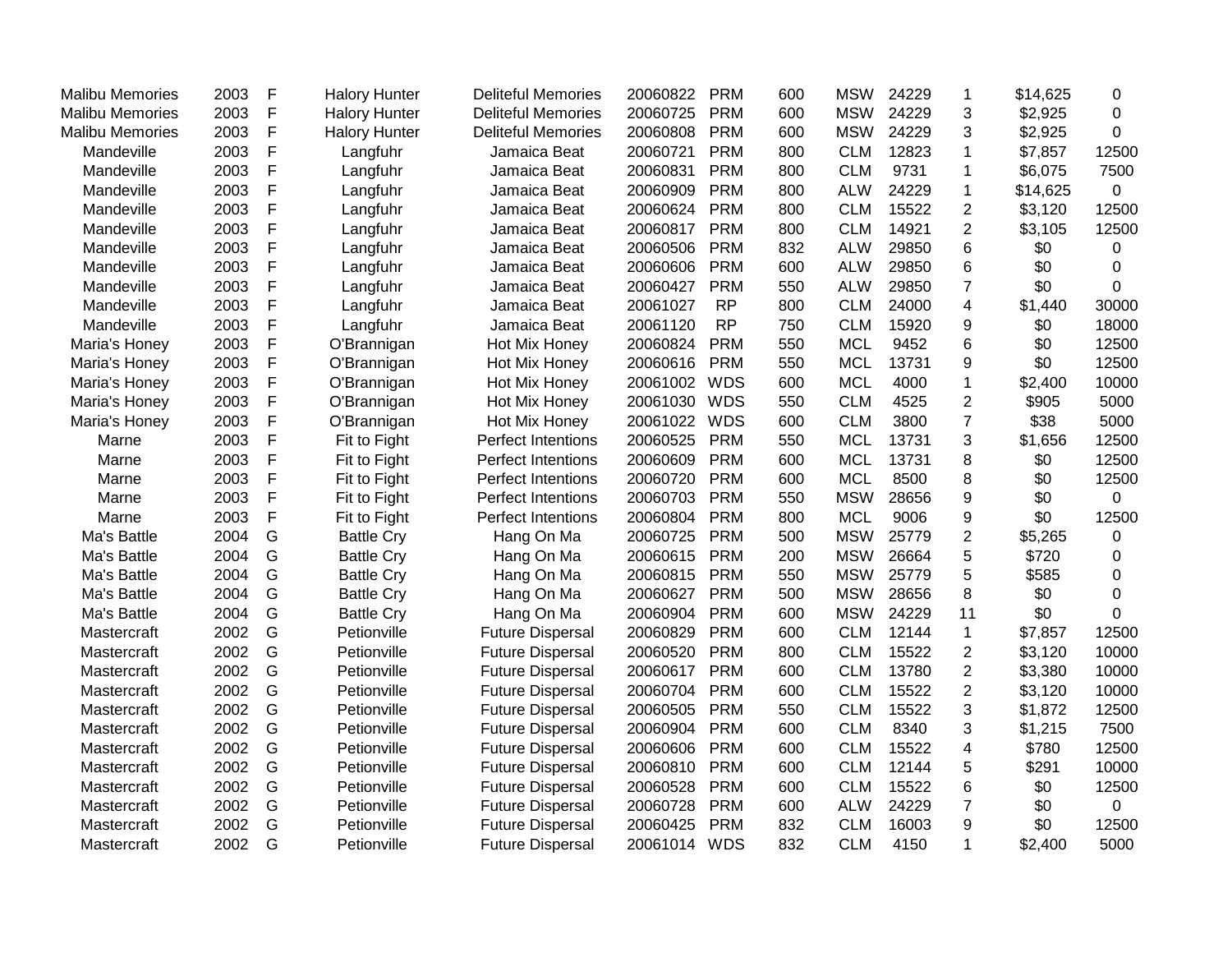| Mastercraft             | 2002 | G | Petionville              | <b>Future Dispersal</b> | 20061104 | <b>WDS</b> | 850 | <b>CLM</b> | 4183  | 1              | \$2,535 | 2500        |
|-------------------------|------|---|--------------------------|-------------------------|----------|------------|-----|------------|-------|----------------|---------|-------------|
| Mastercraft             | 2002 | G | Petionville              | <b>Future Dispersal</b> | 20061025 | <b>WDS</b> | 832 | <b>CLM</b> | 4225  | $\overline{2}$ | \$845   | 2500        |
| Mastercraft             | 2002 | G | Petionville              | <b>Future Dispersal</b> | 20060927 | <b>WDS</b> | 600 | <b>CLM</b> | 4150  | 8              | \$40    | 5000        |
| Matt O                  | 2004 | C | <b>Black Minnaloushe</b> | K Sera                  | 20060725 | <b>PRM</b> | 500 | <b>MSW</b> | 21206 | 9              | \$0     | 0           |
| <b>Matthews Dignity</b> | 2002 | G | Dignitas                 | <b>Miss Battle</b>      | 20060303 | <b>FON</b> | 600 | <b>MSW</b> | 6500  | 9              | \$65    | $\mathbf 0$ |
| McKenna Falls           | 2001 | M | <b>Dazzling Falls</b>    | <b>Village Princess</b> | 20060427 | <b>PRM</b> | 550 | <b>ALW</b> | 29850 | $\overline{2}$ | \$6,000 | $\Omega$    |
| McKenzie's Storm        | 2003 | F | Cape Storm               | <b>Back Alley Rose</b>  | 20060609 | <b>PRM</b> | 600 | <b>MCL</b> | 13731 | $\mathbf{1}$   | \$8,280 | 12500       |
| McKenzie's Storm        | 2003 | F | Cape Storm               | <b>Back Alley Rose</b>  | 20060511 | <b>PRM</b> | 600 | <b>MCL</b> | 13731 | $\overline{2}$ | \$2,760 | 12500       |
| McKenzie's Storm        | 2003 | F | Cape Storm               | <b>Back Alley Rose</b>  | 20060525 | <b>PRM</b> | 550 | <b>MCL</b> | 13731 | $\overline{2}$ | \$2,760 | 12500       |
| McKenzie's Storm        | 2003 | F | Cape Storm               | <b>Back Alley Rose</b>  | 20060812 | <b>PRM</b> | 600 | <b>CLM</b> | 10379 | $\overline{2}$ | \$2,619 | 12500       |
| McKenzie's Storm        | 2003 | F | Cape Storm               | <b>Back Alley Rose</b>  | 20060622 | <b>PRM</b> | 550 | <b>CLM</b> | 15522 | 3              | \$1,872 | 12500       |
| <b>McKenzie's Storm</b> | 2003 | F | Cape Storm               | <b>Back Alley Rose</b>  | 20060704 | <b>PRM</b> | 600 | <b>CLM</b> | 15522 | 3              | \$1,872 | 12500       |
| McKenzie's Storm        | 2003 | F | Cape Storm               | <b>Back Alley Rose</b>  | 20060831 | <b>PRM</b> | 600 | <b>ALW</b> | 24229 | 4              | \$1,219 | $\mathbf 0$ |
| McKenzie's Storm        | 2003 | F | Cape Storm               | <b>Back Alley Rose</b>  | 20060727 | <b>PRM</b> | 600 | <b>CLM</b> | 10277 | 5              | \$291   | 12500       |
| McKenzie's Storm        | 2003 | F | Cape Storm               | <b>Back Alley Rose</b>  | 20060425 | <b>PRM</b> | 550 | <b>MSW</b> | 28656 | $\overline{7}$ | \$0     | $\mathbf 0$ |
| McKenzie's Storm        | 2003 | F | Cape Storm               | <b>Back Alley Rose</b>  | 20060909 | <b>PRM</b> | 800 | <b>ALW</b> | 24229 | $\overline{7}$ | \$0     | 0           |
| McKenzie's Storm        | 2003 | F | Cape Storm               | <b>Back Alley Rose</b>  | 20061023 | <b>RP</b>  | 600 | <b>CLM</b> | 9000  | 8              | \$0     | 7500        |
| McKenzie's Storm        | 2003 | F | Cape Storm               | <b>Back Alley Rose</b>  | 20061007 | <b>RP</b>  | 600 | <b>CLM</b> | 9300  | 10             | \$0     | 7500        |
| <b>McKinley Park</b>    | 2003 | G | Exclusivengagement       | Etoile Joyeux           | 20060728 | <b>PRM</b> | 600 | <b>MCL</b> | 11386 | $\mathbf{1}$   | \$6,885 | 12500       |
| <b>McKinley Park</b>    | 2003 | G | Exclusivengagement       | Etoile Joyeux           | 20060829 | <b>PRM</b> | 600 | <b>CLM</b> | 12144 | 5              | \$291   | 12500       |
| <b>McKinley Park</b>    | 2003 | G | Exclusivengagement       | Etoile Joyeux           | 20060505 | <b>PRM</b> | 550 | <b>MCL</b> | 13731 | $\overline{7}$ | \$0     | 12500       |
| <b>McKinley Park</b>    | 2003 | G | Exclusivengagement       | Etoile Joyeux           | 20060822 | <b>PRM</b> | 600 | <b>CLM</b> | 12823 | 11             | \$0     | 10000       |
| <b>McKinley Park</b>    | 2003 | G | Exclusivengagement       | Etoile Joyeux           | 20060903 | <b>PRM</b> | 800 | <b>CLM</b> | 12314 | FF             | \$0     | 10000       |
| McNabbadabadoo          | 2002 | M | Sharkey                  | Hornfly                 | 20060220 | <b>BEU</b> | 500 | <b>CLM</b> | 4100  | $\mathbf{1}$   | \$2,460 | 3500        |
| McNabbadabadoo          | 2002 | M | Sharkey                  | Hornfly                 | 20060207 | <b>BEU</b> | 500 | <b>CLM</b> | 4100  | $\overline{2}$ | \$738   | 3500        |
| McNabbadabadoo          | 2002 | M | Sharkey                  | Hornfly                 | 20060214 | <b>BEU</b> | 550 | <b>CLM</b> | 4400  | $\overline{2}$ | \$792   | 4000        |
| McNabbadabadoo          | 2002 | M | Sharkey                  | Hornfly                 | 20060317 | <b>BEU</b> | 550 | <b>CLM</b> | 4100  | $\overline{2}$ | \$738   | 3500        |
| McNabbadabadoo          | 2002 | M | Sharkey                  | Hornfly                 | 20060125 | <b>BEU</b> | 500 | <b>CLM</b> | 4100  | 3              | \$410   | 3500        |
| McNabbadabadoo          | 2002 | M | Sharkey                  | Hornfly                 | 20060404 | <b>BEU</b> | 500 | <b>CLM</b> | 4500  | 5              | \$135   | 3500        |
| McNabbadabadoo          | 2002 | M | Sharkey                  | Hornfly                 | 20061110 | <b>BEU</b> | 550 | <b>CLM</b> | 4400  | $\overline{7}$ | \$44    | 4000        |
| McNabbadabadoo          | 2002 | M | Sharkey                  | Hornfly                 | 20060422 | <b>BEU</b> | 450 | <b>CLM</b> | 4500  | 10             | \$45    | 3500        |
| McNabbadabadoo          | 2002 | M | Sharkey                  | Hornfly                 | 20060105 | <b>TP</b>  | 600 | <b>CLM</b> | 6235  | $\overline{7}$ | \$61    | 5000        |
| McNabbadabadoo          | 2002 | M | Sharkey                  | Hornfly                 | 20060113 | <b>TP</b>  | 800 | <b>CLM</b> | 6100  | $\overline{7}$ | \$61    | 5000        |
| <b>Meadow Rock</b>      | 2003 | G | Dignitas                 | Pro Sharp               | 20060916 | <b>FP</b>  | 500 | <b>MCL</b> | 5000  | 8              | \$50    | 7500        |
| Meanchristina           | 2003 | F | Sharkey                  | Isthataclaimgirl        | 20060824 | <b>PRM</b> | 550 | <b>MCL</b> | 9452  | 3              | \$1,377 | 12500       |
| Meanchristina           | 2003 | F | Sharkey                  | Isthataclaimgirl        | 20060903 | <b>PRM</b> | 550 | <b>MSW</b> | 24229 | 9              | \$0     | 0           |
| <b>Medical First</b>    | 1999 | G | <b>Level Sands</b>       | <b>Medical History</b>  | 20061104 | <b>HOO</b> | 600 | <b>CLM</b> | 9000  | 3              | \$900   | 4000        |
| <b>Medical First</b>    | 1999 | G | <b>Level Sands</b>       | <b>Medical History</b>  | 20061018 | <b>HOO</b> | 600 | <b>CLM</b> | 9000  | 4              | \$450   | 4000        |
| <b>Medical First</b>    | 1999 | G | <b>Level Sands</b>       | <b>Medical History</b>  | 20060928 | <b>HOO</b> | 550 | <b>CLM</b> | 9900  | $\overline{7}$ | \$99    | 6250        |
| <b>Medical First</b>    | 1999 | G | <b>Level Sands</b>       | <b>Medical History</b>  | 20060817 | <b>PRM</b> | 600 | <b>CLM</b> | 11048 | $\mathbf{1}$   | \$7,290 | 5000        |
|                         |      |   |                          |                         |          |            |     |            |       |                |         |             |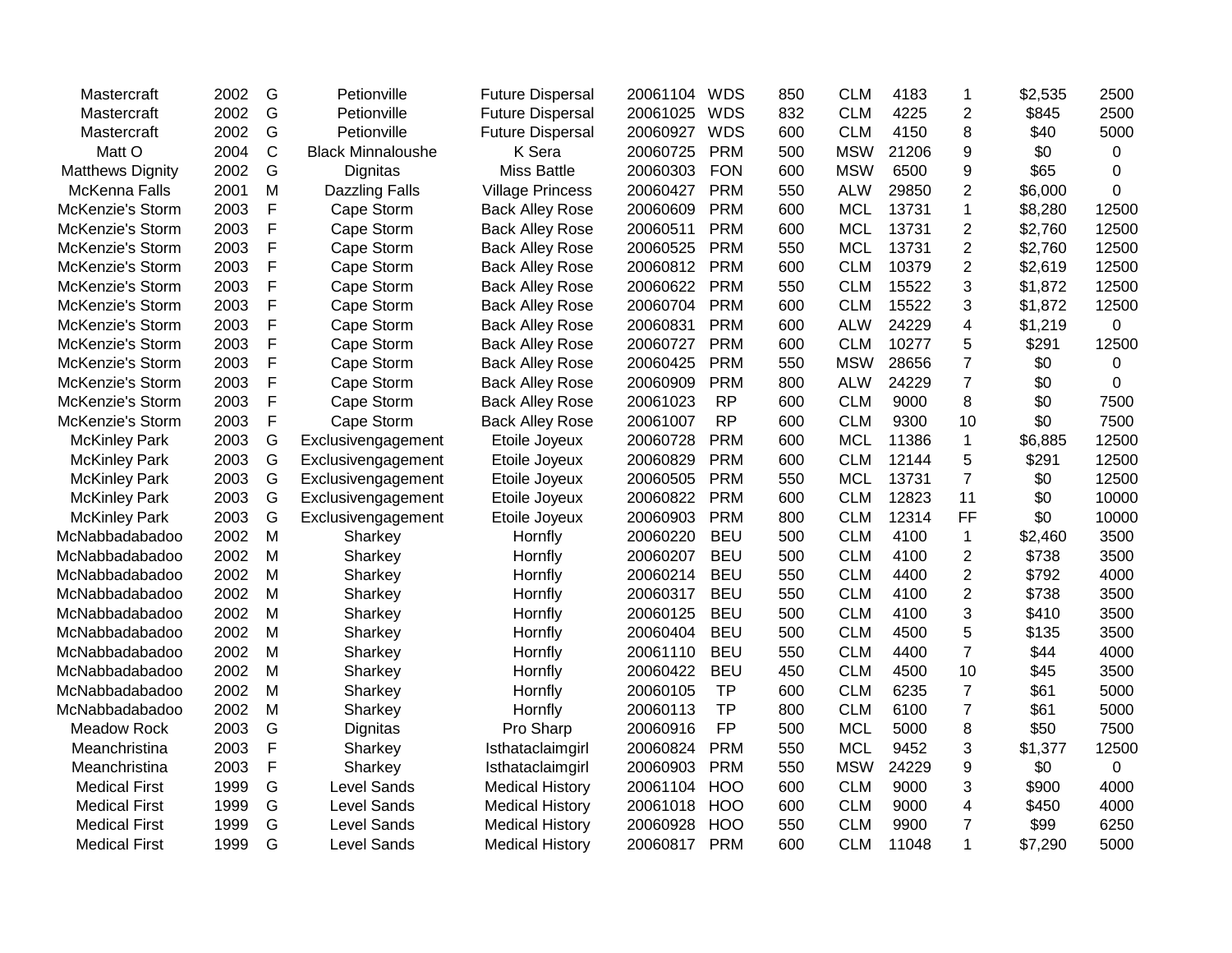| <b>Medical First</b> | 1999 | G | <b>Level Sands</b>  | <b>Medical History</b> | 20060629 | <b>PRM</b> | 600 | <b>CLM</b> | 19684 | 3              | \$2,964 | 12500 |
|----------------------|------|---|---------------------|------------------------|----------|------------|-----|------------|-------|----------------|---------|-------|
| <b>Medical First</b> | 1999 | G | Level Sands         | <b>Medical History</b> | 20060512 | <b>PRM</b> | 832 | <b>AOC</b> | 32238 | 4              | \$1,620 | 25000 |
| <b>Medical First</b> | 1999 | G | <b>Level Sands</b>  | <b>Medical History</b> | 20060525 | <b>PRM</b> | 800 | <b>ALW</b> | 32238 | 4              | \$1,620 | 0     |
| <b>Medical First</b> | 1999 | G | Level Sands         | <b>Medical History</b> | 20060609 | <b>PRM</b> | 600 | <b>AOC</b> | 32238 | 5              | \$810   | 25000 |
| <b>Medical First</b> | 1999 | G | Level Sands         | <b>Medical History</b> | 20060713 | <b>PRM</b> | 600 | <b>CLM</b> | 15000 | 5              | \$450   | 14000 |
| <b>Medical First</b> | 1999 | G | Level Sands         | <b>Medical History</b> | 20060902 | <b>PRM</b> | 832 | <b>CLM</b> | 10166 | 6              | \$0     | 5000  |
| <b>Medical First</b> | 1999 | G | <b>Level Sands</b>  | <b>Medical History</b> | 20060805 | <b>PRM</b> | 600 | <b>CLM</b> | 16902 | $\overline{7}$ | \$0     | 10000 |
| <b>Medical First</b> | 1999 | G | <b>Level Sands</b>  | <b>Medical History</b> | 20060428 | <b>PRM</b> | 600 | <b>ALW</b> | 32238 | 9              | \$0     | 0     |
| <b>Medical First</b> | 1999 | G | Level Sands         | <b>Medical History</b> | 20060331 | <b>TP</b>  | 800 | <b>CLM</b> | 15700 | 5              | \$471   | 17500 |
| <b>Medical First</b> | 1999 | G | Level Sands         | <b>Medical History</b> | 20061214 | <b>TP</b>  | 650 | <b>CLM</b> | 7135  | 5              | \$70    | 5000  |
| <b>Medical First</b> | 1999 | G | <b>Level Sands</b>  | <b>Medical History</b> | 20061129 | <b>TP</b>  | 650 | <b>CLM</b> | 7090  | 6              | \$70    | 5000  |
| <b>Medical First</b> | 1999 | G | <b>Level Sands</b>  | <b>Medical History</b> | 20061229 | <b>TP</b>  | 600 | <b>CLM</b> | 7135  | 6              | \$70    | 5000  |
| Melody Ruth          | 2000 | M | Waki Warrior        | Time for a Tune        | 20060615 | <b>CBY</b> | 832 | <b>CLM</b> | 5000  | $\mathbf 1$    | \$3,000 | 4000  |
| <b>Melody Ruth</b>   | 2000 | M | Waki Warrior        | Time for a Tune        | 20060526 | <b>CBY</b> | 600 | <b>CLM</b> | 5000  | $\overline{2}$ | \$1,000 | 4000  |
| Melody Ruth          | 2000 | M | Waki Warrior        | Time for a Tune        | 20060723 | <b>CBY</b> | 600 | <b>CLM</b> | 8000  | 5              | \$80    | 5000  |
| Melody Ruth          | 2000 | M | Waki Warrior        | Time for a Tune        | 20060824 | <b>CBY</b> | 832 | <b>CLM</b> | 8000  | 5              | \$80    | 5000  |
| Melody Ruth          | 2000 | M | Waki Warrior        | Time for a Tune        | 20060904 | <b>CBY</b> | 832 | <b>CLM</b> | 8440  | 5              | \$80    | 5000  |
| Melody Ruth          | 2000 | M | Waki Warrior        | Time for a Tune        | 20060708 | <b>CBY</b> | 850 | <b>CLM</b> | 10302 | 6              | \$100   | 7500  |
| Melody Ruth          | 2000 | M | Waki Warrior        | Time for a Tune        | 20060805 | <b>CBY</b> | 600 | <b>CLM</b> | 6198  | 6              | \$60    | 4000  |
| Melody Ruth          | 2000 | M | Waki Warrior        | Time for a Tune        | 20060312 | <b>FON</b> | 650 | <b>STR</b> | 7420  | 3              | \$770   | 0     |
| Melody Ruth          | 2000 | M | Waki Warrior        | Time for a Tune        | 20060414 | <b>FON</b> | 600 | <b>STR</b> | 5000  | 3              | \$600   | 0     |
| <b>Melody Ruth</b>   | 2000 | M | Waki Warrior        | Time for a Tune        | 20060303 | <b>FON</b> | 600 | <b>STR</b> | 6200  | 4              | \$372   | 0     |
| Melody Ruth          | 2000 | M | Waki Warrior        | Time for a Tune        | 20060331 | <b>FON</b> | 600 | <b>CLM</b> | 8200  | 5              | \$80    | 7500  |
| Melody Ruth          | 2000 | M | Waki Warrior        | Time for a Tune        | 20061001 | <b>WDS</b> | 600 | <b>CLM</b> | 3500  | $\overline{2}$ | \$700   | 2500  |
| Melody Ruth          | 2000 | M | Waki Warrior        | Time for a Tune        | 20061024 | <b>WDS</b> | 600 | <b>CLM</b> | 4183  | $\overline{2}$ | \$845   | 2500  |
| Melody Ruth          | 2000 | M | Waki Warrior        | Time for a Tune        | 20061015 | <b>WDS</b> | 832 | <b>CLM</b> | 5312  | 5              | \$150   | 5000  |
| Melrose Nanny        | 1999 | M | West Buoyant        | Wade's Nanny           | 20060217 | <b>BEU</b> | 800 | <b>CLM</b> | 4100  | $\mathbf{1}$   | \$2,460 | 3500  |
| Melrose Nanny        | 1999 | M | West Buoyant        | Wade's Nanny           | 20060327 | <b>BEU</b> | 800 | <b>CLM</b> | 4400  | $\overline{2}$ | \$792   | 4000  |
| Melrose Nanny        | 1999 | M | West Buoyant        | Wade's Nanny           | 20060110 | <b>BEU</b> | 600 | <b>CLM</b> | 4100  | 4              | \$164   | 3500  |
| Melrose Nanny        | 1999 | M | <b>West Buoyant</b> | Wade's Nanny           | 20060131 | <b>BEU</b> | 550 | <b>CLM</b> | 4400  | 6              | \$44    | 4000  |
| Melrose Nanny        | 1999 | M | West Buoyant        | Wade's Nanny           | 20060729 | <b>GLD</b> | 800 | <b>CLM</b> | 6500  | 5              | \$65    | 4000  |
| Melrose Nanny        | 1999 | M | West Buoyant        | Wade's Nanny           | 20060814 | <b>GLD</b> | 800 | <b>CLM</b> | 6100  | 5              | \$61    | 4000  |
| Melrose Nanny        | 1999 | M | West Buoyant        | Wade's Nanny           | 20060927 | <b>HOO</b> | 550 | <b>CLM</b> | 9000  | 6              | \$90    | 4000  |
| Melrose Nanny        | 1999 | M | West Buoyant        | Wade's Nanny           | 20060904 | <b>HOO</b> | 800 | <b>CLM</b> | 9000  | 10             | \$45    | 4000  |
| Melrose Nanny        | 1999 | M | West Buoyant        | Wade's Nanny           | 20060509 | <b>IND</b> | 600 | <b>CLM</b> | 7600  | 3              | \$760   | 4000  |
| Mercedes Dream       | 2001 | G | Mercedes Won        | Color Me Dreamy        | 20060224 | <b>FON</b> | 600 | <b>ALW</b> | 7500  | 4              | \$375   | 0     |
| Mercedes Dream       | 2001 | G | Mercedes Won        | Color Me Dreamy        | 20060310 | <b>FON</b> | 600 | <b>ALW</b> | 7500  | 4              | \$300   | 0     |
| Mercedes Dream       | 2001 | G | Mercedes Won        | Color Me Dreamy        | 20060402 | <b>FON</b> | 650 | <b>ALW</b> | 7500  | 6              | \$75    | 0     |
| Mercedes Dream       | 2001 | G | Mercedes Won        | Color Me Dreamy        | 20060520 | <b>PRM</b> | 800 | <b>CLM</b> | 15522 | $\mathbf 1$    | \$9,360 | 12500 |
| Mercedes Dream       | 2001 | G | Mercedes Won        | Color Me Dreamy        | 20060509 | <b>PRM</b> | 832 | <b>CLM</b> | 13975 | $\overline{2}$ | \$3,380 | 10000 |
|                      |      |   |                     |                        |          |            |     |            |       |                |         |       |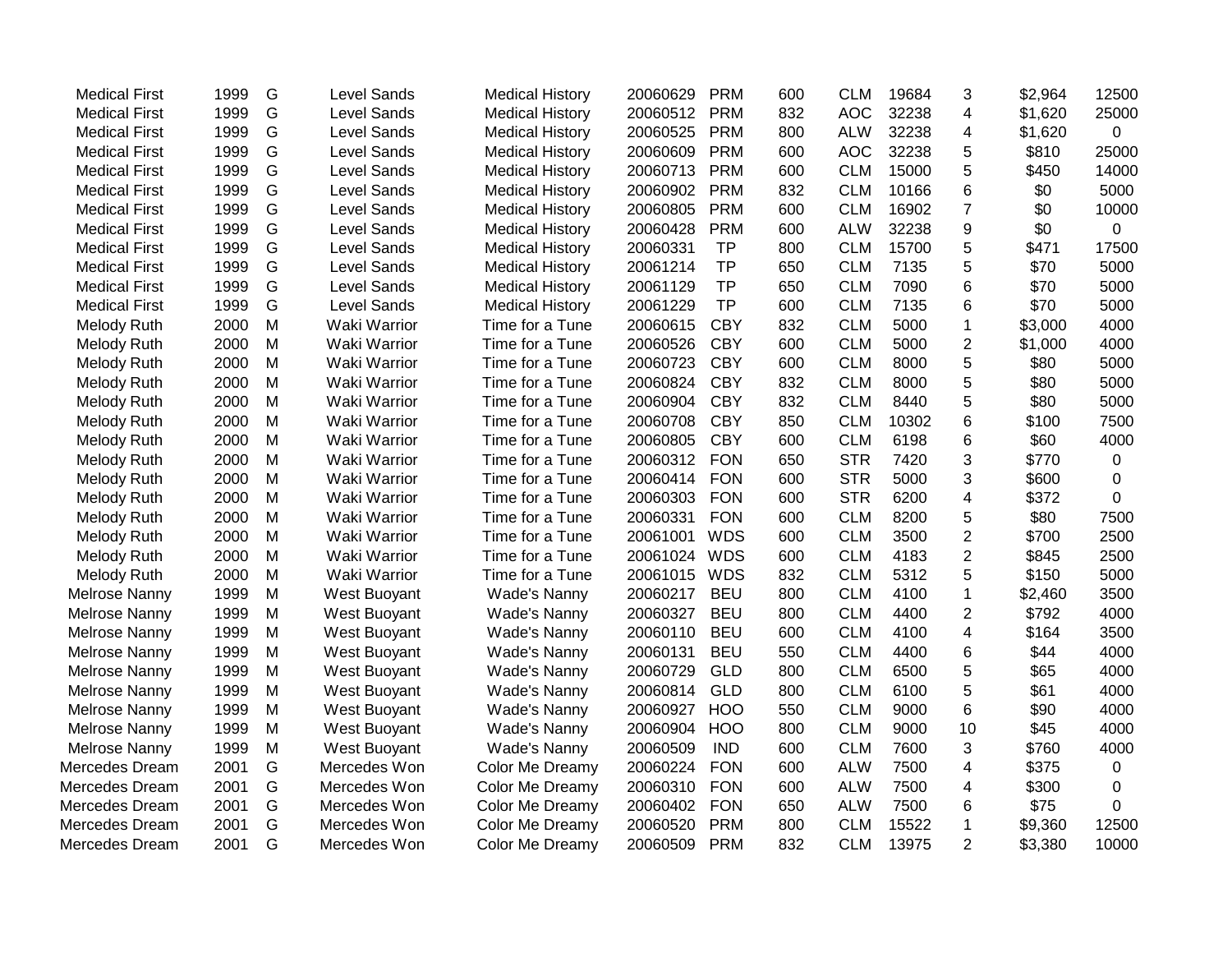| Mercedes Dream         | 2001 | G           | Mercedes Won             | Color Me Dreamy        | 20060425 | <b>PRM</b> | 832 | <b>CLM</b> | 16003 | 4                       | \$845   | 12500       |
|------------------------|------|-------------|--------------------------|------------------------|----------|------------|-----|------------|-------|-------------------------|---------|-------------|
| Mercedes Dream         | 2001 | G           | Mercedes Won             | Color Me Dreamy        | 20060715 | <b>PRM</b> | 832 | <b>CLM</b> | 9521  | 4                       | \$506   | 7500        |
| Mercedes Dream         | 2001 | G           | Mercedes Won             | Color Me Dreamy        | 20060812 | <b>PRM</b> | 832 | <b>CLM</b> | 7500  | 5                       | \$225   | 7500        |
| Mercedes Dream         | 2001 | G           | Mercedes Won             | Color Me Dreamy        | 20060616 | <b>PRM</b> | 800 | <b>CLM</b> | 17700 | 8                       | \$0     | 12500       |
| Mercedes Dream         | 2001 | G           | Mercedes Won             | Color Me Dreamy        | 20060727 | <b>PRM</b> | 832 | <b>ALW</b> | 24229 | 8                       | \$0     | 0           |
| Mercedes High          | 2001 | G           | Mercedes Won             | Bold and High          | 20060624 | <b>CPW</b> | 650 | <b>ALW</b> | 1400  | 4                       | \$112   | $\mathbf 0$ |
| Mercedes High          | 2001 | G           | Mercedes Won             | Bold and High          | 20060611 | <b>CPW</b> | 550 | <b>CLM</b> | 1500  | 5                       | \$75    | 3000        |
| Mercedes High          | 2001 | G           | Mercedes Won             | Bold and High          | 20060604 | <b>CPW</b> | 500 | <b>CLM</b> | 1500  | 6                       | \$0     | 5000        |
| Mercedes High          | 2001 | G           | Mercedes Won             | Bold and High          | 20060618 | <b>CPW</b> | 500 | <b>CLM</b> | 1300  | 6                       | \$0     | 1300        |
| Mercedes High          | 2001 | G           | Mercedes Won             | Bold and High          | 20060730 | <b>FAR</b> | 600 | <b>CLM</b> | 2500  | $\overline{7}$          | \$0     | 2500        |
| Mercedes High          | 2001 | G           | Mercedes Won             | Bold and High          | 20060826 | <b>FAR</b> | 500 | <b>ALW</b> | 3000  | $\overline{7}$          | \$0     | 0           |
| Mercedes High          | 2001 | G           | Mercedes Won             | Bold and High          | 20060812 | <b>FAR</b> | 600 | <b>CLM</b> | 2500  | 9                       | \$0     | 3500        |
| <b>Mercedes Salute</b> | 2002 | G           | Mercedes Won             | Sovereign Issue        | 20060324 | <b>HAW</b> | 600 | <b>CLM</b> | 9500  | 8                       | \$0     | 5000        |
| <b>Mercedes Salute</b> | 2002 | G           | Mercedes Won             | Sovereign Issue        | 20060403 | <b>HAW</b> | 850 | <b>CLM</b> | 9500  | 9                       | \$0     | 5000        |
| <b>Mercedes Salute</b> | 2002 | G           | Mercedes Won             | Sovereign Issue        | 20060625 | <b>LNN</b> | 832 | <b>CLM</b> | 5400  | $\overline{c}$          | \$1,080 | 5000        |
| <b>Mercedes Salute</b> | 2002 | G           | Mercedes Won             | Sovereign Issue        | 20060611 | <b>LNN</b> | 832 | <b>CLM</b> | 5400  | $\overline{\mathbf{4}}$ | \$216   | 5000        |
| <b>Mercedes Salute</b> | 2002 | G           | Mercedes Won             | Sovereign Issue        | 20060527 | <b>LNN</b> | 600 | <b>CLM</b> | 5400  | <b>FF</b>               | \$54    | 5000        |
| <b>Mercedes Salute</b> | 2002 | G           | Mercedes Won             | Sovereign Issue        | 20060421 | <b>PRM</b> | 800 | <b>CLM</b> | 11500 | 6                       | \$0     | 4000        |
| <b>Mercedes Secret</b> | 2002 | M           | Mercedes Won             | <b>Cuddle Doll</b>     | 20060505 | <b>FON</b> | 400 | <b>MSW</b> | 7800  | 6                       | \$75    | $\mathbf 0$ |
| Midnite Rumble         | 1999 | G           | Our Gary                 | Forceful Angel         | 20060917 | <b>ATO</b> | 800 | <b>CLM</b> | 10052 | 1                       | \$5,460 | 2500        |
| Midnite Rumble         | 1999 | G           | Our Gary                 | Forceful Angel         | 20060729 | <b>CLS</b> | 650 | <b>CLM</b> | 5000  | $\mathbf 1$             | \$3,000 | 2500        |
| Midnite Rumble         | 1999 | G           | Our Gary                 | Forceful Angel         | 20060820 | <b>CLS</b> | 600 | <b>CLM</b> | 5000  | $\mathbf 1$             | \$3,000 | 2500        |
| Midnite Rumble         | 1999 | G           | Our Gary                 | Forceful Angel         | 20060901 | <b>CLS</b> | 600 | <b>CLM</b> | 5785  | $\overline{2}$          | \$1,140 | 3500        |
| Midnite Rumble         | 1999 | G           | Our Gary                 | Forceful Angel         | 20060413 | <b>FON</b> | 600 | <b>CLM</b> | 4300  | $\mathbf{1}$            | \$2,580 | 2500        |
| Midnite Rumble         | 1999 | G           | Our Gary                 | Forceful Angel         | 20060326 | <b>FON</b> | 600 | <b>CLM</b> | 4300  | $\overline{2}$          | \$860   | 2500        |
| Midnite Rumble         | 1999 | G           | Our Gary                 | Forceful Angel         | 20060429 | <b>FON</b> | 600 | <b>CLM</b> | 4558  | 4                       | \$172   | 2500        |
| Midnite Rumble         | 1999 | G           | Our Gary                 | Forceful Angel         | 20060611 | <b>LNN</b> | 600 | <b>CLM</b> | 5000  | 1                       | \$3,000 | 2500        |
| Midnite Rumble         | 1999 | G           | Our Gary                 | Forceful Angel         | 20060630 | <b>LNN</b> | 600 | <b>CLM</b> | 6000  | 3                       | \$720   | 3500        |
| Midnite Rumble         | 1999 | G           | Our Gary                 | Forceful Angel         | 20060512 | <b>LNN</b> | 600 | <b>CLM</b> | 5000  | 4                       | \$300   | 2500        |
| Mijaci                 | 2003 | F           | <b>Blumin Affair</b>     | Sejen Miss             | 20060402 | <b>FON</b> | 400 | <b>MSW</b> | 6890  | $\overline{2}$          | \$1,300 | $\mathbf 0$ |
| Mijaci                 | 2003 | F           | <b>Blumin Affair</b>     | Sejen Miss             | 20060525 | <b>PRM</b> | 550 | <b>MCL</b> | 13731 | 1                       | \$8,280 | 12500       |
| Mijaci                 | 2003 | $\mathsf F$ | <b>Blumin Affair</b>     | Sejen Miss             | 20060425 | <b>PRM</b> | 550 | <b>MSW</b> | 28656 | $\overline{\mathbf{4}}$ | \$1,440 | $\mathbf 0$ |
| Mijaci                 | 2003 | F           | <b>Blumin Affair</b>     | Sejen Miss             | 20060608 | <b>PRM</b> | 600 | <b>CLM</b> | 15522 | 5                       | \$390   | 12500       |
| Mijaci                 | 2003 | F           | <b>Blumin Affair</b>     | Sejen Miss             | 20060509 | <b>PRM</b> | 600 | <b>MSW</b> | 28656 | 6                       | \$0     | $\Omega$    |
| Mijaci                 | 2003 | F           | <b>Blumin Affair</b>     | Sejen Miss             | 20060617 | <b>PRM</b> | 600 | <b>CLM</b> | 15522 | 6                       | \$0     | 12500       |
| Mijaci                 | 2003 | F           | <b>Blumin Affair</b>     | Sejen Miss             | 20060801 | <b>PRM</b> | 600 | <b>CLM</b> | 8156  | $\overline{7}$          | \$0     | 7500        |
| Mijaci                 | 2003 | F           | <b>Blumin Affair</b>     | Sejen Miss             | 20060704 | <b>PRM</b> | 600 | <b>CLM</b> | 15522 | 12                      | \$0     | 10000       |
| Mikel M                | 2004 | F           | <b>Black Minnaloushe</b> | Slew Silver Dew        | 20060622 | <b>PRM</b> | 500 | <b>MSW</b> | 28656 | $\overline{2}$          | \$5,760 | 0           |
| Mikel M                | 2004 | F           | <b>Black Minnaloushe</b> | Slew Silver Dew        | 20060704 | <b>PRM</b> | 450 | <b>MSW</b> | 28656 | $\overline{2}$          | \$5,760 | 0           |
| Mikel M                | 2004 | F           | <b>Black Minnaloushe</b> | <b>Slew Silver Dew</b> | 20060601 | <b>PRM</b> | 200 | <b>MSW</b> | 26304 | 3                       | \$3,744 | 0           |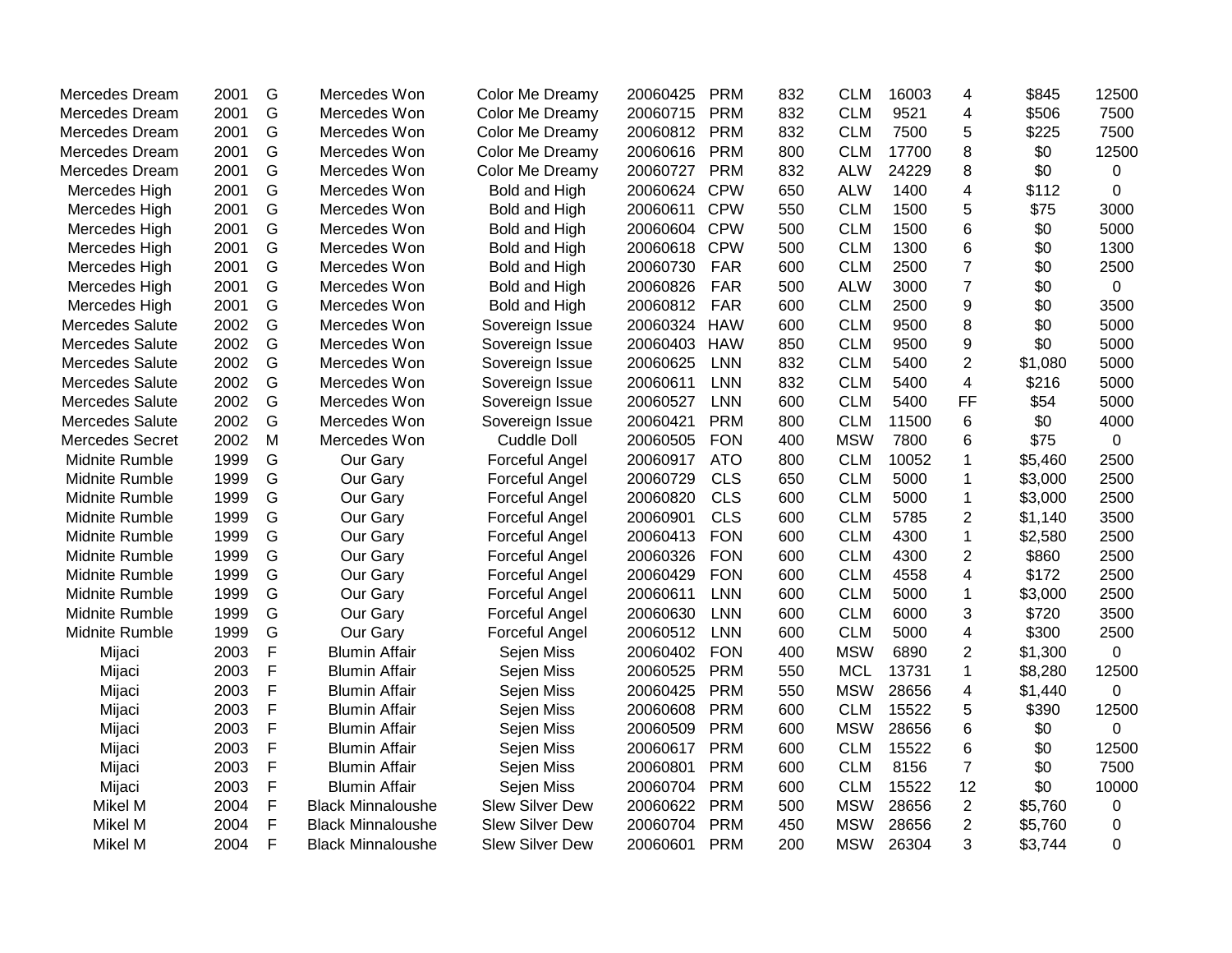| Mikel M              | 2004 | F             | <b>Black Minnaloushe</b> | <b>Slew Silver Dew</b>    | 20060721 | <b>PRM</b> | 500 | <b>MSW</b> | 24755 | 3                         | \$3,159  | 0           |
|----------------------|------|---------------|--------------------------|---------------------------|----------|------------|-----|------------|-------|---------------------------|----------|-------------|
| Mikel M              | 2004 | F             | <b>Black Minnaloushe</b> | <b>Slew Silver Dew</b>    | 20060516 | <b>PRM</b> | 450 | <b>MSW</b> | 30120 | $\overline{4}$            | \$1,560  | $\Omega$    |
| Mikel M              | 2004 | F             | <b>Black Minnaloushe</b> | <b>Slew Silver Dew</b>    | 20060609 | <b>PRM</b> | 500 | <b>MSW</b> | 26664 | 4                         | \$1,560  | $\Omega$    |
| Mikel M              | 2004 | F             | <b>Black Minnaloushe</b> | <b>Slew Silver Dew</b>    | 20060804 | <b>PRM</b> | 550 | <b>MSW</b> | 20865 | 8                         | \$0      | 0           |
| Mikel M              | 2004 | F             | <b>Black Minnaloushe</b> | Slew Silver Dew           | 20060901 | <b>PRM</b> | 550 | <b>MCL</b> | 12506 | 8                         | \$0      | 25000       |
| <b>Mikes Dreamer</b> | 2003 | F             | West Buoyant             | Sumackee                  | 20060504 | <b>PRM</b> | 550 | <b>MCL</b> | 13731 | 8                         | \$0      | 12500       |
| <b>Mikes Dreamer</b> | 2003 | F             | West Buoyant             | Sumackee                  | 20060804 | <b>PRM</b> | 800 | <b>MCL</b> | 9006  | 10                        | \$0      | 12500       |
| <b>Mikes Dreamer</b> | 2003 | F             | West Buoyant             | Sumackee                  | 20060720 | <b>PRM</b> | 600 | <b>MCL</b> | 8500  | 11                        | \$0      | 12500       |
| <b>Mikes Dreamer</b> | 2003 | F             | West Buoyant             | Sumackee                  | 20061009 | <b>WDS</b> | 550 | <b>MSW</b> | 5500  | 9                         | \$55     | 0           |
| <b>Mikes Dreamer</b> | 2003 | F             | West Buoyant             | Sumackee                  | 20060925 | <b>WDS</b> | 550 | <b>MCL</b> | 4000  | 11                        | \$40     | 10000       |
| Mingo Mohawk         | 2002 | G             | Mercedes Won             | <b>Princess Celebrity</b> | 20060505 | <b>PRM</b> | 832 | <b>ALW</b> | 29997 | $\overline{2}$            | \$7,020  | 0           |
| Mingo Mohawk         | 2002 | G             | Mercedes Won             | <b>Princess Celebrity</b> | 20060630 | <b>PRM</b> | 832 | <b>ALW</b> | 34452 | $\overline{2}$            | \$7,020  | 0           |
| Mingo Mohawk         | 2002 | G             | Mercedes Won             | <b>Princess Celebrity</b> | 20060811 | <b>PRM</b> | 600 | <b>ALW</b> | 26240 | 5                         | \$615    | $\Omega$    |
| Mingo Mohawk         | 2002 | G             | Mercedes Won             | <b>Princess Celebrity</b> | 20060826 | <b>PRM</b> | 850 | <b>STK</b> | 81600 | 5                         | \$2,448  | $\Omega$    |
| Mingo Mohawk         | 2002 | ${\mathsf G}$ | Mercedes Won             | <b>Princess Celebrity</b> | 20060421 | <b>PRM</b> | 600 | <b>ALW</b> | 29997 | 6                         | \$0      | 0           |
| Mingo Mohawk         | 2002 | G             | Mercedes Won             | <b>Princess Celebrity</b> | 20060527 | <b>PRM</b> | 800 | <b>AOC</b> | 29000 | 6                         | \$0      | 0           |
| Mingo Mohawk         | 2002 | G             | Mercedes Won             | <b>Princess Celebrity</b> | 20060617 | <b>PRM</b> | 850 | <b>STK</b> | 70000 | $\overline{7}$            | \$0      | $\Omega$    |
| Mingo Mohawk         | 2002 | G             | Mercedes Won             | <b>Princess Celebrity</b> | 20061016 | <b>RP</b>  | 850 | <b>CLM</b> | 20000 | 5                         | \$600    | 25000       |
| Mingo Mohawk         | 2002 | G             | Mercedes Won             | <b>Princess Celebrity</b> | 20060912 | <b>RP</b>  | 800 | <b>AOC</b> | 28850 | $\overline{7}$            | \$0      | $\mathsf 0$ |
| Miracle Pro          | 2001 | M             | Louis Quatorze           | Baba's Pro                | 20060210 | <b>FON</b> | 600 | <b>CLM</b> | 7000  | 1                         | \$4,200  | 6500        |
| Miracle Pro          | 2001 | M             | Louis Quatorze           | Baba's Pro                | 20060303 | <b>FON</b> | 600 | <b>STR</b> | 6200  | $\mathbf{1}$              | \$3,720  | $\mathbf 0$ |
| Miracle Pro          | 2001 | M             | Louis Quatorze           | Baba's Pro                | 20060331 | <b>FON</b> | 600 | <b>CLM</b> | 8200  | 4                         | \$320    | 7500        |
| Miracle Pro          | 2001 | M             | Louis Quatorze           | Baba's Pro                | 20060312 | <b>FON</b> | 650 | <b>STR</b> | 7420  | 8                         | \$70     | $\mathbf 0$ |
| Miracle Pro          | 2001 | M             | Louis Quatorze           | Baba's Pro                | 20060529 | <b>PRM</b> | 550 | <b>AOC</b> | 17700 | $\mathbf{1}$              | \$11,700 | $\mathbf 0$ |
| Miracle Pro          | 2001 | M             | Louis Quatorze           | Baba's Pro                | 20060506 | <b>PRM</b> | 600 | <b>CLM</b> | 15900 | $\overline{2}$            | \$3,900  | 6500        |
| Miracle Pro          | 2001 | M             | Louis Quatorze           | Baba's Pro                | 20060520 | <b>PRM</b> | 600 | <b>CLM</b> | 15900 | $\overline{2}$            | \$3,900  | 7500        |
| Miracle Pro          | 2001 | M             | Louis Quatorze           | Baba's Pro                | 20060422 | <b>PRM</b> | 600 | <b>CLM</b> | 15540 | 3                         | \$2,340  | 6500        |
| Miracle Pro          | 2001 | M             | Louis Quatorze           | Baba's Pro                | 20060704 | <b>PRM</b> | 500 | <b>AOC</b> | 17925 | 4                         | \$975    | 0           |
| Miracle Pro          | 2001 | M             | Louis Quatorze           | Baba's Pro                | 20060613 | <b>PRM</b> | 600 | <b>AOC</b> | 15000 | 5                         | \$450    | 0           |
| Miracle Pro          | 2001 | M             | Louis Quatorze           | Baba's Pro                | 20060720 | <b>PRM</b> | 600 | <b>CLM</b> | 11500 | $\overline{7}$            | \$0      | 7500        |
| Mis L. S.            | 1998 | M             | <b>Lucky South</b>       | A. J.'s Mis               | 20060825 | <b>ELP</b> | 650 | <b>CLM</b> | 7500  | $\mathbf{1}$              | \$4,650  | 4000        |
| Mis L. S.            | 1998 | M             | Lucky South              | A. J.'s Mis               | 20060726 | <b>ELP</b> | 550 | <b>CLM</b> | 7500  | $\ensuremath{\mathsf{3}}$ | \$750    | 4000        |
| Mis L. S.            | 1998 | M             | Lucky South              | A. J.'s Mis               | 20060812 | <b>ELP</b> | 550 | <b>CLM</b> | 7500  | 3                         | \$750    | 4000        |
| Mis L. S.            | 1998 | M             | Lucky South              | A. J.'s Mis               | 20060904 | HOO        | 600 | <b>CLM</b> | 9000  | 2                         | \$1,800  | 4000        |
| Mis L. S.            | 1998 | M             | Lucky South              | A. J.'s Mis               | 20060921 | <b>HOO</b> | 550 | <b>CLM</b> | 9000  | $\overline{2}$            | \$1,800  | 4000        |
| Mis L. S.            | 1998 | M             | Lucky South              | A. J.'s Mis               | 20061019 | <b>HOO</b> | 600 | <b>CLM</b> | 9000  | 3                         | \$900    | 4000        |
| Mis L. S.            | 1998 | M             | Lucky South              | A. J.'s Mis               | 20061108 | <b>HOO</b> | 600 | <b>CLM</b> | 9000  | 8                         | \$90     | 4000        |
| Mis L. S.            | 1998 | M             | Lucky South              | A. J.'s Mis               | 20061119 | <b>HOO</b> | 800 | <b>CLM</b> | 9000  | 8                         | \$90     | 4000        |
| Mis L. S.            | 1998 | M             | Lucky South              | A. J.'s Mis               | 20060606 | <b>IND</b> | 550 | <b>CLM</b> | 8000  | 4                         | \$400    | 4000        |
| Mis L. S.            | 1998 | M             | <b>Lucky South</b>       | A. J.'s Mis               | 20060623 | <b>IND</b> | 600 | <b>CLM</b> | 8000  | 4                         | \$400    | 4000        |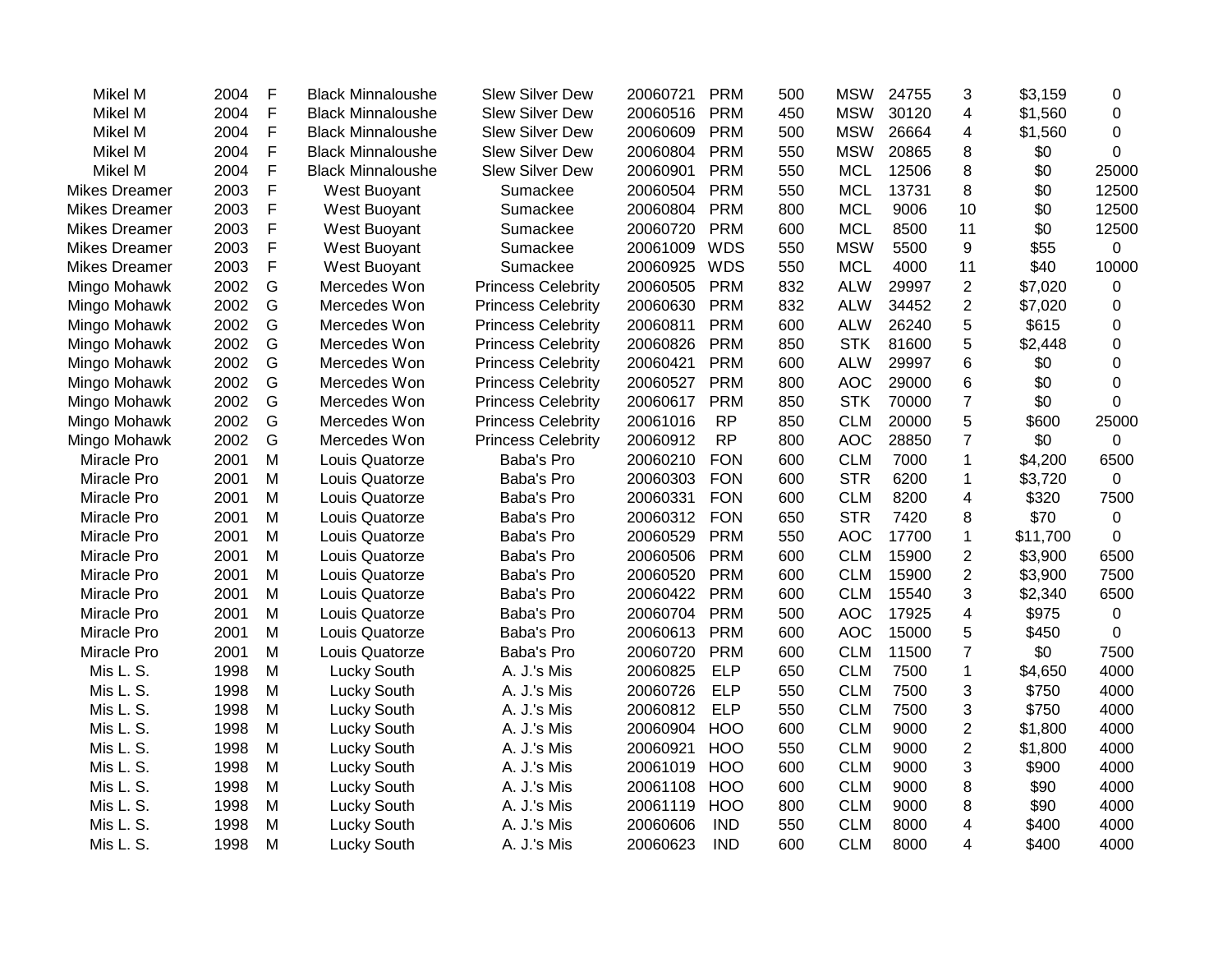| Miss Approval        | 2003 | F | With Approval      | <b>Miss April</b>       | 20060825 | <b>CBY</b> | 800 | <b>MSW</b> | 15000 | $\overline{7}$          | \$150   | 0              |
|----------------------|------|---|--------------------|-------------------------|----------|------------|-----|------------|-------|-------------------------|---------|----------------|
| Miss Approval        | 2003 | F | With Approval      | Miss April              | 20060425 | <b>PRM</b> | 550 | <b>MSW</b> | 28656 | $\overline{c}$          | \$5,760 | 0              |
| <b>Miss Approval</b> | 2003 | F | With Approval      | Miss April              | 20060703 | <b>PRM</b> | 550 | <b>MSW</b> | 28656 | 3                       | \$3,456 | $\Omega$       |
| <b>Miss Approval</b> | 2003 | F | With Approval      | Miss April              | 20060808 | <b>PRM</b> | 600 | <b>MSW</b> | 24229 | 5                       | \$585   | 0              |
| Miss Approval        | 2003 | F | With Approval      | Miss April              | 20060722 | <b>PRM</b> | 832 | <b>MSW</b> | 24229 | 6                       | \$0     | 0              |
| Miss Approval        | 2003 | F | With Approval      | <b>Miss April</b>       | 20060401 | <b>TAM</b> | 600 | <b>MSW</b> | 18500 | 7                       | \$160   | $\mathbf 0$    |
| Miss Busybody        | 2004 | F | <b>Storm Creek</b> | Louisia                 | 20060609 | <b>PRM</b> | 500 | <b>MSW</b> | 26664 | $\overline{2}$          | \$6,240 | 0              |
| Miss Busybody        | 2004 | F | <b>Storm Creek</b> | Louisia                 | 20060801 | <b>PRM</b> | 550 | <b>MSW</b> | 21684 | $\overline{2}$          | \$5,265 | $\mathbf 0$    |
| Miss Busybody        | 2004 | F | <b>Storm Creek</b> | Louisia                 | 20060812 | <b>PRM</b> | 600 | <b>MSW</b> | 21684 | 3                       | \$3,159 | $\mathbf 0$    |
| Miss Busybody        | 2004 | F | <b>Storm Creek</b> | Louisia                 | 20060714 | <b>PRM</b> | 500 | <b>MSW</b> | 21206 | 4                       | \$1,316 | $\mathbf 0$    |
| Miss Busybody        | 2004 | F | <b>Storm Creek</b> | Louisia                 | 20060902 | <b>PRM</b> | 600 | <b>MSW</b> | 24229 | 4                       | \$1,219 | 0              |
| Miss Busybody        | 2004 | F | <b>Storm Creek</b> | Louisia                 | 20060630 | <b>PRM</b> | 450 | <b>MSW</b> | 24000 | 6                       | \$0     | 0              |
| Miss Busybody        | 2004 | F | <b>Storm Creek</b> | Louisia                 | 20060826 | <b>PRM</b> | 600 | <b>STK</b> | 75458 | 8                       | \$0     | $\mathbf 0$    |
| <b>Miss Hickory</b>  | 2003 | F | Mocha Express      | <b>Tickles all Over</b> | 20060617 | <b>PRM</b> | 600 | <b>CLM</b> | 15522 | 3                       | \$1,872 | 12500          |
| <b>Miss Hickory</b>  | 2003 | F | Mocha Express      | <b>Tickles all Over</b> | 20060903 | <b>PRM</b> | 800 | <b>CLM</b> | 12314 | $\overline{\mathbf{4}}$ | \$655   | 12500          |
| <b>Miss Hickory</b>  | 2003 | F | Mocha Express      | <b>Tickles all Over</b> | 20060812 | <b>PRM</b> | 600 | <b>CLM</b> | 10379 | 5                       | \$291   | 12500          |
| <b>Miss Hickory</b>  | 2003 | F | Mocha Express      | <b>Tickles all Over</b> | 20060502 | <b>PRM</b> | 600 | <b>CLM</b> | 17000 | 6                       | \$0     | 25000          |
| <b>Miss Hickory</b>  | 2003 | F | Mocha Express      | <b>Tickles all Over</b> | 20060606 | <b>PRM</b> | 600 | <b>ALW</b> | 29850 | 6                       | \$0     | $\Omega$       |
| <b>Miss Hickory</b>  | 2003 | F | Mocha Express      | <b>Tickles all Over</b> | 20060704 | <b>PRM</b> | 600 | <b>CLM</b> | 15522 | 6                       | \$0     | 12500          |
| <b>Miss Hickory</b>  | 2003 | F | Mocha Express      | <b>Tickles all Over</b> | 20060727 | <b>PRM</b> | 600 | <b>CLM</b> | 10277 | 6                       | \$0     | 12500          |
| <b>Miss Hickory</b>  | 2003 | F | Mocha Express      | <b>Tickles all Over</b> | 20060523 | <b>PRM</b> | 600 | <b>ALW</b> | 29850 | 8                       | \$0     | 0              |
| <b>Miss Hickory</b>  | 2003 | F | Mocha Express      | <b>Tickles all Over</b> | 20060909 | <b>PRM</b> | 800 | <b>ALW</b> | 24229 | 10                      | \$0     | $\mathbf 0$    |
| Miss Hopster         | 2002 | M | H. J. Baker        | <b>Glistening Light</b> | 20060729 | <b>ASD</b> | 600 | <b>CLM</b> | 6150  | $\overline{\mathbf{4}}$ | \$265   | 5000           |
| Miss Hopster         | 2002 | M | H. J. Baker        | <b>Glistening Light</b> | 20060818 | <b>ASD</b> | 750 | <b>CLM</b> | 6400  | 5                       | \$171   | 7500           |
| Miss Hopster         | 2002 | M | H. J. Baker        | <b>Glistening Light</b> | 20060805 | <b>ASD</b> | 750 | <b>CLM</b> | 6000  | 6                       | \$106   | 5000           |
| <b>Miss Hopster</b>  | 2002 | M | H. J. Baker        | <b>Glistening Light</b> | 20060714 | <b>ASD</b> | 600 | <b>CLM</b> | 6000  | 8                       | \$0     | 5000           |
| <b>Miss Hopster</b>  | 2002 | M | H. J. Baker        | <b>Glistening Light</b> | 20060917 | <b>ASD</b> | 850 | <b>CLM</b> | 6500  | 8                       | \$0     | 5000           |
| <b>Miss Hopster</b>  | 2002 | M | H. J. Baker        | <b>Glistening Light</b> | 20060624 | <b>CPW</b> | 550 | <b>CLM</b> | 1400  | 1                       | \$700   | 3500           |
| <b>Miss Hopster</b>  | 2002 | M | H. J. Baker        | <b>Glistening Light</b> | 20060611 | <b>CPW</b> | 550 | <b>CLM</b> | 1400  | $\overline{2}$          | \$350   | 3500           |
| <b>Miss Hopster</b>  | 2002 | M | H. J. Baker        | <b>Glistening Light</b> | 20060603 | <b>CPW</b> | 550 | <b>ALW</b> | 1400  | 5                       | \$70    | $\overline{0}$ |
| Miss Hopster         | 2002 | M | H. J. Baker        | <b>Glistening Light</b> | 20060827 | <b>FAR</b> | 700 | <b>CLM</b> | 2500  | 5                       | \$75    | 3500           |
| Miss Marna           | 2000 | M | De Guerin          | Darlin Martha           | 20061220 | <b>BEU</b> | 600 | <b>CLM</b> | 4700  | 8                       | \$47    | 5000           |
| Miss Marna           | 2000 | M | De Guerin          | Darlin Martha           | 20060622 | <b>PRM</b> | 550 | <b>CLM</b> | 15522 | 1                       | \$9,360 | 12500          |
| Miss Marna           | 2000 | M | De Guerin          | Darlin Martha           | 20060718 | <b>PRM</b> | 600 | <b>CLM</b> | 8471  | 5                       | \$225   | 7500           |
| Miss Marna           | 2000 | M | De Guerin          | Darlin Martha           | 20060509 | <b>PRM</b> | 550 | <b>CLM</b> | 15522 | 6                       | \$0     | 12500          |
| Miss Marna           | 2000 | M | De Guerin          | Darlin Martha           | 20060608 | <b>PRM</b> | 600 | <b>CLM</b> | 15522 | 6                       | \$0     | 10000          |
| Miss Marna           | 2000 | M | De Guerin          | Darlin Martha           | 20060801 | <b>PRM</b> | 600 | <b>CLM</b> | 8156  | 6                       | \$0     | 7500           |
| Miss Marna           | 2000 | M | De Guerin          | Darlin Martha           | 20060703 | <b>PRM</b> | 600 | <b>CLM</b> | 10555 | $\overline{7}$          | \$0     | 7500           |
| Miss Marna           | 2000 | M | De Guerin          | Darlin Martha           | 20060527 | <b>PRM</b> | 550 | <b>CLM</b> | 15340 | 8                       | \$0     | 10000          |
| Miss Marna           | 2000 | M | De Guerin          | Darlin Martha           | 20061127 | <b>TDN</b> | 600 | <b>CLM</b> | 6700  | 1                       | \$3,886 | 3500           |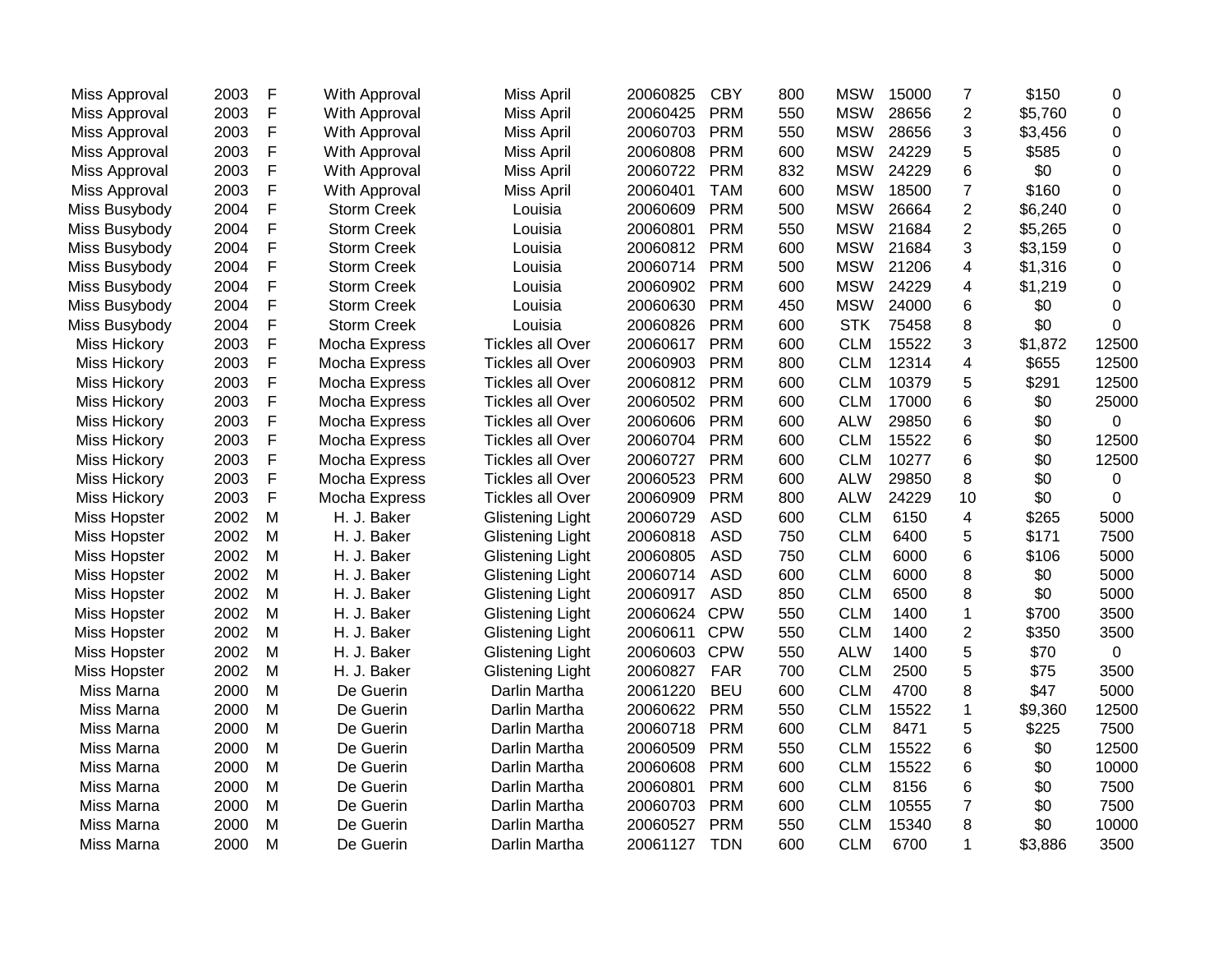| Miss Marna           | 2000 | M | De Guerin            | Darlin Martha        | 20061111 | <b>TDN</b> | 600 | <b>CLM</b> | 6700  | $\overline{2}$ | \$1,340  | 3500     |
|----------------------|------|---|----------------------|----------------------|----------|------------|-----|------------|-------|----------------|----------|----------|
| Miss Marna           | 2000 | M | De Guerin            | Darlin Martha        | 20061023 | <b>TDN</b> | 600 | <b>CLM</b> | 6600  | 4              | \$330    | 3500     |
| Miss Marna           | 2000 | M | De Guerin            | Darlin Martha        | 20060917 | <b>TDN</b> | 550 | <b>CLM</b> | 6900  | 5              | \$69     | 3500     |
| <b>Miss Shiloh</b>   | 2001 | M | Lost Code            | Pure Sugar           | 20061108 | <b>DED</b> | 500 | <b>CLM</b> | 14000 | 10             | \$0      | 7500     |
| <b>Miss Shiloh</b>   | 2001 | M | Lost Code            | Pure Sugar           | 20061203 | HOU        | 550 | <b>CLM</b> | 6500  | 4              | \$390    | 5000     |
| <b>Miss Shiloh</b>   | 2001 | M | Lost Code            | Pure Sugar           | 20060901 | <b>LAD</b> | 600 | <b>CLM</b> | 9500  | 1              | \$5,400  | 5000     |
| <b>Miss Shiloh</b>   | 2001 | M | Lost Code            | Pure Sugar           | 20060929 | <b>LAD</b> | 600 | <b>CLM</b> | 10000 | 3              | \$1,045  | 4000     |
| <b>Miss Shiloh</b>   | 2001 | M | Lost Code            | Pure Sugar           | 20060715 | LS         | 600 | <b>CLM</b> | 7000  | 1              | \$4,200  | 4000     |
| Miss Shiloh          | 2001 | M | Lost Code            | Pure Sugar           | 20060505 | LS         | 600 | <b>CLM</b> | 12000 | 3              | \$1,320  | 10000    |
| <b>Miss Shiloh</b>   | 2001 | M | Lost Code            | Pure Sugar           | 20060602 | LS         | 600 | <b>CLM</b> | 8500  | 4              | \$510    | 7500     |
| <b>Miss Shiloh</b>   | 2001 | M | Lost Code            | Pure Sugar           | 20060623 | LS         | 500 | <b>CLM</b> | 12000 | 11             | \$0      | 10000    |
| <b>Miss Shiloh</b>   | 2001 | M | Lost Code            | Pure Sugar           | 20060305 | OP         | 600 | <b>CLM</b> | 13700 | $\overline{2}$ | \$2,740  | 10000    |
| <b>Miss Shiloh</b>   | 2001 | M | Lost Code            | Pure Sugar           | 20060129 | OP         | 600 | <b>CLM</b> | 9700  | 3              | \$970    | 8000     |
| Miss Slew Do         | 2003 | F | <b>Deputy Slew</b>   | Gumdrop              | 20060401 | <b>FON</b> | 400 | <b>MCL</b> | 4408  | 9              | \$43     | 10000    |
| Miss Wagon Lode      | 2003 | F | Wagon Limit          | Kaaaching            | 20060815 | <b>PRM</b> | 600 | <b>MSW</b> | 23595 | $\mathbf 1$    | \$15,795 | 0        |
| Miss Wagon Lode      | 2003 | F | Wagon Limit          | Kaaaching            | 20060831 | <b>PRM</b> | 600 | <b>ALW</b> | 24229 | $\mathbf{1}$   | \$14,625 | 0        |
| Miss Wagon Lode      | 2003 | F | Wagon Limit          | Kaaaching            | 20060729 | <b>PRM</b> | 550 | <b>MSW</b> | 19500 | FF             | \$0      | 0        |
| <b>Missy Snow</b>    | 2002 | M | Parfaitement         | <b>Snowy Music</b>   | 20060701 | <b>PRM</b> | 832 | <b>MSW</b> | 28656 | $\mathbf{1}$   | \$17,280 | 0        |
| <b>Missy Snow</b>    | 2002 | M | Parfaitement         | <b>Snowy Music</b>   | 20060519 | <b>PRM</b> | 600 | <b>MCL</b> | 13731 | $\overline{2}$ | \$2,760  | 12500    |
| <b>Missy Snow</b>    | 2002 | M | Parfaitement         | <b>Snowy Music</b>   | 20060603 | <b>PRM</b> | 832 | <b>MSW</b> | 28656 | 3              | \$3,456  | 0        |
| <b>Missy Snow</b>    | 2002 | M | Parfaitement         | <b>Snowy Music</b>   | 20060613 | <b>PRM</b> | 800 | <b>MSW</b> | 28656 | 4              | \$1,440  | $\Omega$ |
| <b>Missy Snow</b>    | 2002 | M | Parfaitement         | <b>Snowy Music</b>   | 20060422 | <b>PRM</b> | 550 | <b>MSW</b> | 28656 | 6              | \$0      | 0        |
| <b>Missy Snow</b>    | 2002 | M | Parfaitement         | <b>Snowy Music</b>   | 20060502 | <b>PRM</b> | 600 | <b>MSW</b> | 28656 | 6              | \$0      | 0        |
| <b>Missy Snow</b>    | 2002 | M | Parfaitement         | <b>Snowy Music</b>   | 20060721 | <b>PRM</b> | 800 | <b>CLM</b> | 12823 | 6              | \$0      | 12500    |
| Mister French        | 1999 | G | <b>French Deputy</b> | <b>Cherry Laurel</b> | 20061105 | <b>HOO</b> | 600 | <b>CLM</b> | 9000  | 6              | \$90     | 4000     |
| Mister French        | 1999 | G | <b>French Deputy</b> | <b>Cherry Laurel</b> | 20060924 | <b>HOO</b> | 550 | <b>CLM</b> | 9000  | 8              | \$90     | 4000     |
| Mister French        | 1999 | G | <b>French Deputy</b> | <b>Cherry Laurel</b> | 20061007 | <b>HOO</b> | 600 | <b>CLM</b> | 9000  | 9              | \$90     | 4000     |
| Mister French        | 1999 | G | <b>French Deputy</b> | <b>Cherry Laurel</b> | 20060818 | <b>PRM</b> | 600 | <b>CLM</b> | 10434 | 1              | \$6,885  | 4000     |
| Mister French        | 1999 | G | <b>French Deputy</b> | <b>Cherry Laurel</b> | 20060525 | <b>PRM</b> | 600 | <b>CLM</b> | 12900 | $\overline{2}$ | \$3,120  | 5000     |
| <b>Mister French</b> | 1999 | G | <b>French Deputy</b> | <b>Cherry Laurel</b> | 20060608 | <b>PRM</b> | 550 | <b>CLM</b> | 14772 | 3              | \$1,872  | 5000     |
| <b>Mister French</b> | 1999 | G | <b>French Deputy</b> | <b>Cherry Laurel</b> | 20060801 | <b>PRM</b> | 600 | <b>CLM</b> | 8857  | 3              | \$1,377  | 4000     |
| <b>Mister French</b> | 1999 | G | <b>French Deputy</b> | <b>Cherry Laurel</b> | 20060511 | <b>PRM</b> | 600 | <b>CLM</b> | 14340 | 4              | \$780    | 5000     |
| <b>Mister French</b> | 1999 | G | <b>French Deputy</b> | <b>Cherry Laurel</b> | 20060831 | <b>PRM</b> | 550 | <b>CLM</b> | 11029 | 6              | \$0      | 4000     |
| Mister French        | 1999 | G | <b>French Deputy</b> | <b>Cherry Laurel</b> | 20060622 | <b>PRM</b> | 600 | <b>CLM</b> | 14340 | $\overline{7}$ | \$0      | 5000     |
| Mister French        | 1999 | G | <b>French Deputy</b> | <b>Cherry Laurel</b> | 20060704 | <b>PRM</b> | 600 | <b>CLM</b> | 14160 | $\overline{7}$ | \$0      | 5000     |
| Mister Mo            | 1997 | G | Tarsal               | Slo Mo               | 20061001 | <b>WDS</b> | 600 | <b>CLM</b> | 4200  | $\overline{7}$ | \$42     | 5000     |
| Mister Zee Man       | 2003 | G | Exclusivengagement   | Nagawicka            | 20060903 | <b>CLS</b> | 600 | <b>MCL</b> | 5000  | 5              | \$50     | 5000     |
| Mister Zee Man       | 2003 | G | Exclusivengagement   | Nagawicka            | 20060910 | <b>CLS</b> | 832 | <b>MSW</b> | 7688  | $\overline{7}$ | \$75     | 0        |
| Mister Zee Man       | 2003 | G | Exclusivengagement   | Nagawicka            | 20060811 | <b>PRM</b> | 600 | <b>MCL</b> | 11029 | 6              | \$0      | 12500    |
| Mister Zee Man       | 2003 | G | Exclusivengagement   | Nagawicka            | 20060616 | <b>PRM</b> | 600 | <b>MSW</b> | 28656 | $\overline{7}$ | \$0      | 0        |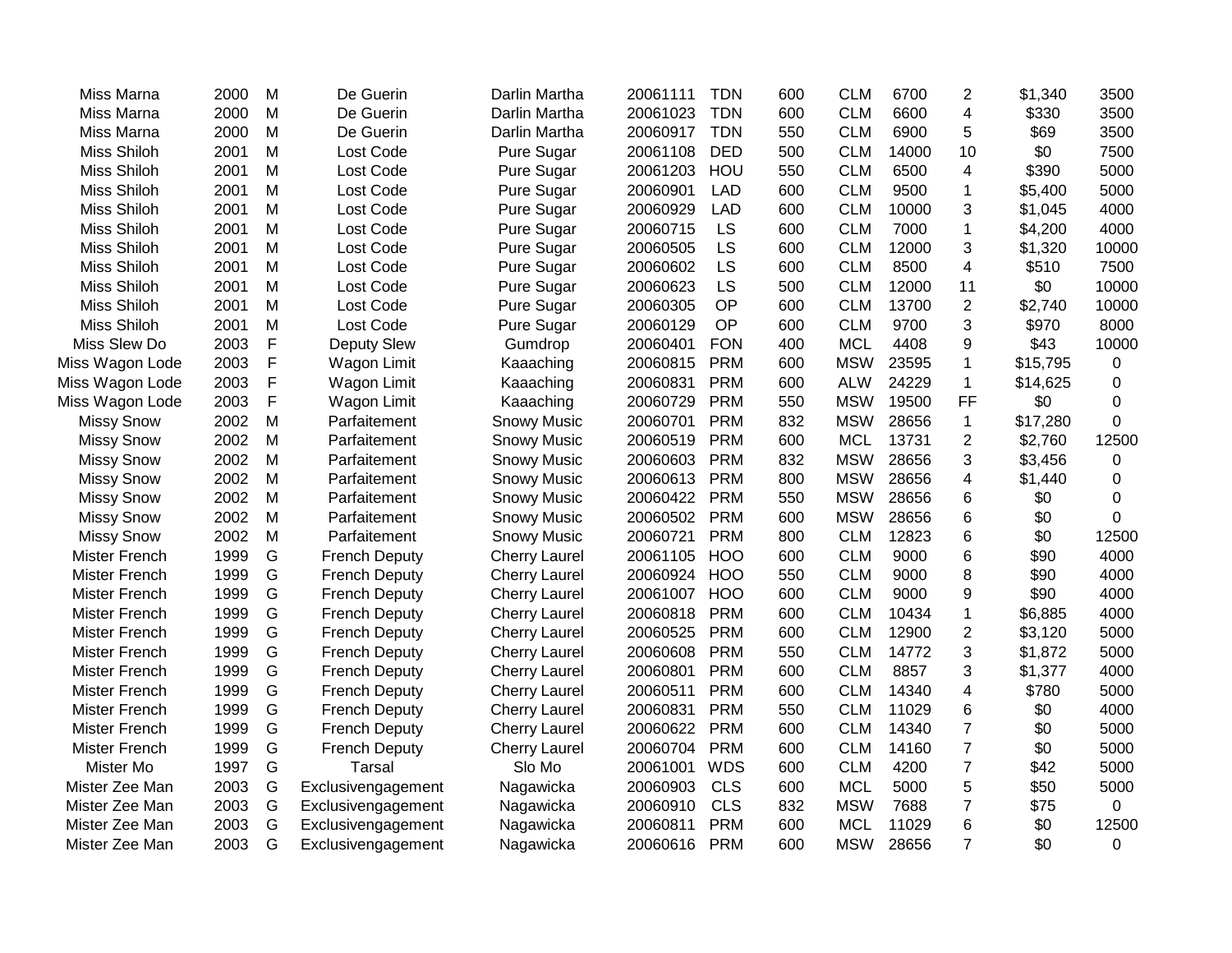| Mister Zee Man      | 2003 | G            | Exclusivengagement | Nagawicka                | 20060701 | <b>PRM</b> | 600 | <b>MCL</b> | 15500 | 8                       | \$0      | 25000    |
|---------------------|------|--------------|--------------------|--------------------------|----------|------------|-----|------------|-------|-------------------------|----------|----------|
| Mocha Mint          | 2003 | $\mathsf{F}$ | Mocha Express      | <b>Twilight Mint</b>     | 20060525 | <b>PRM</b> | 550 | <b>MCL</b> | 13731 | 5                       | \$345    | 12500    |
| Mocha Mint          | 2003 | F            | Mocha Express      | <b>Twilight Mint</b>     | 20060609 | <b>PRM</b> | 600 | <b>MCL</b> | 13731 | 9                       | \$0      | 12500    |
| Momocha             | 2002 | M            | Mocha Express      | Seattle Note             | 20060513 | <b>PRM</b> | 600 | <b>MCL</b> | 13570 | $\mathbf 1$             | \$8,970  | 12500    |
| Momocha             | 2002 | M            | Mocha Express      | Seattle Note             | 20060427 | <b>PRM</b> | 550 | <b>MCL</b> | 13731 | 3                       | \$1,656  | 12500    |
| Momocha             | 2002 | M            | Mocha Express      | Seattle Note             | 20060608 | <b>PRM</b> | 600 | <b>CLM</b> | 15522 | 5                       | \$390    | 10000    |
| Momocha             | 2002 | M            | Mocha Express      | Seattle Note             | 20060803 | <b>PRM</b> | 600 | <b>CLM</b> | 9700  | 5                       | \$291    | 10000    |
| Momocha             | 2002 | M            | Mocha Express      | Seattle Note             | 20060624 | <b>PRM</b> | 800 | <b>CLM</b> | 15522 | 6                       | \$0      | 10000    |
| Momocha             | 2002 | M            | Mocha Express      | Seattle Note             | 20060817 | <b>PRM</b> | 600 | <b>CLM</b> | 9700  | 6                       | \$0      | 10000    |
| Momocha             | 2002 | M            | Mocha Express      | Seattle Note             | 20061021 | <b>WDS</b> | 800 | <b>CLM</b> | 3762  | $\mathbf 1$             | \$2,280  | 5000     |
| Momocha             | 2002 | M            | Mocha Express      | Seattle Note             | 20060925 | <b>WDS</b> | 600 | <b>CLM</b> | 3800  | 3                       | \$342    | 5000     |
| Momocha             | 2002 | M            | Mocha Express      | Seattle Note             | 20061030 | <b>WDS</b> | 550 | <b>CLM</b> | 5433  | 8                       | \$47     | 5000     |
| Money Tak           | 2004 | $\mathsf F$  | Mutakddim          | <b>Colonial Currency</b> | 20060721 | <b>PRM</b> | 500 | <b>MSW</b> | 24755 | 1                       | \$15,795 | 0        |
| Money Tak           | 2004 | $\mathsf F$  | Mutakddim          | <b>Colonial Currency</b> | 20060826 | <b>PRM</b> | 600 | <b>STK</b> | 75458 | 5                       | \$1,886  | 0        |
| Money Tak           | 2004 | $\mathsf F$  | Mutakddim          | <b>Colonial Currency</b> | 20060617 | <b>PRM</b> | 450 | <b>MSW</b> | 30624 | 6                       | \$0      | 0        |
| <b>Monster Matt</b> | 2004 | G            | Matty G            | Aluminne                 | 20060526 | <b>PRM</b> | 450 | <b>MSW</b> | 25224 | $\overline{\mathbf{4}}$ | \$1,560  | 0        |
| Moonum Zach         | 2002 | G            | Win Lose Or Draw   | <b>Smart Mom</b>         | 20060615 | <b>PRM</b> | 800 | <b>ALW</b> | 29850 | $\mathbf{1}$            | \$18,000 | 0        |
| Moonum Zach         | 2002 | G            | Win Lose Or Draw   | <b>Smart Mom</b>         | 20060803 | <b>PRM</b> | 800 | <b>ALW</b> | 25301 | $\mathbf{1}$            | \$15,795 | 0        |
| Moonum Zach         | 2002 | G            | Win Lose Or Draw   | <b>Smart Mom</b>         | 20060824 | <b>PRM</b> | 800 | <b>AOC</b> | 22294 | $\overline{2}$          | \$5,535  | 0        |
| Moonum Zach         | 2002 | G            | Win Lose Or Draw   | <b>Smart Mom</b>         | 20060518 | <b>PRM</b> | 800 | <b>ALW</b> | 29850 | 3                       | \$3,600  | 0        |
| Moonum Zach         | 2002 | G            | Win Lose Or Draw   | <b>Smart Mom</b>         | 20060601 | <b>PRM</b> | 832 | <b>ALW</b> | 29850 | 4                       | \$1,500  | 0        |
| Moonum Zach         | 2002 | G            | Win Lose Or Draw   | <b>Smart Mom</b>         | 20060421 | <b>PRM</b> | 550 | <b>ALW</b> | 29850 | 5                       | \$750    | 0        |
| Moonum Zach         | 2002 | G            | Win Lose Or Draw   | <b>Smart Mom</b>         | 20060720 | <b>PRM</b> | 832 | <b>ALW</b> | 26120 | 5                       | \$585    | 0        |
| Moonum Zach         | 2002 | G            | Win Lose Or Draw   | <b>Smart Mom</b>         | 20060701 | <b>PRM</b> | 832 | <b>AOC</b> | 32238 | 6                       | \$0      | 0        |
| Moonum Zach         | 2002 | G            | Win Lose Or Draw   | <b>Smart Mom</b>         | 20060922 | <b>RP</b>  | 832 | <b>CLM</b> | 15000 | 5                       | \$450    | 15000    |
| Moonum Zach         | 2002 | G            | Win Lose Or Draw   | <b>Smart Mom</b>         | 20061013 | <b>RP</b>  | 832 | <b>CLM</b> | 15000 | 5                       | \$450    | 15000    |
| Moonum Zach         | 2002 | G            | Win Lose Or Draw   | Smart Mom                | 20061111 | <b>RP</b>  | 832 | <b>CLM</b> | 10000 | 6                       | \$0      | 7500     |
| More Ice Please     | 2004 | $\mathsf{C}$ | Too Much Ice       | <b>Calling Ticket</b>    | 20061118 | <b>RP</b>  | 600 | <b>MSW</b> | 25000 | 4                       | \$1,500  | 0        |
| More Trooper        | 2004 | G            | More to Tell       | Kates Pepper             | 20060707 | <b>LNN</b> | 400 | <b>MSW</b> | 9738  | 3                       | \$1,045  | 0        |
| Mr. Candi Man       | 2002 | G            | Miracle Heights    | <b>Big Creek Candi</b>   | 20060519 | <b>PRM</b> | 600 | <b>ALW</b> | 29850 | $\mathbf{1}$            | \$18,000 | 0        |
| Mr. Candi Man       | 2002 | G            | Miracle Heights    | <b>Big Creek Candi</b>   | 20060504 | <b>PRM</b> | 832 | <b>ALW</b> | 29850 | 3                       | \$3,600  | 0        |
| Mr. Candi Man       | 2002 | G            | Miracle Heights    | <b>Big Creek Candi</b>   | 20060421 | <b>PRM</b> | 550 | <b>ALW</b> | 29850 | $\overline{\mathbf{4}}$ | \$1,500  | 0        |
| Mr. Candi Man       | 2002 | G            | Miracle Heights    | <b>Big Creek Candi</b>   | 20060608 | <b>PRM</b> | 832 | <b>AOC</b> | 32238 | 4                       | \$1,620  | $\Omega$ |
| Mr. Candi Man       | 2002 | G            | Miracle Heights    | <b>Big Creek Candi</b>   | 20060727 | <b>PRM</b> | 600 | <b>CLM</b> | 11983 | 5                       | \$345    | 15000    |
| Mr. Candi Man       | 2002 | G            | Miracle Heights    | <b>Big Creek Candi</b>   | 20060812 | <b>PRM</b> | 832 | <b>CLM</b> | 7500  | 6                       | \$0      | 7500     |
| Mr. Candi Man       | 2002 | G            | Miracle Heights    | <b>Big Creek Candi</b>   | 20060623 | <b>PRM</b> | 600 | <b>ALW</b> | 25000 | $\overline{7}$          | \$0      | 0        |
| Mr. Ethanol         | 2002 | G            | Accelerator        | Gerts Gold               | 20060703 | <b>PRM</b> | 800 | <b>CLM</b> | 15522 | 1                       | \$9,360  | 12500    |
| Mr. Ethanol         | 2002 | G            | Accelerator        | Gerts Gold               | 20060907 | <b>PRM</b> | 800 | <b>ALW</b> | 24229 | $\mathbf 1$             | \$14,625 | 0        |
| Mr. Ethanol         | 2002 | G            | Accelerator        | <b>Gerts Gold</b>        | 20060603 | <b>PRM</b> | 832 | <b>CLM</b> | 15522 | $\overline{c}$          | \$3,120  | 12500    |
| Mr. Ethanol         | 2002 | G            | Accelerator        | <b>Gerts Gold</b>        | 20060617 | <b>PRM</b> | 800 | <b>CLM</b> | 15522 | $\overline{2}$          | \$3,120  | 12500    |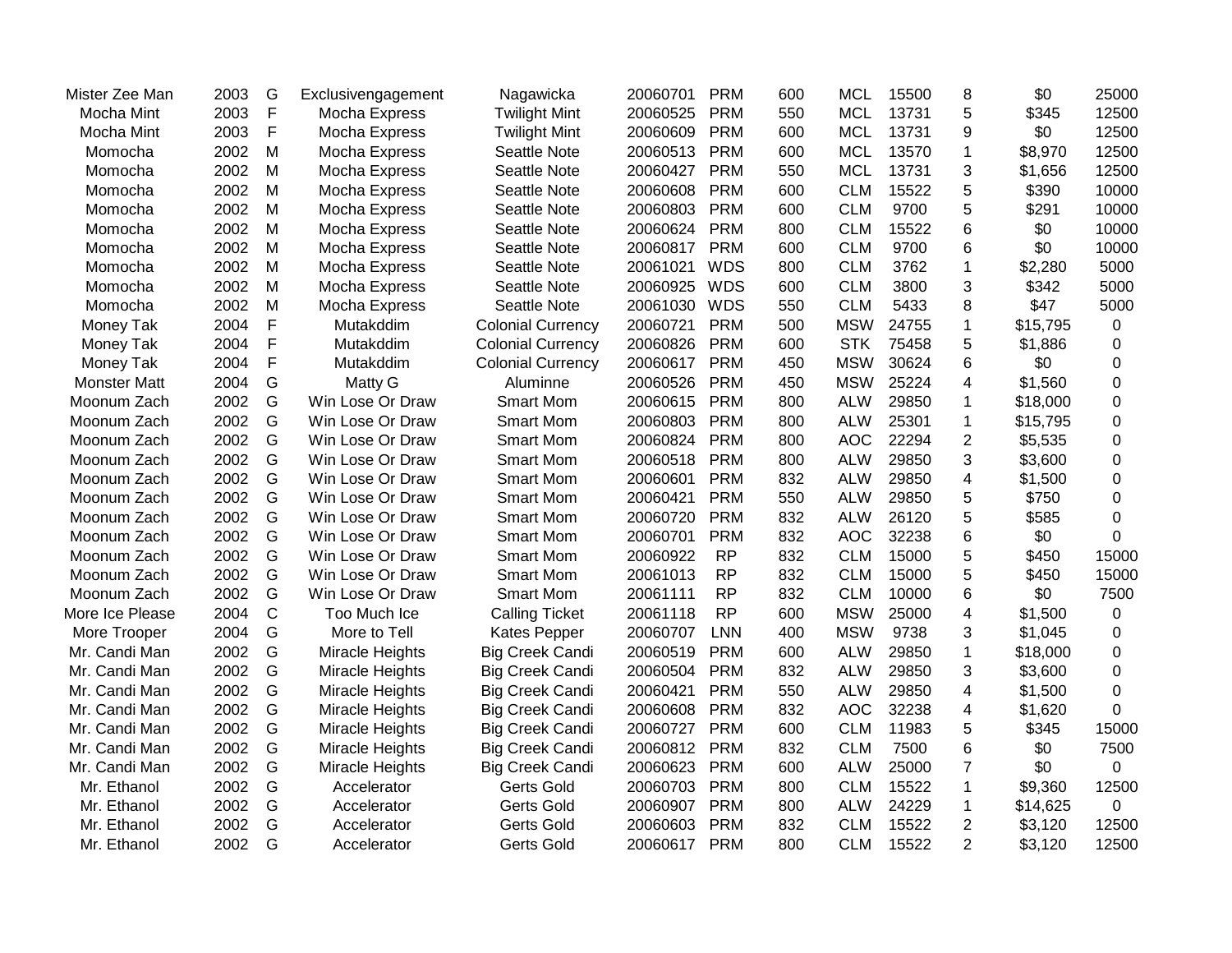| Mr. Ethanol      | 2002 | G | Accelerator          | <b>Gerts Gold</b>     | 20060810 | <b>PRM</b> | 800 | <b>ALW</b> | 24229 | $\overline{2}$ | \$4,875  | 0           |
|------------------|------|---|----------------------|-----------------------|----------|------------|-----|------------|-------|----------------|----------|-------------|
| Mr. Ethanol      | 2002 | G | Accelerator          | <b>Gerts Gold</b>     | 20060824 | <b>PRM</b> | 832 | <b>ALW</b> | 24229 | $\overline{2}$ | \$4,875  | 0           |
| Mr. Ethanol      | 2002 | G | Accelerator          | <b>Gerts Gold</b>     | 20060425 | <b>PRM</b> | 832 | <b>CLM</b> | 16003 | 3              | \$2,028  | 12500       |
| Mr. Ethanol      | 2002 | G | Accelerator          | <b>Gerts Gold</b>     | 20060727 | <b>PRM</b> | 832 | <b>ALW</b> | 24229 | 5              | \$585    | 0           |
| Mr. Ethanol      | 2002 | G | Accelerator          | <b>Gerts Gold</b>     | 20060509 | <b>PRM</b> | 832 | <b>CLM</b> | 13000 | 6              | \$0      | 12500       |
| Mr. Ethanol      | 2002 | G | Accelerator          | <b>Gerts Gold</b>     | 20060520 | <b>PRM</b> | 800 | <b>CLM</b> | 15522 | 6              | \$0      | 12500       |
| Mr. Gold Invader | 2001 | G | Wild Invader         | Our Lady Barbara      | 20060812 | <b>CBY</b> | 600 | <b>CLM</b> | 7500  | 4              | \$450    | 7500        |
| Mr. Gold Invader | 2001 | G | Wild Invader         | Our Lady Barbara      | 20060825 | <b>CBY</b> | 550 | <b>CLM</b> | 5000  | 7              | \$50     | 4000        |
| Mr. Gold Invader | 2001 | G | Wild Invader         | Our Lady Barbara      | 20060910 | <b>CLS</b> | 600 | <b>CLM</b> | 5000  | 4              | \$200    | 2500        |
| Mr. Gold Invader | 2001 | G | Wild Invader         | Our Lady Barbara      | 20061202 | <b>DED</b> | 500 | <b>CLM</b> | 9520  | 1              | \$4,500  | 5000        |
| Mr. Gold Invader | 2001 | G | Wild Invader         | Our Lady Barbara      | 20060630 | <b>PRM</b> | 600 | <b>CLM</b> | 12122 | 2              | \$2,470  | 7500        |
| Mr. Gold Invader | 2001 | G | Wild Invader         | Our Lady Barbara      | 20060519 | <b>PRM</b> | 600 | <b>CLM</b> | 10555 | 3              | \$1,050  | 7500        |
| Mr. Gold Invader | 2001 | G | Wild Invader         | Our Lady Barbara      | 20060425 | <b>PRM</b> | 600 | <b>CLM</b> | 9985  | 4              | \$618    | 7500        |
| Mr. Gold Invader | 2001 | G | Wild Invader         | Our Lady Barbara      | 20060505 | <b>PRM</b> | 600 | <b>CLM</b> | 9643  | 4              | \$618    | 7500        |
| Mr. Gold Invader | 2001 | G | Wild Invader         | Our Lady Barbara      | 20060715 | <b>PRM</b> | 832 | <b>CLM</b> | 9521  | $\overline{7}$ | \$0      | 7500        |
| Mr. Gold Invader | 2001 | G | Wild Invader         | Our Lady Barbara      | 20060728 | <b>PRM</b> | 600 | <b>CLM</b> | 9206  | $\overline{7}$ | \$0      | 7500        |
| Mr. Gold Invader | 2001 | G | Wild Invader         | Our Lady Barbara      | 20060616 | <b>PRM</b> | 600 | <b>CLM</b> | 10070 | 8              | \$0      | 7500        |
| Mr. Gold Invader | 2001 | G | Wild Invader         | Our Lady Barbara      | 20060602 | <b>PRM</b> | 550 | <b>CLM</b> | 9643  | 9              | \$0      | 7500        |
| Mr. Gold Invader | 2001 | G | Wild Invader         | Our Lady Barbara      | 20061010 | <b>WDS</b> | 600 | <b>CLM</b> | 3500  | 3              | \$385    | 2500        |
| Mr. Gold Invader | 2001 | G | Wild Invader         | Our Lady Barbara      | 20060926 | <b>WDS</b> | 600 | <b>CLM</b> | 3500  | 9              | \$35     | 2500        |
| Mr. Mulgrew      | 2001 | G | <b>Blumin Affair</b> | Cut the Light         | 20060907 | <b>RET</b> | 800 | <b>CLM</b> | 5000  | 6              | \$0      | 7500        |
| Mr. Mulgrew      | 2001 | G | <b>Blumin Affair</b> | Cut the Light         | 20060923 | <b>RET</b> | 800 | <b>CLM</b> | 5000  | 6              | \$0      | 7500        |
| Mr. Mulgrew      | 2001 | G | <b>Blumin Affair</b> | Cut the Light         | 20060826 | <b>RET</b> | 550 | <b>CLM</b> | 5000  | $\overline{7}$ | \$0      | 7500        |
| Mr. Mulgrew      | 2001 | G | <b>Blumin Affair</b> | Cut the Light         | 20061021 | <b>RET</b> | 650 | <b>CLM</b> | 5000  | $\overline{7}$ | \$0      | 7500        |
| Mr. Mulgrew      | 2001 | G | <b>Blumin Affair</b> | Cut the Light         | 20061006 | <b>RET</b> | 800 | <b>CLM</b> | 7000  | 10             | \$0      | 15000       |
| Mr. Red Cat      | 2002 | G | Quick Cut            | The Prime Lady        | 20060505 | <b>PRM</b> | 550 | <b>MCL</b> | 13731 | $\overline{2}$ | \$2,760  | 12500       |
| Mr. Red Cat      | 2002 | G | Quick Cut            | The Prime Lady        | 20060520 | <b>PRM</b> | 550 | <b>MCL</b> | 13731 | 3              | \$1,656  | 12500       |
| Mr. Smoke        | 2000 | G | Ponche               | <b>River At Night</b> | 20060714 | ASD        | 600 | <b>CLM</b> | 6000  | 10             | \$0      | 5000        |
| Mr. Smoke        | 2000 | G | Ponche               | <b>River At Night</b> | 20060916 | <b>ASD</b> | 600 | <b>CLM</b> | 6000  | 10             | \$0      | 3000        |
| Mr. Smoke        | 2000 | G | Ponche               | <b>River At Night</b> | 20060825 | <b>FAR</b> | 600 | <b>CLM</b> | 2500  | $\mathbf{1}$   | \$1,500  | 2500        |
| Mr. Smoke        | 2000 | G | Ponche               | <b>River At Night</b> | 20060904 | <b>FAR</b> | 450 | <b>CLM</b> | 2500  | 2              | \$500    | 2500        |
| Mr. Smoke        | 2000 | G | Ponche               | <b>River At Night</b> | 20060819 | <b>FAR</b> | 600 | <b>CLM</b> | 2425  | 4              | \$125    | 2500        |
| Ms Royal Swain   | 2003 | F | Swain (IRE)          | She's of Royalty      | 20060418 | <b>HAW</b> | 850 | <b>MSW</b> | 27000 | 4              | \$1,500  | $\mathbf 0$ |
| Ms Royal Swain   | 2003 | F | Swain (IRE)          | She's of Royalty      | 20060318 | <b>HAW</b> | 600 | <b>MSW</b> | 25000 | 9              | \$0      | 0           |
| Ms Royal Swain   | 2003 | F | Swain (IRE)          | She's of Royalty      | 20060903 | <b>PRM</b> | 550 | <b>MSW</b> | 24229 | 1              | \$14,625 | 0           |
| Ms Royal Swain   | 2003 | F | Swain (IRE)          | She's of Royalty      | 20060603 | <b>PRM</b> | 832 | <b>MSW</b> | 28656 | 2              | \$5,760  | 0           |
| Ms Royal Swain   | 2003 | F | Swain (IRE)          | She's of Royalty      | 20060701 | <b>PRM</b> | 832 | <b>MSW</b> | 28656 | 2              | \$5,760  | 0           |
| Ms Royal Swain   | 2003 | F | Swain (IRE)          | She's of Royalty      | 20060722 | <b>PRM</b> | 832 | <b>MSW</b> | 24229 | 2              | \$4,875  | 0           |
| Ms Royal Swain   | 2003 | F | Swain (IRE)          | She's of Royalty      | 20060506 | <b>PRM</b> | 832 | <b>MSW</b> | 28656 | 3              | \$3,456  | 0           |
| Ms Royal Swain   | 2003 | F | Swain (IRE)          | She's of Royalty      | 20060822 | <b>PRM</b> | 600 | <b>MSW</b> | 24229 | 3              | \$2,072  | 0           |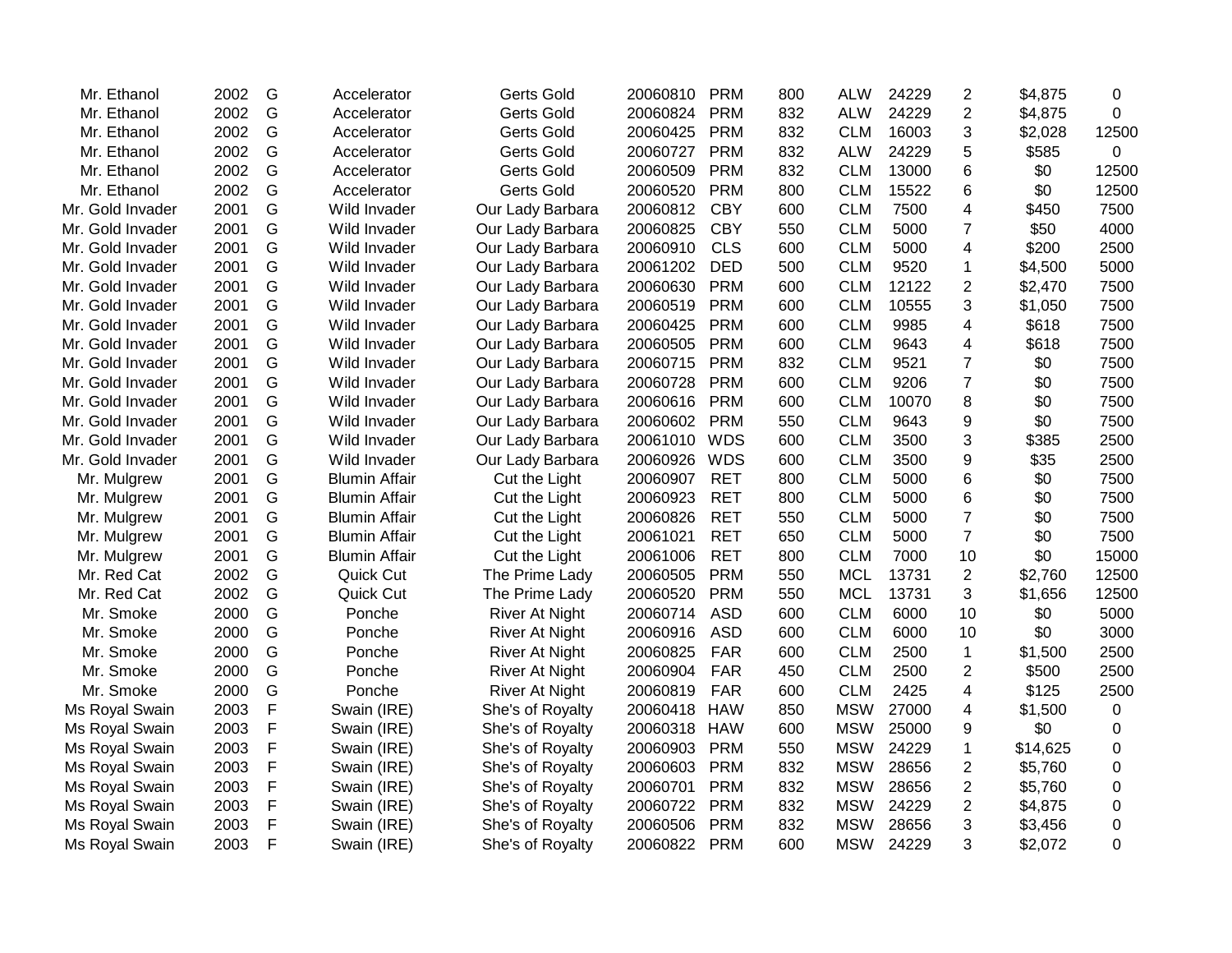| Ms Royal Swain     | 2003 | F            | Swain (IRE)           | She's of Royalty | 20060623 | <b>PRM</b> | 800 | <b>MSW</b> | 28656 | 5              | \$720    | 0        |
|--------------------|------|--------------|-----------------------|------------------|----------|------------|-----|------------|-------|----------------|----------|----------|
| Ms Royal Swain     | 2003 | $\mathsf F$  | Swain (IRE)           | She's of Royalty | 20060525 | <b>PRM</b> | 800 | <b>MSW</b> | 28656 | FF             | \$0      | 0        |
| Ms Sharkeydemonaco | 2003 | $\mathsf F$  | Sharkey               | Esprit de Monaco | 20060818 | <b>PRM</b> | 800 | <b>MCL</b> | 10880 | 8              | \$0      | 12500    |
| Ms Sharkeydemonaco | 2003 | $\mathsf{F}$ | Sharkey               | Esprit de Monaco | 20060803 | <b>PRM</b> | 550 | <b>MCL</b> | 10285 | 11             | \$0      | 12500    |
| Musicdemi          | 2002 | M            | Demidoff              | Ragtime Music    | 20061119 | <b>HOO</b> | 800 | <b>CLM</b> | 9000  | $\overline{2}$ | \$1,800  | 5000     |
| Musicdemi          | 2002 | M            | Demidoff              | Ragtime Music    | 20061018 | <b>HOO</b> | 800 | <b>CLM</b> | 9000  | 3              | \$900    | 5000     |
| Musicdemi          | 2002 | M            | Demidoff              | Ragtime Music    | 20060921 | <b>HOO</b> | 800 | <b>CLM</b> | 9000  | 5              | \$90     | 5000     |
| Musicdemi          | 2002 | M            | Demidoff              | Ragtime Music    | 20061109 | <b>HOO</b> | 600 | <b>CLM</b> | 9000  | 5              | \$90     | 5000     |
| Musicdemi          | 2002 | M            | Demidoff              | Ragtime Music    | 20060624 | <b>PRM</b> | 800 | <b>CLM</b> | 15522 | $\mathbf{1}$   | \$9,360  | 10000    |
| Musicdemi          | 2002 | M            | Demidoff              | Ragtime Music    | 20060520 | <b>PRM</b> | 800 | <b>CLM</b> | 13780 | $\overline{2}$ | \$3,380  | 10000    |
| Musicdemi          | 2002 | M            | Demidoff              | Ragtime Music    | 20060608 | <b>PRM</b> | 600 | <b>CLM</b> | 15522 | $\overline{2}$ | \$3,120  | 10000    |
| Musicdemi          | 2002 | M            | Demidoff              | Ragtime Music    | 20060812 | <b>PRM</b> | 800 | <b>ALW</b> | 24229 | $\overline{2}$ | \$4,875  | 0        |
| Musicdemi          | 2002 | M            | Demidoff              | Ragtime Music    | 20060728 | <b>PRM</b> | 800 | <b>CLM</b> | 10046 | 3              | \$1,215  | 7500     |
| Musicdemi          | 2002 | M            | Demidoff              | Ragtime Music    | 20060703 | <b>PRM</b> | 600 | <b>CLM</b> | 10555 | 4              | \$618    | 7500     |
| Musicdemi          | 2002 | M            | Demidoff              | Ragtime Music    | 20060505 | <b>PRM</b> | 832 | <b>CLM</b> | 13195 | 5              | \$390    | 10000    |
| Musicdemi          | 2002 | M            | Demidoff              | Ragtime Music    | 20060829 | <b>PRM</b> | 832 | <b>ALW</b> | 24229 | 5              | \$585    | 0        |
| Musicdemi          | 2002 | M            | Demidoff              | Ragtime Music    | 20060428 | <b>PRM</b> | 550 | <b>CLM</b> | 13195 | 6              | \$0      | 12500    |
| Musicdemi          | 2002 | M            | Demidoff              | Ragtime Music    | 20060529 | <b>PRM</b> | 550 | <b>CLM</b> | 15522 | 6              | \$0      | 10000    |
| My Attilissa       | 2002 | M            | Atticus               | Roberto's Trick  | 20060603 | <b>PRM</b> | 832 | <b>MSW</b> | 28656 | $\mathbf{1}$   | \$17,280 | 0        |
| My Attilissa       | 2002 | M            | Atticus               | Roberto's Trick  | 20060701 | <b>PRM</b> | 832 | <b>ALW</b> | 29850 | 1              | \$18,000 | 0        |
| My Attilissa       | 2002 | M            | <b>Atticus</b>        | Roberto's Trick  | 20060429 | <b>PRM</b> | 832 | <b>MSW</b> | 25440 | $\overline{2}$ | \$6,240  | 0        |
| My Attilissa       | 2002 | M            | Atticus               | Roberto's Trick  | 20060506 | <b>PRM</b> | 832 | <b>MSW</b> | 28656 | $\overline{2}$ | \$5,760  | 0        |
| My Attilissa       | 2002 | M            | Atticus               | Roberto's Trick  | 20060523 | <b>PRM</b> | 600 | <b>MSW</b> | 28656 | $\overline{2}$ | \$5,760  | 0        |
| My Attilissa       | 2002 | M            | Atticus               | Roberto's Trick  | 20060617 | <b>PRM</b> | 800 | <b>ALW</b> | 29850 | $\overline{2}$ | \$6,000  | 0        |
| My Attilissa       | 2002 | M            | Atticus               | Roberto's Trick  | 20060722 | <b>PRM</b> | 832 | <b>ALW</b> | 20319 | 10             | \$0      | 0        |
| My Attilissa       | 2002 | M            | Atticus               | Roberto's Trick  | 20060303 | <b>TAM</b> | 850 | <b>MSW</b> | 18000 | 5              | \$155    | 0        |
| My Attilissa       | 2002 | M            | Atticus               | Roberto's Trick  | 20060317 | <b>TAM</b> | 700 | <b>MSW</b> | 15500 | 5              | \$155    | $\Omega$ |
| My Attilissa       | 2002 | M            | Atticus               | Roberto's Trick  | 20060331 | <b>TAM</b> | 850 | <b>MSW</b> | 18500 | 5              | \$160    | 0        |
| My Attilissa       | 2002 | M            | <b>Atticus</b>        | Roberto's Trick  | 20060214 | <b>TAM</b> | 850 | <b>MSW</b> | 15500 | 8              | \$155    | 0        |
| My Cute Hunter     | 2003 | G            | <b>Halory Hunter</b>  | My Cute Jove     | 20060402 | <b>HAW</b> | 832 | <b>MCL</b> | 14260 | 6              | \$0      | 13000    |
| My Cute Hunter     | 2003 | G            | <b>Halory Hunter</b>  | My Cute Jove     | 20060321 | <b>HAW</b> | 600 | <b>MCL</b> | 11500 | 10             | \$0      | 15000    |
| My Cute Hunter     | 2003 | G            | <b>Halory Hunter</b>  | My Cute Jove     | 20060428 | <b>PRM</b> | 800 | <b>MCL</b> | 13731 | $\mathbf{1}$   | \$8,280  | 12500    |
| My Cute Hunter     | 2003 | G            | <b>Halory Hunter</b>  | My Cute Jove     | 20060509 | <b>PRM</b> | 832 | <b>CLM</b> | 13975 | 4              | \$845    | 12500    |
| My Cute Hunter     | 2003 | G            | <b>Halory Hunter</b>  | My Cute Jove     | 20060603 | <b>PRM</b> | 832 | <b>CLM</b> | 15522 | 5              | \$390    | 12500    |
| My Cute Hunter     | 2003 | G            | <b>Halory Hunter</b>  | My Cute Jove     | 20060520 | <b>PRM</b> | 800 | <b>CLM</b> | 15522 | $\overline{7}$ | \$0      | 12500    |
| My Cute Hunter     | 2003 | G            | <b>Halory Hunter</b>  | My Cute Jove     | 20060617 | <b>PRM</b> | 800 | <b>CLM</b> | 15522 | $\overline{7}$ | \$0      | 12500    |
| My Cute Hunter     | 2003 | G            | <b>Halory Hunter</b>  | My Cute Jove     | 20060704 | <b>PRM</b> | 600 | <b>CLM</b> | 15522 | 10             | \$0      | 12500    |
| My Cute Lover      | 2004 | F            | <b>Friendly Lover</b> | My Cute Jove     | 20060704 | <b>PRM</b> | 200 | <b>MSW</b> | 25800 | 2              | \$6,240  | 0        |
| My Cute Lover      | 2004 | $\mathsf F$  | <b>Friendly Lover</b> | My Cute Jove     | 20060901 | <b>PRM</b> | 550 | <b>MCL</b> | 12506 | $\overline{2}$ | \$3,105  | 25000    |
| My Cute Lover      | 2004 | $\mathsf F$  | <b>Friendly Lover</b> | My Cute Jove     | 20060721 | <b>PRM</b> | 500 | <b>MSW</b> | 24755 | 5              | \$585    | 0        |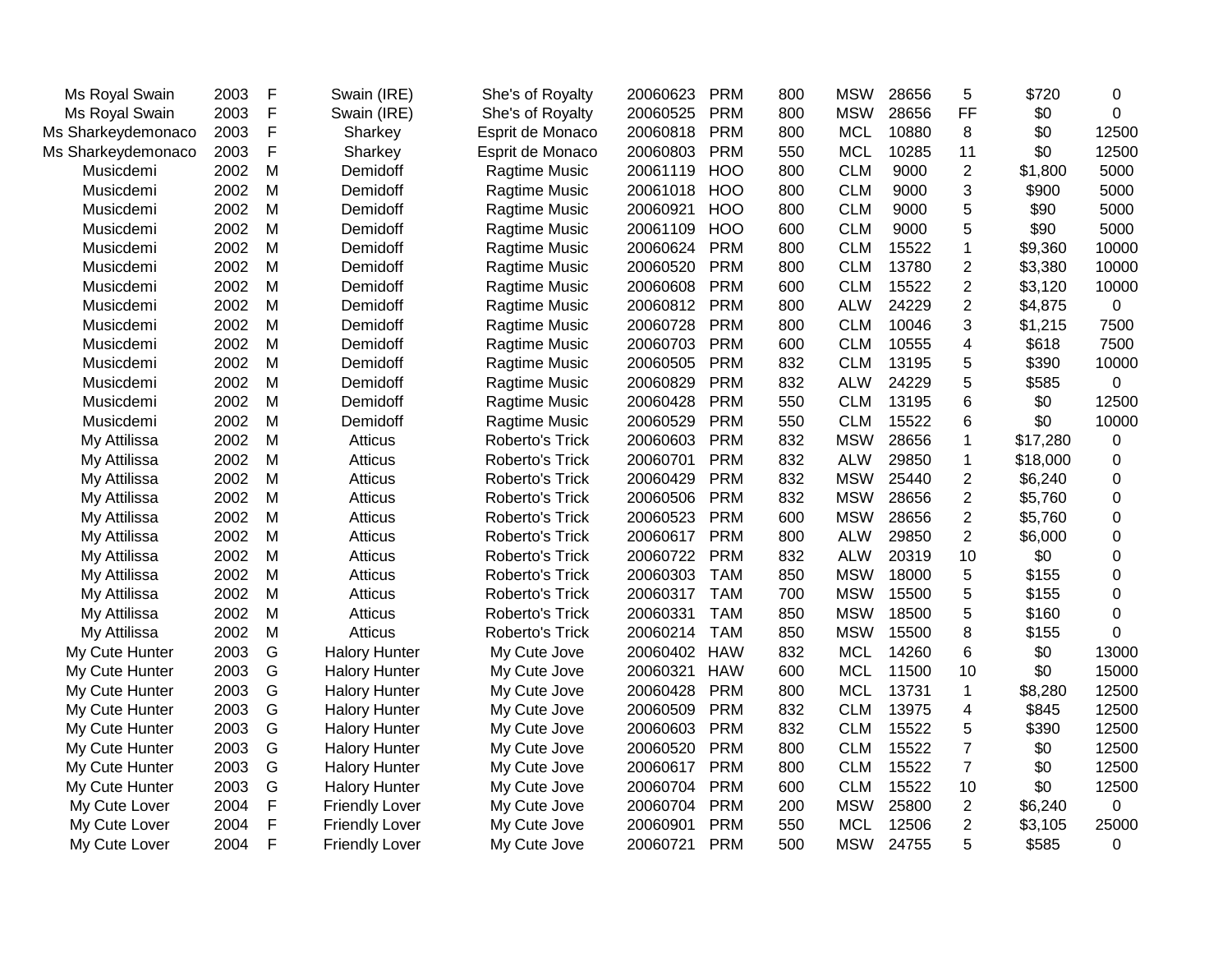| My Cute Lover       | 2004 | $\mathsf F$ | <b>Friendly Lover</b> | My Cute Jove            | 20060804 | <b>PRM</b> | 550 | <b>MSW</b> | 20865 | 5              | \$585   | 0     |
|---------------------|------|-------------|-----------------------|-------------------------|----------|------------|-----|------------|-------|----------------|---------|-------|
| My Cute Lover       | 2004 | $\mathsf F$ | <b>Friendly Lover</b> | My Cute Jove            | 20060613 | <b>PRM</b> | 200 | <b>MSW</b> | 30120 | <b>FF</b>      | \$0     | 0     |
| My Easy Charm       | 2001 | M           | Commemorate           | Fly Easy                | 20060128 | <b>MNR</b> | 832 | <b>CLM</b> | 10900 | 5              | \$327   | 5000  |
| My Easy Charm       | 2001 | M           | Commemorate           | Fly Easy                | 20060114 | <b>MNR</b> | 800 | <b>CLM</b> | 9900  | 6              | \$198   | 5000  |
| My Easy Charm       | 2001 | M           | Commemorate           | Fly Easy                | 20060226 | <b>MNR</b> | 832 | <b>CLM</b> | 10900 | $\overline{7}$ | \$109   | 5000  |
| My Easy Charm       | 2001 | M           | Commemorate           | Fly Easy                | 20060310 | <b>MNR</b> | 800 | <b>CLM</b> | 10900 | 8              | \$109   | 5000  |
| My Last Mercedes    | 2002 | G           | Mercedes Won          | <b>Tempting Terry</b>   | 20060211 | <b>FON</b> | 400 | <b>CLM</b> | 4600  | 6              | \$46    | 5000  |
| My Last Mercedes    | 2002 | G           | Mercedes Won          | <b>Tempting Terry</b>   | 20060428 | <b>FON</b> | 600 | <b>CLM</b> | 4600  | 6              | \$46    | 5000  |
| My Last Mercedes    | 2002 | G           | Mercedes Won          | <b>Tempting Terry</b>   | 20060303 | <b>FON</b> | 600 | <b>CLM</b> | 4600  | $\overline{7}$ | \$46    | 5000  |
| My Last Mercedes    | 2002 | G           | Mercedes Won          | <b>Tempting Terry</b>   | 20060611 | <b>LNN</b> | 832 | <b>CLM</b> | 5400  | 3              | \$540   | 5000  |
| My Last Mercedes    | 2002 | G           | Mercedes Won          | <b>Tempting Terry</b>   | 20060520 | <b>LNN</b> | 600 | <b>ALW</b> | 9500  | 4              | \$570   | 0     |
| My Last Mercedes    | 2002 | G           | Mercedes Won          | <b>Tempting Terry</b>   | 20060528 | <b>LNN</b> | 832 | <b>ALW</b> | 9500  | 6              | \$95    | 0     |
| My Last Mercedes    | 2002 | G           | Mercedes Won          | <b>Tempting Terry</b>   | 20060625 | LNN        | 832 | <b>CLM</b> | 5400  | 6              | \$54    | 5000  |
| My Last Mercedes    | 2002 | G           | Mercedes Won          | <b>Tempting Terry</b>   | 20060709 | <b>LNN</b> | 832 | <b>CLM</b> | 5400  | 6              | \$54    | 5000  |
| My Last Mercedes    | 2002 | G           | Mercedes Won          | <b>Tempting Terry</b>   | 20060818 | <b>YD</b>  | 700 | <b>CLM</b> | 2000  | $\overline{2}$ | \$420   | 2000  |
| My Last Mercedes    | 2002 | G           | Mercedes Won          | <b>Tempting Terry</b>   | 20061001 | <b>YD</b>  | 832 | <b>CLM</b> | 2200  | 3              | \$286   | 3200  |
| <b>Nasty Secret</b> | 1999 | M           | <b>Secret Prince</b>  | Nasty Hermitage         | 20060818 | <b>CLS</b> | 650 | <b>CLM</b> | 5000  | 3              | \$550   | 2500  |
| <b>Nasty Secret</b> | 1999 | M           | <b>Secret Prince</b>  | Nasty Hermitage         | 20060413 | <b>FON</b> | 600 | <b>CLM</b> | 4300  | 6              | \$43    | 2500  |
| <b>Nasty Secret</b> | 1999 | M           | <b>Secret Prince</b>  | Nasty Hermitage         | 20060428 | <b>FON</b> | 600 | <b>CLM</b> | 4364  | 6              | \$43    | 2500  |
| <b>Nasty Secret</b> | 1999 | M           | <b>Secret Prince</b>  | Nasty Hermitage         | 20060224 | <b>FON</b> | 600 | <b>CLM</b> | 4300  | 9              | \$43    | 2500  |
| <b>Nasty Secret</b> | 1999 | M           | <b>Secret Prince</b>  | Nasty Hermitage         | 20060310 | <b>FON</b> | 600 | <b>CLM</b> | 4300  | 9              | \$43    | 2500  |
| <b>Nasty Secret</b> | 1999 | M           | <b>Secret Prince</b>  | Nasty Hermitage         | 20060402 | <b>FON</b> | 600 | <b>CLM</b> | 5200  | 10             | \$52    | 5000  |
| <b>Nasty Secret</b> | 1999 | M           | <b>Secret Prince</b>  | Nasty Hermitage         | 20060514 | <b>LNN</b> | 600 | <b>CLM</b> | 5300  | 6              | \$50    | 2500  |
| <b>Nasty Secret</b> | 1999 | M           | <b>Secret Prince</b>  | Nasty Hermitage         | 20060527 | <b>LNN</b> | 600 | <b>CLM</b> | 5000  | 6              | \$50    | 2500  |
| <b>Nasty Secret</b> | 1999 | M           | <b>Secret Prince</b>  | Nasty Hermitage         | 20060623 | <b>LNN</b> | 600 | <b>CLM</b> | 5000  | 6              | \$50    | 2500  |
| <b>Nasty Secret</b> | 1999 | M           | <b>Secret Prince</b>  | Nasty Hermitage         | 20060715 | <b>LNN</b> | 600 | <b>CLM</b> | 5535  | 6              | \$54    | 3500  |
| <b>Nasty Secret</b> | 1999 | M           | <b>Secret Prince</b>  | Nasty Hermitage         | 20060701 | <b>LNN</b> | 450 | <b>CLM</b> | 5000  | $\overline{7}$ | \$50    | 2500  |
| <b>Nasty Secret</b> | 1999 | M           | <b>Secret Prince</b>  | Nasty Hermitage         | 20060609 | <b>LNN</b> | 600 | <b>CLM</b> | 5000  | 8              | \$50    | 2500  |
| <b>Native Plum</b>  | 2001 | M           | H. J. Baker           | <b>Glistening Light</b> | 20061129 | <b>BEU</b> | 600 | <b>CLM</b> | 4700  | 4              | \$188   | 5000  |
| Native Plum         | 2001 | M           | H. J. Baker           | <b>Glistening Light</b> | 20061212 | <b>BEU</b> | 550 | <b>CLM</b> | 4400  | 6              | \$44    | 4000  |
| <b>Native Plum</b>  | 2001 | M           | H. J. Baker           | <b>Glistening Light</b> | 20060602 | <b>CBY</b> | 600 | <b>MCL</b> | 8000  | 4              | \$400   | 15000 |
| Native Plum         | 2001 | M           | H. J. Baker           | <b>Glistening Light</b> | 20060520 | <b>CBY</b> | 600 | <b>MCL</b> | 7000  | 6              | \$70    | 10000 |
| Native Plum         | 2001 | M           | H. J. Baker           | <b>Glistening Light</b> | 20060609 | <b>CBY</b> | 832 | <b>MCL</b> | 8155  | $\overline{7}$ | \$70    | 10000 |
| Native Plum         | 2001 | M           | H. J. Baker           | <b>Glistening Light</b> | 20060818 | <b>FAR</b> | 600 | <b>MSW</b> | 2300  | $\mathbf{1}$   | \$1,380 | 0     |
| Natti Dearm         | 2002 | M           | West Buoyant          | Stan's Natti            | 20061007 | <b>BRD</b> | 600 | <b>MSW</b> | 5500  | 9              | \$60    | 0     |
| Natti Dearm         | 2002 | M           | West Buoyant          | Stan's Natti            | 20060714 | <b>FMT</b> | 550 | <b>MCL</b> | 7000  | 5              | \$210   | 5000  |
| Natti Dearm         | 2002 | M           | West Buoyant          | Stan's Natti            | 20060616 | <b>FMT</b> | 400 | <b>MCL</b> | 9000  | 8              | \$0     | 20000 |
| Natti Dearm         | 2002 | M           | West Buoyant          | Stan's Natti            | 20060818 | <b>PRM</b> | 800 | <b>MCL</b> | 10880 | 5              | \$255   | 12500 |
| Natti Dearm         | 2002 | M           | West Buoyant          | Stan's Natti            | 20060903 | <b>PRM</b> | 800 | <b>MCL</b> | 9452  | $\overline{7}$ | \$0     | 12500 |
| Nice N Wild         | 2002 | M           | Wild Invader          | Kinda Nice              | 20060423 | <b>FON</b> | 650 | <b>CLM</b> | 4600  | 5              | \$46    | 5000  |
|                     |      |             |                       |                         |          |            |     |            |       |                |         |       |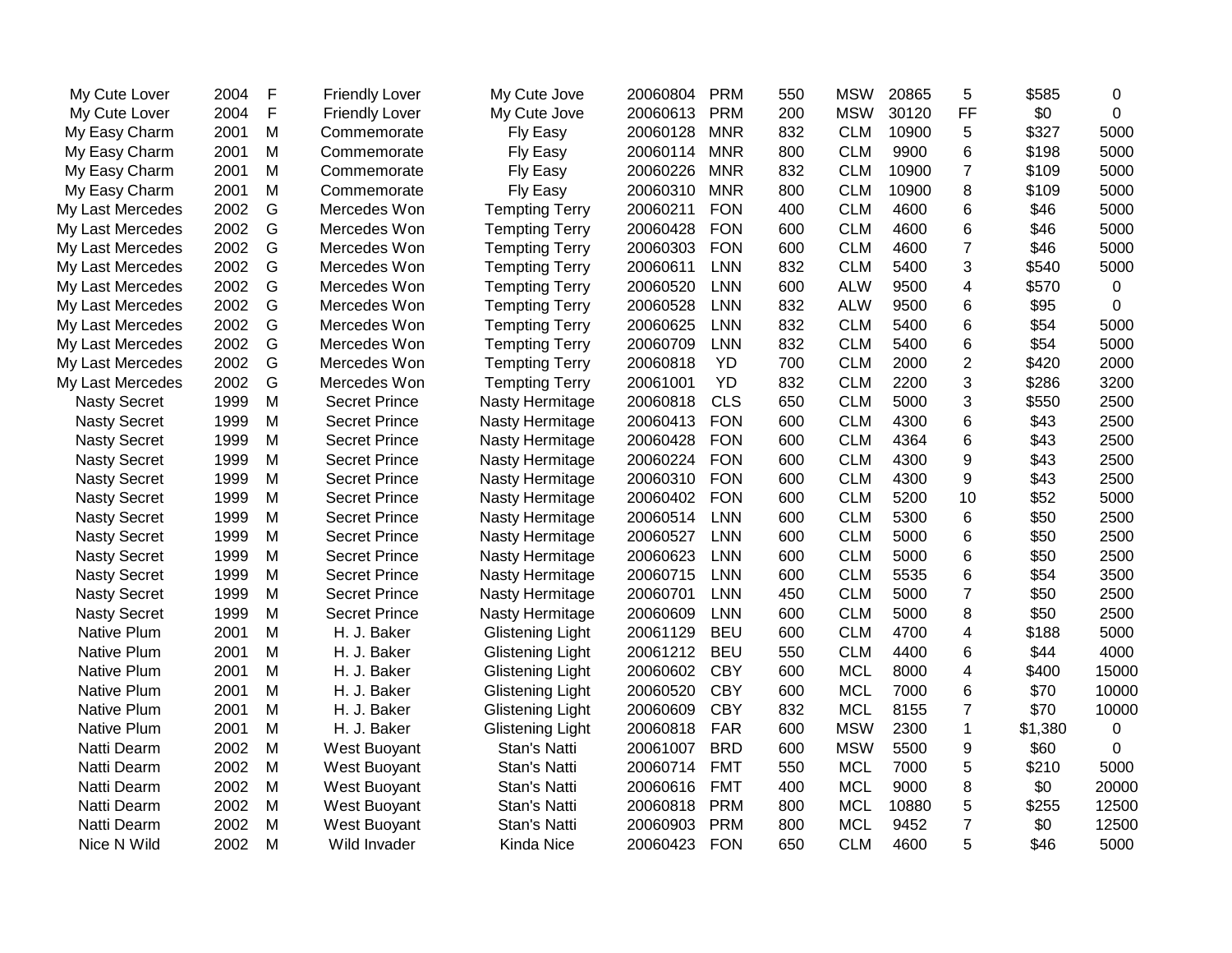| Nice N Wild        | 2002 | M            | Wild Invader      | <b>Kinda Nice</b>      | 20060413     | <b>FON</b> | 600 | <b>CLM</b> | 4600  | $\overline{7}$          | \$46     | 5000        |
|--------------------|------|--------------|-------------------|------------------------|--------------|------------|-----|------------|-------|-------------------------|----------|-------------|
| Nice N Wild        | 2002 | M            | Wild Invader      | Kinda Nice             | 20060520     | <b>LNN</b> | 600 | <b>CLM</b> | 5400  | 9                       | \$54     | 5000        |
| Nimbleshot         | 2003 | G            | Shotiche          | Swing Vichine          | 20060616     | <b>LNN</b> | 600 | <b>MCL</b> | 6090  | 6                       | \$60     | 10000       |
| Nimbleshot         | 2003 | G            | Shotiche          | <b>Swing Vichine</b>   | 20060603     | <b>LNN</b> | 600 | <b>MCL</b> | 6000  | 7                       | \$60     | 10000       |
| <b>Nitak</b>       | 2004 | $\mathsf{C}$ | Mutakddim         | Green Queen            | 20060904     | <b>PRM</b> | 600 | <b>MSW</b> | 24229 | $\mathbf{1}$            | \$14,625 | $\mathbf 0$ |
| <b>Nitak</b>       | 2004 | C            | Mutakddim         | <b>Green Queen</b>     | 20060810     | <b>PRM</b> | 550 | <b>MSW</b> | 24755 | 3                       | \$3,159  | 0           |
| No Mas Senior      | 2003 | G            | <b>Red Screen</b> | Coldncrafty            | 20060513     | <b>PRM</b> | 600 | <b>MCL</b> | 13731 | 5                       | \$345    | 12500       |
| No Mas Senior      | 2003 | G            | <b>Red Screen</b> | Coldncrafty            | 20060608     | <b>PRM</b> | 800 | <b>MCL</b> | 13731 | 6                       | \$0      | 12500       |
| No Mas Senior      | 2003 | G            | <b>Red Screen</b> | Coldncrafty            | 20060429     | <b>PRM</b> | 550 | <b>MCL</b> | 13731 | 9                       | \$0      | 12500       |
| No Mo Joe          | 2004 | G            | Personable Joe    | Red Silver Hope        | 20060615     | <b>PRM</b> | 200 | <b>MSW</b> | 26664 | $\overline{\mathbf{4}}$ | \$1,560  | 0           |
| No Mo Joe          | 2004 | G            | Personable Joe    | <b>Red Silver Hope</b> | 20060725     | <b>PRM</b> | 500 | <b>MSW</b> | 25779 | 5                       | \$585    | 0           |
| No Mo Joe          | 2004 | G            | Personable Joe    | Red Silver Hope        | 20060630     | <b>PRM</b> | 200 | <b>MSW</b> | 28320 | 6                       | \$0      | 0           |
| Not Enough Dancing | 2002 | M            | Shotiche          | Subtle Smile           | 20060504     | <b>PRM</b> | 600 | <b>CLM</b> | 13195 | $\overline{7}$          | \$0      | 12500       |
| Not Enough Dancing | 2002 | M            | Shotiche          | Subtle Smile           | 20060727     | <b>PRM</b> | 600 | <b>CLM</b> | 10277 | $\overline{7}$          | \$0      | 10000       |
| Not Enough Dancing | 2002 | M            | Shotiche          | Subtle Smile           | 20060529     | <b>PRM</b> | 550 | <b>CLM</b> | 15522 | 8                       | \$0      | 10000       |
| Not Enough Dancing | 2002 | M            | Shotiche          | Subtle Smile           | 20060704     | <b>PRM</b> | 600 | <b>CLM</b> | 15522 | 8                       | \$0      | 10000       |
| Not Enough Dancing | 2002 | M            | Shotiche          | Subtle Smile           | 20060421     | <b>PRM</b> | 600 | <b>CLM</b> | 13000 | 10                      | \$0      | 10000       |
| Not Enough Dancing | 2002 | M            | Shotiche          | Subtle Smile           | 20061013     | <b>RET</b> | 600 | <b>CLM</b> | 4500  | 5                       | \$135    | 5000        |
| Not Paid For       | 2000 | M            | Mr. Goldust       | Tauriana               | 20060505     | <b>PRM</b> | 832 | <b>CLM</b> | 13195 | 4                       | \$845    | 12500       |
| Not Paid For       | 2000 | M            | Mr. Goldust       | Tauriana               | 20060520     | <b>PRM</b> | 800 | <b>CLM</b> | 13780 | 6                       | \$0      | 10000       |
| Not Paid For       | 2000 | M            | Mr. Goldust       | Tauriana               | 20060624     | <b>PRM</b> | 800 | <b>CLM</b> | 15522 | 8                       | \$0      | 10000       |
| Not Paid For       | 2000 | M            | Mr. Goldust       | Tauriana               | 20060311     | WRD        | 800 | <b>CLM</b> | 4500  | 6                       | \$0      | 5000        |
| Not Paid For       | 2000 | M            | Mr. Goldust       | Tauriana               | 20060402 WRD |            | 800 | <b>CLM</b> | 4500  | 6                       | \$0      | 5000        |
| Nothing But Cat    | 2002 | G            | Just a Cat        | <b>Stars Gem</b>       | 20060625     | <b>CBY</b> | 800 | <b>CLM</b> | 10000 | $\overline{2}$          | \$2,000  | 7500        |
| Nothing But Cat    | 2002 | G            | Just a Cat        | <b>Stars Gem</b>       | 20060708     | <b>CBY</b> | 832 | <b>CLM</b> | 9000  | $\overline{2}$          | \$1,800  | 7500        |
| Nothing But Cat    | 2002 | G            | Just a Cat        | <b>Stars Gem</b>       | 20060513     | <b>CBY</b> | 550 | <b>STR</b> | 9000  | $\overline{\mathbf{4}}$ | \$540    | 0           |
| Nothing But Cat    | 2002 | G            | Just a Cat        | <b>Stars Gem</b>       | 20060604     | <b>CBY</b> | 600 | <b>CLM</b> | 9495  | 5                       | \$90     | 7500        |
| Nothing But Cat    | 2002 | G            | Just a Cat        | <b>Stars Gem</b>       | 20060210     | <b>FON</b> | 400 | <b>ALW</b> | 7687  | 1                       | \$4,500  | 0           |
| Nothing But Cat    | 2002 | G            | Just a Cat        | <b>Stars Gem</b>       | 20060225     | <b>FON</b> | 600 | <b>ALW</b> | 8500  | 1                       | \$5,100  | 0           |
| Nothing But Cat    | 2002 | G            | Just a Cat        | <b>Stars Gem</b>       | 20060318     | <b>FON</b> | 600 | <b>ALW</b> | 10070 | $\overline{c}$          | \$1,900  | 0           |
| Nothing But Cat    | 2002 | G            | Just a Cat        | <b>Stars Gem</b>       | 20060414     | <b>FON</b> | 600 | <b>ALW</b> | 9500  | 3                       | \$1,045  | 0           |
| Nothing But Cat    | 2002 | G            | Just a Cat        | <b>Stars Gem</b>       | 20060401     | <b>FON</b> | 600 | <b>ALW</b> | 9500  | 5                       | \$95     | 0           |
| Nun Quicker        | 2003 | G            | Quick Cut         | Nunatak (CHI)          | 20060729     | <b>CBY</b> | 600 | <b>MSW</b> | 15000 | 6                       | \$150    | 0           |
| Nun Quicker        | 2003 | G            | Quick Cut         | Nunatak (CHI)          | 20060716     | <b>CBY</b> | 600 | <b>MSW</b> | 15000 | 9                       | \$150    | 0           |
| Nun Quicker        | 2003 | G            | Quick Cut         | Nunatak (CHI)          | 20060818     | <b>PRM</b> | 600 | <b>MSW</b> | 24229 | 6                       | \$0      | 0           |
| Nun Quicker        | 2003 | G            | Quick Cut         | Nunatak (CHI)          | 20060901     | <b>PRM</b> | 550 | <b>MSW</b> | 24229 | 6                       | \$0      | 0           |
| Off the Wire       | 2003 | G            | Wild Invader      | News Column            | 20060629     | <b>PRM</b> | 550 | <b>MCL</b> | 13731 | 4                       | \$690    | 12500       |
| Off the Wire       | 2003 | G            | Wild Invader      | News Column            | 20060829     | <b>PRM</b> | 550 | <b>MCL</b> | 9006  | 4                       | \$574    | 12500       |
| Off the Wire       | 2003 | G            | Wild Invader      | News Column            | 20060805     | <b>PRM</b> | 550 | <b>MCL</b> | 10642 | 6                       | \$0      | 12500       |
| Off the Wire       | 2003 | G            | Wild Invader      | News Column            | 20060613     | <b>PRM</b> | 600 | <b>MCL</b> | 13731 | $\overline{7}$          | \$0      | 12500       |
|                    |      |              |                   |                        |              |            |     |            |       |                         |          |             |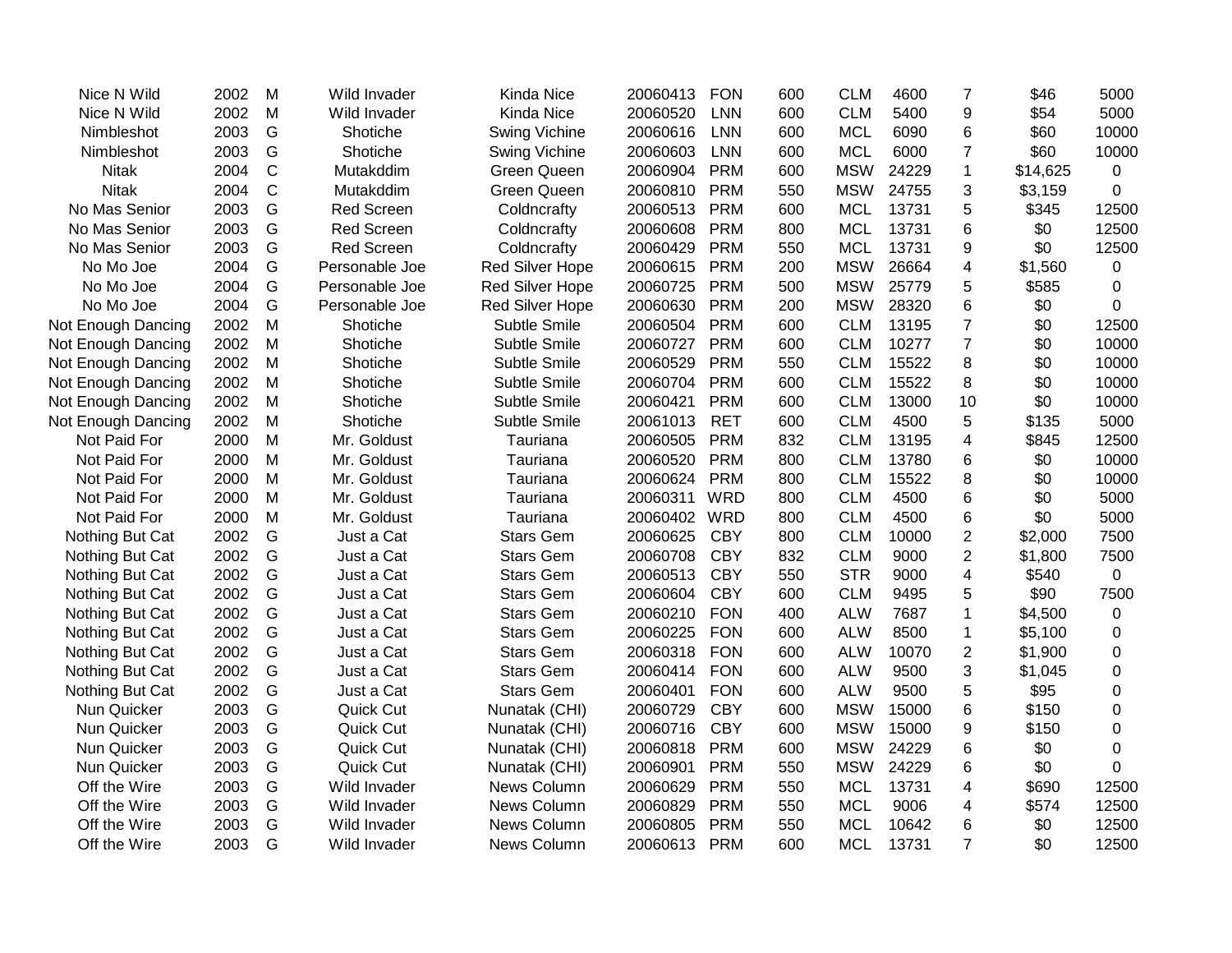| Off the Wire          | 2003 | G             | Wild Invader     | News Column    | 20060819 | <b>PRM</b> | 600 | <b>MCL</b> | 9244  | 8                       | \$0     | 12500       |
|-----------------------|------|---------------|------------------|----------------|----------|------------|-----|------------|-------|-------------------------|---------|-------------|
| Off the Wire          | 2003 | G             | Wild Invader     | News Column    | 20060909 | <b>PRM</b> | 600 | <b>MCL</b> | 9452  | 8                       | \$0     | 12500       |
| Off the Wire          | 2003 | G             | Wild Invader     | News Column    | 20060519 | <b>PRM</b> | 600 | <b>MSW</b> | 28656 | 9                       | \$0     | 0           |
| Off the Wire          | 2003 | G             | Wild Invader     | News Column    | 20061004 | <b>WDS</b> | 600 | <b>MCL</b> | 4000  | 4                       | \$120   | 10000       |
| Off the Wire          | 2003 | G             | Wild Invader     | News Column    | 20061031 | <b>WDS</b> | 600 | <b>MCL</b> | 4725  | 8                       | \$47    | 10000       |
| Off the Wire          | 2003 | G             | Wild Invader     | News Column    | 20061021 | <b>WDS</b> | 600 | <b>MCL</b> | 4000  | 9                       | \$40    | 10000       |
| Oh You Sweetee        | 2004 | F             | You and I        | Sweetee Pi     | 20060801 | <b>PRM</b> | 550 | <b>MSW</b> | 20319 | 5                       | \$585   | 0           |
| Oh You Sweetee        | 2004 | $\mathsf F$   | You and I        | Sweetee Pi     | 20060526 | <b>PRM</b> | 450 | <b>MSW</b> | 25224 | 6                       | \$0     | 0           |
| Oh You Sweetee        | 2004 | F             | You and I        | Sweetee Pi     | 20060610 | <b>PRM</b> | 500 | <b>MSW</b> | 24360 | 6                       | \$0     | 0           |
| Oh You Sweetee        | 2004 | F             | You and I        | Sweetee Pi     | 20060704 | <b>PRM</b> | 200 | <b>MSW</b> | 25800 | 8                       | \$0     | 0           |
| Oh You Sweetee        | 2004 | F             | You and I        | Sweetee Pi     | 20060901 | <b>PRM</b> | 550 | <b>MCL</b> | 12506 | 9                       | \$0     | 25000       |
| Oh You Sweetee        | 2004 | F             | You and I        | Sweetee Pi     | 20060818 | <b>PRM</b> | 600 | <b>MSW</b> | 23936 | 10                      | \$0     | 0           |
| Olive On Top          | 2004 | $\mathsf F$   | Shotiche         | Kumara         | 20060704 | <b>PRM</b> | 450 | <b>MSW</b> | 28656 | 8                       | \$0     | 0           |
| Olive On Top          | 2004 | F             | Shotiche         | Kumara         | 20060801 | <b>PRM</b> | 550 | <b>MSW</b> | 21684 | 8                       | \$0     | 0           |
| Olive On Top          | 2004 | F             | Shotiche         | Kumara         | 20060812 | <b>PRM</b> | 600 | <b>MSW</b> | 21684 | 12                      | \$0     | $\mathbf 0$ |
| <b>Omali's Action</b> | 2000 | M             | Omali's Buckaroo | Show Me Action | 20060310 | <b>FON</b> | 600 | <b>CLM</b> | 4472  | 8                       | \$43    | 2500        |
| <b>Omali's Action</b> | 2000 | M             | Omali's Buckaroo | Show Me Action | 20060210 | <b>FON</b> | 400 | <b>CLM</b> | 5512  | 9                       | \$52    | 5000        |
| Omali's Player        | 2001 | G             | Omali's Buckaroo | Dream Player   | 20060827 | <b>CLS</b> | 600 | <b>CLM</b> | 5500  | 3                       | \$550   | 5000        |
| Omali's Player        | 2001 | G             | Omali's Buckaroo | Dream Player   | 20060910 | <b>CLS</b> | 600 | <b>CLM</b> | 5500  | 3                       | \$605   | 5000        |
| <b>Omali's Player</b> | 2001 | G             | Omali's Buckaroo | Dream Player   | 20060730 | <b>CLS</b> | 600 | <b>CLM</b> | 5500  | $\overline{4}$          | \$275   | 5000        |
| Omali's Player        | 2001 | G             | Omali's Buckaroo | Dream Player   | 20060904 | <b>CLS</b> | 650 | <b>CLM</b> | 5500  | 4                       | \$330   | 5000        |
| Omali's Player        | 2001 | G             | Omali's Buckaroo | Dream Player   | 20060813 | <b>CLS</b> | 600 | <b>CLM</b> | 5500  | 5                       | \$55    | 5000        |
| Omali's Player        | 2001 | G             | Omali's Buckaroo | Dream Player   | 20060422 | <b>FON</b> | 600 | <b>CLM</b> | 4600  | $\overline{2}$          | \$920   | 5000        |
| Omali's Player        | 2001 | ${\mathsf G}$ | Omali's Buckaroo | Dream Player   | 20060505 | <b>FON</b> | 600 | <b>CLM</b> | 5936  | $\overline{2}$          | \$1,120 | 5000        |
| Omali's Player        | 2001 | G             | Omali's Buckaroo | Dream Player   | 20060409 | <b>FON</b> | 600 | <b>CLM</b> | 4600  | 3                       | \$460   | 5000        |
| Omali's Player        | 2001 | G             | Omali's Buckaroo | Dream Player   | 20060317 | <b>FON</b> | 600 | <b>CLM</b> | 4600  | 4                       | \$184   | 5000        |
| Omali's Player        | 2001 | G             | Omali's Buckaroo | Dream Player   | 20060303 | <b>FON</b> | 600 | <b>CLM</b> | 4600  | 6                       | \$46    | 5000        |
| Omali's Player        | 2001 | G             | Omali's Buckaroo | Dream Player   | 20060701 | <b>LNN</b> | 600 | <b>CLM</b> | 5400  | 1                       | \$3,240 | 5000        |
| Omali's Player        | 2001 | G             | Omali's Buckaroo | Dream Player   | 20060521 | <b>LNN</b> | 600 | <b>CLM</b> | 5400  | $\overline{2}$          | \$1,080 | 5000        |
| Omali's Player        | 2001 | G             | Omali's Buckaroo | Dream Player   | 20060617 | <b>LNN</b> | 600 | <b>CLM</b> | 5400  | $\overline{\mathbf{4}}$ | \$324   | 5000        |
| Omali's Player        | 2001 | G             | Omali's Buckaroo | Dream Player   | 20060604 | <b>LNN</b> | 600 | <b>CLM</b> | 5400  | $\overline{7}$          | \$54    | 5000        |
| Omali's Player        | 2001 | G             | Omali's Buckaroo | Dream Player   | 20061023 | <b>WDS</b> | 850 | <b>CLM</b> | 3500  | 5                       | \$35    | 2500        |
| Omali's Player        | 2001 | G             | Omali's Buckaroo | Dream Player   | 20060927 | <b>WDS</b> | 600 | <b>CLM</b> | 4150  | 6                       | \$40    | 5000        |
| Omali's Player        | 2001 | G             | Omali's Buckaroo | Dream Player   | 20061014 | <b>WDS</b> | 832 | <b>CLM</b> | 4150  | 6                       | \$40    | 5000        |
| <b>Omali's Player</b> | 2001 | G             | Omali's Buckaroo | Dream Player   | 20061004 | <b>WDS</b> | 550 | <b>CLM</b> | 4250  | $\overline{7}$          | \$40    | 5000        |
| One Cool Won          | 2001 | M             | Mercedes Won     | Cool Coo Coo   | 20060819 | <b>FP</b>  | 800 | <b>MCL</b> | 4500  | 3                       | \$450   | 4000        |
| One Cool Won          | 2001 | M             | Mercedes Won     | Cool Coo Coo   | 20060901 | <b>FP</b>  | 800 | <b>MCL</b> | 4500  | 4                       | \$225   | 4000        |
| One Cool Won          | 2001 | M             | Mercedes Won     | Cool Coo Coo   | 20060916 | <b>FP</b>  | 800 | <b>MSW</b> | 8556  | 4                       | \$345   | 0           |
| One Cool Won          | 2001 | M             | Mercedes Won     | Cool Coo Coo   | 20060929 | <b>FP</b>  | 832 | <b>MSW</b> | 8004  | 4                       | \$345   | 0           |
| One Cool Won          | 2001 | M             | Mercedes Won     | Cool Coo Coo   | 20060804 | <b>FP</b>  | 832 | <b>MCL</b> | 4500  | 5                       | \$135   | 4000        |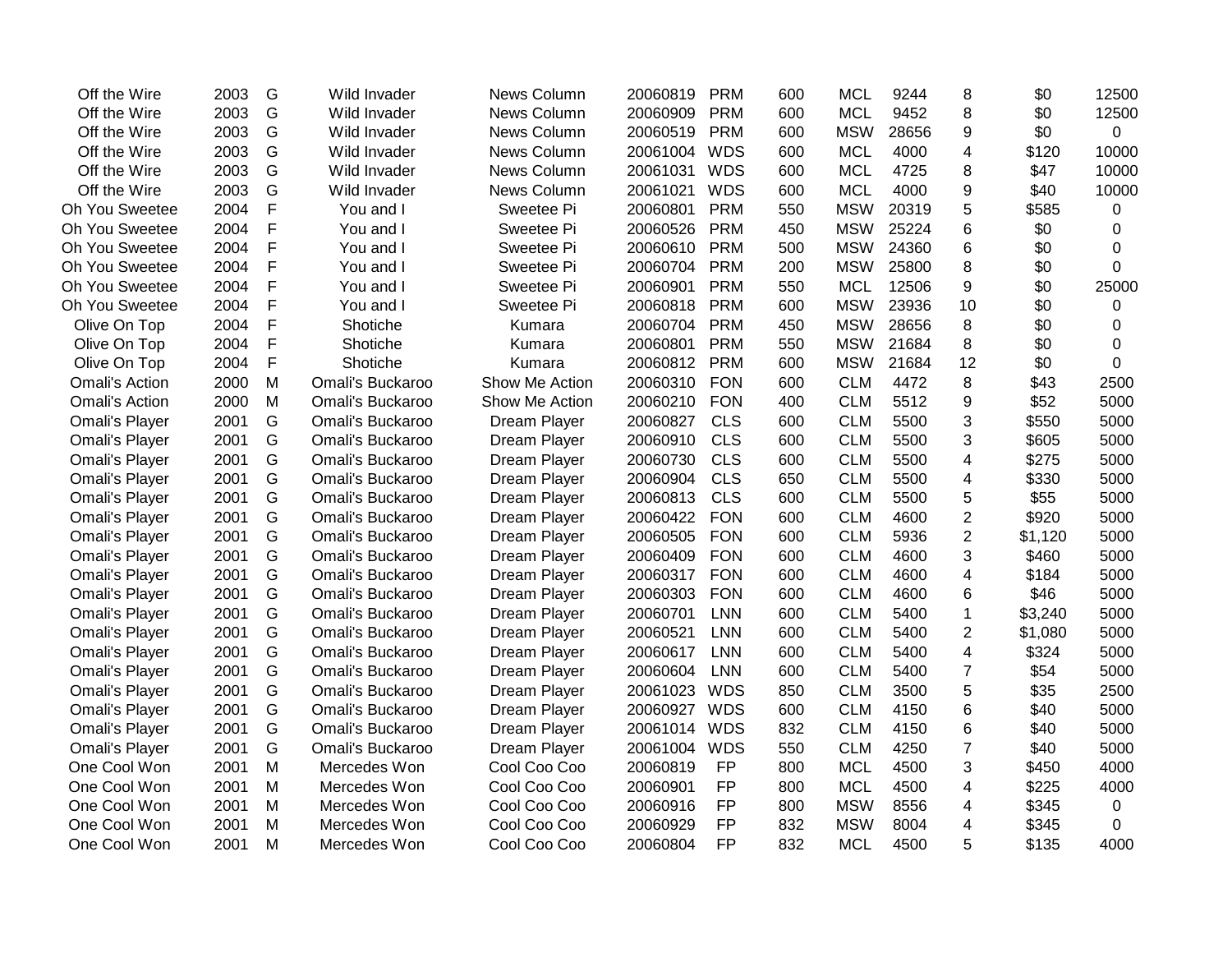| One Cool Won            | 2001 | M | Mercedes Won            | Cool Coo Coo             | 20060516 | <b>FP</b>  | 500 | <b>MCL</b> | 4600  | 6                       | \$46     | 7500        |
|-------------------------|------|---|-------------------------|--------------------------|----------|------------|-----|------------|-------|-------------------------|----------|-------------|
| One Cool Won            | 2001 | M | Mercedes Won            | Cool Coo Coo             | 20060602 | <b>FP</b>  | 600 | <b>MCL</b> | 4300  | 8                       | \$43     | 3200        |
| One Cool Won            | 2001 | M | Mercedes Won            | Cool Coo Coo             | 20060616 | <b>FP</b>  | 600 | <b>MCL</b> | 4500  | 8                       | \$45     | 4000        |
| One Cool Won            | 2001 | M | Mercedes Won            | Cool Coo Coo             | 20060708 | <b>FP</b>  | 600 | <b>MCL</b> | 4500  | 8                       | \$45     | 4000        |
| One Fine Affair         | 2002 | G | <b>Blumin Affair</b>    | One Fine Lady            | 20060730 | <b>CLS</b> | 600 | <b>CLM</b> | 5500  | 1                       | \$3,300  | 5000        |
| One Fine Affair         | 2002 | G | <b>Blumin Affair</b>    | One Fine Lady            | 20060902 | <b>CLS</b> | 650 | <b>CLM</b> | 7105  | 1                       | \$4,200  | 15000       |
| One Fine Affair         | 2002 | G | <b>Blumin Affair</b>    | One Fine Lady            | 20060811 | <b>CLS</b> | 600 | <b>CLM</b> | 5700  | 2                       | \$1,140  | 5000        |
| One Fine Affair         | 2002 | G | <b>Blumin Affair</b>    | One Fine Lady            | 20060405 | OP         | 600 | <b>CLM</b> | 13200 | 6                       | \$0      | 15000       |
| One Fine Affair         | 2002 | G | <b>Blumin Affair</b>    | One Fine Lady            | 20060429 | <b>PRM</b> | 600 | <b>CLM</b> | 15540 | 3                       | \$2,340  | 15000       |
| One Fine Affair         | 2002 | G | <b>Blumin Affair</b>    | One Fine Lady            | 20060516 | <b>PRM</b> | 832 | <b>CLM</b> | 16125 | 4                       | \$975    | 15000       |
| One Fine Affair         | 2002 | G | <b>Blumin Affair</b>    | One Fine Lady            | 20060527 | <b>PRM</b> | 600 | <b>CLM</b> | 16440 | 5                       | \$450    | 15000       |
| One Fine Affair         | 2002 | G | <b>Blumin Affair</b>    | One Fine Lady            | 20060715 | <b>PRM</b> | 832 | <b>CLM</b> | 9521  | 5                       | \$225    | 7500        |
| One Fine Affair         | 2002 | G | <b>Blumin Affair</b>    | One Fine Lady            | 20060616 | <b>PRM</b> | 600 | <b>CLM</b> | 10070 | 6                       | \$0      | 7500        |
| One Fine Affair         | 2002 | G | <b>Blumin Affair</b>    | One Fine Lady            | 20060927 | <b>WDS</b> | 550 | <b>CLM</b> | 5000  | 5                       | \$50     | 5000        |
| <b>Oriental Fantasy</b> | 2004 | F | Ghazi                   | <b>Oriental Surprise</b> | 20060704 | <b>PRM</b> | 200 | <b>MSW</b> | 25800 | $\overline{\mathbf{4}}$ | \$1,560  | $\mathbf 0$ |
| <b>Oriental Fantasy</b> | 2004 | F | Ghazi                   | <b>Oriental Surprise</b> | 20060818 | <b>PRM</b> | 600 | <b>MSW</b> | 23936 | 5                       | \$585    | 0           |
| <b>Oriental Fantasy</b> | 2004 | F | Ghazi                   | <b>Oriental Surprise</b> | 20060902 | <b>PRM</b> | 600 | <b>MSW</b> | 24229 | $\overline{7}$          | \$0      | 0           |
| Orphan Approval         | 2002 | M | <b>Lasting Approval</b> | Wa'sum'du                | 20060401 | <b>TUP</b> | 800 | <b>ALW</b> | 12400 | $\overline{7}$          | \$0      | 0           |
| Orphan Approval         | 2002 | M | Lasting Approval        | Wa'sum'du                | 20060425 | <b>TUP</b> | 800 | <b>ALW</b> | 12400 | 8                       | \$0      | 0           |
| Orphan Approval         | 2002 | M | Lasting Approval        | Wa'sum'du                | 20060521 | <b>TUP</b> | 850 | <b>CLM</b> | 12400 | 9                       | \$0      | 12500       |
| Orphan Approval         | 2002 | M | Lasting Approval        | Wa'sum'du                | 20060513 | <b>TUP</b> | 750 | <b>CLM</b> | 13400 | <b>FF</b>               | \$0      | 16000       |
| Orphan Gal              | 2003 | F | <b>Gold Case</b>        | Monreale                 | 20060427 | <b>PRM</b> | 550 | <b>ALW</b> | 29850 | $\mathbf{1}$            | \$18,000 | 0           |
| Orphan Gal              | 2003 | F | <b>Gold Case</b>        | Monreale                 | 20060815 | <b>PRM</b> | 600 | <b>CLM</b> | 10046 | 1                       | \$6,075  | 7500        |
| Orphan Gal              | 2003 | F | <b>Gold Case</b>        | Monreale                 | 20060825 | <b>PRM</b> | 600 | <b>CLM</b> | 10331 | $\overline{2}$          | \$2,565  | 5000        |
| Orphan Gal              | 2003 | F | <b>Gold Case</b>        | Monreale                 | 20060516 | <b>PRM</b> | 600 | <b>ALW</b> | 32238 | $\overline{7}$          | \$0      | 0           |
| Orphan Gal              | 2003 | F | <b>Gold Case</b>        | Monreale                 | 20060529 | <b>PRM</b> | 600 | <b>ALW</b> | 25000 | $\overline{7}$          | \$0      | 0           |
| Orphan Gal              | 2003 | F | <b>Gold Case</b>        | Monreale                 | 20060808 | <b>PRM</b> | 600 | <b>ALW</b> | 26120 | 9                       | \$0      | $\Omega$    |
| Orphan Gal              | 2003 | F | <b>Gold Case</b>        | Monreale                 | 20060725 | <b>PRM</b> | 600 | <b>ALW</b> | 21684 | FF                      | \$0      | 0           |
| Orphan Gal              | 2003 | F | <b>Gold Case</b>        | Monreale                 | 20061024 | <b>WDS</b> | 600 | <b>CLM</b> | 4925  | 3                       | \$542    | 5000        |
| Orphan Running          | 2002 | G | Night Runner            | Latifa                   | 20060815 | <b>PRM</b> | 600 | <b>MCL</b> | 11237 | $\mathbf{1}$            | \$6,885  | 12500       |
| Orphan Running          | 2002 | G | Night Runner            | Latifa                   | 20060622 | <b>PRM</b> | 600 | <b>MCL</b> | 13731 | $\overline{2}$          | \$2,760  | 12500       |
| Orphan Running          | 2002 | G | Night Runner            | Latifa                   | 20060715 | <b>PRM</b> | 600 | <b>MCL</b> | 10880 | $\overline{2}$          | \$2,295  | 12500       |
| Orphan Running          | 2002 | G | Night Runner            | Latifa                   | 20060613 | <b>PRM</b> | 600 | <b>MCL</b> | 13731 | 3                       | \$1,656  | 12500       |
| Orphan Running          | 2002 | G | Night Runner            | Latifa                   | 20060829 | <b>PRM</b> | 600 | <b>CLM</b> | 12144 | 3                       | \$1,571  | 12500       |
| Orphan Running          | 2002 | G | Night Runner            | Latifa                   | 20060527 | <b>PRM</b> | 600 | <b>MSW</b> | 28656 | 6                       | \$0      | 0           |
| Orphan Running          | 2002 | G | Night Runner            | Latifa                   | 20060804 | <b>PRM</b> | 600 | <b>MSW</b> | 24229 | $\overline{7}$          | \$0      | $\mathbf 0$ |
| Orphan Running          | 2002 | G | Night Runner            | Latifa                   | 20060511 | <b>PRM</b> | 550 | <b>MSW</b> | 28656 | 9                       | \$0      | 0           |
| Orphan Running          | 2002 | G | Night Runner            | Latifa                   | 20061003 | <b>WDS</b> | 600 | <b>CLM</b> | 3800  | 6                       | \$38     | 5000        |
| Orphan Running          | 2002 | G | Night Runner            | Latifa                   | 20060923 | <b>WDS</b> | 800 | <b>CLM</b> | 3800  | $\overline{7}$          | \$38     | 5000        |
| Orphan Running          | 2002 | G | Night Runner            | Latifa                   | 20061029 | <b>WDS</b> | 550 | <b>CLM</b> | 4525  | $\overline{7}$          | \$45     | 5000        |
|                         |      |   |                         |                          |          |            |     |            |       |                         |          |             |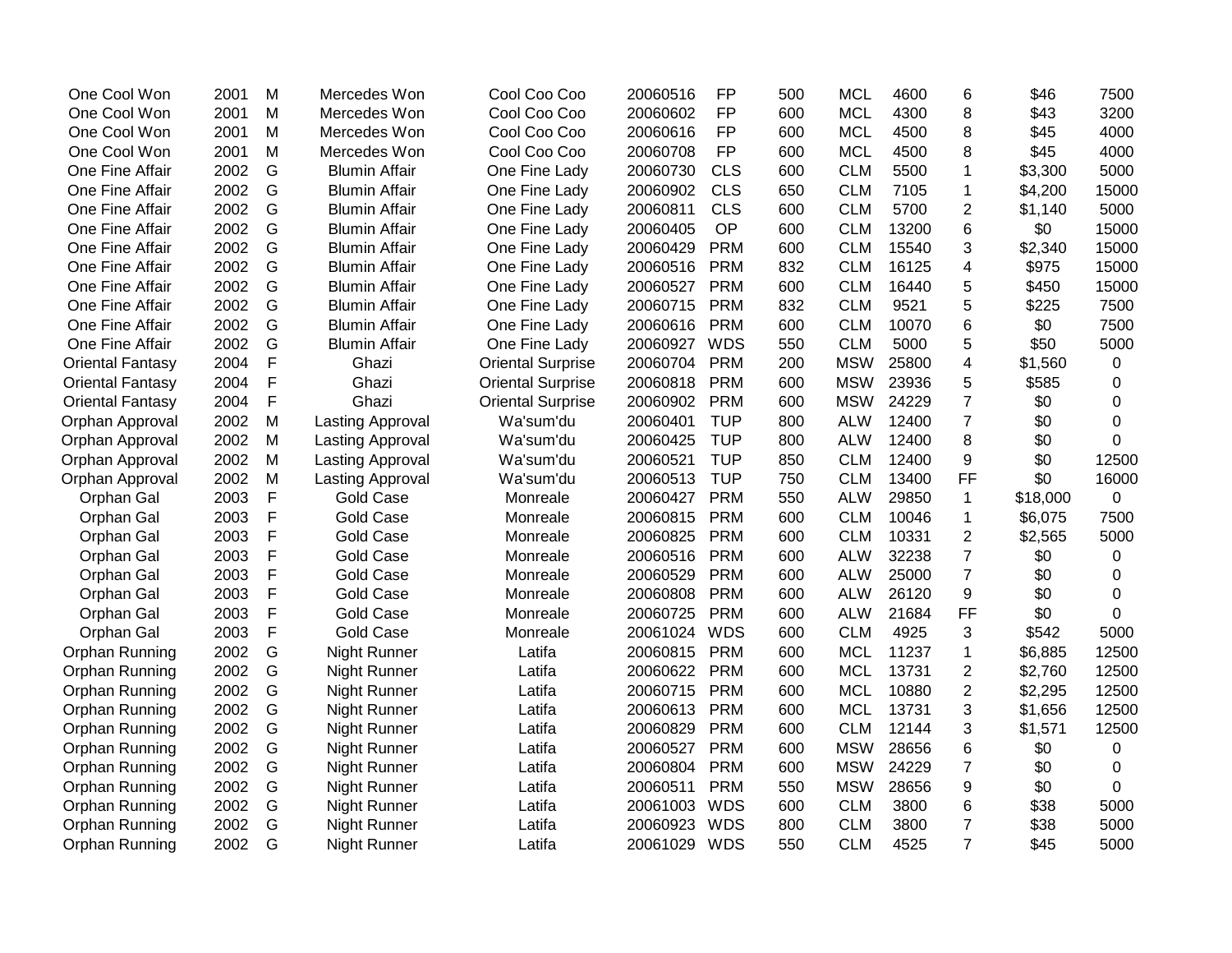| Ott's Last Haul      | 2001 | G | <b>Vying Victor</b>  | I Can Dig It          | 20060603     | <b>LNN</b> | 600  | <b>ALW</b> | 10000 | 5              | \$100    | 0            |
|----------------------|------|---|----------------------|-----------------------|--------------|------------|------|------------|-------|----------------|----------|--------------|
| Ott's Last Haul      | 2001 | G | <b>Vying Victor</b>  | I Can Dig It          | 20060618     | <b>LNN</b> | 600  | <b>CLM</b> | 5800  | 10             | \$58     | 5000         |
| Ott's Last Haul      | 2001 | G | <b>Vying Victor</b>  | I Can Dig It          | 20060505     | WRD        | 832  | <b>ALW</b> | 17000 | $\overline{7}$ | \$0      | 0            |
| Ott's Last Haul      | 2001 | G | <b>Vying Victor</b>  | I Can Dig It          | 20060514 WRD |            | 800  | <b>AOC</b> | 20000 | 8              | \$0      | $\mathbf{0}$ |
| Ott's Last Haul      | 2001 | G | Vying Victor         | I Can Dig It          | 20060421     | <b>WRD</b> | 500  | <b>CLM</b> | 7500  | 9              | \$0      | 5000         |
| Our Friend Jimmy     | 2002 | G | <b>Blumin Affair</b> | Show Popper           | 20060625     | <b>CPW</b> | 550  | <b>CLM</b> | 1400  | 8              | \$0      | 3000         |
| Our Friend Jimmy     | 2002 | G | <b>Blumin Affair</b> | Show Popper           | 20060820     | <b>FAR</b> | 400  | <b>CLM</b> | 2500  | 5              | \$75     | 3000         |
| Our Friend Jimmy     | 2002 | G | <b>Blumin Affair</b> | Show Popper           | 20060211     | <b>FON</b> | 400  | <b>CLM</b> | 4600  | 5              | \$46     | 5000         |
| Our Friend Jimmy     | 2002 | G | <b>Blumin Affair</b> | Show Popper           | 20060303     | <b>FON</b> | 600  | <b>CLM</b> | 4600  | 5              | \$46     | 5000         |
| Our Last Turn        | 2002 | G | Kyle's Our Man       | Direction             | 20060518     | <b>PRM</b> | 600  | <b>CLM</b> | 13975 | 6              | \$0      | 12500        |
| Our Last Turn        | 2002 | G | Kyle's Our Man       | <b>Direction</b>      | 20060505     | <b>PRM</b> | 600  | <b>ALW</b> | 29850 | 8              | \$0      | 0            |
| Overclocked          | 2000 | G | Diazo                | Jill's Angel          | 20060608     | <b>CBY</b> | 832  | <b>CLM</b> | 7500  | 4              | \$300    | 7500         |
| Overclocked          | 2000 | G | Diazo                | Jill's Angel          | 20060507     | <b>CBY</b> | 832  | <b>CLM</b> | 7500  | 6              | \$75     | 7500         |
| Overclocked          | 2000 | G | Diazo                | Jill's Angel          | 20060320     | <b>HAW</b> | 850  | <b>CLM</b> | 9500  | 8              | \$0      | 5000         |
| Overclocked          | 2000 | G | Diazo                | Jill's Angel          | 20060523     | <b>PRM</b> | 800  | <b>CLM</b> | 9842  | 3              | \$1,482  | 7500         |
| Overclocked          | 2000 | G | Diazo                | Jill's Angel          | 20060704     | <b>PRM</b> | 1600 | <b>AOC</b> | 23600 | 5              | \$600    | 5000         |
| Overclocked          | 2000 | G | Diazo                | Jill's Angel          | 20060930     | <b>YD</b>  | 700  | <b>STK</b> | 4500  | 4              | \$315    | 0            |
| <b>Ozark Express</b> | 2004 | G | Mocha Express        | Adobe Rose            | 20060907     | <b>PRM</b> | 550  | <b>MCL</b> | 14116 | $\mathbf 1$    | \$9,315  | 25000        |
| <b>Ozark Express</b> | 2004 | G | Mocha Express        | Adobe Rose            | 20060627     | <b>PRM</b> | 500  | <b>MSW</b> | 25440 | 6              | \$0      | 0            |
| <b>Ozark Express</b> | 2004 | G | Mocha Express        | Adobe Rose            | 20060829     | <b>PRM</b> | 600  | <b>MCL</b> | 14116 | 6              | \$0      | 25000        |
| <b>Ozark Express</b> | 2004 | G | Mocha Express        | Adobe Rose            | 20060725     | <b>PRM</b> | 500  | <b>MSW</b> | 21206 | $\overline{7}$ | \$0      | 0            |
| <b>Ozark Express</b> | 2004 | G | Mocha Express        | Adobe Rose            | 20060810     | <b>PRM</b> | 550  | <b>MSW</b> | 24755 | 8              | \$0      | 0            |
| P J's Road Rage      | 2003 | G | Fappiano Road        | <b>Shadow Stalker</b> | 20061013     | <b>RP</b>  | 600  | <b>MSW</b> | 25000 | 1              | \$15,000 | 0            |
| P J's Road Rage      | 2003 | G | Fappiano Road        | <b>Shadow Stalker</b> | 20061104     | <b>RP</b>  | 600  | <b>ALW</b> | 26000 | 4              | \$1,560  | 0            |
| P J's Road Rage      | 2003 | G | Fappiano Road        | <b>Shadow Stalker</b> | 20061120     | <b>RP</b>  | 832  | <b>ALW</b> | 28840 | $\overline{7}$ | \$0      | $\Omega$     |
| P J's Scooter        | 2003 | G | Temujin              | Angela M. P.          | 20060526     | <b>PRM</b> | 800  | <b>MCL</b> | 13731 | $\mathbf 1$    | \$8,280  | 12500        |
| P J's Scooter        | 2003 | G | Temujin              | Angela M. P.          | 20060703     | <b>PRM</b> | 800  | <b>CLM</b> | 15522 | 3              | \$1,872  | 10000        |
| P J's Scooter        | 2003 | G | Temujin              | Angela M. P.          | 20060519     | <b>PRM</b> | 600  | <b>MSW</b> | 28656 | $\overline{7}$ | \$0      | 0            |
| P J's Scooter        | 2003 | G | Temujin              | Angela M. P.          | 20060425     | <b>PRM</b> | 550  | <b>MSW</b> | 28656 | 10             | \$0      | $\Omega$     |
| P J's Scooter        | 2003 | G | Temujin              | Angela M. P.          | 20060617     | <b>PRM</b> | 800  | <b>CLM</b> | 15522 | 10             | \$0      | 10000        |
| P J's Scooter        | 2003 | G | Temujin              | Angela M. P.          | 20060805     | <b>PRM</b> | 832  | <b>CLM</b> | 10379 | 10             | \$0      | 10000        |
| Pancho Gem           | 2002 | G | Pancho Press (ARG)   | Jim's Promise         | 20060513     | <b>PRM</b> | 550  | <b>MCL</b> | 11914 | 3              | \$1,794  | 12500        |
| Pancho Gem           | 2002 | G | Pancho Press (ARG)   | Jim's Promise         | 20060606     | <b>PRM</b> | 600  | <b>MCL</b> | 13731 | 6              | \$0      | 12500        |
| Pancho Gem           | 2002 | G | Pancho Press (ARG)   | Jim's Promise         | 20060629     | <b>PRM</b> | 550  | <b>MCL</b> | 13731 | 6              | \$0      | 12500        |
| Pancho Gem           | 2002 | G | Pancho Press (ARG)   | Jim's Promise         | 20060422     | <b>PRM</b> | 550  | <b>MSW</b> | 28656 | 9              | \$0      | 0            |
| Pardon My Heart      | 2002 | M | Mercedes Won         | Rainbow Heart         | 20061011     | <b>HOO</b> | 800  | <b>CLM</b> | 9000  | $\overline{2}$ | \$1,800  | 5000         |
| Pardon My Heart      | 2002 | M | Mercedes Won         | <b>Rainbow Heart</b>  | 20061022     | <b>HOO</b> | 800  | <b>CLM</b> | 9000  | $\overline{2}$ | \$1,800  | 5000         |
| Pardon My Heart      | 2002 | M | Mercedes Won         | <b>Rainbow Heart</b>  | 20061124     | <b>HOO</b> | 800  | <b>CLM</b> | 10000 | 4              | \$500    | 8000         |
| Pardon My Heart      | 2002 | M | Mercedes Won         | <b>Rainbow Heart</b>  | 20060728     | <b>PRM</b> | 800  | <b>CLM</b> | 10046 | $\mathbf 1$    | \$6,075  | 7500         |
| Pardon My Heart      | 2002 | M | Mercedes Won         | Rainbow Heart         | 20060428     | <b>PRM</b> | 600  | <b>CLM</b> | 16125 | $\overline{2}$ | \$3,900  | 15000        |
|                      |      |   |                      |                       |              |            |      |            |       |                |          |              |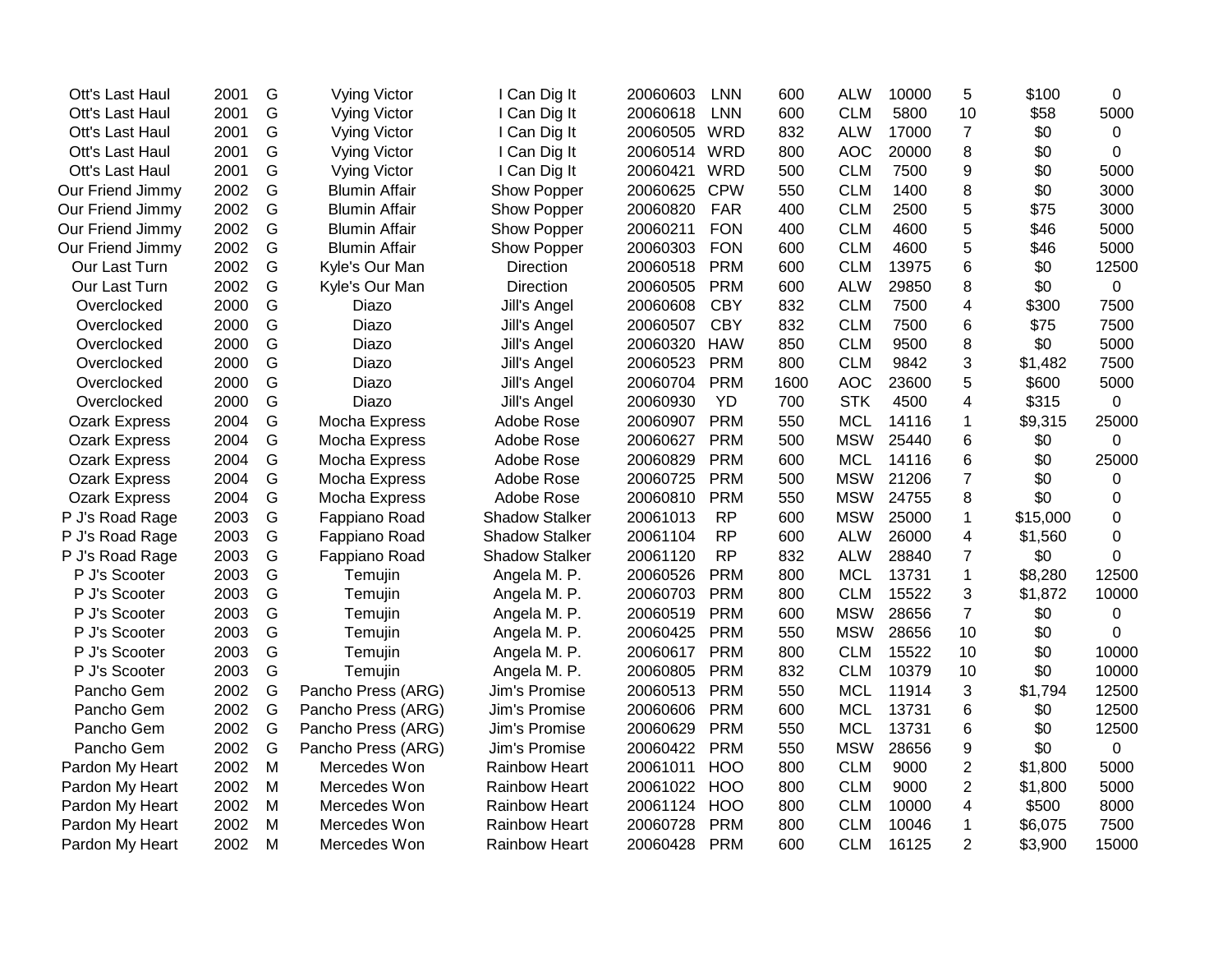| Pardon My Heart       | 2002 | M            | Mercedes Won             | <b>Rainbow Heart</b>    | 20060629 | <b>PRM</b> | 832 | <b>CLM</b> | 12122 | 2              | \$2,470  | 7500        |
|-----------------------|------|--------------|--------------------------|-------------------------|----------|------------|-----|------------|-------|----------------|----------|-------------|
| Pardon My Heart       | 2002 | M            | Mercedes Won             | <b>Rainbow Heart</b>    | 20060718 | <b>PRM</b> | 600 | <b>CLM</b> | 8471  | $\overline{2}$ | \$2,025  | 7500        |
| Pardon My Heart       | 2002 | M            | Mercedes Won             | <b>Rainbow Heart</b>    | 20060908 | <b>PRM</b> | 800 | <b>CLM</b> | 9452  | $\overline{2}$ | \$2,295  | 4000        |
| Pardon My Heart       | 2002 | M            | Mercedes Won             | <b>Rainbow Heart</b>    | 20060512 | <b>PRM</b> | 600 | <b>CLM</b> | 15765 | 3              | \$2,340  | 15000       |
| Pardon My Heart       | 2002 | M            | Mercedes Won             | <b>Rainbow Heart</b>    | 20060609 | <b>PRM</b> | 600 | <b>CLM</b> | 15540 | 3              | \$2,340  | 15000       |
| Pardon My Heart       | 2002 | M            | Mercedes Won             | <b>Rainbow Heart</b>    | 20060903 | <b>PRM</b> | 800 | <b>ALW</b> | 25779 | 3              | \$3,159  | 0           |
| Pardon My Heart       | 2002 | M            | Mercedes Won             | <b>Rainbow Heart</b>    | 20060528 | <b>PRM</b> | 600 | <b>CLM</b> | 17700 | 5              | \$450    | 15000       |
| Pardon My Heart       | 2002 | M            | Mercedes Won             | <b>Rainbow Heart</b>    | 20060822 | <b>PRM</b> | 832 | <b>CLM</b> | 16500 | 6              | \$0      | 16000       |
| Pardon My Heart       | 2002 | M            | Mercedes Won             | <b>Rainbow Heart</b>    | 20061215 | <b>TP</b>  | 800 | <b>CLM</b> | 8590  | $\overline{2}$ | \$1,700  | 8000        |
| <b>Parfect Dancer</b> | 2000 | G            | Parfaitement             | <b>Teresa's Spirit</b>  | 20060428 | <b>PRM</b> | 600 | <b>ALW</b> | 32238 | 5              | \$810    | 0           |
| Parfect Dancer        | 2000 | G            | Parfaitement             | <b>Teresa's Spirit</b>  | 20060512 | <b>PRM</b> | 832 | <b>AOC</b> | 32238 | 6              | \$0      | 25000       |
| <b>Parfect Dancer</b> | 2000 | G            | Parfaitement             | <b>Teresa's Spirit</b>  | 20060525 | <b>PRM</b> | 800 | <b>ALW</b> | 32238 | $\overline{7}$ | \$0      | $\mathbf 0$ |
| <b>Parfect Dancer</b> | 2000 | G            | Parfaitement             | <b>Teresa's Spirit</b>  | 20060622 | <b>PRM</b> | 832 | <b>AOC</b> | 32238 | 8              | \$0      | 25000       |
| <b>Parfect Dancer</b> | 2000 | G            | Parfaitement             | <b>Teresa's Spirit</b>  | 20060721 | <b>PRM</b> | 800 | <b>CLM</b> | 11426 | 8              | \$0      | 5000        |
| Parlay Voo Van        | 2001 | M            | <b>French Parliament</b> | Vansanda                | 20060407 | <b>FON</b> | 600 | <b>CLM</b> | 4300  | $\overline{2}$ | \$860    | 2500        |
| Parlay Voo Van        | 2001 | M            | <b>French Parliament</b> | Vansanda                | 20060310 | <b>FON</b> | 600 | <b>CLM</b> | 4300  | 5              | \$43     | 2500        |
| Parlay Voo Van        | 2001 | M            | <b>French Parliament</b> | Vansanda                | 20060421 | <b>FON</b> | 600 | <b>CLM</b> | 4365  | $\overline{7}$ | \$43     | 2500        |
| Par's Biscuit         | 2001 | M            | Parfaitement             | My Current Affair       | 20060516 | <b>PRM</b> | 600 | <b>ALW</b> | 32238 | 3              | \$3,888  | 0           |
| Par's Biscuit         | 2001 | M            | Parfaitement             | My Current Affair       | 20060613 | <b>PRM</b> | 600 | <b>AOC</b> | 32238 | FF             | \$0      | $\Omega$    |
| Par's Last Spirit     | 2004 | G            | Parfaitement             | <b>Laabity Spirit</b>   | 20060904 | <b>PRM</b> | 600 | <b>MSW</b> | 24229 | 2              | \$4,875  | $\Omega$    |
| Par's Last Spirit     | 2004 | G            | Parfaitement             | <b>Laabity Spirit</b>   | 20060808 | <b>PRM</b> | 550 | <b>MSW</b> | 22025 | 8              | \$0      | $\Omega$    |
| Partner's Fort        | 2003 | $\mathsf{F}$ | Fort Chaffee             | <b>Hopeless Partner</b> | 20060806 | <b>AP</b>  | 650 | <b>CLM</b> | 14880 | 5              | \$360    | 10000       |
| Partner's Fort        | 2003 | $\mathsf{F}$ | Fort Chaffee             | <b>Hopeless Partner</b> | 20060825 | AP         | 600 | <b>CLM</b> | 15444 | 5              | \$330    | 10000       |
| Partner's Fort        | 2003 | $\mathsf{F}$ | Fort Chaffee             | <b>Hopeless Partner</b> | 20060721 | AP         | 600 | <b>CLM</b> | 13440 | 6              | \$0      | 10000       |
| Partner's Fort        | 2003 | $\mathsf{F}$ | <b>Fort Chaffee</b>      | <b>Hopeless Partner</b> | 20060909 | AP         | 650 | <b>CLM</b> | 12364 | 6              | \$0      | 10000       |
| Partner's Fort        | 2003 | $\mathsf{F}$ | Fort Chaffee             | <b>Hopeless Partner</b> | 20060703 | AP         | 650 | <b>CLM</b> | 12792 | $\overline{7}$ | \$0      | 10000       |
| Partner's Fort        | 2003 | $\mathsf{F}$ | Fort Chaffee             | <b>Hopeless Partner</b> | 20060608 | AP         | 800 | <b>CLM</b> | 12760 | 8              | \$0      | 10000       |
| Partner's Fort        | 2003 | F            | Fort Chaffee             | <b>Hopeless Partner</b> | 20061013 | <b>HAW</b> | 600 | <b>CLM</b> | 10000 | $\overline{4}$ | \$600    | 5000        |
| Partner's Fort        | 2003 | $\mathsf{F}$ | Fort Chaffee             | <b>Hopeless Partner</b> | 20061217 | <b>HAW</b> | 600 | <b>CLM</b> | 9500  | 5              | \$285    | 5000        |
| Partner's Fort        | 2003 | $\mathsf{F}$ | Fort Chaffee             | <b>Hopeless Partner</b> | 20061231 | <b>HAW</b> | 600 | <b>CLM</b> | 9500  | 9              | \$0      | 5000        |
| Partner's Fort        | 2003 | F            | Fort Chaffee             | <b>Hopeless Partner</b> | 20061119 | <b>HAW</b> | 600 | <b>CLM</b> | 10000 | 10             | \$0      | 5000        |
| Partner's Fort        | 2003 | $\mathsf{F}$ | Fort Chaffee             | <b>Hopeless Partner</b> | 20061101 | <b>HAW</b> | 650 | <b>CLM</b> | 10000 | 12             | \$0      | 5000        |
| Partner's Fort        | 2003 | $\mathsf{F}$ | <b>Fort Chaffee</b>      | <b>Hopeless Partner</b> | 20061001 | <b>WDS</b> | 600 | <b>CLM</b> | 5820  | $\mathbf{1}$   | \$3,600  | 10000       |
| Pass the Amo          | 2002 | G            | Lord Pleasant            | Amo Cielo               | 20060323 | OP         | 600 | <b>MCL</b> | 20400 | 3              | \$2,040  | 40000       |
| Pass the Amo          | 2002 | G            | Lord Pleasant            | Amo Cielo               | 20060311 | OP         | 600 | <b>MCL</b> | 14200 | 4              | \$852    | 25000       |
| Pass the Amo          | 2002 | G            | Lord Pleasant            | Amo Cielo               | 20060413 | OP         | 600 | <b>MSW</b> | 35000 | 4              | \$2,100  | 0           |
| Pass the Amo          | 2002 | G            | Lord Pleasant            | Amo Cielo               | 20060425 | <b>PRM</b> | 550 | <b>MSW</b> | 28656 | 1              | \$17,280 | 0           |
| Pass the Amo          | 2002 | G            | Lord Pleasant            | Amo Cielo               | 20060616 | <b>PRM</b> | 550 | <b>ALW</b> | 29850 | $\mathbf 1$    | \$18,000 | 0           |
| Pass the Amo          | 2002 | G            | Lord Pleasant            | Amo Cielo               | 20060518 | <b>PRM</b> | 800 | <b>ALW</b> | 29850 | 2              | \$6,000  | 0           |
| Pass the Amo          | 2002 | G            | Lord Pleasant            | Amo Cielo               | 20060720 | <b>PRM</b> | 832 | <b>ALW</b> | 26120 | 3              | \$3,159  | $\Omega$    |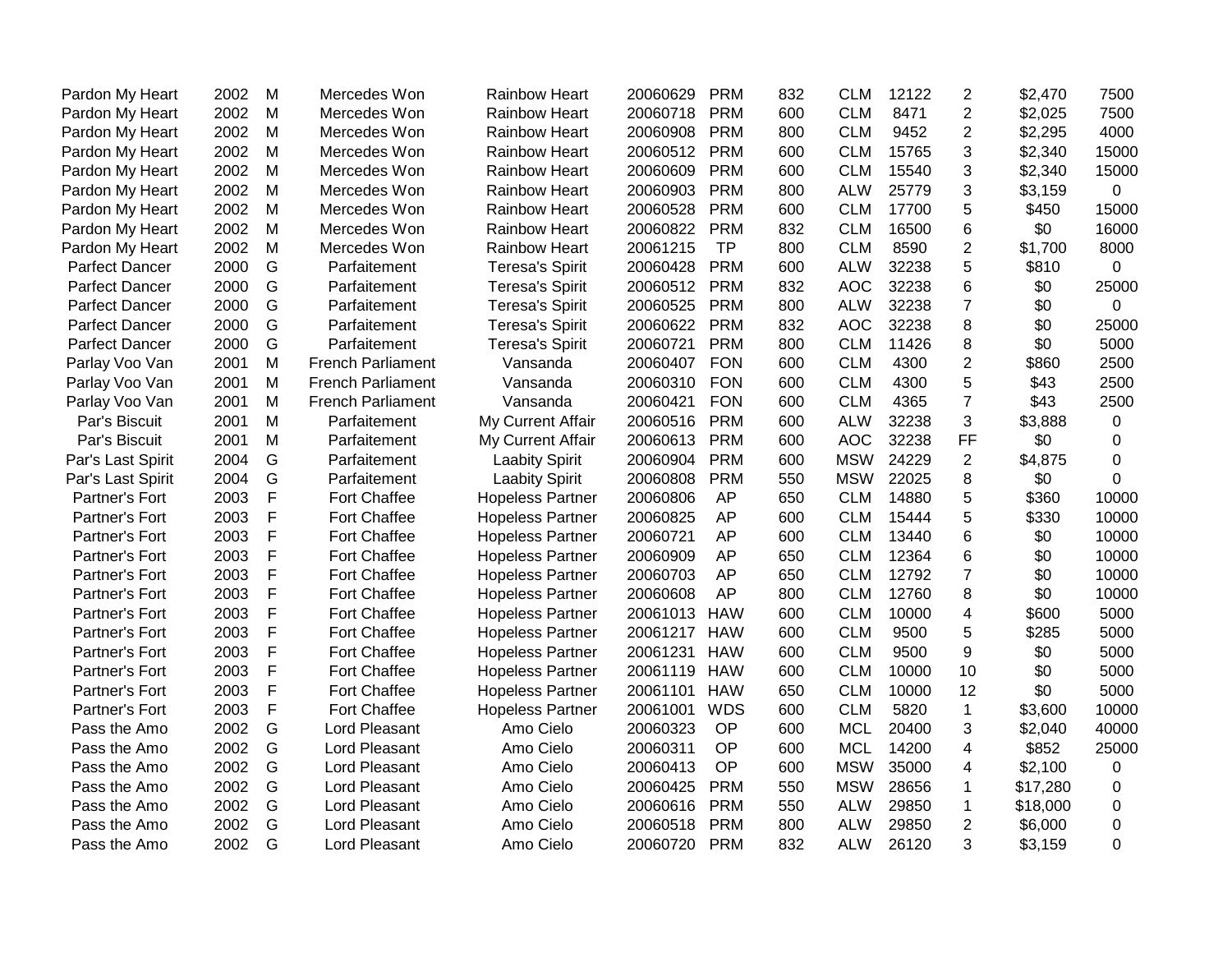| 2002<br>2002<br>2003<br>2003<br>2003 | G<br>G<br>G<br>G | Lord Pleasant<br>Lord Pleasant<br>Sharkey | Amo Cielo<br>Amo Cielo   | 20060504<br>20060803 | <b>PRM</b> | 832 | <b>ALW</b> | 29850 | 6              | \$0     | $\Omega$    |
|--------------------------------------|------------------|-------------------------------------------|--------------------------|----------------------|------------|-----|------------|-------|----------------|---------|-------------|
|                                      |                  |                                           |                          |                      |            |     |            |       |                |         |             |
|                                      |                  |                                           |                          |                      | <b>PRM</b> | 800 | <b>ALW</b> | 25301 | $\overline{7}$ | \$0     | $\Omega$    |
|                                      |                  |                                           | <b>Playful Mistress</b>  | 20060910             | <b>CLS</b> | 600 | <b>MCL</b> | 5000  | <b>FF</b>      | \$50    | 5000        |
|                                      |                  | Sharkey                                   | <b>Playful Mistress</b>  | 20060728             | <b>PRM</b> | 600 | <b>MCL</b> | 11386 | 9              | \$0     | 12500       |
|                                      | G                | Sharkey                                   | <b>Playful Mistress</b>  | 20060819             | <b>PRM</b> | 600 | <b>MCL</b> | 9244  | 9              | \$0     | 12500       |
| 2001                                 | M                | Dignitas                                  | Sistersistersister       | 20060813             | <b>ARP</b> | 550 | <b>MCL</b> | 4100  | 9              | \$0     | 5000        |
| 2004                                 | F                | Scatmandu                                 | Pearls 'npantyhose       | 20060622             | <b>PRM</b> | 500 | <b>MSW</b> | 24000 | $\overline{7}$ | \$0     | 0           |
| 2003                                 | F                | Quaker Hill                               | <b>Three Dress Prom</b>  | 20060904             | <b>CBY</b> | 600 | <b>CLM</b> | 7212  | 5              | \$70    | 7500        |
| 2003                                 | F                | Quaker Hill                               | Three Dress Prom         | 20060824             | <b>CBY</b> | 550 | <b>CLM</b> | 7000  | 6              | \$70    | 7500        |
| 2003                                 | F                | Quaker Hill                               | Three Dress Prom         | 20060525             | <b>PRM</b> | 550 | <b>MCL</b> | 13731 | 1              | \$8,280 | 12500       |
| 2003                                 | F                | Quaker Hill                               | <b>Three Dress Prom</b>  | 20060511             | <b>PRM</b> | 600 | <b>MCL</b> | 13731 | 3              | \$1,656 | 12500       |
| 2003                                 | F                | Quaker Hill                               | Three Dress Prom         | 20060622             | <b>PRM</b> | 550 | <b>CLM</b> | 15522 | 6              | \$0     | 12500       |
| 2003                                 | F                | <b>Quaker Hill</b>                        | Three Dress Prom         | 20060606             | <b>PRM</b> | 600 | <b>ALW</b> | 29850 | $\overline{7}$ | \$0     | 0           |
| 2003                                 | F                | <b>Quaker Hill</b>                        | <b>Three Dress Prom</b>  | 20060803             | <b>PRM</b> | 600 | <b>CLM</b> | 9700  | 8              | \$0     | 10000       |
| 2002                                 | G                | Humming                                   | <b>Authentic Heroine</b> | 20060721             | <b>PRM</b> | 800 | <b>CLM</b> | 11426 | 1              | \$7,290 | 5000        |
| 2002                                 | G                | Humming                                   | <b>Authentic Heroine</b> | 20060810             | <b>PRM</b> | 800 | <b>CLM</b> | 9601  | $\overline{2}$ | \$2,295 | 4000        |
| 2002                                 | G                | Humming                                   | <b>Authentic Heroine</b> | 20060512             | <b>PRM</b> | 832 | <b>AOC</b> | 32238 | 3              | \$3,888 | $\mathbf 0$ |
| 2002                                 | G                | Humming                                   | <b>Authentic Heroine</b> | 20060616             | <b>PRM</b> | 832 | <b>CLM</b> | 20300 | 4              | \$1,300 | 14000       |
| 2002                                 | G                | Humming                                   | <b>Authentic Heroine</b> | 20060525             | <b>PRM</b> | 800 | <b>ALW</b> | 32238 | 5              | \$810   | 0           |
| 2002                                 | G                | Humming                                   | Authentic Heroine        | 20060428             | <b>PRM</b> | 600 | <b>ALW</b> | 32238 | $\overline{7}$ | \$0     | $\Omega$    |
| 2002                                 | G                | Humming                                   | <b>Authentic Heroine</b> | 20060608             | <b>PRM</b> | 832 | <b>AOC</b> | 32238 | $\overline{7}$ | \$0     | $\Omega$    |
| 2002                                 | G                | Humming                                   | <b>Authentic Heroine</b> | 20060630             | <b>PRM</b> | 850 | <b>CLM</b> | 20000 | 8              | \$0     | 14000       |
| 2003                                 | G                | Parfaitement                              | Talkingtotherabbit       | 20060804             | <b>PRM</b> | 600 | <b>MSW</b> | 24229 | 5              | \$585   | 0           |
| 2003                                 | G                | Parfaitement                              | Talkingtotherabbit       | 20060629             | <b>PRM</b> | 600 | <b>MSW</b> | 28656 | 8              | \$0     | 0           |
| 2003                                 | G                | Parfaitement                              | Talkingtotherabbit       | 20060721             | <b>PRM</b> | 600 | <b>MSW</b> | 24229 | 8              | \$0     | $\Omega$    |
| 1998                                 | M                | <b>Big Splash</b>                         | Whimsy Ways              | 20060611             | <b>AP</b>  | 800 | <b>CLM</b> | 9500  | 1              | \$5,700 | 4000        |
| 1998                                 | M                | <b>Big Splash</b>                         | Whimsy Ways              | 20060506             | AP         | 800 | <b>CLM</b> | 9500  | 3              | \$1,045 | 4000        |
| 1998                                 | M                | <b>Big Splash</b>                         | Whimsy Ways              | 20060716             | AP         | 800 | <b>CLM</b> | 11000 | 3              | \$1,210 | 4000        |
| 1998                                 | M                | <b>Big Splash</b>                         | Whimsy Ways              | 20060527             | <b>AP</b>  | 800 | <b>CLM</b> | 9500  | 4              | \$570   | 4000        |
| 1998                                 | M                | <b>Big Splash</b>                         | Whimsy Ways              | 20060701             | AP         | 900 | <b>CLM</b> | 11000 | 5              | \$330   | 4000        |
| 1998                                 | M                | <b>Big Splash</b>                         | Whimsy Ways              | 20060409             | <b>HAW</b> | 850 | <b>CLM</b> | 10500 | $\overline{2}$ | \$2,100 | 4000        |
| 1998                                 | M                | <b>Big Splash</b>                         | Whimsy Ways              | 20060226             | <b>HAW</b> | 600 | <b>CLM</b> | 10500 | 3              | \$1,155 | 4000        |
| 1998                                 | M                | <b>Big Splash</b>                         |                          | 20060307             | <b>HAW</b> | 832 | <b>CLM</b> | 10500 | 3              | \$1,155 | 4000        |
| 1998                                 | M                | <b>Big Splash</b>                         | Whimsy Ways              | 20060321             | <b>HAW</b> | 832 | <b>CLM</b> | 10500 | 3              | \$1,155 | 4000        |
| 1998                                 | M                | <b>Big Splash</b>                         | Whimsy Ways              | 20060428             | <b>HAW</b> | 850 | <b>CLM</b> | 10500 | 5              | \$315   | 4000        |
| 1998                                 | M                | <b>Big Splash</b>                         | Whimsy Ways              | 20060101             | <b>HAW</b> | 850 | <b>CLM</b> | 10500 | $\overline{7}$ | \$0     | 4000        |
| 2001                                 | G                | Wild Invader                              | <b>Elly Bull</b>         | 20060923             | <b>FPX</b> | 600 | <b>CLM</b> | 12200 | 9              | \$400   | 5000        |
| 2001                                 | G                | Wild Invader                              | Elly Bull                | 20060714             | <b>SRP</b> | 650 | <b>CLM</b> | 6400  | 1              | \$3,840 | 3200        |
| 2001                                 | G                | Wild Invader                              | <b>Elly Bull</b>         | 20060824             | <b>SRP</b> | 650 | <b>CLM</b> | 7000  | 1              | \$4,410 | 4000        |
|                                      |                  |                                           |                          | Whimsy Ways          |            |     |            |       |                |         |             |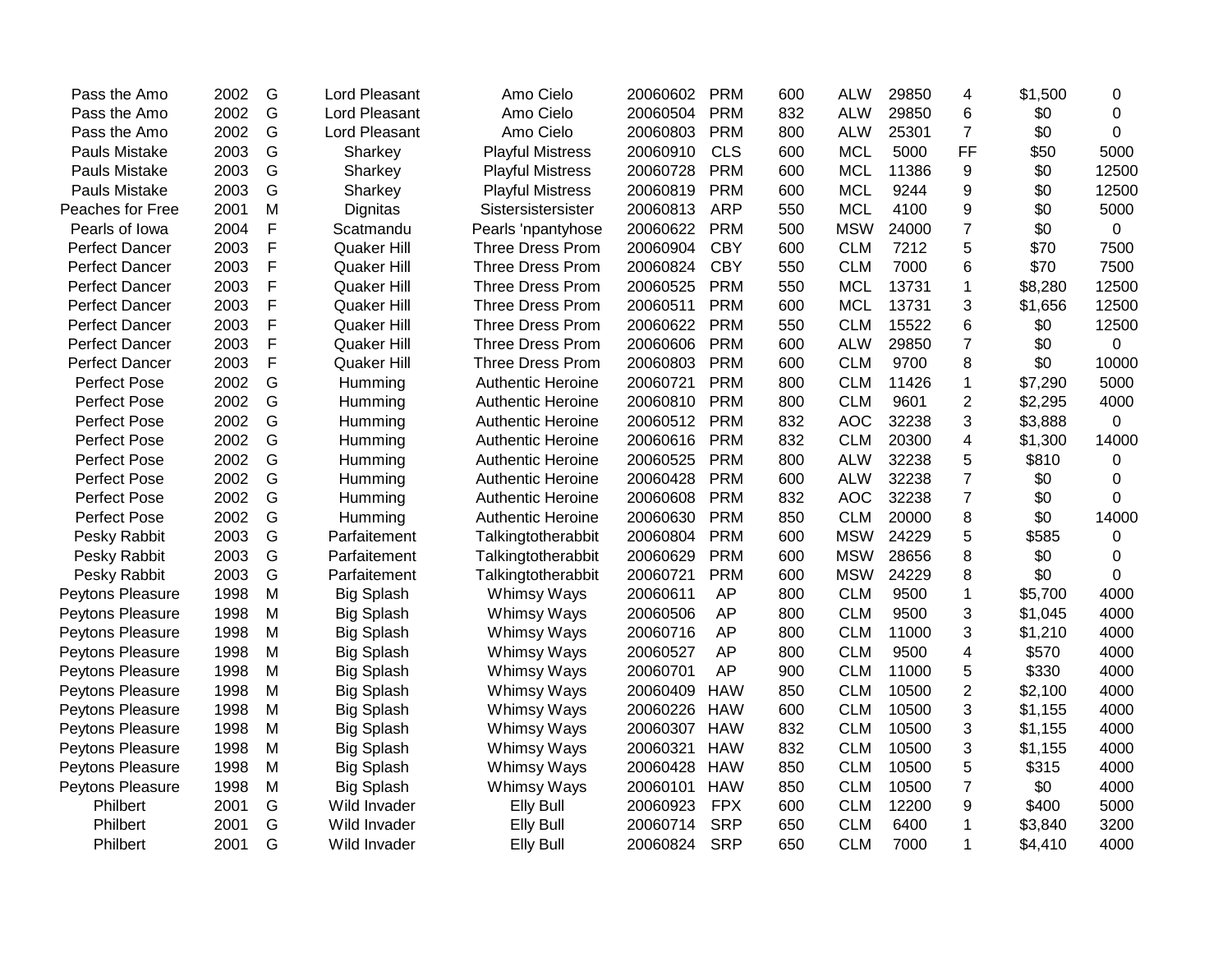| Philbert           | 2001 | G           | Wild Invader            | <b>Elly Bull</b>      | 20060727 | <b>SRP</b> | 700 | <b>CLM</b> | 6900   | 3                       | \$690    | 4000           |
|--------------------|------|-------------|-------------------------|-----------------------|----------|------------|-----|------------|--------|-------------------------|----------|----------------|
| Philbert           | 2001 | G           | Wild Invader            | <b>Elly Bull</b>      | 20061027 | <b>TUP</b> | 650 | <b>CLM</b> | 6200   | 6                       | \$0      | 3200           |
| Philbert           | 2001 | G           | Wild Invader            | <b>Elly Bull</b>      | 20060109 | <b>TUP</b> | 650 | <b>SST</b> | 7650   | $\overline{7}$          | \$0      | $\overline{0}$ |
| Philbert           | 2001 | G           | Wild Invader            | <b>Elly Bull</b>      | 20061020 | <b>TUP</b> | 650 | <b>CLM</b> | 6800   | $\overline{7}$          | \$0      | 5000           |
| Philbert           | 2001 | G           | Wild Invader            | <b>Elly Bull</b>      | 20061218 | <b>TUP</b> | 650 | <b>CLM</b> | 6200   | 8                       | \$0      | 3200           |
| Philbert           | 2001 | G           | Wild Invader            | <b>Elly Bull</b>      | 20060129 | <b>TUP</b> | 650 | <b>CLM</b> | 7800   | 9                       | \$0      | 6250           |
| Phlorence K        | 2003 | F           | Subordination           | Pheather              | 20060427 | <b>PRM</b> | 550 | <b>MCL</b> | 13731  | $\overline{\mathbf{4}}$ | \$690    | 12500          |
| Phlorence K        | 2003 | F           | Subordination           | Pheather              | 20060519 | <b>PRM</b> | 600 | <b>MCL</b> | 13731  | 5                       | \$345    | 12500          |
| <b>Phlorence K</b> | 2003 | F           | Subordination           | Pheather              | 20060506 | <b>PRM</b> | 800 | <b>MCL</b> | 12363  | 6                       | \$0      | 12500          |
| Phlorence K        | 2003 | F           | Subordination           | Pheather              | 20060318 | <b>WRD</b> | 600 | <b>MCL</b> | 4500   | $\overline{c}$          | \$900    | 5000           |
| Phlorence K        | 2003 | $\mathsf F$ | Subordination           | Pheather              | 20060331 | <b>WRD</b> | 600 | <b>MCL</b> | 7000   | 8                       | \$0      | 10000          |
| Piano Girl         | 2002 | M           | <b>Bengal Bay</b>       | <b>Gentle Recital</b> | 20060916 | <b>ATO</b> | 650 | <b>CLM</b> | 10070  | $\overline{2}$          | \$1,700  | 3000           |
| Piano Girl         | 2002 | M           | Bengal Bay              | <b>Gentle Recital</b> | 20060729 | <b>CLS</b> | 600 | <b>CLM</b> | 5582   | 1                       | \$3,300  | 5000           |
| Piano Girl         | 2002 | M           | <b>Bengal Bay</b>       | <b>Gentle Recital</b> | 20060825 | <b>CLS</b> | 600 | <b>CLM</b> | 5785   | $\overline{2}$          | \$1,140  | 5000           |
| Piano Girl         | 2002 | M           | Bengal Bay              | <b>Gentle Recital</b> | 20060909 | <b>CLS</b> | 600 | <b>CLM</b> | 5000   | 6                       | \$50     | 2500           |
| Piano Girl         | 2002 | M           | <b>Bengal Bay</b>       | <b>Gentle Recital</b> | 20060225 | <b>FON</b> | 400 | <b>ALW</b> | 8500   | 5                       | \$85     | $\mathbf 0$    |
| Piano Girl         | 2002 | M           | <b>Bengal Bay</b>       | <b>Gentle Recital</b> | 20060714 | <b>LNN</b> | 600 | <b>CLM</b> | 5945   | 5                       | \$58     | 5000           |
| Play It Kerry      | 1998 | M           | <b>Prospect Feature</b> | Play It Teddy         | 20060604 | <b>CBY</b> | 600 | <b>CLM</b> | 10500  | 5                       | \$105    | 15000          |
| Play It Kerry      | 1998 | M           | <b>Prospect Feature</b> | Play It Teddy         | 20060707 | <b>CBY</b> | 832 | <b>CLM</b> | 9767   | 6                       | \$90     | 7500           |
| Play It Kerry      | 1998 | M           | <b>Prospect Feature</b> | Play It Teddy         | 20060615 | <b>CBY</b> | 600 | <b>CLM</b> | 7500   | $\overline{7}$          | \$75     | 7500           |
| Playwithyourmoney  | 2000 | G           | Sharkey                 | <b>Gerts Gold</b>     | 20060716 | GIL        | 600 | <b>CLM</b> | 4200   | 6                       | \$0      | 3500           |
| Playwithyourmoney  | 2000 | G           | Sharkey                 | <b>Gerts Gold</b>     | 20060120 | HOU        | 700 | <b>CLM</b> | 6500   | 9                       | \$0      | 7500           |
| Playwithyourmoney  | 2000 | G           | Sharkey                 | <b>Gerts Gold</b>     | 20060416 | <b>MAN</b> | 800 | <b>CLM</b> | 5500   | $\overline{\mathbf{4}}$ | \$330    | 4000           |
| Playwithyourmoney  | 2000 | G           | Sharkey                 | <b>Gerts Gold</b>     | 20060226 | <b>MAN</b> | 600 | <b>CLM</b> | 6000   | 5                       | \$180    | 5000           |
| Playwithyourmoney  | 2000 | G           | Sharkey                 | <b>Gerts Gold</b>     | 20060318 | <b>MAN</b> | 550 | <b>CLM</b> | 3500   | 5                       | \$105    | 2500           |
| Playwithyourmoney  | 2000 | G           | Sharkey                 | <b>Gerts Gold</b>     | 20060824 | <b>RET</b> | 800 | <b>CLM</b> | 5500   | 5                       | \$165    | 5000           |
| Playwithyourmoney  | 2000 | G           | Sharkey                 | <b>Gerts Gold</b>     | 20060916 | <b>RET</b> | 800 | <b>CLM</b> | 4000   | 10                      | \$0      | 3500           |
| Pleasant Amigo     | 1998 | G           | Ormonte                 | <b>Pleasant Act</b>   | 20060318 | <b>FON</b> | 800 | <b>CLM</b> | 4300   | 5                       | \$43     | 2500           |
| Pleasant Amigo     | 1998 | G           | Ormonte                 | <b>Pleasant Act</b>   | 20060402 | <b>FON</b> | 832 | <b>CLM</b> | 4300   | 5                       | \$43     | 2500           |
| Pleasant Amigo     | 1998 | G           | Ormonte                 | <b>Pleasant Act</b>   | 20060429 | <b>FON</b> | 832 | <b>CLM</b> | 4300   | 5                       | \$43     | 2500           |
| Pleasant Amigo     | 1998 | G           | Ormonte                 | Pleasant Act          | 20060210 | <b>FON</b> | 400 | <b>CLM</b> | 4300   | 9                       | \$43     | 2500           |
| Pleasant Amigo     | 1998 | G           | Ormonte                 | Pleasant Act          | 20060312 | <b>FON</b> | 650 | <b>CLM</b> | 4300   | 9                       | \$43     | 2500           |
| Plum Sober         | 2001 | G           | <b>Blumin Affair</b>    | Sober Appeal          | 20061117 | CD         | 850 | <b>CLM</b> | 40000  | 6                       | \$0      | 50000          |
| Plum Sober         | 2001 | G           | <b>Blumin Affair</b>    | Sober Appeal          | 20061207 | FG         | 600 | <b>CLM</b> | 40750  | 8                       | \$250    | 50000          |
| Plum Sober         | 2001 | G           | <b>Blumin Affair</b>    | Sober Appeal          | 20061007 | HOO        | 800 | <b>STK</b> | 104500 | 5                       | \$2,947  | $\mathbf 0$    |
| Plum Sober         | 2001 | G           | <b>Blumin Affair</b>    | Sober Appeal          | 20060723 | <b>HPO</b> | 800 | <b>STK</b> | 100000 | 3                       | \$11,520 | $\Omega$       |
| Plum Sober         | 2001 | G           | <b>Blumin Affair</b>    | Sober Appeal          | 20061027 | KEE        | 650 | <b>CLM</b> | 37000  | 9                       | \$0      | 40000          |
| Plum Sober         | 2001 | G           | <b>Blumin Affair</b>    | Sober Appeal          | 20060525 | <b>PRM</b> | 800 | <b>ALW</b> | 32238  | 1                       | \$19,440 | 0              |
| Plum Sober         | 2001 | G           | <b>Blumin Affair</b>    | Sober Appeal          | 20060630 | <b>PRM</b> | 832 | <b>ALW</b> | 34452  | 1                       | \$21,060 | 0              |
| Plum Sober         | 2001 | G           | <b>Blumin Affair</b>    | Sober Appeal          | 20060428 | <b>PRM</b> | 600 | <b>ALW</b> | 26500  | $\overline{2}$          | \$6,500  | 0              |
|                    |      |             |                         |                       |          |            |     |            |        |                         |          |                |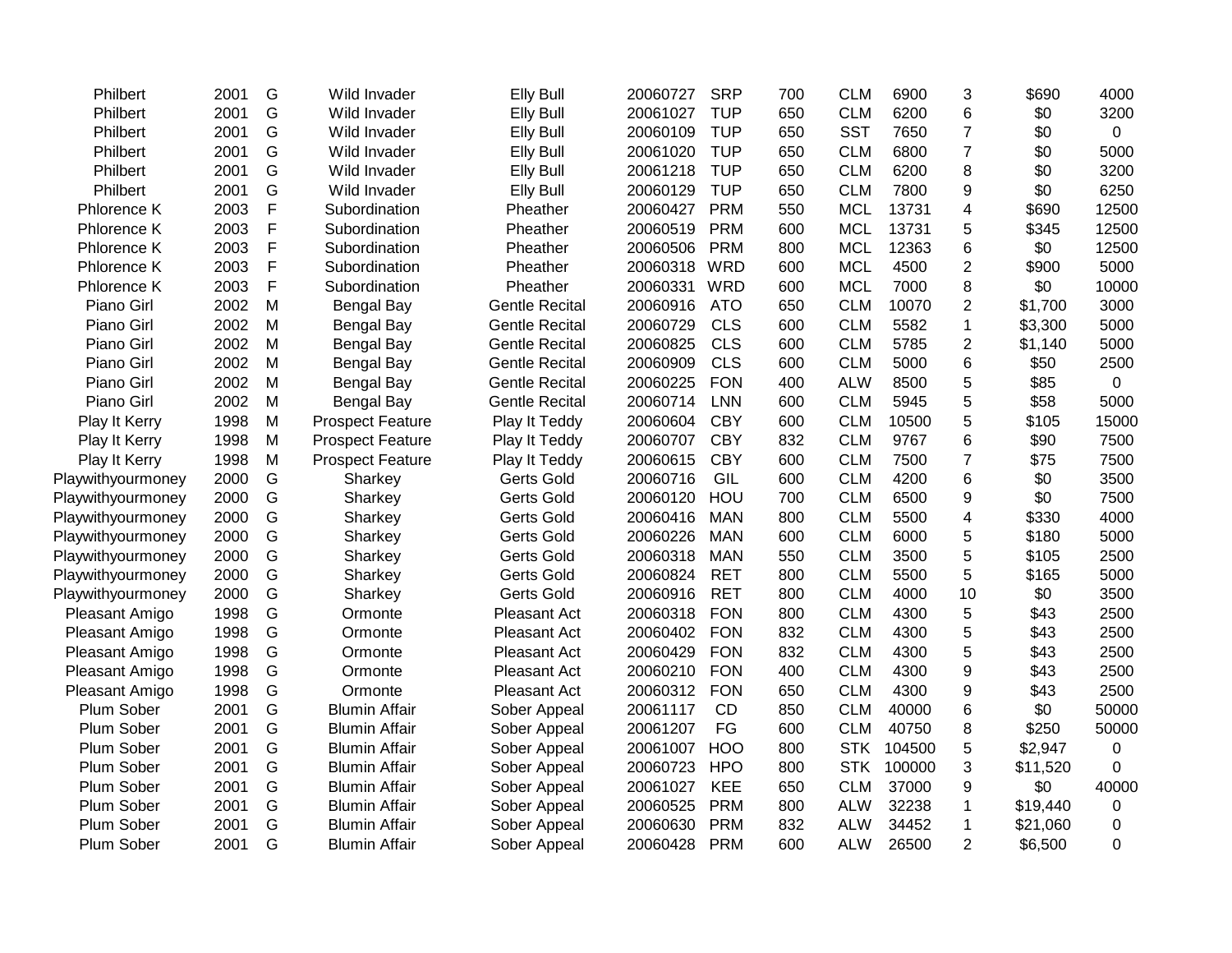| Plum Sober                | 2001 | G            | <b>Blumin Affair</b>  | Sober Appeal           | 20060617     | <b>PRM</b> | 850 | <b>STK</b> | 70000 | $\overline{2}$ | \$14,000 | 0        |
|---------------------------|------|--------------|-----------------------|------------------------|--------------|------------|-----|------------|-------|----------------|----------|----------|
| Plum Sober                | 2001 | G            | <b>Blumin Affair</b>  | Sober Appeal           | 20060826     | <b>PRM</b> | 850 | <b>STK</b> | 81600 | 3              | \$8,160  | 0        |
| Plum Sober                | 2001 | G            | <b>Blumin Affair</b>  | Sober Appeal           | 20060506     | <b>PRM</b> | 832 | <b>AOC</b> | 40120 | 5              | \$1,020  | 0        |
| <b>Political Princess</b> | 2003 | F            | <b>Political Whit</b> | Our First              | 20060825     | <b>PRM</b> | 800 | <b>MCL</b> | 9601  | 6              | \$0      | 12500    |
| <b>Political Princess</b> | 2003 | F            | <b>Political Whit</b> | <b>Our First</b>       | 20060808     | <b>PRM</b> | 600 | <b>MSW</b> | 24229 | 8              | \$0      | 0        |
| <b>Political Spice</b>    | 2003 | F            | <b>Political Whit</b> | Spice of Vice          | 20060525     | <b>PRM</b> | 550 | <b>MCL</b> | 13731 | 5              | \$345    | 12500    |
| <b>Political Spice</b>    | 2003 | F            | <b>Political Whit</b> | Spice of Vice          | 20060609     | <b>PRM</b> | 600 | <b>MCL</b> | 13731 | 6              | \$0      | 12500    |
| <b>Praire Storm</b>       | 2002 | M            | Gen Stormin'norman    | Cielo Oro              | 20060709     | <b>ARP</b> | 700 | <b>ALW</b> | 10800 | 1              | \$6,480  | 0        |
| <b>Praire Storm</b>       | 2002 | M            | Gen Stormin'norman    | Cielo Oro              | 20060722     | <b>ARP</b> | 700 | <b>CLM</b> | 6300  | 1              | \$3,780  | 10000    |
| <b>Praire Storm</b>       | 2002 | M            | Gen Stormin'norman    | Cielo Oro              | 20060625     | <b>ARP</b> | 550 | <b>CLM</b> | 6300  | 3              | \$630    | 10000    |
| <b>Praire Storm</b>       | 2002 | M            | Gen Stormin'norman    | Cielo Oro              | 20060610     | <b>ARP</b> | 550 | <b>ALW</b> | 13300 | 5              | \$399    | 0        |
| <b>Praire Storm</b>       | 2002 | M            | Gen Stormin'norman    | Cielo Oro              | 20060813     | <b>ARP</b> | 850 | <b>STK</b> | 27450 | 5              | \$823    | $\Omega$ |
| <b>Praire Storm</b>       | 2002 | M            | Gen Stormin'norman    | Cielo Oro              | 20061011     | <b>WDS</b> | 600 | <b>AOC</b> | 8500  | 3              | \$1,020  | 20000    |
| <b>Praire Storm</b>       | 2002 | M            | Gen Stormin'norman    | Cielo Oro              | 20061028     | <b>WDS</b> | 600 | <b>AOC</b> | 10611 | 4              | \$554    | 25000    |
| <b>Praire Storm</b>       | 2002 | M            | Gen Stormin'norman    | Cielo Oro              | 20060224     | WRD        | 600 | <b>CLM</b> | 7500  | 2              | \$1,500  | 10000    |
| <b>Praire Storm</b>       | 2002 | M            | Gen Stormin'norman    | Cielo Oro              | 20060326     | <b>WRD</b> | 500 | <b>CLM</b> | 9000  | 2              | \$1,800  | 15000    |
| <b>Praire Storm</b>       | 2002 | M            | Gen Stormin'norman    | Cielo Oro              | 20060408     | <b>WRD</b> | 600 | <b>ALW</b> | 16000 | $\overline{2}$ | \$3,200  | 0        |
| <b>Praire Storm</b>       | 2002 | M            | Gen Stormin'norman    | Cielo Oro              | 20060422     | WRD        | 600 | <b>ALW</b> | 20000 | $\overline{2}$ | \$4,000  | 0        |
| <b>Praire Storm</b>       | 2002 | M            | Gen Stormin'norman    | Cielo Oro              | 20060513 WRD |            | 800 | <b>ALW</b> | 16000 | $\overline{2}$ | \$3,200  | 0        |
| <b>Praire Storm</b>       | 2002 | M            | Gen Stormin'norman    | Cielo Oro              | 20060527     | WRD        | 600 | <b>ALW</b> | 17000 | 3              | \$1,870  | 0        |
| <b>Praire Storm</b>       | 2002 | M            | Gen Stormin'norman    | Cielo Oro              | 20060304     | <b>WRD</b> | 600 | <b>ALW</b> | 20000 | 6              | \$0      | 0        |
| Premium Option            | 2004 | G            | Doug Fir              | Dina's Chum            | 20060908     | <b>PRM</b> | 600 | <b>MSW</b> | 19841 | 4              | \$1,316  | 0        |
| <b>Premium Option</b>     | 2004 | G            | Doug Fir              | Dina's Chum            | 20060630     | <b>PRM</b> | 200 | <b>MSW</b> | 28320 | 9              | \$0      | 0        |
| <b>Premium Option</b>     | 2004 | G            | Doug Fir              | Dina's Chum            | 20060904     | <b>PRM</b> | 600 | <b>MSW</b> | 24229 | 9              | \$0      | 0        |
| <b>Premium Option</b>     | 2004 | G            | Doug Fir              | Dina's Chum            | 20060923     | <b>RP</b>  | 800 | <b>MSW</b> | 25000 | 8              | \$0      | 0        |
| Premium Option            | 2004 | G            | Doug Fir              | Dina's Chum            | 20061023     | <b>RP</b>  | 750 | <b>MSW</b> | 25000 | 9              | \$0      | 0        |
| <b>Pretty Shark</b>       | 2003 | $\mathsf{F}$ | Sharkey               | Sneaky Jane            | 20060425     | <b>PRM</b> | 550 | <b>MSW</b> | 28656 | 1              | \$17,280 | $\Omega$ |
| <b>Pretty Shark</b>       | 2003 | $\mathsf{F}$ | Sharkey               | Sneaky Jane            | 20060704     | <b>PRM</b> | 600 | <b>CLM</b> | 15522 | 2              | \$3,120  | 12500    |
| <b>Pretty Shark</b>       | 2003 | F            | Sharkey               | Sneaky Jane            | 20060509     | <b>PRM</b> | 600 | <b>ALW</b> | 29850 | 5              | \$750    | 0        |
| <b>Pretty Shark</b>       | 2003 | F            | Sharkey               | Sneaky Jane            | 20060606     | <b>PRM</b> | 600 | <b>ALW</b> | 29850 | 5              | \$750    | 0        |
| <b>Pretty Shark</b>       | 2003 | F            | Sharkey               | Sneaky Jane            | 20060620     | <b>PRM</b> | 550 | <b>ALW</b> | 29850 | $\overline{7}$ | \$0      | $\Omega$ |
| <b>Pretty Shark</b>       | 2003 | $\mathsf F$  | Sharkey               | Sneaky Jane            | 20060727     | <b>PRM</b> | 600 | <b>CLM</b> | 10277 | 10             | \$0      | 12500    |
| <b>Princess Alueta</b>    | 1998 | M            | Mineral Ice           | Princess Uganda        | 20060618     | <b>CPW</b> | 650 | <b>CLM</b> | 1300  | $\overline{2}$ | \$325    | 2500     |
| <b>Princess Alueta</b>    | 1998 | M            | Mineral Ice           | Princess Uganda        | 20060604     | <b>CPW</b> | 650 | <b>ALW</b> | 1400  | 3              | \$168    | 0        |
| Princess Alueta           | 1998 | M            | Mineral Ice           | Princess Uganda        | 20060624     | <b>CPW</b> | 500 | <b>ALW</b> | 1400  | 3              | \$168    | 0        |
| <b>Princess Alueta</b>    | 1998 | M            | Mineral Ice           | Princess Uganda        | 20060730     | <b>FAR</b> | 600 | <b>CLM</b> | 2300  | 5              | \$69     | 2500     |
| <b>Princess Alueta</b>    | 1998 | M            | Mineral Ice           | Princess Uganda        | 20060901     | <b>FAR</b> | 600 | <b>CLM</b> | 2500  | 5              | \$75     | 2500     |
| <b>Princess Alueta</b>    | 1998 | M            | Mineral Ice           | Princess Uganda        | 20060825     | <b>FAR</b> | 800 | <b>CLM</b> | 2500  | 6              | \$0      | 2500     |
| <b>Princess Alueta</b>    | 1998 | M            | Mineral Ice           | Princess Uganda        | 20060812     | <b>FAR</b> | 600 | <b>CLM</b> | 2500  | 10             | \$0      | 2500     |
| <b>Princess of Holme</b>  | 1999 | M            | <b>Secret Prince</b>  | <b>Holmemaid Angel</b> | 20060224     | <b>FON</b> | 600 | <b>CLM</b> | 6572  | $\overline{2}$ | \$1,240  | 5000     |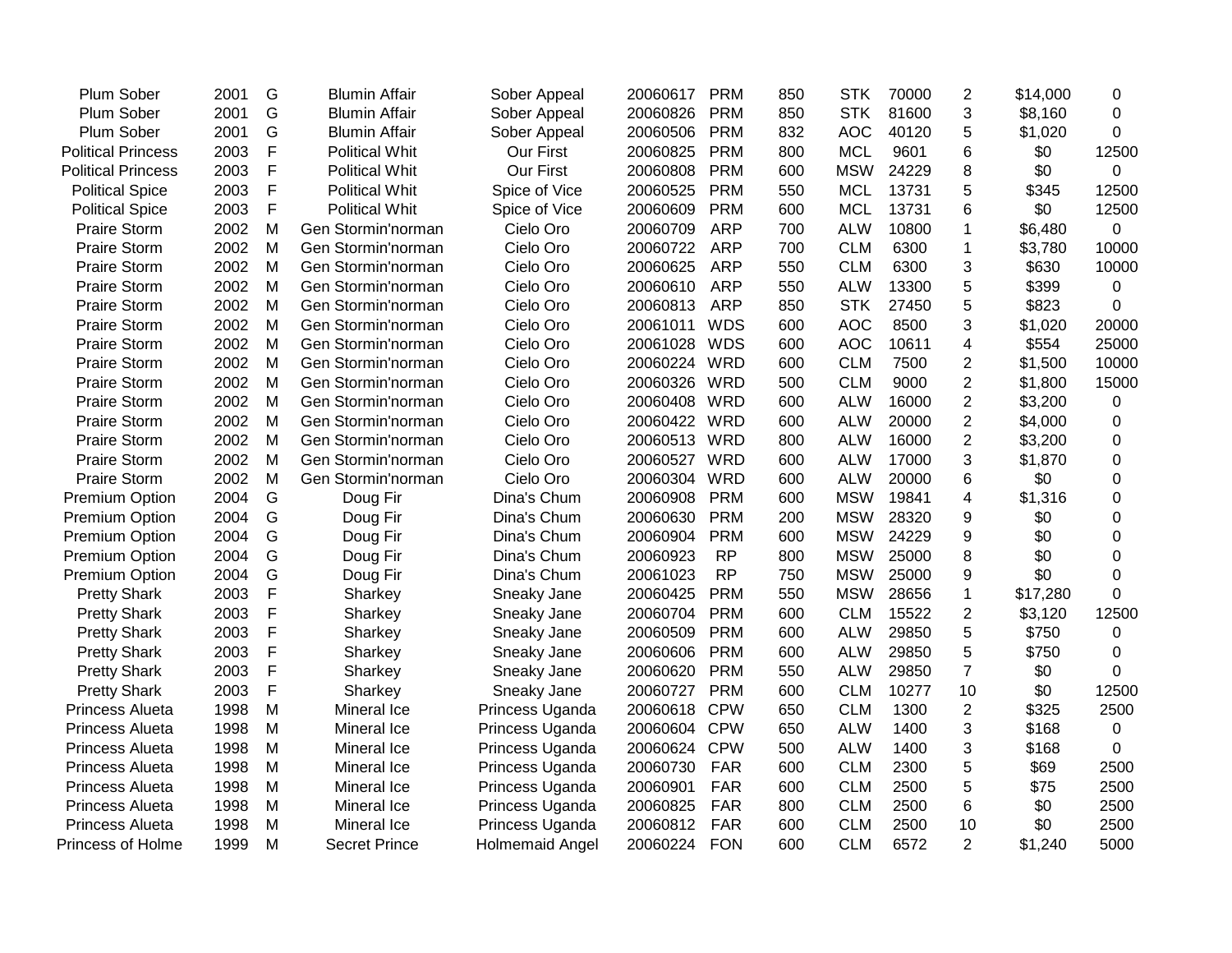| <b>Princess of Holme</b> | 1999 | M           | <b>Secret Prince</b>    | Holmemaid Angel           | 20060210 | <b>FON</b> | 600 | <b>CLM</b> | 7000  | 8                       | \$70     | 6500           |
|--------------------------|------|-------------|-------------------------|---------------------------|----------|------------|-----|------------|-------|-------------------------|----------|----------------|
| <b>Princess of Holme</b> | 1999 | M           | <b>Secret Prince</b>    | <b>Holmemaid Angel</b>    | 20060312 | <b>FON</b> | 650 | <b>STR</b> | 7420  | 9                       | \$70     | $\mathbf 0$    |
| <b>Princess of Holme</b> | 1999 | M           | <b>Secret Prince</b>    | Holmemaid Angel           | 20060407 | <b>FON</b> | 650 | <b>CLM</b> | 6200  | 9                       | \$62     | 5000           |
| <b>Princess Sharkey</b>  | 2003 | F           | Sharkey                 | <b>Empowered Princess</b> | 20060325 | OP         | 600 | <b>MCL</b> | 13200 | 6                       | \$0      | 20000          |
| <b>Princess Sharkey</b>  | 2003 | $\mathsf F$ | Sharkey                 | <b>Empowered Princess</b> | 20060408 | OP         | 600 | <b>MCL</b> | 14500 | 6                       | \$0      | 20000          |
| <b>Princess Sharkey</b>  | 2003 | F           | Sharkey                 | <b>Empowered Princess</b> | 20060801 | <b>PRM</b> | 600 | <b>ALW</b> | 24229 | $\mathbf{1}$            | \$14,625 | 0              |
| <b>Princess Sharkey</b>  | 2003 | F           | Sharkey                 | <b>Empowered Princess</b> | 20060606 | <b>PRM</b> | 550 | <b>MSW</b> | 28656 | $\overline{2}$          | \$5,760  | $\mathbf 0$    |
| <b>Princess Sharkey</b>  | 2003 | $\mathsf F$ | Sharkey                 | <b>Empowered Princess</b> | 20060703 | <b>PRM</b> | 550 | <b>MSW</b> | 28656 | $\overline{2}$          | \$5,760  | 0              |
| <b>Princess Sharkey</b>  | 2003 | $\mathsf F$ | Sharkey                 | <b>Empowered Princess</b> | 20060425 | <b>PRM</b> | 550 | <b>MSW</b> | 28656 | 3                       | \$3,456  | $\mathbf 0$    |
| <b>Princess Sharkey</b>  | 2003 | $\mathsf F$ | Sharkey                 | <b>Empowered Princess</b> | 20060520 | <b>PRM</b> | 600 | <b>MSW</b> | 28656 | 3                       | \$3,456  | $\overline{0}$ |
| <b>Princess Sharkey</b>  | 2003 | $\mathsf F$ | Sharkey                 | <b>Empowered Princess</b> | 20060620 | <b>PRM</b> | 600 | <b>MSW</b> | 28656 | 3                       | \$3,456  | $\Omega$       |
| <b>Princess Sharkey</b>  | 2003 | $\mathsf F$ | Sharkey                 | <b>Empowered Princess</b> | 20060718 | <b>PRM</b> | 600 | <b>ALW</b> | 24229 | $\overline{4}$          | \$1,219  | $\overline{0}$ |
| <b>Princess Sharkey</b>  | 2003 | $\mathsf F$ | Sharkey                 | <b>Empowered Princess</b> | 20060904 | <b>PRM</b> | 600 | <b>ALW</b> | 19841 | $\overline{7}$          | \$0      | $\Omega$       |
| <b>Princess Sharkey</b>  | 2003 | $\mathsf F$ | Sharkey                 | <b>Empowered Princess</b> | 20060822 | <b>PRM</b> | 600 | <b>ALW</b> | 19841 | 10                      | \$0      | $\Omega$       |
| <b>Private Bail</b>      | 1997 | G           | So Private              | Lady Bondsman             | 20060222 | <b>TUP</b> | 800 | <b>CLM</b> | 5000  | $\overline{\mathbf{4}}$ | \$300    | 3000           |
| <b>Private Bail</b>      | 1997 | G           | So Private              | Lady Bondsman             | 20060130 | <b>TUP</b> | 650 | <b>CLM</b> | 4900  | 5                       | \$196    | 3000           |
| <b>Private Bail</b>      | 1997 | G           | So Private              | Lady Bondsman             | 20060213 | <b>TUP</b> | 650 | <b>CLM</b> | 4900  | $\overline{7}$          | \$0      | 3000           |
| <b>Private Bail</b>      | 1997 | G           | So Private              | Lady Bondsman             | 20060424 | <b>TUP</b> | 450 | <b>CLM</b> | 7800  | $\overline{7}$          | \$0      | 6250           |
| <b>Private Bail</b>      | 1997 | G           | So Private              | Lady Bondsman             | 20060115 | <b>TUP</b> | 650 | <b>CLM</b> | 4900  | 8                       | \$0      | 3000           |
| <b>Private Bail</b>      | 1997 | G           | So Private              | Lady Bondsman             | 20060326 | <b>TUP</b> | 550 | <b>CLM</b> | 4900  | 8                       | \$0      | 3000           |
| <b>Private Bail</b>      | 1997 | G           | So Private              | Lady Bondsman             | 20060102 | <b>TUP</b> | 600 | <b>CLM</b> | 4700  | 9                       | \$0      | 3000           |
| <b>Private Bail</b>      | 1997 | G           | So Private              | Lady Bondsman             | 20060311 | <b>TUP</b> | 850 | <b>CLM</b> | 5000  | FF                      | \$0      | 3000           |
| <b>Private Bail</b>      | 1997 | G           | So Private              | Lady Bondsman             | 20060529 | <b>YAV</b> | 550 | <b>CLM</b> | 4100  | $\overline{2}$          | \$820    | 2500           |
| <b>Private Bail</b>      | 1997 | G           | So Private              | Lady Bondsman             | 20060612 | <b>YAV</b> | 450 | <b>CLM</b> | 4100  | 6                       | \$0      | 2500           |
| <b>Private Bail</b>      | 1997 | G           | So Private              | Lady Bondsman             | 20060626 | <b>YAV</b> | 550 | <b>CLM</b> | 4100  | 8                       | \$0      | 2500           |
| <b>Private Polly</b>     | 2003 | F           | <b>Private Terms</b>    | Polywolydoodle            | 20060805 | <b>CLS</b> | 600 | <b>MCL</b> | 5200  | 10                      | \$50     | 5000           |
| <b>Private Polly</b>     | 2003 | F           | <b>Private Terms</b>    | Polywolydoodle            | 20060421 | <b>FON</b> | 600 | <b>MCL</b> | 4300  | 5                       | \$43     | 10000          |
| <b>Private Polly</b>     | 2003 | $\mathsf F$ | <b>Private Terms</b>    | Polywolydoodle            | 20060610 | <b>LNN</b> | 800 | <b>MCL</b> | 6360  | 6                       | \$60     | 10000          |
| <b>Private Polly</b>     | 2003 | F           | <b>Private Terms</b>    | Polywolydoodle            | 20060624 | <b>LNN</b> | 832 | <b>MCL</b> | 5075  | 6                       | \$50     | 5000           |
| <b>Private Polly</b>     | 2003 | F           | <b>Private Terms</b>    | Polywolydoodle            | 20060708 | <b>LNN</b> | 832 | <b>MCL</b> | 5000  | 10                      | \$50     | 5000           |
| Private Polly            | 2003 | F           | <b>Private Terms</b>    | Polywolydoodle            | 20060511 | <b>PRM</b> | 600 | <b>MCL</b> | 13731 | 5                       | \$345    | 12500          |
| Pro Mon                  | 2002 | G           | <b>Distinctive Pro</b>  | Monreale                  | 20060311 | <b>FON</b> | 400 | <b>MCL</b> | 4300  | $\mathbf{1}$            | \$2,580  | 10000          |
| Pro Mon                  | 2002 | G           | <b>Distinctive Pro</b>  | Monreale                  | 20060407 | <b>FON</b> | 400 | <b>ALW</b> | 7500  | 4                       | \$300    | $\Omega$       |
| Pro Mon                  | 2002 | G           | <b>Distinctive Pro</b>  | Monreale                  | 20060422 | <b>PRM</b> | 600 | <b>CLM</b> | 13468 | 11                      | \$0      | 12500          |
| <b>Proud Peacock</b>     | 1997 | G           | <b>Fighting Fantasy</b> | Peacock Throne            | 20060803 | <b>CBY</b> | 800 | <b>CLM</b> | 10000 | 6                       | \$100    | 7500           |
| <b>Proud Peacock</b>     | 1997 | G           | <b>Fighting Fantasy</b> | Peacock Throne            | 20060615 | <b>PRM</b> | 600 | <b>CLM</b> | 14592 | $\mathbf 1$             | \$9,360  | 5000           |
| <b>Proud Peacock</b>     | 1997 | G           | <b>Fighting Fantasy</b> | Peacock Throne            | 20060831 | <b>PRM</b> | 550 | <b>CLM</b> | 11029 | $\overline{2}$          | \$2,295  | 4000           |
| <b>Proud Peacock</b>     | 1997 | G           | <b>Fighting Fantasy</b> | Peacock Throne            | 20060505 | <b>PRM</b> | 600 | <b>CLM</b> | 14592 | 3                       | \$1,872  | 5000           |
| <b>Proud Peacock</b>     | 1997 | G           | <b>Fighting Fantasy</b> | Peacock Throne            | 20060603 | <b>PRM</b> | 800 | <b>CLM</b> | 12612 | 3                       | \$1,872  | 5000           |
| <b>Proud Peacock</b>     | 1997 | G           | <b>Fighting Fantasy</b> | Peacock Throne            | 20060520 | <b>PRM</b> | 600 | <b>CLM</b> | 12900 | 4                       | \$780    | 5000           |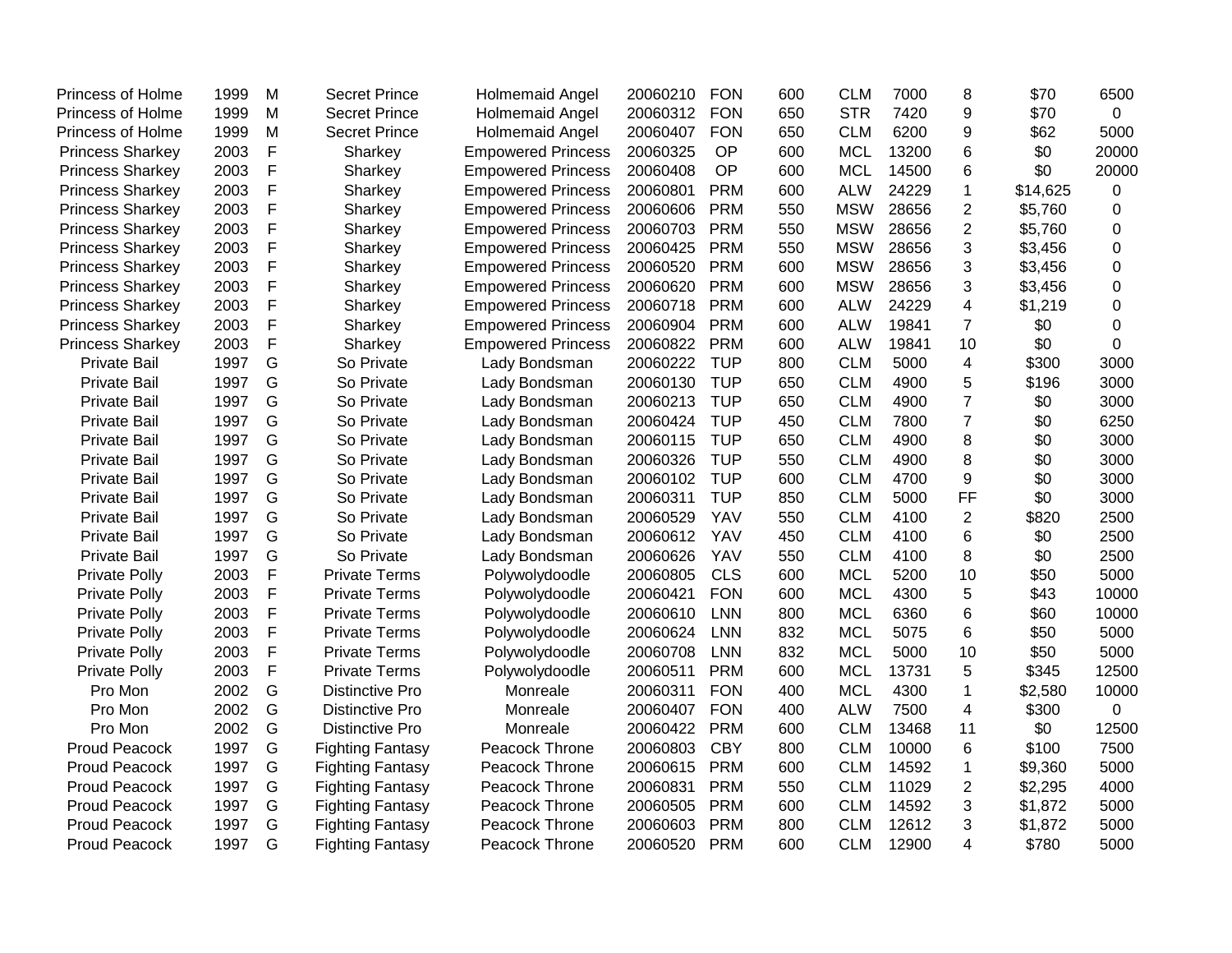| <b>Proud Peacock</b>  | 1997 | G | <b>Fighting Fantasy</b> | Peacock Throne          | 20060714 | <b>PRM</b> | 800 | <b>CLM</b> | 14398 | 5              | \$345    | 7500        |
|-----------------------|------|---|-------------------------|-------------------------|----------|------------|-----|------------|-------|----------------|----------|-------------|
| <b>Proud Peacock</b>  | 1997 | G | <b>Fighting Fantasy</b> | Peacock Throne          | 20060909 | <b>PRM</b> | 600 | <b>CLM</b> | 12305 | 5              | \$345    | 6500        |
| <b>Proud Peacock</b>  | 1997 | G | <b>Fighting Fantasy</b> | Peacock Throne          | 20060818 | <b>PRM</b> | 800 | <b>CLM</b> | 9536  | 8              | \$0      | 5000        |
| <b>Proud Peacock</b>  | 1997 | G | <b>Fighting Fantasy</b> | Peacock Throne          | 20060427 | <b>PRM</b> | 600 | <b>CLM</b> | 14880 | 9              | \$0      | 5000        |
| <b>Proud Peacock</b>  | 1997 | G | <b>Fighting Fantasy</b> | Peacock Throne          | 20061011 | <b>WDS</b> | 600 | <b>CLM</b> | 5000  | $\overline{2}$ | \$1,000  | 5000        |
| <b>Proud Peacock</b>  | 1997 | G | <b>Fighting Fantasy</b> | Peacock Throne          | 20061025 | <b>WDS</b> | 600 | <b>CLM</b> | 5725  | 5              | \$57     | 5000        |
| <b>Purdues Choice</b> | 2003 | F | Purdue King             | <b>Fortunate Choice</b> | 20060616 | <b>PRM</b> | 550 | <b>MCL</b> | 13731 | $\mathbf{1}$   | \$8,280  | 12500       |
| <b>Purdues Choice</b> | 2003 | F | Purdue King             | <b>Fortunate Choice</b> | 20060529 | <b>PRM</b> | 600 | <b>MCL</b> | 13731 | 3              | \$1,656  | 12500       |
| <b>Purdues Choice</b> | 2003 | F | Purdue King             | <b>Fortunate Choice</b> | 20060502 | <b>PRM</b> | 600 | <b>MSW</b> | 28656 | 5              | \$720    | $\mathbf 0$ |
| <b>Purdues Choice</b> | 2003 | F | Purdue King             | <b>Fortunate Choice</b> | 20060516 | <b>PRM</b> | 600 | <b>MSW</b> | 28656 | 5              | \$720    | 0           |
| <b>Purdues Choice</b> | 2003 | F | Purdue King             | <b>Fortunate Choice</b> | 20060804 | <b>PRM</b> | 832 | <b>CLM</b> | 10379 | $\overline{7}$ | \$0      | 12500       |
| <b>Purdues Choice</b> | 2003 | F | Purdue King             | <b>Fortunate Choice</b> | 20060704 | <b>PRM</b> | 600 | <b>CLM</b> | 15522 | 9              | \$0      | 12500       |
| <b>Purdues Choice</b> | 2003 | F | Purdue King             | <b>Fortunate Choice</b> | 20060720 | <b>PRM</b> | 600 | <b>CLM</b> | 10107 | 10             | \$0      | 12500       |
| Queansco              | 2002 | M | Humming                 | <b>Century Storm</b>    | 20060329 | OP         | 600 | <b>ALW</b> | 37700 | 5              | \$1,508  | 0           |
| Queansco              | 2002 | M | Humming                 | <b>Century Storm</b>    | 20060826 | <b>PRM</b> | 832 | <b>STK</b> | 79200 | $\overline{2}$ | \$15,840 | 0           |
| Queansco              | 2002 | M | Humming                 | <b>Century Storm</b>    | 20060601 | <b>PRM</b> | 832 | <b>AOC</b> | 29997 | 3              | \$4,212  | 0           |
| Queansco              | 2002 | M | Humming                 | <b>Century Storm</b>    | 20060624 | <b>PRM</b> | 850 | <b>STK</b> | 70000 | 3              | \$7,000  | 0           |
| Queansco              | 2002 | M | Humming                 | <b>Century Storm</b>    | 20060513 | <b>PRM</b> | 600 | <b>STK</b> | 65000 | 4              | \$3,250  | 0           |
| Queansco              | 2002 | M | Humming                 | <b>Century Storm</b>    | 20060805 | <b>PRM</b> | 600 | <b>AOC</b> | 26025 | 4              | \$1,384  | 0           |
| Queansco              | 2002 | M | Humming                 | <b>Century Storm</b>    | 20060421 | <b>PRM</b> | 600 | <b>ALW</b> | 42984 | 5              | \$1,080  | 0           |
| Queansco              | 2002 | M | Humming                 | <b>Century Storm</b>    | 20060908 | <b>PRM</b> | 850 | <b>STK</b> | 40000 | 8              | \$0      | 0           |
| Queen of the Heart    | 2003 | F | Canaveral               | <b>Kentucky Heart</b>   | 20060817 | <b>PRM</b> | 600 | <b>MCL</b> | 9601  | 3              | \$1,377  | 12500       |
| Queen of the Heart    | 2003 | F | Canaveral               | <b>Kentucky Heart</b>   | 20060609 | <b>PRM</b> | 600 | <b>MCL</b> | 13731 | 5              | \$345    | 12500       |
| Queen of the Heart    | 2003 | F | Canaveral               | <b>Kentucky Heart</b>   | 20060620 | <b>PRM</b> | 600 | <b>MSW</b> | 28656 | 5              | \$720    | 0           |
| Queen of the Heart    | 2003 | F | Canaveral               | Kentucky Heart          | 20060810 | <b>PRM</b> | 600 | <b>MCL</b> | 9452  | 5              | \$255    | 12500       |
| Queen of the Heart    | 2003 | F | Canaveral               | <b>Kentucky Heart</b>   | 20060824 | <b>PRM</b> | 550 | <b>MCL</b> | 9452  | 5              | \$255    | 12500       |
| Queen of the Heart    | 2003 | F | Canaveral               | Kentucky Heart          | 20060722 | <b>PRM</b> | 832 | <b>MSW</b> | 24229 | 8              | \$0      | 0           |
| Queen of the Heart    | 2003 | F | Canaveral               | <b>Kentucky Heart</b>   | 20060803 | <b>PRM</b> | 550 | <b>MCL</b> | 10285 | 8              | \$0      | 12500       |
| Queens Point          | 2003 | F | <b>Pyramid Peak</b>     | Green Queen             | 20060408 | OP         | 600 | <b>AOC</b> | 36000 | $\overline{7}$ | \$0      | 62500       |
| Queens Point          | 2003 | F | <b>Pyramid Peak</b>     | <b>Green Queen</b>      | 20060506 | <b>PRM</b> | 832 | <b>ALW</b> | 29850 | $\mathbf{1}$   | \$18,000 | 0           |
| Queens Point          | 2003 | F | <b>Pyramid Peak</b>     | <b>Green Queen</b>      | 20060527 | <b>PRM</b> | 600 | <b>STK</b> | 63100 | $\overline{2}$ | \$12,620 | 0           |
| Queens Point          | 2003 | F | <b>Pyramid Peak</b>     | <b>Green Queen</b>      | 20060610 | <b>PRM</b> | 832 | <b>AOC</b> | 32238 | $\mathbf 2$    | \$6,480  | 0           |
| Queens Point          | 2003 | F | <b>Pyramid Peak</b>     | <b>Green Queen</b>      | 20060826 | <b>PRM</b> | 832 | <b>STK</b> | 74000 | $\overline{2}$ | \$14,800 | 0           |
| Queens Point          | 2003 | F | <b>Pyramid Peak</b>     | <b>Green Queen</b>      | 20060808 | <b>PRM</b> | 600 | <b>ALW</b> | 26120 | 3              | \$3,159  | 0           |
| Queens Point          | 2003 | F | <b>Pyramid Peak</b>     | <b>Green Queen</b>      | 20060422 | <b>PRM</b> | 550 | <b>ALW</b> | 29850 | 5              | \$750    | 0           |
| Queens Point          | 2003 | F | <b>Pyramid Peak</b>     | <b>Green Queen</b>      | 20060909 | <b>PRM</b> | 850 | <b>STK</b> | 77625 | 6              | \$1,500  | 0           |
| Queens Point          | 2003 | F | <b>Pyramid Peak</b>     | Green Queen             | 20061124 | <b>RP</b>  | 800 | <b>AOC</b> | 29150 | 4              | \$1,680  | 35000       |
| Queens Point          | 2003 | F | <b>Pyramid Peak</b>     | <b>Green Queen</b>      | 20061007 | <b>RP</b>  | 750 | <b>CLM</b> | 24850 | 5              | \$720    | 30000       |
| Quick to Fly          | 2004 | F | <b>Flying Chevron</b>   | <b>Star Be Quick</b>    | 20060622 | <b>PRM</b> | 500 | <b>MSW</b> | 28656 | $\overline{7}$ | \$0      | 0           |
| Quick to Fly          | 2004 | F | <b>Flying Chevron</b>   | <b>Star Be Quick</b>    | 20060704 | <b>PRM</b> | 200 | <b>MSW</b> | 25800 | 9              | \$0      | 0           |
|                       |      |   |                         |                         |          |            |     |            |       |                |          |             |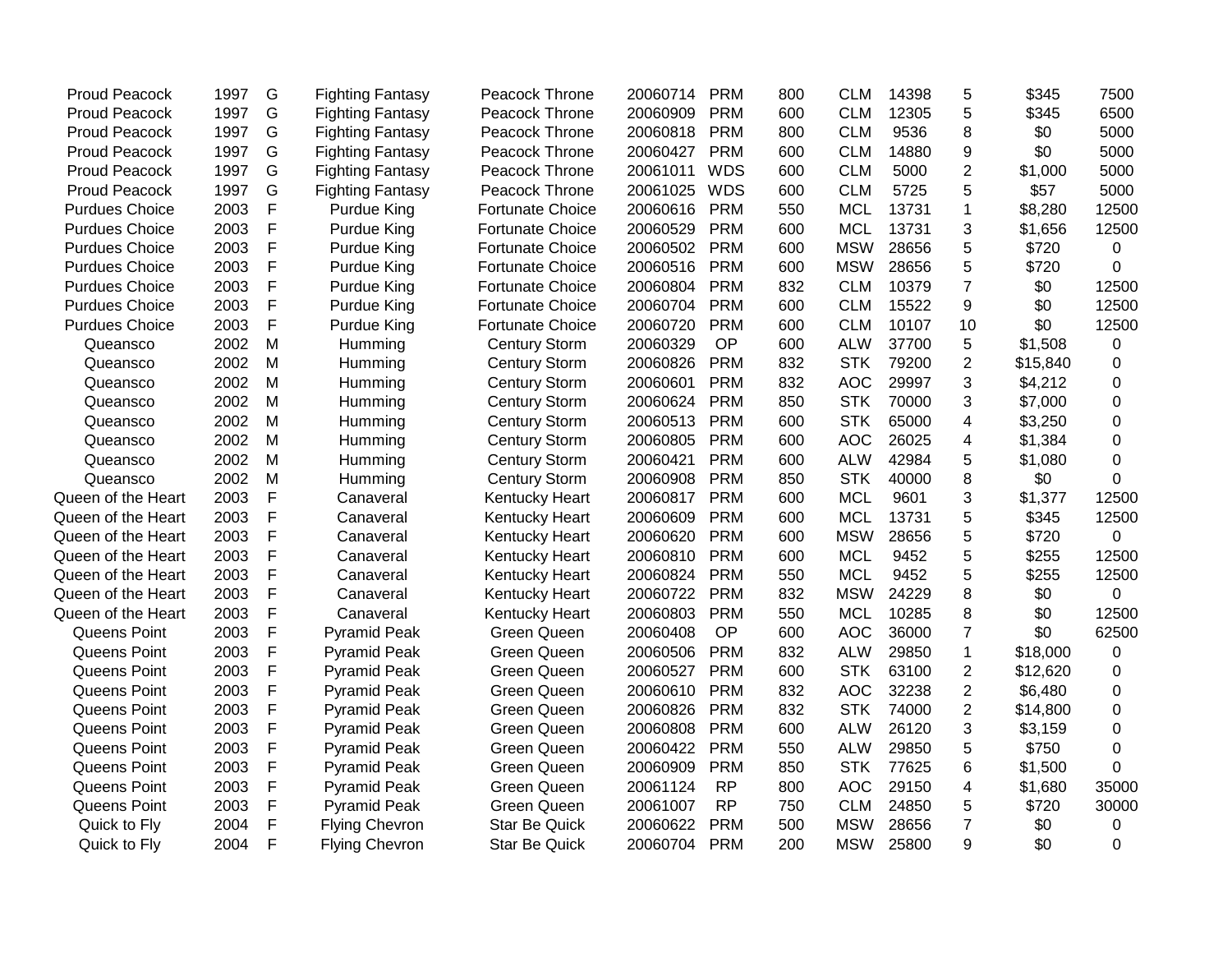| R Bridge It           | 2003 | F           | Mutakddim          | <b>Honorary Guest</b> | 20060509 | <b>PRM</b> | 600 | <b>ALW</b> | 29850 | $\mathbf 1$              | \$18,000 | 0     |
|-----------------------|------|-------------|--------------------|-----------------------|----------|------------|-----|------------|-------|--------------------------|----------|-------|
| R Bridge It           | 2003 | F           | Mutakddim          | <b>Honorary Guest</b> | 20060703 | <b>PRM</b> | 832 | <b>AOC</b> | 32238 | $\overline{\mathbf{1}}$  | \$19,440 | 0     |
| R Bridge It           | 2003 | F           | Mutakddim          | <b>Honorary Guest</b> | 20060422 | <b>PRM</b> | 550 | <b>ALW</b> | 29850 | 3                        | \$3,600  | 0     |
| R Bridge It           | 2003 | F           | Mutakddim          | <b>Honorary Guest</b> | 20060613 | <b>PRM</b> | 600 | <b>AOC</b> | 32238 | 3                        | \$3,888  | 0     |
| R Bridge It           | 2003 | F           | Mutakddim          | <b>Honorary Guest</b> | 20060527 | <b>PRM</b> | 600 | <b>STK</b> | 63100 | 4                        | \$3,155  | 0     |
| R Bridge It           | 2003 | F           | Mutakddim          | <b>Honorary Guest</b> | 20060624 | <b>PRM</b> | 832 | <b>AOC</b> | 32238 | 4                        | \$1,620  | 0     |
| R Bridge It           | 2003 | $\mathsf F$ | Mutakddim          | <b>Honorary Guest</b> | 20060826 | <b>PRM</b> | 832 | <b>STK</b> | 74000 | 5                        | \$2,220  | 0     |
| R Bridge It           | 2003 | $\mathsf F$ | Mutakddim          | <b>Honorary Guest</b> | 20060908 | <b>PRM</b> | 850 | <b>STK</b> | 40000 | 5                        | \$1,200  | 0     |
| R Bridge It           | 2003 | F           | Mutakddim          | <b>Honorary Guest</b> | 20061027 | <b>RP</b>  | 800 | <b>CLM</b> | 24000 | $\mathbf 1$              | \$14,400 | 30000 |
| R Bridge It           | 2003 | F           | Mutakddim          | <b>Honorary Guest</b> | 20061009 | <b>RP</b>  | 800 | <b>CLM</b> | 16010 | $\overline{\mathbf{4}}$  | \$930    | 18000 |
| R Suzie Q             | 2002 | M           | Quaker Hill        | It's Suzie            | 20061117 | <b>HAW</b> | 832 | <b>CLM</b> | 10000 | $\mathbf{1}$             | \$6,000  | 5000  |
| R Suzie Q             | 2002 | M           | Quaker Hill        | It's Suzie            | 20060920 | <b>HAW</b> | 650 | <b>CLM</b> | 11000 | $\overline{2}$           | \$2,200  | 4000  |
| R Suzie Q             | 2002 | M           | <b>Quaker Hill</b> | It's Suzie            | 20061009 | <b>HAW</b> | 650 | <b>CLM</b> | 12000 | $\overline{c}$           | \$2,400  | 5000  |
| R Suzie Q             | 2002 | M           | <b>Quaker Hill</b> | It's Suzie            | 20061227 | <b>HAW</b> | 832 | <b>CLM</b> | 10500 | $\overline{2}$           | \$2,100  | 4000  |
| R Suzie Q             | 2002 | M           | Quaker Hill        | It's Suzie            | 20061217 | <b>HAW</b> | 832 | <b>CLM</b> | 10500 | 3                        | \$1,155  | 4000  |
| R Suzie Q             | 2002 | M           | Quaker Hill        | It's Suzie            | 20061129 | <b>HAW</b> | 832 | <b>CLM</b> | 11000 | $\overline{\mathcal{A}}$ | \$660    | 4000  |
| R Suzie Q             | 2002 | M           | Quaker Hill        | It's Suzie            | 20061019 | <b>HAW</b> | 600 | <b>CLM</b> | 15939 | 9                        | \$0      | 10000 |
| R Suzie Q             | 2002 | M           | Quaker Hill        | It's Suzie            | 20061101 | <b>HAW</b> | 650 | <b>CLM</b> | 10000 | 9                        | \$0      | 5000  |
| R Suzie Q             | 2002 | M           | Quaker Hill        | It's Suzie            | 20060728 | <b>PRM</b> | 800 | <b>CLM</b> | 10046 | $\overline{2}$           | \$2,025  | 7500  |
| R Suzie Q             | 2002 | M           | Quaker Hill        | It's Suzie            | 20060815 | <b>PRM</b> | 600 | <b>CLM</b> | 10046 | $\overline{2}$           | \$2,025  | 7500  |
| R Suzie Q             | 2002 | M           | <b>Quaker Hill</b> | It's Suzie            | 20060623 | <b>PRM</b> | 600 | <b>CLM</b> | 15765 | 4                        | \$975    | 15000 |
| R Suzie Q             | 2002 | M           | Quaker Hill        | It's Suzie            | 20060831 | <b>PRM</b> | 800 | <b>CLM</b> | 9731  | 5                        | \$225    | 7500  |
| R Suzie Q             | 2002 | M           | Quaker Hill        | It's Suzie            | 20060613 | <b>PRM</b> | 600 | <b>AOC</b> | 32238 | 6                        | \$0      | 0     |
| R Suzie Q             | 2002 | M           | Quaker Hill        | It's Suzie            | 20060529 | <b>PRM</b> | 600 | <b>ALW</b> | 32238 | $\boldsymbol{7}$         | \$0      | 0     |
| R. W. Gunner          | 2001 | G           | Farragut           | <b>Bal Brigh</b>      | 20060413 | <b>FON</b> | 600 | <b>MSW</b> | 6500  | 5                        | \$65     | 0     |
| R. W. Gunner          | 2001 | G           | Farragut           | <b>Bal Brigh</b>      | 20060430 | <b>FON</b> | 600 | <b>MSW</b> | 6500  | 6                        | \$65     | 0     |
| R. W. Gunner          | 2001 | G           | Farragut           | <b>Bal Brigh</b>      | 20060527 | <b>LNN</b> | 450 | <b>MCL</b> | 5000  | $\overline{7}$           | \$50     | 5000  |
| Raja Gold             | 2003 | G           | Humming            | Stage o' Gold         | 20060629 | <b>PRM</b> | 550 | <b>MCL</b> | 13731 | $\overline{2}$           | \$2,760  | 12500 |
| Raja Gold             | 2003 | G           | Humming            | Stage o' Gold         | 20060815 | <b>PRM</b> | 600 | <b>MCL</b> | 11237 | 3                        | \$1,377  | 12500 |
| Raja Gold             | 2003 | G           | Humming            | Stage o' Gold         | 20060613 | <b>PRM</b> | 600 | <b>MCL</b> | 13731 | $\overline{\mathbf{4}}$  | \$690    | 12500 |
| Raja Gold             | 2003 | G           | Humming            | Stage o' Gold         | 20060728 | <b>PRM</b> | 600 | <b>MCL</b> | 11386 | $\sqrt{5}$               | \$255    | 12500 |
| Raja Gold             | 2003 | G           | Humming            | Stage o' Gold         | 20060513 | <b>PRM</b> | 600 | <b>MCL</b> | 13731 | 6                        | \$0      | 12500 |
| Raja Gold             | 2003 | G           | Humming            | Stage o' Gold         | 20060601 | <b>PRM</b> | 550 | <b>MCL</b> | 11673 | $6\phantom{1}6$          | \$0      | 12500 |
| Raja Gold             | 2003 | G           | Humming            | Stage o' Gold         | 20060429 | <b>PRM</b> | 550 | <b>MCL</b> | 13731 | 8                        | \$0      | 12500 |
| <b>Randys Miracle</b> | 2003 | G           | Miracle Heights    | <b>Trial Miss</b>     | 20060820 | <b>CLS</b> | 650 | <b>MCL</b> | 5000  | $\mathbf{1}$             | \$3,000  | 5000  |
| <b>Randys Miracle</b> | 2003 | G           | Miracle Heights    | <b>Trial Miss</b>     | 20060908 | <b>CLS</b> | 600 | <b>CLM</b> | 5100  | 4                        | \$255    | 5000  |
| Randys Miracle        | 2003 | G           | Miracle Heights    | <b>Trial Miss</b>     | 20060826 | <b>CLS</b> | 650 | <b>CLM</b> | 5100  | 5                        | \$51     | 5000  |
| Randys Miracle        | 2003 | G           | Miracle Heights    | <b>Trial Miss</b>     | 20060815 | <b>PRM</b> | 600 | <b>MCL</b> | 11237 | $\sqrt{5}$               | \$255    | 12500 |
| Randys Miracle        | 2003 | G           | Miracle Heights    | <b>Trial Miss</b>     | 20060505 | <b>PRM</b> | 550 | <b>MCL</b> | 13731 | 6                        | \$0      | 12500 |
| <b>Randys Miracle</b> | 2003 | G           | Miracle Heights    | <b>Trial Miss</b>     | 20060520 | <b>PRM</b> | 550 | <b>MCL</b> | 13731 | 6                        | \$0      | 12500 |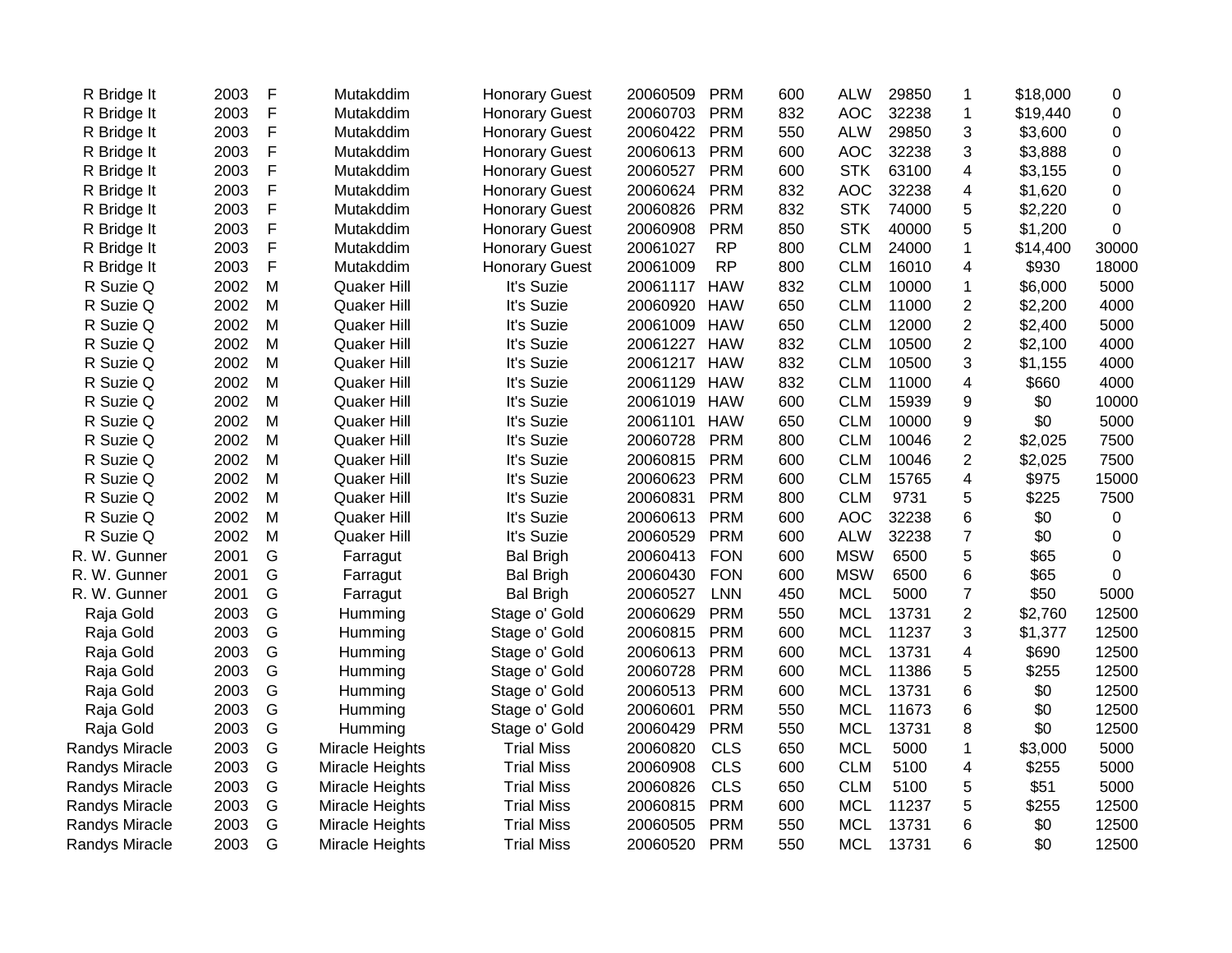| 2003<br>G<br><b>Trial Miss</b><br><b>PRM</b><br><b>MSW</b><br>24229<br>9<br>Randys Miracle<br>Miracle Heights<br>20060804<br>600<br>2003<br>G<br>20060926<br><b>WDS</b><br>3800<br>8<br><b>Trial Miss</b><br>550<br><b>CLM</b><br><b>Randys Miracle</b><br>Miracle Heights<br>G<br>20061009<br><b>WDS</b><br><b>CLM</b><br><b>Randys Miracle</b><br>2003<br>Miracle Heights<br><b>Trial Miss</b><br>550<br>3800<br>8<br>2002<br>G<br>20060315<br>OP<br><b>MCL</b><br>10700<br>5<br><b>Ready Ready Runrun</b><br>Ready Ready Go Go<br>600<br>Commemorate<br>$\overline{7}$<br>G<br><b>MCL</b><br><b>Ready Ready Runrun</b><br>2002<br>Commemorate<br>Ready Ready Go Go<br>20060211<br>OP<br>600<br>9000<br>G<br>$\overline{7}$<br>2002<br>OP<br>600<br><b>MCL</b><br>10500<br><b>Ready Ready Runrun</b><br>Ready Ready Go Go<br>20060331<br>Commemorate<br>G<br><b>MCL</b><br>12<br>2002<br>OP<br>550<br>11500<br>Ready Ready Runrun<br>Commemorate<br>Ready Ready Go Go<br>20060128<br>G<br>2002<br>20060505<br><b>PRM</b><br>550<br><b>MCL</b><br>13731<br>$\mathbf{1}$<br>Ready Ready Runrun<br>Commemorate<br>Ready Ready Go Go<br>G<br><b>PRM</b><br><b>MCL</b><br>$\overline{2}$<br>2002<br>20060422<br>12190<br>Ready Ready Runrun<br>Commemorate<br>Ready Ready Go Go<br>600<br>G<br><b>PRM</b><br>13975<br>$\overline{2}$<br>2002<br>Ready Ready Go Go<br>20060518<br>600<br><b>CLM</b><br>Ready Ready Runrun<br>Commemorate<br><b>PRM</b><br>13780<br>$\overline{2}$<br>2002<br>G<br>Ready Ready Go Go<br>20060603<br><b>CLM</b><br>Ready Ready Runrun<br>Commemorate<br>550<br>G<br>3<br>Ready Ready Runrun<br>2002<br>Ready Ready Go Go<br>20060620<br><b>PRM</b><br>550<br><b>CLM</b><br>15522<br>Commemorate<br>$\overline{7}$<br>G<br><b>RP</b><br>27380<br>Ready Ready Runrun<br>2002<br>Ready Ready Go Go<br>20060904<br>500<br><b>ALW</b><br>Commemorate<br>G<br>9<br>2002<br><b>RP</b><br>500<br><b>CLM</b><br>11000<br>Ready Ready Runrun<br>Ready Ready Go Go<br>20060923<br>Commemorate<br>G<br>2002<br>20061003<br><b>RP</b><br><b>CLM</b><br>9000<br>10<br>Ready Ready Runrun<br>Ready Ready Go Go<br>600<br>Commemorate<br>F<br>2003<br><b>PRM</b><br><b>MSW</b><br>24229<br>$\mathbf{1}$<br>Ready to Race<br>More Than Ready<br>Powerful Package<br>20060808<br>600<br>F<br><b>PRM</b><br>$\overline{2}$<br>2003<br>20060725<br><b>MSW</b><br>24229<br>Ready to Race<br>More Than Ready<br>Powerful Package<br>600<br>F<br>2003<br>More Than Ready<br>20060831<br><b>PRM</b><br><b>ALW</b><br>24229<br>3<br>Ready to Race<br>Powerful Package<br>600 | \$0<br>\$38<br>\$38 | $\overline{0}$<br>5000<br>5000 |
|-------------------------------------------------------------------------------------------------------------------------------------------------------------------------------------------------------------------------------------------------------------------------------------------------------------------------------------------------------------------------------------------------------------------------------------------------------------------------------------------------------------------------------------------------------------------------------------------------------------------------------------------------------------------------------------------------------------------------------------------------------------------------------------------------------------------------------------------------------------------------------------------------------------------------------------------------------------------------------------------------------------------------------------------------------------------------------------------------------------------------------------------------------------------------------------------------------------------------------------------------------------------------------------------------------------------------------------------------------------------------------------------------------------------------------------------------------------------------------------------------------------------------------------------------------------------------------------------------------------------------------------------------------------------------------------------------------------------------------------------------------------------------------------------------------------------------------------------------------------------------------------------------------------------------------------------------------------------------------------------------------------------------------------------------------------------------------------------------------------------------------------------------------------------------------------------------------------------------------------------------------------------------------------------------------------------------------------------------------------------------------------------------------------------------------------------------------------------------------------------------------------------------------------------------------------------------------|---------------------|--------------------------------|
|                                                                                                                                                                                                                                                                                                                                                                                                                                                                                                                                                                                                                                                                                                                                                                                                                                                                                                                                                                                                                                                                                                                                                                                                                                                                                                                                                                                                                                                                                                                                                                                                                                                                                                                                                                                                                                                                                                                                                                                                                                                                                                                                                                                                                                                                                                                                                                                                                                                                                                                                                                               |                     |                                |
|                                                                                                                                                                                                                                                                                                                                                                                                                                                                                                                                                                                                                                                                                                                                                                                                                                                                                                                                                                                                                                                                                                                                                                                                                                                                                                                                                                                                                                                                                                                                                                                                                                                                                                                                                                                                                                                                                                                                                                                                                                                                                                                                                                                                                                                                                                                                                                                                                                                                                                                                                                               |                     |                                |
|                                                                                                                                                                                                                                                                                                                                                                                                                                                                                                                                                                                                                                                                                                                                                                                                                                                                                                                                                                                                                                                                                                                                                                                                                                                                                                                                                                                                                                                                                                                                                                                                                                                                                                                                                                                                                                                                                                                                                                                                                                                                                                                                                                                                                                                                                                                                                                                                                                                                                                                                                                               |                     |                                |
|                                                                                                                                                                                                                                                                                                                                                                                                                                                                                                                                                                                                                                                                                                                                                                                                                                                                                                                                                                                                                                                                                                                                                                                                                                                                                                                                                                                                                                                                                                                                                                                                                                                                                                                                                                                                                                                                                                                                                                                                                                                                                                                                                                                                                                                                                                                                                                                                                                                                                                                                                                               | \$428               | 15000                          |
|                                                                                                                                                                                                                                                                                                                                                                                                                                                                                                                                                                                                                                                                                                                                                                                                                                                                                                                                                                                                                                                                                                                                                                                                                                                                                                                                                                                                                                                                                                                                                                                                                                                                                                                                                                                                                                                                                                                                                                                                                                                                                                                                                                                                                                                                                                                                                                                                                                                                                                                                                                               | \$0                 | 15000                          |
|                                                                                                                                                                                                                                                                                                                                                                                                                                                                                                                                                                                                                                                                                                                                                                                                                                                                                                                                                                                                                                                                                                                                                                                                                                                                                                                                                                                                                                                                                                                                                                                                                                                                                                                                                                                                                                                                                                                                                                                                                                                                                                                                                                                                                                                                                                                                                                                                                                                                                                                                                                               | \$0                 | 12500                          |
|                                                                                                                                                                                                                                                                                                                                                                                                                                                                                                                                                                                                                                                                                                                                                                                                                                                                                                                                                                                                                                                                                                                                                                                                                                                                                                                                                                                                                                                                                                                                                                                                                                                                                                                                                                                                                                                                                                                                                                                                                                                                                                                                                                                                                                                                                                                                                                                                                                                                                                                                                                               | \$0                 | 20000                          |
|                                                                                                                                                                                                                                                                                                                                                                                                                                                                                                                                                                                                                                                                                                                                                                                                                                                                                                                                                                                                                                                                                                                                                                                                                                                                                                                                                                                                                                                                                                                                                                                                                                                                                                                                                                                                                                                                                                                                                                                                                                                                                                                                                                                                                                                                                                                                                                                                                                                                                                                                                                               | \$8,280             | 12500                          |
|                                                                                                                                                                                                                                                                                                                                                                                                                                                                                                                                                                                                                                                                                                                                                                                                                                                                                                                                                                                                                                                                                                                                                                                                                                                                                                                                                                                                                                                                                                                                                                                                                                                                                                                                                                                                                                                                                                                                                                                                                                                                                                                                                                                                                                                                                                                                                                                                                                                                                                                                                                               | \$2,990             | 12500                          |
|                                                                                                                                                                                                                                                                                                                                                                                                                                                                                                                                                                                                                                                                                                                                                                                                                                                                                                                                                                                                                                                                                                                                                                                                                                                                                                                                                                                                                                                                                                                                                                                                                                                                                                                                                                                                                                                                                                                                                                                                                                                                                                                                                                                                                                                                                                                                                                                                                                                                                                                                                                               | \$3,380             | 12500                          |
|                                                                                                                                                                                                                                                                                                                                                                                                                                                                                                                                                                                                                                                                                                                                                                                                                                                                                                                                                                                                                                                                                                                                                                                                                                                                                                                                                                                                                                                                                                                                                                                                                                                                                                                                                                                                                                                                                                                                                                                                                                                                                                                                                                                                                                                                                                                                                                                                                                                                                                                                                                               | \$3,380             | 10000                          |
|                                                                                                                                                                                                                                                                                                                                                                                                                                                                                                                                                                                                                                                                                                                                                                                                                                                                                                                                                                                                                                                                                                                                                                                                                                                                                                                                                                                                                                                                                                                                                                                                                                                                                                                                                                                                                                                                                                                                                                                                                                                                                                                                                                                                                                                                                                                                                                                                                                                                                                                                                                               | \$1,872             | 12500                          |
|                                                                                                                                                                                                                                                                                                                                                                                                                                                                                                                                                                                                                                                                                                                                                                                                                                                                                                                                                                                                                                                                                                                                                                                                                                                                                                                                                                                                                                                                                                                                                                                                                                                                                                                                                                                                                                                                                                                                                                                                                                                                                                                                                                                                                                                                                                                                                                                                                                                                                                                                                                               | \$0                 | 0                              |
|                                                                                                                                                                                                                                                                                                                                                                                                                                                                                                                                                                                                                                                                                                                                                                                                                                                                                                                                                                                                                                                                                                                                                                                                                                                                                                                                                                                                                                                                                                                                                                                                                                                                                                                                                                                                                                                                                                                                                                                                                                                                                                                                                                                                                                                                                                                                                                                                                                                                                                                                                                               | \$0                 | 10000                          |
|                                                                                                                                                                                                                                                                                                                                                                                                                                                                                                                                                                                                                                                                                                                                                                                                                                                                                                                                                                                                                                                                                                                                                                                                                                                                                                                                                                                                                                                                                                                                                                                                                                                                                                                                                                                                                                                                                                                                                                                                                                                                                                                                                                                                                                                                                                                                                                                                                                                                                                                                                                               | \$0                 | 7500                           |
|                                                                                                                                                                                                                                                                                                                                                                                                                                                                                                                                                                                                                                                                                                                                                                                                                                                                                                                                                                                                                                                                                                                                                                                                                                                                                                                                                                                                                                                                                                                                                                                                                                                                                                                                                                                                                                                                                                                                                                                                                                                                                                                                                                                                                                                                                                                                                                                                                                                                                                                                                                               | \$14,625            | 0                              |
|                                                                                                                                                                                                                                                                                                                                                                                                                                                                                                                                                                                                                                                                                                                                                                                                                                                                                                                                                                                                                                                                                                                                                                                                                                                                                                                                                                                                                                                                                                                                                                                                                                                                                                                                                                                                                                                                                                                                                                                                                                                                                                                                                                                                                                                                                                                                                                                                                                                                                                                                                                               | \$4,875             | 0                              |
|                                                                                                                                                                                                                                                                                                                                                                                                                                                                                                                                                                                                                                                                                                                                                                                                                                                                                                                                                                                                                                                                                                                                                                                                                                                                                                                                                                                                                                                                                                                                                                                                                                                                                                                                                                                                                                                                                                                                                                                                                                                                                                                                                                                                                                                                                                                                                                                                                                                                                                                                                                               | \$2,925             | 0                              |
| F<br>2003<br>More Than Ready<br>Powerful Package<br>20060822<br><b>PRM</b><br><b>ALW</b><br>19841<br>4<br>Ready to Race<br>600                                                                                                                                                                                                                                                                                                                                                                                                                                                                                                                                                                                                                                                                                                                                                                                                                                                                                                                                                                                                                                                                                                                                                                                                                                                                                                                                                                                                                                                                                                                                                                                                                                                                                                                                                                                                                                                                                                                                                                                                                                                                                                                                                                                                                                                                                                                                                                                                                                                | \$1,316             | 0                              |
| G<br>Ready Won<br>2001<br>Mercedes Won<br>20060113<br><b>BEU</b><br>832<br><b>CLM</b><br>4100<br><b>Ready Kisses</b><br>1                                                                                                                                                                                                                                                                                                                                                                                                                                                                                                                                                                                                                                                                                                                                                                                                                                                                                                                                                                                                                                                                                                                                                                                                                                                                                                                                                                                                                                                                                                                                                                                                                                                                                                                                                                                                                                                                                                                                                                                                                                                                                                                                                                                                                                                                                                                                                                                                                                                     | \$2,460             | 3500                           |
| G<br><b>BEU</b><br><b>CLM</b><br>$\overline{2}$<br>Ready Won<br>2001<br>Mercedes Won<br>20060123<br>832<br>5100<br><b>Ready Kisses</b>                                                                                                                                                                                                                                                                                                                                                                                                                                                                                                                                                                                                                                                                                                                                                                                                                                                                                                                                                                                                                                                                                                                                                                                                                                                                                                                                                                                                                                                                                                                                                                                                                                                                                                                                                                                                                                                                                                                                                                                                                                                                                                                                                                                                                                                                                                                                                                                                                                        | \$969               | 4000                           |
| G<br>$\overline{2}$<br><b>CLM</b><br>Ready Won<br>2001<br>Mercedes Won<br><b>Ready Kisses</b><br>20061117<br><b>BEU</b><br>600<br>4100                                                                                                                                                                                                                                                                                                                                                                                                                                                                                                                                                                                                                                                                                                                                                                                                                                                                                                                                                                                                                                                                                                                                                                                                                                                                                                                                                                                                                                                                                                                                                                                                                                                                                                                                                                                                                                                                                                                                                                                                                                                                                                                                                                                                                                                                                                                                                                                                                                        | \$738               | 3500                           |
| G<br>20060314<br><b>BEU</b><br><b>CLM</b><br>6200<br>3<br>Ready Won<br>2001<br>Mercedes Won<br><b>Ready Kisses</b><br>600                                                                                                                                                                                                                                                                                                                                                                                                                                                                                                                                                                                                                                                                                                                                                                                                                                                                                                                                                                                                                                                                                                                                                                                                                                                                                                                                                                                                                                                                                                                                                                                                                                                                                                                                                                                                                                                                                                                                                                                                                                                                                                                                                                                                                                                                                                                                                                                                                                                     | \$620               | 6500                           |
| G<br><b>BEU</b><br><b>CLM</b><br>4100<br>3<br>Ready Won<br>2001<br>Mercedes Won<br><b>Ready Kisses</b><br>20061103<br>550                                                                                                                                                                                                                                                                                                                                                                                                                                                                                                                                                                                                                                                                                                                                                                                                                                                                                                                                                                                                                                                                                                                                                                                                                                                                                                                                                                                                                                                                                                                                                                                                                                                                                                                                                                                                                                                                                                                                                                                                                                                                                                                                                                                                                                                                                                                                                                                                                                                     | \$410               | 3500                           |
| 2001<br>G<br><b>BEU</b><br><b>CLM</b><br>5600<br>Ready Won<br>Mercedes Won<br><b>Ready Kisses</b><br>20060206<br>832<br>4                                                                                                                                                                                                                                                                                                                                                                                                                                                                                                                                                                                                                                                                                                                                                                                                                                                                                                                                                                                                                                                                                                                                                                                                                                                                                                                                                                                                                                                                                                                                                                                                                                                                                                                                                                                                                                                                                                                                                                                                                                                                                                                                                                                                                                                                                                                                                                                                                                                     | \$280               | 5000                           |
| G<br><b>BEU</b><br><b>CLM</b><br>Ready Won<br>2001<br>Mercedes Won<br><b>Ready Kisses</b><br>20060215<br>800<br>6200<br>4                                                                                                                                                                                                                                                                                                                                                                                                                                                                                                                                                                                                                                                                                                                                                                                                                                                                                                                                                                                                                                                                                                                                                                                                                                                                                                                                                                                                                                                                                                                                                                                                                                                                                                                                                                                                                                                                                                                                                                                                                                                                                                                                                                                                                                                                                                                                                                                                                                                     | \$310               | 6500                           |
| 2001<br>G<br><b>BEU</b><br><b>CLM</b><br>5600<br>Ready Won<br>Mercedes Won<br><b>Ready Kisses</b><br>20060303<br>800<br>4                                                                                                                                                                                                                                                                                                                                                                                                                                                                                                                                                                                                                                                                                                                                                                                                                                                                                                                                                                                                                                                                                                                                                                                                                                                                                                                                                                                                                                                                                                                                                                                                                                                                                                                                                                                                                                                                                                                                                                                                                                                                                                                                                                                                                                                                                                                                                                                                                                                     | \$280               | 5000                           |
| G<br><b>BEU</b><br><b>CLM</b><br>6200<br>Ready Won<br>2001<br>Mercedes Won<br><b>Ready Kisses</b><br>20060325<br>800<br>4                                                                                                                                                                                                                                                                                                                                                                                                                                                                                                                                                                                                                                                                                                                                                                                                                                                                                                                                                                                                                                                                                                                                                                                                                                                                                                                                                                                                                                                                                                                                                                                                                                                                                                                                                                                                                                                                                                                                                                                                                                                                                                                                                                                                                                                                                                                                                                                                                                                     | \$310               | 7500                           |
| G<br><b>CLM</b><br>2001<br>Mercedes Won<br>20060429<br><b>BEU</b><br>800<br>5100<br>5<br>Ready Won<br><b>Ready Kisses</b>                                                                                                                                                                                                                                                                                                                                                                                                                                                                                                                                                                                                                                                                                                                                                                                                                                                                                                                                                                                                                                                                                                                                                                                                                                                                                                                                                                                                                                                                                                                                                                                                                                                                                                                                                                                                                                                                                                                                                                                                                                                                                                                                                                                                                                                                                                                                                                                                                                                     | \$102               | 4000                           |
| $\overline{7}$<br>G<br><b>CLM</b><br>2001<br>Mercedes Won<br>20061201<br><b>BEU</b><br>800<br>4100<br>Ready Won<br><b>Ready Kisses</b>                                                                                                                                                                                                                                                                                                                                                                                                                                                                                                                                                                                                                                                                                                                                                                                                                                                                                                                                                                                                                                                                                                                                                                                                                                                                                                                                                                                                                                                                                                                                                                                                                                                                                                                                                                                                                                                                                                                                                                                                                                                                                                                                                                                                                                                                                                                                                                                                                                        | \$41                | 3500                           |
| G<br><b>BEU</b><br><b>CLM</b><br>8<br>Ready Won<br>2001<br>Mercedes Won<br>20061222<br>832<br>4100<br><b>Ready Kisses</b>                                                                                                                                                                                                                                                                                                                                                                                                                                                                                                                                                                                                                                                                                                                                                                                                                                                                                                                                                                                                                                                                                                                                                                                                                                                                                                                                                                                                                                                                                                                                                                                                                                                                                                                                                                                                                                                                                                                                                                                                                                                                                                                                                                                                                                                                                                                                                                                                                                                     | \$41                | 3500                           |
| G<br><b>BEU</b><br><b>CLM</b><br>11<br>2001<br>Mercedes Won<br><b>Ready Kisses</b><br>20061208<br>600<br>4400<br>Ready Won                                                                                                                                                                                                                                                                                                                                                                                                                                                                                                                                                                                                                                                                                                                                                                                                                                                                                                                                                                                                                                                                                                                                                                                                                                                                                                                                                                                                                                                                                                                                                                                                                                                                                                                                                                                                                                                                                                                                                                                                                                                                                                                                                                                                                                                                                                                                                                                                                                                    | \$44                | 4000                           |
| G<br><b>FL</b><br><b>CLM</b><br>5<br>2001<br>Mercedes Won<br><b>Ready Kisses</b><br>20060415<br>818<br>8900<br>Ready Won                                                                                                                                                                                                                                                                                                                                                                                                                                                                                                                                                                                                                                                                                                                                                                                                                                                                                                                                                                                                                                                                                                                                                                                                                                                                                                                                                                                                                                                                                                                                                                                                                                                                                                                                                                                                                                                                                                                                                                                                                                                                                                                                                                                                                                                                                                                                                                                                                                                      | \$267               | 4000                           |
| <b>PRM</b><br><b>MCL</b><br>2001<br>M<br>Ready Ready Go Go<br>20060511<br>600<br>13731<br>8<br>Readygogo<br><b>Timeless Design</b>                                                                                                                                                                                                                                                                                                                                                                                                                                                                                                                                                                                                                                                                                                                                                                                                                                                                                                                                                                                                                                                                                                                                                                                                                                                                                                                                                                                                                                                                                                                                                                                                                                                                                                                                                                                                                                                                                                                                                                                                                                                                                                                                                                                                                                                                                                                                                                                                                                            | \$0                 | 12500                          |
| <b>MCL</b><br>8<br>2001<br>M<br>Ready Ready Go Go<br>20060623<br><b>PRM</b><br>800<br>13731<br>Readygogo<br><b>Timeless Design</b>                                                                                                                                                                                                                                                                                                                                                                                                                                                                                                                                                                                                                                                                                                                                                                                                                                                                                                                                                                                                                                                                                                                                                                                                                                                                                                                                                                                                                                                                                                                                                                                                                                                                                                                                                                                                                                                                                                                                                                                                                                                                                                                                                                                                                                                                                                                                                                                                                                            | \$0                 | 12500                          |
| M<br>20060822<br><b>PRM</b><br><b>MSW</b><br>24229<br>8<br>2001<br>Ready Ready Go Go<br>600<br>Readygogo<br><b>Timeless Design</b>                                                                                                                                                                                                                                                                                                                                                                                                                                                                                                                                                                                                                                                                                                                                                                                                                                                                                                                                                                                                                                                                                                                                                                                                                                                                                                                                                                                                                                                                                                                                                                                                                                                                                                                                                                                                                                                                                                                                                                                                                                                                                                                                                                                                                                                                                                                                                                                                                                            | \$0                 | 0                              |
| M<br><b>PRM</b><br><b>MCL</b><br>2001<br><b>Timeless Design</b><br>Ready Ready Go Go<br>20060616<br>550<br>13731<br>11<br>Readygogo                                                                                                                                                                                                                                                                                                                                                                                                                                                                                                                                                                                                                                                                                                                                                                                                                                                                                                                                                                                                                                                                                                                                                                                                                                                                                                                                                                                                                                                                                                                                                                                                                                                                                                                                                                                                                                                                                                                                                                                                                                                                                                                                                                                                                                                                                                                                                                                                                                           | \$0                 | 12500                          |
| M<br>20060803<br><b>PRM</b><br>550<br><b>MCL</b><br>10285<br>12<br>2001<br>Ready Ready Go Go<br>Readygogo<br><b>Timeless Design</b>                                                                                                                                                                                                                                                                                                                                                                                                                                                                                                                                                                                                                                                                                                                                                                                                                                                                                                                                                                                                                                                                                                                                                                                                                                                                                                                                                                                                                                                                                                                                                                                                                                                                                                                                                                                                                                                                                                                                                                                                                                                                                                                                                                                                                                                                                                                                                                                                                                           |                     |                                |
| G<br><b>AOC</b><br>$\overline{7}$<br>2002<br><b>Pleasant Prize</b><br>20061025<br>AQU<br>850<br>48000<br><b>Real Quality</b><br><b>Elusive Quality</b>                                                                                                                                                                                                                                                                                                                                                                                                                                                                                                                                                                                                                                                                                                                                                                                                                                                                                                                                                                                                                                                                                                                                                                                                                                                                                                                                                                                                                                                                                                                                                                                                                                                                                                                                                                                                                                                                                                                                                                                                                                                                                                                                                                                                                                                                                                                                                                                                                        | \$0                 | 12500                          |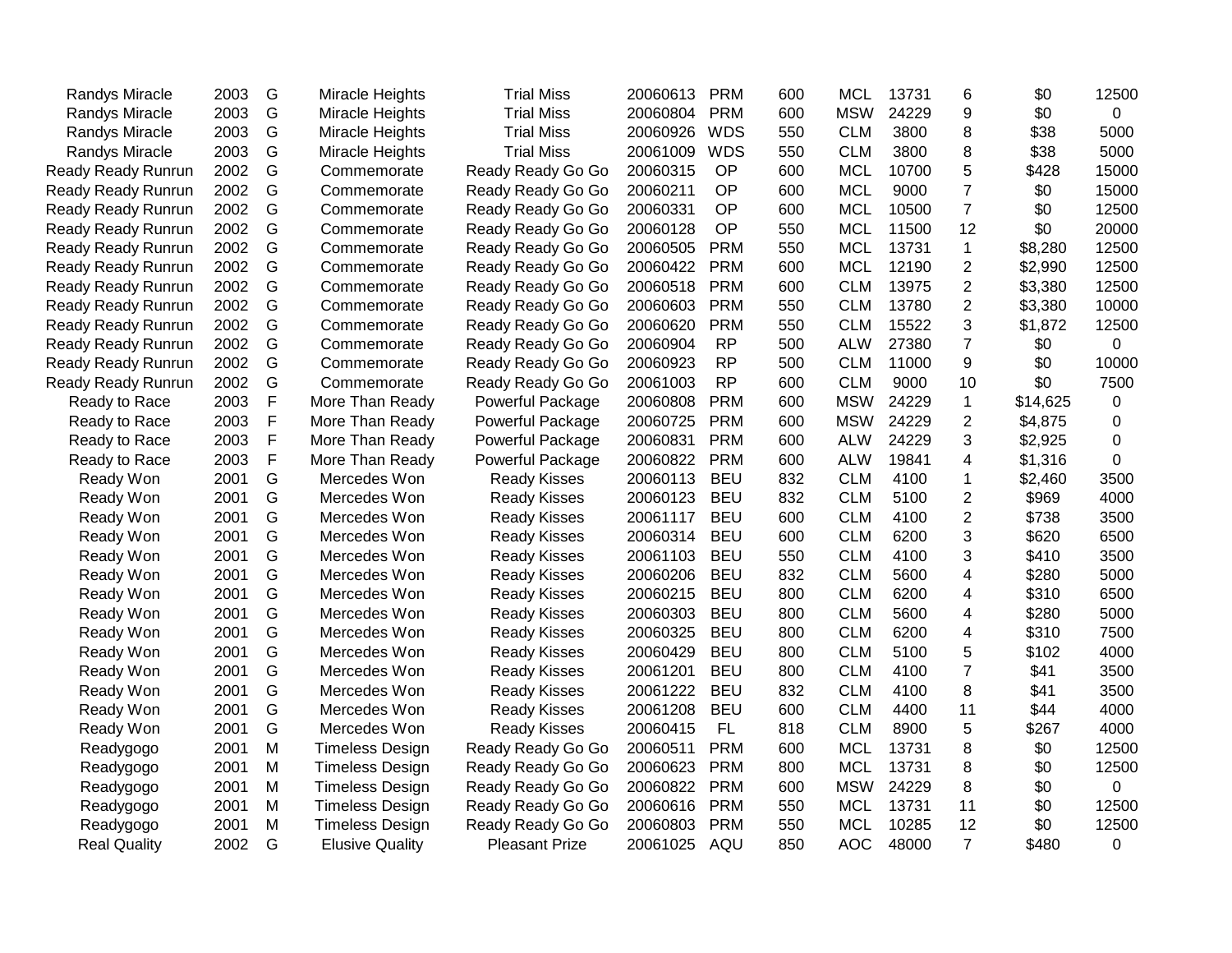| <b>BEL</b><br><b>LNN</b><br><b>LNN</b><br><b>LNN</b> | <b>ALW</b><br>850<br><b>CLM</b><br>600<br><b>CLM</b><br>600 | 48000<br>5400                                                                                                                                          | $\overline{7}$<br>$\overline{2}$       | \$320    | 0           |
|------------------------------------------------------|-------------------------------------------------------------|--------------------------------------------------------------------------------------------------------------------------------------------------------|----------------------------------------|----------|-------------|
|                                                      |                                                             |                                                                                                                                                        |                                        |          |             |
|                                                      |                                                             |                                                                                                                                                        |                                        | \$1,080  | 4000        |
|                                                      |                                                             | 5400                                                                                                                                                   | 3                                      | \$594    | 4000        |
|                                                      | <b>CLM</b><br>600                                           | 5400                                                                                                                                                   | 5                                      | \$54     | 4000        |
| <b>PRM</b>                                           | <b>CLM</b><br>550                                           | 14772                                                                                                                                                  | 5                                      | \$360    | 5000        |
| <b>PRM</b>                                           | <b>CLM</b><br>600                                           | 9158                                                                                                                                                   | 6                                      | \$0      | 5000        |
| <b>PRM</b>                                           | 550<br><b>ALW</b>                                           | 29850                                                                                                                                                  | 9                                      | \$0      | 0           |
| <b>PRM</b>                                           | <b>ALW</b><br>600                                           | 29850                                                                                                                                                  | 9                                      | \$0      | 0           |
| <b>RP</b>                                            | <b>CLM</b><br>700                                           | 7000                                                                                                                                                   | $\overline{2}$                         | \$1,400  | 3500        |
| <b>RP</b>                                            | <b>CLM</b><br>600                                           | 7500                                                                                                                                                   | $\overline{2}$                         | \$1,500  | 3500        |
| <b>PRM</b>                                           | 550<br><b>MSW</b>                                           | 24755                                                                                                                                                  | 1                                      | \$15,795 | 0           |
| <b>PRM</b>                                           | 450<br><b>MSW</b>                                           | 30984                                                                                                                                                  | $\overline{2}$                         | \$6,240  | 0           |
| <b>PRM</b>                                           | <b>STK</b><br>600                                           | 74566                                                                                                                                                  | 3                                      | \$7,457  | 0           |
| <b>PRM</b>                                           | <b>STK</b><br>500                                           | 50000                                                                                                                                                  | $\overline{7}$                         | \$0      | 0           |
| <b>PRM</b>                                           | <b>MSW</b><br>600                                           | 28656                                                                                                                                                  | 1                                      | \$17,280 | 0           |
| <b>PRM</b>                                           | <b>MSW</b><br>550                                           | 28656                                                                                                                                                  | $\overline{c}$                         | \$5,760  | $\mathbf 0$ |
| <b>PRM</b>                                           | <b>ALW</b>                                                  | 24229                                                                                                                                                  | $\overline{2}$                         | \$4,875  | 0           |
| <b>PRM</b>                                           | <b>ALW</b>                                                  | 24229                                                                                                                                                  | 3                                      | \$2,925  | 0           |
| <b>PRM</b>                                           | <b>MSW</b>                                                  | 28656                                                                                                                                                  | 5                                      | \$720    | 0           |
| <b>PRM</b>                                           | <b>ALW</b>                                                  | 29850                                                                                                                                                  | 8                                      | \$0      | 0           |
| <b>PRM</b>                                           | <b>ALW</b>                                                  | 24229                                                                                                                                                  | 8                                      | \$0      | 0           |
| <b>PRM</b>                                           | <b>ALW</b>                                                  | 29850                                                                                                                                                  | 10                                     | \$0      | $\mathbf 0$ |
| <b>PRM</b>                                           | <b>ALW</b>                                                  | 29850                                                                                                                                                  | 11                                     | \$0      | 0           |
| <b>PRM</b>                                           |                                                             | 24229                                                                                                                                                  | $\mathbf{1}$                           | \$14,625 | $\Omega$    |
| <b>PRM</b>                                           | <b>MCL</b>                                                  | 11386                                                                                                                                                  | $\overline{2}$                         | \$2,295  | 12500       |
| <b>PRM</b>                                           |                                                             | 28656                                                                                                                                                  | 3                                      | \$3,456  | 0           |
| <b>PRM</b>                                           | <b>MCL</b>                                                  | 13731                                                                                                                                                  | 3                                      | \$1,656  | 12500       |
| <b>PRM</b>                                           | <b>MCL</b>                                                  | 10642                                                                                                                                                  | 3                                      | \$1,377  | 12500       |
| <b>PRM</b>                                           | <b>MSW</b>                                                  | 28656                                                                                                                                                  | 4                                      | \$1,440  | 0           |
| <b>PRM</b>                                           | <b>MCL</b>                                                  | 11029                                                                                                                                                  | 4                                      | \$574    | 12500       |
| <b>PRM</b>                                           | <b>CLM</b>                                                  | 12144                                                                                                                                                  | 6                                      | \$0      | 12500       |
| <b>PRM</b>                                           |                                                             | 28656                                                                                                                                                  | $\overline{7}$                         | \$0      | 0           |
| <b>PRM</b>                                           | <b>MSW</b>                                                  | 28656                                                                                                                                                  | $\overline{7}$                         | \$0      | 0           |
| <b>PRM</b>                                           | <b>MSW</b>                                                  | 24229                                                                                                                                                  | 9                                      | \$0      | 0           |
| <b>PRM</b>                                           | <b>ALW</b>                                                  | 24229                                                                                                                                                  | 10                                     | \$0      | 0           |
| <b>PRM</b>                                           | <b>MSW</b>                                                  | 28656                                                                                                                                                  | 3                                      | \$3,456  | 0           |
| <b>PRM</b>                                           | <b>MSW</b>                                                  | 24229                                                                                                                                                  | 3                                      | \$2,925  | 0           |
| <b>PRM</b>                                           | <b>MSW</b>                                                  | 28656                                                                                                                                                  | 4                                      | \$1,440  | 0           |
|                                                      |                                                             |                                                                                                                                                        |                                        |          |             |
|                                                      |                                                             | 600<br>600<br>600<br>800<br>600<br>600<br>600<br>600<br>600<br>550<br>550<br>550<br>600<br>600<br>600<br>600<br>800<br>600<br>600<br>600<br>832<br>550 | <b>MSW</b><br><b>MSW</b><br><b>MSW</b> |          |             |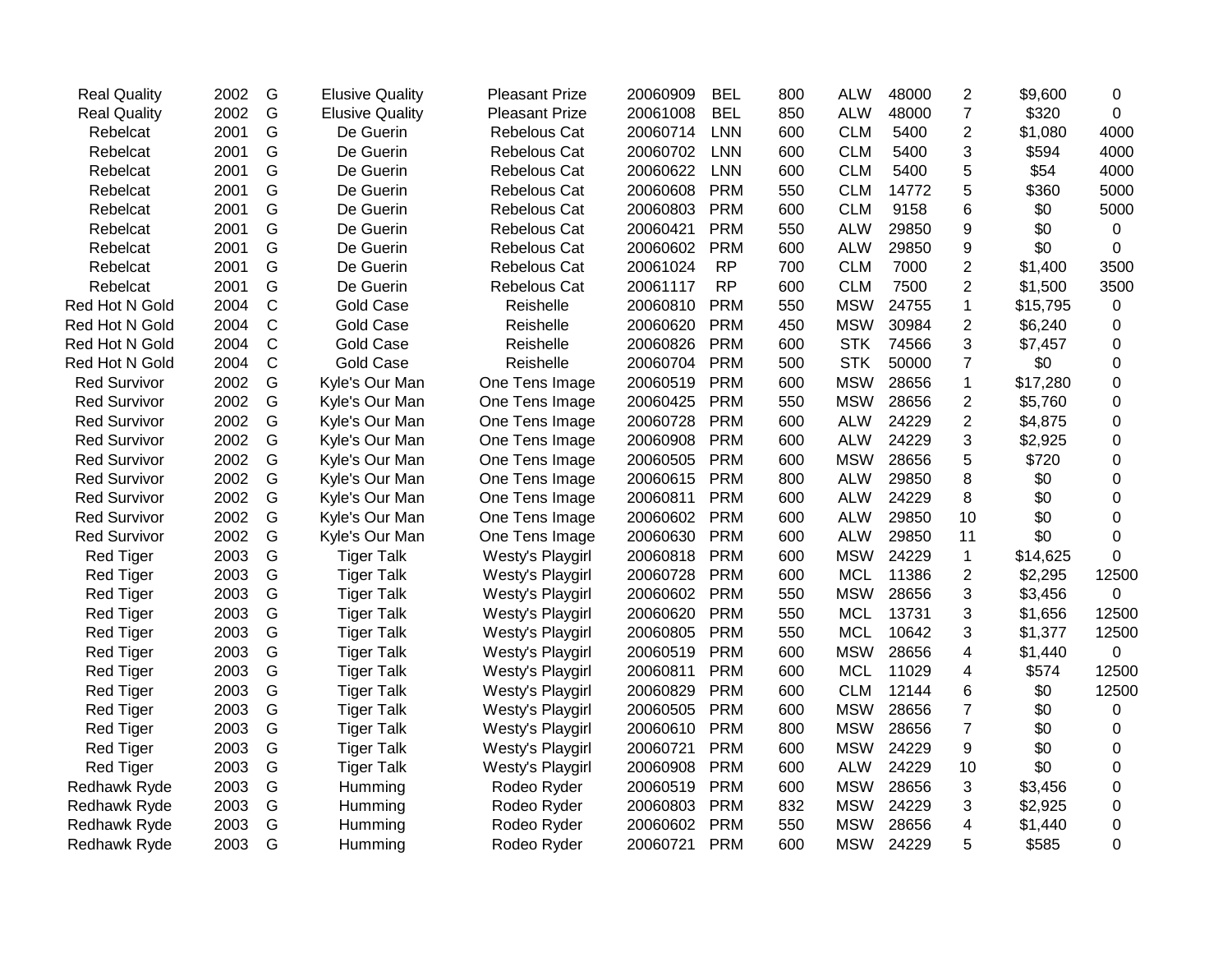| Redhawk Ryde         | 2003 | G            | Humming              | Rodeo Ryder               | 20060817 | <b>PRM</b> | 832 | <b>MSW</b> | 24229 | 5              | \$585   | 0              |
|----------------------|------|--------------|----------------------|---------------------------|----------|------------|-----|------------|-------|----------------|---------|----------------|
| <b>Redhawk Ryde</b>  | 2003 | G            | Humming              | Rodeo Ryder               | 20060629 | <b>PRM</b> | 600 | <b>MSW</b> | 28656 | $\overline{7}$ | \$0     | 0              |
| Redhawk Ryde         | 2003 | G            | Humming              | Rodeo Ryder               | 20060901 | <b>PRM</b> | 550 | <b>MSW</b> | 24229 | $\overline{7}$ | \$0     | $\Omega$       |
| Redhawk Ryde         | 2003 | G            | Humming              | Rodeo Ryder               | 20060505 | <b>PRM</b> | 600 | <b>MSW</b> | 28656 | 8              | \$0     | $\Omega$       |
| <b>Redhot Roxie</b>  | 2002 | M            | Humming              | Major Maui                | 20060310 | <b>BEU</b> | 550 | <b>CLM</b> | 4700  | 1              | \$2,820 | 5000           |
| <b>Redhot Roxie</b>  | 2002 | M            | Humming              | Major Maui                | 20060225 | <b>BEU</b> | 600 | <b>CLM</b> | 4400  | 2              | \$792   | 4000           |
| <b>Redhot Roxie</b>  | 2002 | M            | Humming              | Major Maui                | 20061103 | <b>BEU</b> | 832 | <b>CLM</b> | 4100  | 2              | \$738   | 3500           |
| <b>Redhot Roxie</b>  | 2002 | M            | Humming              | Major Maui                | 20060322 | <b>BEU</b> | 600 | <b>CLM</b> | 4700  | 3              | \$470   | 5000           |
| <b>Redhot Roxie</b>  | 2002 | M            | Humming              | Major Maui                | 20060130 | <b>BEU</b> | 600 | <b>CLM</b> | 5200  | 5              | \$156   | 7500           |
| <b>Redhot Roxie</b>  | 2002 | M            | Humming              | Major Maui                | 20060405 | <b>BEU</b> | 600 | <b>CLM</b> | 4400  | 6              | \$44    | 4000           |
| <b>Redhot Roxie</b>  | 2002 | M            | Humming              | Major Maui                | 20060107 | <b>BEU</b> | 500 | <b>CLM</b> | 4400  | $\overline{7}$ | \$44    | 4000           |
| <b>Redhot Roxie</b>  | 2002 | M            | Humming              | Major Maui                | 20061117 | <b>BEU</b> | 800 | <b>CLM</b> | 4400  | 10             | \$44    | 4000           |
| <b>Redhot Roxie</b>  | 2002 | M            | Humming              | Major Maui                | 20060513 | <b>TDN</b> | 832 | <b>CLM</b> | 7600  | $\mathbf 1$    | \$4,560 | 3500           |
| <b>Redhot Roxie</b>  | 2002 | M            | Humming              | Major Maui                | 20060806 | <b>TDN</b> | 800 | <b>CLM</b> | 8400  | $\overline{2}$ | \$1,680 | 5000           |
| <b>Redhot Roxie</b>  | 2002 | M            | Humming              | Major Maui                | 20060929 | <b>TDN</b> | 800 | <b>CLM</b> | 6600  | 2              | \$1,320 | 3500           |
| <b>Redhot Roxie</b>  | 2002 | M            | Humming              | Major Maui                | 20060611 | <b>TDN</b> | 832 | <b>CLM</b> | 7800  | 3              | \$780   | 3500           |
| <b>Redhot Roxie</b>  | 2002 | M            | Humming              | Major Maui                | 20060827 | <b>TDN</b> | 832 | <b>CLM</b> | 7100  | 3              | \$710   | 3500           |
| <b>Redhot Roxie</b>  | 2002 | M            | Humming              | Major Maui                | 20060625 | <b>TDN</b> | 832 | <b>CLM</b> | 7800  | 4              | \$390   | 3500           |
| <b>Redhot Roxie</b>  | 2002 | M            | Humming              | Major Maui                | 20061012 | <b>TDN</b> | 832 | <b>CLM</b> | 7200  | 5              | \$144   | 3500           |
| <b>Redhot Roxie</b>  | 2002 | M            | Humming              | Major Maui                | 20061022 | <b>TDN</b> | 832 | <b>CLM</b> | 6800  | 6              | \$136   | 3500           |
| <b>Redhot Roxie</b>  | 2002 | M            | Humming              | Major Maui                | 20060430 | <b>TDN</b> | 550 | <b>CLM</b> | 7400  | $\overline{7}$ | \$74    | 3500           |
| <b>Redneck Rebel</b> | 2003 | G            | Sharkey              | Queen's Nest              | 20060511 | <b>PRM</b> | 550 | <b>MCL</b> | 13731 | 8              | \$0     | 12500          |
| Redroadrunner        | 2003 | G            | Acallade             | <b>Highly Flirtatious</b> | 20060910 | <b>CLS</b> | 600 | <b>MCL</b> | 5000  | 4              | \$250   | 5000           |
| Redroadrunner        | 2003 | G            | Acallade             | <b>Highly Flirtatious</b> | 20061031 | <b>WDS</b> | 600 | <b>MCL</b> | 4725  | 9              | \$47    | 10000          |
| Redroadrunner        | 2003 | G            | Acallade             | <b>Highly Flirtatious</b> | 20061021 | <b>WDS</b> | 600 | <b>MCL</b> | 4000  | 10             | \$40    | 10000          |
| Redsamson            | 2002 | G            | Gourami              | Redsan                    | 20060616 | <b>LNN</b> | 600 | <b>MCL</b> | 6090  | $\overline{7}$ | \$60    | 10000          |
| Redsamson            | 2002 | G            | Gourami              | Redsan                    | 20060708 | LNN        | 800 | <b>MCL</b> | 6000  | $\overline{7}$ | \$60    | 10000          |
| Redsamson            | 2002 | G            | Gourami              | Redsan                    | 20060625 | LNN        | 600 | <b>MCL</b> | 5000  | 9              | \$50    | 5000           |
| Redwhitenblumin      | 2001 | G            | <b>Blumin Affair</b> | All Stat                  | 20060405 | <b>ALB</b> | 500 | <b>CLM</b> | 5900  | 6              | \$118   | 6250           |
| Redwhitenblumin      | 2001 | G            | <b>Blumin Affair</b> | All Stat                  | 20060514 | <b>ALB</b> | 700 | <b>CLM</b> | 5900  | 8              | \$0     | 6250           |
| Redwhitenblumin      | 2001 | G            | <b>Blumin Affair</b> | All Stat                  | 20060318 | <b>SUN</b> | 650 | <b>CLM</b> | 9700  | $\overline{7}$ | \$49    | 5000           |
| Reengagement         | 2003 | $\mathsf F$  | Exclusivengagement   | <b>Hasty Katy</b>         | 20060828 | <b>CLS</b> | 600 | <b>ALW</b> | 7815  | 5              | \$77    | $\overline{0}$ |
| Reengagement         | 2003 | $\mathsf F$  | Exclusivengagement   | <b>Hasty Katy</b>         | 20060623 | <b>PRM</b> | 550 | <b>MCL</b> | 13731 | $\mathbf{1}$   | \$8,280 | 12500          |
| Reengagement         | 2003 | $\mathsf F$  | Exclusivengagement   | <b>Hasty Katy</b>         | 20060520 | <b>PRM</b> | 600 | <b>MSW</b> | 28656 | $\overline{2}$ | \$5,760 | 0              |
| Reengagement         | 2003 | $\mathsf F$  | Exclusivengagement   | <b>Hasty Katy</b>         | 20060509 | <b>PRM</b> | 600 | <b>MSW</b> | 28656 | 3              | \$3,456 | 0              |
| Reengagement         | 2003 | F            | Exclusivengagement   | <b>Hasty Katy</b>         | 20060601 | <b>PRM</b> | 600 | <b>MSW</b> | 28656 | 6              | \$0     | 0              |
| Reengagement         | 2003 | $\mathsf{F}$ | Exclusivengagement   | <b>Hasty Katy</b>         | 20060422 | <b>PRM</b> | 550 | <b>MSW</b> | 28656 | $\overline{7}$ | \$0     | $\Omega$       |
| Reengagement         | 2003 | $\mathsf F$  | Exclusivengagement   | <b>Hasty Katy</b>         | 20060703 | <b>PRM</b> | 600 | <b>ALW</b> | 29850 | 8              | \$0     | $\Omega$       |
| Reengagement         | 2003 | $\mathsf F$  | Exclusivengagement   | <b>Hasty Katy</b>         | 20060817 | <b>PRM</b> | 600 | <b>CLM</b> | 9700  | 8              | \$0     | 10000          |
| Reengagement         | 2003 | F            | Exclusivengagement   | <b>Hasty Katy</b>         | 20060803 | <b>PRM</b> | 600 | <b>CLM</b> | 9700  | 12             | \$0     | 12500          |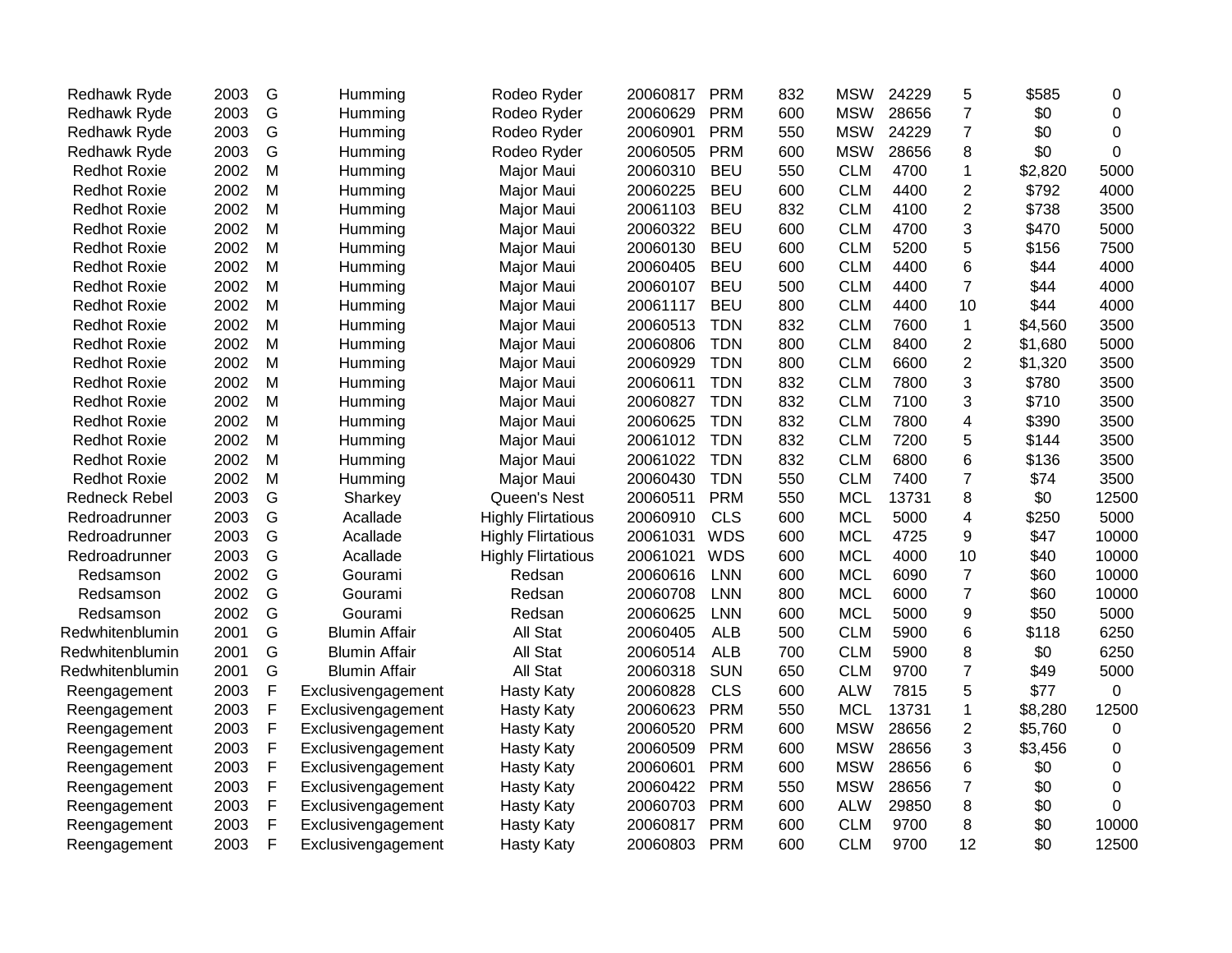| Reengagement            | 2003 | F             | Exclusivengagement   | <b>Hasty Katy</b>         | 20061022 | <b>WDS</b> | 600 | <b>CLM</b> | 3800  | 11             | \$38     | 5000           |
|-------------------------|------|---------------|----------------------|---------------------------|----------|------------|-----|------------|-------|----------------|----------|----------------|
| Reigning Justice        | 2000 | G             | Lit de Justice       | Reissaurus                | 20060304 | <b>FON</b> | 600 | <b>CLM</b> | 5200  | 10             | \$52     | 5000           |
| Rejuvenate              | 2003 | G             | Sharkey              | Kiowa Cat                 | 20060113 | <b>LAD</b> | 700 | <b>MCL</b> | 21000 | $\overline{7}$ | \$0      | 20000          |
| Rejuvenate              | 2003 | G             | Sharkey              | Kiowa Cat                 | 20060402 | <b>OP</b>  | 600 | <b>MCL</b> | 14200 | 3              | \$1,420  | 25000          |
| Rejuvenate              | 2003 | G             | Sharkey              | Kiowa Cat                 | 20060211 | OP         | 600 | <b>MCL</b> | 11500 | 4              | \$690    | 20000          |
| Rejuvenate              | 2003 | G             | Sharkey              | Kiowa Cat                 | 20060128 | OP         | 800 | <b>MCL</b> | 11500 | $\overline{7}$ | \$0      | 20000          |
| Rejuvenate              | 2003 | G             | Sharkey              | Kiowa Cat                 | 20060223 | OP         | 850 | <b>MCL</b> | 19000 | 11             | \$0      | 40000          |
| Rejuvenate              | 2003 | G             | Sharkey              | Kiowa Cat                 | 20060422 | <b>PRM</b> | 550 | <b>MSW</b> | 28656 | $\mathbf 1$    | \$17,280 | 0              |
| Rejuvenate              | 2003 | ${\mathsf G}$ | Sharkey              | Kiowa Cat                 | 20060505 | <b>PRM</b> | 600 | <b>ALW</b> | 29850 | 3              | \$3,600  | $\overline{0}$ |
| Rejuvenate              | 2003 | G             | Sharkey              | Kiowa Cat                 | 20060519 | <b>PRM</b> | 600 | <b>ALW</b> | 29850 | 3              | \$2,550  | 0              |
| Rejuvenate              | 2003 | G             | Sharkey              | Kiowa Cat                 | 20060908 | <b>PRM</b> | 600 | <b>ALW</b> | 24229 | 4              | \$1,219  | 0              |
| Rejuvenate              | 2003 | G             | Sharkey              | Kiowa Cat                 | 20060630 | <b>PRM</b> | 600 | <b>ALW</b> | 29850 | 5              | \$750    | 0              |
| Rejuvenate              | 2003 | G             | Sharkey              | Kiowa Cat                 | 20060718 | <b>PRM</b> | 832 | <b>ALW</b> | 24229 | 6              | \$0      | 0              |
| Rejuvenate              | 2003 | G             | Sharkey              | Kiowa Cat                 | 20060810 | <b>PRM</b> | 800 | <b>ALW</b> | 24229 | $\overline{7}$ | \$0      | 0              |
| Rejuvenate              | 2003 | G             | Sharkey              | Kiowa Cat                 | 20060602 | <b>PRM</b> | 600 | <b>ALW</b> | 29850 | 8              | \$0      | 0              |
| Renee's Charm           | 2003 | $\mathsf F$   | <b>Silver Charm</b>  | <b>Renee's Reflection</b> | 20060812 | <b>CLS</b> | 600 | <b>MCL</b> | 6500  | 9              | \$65     | 15000          |
| Renee's Charm           | 2003 | $\mathsf F$   | Silver Charm         | <b>Renee's Reflection</b> | 20060521 | <b>LNN</b> | 600 | <b>MSW</b> | 9642  | 9              | \$95     | $\overline{0}$ |
| Renee's Charm           | 2003 | $\mathsf F$   | Silver Charm         | <b>Renee's Reflection</b> | 20060427 | <b>PRM</b> | 550 | <b>MCL</b> | 13731 | $\overline{7}$ | \$0      | 12500          |
| <b>Revenue Recovery</b> | 2003 | F             | <b>Halory Hunter</b> | <b>Itchy Owie</b>         | 20060818 | <b>CLS</b> | 832 | <b>MCL</b> | 6987  | 5              | \$65     | 15000          |
| <b>Revenue Recovery</b> | 2003 | F             | <b>Halory Hunter</b> | <b>Itchy Owie</b>         | 20060708 | <b>LNN</b> | 832 | <b>MCL</b> | 5000  | $\overline{c}$ | \$1,000  | 5000           |
| <b>Revenue Recovery</b> | 2003 | F             | <b>Halory Hunter</b> | <b>Itchy Owie</b>         | 20060623 | <b>PRM</b> | 800 | <b>MCL</b> | 13731 | 5              | \$345    | 12500          |
| Revenue Recovery        | 2003 | F             | <b>Halory Hunter</b> | <b>Itchy Owie</b>         | 20060519 | <b>PRM</b> | 600 | <b>MCL</b> | 13731 | 6              | \$0      | 12500          |
| <b>Revenue Recovery</b> | 2003 | F             | <b>Halory Hunter</b> | <b>Itchy Owie</b>         | 20060529 | <b>PRM</b> | 800 | <b>MCL</b> | 13731 | 6              | \$0      | 12500          |
| <b>Reverend Rosie</b>   | 2003 | F             | Purdue King          | <b>Little Stat</b>        | 20060529 | <b>PRM</b> | 600 | <b>MCL</b> | 13731 | $\mathbf{1}$   | \$8,280  | 12500          |
| <b>Reverend Rosie</b>   | 2003 | $\mathsf F$   | <b>Purdue King</b>   | <b>Little Stat</b>        | 20060622 | <b>PRM</b> | 550 | <b>CLM</b> | 15522 | $\overline{2}$ | \$3,120  | 12500          |
| <b>Reverend Rosie</b>   | 2003 | F             | <b>Purdue King</b>   | <b>Little Stat</b>        | 20060608 | <b>PRM</b> | 600 | <b>CLM</b> | 15522 | 3              | \$1,872  | 12500          |
| <b>Reverend Rosie</b>   | 2003 | F             | <b>Purdue King</b>   | <b>Little Stat</b>        | 20060727 | <b>PRM</b> | 600 | <b>CLM</b> | 10277 | 3              | \$1,571  | 10000          |
| <b>Reverend Rosie</b>   | 2003 | F             | <b>Purdue King</b>   | <b>Little Stat</b>        | 20060506 | <b>PRM</b> | 800 | <b>MCL</b> | 12363 | 4              | \$748    | 12500          |
| <b>Reverend Rosie</b>   | 2003 | F             | <b>Purdue King</b>   | <b>Little Stat</b>        | 20060516 | <b>PRM</b> | 832 | <b>MCL</b> | 13731 | 6              | \$0      | 12500          |
| <b>Reverend Rosie</b>   | 2003 | $\mathsf F$   | <b>Purdue King</b>   | <b>Little Stat</b>        | 20060812 | <b>PRM</b> | 600 | <b>CLM</b> | 10379 | 6              | \$0      | 10000          |
| <b>Reverend Rosie</b>   | 2003 | $\mathsf F$   | <b>Purdue King</b>   | <b>Little Stat</b>        | 20060425 | <b>PRM</b> | 550 | <b>MSW</b> | 28656 | 8              | \$0      | $\overline{0}$ |
| <b>Reverend Rosie</b>   | 2003 | $\mathsf F$   | <b>Purdue King</b>   | <b>Little Stat</b>        | 20060903 | <b>PRM</b> | 800 | <b>CLM</b> | 12314 | 8              | \$0      | 10000          |
| <b>Reverend Rosie</b>   | 2003 | $\mathsf F$   | <b>Purdue King</b>   | <b>Little Stat</b>        | 20060704 | <b>PRM</b> | 600 | <b>CLM</b> | 15522 | 11             | \$0      | 12500          |
| Revisionandreverse      | 2003 | G             | Vision and Verse     | Saucyladygaylord          | 20060914 | <b>BEL</b> | 600 | <b>MCL</b> | 18000 | 3              | \$1,800  | 35000          |
| Revisionandreverse      | 2003 | G             | Vision and Verse     | Saucyladygaylord          | 20060520 | <b>BEL</b> | 600 | <b>MSW</b> | 43000 | 4              | \$1,720  | $\mathbf 0$    |
| Revisionandreverse      | 2003 | G             | Vision and Verse     | Saucyladygaylord          | 20060610 | <b>BEL</b> | 650 | <b>MSW</b> | 43000 | $\overline{7}$ | \$430    | 0              |
| Revisionandreverse      | 2003 | G             | Vision and Verse     | Saucyladygaylord          | 20060811 | <b>SAR</b> | 600 | <b>MCL</b> | 18000 | 9              | \$60     | 40000          |
| Rhythm Ace              | 2002 | G             | Rhythm               | Nudilla                   | 20060812 | <b>CLS</b> | 650 | <b>ALW</b> | 7900  | 3              | \$948    | 0              |
| Rhythm Ace              | 2002 | G             | Rhythm               | Nudilla                   | 20060826 | <b>CLS</b> | 600 | <b>ALW</b> | 7900  | 3              | \$869    | 0              |
| Rhythm Ace              | 2002 | G             | Rhythm               | Nudilla                   | 20060311 | <b>FON</b> | 600 | <b>ALW</b> | 8500  | $\overline{7}$ | \$85     | $\Omega$       |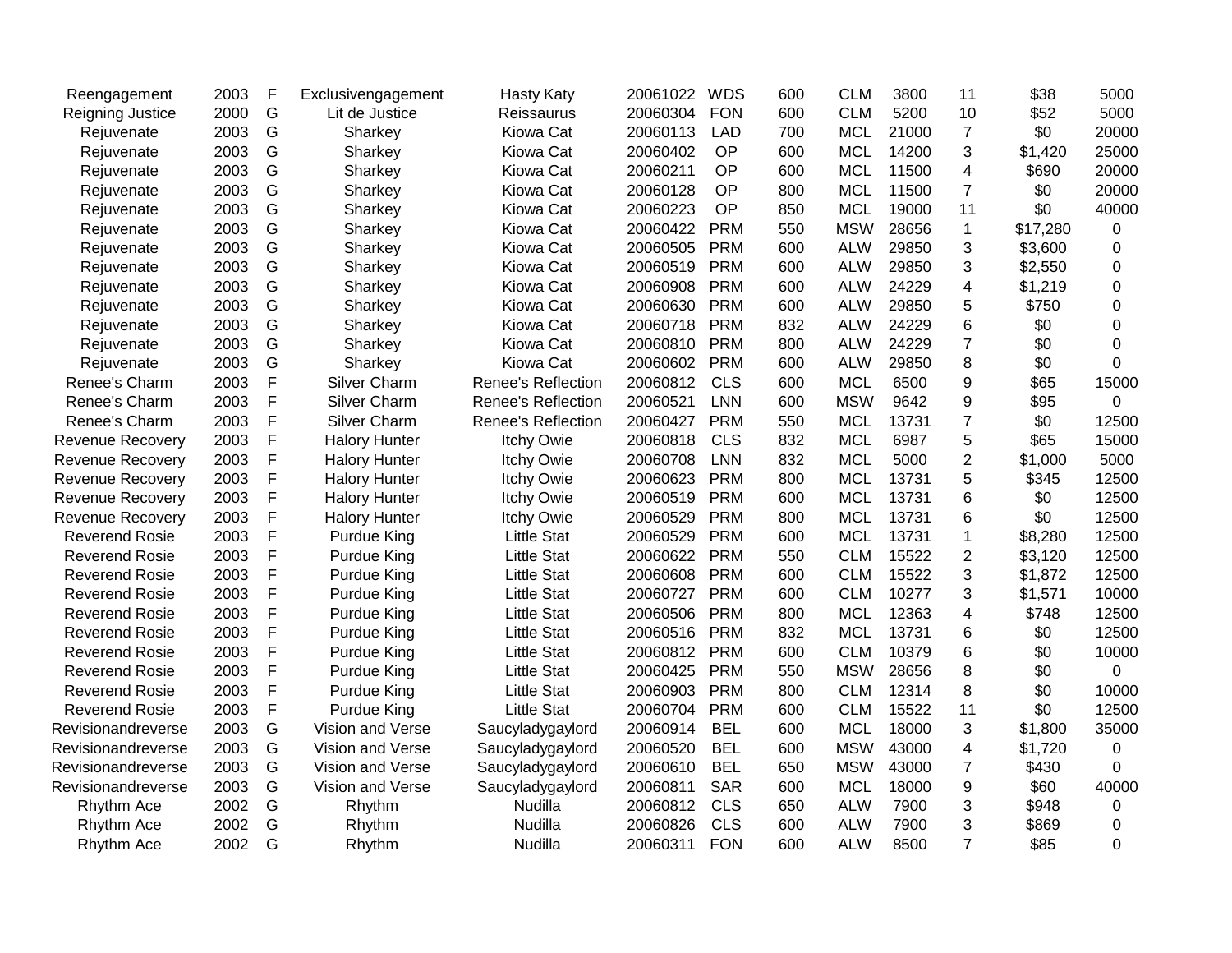| Rhythm Ace         | 2002 | G | Rhythm              | Nudilla           | 20061018 | <b>WDS</b> | 550 | <b>CLM</b> | 4150  | 5              | \$40    | 5000     |
|--------------------|------|---|---------------------|-------------------|----------|------------|-----|------------|-------|----------------|---------|----------|
| Rhythm Ace         | 2002 | G | Rhythm              | Nudilla           | 20061004 | <b>WDS</b> | 550 | <b>CLM</b> | 4000  | $\overline{7}$ | \$40    | 5000     |
| Rhythm Ace         | 2002 | G | Rhythm              | Nudilla           | 20060927 | <b>WDS</b> | 600 | <b>CLM</b> | 4150  | 9              | \$40    | 5000     |
| Ridacin            | 1999 | G | Crafty Ridan        | Hapcin            | 20060915 | <b>ATO</b> | 800 | <b>ALW</b> | 12500 | 4              | \$550   | 0        |
| Ridacin            | 1999 | G | <b>Crafty Ridan</b> | Hapcin            | 20060826 | <b>CLS</b> | 650 | <b>CLM</b> | 5100  | 3              | \$612   | 5000     |
| Ridacin            | 1999 | G | Crafty Ridan        | Hapcin            | 20060728 | <b>CLS</b> | 600 | <b>CLM</b> | 5100  | 4              | \$204   | 5000     |
| Ridacin            | 1999 | G | Crafty Ridan        | Hapcin            | 20060806 | <b>CLS</b> | 650 | <b>CLM</b> | 5100  | 6              | \$51    | 5000     |
| Ridacin            | 1999 | G | Crafty Ridan        | Hapcin            | 20060821 | <b>CLS</b> | 832 | <b>CLM</b> | 5100  | 6              | \$51    | 5000     |
| Ridacin            | 1999 | G | Crafty Ridan        | Hapcin            | 20060904 | <b>CLS</b> | 832 | <b>CLM</b> | 5100  | 9              | \$51    | 5000     |
| Ridacin            | 1999 | G | Crafty Ridan        | Hapcin            | 20060505 | <b>FON</b> | 600 | <b>CLM</b> | 5936  | 4              | \$224   | 5000     |
| Ridacin            | 1999 | G | Crafty Ridan        | Hapcin            | 20060422 | <b>FON</b> | 600 | <b>CLM</b> | 4600  | 6              | \$46    | 5000     |
| Ridacin            | 1999 | G | <b>Crafty Ridan</b> | Hapcin            | 20060409 | <b>FON</b> | 600 | <b>CLM</b> | 4600  | 8              | \$46    | 5000     |
| Ridacin            | 1999 | G | <b>Crafty Ridan</b> | Hapcin            | 20060625 | <b>LNN</b> | 832 | <b>CLM</b> | 5400  | 3              | \$594   | 5000     |
| Ridacin            | 1999 | G | <b>Crafty Ridan</b> | Hapcin            | 20060512 | <b>LNN</b> | 600 | <b>CLM</b> | 5400  | 4              | \$216   | 5000     |
| Ridacin            | 1999 | G | Crafty Ridan        | Hapcin            | 20060709 | <b>LNN</b> | 832 | <b>CLM</b> | 5400  | 8              | \$54    | 5000     |
| Road Master        | 2002 | G | Fappiano Road       | High Water Hannah | 20060811 | <b>CLS</b> | 832 | <b>CLM</b> | 5100  | 3              | \$561   | 5000     |
| Road Master        | 2002 | G | Fappiano Road       | High Water Hannah | 20060909 | <b>CLS</b> | 832 | <b>CLM</b> | 5100  | 4              | \$255   | 5000     |
| Road Master        | 2002 | G | Fappiano Road       | High Water Hannah | 20060825 | <b>CLS</b> | 832 | <b>CLM</b> | 5100  | $\overline{7}$ | \$51    | 5000     |
| Road Master        | 2002 | G | Fappiano Road       | High Water Hannah | 20060428 | <b>PRM</b> | 550 | <b>CLM</b> | 13780 | 5              | \$390   | 12500    |
| Road Master        | 2002 | G | Fappiano Road       | High Water Hannah | 20060520 | <b>PRM</b> | 800 | <b>CLM</b> | 15522 | 5              | \$390   | 12500    |
| Road Master        | 2002 | G | Fappiano Road       | High Water Hannah | 20060505 | <b>PRM</b> | 550 | <b>CLM</b> | 15522 | $\overline{7}$ | \$0     | 10000    |
| Road Master        | 2002 | G | Fappiano Road       | High Water Hannah | 20060703 | <b>PRM</b> | 832 | <b>CLM</b> | 13195 | $\overline{7}$ | \$0     | 10000    |
| Road Master        | 2002 | G | Fappiano Road       | High Water Hannah | 20060603 | <b>PRM</b> | 832 | <b>CLM</b> | 15522 | 8              | \$0     | 10000    |
| <b>Road Master</b> | 2002 | G | Fappiano Road       | High Water Hannah | 20060923 | <b>WDS</b> | 800 | <b>CLM</b> | 3800  | 9              | \$38    | 5000     |
| Roarofvictory      | 2001 | G | Roar                | Missa Mary        | 20060712 | AP         | 600 | <b>AOC</b> | 48840 | 5              | \$1,110 | 50000    |
| Roarofvictory      | 2001 | G | Roar                | Missa Mary        | 20060911 | AP         | 700 | <b>CLM</b> | 38880 | 5              | \$405   | 40000    |
| Roarofvictory      | 2001 | G | Roar                | Missa Mary        | 20060802 | AP         | 500 | <b>AOC</b> | 47508 | $\overline{7}$ | \$0     | 62500    |
| Roarofvictory      | 2001 | G | Roar                | Missa Mary        | 20061214 | <b>HAW</b> | 650 | <b>CLM</b> | 20000 | 4              | \$1,200 | 18000    |
| Roarofvictory      | 2001 | G | Roar                | Missa Mary        | 20060414 | <b>HAW</b> | 600 | <b>AOC</b> | 34452 | 6              | \$0     | 60000    |
| Roarofvictory      | 2001 | G | Roar                | Missa Mary        | 20061109 | <b>HAW</b> | 600 | <b>CLM</b> | 24000 | 6              | \$0     | 25000    |
| Roarofvictory      | 2001 | G | Roar                | Missa Mary        | 20061014 | <b>HAW</b> | 650 | <b>AOC</b> | 38216 | 11             | \$0     | 40000    |
| Roarofvictory      | 2001 | G | Roar                | Missa Mary        | 20060502 | <b>PRM</b> | 600 | <b>AOC</b> | 30044 | 3              | \$4,524 | 0        |
| Roarofvictory      | 2001 | G | Roar                | Missa Mary        | 20060520 | <b>PRM</b> | 600 | <b>STK</b> | 65000 | 3              | \$6,500 | 0        |
| Roarofvictory      | 2001 | G | Roar                | Missa Mary        | 20060617 | <b>PRM</b> | 850 | <b>STK</b> | 70000 | 9              | \$0     | $\Omega$ |
| Robyn's Sharkey    | 2002 | G | Sharkey             | Robyn's Irish     | 20060407 | OP         | 600 | <b>MCL</b> | 12500 | $\overline{7}$ | \$0     | 10000    |
| Robyn's Sharkey    | 2002 | G | Sharkey             | Robyn's Irish     | 20060703 | <b>PRM</b> | 600 | <b>MCL</b> | 12190 | $\overline{2}$ | \$2,990 | 12500    |
| Robyn's Sharkey    | 2002 | G | Sharkey             | Robyn's Irish     | 20060606 | <b>PRM</b> | 600 | <b>MCL</b> | 13731 | 3              | \$1,656 | 12500    |
| Robyn's Sharkey    | 2002 | G | Sharkey             | Robyn's Irish     | 20060505 | <b>PRM</b> | 550 | <b>MCL</b> | 13731 | 4              | \$690   | 12500    |
| Robyn's Sharkey    | 2002 | G | Sharkey             | Robyn's Irish     | 20060805 | <b>PRM</b> | 550 | <b>MCL</b> | 10642 | 5              | \$255   | 12500    |
| Robyn's Sharkey    | 2002 | G | Sharkey             | Robyn's Irish     | 20060520 | <b>PRM</b> | 550 | <b>MCL</b> | 13731 | $\overline{7}$ | \$0     | 12500    |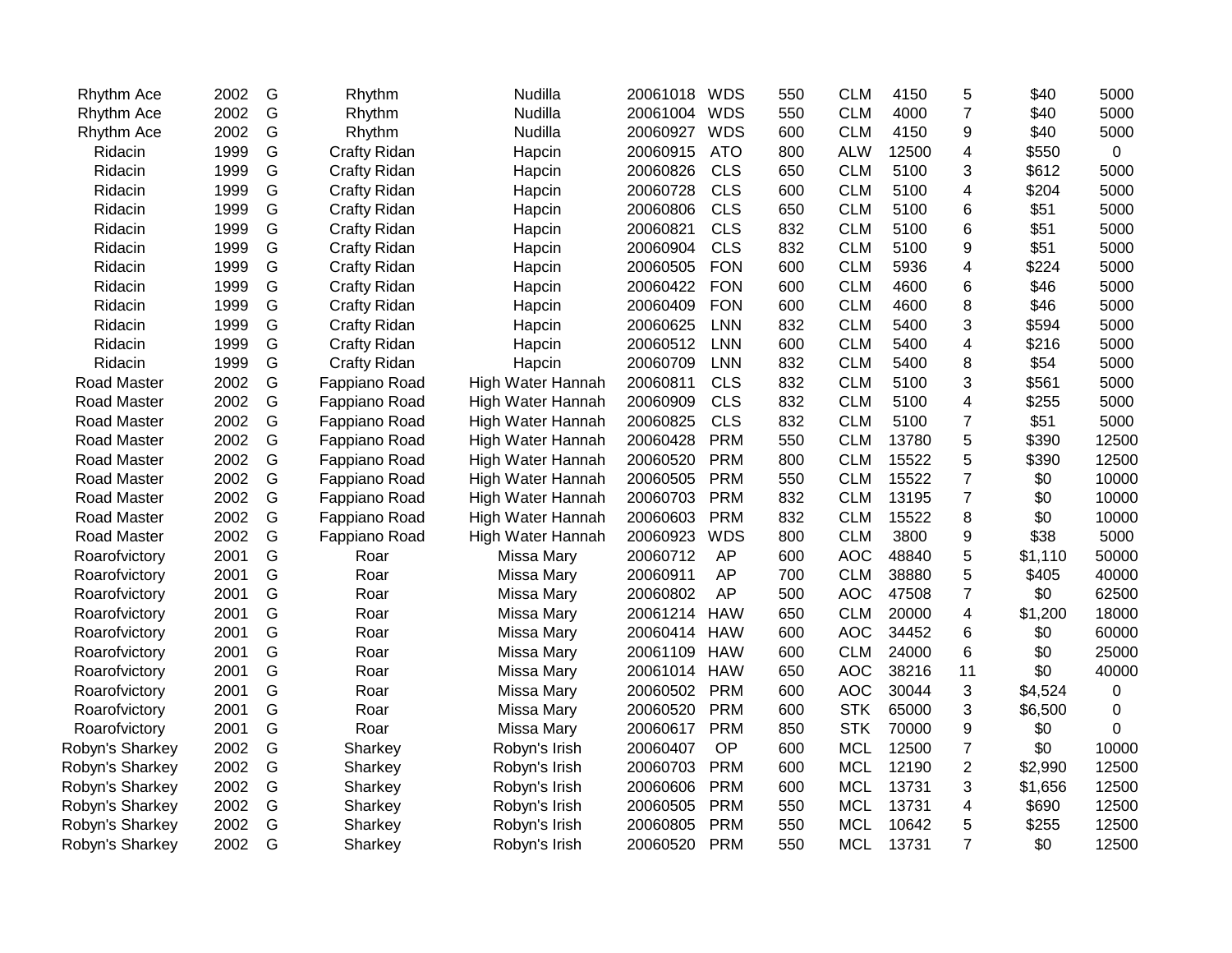| Robyn's Sharkey     | 2002 | G | Sharkey               | Robyn's Irish        | 20060620 | <b>PRM</b> | 550 | <b>MCL</b> | 13731 | 9              | \$0      | 12500    |
|---------------------|------|---|-----------------------|----------------------|----------|------------|-----|------------|-------|----------------|----------|----------|
| Robyn's Sharkey     | 2002 | G | Sharkey               | Robyn's Irish        | 20060425 | <b>PRM</b> | 550 | <b>MSW</b> | 28656 | 10             | \$0      | 0        |
| Robyn's Sharkey     | 2002 | G | Sharkey               | Robyn's Irish        | 20060721 | <b>PRM</b> | 600 | <b>MSW</b> | 24229 | 11             | \$0      | 0        |
| Rock N Lode         | 2003 | F | <b>Comstock Lode</b>  | Rockin' Storm        | 20060523 | <b>PRM</b> | 600 | <b>ALW</b> | 29850 | $\overline{7}$ | \$0      | 0        |
| Rock Steady Dan     | 2001 | G | Commemorate           | E. Hawk E.           | 20060803 | <b>PRM</b> | 600 | <b>CLM</b> | 9158  | 9              | \$0      | 5000     |
| Rock Steady Dan     | 2001 | G | Commemorate           | E. Hawk E.           | 20060817 | <b>PRM</b> | 600 | <b>CLM</b> | 11048 | 10             | \$0      | 5000     |
| Rock Steady Dan     | 2001 | G | Commemorate           | E. Hawk E.           | 20061010 | <b>WDS</b> | 832 | <b>CLM</b> | 3500  | 6              | \$35     | 2500     |
| Rock Steady Dan     | 2001 | G | Commemorate           | E. Hawk E.           | 20061023 | <b>WDS</b> | 850 | <b>CLM</b> | 3500  | 6              | \$35     | 2500     |
| Rodeo Ropey         | 2001 | M | Humming               | Rodeo Ryder          | 20060929 | <b>MNR</b> | 800 | <b>CLM</b> | 10800 | 6              | \$216    | 5000     |
| Rodeo Ropey         | 2001 | M | Humming               | Rodeo Ryder          | 20060814 | <b>MNR</b> | 800 | <b>CLM</b> | 10800 | $\overline{7}$ | \$108    | 5000     |
| Rodeo Ropey         | 2001 | M | Humming               | Rodeo Ryder          | 20061021 | <b>MNR</b> | 800 | <b>CLM</b> | 10800 | FF             | \$0      | 5000     |
| Rose's Jem          | 2003 | G | Ide                   | Pleas Move Aside     | 20060817 | <b>PRM</b> | 832 | <b>MSW</b> | 24229 | $\mathbf{1}$   | \$14,625 | 0        |
| Rose's Jem          | 2003 | G | Ide                   | Pleas Move Aside     | 20060616 | <b>PRM</b> | 600 | <b>MSW</b> | 28656 | $\overline{2}$ | \$5,760  | 0        |
| Rose's Jem          | 2003 | G | Ide                   | Pleas Move Aside     | 20060804 | <b>PRM</b> | 600 | <b>MSW</b> | 24229 | $\overline{2}$ | \$4,875  | 0        |
| Rose's Jem          | 2003 | G | Ide                   | Pleas Move Aside     | 20060721 | <b>PRM</b> | 600 | <b>MSW</b> | 24229 | 3              | \$2,925  | 0        |
| Rose's Jem          | 2003 | G | Ide                   | Pleas Move Aside     | 20060907 | <b>PRM</b> | 800 | <b>ALW</b> | 24229 | 4              | \$1,219  | 0        |
| Rose's Jem          | 2003 | G | Ide                   | Pleas Move Aside     | 20060504 | <b>PRM</b> | 550 | <b>MSW</b> | 28656 | 5              | \$720    | 0        |
| Rose's Jem          | 2003 | G | Ide                   | Pleas Move Aside     | 20060629 | <b>PRM</b> | 600 | <b>MSW</b> | 28656 | 5              | \$720    | $\Omega$ |
| Rose's Jem          | 2003 | G | Ide                   | Pleas Move Aside     | 20060518 | <b>PRM</b> | 800 | <b>MSW</b> | 28656 | 6              | \$0      | 0        |
| Rose's Jem          | 2003 | G | Ide                   | Pleas Move Aside     | 20061002 | <b>RP</b>  | 850 | <b>ALW</b> | 27000 | $\overline{2}$ | \$5,400  | 0        |
| Rose's Jem          | 2003 | G | Ide                   | Pleas Move Aside     | 20061117 | <b>RP</b>  | 850 | <b>ALW</b> | 27000 | 6              | \$0      | 0        |
| Rose's Jem          | 2003 | G | Ide                   | Pleas Move Aside     | 20061027 | <b>RP</b>  | 850 | <b>ALW</b> | 27460 | $\overline{7}$ | \$0      | 0        |
| Rose's Pride        | 2004 | G | <b>Dazzling Falls</b> | <b>Slippery Slew</b> | 20060528 | <b>PRM</b> | 500 | <b>MSW</b> | 24864 | 3              | \$3,744  | 0        |
| Rose's Pride        | 2004 | G | <b>Dazzling Falls</b> | <b>Slippery Slew</b> | 20060620 | <b>PRM</b> | 450 | <b>MSW</b> | 30984 | 3              | \$3,744  | 0        |
| Rose's Pride        | 2004 | G | <b>Dazzling Falls</b> | <b>Slippery Slew</b> | 20060718 | <b>PRM</b> | 500 | <b>MSW</b> | 26120 | 3              | \$3,159  | $\Omega$ |
| Rose's Pride        | 2004 | G | <b>Dazzling Falls</b> | <b>Slippery Slew</b> | 20060810 | <b>PRM</b> | 550 | <b>MSW</b> | 24755 | 4              | \$1,316  | 0        |
| Rose's Pride        | 2004 | G | Dazzling Falls        | <b>Slippery Slew</b> | 20060904 | <b>PRM</b> | 600 | <b>MSW</b> | 24229 | 6              | \$0      | 0        |
| <b>Royal Divide</b> | 2001 | G | Wild Invader          | Spoilt Royally       | 20060519 | <b>PRM</b> | 600 | <b>CLM</b> | 10555 | 2              | \$2,470  | 7500     |
| <b>Royal Divide</b> | 2001 | G | Wild Invader          | Spoilt Royally       | 20060623 | <b>PRM</b> | 550 | <b>CLM</b> | 10555 | 6              | \$0      | 7500     |
| <b>Royal Divide</b> | 2001 | G | Wild Invader          | Spoilt Royally       | 20060630 | <b>PRM</b> | 600 | <b>CLM</b> | 12122 | $\overline{7}$ | \$0      | 7500     |
| <b>Royal Divide</b> | 2001 | G | Wild Invader          | Spoilt Royally       | 20060602 | <b>PRM</b> | 550 | <b>CLM</b> | 9643  | 8              | \$0      | 7500     |
| Royal Divide        | 2001 | G | Wild Invader          | Spoilt Royally       | 20060714 | <b>PRM</b> | 600 | <b>CLM</b> | 9206  | 10             | \$0      | 7500     |
| Royal Divide        | 2001 | G | Wild Invader          | Spoilt Royally       | 20060728 | <b>PRM</b> | 600 | <b>CLM</b> | 9206  | 11             | \$0      | 7500     |
| Royal Divide        | 2001 | G | Wild Invader          | Spoilt Royally       | 20061002 | <b>WDS</b> | 550 | <b>CLM</b> | 3465  | $\overline{4}$ | \$140    | 2500     |
| Royal Lady          | 2000 | M | Tejano Run            | Lines of a Lady      | 20060624 | <b>PRM</b> | 800 | <b>CLM</b> | 15522 | 3              | \$1,872  | 10000    |
| Royal Lady          | 2000 | M | Tejano Run            | Lines of a Lady      | 20060715 | <b>PRM</b> | 832 | <b>ALW</b> | 24229 | 3              | \$2,925  | 0        |
| Royal Lady          | 2000 | M | Tejano Run            | Lines of a Lady      | 20060608 | <b>PRM</b> | 600 | <b>CLM</b> | 15522 | 4              | \$780    | 10000    |
| Royal Lady          | 2000 | M | Tejano Run            | Lines of a Lady      | 20060812 | <b>PRM</b> | 800 | <b>ALW</b> | 24229 | 4              | \$1,219  | 0        |
| Royal Lady          | 2000 | M | Tejano Run            | Lines of a Lady      | 20060729 | <b>PRM</b> | 832 | <b>ALW</b> | 24229 | 5              | \$585    | 0        |
| Royal Lady          | 2000 | M | Tejano Run            | Lines of a Lady      | 20060829 | <b>PRM</b> | 832 | <b>ALW</b> | 24229 | 6              | \$0      | 0        |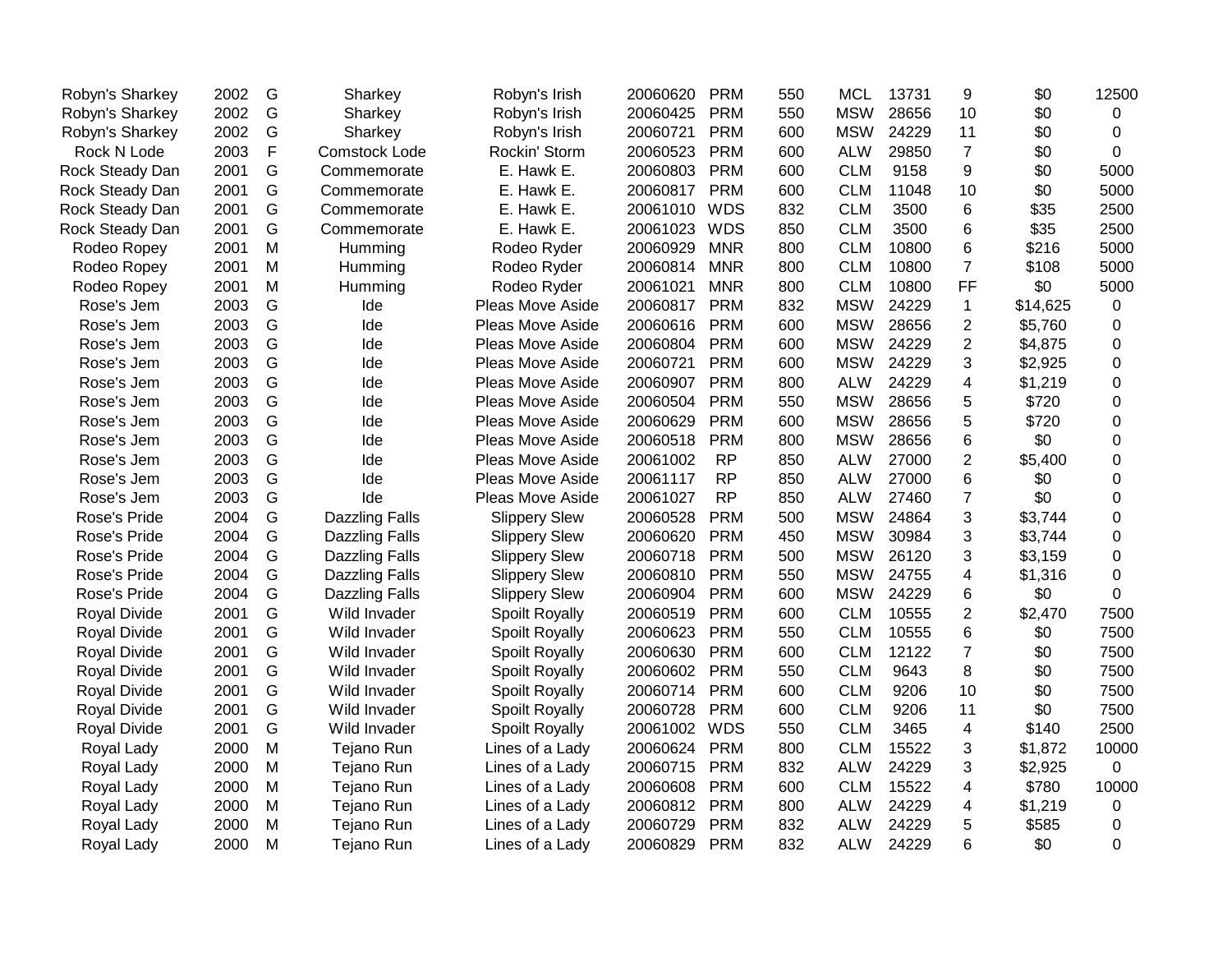| Royal Lady               | 2000 | M             | Tejano Run       | Lines of a Lady       | 20060909 | <b>PRM</b> | 800 | <b>ALW</b> | 24229 | 9              | \$0      | 0           |
|--------------------------|------|---------------|------------------|-----------------------|----------|------------|-----|------------|-------|----------------|----------|-------------|
| Royal On                 | 2004 | G             | Wild Invader     | Spoilt Royally        | 20060829 | <b>PRM</b> | 600 | <b>MCL</b> | 14116 | $\mathbf{1}$   | \$9,315  | 25000       |
| Royal Town               | 2002 | G             | Wild Invader     | Spoilt Royally        | 20060526 | <b>PRM</b> | 600 | <b>ALW</b> | 32238 | 6              | \$0      | 0           |
| Royal Town               | 2002 | G             | Wild Invader     | Spoilt Royally        | 20060608 | <b>PRM</b> | 550 | <b>CLM</b> | 14772 | 6              | \$0      | 5000        |
| Royal Town               | 2002 | G             | Wild Invader     | Spoilt Royally        | 20060704 | <b>PRM</b> | 600 | <b>CLM</b> | 14160 | 11             | \$0      | 5000        |
| Royal Town               | 2002 | G             | Wild Invader     | Spoilt Royally        | 20060720 | <b>PRM</b> | 600 | <b>CLM</b> | 9158  | 12             | \$0      | 5000        |
| Royalty of Iowa          | 2000 | G             | Smokester        | She's of Royalty      | 20061207 | <b>DED</b> | 500 | <b>CLM</b> | 9360  | $\mathbf{1}$   | \$4,800  | 4000        |
| Royalty of Iowa          | 2000 | G             | Smokester        | She's of Royalty      | 20061227 | <b>DED</b> | 500 | <b>CLM</b> | 9240  | 3              | \$880    | 4000        |
| Royalty of Iowa          | 2000 | G             | Smokester        | She's of Royalty      | 20061110 | <b>DED</b> | 700 | <b>CLM</b> | 12880 | 5              | \$240    | 4000        |
| Royalty of Iowa          | 2000 | G             | Smokester        | She's of Royalty      | 20060318 | <b>HAW</b> | 600 | <b>AOC</b> | 43320 | 9              | \$0      | 35000       |
| Royalty of Iowa          | 2000 | G             | Smokester        | She's of Royalty      | 20060704 | <b>PRM</b> | 600 | <b>CLM</b> | 14160 | 1              | \$9,360  | 5000        |
| Royalty of Iowa          | 2000 | G             | Smokester        | She's of Royalty      | 20060831 | <b>PRM</b> | 550 | <b>CLM</b> | 11029 | 1              | \$6,885  | 4000        |
| Royalty of Iowa          | 2000 | G             | Smokester        | She's of Royalty      | 20060728 | <b>PRM</b> | 800 | <b>CLM</b> | 9452  | 3              | \$1,377  | 4000        |
| Royalty of Iowa          | 2000 | G             | Smokester        | She's of Royalty      | 20060810 | <b>PRM</b> | 800 | <b>CLM</b> | 9601  | 3              | \$1,377  | 4000        |
| Royalty of Iowa          | 2000 | ${\mathsf G}$ | Smokester        | She's of Royalty      | 20060622 | <b>PRM</b> | 600 | <b>CLM</b> | 14340 | 4              | \$780    | 5000        |
| Royalty of Iowa          | 2000 | G             | Smokester        | She's of Royalty      | 20060421 | <b>PRM</b> | 600 | <b>ALW</b> | 29997 | 5              | \$810    | $\Omega$    |
| Royalty of Iowa          | 2000 | G             | Smokester        | She's of Royalty      | 20060512 | <b>PRM</b> | 832 | <b>AOC</b> | 32238 | 5              | \$810    | 25000       |
| Royalty of Iowa          | 2000 | ${\mathsf G}$ | Smokester        | She's of Royalty      | 20060603 | <b>PRM</b> | 800 | <b>CLM</b> | 12612 | 5              | \$360    | 5000        |
| Royalty of Iowa          | 2000 | G             | Smokester        | She's of Royalty      | 20061021 | <b>RP</b>  | 600 | <b>CLM</b> | 7500  | 3              | \$825    | 3500        |
| Royalty of Iowa          | 2000 | G             | Smokester        | She's of Royalty      | 20061003 | <b>RP</b>  | 600 | <b>CLM</b> | 7500  | 4              | \$450    | 3500        |
| Rummy's Rocket           | 2003 | G             | Fappiano Road    | <b>Track Lass</b>     | 20060511 | <b>PRM</b> | 550 | <b>MSW</b> | 28656 | 1              | \$17,280 | 0           |
| Rummy's Rocket           | 2003 | G             | Fappiano Road    | <b>Track Lass</b>     | 20060727 | <b>PRM</b> | 832 | <b>ALW</b> | 24229 | 1              | \$14,625 | 0           |
| Rummy's Rocket           | 2003 | G             | Fappiano Road    | <b>Track Lass</b>     | 20060826 | <b>PRM</b> | 850 | <b>STK</b> | 73500 | 3              | \$7,350  | 0           |
| Rummy's Rocket           | 2003 | G             | Fappiano Road    | <b>Track Lass</b>     | 20060528 | <b>PRM</b> | 600 | <b>STK</b> | 63500 | 5              | \$1,905  | 0           |
| Rummy's Rocket           | 2003 | G             | Fappiano Road    | <b>Track Lass</b>     | 20060718 | <b>PRM</b> | 832 | <b>ALW</b> | 24229 | 5              | \$585    | $\Omega$    |
| Rummy's Rocket           | 2003 | G             | Fappiano Road    | <b>Track Lass</b>     | 20060901 | <b>PRM</b> | 800 | <b>ALW</b> | 23936 | 5              | \$585    | 0           |
| Rummy's Rocket           | 2003 | G             | Fappiano Road    | <b>Track Lass</b>     | 20060425 | <b>PRM</b> | 550 | <b>MSW</b> | 28656 | 6              | \$0      | $\Omega$    |
| Rummy's Rocket           | 2003 | G             | Fappiano Road    | <b>Track Lass</b>     | 20060616 | <b>PRM</b> | 550 | <b>ALW</b> | 29850 | 8              | \$0      | $\Omega$    |
| Rummy's Rocket           | 2003 | G             | Fappiano Road    | <b>Track Lass</b>     | 20060630 | <b>PRM</b> | 600 | <b>ALW</b> | 29850 | 8              | \$0      | 0           |
| Run Storm Run            | 2003 | G             | Storm and a Half | Run for Amber         | 20060804 | <b>EVD</b> | 550 | <b>MCL</b> | 13280 | 1              | \$7,200  | 10000       |
| Run Storm Run            | 2003 | G             | Storm and a Half | Run for Amber         | 20060929 | <b>LAD</b> | 600 | <b>CLM</b> | 10000 | 8              | \$250    | 10000       |
| Run Storm Run            | 2003 | G             | Storm and a Half | Run for Amber         | 20061028 | <b>ZIA</b> | 550 | <b>CLM</b> | 10400 | 8              | \$0      | 6250        |
| <b>Runaround Sharkey</b> | 2003 | G             | Sharkey          | <b>Runaround Rose</b> | 20060511 | <b>PRM</b> | 550 | <b>MCL</b> | 13731 | $\overline{7}$ | \$0      | 12500       |
| <b>Runaround Sharkey</b> | 2003 | G             | Sharkey          | <b>Runaround Rose</b> | 20060525 | <b>PRM</b> | 600 | <b>MCL</b> | 13731 | 8              | \$0      | 12500       |
| <b>Runaround Sharkey</b> | 2003 | G             | Sharkey          | <b>Runaround Rose</b> | 20060429 | <b>PRM</b> | 550 | <b>MCL</b> | 13731 | 9              | \$0      | 12500       |
| <b>Runaway Gat</b>       | 2002 | G             | Mocha Express    | Peacock Throne        | 20060627 | <b>PRM</b> | 800 | <b>MCL</b> | 13731 | $\mathbf{1}$   | \$8,280  | 12500       |
| Runaway Gat              | 2002 | G             | Mocha Express    | Peacock Throne        | 20060613 | <b>PRM</b> | 600 | <b>MCL</b> | 13731 | 3              | \$1,656  | 12500       |
| <b>Runaway Gat</b>       | 2002 | G             | Mocha Express    | Peacock Throne        | 20060425 | <b>PRM</b> | 550 | <b>MSW</b> | 28656 | 4              | \$1,440  | $\mathbf 0$ |
| <b>Runaway Gat</b>       | 2002 | G             | Mocha Express    | Peacock Throne        | 20060511 | <b>PRM</b> | 550 | <b>MSW</b> | 28656 | 4              | \$1,440  | 0           |
| <b>Runaway Gat</b>       | 2002 | G             | Mocha Express    | Peacock Throne        | 20060903 | <b>PRM</b> | 800 | <b>CLM</b> | 12314 | 4              | \$655    | 12500       |
|                          |      |               |                  |                       |          |            |     |            |       |                |          |             |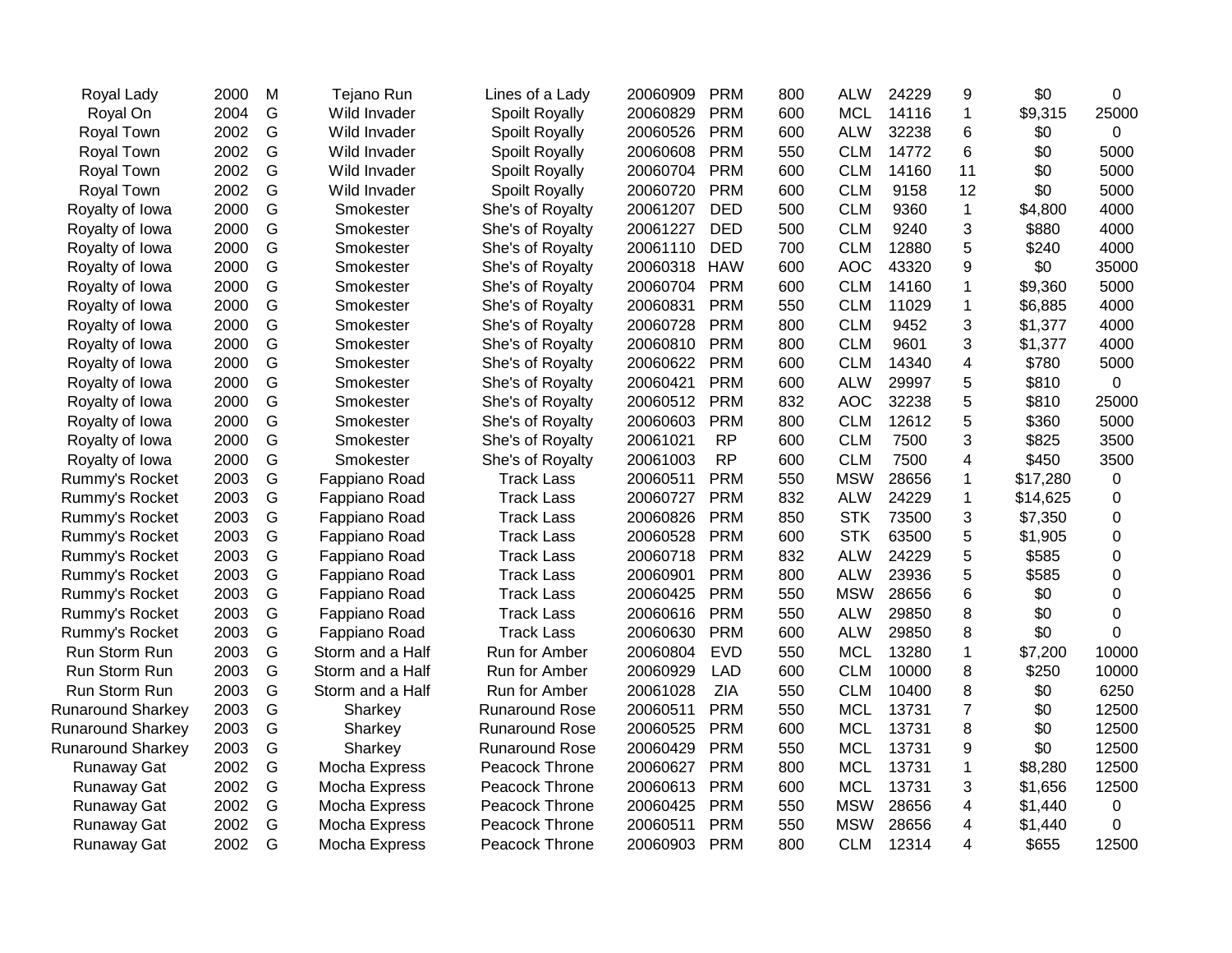| <b>Runaway Gat</b>  | 2002 | G | Mocha Express        | Peacock Throne         | 20060518 | <b>PRM</b> | 800 | <b>MSW</b> | 28656 | 5              | \$720   | $\pmb{0}$   |
|---------------------|------|---|----------------------|------------------------|----------|------------|-----|------------|-------|----------------|---------|-------------|
| Runaway Gat         | 2002 | G | Mocha Express        | Peacock Throne         | 20060601 | <b>PRM</b> | 600 | <b>MSW</b> | 28656 | 6              | \$0     | 0           |
| Runaway Gat         | 2002 | G | Mocha Express        | Peacock Throne         | 20060819 | <b>PRM</b> | 832 | <b>CLM</b> | 12993 | $\overline{7}$ | \$0     | 10000       |
| Runaway Gat         | 2002 | G | Mocha Express        | Peacock Throne         | 20060808 | <b>PRM</b> | 600 | <b>CLM</b> | 12993 | 9              | \$0     | 10000       |
| Runaway Gat         | 2002 | G | Mocha Express        | Peacock Throne         | 20060722 | <b>PRM</b> | 832 | <b>CLM</b> | 9870  | 11             | \$0     | 12500       |
| <b>Rushing Buck</b> | 2001 | G | Omali's Buckaroo     | Rush Hour              | 20060728 | <b>CLS</b> | 600 | <b>MCL</b> | 5000  | 5              | \$50    | 5000        |
| <b>Rushing Buck</b> | 2001 | G | Omali's Buckaroo     | Rush Hour              | 20060825 | <b>CLS</b> | 600 | <b>MCL</b> | 5000  | 5              | \$50    | 5000        |
| <b>Rushing Buck</b> | 2001 | G | Omali's Buckaroo     | Rush Hour              | 20060811 | <b>CLS</b> | 600 | <b>MCL</b> | 5000  | 6              | \$50    | 5000        |
| <b>Rushing Buck</b> | 2001 | G | Omali's Buckaroo     | <b>Rush Hour</b>       | 20060303 | <b>FON</b> | 600 | <b>MSW</b> | 6500  | $\overline{7}$ | \$65    | 0           |
| <b>Rushing Buck</b> | 2001 | G | Omali's Buckaroo     | Rush Hour              | 20060413 | <b>FON</b> | 600 | <b>MSW</b> | 6500  | 9              | \$65    | $\pmb{0}$   |
| <b>Rushing Buck</b> | 2001 | G | Omali's Buckaroo     | Rush Hour              | 20060623 | <b>LNN</b> | 450 | <b>MCL</b> | 5000  | $\overline{2}$ | \$1,000 | 5000        |
| <b>Rushing Buck</b> | 2001 | G | Omali's Buckaroo     | Rush Hour              | 20060609 | <b>LNN</b> | 450 | <b>MCL</b> | 5075  | $\overline{7}$ | \$50    | 5000        |
| <b>Rushing Buck</b> | 2001 | G | Omali's Buckaroo     | Rush Hour              | 20060520 | <b>LNN</b> | 800 | <b>MSW</b> | 9500  | 9              | \$95    | $\mathbf 0$ |
| <b>Rushing Buck</b> | 2001 | G | Omali's Buckaroo     | Rush Hour              | 20060703 | <b>LNN</b> | 450 | <b>MCL</b> | 5000  | 9              | \$50    | 5000        |
| Ryons Rat           | 2002 | M | Prized               | Fox Park               | 20061018 | <b>WDS</b> | 600 | <b>MCL</b> | 4000  | 5              | \$40    | 10000       |
| Ryons Rat           | 2002 | M | Prized               | Fox Park               | 20061031 | <b>WDS</b> | 600 | <b>MCL</b> | 4725  | 10             | \$47    | 10000       |
| S. S. Bounty        | 2000 | G | H. J. Baker          | <b>Floral Bounty</b>   | 20060101 | <b>LAD</b> | 832 | <b>CLM</b> | 18000 | $\overline{2}$ | \$3,600 | 7500        |
| S. S. Bounty        | 2000 | G | H. J. Baker          | <b>Floral Bounty</b>   | 20060122 | <b>LAD</b> | 650 | <b>CLM</b> | 22800 | 5              | \$684   | 7500        |
| S. S. Bounty        | 2000 | G | H. J. Baker          | <b>Floral Bounty</b>   | 20060211 | OP         | 800 | <b>CLM</b> | 13000 | $\overline{2}$ | \$2,600 | 10000       |
| S. S. Bounty        | 2000 | G | H. J. Baker          | <b>Floral Bounty</b>   | 20060316 | OP         | 800 | <b>STR</b> | 14700 | $\overline{2}$ | \$2,940 | $\mathbf 0$ |
| S. S. Bounty        | 2000 | G | H. J. Baker          | <b>Floral Bounty</b>   | 20060329 | OP         | 850 | <b>STR</b> | 13800 | $\overline{2}$ | \$2,760 | 0           |
| S. S. Bounty        | 2000 | G | H. J. Baker          | <b>Floral Bounty</b>   | 20060304 | OP         | 800 | <b>CLM</b> | 16700 | 5              | \$668   | 28000       |
| S. S. Bounty        | 2000 | G | H. J. Baker          | <b>Floral Bounty</b>   | 20060422 | <b>PRM</b> | 600 | <b>ALW</b> | 42984 | 3              | \$5,184 | 0           |
| S. S. Bounty        | 2000 | G | H. J. Baker          | <b>Floral Bounty</b>   | 20060519 | <b>PRM</b> | 850 | <b>ALW</b> | 32832 | 3              | \$4,212 | 0           |
| S. S. Bounty        | 2000 | G | H. J. Baker          | <b>Floral Bounty</b>   | 20060616 | <b>PRM</b> | 800 | <b>ALW</b> | 27405 | 4              | \$1,755 | $\Omega$    |
| Sacred Affair       | 1999 | G | <b>Blumin Affair</b> | Sacred House           | 20060926 | <b>WDS</b> | 600 | <b>CLM</b> | 3500  | $\mathbf 1$    | \$2,100 | 2500        |
| Sacred Affair       | 1999 | G | <b>Blumin Affair</b> | Sacred House           | 20061011 | <b>WDS</b> | 600 | <b>CLM</b> | 3500  | 6              | \$35    | 2500        |
| Sacred Affair       | 1999 | G | <b>Blumin Affair</b> | Sacred House           | 20061101 | <b>WDS</b> | 600 | <b>CLM</b> | 4225  | 6              | \$42    | 2500        |
| Sail On Classy      | 2001 | G | Sail Me Again        | <b>Classy Badger</b>   | 20060430 | <b>FON</b> | 600 | <b>ALW</b> | 9500  | $\overline{7}$ | \$95    | $\mathbf 0$ |
| Sail On Classy      | 2001 | G | Sail Me Again        | <b>Classy Badger</b>   | 20060318 | <b>FON</b> | 600 | <b>ALW</b> | 10070 | 8              | \$95    | $\pmb{0}$   |
| Sail On Classy      | 2001 | G | Sail Me Again        | <b>Classy Badger</b>   | 20060414 | <b>FON</b> | 600 | <b>ALW</b> | 9500  | 8              | \$95    | $\mathbf 0$ |
| Saildust            | 1997 | G | Sail Me Again        | <b>Dusty's Success</b> | 20060915 | <b>ATO</b> | 650 | <b>CLM</b> | 10320 | 5              | \$325   | 3000        |
| Saildust            | 1997 | G | Sail Me Again        | <b>Dusty's Success</b> | 20060901 | <b>CLS</b> | 832 | <b>CLM</b> | 5000  | $\mathbf 1$    | \$3,000 | 2500        |
| Saildust            | 1997 | G | Sail Me Again        | Dusty's Success        | 20060806 | <b>CLS</b> | 832 | <b>CLM</b> | 5000  | 5              | \$50    | 2500        |
| Saildust            | 1997 | G | Sail Me Again        | <b>Dusty's Success</b> | 20060820 | <b>CLS</b> | 832 | <b>CLM</b> | 5125  | 8              | \$50    | 2500        |
| Saildust            | 1997 | G | Sail Me Again        | <b>Dusty's Success</b> | 20060402 | <b>FON</b> | 832 | <b>CLM</b> | 4300  | 4              | \$172   | 2500        |
| Saildust            | 1997 | G | Sail Me Again        | <b>Dusty's Success</b> | 20060423 | <b>FON</b> | 600 | <b>CLM</b> | 4300  | $\overline{7}$ | \$43    | 2500        |
| Saildust            | 1997 | G | Sail Me Again        | <b>Dusty's Success</b> | 20060317 | <b>FON</b> | 600 | <b>CLM</b> | 4300  | 8              | \$43    | 2500        |
| Saildust            | 1997 | G | Sail Me Again        | <b>Dusty's Success</b> | 20060226 | <b>FON</b> | 600 | <b>CLM</b> | 4408  | 9              | \$43    | 2500        |
| Saildust            | 1997 | G | Sail Me Again        | <b>Dusty's Success</b> | 20060616 | <b>LNN</b> | 832 | <b>CLM</b> | 5000  | 4              | \$200   | 2500        |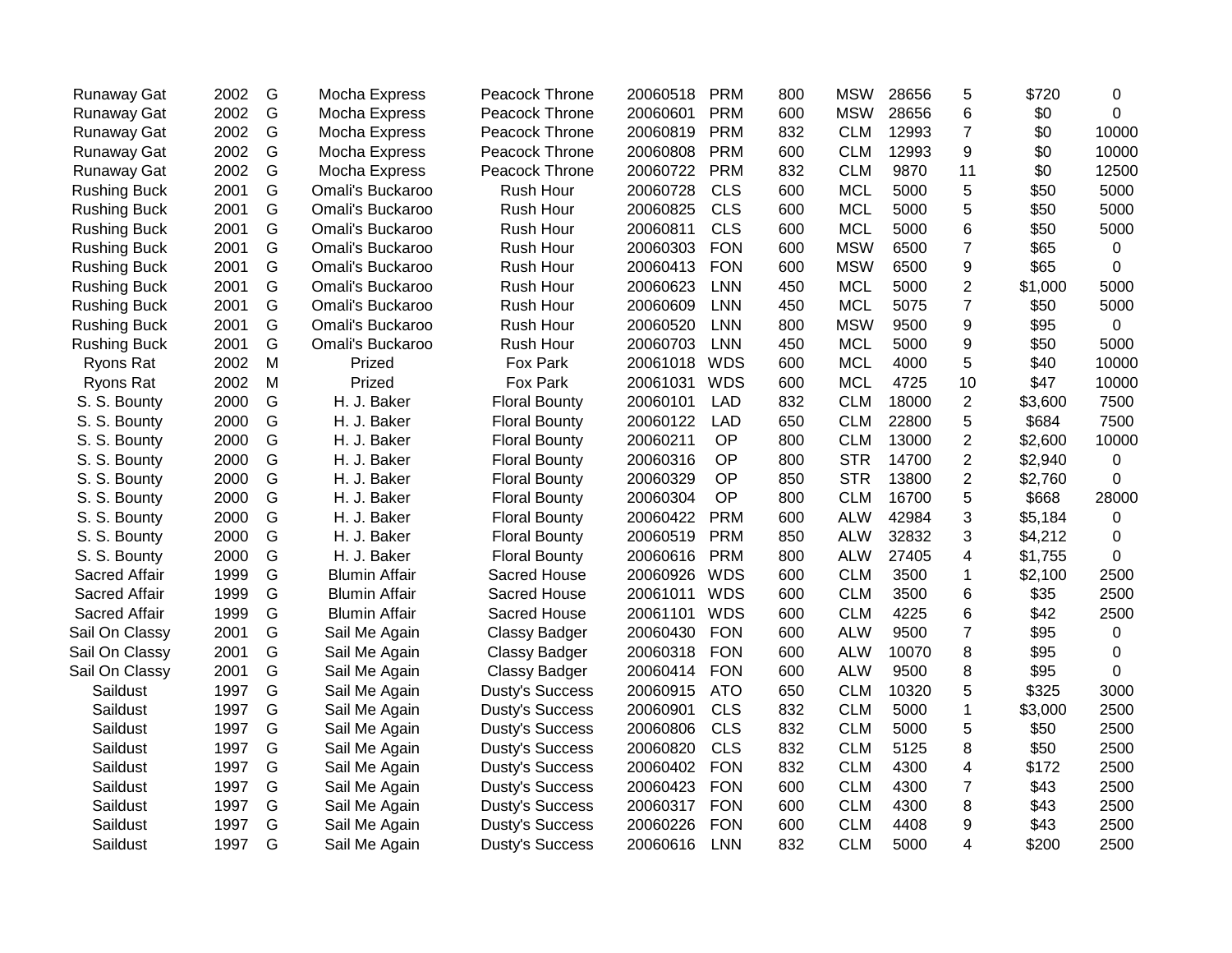| Saildust            | 1997 | G | Sail Me Again    | <b>Dusty's Success</b> | 20060704 | <b>LNN</b> | 832 | <b>CLM</b> | 5000  | 6                       | \$50    | 2500  |
|---------------------|------|---|------------------|------------------------|----------|------------|-----|------------|-------|-------------------------|---------|-------|
| Saildust            | 1997 | G | Sail Me Again    | <b>Dusty's Success</b> | 20060716 | <b>LNN</b> | 800 | <b>CLM</b> | 5200  | 6                       | \$50    | 2500  |
| Saildust            | 1997 | G | Sail Me Again    | <b>Dusty's Success</b> | 20060526 | <b>LNN</b> | 800 | <b>CLM</b> | 5125  | 9                       | \$50    | 2500  |
| Saildust            | 1997 | G | Sail Me Again    | <b>Dusty's Success</b> | 20061003 | <b>WDS</b> | 832 | <b>CLM</b> | 3500  | $\overline{2}$          | \$700   | 2500  |
| Saildust            | 1997 | G | Sail Me Again    | <b>Dusty's Success</b> | 20061025 | <b>WDS</b> | 832 | <b>CLM</b> | 4225  | 3                       | \$465   | 2500  |
| Saildust            | 1997 | G | Sail Me Again    | <b>Dusty's Success</b> | 20061011 | <b>WDS</b> | 600 | <b>CLM</b> | 3500  | 4                       | \$140   | 2500  |
| Saildust            | 1997 | G | Sail Me Again    | <b>Dusty's Success</b> | 20061029 | <b>WDS</b> | 800 | <b>CLM</b> | 4225  | $\overline{7}$          | \$42    | 2500  |
| Sailing Invader     | 2002 | G | Wild Invader     | Sail Me Jane           | 20060608 | <b>PRM</b> | 800 | <b>MCL</b> | 13731 | 4                       | \$690   | 12500 |
| Sailing Invader     | 2002 | G | Wild Invader     | Sail Me Jane           | 20060526 | <b>PRM</b> | 800 | <b>MCL</b> | 13731 | 5                       | \$345   | 12500 |
| Sailing Invader     | 2002 | G | Wild Invader     | Sail Me Jane           | 20060428 | <b>PRM</b> | 800 | <b>MCL</b> | 13731 | 6                       | \$0     | 12500 |
| Sailing Invader     | 2002 | G | Wild Invader     | Sail Me Jane           | 20060519 | <b>PRM</b> | 600 | <b>MSW</b> | 28656 | 8                       | \$0     | 0     |
| Sailing Invader     | 2002 | G | Wild Invader     | Sail Me Jane           | 20060627 | <b>PRM</b> | 800 | <b>MCL</b> | 13731 | 8                       | \$0     | 12500 |
| Sailing Invader     | 2002 | G | Wild Invader     | Sail Me Jane           | 20060808 | <b>PRM</b> | 800 | <b>MCL</b> | 9452  | 9                       | \$0     | 12500 |
| Sailing Invader     | 2002 | G | Wild Invader     | Sail Me Jane           | 20060815 | <b>PRM</b> | 600 | <b>MCL</b> | 11237 | 9                       | \$0     | 12500 |
| Sailing Invader     | 2002 | G | Wild Invader     | Sail Me Jane           | 20060925 | <b>WDS</b> | 550 | <b>MCL</b> | 4000  | 3                       | \$360   | 10000 |
| Sailing Invader     | 2002 | G | Wild Invader     | Sail Me Jane           | 20061101 | <b>WDS</b> | 550 | <b>MCL</b> | 4725  | 3                       | \$520   | 10000 |
| Sailing Invader     | 2002 | G | Wild Invader     | Sail Me Jane           | 20061007 | <b>WDS</b> | 550 | <b>MCL</b> | 4000  | $\overline{\mathbf{4}}$ | \$160   | 10000 |
| Sailing Invader     | 2002 | G | Wild Invader     | Sail Me Jane           | 20061022 | <b>WDS</b> | 550 | <b>MCL</b> | 4000  | 5                       | \$40    | 10000 |
| Sailing Jen         | 2002 | M | At the Threshold | Sailing Cat            | 20060616 | <b>PRM</b> | 550 | <b>MCL</b> | 13731 | $\overline{2}$          | \$2,760 | 12500 |
| Sailing Jen         | 2002 | M | At the Threshold | Sailing Cat            | 20060511 | <b>PRM</b> | 600 | <b>MCL</b> | 13731 | 3                       | \$1,656 | 12500 |
| Sailing Jen         | 2002 | M | At the Threshold | Sailing Cat            | 20060714 | <b>PRM</b> | 832 | <b>MCL</b> | 9244  | 4                       | \$574   | 12500 |
| Sailing Jen         | 2002 | M | At the Threshold | Sailing Cat            | 20060529 | <b>PRM</b> | 600 | <b>MCL</b> | 13731 | 6                       | \$0     | 12500 |
| Sailing Jen         | 2002 | M | At the Threshold | Sailing Cat            | 20060810 | <b>PRM</b> | 600 | <b>MCL</b> | 9452  | $\overline{7}$          | \$0     | 12500 |
| Sailing Jen         | 2002 | M | At the Threshold | Sailing Cat            | 20060824 | <b>PRM</b> | 550 | <b>MCL</b> | 9452  | $\overline{7}$          | \$0     | 12500 |
| Saint On the March  | 2003 | G | Saint Tropez     | <b>French Debate</b>   | 20060606 | <b>PRM</b> | 600 | <b>MCL</b> | 13731 | $\overline{7}$          | \$0     | 12500 |
| Saint On the March  | 2003 | G | Saint Tropez     | <b>French Debate</b>   | 20060817 | <b>PRM</b> | 832 | <b>MSW</b> | 24229 | $\overline{7}$          | \$0     | 0     |
| Saint On the March  | 2003 | G | Saint Tropez     | <b>French Debate</b>   | 20060620 | <b>PRM</b> | 550 | <b>MCL</b> | 13731 | 8                       | \$0     | 12500 |
| Saint On the March  | 2003 | G | Saint Tropez     | <b>French Debate</b>   | 20060805 | <b>PRM</b> | 550 | <b>MCL</b> | 10642 | 12                      | \$0     | 12500 |
| Saint On the March  | 2003 | G | Saint Tropez     | <b>French Debate</b>   | 20061201 | <b>TUP</b> | 600 | <b>MCL</b> | 6200  | 11                      | \$0     | 8000  |
| Salteys Flat        | 2002 | G | Sharkey          | <b>Swinging Suzie</b>  | 20060630 | <b>LNN</b> | 600 | <b>MCL</b> | 6000  | $\mathbf{1}$            | \$3,600 | 10000 |
| <b>Salteys Flat</b> | 2002 | G | Sharkey          | <b>Swinging Suzie</b>  | 20060616 | <b>LNN</b> | 600 | <b>MCL</b> | 6090  | $\overline{c}$          | \$1,200 | 10000 |
| Salteys Flat        | 2002 | G | Sharkey          | <b>Swinging Suzie</b>  | 20060511 | <b>PRM</b> | 550 | <b>MCL</b> | 13731 | 5                       | \$345   | 12500 |
| Salteys Flat        | 2002 | G | Sharkey          | <b>Swinging Suzie</b>  | 20060528 | <b>PRM</b> | 600 | <b>MCL</b> | 13731 | 5                       | \$345   | 12500 |
| Salteys Flat        | 2002 | G | Sharkey          | <b>Swinging Suzie</b>  | 20060429 | <b>PRM</b> | 550 | <b>MCL</b> | 13731 | 6                       | \$0     | 12500 |
| Samorae             | 2004 | G | Supremo          | Camray                 | 20060518 | <b>PRM</b> | 450 | <b>MSW</b> | 25440 | 6                       | \$0     | 0     |
| Samorae             | 2004 | G | Supremo          | Camray                 | 20060620 | <b>PRM</b> | 450 | <b>MSW</b> | 30984 | 6                       | \$0     | 0     |
| Samorae             | 2004 | G | Supremo          | Camray                 | 20060601 | <b>PRM</b> | 200 | <b>MSW</b> | 26304 | $\overline{7}$          | \$0     | 0     |
| Sandyville Slugger  | 2002 | G | Liginsky         | Angela M. P.           | 20060620 | <b>PRM</b> | 550 | <b>MCL</b> | 13731 | $\mathbf{1}$            | \$8,280 | 12500 |
| Sandyville Slugger  | 2002 | G | Liginsky         | Angela M. P.           | 20060704 | <b>PRM</b> | 600 | <b>CLM</b> | 15522 | 1                       | \$9,360 | 10000 |
| Sandyville Slugger  | 2002 | G | Liginsky         | Angela M. P.           | 20060714 | <b>PRM</b> | 600 | <b>CLM</b> | 9206  | $\mathbf{1}$            | \$6,075 | 7500  |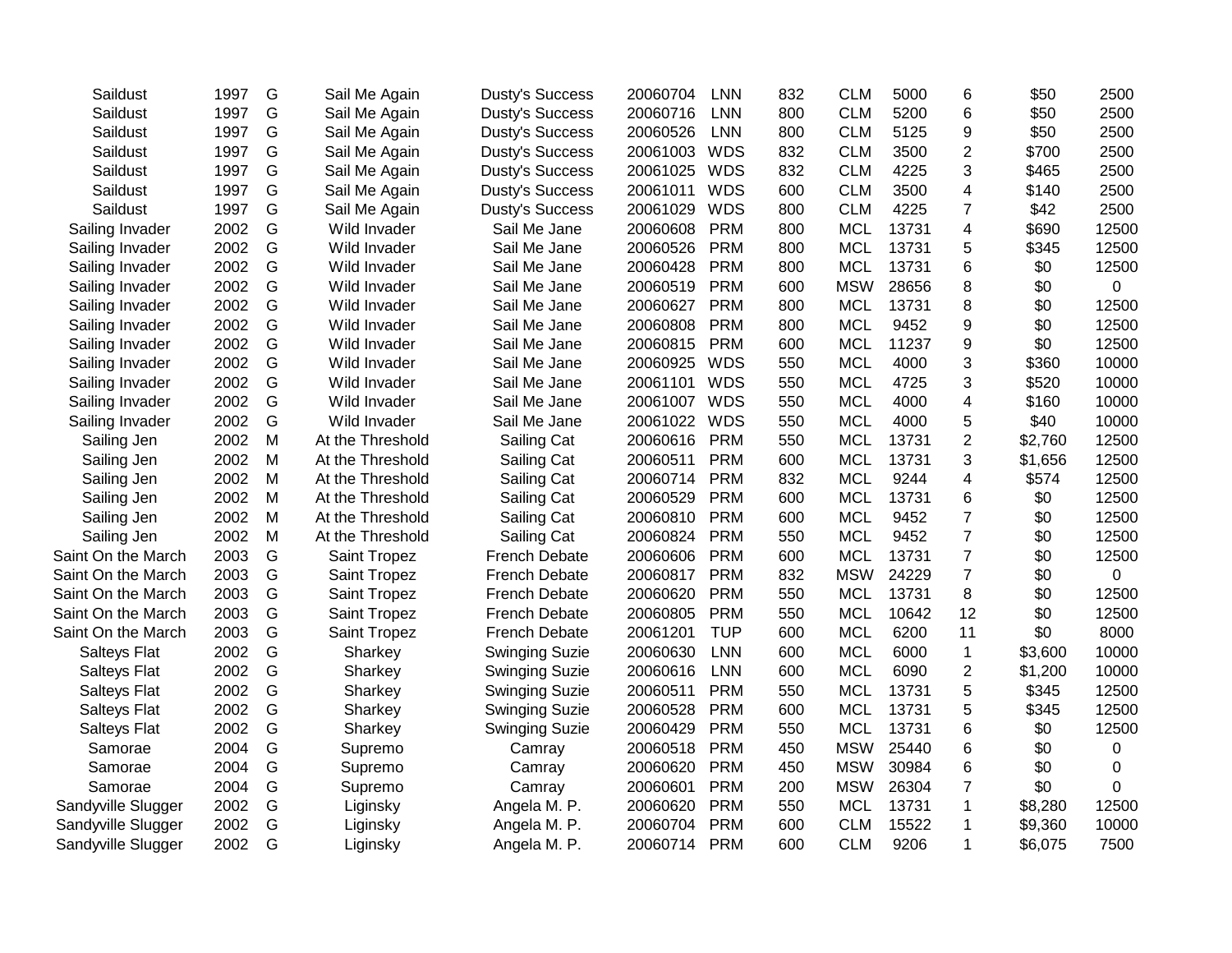| Sandyville Slugger    | 2002 | G           | Liginsky             | Angela M. P.             | 20060811 | <b>PRM</b> | 600 | <b>ALW</b> | 24229 | $\overline{2}$           | \$4,875 | 0              |
|-----------------------|------|-------------|----------------------|--------------------------|----------|------------|-----|------------|-------|--------------------------|---------|----------------|
| Sandyville Slugger    | 2002 | G           | Liginsky             | Angela M. P.             | 20060528 | <b>PRM</b> | 600 | <b>MCL</b> | 13731 | 3                        | \$1,656 | 12500          |
| Sandyville Slugger    | 2002 | G           | Liginsky             | Angela M. P.             | 20060728 | <b>PRM</b> | 600 | <b>ALW</b> | 24229 | 3                        | \$2,925 | 0              |
| Sandyville Slugger    | 2002 | G           | Liginsky             | Angela M. P.             | 20060825 | <b>PRM</b> | 600 | <b>ALW</b> | 24229 | 5                        | \$585   | $\mathbf 0$    |
| Sandyville Slugger    | 2002 | G           | Liginsky             | Angela M. P.             | 20060908 | <b>PRM</b> | 600 | <b>ALW</b> | 24229 | $\overline{7}$           | \$0     | 0              |
| Sarah's Cow Girl      | 2003 | F           | O'Brannigan          | Chariot of Gold          | 20060902 | <b>CLS</b> | 600 | <b>MCL</b> | 5000  | $\overline{c}$           | \$1,000 | 5000           |
| Sarah's Cow Girl      | 2003 | $\mathsf F$ | O'Brannigan          | <b>Chariot of Gold</b>   | 20060529 | <b>PRM</b> | 600 | <b>MCL</b> | 13731 | $\overline{c}$           | \$2,760 | 12500          |
| Sarah's Cow Girl      | 2003 | F           | O'Brannigan          | <b>Chariot of Gold</b>   | 20060623 | <b>PRM</b> | 550 | <b>MCL</b> | 13731 | 5                        | \$345   | 12500          |
| Sarah's Cow Girl      | 2003 | $\mathsf F$ | O'Brannigan          | <b>Chariot of Gold</b>   | 20060817 | <b>PRM</b> | 600 | <b>MCL</b> | 9601  | 5                        | \$255   | 12500          |
| Sarah's Cow Girl      | 2003 | $\mathsf F$ | O'Brannigan          | <b>Chariot of Gold</b>   | 20060808 | <b>PRM</b> | 600 | <b>MSW</b> | 24229 | 6                        | \$0     | 0              |
| Sarah's Cow Girl      | 2003 | $\mathsf F$ | O'Brannigan          | <b>Chariot of Gold</b>   | 20060725 | <b>PRM</b> | 600 | <b>MSW</b> | 24229 | 8                        | \$0     | 0              |
| <b>Scarlet Splash</b> | 2001 | M           | <b>Big Splash</b>    | <b>Scarlet Gal</b>       | 20060520 | AP         | 800 | <b>CLM</b> | 15840 | 5                        | \$360   | 15000          |
| <b>Scarlet Splash</b> | 2001 | M           | <b>Big Splash</b>    | <b>Scarlet Gal</b>       | 20060604 | AP         | 800 | <b>CLM</b> | 14366 | 6                        | \$0     | 10000          |
| <b>Scarlet Splash</b> | 2001 | M           | <b>Big Splash</b>    | <b>Scarlet Gal</b>       | 20061015 | <b>HAW</b> | 650 | <b>CLM</b> | 10000 | $\overline{7}$           | \$0     | 5000           |
| <b>Scarlet Splash</b> | 2001 | M           | <b>Big Splash</b>    | <b>Scarlet Gal</b>       | 20061029 | <b>HAW</b> | 600 | <b>CLM</b> | 10000 | $\overline{7}$           | \$0     | 5000           |
| <b>Scarlet Splash</b> | 2001 | M           | <b>Big Splash</b>    | <b>Scarlet Gal</b>       | 20060617 | <b>PRM</b> | 800 | <b>ALW</b> | 29850 | $\overline{7}$           | \$0     | $\overline{0}$ |
| <b>Scarlet Splash</b> | 2001 | M           | <b>Big Splash</b>    | <b>Scarlet Gal</b>       | 20061004 | <b>WDS</b> | 550 | <b>CLM</b> | 4000  | $6\phantom{1}6$          | \$40    | 5000           |
| Scat King             | 2002 | G           | King of Scat         | Pearls and Swirls        | 20060730 | <b>CLS</b> | 600 | <b>CLM</b> | 5500  | $\overline{7}$           | \$55    | 5000           |
| Scat King             | 2002 | G           | King of Scat         | Pearls and Swirls        | 20060813 | <b>CLS</b> | 600 | <b>CLM</b> | 5500  | 9                        | \$55    | 5000           |
| Scat King             | 2002 | G           | King of Scat         | <b>Pearls and Swirls</b> | 20060224 | <b>FON</b> | 400 | <b>CLM</b> | 4600  | $\mathbf{1}$             | \$2,760 | 5000           |
| Scat King             | 2002 | G           | King of Scat         | <b>Pearls and Swirls</b> | 20060325 | <b>FON</b> | 600 | <b>CLM</b> | 4800  | 5                        | \$48    | 5000           |
| Scat King             | 2002 | G           | King of Scat         | <b>Pearls and Swirls</b> | 20060331 | <b>FON</b> | 400 | <b>CLM</b> | 4800  | 6                        | \$48    | 5000           |
| Scat King             | 2002 | G           | King of Scat         | Pearls and Swirls        | 20060310 | <b>FON</b> | 600 | <b>CLM</b> | 4800  | 9                        | \$48    | 5000           |
| Scat King             | 2002 | G           | King of Scat         | <b>Pearls and Swirls</b> | 20060625 | <b>LNN</b> | 600 | <b>CLM</b> | 5945  | 4                        | \$290   | 5000           |
| Scat King             | 2002 | G           | King of Scat         | <b>Pearls and Swirls</b> | 20060513 | <b>LNN</b> | 600 | <b>CLM</b> | 5800  | 6                        | \$58    | 5000           |
| Scat King             | 2002 | G           | King of Scat         | Pearls and Swirls        | 20060610 | <b>LNN</b> | 600 | <b>CLM</b> | 5800  | 6                        | \$58    | 5000           |
| Scat King             | 2002 | G           | King of Scat         | <b>Pearls and Swirls</b> | 20060709 | <b>LNN</b> | 600 | <b>CLM</b> | 5800  | 8                        | \$58    | 5000           |
| <b>Scat King</b>      | 2002 | G           | King of Scat         | <b>Pearls and Swirls</b> | 20060528 | <b>LNN</b> | 600 | <b>CLM</b> | 5800  | 9                        | \$58    | 5000           |
| Scatterberry          | 2002 | M           | King of Scat         | Wizky                    | 20060427 | <b>PRM</b> | 550 | <b>MCL</b> | 13731 | $\overline{2}$           | \$2,760 | 12500          |
| Scatterberry          | 2002 | M           | King of Scat         | Wizky                    | 20060516 | <b>PRM</b> | 600 | <b>MSW</b> | 28656 | $\overline{2}$           | \$5,760 | 0              |
| Scatterberry          | 2002 | M           | King of Scat         | Wizky                    | 20060907 | <b>PRM</b> | 600 | <b>MCL</b> | 9601  | 3                        | \$1,377 | 12500          |
| Scatterberry          | 2002 | M           | King of Scat         | Wizky                    | 20060623 | <b>PRM</b> | 800 | <b>MSW</b> | 28656 | $\overline{\mathcal{A}}$ | \$1,440 | 0              |
| Scatterberry          | 2002 | M           | King of Scat         | Wizky                    | 20060506 | <b>PRM</b> | 832 | <b>MSW</b> | 28656 | 5                        | \$720   | 0              |
| Scatterberry          | 2002 | M           | King of Scat         | Wizky                    | 20060601 | <b>PRM</b> | 600 | <b>MSW</b> | 28656 | 5                        | \$720   | 0              |
| Scatterberry          | 2002 | M           | King of Scat         | Wizky                    | 20060703 | <b>PRM</b> | 550 | <b>MSW</b> | 28656 | 5                        | \$720   | 0              |
| Scatterberry          | 2002 | M           | King of Scat         | Wizky                    | 20060810 | <b>PRM</b> | 600 | <b>MCL</b> | 9452  | 6                        | \$0     | 12500          |
| Scatterberry          | 2002 | M           | King of Scat         | Wizky                    | 20061124 | <b>RP</b>  | 832 | <b>MCL</b> | 8000  | 6                        | \$0     | 7500           |
| Scatterberry          | 2002 | M           | King of Scat         | Wizky                    | 20061017 | <b>RP</b>  | 800 | <b>CLM</b> | 13000 | $\overline{7}$           | \$0     | 25000          |
| Scatterberry          | 2002 | M           | King of Scat         | Wizky                    | 20061111 | <b>RP</b>  | 600 | <b>MCL</b> | 8000  | 9                        | \$0     | 7500           |
| Scharada              | 2001 | G           | <b>Honest Ensign</b> | Dashing Diane            | 20060820 | <b>CLS</b> | 600 | <b>CLM</b> | 5000  | 5                        | \$50    | 2500           |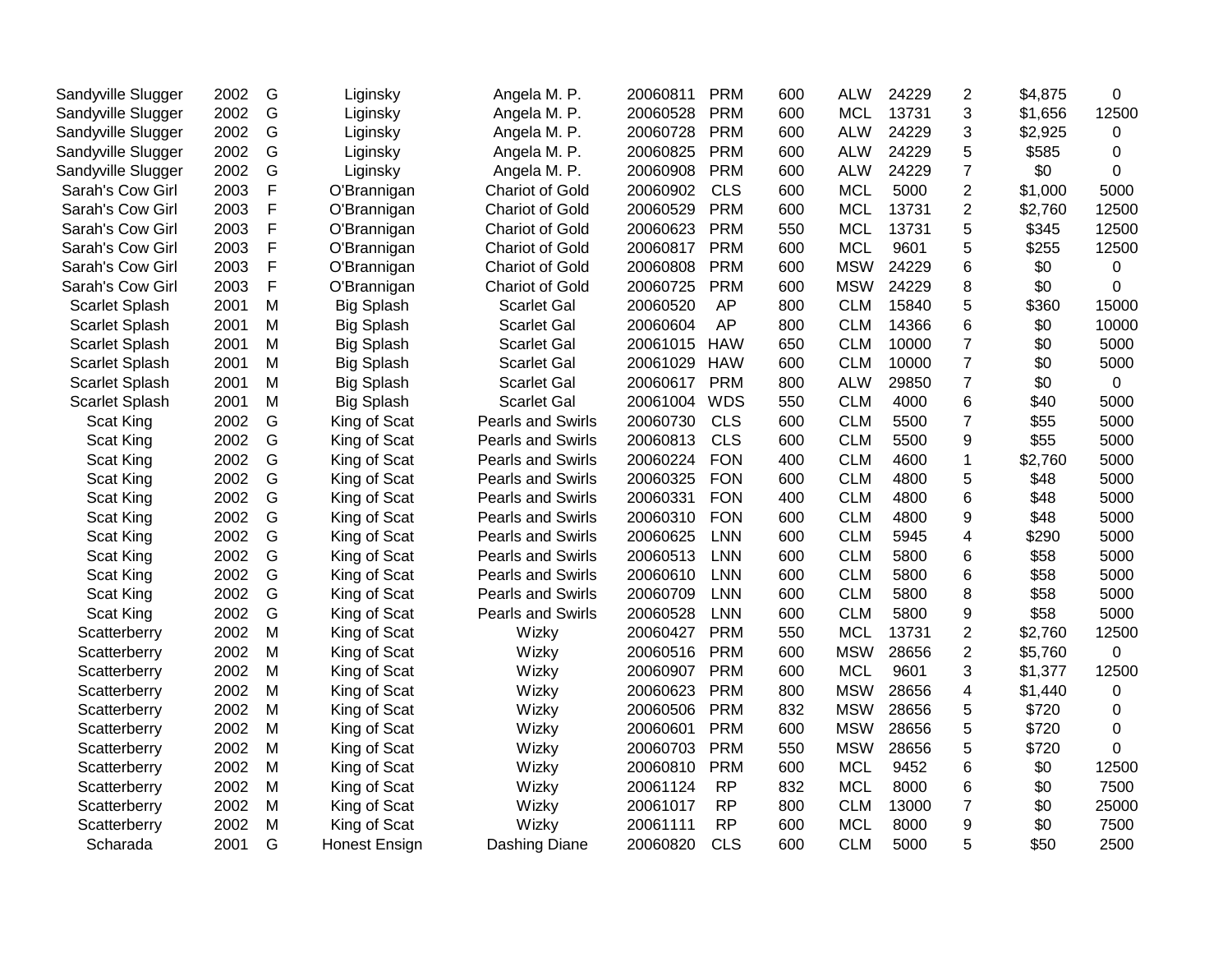| Scharada               | 2001 | G             | <b>Honest Ensign</b> | Dashing Diane      | 20060728 | <b>CLS</b> | 600 | <b>CLM</b> | 5000  | 8                       | \$50    | 2500        |
|------------------------|------|---------------|----------------------|--------------------|----------|------------|-----|------------|-------|-------------------------|---------|-------------|
| Scharada               | 2001 | G             | <b>Honest Ensign</b> | Dashing Diane      | 20060408 | <b>FON</b> | 600 | <b>CLM</b> | 4872  | 5                       | \$48    | 5000        |
| Scharada               | 2001 | G             | <b>Honest Ensign</b> | Dashing Diane      | 20060310 | <b>FON</b> | 600 | <b>CLM</b> | 4800  | 6                       | \$48    | 5000        |
| Scharada               | 2001 | G             | Honest Ensign        | Dashing Diane      | 20060423 | <b>FON</b> | 800 | <b>CLM</b> | 4800  | $\,6$                   | \$48    | 5000        |
| Scharada               | 2001 | G             | <b>Honest Ensign</b> | Dashing Diane      | 20060618 | <b>LNN</b> | 600 | <b>CLM</b> | 5000  | $\overline{2}$          | \$1,000 | 2500        |
| Scharada               | 2001 | G             | Honest Ensign        | Dashing Diane      | 20060714 | <b>LNN</b> | 600 | <b>CLM</b> | 3180  | $\overline{2}$          | \$600   | 2500        |
| Scharada               | 2001 | G             | <b>Honest Ensign</b> | Dashing Diane      | 20060526 | <b>LNN</b> | 800 | <b>CLM</b> | 5000  | $6\phantom{1}6$         | \$50    | 2500        |
| Scharada               | 2001 | G             | <b>Honest Ensign</b> | Dashing Diane      | 20060608 | <b>LNN</b> | 832 | <b>CLM</b> | 5000  | $6\phantom{1}6$         | \$50    | 2500        |
| Scharada               | 2001 | G             | <b>Honest Ensign</b> | Dashing Diane      | 20060704 | <b>LNN</b> | 600 | <b>CLM</b> | 5000  | $6\phantom{1}6$         | \$50    | 2500        |
| Scharada               | 2001 | G             | <b>Honest Ensign</b> | Dashing Diane      | 20060512 | <b>LNN</b> | 832 | <b>CLM</b> | 5800  | 9                       | \$58    | 5000        |
| <b>Schatzie Dreams</b> | 2001 | G             | Shotiche             | Als Dream Boat     | 20060728 | <b>CLS</b> | 600 | <b>CLM</b> | 5000  | $\mathbf 1$             | \$3,000 | 2500        |
| <b>Schatzie Dreams</b> | 2001 | G             | Shotiche             | Als Dream Boat     | 20060811 | <b>CLS</b> | 600 | <b>CLM</b> | 5125  | $\mathbf 1$             | \$3,000 | 2500        |
| <b>Schatzie Dreams</b> | 2001 | G             | Shotiche             | Als Dream Boat     | 20060826 | <b>CLS</b> | 600 | <b>CLM</b> | 5000  | $\mathbf 1$             | \$3,000 | 2500        |
| <b>Schatzie Dreams</b> | 2001 | G             | Shotiche             | Als Dream Boat     | 20060904 | <b>CLS</b> | 650 | <b>CLM</b> | 4900  | $\mathbf{1}$            | \$3,000 | 2500        |
| <b>Schatzie Dreams</b> | 2001 | G             | Shotiche             | Als Dream Boat     | 20060909 | <b>CLS</b> | 600 | <b>CLM</b> | 5000  | $\overline{2}$          | \$1,000 | 2500        |
| <b>Schatzie Dreams</b> | 2001 | G             | Shotiche             | Als Dream Boat     | 20060820 | <b>CLS</b> | 600 | <b>CLM</b> | 5000  | 9                       | \$50    | 2500        |
| <b>Schatzie Dreams</b> | 2001 | G             | Shotiche             | Als Dream Boat     | 20060708 | <b>LNN</b> | 600 | <b>CLM</b> | 5000  | $6\phantom{1}6$         | \$50    | 2500        |
| <b>Schatzie Dreams</b> | 2001 | G             | Shotiche             | Als Dream Boat     | 20060716 | <b>LNN</b> | 600 | <b>CLM</b> | 5000  | $\overline{7}$          | \$50    | 2500        |
| <b>Schatzie Dreams</b> | 2001 | G             | Shotiche             | Als Dream Boat     | 20060622 | <b>PRM</b> | 600 | <b>CLM</b> | 14340 | $\mathbf{1}$            | \$9,360 | 5000        |
| <b>Schatzie Dreams</b> | 2001 | G             | Shotiche             | Als Dream Boat     | 20060608 | <b>PRM</b> | 550 | <b>CLM</b> | 14772 | 4                       | \$780   | 5000        |
| <b>Schatzie Dreams</b> | 2001 | G             | Shotiche             | Als Dream Boat     | 20060519 | <b>PRM</b> | 600 | <b>ALW</b> | 29850 | 5                       | \$750   | 0           |
| <b>Schatzie Dreams</b> | 2001 | G             | Shotiche             | Als Dream Boat     | 20060629 | <b>PRM</b> | 600 | <b>CLM</b> | 12950 | 5                       | \$375   | 5000        |
| <b>Schatzie Dreams</b> | 2001 | G             | Shotiche             | Als Dream Boat     | 20060429 | <b>PRM</b> | 600 | <b>CLM</b> | 18648 | $\overline{7}$          | \$0     | 10000       |
| <b>Schatzie Dreams</b> | 2001 | G             | Shotiche             | Als Dream Boat     | 20061003 | <b>WDS</b> | 500 | <b>CLM</b> | 3500  | 3                       | \$385   | 2500        |
| <b>Schatzie Dreams</b> | 2001 | G             | Shotiche             | Als Dream Boat     | 20061011 | <b>WDS</b> | 600 | <b>CLM</b> | 3500  | $\overline{\mathbf{4}}$ | \$175   | 2500        |
| <b>Schatzie Dreams</b> | 2001 | G             | Shotiche             | Als Dream Boat     | 20061104 | <b>WDS</b> | 600 | <b>CLM</b> | 4225  | $\overline{7}$          | \$42    | 2500        |
| Scooter's Sunman       | 1998 | G             | Sun Man              | Pandora's Prospect | 20060826 | FAR        | 600 | <b>CLM</b> | 2500  | $\overline{2}$          | \$500   | 2500        |
| Scooter's Sunman       | 1998 | G             | Sun Man              | Pandora's Prospect | 20060813 | <b>FAR</b> | 600 | <b>CLM</b> | 2300  | 3                       | \$276   | 2500        |
| Scooter's Sunman       | 1998 | G             | Sun Man              | Pandora's Prospect | 20060806 | <b>FAR</b> | 700 | <b>ALW</b> | 3000  | 4                       | \$150   | 0           |
| Scooter's Sunman       | 1998 | G             | Sun Man              | Pandora's Prospect | 20060305 | <b>FON</b> | 400 | <b>CLM</b> | 5000  | 4                       | \$200   | 3500        |
| Scooter's Sunman       | 1998 | ${\mathsf G}$ | Sun Man              | Pandora's Prospect | 20060520 | LNN        | 450 | <b>STK</b> | 15000 | 8                       | \$150   | $\mathbf 0$ |
| Scooter's Sunman       | 1998 | G             | Sun Man              | Pandora's Prospect | 20061009 | <b>WDS</b> | 550 | <b>CLM</b> | 3500  | 5                       | \$35    | 2500        |
| Sea Fox                | 2002 | G             | Sefapiano            | Danzig Foxxy Woman | 20060904 | <b>PRM</b> | 600 | <b>CLM</b> | 8340  | $\overline{2}$          | \$2,025 | 7500        |
| Sea Fox                | 2002 | G             | Sefapiano            | Danzig Foxxy Woman | 20060519 | <b>PRM</b> | 600 | <b>ALW</b> | 29850 | 3                       | \$3,600 | 0           |
| Sea Fox                | 2002 | G             | Sefapiano            | Danzig Foxxy Woman | 20060727 | <b>PRM</b> | 600 | <b>CLM</b> | 11983 | 3                       | \$1,863 | 12500       |
| Sea Fox                | 2002 | G             | Sefapiano            | Danzig Foxxy Woman | 20060825 | <b>PRM</b> | 550 | <b>CLM</b> | 7815  | 3                       | \$1,215 | 7500        |
| Sea Fox                | 2002 | G             | Sefapiano            | Danzig Foxxy Woman | 20060811 | <b>PRM</b> | 600 | <b>CLM</b> | 7631  | 4                       | \$506   | 7500        |
| Sea Fox                | 2002 | G             | Sefapiano            | Danzig Foxxy Woman | 20060427 | <b>PRM</b> | 550 | <b>ALW</b> | 29850 | 6                       | \$0     | 0           |
| Sea Fox                | 2002 | G             | Sefapiano            | Danzig Foxxy Woman | 20060602 | <b>PRM</b> | 600 | <b>ALW</b> | 29850 | 6                       | \$0     | 0           |
| Sea Fox                | 2002 | G             | Sefapiano            | Danzig Foxxy Woman | 20060630 | <b>PRM</b> | 600 | <b>ALW</b> | 29850 | 6                       | \$0     | $\mathbf 0$ |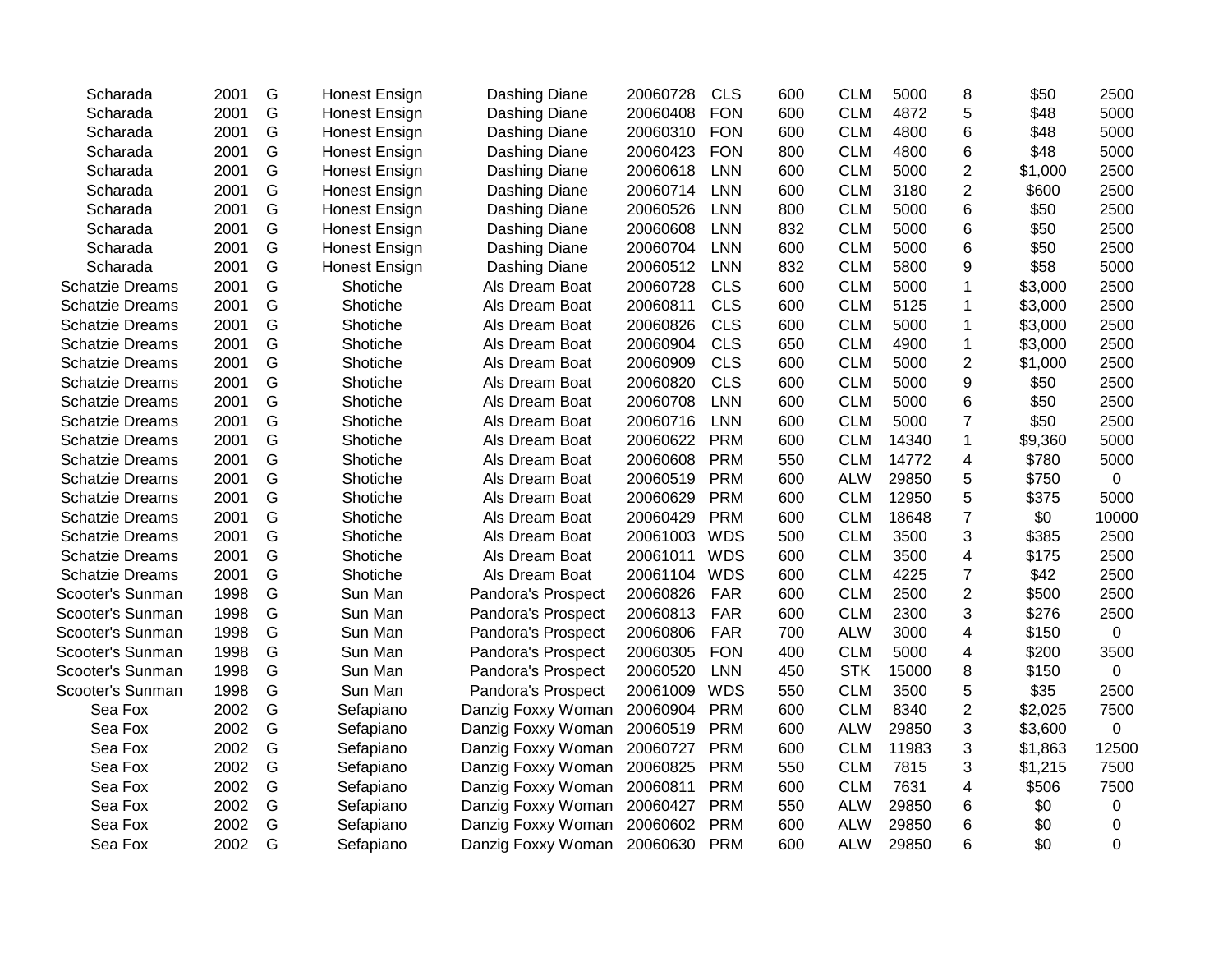| Sea Fox              | 2002 | G             | Sefapiano            | Danzig Foxxy Woman | 20060927 | <b>WDS</b> | 600 | <b>CLM</b> | 4150  | 1              | \$2,400  | 5000             |
|----------------------|------|---------------|----------------------|--------------------|----------|------------|-----|------------|-------|----------------|----------|------------------|
| Sea Fox              | 2002 | G             | Sefapiano            | Danzig Foxxy Woman | 20061029 | <b>WDS</b> | 600 | <b>CLM</b> | 4925  | $\overline{c}$ | \$985    | 5000             |
| Sea Fox              | 2002 | G             | Sefapiano            | Danzig Foxxy Woman | 20061023 | <b>WDS</b> | 550 | <b>CLM</b> | 3500  | 5              | \$35     | 2500             |
| Sea Fox              | 2002 | G             | Sefapiano            | Danzig Foxxy Woman | 20061011 | <b>WDS</b> | 600 | <b>CLM</b> | 5000  | $\overline{7}$ | \$50     | 5000             |
| Sea of Colors        | 2003 | F             | Sefapiano            | High Water Hannah  | 20060509 | <b>PRM</b> | 600 | <b>MSW</b> | 28656 | 3              | \$3,456  | $\boldsymbol{0}$ |
| Sea of Colors        | 2003 | F             | Sefapiano            | High Water Hannah  | 20060523 | <b>PRM</b> | 600 | <b>MSW</b> | 28656 | 3              | \$3,456  | $\mathbf 0$      |
| Sea of Colors        | 2003 | F             | Sefapiano            | High Water Hannah  | 20060422 | <b>PRM</b> | 550 | <b>MSW</b> | 28656 | 5              | \$720    | 0                |
| Sea of Colors        | 2003 | F             | Sefapiano            | High Water Hannah  | 20060620 | <b>PRM</b> | 600 | <b>MSW</b> | 28656 | 6              | \$0      | 0                |
| Sea of Colors        | 2003 | F             | Sefapiano            | High Water Hannah  | 20061229 | <b>SUN</b> | 550 | <b>MSW</b> | 22000 | 3              | \$2,200  | $\boldsymbol{0}$ |
| Sea of Colors        | 2003 | F             | Sefapiano            | High Water Hannah  | 20061127 | <b>ZIA</b> | 600 | <b>MSW</b> | 20700 | 3              | \$2,070  | $\Omega$         |
| Secraten             | 2003 | F             | Secreniner           | A Native Melane    | 20060715 | <b>LNN</b> | 832 | <b>MCL</b> | 5700  | 3              | \$627    | 10000            |
| Secraten             | 2003 | F             | Secreniner           | A Native Melane    | 20060615 | <b>PRM</b> | 800 | <b>MCL</b> | 13731 | 5              | \$345    | 12500            |
| Secraten             | 2003 | F             | Secreniner           | A Native Melane    | 20060525 | <b>PRM</b> | 550 | <b>MCL</b> | 13731 | $\overline{7}$ | \$0      | 12500            |
| Secraten             | 2003 | F             | Secreniner           | A Native Melane    | 20060701 | <b>PRM</b> | 832 | <b>MSW</b> | 28656 | $\overline{7}$ | \$0      | 0                |
| Secraten             | 2003 | F             | Secreniner           | A Native Melane    | 20060509 | <b>PRM</b> | 600 | <b>MSW</b> | 28656 | 8              | \$0      | 0                |
| Secraten             | 2003 | F             | Secreniner           | A Native Melane    | 20060422 | <b>PRM</b> | 550 | <b>MSW</b> | 28656 | 9              | \$0      | 0                |
| Secret Eagle         | 2002 | G             | <b>Buzz Saw</b>      | Talinum's Eagle    | 20060903 | <b>FAR</b> | 500 | <b>CLM</b> | 2500  | $\overline{c}$ | \$500    | 2500             |
| Secret Eagle         | 2002 | G             | <b>Buzz Saw</b>      | Talinum's Eagle    | 20060825 | <b>FAR</b> | 600 | <b>CLM</b> | 2500  | 4              | \$125    | 2500             |
| Secret Eagle         | 2002 | G             | <b>Buzz Saw</b>      | Talinum's Eagle    | 20060806 | <b>FAR</b> | 500 | <b>CLM</b> | 2500  | 6              | \$0      | 3500             |
| Secret Eagle         | 2002 | G             | <b>Buzz Saw</b>      | Talinum's Eagle    | 20060709 | <b>LNN</b> | 600 | <b>CLM</b> | 5000  | $\mathbf{1}$   | \$3,000  | 2500             |
| Secret Eagle         | 2002 | G             | <b>Buzz Saw</b>      | Talinum's Eagle    | 20060618 | <b>LNN</b> | 600 | <b>CLM</b> | 5800  | 9              | \$58     | 5000             |
| Secret Eagle         | 2002 | G             | <b>Buzz Saw</b>      | Talinum's Eagle    | 20060425 | <b>PRM</b> | 600 | <b>CLM</b> | 9985  | 3              | \$1,482  | 7500             |
| Secret Eagle         | 2002 | ${\mathsf G}$ | <b>Buzz Saw</b>      | Talinum's Eagle    | 20060519 | <b>PRM</b> | 600 | <b>CLM</b> | 10555 | 3              | \$1,050  | 7500             |
| Secret Eagle         | 2002 | G             | <b>Buzz Saw</b>      | Talinum's Eagle    | 20060505 | <b>PRM</b> | 600 | <b>CLM</b> | 9643  | 5              | \$285    | 7500             |
| Secret Eagle         | 2002 | G             | <b>Buzz Saw</b>      | Talinum's Eagle    | 20060602 | <b>PRM</b> | 550 | <b>CLM</b> | 9643  | 5              | \$285    | 7500             |
| <b>Secret Player</b> | 2001 | M             | <b>Buzz Saw</b>      | Another Player     | 20060509 | <b>PRM</b> | 600 | <b>MSW</b> | 28656 | 6              | \$0      | 0                |
| <b>Secret Player</b> | 2001 | M             | <b>Buzz Saw</b>      | Another Player     | 20060616 | <b>PRM</b> | 550 | <b>MCL</b> | 11500 | $\overline{7}$ | \$0      | 12500            |
| Seekingthereinbow    | 2003 | F             | Mutakddim            | Reishelle          | 20060624 | <b>CBY</b> | 850 | <b>STK</b> | 40000 | $\mathbf{1}$   | \$24,000 | 0                |
| Seekingthereinbow    | 2003 | F             | Mutakddim            | Reishelle          | 20060402 | OP         | 600 | <b>MSW</b> | 33700 | 1              | \$20,220 | $\mathbf 0$      |
| Seekingthereinbow    | 2003 | F             | Mutakddim            | Reishelle          | 20060422 | <b>PRM</b> | 550 | <b>ALW</b> | 29850 | 1              | \$18,000 | 0                |
| Seekingthereinbow    | 2003 | F             | Mutakddim            | Reishelle          | 20060502 | <b>PRM</b> | 600 | <b>ALW</b> | 32238 | 1              | \$19,440 | 0                |
| Seekingthereinbow    | 2003 | F             | Mutakddim            | Reishelle          | 20060527 | <b>PRM</b> | 600 | <b>STK</b> | 63100 | 1              | \$37,860 | $\boldsymbol{0}$ |
| Seekingthereinbow    | 2003 | F             | Mutakddim            | Reishelle          | 20060722 | <b>PRM</b> | 832 | <b>STK</b> | 79118 | 3              | \$9,515  | $\mathbf 0$      |
| Seekingthereinbow    | 2003 | F             | Mutakddim            | Reishelle          | 20060826 | <b>PRM</b> | 832 | <b>STK</b> | 74000 | 3              | \$7,400  | $\Omega$         |
| Sempre Blumin        | 1999 | G             | <b>Blumin Affair</b> | Sempre Solo        | 20060728 | <b>PRM</b> | 800 | <b>CLM</b> | 9452  | $\overline{2}$ | \$2,295  | 4000             |
| Sempre Blumin        | 1999 | G             | <b>Blumin Affair</b> | Sempre Solo        | 20060902 | <b>PRM</b> | 832 | <b>CLM</b> | 10166 | $\overline{2}$ | \$2,430  | 5000             |
| Sempre Blumin        | 1999 | G             | <b>Blumin Affair</b> | Sempre Solo        | 20060502 | <b>PRM</b> | 850 | <b>CLM</b> | 20720 | 3              | \$3,120  | 10000            |
| Sempre Blumin        | 1999 | G             | <b>Blumin Affair</b> | Sempre Solo        | 20060808 | <b>PRM</b> | 800 | <b>CLM</b> | 11426 | 3              | \$1,458  | 5000             |
| Sempre Blumin        | 1999 | G             | <b>Blumin Affair</b> | Sempre Solo        | 20060818 | <b>PRM</b> | 800 | <b>CLM</b> | 9536  | 3              | \$1,458  | 5000             |
| Sempre Blumin        | 1999 | G             | <b>Blumin Affair</b> | Sempre Solo        | 20060509 | <b>PRM</b> | 800 | <b>CLM</b> | 21020 | 4              | \$1,300  | 12000            |
|                      |      |               |                      |                    |          |            |     |            |       |                |          |                  |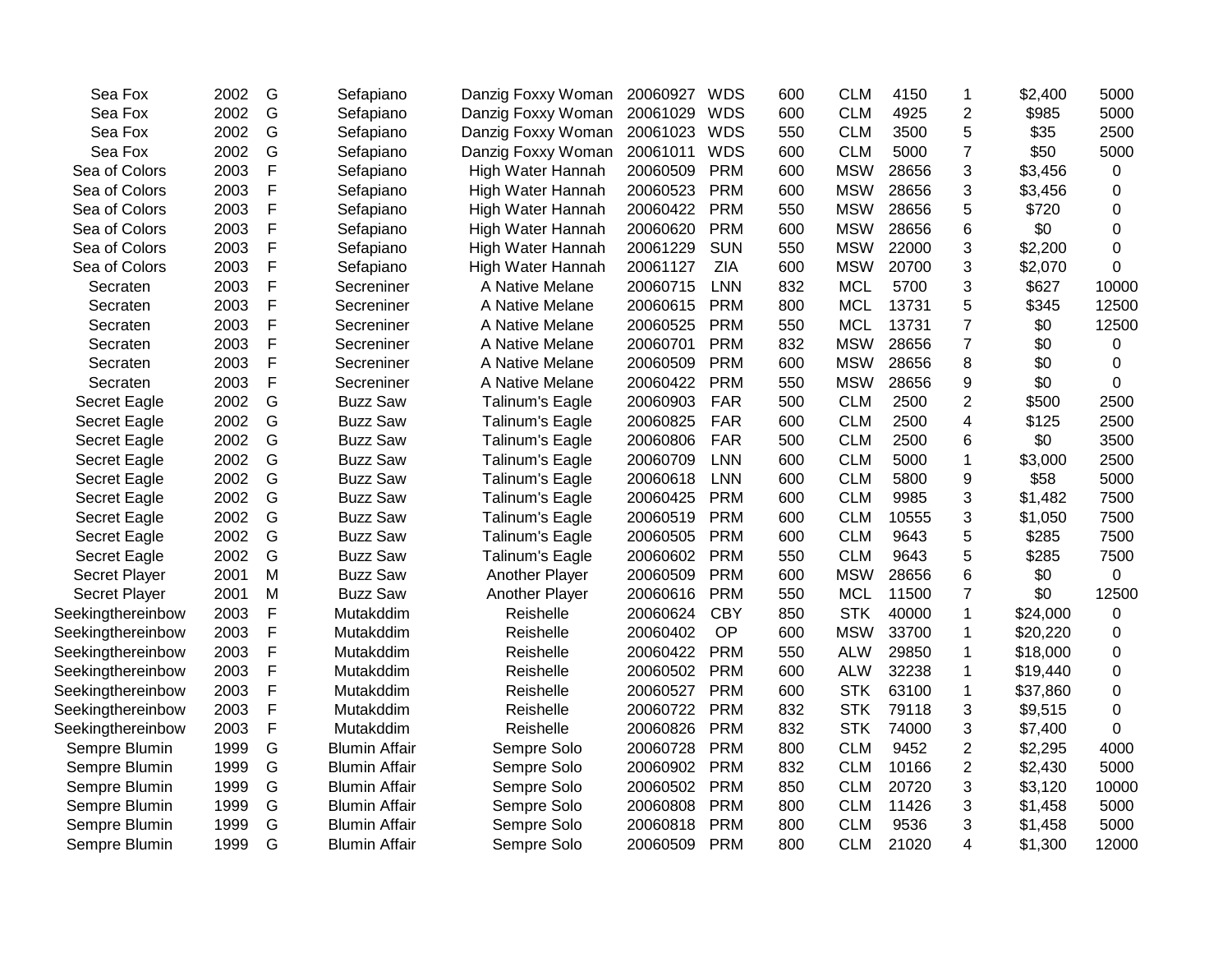| Sempre Blumin         | 1999 | G | <b>Blumin Affair</b> | Sempre Solo              | 20060601 | <b>PRM</b> | 832  | <b>CLM</b> | 18918 | 4              | \$1,170  | 10000            |
|-----------------------|------|---|----------------------|--------------------------|----------|------------|------|------------|-------|----------------|----------|------------------|
| Sempre Blumin         | 1999 | G | <b>Blumin Affair</b> | Sempre Solo              | 20060721 | <b>PRM</b> | 800  | <b>CLM</b> | 11426 | 4              | \$608    | 5000             |
| Sempre Blumin         | 1999 | G | <b>Blumin Affair</b> | Sempre Solo              | 20060909 | <b>PRM</b> | 1600 | <b>SHP</b> | 13762 | 4              | \$937    | $\mathbf 0$      |
| Sempre Blumin         | 1999 | G | <b>Blumin Affair</b> | Sempre Solo              | 20060519 | <b>PRM</b> | 832  | <b>CLM</b> | 20000 | 6              | \$0      | 14000            |
| Sempre Blumin         | 1999 | G | <b>Blumin Affair</b> | Sempre Solo              | 20060615 | <b>PRM</b> | 832  | <b>CLM</b> | 18000 | 6              | \$0      | 10000            |
| Sempre Blumin         | 1999 | G | <b>Blumin Affair</b> | Sempre Solo              | 20060714 | <b>PRM</b> | 800  | <b>CLM</b> | 14398 | 6              | \$0      | 7500             |
| Sempre Blumin         | 1999 | G | <b>Blumin Affair</b> | Sempre Solo              | 20060421 | <b>PRM</b> | 600  | <b>CLM</b> | 23600 | $\overline{7}$ | \$0      | 14000            |
| Sgt. Shurfut          | 2002 | G | Dignitas             | Dee's Anny               | 20060728 | <b>CLS</b> | 600  | <b>CLM</b> | 5100  | 4              | \$204    | 5000             |
| Sgt. Shurfut          | 2002 | G | Dignitas             | Dee's Anny               | 20060811 | <b>CLS</b> | 832  | <b>CLM</b> | 5100  | $\overline{7}$ | \$51     | 5000             |
| Sgt. Shurfut          | 2002 | G | Dignitas             | Dee's Anny               | 20060819 | <b>CLS</b> | 600  | <b>CLM</b> | 5100  | 9              | \$51     | 5000             |
| Sgt. Shurfut          | 2002 | G | Dignitas             | Dee's Anny               | 20060709 | <b>LNN</b> | 832  | <b>CLM</b> | 5400  | 9              | \$54     | 5000             |
| Sgt. Shurfut          | 2002 | G | Dignitas             | Dee's Anny               | 20060525 | <b>PRM</b> | 600  | <b>MCL</b> | 13731 | 1              | \$8,280  | 12500            |
| Sgt. Shurfut          | 2002 | G | Dignitas             | Dee's Anny               | 20060606 | <b>PRM</b> | 600  | <b>CLM</b> | 15522 | 5              | \$390    | 12500            |
| Sgt. Shurfut          | 2002 | G | Dignitas             | Dee's Anny               | 20060620 | <b>PRM</b> | 550  | <b>CLM</b> | 15522 | 6              | \$0      | 10000            |
| Sgt. Shurfut          | 2002 | G | Dignitas             | Dee's Anny               | 20060703 | <b>PRM</b> | 800  | <b>CLM</b> | 15522 | 9              | \$0      | 12500            |
| Shadowstone           | 2001 | G | Grindstone           | Two Steps Forward        | 20060921 | <b>HOO</b> | 800  | <b>CLM</b> | 9600  | 3              | \$960    | 5000             |
| Shadowstone           | 2001 | G | Grindstone           | <b>Two Steps Forward</b> | 20061012 | HOO        | 800  | <b>CLM</b> | 9000  | 4              | \$450    | 4000             |
| Shadowstone           | 2001 | G | Grindstone           | Two Steps Forward        | 20061125 | HOO        | 850  | <b>CLM</b> | 9000  | 6              | \$90     | 4000             |
| Shadowstone           | 2001 | G | Grindstone           | <b>Two Steps Forward</b> | 20061102 | <b>HOO</b> | 1300 | <b>CLM</b> | 14000 | $\overline{7}$ | \$140    | 4000             |
| Shadowstone           | 2001 | G | Grindstone           | <b>Two Steps Forward</b> | 20060518 | <b>PRM</b> | 800  | <b>ALW</b> | 29850 | 1              | \$18,000 | $\pmb{0}$        |
| Shadowstone           | 2001 | G | Grindstone           | Two Steps Forward        | 20060704 | <b>PRM</b> | 1600 | <b>AOC</b> | 23600 | 1              | \$15,600 | 0                |
| Shadowstone           | 2001 | G | Grindstone           | <b>Two Steps Forward</b> | 20060504 | <b>PRM</b> | 832  | <b>ALW</b> | 29850 | $\overline{2}$ | \$6,000  | 0                |
| Shadowstone           | 2001 | G | Grindstone           | <b>Two Steps Forward</b> | 20060803 | <b>PRM</b> | 800  | <b>ALW</b> | 25301 | $\overline{2}$ | \$5,265  | 0                |
| Shadowstone           | 2001 | G | Grindstone           | <b>Two Steps Forward</b> | 20060602 | <b>PRM</b> | 800  | <b>AOC</b> | 15225 | 4              | \$975    | $\boldsymbol{0}$ |
| Shadowstone           | 2001 | G | Grindstone           | <b>Two Steps Forward</b> | 20060901 | <b>PRM</b> | 800  | ALW        | 23936 | 4              | \$1,316  | $\mathbf 0$      |
| <b>Shamrock Shark</b> | 2004 | G | Sharkey              | <b>Irish Review</b>      | 20060528 | <b>PRM</b> | 200  | <b>MSW</b> | 29184 | 1              | \$18,720 | $\overline{0}$   |
| <b>Shamrock Shark</b> | 2004 | G | Sharkey              | <b>Irish Review</b>      | 20060704 | <b>PRM</b> | 500  | <b>STK</b> | 50000 | 6              | \$1,000  | $\Omega$         |
| Shark Come On         | 2003 | F | Sharkey              | The Chas's Comin         | 20060614 | <b>EVD</b> | 550  | <b>MCL</b> | 14848 | 9              | \$0      | 10000            |
| Shark Come On         | 2003 | F | Sharkey              | The Chas's Comin         | 20060426 | <b>EVD</b> | 550  | <b>MSW</b> | 25008 | 10             | \$0      | 0                |
| Shark Come On         | 2003 | F | Sharkey              | The Chas's Comin         | 20060510 | <b>EVD</b> | 600  | <b>MSW</b> | 29328 | 10             | \$0      | 0                |
| Shark Come On         | 2003 | F | Sharkey              | The Chas's Comin         | 20060903 | <b>PRM</b> | 550  | <b>MSW</b> | 24229 | 8              | \$0      | $\Omega$         |
| <b>Shark Comin</b>    | 2001 | M | Sharkey              | The Chas's Comin         | 20060405 | <b>EVD</b> | 450  | <b>MCL</b> | 10288 | 3              | \$1,100  | 5000             |
| <b>Shark Comin</b>    | 2001 | M | Sharkey              | The Chas's Comin         | 20060503 | <b>EVD</b> | 550  | <b>MCL</b> | 15412 | 5              | \$375    | 10000            |
| <b>Shark Comin</b>    | 2001 | M | Sharkey              | The Chas's Comin         | 20060217 | <b>EVD</b> | 450  | <b>MCL</b> | 12600 | 8              | \$0      | 5000             |
| Shark Comin           | 2001 | M | Sharkey              | The Chas's Comin         | 20060114 | <b>EVD</b> | 600  | <b>MCL</b> | 14900 | 9              | \$0      | 5000             |
| <b>Shark Comin</b>    | 2001 | M | Sharkey              | The Chas's Comin         | 20060325 | <b>EVD</b> | 600  | <b>MCL</b> | 14600 | 13             | \$0      | 5000             |
| Shark in the Park     | 2002 | G | Sharkey              | Let's Park               | 20060110 | <b>BEU</b> | 550  | <b>MCL</b> | 4100  | 5              | \$41     | 4000             |
| Shark in the Park     | 2002 | G | Sharkey              | Let's Park               | 20060315 | <b>BEU</b> | 550  | <b>MCL</b> | 4100  | 6              | \$82     | 4000             |
| Shark in the Park     | 2002 | G | Sharkey              | Let's Park               | 20060208 | <b>BEU</b> | 500  | <b>MCL</b> | 4000  | $\overline{7}$ | \$40     | 3500             |
| Shark in the Park     | 2002 | G | Sharkey              | Let's Park               | 20060124 | <b>BEU</b> | 600  | <b>MCL</b> | 4100  | 8              | \$41     | 4000             |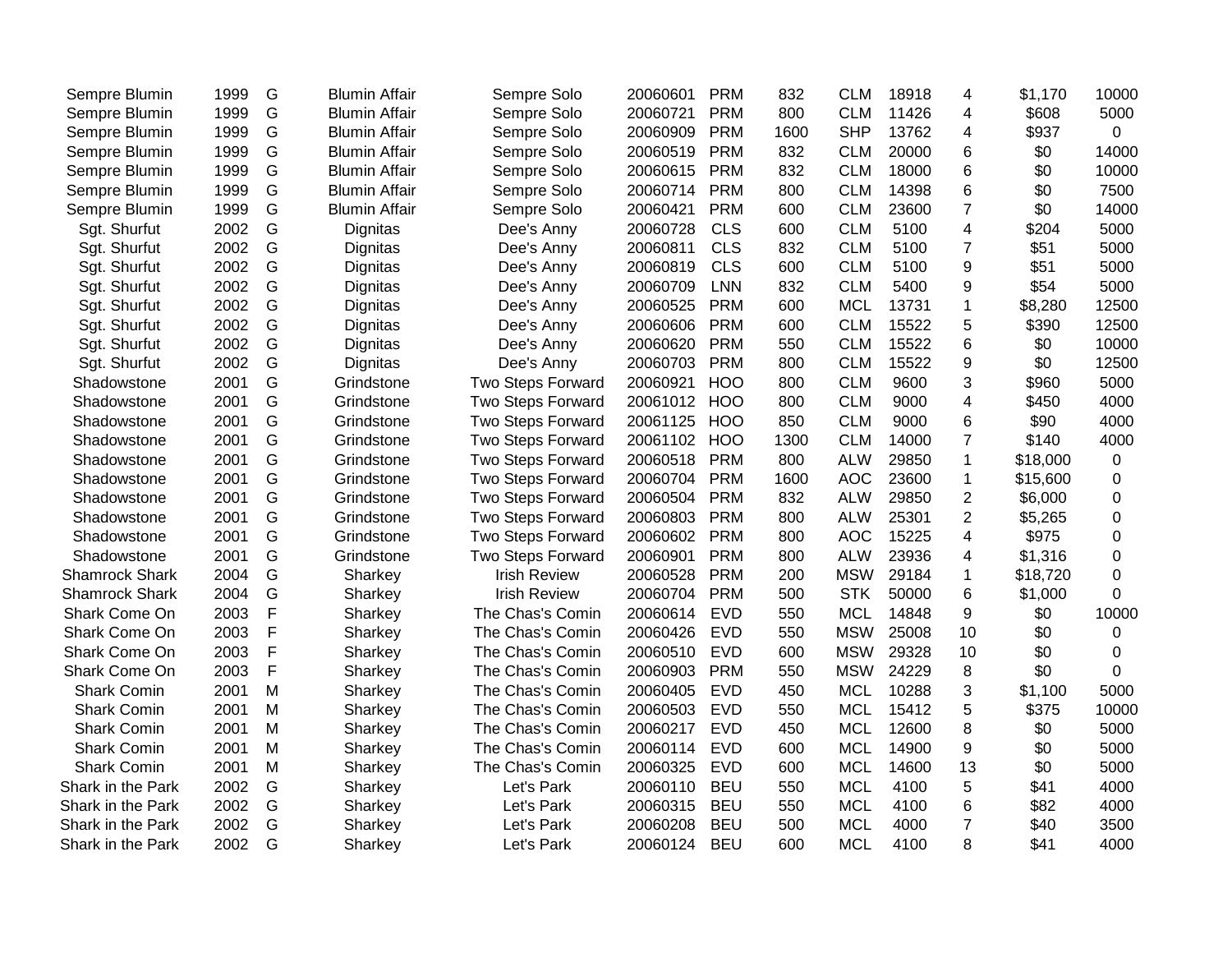| <b>Sharkey Cat</b>        | 2002 | G           | Sharkey | Kiowa Cat        | 20060121 | <b>OP</b>  | 600 | <b>MCL</b> | 9000  | $\overline{2}$          | \$1,800  | 15000       |
|---------------------------|------|-------------|---------|------------------|----------|------------|-----|------------|-------|-------------------------|----------|-------------|
| <b>Sharkey Cat</b>        | 2002 | G           | Sharkey | Kiowa Cat        | 20060504 | <b>PRM</b> | 550 | <b>MSW</b> | 28656 | 1                       | \$17,280 | $\mathbf 0$ |
| Sharkey Cat               | 2002 | G           | Sharkey | Kiowa Cat        | 20060725 | <b>PRM</b> | 600 | <b>CLM</b> | 10956 | 5                       | \$291    | 12500       |
| <b>Sharkey Cat</b>        | 2002 | G           | Sharkey | Kiowa Cat        | 20060714 | <b>PRM</b> | 600 | <b>ALW</b> | 24229 | 6                       | \$0      | 0           |
| <b>Sharkey Cat</b>        | 2002 | G           | Sharkey | Kiowa Cat        | 20060810 | <b>PRM</b> | 600 | <b>CLM</b> | 12144 | 6                       | \$0      | 12500       |
| <b>Sharkey Cat</b>        | 2002 | G           | Sharkey | Kiowa Cat        | 20060616 | <b>PRM</b> | 550 | <b>ALW</b> | 29850 | $\overline{7}$          | \$0      | 0           |
| <b>Sharkey Cat</b>        | 2002 | G           | Sharkey | Kiowa Cat        | 20060630 | <b>PRM</b> | 600 | <b>ALW</b> | 29850 | 9                       | \$0      | 0           |
| <b>Sharkey Cat</b>        | 2002 | G           | Sharkey | Kiowa Cat        | 20060907 | <b>PRM</b> | 800 | <b>ALW</b> | 24229 | 9                       | \$0      | 0           |
| <b>Sharkey Cat</b>        | 2002 | G           | Sharkey | Kiowa Cat        | 20060825 | <b>PRM</b> | 600 | <b>ALW</b> | 24229 | 11                      | \$0      | 0           |
| Sharkey's Legend          | 2003 | $\mathsf C$ | Sharkey | Lovesme Legend   | 20060602 | <b>PRM</b> | 600 | <b>ALW</b> | 29850 | $\mathbf{1}$            | \$18,000 | 0           |
| Sharkey's Legend          | 2003 | $\mathsf C$ | Sharkey | Lovesme Legend   | 20060519 | <b>PRM</b> | 600 | <b>ALW</b> | 29850 | 4                       | \$1,500  | 0           |
| Sharkey's Legend          | 2003 | $\mathsf C$ | Sharkey | Lovesme Legend   | 20060427 | <b>PRM</b> | 550 | <b>ALW</b> | 29850 | 5                       | \$750    | 0           |
| Sharkey's Legend          | 2003 | $\mathsf C$ | Sharkey | Lovesme Legend   | 20060623 | <b>PRM</b> | 600 | <b>AOC</b> | 32238 | 6                       | \$0      | 0           |
| Sharkey's Legend          | 2003 | $\mathsf C$ | Sharkey | Lovesme Legend   | 20060904 | <b>PRM</b> | 600 | <b>CLM</b> | 8340  | $\overline{7}$          | \$0      | 7500        |
| Sharkey's Legend          | 2003 | $\mathsf C$ | Sharkey | Lovesme Legend   | 20060727 | <b>PRM</b> | 600 | <b>CLM</b> | 11983 | 8                       | \$0      | 15000       |
| Sharkey's Legend          | 2003 | $\mathsf C$ | Sharkey | Lovesme Legend   | 20060811 | <b>PRM</b> | 600 | <b>CLM</b> | 7631  | 9                       | \$0      | 7500        |
| <b>Sharkeys Magic</b>     | 2002 | G           | Sharkey | Fare Thee Well   | 20060331 | OP         | 600 | <b>MCL</b> | 10500 | 5                       | \$420    | 12500       |
| <b>Sharkeys Magic</b>     | 2002 | G           | Sharkey | Fare Thee Well   | 20060511 | <b>PRM</b> | 550 | <b>MCL</b> | 13731 | 1                       | \$8,280  | 12500       |
| <b>Sharkeys Magic</b>     | 2002 | G           | Sharkey | Fare Thee Well   | 20060606 | <b>PRM</b> | 600 | <b>CLM</b> | 15522 | $\overline{2}$          | \$3,120  | 12500       |
| <b>Sharkeys Magic</b>     | 2002 | G           | Sharkey | Fare Thee Well   | 20060725 | <b>PRM</b> | 600 | <b>CLM</b> | 12823 | $\overline{2}$          | \$2,619  | 12500       |
| <b>Sharkeys Magic</b>     | 2002 | G           | Sharkey | Fare Thee Well   | 20060429 | <b>PRM</b> | 550 | <b>MCL</b> | 13731 | 3                       | \$1,656  | 12500       |
| <b>Sharkeys Magic</b>     | 2002 | G           | Sharkey | Fare Thee Well   | 20060704 | <b>PRM</b> | 600 | <b>CLM</b> | 15522 | $\overline{\mathbf{4}}$ | \$780    | 12500       |
| <b>Sharkeys Magic</b>     | 2002 | G           | Sharkey | Fare Thee Well   | 20060808 | <b>PRM</b> | 600 | <b>CLM</b> | 12993 | $\overline{7}$          | \$0      | 12500       |
| <b>Sharkeys Magic</b>     | 2002 | G           | Sharkey | Fare Thee Well   | 20060520 | <b>PRM</b> | 800 | <b>CLM</b> | 15522 | 8                       | \$0      | 12500       |
| <b>Sharkeys Magic</b>     | 2002 | G           | Sharkey | Fare Thee Well   | 20060620 | <b>PRM</b> | 550 | <b>CLM</b> | 15522 | 8                       | \$0      | 12500       |
| <b>Sharkeys Magic</b>     | 2002 | G           | Sharkey | Fare Thee Well   | 20060829 | <b>PRM</b> | 600 | <b>CLM</b> | 12144 | 8                       | \$0      | 12500       |
| Sharkey's Storm           | 2004 | F           | Sharkey | Esprit de Monaco | 20060901 | <b>PRM</b> | 550 | <b>MCL</b> | 12506 | $\overline{7}$          | \$0      | 25000       |
| Sharkey's Storm           | 2004 | F           | Sharkey | Esprit de Monaco | 20060907 | <b>PRM</b> | 600 | <b>MSW</b> | 19500 | 7                       | \$0      | 0           |
| <b>Sharkey's Treasure</b> | 2001 | M           | Sharkey | Racing Treasure  | 20060423 | <b>FON</b> | 650 | <b>CLM</b> | 4600  | $\overline{7}$          | \$46     | 5000        |
| Sharkey's Treasure        | 2001 | M           | Sharkey | Racing Treasure  | 20060409 | <b>FON</b> | 800 | <b>CLM</b> | 4600  | 10                      | \$46     | 5000        |
| <b>Sharkey's Treasure</b> | 2001 | M           | Sharkey | Racing Treasure  | 20060304 | <b>WRD</b> | 550 | <b>CLM</b> | 4500  | 8                       | \$0      | 5000        |
| Sharkille O'Neal          | 2003 | G           | Sharkey | Reissaurus       | 20060518 | <b>PRM</b> | 600 | <b>MSW</b> | 28656 | 1                       | \$17,280 | 0           |
| Sharkille O'Neal          | 2003 | G           | Sharkey | Reissaurus       | 20060718 | <b>PRM</b> | 832 | <b>ALW</b> | 24229 | $\mathbf{1}$            | \$14,625 | 0           |
| Sharkille O'Neal          | 2003 | G           | Sharkey | Reissaurus       | 20060615 | <b>PRM</b> | 800 | <b>ALW</b> | 29850 | $\overline{2}$          | \$6,000  | 0           |
| Sharkille O'Neal          | 2003 | G           | Sharkey | Reissaurus       | 20060629 | <b>PRM</b> | 832 | <b>ALW</b> | 29850 | $\overline{2}$          | \$6,000  | 0           |
| Sharkille O'Neal          | 2003 | G           | Sharkey | Reissaurus       | 20060505 | <b>PRM</b> | 600 | <b>MSW</b> | 28656 | 3                       | \$3,456  | 0           |
| Sharkille O'Neal          | 2003 | G           | Sharkey | Reissaurus       | 20060803 | <b>PRM</b> | 800 | <b>ALW</b> | 25301 | 4                       | \$1,316  | 0           |
| Sharkille O'Neal          | 2003 | G           | Sharkey | Reissaurus       | 20060422 | <b>PRM</b> | 550 | <b>MSW</b> | 28656 | 5                       | \$720    | 0           |
| Sharkille O'Neal          | 2003 | G           | Sharkey | Reissaurus       | 20060826 | <b>PRM</b> | 850 | <b>STK</b> | 73500 | 6                       | \$1,470  | 0           |
| Sharkille O'Neal          | 2003 | G           | Sharkey | Reissaurus       | 20060528 | <b>PRM</b> | 600 | <b>STK</b> | 63500 | 8                       | \$0      | 0           |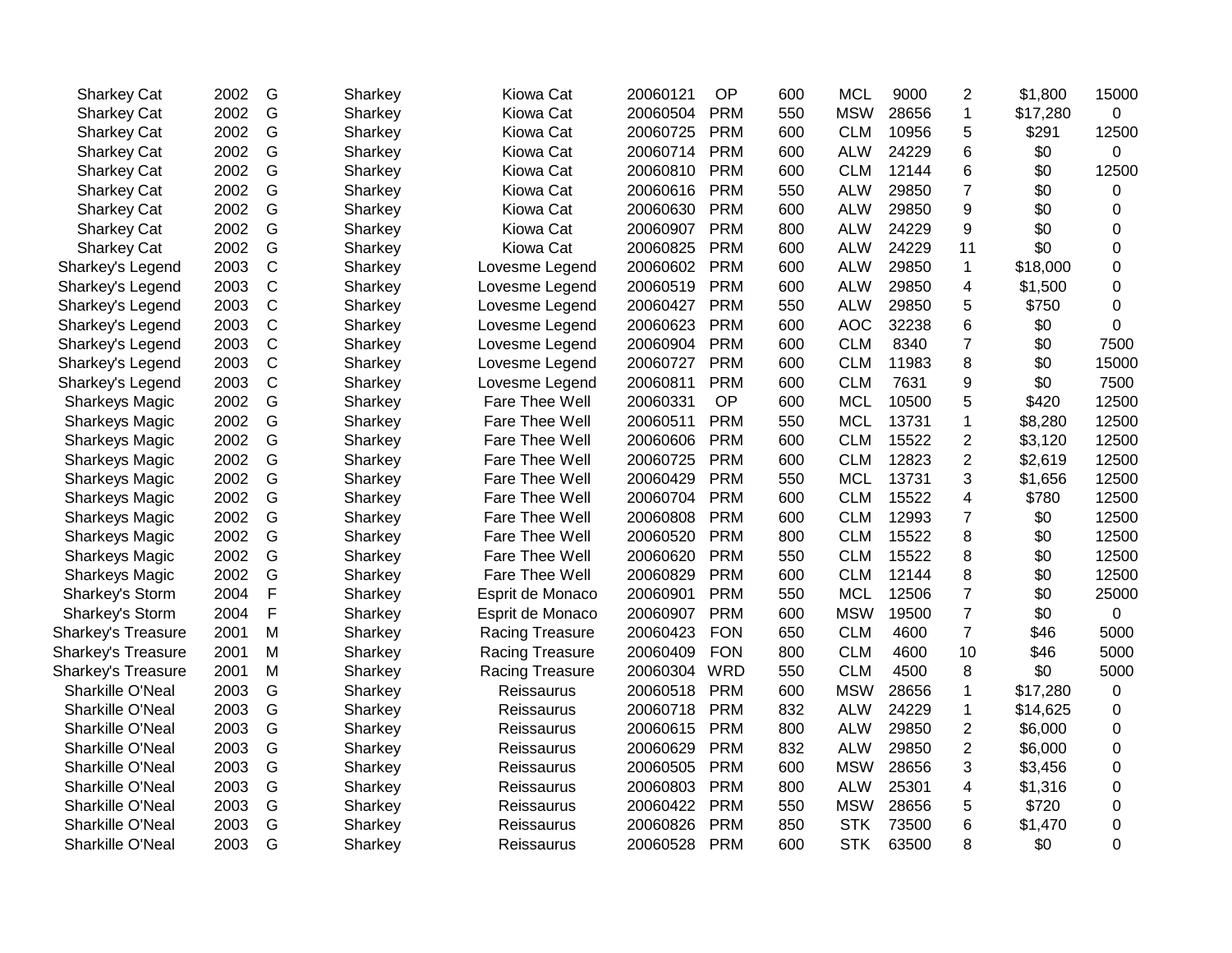| Sharkin     | 2003 | G            | Sharkey            | McLendons' Girl | 20060729     | <b>CLS</b> | 600 | <b>MSW</b> | 7500  | 1                       | \$4,500  | 0     |
|-------------|------|--------------|--------------------|-----------------|--------------|------------|-----|------------|-------|-------------------------|----------|-------|
| Sharkin     | 2003 | G            | Sharkey            | McLendons' Girl | 20060825     | <b>CLS</b> | 600 | <b>CLM</b> | 5100  | 1                       | \$3,060  | 5000  |
| Sharkin     | 2003 | G            | Sharkey            | McLendons' Girl | 20060813     | <b>CLS</b> | 600 | <b>CLM</b> | 6100  | 3                       | \$671    | 10000 |
| Sharkin     | 2003 | G            | Sharkey            | McLendons' Girl | 20060910     | <b>CLS</b> | 600 | <b>CLM</b> | 5500  | 6                       | \$55     | 5000  |
| Sharkin     | 2003 | G            | Sharkey            | McLendons' Girl | 20060708     | <b>LNN</b> | 600 | <b>MSW</b> | 9500  | 2                       | \$1,900  | 0     |
| Sharkin     | 2003 | G            | Sharkey            | McLendons' Girl | 20060311     | OP         | 600 | <b>MSW</b> | 33700 | 10                      | \$0      | 0     |
| Sharkin     | 2003 | G            | Sharkey            | McLendons' Girl | 20060406     | OP         | 850 | <b>MCL</b> | 14500 | FF                      | \$0      | 20000 |
| Sharkin     | 2003 | G            | Sharkey            | McLendons' Girl | 20060513     | <b>PRM</b> | 600 | <b>MCL</b> | 13731 | $\overline{2}$          | \$2,760  | 12500 |
| Sharkin     | 2003 | G            | Sharkey            | McLendons' Girl | 20060520     | <b>PRM</b> | 550 | <b>MCL</b> | 13731 | $\overline{\mathbf{c}}$ | \$2,760  | 12500 |
| Sharkin     | 2003 | G            | Sharkey            | McLendons' Girl | 20060428     | <b>PRM</b> | 800 | <b>MCL</b> | 13731 | 3                       | \$1,656  | 12500 |
| Sharkin     | 2003 | G            | Sharkey            | McLendons' Girl | 20060601     | <b>PRM</b> | 550 | <b>MCL</b> | 11673 | 4                       | \$748    | 12500 |
| Sharkin     | 2003 | G            | Sharkey            | McLendons' Girl | 20060620     | <b>PRM</b> | 550 | <b>MCL</b> | 13731 | 4                       | \$690    | 12500 |
| Sharkin     | 2003 | G            | Sharkey            | McLendons' Girl | 20061004     | <b>WDS</b> | 550 | <b>CLM</b> | 4250  | 9                       | \$40     | 5000  |
| Sharklaur   | 2004 | $\mathsf{C}$ | Sharkey            | Laurinburg      | 20060815     | <b>PRM</b> | 550 | <b>MSW</b> | 25779 | 3                       | \$3,159  | 0     |
| Sharklaur   | 2004 | $\mathsf{C}$ | Sharkey            | Laurinburg      | 20060904     | <b>PRM</b> | 600 | <b>MSW</b> | 24229 | 8                       | \$0      | 0     |
| Sharksville | 2002 | G            | Sharkey            | Karaoke Jane    | 20060822     | <b>GLD</b> | 400 | <b>CLM</b> | 5800  | $\mathbf 1$             | \$3,480  | 5000  |
| Sharksville | 2002 | G            | Sharkey            | Karaoke Jane    | 20061025     | <b>GLD</b> | 600 | <b>CLM</b> | 5400  | 3                       | \$540    | 5000  |
| Sharksville | 2002 | G            | Sharkey            | Karaoke Jane    | 20061018     | GLD        | 400 | <b>CLM</b> | 5400  | 5                       | \$54     | 5000  |
| Sharksville | 2002 | G            | Sharkey            | Karaoke Jane    | 20060907     | <b>HOO</b> | 600 | <b>CLM</b> | 9000  | 2                       | \$1,800  | 5000  |
| Sharksville | 2002 | G            | Sharkey            | Karaoke Jane    | 20060922 HOO |            | 600 | <b>CLM</b> | 9000  | 4                       | \$450    | 5000  |
| Sharksville | 2002 | G            | Sharkey            | Karaoke Jane    | 20061006     | <b>HOO</b> | 600 | <b>CLM</b> | 9000  | 8                       | \$90     | 5000  |
| Sharksville | 2002 | G            | Sharkey            | Karaoke Jane    | 20060606     | <b>PRM</b> | 600 | <b>MCL</b> | 13731 | 1                       | \$8,280  | 12500 |
| Sharksville | 2002 | G            | Sharkey            | Karaoke Jane    | 20060429     | <b>PRM</b> | 550 | <b>MCL</b> | 13731 | 2                       | \$2,760  | 12500 |
| Sharksville | 2002 | G            | Sharkey            | Karaoke Jane    | 20060525     | <b>PRM</b> | 600 | <b>MCL</b> | 13731 | $\boldsymbol{2}$        | \$2,760  | 12500 |
| Sharksville | 2002 | G            | Sharkey            | Karaoke Jane    | 20060511     | <b>PRM</b> | 550 | <b>MCL</b> | 13731 | 3                       | \$1,656  | 12500 |
| Sharksville | 2002 | G            | Sharkey            | Karaoke Jane    | 20060620     | <b>PRM</b> | 550 | <b>CLM</b> | 15522 | 5                       | \$390    | 12500 |
| Sharksville | 2002 | G            | Sharkey            | Karaoke Jane    | 20060704     | <b>PRM</b> | 600 | <b>CLM</b> | 15522 | $\overline{7}$          | \$0      | 12500 |
| Sharksville | 2002 | G            | Sharkey            | Karaoke Jane    | 20060725     | <b>PRM</b> | 600 | <b>CLM</b> | 12823 | 11                      | \$0      | 12500 |
| Sharky Raja | 2002 | G            | Sharkey            | Windy City Raja | 20061022     | <b>HOO</b> | 600 | <b>CLM</b> | 9000  | 5                       | \$90     | 5000  |
| Sharky Raja | 2002 | G            | Sharkey            | Windy City Raja | 20061108     | <b>HOO</b> | 550 | <b>CLM</b> | 9000  | 5                       | \$90     | 5000  |
| Sharky Raja | 2002 | G            | Sharkey            | Windy City Raja | 20060913     | <b>HOO</b> | 550 | <b>CLM</b> | 9600  | 6                       | \$96     | 7500  |
| Sharky Raja | 2002 | G            | Sharkey            | Windy City Raja | 20060527     | <b>PRM</b> | 600 | <b>MSW</b> | 28656 | $\mathbf{1}$            | \$17,280 | 0     |
| Sharky Raja | 2002 | G            | Sharkey            | Windy City Raja | 20060511     | <b>PRM</b> | 550 | <b>MSW</b> | 28656 | 2                       | \$5,760  | 0     |
| Sharky Raja | 2002 | G            | Sharkey            | Windy City Raja | 20060622     | <b>PRM</b> | 550 | <b>CLM</b> | 15522 | 2                       | \$3,120  | 12500 |
| Sharky Raja | 2002 | G            | Sharkey            | Windy City Raja | 20060610     | <b>PRM</b> | 600 | <b>CLM</b> | 15522 | 3                       | \$1,872  | 12500 |
| Sharky Raja | 2002 | G            | Sharkey            | Windy City Raja | 20060704     | <b>PRM</b> | 600 | <b>CLM</b> | 15522 | 3                       | \$1,872  | 12500 |
| Sharky Raja | 2002 | G            | Sharkey            | Windy City Raja | 20060725     | <b>PRM</b> | 600 | <b>CLM</b> | 10956 | 4                       | \$655    | 12500 |
| Sharky Raja | 2002 | G            | Sharkey            | Windy City Raja | 20060425     | <b>PRM</b> | 550 | <b>MSW</b> | 28656 | 5                       | \$720    | 0     |
| Sharky Raja | 2002 | G            | Sharkey            | Windy City Raja | 20060808     | <b>PRM</b> | 600 | <b>CLM</b> | 12993 | 6                       | \$0      | 12500 |
| Sharp Jane  | 2002 | M            | Champagneforashley | Indiana Jane    | 20060714     | <b>LNN</b> | 800 | <b>CLM</b> | 6148  | 8                       | \$58     | 5000  |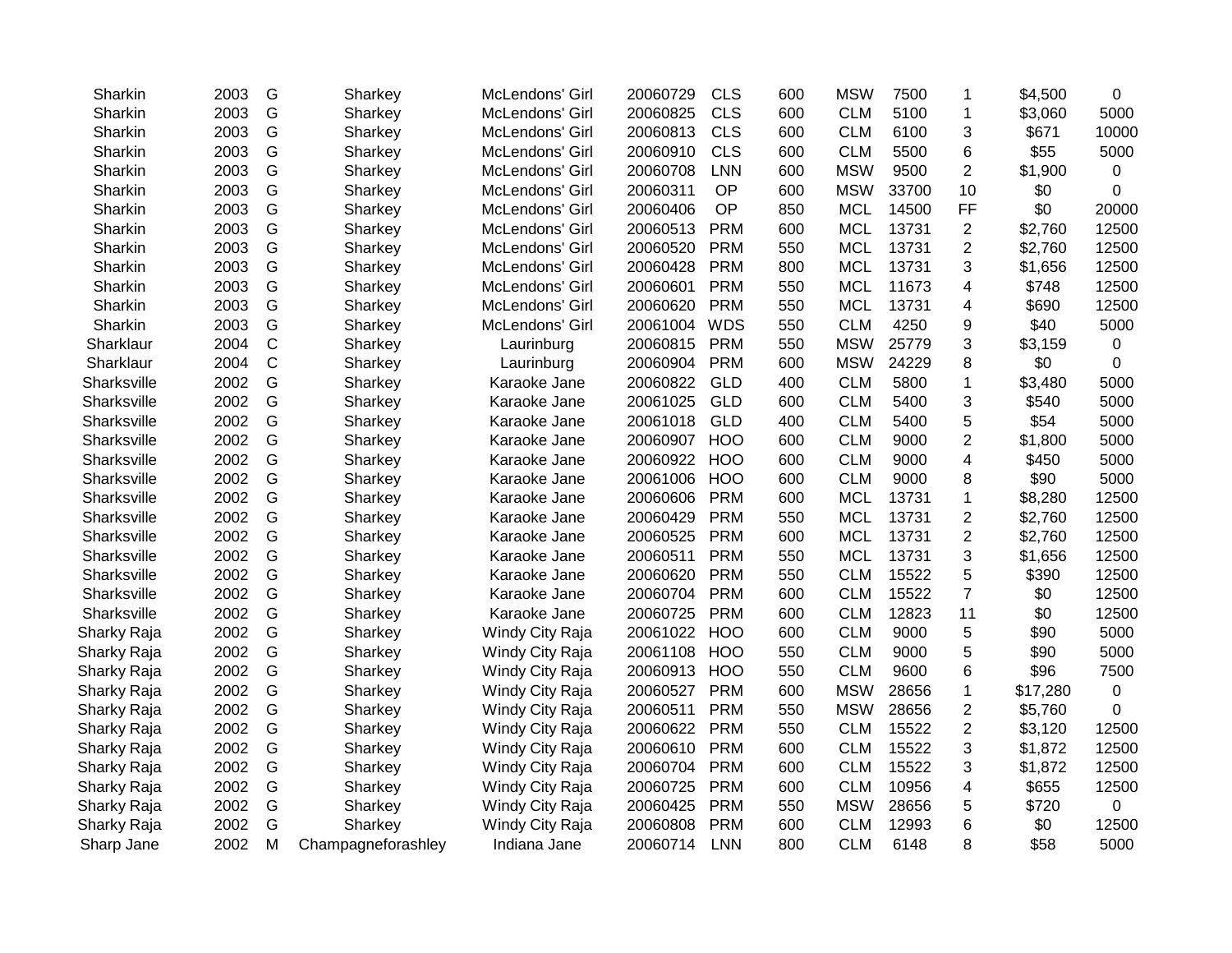| Sharp Jane             | 2002 | M | Champagneforashley | Indiana Jane              | 20060630 | <b>LNN</b> | 600 | <b>CLM</b> | 5887  | 9                       | \$58    | 5000           |
|------------------------|------|---|--------------------|---------------------------|----------|------------|-----|------------|-------|-------------------------|---------|----------------|
| Sharp Jane             | 2002 | M | Champagneforashley | Indiana Jane              | 20060428 | <b>PRM</b> | 600 | <b>CLM</b> | 11695 | 6                       | \$0     | 7500           |
| Sharp Jane             | 2002 | M | Champagneforashley | Indiana Jane              | 20060620 | <b>PRM</b> | 600 | <b>CLM</b> | 9985  | $\overline{7}$          | \$0     | 7500           |
| Sharp Jane             | 2002 | M | Champagneforashley | Indiana Jane              | 20060606 | <b>PRM</b> | 550 | <b>CLM</b> | 9985  | 8                       | \$0     | 7500           |
| <b>Shee Biscuit</b>    | 2002 | M | Miracle Heights    | <b>Native Secretary</b>   | 20060226 | <b>FON</b> | 600 | <b>ALW</b> | 7500  | 10                      | \$75    | 0              |
| She's a Cop            | 2001 | M | Deputy Slew        | Calm Courage              | 20060407 | <b>FON</b> | 800 | <b>MCL</b> | 4300  | $\mathbf 1$             | \$2,580 | 10000          |
| She's a Cop            | 2001 | M | Deputy Slew        | Calm Courage              | 20060421 | <b>FON</b> | 832 | <b>ALW</b> | 7500  | 3                       | \$900   | 0              |
| She's a Cop            | 2001 | M | Deputy Slew        | Calm Courage              | 20060317 | <b>FON</b> | 800 | <b>MSW</b> | 6500  | 5                       | \$65    | 0              |
| She's a Cop            | 2001 | M | Deputy Slew        | Calm Courage              | 20060505 | <b>FON</b> | 832 | <b>CLM</b> | 5800  | 5                       | \$58    | 5000           |
| She's a Cop            | 2001 | M | Deputy Slew        | Calm Courage              | 20060224 | <b>FON</b> | 600 | <b>MCL</b> | 4300  | 8                       | \$43    | 10000          |
| She's a Cop            | 2001 | M | Deputy Slew        | Calm Courage              | 20060528 | <b>LNN</b> | 800 | <b>CLM</b> | 5535  | $\overline{4}$          | \$216   | 5000           |
| She's a Cop            | 2001 | M | Deputy Slew        | Calm Courage              | 20060611 | <b>LNN</b> | 832 | <b>CLM</b> | 5400  | FF                      | \$54    | 5000           |
| Shesezitall            | 2003 | F | More to Tell       | Miss Lindsey Anne         | 20060916 | <b>ATO</b> | 800 | <b>ALW</b> | 13250 | FF                      | \$300   | 0              |
| Shesezitall            | 2003 | F | More to Tell       | Miss Lindsey Anne         | 20060908 | <b>CLS</b> | 650 | <b>MCL</b> | 5125  | $\mathbf 1$             | \$3,000 | 5000           |
| Shesezitall            | 2003 | F | More to Tell       | Miss Lindsey Anne         | 20060728 | <b>CLS</b> | 600 | <b>MCL</b> | 6500  | 3                       | \$715   | 15000          |
| Shesezitall            | 2003 | F | More to Tell       | Miss Lindsey Anne         | 20060818 | <b>CLS</b> | 832 | <b>MCL</b> | 6987  | 6                       | \$65    | 15000          |
| Shesezitall            | 2003 | F | More to Tell       | Miss Lindsey Anne         | 20060707 | <b>LNN</b> | 600 | <b>MCL</b> | 6000  | 3                       | \$660   | 10000          |
| Shesezitall            | 2003 | F | More to Tell       | Miss Lindsey Anne         | 20060622 | <b>LNN</b> | 800 | <b>MCL</b> | 5700  | 4                       | \$285   | 10000          |
| Shesezitall            | 2003 | F | More to Tell       | Miss Lindsey Anne         | 20060310 | <b>OP</b>  | 600 | <b>MCL</b> | 13200 | 4                       | \$792   | 20000          |
| Shesezitall            | 2003 | F | More to Tell       | Miss Lindsey Anne         | 20060401 | <b>OP</b>  | 800 | <b>MSW</b> | 33700 | $\overline{7}$          | \$0     | 0              |
| Shesoso                | 2002 | M | King of Scat       | <b>Morning Silence</b>    | 20060514 | <b>CBY</b> | 600 | <b>CLM</b> | 7500  | $\overline{2}$          | \$1,500 | 7500           |
| Shesoso                | 2002 | M | King of Scat       | <b>Morning Silence</b>    | 20060615 | <b>CBY</b> | 600 | <b>CLM</b> | 7500  | $\overline{2}$          | \$1,500 | 7500           |
| Shesoso                | 2002 | M | King of Scat       | <b>Morning Silence</b>    | 20060804 | <b>CBY</b> | 650 | <b>CLM</b> | 7500  | $\overline{2}$          | \$1,500 | 7500           |
| Shesoso                | 2002 | M | King of Scat       | <b>Morning Silence</b>    | 20060818 | <b>CBY</b> | 600 | <b>CLM</b> | 7500  | $\overline{\mathbf{4}}$ | \$450   | 7500           |
| Shesoso                | 2002 | M | King of Scat       | <b>Morning Silence</b>    | 20060629 | <b>CBY</b> | 600 | <b>CLM</b> | 7500  | 5                       | \$75    | 7500           |
| Shesoso                | 2002 | M | King of Scat       | <b>Morning Silence</b>    | 20060714 | <b>CBY</b> | 750 | <b>ALW</b> | 18010 | 9                       | \$170   | 0              |
| Shesoso                | 2002 | M | King of Scat       | <b>Morning Silence</b>    | 20060310 | <b>FON</b> | 400 | <b>CLM</b> | 4600  | $\mathbf 1$             | \$2,760 | 5000           |
| Shesoso                | 2002 | M | King of Scat       | <b>Morning Silence</b>    | 20060318 | <b>FON</b> | 400 | <b>CLM</b> | 4800  | 3                       | \$480   | 5000           |
| Shesoso                | 2002 | M | King of Scat       | <b>Morning Silence</b>    | 20060430 | <b>FON</b> | 600 | <b>CLM</b> | 5088  | 3                       | \$528   | 5000           |
| Shesoso                | 2002 | M | King of Scat       | <b>Morning Silence</b>    | 20060414 | <b>FON</b> | 400 | <b>CLM</b> | 4800  | 5                       | \$48    | 5000           |
| <b>Shhh Real Quiet</b> | 2003 | G | <b>Real Quiet</b>  | <b>Curragh Downs Lady</b> | 20060613 | <b>PRM</b> | 600 | <b>MCL</b> | 13731 | $\overline{2}$          | \$2,760 | 12500          |
| Shhh Real Quiet        | 2003 | G | <b>Real Quiet</b>  | <b>Curragh Downs Lady</b> | 20060901 | <b>PRM</b> | 550 | <b>MSW</b> | 24229 | 3                       | \$2,925 | $\overline{0}$ |
| <b>Shhh Real Quiet</b> | 2003 | G | <b>Real Quiet</b>  | <b>Curragh Downs Lady</b> | 20060909 | <b>PRM</b> | 600 | <b>MCL</b> | 9452  | 3                       | \$1,377 | 12500          |
| <b>Shhh Real Quiet</b> | 2003 | G | <b>Real Quiet</b>  | <b>Curragh Downs Lady</b> | 20060505 | <b>PRM</b> | 600 | <b>MSW</b> | 28656 | 4                       | \$1,440 | 0              |
| Shhh Real Quiet        | 2003 | G | <b>Real Quiet</b>  | <b>Curragh Downs Lady</b> | 20060721 | <b>PRM</b> | 600 | <b>MSW</b> | 24229 | 4                       | \$1,219 | 0              |
| <b>Shhh Real Quiet</b> | 2003 | G | <b>Real Quiet</b>  | <b>Curragh Downs Lady</b> | 20060818 | <b>PRM</b> | 600 | <b>MSW</b> | 24229 | 4                       | \$1,219 | 0              |
| Shhh Real Quiet        | 2003 | G | <b>Real Quiet</b>  | <b>Curragh Downs Lady</b> | 20060601 | <b>PRM</b> | 600 | <b>MSW</b> | 28656 | 5                       | \$720   | 0              |
| Shhh Real Quiet        | 2003 | G | <b>Real Quiet</b>  | <b>Curragh Downs Lady</b> | 20060425 | <b>PRM</b> | 550 | <b>MSW</b> | 28656 | 7                       | \$0     | 0              |
| <b>Shhh Real Quiet</b> | 2003 | G | <b>Real Quiet</b>  | <b>Curragh Downs Lady</b> | 20060518 | <b>PRM</b> | 800 | <b>MSW</b> | 28656 | 8                       | \$0     | 0              |
| Shining Bright         | 2002 | G | Dance Brightly     | Pleas Move Aside          | 20060720 | <b>PRM</b> | 832 | <b>MSW</b> | 24229 | 3                       | \$2,925 | 0              |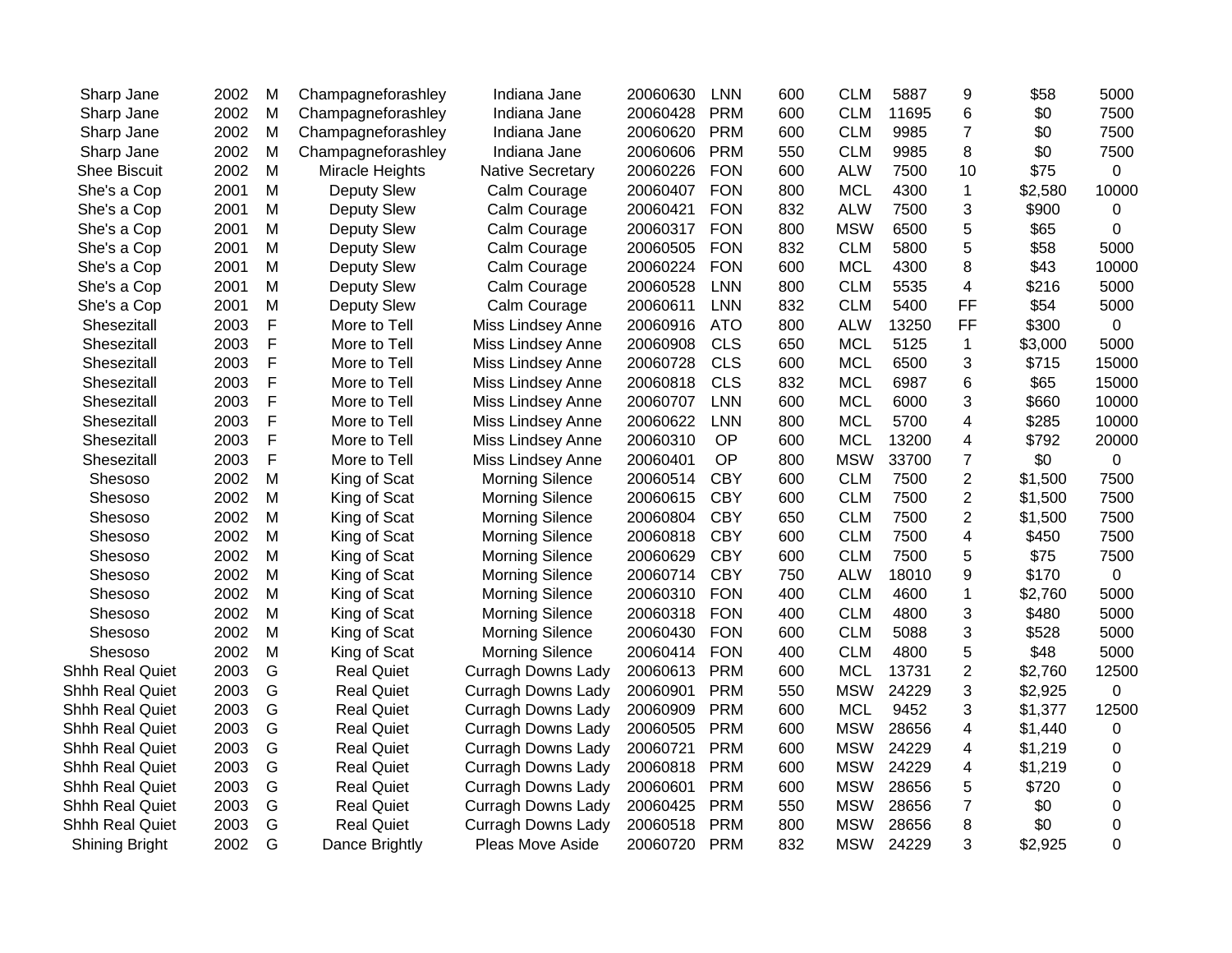| Shining Bright           | 2002 | G           | Dance Brightly    | Pleas Move Aside       | 20060425 | <b>PRM</b> | 550 | <b>MSW</b> | 28656 | 4              | \$1,440  | 0        |
|--------------------------|------|-------------|-------------------|------------------------|----------|------------|-----|------------|-------|----------------|----------|----------|
| Shining Bright           | 2002 | G           | Dance Brightly    | Pleas Move Aside       | 20060610 | <b>PRM</b> | 800 | <b>MSW</b> | 28656 | 4              | \$1,440  | 0        |
| <b>Shining Bright</b>    | 2002 | G           | Dance Brightly    | Pleas Move Aside       | 20060803 | <b>PRM</b> | 832 | <b>MSW</b> | 24229 | 4              | \$1,219  | 0        |
| Shining Bright           | 2002 | G           | Dance Brightly    | Pleas Move Aside       | 20060511 | <b>PRM</b> | 550 | <b>MSW</b> | 28656 | 5              | \$720    | $\Omega$ |
| <b>Shining Bright</b>    | 2002 | G           | Dance Brightly    | Pleas Move Aside       | 20060925 | <b>RP</b>  | 750 | <b>MSW</b> | 25000 | $\mathbf 1$    | \$15,000 | 0        |
| <b>Shining Bright</b>    | 2002 | G           | Dance Brightly    | Pleas Move Aside       | 20060821 | <b>RP</b>  | 750 | <b>MSW</b> | 25000 | $\mathbf{2}$   | \$5,000  | 0        |
| <b>Shining Bright</b>    | 2002 | G           | Dance Brightly    | Pleas Move Aside       | 20060911 | <b>RP</b>  | 800 | <b>MSW</b> | 25390 | 3              | \$2,750  | 0        |
| Shining Bright           | 2002 | G           | Dance Brightly    | Pleas Move Aside       | 20061111 | <b>RP</b>  | 800 | <b>CLM</b> | 13000 | 5              | \$390    | 25000    |
| Shining Bright           | 2002 | G           | Dance Brightly    | Pleas Move Aside       | 20061021 | <b>RP</b>  | 850 | <b>CLM</b> | 13000 | 8              | \$0      | 25000    |
| <b>Short Spark Louie</b> | 1998 | G           | So Private        | <b>Twister City</b>    | 20060506 | <b>EUR</b> | 600 | <b>ALW</b> | 2200  | $\mathbf{1}$   | \$1,210  | 0        |
| <b>Short Spark Louie</b> | 1998 | G           | So Private        | <b>Twister City</b>    | 20060528 | <b>EUR</b> | 600 | <b>ALW</b> | 2350  | 5              | \$0      | 0        |
| <b>Short Spark Louie</b> | 1998 | G           | So Private        | <b>Twister City</b>    | 20060611 | <b>EUR</b> | 600 | <b>ALW</b> | 2350  | 6              | \$0      | 0        |
| <b>Shot Dancer</b>       | 2002 | M           | Shotiche          | Baltarrah              | 20060718 | <b>ASD</b> | 800 | <b>MCL</b> | 6450  | 4              | \$264    | 5000     |
| <b>Shot Dancer</b>       | 2002 | M           | Shotiche          | Baltarrah              | 20060512 | <b>ASD</b> | 500 | <b>MCL</b> | 6200  | 5              | \$169    | 7500     |
| <b>Shot Dancer</b>       | 2002 | M           | Shotiche          | Baltarrah              | 20060527 | <b>ASD</b> | 550 | <b>MCL</b> | 6000  | 5              | \$163    | 5000     |
| <b>Shot Dancer</b>       | 2002 | M           | Shotiche          | Baltarrah              | 20060624 | <b>CPW</b> | 550 | <b>CLM</b> | 1400  | 3              | \$168    | 3500     |
| <b>Shot Dancer</b>       | 2002 | M           | Shotiche          | Baltarrah              | 20060805 | <b>FAR</b> | 500 | <b>CLM</b> | 2500  | 6              | \$0      | 3000     |
| <b>Shot Dancer</b>       | 2002 | M           | Shotiche          | Baltarrah              | 20060407 | <b>FON</b> | 800 | <b>MCL</b> | 4300  | 8              | \$43     | 10000    |
| <b>Shot Dancer</b>       | 2002 | M           | Shotiche          | Baltarrah              | 20060423 | <b>FON</b> | 650 | <b>CLM</b> | 4600  | 8              | \$46     | 5000     |
| <b>Shot Dancer</b>       | 2002 | M           | Shotiche          | Baltarrah              | 20060219 | <b>FON</b> | 400 | <b>MCL</b> | 4300  | 9              | \$43     | 10000    |
| <b>Shot Dancer</b>       | 2002 | M           | Shotiche          | <b>Baltarrah</b>       | 20060310 | <b>FON</b> | 600 | <b>MCL</b> | 4300  | 10             | \$43     | 10000    |
| Shotiche Penny           | 2001 | G           | Shotiche          | Penny Stock            | 20060613 | <b>PRM</b> | 600 | <b>MCL</b> | 13731 | 4              | \$690    | 12500    |
| Shotiche Penny           | 2001 | G           | Shotiche          | Penny Stock            | 20060601 | <b>PRM</b> | 550 | <b>MCL</b> | 11673 | $\overline{7}$ | \$0      | 12500    |
| Shotiche Penny           | 2001 | G           | Shotiche          | Penny Stock            | 20060622 | <b>PRM</b> | 600 | <b>MCL</b> | 13731 | $\overline{7}$ | \$0      | 12500    |
| Shotiche Penny           | 2001 | G           | Shotiche          | Penny Stock            | 20060728 | <b>PRM</b> | 600 | <b>MCL</b> | 11386 | 10             | \$0      | 12500    |
| <b>Silent Counter</b>    | 1997 | M           | Geiger Counter    | Counselor's Row        | 20060827 | <b>ELP</b> | 550 | <b>CLM</b> | 7500  | 6              | \$75     | 4000     |
| <b>Silent Counter</b>    | 1997 | M           | Geiger Counter    | Counselor's Row        | 20060805 | <b>ELP</b> | 550 | <b>CLM</b> | 7500  | 8              | \$75     | 4000     |
| <b>Silent Counter</b>    | 1997 | M           | Geiger Counter    | <b>Counselor's Row</b> | 20061118 | <b>HOO</b> | 550 | <b>CLM</b> | 9000  | 10             | \$45     | 4000     |
| <b>Silent Counter</b>    | 1997 | M           | Geiger Counter    | Counselor's Row        | 20060606 | <b>IND</b> | 550 | <b>CLM</b> | 8000  | $\mathbf{1}$   | \$4,800  | 4000     |
| <b>Silent Counter</b>    | 1997 | M           | Geiger Counter    | Counselor's Row        | 20060522 | <b>IND</b> | 550 | <b>CLM</b> | 8000  | 4              | \$400    | 4000     |
| Silent Fan               | 2003 | F           | <b>Real Quiet</b> | Magic Fan              | 20060825 | <b>PRM</b> | 800 | <b>MCL</b> | 9601  | 4              | \$574    | 12500    |
| Silent Fan               | 2003 | F           | <b>Real Quiet</b> | Magic Fan              | 20060818 | <b>PRM</b> | 800 | <b>MCL</b> | 10880 | 6              | \$0      | 12500    |
| Silent Fan               | 2003 | $\mathsf F$ | <b>Real Quiet</b> | Magic Fan              | 20060727 | <b>PRM</b> | 600 | <b>MCL</b> | 8500  | 8              | \$0      | 12500    |
| Silent Fan               | 2003 | $\mathsf F$ | <b>Real Quiet</b> | Magic Fan              | 20060810 | <b>PRM</b> | 600 | <b>MCL</b> | 9452  | 9              | \$0      | 12500    |
| <b>Silent Shark</b>      | 2001 | G           | Sharkey           | No Celebrity           | 20061204 | <b>BEU</b> | 600 | <b>CLM</b> | 4700  | 5              | \$94     | 5000     |
| <b>Silent Shark</b>      | 2001 | G           | Sharkey           | No Celebrity           | 20061104 | <b>HOO</b> | 800 | <b>CLM</b> | 9000  | 1              | \$5,400  | 5000     |
| <b>Silent Shark</b>      | 2001 | G           | Sharkey           | No Celebrity           | 20061007 | HOO        | 800 | <b>CLM</b> | 9000  | $\overline{2}$ | \$1,800  | 5000     |
| <b>Silent Shark</b>      | 2001 | G           | Sharkey           | No Celebrity           | 20060916 | <b>HOO</b> | 600 | <b>CLM</b> | 9000  | 5              | \$90     | 5000     |
| <b>Silent Shark</b>      | 2001 | G           | Sharkey           | No Celebrity           | 20061117 | <b>HOO</b> | 800 | <b>CLM</b> | 9000  | 8              | \$90     | 4000     |
| <b>Silent Shark</b>      | 2001 | G           | Sharkey           | No Celebrity           | 20060623 | <b>PRM</b> | 550 | <b>CLM</b> | 10555 | 3              | \$1,482  | 7500     |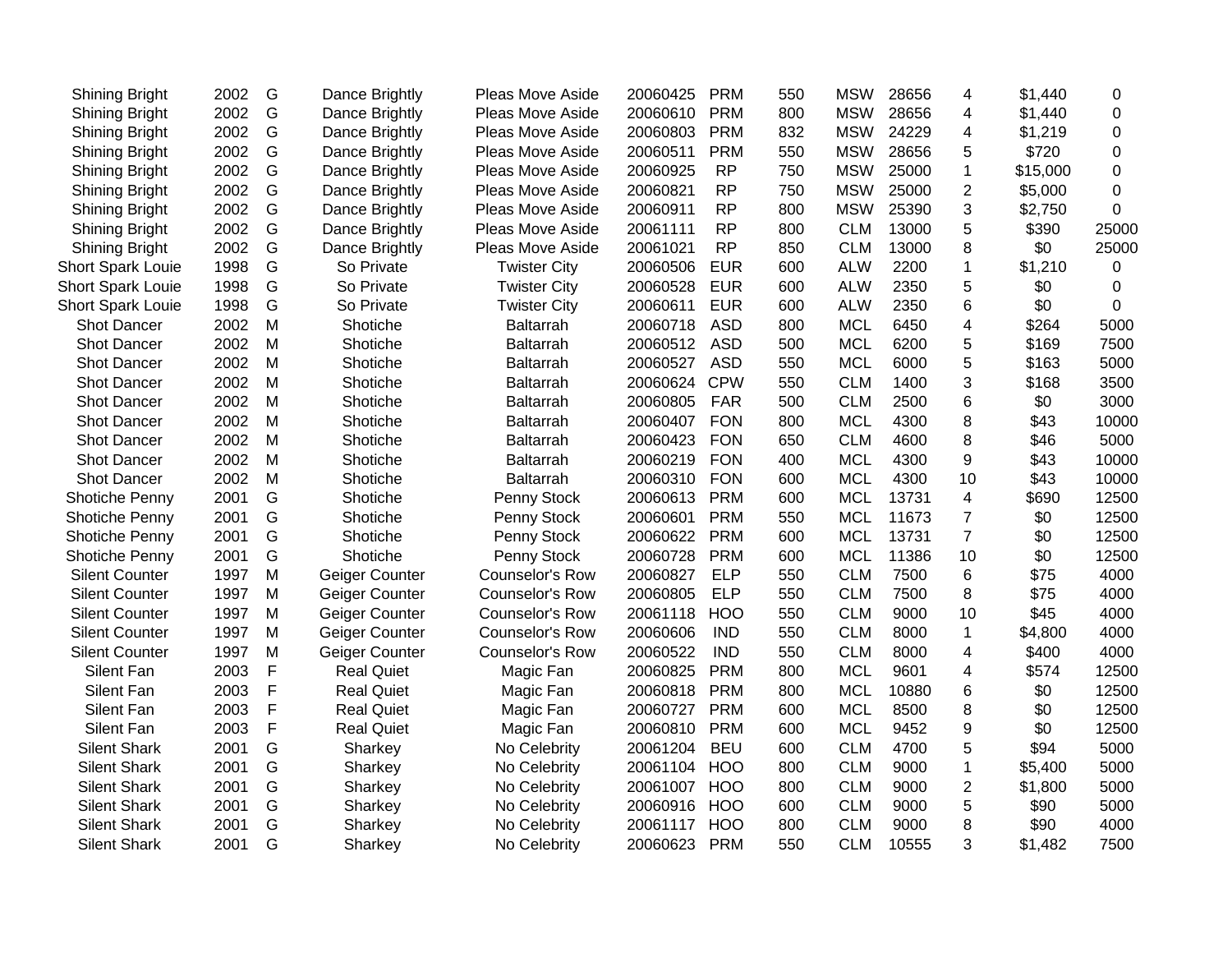| <b>Silent Shark</b>   | 2001 | G | Sharkey              | No Celebrity   | 20060630 | <b>PRM</b> | 600 | <b>CLM</b> | 12122 | 6                | \$0      | 7500        |
|-----------------------|------|---|----------------------|----------------|----------|------------|-----|------------|-------|------------------|----------|-------------|
| <b>Silent Shark</b>   | 2001 | G | Sharkey              | No Celebrity   | 20060728 | <b>PRM</b> | 600 | <b>CLM</b> | 9206  | 6                | \$0      | 7500        |
| <b>Silent Shark</b>   | 2001 | G | Sharkey              | No Celebrity   | 20060811 | <b>PRM</b> | 600 | <b>CLM</b> | 7631  | 6                | \$0      | 7500        |
| <b>Silent Shark</b>   | 2001 | G | Sharkey              | No Celebrity   | 20060602 | <b>PRM</b> | 550 | <b>CLM</b> | 9643  | $\overline{7}$   | \$0      | 7500        |
| <b>Silent Shark</b>   | 2001 | G | Sharkey              | No Celebrity   | 20060825 | <b>PRM</b> | 550 | <b>CLM</b> | 7815  | 8                | \$0      | 7500        |
| <b>Silent Shark</b>   | 2001 | G | Sharkey              | No Celebrity   | 20060616 | <b>PRM</b> | 600 | <b>CLM</b> | 10070 | 9                | \$0      | 7500        |
| <b>Silent Shark</b>   | 2001 | G | Sharkey              | No Celebrity   | 20061223 | <b>TP</b>  | 800 | <b>CLM</b> | 7090  | 9                | \$70     | 5000        |
| <b>Silent Singer</b>  | 2002 | M | Secreniner           | Poetic Image   | 20060606 | <b>PRM</b> | 600 | <b>ALW</b> | 29850 | $\mathbf 1$      | \$18,000 | 0           |
| <b>Silent Singer</b>  | 2002 | M | Secreniner           | Poetic Image   | 20060422 | <b>PRM</b> | 550 | <b>ALW</b> | 29850 | $\boldsymbol{2}$ | \$6,000  | 0           |
| <b>Silent Singer</b>  | 2002 | M | Secreniner           | Poetic Image   | 20060509 | <b>PRM</b> | 600 | <b>ALW</b> | 29850 | $\overline{2}$   | \$6,000  | 0           |
| <b>Silent Singer</b>  | 2002 | M | Secreniner           | Poetic Image   | 20060627 | <b>PRM</b> | 600 | <b>AOC</b> | 32238 | $\overline{2}$   | \$6,480  | 0           |
| <b>Silent Singer</b>  | 2002 | M | Secreniner           | Poetic Image   | 20060808 | <b>PRM</b> | 600 | <b>ALW</b> | 26120 | $\overline{2}$   | \$5,265  | 0           |
| <b>Silent Singer</b>  | 2002 | M | Secreniner           | Poetic Image   | 20060523 | <b>PRM</b> | 600 | <b>ALW</b> | 29850 | 3                | \$3,600  | $\mathbf 0$ |
| <b>Silent Singer</b>  | 2002 | M | Secreniner           | Poetic Image   | 20060904 | <b>PRM</b> | 600 | <b>ALW</b> | 19841 | 6                | \$0      | 0           |
| <b>Silent Singer</b>  | 2002 | M | Secreniner           | Poetic Image   | 20060822 | <b>PRM</b> | 600 | <b>ALW</b> | 19841 | 9                | \$0      | 0           |
| <b>Silent Singer</b>  | 2002 | M | Secreniner           | Poetic Image   | 20060722 | <b>PRM</b> | 832 | <b>ALW</b> | 20319 | 11               | \$0      | $\Omega$    |
| <b>Silver Panther</b> | 2003 | G | <b>Tomorrows Cat</b> | Mallory's Gold | 20060407 | OP         | 600 | <b>MCL</b> | 22000 | 10               | \$0      | 50000       |
| <b>Silver Panther</b> | 2003 | G | <b>Tomorrows Cat</b> | Mallory's Gold | 20060901 | <b>PRM</b> | 550 | <b>MSW</b> | 24229 | $\overline{2}$   | \$4,875  | 0           |
| <b>Silver Panther</b> | 2003 | G | <b>Tomorrows Cat</b> | Mallory's Gold | 20060818 | <b>PRM</b> | 600 | <b>MSW</b> | 24229 | 5                | \$585    | 0           |
| <b>Silver Panther</b> | 2003 | G | <b>Tomorrows Cat</b> | Mallory's Gold | 20060504 | <b>PRM</b> | 550 | <b>MSW</b> | 28656 | 6                | \$0      | 0           |
| <b>Silver Panther</b> | 2003 | G | <b>Tomorrows Cat</b> | Mallory's Gold | 20060804 | <b>PRM</b> | 600 | <b>MSW</b> | 24229 | 6                | \$0      | $\mathbf 0$ |
| <b>Silver Panther</b> | 2003 | G | <b>Tomorrows Cat</b> | Mallory's Gold | 20060425 | <b>PRM</b> | 550 | <b>MSW</b> | 28656 | $\overline{7}$   | \$0      | $\mathbf 0$ |
| <b>Silver Panther</b> | 2003 | G | <b>Tomorrows Cat</b> | Mallory's Gold | 20060926 | <b>WDS</b> | 550 | <b>MSW</b> | 5500  | $\mathbf{1}$     | \$3,300  | $\mathbf 0$ |
| Silver Who            | 2001 | G | Devil His Due        | Silvie Who     | 20060329 | OP         | 850 | <b>CLM</b> | 11200 | $\overline{7}$   | \$0      | 7500        |
| Silver Who            | 2001 | G | Devil His Due        | Silvie Who     | 20060311 | <b>OP</b>  | 800 | <b>CLM</b> | 10700 | 11               | \$0      | 4000        |
| Silvie's Lullaby      | 2002 | M | <b>Run Softly</b>    | Silvie Who     | 20060927 | <b>HAW</b> | 850 | <b>CLM</b> | 15990 | $\overline{2}$   | \$3,000  | 10000       |
| Silvie's Lullaby      | 2002 | M | <b>Run Softly</b>    | Silvie Who     | 20061102 | <b>HAW</b> | 832 | <b>CLM</b> | 22260 | $\overline{7}$   | \$0      | 10000       |
| Silvie's Lullaby      | 2002 | M | <b>Run Softly</b>    | Silvie Who     | 20060817 | <b>PRM</b> | 800 | <b>CLM</b> | 14921 | $\mathbf 1$      | \$9,315  | 12500       |
| Silvie's Lullaby      | 2002 | M | <b>Run Softly</b>    | Silvie Who     | 20060903 | <b>PRM</b> | 800 | <b>ALW</b> | 25779 | $\mathbf 1$      | \$15,795 | 0           |
| Silvie's Lullaby      | 2002 | M | <b>Run Softly</b>    | Silvie Who     | 20060624 | <b>PRM</b> | 832 | <b>AOC</b> | 32238 | 3                | \$3,888  | 25000       |
| Silvie's Lullaby      | 2002 | M | <b>Run Softly</b>    | Silvie Who     | 20060529 | <b>PRM</b> | 600 | <b>ALW</b> | 32238 | 6                | \$0      | $\mathbf 0$ |
| Silvie's Lullaby      | 2002 | M | <b>Run Softly</b>    | Silvie Who     | 20060610 | <b>PRM</b> | 832 | <b>AOC</b> | 32238 | 6                | \$0      | 25000       |
| Silvie's Lullaby      | 2002 | M | <b>Run Softly</b>    | Silvie Who     | 20060703 | <b>PRM</b> | 832 | <b>AOC</b> | 32238 | 6                | \$0      | 25000       |
| Silvie's Lullaby      | 2002 | M | <b>Run Softly</b>    | Silvie Who     | 20060722 | <b>PRM</b> | 832 | <b>ALW</b> | 20319 | 9                | \$0      | 0           |
| Singing Sandy         | 2003 | G | <b>King Cugat</b>    | Singing        | 20060504 | <b>PRM</b> | 550 | <b>MSW</b> | 28656 | $\overline{2}$   | \$5,760  | 0           |
| Singing Sandy         | 2003 | G | <b>King Cugat</b>    | Singing        | 20060629 | <b>PRM</b> | 600 | <b>MSW</b> | 28656 | $\overline{2}$   | \$5,760  | $\mathbf 0$ |
| Singing Sandy         | 2003 | G | <b>King Cugat</b>    | Singing        | 20060601 | <b>PRM</b> | 600 | <b>MSW</b> | 28656 | 3                | \$3,456  | 0           |
| Singing Sandy         | 2003 | G | <b>King Cugat</b>    | Singing        | 20060518 | <b>PRM</b> | 600 | <b>MSW</b> | 28656 | 6                | \$0      | 0           |
| <b>Singing Scout</b>  | 2004 | G | Humming              | Song of Brooke | 20060620 | <b>PRM</b> | 450 | <b>MSW</b> | 30984 | 5                | \$720    | 0           |
| <b>Singing Scout</b>  | 2004 | G | Humming              | Song of Brooke | 20060718 | <b>PRM</b> | 500 | <b>MSW</b> | 26120 | 9                | \$0      | 0           |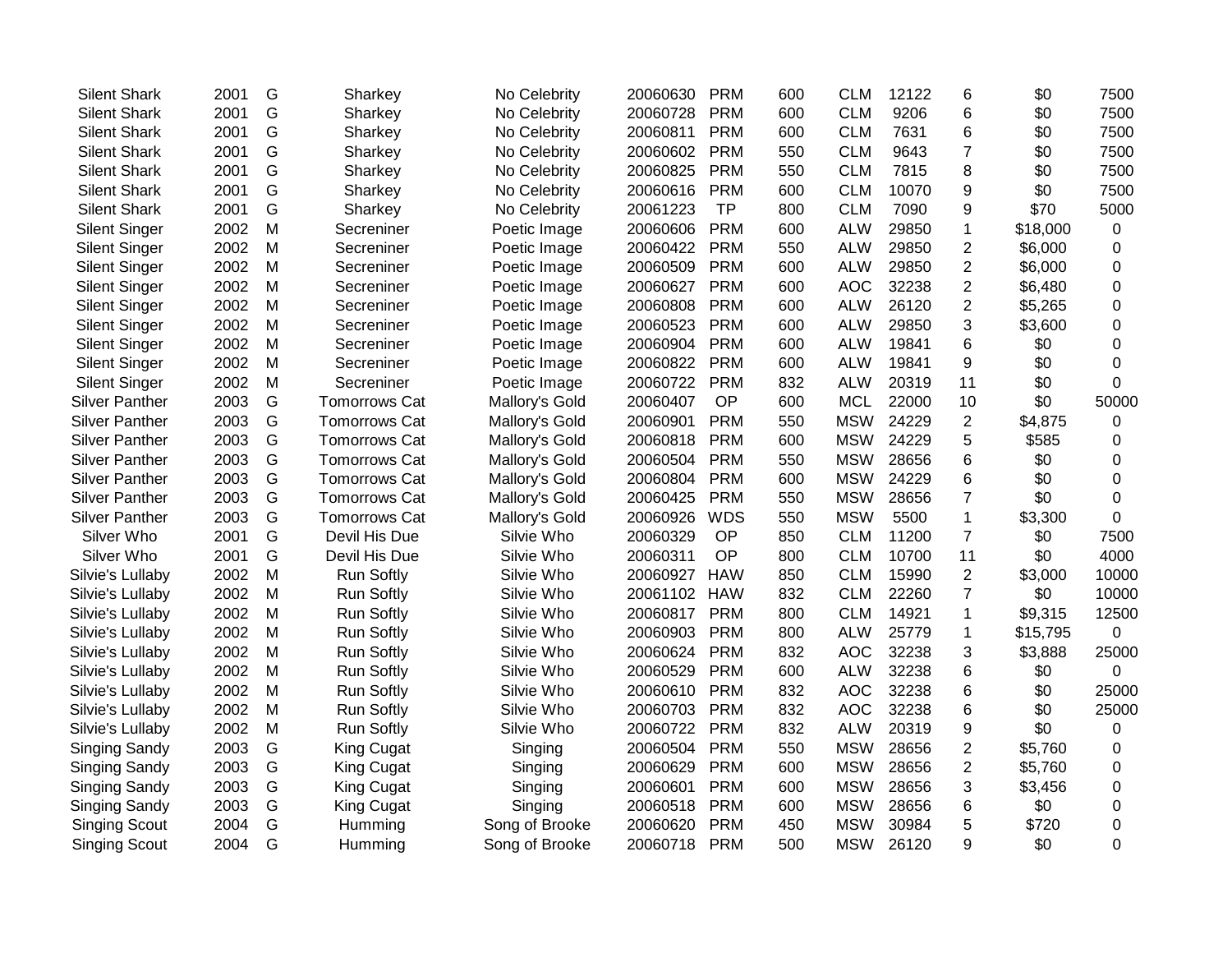| Sir Dayjur               | 2000 | G            | Dayjur            | Snow in the Jungle  | 20060504 | <b>PRM</b> | 600 | <b>CLM</b> | 24910 | $\overline{2}$   | \$6,110  | 25000       |
|--------------------------|------|--------------|-------------------|---------------------|----------|------------|-----|------------|-------|------------------|----------|-------------|
| Sir Dayjur               | 2000 | G            | Dayjur            | Snow in the Jungle  | 20060609 | <b>PRM</b> | 600 | <b>AOC</b> | 32238 | 3                | \$3,888  | 25000       |
| Sir Dayjur               | 2000 | G            | Dayjur            | Snow in the Jungle  | 20060623 | <b>PRM</b> | 600 | <b>AOC</b> | 32238 | 3                | \$3,888  | 25000       |
| Sir Dayjur               | 2000 | G            | Dayjur            | Snow in the Jungle  | 20060721 | <b>PRM</b> | 600 | <b>CLM</b> | 17944 | 4                | \$1,114  | 18000       |
| Sir Dayjur               | 2000 | G            | Dayjur            | Snow in the Jungle  | 20060824 | <b>PRM</b> | 600 | <b>CLM</b> | 19463 | 4                | \$1,013  | 14000       |
| Sir Dayjur               | 2000 | G            | Dayjur            | Snow in the Jungle  | 20060904 | <b>PRM</b> | 600 | <b>CLM</b> | 17516 | 4                | \$911    | 10000       |
| Sir Dayjur               | 2000 | G            | Dayjur            | Snow in the Jungle  | 20060529 | <b>PRM</b> | 600 | <b>AOC</b> | 31080 | 6                | \$0      | 0           |
| Sir Dayjur               | 2000 | G            | Dayjur            | Snow in the Jungle  | 20060811 | <b>PRM</b> | 600 | <b>CLM</b> | 21152 | $6\phantom{1}6$  | \$0      | 16000       |
| Sir Dayjur               | 2000 | G            | Dayjur            | Snow in the Jungle  | 20060909 | <b>PRM</b> | 600 | <b>CLM</b> | 12305 | 6                | \$0      | 7500        |
| Sir Dayjur               | 2000 | G            | Dayjur            | Snow in the Jungle  | 20061125 | <b>RP</b>  | 700 | <b>CLM</b> | 10570 | 9                | \$0      | 7500        |
| Sir Dayjur               | 2000 | G            | Dayjur            | Snow in the Jungle  | 20061025 | <b>WDS</b> | 600 | <b>CLM</b> | 5725  | 1                | \$3,435  | 5000        |
| Sir Dayjur               | 2000 | G            | Dayjur            | Snow in the Jungle  | 20061101 | <b>WDS</b> | 550 | <b>CLM</b> | 8225  | 2                | \$1,645  | 15000       |
| Sir Smoochalot           | 2003 | $\mathsf C$  | Dignitas          | <b>Starkisser</b>   | 20061010 | WDS        | 600 | <b>MSW</b> | 5500  | 4                | \$330    | 0           |
| Sir Smoochalot           | 2003 | $\mathsf{C}$ | Dignitas          | Starkisser          | 20061031 | <b>WDS</b> | 600 | <b>MCL</b> | 4725  | 6                | \$48     | 10000       |
| <b>Sister Mary Alice</b> | 2000 | M            | Fit to Fight      | Sister Albie        | 20060609 | <b>LNN</b> | 450 | <b>CLM</b> | 5800  | 5                | \$58     | 5000        |
| <b>Sister Mary Alice</b> | 2000 | M            | Fit to Fight      | <b>Sister Albie</b> | 20060701 | LNN        | 600 | <b>CLM</b> | 5805  | 6                | \$54     | 4000        |
| <b>Sister Mary Alice</b> | 2000 | M            | Fit to Fight      | <b>Sister Albie</b> | 20060516 | <b>PRM</b> | 600 | <b>CLM</b> | 11695 | $\boldsymbol{7}$ | \$0      | 7500        |
| Six Angels               | 2004 | G            | <b>Tricky Six</b> | Angelwithapproval   | 20060702 | <b>AP</b>  | 550 | <b>MSW</b> | 30000 | $6\phantom{1}6$  | \$0      | 0           |
| <b>Six Angels</b>        | 2004 | G            | <b>Tricky Six</b> | Angelwithapproval   | 20060726 | AP         | 550 | <b>MCL</b> | 16740 | 6                | \$0      | 17500       |
| Sixpackinthesand         | 2002 | M            | Sandpit (BRZ)     | Upatsix             | 20060812 | <b>CLS</b> | 650 | <b>CLM</b> | 5000  | 4                | \$200    | 2500        |
| Sixpackinthesand         | 2002 | M            | Sandpit (BRZ)     | Upatsix             | 20060826 | <b>CLS</b> | 600 | <b>CLM</b> | 5000  | 5                | \$50     | 2500        |
| Sixpackinthesand         | 2002 | M            | Sandpit (BRZ)     | Upatsix             | 20060904 | <b>CLS</b> | 832 | <b>CLM</b> | 5000  | 8                | \$50     | 2500        |
| Sixpackinthesand         | 2002 | M            | Sandpit (BRZ)     | Upatsix             | 20060415 | <b>FON</b> | 600 | <b>CLM</b> | 5200  | 1                | \$3,120  | 5000        |
| Sixpackinthesand         | 2002 | M            | Sandpit (BRZ)     | Upatsix             | 20060212 | <b>FON</b> | 400 | <b>CLM</b> | 5000  | 3                | \$550    | 3500        |
| Sixpackinthesand         | 2002 | M            | Sandpit (BRZ)     | Upatsix             | 20060402 | <b>FON</b> | 600 | <b>CLM</b> | 5200  | 4                | \$208    | 5000        |
| Sixpackinthesand         | 2002 | M            | Sandpit (BRZ)     | Upatsix             | 20060521 | <b>LNN</b> | 800 | <b>STR</b> | 7800  | 2                | \$1,560  | 0           |
| Sixpackinthesand         | 2002 | M            | Sandpit (BRZ)     | Upatsix             | 20060625 | <b>LNN</b> | 600 | <b>CLM</b> | 6000  | 6                | \$60     | 4000        |
| Sixpackinthesand         | 2002 | M            | Sandpit (BRZ)     | Upatsix             | 20060604 | LNN        | 832 | <b>CLM</b> | 7600  | $\overline{7}$   | \$76     | 6500        |
| Sixpackinthesand         | 2002 | M            | Sandpit (BRZ)     | Upatsix             | 20061024 | <b>WDS</b> | 600 | <b>CLM</b> | 4183  | 4                | \$211    | 2500        |
| Sixpackinthesand         | 2002 | M            | Sandpit (BRZ)     | Upatsix             | 20061009 | <b>WDS</b> | 832 | <b>CLM</b> | 3500  | $\overline{7}$   | \$35     | 2500        |
| Skookum                  | 2002 | G            | Louis Quatorze    | <b>Witch Colony</b> | 20060603 | <b>PRM</b> | 832 | <b>CLM</b> | 15522 | $\mathbf 1$      | \$9,360  | 12500       |
| Skookum                  | 2002 | G            | Louis Quatorze    | Witch Colony        | 20060616 | <b>PRM</b> | 800 | <b>CLM</b> | 17700 | $\mathbf 1$      | \$11,700 | 15000       |
| Skookum                  | 2002 | G            | Louis Quatorze    | <b>Witch Colony</b> | 20060520 | <b>PRM</b> | 800 | <b>CLM</b> | 15522 | 3                | \$1,872  | 12500       |
| Skookum                  | 2002 | G            | Louis Quatorze    | <b>Witch Colony</b> | 20060824 | <b>PRM</b> | 832 | <b>ALW</b> | 24229 | $\overline{7}$   | \$0      | $\mathbf 0$ |
| Skookum                  | 2002 | G            | Louis Quatorze    | <b>Witch Colony</b> | 20060427 | <b>PRM</b> | 832 | <b>CLM</b> | 17000 | 8                | \$0      | 25000       |
| <b>Slew Check</b>        | 1999 | G            | Chequer           | <b>Fast Slewzy</b>  | 20060809 | <b>ELP</b> | 800 | <b>CLM</b> | 7500  | $\overline{2}$   | \$1,500  | 4000        |
| <b>Slew Check</b>        | 1999 | G            | Chequer           | <b>Fast Slewzy</b>  | 20060825 | <b>ELP</b> | 800 | <b>CLM</b> | 7500  | 3                | \$750    | 4000        |
| <b>Slew Check</b>        | 1999 | G            | Chequer           | <b>Fast Slewzy</b>  | 20060723 | <b>ELP</b> | 800 | <b>CLM</b> | 7500  | 5                | \$75     | 4000        |
| <b>Slew Check</b>        | 1999 | G            | Chequer           | <b>Fast Slewzy</b>  | 20061014 | <b>HAW</b> | 850 | <b>CLM</b> | 11000 | $\overline{7}$   | \$0      | 4000        |
| <b>Slew Check</b>        | 1999 | G            | Chequer           | <b>Fast Slewzy</b>  | 20061122 | HOO        | 800 | <b>CLM</b> | 9000  | $\mathbf 1$      | \$5,400  | 4000        |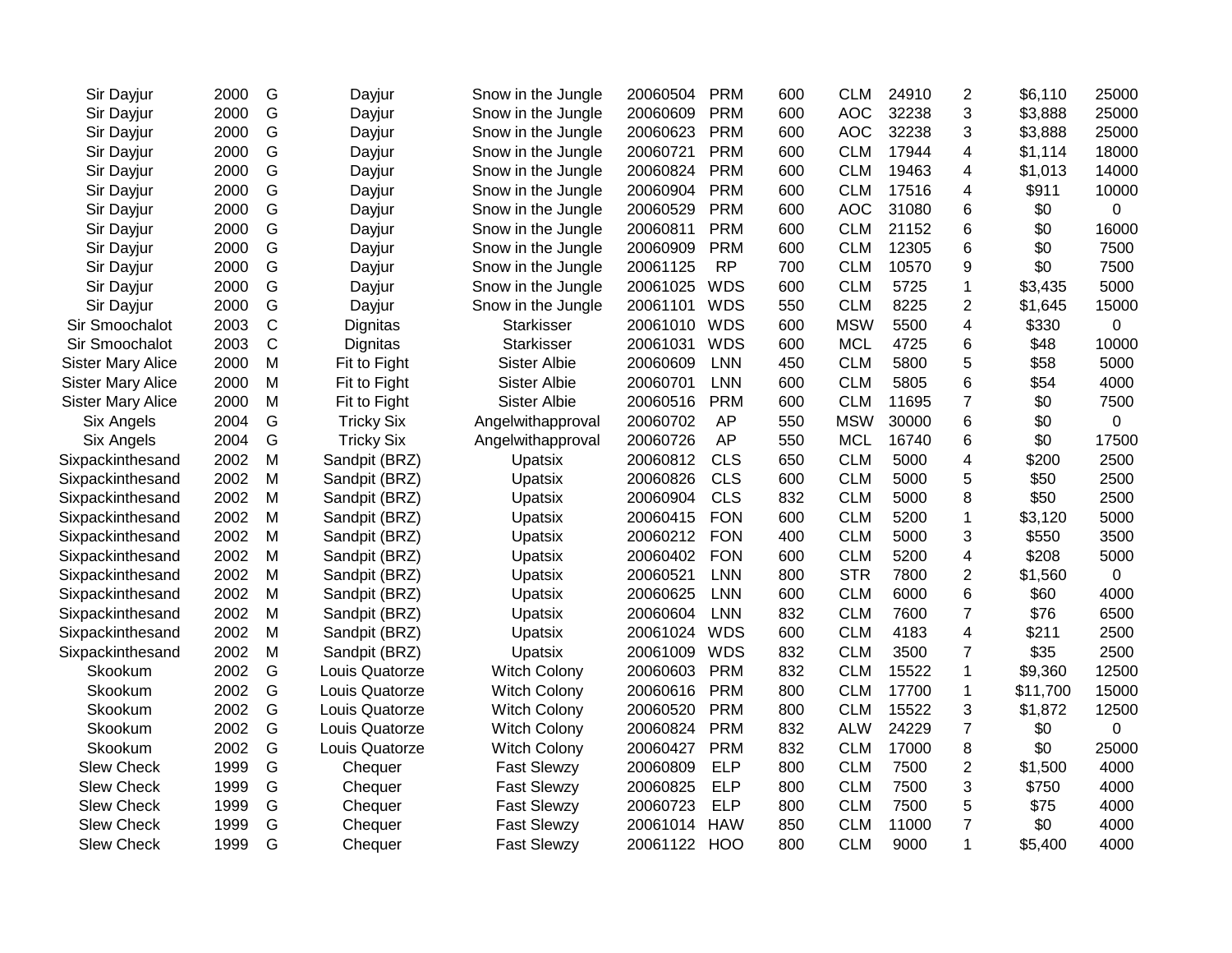| <b>Slew Check</b>       | 1999 | G | Chequer               | <b>Fast Slewzy</b> | 20061008 | <b>HOO</b> | 850 | <b>CLM</b> | 9000  | 4                | \$450   | 4000  |
|-------------------------|------|---|-----------------------|--------------------|----------|------------|-----|------------|-------|------------------|---------|-------|
| <b>Slew Check</b>       | 1999 | G | Chequer               | <b>Fast Slewzy</b> | 20061109 | <b>HOO</b> | 800 | <b>CLM</b> | 9000  | 5                | \$90    | 4000  |
| <b>Slew Check</b>       | 1999 | G | Chequer               | <b>Fast Slewzy</b> | 20061019 | <b>HOO</b> | 800 | <b>CLM</b> | 9000  | 6                | \$90    | 4000  |
| <b>Slew Check</b>       | 1999 | G | Chequer               | <b>Fast Slewzy</b> | 20060609 | <b>PRM</b> | 832 | <b>CLM</b> | 14160 | 1                | \$9,360 | 5000  |
| <b>Slew Check</b>       | 1999 | G | Chequer               | <b>Fast Slewzy</b> | 20060509 | <b>PRM</b> | 800 | <b>CLM</b> | 21020 | 3                | \$3,120 | 12000 |
| <b>Slew Check</b>       | 1999 | G | Chequer               | <b>Fast Slewzy</b> | 20060425 | <b>PRM</b> | 800 | <b>CLM</b> | 20000 | 5                | \$600   | 14000 |
| Slew Check              | 1999 | G | Chequer               | <b>Fast Slewzy</b> | 20060601 | <b>PRM</b> | 832 | <b>CLM</b> | 18918 | 6                | \$0     | 10000 |
| <b>Slew Check</b>       | 1999 | G | Chequer               | <b>Fast Slewzy</b> | 20060617 | <b>PRM</b> | 900 | <b>AOC</b> | 15540 | 6                | \$0     | 0     |
| <b>Slew Check</b>       | 1999 | G | Chequer               | <b>Fast Slewzy</b> | 20060629 | <b>PRM</b> | 800 | <b>CLM</b> | 12688 | $\overline{7}$   | \$0     | 5000  |
| Slew of Love            | 2002 | G | At the Threshold      | Denim Slew         | 20060320 | <b>HAW</b> | 600 | <b>ALW</b> | 29000 | 8                | \$0     | 0     |
| Slew of Love            | 2002 | G | At the Threshold      | Denim Slew         | 20060808 | <b>PRM</b> | 800 | <b>CLM</b> | 11426 | $\mathbf{1}$     | \$7,290 | 5000  |
| Slew of Love            | 2002 | G | At the Threshold      | Denim Slew         | 20060825 | <b>PRM</b> | 800 | <b>CLM</b> | 10434 | $\mathbf{1}$     | \$6,885 | 4000  |
| Slew of Love            | 2002 | G | At the Threshold      | Denim Slew         | 20060907 | <b>PRM</b> | 800 | <b>CLM</b> | 11237 | 1                | \$6,885 | 4000  |
| Slew of Love            | 2002 | G | At the Threshold      | Denim Slew         | 20060721 | <b>PRM</b> | 800 | <b>CLM</b> | 11426 | 3                | \$1,458 | 5000  |
| Slew of Love            | 2002 | G | At the Threshold      | Denim Slew         | 20060527 | <b>PRM</b> | 600 | <b>CLM</b> | 18000 | 5                | \$540   | 10000 |
| Slew of Love            | 2002 | G | At the Threshold      | Denim Slew         | 20060615 | <b>PRM</b> | 832 | <b>CLM</b> | 18000 | 5                | \$540   | 10000 |
| Slew of Love            | 2002 | G | At the Threshold      | Denim Slew         | 20060509 | <b>PRM</b> | 800 | <b>CLM</b> | 21020 | 6                | \$0     | 12000 |
| Slew of Love            | 2002 | G | At the Threshold      | Denim Slew         | 20060703 | <b>PRM</b> | 600 | <b>CLM</b> | 19140 | 8                | \$0     | 7500  |
| Slew of Love            | 2002 | G | At the Threshold      | Denim Slew         | 20060427 | <b>PRM</b> | 832 | <b>ALW</b> | 25000 | 9                | \$0     | 0     |
| Slew White              | 2003 | F | Deputy Slew           | Whitelake          | 20060728 | <b>CLS</b> | 600 | <b>MCL</b> | 6500  | 5                | \$65    | 15000 |
| <b>Slew White</b>       | 2003 | F | <b>Deputy Slew</b>    | Whitelake          | 20060820 | <b>CLS</b> | 832 | <b>MCL</b> | 5000  | 5                | \$50    | 5000  |
| <b>Slew White</b>       | 2003 | F | Deputy Slew           | Whitelake          | 20060908 | <b>CLS</b> | 650 | <b>MCL</b> | 5125  | 5                | \$50    | 5000  |
| <b>Slew White</b>       | 2003 | F | <b>Deputy Slew</b>    | Whitelake          | 20060902 | <b>CLS</b> | 600 | <b>MCL</b> | 5000  | 6                | \$50    | 5000  |
| <b>Slew White</b>       | 2003 | F | <b>Deputy Slew</b>    | Whitelake          | 20060310 | <b>FON</b> | 600 | <b>MCL</b> | 4300  | 6                | \$43    | 10000 |
| <b>Slew White</b>       | 2003 | F | <b>Deputy Slew</b>    | Whitelake          | 20060326 | <b>FON</b> | 600 | <b>MCL</b> | 4300  | $\boldsymbol{7}$ | \$43    | 10000 |
| <b>Slew White</b>       | 2003 | F | Deputy Slew           | Whitelake          | 20060421 | <b>FON</b> | 600 | <b>MCL</b> | 4300  | $\overline{7}$   | \$43    | 10000 |
| Slew White              | 2003 | F | <b>Deputy Slew</b>    | Whitelake          | 20060518 | <b>LNN</b> | 800 | <b>MSW</b> | 9642  | 5                | \$95    | 0     |
| <b>Slew White</b>       | 2003 | F | Deputy Slew           | Whitelake          | 20060608 | <b>LNN</b> | 600 | <b>MCL</b> | 6000  | 5                | \$60    | 10000 |
| Slew White              | 2003 | F | <b>Deputy Slew</b>    | Whitelake          | 20060715 | <b>LNN</b> | 832 | <b>MCL</b> | 5700  | 5                | \$57    | 10000 |
| <b>Slew White</b>       | 2003 | F | <b>Deputy Slew</b>    | Whitelake          | 20060622 | <b>LNN</b> | 800 | <b>MCL</b> | 5700  | 6                | \$57    | 10000 |
| <b>Slew White</b>       | 2003 | F | <b>Deputy Slew</b>    | Whitelake          | 20060527 | <b>LNN</b> | 832 | <b>MCL</b> | 5843  | $\overline{7}$   | \$57    | 10000 |
| <b>Slewey Armstrong</b> | 2002 | G | <b>Slew City Slew</b> | Chelle Rae         | 20061121 | <b>BEU</b> | 600 | <b>AOC</b> | 8200  | 4                | \$410   | 16000 |
| <b>Slewey Armstrong</b> | 2002 | G | <b>Slew City Slew</b> | Chelle Rae         | 20060818 | <b>CBY</b> | 750 | <b>CLM</b> | 10000 | 1                | \$6,000 | 7500  |
| <b>Slewey Armstrong</b> | 2002 | G | <b>Slew City Slew</b> | Chelle Rae         | 20060903 | <b>CBY</b> | 800 | <b>CLM</b> | 11650 | 3                | \$1,100 | 7500  |
| <b>Slewey Armstrong</b> | 2002 | G | Slew City Slew        | Chelle Rae         | 20060723 | <b>CBY</b> | 800 | <b>CLM</b> | 21100 | 5                | \$200   | 25000 |
| Slewey Armstrong        | 2002 | G | Slew City Slew        | Chelle Rae         | 20060806 | <b>CBY</b> | 750 | <b>CLM</b> | 18000 | 8                | \$180   | 20000 |
| Slewey Armstrong        | 2002 | G | Slew City Slew        | Chelle Rae         | 20061007 | <b>HOO</b> | 800 | <b>CLM</b> | 11800 | 1                | \$7,080 | 14000 |
| <b>Slewey Armstrong</b> | 2002 | G | Slew City Slew        | Chelle Rae         | 20060919 | <b>KD</b>  | 800 | <b>CLM</b> | 14000 | $\overline{2}$   | \$2,800 | 9000  |
| <b>Slewey Armstrong</b> | 2002 | G | <b>Slew City Slew</b> | Chelle Rae         | 20060513 | <b>PRM</b> | 832 | <b>AOC</b> | 29000 | 6                | \$0     | 0     |
| <b>Slewey Armstrong</b> | 2002 | G | <b>Slew City Slew</b> | Chelle Rae         | 20060622 | <b>PRM</b> | 832 | <b>AOC</b> | 32238 | 6                | \$0     | 25000 |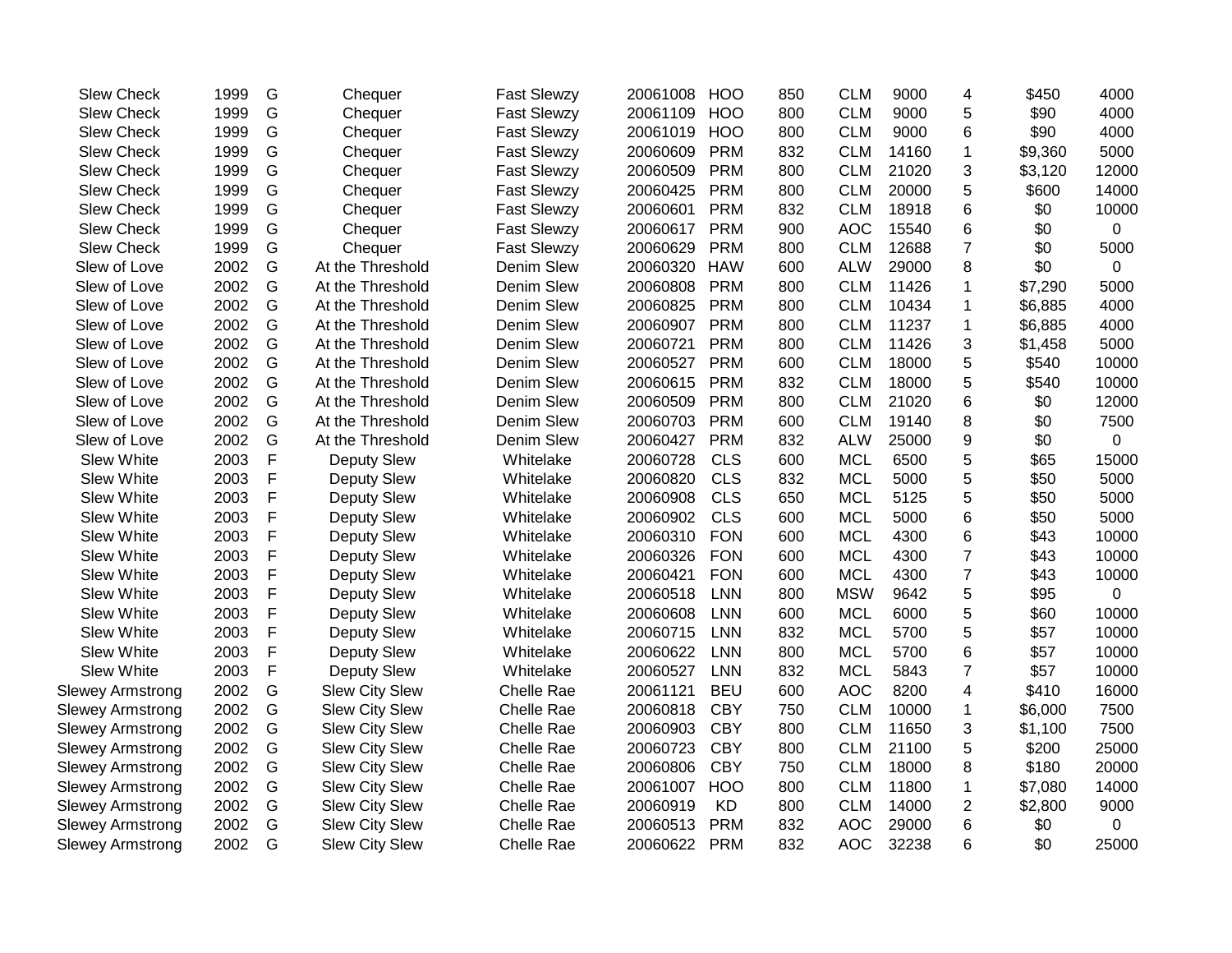| <b>Slewey Armstrong</b> | 2002 | G             | <b>Slew City Slew</b>  | Chelle Rae           | 20060505 | <b>PRM</b> | 832 | <b>ALW</b> | 29997 | $\overline{7}$ | \$0     | 0     |
|-------------------------|------|---------------|------------------------|----------------------|----------|------------|-----|------------|-------|----------------|---------|-------|
| <b>Slewey Armstrong</b> | 2002 | G             | <b>Slew City Slew</b>  | Chelle Rae           | 20061212 | <b>TAM</b> | 850 | <b>CLM</b> | 12400 | $\mathbf{1}$   | \$7,440 | 12500 |
| <b>Slewey Armstrong</b> | 2002 | G             | <b>Slew City Slew</b>  | Chelle Rae           | 20061231 | <b>TAM</b> | 850 | <b>CLM</b> | 14700 | 4              | \$735   | 16000 |
| <b>Slewey Armstrong</b> | 2002 | G             | <b>Slew City Slew</b>  | Chelle Rae           | 20060329 | <b>TP</b>  | 600 | <b>AOC</b> | 21540 | 6              | \$252   | 40000 |
| <b>Slewkey Slew</b>     | 2002 | ${\mathsf G}$ | <b>Slew City Slew</b>  | L L's Key            | 20060915 | <b>ATO</b> | 600 | <b>CLM</b> | 10061 | 9              | \$300   | 5000  |
| <b>Slewkey Slew</b>     | 2002 | G             | <b>Slew City Slew</b>  | L L's Key            | 20060818 | <b>CLS</b> | 600 | <b>CLM</b> | 5500  | $\mathbf{1}$   | \$3,300 | 5000  |
| <b>Slewkey Slew</b>     | 2002 | ${\mathsf G}$ | <b>Slew City Slew</b>  | L L's Key            | 20060730 | <b>CLS</b> | 600 | <b>CLM</b> | 5500  | 3              | \$605   | 5000  |
| <b>Slewkey Slew</b>     | 2002 | G             | <b>Slew City Slew</b>  | L L's Key            | 20060908 | <b>CLS</b> | 650 | <b>CLM</b> | 5843  | 3              | \$627   | 5000  |
| <b>Slewkey Slew</b>     | 2002 | ${\mathsf G}$ | <b>Slew City Slew</b>  | L L 's Key           | 20060813 | <b>CLS</b> | 600 | <b>CLM</b> | 5500  | 4              | \$220   | 5000  |
| <b>Slewkey Slew</b>     | 2002 | G             | <b>Slew City Slew</b>  | L L 's Key           | 20060317 | <b>FON</b> | 400 | <b>CLM</b> | 4800  | 6              | \$48    | 5000  |
| <b>Slewkey Slew</b>     | 2002 | G             | <b>Slew City Slew</b>  | L L 's Key           | 20060423 | <b>FON</b> | 600 | <b>CLM</b> | 4300  | 6              | \$43    | 2500  |
| <b>Slewkey Slew</b>     | 2002 | G             | <b>Slew City Slew</b>  | L L's Key            | 20060408 | <b>FON</b> | 600 | <b>CLM</b> | 4872  | 9              | \$48    | 5000  |
| <b>Slewkey Slew</b>     | 2002 | G             | <b>Slew City Slew</b>  | L L's Key            | 20060224 | <b>FON</b> | 600 | <b>CLM</b> | 4800  | 10             | \$48    | 5000  |
| <b>Slewkey Slew</b>     | 2002 | G             | Slew City Slew         | L L's Key            | 20060520 | <b>LNN</b> | 600 | <b>CLM</b> | 5000  | $\overline{2}$ | \$1,000 | 2500  |
| <b>Slewkey Slew</b>     | 2002 | ${\mathsf G}$ | <b>Slew City Slew</b>  | L L's Key            | 20060610 | <b>LNN</b> | 600 | <b>CLM</b> | 5800  | 3              | \$638   | 5000  |
| <b>Slewkey Slew</b>     | 2002 | G             | <b>Slew City Slew</b>  | L L's Key            | 20060618 | <b>LNN</b> | 600 | <b>CLM</b> | 5800  | 3              | \$580   | 5000  |
| <b>Slewkey Slew</b>     | 2002 | ${\mathsf G}$ | <b>Slew City Slew</b>  | L L's Key            | 20060528 | <b>LNN</b> | 600 | <b>CLM</b> | 5800  | 4              | \$232   | 5000  |
| <b>Slewkey Slew</b>     | 2002 | G             | <b>Slew City Slew</b>  | L L 's Key           | 20060716 | <b>LNN</b> | 832 | <b>CLM</b> | 5800  | 4              | \$290   | 5000  |
| <b>Slewkey Slew</b>     | 2002 | G             | Slew City Slew         | L L's Key            | 20060704 | <b>LNN</b> | 600 | <b>CLM</b> | 6148  | 5              | \$58    | 5000  |
| <b>Slewkey Slew</b>     | 2002 | G             | <b>Slew City Slew</b>  | L L's Key            | 20061029 | <b>WDS</b> | 600 | <b>CLM</b> | 4925  | $\mathbf{1}$   | \$2,955 | 5000  |
| <b>Slewkey Slew</b>     | 2002 | G             | <b>Slew City Slew</b>  | L L's Key            | 20061001 | <b>WDS</b> | 600 | <b>CLM</b> | 4200  | 3              | \$462   | 5000  |
| Slewlution              | 2002 | M             | Slewdledo              | Manipulation         | 20060101 | <b>HAW</b> | 600 | <b>CLM</b> | 14000 | 5              | \$420   | 10000 |
| Slewlution              | 2002 | M             | Slewdledo              | Manipulation         | 20060604 | <b>LNN</b> | 450 | <b>CLM</b> | 5000  | FF             | \$50    | 2500  |
| <b>Slews Motel</b>      | 2002 | G             | Slewdledo              | <b>Diamond Motel</b> | 20060608 | <b>CBY</b> | 650 | <b>CLM</b> | 5000  | 9              | \$50    | 4000  |
| <b>Slews Motel</b>      | 2002 | G             | Slewdledo              | Diamond Motel        | 20060813 | <b>CLS</b> | 650 | <b>CLM</b> | 5075  | $\mathbf{1}$   | \$3,000 | 2500  |
| <b>Slews Motel</b>      | 2002 | G             | Slewdledo              | Diamond Motel        | 20060902 | <b>CLS</b> | 650 | <b>CLM</b> | 5000  | 1              | \$3,000 | 2500  |
| <b>Slews Motel</b>      | 2002 | G             | Slewdledo              | <b>Diamond Motel</b> | 20060805 | <b>CLS</b> | 600 | <b>CLM</b> | 5000  | $\overline{2}$ | \$1,000 | 2500  |
| <b>Slews Motel</b>      | 2002 | G             | Slewdledo              | <b>Diamond Motel</b> | 20060909 | <b>CLS</b> | 600 | <b>CLM</b> | 5000  | 4              | \$300   | 2500  |
| <b>Slews Motel</b>      | 2002 | G             | Slewdledo              | <b>Diamond Motel</b> | 20060729 | <b>CLS</b> | 600 | <b>CLM</b> | 5000  | 5              | \$50    | 2500  |
| <b>Slews Motel</b>      | 2002 | G             | Slewdledo              | <b>Diamond Motel</b> | 20060417 | <b>HAW</b> | 600 | <b>CLM</b> | 17360 | 11             | \$0     | 10000 |
| <b>Slews Motel</b>      | 2002 | G             | Slewdledo              | <b>Diamond Motel</b> | 20060624 | <b>LNN</b> | 600 | <b>CLM</b> | 5000  | 3              | \$500   | 2500  |
| <b>Slews Motel</b>      | 2002 | G             | Slewdledo              | <b>Diamond Motel</b> | 20060704 | <b>LNN</b> | 600 | <b>CLM</b> | 5000  | 3              | \$550   | 2500  |
| <b>Slews Motel</b>      | 2002 | G             | Slewdledo              | <b>Diamond Motel</b> | 20060716 | <b>LNN</b> | 800 | <b>CLM</b> | 5200  | $\overline{7}$ | \$50    | 2500  |
| <b>Slews Motel</b>      | 2002 | G             | Slewdledo              | <b>Diamond Motel</b> | 20060428 | <b>PRM</b> | 832 | <b>CLM</b> | 12720 | $\overline{2}$ | \$3,120 | 5000  |
| <b>Slews Motel</b>      | 2002 | G             | Slewdledo              | <b>Diamond Motel</b> | 20060526 | <b>PRM</b> | 800 | <b>CLM</b> | 14880 | 5              | \$360   | 5000  |
| <b>Slews Motel</b>      | 2002 | G             | Slewdledo              | <b>Diamond Motel</b> | 20060512 | <b>PRM</b> | 832 | <b>CLM</b> | 12720 | 6              | \$0     | 5000  |
| Slew's Treasure         | 1997 | M             | <b>Evansville Slew</b> | Tank's Treasure      | 20061125 | <b>BEU</b> | 550 | <b>CLM</b> | 4100  | $\mathbf{1}$   | \$2,460 | 3500  |
| Slew's Treasure         | 1997 | M             | <b>Evansville Slew</b> | Tank's Treasure      | 20061011 | <b>BEU</b> | 600 | <b>CLM</b> | 4100  | $\overline{c}$ | \$738   | 3500  |
| Slew's Treasure         | 1997 | M             | <b>Evansville Slew</b> | Tank's Treasure      | 20060405 | <b>BEU</b> | 600 | <b>CLM</b> | 4100  | 3              | \$410   | 3500  |
| Slew's Treasure         | 1997 | M             | <b>Evansville Slew</b> | Tank's Treasure      | 20060415 | <b>BEU</b> | 550 | <b>CLM</b> | 4100  | 3              | \$410   | 3500  |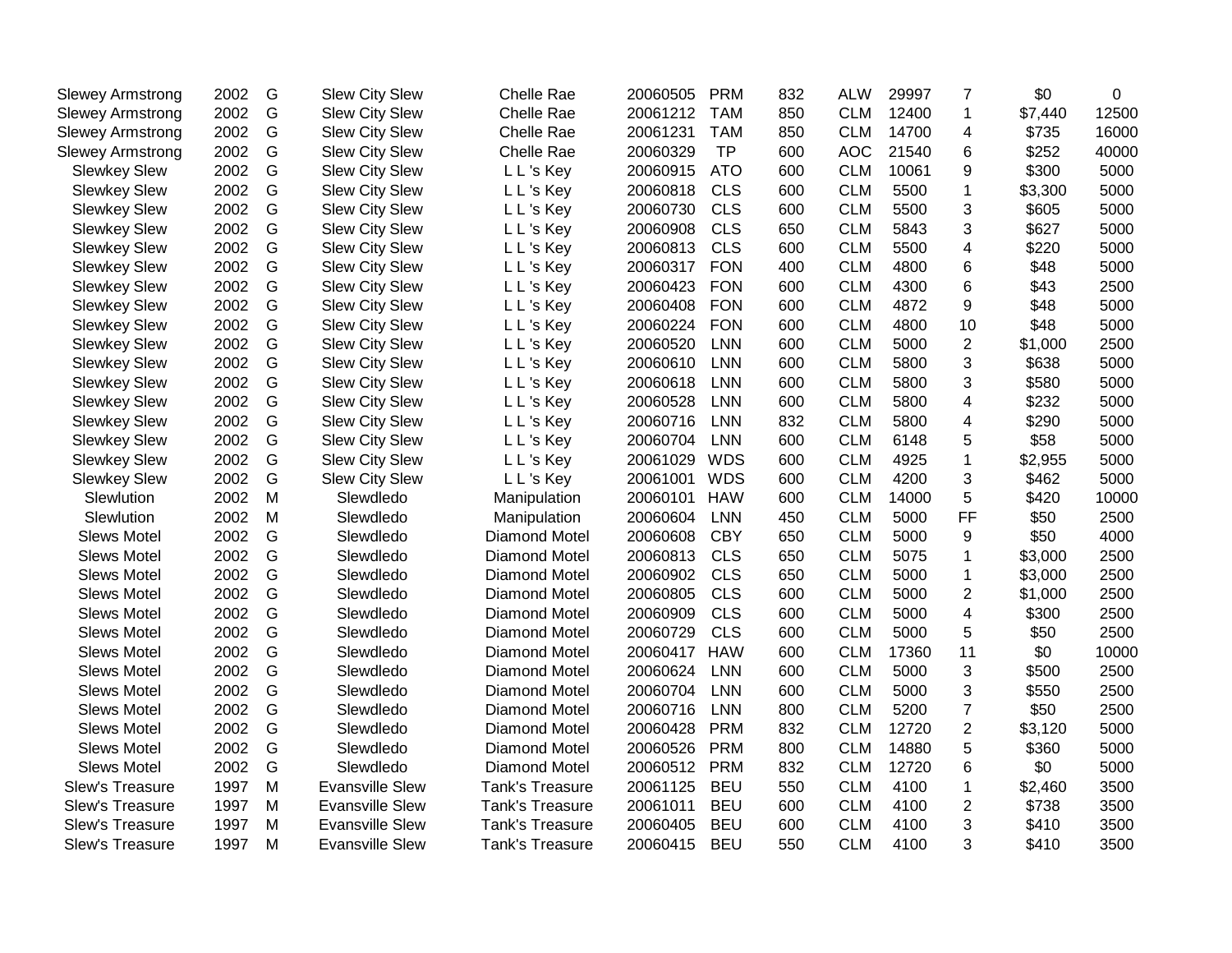| <b>Slew's Treasure</b> | 1997 | M | <b>Evansville Slew</b> | <b>Tank's Treasure</b> | 20060429 | <b>BEU</b> | 600 | <b>CLM</b> | 4100  | 3              | \$410   | 3500        |
|------------------------|------|---|------------------------|------------------------|----------|------------|-----|------------|-------|----------------|---------|-------------|
| Slew's Treasure        | 1997 | M | <b>Evansville Slew</b> | Tank's Treasure        | 20061108 | <b>BEU</b> | 600 | <b>CLM</b> | 4100  | 3              | \$410   | 3500        |
| Slew's Treasure        | 1997 | M | <b>Evansville Slew</b> | <b>Tank's Treasure</b> | 20060317 | <b>BEU</b> | 600 | <b>CLM</b> | 4100  | 4              | \$205   | 3500        |
| Slew's Treasure        | 1997 | M | <b>Evansville Slew</b> | <b>Tank's Treasure</b> | 20060327 | <b>BEU</b> | 550 | <b>CLM</b> | 4100  | 4              | \$205   | 3500        |
| Slew's Treasure        | 1997 | M | <b>Evansville Slew</b> | <b>Tank's Treasure</b> | 20061021 | <b>BEU</b> | 550 | <b>CLM</b> | 4100  | 4              | \$143   | 3500        |
| Slew's Treasure        | 1997 | M | <b>Evansville Slew</b> | <b>Tank's Treasure</b> | 20060113 | <b>BEU</b> | 550 | <b>CLM</b> | 4100  | 5              | \$41    | 3500        |
| Slew's Treasure        | 1997 | M | <b>Evansville Slew</b> | <b>Tank's Treasure</b> | 20060307 | <b>BEU</b> | 550 | <b>CLM</b> | 4100  | 5              | \$123   | 3500        |
| Slew's Treasure        | 1997 | M | <b>Evansville Slew</b> | <b>Tank's Treasure</b> | 20060506 | <b>BEU</b> | 600 | <b>CLM</b> | 4100  | 5              | \$123   | 3500        |
| Slew's Treasure        | 1997 | M | <b>Evansville Slew</b> | Tank's Treasure        | 20060131 | <b>BEU</b> | 550 | <b>CLM</b> | 4100  | 6              | \$41    | 3500        |
| Slew's Treasure        | 1997 | M | <b>Evansville Slew</b> | Tank's Treasure        | 20061206 | <b>BEU</b> | 550 | <b>CLM</b> | 4100  | 6              | \$41    | 3500        |
| Slew's Treasure        | 1997 | M | <b>Evansville Slew</b> | Tank's Treasure        | 20060208 | <b>BEU</b> | 600 | <b>CLM</b> | 4100  | $\overline{7}$ | \$41    | 3500        |
| Slew's Treasure        | 1997 | M | <b>Evansville Slew</b> | Tank's Treasure        | 20061222 | <b>BEU</b> | 550 | <b>CLM</b> | 4100  | 8              | \$41    | 3500        |
| Slew's Treasure        | 1997 | M | <b>Evansville Slew</b> | Tank's Treasure        | 20060123 | <b>BEU</b> | 600 | <b>CLM</b> | 4100  | 9              | \$41    | 3500        |
| <b>Smart Bob</b>       | 2002 | G | Fly So Free            | <b>Really Did</b>      | 20060617 | <b>PRM</b> | 800 | <b>CLM</b> | 15522 | $\mathbf{1}$   | \$9,360 | 12500       |
| Smart Bob              | 2002 | G | Fly So Free            | <b>Really Did</b>      | 20060528 | <b>PRM</b> | 600 | <b>CLM</b> | 15522 | 3              | \$1,872 | 12500       |
| Smart Bob              | 2002 | G | Fly So Free            | <b>Really Did</b>      | 20060627 | <b>PRM</b> | 800 | <b>CLM</b> | 15540 | 3              | \$2,340 | 12500       |
| Smart Bob              | 2002 | G | Fly So Free            | <b>Really Did</b>      | 20060824 | <b>PRM</b> | 832 | <b>ALW</b> | 24229 | 5              | \$585   | $\mathbf 0$ |
| <b>Smart Bob</b>       | 2002 | G | Fly So Free            | <b>Really Did</b>      | 20060727 | <b>PRM</b> | 832 | <b>ALW</b> | 24229 | 6              | \$0     | $\Omega$    |
| Smokin Mokin           | 2002 | G | Mocha Express          | Missy Babe             | 20060608 | <b>PRM</b> | 800 | <b>MCL</b> | 13731 | $\mathbf{1}$   | \$8,280 | 12500       |
| Smokin Mokin           | 2002 | G | Mocha Express          | <b>Missy Babe</b>      | 20060526 | <b>PRM</b> | 800 | <b>MCL</b> | 13731 | $\overline{2}$ | \$2,760 | 12500       |
| Smokin Mokin           | 2002 | G | Mocha Express          | <b>Missy Babe</b>      | 20060428 | <b>PRM</b> | 800 | <b>MCL</b> | 13731 | 4              | \$690   | 12500       |
| Smokin Mokin           | 2002 | G | Mocha Express          | <b>Missy Babe</b>      | 20060509 | <b>PRM</b> | 832 | <b>MCL</b> | 11500 | 6              | \$0     | 12500       |
| Smokin Mokin           | 2002 | G | Mocha Express          | Missy Babe             | 20060703 | <b>PRM</b> | 800 | <b>CLM</b> | 15522 | 6              | \$0     | 10000       |
| Smokin Mokin           | 2002 | G | Mocha Express          | Missy Babe             | 20060819 | <b>PRM</b> | 832 | <b>CLM</b> | 12586 | 6              | \$0     | 10000       |
| Smokin Mokin           | 2002 | G | Mocha Express          | Missy Babe             | 20060617 | <b>PRM</b> | 800 | <b>CLM</b> | 15522 | 8              | \$0     | 12500       |
| Smokin Mokin           | 2002 | G | Mocha Express          | <b>Missy Babe</b>      | 20060808 | <b>PRM</b> | 600 | <b>CLM</b> | 12993 | 12             | \$0     | 12500       |
| Smoot Mahootie         | 2000 | G | <b>Bates Motel</b>     | Robyn's Irish          | 20060915 | <b>ATO</b> | 800 | <b>ALW</b> | 12500 | 10             | \$300   | 0           |
| Smoot Mahootie         | 2000 | G | <b>Bates Motel</b>     | Robyn's Irish          | 20060909 | <b>CLS</b> | 832 | <b>CLM</b> | 5100  | $\overline{2}$ | \$1,020 | 5000        |
| Smoot Mahootie         | 2000 | G | <b>Bates Motel</b>     | Robyn's Irish          | 20060904 | <b>CLS</b> | 832 | <b>CLM</b> | 5100  | 3              | \$561   | 5000        |
| Smoot Mahootie         | 2000 | G | <b>Bates Motel</b>     | Robyn's Irish          | 20060821 | <b>CLS</b> | 832 | <b>CLM</b> | 5100  | 4              | \$204   | 5000        |
| Smoot Mahootie         | 2000 | G | <b>Bates Motel</b>     | Robyn's Irish          | 20060806 | <b>CLS</b> | 650 | <b>CLM</b> | 5100  | 5              | \$51    | 5000        |
| Smoot Mahootie         | 2000 | G | <b>Bates Motel</b>     | Robyn's Irish          | 20060402 | <b>FON</b> | 600 | <b>CLM</b> | 4600  | $\overline{2}$ | \$920   | 5000        |
| Smoot Mahootie         | 2000 | G | <b>Bates Motel</b>     | Robyn's Irish          | 20060430 | <b>FON</b> | 832 | <b>CLM</b> | 4600  | $\overline{2}$ | \$920   | 5000        |
| Smoot Mahootie         | 2000 | G | <b>Bates Motel</b>     | Robyn's Irish          | 20060317 | <b>FON</b> | 600 | <b>CLM</b> | 4600  | 6              | \$46    | 5000        |
| Smoot Mahootie         | 2000 | G | <b>Bates Motel</b>     | Robyn's Irish          | 20060414 | <b>FON</b> | 600 | <b>CLM</b> | 4600  | 6              | \$46    | 5000        |
| Smoot Mahootie         | 2000 | G | <b>Bates Motel</b>     | Robyn's Irish          | 20060303 | <b>FON</b> | 600 | <b>CLM</b> | 4600  | 8              | \$46    | 5000        |
| Smoot Mahootie         | 2000 | G | <b>Bates Motel</b>     | Robyn's Irish          | 20060527 | <b>LNN</b> | 600 | <b>CLM</b> | 5400  | 5              | \$54    | 5000        |
| Smoot Mahootie         | 2000 | G | <b>Bates Motel</b>     | Robyn's Irish          | 20060604 | <b>LNN</b> | 600 | <b>CLM</b> | 5400  | 6              | \$54    | 5000        |
| Smoot Mahootie         | 2000 | G | <b>Bates Motel</b>     | Robyn's Irish          | 20060513 | <b>LNN</b> | 800 | <b>ALW</b> | 9500  | 8              | \$95    | 0           |
| Smoot Mahootie         | 2000 | G | <b>Bates Motel</b>     | Robyn's Irish          | 20060701 | <b>LNN</b> | 600 | <b>CLM</b> | 5400  | 8              | \$54    | 5000        |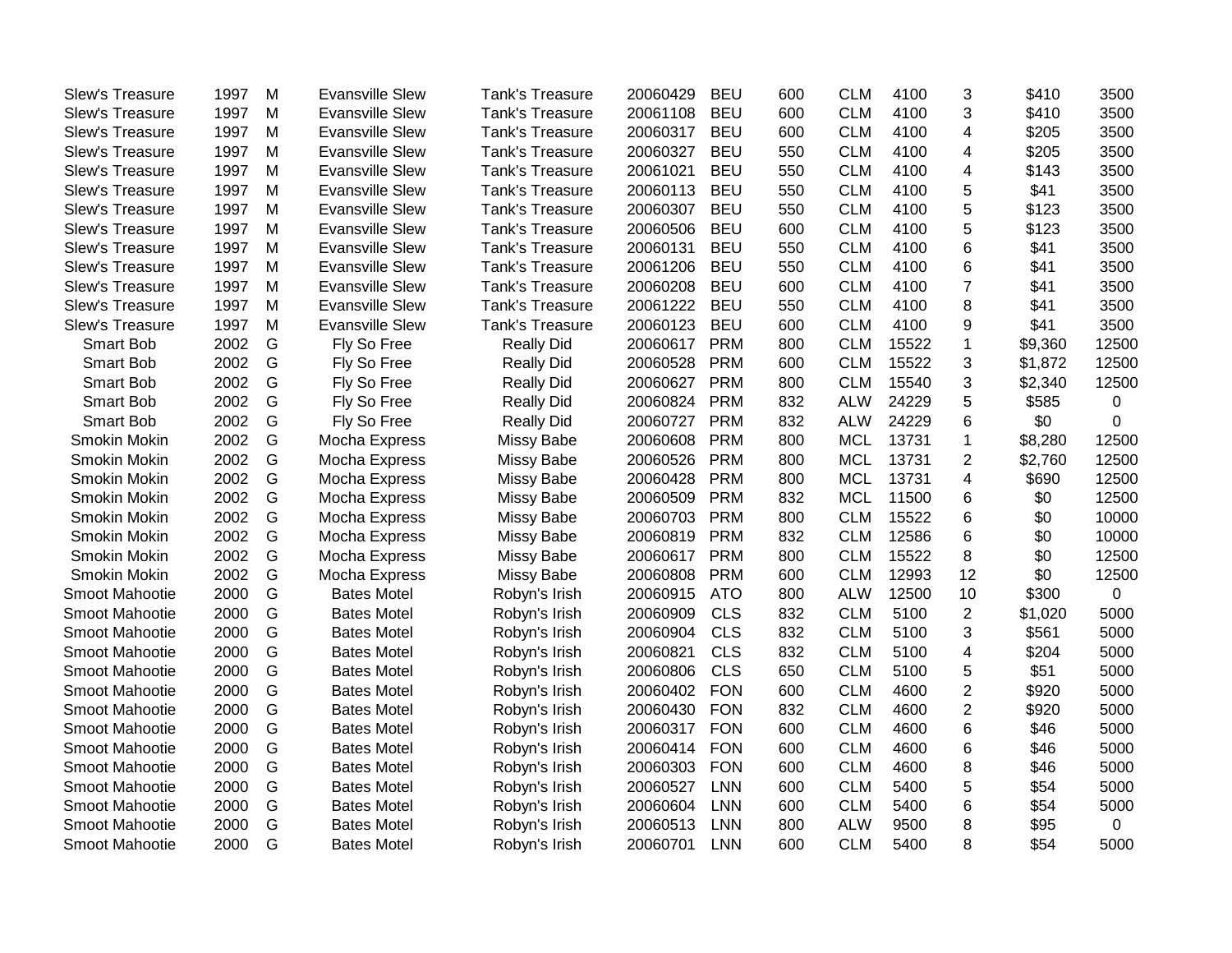| Soap Creek Twister | 2002 | H | Resistol          | <b>Tuckered Out</b>  | 20060611     | <b>LNN</b> | 600  | <b>MCL</b> | 5000  | 8              | \$50     | 5000     |
|--------------------|------|---|-------------------|----------------------|--------------|------------|------|------------|-------|----------------|----------|----------|
| Soap Creek Twister | 2002 | H | Resistol          | <b>Tuckered Out</b>  | 20060625     | <b>LNN</b> | 600  | <b>MCL</b> | 5000  | 8              | \$50     | 5000     |
| Soap Creek Twister | 2002 | H | Resistol          | <b>Tuckered Out</b>  | 20060527     | <b>LNN</b> | 450  | <b>MCL</b> | 5000  | <b>FF</b>      | \$50     | 5000     |
| Soap Creek Warrior | 2002 | H | Resistol          | Partly Cloudy        | 20060616     | <b>LNN</b> | 600  | <b>MCL</b> | 6090  | 8              | \$60     | 10000    |
| Soap Creek Warrior | 2002 | H | Resistol          | Partly Cloudy        | 20060630     | <b>LNN</b> | 600  | <b>MCL</b> | 6000  | 8              | \$60     | 10000    |
| Soft n' Loud       | 2000 | M | <b>Run Softly</b> | <b>Too Loud</b>      | 20060209     | HOU        | 850  | <b>AOC</b> | 13500 | $\overline{2}$ | \$2,700  | 15000    |
| Soft n' Loud       | 2000 | M | <b>Run Softly</b> | Too Loud             | 20060311     | HOU        | 850  | <b>CLM</b> | 8800  | 3              | \$968    | 15000    |
| Soft n' Loud       | 2000 | M | <b>Run Softly</b> | Too Loud             | 20061119     | HOU        | 850  | <b>AOC</b> | 18000 | 4              | \$1,080  | 35000    |
| Soft n' Loud       | 2000 | M | <b>Run Softly</b> | <b>Too Loud</b>      | 20060224     | HOU        | 850  | <b>ALW</b> | 13500 | 5              | \$405    | 0        |
| Soft n' Loud       | 2000 | M | Run Softly        | <b>Too Loud</b>      | 20060113     | HOU        | 800  | <b>CLM</b> | 11800 | $\overline{7}$ | \$0      | 35000    |
| Soft n' Loud       | 2000 | M | <b>Run Softly</b> | <b>Too Loud</b>      | 20061214     | HOU        | 850  | <b>AOC</b> | 17000 | $\overline{7}$ | \$0      | 0        |
| Soft n' Loud       | 2000 | M | <b>Run Softly</b> | <b>Too Loud</b>      | 20060512     | LS         | 800  | <b>ALW</b> | 27000 | $\mathbf{1}$   | \$16,200 | 0        |
| Soft n' Loud       | 2000 | M | <b>Run Softly</b> | <b>Too Loud</b>      | 20060419     | LS         | 750  | <b>ALW</b> | 27000 | 3              | \$2,970  | 0        |
| Soft n' Loud       | 2000 | M | <b>Run Softly</b> | <b>Too Loud</b>      | 20060603     | LS         | 800  | <b>AOC</b> | 28000 | 3              | \$3,080  | 35000    |
| Soft n' Loud       | 2000 | M | <b>Run Softly</b> | <b>Too Loud</b>      | 20060920     | <b>RET</b> | 800  | <b>AOC</b> | 16000 | $\overline{2}$ | \$3,200  | 25000    |
| Soft n' Loud       | 2000 | M | <b>Run Softly</b> | Too Loud             | 20061013     | <b>RET</b> | 750  | <b>AOC</b> | 16000 | $\overline{c}$ | \$3,200  | 0        |
| Soft n' Loud       | 2000 | M | Run Softly        | Too Loud             | 20060831     | <b>RET</b> | 800  | <b>AOC</b> | 16000 | 3              | \$1,760  | 25000    |
| Soft n' Loud       | 2000 | M | <b>Run Softly</b> | Too Loud             | 20060819     | <b>RET</b> | 850  | <b>STK</b> | 58500 | 4              | \$2,400  | 0        |
| Soft Purr          | 2002 | M | <b>Tiger Talk</b> | Lines of a Lady      | 20060422     | <b>PRM</b> | 550  | <b>MSW</b> | 28656 | 8              | \$0      | 0        |
| Softly Played      | 1999 | M | Saithor           | Quietly Played       | 20060708     | <b>ARP</b> | 700  | <b>CLM</b> | 4100  | 4              | \$205    | 3200     |
| Softly Played      | 1999 | M | Saithor           | Quietly Played       | 20060723     | <b>ARP</b> | 700  | <b>CLM</b> | 4700  | 4              | \$235    | 5000     |
| Softly Played      | 1999 | M | Saithor           | Quietly Played       | 20060812     | <b>ARP</b> | 700  | <b>CLM</b> | 4100  | 5              | \$123    | 3200     |
| Softly Played      | 1999 | M | Saithor           | Quietly Played       | 20060904     | <b>ARP</b> | 1200 | <b>CLM</b> | 8000  | 8              | \$0      | 3200     |
| Softly Played      | 1999 | M | Saithor           | Quietly Played       | 20060402 WRD |            | 800  | <b>CLM</b> | 4000  | 5              | \$120    | 3500     |
| Softly Played      | 1999 | M | Saithor           | Quietly Played       | 20060416 WRD |            | 832  | <b>CLM</b> | 4000  | 5              | \$120    | 3500     |
| Softly Played      | 1999 | M | Saithor           | Quietly Played       | 20060519 WRD |            | 850  | <b>CLM</b> | 7500  | $\overline{7}$ | \$0      | 10000    |
| Softly Played      | 1999 | M | Saithor           | Quietly Played       | 20060430 WRD |            | 800  | <b>CLM</b> | 4000  | 8              | \$0      | 3500     |
| Some Wild Dancing  | 2003 | F | Wild Invader      | <b>Mickis Dancer</b> | 20060818     | <b>PRM</b> | 800  | <b>MCL</b> | 10880 | $\mathbf{1}$   | \$6,885  | 12500    |
| Some Wild Dancing  | 2003 | F | Wild Invader      | <b>Mickis Dancer</b> | 20060810     | <b>PRM</b> | 600  | <b>MCL</b> | 9452  | $\overline{2}$ | \$2,295  | 12500    |
| Some Wild Dancing  | 2003 | F | Wild Invader      | <b>Mickis Dancer</b> | 20060606     | <b>PRM</b> | 550  | <b>MSW</b> | 28656 | 3              | \$3,456  | 0        |
| Some Wild Dancing  | 2003 | F | Wild Invader      | <b>Mickis Dancer</b> | 20060903     | <b>PRM</b> | 800  | <b>CLM</b> | 12314 | 3              | \$1,571  | 12500    |
| Some Wild Dancing  | 2003 | F | Wild Invader      | <b>Mickis Dancer</b> | 20060520     | <b>PRM</b> | 600  | <b>MSW</b> | 28656 | 4              | \$1,440  | 0        |
| Some Wild Dancing  | 2003 | F | Wild Invader      | <b>Mickis Dancer</b> | 20060725     | <b>PRM</b> | 600  | <b>MSW</b> | 24229 | 5              | \$585    | 0        |
| Some Wild Dancing  | 2003 | F | Wild Invader      | <b>Mickis Dancer</b> | 20060613     | <b>PRM</b> | 800  | <b>MSW</b> | 28656 | 6              | \$0      | 0        |
| Some Wild Dancing  | 2003 | F | Wild Invader      | <b>Mickis Dancer</b> | 20061008 WDS |            | 832  | <b>STK</b> | 12900 | 3              | \$1,200  | 0        |
| Some Wild Dancing  | 2003 | F | Wild Invader      | <b>Mickis Dancer</b> | 20061021     | <b>WDS</b> | 800  | <b>CLM</b> | 3762  | 3              | \$418    | 5000     |
| Some Wild Dancing  | 2003 | F | Wild Invader      | <b>Mickis Dancer</b> | 20060930     | <b>WDS</b> | 832  | <b>CLM</b> | 3762  | 4              | \$228    | 5000     |
| Soul Patrol        | 2002 | M | Cryptoclearance   | Merri Soul           | 20060818     | <b>CLS</b> | 600  | <b>CLM</b> | 7500  | $\overline{2}$ | \$1,500  | 10000    |
| Soul Patrol        | 2002 | M | Cryptoclearance   | Merri Soul           | 20060903     | <b>CLS</b> | 650  | <b>STK</b> | 15675 | $\overline{c}$ | \$3,090  | 0        |
| Soul Patrol        | 2002 | M | Cryptoclearance   | Merri Soul           | 20060317 HAW |            | 600  | <b>ALW</b> | 29000 | 5              | \$870    | $\Omega$ |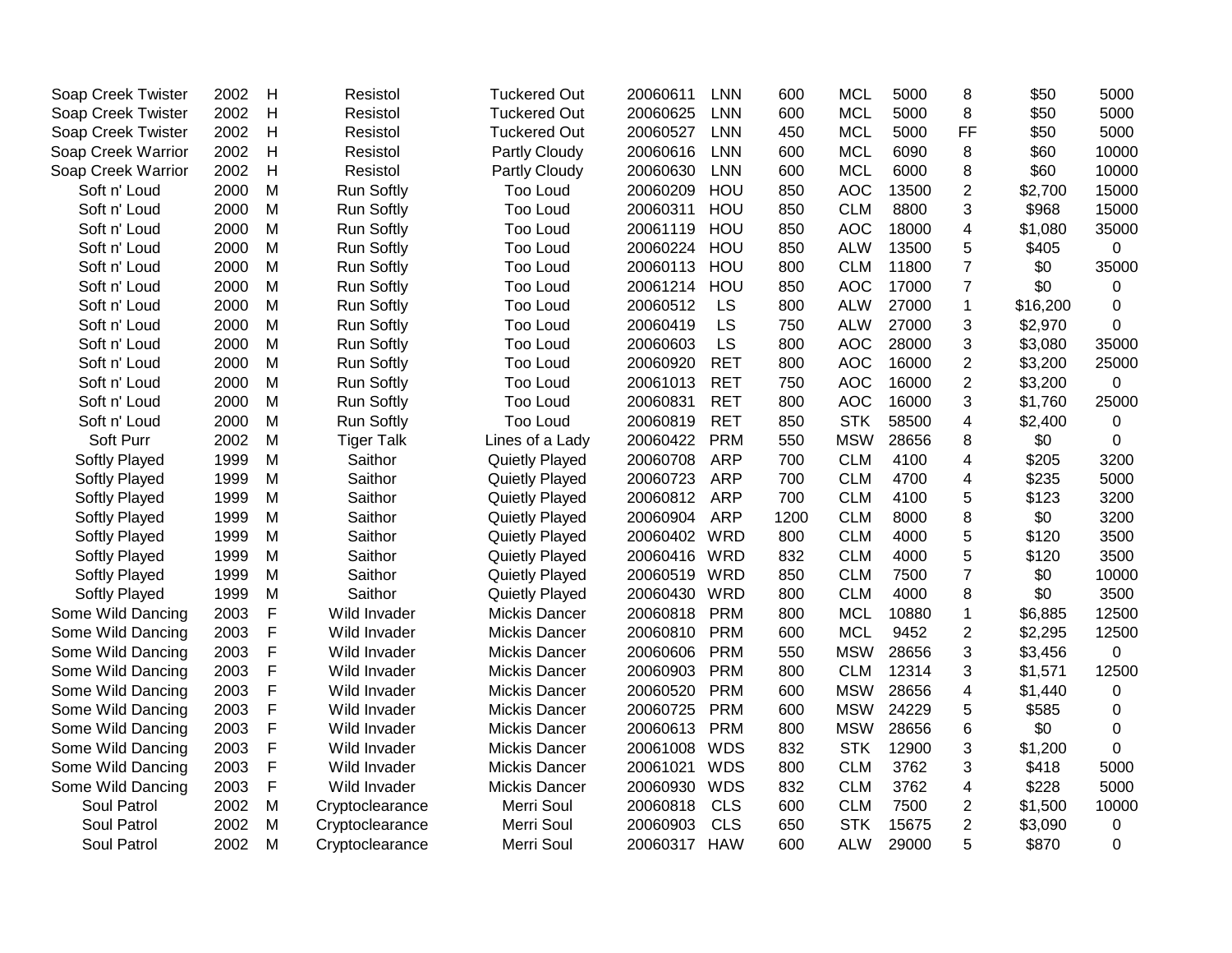| <b>Soul Patrol</b> | 2002 | M           | Cryptoclearance         | Merri Soul              | 20060411 | <b>HAW</b> | 600 | <b>ALW</b> | 29000 | 7              | \$0      | 0           |
|--------------------|------|-------------|-------------------------|-------------------------|----------|------------|-----|------------|-------|----------------|----------|-------------|
| Soul Patrol        | 2002 | M           | Cryptoclearance         | Merri Soul              | 20060721 | <b>HPO</b> | 600 | <b>CLM</b> | 25600 | $\overline{2}$ | \$5,000  | 10000       |
| Soul Patrol        | 2002 | M           | Cryptoclearance         | Merri Soul              | 20060709 | <b>LNN</b> | 800 | <b>ALW</b> | 10500 | $\mathbf{1}$   | \$6,300  | $\Omega$    |
| Soul Patrol        | 2002 | M           | Cryptoclearance         | Merri Soul              | 20060525 | <b>PRM</b> | 800 | <b>CLM</b> | 17925 | $\mathbf 1$    | \$11,700 | 12500       |
| Soul Patrol        | 2002 | M           | Cryptoclearance         | Merri Soul              | 20060512 | <b>PRM</b> | 600 | <b>CLM</b> | 15765 | 4              | \$975    | 15000       |
| Soul Patrol        | 2002 | M           | Cryptoclearance         | Merri Soul              | 20060610 | <b>PRM</b> | 832 | <b>AOC</b> | 32238 | $\overline{7}$ | \$0      | 0           |
| Soul Patrol        | 2002 | M           | Cryptoclearance         | Merri Soul              | 20060429 | <b>PRM</b> | 832 | <b>ALW</b> | 27137 | 8              | \$0      | 0           |
| Soul Patrol        | 2002 | M           | Cryptoclearance         | Merri Soul              | 20060927 | <b>WDS</b> | 600 | <b>AOC</b> | 8500  | $\mathbf{1}$   | \$5,100  | 20000       |
| Soul Patrol        | 2002 | M           | Cryptoclearance         | Merri Soul              | 20061011 | <b>WDS</b> | 600 | <b>AOC</b> | 8500  | 6              | \$85     | 20000       |
| South Dakota Sally | 2003 | F           | <b>Prospect Feature</b> | La Me                   | 20060326 | <b>WRD</b> | 550 | <b>MSW</b> | 15000 | 11             | \$0      | 0           |
| Southern Kyle      | 2003 | G           | Kyle's Our Man          | Southern Girl           | 20060403 | <b>HAW</b> | 600 | <b>MSW</b> | 25000 | 6              | \$0      | 0           |
| Southern Kyle      | 2003 | G           | Kyle's Our Man          | Southern Girl           | 20060422 | <b>PRM</b> | 550 | <b>MSW</b> | 28656 | $\overline{2}$ | \$5,760  | 0           |
| Southern Kyle      | 2003 | G           | Kyle's Our Man          | Southern Girl           | 20060511 | <b>PRM</b> | 550 | <b>MSW</b> | 28656 | $\overline{7}$ | \$0      | 0           |
| Sparkie Sharkey    | 2002 | G           | Sharkey                 | <b>Sweet Mutterings</b> | 20060210 | <b>FON</b> | 400 | <b>ALW</b> | 7500  | $\mathbf{1}$   | \$4,500  | 0           |
| Sparkling Guy      | 2004 | $\mathsf C$ | Honest Ensign           | Summer Sparkle          | 20061024 | <b>WDS</b> | 550 | <b>ALW</b> | 9725  | 6              | \$97     | $\Omega$    |
| Sparky             | 2003 | G           | Arch                    | <b>Anniversary Date</b> | 20060428 | <b>PRM</b> | 800 | <b>MCL</b> | 13731 | <b>FF</b>      | \$0      | 12500       |
| Spectacular Fan    | 2000 | G           | Yankee Fan              | Maggie Strong           | 20060505 | <b>FON</b> | 600 | <b>CLM</b> | 5936  | 9              | \$56     | 5000        |
| Spectacular Fan    | 2000 | G           | Yankee Fan              | <b>Maggie Strong</b>    | 20060518 | <b>LNN</b> | 800 | <b>CLM</b> | 5400  | $\overline{7}$ | \$54     | 5000        |
| Spectacular Fan    | 2000 | G           | Yankee Fan              | Maggie Strong           | 20060611 | <b>LNN</b> | 832 | <b>CLM</b> | 5400  | 8              | \$54     | 5000        |
| Splashin Ways      | 2003 | G           | <b>Big Splash</b>       | Whimsy Ways             | 20060409 | <b>HAW</b> | 600 | <b>CLM</b> | 12792 | 6              | \$0      | 16000       |
| Springs Lil Orphan | 2000 | M           | Trump an Ace            | <b>Spring Step</b>      | 20060509 | <b>PRM</b> | 550 | <b>CLM</b> | 15522 | 3              | \$1,872  | 12500       |
| Springs Lil Orphan | 2000 | M           | Trump an Ace            | Spring Step             | 20060608 | <b>PRM</b> | 600 | <b>CLM</b> | 15522 | 4              | \$780    | 12500       |
| Springs Lil Orphan | 2000 | M           | Trump an Ace            | <b>Spring Step</b>      | 20060727 | <b>PRM</b> | 600 | <b>CLM</b> | 10277 | 4              | \$655    | 10000       |
| Springs Lil Orphan | 2000 | M           | Trump an Ace            | Spring Step             | 20060428 | <b>PRM</b> | 550 | <b>CLM</b> | 13195 | 5              | \$390    | 12500       |
| Springs Lil Orphan | 2000 | M           | Trump an Ace            | <b>Spring Step</b>      | 20060529 | <b>PRM</b> | 550 | <b>CLM</b> | 15522 | 5              | \$390    | 12500       |
| Springs Lil Orphan | 2000 | M           | Trump an Ace            | <b>Spring Step</b>      | 20060617 | <b>PRM</b> | 600 | <b>CLM</b> | 15522 | 5              | \$390    | 12500       |
| Springs Lil Orphan | 2000 | M           | Trump an Ace            | Spring Step             | 20060704 | <b>PRM</b> | 600 | <b>CLM</b> | 15522 | $\overline{7}$ | \$0      | 12500       |
| Springs Lil Orphan | 2000 | M           | Trump an Ace            | Spring Step             | 20060518 | <b>PRM</b> | 600 | <b>CLM</b> | 13000 | 9              | \$0      | 12500       |
| Springs Lil Orphan | 2000 | M           | Trump an Ace            | <b>Spring Step</b>      | 20060817 | <b>PRM</b> | 600 | <b>CLM</b> | 9700  | 9              | \$0      | 12500       |
| St. Patty's Choice | 2001 | G           | Sail Me Again           | Dan's Choice            | 20060811 | <b>CLS</b> | 600 | <b>CLM</b> | 5125  | 10             | \$50     | 2500        |
| St. Patty's Choice | 2001 | G           | Sail Me Again           | Dan's Choice            | 20060305 | <b>FON</b> | 600 | <b>CLM</b> | 4300  | $\mathbf 1$    | \$2,580  | 2500        |
| St. Patty's Choice | 2001 | G           | Sail Me Again           | Dan's Choice            | 20060326 | <b>FON</b> | 600 | <b>CLM</b> | 4300  | $\mathbf{1}$   | \$2,580  | 2500        |
| St. Patty's Choice | 2001 | G           | Sail Me Again           | Dan's Choice            | 20060415 | <b>FON</b> | 600 | <b>STR</b> | 5000  | 3              | \$550    | $\mathbf 0$ |
| St. Patty's Choice | 2001 | G           | Sail Me Again           | Dan's Choice            | 20060212 | <b>FON</b> | 400 | <b>CLM</b> | 5200  | $\overline{7}$ | \$52     | 5000        |
| St. Patty's Choice | 2001 | G           | Sail Me Again           | Dan's Choice            | 20060506 | <b>FON</b> | 650 | <b>STR</b> | 5000  | 8              | \$50     | 0           |
| St. Patty's Choice | 2001 | G           | Sail Me Again           | Dan's Choice            | 20060624 | <b>LNN</b> | 600 | <b>STR</b> | 5400  | 3              | \$594    | 0           |
| St. Patty's Choice | 2001 | G           | Sail Me Again           | Dan's Choice            | 20060519 | <b>LNN</b> | 600 | <b>STR</b> | 5400  | 5              | \$54     | 0           |
| St. Patty's Choice | 2001 | G           | Sail Me Again           | Dan's Choice            | 20060714 | <b>LNN</b> | 600 | <b>CLM</b> | 5400  | 5              | \$108    | 4000        |
| St. Patty's Choice | 2001 | G           | Sail Me Again           | Dan's Choice            | 20060609 | <b>LNN</b> | 600 | <b>CLM</b> | 5400  | 6              | \$54     | 4000        |
| Star Be Lucky      | 2003 | F           | Wild Invader            | <b>Star Be Quick</b>    | 20060603 | <b>PRM</b> | 600 | <b>MCL</b> | 13731 | $\mathbf{1}$   | \$8,280  | 12500       |
|                    |      |             |                         |                         |          |            |     |            |       |                |          |             |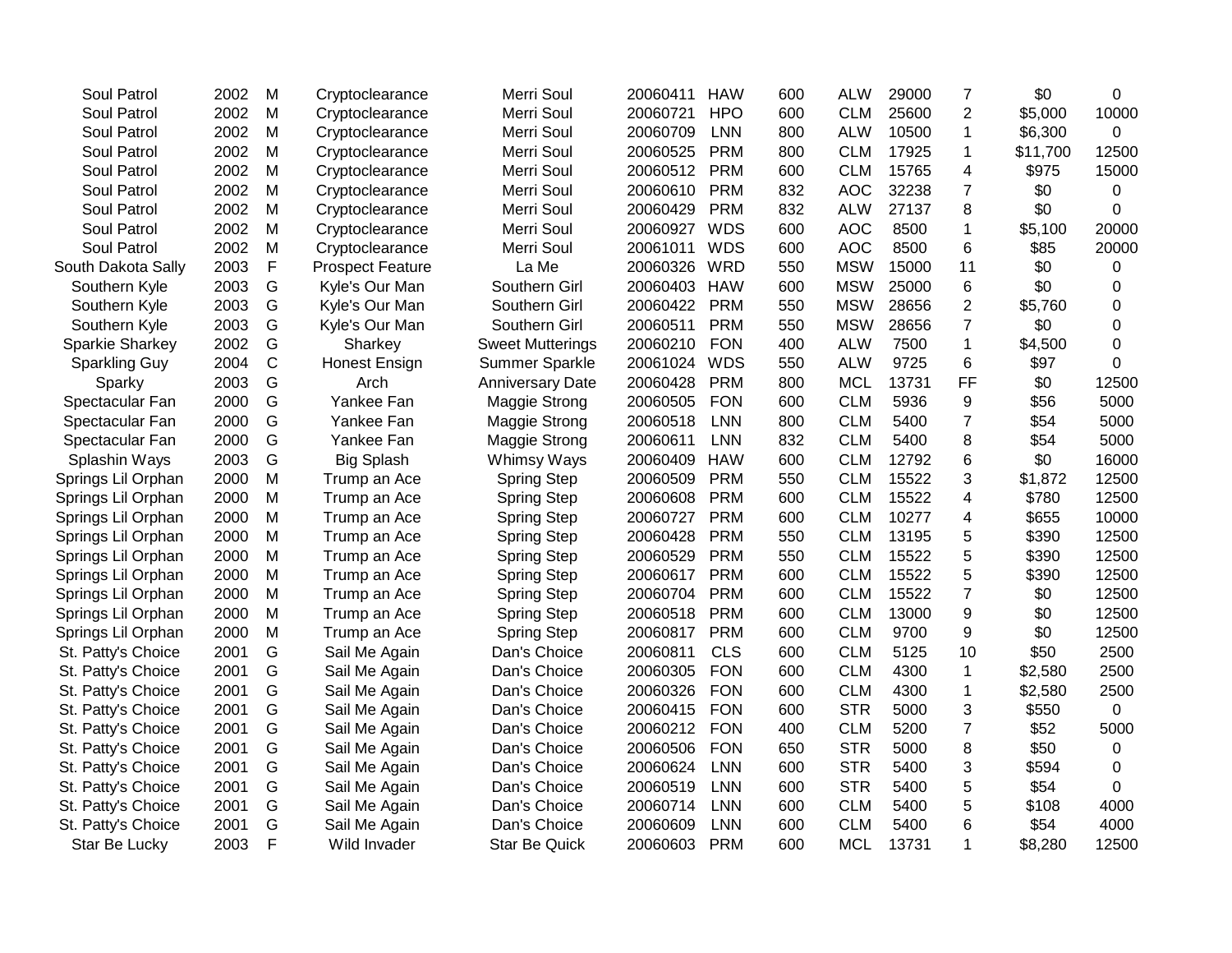| <b>Star Be Lucky</b> | 2003 | $\mathsf F$ | Wild Invader         | <b>Star Be Quick</b>  | 20060617 | <b>PRM</b> | 600 | <b>CLM</b> | 15522 | $\overline{1}$           | \$9,360  | 12500       |
|----------------------|------|-------------|----------------------|-----------------------|----------|------------|-----|------------|-------|--------------------------|----------|-------------|
| Star Be Lucky        | 2003 | F           | Wild Invader         | <b>Star Be Quick</b>  | 20060519 | <b>PRM</b> | 600 | <b>MCL</b> | 13731 | 3                        | \$1,656  | 12500       |
| Star Be Lucky        | 2003 | F           | Wild Invader         | <b>Star Be Quick</b>  | 20060901 | <b>PRM</b> | 550 | <b>CLM</b> | 9390  | 5                        | \$225    | 7500        |
| Star Be Lucky        | 2003 | F           | Wild Invader         | <b>Star Be Quick</b>  | 20060504 | <b>PRM</b> | 550 | <b>MCL</b> | 13731 | 6                        | \$0      | 12500       |
| Star Be Lucky        | 2003 | F           | Wild Invader         | <b>Star Be Quick</b>  | 20060703 | <b>PRM</b> | 600 | <b>CLM</b> | 10555 | $6\phantom{1}6$          | \$0      | 7500        |
| Star Be Lucky        | 2003 | F           | Wild Invader         | <b>Star Be Quick</b>  | 20060815 | <b>PRM</b> | 600 | <b>CLM</b> | 10046 | 6                        | \$0      | 7500        |
| Star Be Lucky        | 2003 | F           | Wild Invader         | Star Be Quick         | 20060718 | <b>PRM</b> | 600 | <b>ALW</b> | 24229 | $\overline{7}$           | \$0      | $\mathbf 0$ |
| Star Be Lucky        | 2003 | F           | Wild Invader         | <b>Star Be Quick</b>  | 20060425 | <b>PRM</b> | 550 | <b>MSW</b> | 28656 | 8                        | \$0      | $\mathbf 0$ |
| Star Launch          | 2000 | G           | <b>Bright Launch</b> | Dan's Choice          | 20060730 | <b>CLS</b> | 832 | <b>CLM</b> | 5843  | $6\phantom{1}6$          | \$57     | 5000        |
| Star Launch          | 2000 | G           | <b>Bright Launch</b> | Dan's Choice          | 20060423 | <b>FON</b> | 800 | <b>CLM</b> | 4800  | $\overline{2}$           | \$960    | 5000        |
| Star Launch          | 2000 | G           | <b>Bright Launch</b> | Dan's Choice          | 20060312 | <b>FON</b> | 800 | <b>CLM</b> | 4800  | 3                        | \$528    | 5000        |
| Star Launch          | 2000 | G           | <b>Bright Launch</b> | Dan's Choice          | 20060409 | <b>FON</b> | 832 | <b>CLM</b> | 4800  | 5                        | \$48     | 5000        |
| Star Launch          | 2000 | G           | <b>Bright Launch</b> | Dan's Choice          | 20060224 | <b>FON</b> | 600 | <b>CLM</b> | 4800  | 9                        | \$48     | 5000        |
| Star Launch          | 2000 | G           | <b>Bright Launch</b> | Dan's Choice          | 20060622 | <b>LNN</b> | 832 | <b>CLM</b> | 5800  | $\mathbf 1$              | \$3,480  | 5000        |
| Star Launch          | 2000 | G           | <b>Bright Launch</b> | Dan's Choice          | 20060610 | <b>LNN</b> | 600 | <b>CLM</b> | 5800  | $\overline{\mathbf{4}}$  | \$232    | 5000        |
| Star Launch          | 2000 | G           | <b>Bright Launch</b> | Dan's Choice          | 20060528 | <b>LNN</b> | 600 | <b>CLM</b> | 5800  | 5                        | \$58     | 5000        |
| Star Launch          | 2000 | G           | <b>Bright Launch</b> | Dan's Choice          | 20060707 | <b>LNN</b> | 832 | <b>CLM</b> | 6400  | 5                        | \$64     | 5000        |
| Star Launch          | 2000 | G           | <b>Bright Launch</b> | Dan's Choice          | 20060512 | <b>LNN</b> | 832 | <b>CLM</b> | 5800  | $\overline{7}$           | \$58     | 5000        |
| <b>Starlet Sky</b>   | 2002 | M           | Skywalker            | Little Mo Gold        | 20060730 | <b>CBY</b> | 850 | <b>CLM</b> | 12000 | $\mathbf{1}$             | \$7,200  | 10000       |
| <b>Starlet Sky</b>   | 2002 | M           | Skywalker            | Little Mo Gold        | 20060826 | <b>CBY</b> | 800 | <b>STR</b> | 14000 | $\mathbf{1}$             | \$8,400  | 0           |
| <b>Starlet Sky</b>   | 2002 | M           | Skywalker            | Little Mo Gold        | 20060818 | <b>CBY</b> | 750 | <b>AOC</b> | 18000 | $\overline{2}$           | \$3,600  | 20000       |
| <b>Starlet Sky</b>   | 2002 | M           | Skywalker            | Little Mo Gold        | 20060919 | <b>KD</b>  | 700 | <b>CLM</b> | 18000 | $\mathbf{1}$             | \$10,800 | 16000       |
| <b>Starlet Sky</b>   | 2002 | M           | Skywalker            | Little Mo Gold        | 20061020 | <b>KEE</b> | 700 | <b>CLM</b> | 22000 | $\mathbf{1}$             | \$13,640 | 16000       |
| <b>Starlet Sky</b>   | 2002 | M           | Skywalker            | Little Mo Gold        | 20060414 | OP         | 600 | <b>CLM</b> | 24500 | 5                        | \$980    | 32000       |
| <b>Starlet Sky</b>   | 2002 | M           | Skywalker            | Little Mo Gold        | 20060427 | <b>PRM</b> | 600 | <b>AOC</b> | 34857 | $\mathbf 1$              | \$21,060 | 0           |
| <b>Starlet Sky</b>   | 2002 | M           | Skywalker            | Little Mo Gold        | 20060610 | <b>PRM</b> | 832 | <b>AOC</b> | 32238 | 4                        | \$1,620  | 25000       |
| <b>Starlet Sky</b>   | 2002 | M           | Skywalker            | Little Mo Gold        | 20060701 | <b>PRM</b> | 600 | <b>CLM</b> | 21500 | 4                        | \$1,300  | 14000       |
| <b>Starlet Sky</b>   | 2002 | M           | Skywalker            | Little Mo Gold        | 20060509 | <b>PRM</b> | 600 | <b>AOC</b> | 33237 | 5                        | \$810    | 0           |
| <b>Starlet Sky</b>   | 2002 | M           | Skywalker            | Little Mo Gold        | 20060601 | <b>PRM</b> | 832 | <b>AOC</b> | 29997 | 5                        | \$810    | $\mathbf 0$ |
| <b>Starlet Sky</b>   | 2002 | M           | Skywalker            | Little Mo Gold        | 20060624 | <b>PRM</b> | 832 | <b>AOC</b> | 32238 | $6\phantom{1}6$          | \$0      | 25000       |
| Stat Cat             | 1996 | G           | Our Gary             | All Stat              | 20060312 | <b>FON</b> | 650 | <b>CLM</b> | 4300  | 5                        | \$43     | 2500        |
| <b>Stat Cat</b>      | 1996 | G           | Our Gary             | All Stat              | 20060224 | <b>FON</b> | 600 | <b>CLM</b> | 4408  | 8                        | \$43     | 2500        |
| <b>Stat Cat</b>      | 1996 | G           | Our Gary             | All Stat              | 20060409 | <b>FON</b> | 600 | <b>CLM</b> | 4300  | 8                        | \$43     | 2500        |
| <b>Steel Hurrah</b>  | 2000 | M           | <b>Steel Robbing</b> | Yeah Yeah             | 20060527 | <b>FP</b>  | 500 | <b>MCL</b> | 4600  | $6\phantom{1}6$          | \$92     | 7500        |
| <b>Steel Hurrah</b>  | 2000 | M           | <b>Steel Robbing</b> | Yeah Yeah             | 20060627 | <b>FP</b>  | 600 | <b>MCL</b> | 4500  | 9                        | \$45     | 4000        |
| <b>Steel Lass</b>    | 2001 | M           | <b>Steel Robbing</b> | <b>Buck Pass Lass</b> | 20060624 | <b>FP</b>  | 832 | <b>CLM</b> | 4300  | $\mathbf{1}$             | \$2,580  | 3200        |
| <b>Steel Lass</b>    | 2001 | M           | <b>Steel Robbing</b> | <b>Buck Pass Lass</b> | 20060428 | <b>FP</b>  | 800 | <b>CLM</b> | 4000  | 4                        | \$200    | 3200        |
| <b>Steel Lass</b>    | 2001 | M           | <b>Steel Robbing</b> | <b>Buck Pass Lass</b> | 20060819 | <b>FP</b>  | 600 | <b>CLM</b> | 4300  | $\overline{\mathcal{A}}$ | \$215    | 3200        |
| <b>Steel Lass</b>    | 2001 | M           | <b>Steel Robbing</b> | <b>Buck Pass Lass</b> | 20060529 | <b>FP</b>  | 832 | <b>CLM</b> | 4000  | 5                        | \$120    | 3200        |
| <b>Steel Lass</b>    | 2001 | M           | <b>Steel Robbing</b> | <b>Buck Pass Lass</b> | 20060328 | <b>FP</b>  | 600 | <b>CLM</b> | 4000  | 6                        | \$40     | 3200        |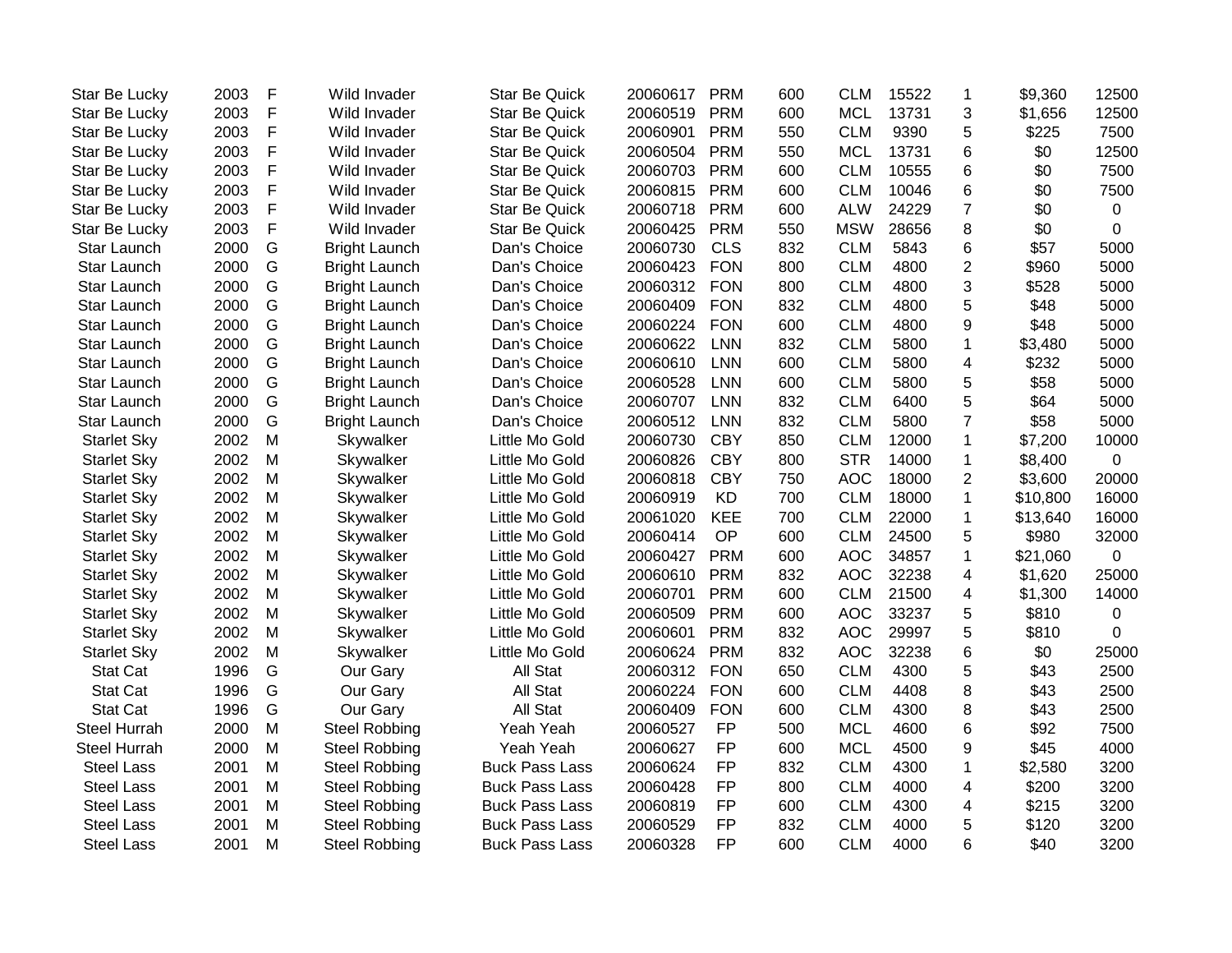| <b>Steel Lass</b>      | 2001 | M            | <b>Steel Robbing</b> | <b>Buck Pass Lass</b>  | 20060916     | <b>FP</b>  | 832 | <b>AOC</b> | 7600  | 6              | \$152    | $\mathbf 0$ |
|------------------------|------|--------------|----------------------|------------------------|--------------|------------|-----|------------|-------|----------------|----------|-------------|
| <b>Steel Lass</b>      | 2001 | M            | <b>Steel Robbing</b> | <b>Buck Pass Lass</b>  | 20060314     | <b>FP</b>  | 550 | <b>CLM</b> | 4000  | $\overline{7}$ | \$40     | 3200        |
| <b>Steel Lass</b>      | 2001 | M            | <b>Steel Robbing</b> | <b>Buck Pass Lass</b>  | 20060411     | <b>FP</b>  | 600 | <b>CLM</b> | 4000  | $\overline{7}$ | \$40     | 3200        |
| <b>Steel Lass</b>      | 2001 | M            | <b>Steel Robbing</b> | <b>Buck Pass Lass</b>  | 20061025     | <b>HAW</b> | 832 | <b>CLM</b> | 12000 | 3              | \$1,320  | 6000        |
| <b>Steel Lass</b>      | 2001 | M            | <b>Steel Robbing</b> | <b>Buck Pass Lass</b>  | 20060930     | <b>HOO</b> | 800 | <b>CLM</b> | 9000  | 1              | \$5,400  | 4000        |
| Steel Lass             | 2001 | M            | <b>Steel Robbing</b> | <b>Buck Pass Lass</b>  | 20060904     | <b>HOO</b> | 800 | <b>CLM</b> | 9000  | 4              | \$450    | 4000        |
| <b>Steel Lass</b>      | 2001 | M            | <b>Steel Robbing</b> | <b>Buck Pass Lass</b>  | 20061109     | <b>HOO</b> | 800 | <b>CLM</b> | 9600  | 5              | \$192    | 4000        |
| <b>Steel Lass</b>      | 2001 | M            | <b>Steel Robbing</b> | <b>Buck Pass Lass</b>  | 20060613     | <b>IND</b> | 800 | <b>CLM</b> | 8000  | 5              | \$240    | 4000        |
| <b>Steel Nell</b>      | 2000 | M            | <b>Steel Robbing</b> | <b>Yukon Nell</b>      | 20061202     | <b>BEU</b> | 550 | <b>CLM</b> | 4100  | $\overline{7}$ | \$41     | 3500        |
| <b>Steel Nell</b>      | 2000 | M            | <b>Steel Robbing</b> | <b>Yukon Nell</b>      | 20061219     | <b>BEU</b> | 550 | <b>CLM</b> | 4100  | $\overline{7}$ | \$41     | 3500        |
| <b>Steel Nell</b>      | 2000 | M            | <b>Steel Robbing</b> | <b>Yukon Nell</b>      | 20061117     | <b>TDN</b> | 600 | <b>CLM</b> | 6200  | 8              | \$62     | 3500        |
| <b>Steel Nell</b>      | 2000 | M            | <b>Steel Robbing</b> | <b>Yukon Nell</b>      | 20061104     | <b>WDS</b> | 600 | <b>CLM</b> | 5020  | $\overline{2}$ | \$845    | 2500        |
| <b>Steel Nell</b>      | 2000 | M            | <b>Steel Robbing</b> | <b>Yukon Nell</b>      | 20061014 WDS |            | 550 | <b>CLM</b> | 3500  | 8              | \$35     | 2500        |
| Steel Nell             | 2000 | M            | <b>Steel Robbing</b> | <b>Yukon Nell</b>      | 20061001     | <b>WDS</b> | 600 | <b>CLM</b> | 3500  | 9              | \$35     | 2500        |
| Stop Like Bell         | 2000 | G            | Wild Invader         | Stop Laura Bell        | 20060728     | <b>TDN</b> | 600 | <b>CLM</b> | 6700  | $\mathbf 1$    | \$4,020  | 3500        |
| Stop Like Bell         | 2000 | G            | Wild Invader         | Stop Laura Bell        | 20060518     | <b>TDN</b> | 600 | <b>CLM</b> | 7600  | 3              | \$760    | 3500        |
| Stop Like Bell         | 2000 | G            | Wild Invader         | Stop Laura Bell        | 20060526     | <b>TDN</b> | 600 | <b>CLM</b> | 8700  | 5              | \$261    | 10000       |
| Stop Like Bell         | 2000 | G            | Wild Invader         | Stop Laura Bell        | 20060629     | <b>TDN</b> | 600 | <b>CLM</b> | 7600  | 5              | \$76     | 3500        |
| Stop Like Bell         | 2000 | G            | Wild Invader         | Stop Laura Bell        | 20060723     | <b>TDN</b> | 818 | <b>CLM</b> | 6700  | 5              | \$67     | 3500        |
| Stop Like Bell         | 2000 | G            | Wild Invader         | Stop Laura Bell        | 20060612     | <b>TDN</b> | 600 | <b>CLM</b> | 7800  | 6              | \$78     | 5000        |
| Stop Like Bell         | 2000 | G            | Wild Invader         | Stop Laura Bell        | 20060812     | <b>TDN</b> | 800 | <b>CLM</b> | 7000  | 6              | \$70     | 3500        |
| Stop Like Bell         | 2000 | G            | Wild Invader         | Stop Laura Bell        | 20060511     | <b>TDN</b> | 600 | <b>CLM</b> | 8400  | $\overline{7}$ | \$84     | 7500        |
| Storm Slinger          | 2003 | G            | Cape Storm           | Slings n' Arrows       | 20060818     | <b>PRM</b> | 600 | <b>MSW</b> | 24229 | 8              | \$0      | $\mathbf 0$ |
| Storm Slinger          | 2003 | G            | Cape Storm           | Slings n' Arrows       | 20060901     | <b>PRM</b> | 550 | <b>MSW</b> | 24229 | 11             | \$0      | $\mathbf 0$ |
| Storm Slinger          | 2003 | G            | Cape Storm           | Slings n' Arrows       | 20061009     | <b>RP</b>  | 550 | <b>MCL</b> | 8390  | 6              | \$0      | 7500        |
| Storm Slinger          | 2003 | G            | Cape Storm           | Slings n' Arrows       | 20061023     | <b>RP</b>  | 600 | <b>MCL</b> | 8000  | $\overline{7}$ | \$0      | 7500        |
| Stormi Sounds          | 2001 | M            | Quick Cut            | <b>Fare Lass</b>       | 20060110     | <b>TUP</b> | 750 | <b>CLM</b> | 12800 | 2              | \$2,560  | 16000       |
| Stormi Sounds          | 2001 | M            | Quick Cut            | Fare Lass              | 20060128     | <b>TUP</b> | 800 | <b>CLM</b> | 13600 | 2              | \$2,720  | 16000       |
| Stormi Sounds          | 2001 | M            | Quick Cut            | Fare Lass              | 20060310     | <b>TUP</b> | 800 | <b>CLM</b> | 9000  | $\overline{2}$ | \$1,800  | 8000        |
| Stormi Sounds          | 2001 | M            | Quick Cut            | Fare Lass              | 20061103     | <b>TUP</b> | 600 | <b>CLM</b> | 8800  | 5              | \$352    | 8000        |
| Stormi Sounds          | 2001 | M            | Quick Cut            | Fare Lass              | 20061126     | <b>TUP</b> | 800 | <b>CLM</b> | 12400 | 5              | \$496    | 12500       |
| Stormi Sounds          | 2001 | M            | Quick Cut            | <b>Fare Lass</b>       | 20060224     | <b>TUP</b> | 650 | <b>CLM</b> | 13400 | 6              | \$0      | 16000       |
| <b>Stormin Chelsie</b> | 2003 | $\mathsf{F}$ | Stormin Fever        | <b>Country Chelsie</b> | 20060520     | <b>PRM</b> | 600 | <b>MSW</b> | 28656 | 1              | \$17,280 | $\pmb{0}$   |
| <b>Stormin Chelsie</b> | 2003 | F            | Stormin Fever        | <b>Country Chelsie</b> | 20060502     | <b>PRM</b> | 600 | <b>MSW</b> | 28656 | 2              | \$5,760  | $\pmb{0}$   |
| <b>Stormin Chelsie</b> | 2003 | F            | <b>Stormin Fever</b> | <b>Country Chelsie</b> | 20060606     | <b>PRM</b> | 600 | <b>ALW</b> | 29850 | $\overline{2}$ | \$6,000  | 0           |
| <b>Stormin Chelsie</b> | 2003 | F            | <b>Stormin Fever</b> | <b>Country Chelsie</b> | 20060620     | <b>PRM</b> | 550 | <b>ALW</b> | 29850 | 3              | \$3,600  | $\mathbf 0$ |
| <b>Stormin Chelsie</b> | 2003 | F            | Stormin Fever        | <b>Country Chelsie</b> | 20060703     | <b>PRM</b> | 600 | <b>ALW</b> | 29850 | 5              | \$750    | $\pmb{0}$   |
| <b>Stormin Chelsie</b> | 2003 | F            | Stormin Fever        | <b>Country Chelsie</b> | 20060801     | <b>PRM</b> | 600 | <b>ALW</b> | 24229 | 5              | \$585    | 0           |
| Stormin' Kyle          | 2004 | G            | Kyle's Our Man       | Rockin' Storm          | 20060610     | <b>PRM</b> | 500 | <b>MSW</b> | 26304 | 2              | \$6,240  | 0           |
| Stormin' Kyle          | 2004 | G            | Kyle's Our Man       | Rockin' Storm          | 20060718     | <b>PRM</b> | 500 | <b>MSW</b> | 26120 | $\overline{2}$ | \$5,265  | $\Omega$    |
|                        |      |              |                      |                        |              |            |     |            |       |                |          |             |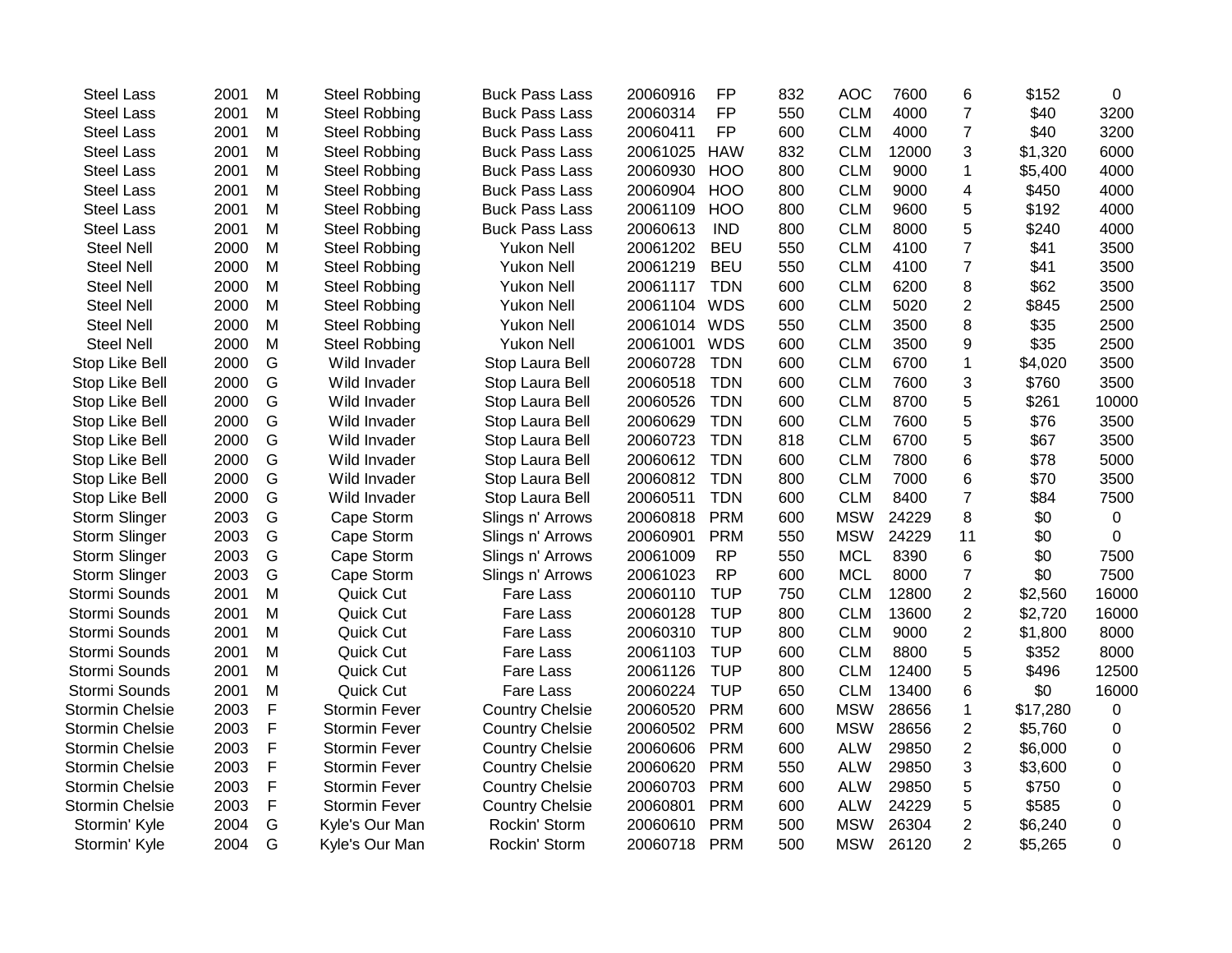| Stormin' Kyle<br>Stormin' Kyle<br>Stormin' Kyle<br>Storming Over Iowa<br><b>Stripes Be Gone</b> | 2004<br>2004<br>2004<br>2004<br>2002<br>2002<br>2002<br>2001<br>2001 | G<br>G<br>G<br>$\mathsf C$<br>M<br>M<br>M<br>G | Kyle's Our Man<br>Kyle's Our Man<br>Kyle's Our Man<br>Doug Fir<br>Parfaitement<br>Parfaitement<br>Parfaitement | Rockin' Storm<br>Rockin' Storm<br>Rockin' Storm<br>Key to Montana<br><b>Teresa's Spirit</b><br><b>Teresa's Spirit</b> | 20060528<br>20060826<br>20060810<br>20060810<br>20060603 | <b>PRM</b><br>PRM<br><b>PRM</b><br><b>PRM</b> | 200<br>600<br>550<br>550 | <b>MSW</b><br><b>STK</b><br><b>MSW</b><br><b>MSW</b> | 29184<br>74566<br>24755<br>24755 | 6<br>8<br>10            | \$0<br>\$0<br>\$0 | 0<br>$\Omega$<br>$\overline{0}$ |
|-------------------------------------------------------------------------------------------------|----------------------------------------------------------------------|------------------------------------------------|----------------------------------------------------------------------------------------------------------------|-----------------------------------------------------------------------------------------------------------------------|----------------------------------------------------------|-----------------------------------------------|--------------------------|------------------------------------------------------|----------------------------------|-------------------------|-------------------|---------------------------------|
|                                                                                                 |                                                                      |                                                |                                                                                                                |                                                                                                                       |                                                          |                                               |                          |                                                      |                                  |                         |                   |                                 |
|                                                                                                 |                                                                      |                                                |                                                                                                                |                                                                                                                       |                                                          |                                               |                          |                                                      |                                  |                         |                   |                                 |
|                                                                                                 |                                                                      |                                                |                                                                                                                |                                                                                                                       |                                                          |                                               |                          |                                                      |                                  |                         |                   |                                 |
|                                                                                                 |                                                                      |                                                |                                                                                                                |                                                                                                                       |                                                          |                                               |                          |                                                      |                                  | 11                      | \$0               | $\mathbf 0$                     |
|                                                                                                 |                                                                      |                                                |                                                                                                                |                                                                                                                       |                                                          | <b>PRM</b>                                    | 600                      | <b>MCL</b>                                           | 13731                            | 5                       | \$345             | 12500                           |
| Stripes Be Gone                                                                                 |                                                                      |                                                |                                                                                                                |                                                                                                                       | 20060502                                                 | <b>PRM</b>                                    | 600                      | <b>MSW</b>                                           | 28656                            | 9                       | \$0               | 0                               |
| <b>Stripes Be Gone</b>                                                                          |                                                                      |                                                |                                                                                                                | <b>Teresa's Spirit</b>                                                                                                | 20060523                                                 | <b>PRM</b>                                    | 600                      | <b>MSW</b>                                           | 28656                            | 9                       | \$0               | 0                               |
| Stutterin' Bill                                                                                 |                                                                      |                                                | Yankee Fan                                                                                                     | <b>Buff's Bunny</b>                                                                                                   | 20060609                                                 | <b>PRM</b>                                    | 600                      | <b>AOC</b>                                           | 32238                            | $\mathbf 1$             | \$19,440          | $\Omega$                        |
| Stutterin' Bill                                                                                 |                                                                      | G                                              | Yankee Fan                                                                                                     | <b>Buff's Bunny</b>                                                                                                   | 20060526                                                 | <b>PRM</b>                                    | 600                      | <b>ALW</b>                                           | 32238                            | 3                       | \$3,888           | 0                               |
| Stutterin' Bill                                                                                 | 2001                                                                 | G                                              | Yankee Fan                                                                                                     | <b>Buff's Bunny</b>                                                                                                   | 20060512                                                 | <b>PRM</b>                                    | 600                      | <b>ALW</b>                                           | 32238                            | 5                       | \$810             | 0                               |
| <b>Stylish Dave</b>                                                                             | 2001                                                                 | G                                              | <b>Grand On Dave</b>                                                                                           | Stylish Immunity                                                                                                      | 20060818                                                 | <b>CLS</b>                                    | 832                      | <b>CLM</b>                                           | 5500                             | 4                       | \$220             | 5000                            |
| <b>Stylish Dave</b>                                                                             | 2001                                                                 | G                                              | <b>Grand On Dave</b>                                                                                           | Stylish Immunity                                                                                                      | 20060804                                                 | <b>CLS</b>                                    | 832                      | <b>CLM</b>                                           | 5500                             | $\overline{7}$          | \$55              | 5000                            |
| <b>Stylish Dave</b>                                                                             | 2001                                                                 | G                                              | <b>Grand On Dave</b>                                                                                           | Stylish Immunity                                                                                                      | 20060901                                                 | <b>CLS</b>                                    | 832                      | <b>CLM</b>                                           | 5500                             | 9                       | \$55              | 5000                            |
| <b>Stylish Dave</b>                                                                             | 2001                                                                 | G                                              | <b>Grand On Dave</b>                                                                                           | Stylish Immunity                                                                                                      | 20060909                                                 | <b>CLS</b>                                    | 650                      | <b>CLM</b>                                           | 3000                             | 9                       | \$30              | 2500                            |
| <b>Stylish Dave</b>                                                                             | 2001                                                                 | G                                              | <b>Grand On Dave</b>                                                                                           | <b>Stylish Immunity</b>                                                                                               | 20060304                                                 | <b>FON</b>                                    | 600                      | <b>CLM</b>                                           | 5088                             | 8                       | \$48              | 5000                            |
| <b>Stylish Dave</b>                                                                             | 2001                                                                 | G                                              | <b>Grand On Dave</b>                                                                                           | <b>Stylish Immunity</b>                                                                                               | 20060506                                                 | <b>FON</b>                                    | 600                      | <b>CLM</b>                                           | 4800                             | 8                       | \$48              | 5000                            |
| <b>Stylish Dave</b>                                                                             | 2001                                                                 | G                                              | <b>Grand On Dave</b>                                                                                           | <b>Stylish Immunity</b>                                                                                               | 20060317                                                 | <b>FON</b>                                    | 600                      | <b>CLM</b>                                           | 4800                             | 10                      | \$48              | 5000                            |
| <b>Stylish Dave</b>                                                                             | 2001                                                                 | G                                              | <b>Grand On Dave</b>                                                                                           | Stylish Immunity                                                                                                      | 20060716                                                 | <b>LNN</b>                                    | 832                      | <b>CLM</b>                                           | 5800                             | 5                       | \$58              | 5000                            |
| <b>Stylish Dave</b>                                                                             | 2001                                                                 | G                                              | <b>Grand On Dave</b>                                                                                           | <b>Stylish Immunity</b>                                                                                               | 20060704                                                 | <b>LNN</b>                                    | 800                      | <b>CLM</b>                                           | 5800                             | 6                       | \$58              | 5000                            |
| <b>Stylish Dave</b>                                                                             | 2001                                                                 | G                                              | <b>Grand On Dave</b>                                                                                           | <b>Stylish Immunity</b>                                                                                               | 20060618                                                 | <b>LNN</b>                                    | 600                      | <b>CLM</b>                                           | 5800                             | 8                       | \$58              | 5000                            |
| <b>Stylish Dave</b>                                                                             | 2001                                                                 | G                                              | <b>Grand On Dave</b>                                                                                           | Stylish Immunity                                                                                                      | 20060624                                                 | <b>LNN</b>                                    | 600                      | <b>CLM</b>                                           | 5000                             | 9                       | \$50              | 2500                            |
| Sudden Headache                                                                                 | 2003                                                                 | $\mathsf{F}$                                   | Southern Halo                                                                                                  | One Fine Lady                                                                                                         | 20061001                                                 | <b>LAD</b>                                    | 850                      | <b>MCL</b>                                           | 9905                             | $\overline{\mathbf{4}}$ | \$510             | 10000                           |
| Sudden Headache                                                                                 | 2003                                                                 | $\mathsf F$                                    | Southern Halo                                                                                                  | One Fine Lady                                                                                                         | 20060824                                                 | <b>PRM</b>                                    | 550                      | <b>MCL</b>                                           | 9452                             | $\overline{c}$          | \$2,295           | 12500                           |
| Sudden Headache                                                                                 | 2003                                                                 | F                                              | Southern Halo                                                                                                  | One Fine Lady                                                                                                         | 20060903                                                 | <b>PRM</b>                                    | 800                      | <b>MCL</b>                                           | 9452                             | $\overline{2}$          | \$2,295           | 12500                           |
| Sudden Headache                                                                                 | 2003                                                                 | F                                              | Southern Halo                                                                                                  | One Fine Lady                                                                                                         | 20060722                                                 | <b>PRM</b>                                    | 832                      | <b>MSW</b>                                           | 24229                            | 3                       | \$2,925           | 0                               |
| Sudden Headache                                                                                 | 2003                                                                 | $\mathsf{F}$                                   | Southern Halo                                                                                                  | One Fine Lady                                                                                                         | 20060701                                                 | <b>PRM</b>                                    | 832                      | <b>MSW</b>                                           | 28656                            | 5                       | \$720             | 0                               |
| Sudden Headache                                                                                 | 2003                                                                 | F                                              | Southern Halo                                                                                                  | One Fine Lady                                                                                                         | 20060817                                                 | <b>PRM</b>                                    | 832                      | <b>MSW</b>                                           | 24229                            | 6                       | \$0               | 0                               |
| Sudden Headache                                                                                 | 2003                                                                 | F                                              | Southern Halo                                                                                                  | One Fine Lady                                                                                                         | 20060601                                                 | <b>PRM</b>                                    | 600                      | <b>MSW</b>                                           | 28656                            | $\overline{7}$          | \$0               | $\Omega$                        |
| Sudden Headache                                                                                 | 2003                                                                 | $\mathsf F$                                    | Southern Halo                                                                                                  | One Fine Lady                                                                                                         | 20060620                                                 | <b>PRM</b>                                    | 600                      | <b>MSW</b>                                           | 28656                            | 9                       | \$0               | 0                               |
| <b>Sultry Moment</b>                                                                            | 2003                                                                 | $\mathsf F$                                    | <b>Sultry Song</b>                                                                                             | <b>Etoile Eternelle</b>                                                                                               | 20060502                                                 | <b>PRM</b>                                    | 600                      | <b>MSW</b>                                           | 28656                            | $\overline{7}$          | \$0               | $\mathbf 0$                     |
| <b>Summer Reserve</b>                                                                           | 2003                                                                 | $\mathsf F$                                    | <b>Comstock Lode</b>                                                                                           | Reserving the Moon                                                                                                    | 20060709                                                 | <b>CBY</b>                                    | 832                      | <b>MCL</b>                                           | 7212                             | $\overline{2}$          | \$1,400           | 10000                           |
| <b>Summer Reserve</b>                                                                           | 2003                                                                 | F                                              | <b>Comstock Lode</b>                                                                                           | Reserving the Moon                                                                                                    | 20060727                                                 | <b>CBY</b>                                    | 832                      | <b>MCL</b>                                           | 7000                             | 6                       | \$70              | 10000                           |
| <b>Summer Reserve</b>                                                                           | 2003                                                                 | F                                              | <b>Comstock Lode</b>                                                                                           | Reserving the Moon                                                                                                    | 20060609                                                 | <b>PRM</b>                                    | 600                      | <b>MCL</b>                                           | 13731                            | 4                       | \$690             | 12500                           |
| <b>Summer Reserve</b>                                                                           | 2003                                                                 | F                                              | <b>Comstock Lode</b>                                                                                           | Reserving the Moon                                                                                                    | 20060623                                                 | <b>PRM</b>                                    | 550                      | <b>MCL</b>                                           | 13731                            | $\overline{7}$          | \$0               | 12500                           |
| Sunbeach                                                                                        | 2004                                                                 | F                                              | O'Brannigan                                                                                                    | Pala Blanca                                                                                                           | 20060827                                                 | <b>CLS</b>                                    | 600                      | <b>MSW</b>                                           | 7950                             | $\overline{2}$          | \$1,500           | $\mathbf 0$                     |
| Sunbeach                                                                                        | 2004                                                                 | F                                              | O'Brannigan                                                                                                    | Pala Blanca                                                                                                           | 20060813                                                 | <b>CLS</b>                                    | 350                      | <b>MSW</b>                                           | 8138                             | 3                       | \$825             | 0                               |
| Sunbeach                                                                                        | 2004                                                                 | F                                              | O'Brannigan                                                                                                    | Pala Blanca                                                                                                           | 20060615                                                 | <b>PRM</b>                                    | 200                      | <b>MSW</b>                                           | 26664                            | $\overline{7}$          | \$0               | 0                               |
| Sunbeach                                                                                        | 2004                                                                 | F                                              | O'Brannigan                                                                                                    | Pala Blanca                                                                                                           | 20060624                                                 | <b>PRM</b>                                    | 200                      | <b>MSW</b>                                           | 28320                            | $\overline{7}$          | \$0               | 0                               |
| Sunbeach                                                                                        | 2004                                                                 | F                                              | O'Brannigan                                                                                                    | Pala Blanca                                                                                                           | 20060704                                                 | <b>PRM</b>                                    | 450                      | <b>MSW</b>                                           | 28656                            | $\overline{7}$          | \$0               | $\Omega$                        |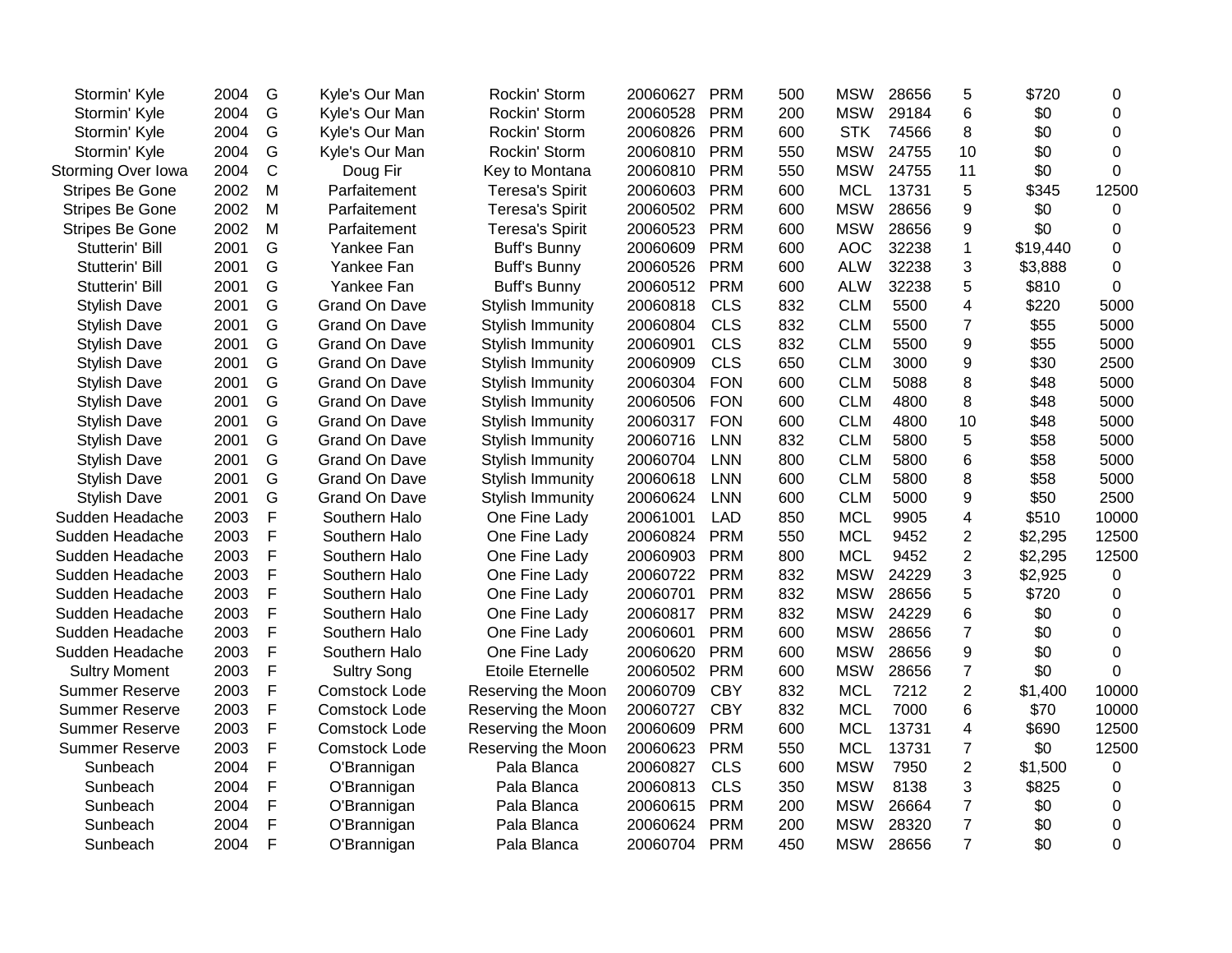| Sunbeach             | 2004 | F | O'Brannigan           | Pala Blanca              | 20060721 | <b>PRM</b> | 500 | <b>MSW</b> | 24755  | 8              | \$0      | 0              |
|----------------------|------|---|-----------------------|--------------------------|----------|------------|-----|------------|--------|----------------|----------|----------------|
| <b>Sunday Sins</b>   | 2001 | G | Commemorate           | <b>Forgiven Sins</b>     | 20060512 | <b>LNN</b> | 450 | <b>MCL</b> | 5000   | $\mathbf{1}$   | \$3,000  | 5000           |
| <b>Sunday Sins</b>   | 2001 | G | Commemorate           | <b>Forgiven Sins</b>     | 20060602 | <b>LNN</b> | 450 | <b>CLM</b> | 5535   | $\mathbf 1$    | \$3,240  | 5000           |
| <b>Sunday Sins</b>   | 2001 | G | Commemorate           | <b>Forgiven Sins</b>     | 20060618 | <b>LNN</b> | 600 | <b>CLM</b> | 5800   | $\overline{7}$ | \$58     | 5000           |
| <b>Sunday Sins</b>   | 2001 | G | Commemorate           | Forgiven Sins            | 20060429 | <b>PRM</b> | 550 | <b>MCL</b> | 13731  | $\overline{4}$ | \$690    | 12500          |
| Sunriseontheoasis    | 2002 | M | <b>Gilded Time</b>    | Midnightontheoasis       | 20060427 | <b>PRM</b> | 600 | <b>AOC</b> | 34857  | $\overline{2}$ | \$7,020  | 0              |
| Sunriseontheoasis    | 2002 | M | <b>Gilded Time</b>    | Midnightontheoasis       | 20060805 | <b>PRM</b> | 600 | <b>AOC</b> | 26025  | 6              | \$0      | 0              |
| Supreme Granpa       | 2004 | G | Supremo               | <b>Granpa's Princess</b> | 20060627 | <b>PRM</b> | 500 | <b>MSW</b> | 28656  | 6              | \$0      | 0              |
| Supreme Granpa       | 2004 | G | Supremo               | <b>Granpa's Princess</b> | 20060725 | <b>PRM</b> | 500 | <b>MSW</b> | 21206  | 8              | \$0      | $\Omega$       |
| Supreme Granpa       | 2004 | G | Supremo               | <b>Granpa's Princess</b> | 20060815 | <b>PRM</b> | 550 | <b>MSW</b> | 25779  | 9              | \$0      | 0              |
| Supremo's Angel      | 2004 | F | Supremo               | Angel Alert              | 20060902 | <b>PRM</b> | 600 | <b>MSW</b> | 24229  | 12             | \$0      | $\Omega$       |
| <b>Sur Sandpit</b>   | 2000 | G | Sandpit (BRZ)         | Dearest Sur              | 20060506 | <b>PRM</b> | 832 | <b>AOC</b> | 40120  | $\mathbf{1}$   | \$26,520 | 0              |
| <b>Sur Sandpit</b>   | 2000 | G | Sandpit (BRZ)         | Dearest Sur              | 20060529 | <b>PRM</b> | 850 | <b>STK</b> | 51500  | 3              | \$6,500  | 0              |
| Sur Sandpit          | 2000 | G | Sandpit (BRZ)         | Dearest Sur              | 20060617 | <b>PRM</b> | 850 | <b>STK</b> | 70000  | 3              | \$7,000  | 0              |
| Sur Sandpit          | 2000 | G | Sandpit (BRZ)         | Dearest Sur              | 20060422 | <b>PRM</b> | 600 | <b>ALW</b> | 42984  | 5              | \$1,080  | 0              |
| Sur Sandpit          | 2000 | G | Sandpit (BRZ)         | Dearest Sur              | 20060729 | <b>PRM</b> | 900 | <b>STK</b> | 80250  | $\overline{7}$ | \$0      | 0              |
| Sur Sandpit          | 2000 | G | Sandpit (BRZ)         | <b>Dearest Sur</b>       | 20060826 | <b>PRM</b> | 850 | <b>STK</b> | 81600  | $\overline{7}$ | \$0      | $\Omega$       |
| Sur Sandpit          | 2000 | G | Sandpit (BRZ)         | Dearest Sur              | 20060701 | <b>PRM</b> | 900 | <b>STK</b> | 300000 | 11             | \$0      | $\mathbf 0$    |
| <b>Suwest</b>        | 2002 | M | West Buoyant          | Sumackee                 | 20060629 | <b>FMT</b> | 550 | <b>ALW</b> | 17000  | 8              | \$0      | $\overline{0}$ |
| Suwest               | 2002 | M | West Buoyant          | Sumackee                 | 20060608 | <b>PRM</b> | 600 | <b>CLM</b> | 15522  | 8              | \$0      | 12500          |
| Suwest               | 2002 | M | West Buoyant          | Sumackee                 | 20060507 | <b>WRD</b> | 500 | <b>MCL</b> | 4500   | $\mathbf{1}$   | \$2,700  | 5000           |
| Suwest               | 2002 | M | West Buoyant          | Sumackee                 | 20060429 | <b>WRD</b> | 500 | <b>MCL</b> | 4500   | $\overline{4}$ | \$270    | 5000           |
| Suwest               | 2002 | M | West Buoyant          | Sumackee                 | 20060521 | <b>WRD</b> | 550 | <b>CLM</b> | 4500   | 6              | \$0      | 5000           |
| Suwest               | 2002 | M | West Buoyant          | Sumackee                 | 20060310 | WRD        | 550 | <b>MCL</b> | 7000   | 8              | \$0      | 10000          |
| Suzar                | 2001 | M | Czar Nijinsky         | Susie's Doctor           | 20060409 | HOU        | 800 | <b>CLM</b> | 6300   | $\overline{2}$ | \$1,260  | 15000          |
| Suzar                | 2001 | M | Czar Nijinsky         | Susie's Doctor           | 20060324 | HOU        | 800 | <b>CLM</b> | 6300   | 6              | \$0      | 15000          |
| Suzar                | 2001 | M | Czar Nijinsky         | Susie's Doctor           | 20060224 | HOU        | 850 | <b>ALW</b> | 13500  | 8              | \$0      | 0              |
| <b>Suzies Moment</b> | 2003 | F | Exclusivengagement    | It's Suzie               | 20060606 | <b>PRM</b> | 600 | <b>ALW</b> | 29850  | 1              | \$18,000 | 0              |
| <b>Suzies Moment</b> | 2003 | F | Exclusivengagement    | It's Suzie               | 20060902 | <b>PRM</b> | 550 | <b>CLM</b> | 14116  | $\mathbf 1$    | \$9,315  | 15000          |
| <b>Suzies Moment</b> | 2003 | F | Exclusivengagement    | It's Suzie               | 20060523 | <b>PRM</b> | 600 | <b>ALW</b> | 29850  | $\overline{2}$ | \$6,000  | 0              |
| <b>Suzies Moment</b> | 2003 | F | Exclusivengagement    | It's Suzie               | 20060627 | <b>PRM</b> | 600 | <b>ALW</b> | 25900  | 3              | \$3,900  | 0              |
| <b>Suzies Moment</b> | 2003 | F | Exclusivengagement    | It's Suzie               | 20060722 | <b>PRM</b> | 832 | <b>STK</b> | 79118  | 4              | \$4,757  | 0              |
| <b>Suzies Moment</b> | 2003 | F | Exclusivengagement    | It's Suzie               | 20060502 | <b>PRM</b> | 600 | <b>ALW</b> | 25000  | 5              | \$750    | 0              |
| <b>Suzies Moment</b> | 2003 | F | Exclusivengagement    | It's Suzie               | 20060803 | <b>PRM</b> | 800 | <b>ALW</b> | 25301  | 5              | \$585    | $\mathbf 0$    |
| <b>Suzies Moment</b> | 2003 | F | Exclusivengagement    | It's Suzie               | 20060826 | <b>PRM</b> | 832 | <b>STK</b> | 74000  | 8              | \$0      | $\overline{0}$ |
| Suzie's Monster      | 2000 | G | <b>Meadow Monster</b> | It's Suzie               | 20060322 | <b>BEU</b> | 832 | <b>CLM</b> | 4100   | $\overline{2}$ | \$738    | 3500           |
| Suzie's Monster      | 2000 | G | <b>Meadow Monster</b> | It's Suzie               | 20060215 | <b>BEU</b> | 600 | <b>CLM</b> | 4100   | $\overline{4}$ | \$205    | 3500           |
| Suzie's Monster      | 2000 | G | <b>Meadow Monster</b> | It's Suzie               | 20060116 | <b>BEU</b> | 600 | <b>CLM</b> | 4100   | 5              | \$41     | 3500           |
| Suzie's Monster      | 2000 | G | <b>Meadow Monster</b> | It's Suzie               | 20060222 | <b>BEU</b> | 600 | <b>CLM</b> | 4100   | 6              | \$41     | 3500           |
| Suzie's Monster      | 2000 | G | Meadow Monster        | It's Suzie               | 20060307 | <b>BEU</b> | 600 | <b>CLM</b> | 4100   | 6              | \$41     | 3500           |
|                      |      |   |                       |                          |          |            |     |            |        |                |          |                |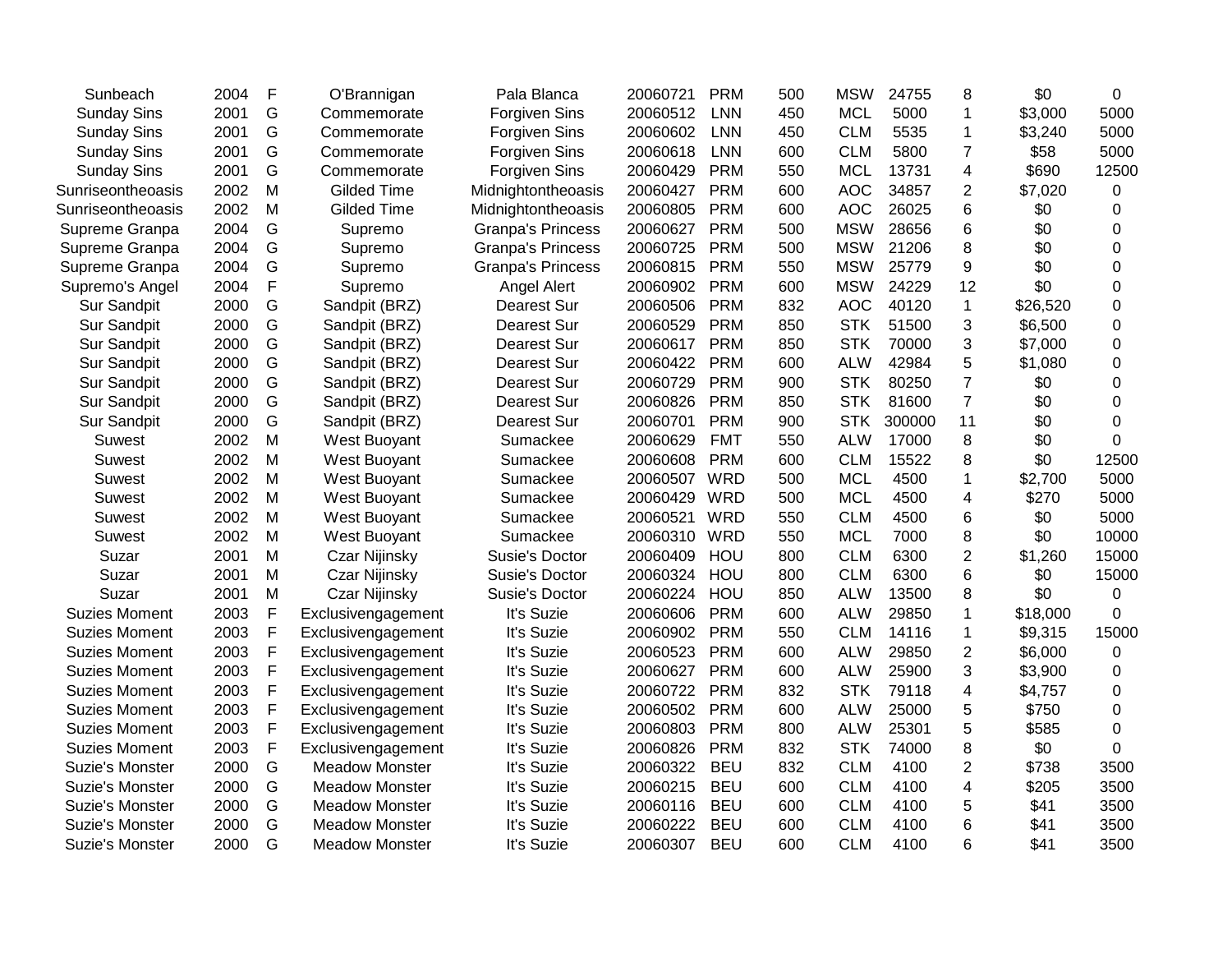| Suzie's Monster  | 2000 | G | <b>Meadow Monster</b> | It's Suzie             | 20060125 | <b>BEU</b> | 600 | <b>CLM</b> | 4100  | $\overline{7}$          | \$41     | 3500        |
|------------------|------|---|-----------------------|------------------------|----------|------------|-----|------------|-------|-------------------------|----------|-------------|
| Suzie's Monster  | 2000 | G | <b>Meadow Monster</b> | It's Suzie             | 20060524 | <b>GLD</b> | 600 | <b>CLM</b> | 5700  | 6                       | \$57     | 4000        |
| Sweet Bouyant    | 2004 | F | West Buoyant          | Nudilla                | 20060528 | <b>PRM</b> | 500 | <b>MSW</b> | 24864 | 6                       | \$0      | $\mathbf 0$ |
| Sweet Lucky Lady | 2000 | M | De Guerin             | <b>Lady Dimensions</b> | 20060704 | <b>PRM</b> | 500 | <b>AOC</b> | 17925 | $\mathbf{1}$            | \$11,700 | 5000        |
| Sweet Lucky Lady | 2000 | M | De Guerin             | <b>Lady Dimensions</b> | 20060624 | <b>PRM</b> | 600 | <b>CLM</b> | 12720 | $\overline{2}$          | \$3,120  | 5000        |
| Sweet Lucky Lady | 2000 | M | De Guerin             | <b>Lady Dimensions</b> | 20060729 | <b>PRM</b> | 600 | <b>CLM</b> | 9095  | $\overline{c}$          | \$2,295  | 4000        |
| Sweet Lucky Lady | 2000 | M | De Guerin             | <b>Lady Dimensions</b> | 20060812 | <b>PRM</b> | 600 | <b>CLM</b> | 9244  | $\overline{c}$          | \$2,295  | 4000        |
| Sweet Lucky Lady | 2000 | M | De Guerin             | <b>Lady Dimensions</b> | 20060610 | <b>PRM</b> | 550 | <b>CLM</b> | 12432 | 3                       | \$1,872  | 5000        |
| Sweet Lucky Lady | 2000 | M | De Guerin             | <b>Lady Dimensions</b> | 20060718 | <b>PRM</b> | 600 | <b>CLM</b> | 8857  | 3                       | \$1,377  | 4000        |
| Sweet Lucky Lady | 2000 | M | De Guerin             | <b>Lady Dimensions</b> | 20060520 | <b>PRM</b> | 600 | <b>CLM</b> | 12180 | 4                       | \$780    | 5000        |
| Sweet Lucky Lady | 2000 | M | De Guerin             | <b>Lady Dimensions</b> | 20060527 | <b>PRM</b> | 600 | <b>CLM</b> | 12180 | 4                       | \$780    | 5000        |
| Sweet Lucky Lady | 2000 | M | De Guerin             | <b>Lady Dimensions</b> | 20060825 | <b>PRM</b> | 600 | <b>CLM</b> | 10331 | 4                       | \$641    | 5000        |
| Sweet Lucky Lady | 2000 | M | De Guerin             | <b>Lady Dimensions</b> | 20060904 | <b>PRM</b> | 600 | <b>ALW</b> | 19841 | 4                       | \$1,316  | 0           |
| Sweet Lucky Lady | 2000 | M | De Guerin             | <b>Lady Dimensions</b> | 20060506 | <b>PRM</b> | 600 | <b>CLM</b> | 15900 | 6                       | \$0      | 7500        |
| Sweetmatic       | 2003 | F | Charismatic           | <b>Sweet Briar</b>     | 20060729 | <b>CLS</b> | 600 | <b>CLM</b> | 5582  | $\overline{\mathbf{4}}$ | \$275    | 5000        |
| Sweetmatic       | 2003 | F | Charismatic           | <b>Sweet Briar</b>     | 20060904 | <b>CLS</b> | 600 | <b>CLM</b> | 5500  | 8                       | \$55     | 5000        |
| Sweetmatic       | 2003 | F | Charismatic           | <b>Sweet Briar</b>     | 20060821 | <b>CLS</b> | 600 | <b>CLM</b> | 5500  | 10                      | \$55     | 5000        |
| Sweetmatic       | 2003 | F | Charismatic           | <b>Sweet Briar</b>     | 20060421 | <b>FON</b> | 600 | <b>MCL</b> | 4300  | $\mathbf{1}$            | \$2,580  | 10000       |
| Sweetmatic       | 2003 | F | Charismatic           | <b>Sweet Briar</b>     | 20060428 | <b>FON</b> | 600 | <b>CLM</b> | 4669  | 1                       | \$2,760  | 5000        |
| Sweetmatic       | 2003 | F | Charismatic           | <b>Sweet Briar</b>     | 20060407 | <b>FON</b> | 600 | <b>MCL</b> | 4300  | 4                       | \$172    | 10000       |
| Sweetmatic       | 2003 | F | Charismatic           | <b>Sweet Briar</b>     | 20060310 | <b>FON</b> | 600 | <b>MCL</b> | 4300  | 5                       | \$43     | 10000       |
| Sweetmatic       | 2003 | F | Charismatic           | <b>Sweet Briar</b>     | 20060723 | <b>HPO</b> | 600 | <b>STR</b> | 19000 | 6                       | \$300    | 0           |
| Sweetmatic       | 2003 | F | Charismatic           | <b>Sweet Briar</b>     | 20060603 | <b>LNN</b> | 600 | <b>CLM</b> | 5800  | 3                       | \$638    | 5000        |
| Sweetmatic       | 2003 | F | Charismatic           | <b>Sweet Briar</b>     | 20060514 | <b>LNN</b> | 600 | <b>STK</b> | 15375 | 5                       | \$150    | 0           |
| Sweetmatic       | 2003 | F | Charismatic           | <b>Sweet Briar</b>     | 20060529 | <b>LNN</b> | 600 | <b>ALW</b> | 10000 | 5                       | \$200    | 0           |
| Sweetmatic       | 2003 | F | Charismatic           | <b>Sweet Briar</b>     | 20060615 | <b>LNN</b> | 600 | <b>CLM</b> | 5800  | 8                       | \$58     | 5000        |
| Sweetmatic       | 2003 | F | Charismatic           | <b>Sweet Briar</b>     | 20060709 | <b>LNN</b> | 600 | <b>CLM</b> | 6148  | 8                       | \$58     | 5000        |
| Sweetpike        | 2004 | F | Pikepass              | My Sweet Alesia        | 20060617 | <b>PRM</b> | 450 | <b>MSW</b> | 30624 | $\mathbf 1$             | \$18,720 | 0           |
| Sweetpike        | 2004 | F | Pikepass              | My Sweet Alesia        | 20060803 | <b>PRM</b> | 550 | <b>AOC</b> | 25301 | $\overline{2}$          | \$5,265  | 75000       |
| Sweetpike        | 2004 | F | Pikepass              | My Sweet Alesia        | 20060812 | <b>PRM</b> | 600 | <b>STK</b> | 91091 | 4                       | \$4,614  | 0           |
| Sweetpike        | 2004 | F | Pikepass              | My Sweet Alesia        | 20060826 | <b>PRM</b> | 600 | <b>STK</b> | 75458 | 4                       | \$3,773  | 0           |
| Sweetpike        | 2004 | F | Pikepass              | My Sweet Alesia        | 20060516 | <b>PRM</b> | 450 | <b>MSW</b> | 30120 | $\overline{7}$          | \$0      | 0           |
| Swingin Leroy    | 1999 | G | Ferrara               | <b>Wildwood Spring</b> | 20060623 | <b>PRM</b> | 832 | <b>CLM</b> | 14160 | $\mathbf{1}$            | \$9,360  | 5000        |
| Swingin Leroy    | 1999 | G | Ferrara               | <b>Wildwood Spring</b> | 20060427 | <b>PRM</b> | 600 | <b>CLM</b> | 14880 | $\overline{2}$          | \$3,120  | 5000        |
| Swingin Leroy    | 1999 | G | Ferrara               | Wildwood Spring        | 20060714 | <b>PRM</b> | 800 | <b>CLM</b> | 14398 | 3                       | \$1,863  | 6500        |
| Swingin Leroy    | 1999 | G | Ferrara               | <b>Wildwood Spring</b> | 20060512 | <b>PRM</b> | 600 | <b>AOC</b> | 17925 | $\overline{\mathbf{4}}$ | \$975    | 0           |
| Swingin Leroy    | 1999 | G | Ferrara               | <b>Wildwood Spring</b> | 20060602 | <b>PRM</b> | 800 | <b>AOC</b> | 15225 | 6                       | \$0      | 0           |
| Swingin Leroy    | 1999 | G | Ferrara               | <b>Wildwood Spring</b> | 20060825 | <b>PRM</b> | 800 | <b>CLM</b> | 10434 | 6                       | \$0      | 4000        |
| Swingin Leroy    | 1999 | G | Ferrara               | <b>Wildwood Spring</b> | 20060907 | <b>PRM</b> | 800 | <b>CLM</b> | 11237 | 6                       | \$0      | 4000        |
| Swingin Leroy    | 1999 | G | Ferrara               | <b>Wildwood Spring</b> | 20060729 | <b>PRM</b> | 832 | <b>CLM</b> | 13915 | $\overline{7}$          | \$0      | 6500        |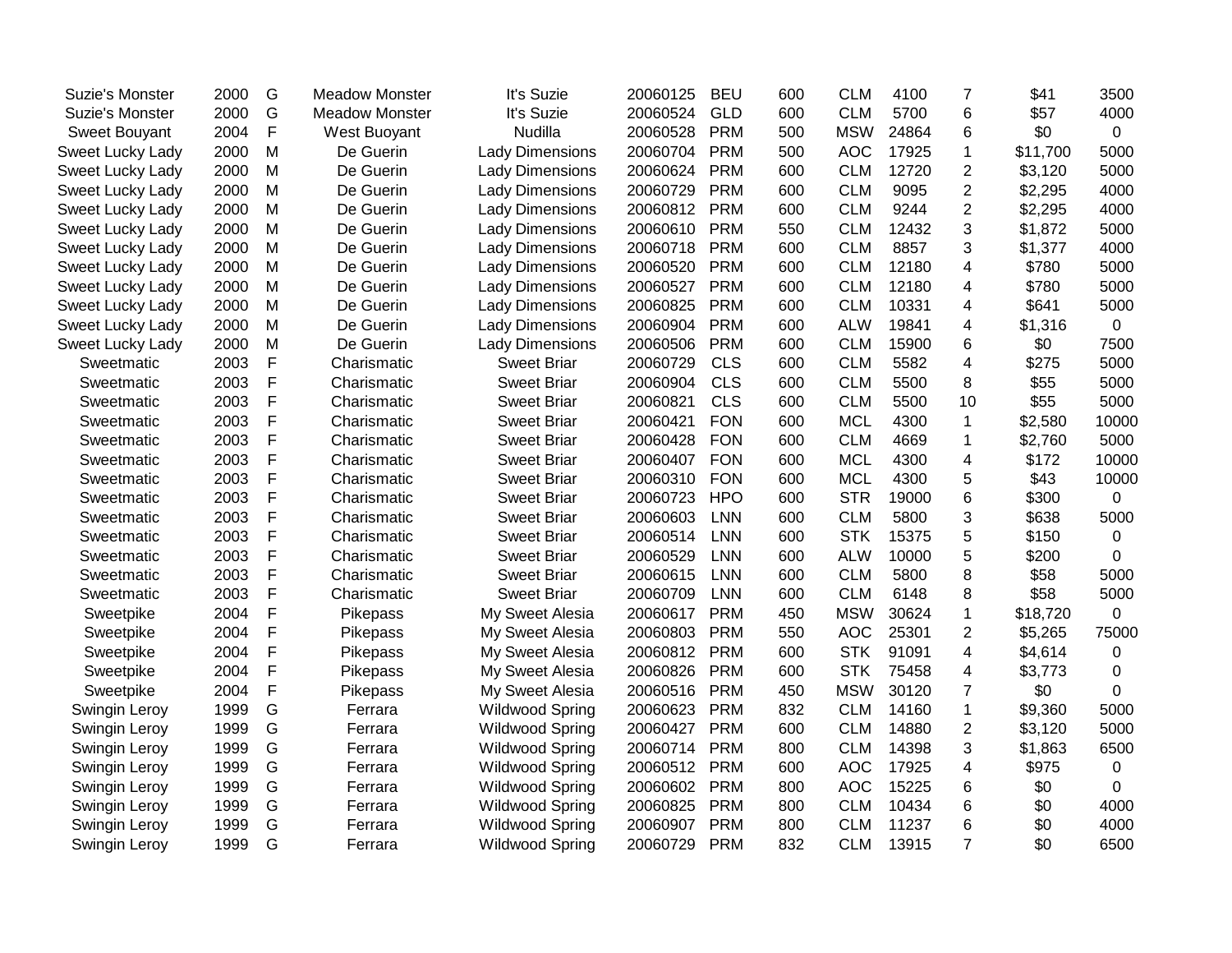| Swingin Leroy            | 1999 | G            | Ferrara           | <b>Wildwood Spring</b> | 20060629 | <b>PRM</b> | 832 | <b>ALW</b> | 29850 | 10             | \$0      | 0           |
|--------------------------|------|--------------|-------------------|------------------------|----------|------------|-----|------------|-------|----------------|----------|-------------|
| <b>Swinging Rose</b>     | 2003 | $\mathsf F$  | Sharkey           | <b>Swinging Suzie</b>  | 20060903 | <b>PRM</b> | 550 | <b>MSW</b> | 24229 | $\overline{7}$ | \$0      | 0           |
| Switch Lanes             | 1999 | M            | Deerhound         | Heister                | 20060722 | <b>HPO</b> | 800 | <b>STK</b> | 38800 | $\overline{2}$ | \$8,000  | $\mathbf 0$ |
| <b>Switch Lanes</b>      | 1999 | M            | Deerhound         | Heister                | 20060624 | <b>PRM</b> | 850 | <b>STK</b> | 70000 | $\mathbf 1$    | \$42,000 | $\mathbf 0$ |
| <b>Switch Lanes</b>      | 1999 | M            | Deerhound         | Heister                | 20060513 | <b>PRM</b> | 600 | <b>STK</b> | 65000 | $\overline{2}$ | \$13,000 | 0           |
| <b>Switch Lanes</b>      | 1999 | M            | Deerhound         | Heister                | 20060601 | <b>PRM</b> | 832 | <b>AOC</b> | 29997 | 4              | \$1,755  | 0           |
| Switch Lanes             | 1999 | M            | Deerhound         | Heister                | 20060826 | <b>PRM</b> | 832 | <b>STK</b> | 79200 | 4              | \$3,960  | 0           |
| <b>Switch Lanes</b>      | 1999 | M            | Deerhound         | Heister                | 20060421 | <b>PRM</b> | 600 | <b>ALW</b> | 42984 | 6              | \$0      | 0           |
| <b>Switch Lanes</b>      | 1999 | M            | Deerhound         | Heister                | 20060908 | <b>PRM</b> | 850 | <b>STK</b> | 40000 | 6              | \$800    | 0           |
| T C Delaurinflash        | 2002 | G            | De Guerin         | Laurinburg             | 20060622 | <b>PRM</b> | 550 | <b>CLM</b> | 15522 | 5              | \$390    | 10000       |
| T C Delaurinflash        | 2002 | G            | De Guerin         | Laurinburg             | 20060704 | <b>PRM</b> | 600 | <b>CLM</b> | 15522 | 5              | \$390    | 10000       |
| T C Delaurinflash        | 2002 | G            | De Guerin         | Laurinburg             | 20060725 | <b>PRM</b> | 600 | <b>CLM</b> | 12823 | 9              | \$0      | 12500       |
| T C Lord Pleasant        | 2001 | G            | Lord Pleasant     | <b>Direct Response</b> | 20060729 | <b>CLS</b> | 832 | <b>CLM</b> | 5000  | $\overline{2}$ | \$1,000  | 2500        |
| <b>T C Lord Pleasant</b> | 2001 | G            | Lord Pleasant     | <b>Direct Response</b> | 20060813 | <b>CLS</b> | 832 | <b>CLM</b> | 6042  | 6              | \$57     | 5000        |
| T C Lord Pleasant        | 2001 | G            | Lord Pleasant     | <b>Direct Response</b> | 20060422 | <b>FON</b> | 832 | <b>CLM</b> | 5200  | 5              | \$52     | 5000        |
| T C Lord Pleasant        | 2001 | G            | Lord Pleasant     | <b>Direct Response</b> | 20060318 | <b>FON</b> | 600 | <b>CLM</b> | 5200  | 6              | \$52     | 5000        |
| T C Lord Pleasant        | 2001 | G            | Lord Pleasant     | <b>Direct Response</b> | 20060401 | <b>FON</b> | 600 | <b>CLM</b> | 5200  | 6              | \$52     | 5000        |
| T C Lord Pleasant        | 2001 | G            | Lord Pleasant     | <b>Direct Response</b> | 20060622 | <b>LNN</b> | 832 | <b>CLM</b> | 5000  | $\overline{2}$ | \$1,000  | 2500        |
| T C Lord Pleasant        | 2001 | G            | Lord Pleasant     | <b>Direct Response</b> | 20060704 | <b>LNN</b> | 832 | <b>CLM</b> | 5000  | 3              | \$550    | 2500        |
| T C Lord Pleasant        | 2001 | G            | Lord Pleasant     | <b>Direct Response</b> | 20060518 | <b>LNN</b> | 832 | <b>CLM</b> | 6400  | 4              | \$320    | 5000        |
| T C Lord Pleasant        | 2001 | G            | Lord Pleasant     | <b>Direct Response</b> | 20060526 | <b>LNN</b> | 800 | <b>CLM</b> | 5000  | 4              | \$200    | 2500        |
| T C Lord Pleasant        | 2001 | G            | Lord Pleasant     | <b>Direct Response</b> | 20060716 | <b>LNN</b> | 800 | <b>CLM</b> | 5200  | 4              | \$200    | 2500        |
| T C Lord Pleasant        | 2001 | G            | Lord Pleasant     | <b>Direct Response</b> | 20060608 | <b>LNN</b> | 832 | <b>CLM</b> | 5000  | 8              | \$50     | 2500        |
| T C's Lesia De           | 2000 | G            | De Guerin         | My Sweet Alesia        | 20060118 | <b>PEN</b> | 832 | <b>CLM</b> | 7280  | $\overline{2}$ | \$1,300  | 3500        |
| T C's Lesia De           | 2000 | G            | De Guerin         | My Sweet Alesia        | 20060204 | <b>PEN</b> | 800 | <b>CLM</b> | 6200  | $\overline{2}$ | \$1,240  | 3500        |
| T C's Lesia De           | 2000 | G            | De Guerin         | My Sweet Alesia        | 20060125 | <b>PEN</b> | 800 | <b>CLM</b> | 6200  | 3              | \$682    | 3500        |
| T C's Lesia De           | 2000 | G            | De Guerin         | My Sweet Alesia        | 20060308 | <b>PEN</b> | 600 | <b>CLM</b> | 4992  | 3              | \$528    | 2500        |
| T C's Lesia De           | 2000 | G            | De Guerin         | My Sweet Alesia        | 20060317 | <b>PEN</b> | 850 | <b>CLM</b> | 4800  | 3              | \$528    | 2500        |
| T Diamond                | 2002 | M            | <b>Bengal Bay</b> | T. C. Diamond          | 20060407 | <b>FON</b> | 800 | <b>ALW</b> | 7500  | $\overline{7}$ | \$75     | 0           |
| T Diamond                | 2002 | M            | <b>Bengal Bay</b> | T. C. Diamond          | 20060312 | <b>FON</b> | 600 | <b>ALW</b> | 7500  | 9              | \$75     | 0           |
| T Diamond                | 2002 | M            | <b>Bengal Bay</b> | T. C. Diamond          | 20060528 | <b>LNN</b> | 800 | <b>CLM</b> | 5535  | 9              | \$54     | 5000        |
| T Diamond                | 2002 | M            | Bengal Bay        | T. C. Diamond          | 20060520 | <b>LNN</b> | 600 | <b>CLM</b> | 5481  | 10             | \$54     | 5000        |
| <b>Tabloid Talk</b>      | 2004 | F            | Cat's Debut       | News Column            | 20060902 | <b>PRM</b> | 600 | <b>MSW</b> | 24229 | 9              | \$0      | $\mathbf 0$ |
| <b>Tabloid Talk</b>      | 2004 | $\mathsf{F}$ | Cat's Debut       | News Column            | 20060812 | <b>PRM</b> | 600 | <b>MSW</b> | 21684 | 11             | \$0      | $\mathbf 0$ |
| <b>Tak Master</b>        | 2003 | G            | Mutakddim         | Chelle Rae             | 20061208 | HOU        | 500 | <b>ALW</b> | 15500 | $\overline{2}$ | \$3,100  | $\Omega$    |
| <b>Tak Master</b>        | 2003 | G            | Mutakddim         | Chelle Rae             | 20060808 | <b>PRM</b> | 600 | <b>CLM</b> | 12993 | 1              | \$7,857  | 12500       |
| <b>Tak Master</b>        | 2003 | G            | Mutakddim         | Chelle Rae             | 20060825 | <b>PRM</b> | 600 | <b>ALW</b> | 24229 | 2              | \$4,875  | $\mathbf 0$ |
| <b>Tak Master</b>        | 2003 | G            | Mutakddim         | Chelle Rae             | 20060512 | <b>PRM</b> | 600 | <b>CLM</b> | 17255 | 4              | \$1,105  | 25000       |
| <b>Tak Master</b>        | 2003 | G            | Mutakddim         | Chelle Rae             | 20060908 | <b>PRM</b> | 600 | <b>ALW</b> | 24229 | 6              | \$0      | 0           |
| <b>Tak Master</b>        | 2003 | G            | Mutakddim         | Chelle Rae             | 20060421 | <b>PRM</b> | 550 | <b>ALW</b> | 29850 | 8              | \$0      | 0           |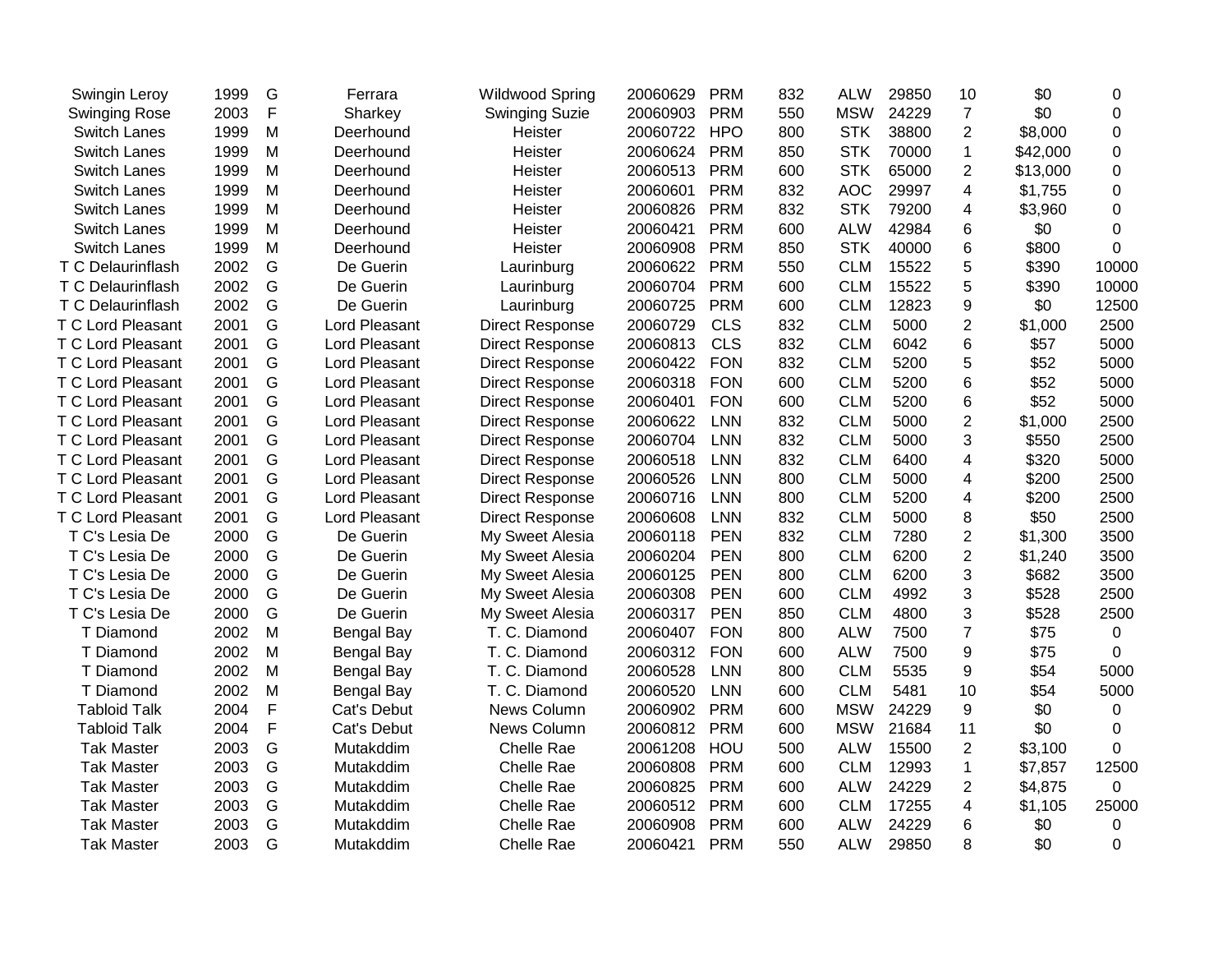| <b>Tak Master</b> | 2003 | G           | Mutakddim     | <b>Chelle Rae</b>     | 20060929 | <b>RP</b>  | 500 | <b>CLM</b> | 14010 | 1              | \$8,100 | 25000 |
|-------------------|------|-------------|---------------|-----------------------|----------|------------|-----|------------|-------|----------------|---------|-------|
| <b>Tak Master</b> | 2003 | G           | Mutakddim     | <b>Chelle Rae</b>     | 20061020 | <b>RP</b>  | 500 | <b>ALW</b> | 27000 | 3              | \$2,970 | 0     |
| <b>Tak Master</b> | 2003 | G           | Mutakddim     | Chelle Rae            | 20061117 | <b>RP</b>  | 850 | <b>ALW</b> | 27000 | 8              | \$0     | 0     |
| Take Me Up        | 1998 | G           | Take Me Out   | Lady Badria           | 20061031 | <b>DEL</b> | 600 | <b>CLM</b> | 13500 | 1              | \$7,800 | 5000  |
| Take Me Up        | 1998 | G           | Take Me Out   | Lady Badria           | 20061112 | <b>DEL</b> | 600 | <b>CLM</b> | 13000 | 4              | \$780   | 5000  |
| Take Me Up        | 1998 | G           | Take Me Out   | Lady Badria           | 20060122 | <b>LAD</b> | 700 | <b>AOC</b> | 51600 | 10             | \$0     | 40000 |
| Take Me Up        | 1998 | G           | Take Me Out   | Lady Badria           | 20061020 | <b>LRL</b> | 700 | <b>CLM</b> | 16000 | 4              | \$960   | 7500  |
| Take Me Up        | 1998 | G           | Take Me Out   | Lady Badria           | 20060701 | <b>PRM</b> | 832 | <b>AOC</b> | 32238 | 3              | \$3,888 | 25000 |
| Take Me Up        | 1998 | G           | Take Me Out   | Lady Badria           | 20060520 | <b>PRM</b> | 600 | <b>STK</b> | 65000 | 4              | \$3,250 | 0     |
| Take Me Up        | 1998 | G           | Take Me Out   | Lady Badria           | 20060714 | <b>PRM</b> | 600 | <b>AOC</b> | 23155 | 5              | \$615   | 25000 |
| Take Me Up        | 1998 | G           | Take Me Out   | Lady Badria           | 20060617 | <b>PRM</b> | 850 | <b>STK</b> | 70000 | 6              | \$1,400 | 0     |
| Take Me Up        | 1998 | G           | Take Me Out   | Lady Badria           | 20060909 | <b>PRM</b> | 600 | <b>CLM</b> | 12305 | 8              | \$0     | 7500  |
| Take Me Up        | 1998 | G           | Take Me Out   | Lady Badria           | 20060826 | <b>PRM</b> | 850 | <b>STK</b> | 81600 | 10             | \$0     | 0     |
| Take Me Up        | 1998 | G           | Take Me Out   | Lady Badria           | 20061231 | <b>TAM</b> | 700 | <b>CLM</b> | 6700  | 6              | \$67    | 5000  |
| Take Me Up        | 1998 | G           | Take Me Out   | Lady Badria           | 20061217 | <b>TAM</b> | 600 | <b>CLM</b> | 6700  | 9              | \$67    | 5000  |
| Tamarack          | 2003 | G           | Humming       | Chaka Zulu            | 20060608 | <b>PRM</b> | 800 | <b>MCL</b> | 13731 | $\overline{c}$ | \$2,760 | 12500 |
| Tamarack          | 2003 | G           | Humming       | Chaka Zulu            | 20060824 | <b>PRM</b> | 800 | <b>MCL</b> | 9601  | $\overline{2}$ | \$2,295 | 12500 |
| Tamarack          | 2003 | G           | Humming       | Chaka Zulu            | 20060902 | <b>PRM</b> | 800 | <b>MCL</b> | 11386 | $\overline{2}$ | \$2,295 | 12500 |
| Tamarack          | 2003 | G           | Humming       | Chaka Zulu            | 20060526 | <b>PRM</b> | 800 | <b>MCL</b> | 13731 | 3              | \$1,656 | 12500 |
| Tamarack          | 2003 | G           | Humming       | Chaka Zulu            | 20060627 | <b>PRM</b> | 800 | <b>MCL</b> | 13731 | 3              | \$1,656 | 12500 |
| <b>Tamarack</b>   | 2003 | G           | Humming       | Chaka Zulu            | 20060718 | <b>PRM</b> | 832 | <b>MCL</b> | 8857  | 3              | \$1,377 | 12500 |
| Tamarack          | 2003 | G           | Humming       | Chaka Zulu            | 20060808 | <b>PRM</b> | 800 | <b>MCL</b> | 9452  | 3              | \$1,377 | 12500 |
| Tamarack          | 2003 | G           | Humming       | Chaka Zulu            | 20060429 | <b>PRM</b> | 550 | <b>MCL</b> | 13731 | 5              | \$345   | 12500 |
| Tamarack          | 2003 | G           | Humming       | Chaka Zulu            | 20060513 | <b>PRM</b> | 600 | <b>MCL</b> | 13731 | 5              | \$345   | 12500 |
| Tammy Terrific    | 2004 | F           | Supremo       | Tambylina             | 20060804 | <b>PRM</b> | 550 | <b>MSW</b> | 20865 | $\overline{c}$ | \$5,265 | 0     |
| Tammy Terrific    | 2004 | $\mathsf F$ | Supremo       | Tambylina             | 20060826 | <b>PRM</b> | 600 | <b>STK</b> | 75458 | 5              | \$1,886 | 0     |
| Tasseling         | 2002 | M           | Mocha Express | Personable Lena       | 20060606 | PHA        | 550 | <b>CLM</b> | 8500  | $\overline{c}$ | \$1,700 | 4000  |
| Tasseling         | 2002 | M           | Mocha Express | Personable Lena       | 20060424 | PHA        | 600 | <b>CLM</b> | 9500  | 3              | \$1,045 | 5000  |
| Tasseling         | 2002 | M           | Mocha Express | Personable Lena       | 20060131 | PHA        | 650 | <b>CLM</b> | 9500  | 4              | \$570   | 5000  |
| Tasseling         | 2002 | M           | Mocha Express | Personable Lena       | 20060305 | PHA        | 650 | <b>CLM</b> | 9500  | 4              | \$570   | 5000  |
| Tasseling         | 2002 | M           | Mocha Express | Personable Lena       | 20060408 | PHA        | 550 | <b>CLM</b> | 8734  | 4              | \$510   | 4000  |
| Tasseling         | 2002 | M           | Mocha Express | Personable Lena       | 20060520 | PHA        | 600 | <b>CLM</b> | 9690  | 4              | \$570   | 5000  |
| Tasseling         | 2002 | M           | Mocha Express | Personable Lena       | 20060118 | PHA        | 600 | <b>CLM</b> | 11000 | 5              | \$330   | 5000  |
| Tasseling         | 2002 | M           | Mocha Express | Personable Lena       | 20060219 | PHA        | 600 | <b>CLM</b> | 9500  | 6              | \$0     | 5000  |
| Tasseling         | 2002 | M           | Mocha Express | Personable Lena       | 20060311 | PHA        | 800 | <b>CLM</b> | 8500  | $\overline{7}$ | \$0     | 4000  |
| Tasseling         | 2002 | M           | Mocha Express | Personable Lena       | 20060625 | PHA        | 600 | <b>CLM</b> | 8500  | FF             | \$0     | 4000  |
| Tea T Man         | 2003 | G           | Sharkey       | <b>Tempting Terry</b> | 20061204 | <b>BEU</b> | 500 | <b>MCL</b> | 4000  | $\mathbf{1}$   | \$2,400 | 3500  |
| Tea T Man         | 2003 | G           | Sharkey       | <b>Tempting Terry</b> | 20061117 | <b>BEU</b> | 500 | <b>MCL</b> | 4000  | 5              | \$40    | 3500  |
| Tea T Man         | 2003 | G           | Sharkey       | <b>Tempting Terry</b> | 20061101 | <b>BEU</b> | 500 | <b>MCL</b> | 4000  | 6              | \$40    | 3500  |
| Tea T Man         | 2003 | G           | Sharkey       | <b>Tempting Terry</b> | 20061017 | <b>BEU</b> | 500 | <b>MCL</b> | 4000  | 9              | \$40    | 3500  |
|                   |      |             |               |                       |          |            |     |            |       |                |         |       |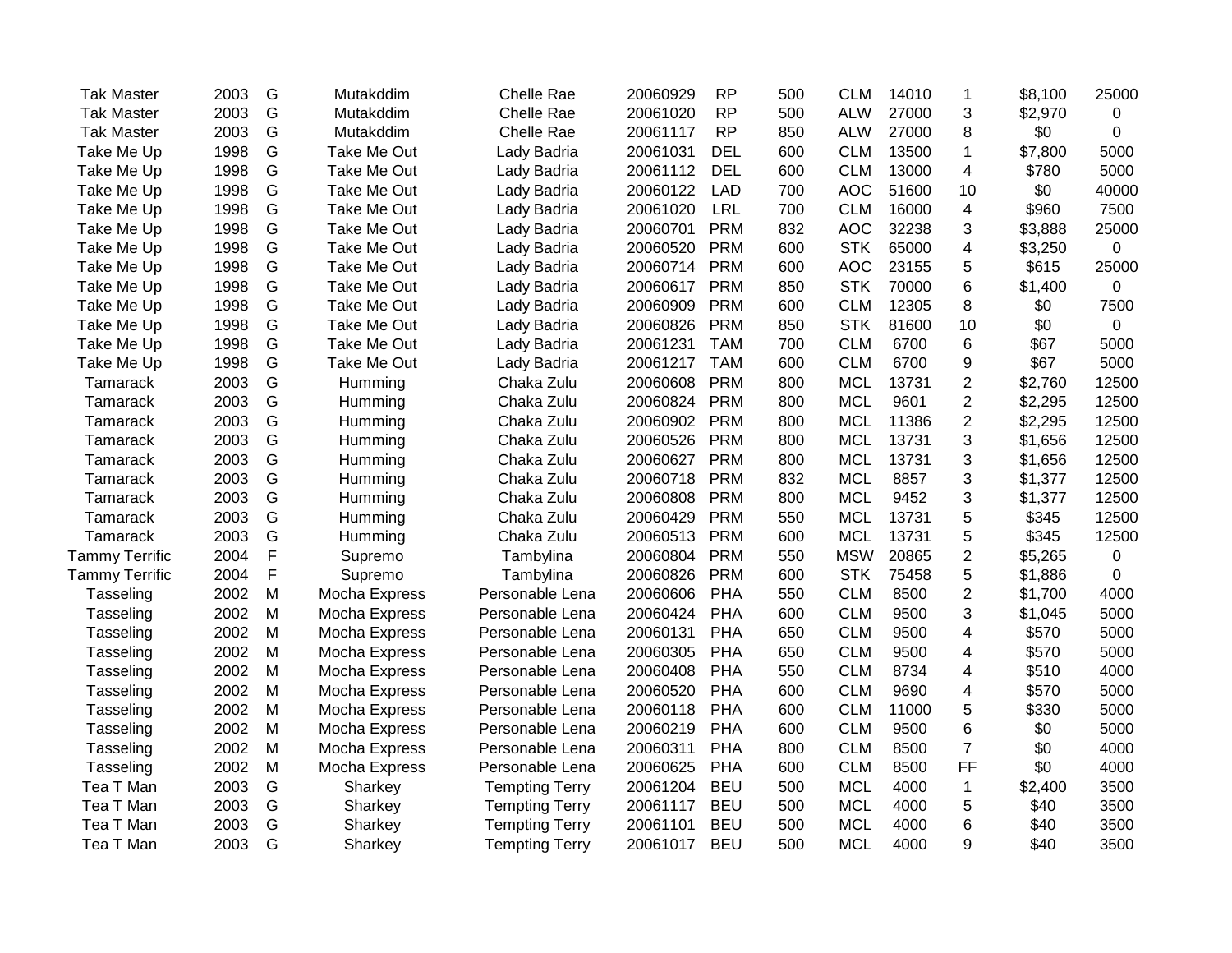| Tea T Man         | 2003 | G           | Sharkey              | <b>Tempting Terry</b>   | 20060903     | <b>CLS</b> | 600 | <b>MSW</b> | 7500  | 10                      | \$75     | 0     |
|-------------------|------|-------------|----------------------|-------------------------|--------------|------------|-----|------------|-------|-------------------------|----------|-------|
| Tea T Man         | 2003 | G           | Sharkey              | <b>Tempting Terry</b>   | 20060629     | <b>PRM</b> | 550 | <b>MCL</b> | 13731 | 3                       | \$1,656  | 12500 |
| Tea T Man         | 2003 | G           | Sharkey              | <b>Tempting Terry</b>   | 20060602     | <b>PRM</b> | 550 | <b>MSW</b> | 28656 | 6                       | \$0      | 0     |
| Tea T Man         | 2003 | G           | Sharkey              | <b>Tempting Terry</b>   | 20060616     | <b>PRM</b> | 600 | <b>MSW</b> | 28656 | 9                       | \$0      | 0     |
| Tee's Lil Dancer  | 2000 | M           | Lil E. Tee           | Abbro Gate              | 20060521     | <b>LNN</b> | 800 | <b>CLM</b> | 5000  | 4                       | \$300    | 2500  |
| Tee's Lil Dancer  | 2000 | M           | Lil E. Tee           | Abbro Gate              | 20060604     | <b>LNN</b> | 832 | <b>CLM</b> | 5000  | 4                       | \$200    | 2500  |
| Tee's Lil Dancer  | 2000 | M           | Lil E. Tee           | Abbro Gate              | 20060407     | <b>WRD</b> | 550 | <b>CLM</b> | 7500  | 5                       | \$225    | 5000  |
| Tee's Lil Dancer  | 2000 | M           | Lil E. Tee           | Abbro Gate              | 20060421     | <b>WRD</b> | 800 | <b>CLM</b> | 4500  | 5                       | \$135    | 3500  |
| Tee's Lil Dancer  | 2000 | M           | Lil E. Tee           | Abbro Gate              | 20060430     | <b>WRD</b> | 800 | <b>CLM</b> | 4000  | 6                       | \$0      | 3500  |
| Tejano Who        | 2000 | G           | Tejano Run           | Silvie Who              | 20060325     | OP         | 900 | <b>STR</b> | 12700 | 3                       | \$1,270  | 0     |
| Tejano Who        | 2000 | G           | Tejano Run           | Silvie Who              | 20060305     | OP         | 850 | <b>AOC</b> | 13700 | 5                       | \$548    | 0     |
| Tejano Who        | 2000 | G           | Tejano Run           | Silvie Who              | 20060217     | OP         | 850 | <b>STR</b> | 13000 | 6                       | \$0      | 0     |
| Tejano Who        | 2000 | G           | Tejano Run           | Silvie Who              | 20060504     | <b>PRM</b> | 832 | <b>ALW</b> | 29850 | $\mathbf 1$             | \$18,000 | 0     |
| Tejano Who        | 2000 | G           | Tejano Run           | Silvie Who              | 20060512     | <b>PRM</b> | 832 | <b>AOC</b> | 32238 | $\mathbf{1}$            | \$19,440 | 25000 |
| Tejano Who        | 2000 | G           | Tejano Run           | Silvie Who              | 20060528     | <b>PRM</b> | 900 | <b>AOC</b> | 15540 | 3                       | \$2,340  | 0     |
| Tejano Who        | 2000 | G           | Tejano Run           | Silvie Who              | 20060617     | <b>PRM</b> | 900 | <b>AOC</b> | 15540 | <b>FF</b>               | \$0      | 0     |
| Tejano's Oasis    | 2004 | $\mathsf F$ | Tejano Run           | Midnightontheoasis      | 20060622     | <b>PRM</b> | 500 | <b>MSW</b> | 28656 | $\mathbf{1}$            | \$17,280 | 0     |
| Tejano's Oasis    | 2004 | $\mathsf F$ | Tejano Run           | Midnightontheoasis      | 20060803     | <b>PRM</b> | 550 | <b>AOC</b> | 25301 | $\mathbf{1}$            | \$15,795 | 0     |
| Tejano's Oasis    | 2004 | $\mathsf F$ | Tejano Run           | Midnightontheoasis      | 20060516     | <b>PRM</b> | 450 | <b>MSW</b> | 30120 | $\overline{2}$          | \$6,240  | 0     |
| Tejano's Oasis    | 2004 | F           | Tejano Run           | Midnightontheoasis      | 20060826     | <b>PRM</b> | 600 | <b>STK</b> | 75458 | $\overline{2}$          | \$15,092 | 0     |
| Tejano's Oasis    | 2004 | $\mathsf F$ | Tejano Run           | Midnightontheoasis      | 20060908     | <b>PRM</b> | 600 | <b>STK</b> | 41400 | 3                       | \$5,400  | 0     |
| Tell a Type       | 2001 | G           | De Guerin            | <b>Tattle Tale Gray</b> | 20060616     | <b>PRM</b> | 600 | <b>CLM</b> | 10070 | $\mathbf{2}$            | \$2,470  | 7500  |
| Tell a Type       | 2001 | G           | De Guerin            | <b>Tattle Tale Gray</b> | 20060714     | <b>PRM</b> | 600 | <b>CLM</b> | 9206  | $\overline{\mathbf{4}}$ | \$506    | 7500  |
| Tell a Type       | 2001 | G           | De Guerin            | <b>Tattle Tale Gray</b> | 20060728     | <b>PRM</b> | 600 | <b>CLM</b> | 9206  | 5                       | \$225    | 7500  |
| Tell a Type       | 2001 | G           | De Guerin            | <b>Tattle Tale Gray</b> | 20060513     | <b>PRM</b> | 600 | <b>CLM</b> | 18240 | 6                       | \$0      | 15000 |
| Tell a Type       | 2001 | G           | De Guerin            | <b>Tattle Tale Gray</b> | 20060427     | <b>PRM</b> | 550 | <b>ALW</b> | 29850 | $\overline{7}$          | \$0      | 0     |
| Tell a Type       | 2001 | G           | De Guerin            | <b>Tattle Tale Gray</b> | 20060624     | <b>PRM</b> | 600 | <b>CLM</b> | 15000 | $\overline{7}$          | \$0      | 15000 |
| Tell a Type       | 2001 | G           | De Guerin            | <b>Tattle Tale Gray</b> | 20060907     | <b>RET</b> | 600 | <b>CLM</b> | 5500  | 6                       | \$0      | 7500  |
| Tell a Type       | 2001 | G           | De Guerin            | <b>Tattle Tale Gray</b> | 20061013     | <b>RET</b> | 550 | <b>CLM</b> | 5500  | 6                       | \$0      | 7500  |
| <b>Tell Brett</b> | 2003 | G           | <b>Halory Hunter</b> | Answer to Jordan        | 20060622     | <b>PRM</b> | 600 | <b>MCL</b> | 13731 | $\mathbf{1}$            | \$8,280  | 12500 |
| <b>Tell Brett</b> | 2003 | G           | <b>Halory Hunter</b> | Answer to Jordan        | 20060528     | <b>PRM</b> | 600 | <b>MCL</b> | 13731 | $\overline{2}$          | \$2,760  | 12500 |
| <b>Tell Brett</b> | 2003 | G           | <b>Halory Hunter</b> | Answer to Jordan        | 20060505     | <b>PRM</b> | 550 | <b>MCL</b> | 13731 | 3                       | \$1,656  | 12500 |
| <b>Tell Brett</b> | 2003 | G           | <b>Halory Hunter</b> | Answer to Jordan        | 20060513     | <b>PRM</b> | 600 | <b>MCL</b> | 13731 | 3                       | \$1,656  | 12500 |
| <b>Tell Brett</b> | 2003 | G           | <b>Halory Hunter</b> | Answer to Jordan        | 20060824     | <b>PRM</b> | 832 | <b>ALW</b> | 24229 | 3                       | \$2,925  | 0     |
| <b>Tell Brett</b> | 2003 | G           | <b>Halory Hunter</b> | Answer to Jordan        | 20060907     | <b>PRM</b> | 800 | <b>ALW</b> | 24229 | 5                       | \$585    | 0     |
| <b>Tell Brett</b> | 2003 | G           | <b>Halory Hunter</b> | Answer to Jordan        | 20060811     | <b>PRM</b> | 600 | <b>ALW</b> | 24229 | $6\phantom{1}6$         | \$0      | 0     |
| <b>Tell Brett</b> | 2003 | G           | <b>Halory Hunter</b> | Answer to Jordan        | 20060714     | <b>PRM</b> | 600 | <b>ALW</b> | 24229 | 10                      | \$0      | 0     |
| <b>Tell Brett</b> | 2003 | G           | <b>Halory Hunter</b> | Answer to Jordan        | 20060425     | <b>PRM</b> | 550 | <b>MSW</b> | 28656 | 11                      | \$0      | 0     |
| <b>Tell Brett</b> | 2003 | G           | <b>Halory Hunter</b> | Answer to Jordan        | 20061018     | <b>WDS</b> | 600 | <b>ALW</b> | 7000  | $\mathbf{1}$            | \$4,200  | 0     |
| <b>Tell Brett</b> | 2003 | G           | <b>Halory Hunter</b> | Answer to Jordan        | 20061004 WDS |            | 550 | <b>ALW</b> | 7000  | $\overline{2}$          | \$1,400  | 0     |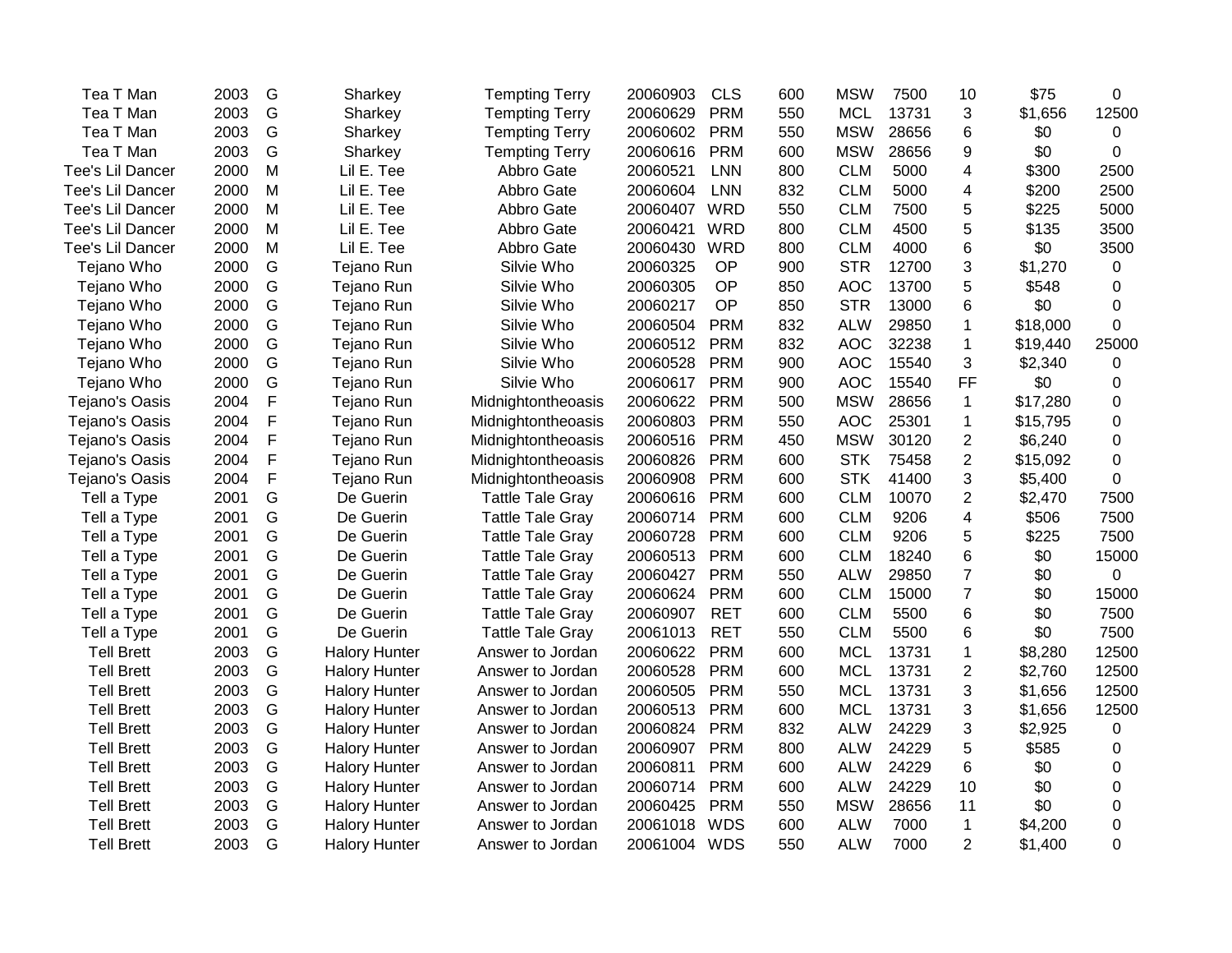| <b>Tell Brett</b>        | 2003 | G | <b>Halory Hunter</b> | Answer to Jordan       | 20061028 | <b>WDS</b> | 850 | <b>STK</b> | 20000 | 8              | \$200   | 0           |
|--------------------------|------|---|----------------------|------------------------|----------|------------|-----|------------|-------|----------------|---------|-------------|
| <b>Tellito McKenzie</b>  | 2002 | M | More to Tell         | Tonya Go Lucky         | 20060811 | <b>CLS</b> | 600 | <b>CLM</b> | 5406  | 4              | \$255   | 5000        |
| <b>Tellito McKenzie</b>  | 2002 | M | More to Tell         | Tonya Go Lucky         | 20060825 | <b>CLS</b> | 600 | <b>CLM</b> | 5100  | 10             | \$51    | 5000        |
| <b>Tellito McKenzie</b>  | 2002 | M | More to Tell         | Tonya Go Lucky         | 20060407 | <b>FON</b> | 400 | <b>CLM</b> | 4600  | 8              | \$46    | 5000        |
| <b>Tellito McKenzie</b>  | 2002 | M | More to Tell         | Tonya Go Lucky         | 20060421 | <b>FON</b> | 400 | <b>CLM</b> | 4600  | 10             | \$46    | 5000        |
| <b>Tellito McKenzie</b>  | 2002 | M | More to Tell         | Tonya Go Lucky         | 20060702 | <b>LNN</b> | 600 | <b>CLM</b> | 5400  | 6              | \$54    | 5000        |
| <b>Tellito McKenzie</b>  | 2002 | M | More to Tell         | Tonya Go Lucky         | 20060615 | <b>LNN</b> | 600 | <b>CLM</b> | 5400  | 8              | \$54    | 5000        |
| <b>Tellito McKenzie</b>  | 2002 | M | More to Tell         | Tonya Go Lucky         | 20060520 | <b>LNN</b> | 600 | <b>CLM</b> | 5400  | 10             | \$54    | 5000        |
| <b>Temptors Alibi</b>    | 2001 | G | Temptor              | <b>Glorious Tasso</b>  | 20060916 | <b>ATO</b> | 832 | <b>CLM</b> | 10070 | $\mathbf{1}$   | \$5,100 | 6500        |
| <b>Temptors Alibi</b>    | 2001 | G | Temptor              | <b>Glorious Tasso</b>  | 20060902 | <b>CLS</b> | 650 | <b>CLM</b> | 7000  | $\mathbf{1}$   | \$4,200 | 6500        |
| <b>Temptors Alibi</b>    | 2001 | G | Temptor              | Glorious Tasso         | 20060325 | <b>FON</b> | 800 | <b>STR</b> | 5000  | $\overline{2}$ | \$1,000 | $\mathbf 0$ |
| <b>Temptors Alibi</b>    | 2001 | G | Temptor              | Glorious Tasso         | 20060423 | <b>FON</b> | 800 | <b>STR</b> | 5000  | 4              | \$200   | 0           |
| <b>Temptors Alibi</b>    | 2001 | G | Temptor              | <b>Glorious Tasso</b>  | 20060312 | <b>FON</b> | 650 | <b>CLM</b> | 9000  | 5              | \$90    | 10000       |
| <b>Temptors Alibi</b>    | 2001 | G | Temptor              | <b>Glorious Tasso</b>  | 20060409 | <b>FON</b> | 832 | <b>STR</b> | 5000  | 5              | \$50    | 0           |
| <b>Temptors Alibi</b>    | 2001 | G | Temptor              | <b>Glorious Tasso</b>  | 20060225 | <b>FON</b> | 600 | <b>STR</b> | 5000  | 10             | \$50    | 0           |
| <b>Temptors Alibi</b>    | 2001 | G | Temptor              | <b>Glorious Tasso</b>  | 20060512 | <b>LNN</b> | 600 | <b>CLM</b> | 5400  | $\overline{2}$ | \$1,080 | 3500        |
| <b>Temptors Alibi</b>    | 2001 | G | Temptor              | <b>Glorious Tasso</b>  | 20060702 | <b>LNN</b> | 600 | <b>CLM</b> | 5400  | $\overline{c}$ | \$1,080 | 4000        |
| <b>Temptors Alibi</b>    | 2001 | G | Temptor              | <b>Glorious Tasso</b>  | 20060526 | <b>LNN</b> | 800 | <b>CLM</b> | 5125  | 3              | \$500   | 2500        |
| <b>Temptors Alibi</b>    | 2001 | G | Temptor              | <b>Glorious Tasso</b>  | 20061022 | <b>TUP</b> | 650 | <b>CLM</b> | 8800  | 3              | \$880   | 8000        |
| <b>Temptors Alibi</b>    | 2001 | G | Temptor              | <b>Glorious Tasso</b>  | 20061010 | <b>TUP</b> | 800 | <b>CLM</b> | 8000  | 4              | \$480   | 6250        |
| <b>Temptors Prospect</b> | 2001 | G | Temptor              | <b>Prospectin Miss</b> | 20060402 | <b>FON</b> | 832 | <b>CLM</b> | 4600  | 4              | \$184   | 5000        |
| <b>Temptors Prospect</b> | 2001 | G | Temptor              | <b>Prospectin Miss</b> | 20060415 | <b>FON</b> | 800 | <b>CLM</b> | 4600  | $\overline{7}$ | \$46    | 5000        |
| <b>Temptors Prospect</b> | 2001 | G | Temptor              | <b>Prospectin Miss</b> | 20060310 | <b>FON</b> | 600 | <b>ALW</b> | 7500  | 9              | \$75    | $\mathbf 0$ |
| <b>Temptors Prospect</b> | 2001 | G | Temptor              | <b>Prospectin Miss</b> | 20060529 | <b>LNN</b> | 832 | <b>CLM</b> | 5400  | $\mathbf{1}$   | \$3,240 | 5000        |
| <b>Temptors Prospect</b> | 2001 | G | Temptor              | <b>Prospectin Miss</b> | 20060518 | <b>LNN</b> | 800 | <b>CLM</b> | 5400  | 6              | \$54    | 5000        |
| <b>Temptors Prospect</b> | 2001 | G | Temptor              | <b>Prospectin Miss</b> | 20060608 | <b>LNN</b> | 832 | <b>CLM</b> | 5800  | 8              | \$58    | 5000        |
| <b>Temptors Temper</b>   | 2000 | M | Temptor              | <b>Haliburton Arts</b> | 20060917 | <b>ATO</b> | 650 | <b>CLM</b> | 10202 | 6              | \$300   | 12500       |
| <b>Temptors Temper</b>   | 2000 | M | Temptor              | <b>Haliburton Arts</b> | 20060729 | <b>CLS</b> | 600 | <b>CLM</b> | 5100  | 1              | \$3,060 | 5000        |
| <b>Temptors Temper</b>   | 2000 | M | Temptor              | <b>Haliburton Arts</b> | 20060819 | <b>CLS</b> | 832 | <b>CLM</b> | 5700  | 4              | \$285   | 5000        |
| <b>Temptors Temper</b>   | 2000 | M | Temptor              | <b>Haliburton Arts</b> | 20060909 | <b>CLS</b> | 600 | <b>CLM</b> | 5500  | 4              | \$330   | 5000        |
| <b>Temptors Temper</b>   | 2000 | M | Temptor              | <b>Haliburton Arts</b> | 20060828 | <b>CLS</b> | 832 | <b>CLM</b> | 5638  | $\overline{7}$ | \$55    | 5000        |
| <b>Temptors Temper</b>   | 2000 | M | Temptor              | <b>Haliburton Arts</b> | 20060715 | <b>LNN</b> | 832 | <b>MCL</b> | 5700  | $\mathbf{1}$   | \$3,420 | 10000       |
| <b>Temptors Temper</b>   | 2000 | M | Temptor              | <b>Haliburton Arts</b> | 20060623 | <b>LNN</b> | 600 | <b>MCL</b> | 6000  | $\overline{c}$ | \$1,200 | 10000       |
| <b>Temptors Temper</b>   | 2000 | M | Temptor              | <b>Haliburton Arts</b> | 20060707 | <b>LNN</b> | 600 | <b>MCL</b> | 6000  | $\overline{2}$ | \$1,200 | 10000       |
| <b>Temptors Temper</b>   | 2000 | M | Temptor              | <b>Haliburton Arts</b> | 20060608 | <b>LNN</b> | 600 | <b>MCL</b> | 6000  | 3              | \$660   | 10000       |
| <b>Temptors Temper</b>   | 2000 | M | Temptor              | <b>Haliburton Arts</b> | 20060526 | <b>LNN</b> | 600 | <b>MCL</b> | 6000  | 6              | \$60    | 10000       |
| Ten Gage                 | 2003 | G | <b>Blumin Affair</b> | Carla North            | 20060413 | OP         | 600 | <b>CLM</b> | 17000 | 6              | \$0     | 30000       |
| Ten Gage                 | 2003 | G | <b>Blumin Affair</b> | Carla North            | 20060610 | <b>PRM</b> | 600 | <b>CLM</b> | 15522 | $\overline{c}$ | \$3,120 | 12500       |
| Ten Gage                 | 2003 | G | <b>Blumin Affair</b> | Carla North            | 20060725 | <b>PRM</b> | 600 | <b>CLM</b> | 10956 | $\overline{2}$ | \$2,619 | 12500       |
| Ten Gage                 | 2003 | G | <b>Blumin Affair</b> | Carla North            | 20060428 | <b>PRM</b> | 600 | <b>STR</b> | 25900 | 3              | \$3,900 | 0           |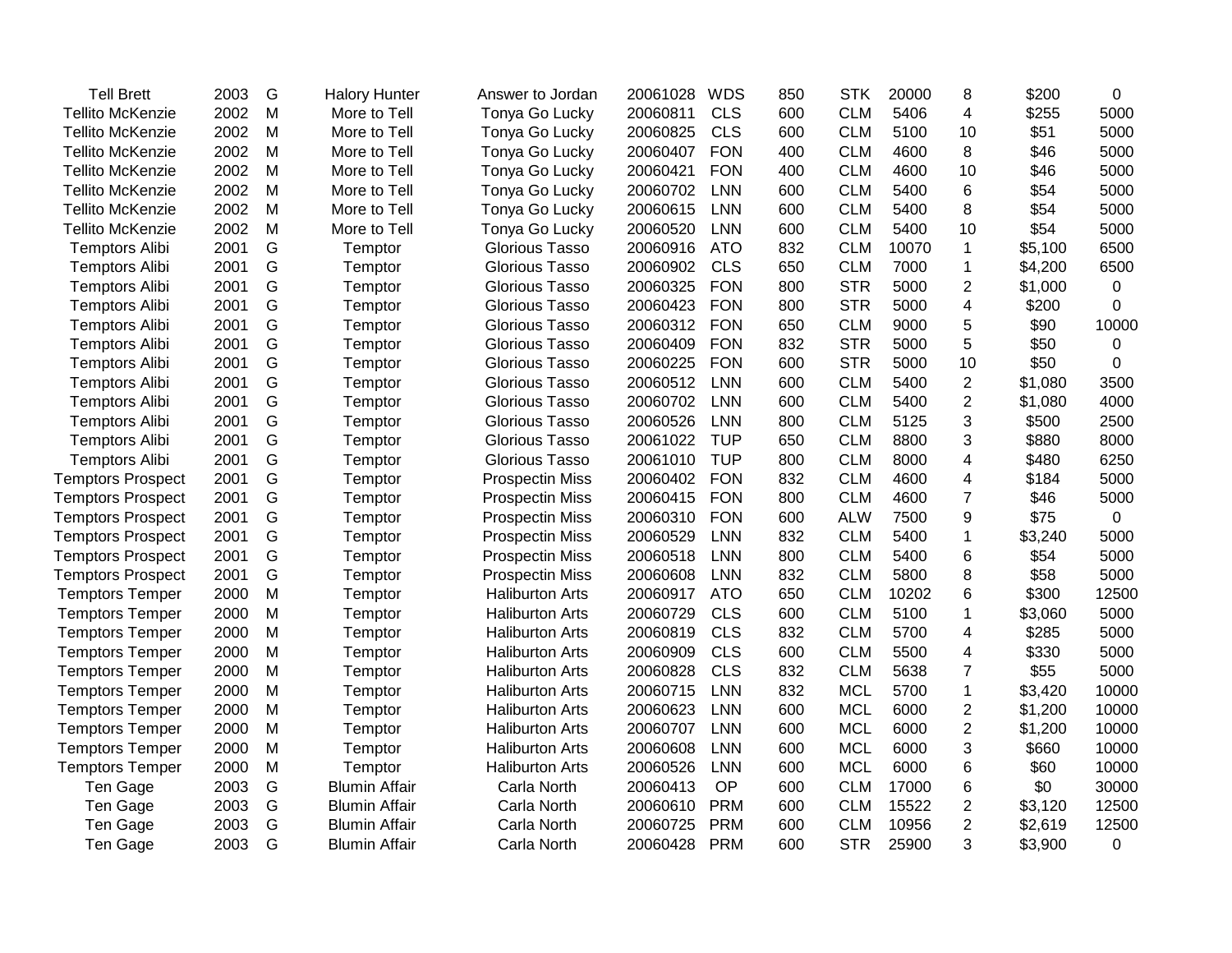| Ten Gage           | 2003 | G             | <b>Blumin Affair</b> | Carla North             | 20060810     | <b>PRM</b> | 600 | <b>CLM</b> | 12144 | 3                       | \$1,571 | 10000       |
|--------------------|------|---------------|----------------------|-------------------------|--------------|------------|-----|------------|-------|-------------------------|---------|-------------|
| Ten Gage           | 2003 | G             | <b>Blumin Affair</b> | Carla North             | 20060520     | <b>PRM</b> | 600 | <b>CLM</b> | 16003 | 4                       | \$845   | 12500       |
| Ten Gage           | 2003 | G             | <b>Blumin Affair</b> | Carla North             | 20060512     | <b>PRM</b> | 600 | <b>CLM</b> | 17255 | 5                       | \$510   | 25000       |
| Ten Gage           | 2003 | G             | <b>Blumin Affair</b> | Carla North             | 20060603     | <b>PRM</b> | 832 | <b>CLM</b> | 15522 | 6                       | \$0     | 12500       |
| Ten Gage           | 2003 | G             | <b>Blumin Affair</b> | Carla North             | 20060622 PRM |            | 550 | <b>CLM</b> | 15522 | 6                       | \$0     | 12500       |
| Ten Gage           | 2003 | G             | <b>Blumin Affair</b> | Carla North             | 20060904     | <b>PRM</b> | 550 | <b>CLM</b> | 12144 | 6                       | \$0     | 10000       |
| Ten Gage           | 2003 | ${\mathsf G}$ | <b>Blumin Affair</b> | Carla North             | 20060822     | <b>PRM</b> | 600 | <b>CLM</b> | 12823 | 10                      | \$0     | 10000       |
| <b>Teton Echo</b>  | 1998 | G             | Eastern Echo         | <b>Glorious Tasso</b>   | 20060625     | <b>CPW</b> | 550 | <b>CLM</b> | 1400  | 3                       | \$168   | 3000        |
| <b>Teton Echo</b>  | 1998 | G             | Eastern Echo         | <b>Glorious Tasso</b>   | 20060618     | <b>CPW</b> | 550 | <b>CLM</b> | 1300  | 4                       | \$104   | 2500        |
| <b>Teton Echo</b>  | 1998 | G             | Eastern Echo         | <b>Glorious Tasso</b>   | 20060826     | <b>FAR</b> | 700 | <b>CLM</b> | 2500  | 3                       | \$300   | 3000        |
| <b>Teton Echo</b>  | 1998 | G             | Eastern Echo         | <b>Glorious Tasso</b>   | 20060819     | <b>FAR</b> | 600 | <b>ALW</b> | 2500  | 5                       | \$75    | 0           |
| <b>Teton Echo</b>  | 1998 | G             | Eastern Echo         | Glorious Tasso          | 20060902     | <b>FAR</b> | 700 | <b>CLM</b> | 2500  | 6                       | \$0     | 2500        |
| <b>Teton Echo</b>  | 1998 | G             | Eastern Echo         | <b>Glorious Tasso</b>   | 20060729     | <b>FAR</b> | 600 | <b>CLM</b> | 3000  | $\overline{7}$          | \$0     | 5000        |
| <b>Teton Echo</b>  | 1998 | G             | Eastern Echo         | <b>Glorious Tasso</b>   | 20060813     | <b>FAR</b> | 700 | <b>ALW</b> | 2500  | $\overline{7}$          | \$0     | 0           |
| <b>Teton Range</b> | 2004 | G             | Supremo              | <b>Tinker With Time</b> | 20061027     | FL         | 550 | <b>MCL</b> | 12500 | $\overline{\mathbf{4}}$ | \$625   | 15000       |
| <b>Teton Range</b> | 2004 | G             | Supremo              | <b>Tinker With Time</b> | 20061107     | <b>FL</b>  | 600 | <b>MCL</b> | 12500 | 6                       | \$125   | 13000       |
| <b>Teton Range</b> | 2004 | ${\mathsf G}$ | Supremo              | <b>Tinker With Time</b> | 20061114     | <b>FL</b>  | 832 | <b>MSW</b> | 17000 | 6                       | \$255   | $\mathbf 0$ |
| The Big Red Cat    | 2003 | G             | Cat's Debut          | Conerly's Pride         | 20060811     | <b>PRM</b> | 600 | <b>MCL</b> | 11029 | $\mathbf{1}$            | \$6,885 | 12500       |
| The Big Red Cat    | 2003 | G             | Cat's Debut          | Conerly's Pride         | 20060728     | <b>PRM</b> | 600 | <b>MCL</b> | 11386 | 3                       | \$976   | 12500       |
| The Big Red Cat    | 2003 | G             | Cat's Debut          | Conerly's Pride         | 20060822     | <b>PRM</b> | 600 | <b>CLM</b> | 12823 | 3                       | \$1,571 | 12500       |
| The Big Red Cat    | 2003 | ${\mathsf G}$ | Cat's Debut          | Conerly's Pride         | 20060520     | <b>PRM</b> | 550 | <b>MCL</b> | 13731 | 4                       | \$690   | 12500       |
| The Big Red Cat    | 2003 | G             | Cat's Debut          | Conerly's Pride         | 20060528     | <b>PRM</b> | 600 | <b>MCL</b> | 13731 | 4                       | \$690   | 12500       |
| The Big Red Cat    | 2003 | ${\mathsf G}$ | Cat's Debut          | Conerly's Pride         | 20060620     | <b>PRM</b> | 550 | <b>MCL</b> | 13731 | 5                       | \$345   | 12500       |
| The Big Red Cat    | 2003 | ${\mathsf G}$ | Cat's Debut          | Conerly's Pride         | 20060429     | <b>PRM</b> | 550 | <b>MCL</b> | 13731 | 6                       | \$0     | 12500       |
| The Big Red Cat    | 2003 | G             | Cat's Debut          | Conerly's Pride         | 20060511     | <b>PRM</b> | 550 | <b>MCL</b> | 13731 | 9                       | \$0     | 12500       |
| The Big Red Cat    | 2003 | G             | Cat's Debut          | Conerly's Pride         | 20060904     | <b>PRM</b> | 550 | <b>CLM</b> | 12144 | 10                      | \$0     | 12500       |
| The Big Red Cat    | 2003 | G             | Cat's Debut          | Conerly's Pride         | 20061009     | WDS        | 550 | <b>CLM</b> | 3800  | $\mathbf{1}$            | \$2,280 | 5000        |
| The Big Red Cat    | 2003 | G             | Cat's Debut          | Conerly's Pride         | 20060925 WDS |            | 550 | <b>CLM</b> | 5500  | 5                       | \$55    | 10000       |
| The Big Red Cat    | 2003 | G             | Cat's Debut          | Conerly's Pride         | 20061025     | WDS        | 600 | <b>CLM</b> | 4725  | 12                      | \$47    | 5000        |
| The Call Stands    | 2001 | G             | Caller I. D.         | <b>Isle Score</b>       | 20060227     | <b>BEU</b> | 600 | <b>CLM</b> | 4700  | $\overline{\mathbf{4}}$ | \$235   | 5000        |
| The Call Stands    | 2001 | G             | Caller I. D.         | <b>Isle Score</b>       | 20060114     | <b>BEU</b> | 600 | <b>CLM</b> | 4100  | 5                       | \$41    | 3500        |
| The Call Stands    | 2001 | G             | Caller I.D.          | <b>Isle Score</b>       | 20060207     | <b>BEU</b> | 550 | <b>CLM</b> | 4100  | 5                       | \$123   | 3500        |
| The Call Stands    | 2001 | G             | Caller I. D.         | <b>Isle Score</b>       | 20060313     | <b>BEU</b> | 600 | <b>CLM</b> | 4700  | 6                       | \$94    | 5000        |
| The Call Stands    | 2001 | G             | Caller I. D.         | <b>Isle Score</b>       | 20060125     | <b>BEU</b> | 550 | <b>CLM</b> | 4100  | 10                      | \$41    | 3500        |
| The Call Stands    | 2001 | G             | Caller I. D.         | <b>Isle Score</b>       | 20060525     | <b>PRM</b> | 600 | <b>CLM</b> | 12900 | 6                       | \$0     | 5000        |
| The Call Stands    | 2001 | G             | Caller I. D.         | <b>Isle Score</b>       | 20060606     | <b>PRM</b> | 600 | <b>CLM</b> | 15900 | $\overline{7}$          | \$0     | 7500        |
| The Call Stands    | 2001 | G             | Caller I. D.         | <b>Isle Score</b>       | 20060421     | <b>PRM</b> | 550 | <b>ALW</b> | 29850 | 10                      | \$0     | 0           |
| The Shadee Laydee  | 2003 | F             | Shadeed              | Gallant Charisma        | 20060305     | OP         | 600 | <b>MCL</b> | 13200 | 5                       | \$528   | 25000       |
| The Shadee Laydee  | 2003 | F             | Shadeed              | <b>Gallant Charisma</b> | 20060407     | OP         | 600 | <b>MCL</b> | 22000 | 5                       | \$880   | 40000       |
| The Shadee Laydee  | 2003 | $\mathsf{F}$  | Shadeed              | <b>Gallant Charisma</b> | 20060323     | OP         | 800 | <b>MCL</b> | 17200 | 8                       | \$0     | 35000       |
|                    |      |               |                      |                         |              |            |     |            |       |                         |         |             |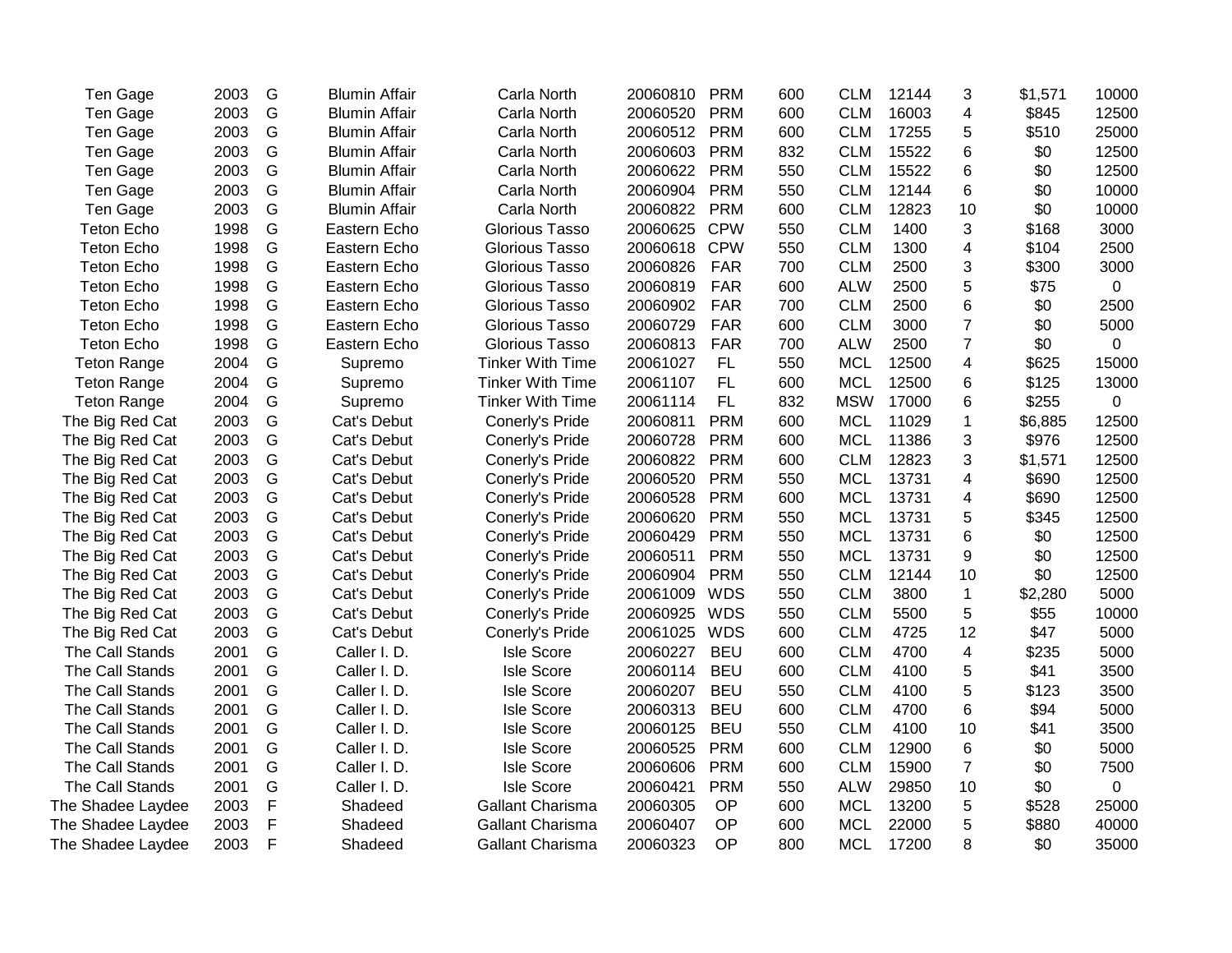| The Shadee Laydee  | 2003 | F            | Shadeed                   | Gallant Charisma          | 20060509 | <b>PRM</b> | 600 | <b>MSW</b> | 28656 | 1                       | \$17,280 | 0           |
|--------------------|------|--------------|---------------------------|---------------------------|----------|------------|-----|------------|-------|-------------------------|----------|-------------|
| The Shadee Laydee  | 2003 | F            | Shadeed                   | Gallant Charisma          | 20060422 | <b>PRM</b> | 550 | <b>MSW</b> | 28656 | $\overline{2}$          | \$5,760  | $\mathbf 0$ |
| The Shadee Laydee  | 2003 | F            | Shadeed                   | Gallant Charisma          | 20060523 | <b>PRM</b> | 600 | <b>ALW</b> | 29850 | 5                       | \$750    | 0           |
| The Strodebrothers | 2000 | G            | <b>Frio River</b>         | <b>Trouble Multiplied</b> | 20060314 | <b>BEU</b> | 832 | <b>CLM</b> | 4100  | $\overline{2}$          | \$738    | 3500        |
| The Strodebrothers | 2000 | G            | Frio River                | <b>Trouble Multiplied</b> | 20060327 | <b>BEU</b> | 832 | <b>CLM</b> | 4100  | $\overline{2}$          | \$738    | 3500        |
| The Strodebrothers | 2000 | G            | Frio River                | <b>Trouble Multiplied</b> | 20060422 | <b>BEU</b> | 832 | <b>CLM</b> | 4100  | $\overline{2}$          | \$738    | 3500        |
| The Strodebrothers | 2000 | G            | Frio River                | <b>Trouble Multiplied</b> | 20060131 | <b>BEU</b> | 832 | <b>CLM</b> | 4100  | 3                       | \$410    | 3500        |
| The Strodebrothers | 2000 | G            | Frio River                | <b>Trouble Multiplied</b> | 20060110 | <b>BEU</b> | 832 | <b>CLM</b> | 4100  | $\overline{\mathbf{4}}$ | \$164    | 3500        |
| The Strodebrothers | 2000 | G            | Frio River                | <b>Trouble Multiplied</b> | 20060222 | <b>BEU</b> | 832 | <b>CLM</b> | 4100  | 4                       | \$205    | 3500        |
| The Strodebrothers | 2000 | G            | Frio River                | <b>Trouble Multiplied</b> | 20060120 | <b>BEU</b> | 800 | <b>CLM</b> | 4100  | 5                       | \$82     | 3500        |
| The Strodebrothers | 2000 | G            | Frio River                | <b>Trouble Multiplied</b> | 20060417 | <b>BEU</b> | 800 | <b>CLM</b> | 4400  | 5                       | \$132    | 4000        |
| The Strodebrothers | 2000 | G            | <b>Frio River</b>         | <b>Trouble Multiplied</b> | 20061010 | <b>BEU</b> | 800 | <b>CLM</b> | 4100  | $\overline{7}$          | \$41     | 3500        |
| The Strodebrothers | 2000 | G            | Frio River                | <b>Trouble Multiplied</b> | 20061107 | <b>BEU</b> | 832 | <b>CLM</b> | 4100  | FF                      | \$41     | 3500        |
| The Strodebrothers | 2000 | G            | Frio River                | <b>Trouble Multiplied</b> | 20060509 | <b>RD</b>  | 832 | <b>CLM</b> | 5200  | $\mathbf 1$             | \$3,120  | 4000        |
| The Strodebrothers | 2000 | G            | Frio River                | <b>Trouble Multiplied</b> | 20060622 | <b>RD</b>  | 850 | <b>CLM</b> | 5200  | 3                       | \$520    | 4000        |
| The Strodebrothers | 2000 | G            | Frio River                | <b>Trouble Multiplied</b> | 20060718 | <b>RD</b>  | 832 | <b>CLM</b> | 5200  | 5                       | \$52     | 4000        |
| The Strodebrothers | 2000 | G            | <b>Frio River</b>         | <b>Trouble Multiplied</b> | 20060706 | <b>RD</b>  | 832 | <b>CLM</b> | 5200  | 6                       | \$52     | 4000        |
| The Strodebrothers | 2000 | G            | <b>Frio River</b>         | <b>Trouble Multiplied</b> | 20060525 | <b>RD</b>  | 800 | <b>CLM</b> | 5200  | $\overline{7}$          | \$52     | 4000        |
| The Strodebrothers | 2000 | G            | Frio River                | <b>Trouble Multiplied</b> | 20060801 | <b>RD</b>  | 800 | <b>CLM</b> | 5200  | 9                       | \$52     | 4000        |
| Thecaptainsgirl    | 2002 | M            | Captain Bodgit            | Ani Moon                  | 20060725 | <b>PRM</b> | 600 | <b>MSW</b> | 24229 | 1                       | \$14,625 | 0           |
| Thecaptainsgirl    | 2002 | M            | Captain Bodgit            | Ani Moon                  | 20060831 | <b>PRM</b> | 600 | <b>ALW</b> | 24229 | 6                       | \$0      | $\Omega$    |
| Thecaptainsgirl    | 2002 | M            | Captain Bodgit            | Ani Moon                  | 20060815 | <b>PRM</b> | 600 | <b>ALW</b> | 24229 | $\overline{7}$          | \$0      | 0           |
| Thecaptainsgirl    | 2002 | M            | Captain Bodgit            | Ani Moon                  | 20060930 | <b>WDS</b> | 832 | <b>CLM</b> | 3762  | $\overline{2}$          | \$760    | 5000        |
| Thecaptainsgirl    | 2002 | M            | Captain Bodgit            | Ani Moon                  | 20061021 | <b>WDS</b> | 800 | <b>CLM</b> | 3762  | 4                       | \$228    | 5000        |
| Thekatcamehome     | 2003 | $\mathsf{F}$ | Sea of Secrets            | Colville Deb              | 20060520 | <b>PRM</b> | 800 | <b>ALW</b> | 29850 | $\mathbf{1}$            | \$18,000 | 0           |
| Thekatcamehome     | 2003 | F            | Sea of Secrets            | Colville Deb              | 20060624 | <b>PRM</b> | 832 | <b>AOC</b> | 32238 | 1                       | \$19,440 | 0           |
| Thekatcamehome     | 2003 | F            | Sea of Secrets            | Colville Deb              | 20060805 | <b>PRM</b> | 600 | <b>AOC</b> | 26025 | $\mathbf{1}$            | \$16,605 | 0           |
| Thekatcamehome     | 2003 | F            | Sea of Secrets            | Colville Deb              | 20060613 | <b>PRM</b> | 600 | <b>AOC</b> | 32238 | $\overline{2}$          | \$6,480  | $\mathbf 0$ |
| Thekatcamehome     | 2003 | F            | Sea of Secrets            | Colville Deb              | 20060527 | <b>PRM</b> | 600 | <b>STK</b> | 63100 | 3                       | \$6,310  | $\mathbf 0$ |
| Thekatcamehome     | 2003 | F            | Sea of Secrets            | Colville Deb              | 20060909 | <b>PRM</b> | 850 | <b>STK</b> | 77625 | 3                       | \$10,125 | $\mathbf 0$ |
| Thekatcamehome     | 2003 | F            | Sea of Secrets            | Colville Deb              | 20060422 | <b>PRM</b> | 550 | <b>ALW</b> | 29850 | 4                       | \$1,500  | 0           |
| Thekatcamehome     | 2003 | F            | Sea of Secrets            | <b>Colville Deb</b>       | 20060506 | <b>PRM</b> | 832 | <b>ALW</b> | 29850 | 4                       | \$1,500  | 0           |
| Thekatcamehome     | 2003 | F            | Sea of Secrets            | <b>Colville Deb</b>       | 20060826 | <b>PRM</b> | 832 | <b>STK</b> | 74000 | 6                       | \$1,480  | $\Omega$    |
| Thoughtfully       | 2001 | M            | <b>Afternoon Deelites</b> | <b>Thought Process</b>    | 20060827 | <b>CLS</b> | 650 | <b>CLM</b> | 5700  | $\overline{2}$          | \$1,140  | 3500        |
| Thoughtfully       | 2001 | M            | <b>Afternoon Deelites</b> | <b>Thought Process</b>    | 20060903 | <b>CLS</b> | 600 | <b>CLM</b> | 5000  | $\overline{2}$          | \$1,000  | 2500        |
| Thoughtfully       | 2001 | M            | <b>Afternoon Deelites</b> | <b>Thought Process</b>    | 20060728 | <b>CLS</b> | 600 | <b>CLM</b> | 5000  | 3                       | \$550    | 2500        |
| Thoughtfully       | 2001 | M            | <b>Afternoon Deelites</b> | <b>Thought Process</b>    | 20060813 | <b>CLS</b> | 600 | <b>CLM</b> | 5000  | 4                       | \$200    | 2500        |
| Thoughtfully       | 2001 | M            | <b>Afternoon Deelites</b> | <b>Thought Process</b>    | 20060212 | <b>FON</b> | 400 | <b>CLM</b> | 5000  | 8                       | \$50     | 3500        |
| Thoughtfully       | 2001 | M            | <b>Afternoon Deelites</b> | <b>Thought Process</b>    | 20060702 | <b>LNN</b> | 832 | <b>CLM</b> | 5000  | $\overline{2}$          | \$1,000  | 2500        |
| Thoughtfully       | 2001 | M            | Afternoon Deelites        | <b>Thought Process</b>    | 20060609 | <b>LNN</b> | 600 | <b>CLM</b> | 5000  | 5                       | \$50     | 2500        |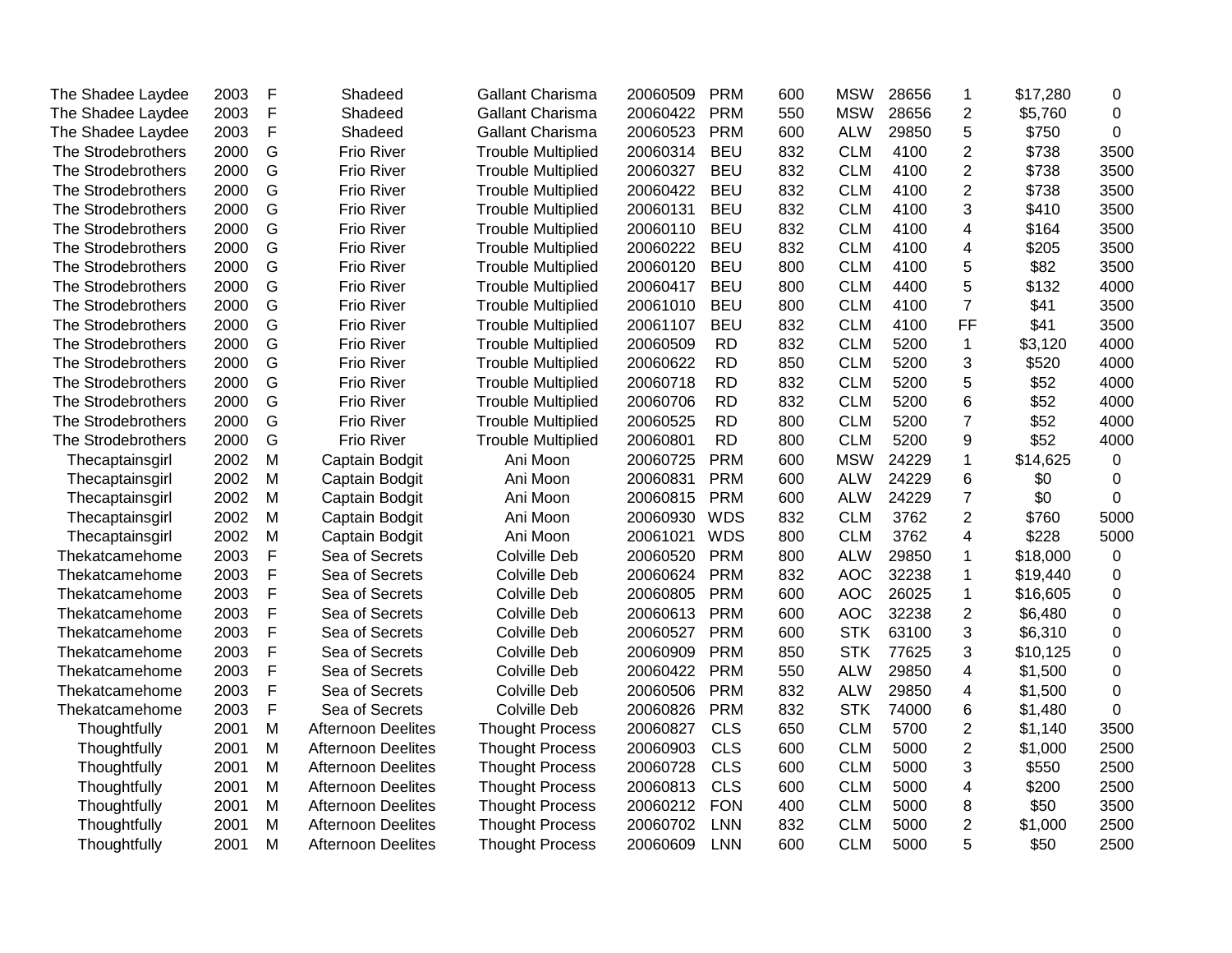| Thoughtfully         | 2001 | M            | <b>Afternoon Deelites</b> | <b>Thought Process</b> | 20060527 | <b>LNN</b> | 600 | <b>CLM</b> | 5000  | $\overline{7}$          | \$50    | 2500        |
|----------------------|------|--------------|---------------------------|------------------------|----------|------------|-----|------------|-------|-------------------------|---------|-------------|
| Thoughtfully         | 2001 | M            | <b>Afternoon Deelites</b> | <b>Thought Process</b> | 20060623 | <b>LNN</b> | 600 | <b>CLM</b> | 5000  | $\overline{7}$          | \$50    | 2500        |
| Thoughtfully         | 2001 | M            | <b>Afternoon Deelites</b> | <b>Thought Process</b> | 20060514 | <b>LNN</b> | 600 | <b>CLM</b> | 5300  | 9                       | \$50    | 2500        |
| Thoughts of You      | 2003 | F            | You and I                 | <b>Thought Process</b> | 20060406 | OP         | 600 | <b>MCL</b> | 14500 | 6                       | \$0     | 20000       |
| Thoughts of You      | 2003 | F            | You and I                 | <b>Thought Process</b> | 20060427 | <b>PRM</b> | 550 | <b>MCL</b> | 13731 | $\overline{2}$          | \$2,760 | 12500       |
| Thoughts of You      | 2003 | F            | You and I                 | <b>Thought Process</b> | 20060525 | <b>PRM</b> | 550 | <b>MCL</b> | 13731 | 4                       | \$690   | 12500       |
| Thoughts of You      | 2003 | F            | You and I                 | <b>Thought Process</b> | 20060817 | <b>PRM</b> | 600 | <b>MCL</b> | 9601  | 4                       | \$574   | 12500       |
| Thoughts of You      | 2003 | F            | You and I                 | <b>Thought Process</b> | 20060907 | <b>PRM</b> | 600 | <b>MCL</b> | 9601  | 4                       | \$574   | 12500       |
| Thoughts of You      | 2003 | F            | You and I                 | <b>Thought Process</b> | 20060727 | <b>PRM</b> | 600 | <b>MCL</b> | 8500  | 5                       | \$255   | 12500       |
| Thoughts of You      | 2003 | F            | You and I                 | <b>Thought Process</b> | 20060616 | <b>PRM</b> | 550 | <b>MCL</b> | 13731 | 6                       | \$0     | 12500       |
| Thoughts of You      | 2003 | F            | You and I                 | <b>Thought Process</b> | 20060504 | <b>PRM</b> | 550 | <b>MCL</b> | 13731 | $\overline{7}$          | \$0     | 12500       |
| Thoughts of You      | 2003 | F            | You and I                 | <b>Thought Process</b> | 20060703 | <b>PRM</b> | 550 | <b>MSW</b> | 28656 | 8                       | \$0     | 0           |
| <b>Tierney Marie</b> | 2003 | F            | Matty G                   | Icyology               | 20060519 | <b>PRM</b> | 600 | <b>MCL</b> | 13731 | 1                       | \$8,280 | 12500       |
| <b>Tierney Marie</b> | 2003 | F            | Matty G                   | Icyology               | 20060704 | <b>PRM</b> | 600 | <b>CLM</b> | 15522 | 1                       | \$9,360 | 10000       |
| <b>Tierney Marie</b> | 2003 | F            | Matty G                   | Icyology               | 20060608 | <b>PRM</b> | 600 | <b>CLM</b> | 15522 | 3                       | \$1,872 | 12500       |
| <b>Tierney Marie</b> | 2003 | F            | Matty G                   | Icyology               | 20060617 | <b>PRM</b> | 600 | <b>CLM</b> | 15522 | $\overline{\mathbf{4}}$ | \$780   | 10000       |
| <b>Tierney Marie</b> | 2003 | F            | Matty G                   | Icyology               | 20060421 | <b>PRM</b> | 600 | <b>MCL</b> | 11500 | 6                       | \$0     | 12500       |
| <b>Tierney Marie</b> | 2003 | F            | Matty G                   | Icyology               | 20060718 | <b>PRM</b> | 600 | <b>CLM</b> | 8471  | 9                       | \$0     | 7500        |
| <b>Tiger Lake</b>    | 2003 | G            | Salt Lake                 | <b>Great Lilly</b>     | 20060330 | OP         | 800 | <b>CLM</b> | 21000 | 8                       | \$0     | 50000       |
| <b>Tiger Lake</b>    | 2003 | G            | Salt Lake                 | <b>Great Lilly</b>     | 20060519 | <b>PRM</b> | 600 | <b>ALW</b> | 29850 | $\overline{2}$          | \$6,000 | 0           |
| Tiger Lake           | 2003 | G            | Salt Lake                 | <b>Great Lilly</b>     | 20060427 | <b>PRM</b> | 550 | <b>ALW</b> | 29850 | 3                       | \$3,600 | 0           |
| <b>Tiger Lake</b>    | 2003 | G            | Salt Lake                 | <b>Great Lilly</b>     | 20060907 | <b>PRM</b> | 800 | <b>ALW</b> | 24229 | 3                       | \$2,925 | 0           |
| <b>Tiger Lake</b>    | 2003 | G            | Salt Lake                 | <b>Great Lilly</b>     | 20060629 | <b>PRM</b> | 832 | <b>ALW</b> | 29850 | 4                       | \$1,500 | 0           |
| <b>Tiger Lake</b>    | 2003 | G            | Salt Lake                 | <b>Great Lilly</b>     | 20060718 | <b>PRM</b> | 832 | <b>ALW</b> | 24229 | 4                       | \$1,219 | 0           |
| <b>Tiger Lake</b>    | 2003 | G            | Salt Lake                 | <b>Great Lilly</b>     | 20060505 | <b>PRM</b> | 600 | <b>ALW</b> | 29850 | 5                       | \$750   | 0           |
| <b>Tiger Lake</b>    | 2003 | G            | Salt Lake                 | <b>Great Lilly</b>     | 20060602 | <b>PRM</b> | 600 | <b>ALW</b> | 29850 | 5                       | \$750   | 0           |
| <b>Tiger Lake</b>    | 2003 | G            | Salt Lake                 | <b>Great Lilly</b>     | 20060811 | <b>PRM</b> | 600 | <b>ALW</b> | 24229 | 5                       | \$585   | 0           |
| <b>Tiger Lake</b>    | 2003 | G            | Salt Lake                 | <b>Great Lilly</b>     | 20060825 | <b>PRM</b> | 600 | <b>ALW</b> | 24229 | $\overline{7}$          | \$0     | 0           |
| <b>Tiger Talent</b>  | 2001 | G            | Doc's Leader              | <b>Kerry Dale</b>      | 20061028 | <b>HOO</b> | 800 | <b>CLM</b> | 9000  | $\overline{2}$          | \$1,800 | 5000        |
| <b>Tiger Talent</b>  | 2001 | G            | Doc's Leader              | <b>Kerry Dale</b>      | 20061117 | <b>HOO</b> | 850 | <b>CLM</b> | 9000  | $\overline{2}$          | \$1,800 | 4000        |
| <b>Tiger Talent</b>  | 2001 | G            | Doc's Leader              | <b>Kerry Dale</b>      | 20060923 | <b>HOO</b> | 800 | <b>CLM</b> | 9000  | 3                       | \$900   | 4000        |
| <b>Tiger Talent</b>  | 2001 | G            | Doc's Leader              | <b>Kerry Dale</b>      | 20061014 | <b>HOO</b> | 800 | <b>CLM</b> | 9000  | 4                       | \$450   | 4000        |
| <b>Tiger Talent</b>  | 2001 | G            | Doc's Leader              | <b>Kerry Dale</b>      | 20060603 | <b>PRM</b> | 800 | <b>CLM</b> | 12612 | $\overline{\mathbf{4}}$ | \$780   | 5000        |
| <b>Tiger Talent</b>  | 2001 | G            | Doc's Leader              | <b>Kerry Dale</b>      | 20060429 | <b>PRM</b> | 800 | <b>AOC</b> | 15000 | 6                       | \$0     | $\mathbf 0$ |
| <b>Tiger Talent</b>  | 2001 | G            | Doc's Leader              | <b>Kerry Dale</b>      | 20060623 | <b>PRM</b> | 832 | <b>CLM</b> | 14160 | 6                       | \$0     | 5000        |
| <b>Tiger Talent</b>  | 2001 | G            | Doc's Leader              | <b>Kerry Dale</b>      | 20060526 | <b>PRM</b> | 800 | <b>CLM</b> | 14880 | $\overline{7}$          | \$0     | 5000        |
| <b>Tiger Talent</b>  | 2001 | G            | Doc's Leader              | <b>Kerry Dale</b>      | 20060512 | <b>PRM</b> | 832 | <b>CLM</b> | 12720 | 9                       | \$0     | 5000        |
| <b>Tiger Talent</b>  | 2001 | G            | Doc's Leader              | <b>Kerry Dale</b>      | 20061206 | <b>TP</b>  | 800 | <b>CLM</b> | 7090  | 8                       | \$70    | 5000        |
| <b>Tiger Talent</b>  | 2001 | G            | Doc's Leader              | <b>Kerry Dale</b>      | 20061226 | <b>TP</b>  | 850 | <b>CLM</b> | 7135  | 10                      | \$45    | 5000        |
| <b>Tigress Lady</b>  | 2004 | $\mathsf{F}$ | <b>Tiger Talk</b>         | Lucky Lady's Up        | 20060707 | LNN        | 400 | <b>MSW</b> | 9738  | $\overline{7}$          | \$95    | 0           |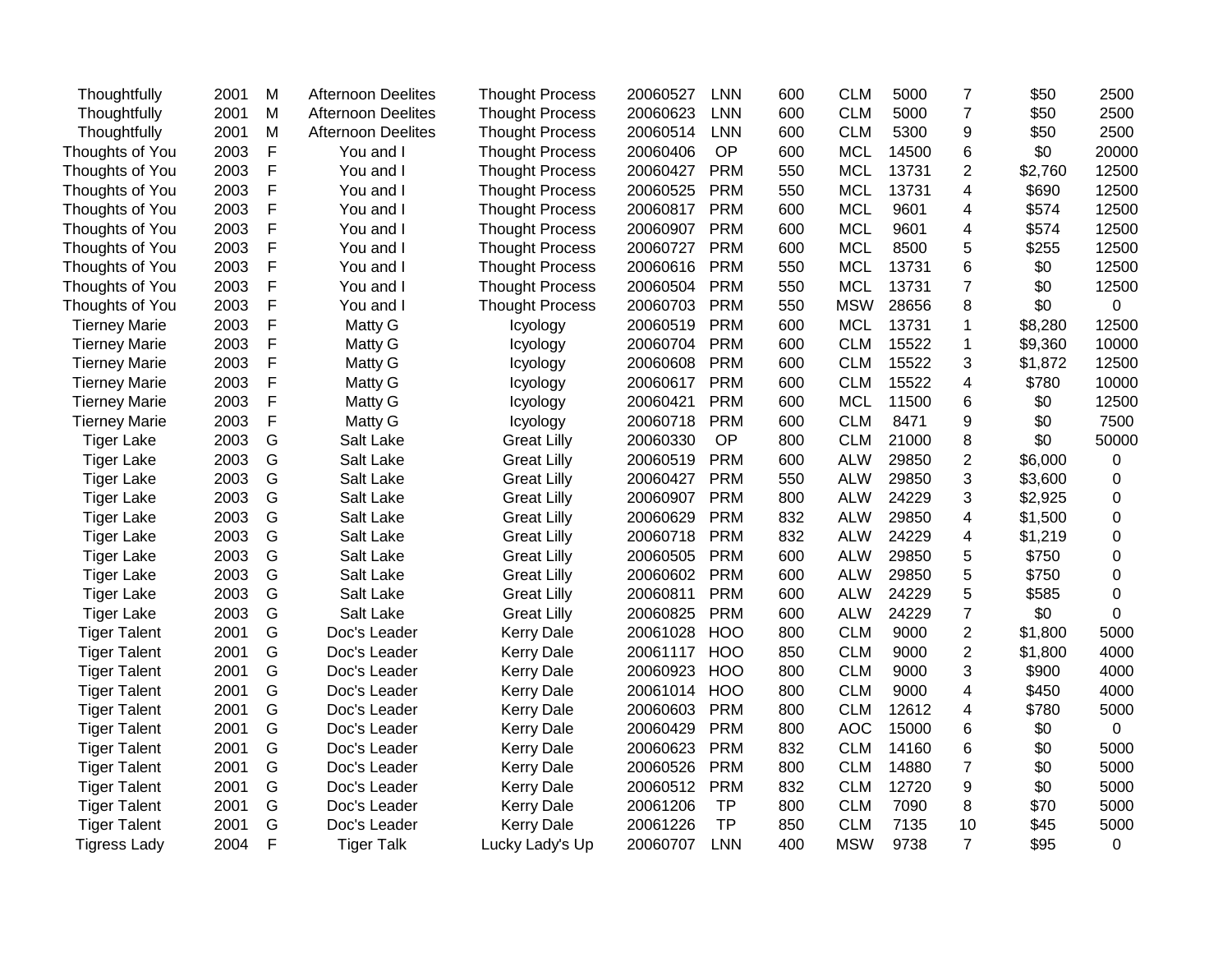| Tilt N Bodgit          | 2003 | G | Captain Bodgit     | <b>Tilt N Scramble</b> | 20060803 | <b>PRM</b> | 832 | <b>MSW</b> | 24229 | $\overline{2}$ | \$4,875  | 0        |
|------------------------|------|---|--------------------|------------------------|----------|------------|-----|------------|-------|----------------|----------|----------|
| <b>Tilt N Bodgit</b>   | 2003 | G | Captain Bodgit     | <b>Tilt N Scramble</b> | 20060608 | <b>PRM</b> | 800 | <b>MCL</b> | 13731 | 3              | \$1,656  | 12500    |
| Tilt N Bodgit          | 2003 | G | Captain Bodgit     | <b>Tilt N Scramble</b> | 20060817 | <b>PRM</b> | 832 | <b>MSW</b> | 24229 | 4              | \$1,219  | 0        |
| Tilt N Bodgit          | 2003 | G | Captain Bodgit     | <b>Tilt N Scramble</b> | 20060511 | <b>PRM</b> | 550 | <b>MCL</b> | 13731 | 6              | \$0      | 12500    |
| <b>Tilt N Bodgit</b>   | 2003 | G | Captain Bodgit     | <b>Tilt N Scramble</b> | 20060526 | <b>PRM</b> | 800 | <b>MCL</b> | 13731 | 6              | \$0      | 12500    |
| Tilt N Bodgit          | 2003 | G | Captain Bodgit     | <b>Tilt N Scramble</b> | 20060627 | <b>PRM</b> | 800 | <b>MCL</b> | 13731 | 6              | \$0      | 12500    |
| Tilt N Bodgit          | 2003 | G | Captain Bodgit     | <b>Tilt N Scramble</b> | 20060718 | <b>PRM</b> | 832 | <b>MCL</b> | 8857  | 6              | \$0      | 12500    |
| <b>Tilt N Bodgit</b>   | 2003 | G | Captain Bodgit     | <b>Tilt N Scramble</b> | 20060902 | PRM        | 800 | <b>MCL</b> | 11386 | 8              | \$0      | 12500    |
| <b>Tilt N Bodgit</b>   | 2003 | G | Captain Bodgit     | <b>Tilt N Scramble</b> | 20061030 | <b>WDS</b> | 832 | <b>MCL</b> | 4725  | $\mathbf{1}$   | \$2,835  | 10000    |
| <b>Tilt N Bodgit</b>   | 2003 | G | Captain Bodgit     | <b>Tilt N Scramble</b> | 20060930 | <b>WDS</b> | 800 | <b>MSW</b> | 5445  | $\overline{2}$ | \$1,100  | 0        |
| Tilt N Bodgit          | 2003 | G | Captain Bodgit     | <b>Tilt N Scramble</b> | 20061011 | <b>WDS</b> | 832 | <b>MSW</b> | 5500  | $\overline{2}$ | \$1,100  | $\Omega$ |
| Tilt N Bodgit          | 2003 | G | Captain Bodgit     | <b>Tilt N Scramble</b> | 20061025 | <b>WDS</b> | 800 | <b>MCL</b> | 4725  | 5              | \$48     | 10000    |
| <b>Timber Creek</b>    | 2001 | G | De Guerin          | Swing Vichine          | 20061208 | <b>DED</b> | 650 | <b>CLM</b> | 12400 | 9              | \$200    | 4000     |
| <b>Timber Creek</b>    | 2001 | G | De Guerin          | Swing Vichine          | 20060616 | <b>EVD</b> | 600 | <b>CLM</b> | 13912 | 4              | \$660    | 4000     |
| <b>Timber Creek</b>    | 2001 | G | De Guerin          | Swing Vichine          | 20060325 | <b>EVD</b> | 832 | <b>CLM</b> | 13772 | 5              | \$330    | 4000     |
| <b>Timber Creek</b>    | 2001 | G | De Guerin          | Swing Vichine          | 20060225 | <b>EVD</b> | 850 | <b>CLM</b> | 15571 | 8              | \$0      | 4000     |
| <b>Timber Creek</b>    | 2001 | G | De Guerin          | <b>Swing Vichine</b>   | 20060405 | <b>EVD</b> | 600 | <b>CLM</b> | 11928 | 8              | \$0      | 4000     |
| <b>Timber Creek</b>    | 2001 | G | De Guerin          | Swing Vichine          | 20060421 | <b>EVD</b> | 850 | <b>CLM</b> | 12588 | 8              | \$0      | 4000     |
| <b>Timber Creek</b>    | 2001 | G | De Guerin          | Swing Vichine          | 20060708 | <b>EVD</b> | 700 | <b>CLM</b> | 13096 | 8              | \$0      | 5000     |
| <b>Timber Creek</b>    | 2001 | G | De Guerin          | Swing Vichine          | 20060210 | <b>EVD</b> | 550 | <b>CLM</b> | 16401 | 10             | \$0      | 7500     |
| <b>Timber Creek</b>    | 2001 | G | De Guerin          | Swing Vichine          | 20060512 | <b>EVD</b> | 600 | <b>CLM</b> | 11833 | 12             | \$0      | 4000     |
| <b>Timber Creek</b>    | 2001 | G | De Guerin          | Swing Vichine          | 20060823 | <b>EVD</b> | 700 | <b>CLM</b> | 11140 | 12             | \$0      | 4000     |
| Time to Connect        | 2004 | G | Connecticut        | Ragtime Music          | 20060831 | <b>PRM</b> | 800 | <b>MCL</b> | 15404 | $\overline{7}$ | \$0      | 25000    |
| <b>Time to Connect</b> | 2004 | G | Connecticut        | Ragtime Music          | 20060808 | <b>PRM</b> | 550 | <b>MSW</b> | 22025 | 10             | \$0      | 0        |
| <b>Timely Guest</b>    | 2004 | G | <b>Gilded Time</b> | <b>Honorary Guest</b>  | 20060725 | <b>PRM</b> | 500 | <b>MSW</b> | 25779 | 3              | \$3,159  | 0        |
| <b>Timely Guest</b>    | 2004 | G | <b>Gilded Time</b> | <b>Honorary Guest</b>  | 20060627 | <b>PRM</b> | 500 | <b>MSW</b> | 28656 | 4              | \$1,440  | 0        |
| <b>Timely Guest</b>    | 2004 | G | <b>Gilded Time</b> | <b>Honorary Guest</b>  | 20060904 | <b>PRM</b> | 600 | <b>MSW</b> | 24229 | 5              | \$585    | 0        |
| <b>Timely Guest</b>    | 2004 | G | <b>Gilded Time</b> | <b>Honorary Guest</b>  | 20060810 | <b>PRM</b> | 550 | <b>MSW</b> | 24755 | 6              | \$0      | 0        |
| Timelysupreme          | 2004 | G | Supremo            | <b>High Misty</b>      | 20061222 | HOU        | 600 | <b>MSW</b> | 14500 | 5              | \$435    | 0        |
| Timetobook             | 2003 | G | <b>Gilded Time</b> | Bookaparty             | 20060617 | <b>CBY</b> | 550 | <b>ALW</b> | 18000 | $\mathbf 1$    | \$10,800 | 0        |
| Timetobook             | 2003 | G | <b>Gilded Time</b> | Bookaparty             | 20060729 | <b>CBY</b> | 550 | <b>AOC</b> | 17000 | $\mathbf{1}$   | \$10,200 | 25000    |
| Timetobook             | 2003 | G | <b>Gilded Time</b> | Bookaparty             | 20060701 | <b>CBY</b> | 600 | <b>AOC</b> | 21564 | 4              | \$1,080  | 0        |
| Timetobook             | 2003 | G | <b>Gilded Time</b> | Bookaparty             | 20060805 | <b>CBY</b> | 500 | <b>AOC</b> | 20726 | 5              | \$200    | 0        |
| Timetobook             | 2003 | G | <b>Gilded Time</b> | Bookaparty             | 20060715 | <b>CBY</b> | 600 | <b>AOC</b> | 21564 | 6              | \$180    | 0        |
| Timetobook             | 2003 | G | <b>Gilded Time</b> | <b>Bookaparty</b>      | 20060120 | OP         | 550 | <b>STK</b> | 50000 | 5              | \$1,500  | 0        |
| Timetobook             | 2003 | G | <b>Gilded Time</b> | <b>Bookaparty</b>      | 20060318 | OP         | 600 | <b>AOC</b> | 35700 | $\overline{7}$ | \$0      | 0        |
| Timetobook             | 2003 | G | <b>Gilded Time</b> | Bookaparty             | 20060225 | OP         | 600 | <b>STK</b> | 50000 | 8              | \$0      | 0        |
| Timetobook             | 2003 | G | <b>Gilded Time</b> | Bookaparty             | 20060422 | <b>PRM</b> | 600 | <b>ALW</b> | 42984 | $\overline{c}$ | \$8,640  | 0        |
| Timetobook             | 2003 | G | Gilded Time        | Bookaparty             | 20060902 | <b>PRM</b> | 600 | <b>ALW</b> | 21206 | $\overline{2}$ | \$5,265  | 0        |
| Timetobook             | 2003 | G | <b>Gilded Time</b> | Bookaparty             | 20060528 | <b>PRM</b> | 600 | <b>STK</b> | 63500 | 3              | \$6,350  | 0        |
|                        |      |   |                    |                        |          |            |     |            |       |                |          |          |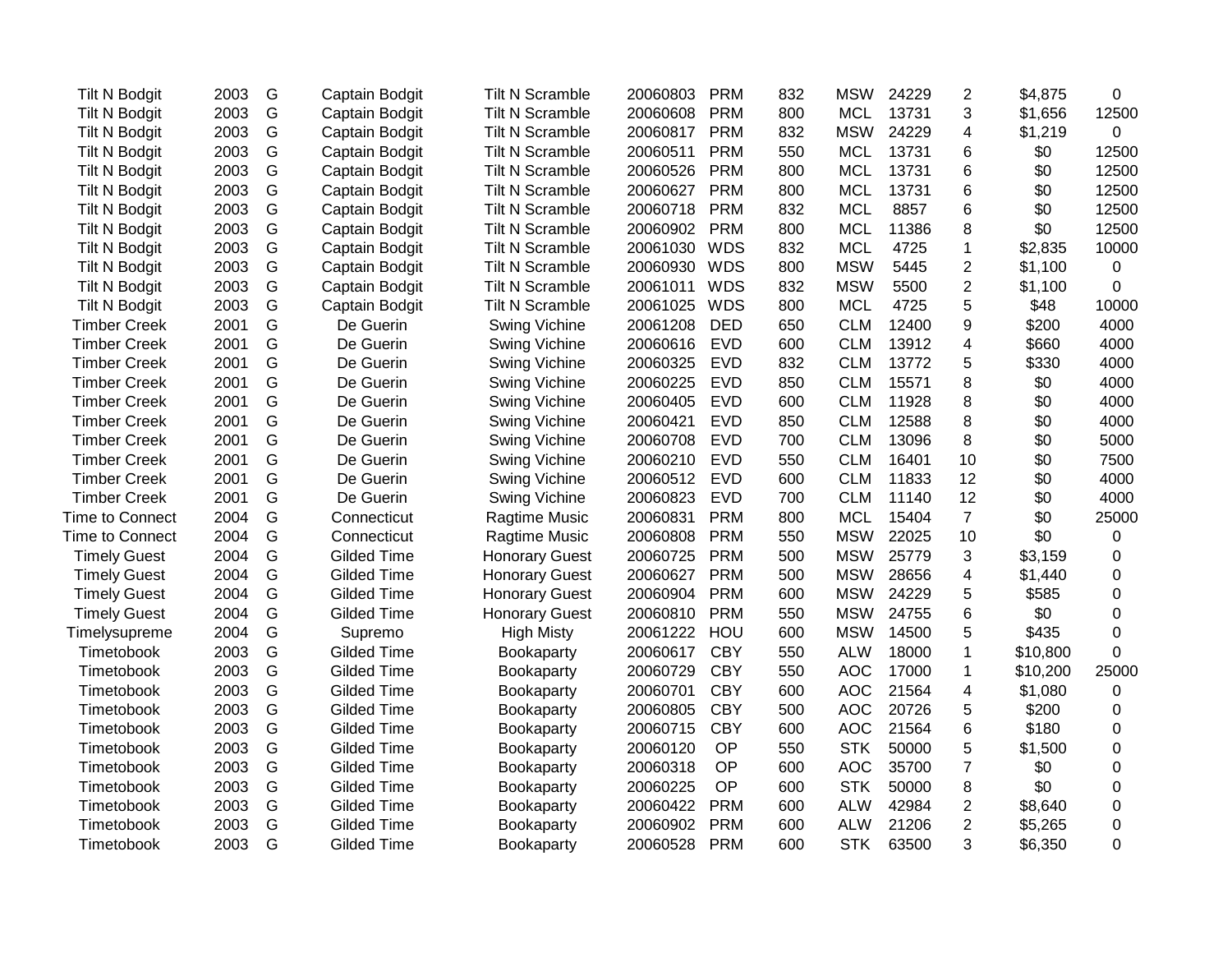| Tiquita           | 2003 | F            | <b>General Royal</b>   | Flashy French Oil      | 20060806 | <b>CLS</b> | 600 | <b>CLM</b> | 6042  | 6                       | \$57     | 5000        |
|-------------------|------|--------------|------------------------|------------------------|----------|------------|-----|------------|-------|-------------------------|----------|-------------|
| Tiquita           | 2003 | $\mathsf{F}$ | <b>General Royal</b>   | Flashy French Oil      | 20060714 | <b>LNN</b> | 600 | <b>CLM</b> | 5945  | $\mathbf{1}$            | \$3,480  | 5000        |
| Tiquita           | 2003 | F            | <b>General Royal</b>   | Flashy French Oil      | 20060709 | <b>LNN</b> | 600 | <b>CLM</b> | 6148  | 3                       | \$638    | 5000        |
| Tiquita           | 2003 | F            | <b>General Royal</b>   | Flashy French Oil      | 20060527 | <b>PRM</b> | 550 | <b>CLM</b> | 15340 | $\mathbf{1}$            | \$10,140 | 12500       |
| Tiquita           | 2003 | F            | <b>General Royal</b>   | Flashy French Oil      | 20060509 | <b>PRM</b> | 550 | <b>CLM</b> | 15522 | 4                       | \$780    | 12500       |
| Tiquita           | 2003 | F            | <b>General Royal</b>   | Flashy French Oil      | 20060427 | <b>PRM</b> | 550 | <b>ALW</b> | 29850 | 6                       | \$0      | 0           |
| Tiquita           | 2003 | F            | <b>General Royal</b>   | Flashy French Oil      | 20060606 | <b>PRM</b> | 550 | <b>CLM</b> | 9985  | 9                       | \$0      | 7500        |
| Toga Cat          | 2001 | G            | Cape Storm             | Saratoga Hepcat        | 20060407 | <b>FON</b> | 400 | <b>ALW</b> | 7500  | $\mathbf 1$             | \$4,500  | $\mathbf 0$ |
| Toga Cat          | 2001 | G            | Cape Storm             | Saratoga Hepcat        | 20060326 | <b>FON</b> | 400 | <b>CLM</b> | 4600  | $\overline{2}$          | \$920    | 5000        |
| Toga Cat          | 2001 | G            | Cape Storm             | Saratoga Hepcat        | 20060422 | <b>FON</b> | 600 | <b>ALW</b> | 8500  | 4                       | \$340    | $\mathbf 0$ |
| Toga Cat          | 2001 | G            | Cape Storm             | Saratoga Hepcat        | 20060513 | <b>LNN</b> | 600 | <b>CLM</b> | 5800  | $\mathbf 1$             | \$3,480  | 5000        |
| Toga Cat          | 2001 | G            | Cape Storm             | Saratoga Hepcat        | 20060616 | <b>LNN</b> | 600 | <b>CLM</b> | 6400  | 3                       | \$704    | 5000        |
| Toga Cat          | 2001 | G            | Cape Storm             | Saratoga Hepcat        | 20060630 | <b>LNN</b> | 600 | <b>CLM</b> | 6400  | 6                       | \$64     | 5000        |
| Toga Road         | 2002 | M            | Fappiano Road          | Saratoga Hepcat        | 20060310 | <b>FON</b> | 600 | <b>MCL</b> | 4300  | $\overline{\mathbf{c}}$ | \$860    | 10000       |
| Toga Road         | 2002 | M            | Fappiano Road          | Saratoga Hepcat        | 20060506 | <b>FON</b> | 600 | <b>MSW</b> | 6500  | 3                       | \$715    | 0           |
| Toga Road         | 2002 | M            | Fappiano Road          | Saratoga Hepcat        | 20060317 | <b>FON</b> | 800 | <b>MSW</b> | 6500  | 4                       | \$390    | 0           |
| Toga Road         | 2002 | M            | Fappiano Road          | Saratoga Hepcat        | 20060409 | <b>FON</b> | 600 | <b>MSW</b> | 6500  | 4                       | \$260    | 0           |
| Toga Road         | 2002 | M            | Fappiano Road          | Saratoga Hepcat        | 20060423 | <b>FON</b> | 600 | <b>MSW</b> | 6500  | 4                       | \$390    | 0           |
| Toga Road         | 2002 | M            | Fappiano Road          | Saratoga Hepcat        | 20060212 | <b>FON</b> | 400 | <b>MSW</b> | 6500  | 6                       | \$65     | 0           |
| Toga Road         | 2002 | M            | Fappiano Road          | Saratoga Hepcat        | 20060518 | <b>LNN</b> | 800 | <b>MSW</b> | 9642  | 1                       | \$5,700  | 0           |
| Toga Road         | 2002 | M            | Fappiano Road          | Saratoga Hepcat        | 20060609 | <b>LNN</b> | 800 | <b>CLM</b> | 5400  | 7                       | \$54     | 5000        |
| Togatas           | 2004 | $\mathsf{C}$ | Dignitas               | Saratoga Hepcat        | 20061003 | <b>WDS</b> | 500 | <b>MSW</b> | 5500  | 3                       | \$605    | 0           |
| <b>Tomcat Row</b> | 2004 | G            | <b>Tactical Cat</b>    | Paris Lady             | 20061126 | <b>HOL</b> | 650 | <b>MSW</b> | 51600 | 12                      | \$400    | 0           |
| <b>Tomcat Row</b> | 2004 | G            | <b>Tactical Cat</b>    | Paris Lady             | 20061228 | <b>SA</b>  | 600 | <b>MCL</b> | 35200 | 8                       | \$400    | 80000       |
| Tonymac           | 2003 | $\mathsf{C}$ | <b>Elusive Quality</b> | Spicy Angelita         | 20061019 | <b>MED</b> | 800 | <b>MCL</b> | 10000 | 4                       | \$500    | 10000       |
| Tonymac           | 2003 | $\mathsf{C}$ | <b>Elusive Quality</b> | Spicy Angelita         | 20060914 | <b>MTH</b> | 832 | <b>MCL</b> | 10000 | 4                       | \$500    | 10000       |
| Tonymac           | 2003 | $\mathsf{C}$ | <b>Elusive Quality</b> | Spicy Angelita         | 20060722 | <b>MTH</b> | 550 | <b>MCL</b> | 14000 | $\overline{7}$          | \$140    | 20000       |
| Tonymac           | 2003 | $\mathsf{C}$ | <b>Elusive Quality</b> | Spicy Angelita         | 20060817 | <b>MTH</b> | 600 | <b>MCL</b> | 11000 | $\overline{7}$          | \$110    | 10000       |
| Top of the Peak   | 2001 | G            | <b>Pyramid Peak</b>    | <b>Buff Duff</b>       | 20060915 | <b>ATO</b> | 600 | <b>CLM</b> | 10061 | $\mathbf 1$             | \$5,280  | 5000        |
| Top of the Peak   | 2001 | G            | <b>Pyramid Peak</b>    | <b>Buff Duff</b>       | 20060902 | <b>CLS</b> | 650 | <b>CLM</b> | 7000  | 6                       | \$70     | 6500        |
| Top of the Peak   | 2001 | G            | <b>Pyramid Peak</b>    | <b>Buff Duff</b>       | 20060224 | <b>FON</b> | 600 | <b>ALW</b> | 7500  | $\mathbf 1$             | \$4,500  | $\mathbf 0$ |
| Top of the Peak   | 2001 | G            | <b>Pyramid Peak</b>    | <b>Buff Duff</b>       | 20060408 | <b>FON</b> | 600 | <b>ALW</b> | 8500  | 6                       | \$85     | $\mathbf 0$ |
| Top of the Peak   | 2001 | G            | <b>Pyramid Peak</b>    | <b>Buff Duff</b>       | 20060610 | <b>LNN</b> | 600 | <b>CLM</b> | 5800  | $\mathbf{1}$            | \$3,480  | 5000        |
| Top of the Peak   | 2001 | G            | <b>Pyramid Peak</b>    | <b>Buff Duff</b>       | 20060708 | <b>LNN</b> | 600 | <b>ALW</b> | 10500 | $\mathbf{1}$            | \$6,300  | $\mathbf 0$ |
| Top of the Peak   | 2001 | G            | <b>Pyramid Peak</b>    | <b>Buff Duff</b>       | 20060528 | <b>LNN</b> | 600 | <b>CLM</b> | 5800  | $\mathbf 2$             | \$1,160  | 5000        |
| Top of the Peak   | 2001 | G            | <b>Pyramid Peak</b>    | <b>Buff Duff</b>       | 20061011 | <b>WDS</b> | 600 | <b>CLM</b> | 5000  | 5                       | \$50     | 5000        |
| Top of the Peak   | 2001 | G            | <b>Pyramid Peak</b>    | <b>Buff Duff</b>       | 20061104 | <b>WDS</b> | 600 | <b>CLM</b> | 4225  | 5                       | \$43     | 2500        |
| Touch of Irish    | 2003 | F            | Irish Open             | Chareyev               | 20060620 | <b>PRM</b> | 550 | <b>MCL</b> | 13731 | $\overline{7}$          | \$0      | 12500       |
| Tough Beth        | 2002 | M            | <b>Tough Call</b>      | Chariot of Gold        | 20060812 | <b>PRM</b> | 800 | <b>ALW</b> | 24229 | $\mathbf 1$             | \$14,625 | $\mathbf 0$ |
| <b>Tough Beth</b> | 2002 | M            | <b>Tough Call</b>      | <b>Chariot of Gold</b> | 20060801 | <b>PRM</b> | 600 | <b>CLM</b> | 8156  | $\overline{2}$          | \$2,025  | 7500        |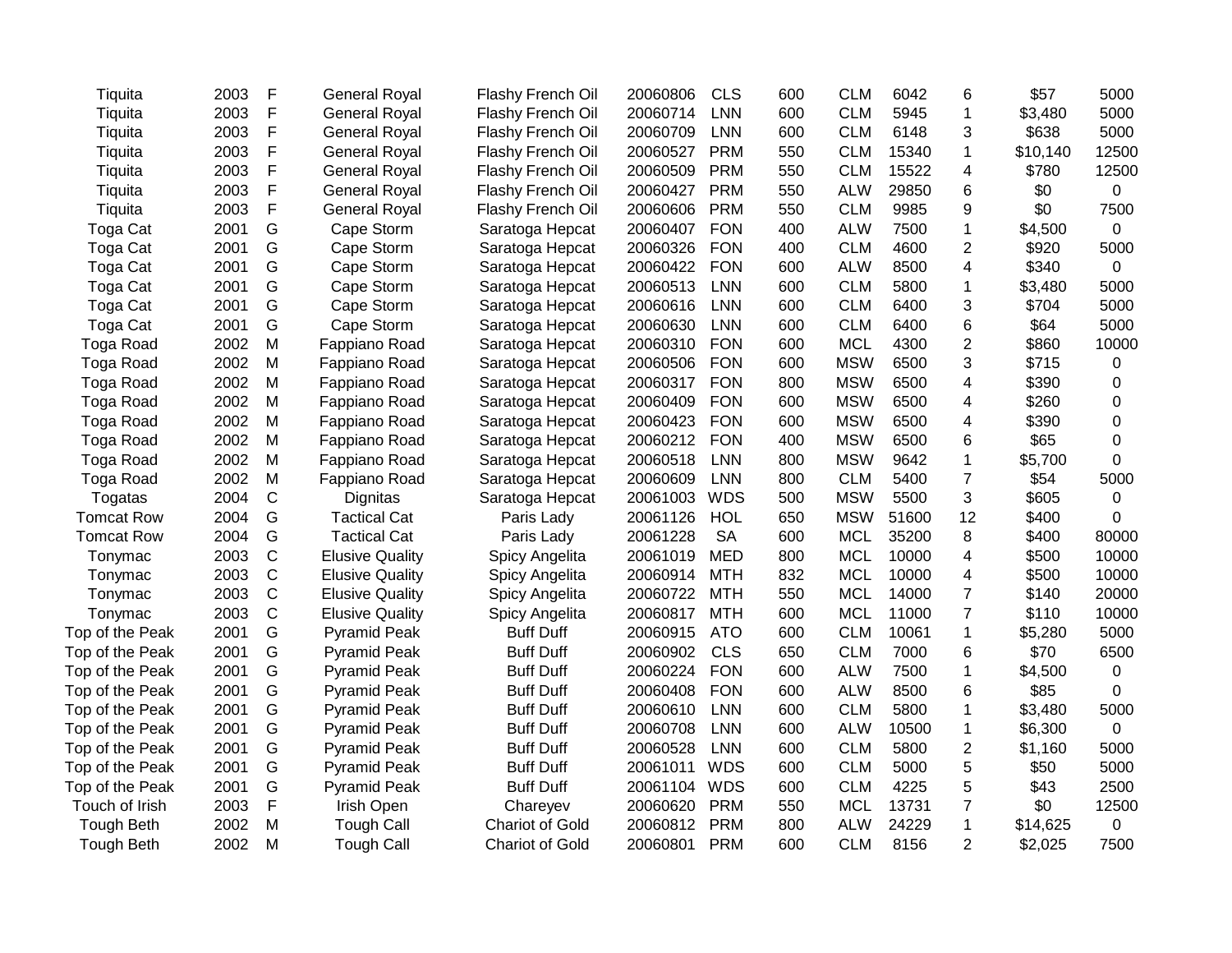| <b>Tough Beth</b>      | 2002 | M           | <b>Tough Call</b>    | <b>Chariot of Gold</b> | 20060516     | <b>PRM</b> | 600 | <b>CLM</b> | 11695 | 3              | \$1,482  | 7500     |
|------------------------|------|-------------|----------------------|------------------------|--------------|------------|-----|------------|-------|----------------|----------|----------|
| <b>Tough Beth</b>      | 2002 | M           | <b>Tough Call</b>    | <b>Chariot of Gold</b> | 20060606     | <b>PRM</b> | 550 | <b>CLM</b> | 9985  | 3              | \$1,482  | 7500     |
| Tough Beth             | 2002 | M           | <b>Tough Call</b>    | <b>Chariot of Gold</b> | 20060629     | <b>PRM</b> | 832 | <b>CLM</b> | 12122 | 3              | \$1,482  | 7500     |
| <b>Tough Beth</b>      | 2002 | M           | <b>Tough Call</b>    | <b>Chariot of Gold</b> | 20060718     | <b>PRM</b> | 600 | <b>CLM</b> | 8471  | 3              | \$1,215  | 7500     |
| <b>Tough Beth</b>      | 2002 | M           | <b>Tough Call</b>    | <b>Chariot of Gold</b> | 20060908     | <b>PRM</b> | 800 | <b>CLM</b> | 9452  | 3              | \$1,377  | 4000     |
| <b>Tough Beth</b>      | 2002 | M           | <b>Tough Call</b>    | <b>Chariot of Gold</b> | 20060428     | <b>PRM</b> | 600 | <b>CLM</b> | 16125 | $\overline{4}$ | \$975    | 15000    |
| <b>Tough Beth</b>      | 2002 | M           | <b>Tough Call</b>    | <b>Chariot of Gold</b> | 20060620     | <b>PRM</b> | 600 | <b>CLM</b> | 9985  | $\overline{4}$ | \$618    | 7500     |
| <b>Tough Beth</b>      | 2002 | M           | <b>Tough Call</b>    | <b>Chariot of Gold</b> | 20060505     | <b>PRM</b> | 800 | <b>CLM</b> | 15900 | 6              | \$0      | 15000    |
| <b>Tough Beth</b>      | 2002 | M           | <b>Tough Call</b>    | <b>Chariot of Gold</b> | 20060825     | <b>PRM</b> | 600 | <b>CLM</b> | 10331 | $\,6$          | \$0      | 5000     |
| <b>Tough Beth</b>      | 2002 | M           | <b>Tough Call</b>    | <b>Chariot of Gold</b> | 20061024     | <b>WDS</b> | 600 | <b>CLM</b> | 4183  | 3              | \$465    | 2500     |
| <b>Tough Beth</b>      | 2002 | M           | <b>Tough Call</b>    | <b>Chariot of Gold</b> | 20061001     | <b>WDS</b> | 600 | <b>CLM</b> | 3500  | $\overline{4}$ | \$140    | 2500     |
| Tough Joe              | 2001 | G           | <b>Tough Call</b>    | Latifa                 | 20060901     | <b>PRM</b> | 550 | <b>CLM</b> | 9630  | $\overline{2}$ | \$2,430  | 5000     |
| Tough Joe              | 2001 | G           | <b>Tough Call</b>    | Latifa                 | 20060615     | <b>PRM</b> | 600 | <b>CLM</b> | 14592 | 3              | \$1,872  | 5000     |
| Tough Joe              | 2001 | G           | <b>Tough Call</b>    | Latifa                 | 20060803     | <b>PRM</b> | 600 | <b>CLM</b> | 9158  | 4              | \$608    | 5000     |
| Tough Joe              | 2001 | G           | <b>Tough Call</b>    | Latifa                 | 20060622     | <b>PRM</b> | 600 | <b>CLM</b> | 14340 | 5              | \$360    | 5000     |
| Tough Joe              | 2001 | G           | <b>Tough Call</b>    | Latifa                 | 20060518     | <b>PRM</b> | 600 | <b>CLM</b> | 20000 | $\,6$          | \$0      | 12000    |
| Tough Joe              | 2001 | G           | <b>Tough Call</b>    | Latifa                 | 20060606     | <b>PRM</b> | 600 | <b>CLM</b> | 15900 | $\,6$          | \$0      | 7500     |
| Tough Joe              | 2001 | G           | <b>Tough Call</b>    | Latifa                 | 20060720     | <b>PRM</b> | 600 | <b>CLM</b> | 9158  | $\,6$          | \$0      | 5000     |
| Tough Joe              | 2001 | G           | <b>Tough Call</b>    | Latifa                 | 20060817     | <b>PRM</b> | 600 | <b>CLM</b> | 11048 | $\overline{7}$ | \$0      | 5000     |
| Tough Joe              | 2001 | G           | <b>Tough Call</b>    | Latifa                 | 20060924 WDS |            | 600 | <b>CLM</b> | 3800  | $\mathbf{1}$   | \$2,280  | 3500     |
| Tough Joe              | 2001 | G           | <b>Tough Call</b>    | Latifa                 | 20061007 WDS |            | 600 | <b>CLM</b> | 3500  | 1              | \$2,100  | 2500     |
| Tough Joe              | 2001 | G           | <b>Tough Call</b>    | Latifa                 | 20061104     | <b>WDS</b> | 600 | <b>CLM</b> | 4225  | $\mathbf{1}$   | \$2,535  | 2500     |
| Tough Joe              | 2001 | G           | <b>Tough Call</b>    | Latifa                 | 20061023     | <b>WDS</b> | 600 | <b>CLM</b> | 4025  | 3              | \$385    | 2500     |
| <b>Tribute Express</b> | 2000 | G           | <b>Gold Tribute</b>  | Ideclare               | 20060721     | <b>CBY</b> | 550 | <b>CLM</b> | 5000  | $\mathbf{1}$   | \$3,000  | 4000     |
| <b>Tribute Express</b> | 2000 | G           | <b>Gold Tribute</b>  | Ideclare               | 20060805     | <b>CBY</b> | 650 | <b>CLM</b> | 6000  | $\mathbf 1$    | \$3,600  | 4000     |
| <b>Tribute Express</b> | 2000 | G           | <b>Gold Tribute</b>  | Ideclare               | 20060704     | <b>CBY</b> | 650 | <b>CLM</b> | 5000  | $\overline{2}$ | \$1,000  | 4000     |
| <b>Tribute Express</b> | 2000 | G           | <b>Gold Tribute</b>  | Ideclare               | 20060826     | <b>CBY</b> | 600 | <b>CLM</b> | 8000  | $\overline{2}$ | \$1,600  | 5000     |
| <b>Tribute Express</b> | 2000 | G           | <b>Gold Tribute</b>  | Ideclare               | 20060904     | <b>CBY</b> | 550 | <b>CLM</b> | 8000  | 5              | \$80     | 5000     |
| Tricky's Tick Tock     | 2004 | $\mathsf C$ | Count the Time       | <b>Tricky Kelley</b>   | 20060612     | <b>DEL</b> | 500 | <b>MSW</b> | 37500 | $\mathbf{1}$   | \$21,600 | 0        |
| Tricky's Tick Tock     | 2004 | $\mathsf C$ | Count the Time       | <b>Tricky Kelley</b>   | 20061202     | <b>LRL</b> | 700 | <b>STK</b> | 60000 | 10             | \$0      | 0        |
| Tricky's Tick Tock     | 2004 | $\mathsf C$ | Count the Time       | <b>Tricky Kelley</b>   | 20060812     | <b>PRM</b> | 600 | <b>STK</b> | 91091 | $\mathbf{1}$   | \$55,373 | 0        |
| Tricky's Tick Tock     | 2004 | $\mathsf C$ | Count the Time       | <b>Tricky Kelley</b>   | 20060826     | <b>PRM</b> | 600 | <b>STK</b> | 74566 | 4              | \$3,728  | 0        |
| <b>True Luck</b>       | 2001 | M           | Honest Ensign        | Kyles Luck             | 20060211     | <b>FON</b> | 400 | <b>STK</b> | 11225 | 6              | \$108    | 0        |
| <b>True Luck</b>       | 2001 | M           | <b>Honest Ensign</b> | Kyles Luck             | 20060225     | <b>FON</b> | 400 | <b>ALW</b> | 8500  | 6              | \$85     | $\Omega$ |
| <b>True Luck</b>       | 2001 | M           | <b>Honest Ensign</b> | Kyles Luck             | 20060428     | <b>PRM</b> | 600 | <b>CLM</b> | 11695 | $\mathbf{1}$   | \$7,410  | 7500     |
| <b>True Luck</b>       | 2001 | M           | Honest Ensign        | <b>Kyles Luck</b>      | 20060617     | <b>PRM</b> | 550 | <b>CLM</b> | 11673 | 4              | \$748    | 4000     |
| <b>True Luck</b>       | 2001 | M           | Honest Ensign        | <b>Kyles Luck</b>      | 20060704     | <b>PRM</b> | 450 | <b>AOC</b> | 17700 | 5              | \$450    | 0        |
| <b>True Luck</b>       | 2001 | M           | <b>Honest Ensign</b> | <b>Kyles Luck</b>      | 20060831     | <b>PRM</b> | 600 | <b>ALW</b> | 24229 | 5              | \$585    | 0        |
| <b>True Luck</b>       | 2001 | M           | Honest Ensign        | <b>Kyles Luck</b>      | 20060729     | <b>PRM</b> | 600 | <b>CLM</b> | 9095  | $\,6$          | \$0      | 4000     |
| <b>True Luck</b>       | 2001 | M           | Honest Ensign        | Kyles Luck             | 20060603     | <b>PRM</b> | 600 | <b>CLM</b> | 15225 | $\overline{7}$ | \$0      | 7500     |
|                        |      |             |                      |                        |              |            |     |            |       |                |          |          |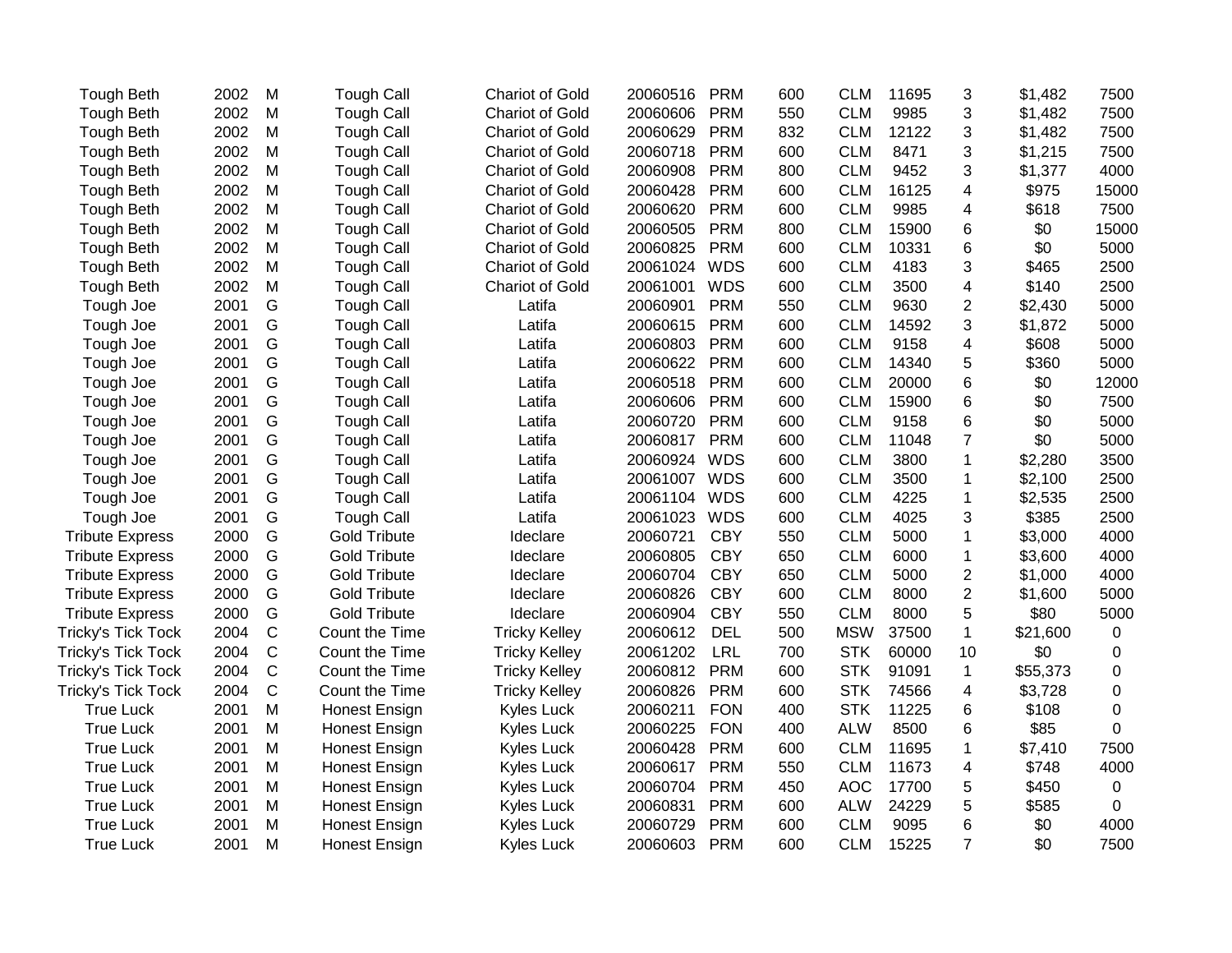| <b>Truthful Man</b>      | 2003 | G                         | Kyle's Our Man | <b>Clear Talk</b>     | 20060820 | <b>CLS</b> | 650 | <b>MCL</b> | 5000  | 7              | \$50    | 5000        |
|--------------------------|------|---------------------------|----------------|-----------------------|----------|------------|-----|------------|-------|----------------|---------|-------------|
| <b>Truthful Man</b>      | 2003 | G                         | Kyle's Our Man | Clear Talk            | 20060519 | <b>PRM</b> | 600 | <b>MSW</b> | 28656 | 5              | \$720   | 0           |
| <b>Truthful Man</b>      | 2003 | G                         | Kyle's Our Man | <b>Clear Talk</b>     | 20060602 | <b>PRM</b> | 550 | <b>MSW</b> | 28656 | $\overline{7}$ | \$0     | $\Omega$    |
| <b>Truthful Man</b>      | 2003 | G                         | Kyle's Our Man | <b>Clear Talk</b>     | 20060629 | <b>PRM</b> | 550 | <b>MCL</b> | 13731 | $\overline{7}$ | \$0     | 12500       |
| <b>Truthful Man</b>      | 2003 | G                         | Kyle's Our Man | <b>Clear Talk</b>     | 20060803 | <b>PRM</b> | 832 | <b>MSW</b> | 24229 | 8              | \$0     | 0           |
| <b>Truthful Man</b>      | 2003 | G                         | Kyle's Our Man | <b>Clear Talk</b>     | 20060613 | <b>PRM</b> | 600 | <b>MCL</b> | 13731 | 9              | \$0     | 12500       |
| Try for Par              | 1998 | G                         | Parfaitement   | Try One More Time     | 20060617 | <b>CBY</b> | 850 | <b>CLM</b> | 5000  | 6              | \$50    | 4000        |
| Try for Par              | 1998 | G                         | Parfaitement   | Try One More Time     | 20060506 | <b>CBY</b> | 832 | <b>CLM</b> | 5275  | $\overline{7}$ | \$50    | 4000        |
| Try for Par              | 1998 | G                         | Parfaitement   | Try One More Time     | 20060520 | <b>CBY</b> | 832 | <b>CLM</b> | 5426  | $\overline{7}$ | \$50    | 4000        |
| Try for Par              | 1998 | G                         | Parfaitement   | Try One More Time     | 20060603 | <b>CBY</b> | 832 | <b>CLM</b> | 7000  | 8              | \$70    | 5000        |
| Try for Par              | 1998 | G                         | Parfaitement   | Try One More Time     | 20060703 | <b>CBY</b> | 832 | <b>CLM</b> | 7000  | 11             | \$70    | 5000        |
| Try for Par              | 1998 | G                         | Parfaitement   | Try One More Time     | 20060325 | <b>FON</b> | 650 | <b>CLM</b> | 4300  | 3              | \$473   | 2500        |
| Try for Par              | 1998 | G                         | Parfaitement   | Try One More Time     | 20060304 | <b>FON</b> | 800 | <b>CLM</b> | 5000  | 5              | \$50    | 3500        |
| Try for Par              | 1998 | G                         | Parfaitement   | Try One More Time     | 20060219 | <b>FON</b> | 600 | <b>CLM</b> | 4300  | 6              | \$43    | 2500        |
| Tu Deseo                 | 2003 | G                         | Commemorate    | Lil Groovy            | 20060818 | <b>PRM</b> | 600 | <b>MSW</b> | 24229 | 3              | \$2,925 | $\mathbf 0$ |
| Tu Deseo                 | 2003 | G                         | Commemorate    | Lil Groovy            | 20060721 | <b>PRM</b> | 600 | <b>MSW</b> | 24229 | $\overline{7}$ | \$0     | 0           |
| Tu Deseo                 | 2003 | G                         | Commemorate    | Lil Groovy            | 20060804 | <b>PRM</b> | 600 | <b>MSW</b> | 24229 | 8              | \$0     | 0           |
| Tu Deseo                 | 2003 | G                         | Commemorate    | Lil Groovy            | 20060901 | <b>PRM</b> | 550 | <b>MSW</b> | 24229 | 8              | \$0     | $\mathbf 0$ |
| <b>Tuckers Wild Vade</b> | 2001 | G                         | Wild Invader   | <b>Tuckered Out</b>   | 20060326 | <b>FON</b> | 832 | <b>MCL</b> | 4364  | 6              | \$43    | 10000       |
| <b>Tuckers Wild Vade</b> | 2001 | G                         | Wild Invader   | <b>Tuckered Out</b>   | 20060408 | <b>FON</b> | 832 | <b>MSW</b> | 6500  | 6              | \$65    | $\mathbf 0$ |
| Tuckers Wild Vade        | 2001 | G                         | Wild Invader   | <b>Tuckered Out</b>   | 20060429 | <b>FON</b> | 650 | <b>MCL</b> | 4300  | 6              | \$43    | 10000       |
| <b>Tuckers Wild Vade</b> | 2001 | ${\mathsf G}$             | Wild Invader   | <b>Tuckered Out</b>   | 20060311 | <b>FON</b> | 400 | <b>MCL</b> | 4300  | $\overline{7}$ | \$43    | 10000       |
| <b>Tuckers Wild Vade</b> | 2001 | G                         | Wild Invader   | <b>Tuckered Out</b>   | 20060225 | <b>FON</b> | 400 | <b>MCL</b> | 4300  | 10             | \$43    | 10000       |
| <b>Tuckers Wild Vade</b> | 2001 | G                         | Wild Invader   | <b>Tuckered Out</b>   | 20060514 | <b>LNN</b> | 600 | <b>MSW</b> | 9500  | 8              | \$95    | $\mathbf 0$ |
| <b>Tuckers Wild Vade</b> | 2001 | G                         | Wild Invader   | <b>Tuckered Out</b>   | 20060529 | <b>LNN</b> | 600 | <b>MCL</b> | 5000  | 9              | \$50    | 5000        |
| <b>Tuscany Bay</b>       | 2003 | F                         | Lakeshore Road | Roanoke Lady          | 20060817 | <b>CBY</b> | 800 | <b>CLM</b> | 11000 | 3              | \$1,210 | 25000       |
| <b>Tuscany Bay</b>       | 2003 | F                         | Lakeshore Road | Roanoke Lady          | 20060721 | <b>CBY</b> | 800 | <b>CLM</b> | 11000 | 4              | \$550   | 25000       |
| <b>Tuscany Bay</b>       | 2003 | F                         | Lakeshore Road | Roanoke Lady          | 20060825 | <b>CBY</b> | 750 | <b>ALW</b> | 17000 | 6              | \$170   | 0           |
| <b>Tuscany Bay</b>       | 2003 | F                         | Lakeshore Road | Roanoke Lady          | 20060615 | <b>PRM</b> | 800 | <b>MCL</b> | 13731 | $\mathbf{1}$   | \$8,280 | 12500       |
| <b>Tuscany Bay</b>       | 2003 | F                         | Lakeshore Road | Roanoke Lady          | 20060529 | <b>PRM</b> | 800 | <b>MCL</b> | 13731 | 4              | \$690   | 12500       |
| <b>Tuscany Bay</b>       | 2003 | F                         | Lakeshore Road | Roanoke Lady          | 20060516 | <b>PRM</b> | 832 | <b>MCL</b> | 13731 | 5              | \$345   | 12500       |
| <b>Tuscany Bay</b>       | 2003 | F                         | Lakeshore Road | Roanoke Lady          | 20060624 | <b>PRM</b> | 800 | <b>CLM</b> | 15522 | 5              | \$390   | 12500       |
| <b>Tuscany Bay</b>       | 2003 | F                         | Lakeshore Road | Roanoke Lady          | 20060506 | <b>PRM</b> | 832 | <b>MSW</b> | 28656 | $\overline{7}$ | \$0     | $\mathbf 0$ |
| <b>Tuscany Bay</b>       | 2003 | F                         | Lakeshore Road | Roanoke Lady          | 20061121 | <b>TUP</b> | 800 | <b>CLM</b> | 6500  | 4              | \$390   | 6250        |
| <b>Tuscany Bay</b>       | 2003 | F                         | Lakeshore Road | Roanoke Lady          | 20061211 | <b>TUP</b> | 800 | <b>CLM</b> | 6200  | 5              | \$248   | 3500        |
| <b>Tuscany Bay</b>       | 2003 | F                         | Lakeshore Road | Roanoke Lady          | 20061114 | <b>TUP</b> | 800 | <b>ALW</b> | 12400 | 8              | \$0     | 0           |
| Twister John             | 2002 | $\boldsymbol{\mathsf{H}}$ | Sea Twister    | <b>Winter Recital</b> | 20060719 | AP         | 600 | <b>MCL</b> | 16000 | 6              | \$0     | 25000       |
| Twister John             | 2002 | $\boldsymbol{\mathsf{H}}$ | Sea Twister    | <b>Winter Recital</b> | 20060708 | AP         | 650 | <b>MSW</b> | 30000 | 9              | \$0     | 0           |
| Twister John             | 2002 | H                         | Sea Twister    | <b>Winter Recital</b> | 20060616 | <b>PRM</b> | 600 | <b>MSW</b> | 28656 | 4              | \$1,440 | 0           |
| Two Hunt                 | 2003 | F                         | Dove Hunt      | Two Punchin Judy      | 20060904 | <b>CLS</b> | 600 | <b>MCL</b> | 5000  | 4              | \$250   | 5000        |
|                          |      |                           |                |                       |          |            |     |            |       |                |         |             |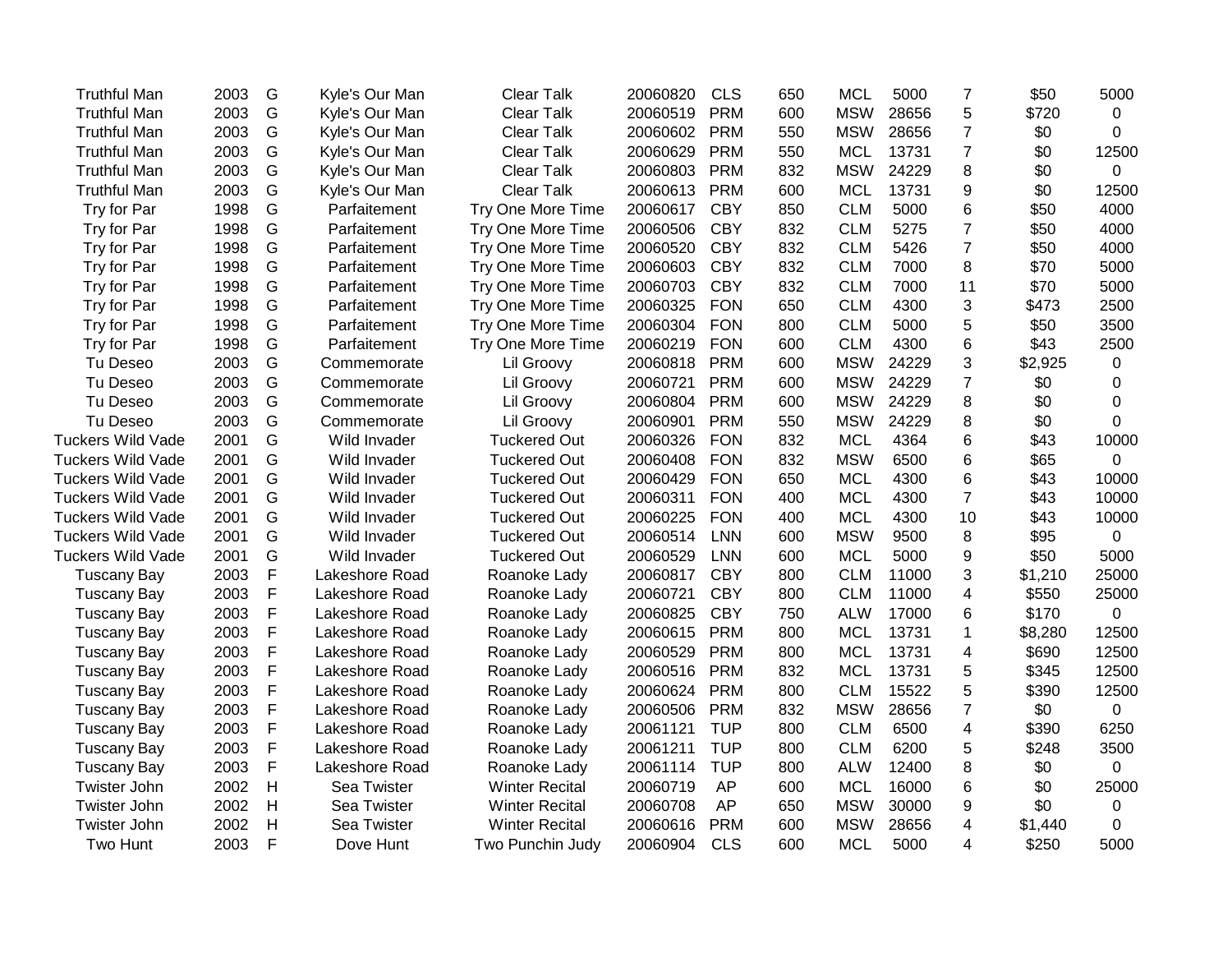| Two Hunt               | 2003 | F           | Dove Hunt                 | Two Punchin Judy        | 20060819 | <b>CLS</b> | 600 | <b>MCL</b> | 5375  | 5              | \$50     | 5000             |
|------------------------|------|-------------|---------------------------|-------------------------|----------|------------|-----|------------|-------|----------------|----------|------------------|
| Two Hunt               | 2003 | F           | Dove Hunt                 | Two Punchin Judy        | 20060730 | <b>CLS</b> | 600 | <b>MSW</b> | 7500  | 8              | \$75     | $\overline{0}$   |
| Two Hunt               | 2003 | F           | Dove Hunt                 | Two Punchin Judy        | 20060319 | <b>HAW</b> | 600 | <b>MCL</b> | 11500 | 10             | \$0      | 15000            |
| Two Hunt               | 2003 | F           | Dove Hunt                 | Two Punchin Judy        | 20060615 | <b>PRM</b> | 800 | <b>MCL</b> | 13731 | $\overline{2}$ | \$2,760  | 12500            |
| Two Hunt               | 2003 | F           | Dove Hunt                 | Two Punchin Judy        | 20060529 | <b>PRM</b> | 800 | <b>MCL</b> | 13731 | $\sqrt{3}$     | \$1,656  | 12500            |
| Two Hunt               | 2003 | F           | Dove Hunt                 | Two Punchin Judy        | 20060504 | <b>PRM</b> | 550 | <b>MCL</b> | 13731 | 5              | \$345    | 12500            |
| Two Hunt               | 2003 | $\mathsf F$ | Dove Hunt                 | Two Punchin Judy        | 20060427 | <b>PRM</b> | 550 | <b>MCL</b> | 13731 | 6              | \$0      | 12500            |
| Two Hunt               | 2003 | F           | Dove Hunt                 | Two Punchin Judy        | 20060623 | <b>PRM</b> | 800 | <b>MCL</b> | 13731 | $\overline{7}$ | \$0      | 12500            |
| Two Hunt               | 2003 | F           | Dove Hunt                 | Two Punchin Judy        | 20060714 | <b>PRM</b> | 832 | <b>MCL</b> | 9244  | 8              | \$0      | 12500            |
| Twosistersdeelites     | 2004 | F           | <b>Afternoon Deelites</b> | <b>Future Dispersal</b> | 20060622 | <b>PRM</b> | 500 | <b>MSW</b> | 28656 | $\sqrt{5}$     | \$720    | 0                |
| Twosistersdeelites     | 2004 | F           | <b>Afternoon Deelites</b> | <b>Future Dispersal</b> | 20060801 | <b>PRM</b> | 550 | <b>MSW</b> | 20319 | 8              | \$0      | 0                |
| Twosistersdeelites     | 2004 | F           | <b>Afternoon Deelites</b> | <b>Future Dispersal</b> | 20061118 | <b>TUP</b> | 500 | <b>MCL</b> | 6000  | 9              | \$0      | 5000             |
| Twosistersdeelites     | 2004 | F           | <b>Afternoon Deelites</b> | <b>Future Dispersal</b> | 20061204 | <b>TUP</b> | 550 | <b>MCL</b> | 6000  | 12             | \$0      | 5000             |
| Twosistersmercedes     | 2002 | G           | Mercedes Won              | <b>Bright Lass</b>      | 20060613 | PRM        | 600 | <b>MCL</b> | 13731 | $\mathbf{1}$   | \$8,280  | 12500            |
| Twosistersmercedes     | 2002 | G           | Mercedes Won              | <b>Bright Lass</b>      | 20060725 | <b>PRM</b> | 600 | <b>CLM</b> | 12823 | 1              | \$7,857  | 12500            |
| Twosistersmercedes     | 2002 | G           | Mercedes Won              | <b>Bright Lass</b>      | 20060908 | <b>PRM</b> | 600 | <b>ALW</b> | 24229 | $\mathbf{1}$   | \$14,625 | $\mathbf 0$      |
| Twosistersmercedes     | 2002 | G           | Mercedes Won              | <b>Bright Lass</b>      | 20060622 | <b>PRM</b> | 550 | <b>CLM</b> | 15522 | $\overline{4}$ | \$780    | 12500            |
| Twosistersmercedes     | 2002 | G           | Mercedes Won              | <b>Bright Lass</b>      | 20060811 | <b>PRM</b> | 600 | <b>ALW</b> | 24229 | 4              | \$1,219  | $\mathbf 0$      |
| Twosistersmercedes     | 2002 | G           | Mercedes Won              | <b>Bright Lass</b>      | 20060824 | <b>PRM</b> | 832 | <b>ALW</b> | 24229 | $\overline{4}$ | \$1,219  | $\mathbf 0$      |
| Twosistersmercedes     | 2002 | G           | Mercedes Won              | <b>Bright Lass</b>      | 20060929 | <b>RP</b>  | 800 | <b>CLM</b> | 20000 | $\overline{7}$ | \$0      | 25000            |
| Twosistersmercedes     | 2002 | G           | Mercedes Won              | <b>Bright Lass</b>      | 20061110 | <b>RP</b>  | 600 | <b>CLM</b> | 7500  | $\overline{7}$ | \$0      | 3500             |
| Twosistersmercedes     | 2002 | G           | Mercedes Won              | <b>Bright Lass</b>      | 20061013 | <b>RP</b>  | 832 | <b>CLM</b> | 15000 | 8              | \$0      | 15000            |
| Twosistersmercedes     | 2002 | G           | Mercedes Won              | <b>Bright Lass</b>      | 20061023 | <b>RP</b>  | 600 | <b>CLM</b> | 8500  | 9              | \$0      | 5000             |
| Tycoon's Legacy        | 2004 | G           | <b>Tycoon Todd</b>        | <b>Flying Natalie</b>   | 20060718 | <b>PRM</b> | 500 | <b>MSW</b> | 26120 | 10             | \$0      | 0                |
| <b>Tyler's Biscuit</b> | 2003 | F           | Parfaitement              | My Current Affair       | 20060601 | <b>PRM</b> | 600 | <b>MSW</b> | 28656 | 4              | \$1,440  | 0                |
| <b>Tyler's Biscuit</b> | 2003 | F           | Parfaitement              | My Current Affair       | 20060620 | <b>PRM</b> | 600 | <b>MSW</b> | 28656 | 4              | \$1,440  | 0                |
| <b>Tyler's Biscuit</b> | 2003 | F           | Parfaitement              | My Current Affair       | 20060509 | <b>PRM</b> | 600 | <b>MSW</b> | 28656 | 5              | \$720    | 0                |
| <b>Tyler's Biscuit</b> | 2003 | F           | Parfaitement              | My Current Affair       | 20060703 | <b>PRM</b> | 550 | <b>MSW</b> | 28656 | $\overline{7}$ | \$0      | 0                |
| Ukabiala               | 2002 | G           | Sharkey                   | Our Gaggy               | 20060629 | <b>PRM</b> | 600 | <b>MSW</b> | 28656 | $\mathbf{1}$   | \$17,280 | 0                |
| Ukabiala               | 2002 | G           | Sharkey                   | Our Gaggy               | 20060504 | <b>PRM</b> | 550 | <b>MSW</b> | 28656 | 3              | \$3,456  | $\mathbf 0$      |
| Ukabiala               | 2002 | G           | Sharkey                   | Our Gaggy               | 20060616 | <b>PRM</b> | 600 | <b>MSW</b> | 28656 | 3              | \$3,456  | $\boldsymbol{0}$ |
| Ukabiala               | 2002 | G           | Sharkey                   | Our Gaggy               | 20060811 | <b>PRM</b> | 600 | <b>ALW</b> | 24229 | 3              | \$2,925  | $\boldsymbol{0}$ |
| Ukabiala               | 2002 | G           | Sharkey                   | Our Gaggy               | 20060518 | <b>PRM</b> | 600 | <b>MSW</b> | 28656 | $\overline{4}$ | \$1,440  | $\mathbf 0$      |
| Ukabiala               | 2002 | G           | Sharkey                   | Our Gaggy               | 20060714 | <b>PRM</b> | 600 | <b>ALW</b> | 24229 | 4              | \$1,219  | $\mathbf 0$      |
| Ukabiala               | 2002 | G           | Sharkey                   | Our Gaggy               | 20060728 | <b>PRM</b> | 600 | <b>ALW</b> | 24229 | 4              | \$1,219  | $\overline{0}$   |
| Ukabiala               | 2002 | G           | Sharkey                   | Our Gaggy               | 20060825 | <b>PRM</b> | 600 | <b>ALW</b> | 24229 | 4              | \$1,219  | $\Omega$         |
| Ukabiala               | 2002 | G           | Sharkey                   | Our Gaggy               | 20060601 | <b>PRM</b> | 600 | <b>MSW</b> | 28656 | $\overline{7}$ | \$0      | $\Omega$         |
| Ukabiala               | 2002 | G           | Sharkey                   | Our Gaggy               | 20060908 | <b>PRM</b> | 600 | <b>ALW</b> | 24229 | 8              | \$0      | 0                |
| Umpy                   | 2001 | M           | Yankee Fan                | Miss Umpire             | 20060331 | <b>FON</b> | 800 | <b>CLM</b> | 5200  | 6              | \$52     | 5000             |
| Umpy                   | 2001 | M           | Yankee Fan                | <b>Miss Umpire</b>      | 20060413 | <b>FON</b> | 832 | <b>CLM</b> | 5278  | 6              | \$52     | 5000             |
|                        |      |             |                           |                         |          |            |     |            |       |                |          |                  |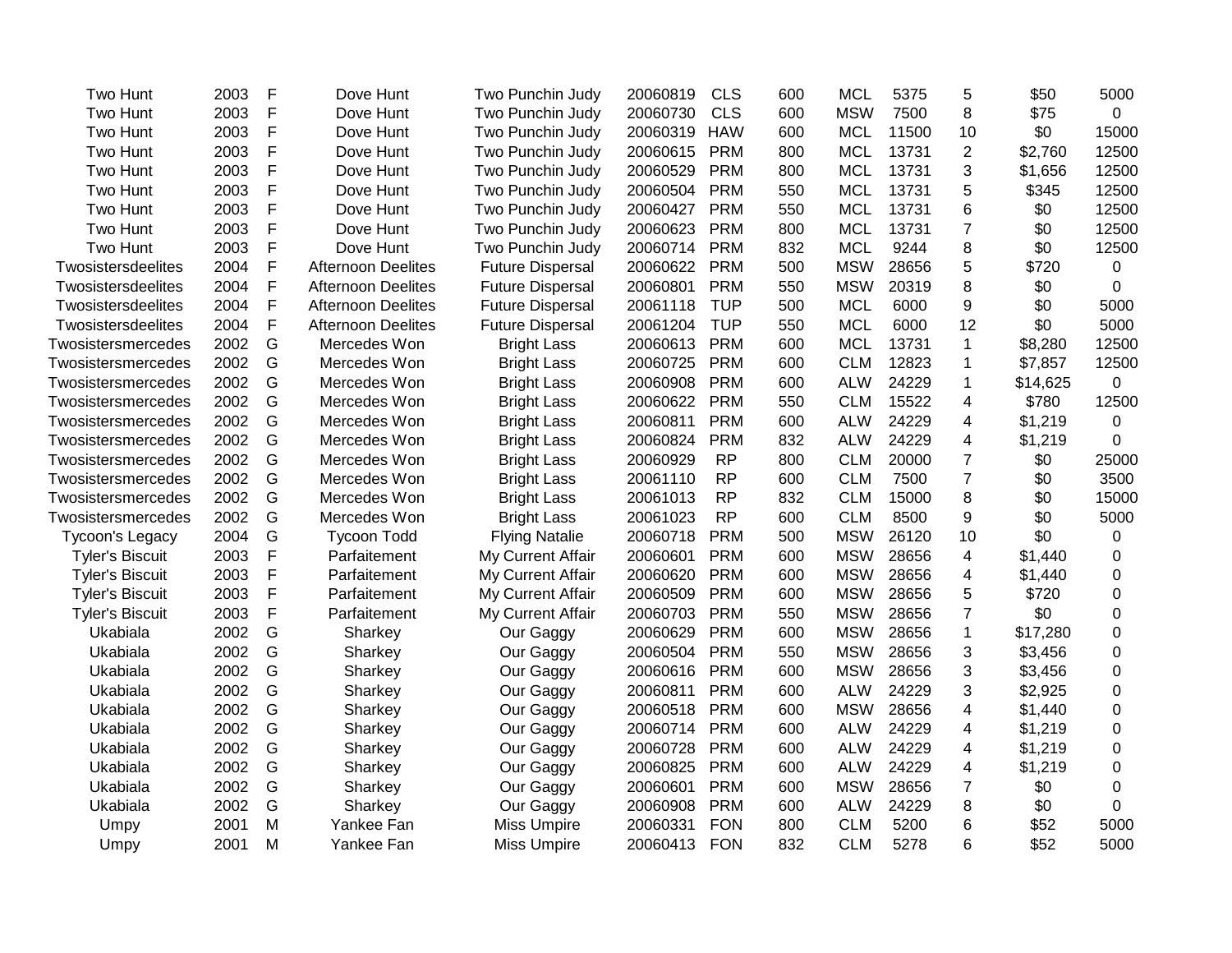| Umpy                 | 2001 | M | Yankee Fan            | <b>Miss Umpire</b>      | 20060521 | <b>LNN</b> | 800 | <b>CLM</b> | 6400  | 8              | \$64    | 5000        |
|----------------------|------|---|-----------------------|-------------------------|----------|------------|-----|------------|-------|----------------|---------|-------------|
| Uno Lynn             | 2003 | F | Unome                 | Vicki Lynn              | 20060903 | <b>PRM</b> | 550 | <b>MSW</b> | 24229 | $\overline{2}$ | \$4,875 | $\Omega$    |
| Uno Lynn             | 2003 | F | Unome                 | Vicki Lynn              | 20060822 | <b>PRM</b> | 600 | <b>MSW</b> | 24229 | 5              | \$585   | $\Omega$    |
| Valentine Legacy     | 2003 | F | Cryptoclearance       | Ladies Lunch            | 20060817 | <b>PRM</b> | 600 | <b>MCL</b> | 9601  | 6              | \$0     | 12500       |
| Valentine Legacy     | 2003 | F | Cryptoclearance       | Ladies Lunch            | 20060907 | <b>PRM</b> | 600 | <b>MCL</b> | 9601  | 6              | \$0     | 12500       |
| Vanella Forever      | 2003 | F | Liginsky              | Valanella               | 20060514 | <b>ASD</b> | 500 | <b>MCL</b> | 6000  | 10             | \$0     | 5000        |
| Vanella Forever      | 2003 | F | Liginsky              | Valanella               | 20060603 | <b>CPW</b> | 500 | <b>MSW</b> | 1300  | $\overline{c}$ | \$325   | $\mathbf 0$ |
| Vanella Forever      | 2003 | F | Liginsky              | Valanella               | 20060610 | <b>CPW</b> | 550 | <b>MSW</b> | 1300  | 5              | \$65    | 0           |
| Vanella Forever      | 2003 | F | Liginsky              | Valanella               | 20060805 | <b>FAR</b> | 500 | <b>MSW</b> | 2100  | $\overline{7}$ | \$0     | 0           |
| Verse and Vision     | 2004 | G | Vision and Verse      | Coves Lake              | 20060725 | <b>PRM</b> | 500 | <b>MSW</b> | 21206 | $\overline{2}$ | \$5,265 | 0           |
| Verse and Vision     | 2004 | G | Vision and Verse      | Coves Lake              | 20060810 | <b>PRM</b> | 550 | <b>MSW</b> | 24755 | 5              | \$585   | $\Omega$    |
| <b>Victory Prize</b> | 2001 | M | <b>Victory Speech</b> | <b>Pleasant Prize</b>   | 20060427 | <b>PRM</b> | 550 | <b>ALW</b> | 29850 | 3              | \$3,600 | $\mathbf 0$ |
| <b>Victory Prize</b> | 2001 | M | <b>Victory Speech</b> | <b>Pleasant Prize</b>   | 20060516 | <b>PRM</b> | 600 | <b>CLM</b> | 17000 | 5              | \$510   | 25000       |
| <b>Victory Prize</b> | 2001 | M | <b>Victory Speech</b> | <b>Pleasant Prize</b>   | 20060527 | <b>PRM</b> | 550 | <b>CLM</b> | 15340 | $\overline{7}$ | \$0     | 12500       |
| <b>Victory Prize</b> | 2001 | M | <b>Victory Speech</b> | <b>Pleasant Prize</b>   | 20060720 | <b>PRM</b> | 600 | <b>CLM</b> | 10107 | 8              | \$0     | 12500       |
| <b>Victory Prize</b> | 2001 | M | <b>Victory Speech</b> | <b>Pleasant Prize</b>   | 20060704 | <b>PRM</b> | 600 | <b>CLM</b> | 15522 | 10             | \$0     | 12500       |
| <b>Victory Prize</b> | 2001 | M | <b>Victory Speech</b> | <b>Pleasant Prize</b>   | 20060920 | <b>RET</b> | 550 | <b>CLM</b> | 5000  | 5              | \$150   | 7500        |
| <b>Victory Prize</b> | 2001 | M | <b>Victory Speech</b> | <b>Pleasant Prize</b>   | 20061019 | <b>RET</b> | 500 | <b>CLM</b> | 7000  | 5              | \$210   | 15000       |
| <b>Victory Sail</b>  | 2001 | G | Sail Me Again         | <b>Commanding Belle</b> | 20060316 | HOU        | 550 | <b>MCL</b> | 5000  | 1              | \$3,000 | 10000       |
| <b>Victory Sail</b>  | 2001 | G | Sail Me Again         | <b>Commanding Belle</b> | 20060204 | HOU        | 550 | <b>MCL</b> | 5000  | 6              | \$0     | 10000       |
| <b>Victory Sail</b>  | 2001 | G | Sail Me Again         | <b>Commanding Belle</b> | 20060121 | HOU        | 600 | <b>MSW</b> | 12000 | 12             | \$0     | 0           |
| <b>Victory Sail</b>  | 2001 | G | Sail Me Again         | <b>Commanding Belle</b> | 20060505 | <b>PRM</b> | 550 | <b>CLM</b> | 15522 | $\overline{2}$ | \$3,120 | 12500       |
| <b>Victory Sail</b>  | 2001 | G | Sail Me Again         | <b>Commanding Belle</b> | 20060422 | <b>PRM</b> | 600 | <b>CLM</b> | 13468 | 3              | \$2,028 | 12500       |
| <b>Victory Sail</b>  | 2001 | G | Sail Me Again         | <b>Commanding Belle</b> | 20060518 | <b>PRM</b> | 600 | <b>CLM</b> | 13975 | 4              | \$845   | 12500       |
| <b>Victory Sail</b>  | 2001 | G | Sail Me Again         | <b>Commanding Belle</b> | 20060528 | <b>PRM</b> | 600 | <b>CLM</b> | 15522 | 4              | \$780   | 12500       |
| <b>Victory Sail</b>  | 2001 | G | Sail Me Again         | <b>Commanding Belle</b> | 20060610 | <b>PRM</b> | 600 | <b>CLM</b> | 15522 | 5              | \$390   | 12500       |
| Wapella              | 2001 | G | Humming               | <b>Century Storm</b>    | 20060829 | <b>RP</b>  | 600 | <b>CLM</b> | 8500  | 5              | \$255   | 5000        |
| Wapella              | 2001 | G | Humming               | <b>Century Storm</b>    | 20061113 | <b>RP</b>  | 832 | <b>CLM</b> | 8330  | 11             | \$0     | 3500        |
| Wapsi                | 2001 | G | <b>Slew City Slew</b> | Working for You         | 20060121 | <b>BEU</b> | 832 | <b>CLM</b> | 5200  | $\overline{4}$ | \$260   | 7500        |
| Wapsi                | 2001 | G | Slew City Slew        | Working for You         | 20060222 | <b>BEU</b> | 550 | <b>CLM</b> | 4700  | FF             | \$47    | 5000        |
| <b>Water Quint</b>   | 1998 | G | Quintillion (IRE)     | <b>Water Tester</b>     | 20060825 | <b>CLS</b> | 600 | <b>CLM</b> | 5000  | $\mathbf{1}$   | \$3,000 | 2500        |
| <b>Water Quint</b>   | 1998 | G | Quintillion (IRE)     | <b>Water Tester</b>     | 20060728 | <b>CLS</b> | 600 | <b>CLM</b> | 5000  | 9              | \$50    | 2500        |
| <b>Water Quint</b>   | 1998 | G | Quintillion (IRE)     | <b>Water Tester</b>     | 20060311 | <b>FON</b> | 650 | <b>STR</b> | 7000  | 4              | \$350   | $\mathbf 0$ |
| <b>Water Quint</b>   | 1998 | G | Quintillion (IRE)     | <b>Water Tester</b>     | 20060429 | <b>FON</b> | 600 | <b>CLM</b> | 8000  | 5              | \$80    | 7500        |
| <b>Water Quint</b>   | 1998 | G | Quintillion (IRE)     | <b>Water Tester</b>     | 20060226 | <b>FON</b> | 400 | <b>STK</b> | 10775 | 7              | \$107   | 0           |
| <b>Water Quint</b>   | 1998 | G | Quintillion (IRE)     | <b>Water Tester</b>     | 20060401 | <b>FON</b> | 600 | <b>CLM</b> | 9225  | $\overline{7}$ | \$90    | 10000       |
| <b>Water Quint</b>   | 1998 | G | Quintillion (IRE)     | <b>Water Tester</b>     | 20060630 | <b>LNN</b> | 600 | <b>CLM</b> | 6000  | $\overline{4}$ | \$360   | 4000        |
| <b>Water Quint</b>   | 1998 | G | Quintillion (IRE)     | <b>Water Tester</b>     | 20060514 | <b>LNN</b> | 600 | <b>CLM</b> | 7600  | 6              | \$76    | 6500        |
| <b>Water Quint</b>   | 1998 | G | Quintillion (IRE)     | <b>Water Tester</b>     | 20060529 | <b>LNN</b> | 600 | <b>CLM</b> | 7600  | $\overline{7}$ | \$76    | 6500        |
| <b>Water Quint</b>   | 1998 | G | Quintillion (IRE)     | <b>Water Tester</b>     | 20061003 | <b>WDS</b> | 500 | <b>CLM</b> | 3500  | 4              | \$210   | 2500        |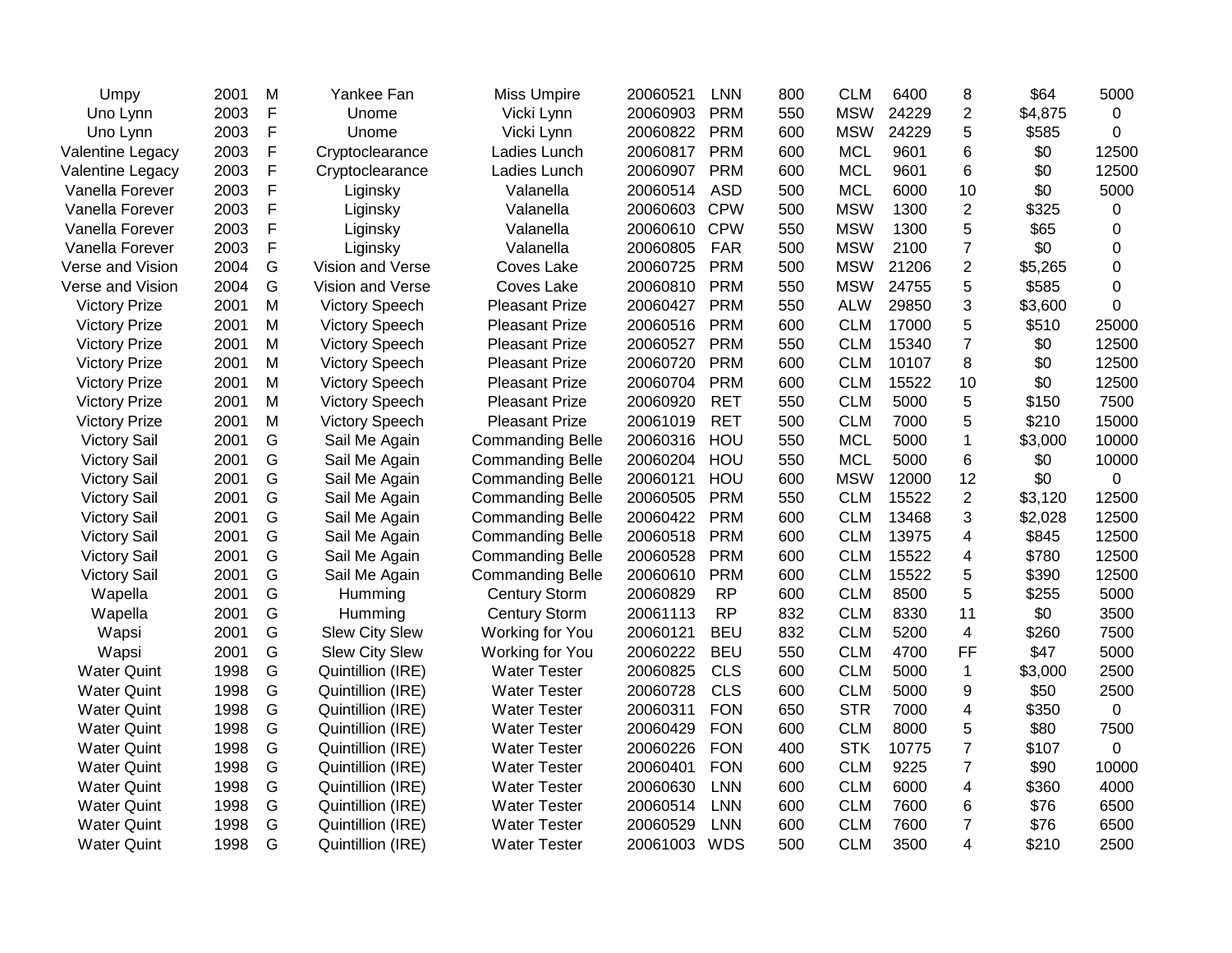| West Mackee           | 2004 | G           | West Buoyant            | Sumackee              | 20060603 | <b>PRM</b> | 200 | <b>MSW</b> | 25800 | $\overline{2}$          | \$6,240  | 0              |
|-----------------------|------|-------------|-------------------------|-----------------------|----------|------------|-----|------------|-------|-------------------------|----------|----------------|
| West Mackee           | 2004 | G           | West Buoyant            | Sumackee              | 20060613 | <b>PRM</b> | 200 | <b>MSW</b> | 30120 | 4                       | \$1,560  | $\mathbf 0$    |
| West Mackee           | 2004 | G           | West Buoyant            | Sumackee              | 20060518 | <b>PRM</b> | 450 | <b>MSW</b> | 25440 | 5                       | \$720    | $\overline{0}$ |
| West Mackee           | 2004 | G           | West Buoyant            | Sumackee              | 20060624 | <b>PRM</b> | 200 | <b>MSW</b> | 28320 | 5                       | \$720    | $\overline{0}$ |
| West Mackee           | 2004 | G           | West Buoyant            | Sumackee              | 20060718 | <b>PRM</b> | 500 | <b>MSW</b> | 26120 | 6                       | \$0      | 0              |
| <b>Westys Tiger</b>   | 2001 | G           | <b>Tiger Talk</b>       | Westy's Playgirl      | 20060115 | <b>TAM</b> | 600 | <b>CLM</b> | 8300  | 9                       | \$83     | 7500           |
| Whamo                 | 2000 | G           | K. O. Punch             | <b>Explosive Judy</b> | 20061122 | <b>BEU</b> | 550 | <b>CLM</b> | 4700  | $\mathbf 1$             | \$2,820  | 5000           |
| Whamo                 | 2000 | G           | K. O. Punch             | <b>Explosive Judy</b> | 20061205 | <b>BEU</b> | 550 | <b>CLM</b> | 4100  | 1                       | \$2,460  | 3500           |
| Whamo                 | 2000 | G           | K. O. Punch             | Explosive Judy        | 20061222 | <b>BEU</b> | 550 | <b>STR</b> | 8000  | 4                       | \$320    | 0              |
| Whamo                 | 2000 | G           | K. O. Punch             | <b>Explosive Judy</b> | 20060526 | <b>PRM</b> | 600 | <b>ALW</b> | 32238 | 1                       | \$19,440 | $\Omega$       |
| Whamo                 | 2000 | G           | K. O. Punch             | Explosive Judy        | 20060428 | <b>PRM</b> | 600 | <b>ALW</b> | 32238 | $\overline{c}$          | \$6,480  | $\Omega$       |
| Whamo                 | 2000 | G           | K. O. Punch             | Explosive Judy        | 20060512 | <b>PRM</b> | 600 | <b>ALW</b> | 32238 | 3                       | \$3,888  | $\Omega$       |
| Whamo                 | 2000 | G           | K. O. Punch             | Explosive Judy        | 20060811 | <b>PRM</b> | 600 | <b>CLM</b> | 21152 | 3                       | \$2,592  | 16000          |
| Whamo                 | 2000 | G           | K. O. Punch             | Explosive Judy        | 20060610 | <b>PRM</b> | 600 | <b>AOC</b> | 31860 | 6                       | \$0      | 0              |
| Whamo                 | 2000 | G           | K. O. Punch             | Explosive Judy        | 20060721 | <b>PRM</b> | 600 | <b>CLM</b> | 17944 | $\overline{7}$          | \$0      | 18000          |
| Whamo                 | 2000 | G           | K. O. Punch             | Explosive Judy        | 20061111 | <b>TDN</b> | 600 | <b>CLM</b> | 6400  | $\overline{\mathbf{4}}$ | \$320    | 3500           |
| Whamo                 | 2000 | G           | K. O. Punch             | Explosive Judy        | 20061101 | <b>WDS</b> | 600 | <b>CLM</b> | 4225  | 3                       | \$423    | 2500           |
| What About Adam       | 2004 | G           | Humming                 | Native Zal            | 20060725 | <b>PRM</b> | 500 | <b>MSW</b> | 21206 | 6                       | \$0      | $\overline{0}$ |
| What About Adam       | 2004 | G           | Humming                 | Native Zal            | 20060829 | <b>PRM</b> | 600 | <b>MCL</b> | 14116 | $\overline{7}$          | \$0      | 25000          |
| What About Adam       | 2004 | G           | Humming                 | Native Zal            | 20060630 | <b>PRM</b> | 200 | <b>MSW</b> | 28320 | 8                       | \$0      | 0              |
| What About Bob        | 2001 | G           | Yankee Fan              | Hurri's Hope          | 20060903 | <b>CLS</b> | 832 | <b>CLM</b> | 5125  | 4                       | \$250    | 2500           |
| What About Bob        | 2001 | G           | Yankee Fan              | Hurri's Hope          | 20060813 | <b>CLS</b> | 650 | <b>CLM</b> | 5075  | 5                       | \$50     | 2500           |
| What About Bob        | 2001 | G           | Yankee Fan              | Hurri's Hope          | 20060729 | <b>CLS</b> | 832 | <b>CLM</b> | 5000  | 10                      | \$50     | 2500           |
| What About Bob        | 2001 | G           | Yankee Fan              | Hurri's Hope          | 20060429 | <b>FON</b> | 832 | <b>CLM</b> | 4300  | $\overline{\mathbf{4}}$ | \$172    | 2500           |
| What About Bob        | 2001 | G           | Yankee Fan              | Hurri's Hope          | 20060414 | <b>FON</b> | 600 | <b>CLM</b> | 5200  | 9                       | \$52     | 5000           |
| What About Bob        | 2001 | G           | Yankee Fan              | Hurri's Hope          | 20060514 | <b>LNN</b> | 832 | <b>CLM</b> | 5000  | 6                       | \$50     | 2500           |
| What About Bob        | 2001 | G           | Yankee Fan              | Hurri's Hope          | 20060608 | <b>LNN</b> | 832 | <b>CLM</b> | 5000  | $\overline{7}$          | \$50     | 2500           |
| What About Bob        | 2001 | G           | Yankee Fan              | Hurri's Hope          | 20061025 | <b>WDS</b> | 832 | <b>CLM</b> | 4225  | $\mathbf{1}$            | \$2,535  | 2500           |
| <b>What About Bob</b> | 2001 | G           | Yankee Fan              | Hurri's Hope          | 20060927 | <b>WDS</b> | 832 | <b>CLM</b> | 3500  | 4                       | \$175    | 2500           |
| What About Bob        | 2001 | G           | Yankee Fan              | Hurri's Hope          | 20061011 | <b>WDS</b> | 850 | <b>CLM</b> | 3500  | 4                       | \$210    | 2500           |
| <b>Wicklow Gate</b>   | 1999 | G           | <b>Prospect Feature</b> | Play It Teddy         | 20061211 | <b>BEU</b> | 550 | <b>ALW</b> | 7500  | 2                       | \$1,500  | $\mathbf 0$    |
| <b>Wicklow Gate</b>   | 1999 | G           | <b>Prospect Feature</b> | Play It Teddy         | 20061128 | <b>BEU</b> | 550 | <b>CLM</b> | 5200  | $\overline{\mathbf{4}}$ | \$260    | 7500           |
| <b>Wicklow Gate</b>   | 1999 | G           | <b>Prospect Feature</b> | Play It Teddy         | 20060702 | <b>CBY</b> | 750 | <b>ALW</b> | 17000 | $\overline{c}$          | \$3,230  | $\mathbf 0$    |
| <b>Wicklow Gate</b>   | 1999 | G           | <b>Prospect Feature</b> | Play It Teddy         | 20060602 | <b>CBY</b> | 800 | <b>ALW</b> | 17000 | 5                       | \$170    | $\Omega$       |
| <b>Wicklow Gate</b>   | 1999 | G           | <b>Prospect Feature</b> | Play It Teddy         | 20060812 | <b>CBY</b> | 750 | <b>CLM</b> | 11544 | 5                       | \$110    | 25000          |
| <b>Wicklow Gate</b>   | 1999 | G           | <b>Prospect Feature</b> | Play It Teddy         | 20060826 | <b>CBY</b> | 850 | <b>CLM</b> | 11000 | 5                       | \$110    | 25000          |
| <b>Wicklow Gate</b>   | 1999 | G           | <b>Prospect Feature</b> | Play It Teddy         | 20060527 | <b>CBY</b> | 750 | <b>ALW</b> | 17000 | 6                       | \$170    | 0              |
| <b>Wicklow Gate</b>   | 1999 | G           | <b>Prospect Feature</b> | Play It Teddy         | 20060716 | <b>CBY</b> | 800 | <b>ALW</b> | 17000 | 10                      | \$170    | 0              |
| Wild Eyed Girl        | 2004 | $\mathsf F$ | <b>Blumin Affair</b>    | Our Bold Lady         | 20060907 | <b>PRM</b> | 600 | <b>MSW</b> | 19500 | 8                       | \$0      | 0              |
| Wild L                | 2003 | G           | Vicar                   | L'Indiscret           | 20060421 | <b>PRM</b> | 550 | <b>ALW</b> | 29850 | $\mathbf{1}$            | \$18,000 | 0              |
|                       |      |             |                         |                       |          |            |     |            |       |                         |          |                |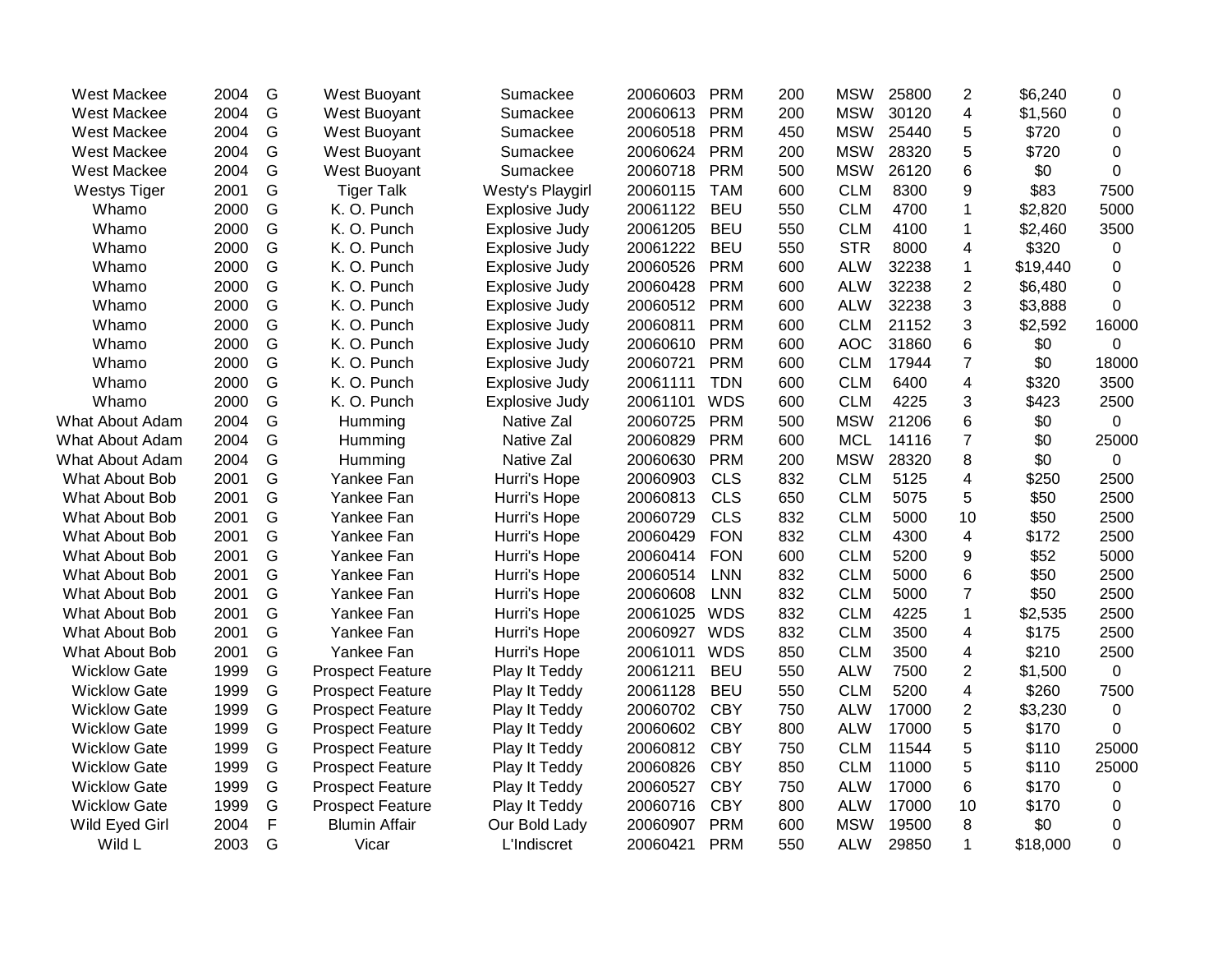| Wild L         | 2003 | G            | Vicar                  | L'Indiscret         | 20060528 | <b>PRM</b> | 600 | <b>STK</b> | 63500 | 1                       | \$38,100 | 0        |
|----------------|------|--------------|------------------------|---------------------|----------|------------|-----|------------|-------|-------------------------|----------|----------|
| Wild L         | 2003 | G            | Vicar                  | L'Indiscret         | 20060512 | <b>PRM</b> | 600 | <b>ALW</b> | 32238 | $\overline{c}$          | \$6,480  | 0        |
| Wild L         | 2003 | G            | Vicar                  | L'Indiscret         | 20060714 | <b>PRM</b> | 600 | <b>AOC</b> | 23155 | $\overline{2}$          | \$5,535  | 0        |
| Wild L         | 2003 | G            | Vicar                  | L'Indiscret         | 20060826 | <b>PRM</b> | 850 | <b>STK</b> | 73500 | $\overline{2}$          | \$14,700 | 0        |
| Wild L         | 2003 | G            | Vicar                  | <b>L'Indiscret</b>  | 20060627 | <b>PRM</b> | 600 | <b>AOC</b> | 29435 | $\overline{\mathbf{4}}$ | \$1,885  | 0        |
| Wild L         | 2003 | G            | Vicar                  | <b>L'Indiscret</b>  | 20060727 | <b>PRM</b> | 800 | <b>ALW</b> | 23155 | 4                       | \$1,384  | 0        |
| Wild L         | 2003 | G            | Vicar                  | L'Indiscret         | 20060610 | <b>PRM</b> | 800 | <b>STK</b> | 50000 | 6                       | \$1,000  | 0        |
| Wild L         | 2003 | G            | Vicar                  | L'Indiscret         | 20060909 | <b>PRM</b> | 850 | <b>STK</b> | 75000 | 8                       | \$0      | 0        |
| Wild Robin     | 2002 | M            | Wild Invader           | Robin's Pretending  | 20060625 | <b>EUR</b> | 400 | <b>CLM</b> | 2100  | 4                       | \$210    | 5000     |
| Wild Robin     | 2002 | M            | Wild Invader           | Robin's Pretending  | 20060427 | <b>PRM</b> | 550 | <b>MCL</b> | 13731 | $\mathbf{1}$            | \$8,280  | 12500    |
| Wild Robin     | 2002 | M            | Wild Invader           | Robin's Pretending  | 20060608 | <b>PRM</b> | 600 | <b>CLM</b> | 15522 | $\overline{7}$          | \$0      | 12500    |
| Wild Robin     | 2002 | M            | Wild Invader           | Robin's Pretending  | 20060529 | <b>PRM</b> | 550 | <b>CLM</b> | 15522 | 9                       | \$0      | 12500    |
| Wild Wild West | 2001 | G            | Slewacide              | Wild Western Woman  | 20060322 | OP         | 600 | <b>AOC</b> | 37700 | $\overline{c}$          | \$7,540  | 0        |
| Wild Wild West | 2001 | G            | Slewacide              | Wild Western Woman  | 20060422 | <b>PRM</b> | 600 | <b>ALW</b> | 42984 | $\mathbf{1}$            | \$25,920 | 0        |
| Wild Wild West | 2001 | G            | Slewacide              | Wild Western Woman  | 20060520 | <b>PRM</b> | 600 | <b>STK</b> | 65000 | $\overline{2}$          | \$13,000 | 0        |
| Wild Wild West | 2001 | G            | Slewacide              | Wild Western Woman  | 20060627 | <b>PRM</b> | 600 | <b>AOC</b> | 29435 | $6\phantom{1}6$         | \$0      | 0        |
| Wild Wild West | 2001 | G            | Slewacide              | Wild Western Woman  | 20060617 | <b>PRM</b> | 850 | <b>STK</b> | 70000 | 8                       | \$0      | 0        |
| Wilentz        | 2003 | $\mathsf C$  | <b>Grand Slam</b>      | Rise Again          | 20060611 | <b>DEL</b> | 800 | <b>ALW</b> | 40000 | 5                       | \$1,200  | 0        |
| Wilentz        | 2003 | $\mathsf C$  | <b>Grand Slam</b>      | Rise Again          | 20060419 | GP         | 800 | <b>ALW</b> | 33000 | 6                       | \$330    | 0        |
| Wilentz        | 2003 | $\mathsf C$  | <b>Grand Slam</b>      | Rise Again          | 20061102 | <b>MED</b> | 800 | <b>AOC</b> | 40000 | 5                       | \$400    | 40000    |
| Wilentz        | 2003 | C            | <b>Grand Slam</b>      | Rise Again          | 20060513 | MTH        | 850 | <b>ALW</b> | 38000 | 1                       | \$22,800 | 0        |
| Wilentz        | 2003 | C            | <b>Grand Slam</b>      | Rise Again          | 20060703 | <b>MTH</b> | 832 | <b>ALW</b> | 40000 | 4                       | \$2,400  | 0        |
| Wilentz        | 2003 | C            | <b>Grand Slam</b>      | Rise Again          | 20060903 | <b>MTH</b> | 850 | <b>ALW</b> | 51000 | $\overline{7}$          | \$510    | 0        |
| Wilentz        | 2003 | C            | <b>Grand Slam</b>      | Rise Again          | 20060320 | <b>OTC</b> | 600 | <b>STK</b> | 50000 | 3                       | \$5,000  | 0        |
| Wilentz        | 2003 | $\mathsf C$  | <b>Grand Slam</b>      | Rise Again          | 20060808 | <b>PHA</b> | 600 | <b>ALW</b> | 22605 | 5                       | \$660    | 0        |
| Wilentz        | 2003 | $\mathsf{C}$ | <b>Grand Slam</b>      | Rise Again          | 20061223 | <b>TAM</b> | 850 | <b>AOC</b> | 16900 | $\mathbf{1}$            | \$10,140 | 0        |
| Will E Scat    | 2002 | G            | King of Scat           | <b>Tricky Trump</b> | 20060512 | <b>PRM</b> | 600 | <b>ALW</b> | 32238 | $\mathbf 1$             | \$19,440 | 0        |
| Will E Scat    | 2002 | G            | King of Scat           | <b>Tricky Trump</b> | 20060610 | <b>PRM</b> | 600 | <b>AOC</b> | 31860 | 1                       | \$21,060 | 0        |
| Will E Scat    | 2002 | G            | King of Scat           | <b>Tricky Trump</b> | 20060811 | <b>PRM</b> | 600 | <b>ALW</b> | 26240 | 1                       | \$16,605 | 0        |
| Will E Scat    | 2002 | G            | King of Scat           | <b>Tricky Trump</b> | 20060504 | <b>PRM</b> | 600 | <b>ALW</b> | 29997 | $\overline{2}$          | \$7,020  | 0        |
| Will E Scat    | 2002 | G            | King of Scat           | <b>Tricky Trump</b> | 20060421 | <b>PRM</b> | 600 | <b>ALW</b> | 29997 | 3                       | \$4,212  | 0        |
| Will E Scat    | 2002 | G            | King of Scat           | <b>Tricky Trump</b> | 20060630 | <b>PRM</b> | 832 | <b>ALW</b> | 34452 | 3                       | \$4,212  | 0        |
| Will E Scat    | 2002 | G            | King of Scat           | <b>Tricky Trump</b> | 20060714 | <b>PRM</b> | 600 | <b>AOC</b> | 23155 | 3                       | \$3,321  | 0        |
| Will E Scat    | 2002 | G            | King of Scat           | <b>Tricky Trump</b> | 20060826 | <b>PRM</b> | 850 | <b>STK</b> | 81600 | 4                       | \$4,080  | $\Omega$ |
| Win for Bowman | 2001 | M            | <b>Bowmans Express</b> | Dee Winner          | 20060608 | <b>LNN</b> | 450 | <b>CLM</b> | 5400  | 9                       | \$54     | 5000     |
| Winamac Jack   | 2004 | G            | Pioneering             | <b>Belsay</b>       | 20060627 | <b>PRM</b> | 500 | <b>MSW</b> | 28656 | 1                       | \$17,280 | 0        |
| Winamac Jack   | 2004 | G            | Pioneering             | <b>Belsay</b>       | 20060826 | <b>PRM</b> | 600 | <b>STK</b> | 74566 | 1                       | \$44,740 | 0        |
| Winamac Jack   | 2004 | G            | Pioneering             | <b>Belsay</b>       | 20060526 | <b>PRM</b> | 450 | <b>MSW</b> | 25224 | 3                       | \$3,744  | 0        |
| Winamac Jack   | 2004 | G            | Pioneering             | <b>Belsay</b>       | 20060908 | <b>PRM</b> | 600 | <b>STK</b> | 40000 | 4                       | \$2,000  | 0        |
| Winamac Jack   | 2004 | G            | Pioneering             | <b>Belsay</b>       | 20060704 | <b>PRM</b> | 500 | <b>STK</b> | 50000 | 5                       | \$1,500  | 0        |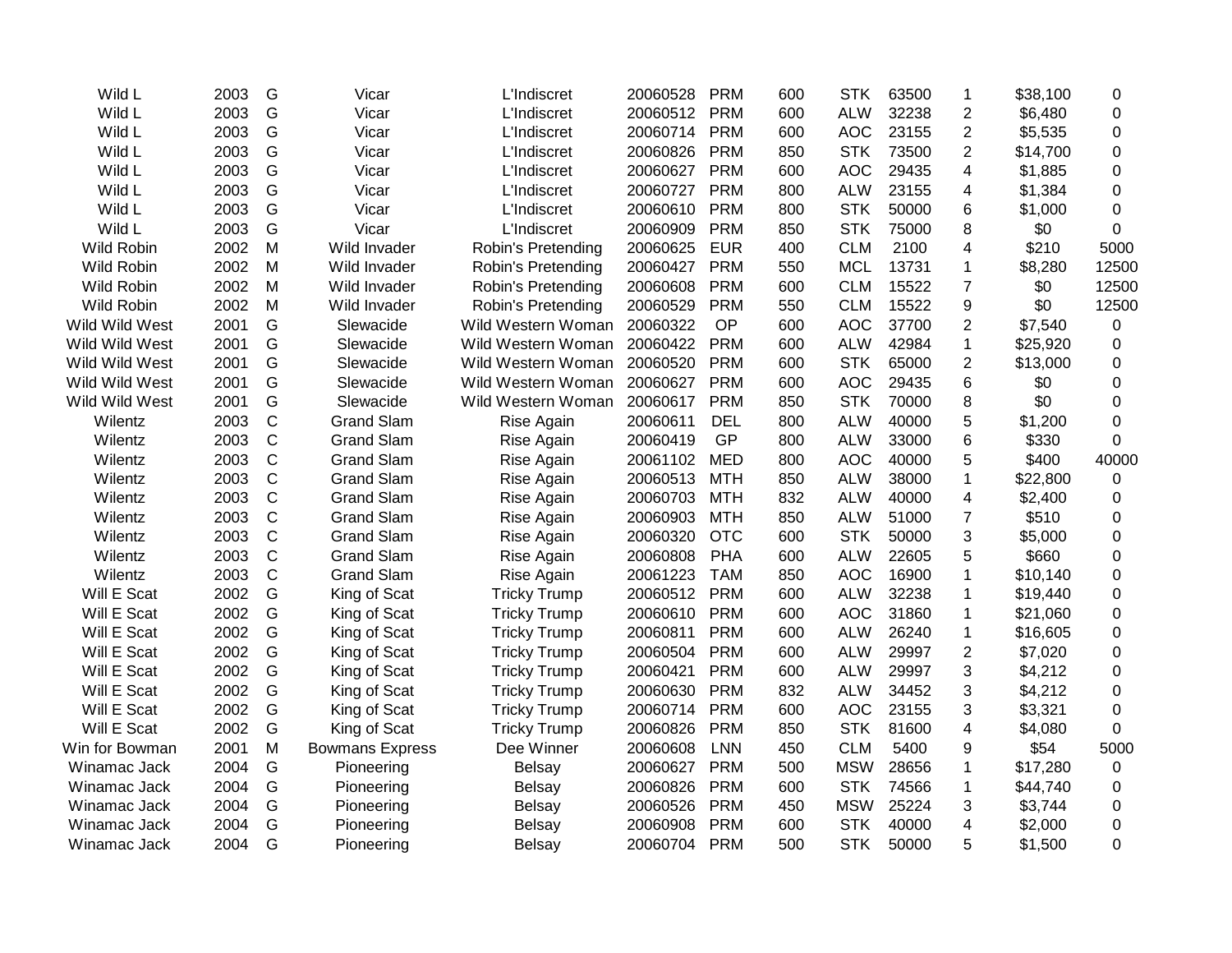| Winamac Jack            | 2004 | G | Pioneering           | <b>Belsay</b>     | 20060925 | <b>RP</b>  | 800 | <b>ALW</b> | 35000 | 4              | \$2,100  | 0           |
|-------------------------|------|---|----------------------|-------------------|----------|------------|-----|------------|-------|----------------|----------|-------------|
| <b>Windy Chimes</b>     | 2002 | M | <b>Chimes Band</b>   | Far Out Windy     | 20060304 | <b>FON</b> | 600 | <b>CLM</b> | 4600  | 4              | \$184    | 5000        |
| <b>Windy Chimes</b>     | 2002 | M | <b>Chimes Band</b>   | Far Out Windy     | 20060212 | <b>FON</b> | 400 | <b>CLM</b> | 4600  | 5              | \$46     | 5000        |
| <b>Windy Chimes</b>     | 2002 | M | <b>Chimes Band</b>   | Far Out Windy     | 20060318 | <b>FON</b> | 600 | <b>CLM</b> | 4600  | 5              | \$46     | 5000        |
| <b>Windy Chimes</b>     | 2002 | M | <b>Chimes Band</b>   | Far Out Windy     | 20060407 | <b>FON</b> | 400 | <b>CLM</b> | 4600  | 7              | \$46     | 5000        |
| <b>Windy Chimes</b>     | 2002 | M | <b>Chimes Band</b>   | Far Out Windy     | 20060520 | <b>LNN</b> | 600 | <b>CLM</b> | 5481  | 8              | \$54     | 5000        |
| <b>Windy Prize</b>      | 2003 | G | Prized               | Far Out Windy     | 20060629 | <b>PRM</b> | 550 | <b>MCL</b> | 13731 | 5              | \$345    | 12500       |
| <b>Windy Prize</b>      | 2003 | G | Prized               | Far Out Windy     | 20060613 | <b>PRM</b> | 600 | <b>MCL</b> | 13731 | 8              | \$0      | 12500       |
| <b>Windy Prize</b>      | 2003 | G | Prized               | Far Out Windy     | 20060715 | <b>PRM</b> | 600 | <b>MCL</b> | 10880 | 8              | \$0      | 12500       |
| <b>Windy Prize</b>      | 2003 | G | Prized               | Far Out Windy     | 20060829 | <b>PRM</b> | 550 | <b>MCL</b> | 9006  | 8              | \$0      | 12500       |
| <b>Windy Prize</b>      | 2003 | G | Prized               | Far Out Windy     | 20060805 | <b>PRM</b> | 550 | <b>MCL</b> | 10642 | 11             | \$0      | 12500       |
| <b>Wizky Boy</b>        | 2001 | G | Slewacide            | Wizky             | 20060608 | <b>PRM</b> | 832 | <b>AOC</b> | 32238 | $\mathbf 1$    | \$19,440 | 25000       |
| <b>Wizky Boy</b>        | 2001 | G | Slewacide            | Wizky             | 20060826 | <b>PRM</b> | 850 | <b>STK</b> | 81600 | 1              | \$48,960 | $\mathbf 0$ |
| <b>Wizky Boy</b>        | 2001 | G | Slewacide            | Wizky             | 20060727 | <b>PRM</b> | 800 | <b>ALW</b> | 23155 | $\overline{2}$ | \$5,535  | 0           |
| <b>Wizky Boy</b>        | 2001 | G | Slewacide            | Wizky             | 20060505 | <b>PRM</b> | 832 | <b>ALW</b> | 29997 | 4              | \$1,755  | 0           |
| <b>Wizky Boy</b>        | 2001 | G | Slewacide            | Wizky             | 20060617 | <b>PRM</b> | 850 | <b>STK</b> | 70000 | 4              | \$3,500  | 0           |
| <b>Wizky Boy</b>        | 2001 | G | Slewacide            | Wizky             | 20060701 | <b>PRM</b> | 832 | <b>AOC</b> | 32238 | 5              | \$810    | 25000       |
| Won Won Wonder Why      | 2001 | G | Mercedes Won         | Paycheck Red      | 20060505 | <b>PRM</b> | 832 | <b>ALW</b> | 29997 | 3              | \$4,212  | $\mathbf 0$ |
| Won Won Wonder Why      | 2001 | G | Mercedes Won         | Paycheck Red      | 20060622 | <b>PRM</b> | 832 | <b>AOC</b> | 32238 | 4              | \$1,620  | 25000       |
| Won Won Wonder Why 2001 |      | G | Mercedes Won         | Paycheck Red      | 20060608 | <b>PRM</b> | 832 | <b>AOC</b> | 32238 | 5              | \$810    | 25000       |
| Won Won Wonder Why 2001 |      | G | Mercedes Won         | Paycheck Red      | 20060727 | <b>PRM</b> | 800 | <b>ALW</b> | 23155 | 5              | \$615    | $\mathbf 0$ |
| Won Won Wonder Why      | 2001 | G | Mercedes Won         | Paycheck Red      | 20060904 | <b>PRM</b> | 600 | <b>CLM</b> | 17516 | 5              | \$405    | 10000       |
| Won Won Wonder Why      | 2001 | G | Mercedes Won         | Paycheck Red      | 20060519 | <b>PRM</b> | 850 | <b>ALW</b> | 32832 | 6              | \$0      | $\mathbf 0$ |
| Won Won Wonder Why      | 2001 | G | Mercedes Won         | Paycheck Red      | 20060826 | <b>PRM</b> | 850 | <b>STK</b> | 81600 | 9              | \$0      | $\mathbf 0$ |
| Wondancewilldo          | 2000 | G | Devil His Due        | Dance On the Line | 20060526 | <b>PRM</b> | 800 | <b>CLM</b> | 14880 | $\mathbf{1}$   | \$9,360  | 5000        |
| Wondancewilldo          | 2000 | G | Devil His Due        | Dance On the Line | 20060512 | <b>PRM</b> | 832 | <b>CLM</b> | 12720 | $\overline{2}$ | \$3,120  | 5000        |
| Wondancewilldo          | 2000 | G | Devil His Due        | Dance On the Line | 20060629 | <b>PRM</b> | 800 | <b>CLM</b> | 12688 | 4              | \$813    | 5000        |
| Wondancewilldo          | 2000 | G | Devil His Due        | Dance On the Line | 20060729 | <b>PRM</b> | 832 | <b>CLM</b> | 13915 | 5              | \$345    | 7500        |
| Wondancewilldo          | 2000 | G | Devil His Due        | Dance On the Line | 20060617 | <b>PRM</b> | 900 | <b>AOC</b> | 15540 | <b>FF</b>      | \$0      | 5000        |
| Wondancewilldo          | 2000 | G | Devil His Due        | Dance On the Line | 20060128 | <b>SUN</b> | 800 | <b>CLM</b> | 9700  | $\overline{4}$ | \$388    | 5000        |
| Wondancewilldo          | 2000 | G | Devil His Due        | Dance On the Line | 20060228 | <b>SUN</b> | 800 | <b>CLM</b> | 9700  | 4              | \$388    | 5000        |
| Wondancewilldo          | 2000 | G | Devil His Due        | Dance On the Line | 20060214 | <b>SUN</b> | 800 | <b>CLM</b> | 9800  | 6              | \$98     | 5000        |
| Wondancewilldo          | 2000 | G | Devil His Due        | Dance On the Line | 20060411 | <b>SUN</b> | 800 | <b>CLM</b> | 9800  | 6              | \$98     | 5000        |
| Wondancewilldo          | 2000 | G | Devil His Due        | Dance On the Line | 20060110 | <b>SUN</b> | 650 | <b>CLM</b> | 22000 | $\overline{7}$ | \$110    | 15000       |
| Wondancewilldo          | 2000 | G | Devil His Due        | Dance On the Line | 20060328 | <b>SUN</b> | 800 | <b>CLM</b> | 9800  | $\overline{7}$ | \$49     | 5000        |
| <b>Wonder Rock</b>      | 2003 | G | <b>Richter Scale</b> | One Night Wonder  | 20060629 | <b>PRM</b> | 550 | <b>MCL</b> | 13731 | 1              | \$8,280  | 12500       |
| <b>Wonder Rock</b>      | 2003 | G | <b>Richter Scale</b> | One Night Wonder  | 20060511 | <b>PRM</b> | 550 | <b>MCL</b> | 13731 | $\overline{2}$ | \$2,760  | 12500       |
| <b>Wonder Rock</b>      | 2003 | G | <b>Richter Scale</b> | One Night Wonder  | 20060620 | <b>PRM</b> | 550 | <b>MCL</b> | 13731 | $\overline{c}$ | \$2,760  | 12500       |
| <b>Wonder Rock</b>      | 2003 | G | <b>Richter Scale</b> | One Night Wonder  | 20060822 | <b>PRM</b> | 600 | <b>CLM</b> | 12823 | $\overline{c}$ | \$2,619  | 12500       |
| <b>Wonder Rock</b>      | 2003 | G | <b>Richter Scale</b> | One Night Wonder  | 20060904 | <b>PRM</b> | 550 | <b>CLM</b> | 12144 | 3              | \$1,571  | 10000       |
|                         |      |   |                      |                   |          |            |     |            |       |                |          |             |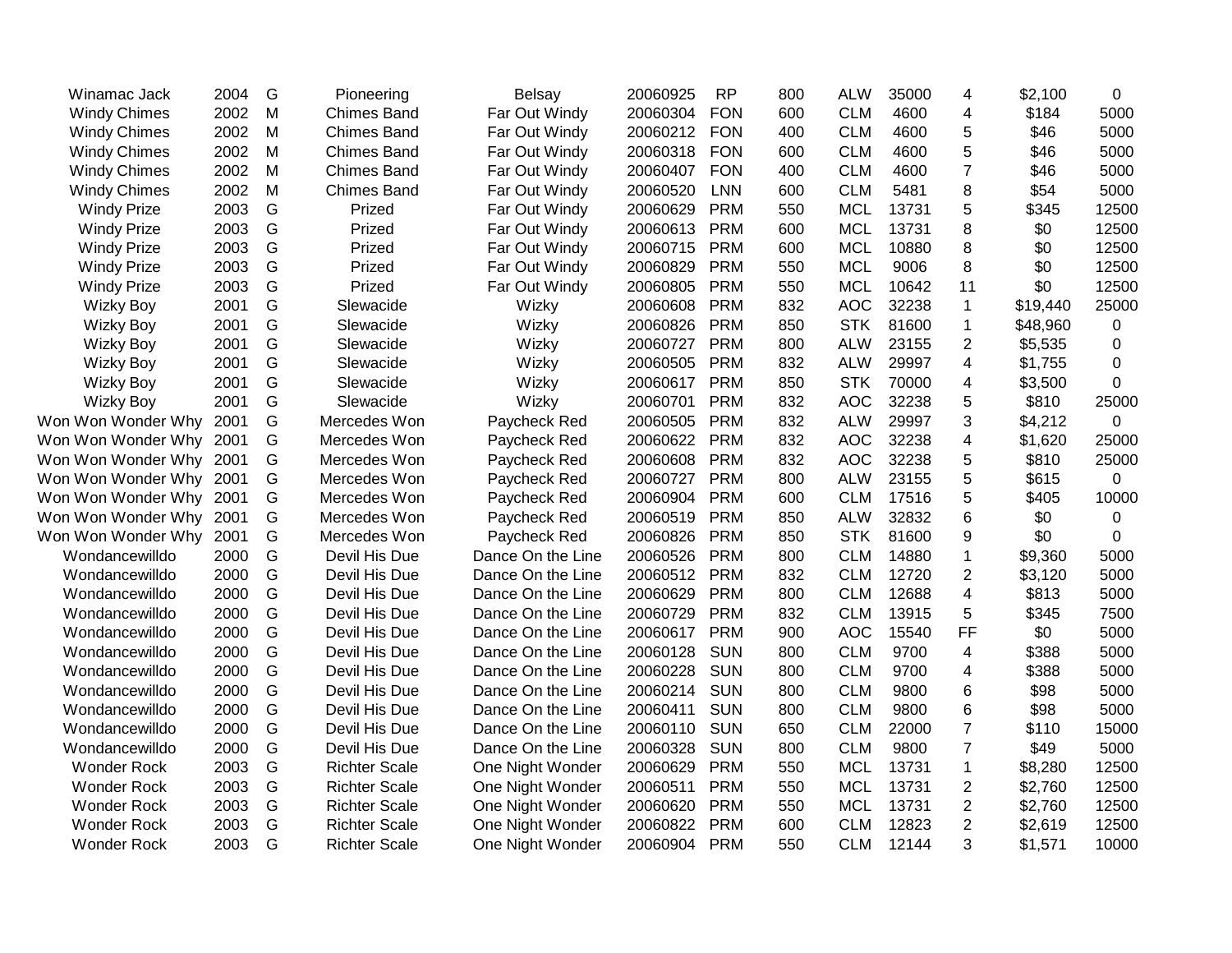| <b>Wonder Rock</b> | 2003 | G           | <b>Richter Scale</b>  | One Night Wonder     | 20060527     | <b>PRM</b> | 600 | <b>MSW</b> | 28656 | 4                        | \$1,440 | 0           |
|--------------------|------|-------------|-----------------------|----------------------|--------------|------------|-----|------------|-------|--------------------------|---------|-------------|
| <b>Wonder Rock</b> | 2003 | G           | <b>Richter Scale</b>  | One Night Wonder     | 20060610     | PRM        | 800 | <b>MSW</b> | 28656 | 6                        | \$0     | 0           |
| <b>Wonder Rock</b> | 2003 | G           | <b>Richter Scale</b>  | One Night Wonder     | 20060714     | <b>PRM</b> | 600 | <b>ALW</b> | 24229 | $\overline{7}$           | \$0     | $\mathbf 0$ |
| <b>Wonder Rock</b> | 2003 | G           | <b>Richter Scale</b>  | One Night Wonder     | 20060425     | PRM        | 550 | <b>MSW</b> | 28656 | 8                        | \$0     | $\mathbf 0$ |
| <b>Wonder Rock</b> | 2003 | G           | <b>Richter Scale</b>  | One Night Wonder     | 20060808     | <b>PRM</b> | 600 | <b>CLM</b> | 12993 | 11                       | \$0     | 12500       |
| <b>Wonder Rock</b> | 2003 | G           | <b>Richter Scale</b>  | One Night Wonder     | 20060926 WDS |            | 550 | <b>CLM</b> | 3800  | 1                        | \$2,280 | 5000        |
| <b>Wonder Rock</b> | 2003 | G           | <b>Richter Scale</b>  | One Night Wonder     | 20061028     | <b>WDS</b> | 600 | <b>CLM</b> | 6725  | 1                        | \$4,035 | 10000       |
| <b>Wonder Rock</b> | 2003 | G           | <b>Richter Scale</b>  | One Night Wonder     | 20061008     | <b>WDS</b> | 550 | <b>CLM</b> | 6000  | $\overline{2}$           | \$1,200 | 10000       |
| <b>Wonder Rock</b> | 2003 | G           | <b>Richter Scale</b>  | One Night Wonder     | 20061015     | <b>WDS</b> | 550 | <b>CLM</b> | 6000  | $\overline{c}$           | \$1,200 | 10000       |
| Xtra Hope          | 2003 | F           | <b>Dixieland Heat</b> | <b>Glendoyl Gold</b> | 20060513     | <b>CBY</b> | 832 | <b>MCL</b> | 7000  | $\mathbf{1}$             | \$4,200 | 10000       |
| Xtra Hope          | 2003 | F           | <b>Dixieland Heat</b> | <b>Glendoyl Gold</b> | 20060720     | <b>CBY</b> | 832 | <b>CLM</b> | 7000  | $\mathbf{1}$             | \$4,200 | 7500        |
| Xtra Hope          | 2003 | F           | <b>Dixieland Heat</b> | <b>Glendoyl Gold</b> | 20060526     | <b>CBY</b> | 832 | <b>CLM</b> | 7000  | 3                        | \$770   | 7500        |
| Xtra Hope          | 2003 | F           | <b>Dixieland Heat</b> | <b>Glendoyl Gold</b> | 20060630     | <b>CBY</b> | 832 | <b>CLM</b> | 7000  | 3                        | \$770   | 7500        |
| Xtra Hope          | 2003 | F           | Dixieland Heat        | <b>Glendoyl Gold</b> | 20060804     | <b>CBY</b> | 650 | <b>CLM</b> | 7500  | $\overline{4}$           | \$450   | 7500        |
| Xtra Hope          | 2003 | F           | Dixieland Heat        | <b>Glendoyl Gold</b> | 20060901     | <b>CBY</b> | 832 | <b>CLM</b> | 8736  | 6                        | \$75    | 7500        |
| Xtra Hope          | 2003 | F           | <b>Dixieland Heat</b> | <b>Glendoyl Gold</b> | 20060615     | <b>CBY</b> | 750 | <b>ALW</b> | 17000 | 11                       | \$170   | $\mathbf 0$ |
| Xtra Hope          | 2003 | F           | <b>Dixieland Heat</b> | <b>Glendoyl Gold</b> | 20060412     | OP         | 850 | <b>MCL</b> | 12500 | 4                        | \$750   | 12500       |
| Xtra Hope          | 2003 | $\mathsf F$ | <b>Dixieland Heat</b> | <b>Glendoyl Gold</b> | 20060330     | OP         | 600 | <b>MCL</b> | 10500 | 8                        | \$0     | 12500       |
| Xtra Hope          | 2003 | $\mathsf F$ | <b>Dixieland Heat</b> | <b>Glendoyl Gold</b> | 20061001     | <b>WDS</b> | 600 | <b>CLM</b> | 5820  | FF                       | \$0     | 10000       |
| You No Jack        | 2000 | G           | Sharkey               | <b>Jackies Stats</b> | 20060729     | <b>MNR</b> | 550 | <b>CLM</b> | 11100 | $\mathbf{1}$             | \$6,438 | 5000        |
| You No Jack        | 2000 | G           | Sharkey               | <b>Jackies Stats</b> | 20060917     | <b>MNR</b> | 600 | <b>CLM</b> | 11200 | 1                        | \$6,496 | 5000        |
| You No Jack        | 2000 | G           | Sharkey               | <b>Jackies Stats</b> | 20061125     | <b>MNR</b> | 550 | <b>CLM</b> | 11900 | $\overline{\mathbf{c}}$  | \$2,380 | 5000        |
| You No Jack        | 2000 | G           | Sharkey               | <b>Jackies Stats</b> | 20060826     | <b>MNR</b> | 600 | <b>CLM</b> | 11200 | 3                        | \$1,120 | 5000        |
| You No Jack        | 2000 | G           | Sharkey               | <b>Jackies Stats</b> | 20061022     | <b>MNR</b> | 600 | <b>CLM</b> | 11900 | $\overline{\mathcal{A}}$ | \$595   | 5000        |
| You'reunbeatable   | 2002 | M           | <b>Steel Robbing</b>  | You'reunbelievable   | 20061212     | <b>BEU</b> | 550 | <b>MCL</b> | 4100  | FF                       | \$41    | 4000        |
| You'reunbeatable   | 2002 | M           | <b>Steel Robbing</b>  | You'reunbelievable   | 20061105     | <b>HOO</b> | 550 | <b>MCL</b> | 9000  | 9                        | \$90    | 5000        |
| Yoyo Jabo          | 1999 | G           | <b>Blumin Affair</b>  | Coco Jabo            | 20060508     | <b>DEL</b> | 850 | <b>CLM</b> | 14500 | 3                        | \$1,540 | 5000        |
| Yoyo Jabo          | 1999 | G           | <b>Blumin Affair</b>  | Coco Jabo            | 20060522     | <b>DEL</b> | 832 | <b>CLM</b> | 15500 | 10                       | \$250   | 5000        |
| Yoyo Jabo          | 1999 | G           | <b>Blumin Affair</b>  | Coco Jabo            | 20060624     | <b>FL</b>  | 850 | <b>CLM</b> | 8200  | 1                        | \$4,920 | 4000        |
| Yoyo Jabo          | 1999 | G           | <b>Blumin Affair</b>  | Coco Jabo            | 20060711     | <b>FL</b>  | 832 | <b>CLM</b> | 8200  | 4                        | \$410   | 4000        |
| Yoyo Jabo          | 1999 | G           | <b>Blumin Affair</b>  | Coco Jabo            | 20060725     | <b>FL</b>  | 832 | <b>CLM</b> | 8200  | $\overline{\mathbf{4}}$  | \$410   | 4000        |
| Yoyo Jabo          | 1999 | G           | <b>Blumin Affair</b>  | Coco Jabo            | 20060128     | <b>MNR</b> | 800 | <b>CLM</b> | 17800 | 3                        | \$1,780 | 7500        |
| Yoyo Jabo          | 1999 | G           | <b>Blumin Affair</b>  | Coco Jabo            | 20060408     | <b>PHA</b> | 832 | <b>CLM</b> | 11550 | 5                        | \$330   | 5000        |
| Yoyo Jabo          | 1999 | G           | <b>Blumin Affair</b>  | Coco Jabo            | 20060313     | <b>PHA</b> | 850 | <b>CLM</b> | 10500 | 8                        | \$0     | 7500        |
| Zesty Two Step     | 2001 | M           | Exclusivengagement    | Li'l Two Step        | 20060423     | <b>FON</b> | 600 | <b>MSW</b> | 6500  | 6                        | \$65    | 0           |
| Zesty Two Step     | 2001 | M           | Exclusivengagement    | Li'l Two Step        | 20060519     | <b>LNN</b> | 450 | <b>MCL</b> | 5300  | 6                        | \$50    | 5000        |
| Zesty Two Step     | 2001 | M           | Exclusivengagement    | Li'l Two Step        | 20060608     | <b>LNN</b> | 600 | <b>MCL</b> | 6000  | $\overline{7}$           | \$60    | 10000       |
| Zesty Two Step     | 2001 | M           | Exclusivengagement    | Li'l Two Step        | 20060624     | <b>LNN</b> | 832 | <b>MCL</b> | 5075  | $\overline{7}$           | \$50    | 5000        |
| Zesty Two Step     | 2001 | M           | Exclusivengagement    | Li'l Two Step        | 20060511     | <b>PRM</b> | 600 | <b>MCL</b> | 13731 | 6                        | \$0     | 12500       |
| Zooha Little Angle | 2002 | M           | <b>Deputy Slew</b>    | Whitelake            | 20060226     | <b>FON</b> | 600 | <b>MSW</b> | 6500  | <b>FF</b>                | \$65    | 0           |